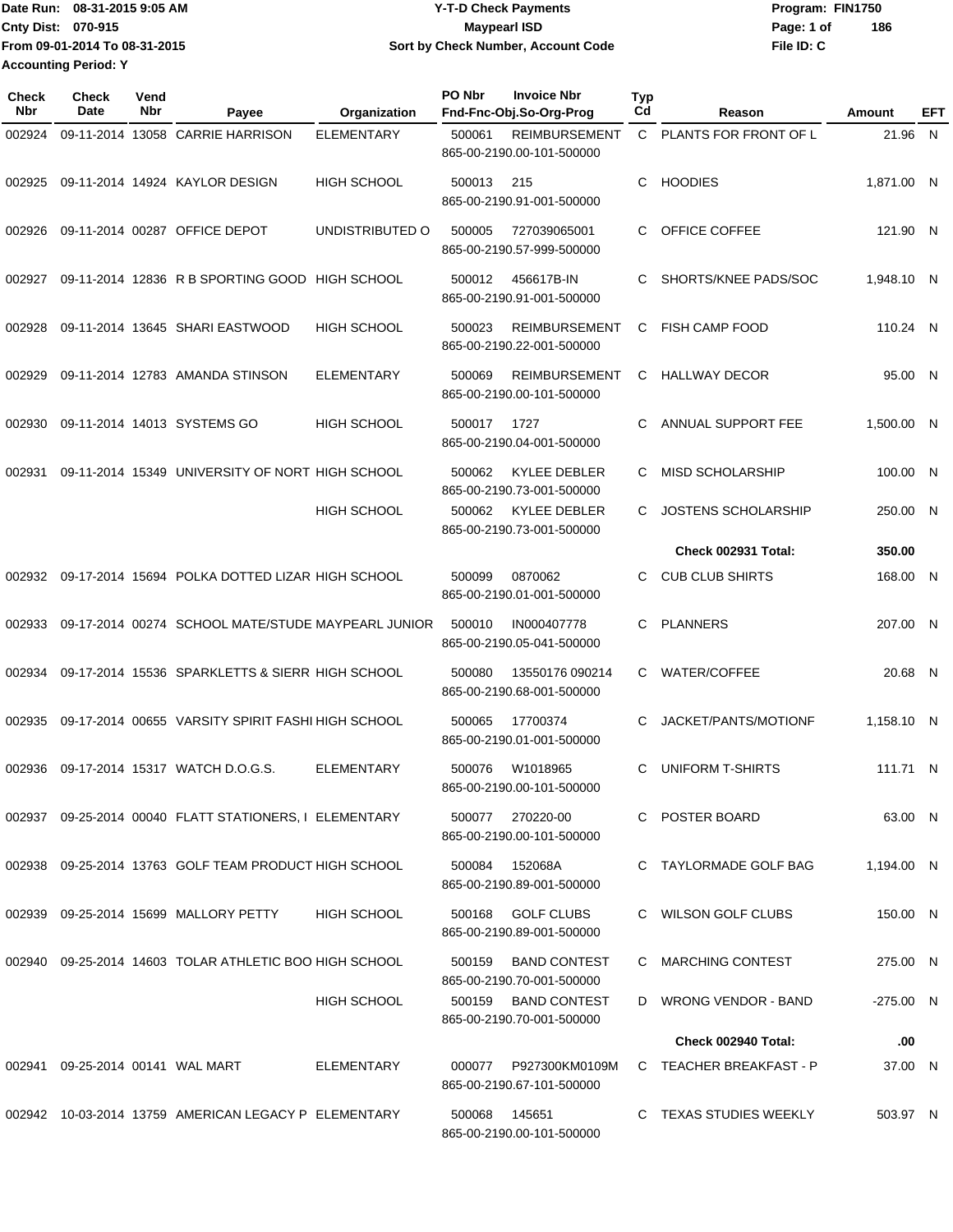Date Run: 08-31-2015 9:05 AM **Date Run:** 08-31-2015 9:05 AM **Cnty Dist:** 070-915 **Page: 2 of Page: 2 of MaypearI ISD File ID: C From 09-01-2014 To 08-31-2015 08-31-2015 9:05 AM Y-T-D Check Payments 070-915 Maypearl ISD Sort by Check Number, Account Code 186 Accounting Period: Y**

| Check<br>Nbr | <b>Check</b><br>Date | Vend<br>Nbr | Payee                                                  | Organization           | PO Nbr      | <b>Invoice Nbr</b><br>Fnd-Fnc-Obj.So-Org-Prog      | <b>Typ</b><br>Cd | Reason                       | Amount     | EFT |
|--------------|----------------------|-------------|--------------------------------------------------------|------------------------|-------------|----------------------------------------------------|------------------|------------------------------|------------|-----|
| 002943       |                      |             | 10-03-2014 14963 HATS OFF FOR CANCE ELEMENTARY         |                        | 500190      | <b>LSK DONATION</b><br>865-00-2190.00-101-500000   | $\mathbf{C}$     | <b>DONATION FROM \$1 HAT</b> | 288.61     | N   |
| 002944       |                      |             | 10-03-2014 00067 LEIGHANNE MCALISTE UNDISTRIBUTED O    |                        | 500212      | <b>BALLOONS</b><br>865-00-2190.57-999-500000       | C                | <b>BALLOONS FOR MEF</b>      | 7.50 N     |     |
| 002945       |                      |             | 10-03-2014 15657 MICHAEL SCOTT-TEA HIGH SCHOOL         |                        | 500199      | 1054<br>865-00-2190.84-001-500B00                  | C                | MAYPEARL CUSTOM SOC          | 416.00 N   |     |
| 002946       |                      |             | 10-03-2014 15585 JAMES L. RASMUSSEN HIGH SCHOOL        |                        | 500200      | <b>GOLF BALLS</b><br>865-00-2190.89-001-500000     | C                | PRACTICE GOLF BALLS          | 265.00 N   |     |
| 002947       |                      |             | 10-09-2014 15716 ATSSB REGION 7                        | <b>HIGH SCHOOL</b>     | 500240      | <b>JAZZ BAND</b><br>865-00-2190.70-001-500000      | С                | AREA RECORDING FEE - J       | 80.00 N    |     |
| 002948       |                      |             | 10-09-2014 13700 THE FISH PHYSICIAN                    | <b>ELEMENTARY</b>      | 500225      | 16178<br>865-00-2190.00-101-500000                 | C                | AQUARIUM MAINTENANC          | 91.85 N    |     |
| 002949       |                      |             | 10-09-2014 01154 FITNESS FINDERS                       | <b>ELEMENTARY</b>      | 500191      | 191387<br>865-00-2190.00-101-500000                | C                | <b>TOKENS/TOTE/CHAINS</b>    | 109.90 N   |     |
| 002950       |                      |             | 10-09-2014 15520 THE G.I. GO FUND                      | <b>HIGH SCHOOL</b>     | 500224      | <b>H.S. DONATION</b><br>865-00-2190.68-001-500000  | C.               | <b>STAFF CONTRIBUTION</b>    | 105.00 N   |     |
| 002951       |                      |             | 10-09-2014 01000 MAYPEARL ISD LOAN                     | <b>HIGH SCHOOL</b>     | 500242      | <b>COLOR PRINTING</b><br>865-00-2190.22-001-500000 | C                | <b>HOMECOMING COLOR</b>      | 15.00 N    |     |
| 002952       |                      |             | 10-09-2014 00287 OFFICE DEPOT                          | UNDISTRIBUTED O        | 500182      | 732096217001<br>865-00-2190.57-999-500000          | C.               | OFFICE COFFEE                | 219.82 N   |     |
| 002953       |                      |             | 10-09-2014 12836 R B SPORTING GOOD                     | HIGH SCHOOL            | 500015      | 0461220-IN<br>865-00-2190.91-001-500000            | C                | MIZUNO WAVE BOLT - SH        | 1,308.15 N |     |
| 002954       |                      |             | 10-09-2014 12925 ROBERT MERRITT                        | <b>MAYPEARL JUNIOR</b> | 500248      | <b>REIMBURSEMENT</b><br>865-00-2190.05-041-500000  | С                | <b>STUDENT BREAKFAST</b>     | 150.10 N   |     |
| 002955       |                      |             | 10-09-2014 15536 SPARKLETTS & SIERR HIGH SCHOOL        |                        | 500083      | 13550176 093014<br>865-00-2190.68-001-500000       | C                | 09/05 & 09/19 - WATER        | 97.08 N    |     |
| 002956       |                      |             | 10-16-2014 15532 THE GOLF WAREHOU HIGH SCHOOL          |                        | 500197      | P072226701012<br>865-00-2190.89-001-500000         | C                | SIMULATOR/GRIPS/GRIP T       | 457.80 N   |     |
|              |                      |             | 002957 10-16-2014 13171 HIDDEN CREEK GOLF HIGH SCHOOL  |                        | 500296      | H.S. GOLF<br>865-00-2190.89-001-500000             |                  | C GREEN FEES/LUNCHES         | 2,792.00 N |     |
|              |                      |             | 002958 10-16-2014 15311 LONE STAR PERCUSSI HIGH SCHOOL |                        | 500221      | <b>INV-28741</b><br>865-00-2190.70-001-500000      |                  | C LEVEL BAR/CARRY HOOK/      | 110.04 N   |     |
| 002959       |                      |             | 10-16-2014 13394 MAYPEARL EDUCATIO UNDISTRIBUTED O     |                        | 500311      | MEMORIAL<br>865-00-2190.57-999-500000              |                  | C DONATION IN LIEU OF FL     | 50.00 N    |     |
|              |                      |             | 002960 10-16-2014 14808 MELISSA RIBINSKAS HIGH SCHOOL  |                        | 500315      | REIMBURSEMENT<br>865-00-2190.91-001-500000         |                  | C TCU TICKETS                | 104.00 N   |     |
|              |                      |             | 002961 10-16-2014 15721 TOLAR BAND BOOSTE HIGH SCHOOL  |                        | 000144      | <b>CONTEST ENTRY</b><br>865-00-2190.70-001-500000  |                  | C CONTEST ENTRY FEE          | 275.00 N   |     |
|              |                      |             | 002962 10-23-2014 01869 ALL SPORTS TROPHIE HIGH SCHOOL |                        | 500333      | 8526<br>865-00-2190.89-001-500000                  |                  | C GOLF TOURNAMENT TRO        | 71.85 N    |     |
|              |                      |             |                                                        | <b>HIGH SCHOOL</b>     | 500214 8508 | 865-00-2190.89-001-500000                          |                  | C GOLF PLAQUES/MEDALS        | 464.80 N   |     |
|              |                      |             |                                                        |                        |             |                                                    |                  | Check 002962 Total:          | 536.65     |     |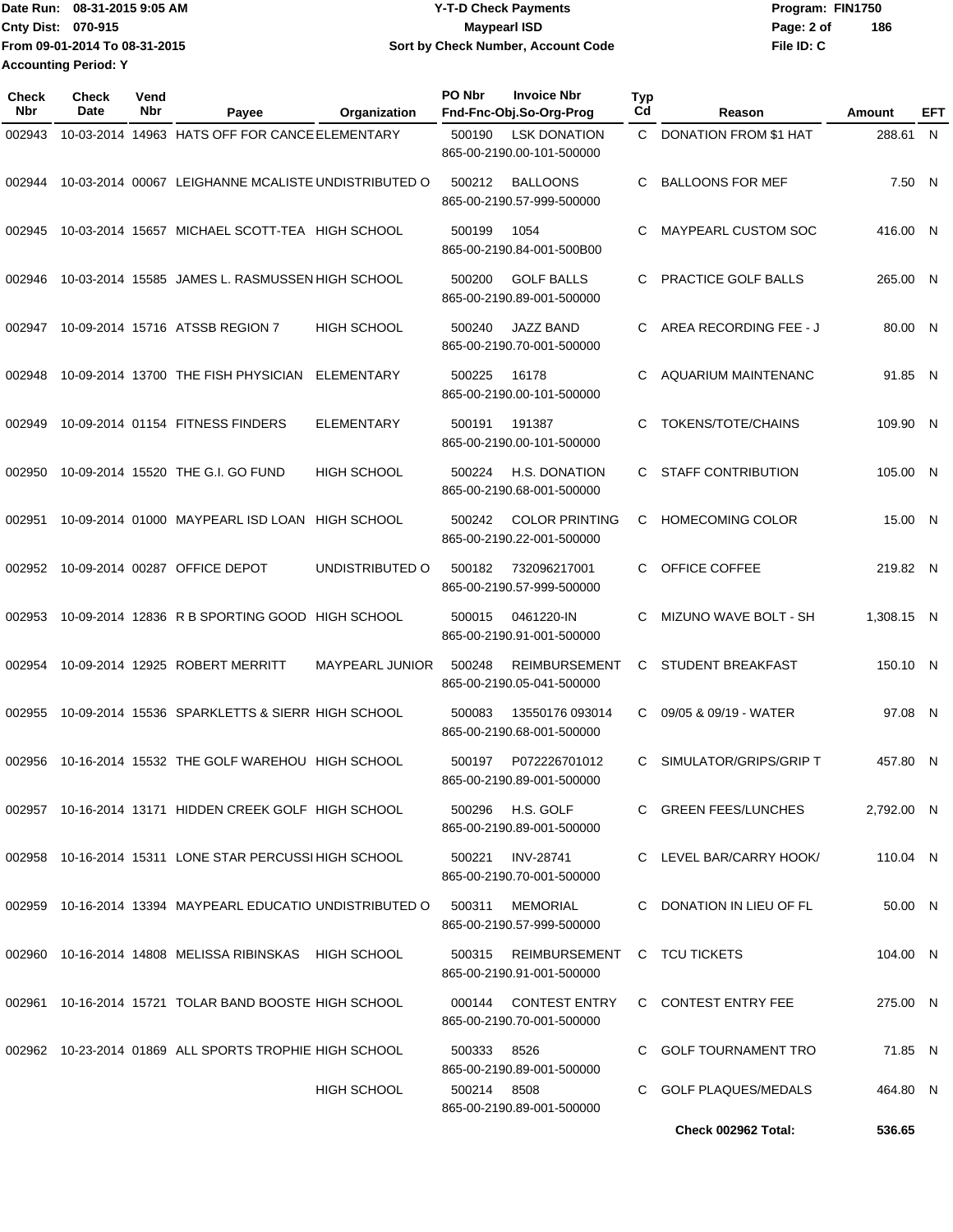|                             | Date Run: 08-31-2015 9:05 AM  | Y-T-D Check Payments               | Program: FIN1750 |     |  |  |
|-----------------------------|-------------------------------|------------------------------------|------------------|-----|--|--|
| <b>Cnty Dist: 070-915</b>   |                               | Maypearl ISD                       | Page: 3 of       | 186 |  |  |
|                             | From 09-01-2014 To 08-31-2015 | Sort by Check Number, Account Code | File ID: C       |     |  |  |
| <b>Accounting Period: Y</b> |                               |                                    |                  |     |  |  |

| Check<br><b>Nbr</b> | <b>Check</b><br>Date             | Vend<br>Nbr | Payee                                                     | Organization           | PO Nbr | <b>Invoice Nbr</b><br>Fnd-Fnc-Obj.So-Org-Prog | <b>Typ</b><br>Cd | Reason                       | Amount     | EFT |
|---------------------|----------------------------------|-------------|-----------------------------------------------------------|------------------------|--------|-----------------------------------------------|------------------|------------------------------|------------|-----|
| 002963              |                                  |             | 10-23-2014 13840 FOUR STORY GRAPHI INTERMEDIATE SCH       |                        | 500238 | 3180                                          | C                | MAYPEARL ON THE MOVE         | 45.00      | N   |
|                     |                                  |             |                                                           |                        |        | 865-00-2190.01-043-500000                     |                  |                              |            |     |
|                     |                                  |             |                                                           | <b>ELEMENTARY</b>      | 500238 | 3180                                          | С                | MAYPEARL ON THE MOVE         | 180.00 N   |     |
|                     |                                  |             |                                                           |                        |        | 865-00-2190.67-101-500000                     |                  |                              |            |     |
|                     |                                  |             |                                                           | <b>MAYPEARL JUNIOR</b> | 500238 | 3180                                          | C                | MAYPEARL ON THE MOVE         | 225.36 N   |     |
|                     |                                  |             |                                                           |                        |        | 865-00-2190.69-041-500000                     |                  |                              |            |     |
|                     |                                  |             |                                                           |                        |        |                                               |                  | Check 002963 Total:          | 450.36     |     |
| 002964              |                                  |             | 10-23-2014 14924 KAYLOR DESIGN                            | <b>HIGH SCHOOL</b>     | 500278 | 219                                           | C                | <b>VOLLEYBALL TSHIRTS</b>    | 1,407.00 N |     |
|                     |                                  |             |                                                           |                        |        | 865-00-2190.91-001-500000                     |                  |                              |            |     |
|                     |                                  |             |                                                           |                        |        |                                               |                  |                              |            |     |
| 002965              |                                  |             | 10-23-2014 13394 MAYPEARL EDUCATIO UNDISTRIBUTED O        |                        | 500325 | <b>MEMORIAL</b>                               | С                | DONATION IN LIEU OF FL       | 50.00 N    |     |
|                     |                                  |             |                                                           |                        |        | 865-00-2190.57-999-500000                     |                  |                              |            |     |
| 002966              |                                  |             | 10-23-2014 14013 SYSTEMS GO                               | HIGH SCHOOL            | 500309 | 1755                                          | C                | <b>ENGINEERING SUPPLIES</b>  | 306.61 N   |     |
|                     |                                  |             |                                                           |                        |        | 865-00-2190.04-001-500000                     |                  |                              |            |     |
|                     |                                  |             |                                                           |                        |        |                                               |                  |                              |            |     |
| 002967              |                                  |             | 10-30-2014 15728 FCCLA, INC                               | <b>HIGH SCHOOL</b>     | 500356 | 4313<br>865-00-2190.10-001-500000             | C                | DUES - NATIONAL & STAT       | 480.00 N   |     |
|                     |                                  |             |                                                           |                        |        |                                               |                  |                              |            |     |
| 002968              |                                  |             | 10-30-2014 13425 MIDLOTHIAN CONFER HIGH SCHOOL            |                        | 500367 | <b>PROM DEPOSIT</b>                           | С                | PROM CENTER RENTAL D         | 500.00 N   |     |
|                     |                                  |             |                                                           |                        |        | 865-00-2190.09-001-500000                     |                  |                              |            |     |
| 002969              |                                  |             | 10-30-2014 15708 SELLINGER'S POWER MAYPEARL JUNIOR        |                        | 500381 | 3720                                          | C                | <b>GOLF CLUBS - TAYLORMA</b> | 1,058.24 N |     |
|                     |                                  |             |                                                           |                        |        | 865-00-2190.88-041-500000                     |                  |                              |            |     |
|                     |                                  |             |                                                           | <b>HIGH SCHOOL</b>     | 500381 | 3720                                          | C                | <b>GOLF CLUBS - TAYLORMA</b> | 1,939.92 N |     |
|                     |                                  |             |                                                           |                        |        | 865-00-2190.89-001-500000                     |                  |                              |            |     |
|                     |                                  |             |                                                           |                        |        |                                               |                  | Check 002969 Total:          | 2,998.16   |     |
|                     |                                  |             |                                                           |                        |        |                                               |                  |                              |            |     |
| 002970              |                                  |             | 10-30-2014 12123 TEXAS FFA ASSOCIATI HIGH SCHOOL          |                        | 500401 | <b>STATE FEES</b>                             | C                | <b>STATE FEES</b>            | 288.00 N   |     |
|                     |                                  |             |                                                           |                        |        | 865-00-2190.64-001-500000                     |                  |                              |            |     |
| 002971              |                                  |             | 10-30-2014 00655 VARSITY SPIRIT FASHI HIGH SCHOOL         |                        | 500066 | 17700373                                      | С                | MOTIONFLEX BODYLINER/        | 3,935.40 N |     |
|                     |                                  |             |                                                           |                        |        | 865-00-2190.01-001-500000                     |                  |                              |            |     |
|                     | 002972 11-06-2014 13134 EF TOURS |             |                                                           | MAYPEARL JUNIOR        | 500425 | 1534600RA                                     | C                | <b>WASHINGTON D.C. TRIP</b>  | 440.00 N   |     |
|                     |                                  |             |                                                           |                        |        | 865-00-2190.04-041-500000                     |                  |                              |            |     |
|                     |                                  |             |                                                           |                        |        |                                               |                  |                              |            |     |
| 002973              |                                  |             | 11-06-2014 14924 KAYLOR DESIGN                            | <b>HIGH SCHOOL</b>     | 500428 | 223                                           | C                | <b>VB Playoff Shirts</b>     | 1.515.00 N |     |
|                     |                                  |             |                                                           |                        |        | 865-00-2190.91-001-500000                     |                  |                              |            |     |
|                     |                                  |             | 002974 11-06-2014 00401 POSITIVE PROMOTION ELEMENTARY     |                        | 500273 | 05118827                                      |                  | C DRUG FREE TATTOO/BOO       | 289.18 N   |     |
|                     |                                  |             |                                                           |                        |        | 865-00-2190.00-101-500000                     |                  |                              |            |     |
|                     |                                  |             |                                                           |                        |        |                                               |                  |                              |            |     |
|                     |                                  |             | 002975 11-06-2014 14261 RYAN VINES                        | <b>HIGH SCHOOL</b>     | 500441 | REIMBURSEMENT                                 |                  | C REIMBURSEMENT FOR PI       | 71.81 N    |     |
|                     |                                  |             |                                                           |                        |        | 865-00-2190.64-001-500000                     |                  |                              |            |     |
|                     |                                  |             | 002976 11-06-2014 15536 SPARKLETTS & SIERR HIGH SCHOOL    |                        | 500083 | 13550176 102814                               |                  | C 10/14 & 10/21 - WATER      | 107.54 N   |     |
|                     |                                  |             |                                                           |                        |        | 865-00-2190.68-001-500000                     |                  |                              |            |     |
|                     |                                  |             | 002977 11-06-2014 15742 SUSAN G. KOMEN                    | <b>HIGH SCHOOL</b>     | 500430 | DONATION                                      |                  | C DONATION - KISS A PIG      | 274.98 N   |     |
|                     |                                  |             |                                                           |                        |        | 865-00-2190.22-001-500000                     |                  |                              |            |     |
|                     |                                  |             |                                                           |                        |        |                                               |                  |                              |            |     |
|                     |                                  |             | 002978 11-13-2014 14487 BLOOMS & MORE                     | <b>HIGH SCHOOL</b>     | 500400 | 005044                                        |                  | C FFA SWEETHEART             | 47.00 N    |     |
|                     |                                  |             |                                                           |                        |        | 865-00-2190.64-001-500000                     |                  |                              |            |     |
|                     |                                  |             | 002979 11-13-2014 15746 BOOSTERS, INC                     | HIGH SCHOOL            |        | 500504 414851                                 |                  | C SPIRIT ITEMS - RIBBONS     | 351.25 N   |     |
|                     |                                  |             |                                                           |                        |        | 865-00-2190.01-001-500000                     |                  |                              |            |     |
|                     |                                  |             |                                                           |                        |        |                                               |                  |                              |            |     |
|                     |                                  |             | 002980 11-13-2014 00871 CARD SERVICE CENT UNDISTRIBUTED O |                        | 500418 | XXXX 0185 10/14                               |                  | C MEALS AT TASBO             | 1.43 N     |     |
|                     |                                  |             |                                                           |                        |        | 865-00-2190.57-999-500000                     |                  |                              |            |     |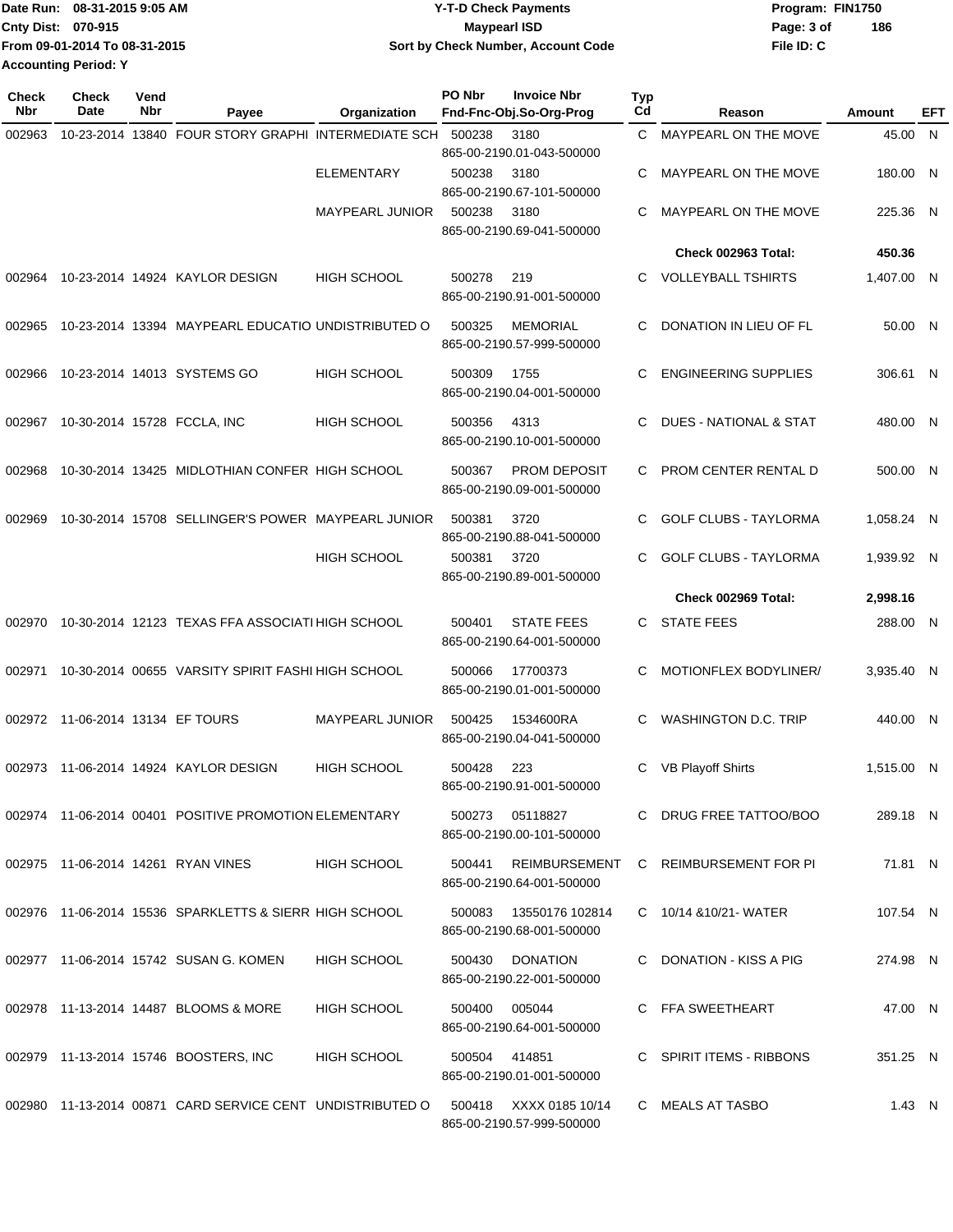| Date Run: 08-31-2015 9:05 AM  | Y-T-D Check Payments                      | Program: FIN1750 |     |  |
|-------------------------------|-------------------------------------------|------------------|-----|--|
| <b>Cnty Dist: 070-915</b>     | <b>Mavpearl ISD</b>                       | Page: 4 of       | 186 |  |
| From 09-01-2014 To 08-31-2015 | <b>Sort by Check Number, Account Code</b> | File ID: C       |     |  |
| <b>Accounting Period: Y</b>   |                                           |                  |     |  |

| <b>Check</b><br>Nbr | Check<br>Date            | Vend<br>Nbr | Payee                                                  | Organization           | PO Nbr | <b>Invoice Nbr</b><br>Fnd-Fnc-Obj.So-Org-Prog     | Typ<br>Cd | Reason                        | Amount     | EFT |
|---------------------|--------------------------|-------------|--------------------------------------------------------|------------------------|--------|---------------------------------------------------|-----------|-------------------------------|------------|-----|
| 002981              |                          |             | 11-13-2014 12432 LANETTA GARRETT                       | <b>HIGH SCHOOL</b>     | 500461 | <b>REIMBURSEMENT</b>                              |           | C TEACHER LUNCHEON            | 143.70 N   |     |
|                     |                          |             |                                                        |                        |        | 865-00-2190.68-001-500000                         |           |                               |            |     |
|                     |                          |             | 002982 11-13-2014 13315 REALLY GOOD STUFF ELEMENTARY   |                        | 500391 | 4968116                                           | С         | MAGNETS/LETTERS/NAM           | 257.07 N   |     |
|                     |                          |             |                                                        |                        |        | 865-00-2190.01-101-500000                         |           |                               |            |     |
| 002983              |                          |             | 11-13-2014 00109 SCHOLASTIC INC                        | <b>ELEMENTARY</b>      | 500121 | M5509531                                          | С         | LET'S FIND OUT SUBSCRI        | 382.82 N   |     |
|                     |                          |             |                                                        |                        |        | 865-00-2190.00-101-500000                         |           |                               |            |     |
|                     |                          |             |                                                        | <b>ELEMENTARY</b>      | 500256 | M5520657                                          | С         | <b>SCHOLASTIC NEWS</b>        | 391.89 N   |     |
|                     |                          |             |                                                        |                        |        | 865-00-2190.00-101-500000                         |           |                               |            |     |
|                     |                          |             |                                                        |                        |        |                                                   |           | Check 002983 Total:           | 774.71     |     |
| 002984              |                          |             | 11-20-2014 15520 THE G.I. GO FUND                      | <b>MAYPEARL JUNIOR</b> | 500505 | <b>J.H. DONATION</b><br>865-00-2190.69-041-500000 | C.        | JEANS FOR TROOPS DON          | 60.00 N    |     |
|                     |                          |             |                                                        |                        |        |                                                   |           |                               |            |     |
| 002985              |                          |             | 11-20-2014 00287 OFFICE DEPOT                          | UNDISTRIBUTED O        | 500465 | 739192474001<br>865-00-2190.57-999-500000         | C         | OFFICE COFFEE                 | 121.90 N   |     |
|                     |                          |             |                                                        |                        |        |                                                   |           |                               |            |     |
| 002986              |                          |             | 11-20-2014 12704 REBEKAH HYATT                         | <b>HIGH SCHOOL</b>     | 500437 | <b>REIMBURSEMENT</b>                              | С         | EYE BOLT/WASHERS/NUT          | 55.26 N    |     |
|                     |                          |             |                                                        |                        |        | 865-00-2190.04-001-500000                         |           |                               |            |     |
| 002987              |                          |             | 11-20-2014 12327 SEITZ GIFT FRUIT                      | <b>HIGH SCHOOL</b>     | 500373 | 19594-1                                           | С         | <b>COOKIE FUNDRAISER</b>      | 402.00 N   |     |
|                     |                          |             |                                                        | <b>HIGH SCHOOL</b>     | 500374 | 865-00-2190.64-001-500000<br>19596-1              | С         | <b>MEAT FUNDRAISER</b>        | 1,212.65 N |     |
|                     |                          |             |                                                        |                        |        | 865-00-2190.64-001-500000                         |           |                               |            |     |
|                     |                          |             |                                                        |                        |        |                                                   |           | Check 002987 Total:           | 1,614.65   |     |
| 002988              |                          |             | 12-04-2014 15692 DALLAS MAVERICKS                      | <b>HIGH SCHOOL</b>     | 500521 | 549567                                            | С         | <b>COURT OF DREAMS TICK</b>   | 1,875.00 N |     |
|                     |                          |             |                                                        |                        |        | 865-00-2190.84-001-500B00                         |           |                               |            |     |
| 002989              |                          |             | 12-04-2014 15520 THE G.I. GO FUND                      | <b>ELEMENTARY</b>      | 500559 | <b>DONATION - LSK</b>                             | C         | <b>JEANS DAY DONATION - L</b> | 115.00 N   |     |
|                     |                          |             |                                                        |                        |        | 865-00-2190.67-101-500000                         |           |                               |            |     |
| 002990              |                          |             | 12-04-2014 00279 HOUSTON LIVESTOCK HIGH SCHOOL         |                        | 500568 | <b>ENTRIES</b>                                    | С         | <b>STOCK SHOW ENTRIES</b>     | 139.00 N   |     |
|                     |                          |             |                                                        |                        |        | 865-00-2190.64-001-500000                         |           |                               |            |     |
| 002991              | 12-04-2014 14664 JOSTENS |             |                                                        | HIGH SCHOOL            | 500570 | 13151                                             | С         | YEARBOOK DEPOSIT              | 3,330.00 N |     |
|                     |                          |             |                                                        |                        |        | 865-00-2190.02-001-500000                         |           |                               |            |     |
|                     |                          |             | 002992 12-04-2014 15756 RODEO AUSTIN                   | <b>HIGH SCHOOL</b>     | 500567 | <b>ENTRIES</b>                                    | C         | <b>STOCK SHOW ENTRIES</b>     | 5.00 N     |     |
|                     |                          |             |                                                        |                        |        | 865-00-2190.64-001-500000                         |           |                               |            |     |
|                     |                          |             |                                                        | <b>HIGH SCHOOL</b>     | 500567 | <b>ENTRIES</b>                                    |           | C STOCK SHOW ENTRIES          | 320.00 N   |     |
|                     |                          |             |                                                        |                        |        | 865-00-2190.64-001-500000                         |           | <b>Check 002992 Total:</b>    | 325.00     |     |
|                     |                          |             |                                                        |                        |        |                                                   |           |                               |            |     |
|                     |                          |             | 002993 12-04-2014 15757 SAN ANGELO STOCK HIGH SCHOOL   |                        | 500566 | <b>ENTRIES</b><br>865-00-2190.64-001-500000       |           | C STUDENT STOCK SHOW E        | 110.00 N   |     |
|                     |                          |             |                                                        |                        |        |                                                   |           |                               |            |     |
|                     |                          |             | 002994 12-04-2014 12311 SAN ANTONIO LIVEST HIGH SCHOOL |                        | 500569 | <b>ENTRIES</b><br>865-00-2190.64-001-500000       |           | C STOCK SHOW ENTRIES          | 307.00 N   |     |
|                     |                          |             |                                                        |                        |        |                                                   |           |                               |            |     |
|                     |                          |             | 002995 12-04-2014 15536 SPARKLETTS & SIERR HIGH SCHOOL |                        | 500083 | 13550176 112514<br>865-00-2190.68-001-500000      |           | C 10/31 & 11/10 - WATER       | 29.54 N    |     |
|                     |                          |             |                                                        |                        |        |                                                   |           |                               |            |     |
|                     |                          |             | 002996 12-11-2014 15148 JERRY'S SPORTING G HIGH SCHOOL |                        | 500455 | GBB14-2<br>865-00-2190.84-001-500000              |           | GIRLS BASKETBALL SHOE         | 1,134.00 N |     |
|                     |                          |             |                                                        |                        |        |                                                   |           |                               |            |     |
|                     |                          |             | 002997 12-11-2014 00590 ORIENTAL TRADING C ELEMENTARY  |                        | 500390 | 668222571-01<br>865-00-2190.01-101-500000         |           | C BADGE HOLDERS/MAGN.         | 65.19 N    |     |
|                     |                          |             |                                                        |                        |        |                                                   |           |                               |            |     |
|                     |                          |             | 002998 12-11-2014 12836 R B SPORTING GOOD HIGH SCHOOL  |                        | 500594 | 0468875-IN<br>865-00-2190.84-001-500B00           |           | C SHOES                       | 65.00 N    |     |
|                     |                          |             |                                                        |                        |        |                                                   |           |                               |            |     |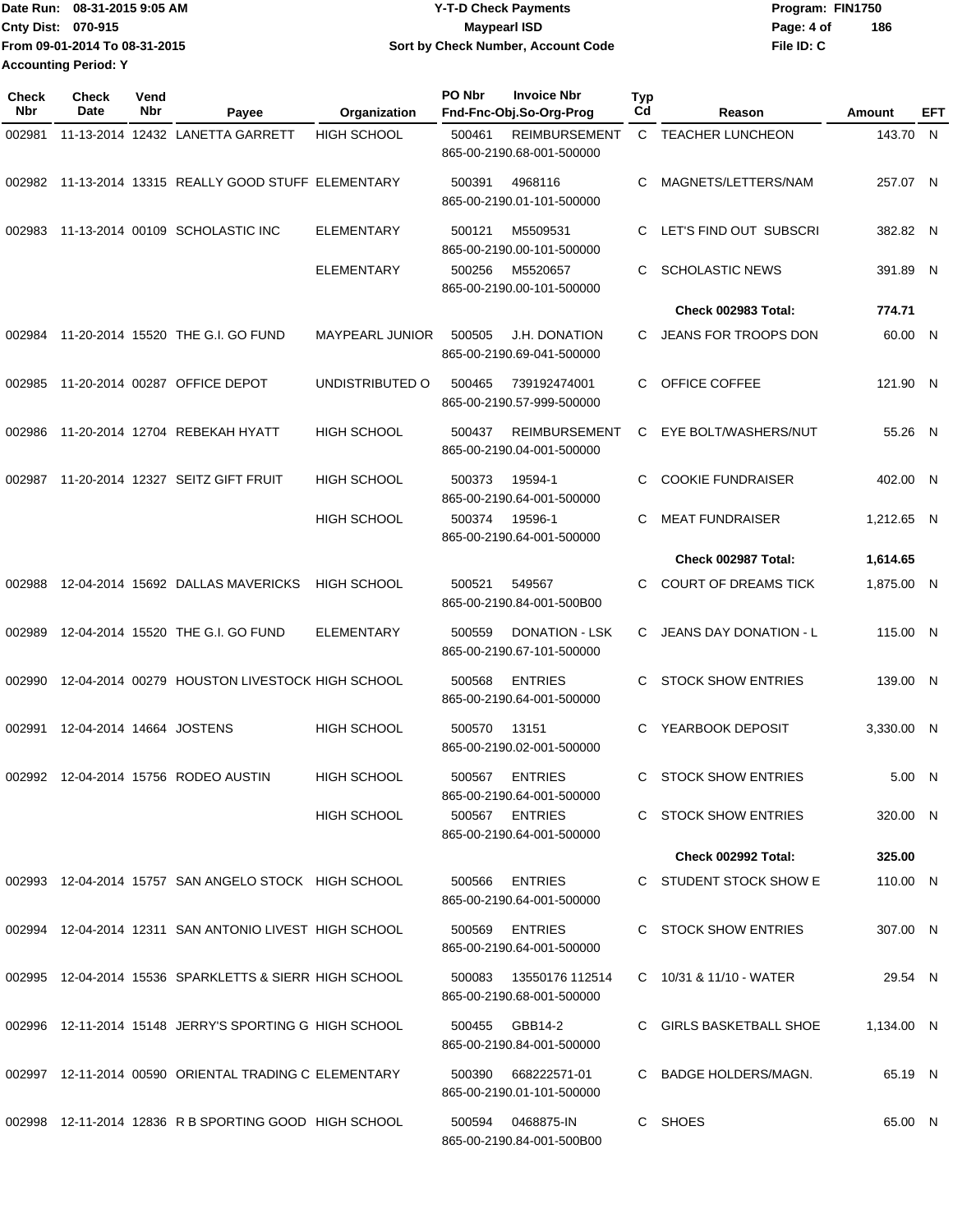|                             | TDate Run: 08-31-2015 9:05 AM | <b>Y-T-D Check Payments</b>        | Program: FIN1750  |
|-----------------------------|-------------------------------|------------------------------------|-------------------|
| <b>Cnty Dist: 070-915</b>   |                               | Maypearl ISD                       | 186<br>Page: 5 of |
|                             | From 09-01-2014 To 08-31-2015 | Sort by Check Number, Account Code | File ID: C        |
| <b>Accounting Period: Y</b> |                               |                                    |                   |

| <b>Check</b><br>Nbr | <b>Check</b><br>Date | Vend<br>Nbr | Payee                                                         | Organization       | PO Nbr | <b>Invoice Nbr</b><br>Fnd-Fnc-Obj.So-Org-Prog     | Typ<br>Cd    | Reason                       | Amount     | EFT |
|---------------------|----------------------|-------------|---------------------------------------------------------------|--------------------|--------|---------------------------------------------------|--------------|------------------------------|------------|-----|
| 002999              |                      |             | 12-11-2014 00252 SCHOOL SPECIALTY                             | <b>ELEMENTARY</b>  | 500399 | 308102110072<br>865-00-2190.00-101-500000         | C.           | CARD STOCK/PUTTY/GLIT        | 322.40     | N.  |
| 003000              |                      |             | 12-11-2014 13537 CRISTIN VOTAW                                | INTERMEDIATE SCH   | 500619 | <b>REIMBURSEMENT</b><br>865-00-2190.00-043-500000 | C            | ATTENDANCE INCENTIVE         | 73.13 N    |     |
| 003001              |                      |             | 12-18-2014 15676 DARLA CALVERY                                | <b>HIGH SCHOOL</b> | 500676 | <b>REIMBURSEMENT</b><br>865-00-2190.10-001-500000 | C            | <b>EVENT REGISTRATION</b>    | 242.00 N   |     |
| 003002              |                      |             | 12-18-2014 15520 THE G.I. GO FUND                             | INTERMEDIATE SCH   | 500672 | <b>INTERMEDIATE</b><br>865-00-2190.01-043-500000  | C            | JEANS FOR TROOPS DON         | 30.00 N    |     |
| 003003              |                      |             | 12-18-2014 15765 LISA BAKER CANTERB MAYPEARL JUNIOR           |                    | 500646 | <b>JH WINTER</b><br>865-00-2190.05-041-500000     | С            | <b>WINTER DANCE DJ</b>       | 300.00 N   |     |
| 003004              |                      |             | 12-18-2014 12717 MANSFIELD NATIONAL HIGH SCHOOL               |                    | 500604 | <b>TOURNAMENT</b><br>865-00-2190.89-001-500000    | C            | <b>GOLF TOURNAMENT FEE</b>   | 3,810.90 N |     |
| 003005              |                      |             | 12-18-2014 12327 SEITZ GIFT FRUIT                             | <b>HIGH SCHOOL</b> | 500649 | 20380-1<br>865-00-2190.64-001-500000              | C            | <b>FUNDRAISER - PECAN CO</b> | 20.00 N    |     |
| 003006              |                      |             | 12-18-2014 13645 SHARI EASTWOOD                               | <b>HIGH SCHOOL</b> | 500652 | <b>REIMBURSEMENT</b><br>865-00-2190.01-001-500000 | C            | <b>GRATUITY FROM PLAYOF</b>  | 30.00 N    |     |
| 003007              |                      |             | 01-08-2015 00871 CARD SERVICE CENT UNDISTRIBUTED O            |                    | 000335 | XXXX 0128 12/14<br>865-00-2190.57-999-500000      | C            | OFFICE PAPER GOODS           | 1.71 N     |     |
| 003008              |                      |             | 01-08-2015 15536 SPARKLETTS & SIERR HIGH SCHOOL               |                    | 500083 | 13550176 122314<br>865-00-2190.68-001-500000      | C            | 12/03 & 12/09 - WATER        | 40.44 N    |     |
| 003009              |                      |             | 01-15-2015 13198 NATIONAL GEOGRAPH ELEMENTARY                 |                    | 500408 | 01093500408<br>865-00-2190.00-101-500000          | C            | YOUNG EXPLORER SUBS          | 148.50 N   |     |
| 003010              |                      |             | 01-15-2015 00516 NAVARRO COLLEGE                              | HIGH SCHOOL        | 500765 | <b>ASHLAN PICARD</b><br>865-00-2190.77-001-500000 | C            | WG ROESLER SCHOLARS          | 500.00 N   |     |
| 003011              |                      |             | 01-15-2015 00401 POSITIVE PROMOTION ELEMENTARY                |                    | 500597 | 05146862<br>865-00-2190.00-101-500000             | C            | AR AWARDS                    | 163.81 N   |     |
| 003012              |                      |             | 01-15-2015 15583 UNIVERSITY OF TEXA HIGH SCHOOL               |                    | 500761 | J, GONZALEZ<br>865-00-2190.77-001-500000          | C.           | W.G. ROESLER SCHOLAR         | 500.00 N   |     |
|                     |                      |             | 003013  01-22-2015  12788  DEBBIE SHAUNFIELD  MAYPEARL JUNIOR |                    | 500787 | REIMBURSEMENT<br>865-00-2190.69-041-500000        |              | C ATTENDANCE AWARD           | 9.99 N     |     |
|                     |                      |             | 003014 01-22-2015 00287 OFFICE DEPOT                          | UNDISTRIBUTED O    | 500703 | 749000174001<br>865-00-2190.57-999-500000         |              | C OFFICE COFFEE              | 204.64 N   |     |
|                     |                      |             | 003015  01-22-2015  13645  SHARI EASTWOOD                     | <b>HIGH SCHOOL</b> | 500783 | <b>REIMBURSEMENT</b><br>865-00-2190.01-001-500000 | C.           | <b>GRATUITY REIMBURSEME</b>  | 25.00 N    |     |
|                     |                      |             |                                                               | <b>HIGH SCHOOL</b> | 500783 | REIMBURSEMENT<br>865-00-2190.01-001-500000        | D            | EMPLOYEE SHREDDED A          | -25.00 N   |     |
|                     |                      |             |                                                               |                    |        |                                                   |              | Check 003015 Total:          | .00        |     |
|                     |                      |             | 003016  01-22-2015  15349  UNIVERSITY OF NORT HIGH SCHOOL     |                    | 500800 | KESHIA HINDA<br>865-00-2190.73-001-500000         |              | C MISD SCHOLARSHIP           | 100.00 N   |     |
|                     |                      |             |                                                               | <b>HIGH SCHOOL</b> | 500800 | KESHIA HINDA<br>865-00-2190.73-001-500000         | $\mathbf{C}$ | JOSTENS SCHOLARSHIP          | 250.00 N   |     |
|                     |                      |             |                                                               |                    |        |                                                   |              | Check 003016 Total:          | 350.00     |     |
|                     |                      |             | 003017  01-29-2015  15676  DARLA CALVERY                      | <b>HIGH SCHOOL</b> | 500816 | <b>REIMBURSEMENT</b><br>865-00-2190.10-001-500000 |              | C FCCLA LEADERSHIP REGI      | 208.00 N   |     |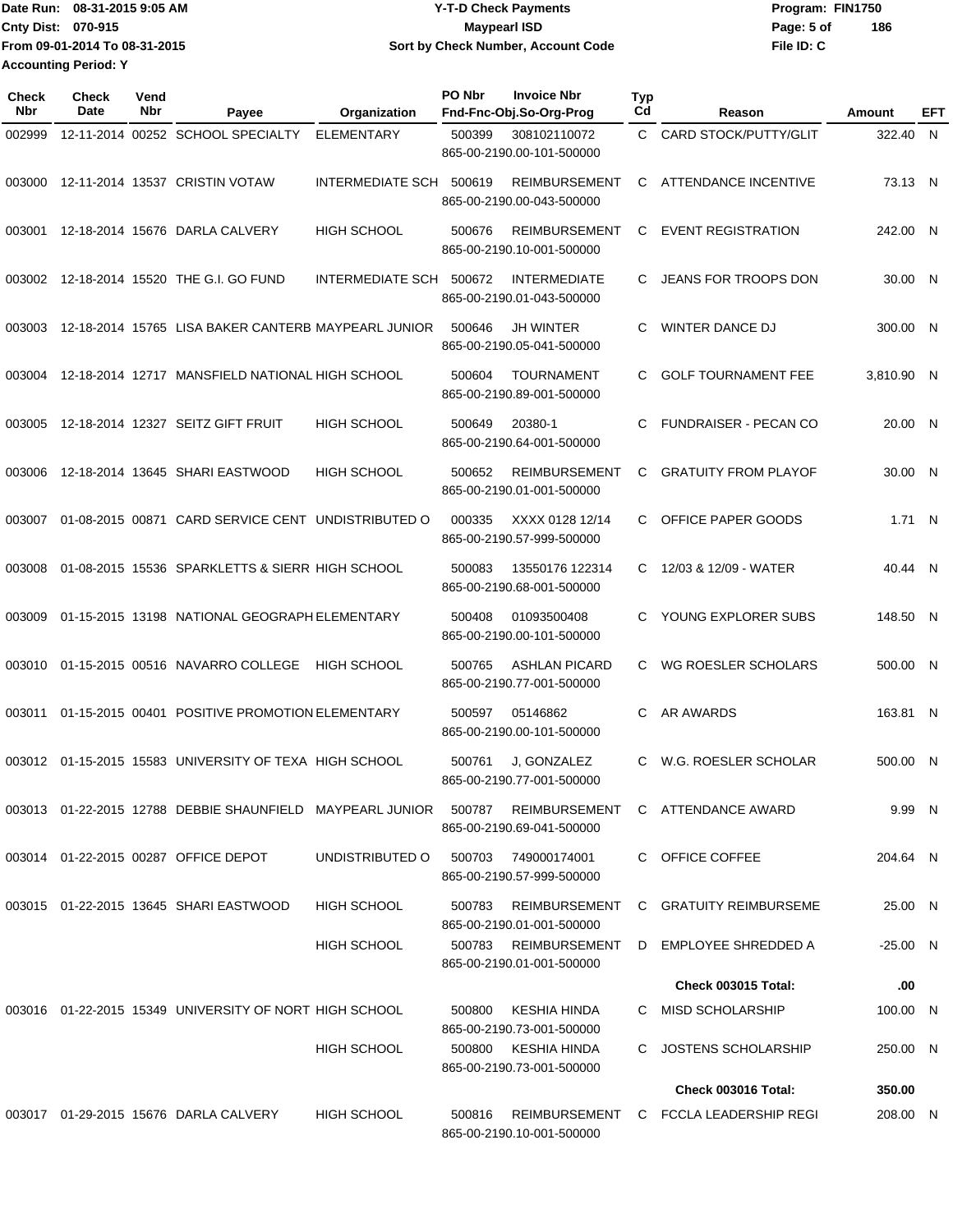|                             | IDate Run: 08-31-2015 9:05 AM | <b>Y-T-D Check Payments</b>        | Program: FIN1750  |  |  |  |
|-----------------------------|-------------------------------|------------------------------------|-------------------|--|--|--|
| <b>Cnty Dist: 070-915</b>   |                               | Maypearl ISD                       | 186<br>Page: 6 of |  |  |  |
|                             | From 09-01-2014 To 08-31-2015 | Sort by Check Number, Account Code | File ID: C        |  |  |  |
| <b>Accounting Period: Y</b> |                               |                                    |                   |  |  |  |

| <b>Check</b><br><b>Nbr</b> | <b>Check</b><br>Date            | Vend<br>Nbr | Payee                                                 | Organization           | PO Nbr         | <b>Invoice Nbr</b><br>Fnd-Fnc-Obj.So-Org-Prog     | <b>Typ</b><br>Cd | Reason                      | Amount     | EFT |
|----------------------------|---------------------------------|-------------|-------------------------------------------------------|------------------------|----------------|---------------------------------------------------|------------------|-----------------------------|------------|-----|
| 003018                     |                                 |             | 01-29-2015 15130 ELLIS COUNTY YOUTH UNDISTRIBUTED O   |                        | 500854         | <b>FULL PAGE AD</b><br>865-00-2190.57-999-500000  |                  | C 2015 EXPO FULL SIZE       | 275.00 N   |     |
|                            |                                 |             | 003019 01-29-2015 00287 OFFICE DEPOT                  | UNDISTRIBUTED O        | 500780         | 750443730001<br>865-00-2190.57-999-500000         | C                | COCOA, MILK                 | 33.98 N    |     |
| 003020                     |                                 |             | 01-29-2015 15536 SPARKLETTS & SIERR HIGH SCHOOL       |                        | 500083         | 13550176 012015<br>865-00-2190.68-001-500000      |                  | C 01/12 - WATER             | 10.00 N    |     |
| 003021                     |                                 |             | 02-05-2015 13134 EF TOURS                             | <b>MAYPEARL JUNIOR</b> | 500883         | 1534600RA<br>865-00-2190.04-041-500000            | C.               | WASHINGTON DC TRIP          | 202.00 N   |     |
| 003022                     | 02-05-2015 14664 JOSTENS        |             |                                                       | <b>HIGH SCHOOL</b>     | 500888         | 13077 2015<br>865-00-2190.02-001-500000           | C.               | YEARBOOK DEPOSIT            | 2,320.10 N |     |
| 003023                     |                                 |             | 02-05-2015 12826 RACHEL BROWN                         | <b>HIGH SCHOOL</b>     | 500788         | <b>REIMBURSEMENT</b><br>865-00-2190.07-001-500000 | С                | <b>MAVERICKS LEADERSHIP</b> | 525.00 N   |     |
| 003024                     |                                 |             | 02-12-2015 15554 ALL STORAGE PRODU MAYPEARL JUNIOR    |                        | 500669         | 84182<br>865-00-2190.88-041-500000                | C.               | <b>LOCKERS</b>              | 2,580.00 N |     |
| 003025                     |                                 |             | 02-12-2015 12897 LEAH FARDA                           | <b>MAYPEARL JUNIOR</b> | 500923         | <b>REIMBURSEMENT</b><br>865-00-2190.05-041-500000 | C                | <b>BATTERIES FOR BENCHM</b> | 74.95 N    |     |
| 003026                     |                                 |             | 02-12-2015 14924 KAYLOR DESIGN                        | <b>HIGH SCHOOL</b>     | 500825         | 234<br>865-00-2190.84-001-500B00                  | C.               | <b>SHIRTS</b>               | 276.50 N   |     |
| 003027                     |                                 |             | 02-12-2015 15774 LTE LIQUID GRAFIX LL HIGH SCHOOL     |                        | 500849         | 141839A<br>865-00-2190.84-001-500000              | C.               | <b>TSHIRTS</b>              | 975.31 N   |     |
|                            |                                 |             |                                                       | <b>HIGH SCHOOL</b>     | 500710         | 141839<br>865-00-2190.84-001-500000               | C.               | <b>TSHIRTS</b>              | 253.44 N   |     |
|                            |                                 |             |                                                       |                        |                |                                                   |                  | Check 003027 Total:         | 1,228.75   |     |
| 003028                     |                                 |             | 02-12-2015 12836 R B SPORTING GOOD HIGH SCHOOL        |                        | 500318         | 0460764-IN<br>865-00-2190.84-001-500B00           | C                | <b>BASKETBALLS - MENS</b>   | 736.00 N   |     |
|                            |                                 |             |                                                       | <b>HIGH SCHOOL</b>     | 500833         | 0473646-IN<br>865-00-2190.87-001-500000           | C                | <b>SHOES</b>                | 30.90 N    |     |
|                            |                                 |             |                                                       | <b>HIGH SCHOOL</b>     | 500869         | 0475078-IN<br>865-00-2190.88-001-500000           | C.               | <b>CLEATS</b>               | 935.00 N   |     |
|                            |                                 |             |                                                       |                        |                |                                                   |                  | <b>Check 003028 Total:</b>  | 1,701.90   |     |
|                            |                                 |             | 003029 02-12-2015 15739 SCHOOL SPECIALTY S ELEMENTARY |                        | 500396         | 1091<br>865-00-2190.00-101-500000                 |                  | C ATTENDANCE PENCILS        | 293.00 N   |     |
|                            |                                 |             | 003030 02-12-2015 12327 SEITZ GIFT FRUIT              | <b>HIGH SCHOOL</b>     | 500382 19597-1 | 865-00-2190.64-001-500000                         |                  | C SPICE FUNDRAISER          | 158.00 N   |     |
|                            |                                 |             | 003031 02-12-2015 15794 SIMPLY GRACE GRAP HIGH SCHOOL |                        | 500889         | 645388<br>865-00-2190.10-001-500000               |                  | C FCCLA SHIRTS              | 286.36 N   |     |
|                            |                                 |             | 003032 02-20-2015 13640 LESLEY AUSTIN                 | MAYPEARL JUNIOR        | 500952         | REIMBURSEMENT<br>865-00-2190.05-041-500000        |                  | C SUPPLIES FOR VALENTIN     | 15.94 N    |     |
|                            |                                 |             | 003033 02-20-2015 00218 THE COWBOY BANK O HIGH SCHOOL |                        | 500943         | GRATUITY<br>865-00-2190.70-001-500000             |                  | C STATE CHOIR MEALS         | 33.64 N    |     |
|                            |                                 |             | 003034 02-20-2015 15800 FAN CLOTH                     | <b>HIGH SCHOOL</b>     | 500900         | IN175220<br>865-00-2190.88-001-500000             |                  | C SOFTBALL SPIRIT GEAR      | 2,858.00 N |     |
|                            | 003035 02-20-2015 14664 JOSTENS |             |                                                       | <b>HIGH SCHOOL</b>     | 500941         | 17160876<br>865-00-2190.22-001-500000             |                  | C DIPLOMA - REPRINT         | 24.72 N    |     |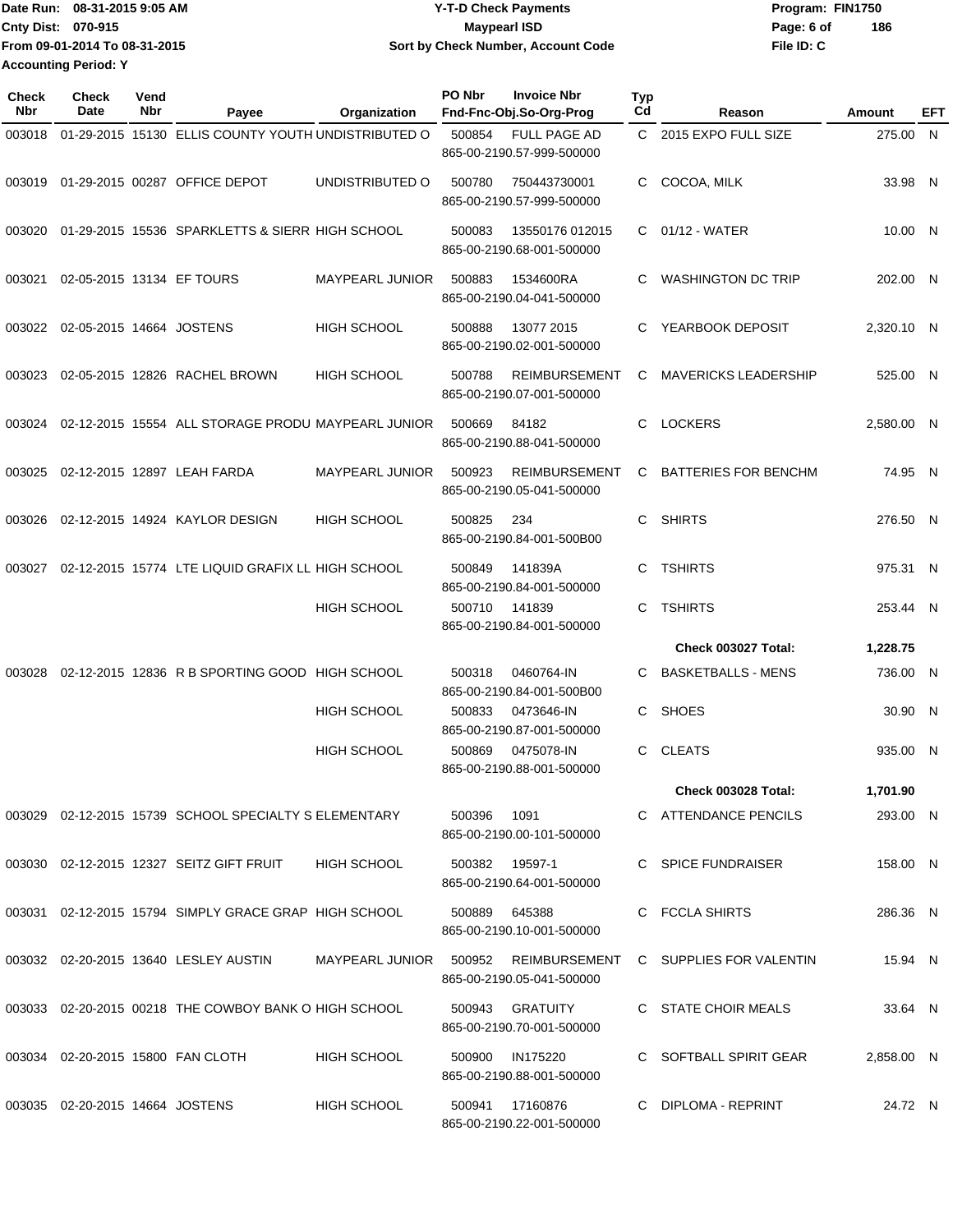Date Run: 08-31-2015 9:05 AM **Date Run:** 08-31-2015 9:05 AM **Cnty Dist:** 070-915 **Page: 7 of Page: 7 of Page: 7 of Page: 7 of Page: 7 of File ID: C From 09-01-2014 To 08-31-2015 08-31-2015 9:05 AM Y-T-D Check Payments 070-915 Maypearl ISD Sort by Check Number, Account Code 186 Accounting Period: Y**

| Check<br><b>Nbr</b> | <b>Check</b><br>Date | Vend<br>Nbr | Payee                                              | Organization       | PO Nbr | <b>Invoice Nbr</b><br>Fnd-Fnc-Obj.So-Org-Prog     | Typ<br>Cd | Reason                       | Amount     | EFT |
|---------------------|----------------------|-------------|----------------------------------------------------|--------------------|--------|---------------------------------------------------|-----------|------------------------------|------------|-----|
| 003036              |                      |             | 02-20-2015 14924 KAYLOR DESIGN                     | <b>HIGH SCHOOL</b> | 500927 | 239<br>865-00-2190.85-001-500000                  |           | C SHIRTS                     | 1,890.00 N |     |
| 003037              |                      |             | 02-20-2015 13394 MAYPEARL EDUCATIO UNDISTRIBUTED O |                    | 500957 | IN MEMORIAM<br>865-00-2190.57-999-500000          | C.        | IN MEMORIAM DONATION         | 50.00 N    |     |
| 003038              |                      |             | 02-20-2015 15657 MICHAEL SCOTT-TEA HIGH SCHOOL     |                    | 500892 | 1232<br>865-00-2190.88-001-500000                 |           | <b>HEADBAND/EAR WARMER</b>   | 150.00 N   |     |
| 003039              |                      |             | 02-20-2015 15769 ON DECK SPORTS                    | <b>HIGH SCHOOL</b> | 500697 | <b>INV61668</b><br>865-00-2190.85-001-500000      | C         | <b>GUARD RAIL PADDING/NE</b> | 1.780.43 N |     |
| 003040              |                      |             | 02-26-2015 01817 EUBANKS FLORIST                   | UNDISTRIBUTED O    | 500915 | 35884<br>865-00-2190.57-999-500000                | C.        | PLANT                        | 47.00 N    |     |
|                     |                      |             |                                                    | UNDISTRIBUTED O    | 500910 | 35884<br>865-00-2190.57-999-500000                | C.        | <b>GET WELL PLANT</b>        | 50.00 N    |     |
|                     |                      |             |                                                    |                    |        |                                                   |           | Check 003040 Total:          | 97.00      |     |
| 003041              |                      |             | 02-26-2015 15148 JERRY'S SPORTING G HIGH SCHOOL    |                    | 500824 | LM1211MAY<br>865-00-2190.84-001-500000            |           | C SHOES                      | 51.00 N    |     |
| 003042              |                      |             | 02-26-2015 15536 SPARKLETTS & SIERR HIGH SCHOOL    |                    | 500083 | 13550176 021715<br>865-00-2190.68-001-500000      | C.        | 01/23 & 02/02 - WATER        | 96.91 N    |     |
| 003043              |                      |             | 02-26-2015 12783 AMANDA STINSON                    | <b>ELEMENTARY</b>  | 500972 | <b>REIMBURSEMENT</b><br>865-00-2190.67-101-500000 | C         | <b>MEALS FROM TASA</b>       | 8.00 N     |     |
| 003044              |                      |             | 02-26-2015 00141 WAL MART                          | INTERMEDIATE SCH   | 500845 | XXXX6048 02/15<br>865-00-2190.00-043-500000       | C.        | <b>VALENTINE FUNDRAISER</b>  | 72.51 N    |     |
|                     |                      |             |                                                    | <b>HIGH SCHOOL</b> | 500716 | XXXX6048 02/15<br>865-00-2190.12-001-500000       | C         | PANTHER DEPOT                | 280.00 N   |     |
|                     |                      |             |                                                    |                    |        |                                                   |           | Check 003044 Total:          | 352.51     |     |
| 003045              |                      |             | 03-06-2015 15804 COMMUNITY COFFEE UNDISTRIBUTED O  |                    | 500962 | 01403<br>865-00-2190.57-999-500000                | C         | OFFICE COFFEE                | 121.00 N   |     |
| 003046              |                      |             | 03-06-2015 15728 FCCLA, INC                        | <b>HIGH SCHOOL</b> | 501039 | CHAPTER 13477<br>865-00-2190.10-001-500000        | C         | STAR AND PEST REGISTR        | 44.00 N    |     |
|                     |                      |             |                                                    | <b>HIGH SCHOOL</b> | 501038 | CHAPTER 13477<br>865-00-2190.10-001-500000        | C.        | LEADERSHIP REGISTRATI        | 114.00 N   |     |
|                     |                      |             |                                                    |                    |        |                                                   |           | <b>Check 003046 Total:</b>   | 158.00     |     |
| 003047              |                      |             | 03-06-2015 14924 KAYLOR DESIGN                     | <b>HIGH SCHOOL</b> | 500916 | 238<br>865-00-2190.88-001-500000                  |           | C SHIRTS                     | 776.00 N   |     |
|                     |                      |             | 003048 03-06-2015 13645 SHARI EASTWOOD             | <b>HIGH SCHOOL</b> | 501015 | REIMBURSEMENT<br>865-00-2190.01-001-500000        |           | C GRATUITY FROM GIRLS B      | 20.00 N    |     |
| 003049              |                      |             | 03-06-2015 15767 WORLD'S FINEST CHO HIGH SCHOOL    |                    | 500678 | 90885682<br>865-00-2190.10-001-500000             |           | C CHOCOLATE FOR FUNDR        | 480.00 N   |     |
|                     |                      |             |                                                    | HIGH SCHOOL        |        | 500678 90885682<br>865-00-2190.22-001-500000      |           | CHOCOLATE FOR FUNDR          | 1,080.00 N |     |
|                     |                      |             |                                                    |                    |        |                                                   |           | <b>Check 003049 Total:</b>   | 1,560.00   |     |
|                     |                      |             | 003050 03-12-2015 12797 ANDERSON EVENTS            | MAYPEARL JUNIOR    | 500955 | 6132401<br>865-00-2190.05-041-500000              |           | C TEACHER APPRECIATION       | 57.25 N    |     |
|                     |                      |             |                                                    | MAYPEARL JUNIOR    | 500955 | 6132401<br>865-00-2190.69-041-500000              | C.        | <b>TEACHER APPRECIATION</b>  | 215.04 N   |     |
|                     |                      |             |                                                    |                    |        |                                                   |           | <b>Check 003050 Total:</b>   | 272.29     |     |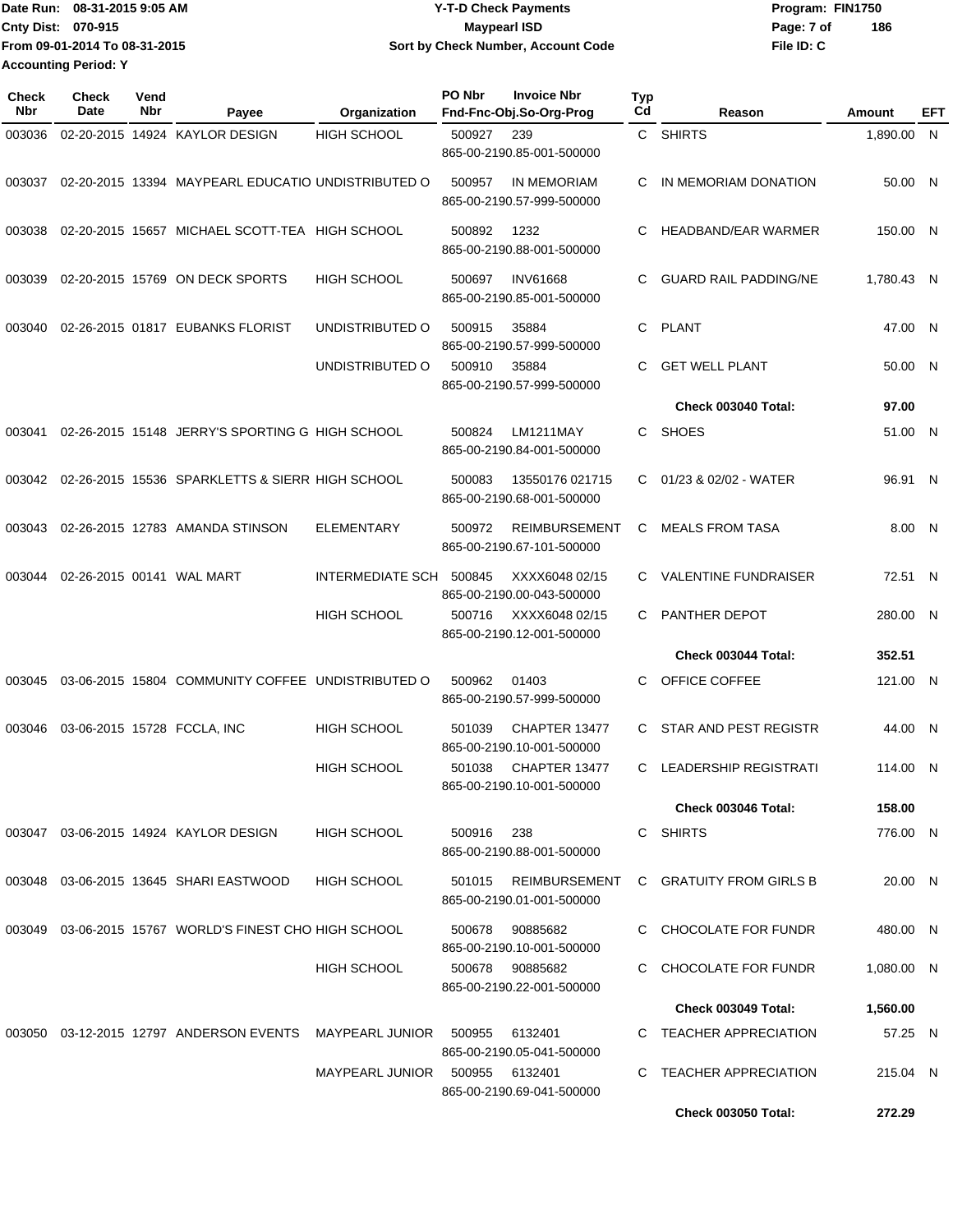Date Run: 08-31-2015 9:05 AM **Date Run:** 08-31-2015 9:05 AM **Cnty Dist:** 070-915 **Page: 8 of Page: 8 of Page: 8 of Page: 8 of Page: 8 of Page: 8 of File ID: C From 09-01-2014 To 08-31-2015 08-31-2015 9:05 AM Y-T-D Check Payments 070-915 Maypearl ISD Sort by Check Number, Account Code 186 Accounting Period: Y**

| <b>Check</b><br><b>Nbr</b> | <b>Check</b><br>Date            | Vend<br>Nbr | Payee                                                       | Organization           | PO Nbr | <b>Invoice Nbr</b><br>Fnd-Fnc-Obj.So-Org-Prog       | Typ<br>Cd | Reason                        | Amount     | EFT |
|----------------------------|---------------------------------|-------------|-------------------------------------------------------------|------------------------|--------|-----------------------------------------------------|-----------|-------------------------------|------------|-----|
| 003051                     |                                 |             | 03-12-2015 13840 FOUR STORY GRAPHI HIGH SCHOOL              |                        | 501056 | 3394<br>865-00-2190.88-001-500000                   |           | C KLF SHIRTS                  | 1,012.44 N |     |
| 003052                     |                                 |             | 03-12-2015 14924 KAYLOR DESIGN                              | <b>HIGH SCHOOL</b>     | 501030 | 243<br>865-00-2190.85-001-500000                    | С         | <b>BASEBALL SHIRTS</b>        | 528.00 N   |     |
| 003053                     |                                 |             | 03-12-2015 14973 NOLAN CATHOLIC HIG HIGH SCHOOL             |                        | 501075 | <b>GOLF</b><br>865-00-2190.89-001-500000            | C         | <b>REIMBURSE TOURNAMEN</b>    | 450.00 N   |     |
| 003054                     |                                 |             | 03-12-2015 15792 PROFORMA M.A.C. MA UNDISTRIBUTED O         |                        | 500858 | 90M1801740<br>865-00-2190.57-999-500000             | C         | LIP BALM WITH LOGO            | 412.00 N   |     |
| 003055                     |                                 |             | 03-12-2015 00316 SCHOOL SPECIALTY I ELEMENTARY              |                        | 500965 | 308102144624<br>865-00-2190.01-101-500000           | C.        | PROTECTORS/LAMINATE/          | 101.87 N   |     |
| 003056                     |                                 |             | 03-12-2015 12327 SEITZ GIFT FRUIT                           | <b>HIGH SCHOOL</b>     | 500815 | 22385-1<br>865-00-2190.64-001-500000                | C         | <b>FUNDRAISER - MEAT STIC</b> | 134.80 N   |     |
| 003057                     |                                 |             | 03-25-2015 15810 JOHNSON COUNTY HE ELEMENTARY               |                        | 501116 | <b>FIELD TRIP GRD2</b><br>865-00-2190.00-101-500000 | C.        | 2ND GRADE FIELD TRIP          | 690.00 N   |     |
| 003058                     |                                 |             | 03-27-2015 01869 ALL SPORTS TROPHIE HIGH SCHOOL             |                        | 501074 | 8955<br>865-00-2190.89-001-500000                   | C         | <b>TROPHIES FOR TOURNAM</b>   | 562.20 N   |     |
| 003059                     |                                 |             | 03-27-2015 15813 CHICK-FIL-A                                | <b>MAYPEARL JUNIOR</b> | 501127 | OS1-040115<br>865-00-2190.05-041-500000             | C         | 7TH GRADE FIELD TRIP M        | 535.15 N   |     |
| 003060                     |                                 |             | 03-27-2015 13840 FOUR STORY GRAPHI HIGH SCHOOL              |                        | 501114 | 3404<br>865-00-2190.94-001-500000                   | C         | OAP T-SHIRTS                  | 633.60 N   |     |
| 003061                     |                                 |             | 03-27-2015 14126 GANDY INK SCREEN P INTERMEDIATE SCH 501073 |                        |        | 329854<br>865-00-2190.00-043-500000                 | C         | <b>STAAR T-SHIRTS</b>         | 244.00 N   |     |
| 003062                     |                                 |             | 03-27-2015 15145 LEUKEMIA & LYMPHO MAYPEARL JUNIOR          |                        | 501108 | <b>DONATION</b><br>865-00-2190.05-041-500000        | C         | <b>PASTA FOR PENNIES FUN</b>  | 2,246.48 N |     |
| 003063                     |                                 |             | 03-27-2015 13394 MAYPEARL EDUCATIO UNDISTRIBUTED O          |                        | 501109 | IN MEMORIAM<br>865-00-2190.57-999-500000            | C         | <b>DONATION IN MEMORIAM</b>   | 50.00 N    |     |
| 003064                     |                                 |             | 03-27-2015 12836 R B SPORTING GOOD HIGH SCHOOL              |                        | 500653 | 0466421-IN<br>865-00-2190.90-001-500000             | C         | <b>HANDWARMERS</b>            | 200.00 N   |     |
|                            |                                 |             | 003065 03-27-2015 15536 SPARKLETTS & SIERR HIGH SCHOOL      |                        | 500083 | 13550176 031715<br>865-00-2190.68-001-500000        |           | C 02/20 & 03/06 - WATER       | 111.77 N   |     |
|                            |                                 |             | 003066 03-27-2015 01815 SPIRIT EVENTS COOR HIGH SCHOOL      |                        | 501101 | 404780<br>865-00-2190.01-001-500000                 |           | C CHEERLEADING JUDGING        | 100.00 N   |     |
|                            |                                 |             |                                                             | MAYPEARL JUNIOR        | 501101 | 404780<br>865-00-2190.09-041-500000                 | C         | CHEERLEADING JUDGING          | 100.00 N   |     |
|                            |                                 |             |                                                             |                        |        |                                                     |           | <b>Check 003066 Total:</b>    | 200.00     |     |
| 003067                     |                                 |             | 03-27-2015 01443 WAXAHACHIE COUNT HIGH SCHOOL               |                        | 501076 | <b>GREENS FEES</b><br>865-00-2190.89-001-500000     |           | C PRACTICE COURSE FEES        | 722.00 N   |     |
|                            |                                 |             | 003068 04-02-2015 15130 ELLIS COUNTY YOUTH HIGH SCHOOL      |                        | 501103 | 2015 ENTRIES<br>865-00-2190.64-001-500000           |           | C COUNTY ENTRIES              | 1,098.00 N |     |
| 003069                     |                                 |             | 04-02-2015 00140 FT. WORTH ZOO                              | <b>ELEMENTARY</b>      | 501120 | 77109-5772<br>865-00-2190.00-101-500000             | C         | KINDERGARTEN FIELD TR         | 666.00 N   |     |
|                            | 003070 04-02-2015 14664 JOSTENS |             |                                                             | <b>HIGH SCHOOL</b>     | 501035 | 13151<br>865-00-2190.02-001-500000                  |           | C YEARBOOK PAYMENT            | 1,467.50 N |     |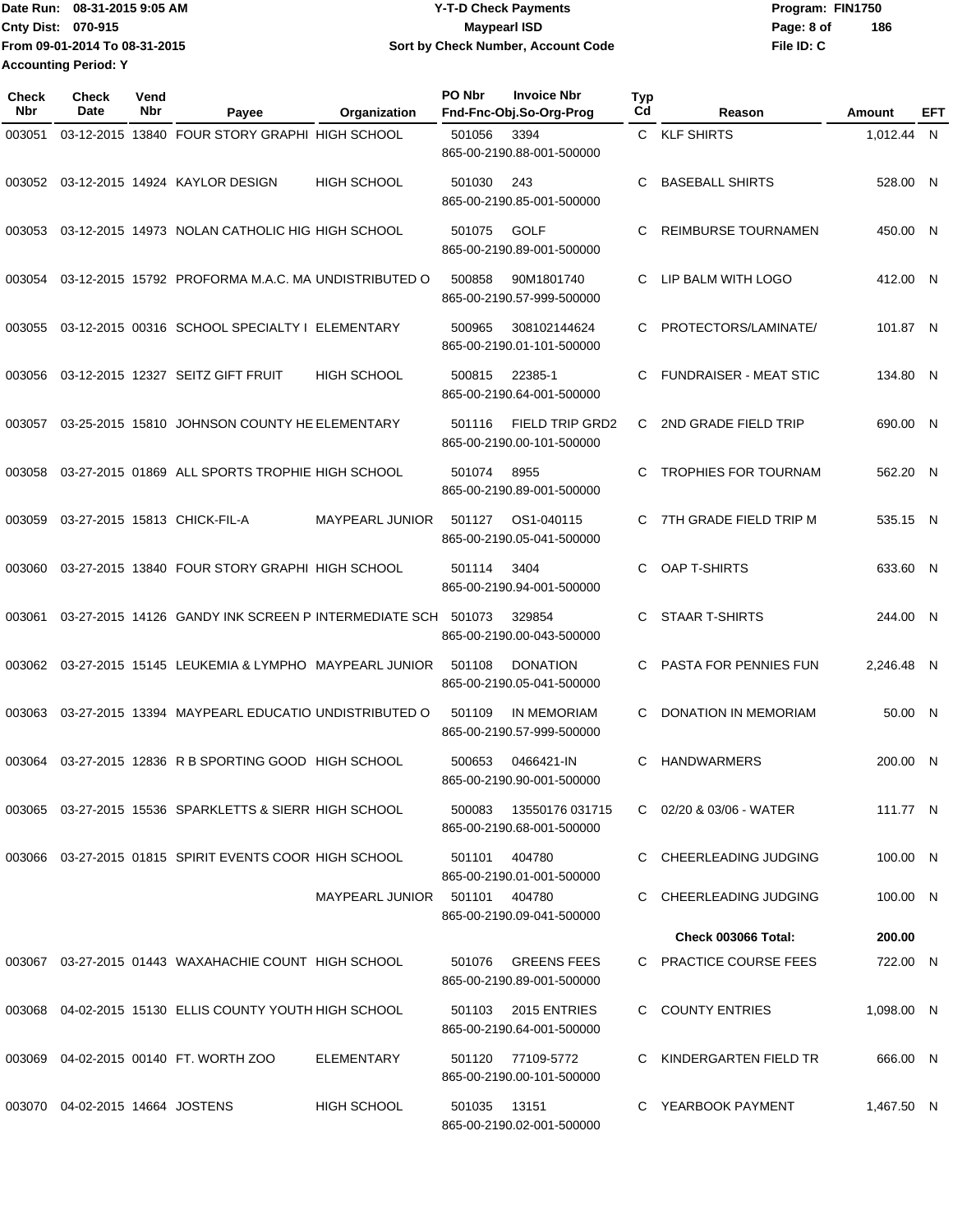**From 09-01-2014 To 08-31-2015 Accounting Period: Y**

## Date Run: 08-31-2015 9:05 AM **Date Run:** 08-31-2015 9:05 AM **Cnty Dist:** 070-915 **Page: 9 of Page: 9 of MaypearI ISD 08-31-2015 9:05 AM Y-T-D Check Payments 070-915 Maypearl ISD Sort by Check Number, Account Code**

**File ID: C 186**

| Check<br><b>Nbr</b> | Check<br><b>Date</b> | Vend<br>Nbr | Payee                                                 | Organization       | PO Nbr       | <b>Invoice Nbr</b><br>Fnd-Fnc-Obj.So-Org-Prog      | <b>Typ</b><br>Cd | Reason                        | <b>Amount</b> | EFT |
|---------------------|----------------------|-------------|-------------------------------------------------------|--------------------|--------------|----------------------------------------------------|------------------|-------------------------------|---------------|-----|
| 003071              |                      |             | 04-02-2015 14924 KAYLOR DESIGN                        | <b>HIGH SCHOOL</b> | 501152       | 256<br>865-00-2190.85-001-500000                   | C                | <b>BASEBALL HATS</b>          | 882.00 N      |     |
| 003072              |                      |             | 04-02-2015 00093 OLEN WILLIAMS, INC. HIGH SCHOOL      |                    | 501104       | 26720<br>865-00-2190.84-001-500B00                 | C                | <b>WIRELESS UPGRADE TO</b>    | 2,250.00 N    |     |
| 003073              |                      |             | 04-02-2015 00590 ORIENTAL TRADING C HIGH SCHOOL       |                    | 501077       | 670658957-01<br>865-00-2190.09-001-500000          | C.               | <b>PROM SUPPLIES</b>          | 265.01 N      |     |
| 003074              |                      |             | 04-08-2015 00212 AMSTERDAM                            | MAYPEARL JUNIOR    | 500922       | 4234751<br>865-00-2190.69-041-500000               | C.               | <b>STYLUS PENS</b>            | 92.28 N       |     |
| 003075              |                      |             | 04-08-2015 15056 CICI'S PIZZA                         | <b>ELEMENTARY</b>  | 501121       | <b>FIELD TRIP</b><br>865-00-2190.00-101-500000     | C                | <b>FIRST GRADE FIELD TRIP</b> | 468.00 N      |     |
| 003076              |                      |             | 04-08-2015 01817 EUBANKS FLORIST                      | UNDISTRIBUTED O    | 501167       | <b>MBO484</b><br>865-00-2190.57-999-500000         | C                | <b>GREEN PLANT</b>            | 57.95 N       |     |
| 003077              |                      |             | 04-08-2015 13545 MAIN EVENT ENTERTA MAYPEARL JUNIOR   |                    | 501188       | 2283 DEPOSIT<br>865-00-2190.05-041-500000          | C.               | AR FIELD TRIP DEPOSIT         | 583.50 N      |     |
| 003078              |                      |             | 04-08-2015 15281 MINERVA PROMOTION HIGH SCHOOL        |                    | 501097       | 162089<br>865-00-2190.64-001-500000                | C.               | <b>FFA SHIRTS</b>             | 740.00 N      |     |
| 003079              |                      |             | 04-08-2015 00590 ORIENTAL TRADING C ELEMENTARY        |                    | 501113       | 670892014-01<br>865-00-2190.00-101-500000          | C                | SUNGLASSES/LEIS/BANN          | 150.95 N      |     |
| 003080              |                      |             | 04-08-2015 15808 PICTURE PERFECT SU HIGH SCHOOL       |                    | 501080       | 03232015MPHS<br>865-00-2190.09-001-500000          | C.               | <b>FRAMES FOR PROM</b>        | 100.00 N      |     |
| 003081              |                      |             | 04-08-2015 15390 UNIVERSITY OF TEXA ELEMENTARY        |                    | 501122       | 150302.012<br>865-00-2190.00-101-500000            | C                | <b>FIRST GRADE FIELD TRIP</b> | 455.00 N      |     |
| 003082              |                      |             | 04-16-2015 15811 BLAKE PHOTOGRAPH HIGH SCHOOL         |                    | 501265       | <b>MHS PROM</b><br>865-00-2190.09-001-500000       | C.               | PHOTO BOOTH - PROM            | 495.00 N      |     |
| 003083              |                      |             | 04-16-2015 00871 CARD SERVICE CENT UNDISTRIBUTED O    |                    | 501170       | XXXX0185 04/15<br>865-00-2190.57-999-500000        | C                | <b>GRATUITY TASBE MEAL</b>    | 3.00 N        |     |
|                     |                      |             |                                                       | UNDISTRIBUTED O    | 501089       | XXXX0185 04/15<br>865-00-2190.57-999-500000        | C                | <b>GRATUITY FOR BOARD M</b>   | 10.00 N       |     |
|                     |                      |             |                                                       | UNDISTRIBUTED O    |              | 501105 XXXX0185 04/15<br>865-00-2190.57-999-500000 |                  | C GRATUITY FOR BOARD M        | 12.78 N       |     |
|                     |                      |             |                                                       |                    |              |                                                    |                  | <b>Check 003083 Total:</b>    | 25.78         |     |
|                     |                      |             | 003084 04-16-2015 15676 DARLA CALVERY                 | <b>HIGH SCHOOL</b> |              | 501263 REIMBURSEMENT<br>865-00-2190.10-001-500000  |                  | C FCCLA LODGING               | 88.50 N       |     |
|                     |                      |             | 003085 04-16-2015 01817 EUBANKS FLORIST               | UNDISTRIBUTED O    | 501211       | <b>NAT844</b><br>865-00-2190.57-999-500000         |                  | C MEMORIAL PLANT              | 57.95 N       |     |
|                     |                      |             |                                                       | UNDISTRIBUTED O    |              | 501211 NAT844<br>865-00-2190.78-999-500000         |                  | MEMORIAL PLANT                | 50.00 N       |     |
|                     |                      |             |                                                       |                    |              |                                                    |                  | <b>Check 003085 Total:</b>    | 107.95        |     |
|                     |                      |             | 003086 04-16-2015 14676 MESQUITE CHAMPION ELEMENTARY  |                    |              | 501227 1-42787<br>865-00-2190.00-101-500000        |                  | C 3RD GRADE FIELD TRIP        | 1,584.00 N    |     |
|                     |                      |             | 003087 04-16-2015 13425 MIDLOTHIAN CONFER HIGH SCHOOL |                    | 501264 10226 | 865-00-2190.09-001-500000                          |                  | BALLROOM FOR PROM             | 2,146.00 N    |     |
|                     |                      |             | 003088 04-16-2015 00870 PLANK ROAD PUBLISH ELEMENTARY |                    | 501128       | 15-035072<br>865-00-2190.00-101-500000             |                  | C RECORDERS / STUDENT         | 978.82 N      |     |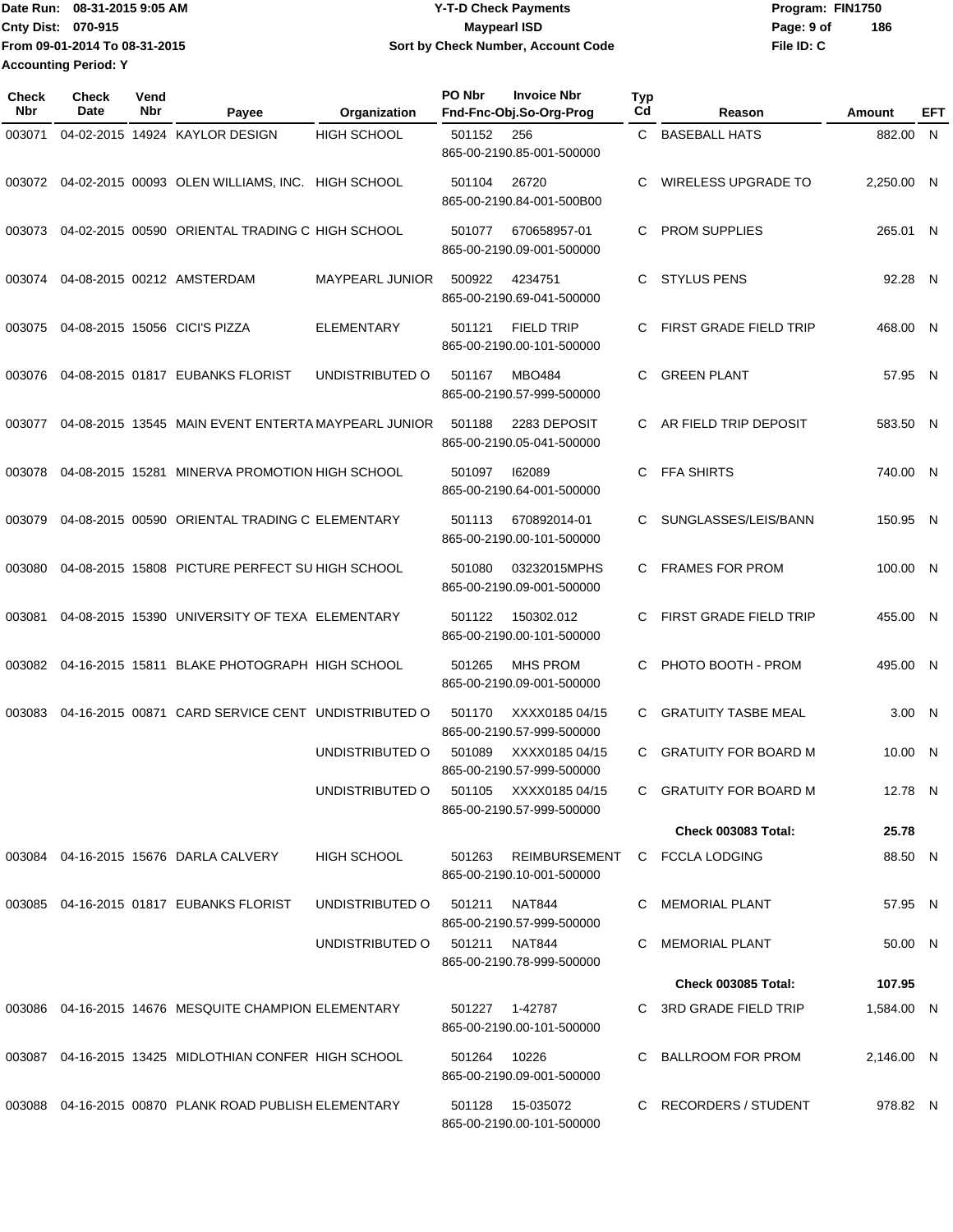Date Run: 08-31-2015 9:05 AM **Date Run:** 08-31-2015 9:05 AM **Cnty Dist:** 070-915 **Page: 10 of** Maypearl ISD **CONTEX Page: 10 of File ID: C From 09-01-2014 To 08-31-2015 08-31-2015 9:05 AM Y-T-D Check Payments 070-915 Maypearl ISD Sort by Check Number, Account Code 186 Accounting Period: Y**

| Check<br>Nbr | <b>Check</b><br>Date | Vend<br>Nbr | Payee                                                                  | Organization                   | PO Nbr      | <b>Invoice Nbr</b><br>Fnd-Fnc-Obj.So-Org-Prog                     | Typ<br>Cd | Reason                     | Amount      | EFT |
|--------------|----------------------|-------------|------------------------------------------------------------------------|--------------------------------|-------------|-------------------------------------------------------------------|-----------|----------------------------|-------------|-----|
| 003089       |                      |             | 04-16-2015 00274 SCHOOL MATE/STUDE MAYPEARL JUNIOR                     |                                | 500947      | IN000411884<br>865-00-2190.05-041-500000                          | C.        | <b>SCHOOL PLANNERS FOR</b> | 660.00 N    |     |
| 003090       |                      |             | 04-23-2015 15160 BALLOONS & HELIUM HIGH SCHOOL                         |                                | 501323      | 25309<br>865-00-2190.09-001-500000                                | C.        | PROM DECORATIONS           | 850.00 N    |     |
| 003091       |                      |             | 04-23-2015 15804 COMMUNITY COFFEE UNDISTRIBUTED O                      |                                | 501230      | 11289510636<br>865-00-2190.57-999-500000                          | C.        | <b>COFFEE</b>              | 187.00 N    |     |
| 003092       |                      |             | 04-23-2015 14217 COUNTRY VIEW GOLF HIGH SCHOOL                         |                                | 501307      | <b>TOURNAMENT</b><br>865-00-2190.89-001-500000                    | C.        | <b>GOLF TOURNAMENT</b>     | 1.820.00 N  |     |
| 003093       |                      |             | 04-23-2015 15830 HIGH OCTANE                                           | <b>HIGH SCHOOL</b>             | 501327      | <b>MISD PROM</b><br>865-00-2190.06-001-500000                     | C.        | PROM DJ                    | 900.00 N    |     |
| 003094       |                      |             | 04-23-2015 13545 MAIN EVENT ENTERTA MAYPEARL JUNIOR                    |                                | 501315      | 2283<br>865-00-2190.05-041-500000                                 | C         | <b>MJH AR TRIP</b>         | 673.00 N    |     |
| 003095       |                      |             | 04-23-2015 12717 MANSFIELD NATIONAL HIGH SCHOOL                        |                                | 501306      | 3/23<br>865-00-2190.89-001-500000                                 | C         | <b>GOLF TOURNAMENT</b>     | 4.305.60 N  |     |
| 003096       |                      |             | 04-23-2015 00273 PRESTON HASTINGS HIGH SCHOOL                          |                                | 501308      | <b>REIMBURSEMENT</b><br>865-00-2190.89-001-500000                 | C         | <b>GOLF TOWEL</b>          | 12.00 N     |     |
| 003097       |                      |             | 04-23-2015 00274 SCHOOL MATE/STUDE ELEMENTARY                          |                                | 501204      | IN000412389<br>865-00-2190.00-101-500000                          | C         | <b>PLANNERS</b>            | 728.00 N    |     |
| 003098       |                      |             | 04-23-2015 15536 SPARKLETTS & SIERR HIGH SCHOOL                        |                                | 500083      | 13550176 041415<br>865-00-2190.68-001-500000                      | C.        | 03/24 & 04/01 - WATER      | 74.47 N     |     |
| 003099       |                      |             | 04-23-2015 14013 SYSTEMS GO                                            | <b>HIGH SCHOOL</b>             | 501196      | 1795<br>865-00-2190.04-001-500000                                 | C         | <b>HAMMERHEAD MOTOR SY</b> | 417.00 N    |     |
| 003100       |                      |             | 04-23-2015 12827 THOMAS CREATIVE A ELEMENTARY                          |                                | 501225      | 49808<br>865-00-2190.00-101-500000                                | C         | MINIGRAD CAP & TASSEL      | 483.70 N    |     |
| 003101       |                      |             | 04-29-2015 01334 DICKEY'S BAR-B-QUE HIGH SCHOOL                        |                                | 501344      | 1095742<br>865-00-2190.94-001-500000                              | C         | DRAMA BANQUET MEAL D       | 287.25 N    |     |
|              |                      |             |                                                                        | <b>HIGH SCHOOL</b>             | 501344      | 1095742<br>865-00-2190.94-001-500000                              | D         | NEVER RECEIVED BY VEN      | $-287.25$ N |     |
|              |                      |             |                                                                        |                                |             |                                                                   |           | Check 003101 Total:        | .00         |     |
|              |                      |             | 003102 04-29-2015 00919 EDITH STANLEY                                  | ELEMENTARY                     |             | 501359 REIMBURSEMENT C 45" POLY POOL<br>865-00-2190.00-101-500000 |           |                            | 55.00 N     |     |
|              |                      |             | 003103 04-29-2015 13545 MAIN EVENT ENTERTA MAYPEARL JUNIOR 501354 2283 |                                |             | 865-00-2190.05-041-500000                                         |           | C AR FIELD TRIP            | 287.20 N    |     |
|              |                      |             | 003104 04-29-2015 15114 SHOWBIZ CINEMA                                 | INTERMEDIATE SCH 501334 MONKEY |             | 865-00-2190.00-043-500000                                         |           | C 5TH GRADE FIELD TRIP     | 555.50 N    |     |
|              |                      |             | 003105 05-07-2015 13254 EWELL EDUCATIONAL HIGH SCHOOL                  |                                |             | 501422 517-3737<br>865-00-2190.64-001-500000                      |           | C AREA VIII CDE ENTRIES    | 120.00 N    |     |
|              |                      |             | 003106 05-07-2015 12897 LEAH FARDA                                     |                                |             | MAYPEARL JUNIOR 501312 REIMBURSEMENT<br>865-00-2190.05-041-500000 |           | C STAAR SNACKS             | 12.00 N     |     |
|              |                      |             | 003107 05-07-2015 13840 FOUR STORY GRAPHI HIGH SCHOOL                  |                                | 501380 3478 | 865-00-2190.88-001-500000                                         |           | C PLAYOFF SHIRTS           | 1,087.84 N  |     |
|              |                      |             | 003108  05-07-2015  01717  FT. WORTH MUSEUM  ELEMENTARY                |                                |             | 501320 1158501<br>865-00-2190.00-101-500000                       |           | C 4TH GRADE FIELD TRIP     | 1,189.00 N  |     |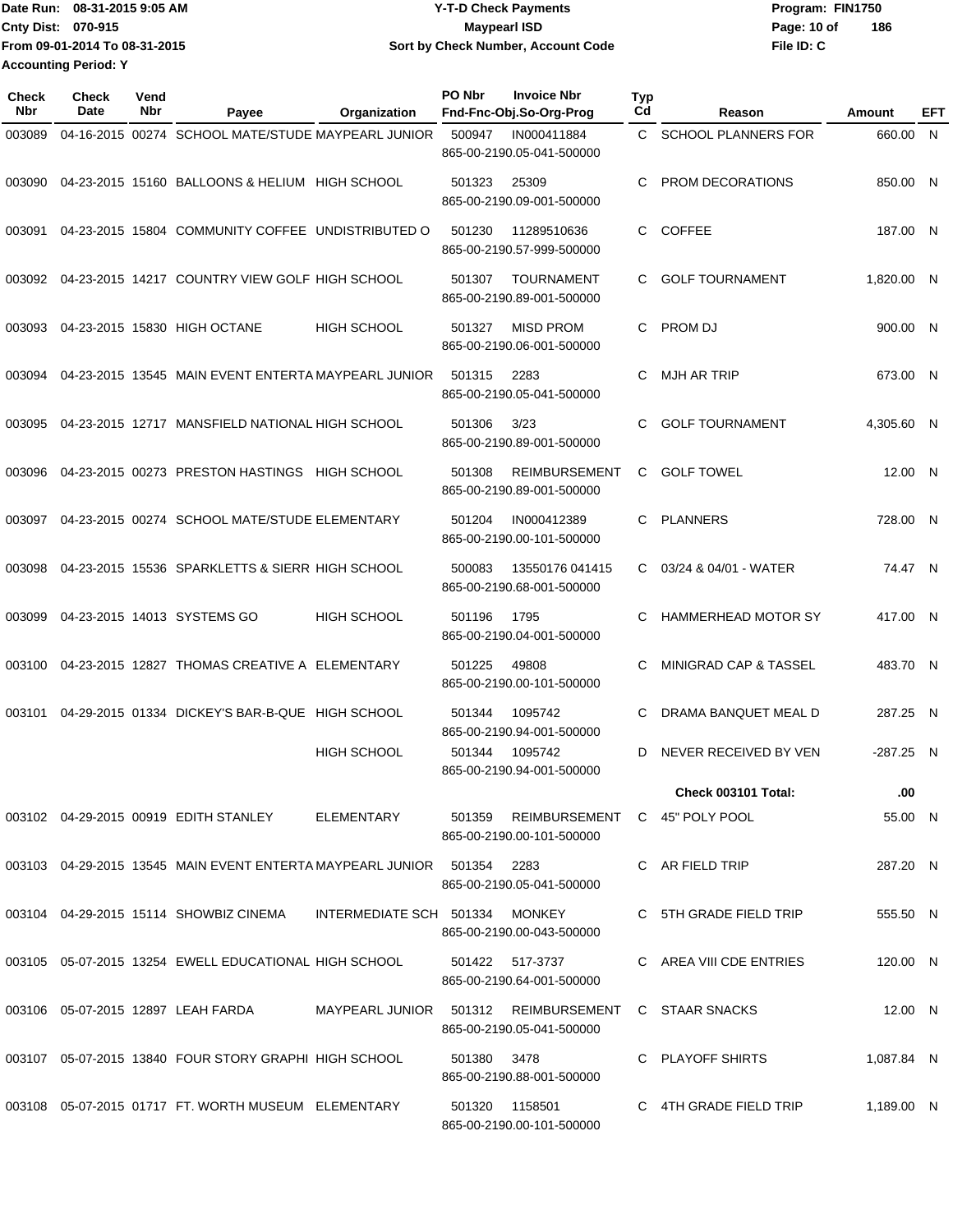|                             | Date Run: 08-31-2015 9:05 AM  | <b>Y-T-D Check Payments</b>        | Program: FIN1750   |  |
|-----------------------------|-------------------------------|------------------------------------|--------------------|--|
| <b>Cnty Dist: 070-915</b>   |                               | <b>Mavpearl ISD</b>                | 186<br>Page: 11 of |  |
|                             | From 09-01-2014 To 08-31-2015 | Sort by Check Number, Account Code | File ID: C         |  |
| <b>Accounting Period: Y</b> |                               |                                    |                    |  |

| <b>Check</b><br>Nbr | Check<br>Date    | Vend<br>Nbr | Payee                                                      | Organization       | PO Nbr | <b>Invoice Nbr</b><br>Fnd-Fnc-Obj.So-Org-Prog      | Typ<br>Cd    | Reason                      | Amount     | EFT |
|---------------------|------------------|-------------|------------------------------------------------------------|--------------------|--------|----------------------------------------------------|--------------|-----------------------------|------------|-----|
| 003109              | 05-07-2015 15839 |             | JOHN BUNKER SANDS HIGH SCHOOL                              |                    | 501441 | MHS BIOLOGY<br>865-00-2190.22-001-500000           | $\mathbf{C}$ | <b>BIOLOGY FIELD TRIP</b>   | 546.00 N   |     |
| 003110              |                  |             | 05-07-2015 15831 LONE STAR PIZZERIA HIGH SCHOOL            |                    | 501381 | SOFTBALL MEAL<br>865-00-2190.88-001-500000         | C.           | <b>CATERING</b>             | 250.00 N   |     |
| 003111              |                  |             | 05-07-2015 13394 MAYPEARL EDUCATIO UNDISTRIBUTED O         |                    | 501384 | <b>ANDY AUSTIN</b><br>865-00-2190.57-999-500000    | C.           | <b>DONATION IN MEMORIAM</b> | 50.00 N    |     |
| 003112              |                  |             | 05-07-2015 00287 OFFICE DEPOT                              | UNDISTRIBUTED O    | 501347 | 767738216001<br>865-00-2190.57-999-500000          | C            | <b>CLEANER - AUTO DRIP</b>  | 8.98 N     |     |
|                     |                  |             |                                                            | UNDISTRIBUTED O    | 501347 | 767738063001<br>865-00-2190.57-999-500000          | C.           | <b>COFFEE</b>               | 111.87 N   |     |
|                     |                  |             |                                                            |                    |        |                                                    |              | Check 003112 Total:         | 120.85     |     |
| 003113              |                  |             | 05-07-2015 14346 PRIDE OF TEXAS MUSI INTERMEDIATE SCH      |                    | 501409 | INT. BAND TRIP<br>865-00-2190.00-043-500000        | C.           | <b>BAND TRIP ENTRIES</b>    | 952.00 N   |     |
| 003114              |                  |             | 05-07-2015 12009 PROM NITE                                 | <b>HIGH SCHOOL</b> | 501322 | 6167125<br>865-00-2190.09-001-500000               | C            | PROM SASHES/TIARAS/C        | 146.67 N   |     |
| 003115              |                  |             | 05-07-2015 12704 REBEKAH HYATT                             | <b>HIGH SCHOOL</b> | 501339 | <b>REIMBURSEMENT</b><br>865-00-2190.04-001-500000  | C            | ROCKET SUPPLIES             | 1,312.18 N |     |
|                     |                  |             |                                                            | <b>HIGH SCHOOL</b> | 501421 | <b>REIMBURSEMENT</b><br>865-00-2190.04-001-500000  | С            | <b>ROCKET SUPPLIES</b>      | 322.47 N   |     |
|                     |                  |             |                                                            |                    |        |                                                    |              | <b>Check 003115 Total:</b>  | 1,634.65   |     |
| 003116              |                  |             | 05-07-2015 00274 SCHOOL MATE/STUDE INTERMEDIATE SCH 501267 |                    |        | IN000413673<br>865-00-2190.00-043-500000           | C            | <b>SCHOOL PLANNERS</b>      | 541.50 N   |     |
| 003117              |                  |             | 05-07-2015 15632 SOLID ROCK RESOUR MAYPEARL JUNIOR         |                    | 501375 | <b>MJH ASSEMBLY</b><br>865-00-2190.05-041-500000   | C.           | <b>GAME DAY CHALLENGE A</b> | 500.00 N   |     |
| 003118              |                  |             | 05-07-2015 15580 SUNDAY HOUSE INN                          | <b>HIGH SCHOOL</b> | 501420 | R. HYATT<br>865-00-2190.04-001-500000              | C            | LODGING FOR ROCKET L        | 1,010.78 N |     |
| 003119              |                  |             | 05-14-2015 14400 ALLEY CATS                                | <b>ELEMENTARY</b>  | 501071 | <b>AR PARTY</b><br>865-00-2190.00-101-500000       | C            | 4TH GRADE AR AWARD P        | 2,842.42 N |     |
| 003120              |                  |             | 05-14-2015 00871 CARD SERVICE CENT UNDISTRIBUTED O         |                    | 501411 | XXXX0185 05/15<br>865-00-2190.57-999-500000        | C            | PRINCIPAL MEETING           | 3.01 N     |     |
|                     |                  |             |                                                            | UNDISTRIBUTED O    |        | 501413 XXXX0185 05/15<br>865-00-2190.57-999-500000 |              | C RETIREMENT AWARD          | 54.53 N    |     |
|                     |                  |             |                                                            | UNDISTRIBUTED O    |        | 501291 XXXX0185 05/15<br>865-00-2190.57-999-500000 |              | C SUPERINTENDENT BREAK      | 19.88 N    |     |
|                     |                  |             |                                                            | <b>HIGH SCHOOL</b> |        | 501341 XXXX0185 05/15<br>865-00-2190.94-001-500000 |              | C THEATRE BANQUET           | 114.71 N   |     |
|                     |                  |             |                                                            |                    |        |                                                    |              | <b>Check 003120 Total:</b>  | 192.13     |     |
|                     |                  |             | 003121 05-14-2015 00218 THE COWBOY BANK O HIGH SCHOOL      |                    | 501482 | <b>TRACK MEALS</b><br>865-00-2190.86-001-500000    |              | C STATE TRACK MEET MEA      | 2.19 N     |     |
|                     |                  |             | 003122  05-14-2015  01334  DICKEY'S BAR-B-QUE  HIGH SCHOOL |                    |        | 501495 1100523<br>865-00-2190.94-001-500000        |              | C DRAMA BANQUET MEAL        | 402.15 N   |     |
|                     |                  |             | 003123 05-14-2015 14071 RICHARDO SILVA                     | ELEMENTARY         | 501208 | $\overline{1}$<br>865-00-2190.00-101-500000        |              | C FIELD DAY SLIDES          | 300.00 N   |     |
|                     |                  |             | 003124 05-14-2015 00376 FLINN SCIENTIFIC                   | <b>HIGH SCHOOL</b> | 501418 | 1859528<br>865-00-2190.04-001-500000               |              | C CLAMPS/TONGS              | 7.97 N     |     |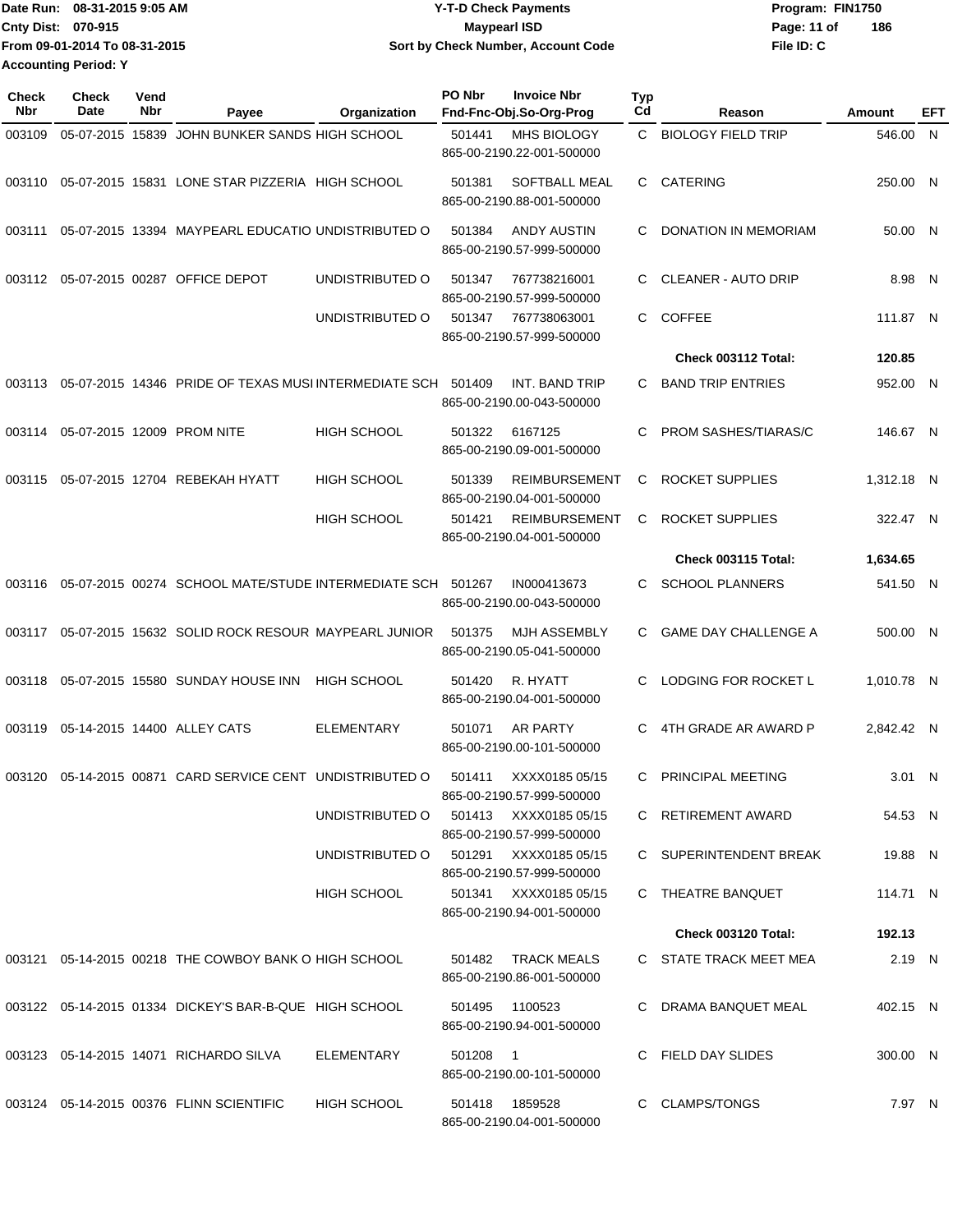Date Run: 08-31-2015 9:05 AM **Date Run:** 08-31-2015 9:05 AM **Cnty Dist:** 070-915 **Page: 12 of** Maypearl ISD **CONTEX 12 of** Maypearl ISD **From 09-01-2014 To 08-31-2015 08-31-2015 9:05 AM Y-T-D Check Payments 070-915 Maypearl ISD Sort by Check Number, Account Code Accounting Period: Y**

**File ID: C 186**

| <b>Check</b><br>Nbr | Check<br>Date                       | Vend<br>Nbr | Payee                                                                           | Organization                    | PO Nbr         | <b>Invoice Nbr</b><br>Fnd-Fnc-Obj.So-Org-Prog       | Typ<br>Cd | Reason                       | Amount     | EFT |
|---------------------|-------------------------------------|-------------|---------------------------------------------------------------------------------|---------------------------------|----------------|-----------------------------------------------------|-----------|------------------------------|------------|-----|
| 003125              |                                     |             | 05-14-2015 01717 FT. WORTH MUSEUM INTERMEDIATE SCH                              |                                 | 501489         | <b>RECEIPT</b><br>865-00-2190.00-043-500000         |           | C 6TH GRADE FIELD TRIP       | 542.00 N   |     |
| 003126              |                                     |             | 05-14-2015 13977 HAWAIIAN FALLS                                                 | <b>MAYPEARL JUNIOR</b>          | 501492         | 3001932<br>865-00-2190.05-041-500000                | C         | SPLASH DAY FIELD TRIP        | 1,575.00 N |     |
|                     |                                     |             | 003127 05-14-2015 13761 LANCASTER MUSIC, IN HIGH SCHOOL                         |                                 | 501309         | 99293<br>865-00-2190.90-001-500000                  | C         | <b>SOUND SYSTEM</b>          | 3,500.00 N |     |
| 003128              |                                     |             | 05-14-2015 12717 MANSFIELD NATIONAL HIGH SCHOOL                                 |                                 | 501476         | 1541<br>865-00-2190.89-001-500000                   | C         | <b>TOURNAMENT FEES</b>       | 2,691.00 N |     |
|                     |                                     |             |                                                                                 | <b>HIGH SCHOOL</b>              | 501479         | 1553<br>865-00-2190.89-001-500000                   | C         | <b>TOURNAMENT FEES</b>       | 2,562.20 N |     |
|                     |                                     |             |                                                                                 |                                 |                |                                                     |           | Check 003128 Total:          | 5,253.20   |     |
| 003129              |                                     |             | 05-14-2015 15840 MORETTI'S GOURMET HIGH SCHOOL                                  |                                 | 501493         | <b>RECEIPT</b><br>865-00-2190.64-001-500000         | C         | POPCOORN FUNDRAISER          | 1,806.00 N |     |
| 003130              |                                     |             | 05-14-2015 15842 OL SOUTH PANCAKE INTERMEDIATE SCH 501491                       |                                 |                | <b>RECEIPT</b><br>865-00-2190.00-043-500000         | C         | 6TH GRADE FIELD TRIP M       | 896.00 N   |     |
| 003131              |                                     |             | 05-14-2015 00681 PEPWEAR LLC                                                    | INTERMEDIATE SCH 501408         |                | 39850<br>865-00-2190.00-043-500000                  | C         | <b>6TH GRADE BAND SHIRTS</b> | 409.80 N   |     |
|                     |                                     |             | 003132 05-14-2015 12009 PROM NITE                                               | <b>HIGH SCHOOL</b>              | 501079         | 6146987<br>865-00-2190.09-001-500000                | C         | <b>PROM SWAG BAGS</b>        | 538.75 N   |     |
| 003133              |                                     |             | 05-14-2015 12774 TARLETON STATE UNI HIGH SCHOOL                                 |                                 | 501487         | <b>CHEERLEADERS</b><br>865-00-2190.01-001-500000    | C.        | CHEER CAMP DEPOSIT -         | 2,100.00 N |     |
| 003134              |                                     |             | 05-14-2015 15841 TELL IT LIKE IT IS, INC. MAYPEARL JUNIOR                       |                                 | 501483         | <b>DJ SERVICES</b><br>865-00-2190.05-041-500000     | C         | 8TH GRADE AWARDS/DAN         | 200.00 N   |     |
| 003135              |                                     |             | 05-20-2015 01615 CICI'S PIZZA                                                   | ELEMENTARY                      | 501499         | <b>RECEIPT</b><br>865-00-2190.00-101-500000         | C         | <b>BOXTOPS REWARD PART</b>   | 30.00 N    |     |
| 003136              |                                     |             | 05-20-2015 15056 CICI'S PIZZA                                                   | <b>MAYPEARL JUNIOR</b>          | 501530         | <b>RECEIPT</b><br>865-00-2190.05-041-500000         | C         | <b>URBAN AIR TRIP LUNCH</b>  | 352.26 N   |     |
|                     |                                     |             | 003137 05-20-2015 01334 DICKEY'S BAR-B-QUE HIGH SCHOOL                          |                                 | 501521         | 1095742<br>865-00-2190.94-001-500000                | C         | <b>BANQUEST MEAL</b>         | 287.25 N   |     |
|                     |                                     |             | 003138 05-20-2015 00950 DRAMATIC PUBLISHIN HIGH SCHOOL                          |                                 | 501330 1710455 | 865-00-2190.94-001-500000                           |           | C PERUSUAL SCRIPTS - OA      | 54.88 N    |     |
|                     |                                     |             | 003139  05-20-2015  15843  MOUNTASIA                                            | INTERMEDIATE SCH 501554 RECEIPT |                | 865-00-2190.00-043-500000                           |           | C AR FIELD TRIP              | 1,422.77 N |     |
|                     |                                     |             | 003140  05-20-2015  15694  POLKA DOTTED LIZAR INTERMEDIATE SCH  501557  RECEIPT |                                 |                | 865-00-2190.00-043-500000                           |           | C END OF YEAR CELEBRATI      | 450.00 N   |     |
|                     |                                     |             | 003141  05-20-2015  15536  SPARKLETTS & SIERR HIGH SCHOOL                       |                                 | 500083         | 13550176 051215<br>865-00-2190.68-001-500000        |           | C 04/17 & 04/28 - WATER      | 47.41 N    |     |
|                     | 003142 05-20-2015 01830 SHINDIGZ    |             |                                                                                 | <b>HIGH SCHOOL</b>              |                | 501078 P17826440003<br>865-00-2190.09-001-500000    |           | C PROM-STANDEES              | 167.92 N   |     |
|                     | 003143  05-20-2015  00141  WAL MART |             |                                                                                 | <b>HIGH SCHOOL</b>              |                | 501343 XXXX 0648 04/15<br>865-00-2190.09-001-500000 |           | C WATER                      | 123.88 N   |     |
|                     |                                     |             | 003144 05-28-2015 15838 AIRWAVES AIRBRUSHI HIGH SCHOOL                          |                                 |                | 501510 DEPOSIT<br>865-00-2190.01-001-500000         |           | C DEPOSIT FOR                | 350.00 N   |     |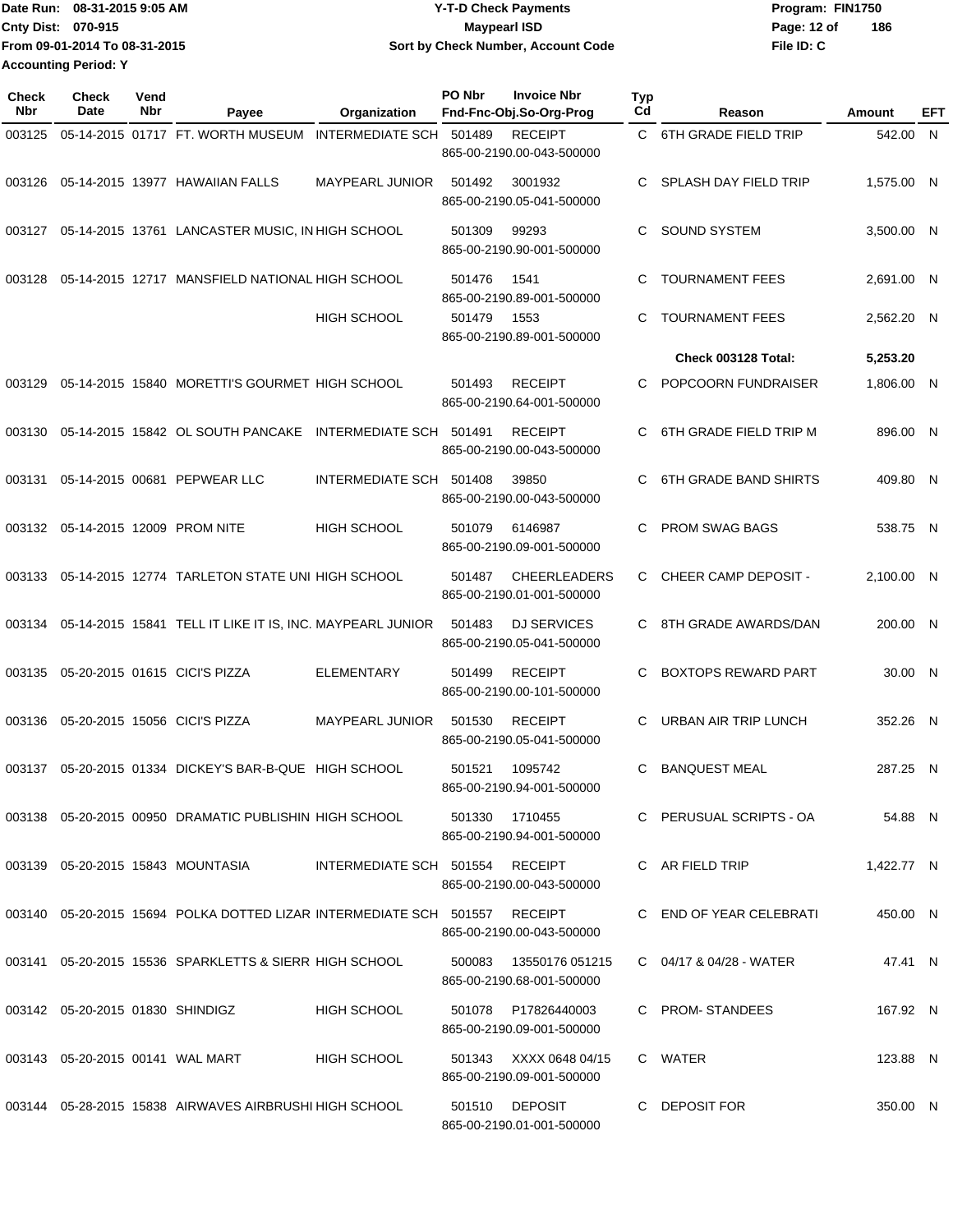|                             | Date Run: 08-31-2015 9:05 AM  | <b>Y-T-D Check Payments</b>        | Program: FIN1750 |     |
|-----------------------------|-------------------------------|------------------------------------|------------------|-----|
| <b>Cnty Dist: 070-915</b>   |                               | Maypearl ISD                       | Page: 13 of      | 186 |
|                             | From 09-01-2014 To 08-31-2015 | Sort by Check Number, Account Code | File ID: C       |     |
| <b>Accounting Period: Y</b> |                               |                                    |                  |     |

| Check<br>Nbr | Check<br>Date | Vend<br>Nbr | Payee                                                     | Organization         | PO Nbr | <b>Invoice Nbr</b><br>Fnd-Fnc-Obj.So-Org-Prog       | <b>Typ</b><br>Cd | Reason                       | Amount     | EFT |
|--------------|---------------|-------------|-----------------------------------------------------------|----------------------|--------|-----------------------------------------------------|------------------|------------------------------|------------|-----|
| 003145       |               |             | 05-28-2015 00906 BEKI FOWLER                              | HIGH SCHOOL          | 501517 | <b>REIMBURSEMENT</b><br>865-00-2190.12-001-500000   | C                | <b>MEALS FOR FIELD TRIP</b>  | 31.67 N    |     |
| 003146       |               |             | 05-28-2015 00851 BURGERS LAKE                             | <b>HIGH SCHOOL</b>   | 501574 | <b>SENIOR TRIP</b><br>865-00-2190.06-001-500000     | C.               | <b>SENIOR TRIP</b>           | 486.00 N   |     |
| 003147       |               |             | 05-28-2015 13840 FOUR STORY GRAPHI HIGH SCHOOL            |                      | 501509 | 3504<br>865-00-2190.04-001-500000                   | C                | <b>ROCKET SHIRTS</b>         | 494.00 N   |     |
|              |               |             |                                                           | HIGH SCHOOL          | 501506 | 3512<br>865-00-2190.06-001-500000                   | С                | <b>SENIOR SHIRTS</b>         | 381.20 N   |     |
|              |               |             |                                                           | UNDISTRIBUTED O      | 501238 | 3511<br>865-00-2190.57-999-500000                   | C.               | POLO - RED                   | 42.00 N    |     |
|              |               |             |                                                           |                      |        |                                                     |                  | Check 003147 Total:          | 917.20     |     |
| 003148       |               |             | 05-28-2015 01717 FT. WORTH MUSEUM INTERMEDIATE SCH        |                      | 501586 | 1166340<br>865-00-2190.00-043-500000                | C.               | <b>6TH GRADE FIELD TRIP</b>  | 53.50 N    |     |
| 003149       |               |             | 05-28-2015 12111 PATRICE GILSDORF                         | <b>ELEMENTARY</b>    | 501595 | <b>REIMBURSEMENT</b><br>865-00-2190.00-101-500000   | C                | <b>BOXTOP PARTY SUPPLIE</b>  | 8.52 N     |     |
| 003150       |               |             | 05-28-2015 12704 REBEKAH HYATT                            | <b>HIGH SCHOOL</b>   | 501568 | <b>REIMBURSEMENT</b><br>865-00-2190.04-001-500000   | C                | ROCKET LAUNCH - SUPPL        | 775.15 N   |     |
| 003151       |               |             | 05-28-2015 14261 RYAN VINES                               | <b>HIGH SCHOOL</b>   | 501508 | <b>REIMBURSEMENT</b><br>865-00-2190.64-001-500000   | C                | FFA BANQUET SUPPLIES         | 304.75 N   |     |
| 003152       |               |             | 05-28-2015 12495 TARLETON STATE UNI MAYPEARL JUNIOR       |                      | 501594 | <b>JH CHEER</b><br>865-00-2190.09-041-500000        | C.               | <b>JH CHEER CAMP</b>         | 3,520.00 N |     |
| 003153       |               |             | 06-04-2015 00287 OFFICE DEPOT                             | UNDISTRIBUTED O      | 501528 | 771467755001<br>865-00-2190.57-999-500000           | C                | OFFICE COFFEE                | 24.62 N    |     |
| 003154       |               |             | 06-04-2015 12480 ROLAND'S NURSERY                         | <b>DISTRICT WIDE</b> | 501575 | 17464<br>865-00-2190.06-001-500000                  | Y                | 30 GAL CREPE MYRTLES         | 478.00 N   |     |
| 003155       |               |             | 06-10-2015 14229 EMILY JETT                               | <b>HIGH SCHOOL</b>   | 501676 | <b>REIMBURSEMENT</b><br>865-00-2190.06-001-500000   | C                | <b>CHEESE TRAY - GRADUAT</b> | 39.29 N    |     |
|              |               |             |                                                           | HIGH SCHOOL          | 501677 | <b>REIMBURSEMENT</b><br>865-00-2190.06-001-500000   | C                | <b>GRAD GIFTS FOR SCHOO</b>  | 74.84 N    |     |
|              |               |             |                                                           |                      |        |                                                     |                  | <b>Check 003155 Total:</b>   | 114.13     |     |
|              |               |             | 003156 06-10-2015 12717 MANSFIELD NATIONAL HIGH SCHOOL    |                      | 501477 | 1551<br>865-00-2190.89-001-500000                   |                  | C 3/23 TOURNAMENT            | 426.96 N   |     |
|              |               |             | 003157 06-18-2015 00871 CARD SERVICE CENT UNDISTRIBUTED O |                      |        | 501440 XXXX 0185 06/15<br>865-00-2190.57-999-500000 |                  | C TAX                        | 6.22 N     |     |
|              |               |             |                                                           | UNDISTRIBUTED O      |        | 501444 XXXX 0185 05/15<br>865-00-2190.57-999-500000 |                  | C ECBU RETIREMENT FOR        | 66.93 N    |     |
|              |               |             |                                                           | HIGH SCHOOL          |        | 501341 XXXX 0185 05/15<br>865-00-2190.94-001-500000 |                  | C THEATRE BANQUET            | 79.57 N    |     |
|              |               |             |                                                           |                      |        |                                                     |                  | <b>Check 003157 Total:</b>   | 152.72     |     |
|              |               |             | 003158 06-18-2015 15853 CHEERZONE                         | HIGH SCHOOL          |        | 501673 53582805<br>865-00-2190.01-001-500000        |                  | C UNIFORMS                   | 206.20 N   |     |
|              |               |             | 003159 06-18-2015 15855 DALLAS LIGHTHOUSE UNDISTRIBUTED O |                      | 501691 | IN MEMORIAM<br>865-00-2190.57-999-500000            |                  | C IN MEMORIAM                | 50.00 N    |     |
|              |               |             | 003160 06-18-2015 14960 EDUCATIONAL THEAT HIGH SCHOOL     |                      | 501663 | 659999<br>865-00-2190.94-001-500000                 |                  | C HS THESPIAN INDUCTION      | 360.00 N   |     |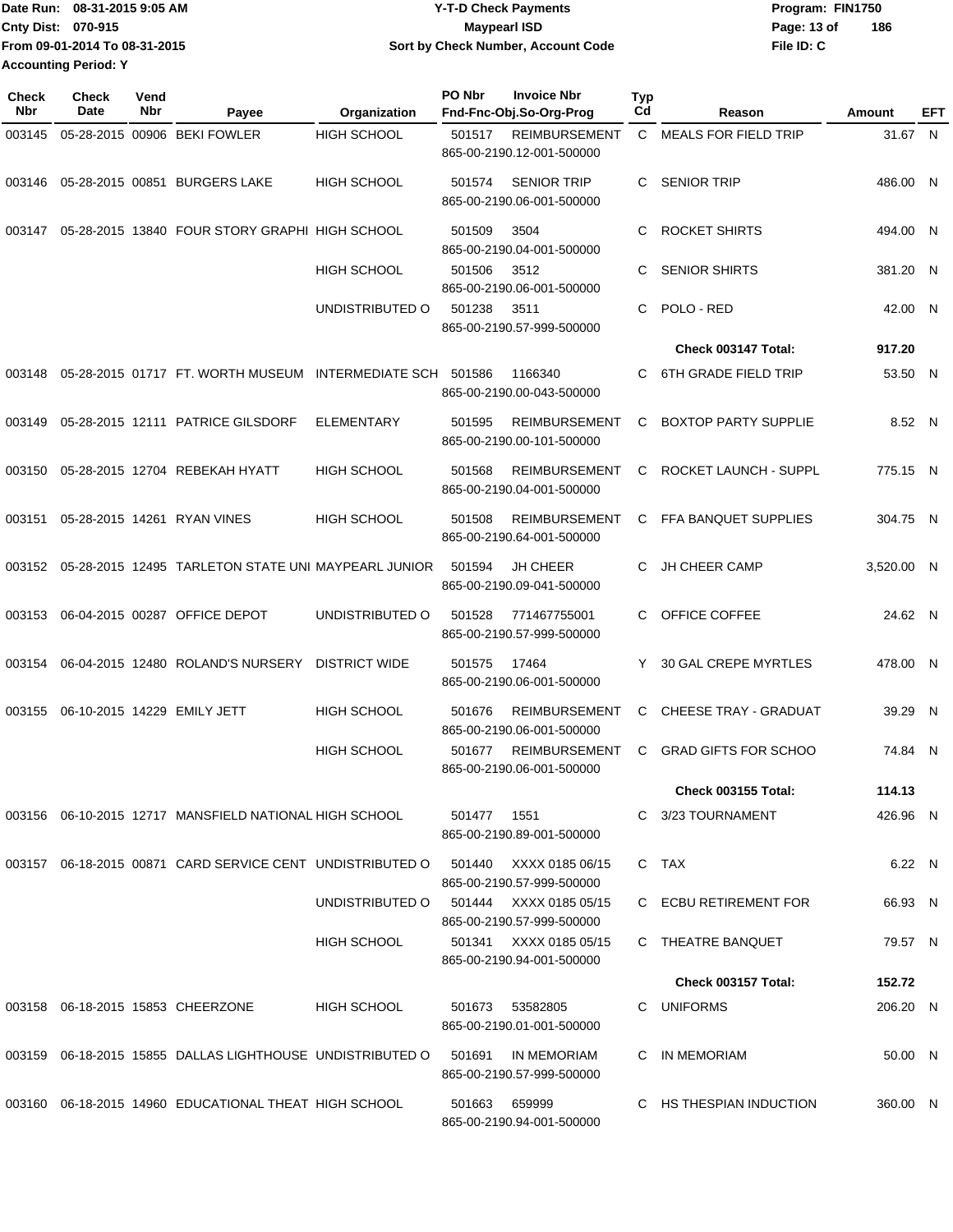| 1Date Run: 08-31-2015 9:05 AM | <b>Y-T-D Check Payments</b>        | Program: FIN1750   |
|-------------------------------|------------------------------------|--------------------|
| Cnty Dist: 070-915            | <b>Mavpearl ISD</b>                | 186<br>Page: 14 of |
| From 09-01-2014 To 08-31-2015 | Sort by Check Number, Account Code | File ID: C         |
| <b>Accounting Period: Y</b>   |                                    |                    |

| Check<br>Nbr | <b>Check</b><br>Date | Vend<br>Nbr | Payee                                                     | Organization         | PO Nbr | <b>Invoice Nbr</b><br>Fnd-Fnc-Obj.So-Org-Prog     | Typ<br>Cd | Reason                         | Amount       | EFT |
|--------------|----------------------|-------------|-----------------------------------------------------------|----------------------|--------|---------------------------------------------------|-----------|--------------------------------|--------------|-----|
| 003161       |                      |             | 06-18-2015 14002 GILES MONUMENT CO HIGH SCHOOL            |                      | 501622 | <b>PLAQUES</b><br>865-00-2190.06-001-500000       | C.        | <b>MEMORIAL PLAQUES</b>        | 450.00 N     |     |
|              |                      |             | 003162 06-18-2015 01844 J.W. PEPPER & SON, I HIGH SCHOOL  |                      | 501293 | 05887418<br>865-00-2190.94-001-500000             | C.        | MUSIC FOR 2016 MUSICAL         | 5.90 N       |     |
|              |                      |             |                                                           | <b>HIGH SCHOOL</b>   | 501293 | 05886260<br>865-00-2190.94-001-500000             | C.        | MUSIC FOR 2016 MUSICAL         | 422.61 N     |     |
|              |                      |             |                                                           |                      |        |                                                   |           | Check 003162 Total:            | 428.51       |     |
| 003163       |                      |             | 06-18-2015 15847 JESSICA'S FLOWERS                        | HIGH SCHOOL          | 501635 | <b>GRADUATION</b><br>865-00-2190.06-001-500000    | C.        | <b>GRADUATION FLOWERS</b>      | 510.00 N     |     |
| 003164       |                      |             | 06-18-2015 15858 PLAYSCRIPTS, INC                         | <b>HIGH SCHOOL</b>   | 501719 | 2051479<br>865-00-2190.94-001-500000              | C.        | <b>FAILURE: A LOVE STORY/T</b> | 25.58 N      |     |
| 003165       |                      |             | 06-18-2015 13645 SHARI EASTWOOD                           | <b>HIGH SCHOOL</b>   | 501678 | <b>REIMBURSEMENT</b><br>865-00-2190.06-001-500000 | C         | <b>SENIOR RECEPTION</b>        | 169.33 N     |     |
| 003166       |                      |             | 06-18-2015 15536 SPARKLETTS & SIERR HIGH SCHOOL           |                      | 500083 | 13550176 060915<br>865-00-2190.68-001-500000      | C.        | 05/15 & 05/26 - WATER          | 75.41 N      |     |
| 003167       |                      |             | 06-24-2015 13840 FOUR STORY GRAPHI HIGH SCHOOL            |                      | 501728 | 3559<br>865-00-2190.88-001-500000                 | C.        | <b>CAMP T-SHIRTS</b>           | 171.00 N     |     |
| 003168       |                      |             | 06-24-2015 00088 SAMUEL FRENCH, INC. HIGH SCHOOL          |                      | 501342 | 10106883<br>865-00-2190.94-001-500000             | C.        | PERUSAL SCRIPTS FOR O          | 31.79 N      |     |
| 003169       |                      |             | 06-24-2015 12495 TARLETON STATE UNI HIGH SCHOOL           |                      | 501714 | <b>MAYPEARL HS</b><br>865-00-2190.01-001-500000   | C.        | CHEER CAMP FINAL               | 4,620.00 N   |     |
| 003170       |                      |             | 06-24-2015 00141 WAL MART                                 | <b>ELEMENTARY</b>    | 501480 | XXXX6048 05/15<br>865-00-2190.00-101-500000       |           | C FIELD DAY SUPPLIES           | 370.96 N     |     |
|              |                      |             |                                                           | MAYPEARL JUNIOR      | 501549 | XXXX6048 05/15<br>865-00-2190.05-041-500000       | C.        | <b>EOY SCAVENGER HUNT</b>      | 300.00 N     |     |
|              |                      |             |                                                           | <b>HIGH SCHOOL</b>   | 501429 | XXXX6048 05/15<br>865-00-2190.06-001-500000       | C.        | <b>SENIOR TRIP</b>             | 87.77 N      |     |
|              |                      |             |                                                           | <b>HIGH SCHOOL</b>   | 501511 | XXXX6048 05/15<br>865-00-2190.06-001-500000       | C         | SENIOR RECOGNITION             | 242.27 N     |     |
|              |                      |             |                                                           | <b>HIGH SCHOOL</b>   | 501428 | XXXX6048 05/15<br>865-00-2190.94-001-500000       | C         | <b>BANQUET SUPPLIES</b>        | 70.23 N      |     |
|              |                      |             |                                                           |                      |        |                                                   |           | <b>Check 003170 Total:</b>     | 1,071.23     |     |
|              |                      |             | 003171 07-09-2015 15857 BRYAN RICHTER                     | <b>DISTRICT WIDE</b> | 501754 | MISD FFA LODGE<br>865-00-2190.64-001-500000       |           | Y FFA LODGING - STATE CO       | 811.00 N     |     |
|              |                      |             | 003172 07-09-2015 15619 PICABOO YEARBOOKS MAYPEARL JUNIOR |                      | 501748 | 1235<br>865-00-2190.00-041-500000                 | C.        | JUNIOR HIGH YEARBOOK           | 1,662.08 N   |     |
|              |                      |             | 003173 07-09-2015 15694 POLKA DOTTED LIZAR HIGH SCHOOL    |                      | 501771 | 0870110<br>865-00-2190.01-001-500000              |           | C GAME DAY - CHEER CAMP        | 315.00 N     |     |
|              |                      |             | 003174 07-09-2015 15863 TEXAS A&M UNIVERSI HIGH SCHOOL    |                      | 501752 | R. BOUDREAU<br>865-00-2190.73-001-500000          |           | <b>MISD SCHOLARSHIP</b>        | 100.00 N     |     |
|              |                      |             |                                                           | <b>HIGH SCHOOL</b>   |        | 501752 R. BOUDREAU<br>865-00-2190.95-001-500000   | C.        | KARLA FORD MEMORIAL            | $1,000.00$ N |     |
|              |                      |             |                                                           |                      |        |                                                   |           | <b>Check 003174 Total:</b>     | 1,100.00     |     |
|              |                      |             | 003175 07-09-2015 15863 TEXAS A&M UNIVERSI HIGH SCHOOL    |                      | 501751 | E. BOUDREAU<br>865-00-2190.73-001-500000          |           | C L.M. BOONE MEMORIAL S        | 500.00 N     |     |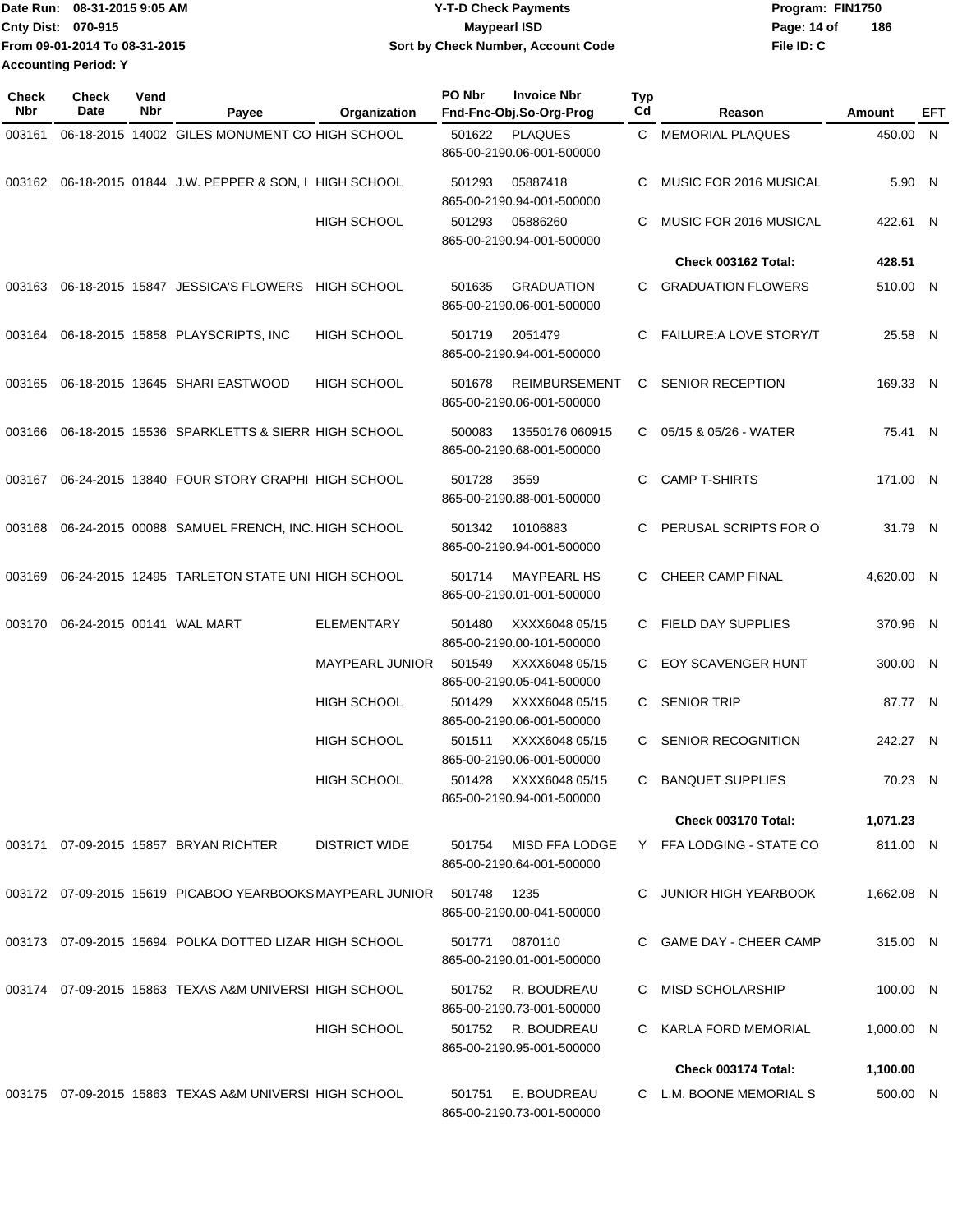| Date Run: 08-31-2015 9:05 AM  | <b>Y-T-D Check Payments</b>        | Program: FIN1750   |
|-------------------------------|------------------------------------|--------------------|
| <b>Cnty Dist: 070-915</b>     | <b>Mavpearl ISD</b>                | 186<br>Page: 15 of |
| From 09-01-2014 To 08-31-2015 | Sort by Check Number, Account Code | File ID: C         |
| <b>Accounting Period: Y</b>   |                                    |                    |

**PO Nbr Invoice Nbr**

| <b>Check</b><br><b>Nbr</b> | Check<br>Date         | Vend<br>Nbr | Payee                                                  | Organization           | PO Nbr       | <b>Invoice Nbr</b><br>Fnd-Fnc-Obj.So-Org-Prog      | Typ<br>C <sub>d</sub> | Reason                       | <b>Amount</b> | EFT |
|----------------------------|-----------------------|-------------|--------------------------------------------------------|------------------------|--------------|----------------------------------------------------|-----------------------|------------------------------|---------------|-----|
| 003176                     |                       |             | 07-09-2015 15863 TEXAS A&M UNIVERSI HIGH SCHOOL        |                        | 501751       | E. BOUDREAU<br>865-00-2190.73-001-500000           | C.                    | <b>MISD SCHOLARSHIP</b>      | 100.00 N      |     |
| 003177                     |                       |             | 07-16-2015 00871 CARD SERVICE CENT UNDISTRIBUTED O     |                        | 000716       | XXXX0178 06/15<br>865-00-2190.57-999-500000        | C.                    | TASBO MEAL TAX/GRATUI        | 4.44 N        |     |
|                            |                       |             |                                                        | UNDISTRIBUTED O        | 000715       | XXXX0046 06/15<br>865-00-2190.57-999-500000        | C.                    | <b>SLI BOARD MEAL GRATUI</b> | 57.46 N       |     |
|                            |                       |             |                                                        |                        |              |                                                    |                       | Check 003177 Total:          | 61.90         |     |
|                            |                       |             | 003178 07-16-2015 13840 FOUR STORY GRAPHI HIGH SCHOOL  |                        | 501793       | 3545<br>865-00-2190.04-001-500000                  | C                     | ROCKET CAMP SHIRTS           | 299.00 N      |     |
| 003179                     |                       |             | 07-16-2015 01844 J.W. PEPPER & SON, I HIGH SCHOOL      |                        | 501293       | 05891956<br>865-00-2190.94-001-500000              | C                     | MUSIC FOR 2016               | 40.99 N       |     |
|                            |                       |             | 003180 07-16-2015 14924 KAYLOR DESIGN                  | MAYPEARL JUNIOR        | 501781       | 284<br>865-00-2190.09-041-500000                   | C                     | CHEER CAMP OUTFITS           | 1,392.00 N    |     |
| 003181                     | 07-16-2015 00457 MFAC |             |                                                        | <b>HIGH SCHOOL</b>     | 501612       | 2033264-04<br>865-00-2190.83-001-500000            | C                     | TRICEP PRESS DOWN BA         | 22.00 N       |     |
|                            |                       |             |                                                        | <b>HIGH SCHOOL</b>     | 501612       | 2033264-02<br>865-00-2190.83-001-500000            | C                     | YORK SEATED ROW/CHIN         | 31.00 N       |     |
|                            |                       |             |                                                        | <b>HIGH SCHOOL</b>     | 501612       | 2033264-01<br>865-00-2190.83-001-500000            | C                     | FITNESS CHUTES/FANNY         | 127.50 N      |     |
|                            |                       |             |                                                        | <b>HIGH SCHOOL</b>     | 501612       | 2033264-00<br>865-00-2190.83-001-500000            | C.                    | <b>TRICEP ROPE/BAR HOLDE</b> | 946.95 N      |     |
|                            |                       |             |                                                        | <b>HIGH SCHOOL</b>     | 501612       | 2033264-03<br>865-00-2190.83-001-500000            | C.                    | <b>VERTEC JUMP TRAINER</b>   | 589.95 N      |     |
|                            |                       |             |                                                        |                        |              |                                                    |                       | Check 003181 Total:          | 1,717.40      |     |
|                            |                       |             | 003182 07-16-2015 00367 PROMAXIMA MANUFA HIGH SCHOOL   |                        | 501611       | 0076621-IN<br>865-00-2190.83-001-500000            | C                     | <b>WEIGHT ROOM EQUIPME</b>   | 1,627.60 N    |     |
| 003183                     |                       |             | 07-16-2015 00655 VARSITY SPIRIT FASHI HIGH SCHOOL      |                        | 501505       | 17700550<br>865-00-2190.01-001-500000              | C                     | <b>VARSITY CHEER UNIFOR</b>  | 5,097.10 N    |     |
|                            |                       |             |                                                        | <b>HIGH SCHOOL</b>     | 501505       | 17700551<br>865-00-2190.01-001-500000              | C.                    | JV CHEER UNIFORMS            | 2,209.84 N    |     |
|                            |                       |             |                                                        | <b>MAYPEARL JUNIOR</b> | 501628       | 17700546<br>865-00-2190.09-041-500000              | C.                    | <b>SHELL TOPS/SKIRTS</b>     | 644.50 N      |     |
|                            |                       |             |                                                        |                        |              |                                                    |                       | <b>Check 003183 Total:</b>   | 7,951.44      |     |
|                            |                       |             | 003184 07-20-2015 15838 AIRWAVES AIRBRUSHI HIGH SCHOOL |                        | 501510       | <b>REMAINING BAL.</b><br>865-00-2190.01-001-500000 |                       | C MEGAPHONES                 | 350.00 N      |     |
|                            |                       |             | 003185  07-20-2015  12480  ROLAND'S NURSERY            | <b>HIGH SCHOOL</b>     | 501804       | 17545<br>865-00-2190.06-001-500000                 |                       | C CERALIA PLANTS - GRAD      | 48.00 N       |     |
|                            |                       |             |                                                        | <b>HIGH SCHOOL</b>     | 501804 17426 | 865-00-2190.06-001-500000                          |                       | <b>FERNS FOR GRADUATION</b>  | 80.00 N       |     |
|                            |                       |             |                                                        |                        |              |                                                    |                       | <b>Check 003185 Total:</b>   | 128.00        |     |
|                            |                       |             | 003186 07-30-2015 13462 APPE'TEASER CATERI HIGH SCHOOL |                        | 501324       | 82920<br>865-00-2190.09-001-500000                 |                       | C PROM CATERING              | 739.50 N      |     |
|                            |                       |             | 003187 07-30-2015 15871 EAST TEXAS BAPTIST HIGH SCHOOL |                        | 501826       | LINZIE LEWIS<br>865-00-2190.73-001-500000          | C                     | <b>BOB WEATHERFORD/MIS</b>   | 600.00 N      |     |
|                            |                       |             |                                                        | <b>HIGH SCHOOL</b>     | 501826       | LINZIE LEWIS<br>865-00-2190.95-001-500000          | C.                    | <b>KARLA FORD MEMORIAL</b>   | $1,000.00$ N  |     |
|                            |                       |             |                                                        |                        |              |                                                    |                       | Check 003187 Total:          | 1,600.00      |     |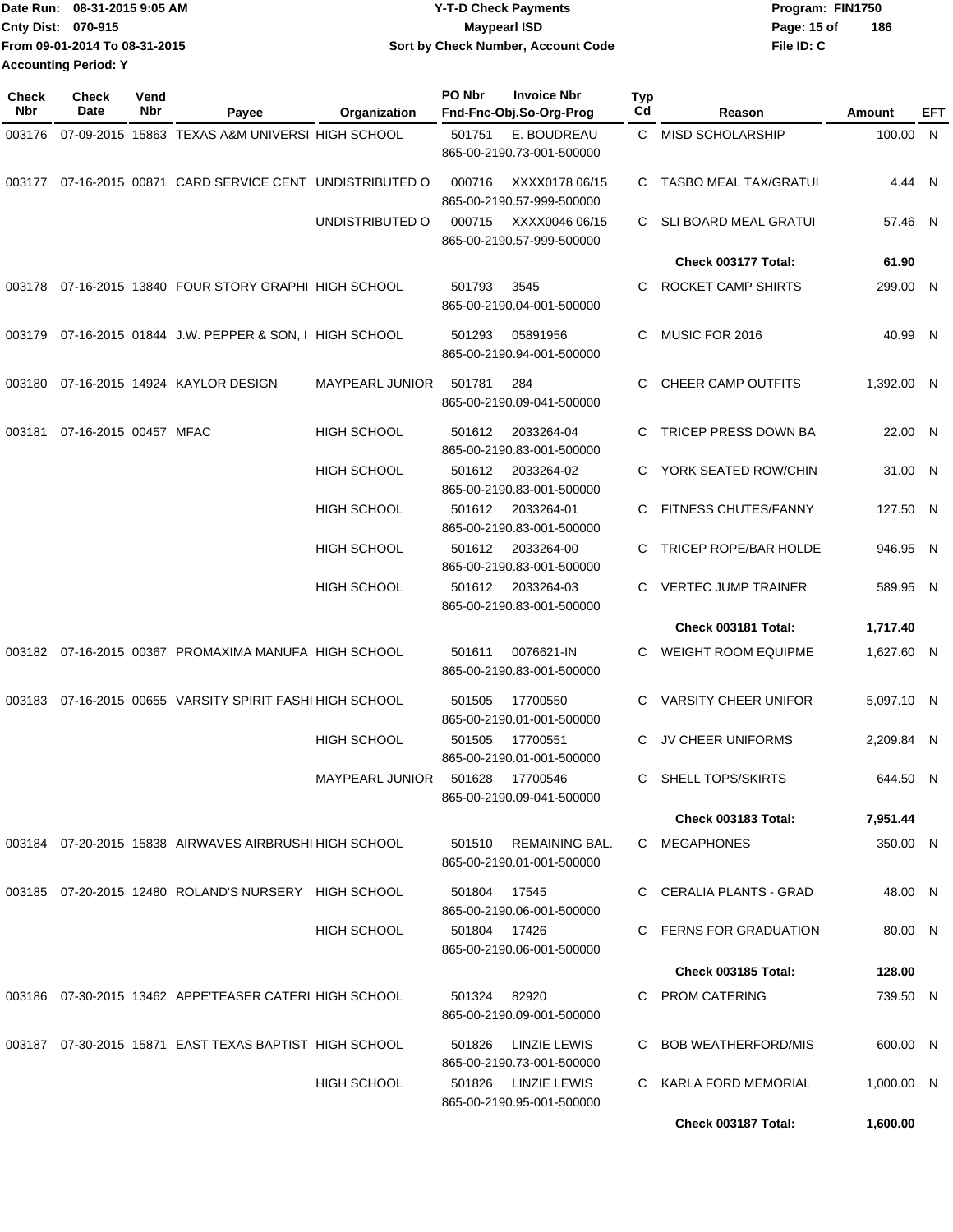| Date Run: 08-31-2015 9:05 AM  | <b>Y-T-D Check Payments</b>        | Program: FIN1750   |
|-------------------------------|------------------------------------|--------------------|
| <b>Cnty Dist: 070-915</b>     | <b>Maypearl ISD</b>                | 186<br>Page: 16 of |
| From 09-01-2014 To 08-31-2015 | Sort by Check Number, Account Code | File ID: C         |
| <b>Accounting Period: Y</b>   |                                    |                    |

| <b>Check</b> | <b>Check</b>           | Vend |                                                         |                         | <b>PO Nbr</b> | <b>Invoice Nbr</b>                          | <b>Typ</b> |                              |             |     |
|--------------|------------------------|------|---------------------------------------------------------|-------------------------|---------------|---------------------------------------------|------------|------------------------------|-------------|-----|
| Nbr          | Date                   | Nbr  | Payee                                                   | Organization            |               | Fnd-Fnc-Obj.So-Org-Prog                     | Cd         | Reason                       | Amount      | EFT |
| 003188       |                        |      | 07-30-2015 01817 EUBANKS FLORIST                        | UNDISTRIBUTED O         | 501433        | <b>RFR509</b><br>865-00-2190.57-999-500000  | C          | ARRANGEMENT                  | 50.00 N     |     |
|              |                        |      |                                                         | UNDISTRIBUTED O         | 501827        | 34170<br>865-00-2190.57-999-500000          | C          | ARRANGEMENT                  | 50.00 N     |     |
|              |                        |      |                                                         |                         |               |                                             |            | Check 003188 Total:          | 100.00      |     |
| 003189       |                        |      | 07-30-2015 15661 HOWARD PAYNE UNIV HIGH SCHOOL          |                         | 501825        | ROGELIO MEDINA<br>865-00-2190.73-001-500000 | С          | MISD SCHOLARSHIP FALL        | 100.00 N    |     |
|              |                        |      |                                                         | <b>HIGH SCHOOL</b>      | 501825        | ROGELIO MEDINA<br>865-00-2190.75-001-500000 | С          | <b>CHARLES HICKS MEMORI</b>  | 1,000.00    | N   |
|              |                        |      |                                                         | <b>HIGH SCHOOL</b>      | 501825        | ROGELIO MEDINA<br>865-00-2190.77-001-500000 | C          | WG ROESLER MEMORIAL          | 500.00 N    |     |
|              |                        |      |                                                         |                         |               |                                             |            | Check 003189 Total:          | 1,600.00    |     |
| 003190       |                        |      | 07-30-2015 00153 NATIONAL FFA ORGAN HIGH SCHOOL         |                         | 501160        | MDS-18417<br>865-00-2190.64-001-500000      | C          | <b>FFA JACKETS</b>           | 110.00 N    |     |
|              |                        |      |                                                         | <b>HIGH SCHOOL</b>      | 500338        | MDS-16493<br>865-00-2190.64-001-500000      | C          | FFA JACKETS                  | 509.50 N    |     |
|              |                        |      |                                                         |                         |               |                                             |            | Check 003190 Total:          | 619.50      |     |
| 003191       | 07-30-2015 15639 YIPES |      |                                                         | <b>HIGH SCHOOL</b>      | 501661        | 38387<br>865-00-2190.01-001-500000          | C          | BLING FAME JERSEYS/DU        | 2,505.27 N  |     |
| 010515       |                        |      | 01-05-2015 15276 MONERIS SOLUTIONS UNDISTRIBUTED O      |                         | 000410        | 01052015<br>240-35-6219.00-999-599000       | D          | <b>Wrong Amount</b>          | $-116.20$ N |     |
|              |                        |      |                                                         | UNDISTRIBUTED O         | 000410        | 01052015<br>240-35-6219.00-999-599000       | D          | <b>Monthly Charges</b>       | 116.02 N    |     |
|              |                        |      |                                                         | UNDISTRIBUTED O         | 000410        | 01052015<br>240-35-6219.00-999-599000       | D          | <b>Monthly Charges</b>       | 116.20 N    |     |
|              |                        |      |                                                         |                         |               |                                             |            | Check 010515 Total:          | 116.02      |     |
|              |                        |      | 012115 01-21-2015 00200 CLAIMS ADMINISTRATI HIGH SCHOOL |                         | 000409        | 199-11-6143.00-001-511000                   | D          | <b>Workmens Compensation</b> | 87.39 N     |     |
|              |                        |      |                                                         | <b>HIGH SCHOOL</b>      | 000409        | 199-11-6143.00-001-511000                   | D          | Workmens Compensation        | 5,933.13 N  |     |
|              |                        |      |                                                         | MAYPEARL JUNIOR         | 000409        | 199-11-6143.00-041-511000                   | D          | <b>Workers Compensation</b>  | 66.66 N     |     |
|              |                        |      |                                                         | MAYPEARL JUNIOR         | 000409        | 199-11-6143.00-041-511000                   |            | D Workmens Compensation      | 5,933.13 N  |     |
|              |                        |      |                                                         | <b>MAYPEARL JUNIOR</b>  | 000409        | 199-11-6143.00-041-511000                   | D          | <b>Workmens Compensation</b> | 224.36 N    |     |
|              |                        |      |                                                         | INTERMEDIATE SCH 000409 |               | 199-11-6143.00-043-511000                   | D          | <b>Workers Compensation</b>  | 408.00 N    |     |
|              |                        |      |                                                         | INTERMEDIATE SCH 000409 |               | 199-11-6143.00-043-511000                   | D          | <b>Workmens Compensation</b> | 5,933.15 N  |     |
|              |                        |      |                                                         | ELEMENTARY              | 000409        | 199-11-6143.00-101-511000                   | D          | <b>Workers Compensation</b>  | 87.39 N     |     |
|              |                        |      |                                                         | ELEMENTARY              | 000409        | 199-11-6143.00-101-511000                   | D          | <b>Workmens Compensation</b> | 5,933.14 N  |     |
|              |                        |      |                                                         | ELEMENTARY              | 000409        | 199-11-6143.00-101-511000                   | D          | <b>Workmens Compensation</b> | 771.66 N    |     |
|              |                        |      |                                                         |                         |               |                                             |            | Check 012115 Total:          | 25,378.01   |     |
|              |                        |      | 012315 01-23-2015 00218 THE COWBOY BANK O DISTRICT WIDE |                         | 000406        | 863-00-2151.00-000-500000                   | D          | Payroll                      | 35,004.91 N |     |
|              |                        |      |                                                         | <b>DISTRICT WIDE</b>    | 000406        | 863-00-2152.01-000-500000                   |            | D Payroll                    | 6,441.55 N  |     |
|              |                        |      |                                                         | <b>DISTRICT WIDE</b>    | 000406        | 863-00-2152.02-000-500000                   |            | D Payroll                    | 6,441.55 N  |     |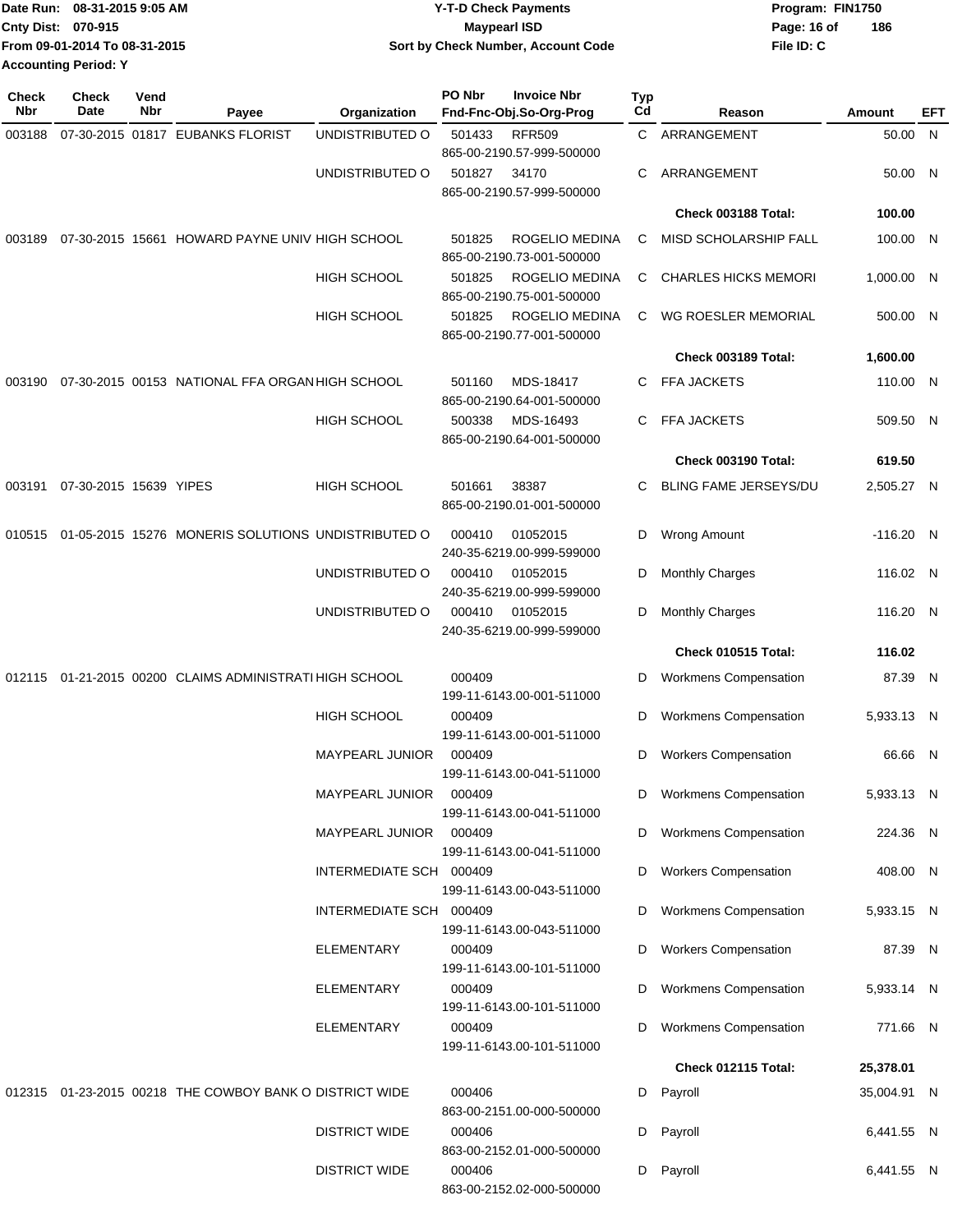| Date Run: 08-31-2015 9:05 AM<br>Cnty Dist: 070-915<br>From 09-01-2014 To 08-31-2015<br><b>Accounting Period: Y</b> |                      |             | <b>Y-T-D Check Payments</b><br><b>Maypearl ISD</b><br>Sort by Check Number, Account Code |                         | Page: 17 of<br>File ID: C                               | Program: FIN1750<br>186 |                              |  |             |       |
|--------------------------------------------------------------------------------------------------------------------|----------------------|-------------|------------------------------------------------------------------------------------------|-------------------------|---------------------------------------------------------|-------------------------|------------------------------|--|-------------|-------|
| <b>Check</b><br>Nbr                                                                                                | <b>Check</b><br>Date | Vend<br>Nbr | Payee                                                                                    | Organization            | PO Nbr<br><b>Invoice Nbr</b><br>Fnd-Fnc-Obj.So-Org-Prog | Typ<br>Cd               | Reason                       |  | Amount      | EFT   |
|                                                                                                                    |                      |             |                                                                                          |                         |                                                         |                         | Check 012315 Total:          |  | 47,888.01   |       |
| 012415                                                                                                             |                      |             | 01-24-2015 01200 TEACHER RETIREMEN MEDICAL REIMBRS                                       |                         | 000407<br>863-00-2153.00-022-500000                     | D                       | Payroll                      |  | 27,182.00 N |       |
|                                                                                                                    |                      |             |                                                                                          | <b>INCOME REPL #80</b>  | 000407<br>863-00-2153.00-080-500000                     | D                       | Payroll                      |  | 23,574.00 N |       |
|                                                                                                                    |                      |             |                                                                                          | TRS ACTIVE CARE         | 000407<br>863-00-2153.00-108-500000                     | D                       | Payroll                      |  | 1,800.00 N  |       |
|                                                                                                                    |                      |             |                                                                                          | <b>DISTRICT WIDE</b>    | 000407<br>863-00-2155.00-000-500000                     | D                       | Payroll                      |  | 34,622.79 N |       |
|                                                                                                                    |                      |             |                                                                                          | <b>DISTRICT WIDE</b>    | 000407<br>863-00-2155.01-000-500000                     | D                       | Payroll                      |  | 1,006.23 N  |       |
|                                                                                                                    |                      |             |                                                                                          | <b>DISTRICT WIDE</b>    | 000407<br>863-00-2155.02-000-500000                     | D                       | Payroll                      |  | 3,038.57 N  |       |
|                                                                                                                    |                      |             |                                                                                          | <b>DISTRICT WIDE</b>    | 000407<br>863-00-2155.03-000-500000                     | D                       | Payroll                      |  | 147.97 N    |       |
|                                                                                                                    |                      |             |                                                                                          | <b>DISTRICT WIDE</b>    | 000407<br>863-00-2155.04-000-500000                     | D                       | Payroll                      |  | 2,590.89 N  |       |
|                                                                                                                    |                      |             |                                                                                          | <b>DISTRICT WIDE</b>    | 000407<br>863-00-2155.05-000-500000                     | D                       | Payroll                      |  | 200.75 N    |       |
|                                                                                                                    |                      |             |                                                                                          | <b>DISTRICT WIDE</b>    | 000407<br>863-00-2155.06-000-500000                     | D                       | Payroll                      |  | 1,324.12 N  |       |
|                                                                                                                    |                      |             |                                                                                          | ANNUITY #55             | 000407<br>863-00-2155.07-055-500000                     | D                       | Payroll                      |  | 1,134.00 N  |       |
|                                                                                                                    |                      |             |                                                                                          | <b>DISTRICT WIDE</b>    | 000407<br>863-00-2155.08-000-500000                     | D                       | Payroll                      |  | 6,382.32 N  |       |
|                                                                                                                    |                      |             |                                                                                          | <b>Teaacher Rtrmnt</b>  | 000407<br>863-00-2159.00-013-500000                     | D                       | Payroll                      |  | 33.52 N     |       |
|                                                                                                                    |                      |             |                                                                                          |                         |                                                         |                         | Check 012415 Total:          |  | 103,037.16  |       |
|                                                                                                                    |                      |             | 012615 01-26-2015 00200 CLAIMS ADMINISTRATI MAYPEARL JUNIOR                              |                         | 000456<br>199-11-6143.00-041-511000                     | D                       | <b>Workmens Compensation</b> |  | 87.39 N     |       |
|                                                                                                                    |                      |             | 020115 02-01-2015 15276 MONERIS SOLUTIONS UNDISTRIBUTED O                                |                         | 000464<br>240-35-6219.00-999-599000                     | D                       | <b>Monthly Charges</b>       |  | 185.19 N    |       |
|                                                                                                                    |                      |             | 020215 02-02-2015 00200 CLAIMS ADMINISTRATI HIGH SCHOOL                                  |                         | 02132015<br>000455<br>199-11-6143.00-001-511000         | D                       | Wrong Amount                 |  | -97.39 N    |       |
|                                                                                                                    |                      |             |                                                                                          | <b>HIGH SCHOOL</b>      | 000455<br>199-11-6143.00-001-511000                     | D                       | Workmens Compensation        |  | 87.39 N     |       |
|                                                                                                                    |                      |             |                                                                                          | <b>HIGH SCHOOL</b>      | 000455<br>02132015<br>199-11-6143.00-001-511000         | D                       | Workmens Compensation        |  | 97.39 N     |       |
|                                                                                                                    |                      |             |                                                                                          |                         |                                                         |                         | <b>Check 020215 Total:</b>   |  | 87.39       |       |
|                                                                                                                    |                      |             | 020615 02-06-2015 00200 CLAIMS ADMINISTRATI ELEMENTARY                                   |                         | 000459<br>199-11-6143.00-101-511000                     | D                       | <b>Workmens Compensation</b> |  | 350.00 N    |       |
|                                                                                                                    |                      |             | 020915 02-09-2015 00200 CLAIMS ADMINISTRATI ELEMENTARY                                   |                         | 000458<br>199-11-6143.00-101-511000                     | D                       | Workmens Compensation        |  | 87.39 N     |       |
|                                                                                                                    |                      |             | 021015 02-10-2015 00200 CLAIMS ADMINISTRATI INTERMEDIATE SCH 000457                      |                         | 199-11-6143.00-043-511000                               | D                       | <b>Workmens Compensation</b> |  |             | .39 N |
|                                                                                                                    |                      |             |                                                                                          | INTERMEDIATE SCH 000457 | 199-11-6143.00-043-511000                               | D                       | Workmens Compensation        |  | 87.00 N     |       |
|                                                                                                                    |                      |             |                                                                                          |                         |                                                         |                         | <b>Check 021015 Total:</b>   |  | 87.39       |       |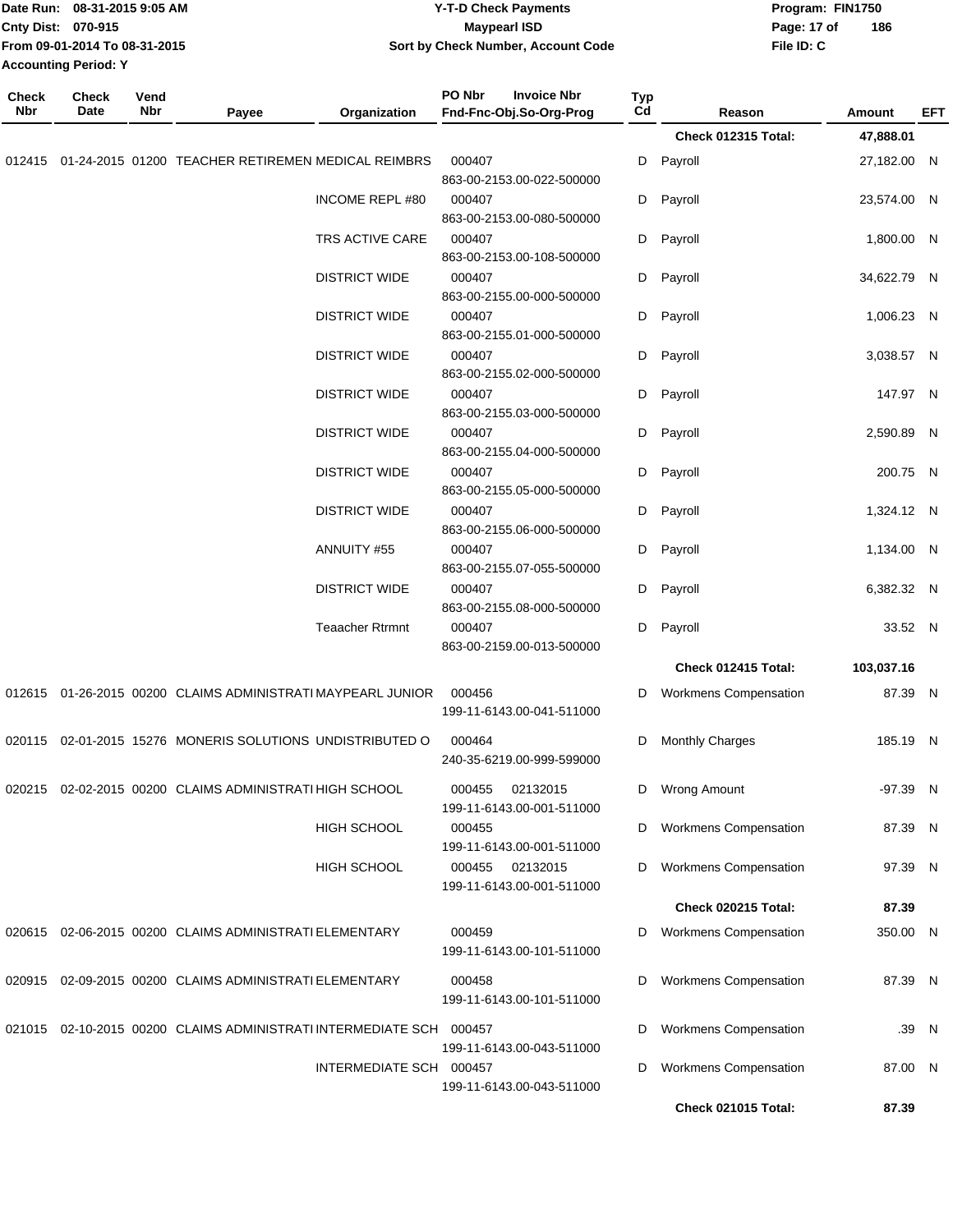|                             | Date Run: 08-31-2015 9:05 AM  | <b>Y-T-D Check Payments</b>        | Program: FIN1750   |
|-----------------------------|-------------------------------|------------------------------------|--------------------|
| Cnty Dist: 070-915          |                               | Maypearl ISD                       | 186<br>Page: 18 of |
|                             | From 09-01-2014 To 08-31-2015 | Sort by Check Number, Account Code | File ID: C         |
| <b>Accounting Period: Y</b> |                               |                                    |                    |

| Check<br><b>Nbr</b> | <b>Check</b><br>Date | Vend<br>Nbr | Payee                                                | Organization                                     | PO Nbr       | <b>Invoice Nbr</b><br>Fnd-Fnc-Obj.So-Org-Prog       | Typ<br>Cd | Reason                                                   | Amount              | EFT |
|---------------------|----------------------|-------------|------------------------------------------------------|--------------------------------------------------|--------------|-----------------------------------------------------|-----------|----------------------------------------------------------|---------------------|-----|
| 021156              |                      |             | 09-11-2014 15614 ADVANTAGE MEDICAL UNDISTRIBUTED O   |                                                  | 000001       | 273                                                 | C.        | DOT DRUG SCREENS/PHY                                     | 164.00 N            |     |
|                     |                      |             |                                                      |                                                  |              | 199-34-6219.01-999-599000                           |           |                                                          |                     |     |
| 021157              |                      |             | 09-11-2014 15691 Aric Bostick                        | UNDISTRIBUTED O                                  | 500059       | 101514<br>199-13-6219.00-999-599000                 | C         | SPEAKER FOR OCT. 15                                      | 6,500.00 N          |     |
| 021158              |                      |             | 09-11-2014 15616 AT&T CORP.                          | UNDISTRIBUTED O                                  | 000002       | 0573207983001<br>199-51-6259.02-999-599000          | C         | 07/22-08/21/14 FAX L.D.                                  | 95.61 N             |     |
| 021159              |                      |             | 09-11-2014 00069 ATMOS ENERGY                        | UNDISTRIBUTED O                                  | 000003       | 303038023809<br>199-51-6259.00-999-599000           | C         | 08/02-09/02/14 400 PANTH                                 | 58.56 N             |     |
|                     |                      |             |                                                      | UNDISTRIBUTED O                                  | 000003       | 303031818109<br>199-51-6259.00-999-599000           | C         | 08/02-09/02/14 1025 W 4TH                                | 60.88 N             |     |
|                     |                      |             |                                                      |                                                  |              |                                                     |           | Check 021159 Total:                                      | 119.44              |     |
| 021160              |                      |             | 09-11-2014 15687 BENJAMIN RILEY BALL UNDISTRIBUTED O |                                                  | 000020       | <b>VS. ITALY</b><br>199-36-6219.00-999-599000       | C         | FB - V 09/05/2014 VS. ITAL                               | 88.00 N             |     |
| 021161              |                      |             | 09-11-2014 00871 CARD SERVICE CENT HIGH SCHOOL       |                                                  | 500008       | 2468216L5005D18<br>199-11-6399.38-001-511000        | C         | <b>TEXAS LITERATURE TEXT</b>                             | 72.84 N             |     |
|                     |                      |             |                                                      | UNDISTRIBUTED O                                  | 000038       | XXXX 0128<br>199-13-6299.00-999-599000              | C         | JOURNALS / MEAL                                          | 504.41 N            |     |
|                     |                      |             |                                                      |                                                  |              |                                                     |           | Check 021161 Total:                                      | 577.25              |     |
| 021162              |                      |             | 09-11-2014 15689 CARLTON BULLARD                     | UNDISTRIBUTED O                                  | 000021       | <b>VS. DALLAS LIFE</b><br>199-36-6219.00-999-599000 | C.        | FB-JV 8/28/14 VS. DALLAS                                 | 58.00               | N   |
| 021163              |                      |             | 09-11-2014 15058 CASTLEBERRY ISD VO HIGH SCHOOL      |                                                  | 500057       | JV VOLLEYBALL<br>199-36-6499.05-001-599000          | C         | JV VOLLEYBALL TOURNA                                     | 150.00 N            |     |
| 021164              |                      |             | 09-11-2014 15681 CHRISTOPHER LYNN                    | UNDISTRIBUTED O                                  | 000023       | <b>VS. ITALY</b><br>199-52-6259.01-999-599000       | C.        | FB - V 9/5/14 SECURITY                                   | 100.00              | -N  |
|                     |                      |             |                                                      | UNDISTRIBUTED O                                  | 000023       | <b>VS. DALLAS LIFE</b><br>199-52-6259.01-999-599000 | C.        | FB - V 8/29/14 SECURITY                                  | 100.00 N            |     |
|                     |                      |             |                                                      |                                                  |              |                                                     |           | Check 021164 Total:                                      | 200.00              |     |
| 021165              |                      |             | 09-11-2014 00217 CITY OF MAYPEARL                    | UNDISTRIBUTED O                                  | 000004       | 1618 08<br>199-51-6259.01-999-599000                | C.        | 07/28-08/27/14 309 MAIN S                                | 51.00 N             |     |
|                     |                      |             |                                                      | UNDISTRIBUTED O                                  | 000004       | 595 08<br>199-51-6259.01-999-599000                 | C         | 07/28-08/27/14 1025 W 4TH                                | 90.00 N             |     |
|                     |                      |             |                                                      | UNDISTRIBUTED O                                  |              | 000004 1080 08<br>199-51-6259.01-999-599000         |           | C 07/28-08/27/14 1024 W 4TH                              | 64.20 N             |     |
|                     |                      |             |                                                      | UNDISTRIBUTED O 000004 383 08                    |              | 199-51-6259.01-999-599000                           |           | C 07/28-08/27/14 600 PHILLIP                             | 67.20 N             |     |
|                     |                      |             |                                                      | UNDISTRIBUTED O 000004 1394 08                   |              | 199-51-6259.01-999-599000                           |           | C 07/28-08/27/14 CONCESSI                                | 56.40 N             |     |
|                     |                      |             |                                                      | UNDISTRIBUTED O 000004 574 08<br>UNDISTRIBUTED O | 000004 82 08 | 199-51-6259.01-999-599000                           |           | C 07/28-08/27/14 JH YARD M<br>C 07/28-08/27/14 400 PANTH | 40.85 N<br>212.40 N |     |
|                     |                      |             |                                                      | UNDISTRIBUTED O                                  | 000004 80 08 | 199-51-6259.01-999-599000                           |           | C 07/28-08/27/14 HS BALLFIE                              | 987.40 N            |     |
|                     |                      |             |                                                      | UNDISTRIBUTED O 000004 1081 08                   |              | 199-51-6259.01-999-599000                           |           | C 07/28-08/27/14 LSK YARD                                | 292.75 N            |     |
|                     |                      |             |                                                      |                                                  |              | 199-51-6259.01-999-599000                           |           |                                                          |                     |     |
|                     |                      |             |                                                      |                                                  |              |                                                     |           | <b>Check 021165 Total:</b>                               | 1,862.20            |     |
|                     |                      |             | 021166  09-11-2014  14266  CLINT STANDLEY            | UNDISTRIBUTED O                                  |              | 000032 VS. ITALY<br>199-36-6219.00-999-599000       |           | C FB - V $9/5/14$ VS. ITALY                              | 88.00 N             |     |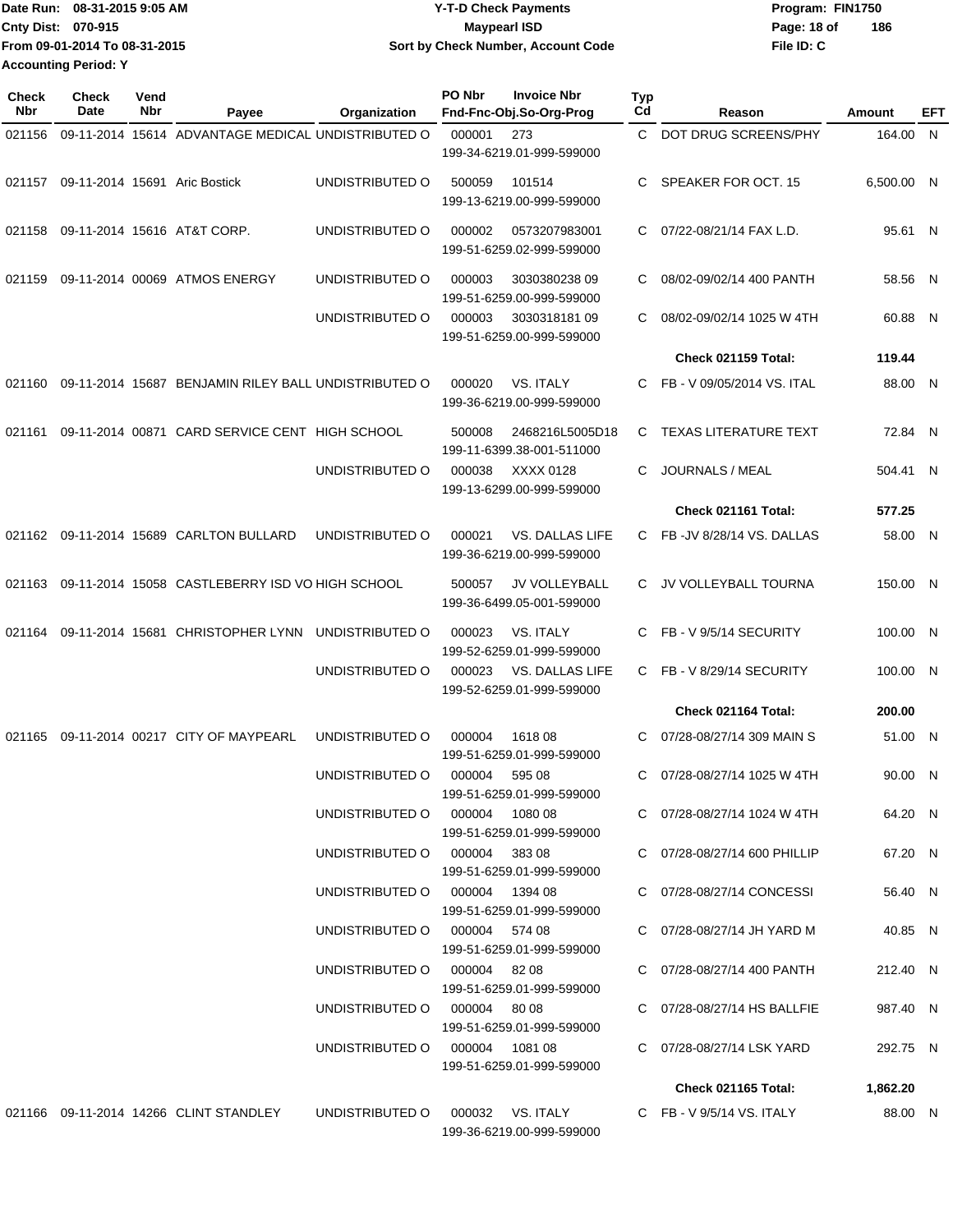Date Run: 08-31-2015 9:05 AM **Date Run:** 08-31-2015 9:05 AM **Cnty Dist:** 070-915 **Page: 19 of** Maypearl ISD **Contract Contract Page: 19 of** Maypearl ISD **File ID: C From 09-01-2014 To 08-31-2015 08-31-2015 9:05 AM Y-T-D Check Payments 070-915 Maypearl ISD Sort by Check Number, Account Code 186 Accounting Period: Y**

| Check<br><b>Nbr</b> | <b>Check</b><br>Date | Vend<br>Nbr | Payee                                                                    | Organization                    | PO Nbr | <b>Invoice Nbr</b><br>Fnd-Fnc-Obj.So-Org-Prog     | <b>Typ</b><br>Cd | Reason                     | Amount     | EFT |
|---------------------|----------------------|-------------|--------------------------------------------------------------------------|---------------------------------|--------|---------------------------------------------------|------------------|----------------------------|------------|-----|
| 021167              |                      |             | 09-11-2014 13566 CONNIE D. HAGEN, IN UNDISTRIBUTED O                     |                                 | 000005 | 155723                                            |                  | C PRE-EMPLOY DOT DRUG      | 345.00 N   |     |
|                     |                      |             |                                                                          |                                 |        | 199-34-6219.01-999-599000                         |                  |                            |            |     |
| 021168              |                      |             | 09-11-2014 15692 DALLAS MAVERICKS                                        | UNDISTRIBUTED O                 | 500070 | <b>COURT OF</b><br>199-36-6399.05-999-599000      | C                | <b>COURT OF DREAMS</b>     | 4,500.00 N |     |
| 021169              |                      |             | 09-11-2014 13531 DEBBIE GRIFFIN                                          | <b>HIGH SCHOOL</b>              | 500031 | REIMBURSEMENT<br>199-11-6399.12-001-511000        | C.               | <b>BOOKS FOR FACULTY</b>   | 662.36 N   |     |
| 021170              |                      |             | 09-11-2014 15241 DALLAS DEES                                             | <b>HIGH SCHOOL</b>              | 500030 | <b>REIMBURSEMENT</b><br>199-11-6411.04-001-511000 |                  | C GT - ESC REGION 10       | 100.00 N   |     |
| 021171              |                      |             | 09-11-2014 15688 DEREK TANKERSLEY UNDISTRIBUTED O                        |                                 | 000034 | VS. ITALY<br>199-36-6219.00-999-599000            |                  | FB - V 9/5/14 VS. ITALY    | 88.00 N    |     |
|                     |                      |             | 021172 09-11-2014 12536 DESOTO JANITORIAL UNDISTRIBUTED O                |                                 | 500053 | 160003<br>199-51-6319.02-999-599000               | C                | SOAP/WIPES/TISSUE/POLI     | 2,761.37 N |     |
| 021173              |                      |             | 09-11-2014 14884 DIRECT SERVICE COM UNDISTRIBUTED O                      |                                 | 500033 | 69324<br>199-51-6249.00-999-599000                | C                | GAS CONNECTION, OVEN -     | 69.95 N    |     |
|                     |                      |             |                                                                          | UNDISTRIBUTED O                 | 500029 | 69423<br>199-51-6249.00-999-599000                | C                | AG BARN HYDRANT            | 194.95 N   |     |
|                     |                      |             |                                                                          | UNDISTRIBUTED O                 | 500029 | 69423<br>199-51-6319.04-999-599000                | C.               | 4' HYDRANT                 | 125.00 N   |     |
|                     |                      |             |                                                                          |                                 |        |                                                   |                  | Check 021173 Total:        | 389.90     |     |
| 021174              |                      |             | 09-11-2014 13639 EAST TEXAS COPY SY UNDISTRIBUTED O                      |                                 | 000007 | 251659<br>199-11-6219.00-999-523000               | C                | 08/04-09/03/14 B&W         | 60.26 N    |     |
|                     |                      |             |                                                                          | <b>HIGH SCHOOL</b>              | 000007 | 251659<br>199-11-6269.00-001-511000               | C                | 08/04-09/03/14 B&W         | 33.56 N    |     |
|                     |                      |             |                                                                          | <b>MAYPEARL JUNIOR</b>          | 000007 | 251659<br>199-11-6269.00-041-511000               | C                | 08/04-09/03/14 B&W         | 62.92 N    |     |
|                     |                      |             |                                                                          | INTERMEDIATE SCH 000007         |        | 251659<br>199-11-6269.00-043-599000               | C                | 08/04-09/03/14 B&W         | 108.63 N   |     |
|                     |                      |             |                                                                          | ELEMENTARY                      | 000007 | 251659<br>199-11-6269.00-101-511000               | C                | 08/04-09/03/14 B&W         | 299.22 N   |     |
|                     |                      |             |                                                                          | <b>ELEMENTARY</b>               | 000007 | 251659<br>199-11-6269.00-101-599000               | C                | 08/04-09/03/14 B&W         | 51.20      | - N |
|                     |                      |             |                                                                          | HIGH SCHOOL                     |        | 000007 251659<br>199-11-6269.01-001-511000        |                  | C 08/04-09/03/14 B&W       | 539.58 N   |     |
|                     |                      |             |                                                                          | MAYPEARL JUNIOR  000007  251659 |        | 199-11-6269.01-041-511000                         |                  | C 08/04-09/03/14 B&W       | 266.66 N   |     |
|                     |                      |             |                                                                          | INTERMEDIATE SCH 000007 251659  |        | 199-11-6269.01-043-511000                         |                  | C 08/04-09/03/14 B&W       | 196.10 N   |     |
|                     |                      |             |                                                                          | DIR COST-ADMINIS 000007 251659  |        | 199-41-6249.00-720-599000                         |                  | C 08/04-09/03/14 B&W MAINT | 47.35 N    |     |
|                     |                      |             |                                                                          | DIR COST-ADMINIS 000007 251659  |        | 199-41-6249.00-720-599000                         |                  | C 08/04-09/03/14 B&W       | 143.00 N   |     |
|                     |                      |             |                                                                          | DIR COST-ADMINIS 000007 251659  |        | 199-41-6249.00-720-599000                         |                  | C 08/04-09/03/14 COLOR     | 310.28 N   |     |
|                     |                      |             |                                                                          |                                 |        |                                                   |                  | Check 021174 Total:        | 2,118.76   |     |
|                     |                      |             | 021175 09-11-2014 01547 EICHELBAUM WARDEL DIR COST- ADMINIS 000008 48175 |                                 |        | 199-41-6211.00-720-599000                         |                  | C BREIF REVIEWS            | 9,569.87 N |     |
|                     |                      |             | 021176 09-11-2014 00038 ELLIS APPRAISAL DISTTAX COLLECTION               |                                 | 000006 | 2014--13-4<br>199-41-6213.00-703-599000           |                  | C 4TH QTR - 2014 EAD       | 7,611.31 N |     |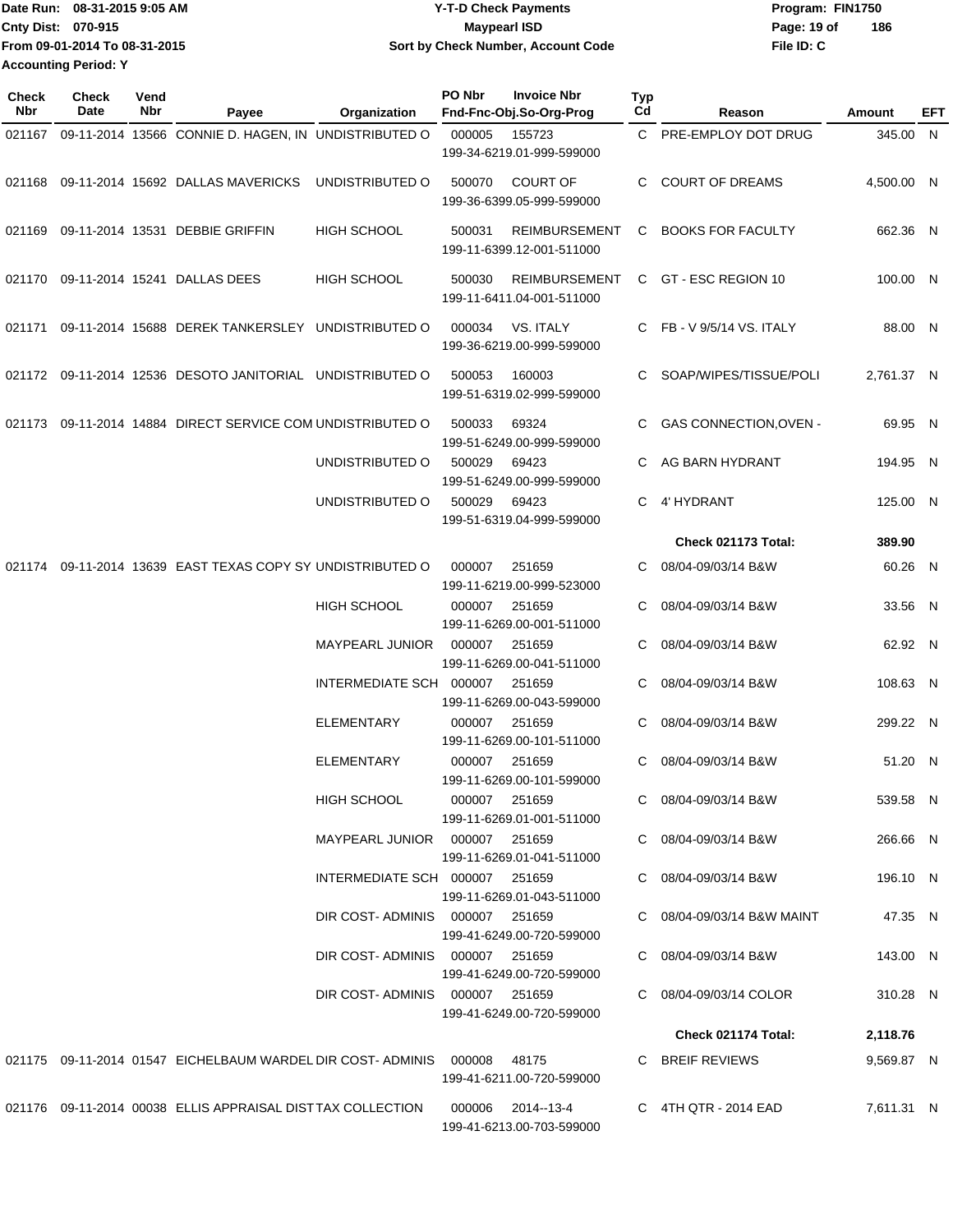| IDate Run: 08-31-2015 9:05 AM | <b>Y-T-D Check Payments</b>        | Program: FIN1750   |
|-------------------------------|------------------------------------|--------------------|
| <b>Cnty Dist: 070-915</b>     | <b>Maypearl ISD</b>                | 186<br>Page: 20 of |
| From 09-01-2014 To 08-31-2015 | Sort by Check Number, Account Code | File ID: C         |
| <b>Accounting Period: Y</b>   |                                    |                    |

| <b>Check</b><br><b>Nbr</b> | <b>Check</b><br><b>Date</b>       | Vend<br>Nbr | Payee                                                        | Organization           | PO Nbr<br><b>Invoice Nbr</b><br>Fnd-Fnc-Obj.So-Org-Prog            | <b>Typ</b><br>Cd | Reason                        | Amount     | EFT |
|----------------------------|-----------------------------------|-------------|--------------------------------------------------------------|------------------------|--------------------------------------------------------------------|------------------|-------------------------------|------------|-----|
| 021177                     |                                   |             | 09-11-2014 00360 PAM FUCHS                                   | UNDISTRIBUTED O        | <b>VS. RIO VISTA</b><br>000018<br>199-36-6219.00-999-599000        |                  | C VB - V, JV 09/09/2014       | 80.00 N    |     |
|                            |                                   |             | 021178 09-11-2014 12005 GLEN ROSE ISD                        | <b>HIGH SCHOOL</b>     | <b>VBALL TOURNEY</b><br>500041<br>199-36-6499.05-001-599000        |                  | C VOLLEYBALL TOURNAME         | 200.00 N   |     |
| 021179                     |                                   |             | 09-11-2014 12984 ROGER GRANTHAM                              | UNDISTRIBUTED O        | <b>VS. CLIFTON</b><br>000017<br>199-36-6219.00-999-599000          |                  | C VB - V, JV 8/26/2014        | 111.25 N   |     |
|                            |                                   |             |                                                              | UNDISTRIBUTED O        | 000017<br>VS. RIO VISTA<br>199-36-6219.00-999-599000               |                  | C VB - V, JV 09/09/2014       | 114.44 N   |     |
|                            |                                   |             |                                                              | UNDISTRIBUTED O        | VS.RED OAK LIFE<br>000017<br>199-36-6219.00-999-599000             |                  | C VB - JH 09/08/2014          | 133.60 N   |     |
|                            |                                   |             |                                                              |                        |                                                                    |                  | Check 021179 Total:           | 359.29     |     |
|                            |                                   |             | 021180 09-11-2014 14399 ROBERT HODGE JR.                     | UNDISTRIBUTED O        | 000025<br>VS. DALLAS LIFE<br>199-36-6219.00-999-599000             |                  | C FB-JV 8/28/14 VS.DALLAS     | 58.00 N    |     |
|                            |                                   |             | 021181 09-11-2014 14956 JACK W. WILLIAMS, JR UNDISTRIBUTED O |                        | 000036<br>VS. DALLAS LIFE<br>199-36-6219.00-999-599000             |                  | C FB-V 8/29/14 VS. DALLAS     | 83.00 N    |     |
|                            |                                   |             | 021182 09-11-2014 00689 JACKIE VOLENTINE                     | UNDISTRIBUTED O        | 000035<br>VS. DALLAS LIFE<br>199-36-6219.00-999-599000             |                  | C FB-JV 8/28/14 VS.DALLAS     | 58.00 N    |     |
|                            |                                   |             | 021183 09-11-2014 15686 JOHN E. PAGE                         | UNDISTRIBUTED O        | 000028<br>VS. ITALY<br>199-36-6219.00-999-599000                   |                  | C FB - V $9/5/14$ VS. ITALY   | 88.00 N    |     |
|                            | 021184 09-11-2014 00184 KEENE ISD |             |                                                              | <b>MAYPEARL JUNIOR</b> | <b>CROSS COUNTRY</b><br>500026<br>199-36-6499.00-041-599000        | C.               | JH CROSS COUNTRY MEE          | 120.00 N   |     |
| 021185                     |                                   |             | 09-11-2014 15248 JACQUELYN KOCH                              | UNDISTRIBUTED O        | 500039<br><b>AUGUST PAY</b><br>224-31-6219.00-999-523000           |                  | C AUGUST PAY FOR DIAG S       | 3,611.11 N |     |
|                            |                                   |             | 021186 09-11-2014 15462 LEE'S KEYS                           | UNDISTRIBUTED O        | 500046<br>000671<br>199-51-6319.02-999-599000                      | C                | <b>EXIT DEVICES</b>           | 3,089.80 N |     |
| 021187                     |                                   |             | 09-11-2014 00411 LINDA POLLEY                                | UNDISTRIBUTED O        | 000016<br>VS. RIO VISTA<br>199-36-6219.00-999-599000               |                  | C VB-HS 09/09/2014            | 105.32 N   |     |
|                            |                                   |             |                                                              | UNDISTRIBUTED O        | 000016<br><b>VS. CLIFTON</b><br>199-36-6219.00-999-599000          |                  | C VB - V, JV 8/26/14 VS. CLIF | 107.72 N   |     |
|                            |                                   |             |                                                              |                        |                                                                    |                  | Check 021187 Total:           | 213.04     |     |
|                            | 021188  09-11-2014  15098  LOWE'S |             |                                                              | UNDISTRIBUTED O        | 500049<br>99007281357 09<br>199-51-6319.02-999-599000              |                  | C 2014 FISCAL                 | 4,171.00 N |     |
|                            |                                   |             |                                                              |                        | UNDISTRIBUTED O 500049 99007281357 09<br>199-51-6319.02-999-599000 |                  | C 2014 FISCAL - NEW CAMP      | 2,956.92 N |     |
|                            |                                   |             |                                                              |                        |                                                                    |                  | Check 021188 Total:           | 7,127.92   |     |
|                            |                                   |             | 021189  09-11-2014  15653  M.A.C. ALARMS                     | UNDISTRIBUTED O        | 500014 14119A<br>199-51-6249.00-999-599000                         |                  | C ANNUAL SERVICE AGREE        | 2,520.00 N |     |
|                            |                                   |             |                                                              | UNDISTRIBUTED O        | VS. ITALY<br>000026<br>199-36-6219.00-999-599000                   |                  | C FB - V $9/5/14$ VS. ITALY   | 88.00 N    |     |
|                            |                                   |             | 021191  09-11-2014  13940  JOHN E. MARTINEZ                  | UNDISTRIBUTED O        | 000039<br>VS. ITALY<br>199-36-6219.00-999-599000                   |                  | C FB-V 9/5/14 ANNOUNCER       | 25.00 N    |     |
|                            |                                   |             |                                                              | UNDISTRIBUTED O        | 000039 VS. DALLAS LIFE<br>199-36-6219.00-999-599000                |                  | C FB-V 8/29/14 ANNOUNCE       | 25.00 N    |     |
|                            |                                   |             |                                                              | UNDISTRIBUTED O        | 000039 VS. DALLAS LIFE<br>199-36-6219.00-999-599000                |                  | C FB-JV 8/28/14 ANNOUNC       | 25.00 N    |     |
|                            |                                   |             |                                                              |                        |                                                                    |                  | Check 021191 Total:           | 75.00      |     |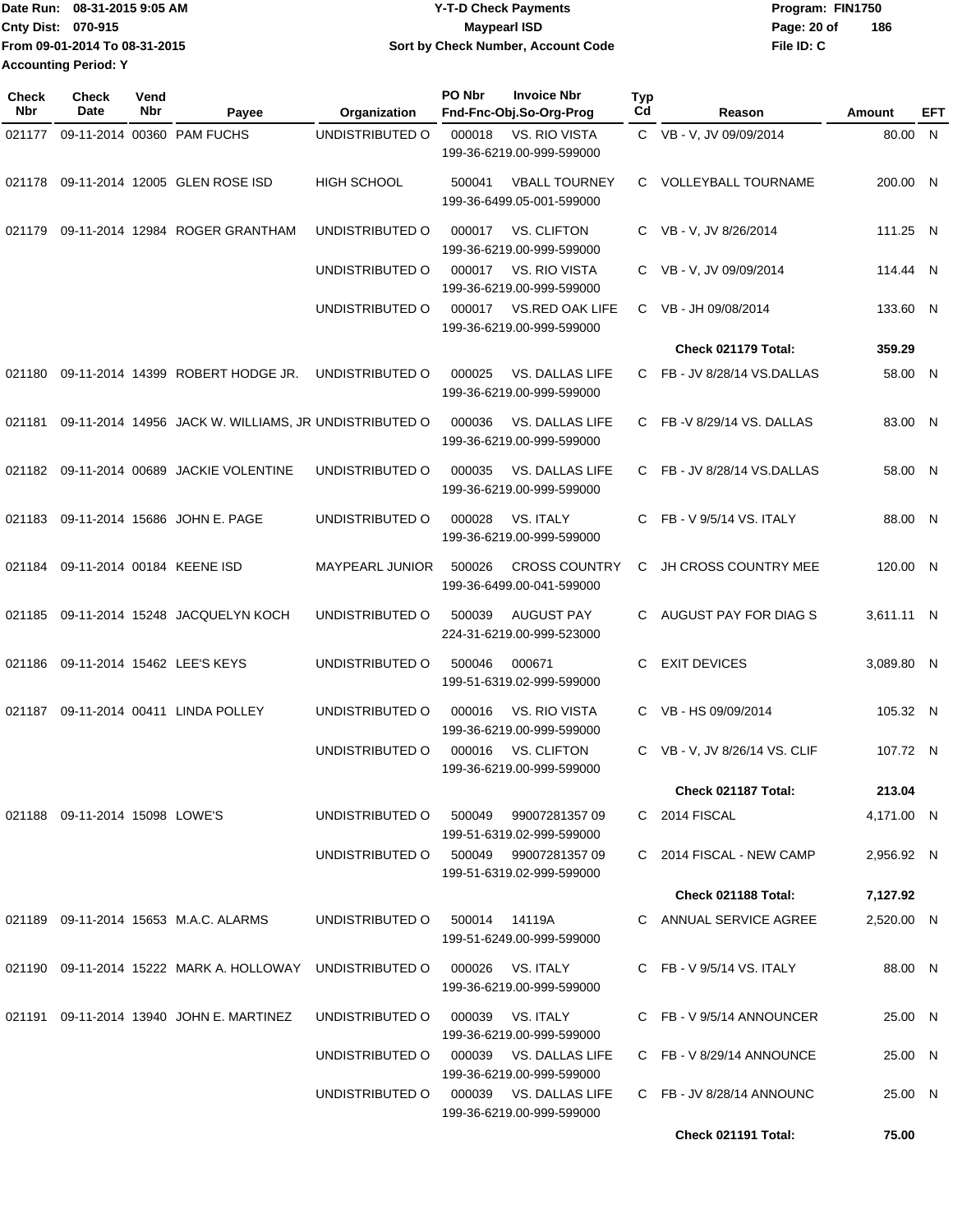|                             | Date Run: 08-31-2015 9:05 AM  | <b>Y-T-D Check Payments</b>        | Program: FIN1750 |     |
|-----------------------------|-------------------------------|------------------------------------|------------------|-----|
| Cnty Dist: 070-915          |                               | Maypearl ISD                       | Page: 21 of      | 186 |
|                             | From 09-01-2014 To 08-31-2015 | Sort by Check Number, Account Code | File ID: C       |     |
| <b>Accounting Period: Y</b> |                               |                                    |                  |     |

| Check<br><b>Nbr</b> | Check<br>Date | Vend<br>Nbr | Payee                                                                           | Organization    | PO Nbr      | <b>Invoice Nbr</b><br>Fnd-Fnc-Obj.So-Org-Prog                            | <b>Typ</b><br>Cd | Reason                              | Amount     | EFT |
|---------------------|---------------|-------------|---------------------------------------------------------------------------------|-----------------|-------------|--------------------------------------------------------------------------|------------------|-------------------------------------|------------|-----|
| 021192              |               |             | 09-11-2014 14268 THOMAS JAMES MCLE UNDISTRIBUTED O                              |                 | 000027      | VS. DALLAS LIFE<br>199-36-6219.00-999-599000                             |                  | C FB - JV 8/28/14 VS.DALLAS         | 58.00      | - N |
| 021193              |               |             | 09-11-2014 01620 MELISSA BROWN                                                  | UNDISTRIBUTED O | 000014      | <b>VS. CLIFTON</b><br>199-36-6219.00-999-599000                          | $\mathbf{C}$     | VB-F08/26/2014                      | 83.48 N    |     |
|                     |               |             |                                                                                 | UNDISTRIBUTED O | 000014      | <b>VS. FERRIS</b><br>199-36-6219.00-999-599000                           | C.               | VB - HS 08/19/2014                  | 128.48 N   |     |
|                     |               |             |                                                                                 |                 |             |                                                                          |                  | Check 021193 Total:                 | 211.96     |     |
| 021194              |               |             | 09-11-2014 15675 MIDTECH POWER AND UNDISTRIBUTED O                              |                 | 000010      | 5009<br>199-51-6249.00-999-599000                                        | C                | <b>REPAIR STADIUM LAMPS/</b>        | 1,020.00 N |     |
|                     |               |             |                                                                                 | UNDISTRIBUTED O | 000010      | 5009<br>199-51-6319.02-999-599000                                        | C                | PO 141879 - LAMPS/BALLA             | 642.73 N   |     |
|                     |               |             |                                                                                 |                 |             |                                                                          |                  | Check 021194 Total:                 | 1,662.73   |     |
| 021195              |               |             | 09-11-2014 01781 SYLVIA MILLER                                                  | UNDISTRIBUTED O | 000015      | <b>VS. CLIFTON</b><br>199-36-6219.00-999-599000                          |                  | C VB-HS 08/29/2014                  | 77.77 N    |     |
|                     |               |             |                                                                                 | UNDISTRIBUTED O | 000015      | VS. RIO VISTA<br>199-36-6219.00-999-599000                               | C.               | VB - HS 09/09/2014                  | 77.77 N    |     |
|                     |               |             |                                                                                 | UNDISTRIBUTED O | 000015      | <b>VS. FERRIS</b><br>199-36-6219.00-999-599000                           | C.               | VB - HS 08/19/2014                  | 122.71 N   |     |
|                     |               |             |                                                                                 |                 |             |                                                                          |                  | Check 021195 Total:                 | 278.25     |     |
| 021196              |               |             | 09-11-2014 14369 NORTH TEXAS TOLLW UNDISTRIBUTED O                              |                 | 000009      | 728611966<br>199-34-6219.01-999-599000                                   | C.               | LIC 1137824 - 07/21-07/22/1         | 22.24 N    |     |
| 021197              |               |             | 09-11-2014 00099 REGION 10/EDUCATIO ADMINISTRATIVE                              |                 | 500063      | 126312<br>199-41-6219.10-701-599000                                      | C.               | <b>DCS QUICK SEARCHES</b>           | 446.80 N   |     |
| 021198              |               |             | 09-11-2014 14927 REPUBLIC SERVICES                                              | UNDISTRIBUTED O | 000012      | 0794-009436325<br>199-51-6259.03-999-599000                              | C.               | WASTE REMOVAL 09/01-0               | 2,321.40 N |     |
| 021199              |               |             | 09-11-2014 13111 RICKEY R. HERRON                                               | UNDISTRIBUTED O | 000024      | <b>VS. ITALY</b><br>199-36-6219.00-999-599000                            | C.               | FB - V 9/5/14 VS. ITALY             | 88.00 N    |     |
| 021200              |               |             | 09-11-2014 12364 ROBIN LEAL                                                     | UNDISTRIBUTED O | 500025      | <b>REIMBURSEMENT</b><br>199-51-6319.02-999-599000                        | C                | PLUMBING SUPPLIES                   | 112.00 N   |     |
| 021201              |               |             | 09-11-2014 15682 RODNEY PERKINS                                                 | UNDISTRIBUTED O | 000030      | VS. DALLAS LIFE<br>199-36-6219.00-999-599000                             | C.               | FB - V 8/29/14 VS. DALLAS           | 83.00 N    |     |
|                     |               |             | 021202 09-11-2014 15693 RONNA KIM RIGHTME UNDISTRIBUTED O                       |                 |             | 000019 VS.RED OAK LIFE C VB - JH 09/08/2014<br>199-36-6219.00-999-599000 |                  |                                     | 140.32 N   |     |
|                     |               |             | 021203 09-11-2014 14261 RYAN VINES                                              | HIGH SCHOOL     | 500037      | 199-11-6411.04-001-522000                                                |                  | REIMBURSEMENT C VATAT CONFERENCE ME | 55.03 N    |     |
|                     |               |             | 021204 09-11-2014 13067 SCOTT SUTHERLAND UNDISTRIBUTED O                        |                 | 000033      | VS. DALLAS LIFE<br>199-36-6219.00-999-599000                             |                  | C FB - V 8/29/14 VS. DALLAS         | 83.00 N    |     |
|                     |               |             | 021205 09-11-2014 13383 SKYBEAM TEXAS                                           | UNDISTRIBUTED O | 000011      | 813710001004619<br>199-53-6249.04-999-599000                             |                  | C MTHLY INTERNET 09/08-             | 1,800.00 N |     |
|                     |               |             | 021206 09-11-2014 15683 STANLEY DAVIS                                           | UNDISTRIBUTED O |             | 000022 VS. DALLAS LIFE<br>199-36-6219.00-999-599000                      |                  | C FB-V 8/29/14 VS. DALLAS           | 83.00 N    |     |
|                     |               |             | 021207 09-11-2014 13103 SUNBELT RENTALS, IN UNDISTRIBUTED O 000037 47542636-001 |                 |             | 199-51-6249.00-999-599000                                                |                  | C 135' MANLIFT - PO 141873          | 1,997.46 N |     |
|                     |               |             | 021208 09-11-2014 14013 SYSTEMS GO                                              | HIGH SCHOOL     | 500017 1727 | 199-11-6499.03-001-522000                                                |                  | C ANNUAL SUPPORT FEE                | 1,500.00 N |     |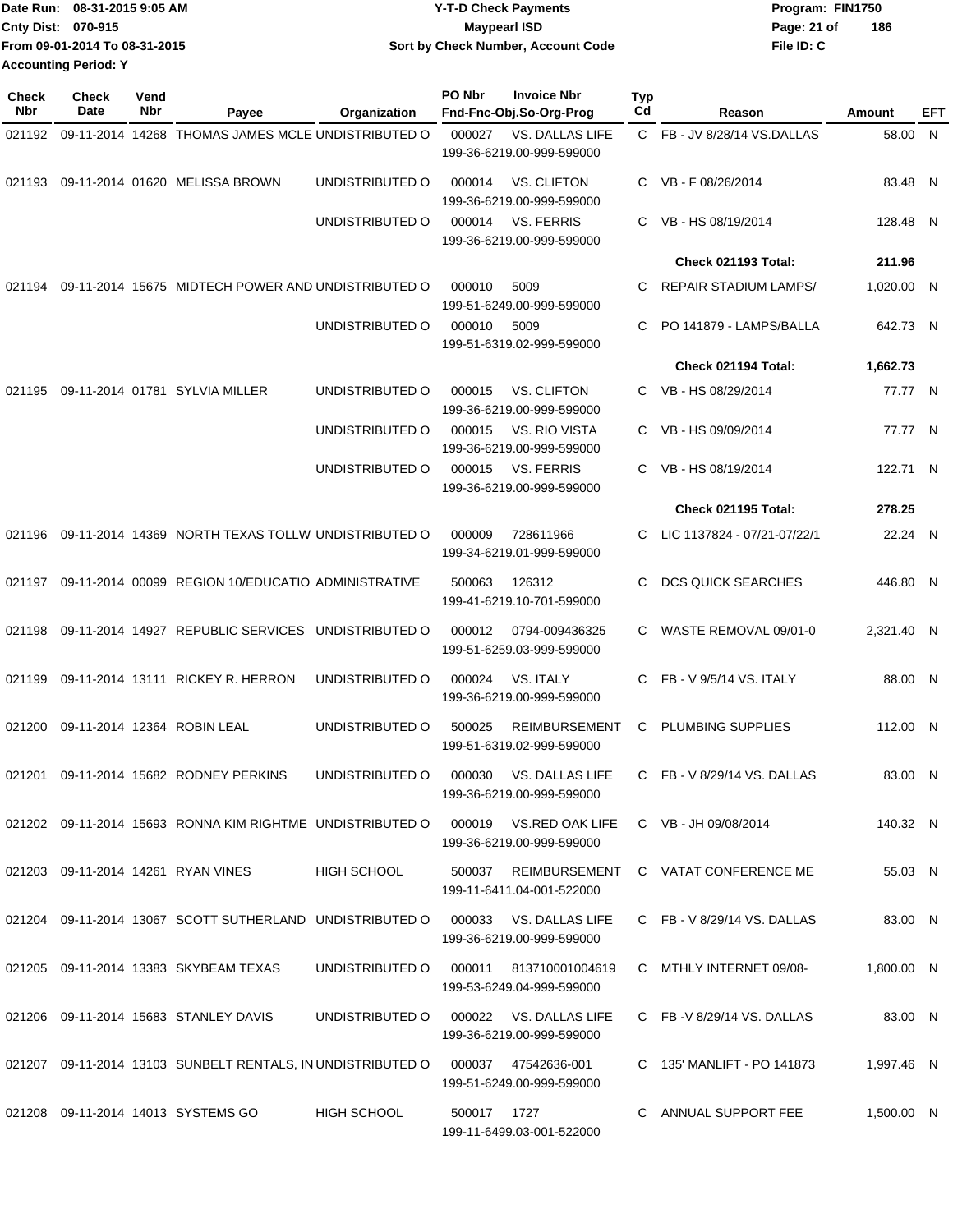|                             | Date Run: 08-31-2015 9:05 AM  | <b>Y-T-D Check Payments</b>        | Program: FIN1750   |
|-----------------------------|-------------------------------|------------------------------------|--------------------|
| <b>Cnty Dist: 070-915</b>   |                               | <b>Mavpearl ISD</b>                | 186<br>Page: 22 of |
|                             | From 09-01-2014 To 08-31-2015 | Sort by Check Number, Account Code | File ID: C         |
| <b>Accounting Period: Y</b> |                               |                                    |                    |

| Check<br>Date | Vend<br>Nbr | Payee | Organization                                                                                                                                                                                 | PO Nbr                                                                                                                                                                                                                                                                                                                                                                                                                                           | <b>Invoice Nbr</b> | <b>Typ</b><br>Cd                                                                                                                                                                                                                                                                                                                                                                                                                                                                                                                                                                                                                                                                                                                                                                                                                                                                                                         | Reason                       | Amount                                                                                                                                                         | EFT                                                                                                                                                                                                                                                                   |
|---------------|-------------|-------|----------------------------------------------------------------------------------------------------------------------------------------------------------------------------------------------|--------------------------------------------------------------------------------------------------------------------------------------------------------------------------------------------------------------------------------------------------------------------------------------------------------------------------------------------------------------------------------------------------------------------------------------------------|--------------------|--------------------------------------------------------------------------------------------------------------------------------------------------------------------------------------------------------------------------------------------------------------------------------------------------------------------------------------------------------------------------------------------------------------------------------------------------------------------------------------------------------------------------------------------------------------------------------------------------------------------------------------------------------------------------------------------------------------------------------------------------------------------------------------------------------------------------------------------------------------------------------------------------------------------------|------------------------------|----------------------------------------------------------------------------------------------------------------------------------------------------------------|-----------------------------------------------------------------------------------------------------------------------------------------------------------------------------------------------------------------------------------------------------------------------|
|               |             |       | <b>ADMINISTRATIVE</b>                                                                                                                                                                        | 500043                                                                                                                                                                                                                                                                                                                                                                                                                                           | <b>PAM WILSON</b>  | C.                                                                                                                                                                                                                                                                                                                                                                                                                                                                                                                                                                                                                                                                                                                                                                                                                                                                                                                       | <b>HR Academy</b>            |                                                                                                                                                                |                                                                                                                                                                                                                                                                       |
|               |             |       | <b>ADMINISTRATIVE</b>                                                                                                                                                                        | 500043                                                                                                                                                                                                                                                                                                                                                                                                                                           | L. MCALISTER       | С                                                                                                                                                                                                                                                                                                                                                                                                                                                                                                                                                                                                                                                                                                                                                                                                                                                                                                                        | <b>HR Academy</b>            |                                                                                                                                                                |                                                                                                                                                                                                                                                                       |
|               |             |       |                                                                                                                                                                                              |                                                                                                                                                                                                                                                                                                                                                                                                                                                  |                    |                                                                                                                                                                                                                                                                                                                                                                                                                                                                                                                                                                                                                                                                                                                                                                                                                                                                                                                          | Check 021209 Total:          | 770.00                                                                                                                                                         |                                                                                                                                                                                                                                                                       |
|               |             |       | <b>IND COST-ADM</b>                                                                                                                                                                          | 500058                                                                                                                                                                                                                                                                                                                                                                                                                                           | 13997              | С                                                                                                                                                                                                                                                                                                                                                                                                                                                                                                                                                                                                                                                                                                                                                                                                                                                                                                                        | MEMBERSHIP RENEWAL           |                                                                                                                                                                |                                                                                                                                                                                                                                                                       |
|               |             |       | <b>ADMINISTRATIVE</b>                                                                                                                                                                        | 500036                                                                                                                                                                                                                                                                                                                                                                                                                                           | 200001163          | С                                                                                                                                                                                                                                                                                                                                                                                                                                                                                                                                                                                                                                                                                                                                                                                                                                                                                                                        | <b>Certification Course</b>  |                                                                                                                                                                |                                                                                                                                                                                                                                                                       |
|               |             |       | <b>ADMINISTRATIVE</b>                                                                                                                                                                        | 500036                                                                                                                                                                                                                                                                                                                                                                                                                                           | 200001172          | С                                                                                                                                                                                                                                                                                                                                                                                                                                                                                                                                                                                                                                                                                                                                                                                                                                                                                                                        | <b>Certification Course</b>  |                                                                                                                                                                |                                                                                                                                                                                                                                                                       |
|               |             |       |                                                                                                                                                                                              |                                                                                                                                                                                                                                                                                                                                                                                                                                                  |                    |                                                                                                                                                                                                                                                                                                                                                                                                                                                                                                                                                                                                                                                                                                                                                                                                                                                                                                                          | Check 021211 Total:          | 150.00                                                                                                                                                         |                                                                                                                                                                                                                                                                       |
| 021212        |             |       |                                                                                                                                                                                              | 000040                                                                                                                                                                                                                                                                                                                                                                                                                                           | CRS201408044638    | С                                                                                                                                                                                                                                                                                                                                                                                                                                                                                                                                                                                                                                                                                                                                                                                                                                                                                                                        | RECORD RETRIVAL 8/1-         |                                                                                                                                                                |                                                                                                                                                                                                                                                                       |
|               |             |       |                                                                                                                                                                                              | 500054                                                                                                                                                                                                                                                                                                                                                                                                                                           | AUGUST 2014        | С                                                                                                                                                                                                                                                                                                                                                                                                                                                                                                                                                                                                                                                                                                                                                                                                                                                                                                                        | 3.5 BILLABLE HRS - PT        |                                                                                                                                                                |                                                                                                                                                                                                                                                                       |
|               |             |       |                                                                                                                                                                                              | 500045                                                                                                                                                                                                                                                                                                                                                                                                                                           | 3001283527         | С                                                                                                                                                                                                                                                                                                                                                                                                                                                                                                                                                                                                                                                                                                                                                                                                                                                                                                                        | 09/01-11/30/14 HS ELEVAT     |                                                                                                                                                                |                                                                                                                                                                                                                                                                       |
|               |             |       | UNDISTRIBUTED O                                                                                                                                                                              | 500045                                                                                                                                                                                                                                                                                                                                                                                                                                           | 3001283528         | С                                                                                                                                                                                                                                                                                                                                                                                                                                                                                                                                                                                                                                                                                                                                                                                                                                                                                                                        | 09/01-11/30/14 LSK ELEVA     |                                                                                                                                                                |                                                                                                                                                                                                                                                                       |
|               |             |       |                                                                                                                                                                                              |                                                                                                                                                                                                                                                                                                                                                                                                                                                  |                    |                                                                                                                                                                                                                                                                                                                                                                                                                                                                                                                                                                                                                                                                                                                                                                                                                                                                                                                          | Check 021214 Total:          | 1,002.00                                                                                                                                                       |                                                                                                                                                                                                                                                                       |
|               |             |       |                                                                                                                                                                                              | 000460                                                                                                                                                                                                                                                                                                                                                                                                                                           |                    | D                                                                                                                                                                                                                                                                                                                                                                                                                                                                                                                                                                                                                                                                                                                                                                                                                                                                                                                        | <b>Workmens Compensation</b> |                                                                                                                                                                |                                                                                                                                                                                                                                                                       |
|               |             |       |                                                                                                                                                                                              | 000031                                                                                                                                                                                                                                                                                                                                                                                                                                           | VS. DALLAS LIFE    | C.                                                                                                                                                                                                                                                                                                                                                                                                                                                                                                                                                                                                                                                                                                                                                                                                                                                                                                                       | FB - V 8/29/14 VS. DALLAS    |                                                                                                                                                                |                                                                                                                                                                                                                                                                       |
|               |             |       |                                                                                                                                                                                              |                                                                                                                                                                                                                                                                                                                                                                                                                                                  |                    |                                                                                                                                                                                                                                                                                                                                                                                                                                                                                                                                                                                                                                                                                                                                                                                                                                                                                                                          | <b>Check 021215 Total:</b>   | 294.75                                                                                                                                                         |                                                                                                                                                                                                                                                                       |
|               |             |       | UNDISTRIBUTED O                                                                                                                                                                              | 500056                                                                                                                                                                                                                                                                                                                                                                                                                                           | 3761360            | С                                                                                                                                                                                                                                                                                                                                                                                                                                                                                                                                                                                                                                                                                                                                                                                                                                                                                                                        | 8/1/14-7/31/15 ADMIN/INCI    |                                                                                                                                                                |                                                                                                                                                                                                                                                                       |
|               |             |       |                                                                                                                                                                                              | 000013                                                                                                                                                                                                                                                                                                                                                                                                                                           | 416580379500217    | C.                                                                                                                                                                                                                                                                                                                                                                                                                                                                                                                                                                                                                                                                                                                                                                                                                                                                                                                       | 08/22-09/21/14 MARQUEE       |                                                                                                                                                                |                                                                                                                                                                                                                                                                       |
|               |             |       |                                                                                                                                                                                              |                                                                                                                                                                                                                                                                                                                                                                                                                                                  |                    |                                                                                                                                                                                                                                                                                                                                                                                                                                                                                                                                                                                                                                                                                                                                                                                                                                                                                                                          |                              |                                                                                                                                                                |                                                                                                                                                                                                                                                                       |
|               |             |       |                                                                                                                                                                                              |                                                                                                                                                                                                                                                                                                                                                                                                                                                  |                    |                                                                                                                                                                                                                                                                                                                                                                                                                                                                                                                                                                                                                                                                                                                                                                                                                                                                                                                          |                              |                                                                                                                                                                |                                                                                                                                                                                                                                                                       |
|               |             |       |                                                                                                                                                                                              |                                                                                                                                                                                                                                                                                                                                                                                                                                                  |                    |                                                                                                                                                                                                                                                                                                                                                                                                                                                                                                                                                                                                                                                                                                                                                                                                                                                                                                                          |                              |                                                                                                                                                                |                                                                                                                                                                                                                                                                       |
|               |             |       |                                                                                                                                                                                              |                                                                                                                                                                                                                                                                                                                                                                                                                                                  |                    |                                                                                                                                                                                                                                                                                                                                                                                                                                                                                                                                                                                                                                                                                                                                                                                                                                                                                                                          |                              |                                                                                                                                                                |                                                                                                                                                                                                                                                                       |
|               |             |       |                                                                                                                                                                                              |                                                                                                                                                                                                                                                                                                                                                                                                                                                  | 204                |                                                                                                                                                                                                                                                                                                                                                                                                                                                                                                                                                                                                                                                                                                                                                                                                                                                                                                                          |                              |                                                                                                                                                                |                                                                                                                                                                                                                                                                       |
|               |             |       |                                                                                                                                                                                              |                                                                                                                                                                                                                                                                                                                                                                                                                                                  |                    |                                                                                                                                                                                                                                                                                                                                                                                                                                                                                                                                                                                                                                                                                                                                                                                                                                                                                                                          |                              |                                                                                                                                                                |                                                                                                                                                                                                                                                                       |
|               |             |       |                                                                                                                                                                                              |                                                                                                                                                                                                                                                                                                                                                                                                                                                  | 56033              |                                                                                                                                                                                                                                                                                                                                                                                                                                                                                                                                                                                                                                                                                                                                                                                                                                                                                                                          |                              |                                                                                                                                                                |                                                                                                                                                                                                                                                                       |
|               |             |       | 09-11-2014 00552 TASB, INC.<br>09-11-2014 00784 TASBO<br>09-11-2014 14959 TASPA<br>09-11-2014 13063 US BANK<br>021221 09-17-2014 15696 ARTIS WOOTEN<br>021223 09-17-2014 01256 AT&T MOBILITY | 09-11-2014 12471 TEXAS DEPARTMENT ADMINISTRATIVE<br>09-11-2014 15485 THERAPY FROM THE UNDISTRIBUTED O<br>09-11-2014 01049 THYSSENKRUPP ELEV UNDISTRIBUTED O<br>02-12-2015 00200 CLAIMS ADMINISTRATI HIGH SCHOOL<br>09-11-2014 14929 TIMOTHY J. SOMMERS UNDISTRIBUTED O<br>09-11-2014 00253 VERIZON SOUTHWEST UNDISTRIBUTED O<br>021222 09-17-2014 00677 ASW ENTERPRISES ELEMENTARY<br>021224 09-17-2014 00901 AVENUE FUEL DISTRI UNDISTRIBUTED O | 000041             | Fnd-Fnc-Obj.So-Org-Prog<br>199-41-6499.04-701-599000<br>199-41-6499.04-701-599000<br>199-41-6499.00-750-599000<br>199-41-6499.04-701-599000<br>199-41-6499.04-701-599000<br>199-41-6219.10-701-599000<br>199-31-6219.02-999-523000<br>199-51-6249.00-999-599000<br>199-51-6249.00-999-599000<br>199-11-6143.00-001-511000<br>199-36-6219.00-999-599000<br>599-71-6599.00-999-599000<br>199-51-6259.02-999-599000<br>021218 09-11-2014 00144 WAXAHACHIE DAILY LI UNDISTRIBUTED O 500027 140338<br>199-41-6219.02-999-599000<br>021219 09-11-2014 15685 WILLIAM C. PAKULA UNDISTRIBUTED O 000029 VS. DALLAS LIFE<br>199-36-6219.00-999-599000<br>021220 09-17-2014 15614 ADVANTAGE MEDICAL UNDISTRIBUTED O 000042 398<br>199-34-6219.01-999-599000<br>199-36-6219.00-999-599000<br>500091<br>199-11-6399.13-101-511000<br>UNDISTRIBUTED O 000043 824711164X09102<br>199-52-6259.00-999-599000<br>199-34-6311.01-999-599000 |                              | C BUDGET/TAX RATE NOTIC<br>C DOT PHYSICAL<br>UNDISTRIBUTED O 000049 VS.RED OAK LIFE C FB JV/MJHS VS. RED OAK<br>C 3RD&4TH GRADE SPELLIN<br>C 710 GAL LS DIESEL | 385.00 N<br>385.00 N<br>130.00 N<br>75.00 N<br>75.00 N<br>15.00 N<br>245.00 N<br>501.00 N<br>501.00 N<br>211.75 N<br>83.00 N<br>431.00 N<br>54.94 N<br>494.50 N<br>C FB - V 8/29/14 VS. DALLAS<br>83.00 N<br>63.00 N<br>128.00 N<br>52.50 N<br>124.54 N<br>2,200.29 N |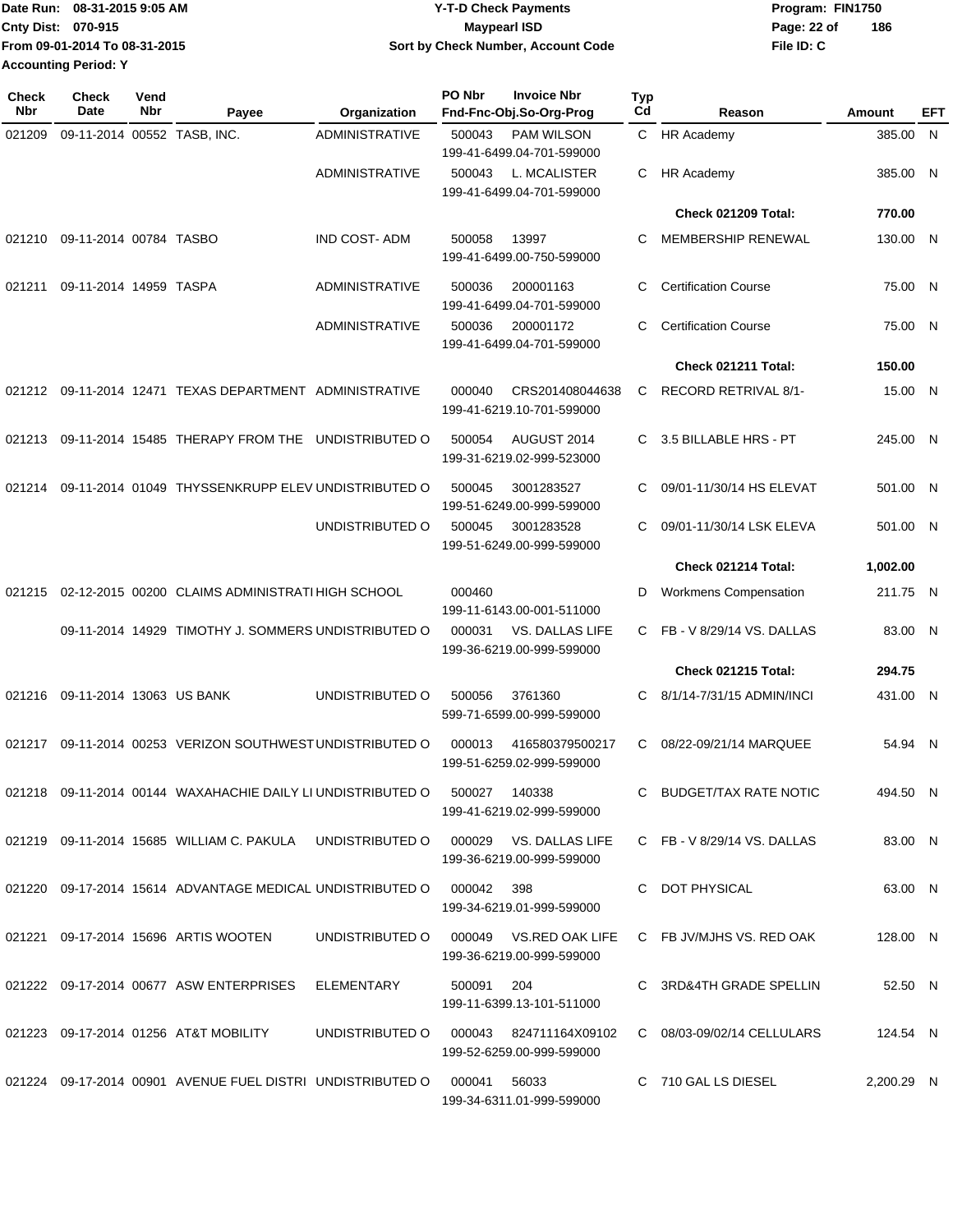|                             | Date Run: 08-31-2015 9:05 AM  | <b>Y-T-D Check Payments</b>        | Program: FIN1750 |     |
|-----------------------------|-------------------------------|------------------------------------|------------------|-----|
| <b>Cnty Dist: 070-915</b>   |                               | Maypearl ISD                       | Page: 23 of      | 186 |
|                             | From 09-01-2014 To 08-31-2015 | Sort by Check Number, Account Code | File ID: C       |     |
| <b>Accounting Period: Y</b> |                               |                                    |                  |     |

| <b>Check</b><br>Nbr | Check<br>Date                    | Vend<br>Nbr | Payee                                                | Organization                         | PO Nbr | <b>Invoice Nbr</b><br>Fnd-Fnc-Obj.So-Org-Prog     | <b>Typ</b><br>Cd | Reason                      | Amount     | EFT          |
|---------------------|----------------------------------|-------------|------------------------------------------------------|--------------------------------------|--------|---------------------------------------------------|------------------|-----------------------------|------------|--------------|
| 021225              |                                  |             | 09-17-2014 15033 CHARLES BROWN                       | UNDISTRIBUTED O                      | 000052 | VS.RED OAK LIFE<br>199-36-6219.00-999-599000      | $\mathsf{C}$     | FB JV/MJHS VS. RED OAK      | 128.00     | $\mathsf{N}$ |
| 021226              |                                  |             | 09-17-2014 15574 CAREER CRUISING                     | <b>MAYPEARL JUNIOR</b>               | 500064 | C1019143<br>199-31-6399.00-041-599000             | C                | ccSPRINGBOARD SUBCRI        | 506.03 N   |              |
|                     |                                  |             |                                                      | INTERMEDIATE SCH                     | 500064 | C1019143<br>199-31-6399.00-043-599000             | C                | ccSPRINGBOARD SUBSCR        | 253.02 N   |              |
|                     |                                  |             |                                                      |                                      |        |                                                   |                  | Check 021226 Total:         | 759.05     |              |
| 021227              | 09-17-2014 14580 CESD            |             |                                                      | <b>MAYPEARL JUNIOR</b>               | 500081 | 19705<br>199-11-6411.00-041-523000                | C.               | <b>CESD Conference</b>      | 540.00 N   |              |
| 021228              |                                  |             | 09-17-2014 13566 CONNIE D. HAGEN, IN UNDISTRIBUTED O |                                      | 000056 | 156011<br>199-34-6219.01-999-599000               | C                | DOT PRE-EMPLOY DRUG         | 230.00 N   |              |
| 021229              |                                  |             | 09-17-2014 14211 CRAIG WILSON                        | UNDISTRIBUTED O                      | 000051 | VS.RED OAK LIFE<br>199-36-6219.00-999-599000      | C.               | FB JV/MJHS VS. RED OAK      | 128.00 N   |              |
| 021230              |                                  |             | 09-17-2014 14616 DORIS JANE BESEDA UNDISTRIBUTED O   |                                      | 000059 | <b>VS. PALMER</b><br>199-36-6219.00-999-599000    | C.               | VB HS VS. PALMER            | 94.40 N    |              |
| 021231              |                                  |             | 09-17-2014 00919 EDITH STANLEY                       | <b>ELEMENTARY</b>                    | 500072 | <b>REIMBURSEMENT</b><br>199-11-6399.04-101-511000 | C                | <b>CARD STOCK</b>           | 33.59 N    |              |
| 021232              |                                  |             | 09-17-2014 13763 GOLF TEAM PRODUCT UNDISTRIBUTED O   |                                      | 500060 | 151802A<br>199-36-6399.07-999-599000              | C                | <b>RED POLOS/BLACK SHOR</b> | 621.50 N   |              |
| 021233              |                                  |             | 09-17-2014 15249 MARIA ISABEL GREEN UNDISTRIBUTED O  |                                      | 000057 | VS. PALMER<br>199-36-6219.00-999-599000           | C                | VB HS VS. PALMER            | 80.29 N    |              |
| 021234              |                                  |             | 09-17-2014 01128 GROESBECK ISD                       | <b>HIGH SCHOOL</b>                   | 000061 | <b>TRACK MEALS</b><br>199-36-6499.05-001-599000   | C.               | <b>REFUND - TRACK MEALS</b> | 420.00 N   |              |
| 021235              |                                  |             | 09-17-2014 14665 HATCO ELECTRIC CO UNDISTRIBUTED O   |                                      | 500101 | 27994<br>199-51-6249.00-999-599000                | C                | MISC. ELECTRICAL WORK       | 2,834.00 N |              |
|                     |                                  |             |                                                      | UNDISTRIBUTED O                      | 500101 | 27994<br>199-51-6319.02-999-599000                | C                | INT/LSK/GOLF/ATHL/HS/C      | 861.64 N   |              |
|                     |                                  |             |                                                      |                                      |        |                                                   |                  | Check 021235 Total:         | 3,695.64   |              |
| 021236              | 09-17-2014 00243 HILCO           |             |                                                      | UNDISTRIBUTED O                      | 000044 | 4602266500 08<br>199-51-6259.04-999-599000        | C.               | 08/01-09/02/14 FUEL TANK    | 32.13 N    |              |
|                     |                                  |             |                                                      | UNDISTRIBUTED O                      | 000044 | 4602266500 08<br>199-51-6259.04-999-599000        |                  | C 08/01-09/02/14 MARQEE     | 59.13 N    |              |
|                     |                                  |             |                                                      | UNDISTRIBUTED O 000044               |        | 460226650008<br>199-51-6259.04-999-599000         |                  | C 08/01-09/02/14 SECURITY   | 33.40 N    |              |
|                     |                                  |             |                                                      | UNDISTRIBUTED O 000044               |        | 4602266500 08<br>199-51-6259.04-999-599000        |                  | C 08/01-09/02/14 HIGH SCH   | 3,883.10 N |              |
|                     |                                  |             |                                                      | UNDISTRIBUTED O 000044 4602266500 08 |        | 199-51-6259.04-999-599000                         |                  | C 08/01-09/02/14 JUNIOR HIG | 4,167.38 N |              |
|                     |                                  |             |                                                      | UNDISTRIBUTED O 000044 4602266500 08 |        | 199-51-6259.04-999-599000                         |                  | C 08/01-09/02/14 ELEMENTA   | 4,619.48 N |              |
|                     |                                  |             |                                                      | UNDISTRIBUTED O 000044 4602266500 08 |        | 199-51-6259.04-999-599000                         |                  | C 08/01-09/02/14 ATHLETIC F | 1,336.94 N |              |
|                     |                                  |             |                                                      | UNDISTRIBUTED O 000044 4602266500 08 |        | 199-51-6259.78-999-522000                         |                  | C 08/01-09/02/14 AG FACILIT | 962.02 N   |              |
|                     |                                  |             |                                                      |                                      |        |                                                   |                  | Check 021236 Total:         | 15,093.58  |              |
|                     | 021237 09-17-2014 15690 ISTATION |             |                                                      | ELEMENTARY                           | 500092 | SIN002143<br>199-11-6639.48-101-511000            |                  | C LSK READING SUBSCRIPT     | 3,200.00 N |              |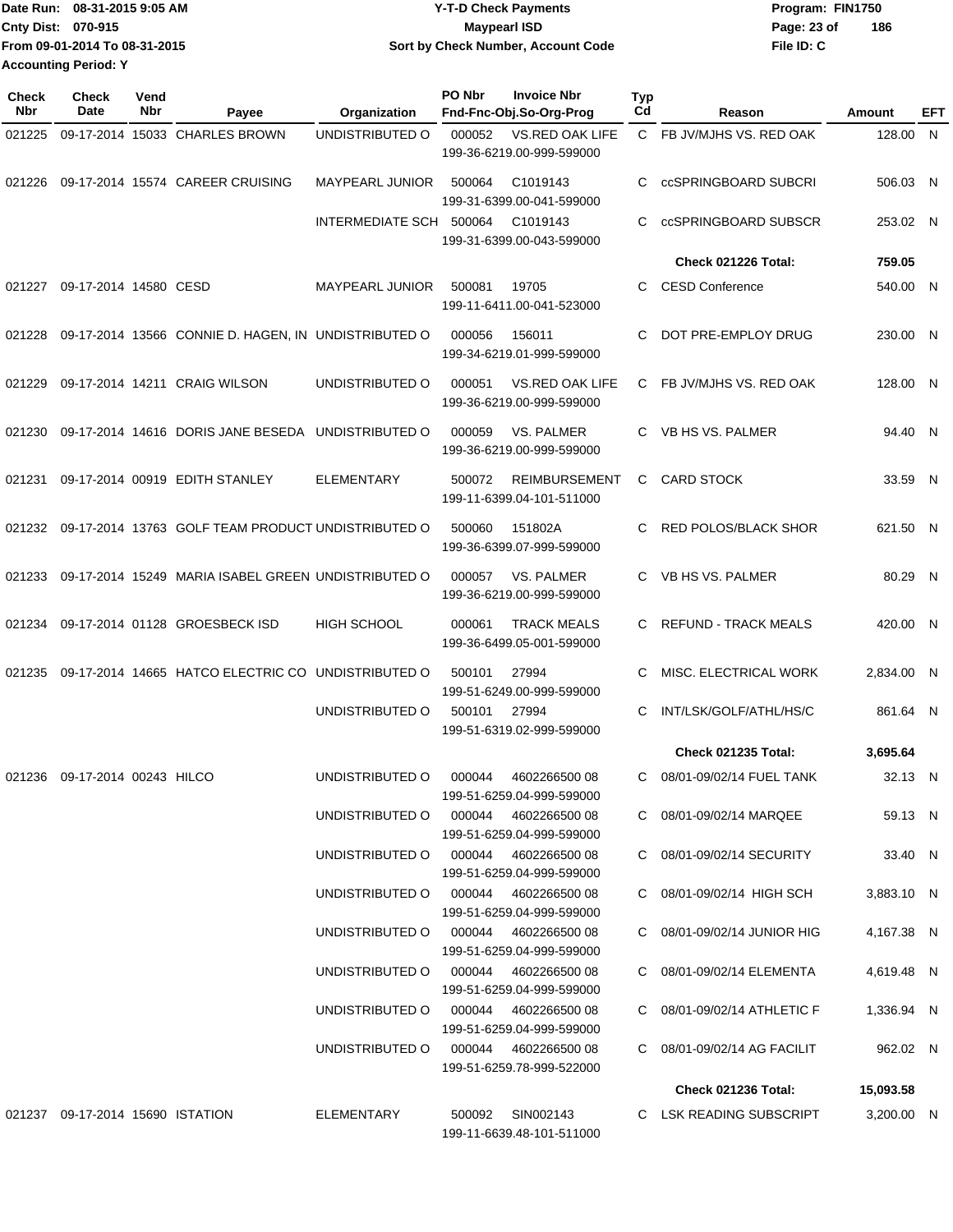| Date Run: 08-31-2015 9:05 AM  | <b>Y-T-D Check Payments</b>        | Program: FIN1750 |     |
|-------------------------------|------------------------------------|------------------|-----|
| <b>Cnty Dist: 070-915</b>     | <b>Mavpearl ISD</b>                | Page: 24 of      | 186 |
| From 09-01-2014 To 08-31-2015 | Sort by Check Number, Account Code | File ID: C       |     |
| <b>Accounting Period: Y</b>   |                                    |                  |     |

| Check<br><b>Nbr</b> | <b>Check</b><br>Date          | Vend<br>Nbr | Payee                                                 | Organization            | PO Nbr<br>Fnd-Fnc-Obj.So-Org-Prog                   | <b>Invoice Nbr</b>     | <b>Typ</b><br>Cd | Reason                           | Amount     | EFT |
|---------------------|-------------------------------|-------------|-------------------------------------------------------|-------------------------|-----------------------------------------------------|------------------------|------------------|----------------------------------|------------|-----|
| 021238              |                               |             | 09-17-2014 15697 JERMAINE T. PARKER UNDISTRIBUTED O   |                         | 000050<br>199-36-6219.00-999-599000                 | <b>VS.RED OAK LIFE</b> |                  | C FB JV/MJHS VS. RED OAK         | 128.00 N   |     |
| 021239              |                               |             | 09-17-2014 15231 KEVIN COFFEY                         | UNDISTRIBUTED O         | VS. ITALY<br>000045<br>199-52-6259.01-999-599000    |                        | C                | FB V VS ITALY 9/5 SECURI         | 125.00 N   |     |
| 021240              |                               |             | 09-17-2014 15371 KK MUSIC STORE                       | INTERMEDIATE SCH 500004 | 10152465<br>199-11-6399.10-043-511000               |                        | C.               | <b>VIOLINS</b>                   | 2,749.75 N |     |
| 021241              |                               |             | 09-17-2014 13411 LINCOLN NATIONAL LI UNDISTRIBUTED O  |                         | 000046<br>199-41-6429.01-999-599000                 | 2852750088             | C                | PREMIUM 10/01-10/31/2014         | 833.00 N   |     |
| 021242              |                               |             | 09-17-2014 13940 JOHN E. MARTINEZ                     | UNDISTRIBUTED O         | 000053<br>199-36-6219.00-999-599000                 | <b>VS.RED OAK LIFE</b> | C.               | FB JV/MJHS VS. RED OAK           | 25.00 N    |     |
| 021243              |                               |             | 09-17-2014 15626 MCGRAW-HILL                          | <b>HIGH SCHOOL</b>      | 500006<br>199-11-6399.38-001-511000                 | 82085069001            | C                | PHYSICS TEXAS TEACHE             | 112.98 N   |     |
| 021244              |                               |             | 09-17-2014 01700 MIDLOTHIAN HIGH SC HIGH SCHOOL       |                         | 500086<br>199-36-6499.01-001-599000                 | <b>CROSS COUNTRY</b>   | C                | <b>CROSS COUNTRY - V/JV</b>      | 240.00 N   |     |
| 021245              |                               |             | 09-17-2014 01781 SYLVIA MILLER                        | UNDISTRIBUTED O         | 000060<br>199-36-6219.00-999-599000                 | VS. PALMER             | C                | VB HS VS. PALMER                 | 92.71      | - N |
| 021246              |                               |             | 09-17-2014 14075 NATIONAL TELESYSTE UNDISTRIBUTED O   |                         | 000047<br>311109<br>199-51-6249.02-999-599000       |                        | C                | TROUBLESHOOT SYSTEM              | 581.00 N   |     |
|                     |                               |             |                                                       | UNDISTRIBUTED O         | 000047<br>311278<br>199-51-6249.02-999-599000       |                        | C                | TROUBLESHOOT REBOOT              | 581.00     | -N  |
|                     |                               |             |                                                       | UNDISTRIBUTED O         | 000047<br>311279<br>199-51-6249.02-999-599000       |                        | C.               | REPLACED 16PORT LINE             | 854.50 N   |     |
|                     |                               |             |                                                       |                         |                                                     |                        |                  | Check 021246 Total:              | 2,016.50   |     |
| 021247              |                               |             | 09-17-2014 14184 ODYSSEY WARE                         | UNDISTRIBUTED O         | 500022<br>31328089<br>199-11-6399.45-999-599000     |                        | C                | <b>CREDIT RECOVERY RENE</b>      | 9,500.00 N |     |
| 021248              |                               |             | 09-17-2014 13513 PROJECT WISDOM                       | <b>MAYPEARL JUNIOR</b>  | 500035<br>34642<br>199-31-6399.00-041-599000        |                        | C                | <b>ONLINE SUBSCRIPTION</b>       | 439.00 N   |     |
| 021249              |                               |             | 09-17-2014 00100 RIO VISTA ISD                        | <b>MAYPEARL JUNIOR</b>  | 500119<br>JH VB<br>199-36-6499.00-041-599000        |                        | C                | <b>JH VB TOURNAMENT</b>          | 250.00 N   |     |
|                     |                               |             | 021250 09-17-2014 00357 SCHOOL HEALTH COR HIGH SCHOOL |                         | 500007 2877689-00<br>199-33-6399.00-001-599000      |                        |                  | C ELECTRODE PAD - ADULT          | 116.14 N   |     |
| 021251              |                               |             | 09-17-2014 15308 SPARTAN VOLLEYBAL HIGH SCHOOL        |                         | 500120<br>199-36-6499.05-001-599000                 | 9TH GRADE              |                  | C FRESHMAN VB TOURNAM            | 150.00 N   |     |
|                     |                               |             | 021252 09-17-2014 15698 STEVEN EVANS                  | UNDISTRIBUTED O         | VS. ITALY<br>000054<br>199-36-6219.00-999-599000    |                        |                  | C FB V VS. ITALY                 | 25.00 N    |     |
|                     |                               |             |                                                       | UNDISTRIBUTED O         | 000054<br>199-36-6219.00-999-599000                 | VS. DALLAS LIFE        |                  | C FB V/JV VS. DALLAS LIFE        | 25.00 N    |     |
|                     |                               |             |                                                       | UNDISTRIBUTED O         | 000054 VS.RED OAK LIFE<br>199-36-6219.00-999-599000 |                        |                  | C FB JV/MJHS VS. RED OAK         | 25.00 N    |     |
|                     |                               |             |                                                       |                         |                                                     |                        |                  | <b>Check 021252 Total:</b>       | 75.00      |     |
|                     | 021253 09-17-2014 00784 TASBO |             |                                                       | IND COST-ADM            | 253351<br>500055<br>199-41-6499.00-750-599000       |                        |                  | C BUDGET ACADEMY TRAIN           | 290.00 N   |     |
|                     |                               |             |                                                       | <b>IND COST-ADM</b>     | 500055<br>253352<br>199-41-6499.00-750-599000       |                        |                  | BUDGET ACADEMY TRAIN             | 290.00 N   |     |
|                     |                               |             |                                                       | ADMINISTRATIVE          | 500052 253349<br>199-41-6499.04-701-599000          |                        |                  | <b>Business Manager Conferen</b> | 290.00 N   |     |
|                     |                               |             |                                                       | <b>ADMINISTRATIVE</b>   | 500052 253350<br>199-41-6499.04-701-599000          |                        |                  | <b>Business Manager Conferen</b> | 290.00 N   |     |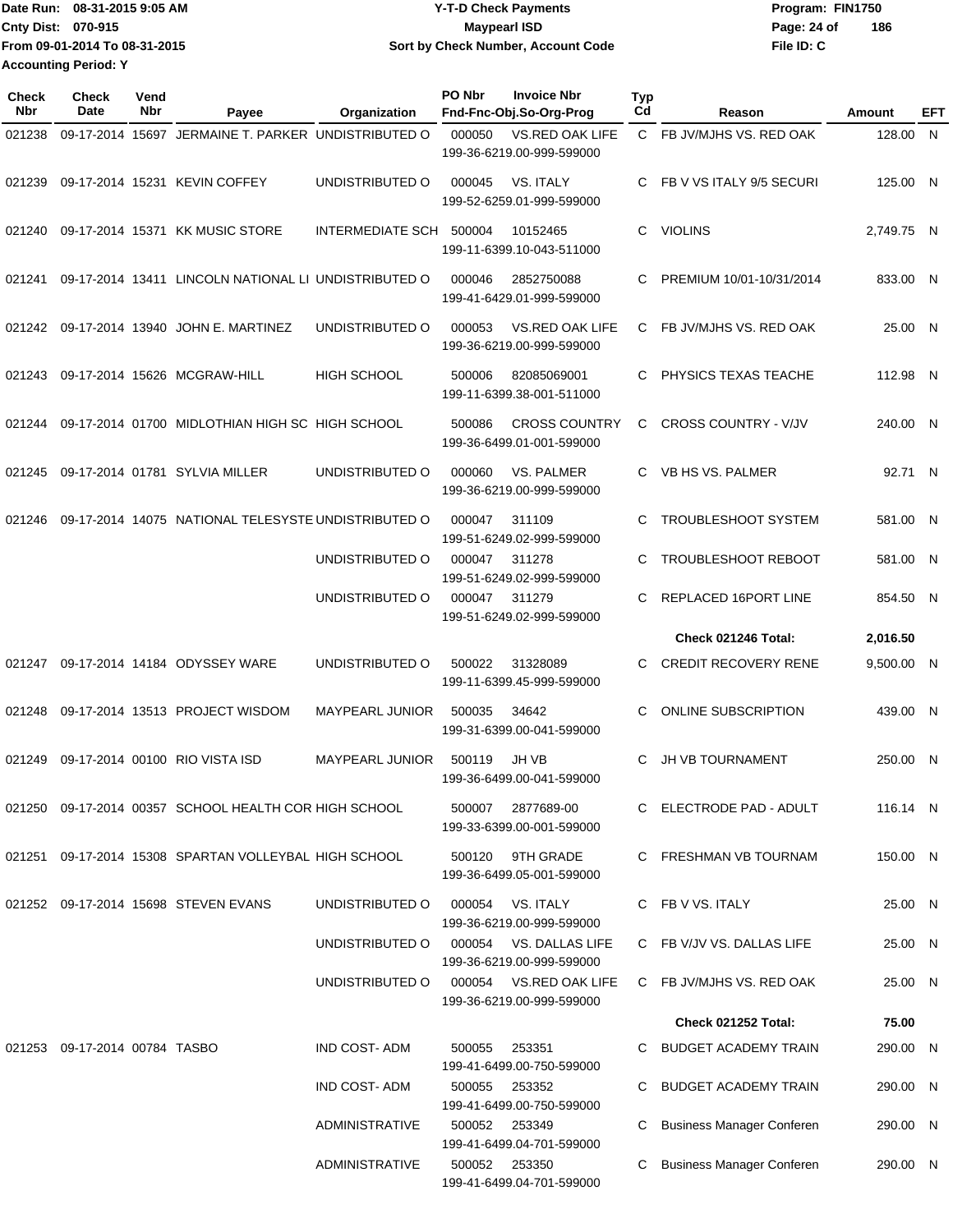|                      | Date Run: 08-31-2015 9:05 AM  | <b>Y-T-D Check Payments</b>        | Program: FIN1750 |     |
|----------------------|-------------------------------|------------------------------------|------------------|-----|
| Cnty Dist: 070-915   |                               | <b>Mavpearl ISD</b>                | Page: 25 of      | 186 |
|                      | From 09-01-2014 To 08-31-2015 | Sort by Check Number, Account Code | File ID: C       |     |
| Accounting Period: Y |                               |                                    |                  |     |

**PO Nbr Invoice Nbr**

**Typ**

**Check**

**Check**

**Vend**

| Nbr    | Date | Nbr | Payee                                                 | Organization    | Fnd-Fnc-Obj.So-Org-Prog                                  | Cd                  | Reason                     | <b>Amount</b> | EFT |
|--------|------|-----|-------------------------------------------------------|-----------------|----------------------------------------------------------|---------------------|----------------------------|---------------|-----|
|        |      |     |                                                       |                 |                                                          |                     | <b>Check 021253 Total:</b> | 1,160.00      |     |
|        |      |     | 021254 09-17-2014 01458 THE GREENERY                  | UNDISTRIBUTED O | 500019<br>337428<br>199-11-6399.01-999-523000            | C                   | MULCH/BED MIX/GARDEN       | 698.80 N      |     |
| 021255 |      |     | 09-17-2014 01800 BRUCE W. URBANOVS UNDISTRIBUTED O    |                 | <b>VS. PALMER</b><br>000058<br>199-36-6219.00-999-599000 |                     | C VB HS VS. PALMER         | 105.20 N      |     |
| 021256 |      |     | 09-17-2014 00253 VERIZON SOUTHWEST UNDISTRIBUTED O    |                 | 000048<br>199-51-6259.02-999-599000                      | 3767008409 00<br>C. | 08/28-09/27/14 FAX LINE    | 52.76 N       |     |
|        |      |     |                                                       | UNDISTRIBUTED O | 000048<br>199-51-6259.02-999-599000                      | 3725000396 09<br>C  | 08/28-09/27/14 MTHLY LOC   | 805.38 N      |     |
|        |      |     |                                                       |                 |                                                          |                     | <b>Check 021256 Total:</b> | 858.14        |     |
| 021257 |      |     | 09-17-2014 00253 VERIZON SOUTHWEST UNDISTRIBUTED O    |                 | 000055<br>199-51-6259.02-999-599000                      | 08638700105<br>C    | MCI BILL FROM 04/28-05/0   | 62.99 N       |     |
| 021258 |      |     | 09-17-2014 00460 VINEYARD'S AUTO SU UNDISTRIBUTED O   |                 | 81726<br>500111<br>199-34-6319.00-999-599000             | C                   | <b>TRUFLEX BELTS</b>       | 5.82 N        |     |
|        |      |     |                                                       | UNDISTRIBUTED O | 500111<br>10092014<br>199-34-6319.00-999-599000          | C.                  | PP PLATINUM 40 MO FRE      | 214.58 N      |     |
|        |      |     |                                                       |                 |                                                          |                     | <b>Check 021258 Total:</b> | 220.40        |     |
| 021259 |      |     | 09-17-2014 15685 WILLIAM C. PAKULA                    | UNDISTRIBUTED O | 000029<br>199-52-6259.01-999-599000                      | VS. DALLAS LIFE     | C FB-V 8/29/14 SECURITY    | 17.00 N       |     |
| 021260 |      |     | 09-25-2014 13880 A.M. SOLUTIONS INC.                  | UNDISTRIBUTED O | 500127<br>4970<br>199-51-6249.00-999-599000              | C                   | STEAMER TUBE FIX           | 315.00 N      |     |
|        |      |     |                                                       | UNDISTRIBUTED O | 500174<br>4974<br>199-51-6249.00-999-599000              | C.                  | <b>REPAIR DISHWASHER</b>   | 150.00 N      |     |
|        |      |     |                                                       | UNDISTRIBUTED O | 500127<br>4972<br>199-51-6249.00-999-599000              | C.                  | INTER. OVEN - TRIP CHAR    | 150.00 N      |     |
|        |      |     |                                                       | UNDISTRIBUTED O | 500127<br>4971<br>199-51-6249.00-999-599000              | C                   | ICE MACHINE INSTALL        | 450.00 N      |     |
|        |      |     |                                                       | UNDISTRIBUTED O | 500127<br>4972<br>199-51-6319.04-999-599000              | C                   | <b>KNOB</b>                | 5.00 N        |     |
|        |      |     |                                                       | UNDISTRIBUTED O | 500174<br>4974<br>199-51-6319.04-999-599000              | C                   | GASKET/O-RINGS             | 17.00 N       |     |
|        |      |     |                                                       | UNDISTRIBUTED O | 500127<br>4971<br>199-51-6319.04-999-599000              | C                   | PLUG/PIPING/FILTER/CON     | 169.50 N      |     |
|        |      |     |                                                       | UNDISTRIBUTED O | 500127 4970<br>199-51-6319.04-999-599000                 |                     | C TUBES/VALVE/WIRE         | 603.90 N      |     |
|        |      |     |                                                       |                 |                                                          |                     | Check 021260 Total:        | 1,860.40      |     |
| 021261 |      |     | 09-25-2014 15376 ALL ABOUT TIRES, LLC UNDISTRIBUTED O |                 | 500172 SH 11638<br>199-34-6219.00-999-599000             |                     | C 01 CHEVY SUBURBAN        | 26.00 N       |     |
|        |      |     |                                                       | UNDISTRIBUTED O | 500172 SH 11630<br>199-34-6219.00-999-599000             |                     | C 03 CHEVY TAHOE           | 40.00 N       |     |
|        |      |     |                                                       | UNDISTRIBUTED O | 500172 SH 11630<br>199-34-6319.00-999-599000             |                     | C 4 TIRE MOUNTS            | 560.00 N      |     |
|        |      |     |                                                       | UNDISTRIBUTED O | 500172 SH 11638<br>199-34-6319.00-999-599000             |                     | C 2 TIRE MOUNTS/DISPOSA    | 280.00 N      |     |
|        |      |     |                                                       |                 |                                                          |                     | Check 021261 Total:        | 906.00        |     |
|        |      |     | 021262 09-25-2014 15696 ARTIS WOOTEN                  | UNDISTRIBUTED O | 000062<br>199-36-6219.00-999-599000                      | VS. GRANDVIEW       | C FB-JV VS. GRANDVIEW 9/   | 58.00 N       |     |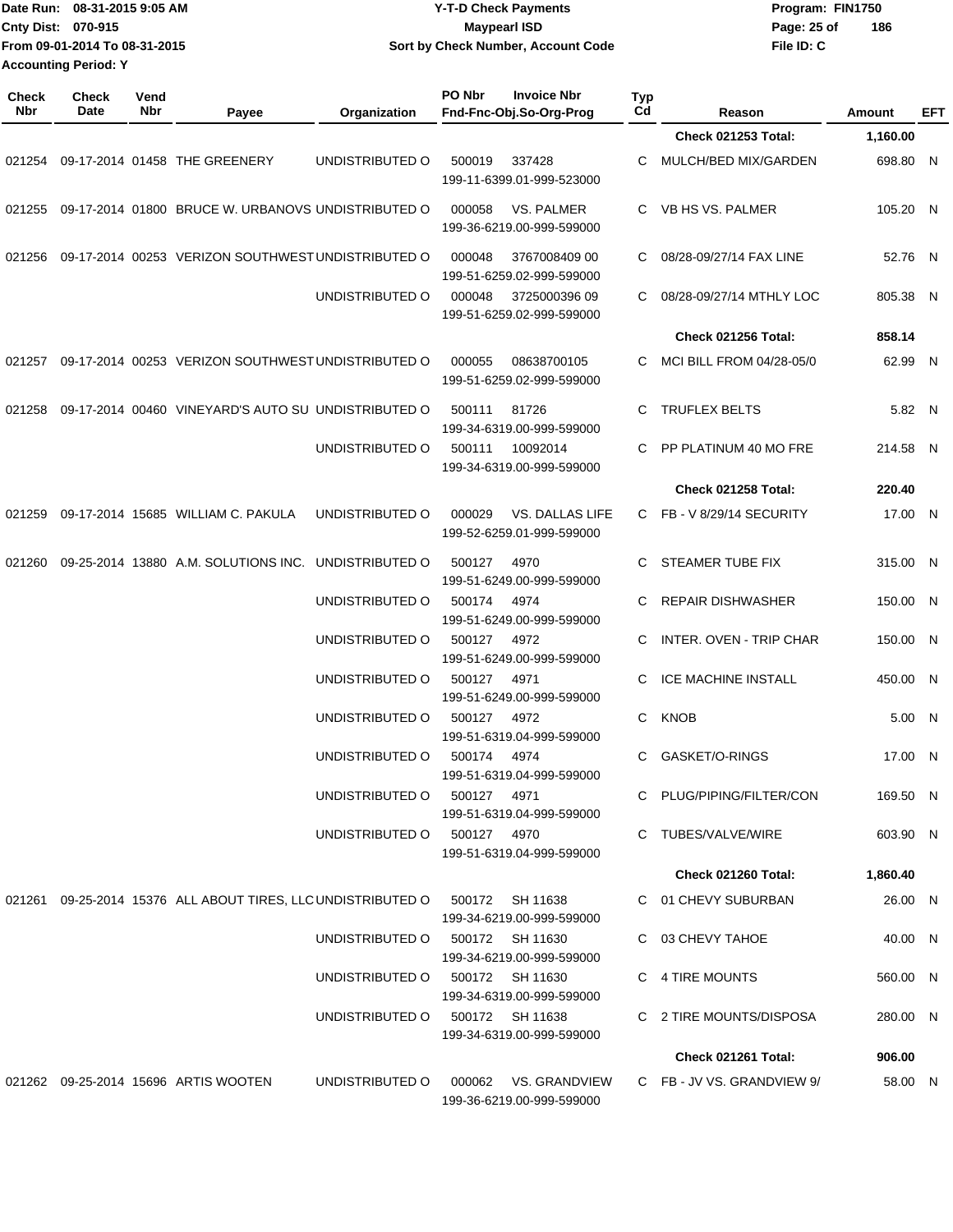Date Run: 08-31-2015 9:05 AM **Date Run:** 08-31-2015 9:05 AM **Cnty Dist:** 070-915 **Page: 26 of MaypearI ISD Page: 26 of File ID: C From 09-01-2014 To 08-31-2015 08-31-2015 9:05 AM Y-T-D Check Payments 070-915 Maypearl ISD Sort by Check Number, Account Code 186 Accounting Period: Y**

| <b>Check</b><br><b>Nbr</b> | Check<br>Date | Vend<br>Nbr | Payee                                                                    | Organization                 | PO Nbr        | <b>Invoice Nbr</b><br>Fnd-Fnc-Obj.So-Org-Prog        | Typ<br>Cd | Reason                        | Amount     | EFT |
|----------------------------|---------------|-------------|--------------------------------------------------------------------------|------------------------------|---------------|------------------------------------------------------|-----------|-------------------------------|------------|-----|
| 021263                     |               |             | 09-25-2014 13663 ARTS EDUCATION IDE ELEMENTARY                           |                              | 500090        | 094062<br>199-11-6399.13-101-511000                  |           | C MUSIC MEMORY PACKAG         | 141.00 N   |     |
| 021264                     |               |             | 09-25-2014 15043 BLACKBOARD INC.                                         | UNDISTRIBUTED O              | 500096        | 1172244<br>199-11-6399.45-999-599000                 | C         | RENEWAL 11/1/14-10/31/15      | 2,649.45 N |     |
| 021265                     |               |             | 09-25-2014 00844 BLOOMING GROVE IS HIGH SCHOOL                           |                              | 500136        | <b>BG 02</b><br>199-36-6499.05-001-599000            | C         | <b>DISTRICT 9-3A FOOTBALL</b> | 250.00 N   |     |
| 021266                     |               |             | 09-25-2014 15033 CHARLES BROWN                                           | UNDISTRIBUTED O              | 000063        | <b>VS. GRANDVIEW</b><br>199-36-6219.00-999-599000    |           | C FB-JV VS. GRANDVIEW 9/      | 58.00 N    |     |
| 021267                     |               |             | 09-25-2014 13576 CANON FINANCIAL SE UNDISTRIBUTED O                      |                              | 000083        | 14157836<br>199-11-6219.00-999-523000                | C.        | LEASE 09/12/2014              | 220.90 N   |     |
|                            |               |             |                                                                          | <b>HIGH SCHOOL</b>           | 000083        | 14157836<br>199-11-6269.00-001-511000                | C.        | LEASE 09/12/2014              | 245.44 N   |     |
|                            |               |             |                                                                          | <b>MAYPEARL JUNIOR</b>       | 000083        | 14157836<br>199-11-6269.00-041-511000                | C.        | LEASE 09/12/2014              | 245.44 N   |     |
|                            |               |             |                                                                          | INTERMEDIATE SCH             | 000083        | 14157836<br>199-11-6269.00-043-599000                | C.        | LEASE 09/12/2014              | 491.37 N   |     |
|                            |               |             |                                                                          | <b>ELEMENTARY</b>            | 000083        | 14157836<br>199-11-6269.00-101-511000                | C.        | LEASE 09/12/2014              | 245.44 N   |     |
|                            |               |             |                                                                          | <b>ELEMENTARY</b>            | 000083        | 14157836<br>199-11-6269.00-101-599000                | C         | LEASE 09/12/2014              | 245.44 N   |     |
|                            |               |             |                                                                          | <b>HIGH SCHOOL</b>           | 000083        | 14157836<br>199-11-6269.01-001-511000                | C         | LEASE 09/12/2014              | 1,227.20 N |     |
|                            |               |             |                                                                          | <b>MAYPEARL JUNIOR</b>       | 000083        | 14157836<br>199-11-6269.01-041-511000                | C         | LEASE 09/12/2014              | 245.44 N   |     |
|                            |               |             |                                                                          | INTERMEDIATE SCH 000083      |               | 14157836<br>199-11-6269.01-043-511000                |           | LEASE 09/12/2014              | 491.37 N   |     |
|                            |               |             |                                                                          | DIR COST- ADMINIS            | 000083        | 14157836<br>199-41-6249.00-720-599000                | C         | LEASE 09/12/2014              | 269.97 N   |     |
|                            |               |             |                                                                          |                              |               |                                                      |           | Check 021267 Total:           | 3,928.01   |     |
| 021268                     |               |             | 09-25-2014 15706 COMFORT INN & SUIT UNDISTRIBUTED O                      |                              | 500175        | <b>ROBIN LEAL</b><br>199-51-6411.00-999-599000       | C.        | <b>LOCKSMTIH CERTIFICATI</b>  | 260.00 N   |     |
|                            |               |             | 021269 09-25-2014 13279 CROSS COUNTRY PES UNDISTRIBUTED O                |                              | 500170        | 25074<br>199-51-6249.00-999-599000                   |           | C AUGUST 2014 MONTHLY         | 250.00 N   |     |
|                            |               |             |                                                                          | UNDISTRIBUTED O              | 500125 24998  | 199-51-6319.03-999-599000                            |           | C LSK & AG BUILDING           | 325.00 N   |     |
|                            |               |             |                                                                          | UNDISTRIBUTED O 000081 26166 |               | 199-51-6319.03-999-599000                            |           | C 2014 FISCAL - 07/21/14 MO   | 250.00 N   |     |
|                            |               |             |                                                                          |                              |               |                                                      |           | Check 021269 Total:           | 825.00     |     |
|                            |               |             | 021270 09-25-2014 14020 DALLAS COUNTY SCH UNDISTRIBUTED O 500107 9544344 |                              |               | 199-11-6399.45-999-599000                            |           | C BRAINPOP SUBSCRIPTIO        | 1,536.50 N |     |
|                            |               |             | 021271 09-25-2014 12536 DESOTO JANITORIAL UNDISTRIBUTED O                |                              | 500053        | 160272<br>199-51-6319.02-999-599000                  |           | C ENVIROX/TOWELS/TISSU        | 2,621.04 N |     |
|                            |               |             |                                                                          | UNDISTRIBUTED O              |               | 500053 160003-1<br>199-51-6319.02-999-599000         |           | C WIPES/POLISH                | 209.41 N   |     |
|                            |               |             |                                                                          | UNDISTRIBUTED O              | 500053 160029 | 199-51-6319.02-999-599000                            |           | C LAUNDRY DETERGENT           | 121.56 N   |     |
|                            |               |             |                                                                          |                              |               |                                                      |           | Check 021271 Total:           | 2,952.01   |     |
|                            |               |             | 021272 09-25-2014 12885 DIRECT ENERGY                                    | UNDISTRIBUTED O              | 000080        | 142610022169313<br>199-51-6259.04-999-599000         |           | C 08/14-09/14/14 H.S. BALLP   | 91.01 N    |     |
|                            |               |             |                                                                          | UNDISTRIBUTED O              |               | 000080  142610022169313<br>199-51-6259.04-999-599000 |           | C 08/14-09/14/14 300 PANTH    | 30.26 N    |     |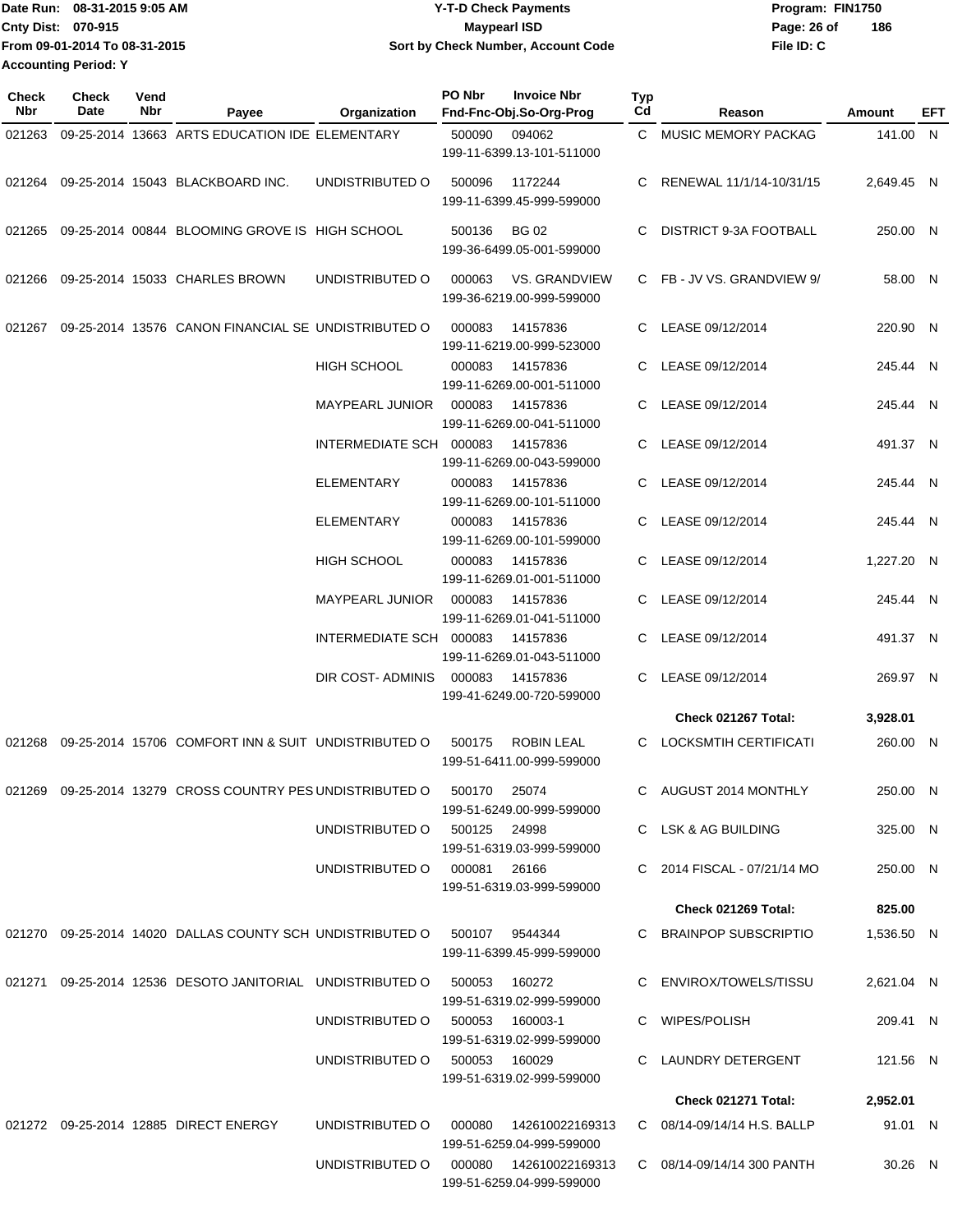|                             | Date Run: 08-31-2015 9:05 AM  | Y-T-D Check Payments               | Program: FIN1750 |     |
|-----------------------------|-------------------------------|------------------------------------|------------------|-----|
| Cnty Dist: 070-915          |                               | <b>Mavpearl ISD</b>                | Page: 27 of      | 186 |
|                             | From 09-01-2014 To 08-31-2015 | Sort by Check Number, Account Code | File ID: C       |     |
| <b>Accounting Period: Y</b> |                               |                                    |                  |     |

| Check<br>Nbr | <b>Check</b><br>Date           | Vend<br>Nbr | Payee                                                                            | Organization            | PO Nbr      | <b>Invoice Nbr</b><br>Fnd-Fnc-Obj.So-Org-Prog | Typ<br>Cd | Reason                                      | Amount     | EFT |
|--------------|--------------------------------|-------------|----------------------------------------------------------------------------------|-------------------------|-------------|-----------------------------------------------|-----------|---------------------------------------------|------------|-----|
|              |                                |             |                                                                                  | UNDISTRIBUTED O         | 000080      | 142610022169313<br>199-51-6259.04-999-599000  |           | C 08/14-09/14/14 300 PANTH                  | 9.31 N     |     |
|              |                                |             |                                                                                  | UNDISTRIBUTED O         | 000080      | 142610022169313<br>199-51-6259.04-999-599000  | C.        | 08/14-09/14/14 HS BAND H                    | 71.62 N    |     |
|              |                                |             |                                                                                  | UNDISTRIBUTED O         | 000080      | 142610022169313<br>199-51-6259.04-999-599000  | C.        | 08/14-09/14/14 PORTABLE                     | 15.87 N    |     |
|              |                                |             |                                                                                  | UNDISTRIBUTED O         | 000080      | 142610022169313<br>199-51-6259.04-999-599000  | C.        | 08/14-09/14/14 SCHOOL                       | 489.17 N   |     |
|              |                                |             |                                                                                  | UNDISTRIBUTED O         | 000080      | 142610022169313<br>199-51-6259.04-999-599000  | C         | 08/14-09/14/14 400 PANTH                    | 3.405.18 N |     |
|              |                                |             |                                                                                  | UNDISTRIBUTED O         | 000080      | 142610022169313<br>199-51-6259.04-999-599000  |           | $C = \frac{08}{14} - \frac{09}{14}$ 1024 W. | 4,406.63 N |     |
|              |                                |             |                                                                                  | UNDISTRIBUTED O         | 000080      | 142610022169313<br>199-51-6259.04-999-599000  |           | C 08/14-09/14/14 BUS BARN                   | 321.73 N   |     |
|              |                                |             |                                                                                  | UNDISTRIBUTED O         | 000080      | 142610022170456<br>199-51-6259.04-999-599000  |           | C 08/14-09/14/14 309 MAIN S                 | 421.86 N   |     |
|              |                                |             |                                                                                  | UNDISTRIBUTED O         | 000080      | 142610022169313<br>199-51-6259.04-999-599000  | C.        | 08/14-09/14/14 JH SCHOOL                    | 296.90 N   |     |
|              |                                |             |                                                                                  |                         |             |                                               |           | Check 021272 Total:                         | 9,559.54   |     |
| 021273       |                                |             | 09-25-2014 14884 DIRECT SERVICE COM UNDISTRIBUTED O                              |                         | 500171      | 69458<br>199-51-6249.00-999-599000            | C.        | RUN WATER DRAIN TO UR                       | 850.00 N   |     |
| 021274       |                                |             | 09-25-2014 00950 DRAMATIC PUBLISHIN MAYPEARL JUNIOR                              |                         | 500097      | 1709031<br>199-11-6399.13-041-511000          | C         | PERSEPHONE ROYALTY                          | 60.00 N    |     |
|              |                                |             |                                                                                  | <b>MAYPEARL JUNIOR</b>  | 500067      | 1708963<br>199-11-6399.13-041-511000          |           | PERSEPHONE SCRIPTS                          | 121.68 N   |     |
|              |                                |             |                                                                                  |                         |             |                                               |           | Check 021274 Total:                         | 181.68     |     |
|              | 021275 09-25-2014 15210 FED EX |             |                                                                                  | UNDISTRIBUTED O         | 000082      | 2-784-84476<br>199-36-6399.05-999-599000      |           | <b>COACH COMM</b>                           | 303.64 N   |     |
|              |                                |             |                                                                                  | INTERMEDIATE SCH 000082 |             | 2-784-84476<br>199-53-6249.00-043-599000      | C.        | <b>RMA TO SEAGATE TECH-</b>                 | 12.22 N    |     |
|              |                                |             |                                                                                  |                         |             |                                               |           | <b>Check 021275 Total:</b>                  | 315.86     |     |
|              |                                |             | 021276 09-25-2014 00040 FLATT STATIONERS, I INTERMEDIATE SCH 500114              |                         |             | 270769-00<br>199-11-6399.21-043-511000        | C.        | BOOKCASE 5 SHELF                            | 1,508.92 N |     |
|              |                                |             | 021277  09-25-2014  15704  ROBERT GARDNER                                        | UNDISTRIBUTED O         | 000071      | VS. GRANDVIEW<br>199-36-6219.00-999-599000    |           | C FB-JV VS. GRANDVIEW 9/                    | 58.00 N    |     |
|              |                                |             | 021278 09-25-2014 12005 GLEN ROSE ISD                                            | <b>HIGH SCHOOL</b>      | 500178      | VOLLEYBALL<br>199-36-6499.05-001-599000       |           | C VOLLEYBALL TOURNAME                       | 200.00 N   |     |
|              |                                |             | 021279    09-25-2014    01782    GRANDVIEW ATHLETI_MAYPEARL    JUNIOR    _500144 |                         |             | CC MEET - HS/JH<br>199-36-6499.00-041-599000  |           | C CC Track Fees                             | 259.98 N   |     |
|              |                                |             | 021280 09-25-2014 12984 ROGER GRANTHAM                                           | UNDISTRIBUTED O         | 000072 VS.  | 199-36-6219.00-999-599000                     |           | C VB - HS VS. SCURRY ROS                    | 115.28 N   |     |
|              |                                |             | 021281  09-25-2014  00255  HARRIS RATINGS WEE HIGH SCHOOL                        |                         | 500142 1840 | 199-36-6499.01-001-599000                     |           | Newletters 2014-15 season                   | 99.00 N    |     |
|              |                                |             | 021282 09-25-2014 00612 HOME DEPOT CREDIT UNDISTRIBUTED O                        |                         | 000064      | 5973138<br>199-51-6319.02-999-599000          |           | C 2014 FISCAL -                             | 481.96 N   |     |
|              |                                |             | 021283  09-25-2014  00689  JACKIE VOLENTINE                                      | UNDISTRIBUTED O         | 000075      | VS. GRANDVIEW<br>199-36-6219.00-999-599000    |           | C FB-JV VS. GRANDVIEW 9/                    | 58.00 N    |     |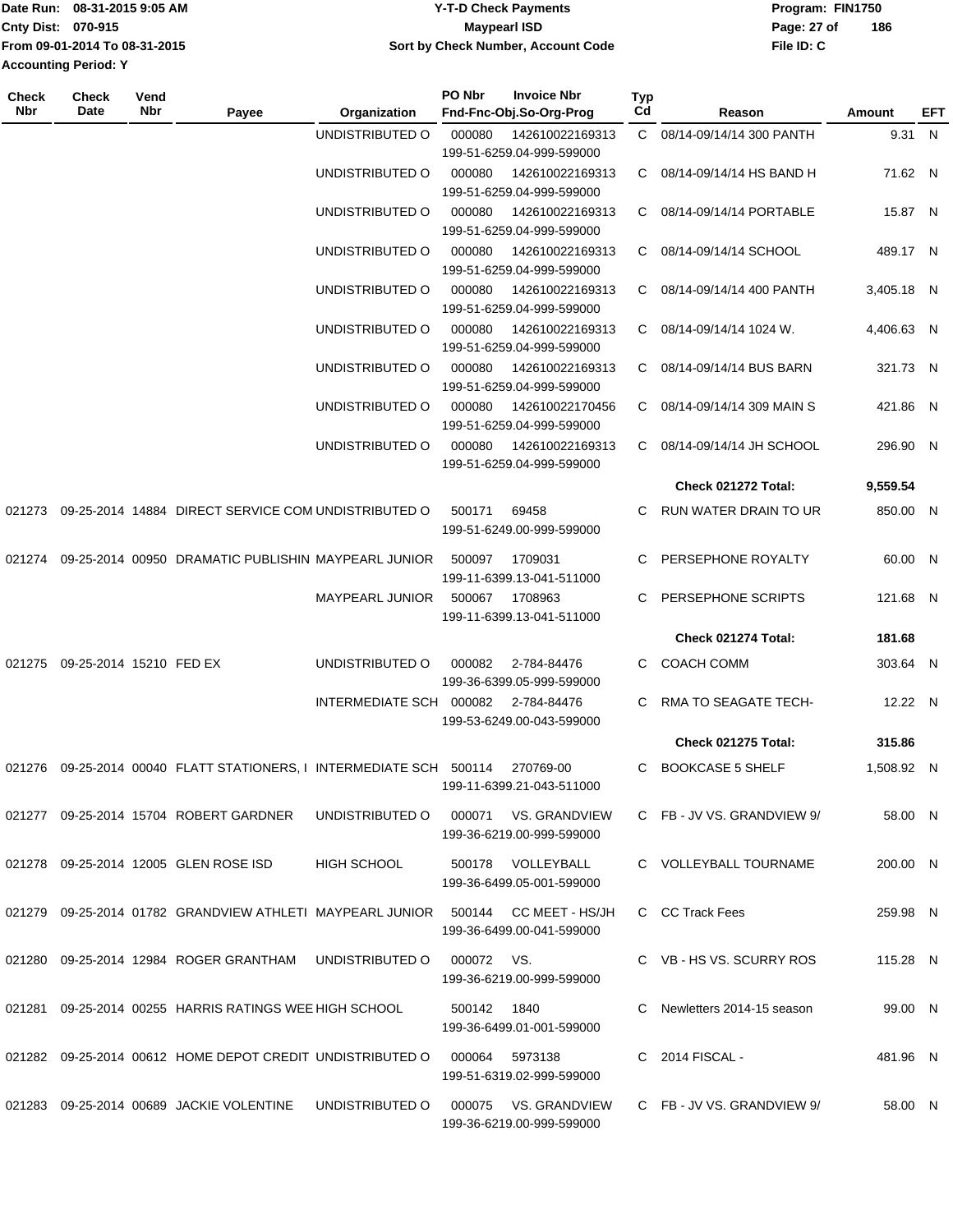Date Run: 08-31-2015 9:05 AM **Date Run:** 08-31-2015 9:05 AM **Cnty Dist:** 070-915 **Page: 28 of MaypearI ISD MaypearI ISD Page: 28 of File ID: C From 09-01-2014 To 08-31-2015 08-31-2015 9:05 AM Y-T-D Check Payments 070-915 Maypearl ISD Sort by Check Number, Account Code 186 Accounting Period: Y**

| Check<br>Nbr | Check<br>Date | Vend<br><b>Nbr</b> | Payee                                                      | Organization                         | PO Nbr     | <b>Invoice Nbr</b><br>Fnd-Fnc-Obj.So-Org-Prog     | <b>Typ</b><br>Cd | Reason                      | Amount   | EFT |
|--------------|---------------|--------------------|------------------------------------------------------------|--------------------------------------|------------|---------------------------------------------------|------------------|-----------------------------|----------|-----|
| 021284       |               |                    | 09-25-2014 14229 EMILY JETT                                | <b>HIGH SCHOOL</b>                   | 500157     | <b>REIMBURSMENT</b><br>199-31-6499.00-001-599000  |                  | C TCA MEMBERSHIP            | 108.00 N |     |
| 021285       |               |                    | 09-25-2014 14204 LANDMARK EQUIPME UNDISTRIBUTED O          |                                      | 500163     | W48303<br>199-51-6319.04-999-599000               | C                | COVER/SLEEVE                | 34.41 N  |     |
| 021286       |               |                    | 09-25-2014 14946 MABANK BAND BOOST HIGH SCHOOL             |                                      | 500150     | <b>BAND CONTEST</b><br>199-11-6499.01-001-511000  | C                | <b>MARCHING CONTEST</b>     | 250.00 N |     |
| 021287       |               |                    | 09-25-2014 15225 MANSFIELD BAND BO HIGH SCHOOL             |                                      | 500149     | <b>BAND CONTEST</b><br>199-11-6499.01-001-511000  | C                | <b>MARCHING CONTEST</b>     | 300.00 N |     |
| 021288       |               |                    | 09-25-2014 13940 JOHN E. MARTINEZ                          | UNDISTRIBUTED O                      | 000067     | VS. GRANDVIEW<br>199-36-6219.00-999-599000        | C.               | FB - JV VS. GRANDVIEW 9/    | 25.00 N  |     |
| 021289       |               |                    | 09-25-2014 15677 TFS dba MASTER SOU UNDISTRIBUTED O        |                                      | 500129     | 25162<br>199-51-6249.00-999-599000                | C                | <b>REPLACE PHONE WIRE -</b> | 109.95 N |     |
| 021290       |               |                    | 09-25-2014 01620 MELISSA BROWN                             | UNDISTRIBUTED O                      | 000066     | VS.<br>199-36-6219.00-999-599000                  | C.               | VB - HS VS. SCURRY ROS      | 79.92 N  |     |
| 021291       |               |                    | 09-25-2014 15226 MIDLOTHIAN BAND BO HIGH SCHOOL            |                                      | 500158     | <b>BAND CONTEST</b><br>199-11-6499.01-001-511000  | C                | <b>MARCHING CONTEST</b>     | 400.00 N |     |
| 021292       |               |                    | 09-25-2014 01781 SYLVIA MILLER                             | UNDISTRIBUTED O                      | 000078     | VS.<br>199-36-6219.00-999-599000                  | C.               | VB- JH VS. SCURRY ROSS      | 112.71 N |     |
| 021293       |               |                    | 09-25-2014 14075 NATIONAL TELESYSTE UNDISTRIBUTED O        |                                      | 000068     | 311354<br>199-51-6249.02-999-599000               | C                | <b>TROUBLESHOOT/DEAD P</b>  | 193.50 N |     |
| 021294       |               |                    | 09-25-2014 15278 HEARTLAND PAYMEN UNDISTRIBUTED O          |                                      | 500161     | HSS0000016885<br>240-35-6219.00-999-599000        | C.               | MENU PLANNING/PROD. R       | 410.00 N |     |
| 021295       |               |                    | 09-25-2014 00287 OFFICE DEPOT                              | UNDISTRIBUTED O                      | 500082     | 1716296266<br>199-52-6399.00-999-599000           | C                | <b>LANYARDS FOR BADGES</b>  | 55.59 N  |     |
| 021296       |               |                    | 09-25-2014 00360 PAMELA D. FUCHS                           | UNDISTRIBUTED O                      | 000070     | VS.<br>199-36-6219.00-999-599000                  | C.               | VB - HS VS. SCURRY ROS      | 99.02 N  |     |
| 021297       |               |                    | 09-25-2014 15465 PINNACLE OFFICE GR UNDISTRIBUTED O        |                                      | 000069     | 6454<br>199-41-6219.07-999-599000                 | C                | USAGE - 08/01-08/31/14      | 90.19 N  |     |
|              |               |                    | 021298 09-25-2014 01291 REGION 7 UIL MUSIC HIGH SCHOOL     |                                      |            | 500186 CONTEST ENTRY<br>199-11-6499.01-001-511000 |                  | C CONTEST ENTRY             | 280.00 N |     |
|              |               |                    | 021299 09-25-2014 15219 RICHARD MICHAEL TE UNDISTRIBUTED O |                                      | 500131     | <b>TIRES</b><br>199-34-6319.00-999-599000         |                  | C TIRES FOR SUBURBAN        | 100.00 N |     |
|              |               |                    | 021300  09-25-2014  15700  ROBERT BURCHETT  HIGH SCHOOL    |                                      | 500128     | <b>HIGH SCHOOL</b><br>199-36-6499.05-001-599000   |                  | C CABLE FOR UNIVERSAL P     | 110.00 N |     |
|              |               |                    | 021301 09-25-2014 15693 RONNA KIM RIGHTME UNDISTRIBUTED O  |                                      | 000079 VS. | 199-36-6219.00-999-599000                         |                  | C VB-JH VS. SCURRY ROSS     | 140.32 N |     |
|              |               |                    | 021302 09-25-2014 15702 SOLARWINDS, INC.                   | UNDISTRIBUTED O                      | 500130     | IN189325<br>199-11-6399.45-999-599000             | C                | Dameware maintenance ren    | 138.00 N |     |
|              |               |                    | 021303 09-25-2014 15698 STEVEN EVANS                       | UNDISTRIBUTED O 000073 VS. GRANDVIEW |            | 199-36-6219.00-999-599000                         |                  | C FB-JV VS. GRANDVIEW 9/    | 25.00 N  |     |
|              |               |                    | 021304 09-25-2014 01830 STUMP PRINTING CO HIGH SCHOOL      |                                      |            | 500016 F12145360001<br>199-36-6399.10-001-599000  |                  | C SASHES/HOMECOMING C       | 222.81 N |     |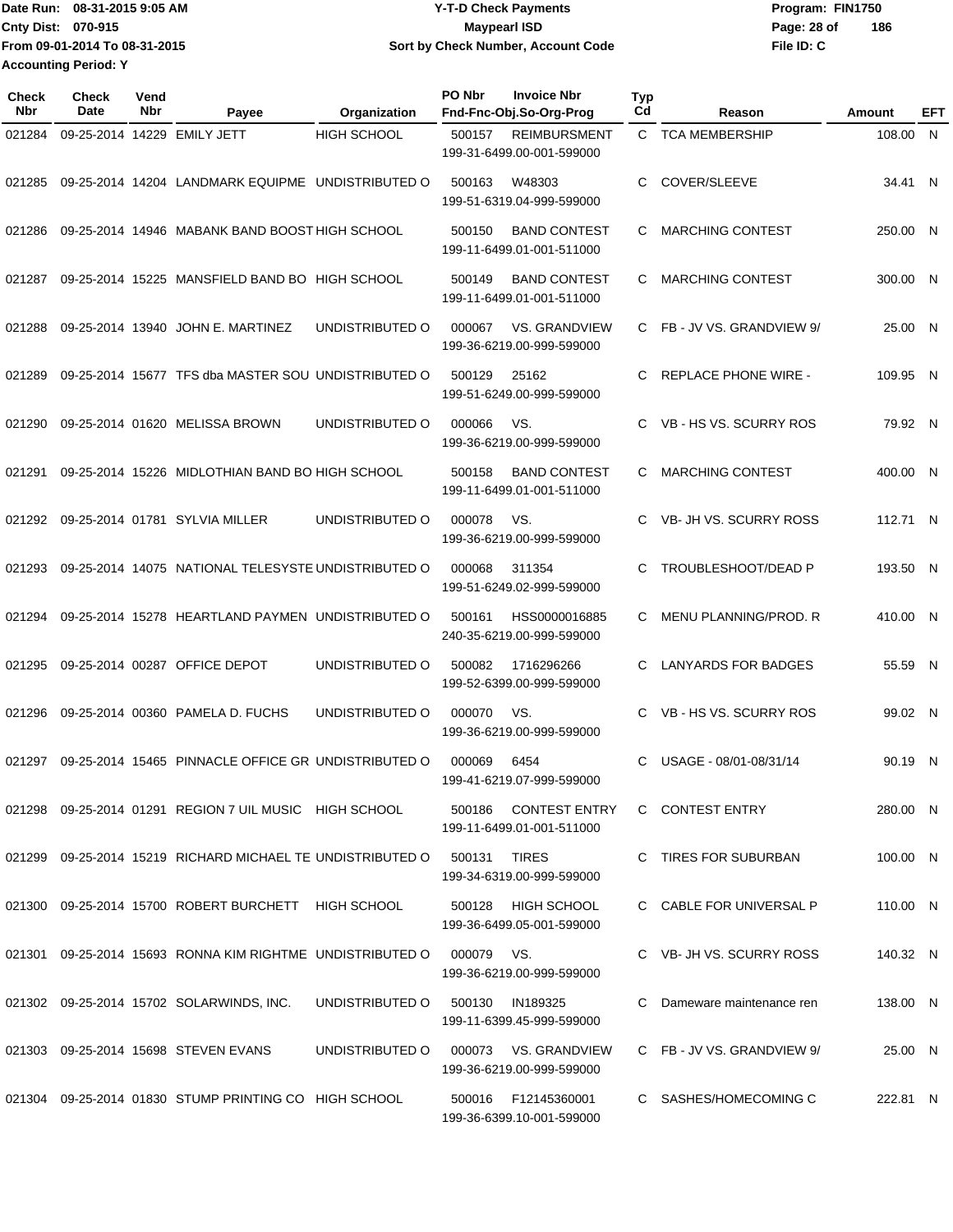| Date Run: 08-31-2015 9:05 AM  | <b>Y-T-D Check Payments</b>        | Program: FIN1750   |
|-------------------------------|------------------------------------|--------------------|
| Cnty Dist: 070-915            | <b>Mavpearl ISD</b>                | 186<br>Page: 29 of |
| From 09-01-2014 To 08-31-2015 | Sort by Check Number, Account Code | File ID: C         |
| <b>Accounting Period: Y</b>   |                                    |                    |

| <b>Check</b><br>Nbr | <b>Check</b><br>Date        | Vend<br>Nbr | Payee                                                                         | Organization                    | PO Nbr         | <b>Invoice Nbr</b><br>Fnd-Fnc-Obj.So-Org-Prog  | Typ<br>Cd | Reason                      | Amount       | EFT |
|---------------------|-----------------------------|-------------|-------------------------------------------------------------------------------|---------------------------------|----------------|------------------------------------------------|-----------|-----------------------------|--------------|-----|
| 021305              | 09-25-2014 00552 TASB, INC. |             |                                                                               | <b>DIR COST- ADMINIS</b>        | 000084         | 475401<br>199-41-6219.02-720-599000            | C.        | POLICY ONLINE 9/1/14-8/3    | 900.00 N     |     |
|                     |                             |             |                                                                               | DIR COST- ADMINIS               | 500177         | 473128<br>199-41-6219.04-720-599000            | C         | HR SERVICES 10/01/14-9/3    | 1,100.00 N   |     |
|                     |                             |             |                                                                               |                                 |                |                                                |           | <b>Check 021305 Total:</b>  | 2,000.00     |     |
| 021306              | 09-25-2014 00784 TASBO      |             |                                                                               | IND COST-ADM                    | 500140         | 19986<br>199-41-6499.00-750-599000             | С         | <b>Membrship Dues</b>       | 110.00 N     |     |
| 021307              | 09-25-2014 00777 TCA        |             |                                                                               | <b>HIGH SCHOOL</b>              | 500166         | <b>LEAH FARDA</b><br>199-31-6499.00-001-599000 | C         | <b>MEMBERSHIP FEES</b>      | 73.00 N      |     |
| 021308              | 09-25-2014 00777 TCA        |             |                                                                               | HIGH SCHOOL                     | 500184         | <b>EMILY JETT</b><br>199-31-6499.00-001-599000 | C.        | TCA CONFERENCE FEE          | 175.00 N     |     |
| 021309              |                             |             | 09-25-2014 15211 THOMAS SOUTHALL E UNDISTRIBUTED O                            |                                 | 500123         | <b>MISD GOLF</b><br>199-36-6639.01-999-599000  | C         | WIRE/OUTLETS/BOXES/C        | 55.00 N      |     |
|                     |                             |             |                                                                               | UNDISTRIBUTED O                 | 500123         | <b>MISD GOLF</b><br>199-36-6639.01-999-599000  | C.        | ADDED OUTLETS IN GOLF       | 225.00 N     |     |
|                     |                             |             |                                                                               |                                 |                |                                                |           | <b>Check 021309 Total:</b>  | 280.00       |     |
| 021310              |                             |             | 09-25-2014 00134 TXU ENERGY                                                   | UNDISTRIBUTED O                 | 000074         | 055851365318<br>199-51-6259.04-999-599000      | C.        | 08/14-09/14/14 SECURITY     | 333.31 N     |     |
| 021311              |                             |             | 09-25-2014 00141 WAL MART                                                     | <b>ELEMENTARY</b>               | 500089         | P927300LJ01QRX<br>199-11-6239.04-101-521000    | C         | <b>ITUNE CARDS FOR APPS</b> | 50.00 N      |     |
|                     |                             |             | 021312 09-25-2014 01145 WELDERS WAREHOUS HIGH SCHOOL                          |                                 | 500051         | 23534<br>199-11-6399.09-001-522000             | C         | 08/01-08/31/14 CYLINDER     | 80.00 N      |     |
| 021313              |                             |             | 09-25-2014 15685 WILLIAM C. PAKULA                                            | UNDISTRIBUTED O                 | 000076         | VS. GRANDVIEW<br>199-52-6259.01-999-599000     |           | C FB-JV VS. GRANDVIEW 9/    | 87.50 N      |     |
| 021314              |                             |             | 09-25-2014 15705 KAITLIN BRINAE WOO UNDISTRIBUTED O                           |                                 | 000065         | VS.<br>199-36-6219.00-999-599000               | C.        | VB - HS VS. SCURRY ROS      | 75.00 N      |     |
| 021315              | 02-13-2015 13063 US BANK    |             |                                                                               | UNDISTRIBUTED O                 | 000432         | 199-71-6513.02-999-599000                      | D         |                             | 85,000.00 N  |     |
|                     |                             |             |                                                                               | UNDISTRIBUTED O                 | 000432         | 199-71-6523.02-999-599000                      | D         |                             | 19,500.00 N  |     |
|                     |                             |             | 10-03-2014 12211 ADVANCE PIERRE FO MAYPEARL JUNIOR     000096         1449307 |                                 |                | 240-35-6341.00-041-599000                      |           | C BEEF COMMODITIES          | 144.00 N     |     |
|                     |                             |             |                                                                               | INTERMEDIATE SCH 000096 1442735 |                | 240-35-6341.00-043-599000                      |           | C BEEF COMMODITIES          | 144.00 N     |     |
|                     |                             |             |                                                                               | ELEMENTARY                      | 000096 1442735 | 240-35-6341.00-101-599000                      |           | C BEEF COMMODITIES          | 144.00 N     |     |
|                     |                             |             |                                                                               | HIGH SCHOOL                     | 000096 1449307 | 240-35-6341.01-001-599000                      |           | C BEEF COMMODITIES          | 144.20 N     |     |
|                     | 02-13-2015 13063 US BANK    |             |                                                                               | UNDISTRIBUTED O 000431          |                | 599-71-6511.00-999-599000                      | D         |                             | 80,000.00 N  |     |
|                     |                             |             |                                                                               | UNDISTRIBUTED O                 | 000431         | 599-71-6511.01-999-599000                      | D         |                             | 20,000.00 N  |     |
|                     |                             |             |                                                                               | UNDISTRIBUTED O                 | 000431         | 599-71-6511.02-999-599000                      | D         |                             | 55,000.00 N  |     |
|                     |                             |             |                                                                               | UNDISTRIBUTED O 000431          |                | 599-71-6511.04-999-599000                      | D         |                             | 350,000.00 N |     |
|                     |                             |             |                                                                               | UNDISTRIBUTED O 000431          |                | 599-71-6511.05-999-599000                      | D         |                             | 205,000.00 N |     |
|                     |                             |             |                                                                               | <b>DISTRICT WIDE</b>            | 000431         | 599-71-6521.00-000-599000                      | D         |                             | 20,500.00 N  |     |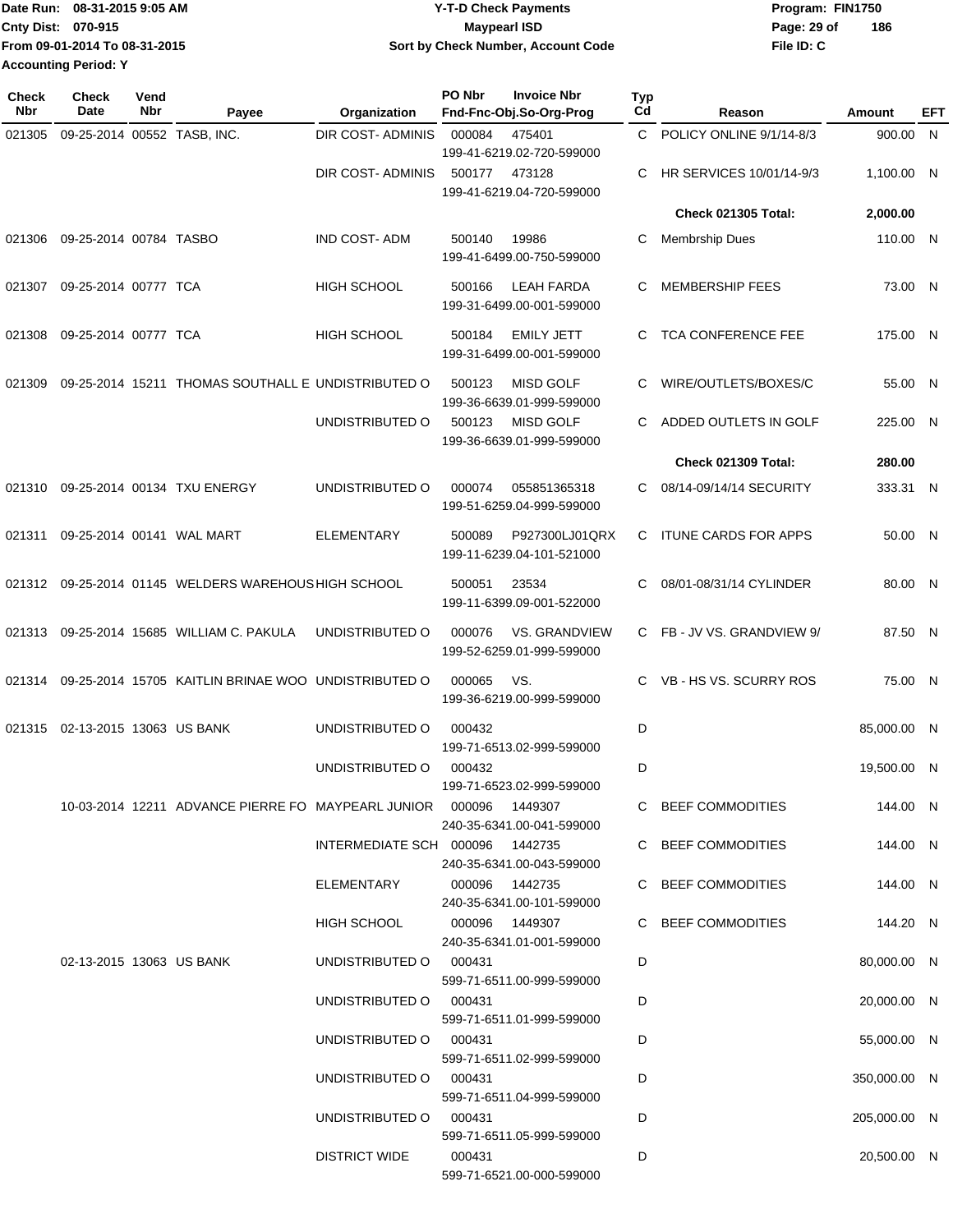|                             | Date Run: 08-31-2015 9:05 AM  | <b>Y-T-D Check Payments</b>        | Program: FIN1750 |     |
|-----------------------------|-------------------------------|------------------------------------|------------------|-----|
| <b>Cnty Dist: 070-915</b>   |                               | Mavpearl ISD                       | Page: 30 of      | 186 |
|                             | From 09-01-2014 To 08-31-2015 | Sort by Check Number, Account Code | File ID: C       |     |
| <b>Accounting Period: Y</b> |                               |                                    |                  |     |

| Check<br>Nbr | <b>Check</b><br>Date         | Vend<br>Nbr | Payee                                                                     | Organization                    | PO Nbr        | <b>Invoice Nbr</b><br>Fnd-Fnc-Obj.So-Org-Prog | Typ<br>Cd | Reason                                         | Amount       | EFT |
|--------------|------------------------------|-------------|---------------------------------------------------------------------------|---------------------------------|---------------|-----------------------------------------------|-----------|------------------------------------------------|--------------|-----|
|              |                              |             |                                                                           | UNDISTRIBUTED O                 | 000431        | 599-71-6521.01-999-599000                     | D         |                                                | 6,300.00 N   |     |
|              |                              |             |                                                                           | UNDISTRIBUTED O                 | 000431        | 599-71-6521.02-999-599000                     | D         |                                                | 104,615.63 N |     |
|              |                              |             |                                                                           | UNDISTRIBUTED O                 | 000431        | 599-71-6521.03-999-599000                     | D         |                                                | 6,775.00 N   |     |
|              |                              |             |                                                                           | UNDISTRIBUTED O                 | 000431        | 599-71-6521.04-999-599000                     | D         |                                                | 8,800.00 N   |     |
|              |                              |             |                                                                           | UNDISTRIBUTED O                 | 000431        | 599-71-6521.05-999-599000                     | D         |                                                | 16,226.28 N  |     |
|              |                              |             |                                                                           |                                 |               |                                               |           | <b>Check 021315 Total:</b>                     | 978,293.11   |     |
|              |                              |             | 021316 10-03-2014 14657 APPLE, INC.                                       | INTERMEDIATE SCH 500147         |               | 4297888341<br>199-11-6399.08-043-511000       | C         | <b>IPAD MINI 16GB</b>                          | 6,975.00 N   |     |
|              | 021317 10-03-2014 15512 ASHA |             |                                                                           | UNDISTRIBUTED O                 | 500050        | 1894563<br>199-11-6399.00-999-523000          | C         | SWALLOW/FEED SERVE I                           | 86.00 N      |     |
| 021318       |                              |             | 10-03-2014 15616 AT&T CORP.                                               | UNDISTRIBUTED O                 | 000095        | 0573207983001<br>199-51-6259.02-999-599000    |           | C 8/27-09/19/14 FAX LONG DI                    | 120.49 N     |     |
| 021319       |                              |             | 10-03-2014 00901 AVENUE FUEL DISTRI UNDISTRIBUTED O                       |                                 | 000094        | 56170<br>199-34-6311.01-999-599000            | C.        | 375 UNLEADED/900 LS DIE                        | 3,813.23 N   |     |
| 021320       |                              |             | 10-03-2014 15710 BERT GARONER                                             | UNDISTRIBUTED O                 | 000122        | VS. PALESTINE W<br>199-36-6219.00-999-599000  |           | C FB- JH VS. PALESTINE W                       | 88.00 N      |     |
| 021321       |                              |             | 10-03-2014 01580 BLICK ART MATERIALS MAYPEARL JUNIOR                      |                                 | 500118        | 3545333<br>199-11-6399.32-041-511000          | C.        | PAINT/CLAY/OILS/BRUSHE                         | 642.93 N     |     |
| 021322       |                              |             | 10-03-2014 00593 BLUE BELL CREAMERI MAYPEARL JUNIOR                       |                                 | 000097        | 043092314282<br>240-35-6341.00-041-599000     | C.        | <b>ICE CREAM</b>                               | 118.17 N     |     |
|              |                              |             |                                                                           | INTERMEDIATE SCH 000097         |               | 043082314280<br>240-35-6341.00-043-599000     | C.        | <b>ICE CREAM</b>                               | 118.17 N     |     |
|              |                              |             |                                                                           | <b>HIGH SCHOOL</b>              | 000097        | 043092314281<br>240-35-6341.01-001-599000     | C.        | <b>ICE CREAM</b>                               | 165.69 N     |     |
|              |                              |             |                                                                           |                                 |               |                                               |           | <b>Check 021322 Total:</b>                     | 402.03       |     |
|              |                              |             | 021323 10-03-2014 00956 BORDEN DAIRY                                      | MAYPEARL JUNIOR                 | 000098        | 849395<br>240-35-6341.00-041-599000           |           | C MILK                                         | 595.00 N     |     |
|              |                              |             |                                                                           | ELEMENTARY                      | 000098 849395 | 240-35-6341.00-101-599000                     |           | C MILK                                         | 458.70 N     |     |
|              |                              |             |                                                                           | HIGH SCHOOL                     | 000098 849395 | 240-35-6341.01-001-599000                     |           | C MILK                                         | 347.50 N     |     |
|              |                              |             |                                                                           |                                 |               |                                               |           | <b>Check 021323 Total:</b>                     | 1,401.20     |     |
|              |                              |             | 021324 10-03-2014 15715 BROTHERS PRODUCE MAYPEARL JUNIOR  000132  1087365 |                                 |               | 240-35-6341.00-041-599000                     |           | C PRODUCE                                      | 89.31 N      |     |
|              |                              |             |                                                                           | INTERMEDIATE SCH 000132 1087367 |               | 240-35-6341.00-043-599000                     |           | C PRODUCE                                      | 96.60 N      |     |
|              |                              |             |                                                                           | ELEMENTARY                      |               | 000132 1087369<br>240-35-6341.00-101-599000   |           | C PRODUCE                                      | 172.21 N     |     |
|              |                              |             |                                                                           | <b>HIGH SCHOOL</b>              |               | 000132 1087364<br>240-35-6341.01-001-599000   |           | C PRODUCE                                      | 178.84 N     |     |
|              |                              |             |                                                                           |                                 |               |                                               |           | Check 021324 Total:                            | 536.96       |     |
|              |                              |             | 021325 10-03-2014 15523 GARY BURCH                                        | UNDISTRIBUTED O                 |               | 199-36-6219.00-999-599000                     |           | 000130 VS. PALESTINE W C FB-V VS. PALESTINE WW | 93.00 N      |     |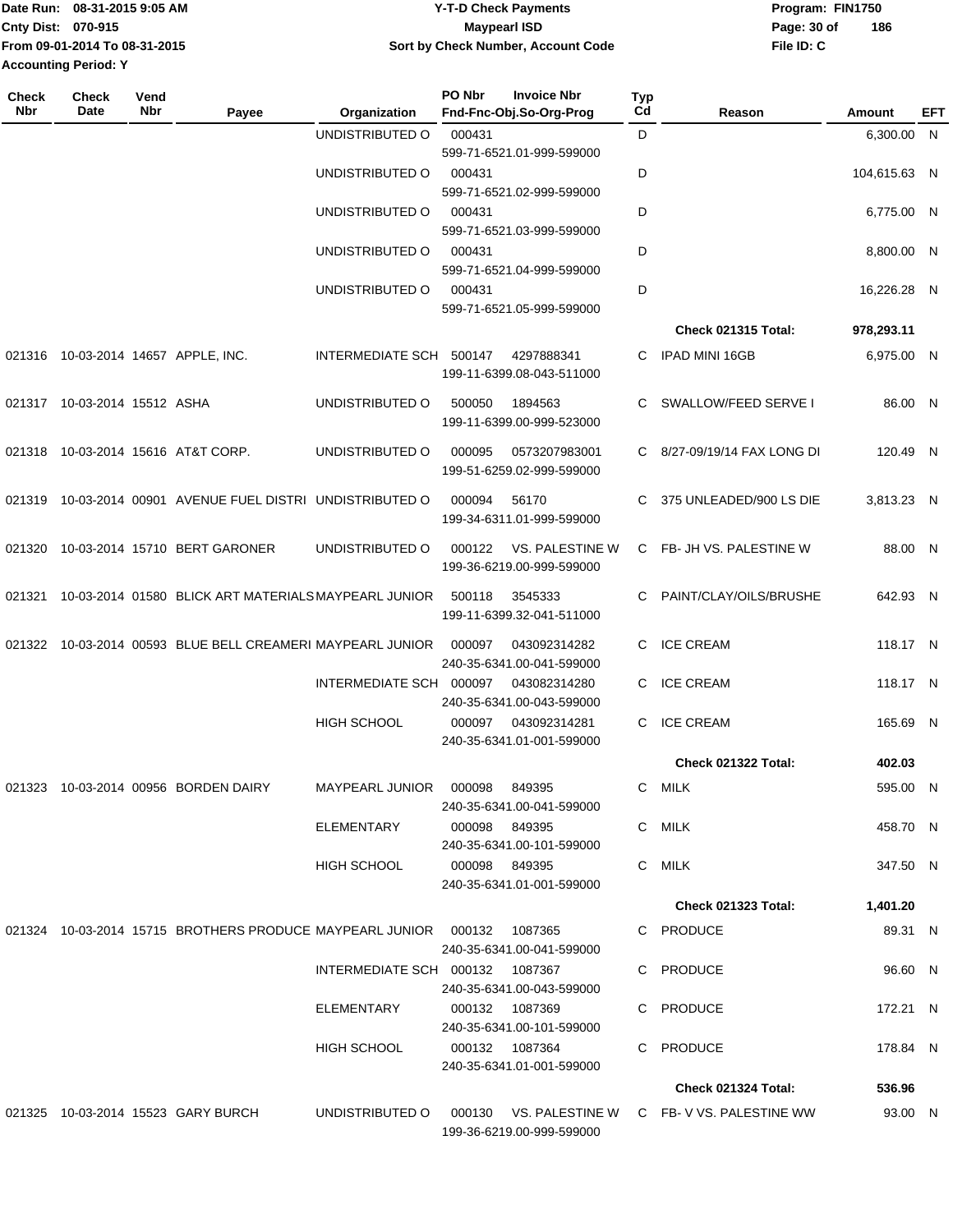|                             | Date Run: 08-31-2015 9:05 AM  | <b>Y-T-D Check Payments</b>        | Program: FIN1750 |     |
|-----------------------------|-------------------------------|------------------------------------|------------------|-----|
| Cnty Dist: 070-915          |                               | Maypearl ISD                       | Page: 31 of      | 186 |
|                             | From 09-01-2014 To 08-31-2015 | Sort by Check Number, Account Code | File ID: C       |     |
| <b>Accounting Period: Y</b> |                               |                                    |                  |     |

| <b>Check</b><br>Nbr | <b>Check</b><br>Date      | Vend<br>Nbr | Payee                                                | Organization                    | PO Nbr        | <b>Invoice Nbr</b><br>Fnd-Fnc-Obj.So-Org-Prog | Typ<br>Cd | Reason                     | Amount     | EFT |
|---------------------|---------------------------|-------------|------------------------------------------------------|---------------------------------|---------------|-----------------------------------------------|-----------|----------------------------|------------|-----|
| 021326              | 10-03-2014 15242 JOY BUSH |             |                                                      | UNDISTRIBUTED O                 | 500207        | SEPTEMBER 2014<br>199-31-6219.01-999-523000   |           | C 81 BILLABLE HRS / LPC-IN | 4,050.00 N |     |
| 021327              |                           |             | 10-03-2014 13765 CARGILL KITCHEN SO MAYPEARL JUNIOR  |                                 | 000100        | 2901832784<br>240-35-6341.00-041-599000       | C.        | <b>BREAKFAST ITEMS</b>     | 201.00 N   |     |
|                     |                           |             |                                                      | INTERMEDIATE SCH 000100         |               | 2901832784<br>240-35-6341.00-043-599000       | C         | <b>BREAKFAST ITEMS</b>     | 201.00 N   |     |
|                     |                           |             |                                                      | <b>ELEMENTARY</b>               | 000100        | 2901832784<br>240-35-6341.00-101-599000       | C         | <b>BREAKFAST ITEMS</b>     | 201.00 N   |     |
|                     |                           |             |                                                      | <b>HIGH SCHOOL</b>              | 000100        | 2901832784<br>240-35-6341.01-001-599000       | C         | <b>BREAKFAST ITEMS</b>     | 203.82 N   |     |
|                     |                           |             |                                                      |                                 |               |                                               |           | <b>Check 021327 Total:</b> | 806.82     |     |
| 021328              |                           |             | 10-03-2014 15508 CHRISTOPHER PAUL A UNDISTRIBUTED O  |                                 | 000120        | VS. PALESTINE W<br>199-52-6259.01-999-599000  | C.        | FB-VVS. PALESTINE WW       | 112.50 N   |     |
| 021329              |                           |             | 10-03-2014 15282 COLORADO BOXED BE ELEMENTARY        |                                 | 000101        | 6879255<br>240-35-6341.00-101-599000          | C         | <b>COMMODITY BEEF PROD</b> | 73.08 N    |     |
|                     |                           |             |                                                      | <b>HIGH SCHOOL</b>              | 000101        | 6879256<br>240-35-6341.01-001-599000          | C         | <b>COMMODITY BEEF PROD</b> | 92.46 N    |     |
|                     |                           |             |                                                      |                                 |               |                                               |           | Check 021329 Total:        | 165.54     |     |
| 021330              |                           |             | 10-03-2014 13566 CONNIE D. HAGEN, IN UNDISTRIBUTED O |                                 | 000099        | 156551<br>199-34-6219.01-999-599000           | C.        | DOT DRUG TESTS             | 247.52 N   |     |
| 021331              |                           |             | 10-03-2014 15477 SCOTT COTTON                        | UNDISTRIBUTED O                 | 000131        | VS. PALESTINE W<br>199-36-6219.00-999-599000  |           | C FB-V VS. PALESTINE WW    | 93.00 N    |     |
| 021332              |                           |             | 10-03-2014 00242 DEMCO, INC.                         | <b>MAYPEARL JUNIOR</b>          | 500020        | 5406446<br>199-12-6399.00-041-599000          | C         | BOOKMARKS/STAMP/INK/       | 104.78 N   |     |
| 021333              |                           |             | 10-03-2014 15656 DEPARTMENT OF INF UNDISTRIBUTED O   |                                 | 000102        | 14081293N<br>199-51-6259.02-999-599000        | C         | 08/01-08/31/14 LONG DIST   | 48.52 N    |     |
| 021334              |                           |             | 10-03-2014 13639 EAST TEXAS COPY SY HIGH SCHOOL      |                                 | 000103        | 254900<br>199-11-6269.00-001-511000           | С         | 08/09-09/08/14 PRINTERS    | 87.50 N    |     |
|                     |                           |             |                                                      | <b>MAYPEARL JUNIOR</b>          | 000103        | 254900<br>199-11-6269.00-041-511000           | C         | 08/09-09/08/14 PRINTERS    | 87.50 N    |     |
|                     |                           |             |                                                      | <b>ELEMENTARY</b>               | 000103 254900 | 199-11-6269.00-101-511000                     |           | C 08/09-09/08/14 PRINTERS  | 130.10 N   |     |
|                     |                           |             |                                                      | ELEMENTARY                      | 000103 254900 | 199-11-6269.00-101-599000                     |           | C 08/09-09/08/14 PRINTERS  | 87.50 N    |     |
|                     |                           |             |                                                      | HIGH SCHOOL                     | 000103 254900 | 199-11-6269.01-001-511000                     |           | C 08/09-09/08/14 PRINTERS  | 136.85 N   |     |
|                     |                           |             |                                                      | MAYPEARL JUNIOR  000103  254900 |               | 199-11-6269.01-041-511000                     |           | C 08/09-09/08/14 PRINTERS  | 145.78 N   |     |
|                     |                           |             |                                                      | INTERMEDIATE SCH 000103 254900  |               | 199-11-6269.01-043-511000                     |           | C 08/09-09/08/14 PRINTERS  | 87.50 N    |     |
|                     |                           |             |                                                      | HIGH SCHOOL                     | 500198 254953 | 199-11-6399.12-001-511000                     |           | C NON CONTRACT TONER C     | 268.00 N   |     |
|                     |                           |             |                                                      | DIR COST-ADMINIS 000103 254900  |               | 199-41-6249.00-720-599000                     |           | C 08/09-09/08/14 PRINTERS  | 87.50 N    |     |
|                     |                           |             |                                                      |                                 |               |                                               |           | Check 021334 Total:        | 1,118.23   |     |
|                     |                           |             | 021335 10-03-2014 15319 EDMENTUM, INC                | UNDISTRIBUTED O                 | 500126        | INV039060<br>199-11-6399.45-999-599000        |           | C STUDY ISLAND SOFTWAR     | 3,618.00 N |     |
|                     |                           |             |                                                      | UNDISTRIBUTED O                 |               | 500110 INV038800<br>199-11-6399.45-999-599000 | C.        | <b>BIOLOGY EOC</b>         | 552.00 N   |     |
|                     |                           |             |                                                      |                                 |               |                                               |           | <b>Check 021335 Total:</b> | 4,170.00   |     |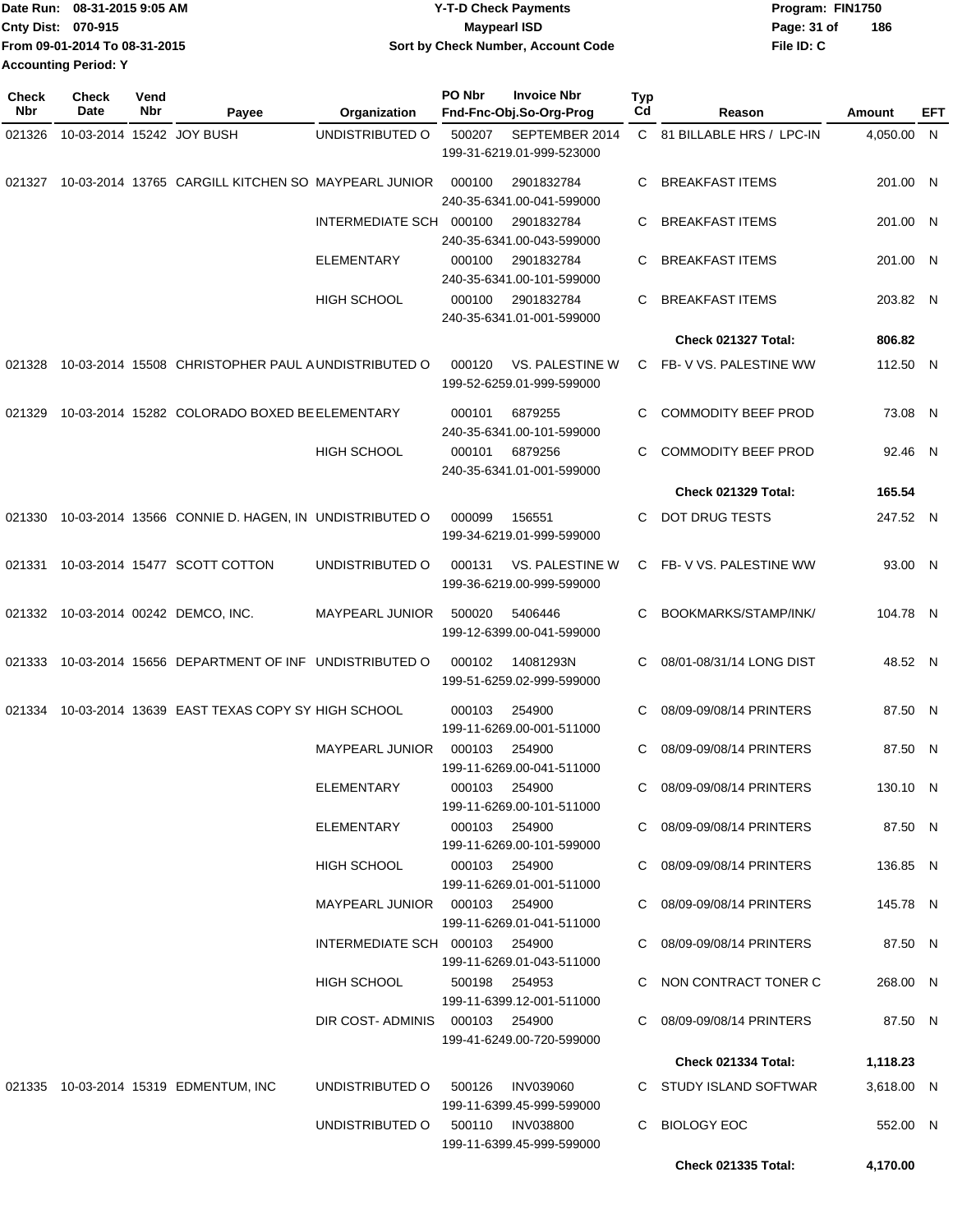| Date Run: 08-31-2015 9:05 AM  | <b>Y-T-D Check Payments</b>        | Program: FIN1750 |     |
|-------------------------------|------------------------------------|------------------|-----|
| <b>Cnty Dist: 070-915</b>     | <b>Maypearl ISD</b>                | Page: 32 of      | 186 |
| From 09-01-2014 To 08-31-2015 | Sort by Check Number, Account Code | File ID: C       |     |
| <b>Accounting Period: Y</b>   |                                    |                  |     |

| <b>Check</b><br><b>Nbr</b> | <b>Check</b><br>Date | Vend<br>Nbr | Payee                                                                        | Organization                         | PO Nbr | <b>Invoice Nbr</b><br>Fnd-Fnc-Obj.So-Org-Prog       | Typ<br>Cd | Reason                      | Amount     | EFT |
|----------------------------|----------------------|-------------|------------------------------------------------------------------------------|--------------------------------------|--------|-----------------------------------------------------|-----------|-----------------------------|------------|-----|
| 021336                     |                      |             | 10-03-2014 01547 EICHELBAUM WARDEL DIR COST- ADMINIS                         |                                      | 000104 | 48411<br>199-41-6211.00-720-599000                  | C.        | <b>GENERAL REVIEWS</b>      | 132.00 N   |     |
| 021337                     |                      |             | 10-03-2014 00040 FLATT STATIONERS, I INTERMEDIATE SCH 500153                 |                                      |        | 271348-00<br>199-11-6399.20-043-511000              | C.        | FLAG/CLIPBOARD/PENS/C       | 110.98 N   |     |
|                            |                      |             |                                                                              | <b>ADMINISTRATIVE</b>                | 500183 | 271481-00<br>199-41-6399.01-701-599000              | C         | <b>INDEX BINDERS</b>        | 130.96 N   |     |
|                            |                      |             |                                                                              |                                      |        |                                                     |           | Check 021337 Total:         | 241.94     |     |
| 021338                     |                      |             | 10-03-2014 15703 FLOCABULARY, LLC                                            | INTERMEDIATE SCH 500138              |        | 36480<br>199-11-6399.03-043-511000                  | C.        | <b>SUBSCRIPTION</b>         | 63.00 N    |     |
| 021339                     |                      |             | 10-03-2014 15127 GLEN ROSE HS                                                | MAYPEARL JUNIOR                      | 500195 | <b>CROSS COUNTRY</b><br>199-36-6499.00-041-599000   | C.        | <b>CROSS COUNTRY ENTRY</b>  | 250.00 N   |     |
|                            |                      |             | 021340 10-03-2014 12984 ROGER GRANTHAM                                       | UNDISTRIBUTED O                      | 000117 | VS. KEMP<br>199-36-6219.00-999-599000               |           | C VB- HS VS. KEMP 9/30/14   | 108.22 N   |     |
|                            |                      |             |                                                                              | UNDISTRIBUTED O                      | 000117 | VS. SUNNYVALE<br>199-36-6219.00-999-599000          |           | C VB-HS VS. SUNNYVALE 9/    | 108.22 N   |     |
|                            |                      |             |                                                                              |                                      |        |                                                     |           | Check 021340 Total:         | 216.44     |     |
| 021341                     |                      |             | 10-03-2014 15249 MARIA ISABEL GREEN UNDISTRIBUTED O                          |                                      | 000116 | VS. KEMP<br>199-36-6219.00-999-599000               |           | C VB- HS VS. KEMP 9/30/14   | 77.23 N    |     |
| 021342                     |                      |             | 10-03-2014 14289 TRUDIE HEAD                                                 | UNDISTRIBUTED O                      | 500205 | SEPTEMBER 2014<br>224-11-6219.00-999-523000         | C.        | RTI CONTRACTED SERVIC       | 2,493.75 N |     |
| 021343                     |                      |             | 10-03-2014 00049 HOUGHTON MIFFLIN                                            | <b>ELEMENTARY</b>                    | 500115 | 950861935<br>199-11-6399.04-101-511000              | C.        | <b>SCIENCE FUSION/GOMAT</b> | 1,501.25 N |     |
|                            |                      |             |                                                                              | <b>ELEMENTARY</b>                    | 500115 | 950872299<br>199-11-6399.04-101-511000              | C.        | <b>GOMATH</b>               | 591.75 N   |     |
|                            |                      |             |                                                                              | <b>ELEMENTARY</b>                    | 500115 | 950872299<br>199-11-6399.17-101-511000              | C.        | <b>GOMATH</b>               | 687.05 N   |     |
|                            |                      |             |                                                                              | <b>ELEMENTARY</b>                    | 500115 | 9508788119<br>199-11-6399.17-101-511000             | C.        | <b>SCIENCE FUSION</b>       | 134.85 N   |     |
|                            |                      |             |                                                                              | <b>ELEMENTARY</b>                    | 500115 | 9508788119<br>199-11-6399.23-101-525000             | C.        | <b>SCIENCE FUSION</b>       | 82.80 N    |     |
|                            |                      |             |                                                                              |                                      |        |                                                     |           | Check 021343 Total:         | 2,997.70   |     |
|                            |                      |             | 021344 10-03-2014 15040 JOEY BARAN                                           | UNDISTRIBUTED O                      |        | 500211 GYM KEY<br>199-52-6399.00-999-599000         |           | C GYM KEY REIMBURSEME       | 50.00 N    |     |
|                            |                      |             | 021345 10-03-2014 15714 JOHN THOMAS CLARK UNDISTRIBUTED O                    |                                      |        | 000128 VS. PALESTINE W<br>199-36-6219.00-999-599000 |           | C FB-V VS. PALESTINE WW     | 93.00 N    |     |
|                            |                      |             | 021346 10-03-2014 15248 JACQUELYN KOCH                                       | UNDISTRIBUTED O                      | 500215 | 224-31-6219.00-999-523000                           |           | C CONTRACT DIAGNOSTIC       | 3,611.11 N |     |
|                            |                      |             | 021347 10-03-2014 15264 KURZ AND COMPANY MAYPEARL JUNIOR 000105 404112310003 |                                      |        | 240-35-6341.00-041-599000                           |           | C BREAD PRODUCTS            | 68.65 N    |     |
|                            |                      |             |                                                                              | INTERMEDIATE SCH 000105 404112310002 |        | 240-35-6341.00-043-599000                           |           | C BREAD PRODUCTS            | 50.40 N    |     |
|                            |                      |             |                                                                              | ELEMENTARY                           |        | 000105 404112310004<br>240-35-6341.00-101-599000    |           | C BREAD PRODUCTS            | 115.40 N   |     |
|                            |                      |             |                                                                              | <b>HIGH SCHOOL</b>                   |        | 000105 404112310003<br>240-35-6341.01-001-599000    |           | C BREAD PRODUCTS            | 108.80 N   |     |
|                            |                      |             |                                                                              |                                      |        |                                                     |           | Check 021347 Total:         | 343.25     |     |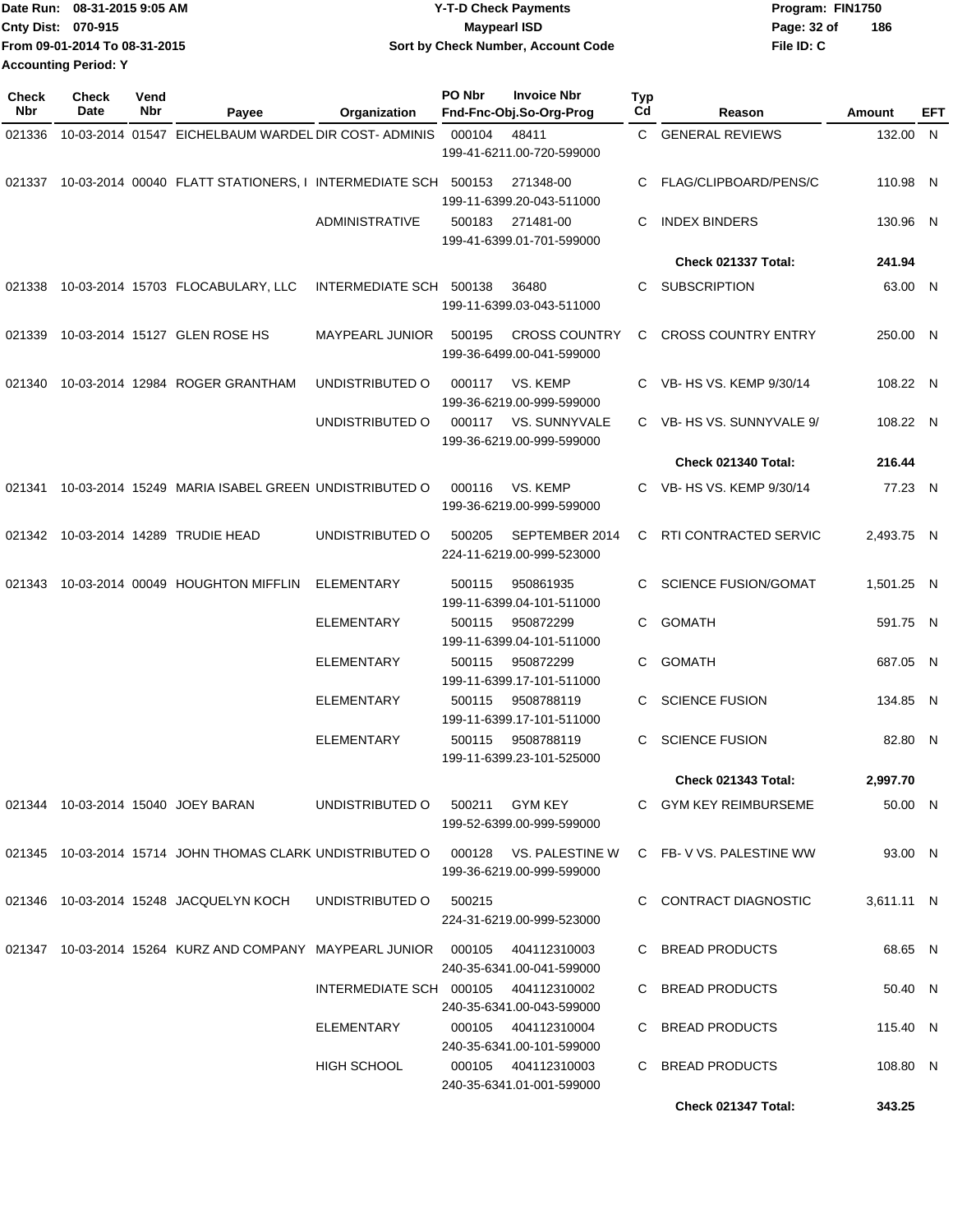|                             | Date Run: 08-31-2015 9:05 AM  | <b>Y-T-D Check Payments</b>        | Program: FIN1750 |     |
|-----------------------------|-------------------------------|------------------------------------|------------------|-----|
| <b>Cnty Dist: 070-915</b>   |                               | Maypearl ISD                       | Page: 33 of      | 186 |
|                             | From 09-01-2014 To 08-31-2015 | Sort by Check Number, Account Code | File ID: C       |     |
| <b>Accounting Period: Y</b> |                               |                                    |                  |     |

| <b>Check</b><br>Nbr | <b>Check</b><br>Date          | Vend<br>Nbr | Payee                                                       | Organization                  | PO Nbr        | <b>Invoice Nbr</b><br>Fnd-Fnc-Obj.So-Org-Prog | Typ<br>Cd | Reason                     | Amount     | EFT |
|---------------------|-------------------------------|-------------|-------------------------------------------------------------|-------------------------------|---------------|-----------------------------------------------|-----------|----------------------------|------------|-----|
| 021348              |                               |             | 10-03-2014 01048 LABATT FOOD SERVIC MAYPEARL JUNIOR         |                               | 000106        | 08128782                                      |           | C GROCERIES                | 750.00 N   |     |
|                     |                               |             |                                                             |                               |               | 240-35-6341.00-041-599000                     |           |                            |            |     |
|                     |                               |             |                                                             | INTERMEDIATE SCH 000106       |               | 08128783                                      | C         | <b>GROCERIES</b>           | 1,277.92 N |     |
|                     |                               |             |                                                             |                               |               | 240-35-6341.00-043-599000                     |           |                            |            |     |
|                     |                               |             |                                                             | <b>ELEMENTARY</b>             | 000106        | 08128784<br>240-35-6341.00-101-599000         | C         | <b>GROCERIES</b>           | 1,720.91 N |     |
|                     |                               |             |                                                             | <b>HIGH SCHOOL</b>            | 000106        | 08128782                                      | C.        | <b>GROCERIES</b>           | 1,546.43 N |     |
|                     |                               |             |                                                             |                               |               | 240-35-6341.01-001-599000                     |           |                            |            |     |
|                     |                               |             |                                                             |                               |               |                                               |           | <b>Check 021348 Total:</b> | 5,295.26   |     |
| 021349              |                               |             | 10-03-2014 13940 JOHN E. MARTINEZ                           | UNDISTRIBUTED O               | 000125        | <b>VS. PALESTINE W</b>                        | C.        | FB- JH VS. PALESTINE W     | 25.00 N    |     |
|                     |                               |             |                                                             |                               |               | 199-36-6219.00-999-599000                     |           |                            |            |     |
|                     |                               |             |                                                             | UNDISTRIBUTED O               | 000125        | VS. PALESTINE W                               | C.        | FB-V. VS. PALESTINE WW     | 25.00 N    |     |
|                     |                               |             |                                                             |                               |               | 199-36-6219.00-999-599000                     |           |                            |            |     |
|                     |                               |             |                                                             |                               |               |                                               |           | Check 021349 Total:        | 50.00      |     |
|                     |                               |             | 021350 10-03-2014 01620 MELISSA BROWN                       | UNDISTRIBUTED O               | 000119        | VS. KEMP                                      | C.        | VB- HS VS. KEMP 9/30/14    | 82.47 N    |     |
|                     |                               |             |                                                             |                               |               | 199-36-6219.00-999-599000                     |           |                            |            |     |
| 021351              |                               |             | 10-03-2014 01781 SYLVIA MILLER                              | UNDISTRIBUTED O               | 000118        | VS. KEMP                                      |           | C VB- HS VS, KEMP 9/30/14  | 90.21 N    |     |
|                     |                               |             |                                                             |                               |               | 199-36-6219.00-999-599000                     |           |                            |            |     |
| 021352              |                               |             | 10-03-2014 14906 MORRISON SUPPLY                            | UNDISTRIBUTED O               | 500210        | 063054498                                     | C         | <b>GASKETS</b>             | 26.01 N    |     |
|                     |                               |             |                                                             |                               |               | 199-51-6319.02-999-599000                     |           |                            |            |     |
|                     |                               |             |                                                             | UNDISTRIBUTED O               | 500210        | 063054499<br>199-51-6319.02-999-599000        | С         | <b>COUPLER</b>             | 5.90 N     |     |
|                     |                               |             |                                                             |                               |               |                                               |           | <b>Check 021352 Total:</b> | 31.91      |     |
| 021353              |                               |             | 10-03-2014 13306 MOUNTAIN PEAK SPE UNDISTRIBUTED O          |                               | 000107        | 11-0788-00 09                                 | С         | 08/08-09/07/14 AG FACILIT  | 267.24 N   |     |
|                     |                               |             |                                                             |                               |               | 199-51-6259.01-999-599000                     |           |                            |            |     |
| 021354              |                               |             | 10-03-2014 00065 MUELLER, INC.                              | UNDISTRIBUTED O               | 500102        | 4109858                                       | C.        | LIGHT STONE UTILITY/BLK    | 337.64 N   |     |
|                     |                               |             |                                                             |                               |               | 199-51-6319.03-999-599000                     |           |                            |            |     |
|                     |                               |             |                                                             | UNDISTRIBUTED O               | 500102        | 4113282                                       | С         | <b>LIGHT STONE/UTILITY</b> | 108.68 N   |     |
|                     |                               |             |                                                             |                               |               | 199-51-6319.03-999-599000                     |           |                            |            |     |
|                     |                               |             |                                                             |                               |               |                                               |           | Check 021354 Total:        | 446.32     |     |
|                     |                               |             | 021355 10-03-2014 00297 NARDONE BROS. BAKI MAYPEARL JUNIOR  |                               | 000109        | 59010                                         | C         | PIZZA                      | 118.50 N   |     |
|                     |                               |             |                                                             |                               |               | 240-35-6341.00-041-599000                     |           |                            |            |     |
|                     |                               |             |                                                             | INTERMEDIATE SCH 000109 59010 |               | 240-35-6341.00-043-599000                     |           | C PIZZA                    | 118.50 N   |     |
|                     |                               |             |                                                             | ELEMENTARY                    | 000109 59010  |                                               |           | C PIZZA                    | 118.50 N   |     |
|                     |                               |             |                                                             |                               |               | 240-35-6341.00-101-599000                     |           |                            |            |     |
|                     |                               |             |                                                             | HIGH SCHOOL                   | 000109 59010  |                                               |           | C PIZZA                    | 118.71 N   |     |
|                     |                               |             |                                                             |                               |               | 240-35-6341.01-001-599000                     |           |                            |            |     |
|                     |                               |             |                                                             |                               |               |                                               |           | <b>Check 021355 Total:</b> | 474.21     |     |
|                     | 021356 10-03-2014 00079 NASCO |             |                                                             | ELEMENTARY                    | 500088 108768 |                                               |           | C PAPER/GLUE/PENCILS/CR    | 563.40 N   |     |
|                     |                               |             |                                                             |                               |               | 199-11-6399.39-101-511000                     |           |                            |            |     |
|                     |                               |             | 021357 10-03-2014 15526 NAVARRO COLLEGE B HIGH SCHOOL       |                               | 500218 6450   |                                               |           | C BOOKS FOR DUEL           | 9,327.00 N |     |
|                     |                               |             |                                                             |                               |               | 199-11-6399.34-001-511000                     |           |                            |            |     |
|                     |                               |             | 021358 10-03-2014 12230 OFFICE OF THE SECR SCHOOL BOARD     |                               |               | 500187 11019 & 11020                          |           | C ELECTION SEMINAR         | 310.00 N   |     |
|                     |                               |             |                                                             |                               |               | 199-41-6439.00-702-599000                     |           |                            |            |     |
|                     |                               |             | 021359 10-03-2014 00093 OLEN WILLIAMS, INC. UNDISTRIBUTED O |                               | 000108 26079  |                                               |           | C SERVICE TO REPAIR MAR    | 550.00 N   |     |
|                     |                               |             |                                                             |                               |               | 199-51-6249.00-999-599000                     |           |                            |            |     |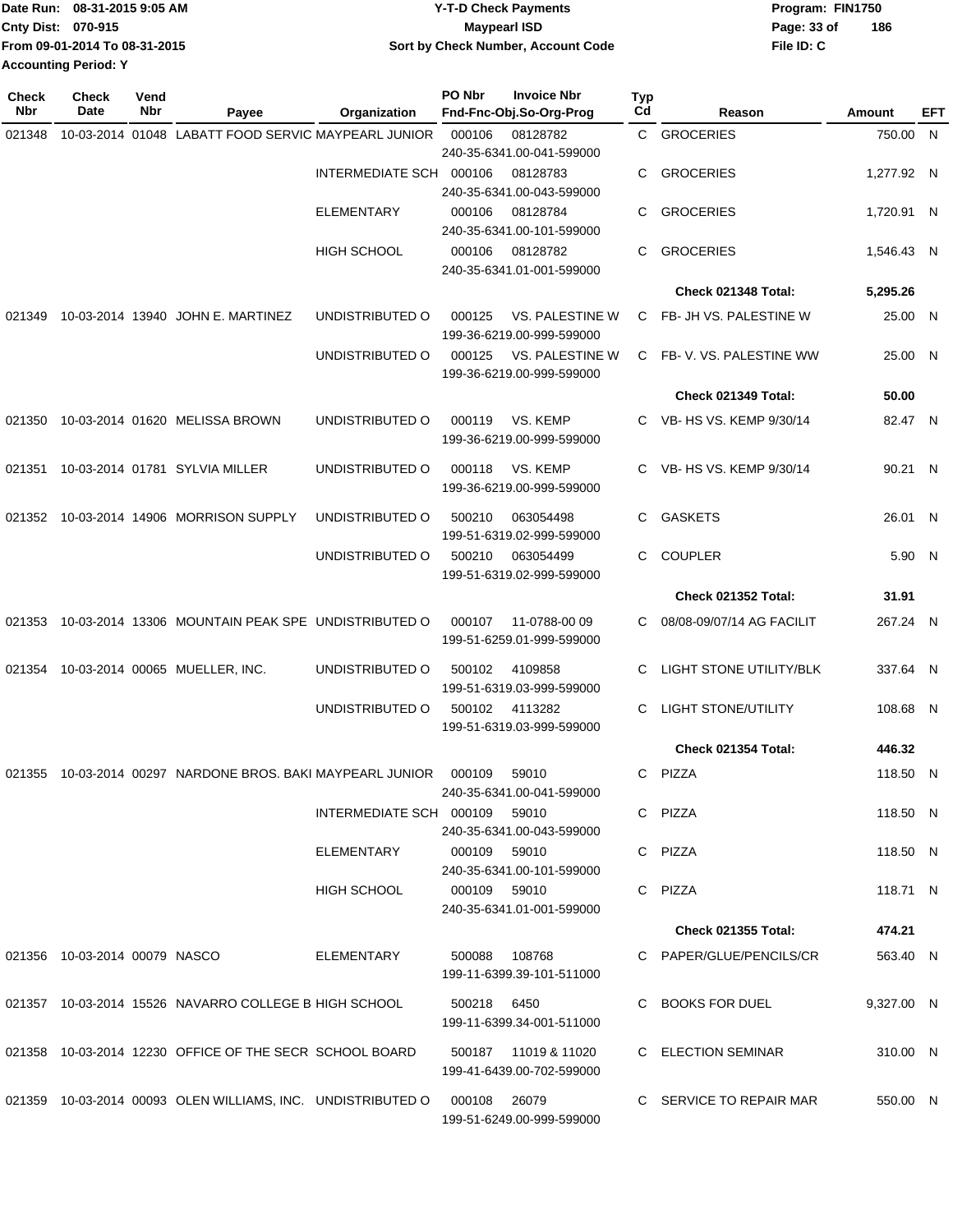|                             | Date Run: 08-31-2015 9:05 AM  | <b>Y-T-D Check Payments</b>        | Program: FIN1750   |
|-----------------------------|-------------------------------|------------------------------------|--------------------|
| <b>Cnty Dist: 070-915</b>   |                               | <b>Mavpearl ISD</b>                | 186<br>Page: 34 of |
|                             | From 09-01-2014 To 08-31-2015 | Sort by Check Number, Account Code | File ID: C         |
| <b>Accounting Period: Y</b> |                               |                                    |                    |

| Check<br>Nbr | <b>Check</b><br>Date               | Vend<br>Nbr | Payee                                                 | Organization                  | PO Nbr        | <b>Invoice Nbr</b><br>Fnd-Fnc-Obj.So-Org-Prog       | Typ<br>Cd    | Reason                       | Amount     | EFT |
|--------------|------------------------------------|-------------|-------------------------------------------------------|-------------------------------|---------------|-----------------------------------------------------|--------------|------------------------------|------------|-----|
| 021360       |                                    |             | 10-03-2014 15352 PALCO SPECIALTIES, I MAYPEARL JUNIOR |                               | 500139        | 14589                                               | $\mathbf{C}$ | SCALE MODEL OF UIL OA        | 119.00 N   |     |
|              |                                    |             |                                                       |                               |               | 199-11-6399.13-041-511000                           |              |                              |            |     |
| 021361       |                                    |             | 10-03-2014 15598 PILGRIM'S PRIDE COR MAYPEARL JUNIOR  |                               | 000110        | 18893297<br>240-35-6341.00-041-599000               | C            | <b>COMMODITY CHICKEN ITE</b> | 254.00 N   |     |
|              |                                    |             |                                                       | INTERMEDIATE SCH 000110       |               | 18893297<br>240-35-6341.00-043-599000               | C            | <b>COMMODITY CHICKEN ITE</b> | 254.00 N   |     |
|              |                                    |             |                                                       | <b>ELEMENTARY</b>             | 000110        | 18893297<br>240-35-6341.00-101-599000               | C            | <b>COMMODITY CHICKEN ITE</b> | 254.00 N   |     |
|              |                                    |             |                                                       | <b>HIGH SCHOOL</b>            | 000110        | 18893297<br>240-35-6341.01-001-599000               | C            | <b>COMMODITY CHICKEN ITE</b> | 256.95 N   |     |
|              |                                    |             |                                                       |                               |               |                                                     |              | Check 021361 Total:          | 1,018.95   |     |
| 021362       |                                    |             | 10-03-2014 00372 RENAISSANCE AUSTIN SCHOOL BOARD      |                               | 500188        | <b>CINDY SHAW</b><br>199-41-6439.00-702-599000      | C            | ROOM FOR ELECTION SE         | 552.63 N   |     |
| 021363       |                                    |             | 10-03-2014 15711 RICH ROUSSEAU                        | UNDISTRIBUTED O               | 000123        | VS. PALESTINE W<br>199-36-6219.00-999-599000        |              | C FB- JH VS. PALESTINE W     | 88.00 N    |     |
| 021364       |                                    |             | 10-03-2014 00044 RICK DAVIS                           | UNDISTRIBUTED O               | 000127        | <b>VS. PALESTINE W</b><br>199-36-6219.00-999-599000 |              | C FB- JH VS. PALESTINE W     | 88.00 N    |     |
| 021365       |                                    |             | 10-03-2014 15684 SATONA PREVOST                       | UNDISTRIBUTED O               | 500194        | SEPTEMBER 2014<br>199-31-6219.04-999-523000         | C            | 13.55 BILLABLE HRS - COT     | 542.00 N   |     |
| 021366       |                                    |             | 10-03-2014 00357 SCHOOL HEALTH COR INTERMEDIATE SCH   |                               | 500137        | 2889338-00<br>199-33-6399.00-043-599000             | C.           | <b>WALL CABINET SURFACE</b>  | 263.00 N   |     |
| 021367       |                                    |             | 10-03-2014 14244 SCOTT HUBER                          | UNDISTRIBUTED O               | 000129        | VS. PALESTINE W<br>199-36-6219.00-999-599000        |              | C FB-V VS. PALESTINE WW      | 93.00 N    |     |
| 021368       |                                    |             | 10-03-2014 01441 SERAFIN TORRES                       | UNDISTRIBUTED O               | 500209        | <b>REIMBURSEMENT</b><br>199-51-6319.04-999-599000   | C            | <b>BALL VALVE</b>            | 18.71 N    |     |
| 021369       |                                    |             | 10-03-2014 13383 SKYBEAM TEXAS                        | UNDISTRIBUTED O               | 000111        | 813710001004619<br>199-53-6249.04-999-599000        | C            | 10/08-11/07/14 MTHLY INT     | 1,800.00 N |     |
| 021370       |                                    |             | 10-03-2014 00234 SOUTHWEST INTERNA UNDISTRIBUTED O    |                               | 000133        | 304695<br>199-34-6219.00-999-599000                 | C.           | BUS 5852 LIC 1104212         | 293.20 N   |     |
|              |                                    |             |                                                       | UNDISTRIBUTED O 000133 304695 |               | 199-34-6319.00-999-599000                           |              | OIL/FILTERS/RADITATOR        | 111.06 N   |     |
|              |                                    |             |                                                       |                               |               |                                                     |              | <b>Check 021370 Total:</b>   | 404.26     |     |
|              |                                    |             | 021371 10-03-2014 15709 STEPHENVILLE HIGH HIGH SCHOOL |                               |               | 500216 CROSS COUNTRY<br>199-36-6499.01-001-599000   |              | C CROSS COUNTRY ENTRY        | 190.00 N   |     |
|              |                                    |             | 021372 10-03-2014 15698 STEVEN EVANS                  | UNDISTRIBUTED O               | 000126        | VS. PALESTINE W<br>199-36-6219.00-999-599000        |              | C FB-V VS. PALESTINE WW      | 25.00 N    |     |
|              |                                    |             |                                                       | UNDISTRIBUTED O               |               | 000126 VS. PALESTINE W<br>199-36-6219.00-999-599000 |              | C FB- JH VS. PALESTINE W     | 25.00 N    |     |
|              |                                    |             |                                                       |                               |               |                                                     |              | <b>Check 021372 Total:</b>   | 50.00      |     |
|              |                                    |             | 021373 10-03-2014 15139 SUNNYVALE ISD                 | <b>HIGH SCHOOL</b>            | 500204        | UIL STARTUP<br>199-36-6499.01-001-599000            |              | C UIL START UP EXPENSE 2     | 2,000.00 N |     |
|              |                                    |             | 021374 10-03-2014 00973 TARVER TROPHIES               | ADMINISTRATIVE                | 500113 1664   | 199-41-6399.01-701-599000                           |              | C ENGRAVED PLAQUES           | 96.52 N    |     |
|              | 021375 10-03-2014 00552 TASB, INC. |             |                                                       | UNDISTRIBUTED O               | 000112 474582 | 199-51-6239.01-999-599000                           |              | C ONSITE ANNUAL 9/01/14-0    | 1,535.00 N |     |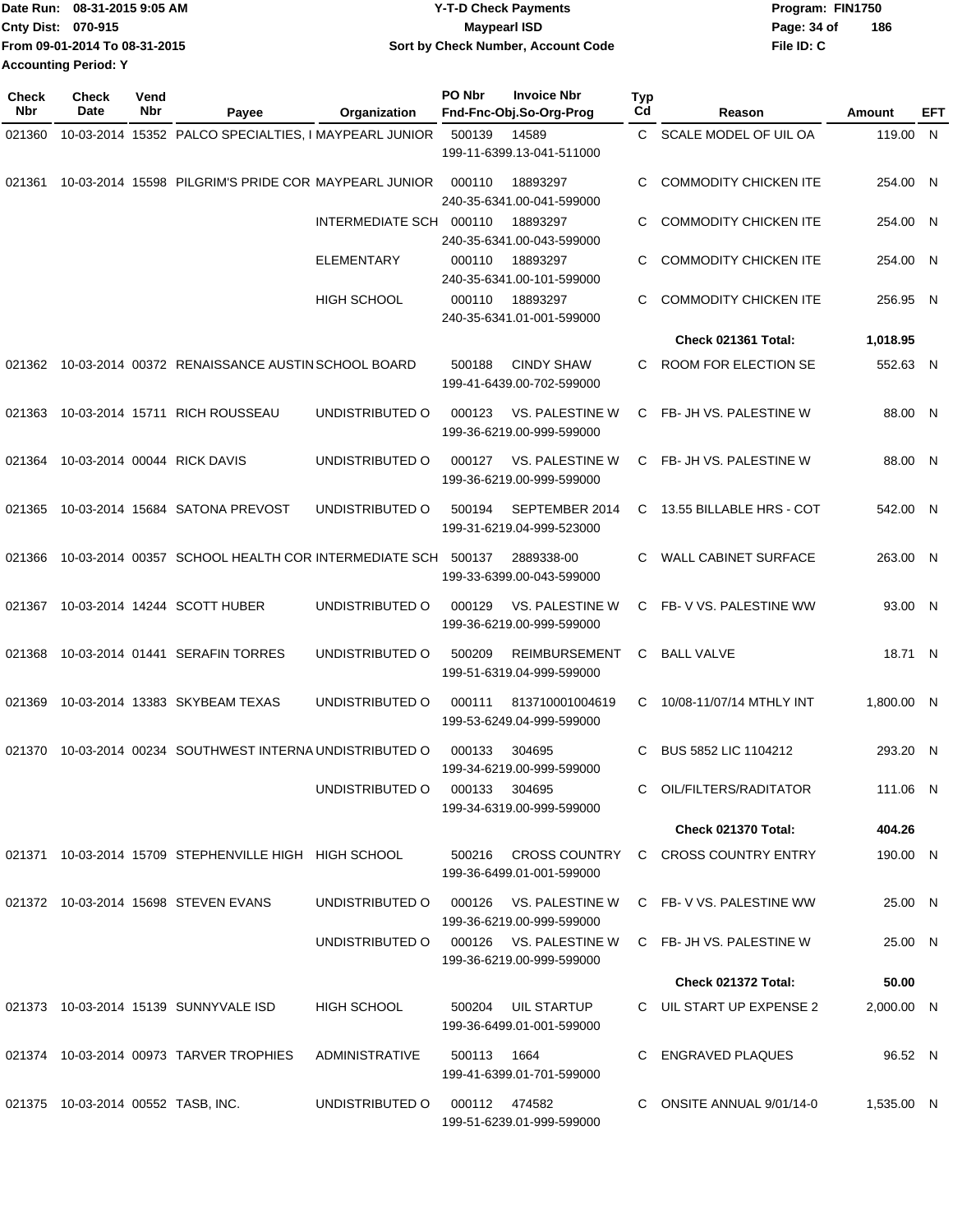|                             | Date Run: 08-31-2015 9:05 AM  | <b>Y-T-D Check Payments</b>        | Program: FIN1750   |
|-----------------------------|-------------------------------|------------------------------------|--------------------|
| <b>Cnty Dist: 070-915</b>   |                               | <b>Mavpearl ISD</b>                | 186<br>Page: 35 of |
|                             | From 09-01-2014 To 08-31-2015 | Sort by Check Number, Account Code | File ID: C         |
| <b>Accounting Period: Y</b> |                               |                                    |                    |

| <b>Check</b><br>Nbr | <b>Check</b><br>Date | Vend<br>Nbr | Payee                                                      | Organization                 | PO Nbr<br><b>Invoice Nbr</b><br>Fnd-Fnc-Obj.So-Org-Prog            | Typ<br>Cd    | Reason                       | Amount     | EFT |
|---------------------|----------------------|-------------|------------------------------------------------------------|------------------------------|--------------------------------------------------------------------|--------------|------------------------------|------------|-----|
| 021376              |                      |             | 10-03-2014 00479 TRACTOR SUPPLY CO UNDISTRIBUTED O         |                              | 500047<br>2023 09                                                  | $\mathbf{C}$ | <b>LOCK/HITCH PIN</b>        | 8.28 N     |     |
|                     |                      |             |                                                            |                              | 199-51-6319.02-999-599000                                          |              |                              |            |     |
| 021377              |                      |             | 10-03-2014 15497 TRAIL OF BREADCRU UNDISTRIBUTED O         |                              | 349698229<br>500154<br>255-13-6499.00-999-524000                   | C.           | <b>ACADEMIC WRITING STAA</b> | 430.00 N   |     |
| 021378              |                      |             | 10-03-2014 01800 BRUCE W. URBANOVS UNDISTRIBUTED O         |                              | 000114<br>VS. SUNNYVALE<br>199-36-6219.00-999-599000               |              | C VB- HS VS. SUNNYVALE 9/    | 100.16 N   |     |
| 021379              |                      |             | 10-03-2014 00253 VERIZON SOUTHWEST UNDISTRIBUTED O         |                              | 000113<br>37950021770309<br>199-51-6259.02-999-599000              | C            | 09/22-10/21/14 MARQEE        | 52.76 N    |     |
| 021380              |                      |             | 10-03-2014 15685 WILLIAM C. PAKULA                         | UNDISTRIBUTED O              | <b>VS. PALESTINE W</b><br>000121<br>199-52-6259.01-999-599000      |              | C FB- JH VS. PALESTINE W     | 87.50 N    |     |
|                     |                      |             |                                                            | UNDISTRIBUTED O              | VS. PALESTINE W<br>000121<br>199-52-6259.01-999-599000             |              | C FB-V. VS. PALESTINE WW     | 112.50 N   |     |
|                     |                      |             |                                                            |                              |                                                                    |              | Check 021380 Total:          | 200.00     |     |
| 021381              |                      |             | 10-03-2014 01078 WILLIAM V. MACGILL & HIGH SCHOOL          |                              | 000003<br>IN0495256<br>199-33-6399.00-001-599000                   | C            | <b>AUDIOMETER</b>            | 792.30 N   |     |
|                     |                      |             |                                                            | <b>ELEMENTARY</b>            | 500112<br>IN0494355<br>199-33-6399.00-101-599000                   | C            | BANDAGES/GLOVES/TAPE         | 308.54 N   |     |
|                     |                      |             |                                                            |                              |                                                                    |              | Check 021381 Total:          | 1,100.84   |     |
| 021382              |                      |             | 10-03-2014 15705 KAITLIN BRINAE WOO UNDISTRIBUTED O        |                              | VS. SUNNYVALE<br>000115<br>199-36-6219.00-999-599000               |              | C VB- HS VS. SUNNYVALE 9/    | 47.76 N    |     |
| 021383              |                      |             | 10-09-2014 15487 A Plus Cabling                            | UNDISTRIBUTED O              | 500155<br>PO 141749<br>199-36-6639.01-999-599000                   | C.           | PROJECTOR INSTALLATIO        | 500.00 N   |     |
| 021384              |                      |             | 10-09-2014 15328 ACCURATE LABEL DE DISTRICT WIDE           |                              | 500074<br>133028<br>199-11-6399.20-043-511000                      |              | 3X2 "OTHER" ROLL LABEL       | 78.95 N    |     |
|                     |                      |             |                                                            | <b>INTERMEDIATE SCH</b>      | 500180<br>132459<br>199-11-6399.20-043-511000                      | C            | "PARENT" LABELS              | 78.95 N    |     |
|                     |                      |             |                                                            |                              |                                                                    |              | Check 021384 Total:          | 157.90     |     |
| 021385              |                      |             | 10-09-2014 15614 ADVANTAGE MEDICAL UNDISTRIBUTED O         |                              | 000139<br>603<br>199-34-6219.01-999-599000                         | C            | DOT PHYSICAL/DRUG SC         | 82.00 N    |     |
| 021386              |                      |             | 10-09-2014 14657 APPLE, INC.                               | ELEMENTARY                   | 500143<br>4297272278<br>199-11-6639.48-101-511000                  | C.           | MBP 13.3 / CTO               | 1,226.00 N |     |
|                     |                      |             |                                                            | ELEMENTARY                   | 500143 4297934870<br>199-11-6639.48-101-511000                     |              | C USB POWER ADAPTER          | 175.00 N   |     |
|                     |                      |             |                                                            | ELEMENTARY                   | 500143 4297797206<br>199-11-6639.48-101-511000                     |              | C LIGHTNING TO USB CABL      | 175.00 N   |     |
|                     |                      |             |                                                            | ELEMENTARY                   | 500143 4297735101<br>199-11-6639.48-101-511000                     |              | C IPAD MINI 16GB             | 1,395.00 N |     |
|                     |                      |             |                                                            |                              |                                                                    |              | Check 021386 Total:          | 2,971.00   |     |
|                     |                      |             | 021387 10-09-2014 00021 BARBARA TRUBY                      |                              | UNDISTRIBUTED O 500236 SEPTEMBER 2014<br>224-31-6219.01-999-523000 |              | C 28 BILLABLE HRS-TRANS      | 1,400.00 N |     |
|                     |                      |             | 021388 10-09-2014 14487 BLOOMS & MORE                      | <b>HIGH SCHOOL</b>           | 500134 004987<br>199-36-6399.10-001-599000                         |              | C HOMECOMING - ROSES         | 75.00 N    |     |
|                     |                      |             | 021389 10-09-2014 00015 C & C REFRIGERATIO UNDISTRIBUTED O |                              | 28915<br>500251<br>199-51-6249.00-999-599000                       |              | C ADDED REFRIGERANT TO       | 237.00 N   |     |
|                     |                      |             |                                                            | UNDISTRIBUTED O              | 500251 28913<br>199-51-6249.00-999-599000                          |              | C CLEANED SENSOR ON IC       | 158.00 N   |     |
|                     |                      |             |                                                            | UNDISTRIBUTED O              | 500251 28914<br>199-51-6249.00-999-599000                          |              | C REPAIR WALK-IN COOLER      | 197.50 N   |     |
|                     |                      |             |                                                            | UNDISTRIBUTED O 500251 28914 | 199-51-6319.04-999-599000                                          |              | C WELDING SUPPLIES           | 12.00 N    |     |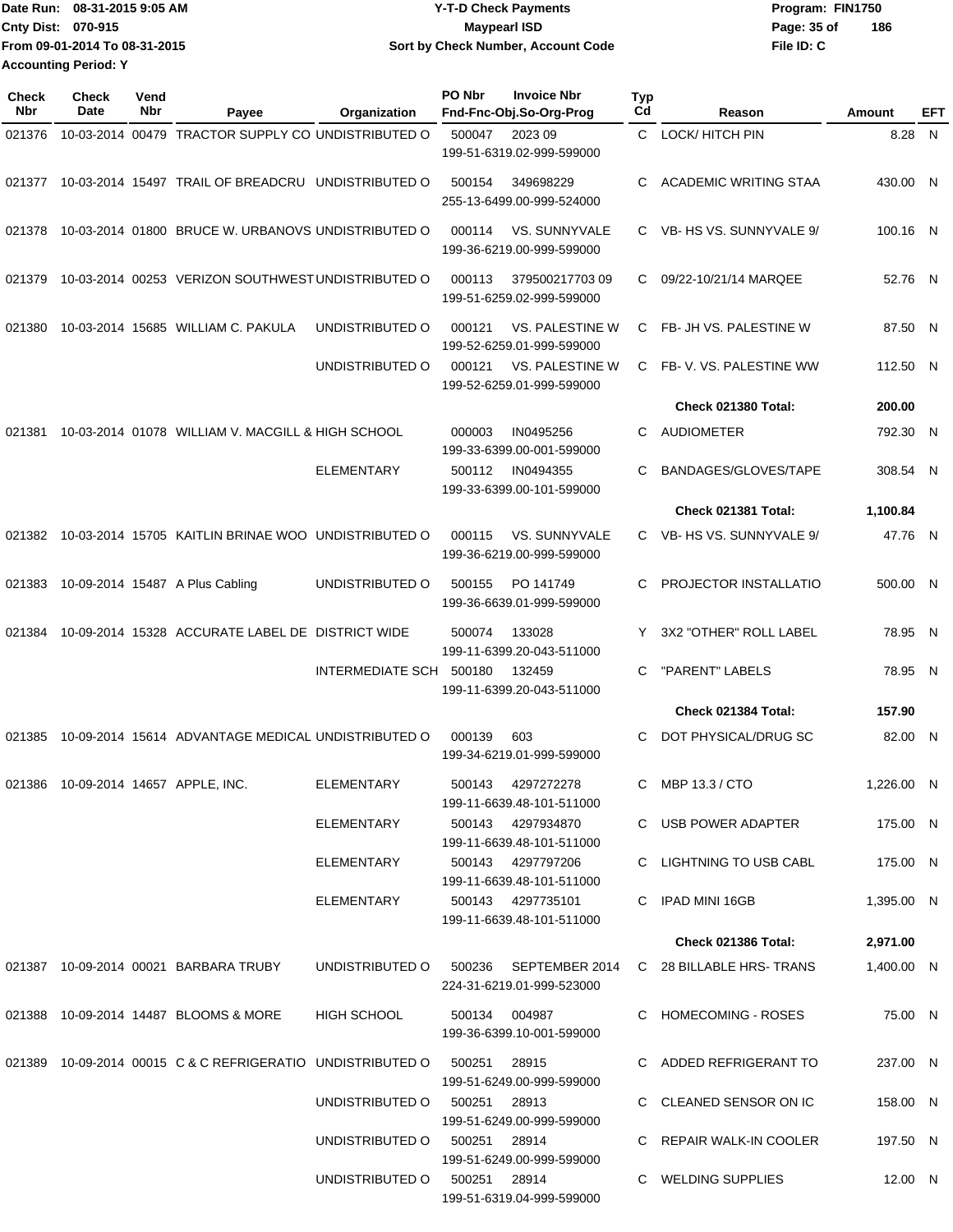|                             | Date Run: 08-31-2015 9:05 AM  | <b>Y-T-D Check Payments</b>        | Program: FIN1750 |     |
|-----------------------------|-------------------------------|------------------------------------|------------------|-----|
| Cnty Dist: 070-915          |                               | <b>Mavpearl ISD</b>                | Page: 36 of      | 186 |
|                             | From 09-01-2014 To 08-31-2015 | Sort by Check Number, Account Code | File ID: C       |     |
| <b>Accounting Period: Y</b> |                               |                                    |                  |     |

| <b>Check</b><br>Nbr | Check<br>Date                     | Vend<br>Nbr | Payee                                                                         | Organization                       | PO Nbr | <b>Invoice Nbr</b><br>Fnd-Fnc-Obj.So-Org-Prog      | <b>Typ</b><br>Cd | Reason                     | Amount     | EFT |
|---------------------|-----------------------------------|-------------|-------------------------------------------------------------------------------|------------------------------------|--------|----------------------------------------------------|------------------|----------------------------|------------|-----|
|                     |                                   |             |                                                                               | UNDISTRIBUTED O                    | 500251 | 28915                                              |                  | C REFRIGERANT/OVERLOA      | 269.00 N   |     |
|                     |                                   |             |                                                                               |                                    |        | 199-51-6319.04-999-599000                          |                  |                            |            |     |
|                     |                                   |             |                                                                               |                                    |        |                                                    |                  | Check 021389 Total:        | 873.50     |     |
|                     | 021390 10-09-2014 00527 CDWG INC. |             |                                                                               | INTERMEDIATE SCH 500160            |        | PT37808<br>199-11-6399.08-043-511000               | C.               | PRINTER FOR INTERMEDI      | 674.34 N   |     |
|                     |                                   |             |                                                                               | INTERMEDIATE SCH 500208            |        | PT37781<br>199-11-6639.45-043-511000               | C                | Intermediate Scanner/PRINT | 423.49 N   |     |
|                     |                                   |             |                                                                               |                                    |        |                                                    |                  | Check 021390 Total:        | 1,097.83   |     |
| 021391              |                                   |             | 10-09-2014 00217 CITY OF MAYPEARL                                             | UNDISTRIBUTED O                    | 000135 | 1618 SEPT 2014                                     | C.               | 08/27-09/29/14 309 N. MAIN | 51.00 N    |     |
|                     |                                   |             |                                                                               |                                    |        | 199-51-6259.01-999-599000                          |                  |                            |            |     |
|                     |                                   |             |                                                                               | UNDISTRIBUTED O                    | 000135 | 1081 SEPT 2014<br>199-51-6259.01-999-599000        | C.               | 08/27-09/29/14 ELEM YARD   | 70.00 N    |     |
|                     |                                   |             |                                                                               | UNDISTRIBUTED O                    | 000135 | 574 SEPT 2014<br>199-51-6259.01-999-599000         |                  | C 08/27-09/29/14 JH YARD M | 56.25 N    |     |
|                     |                                   |             |                                                                               | UNDISTRIBUTED O                    | 000135 | 82 SEPT 2014<br>199-51-6259.01-999-599000          | C                | 08/27-09/29/14 400 PANTH   | 343.20 N   |     |
|                     |                                   |             |                                                                               | UNDISTRIBUTED O                    | 000135 | 1394 SEPT 2014                                     | C.               | 08/27-09/29/14 CONCESSI    | 280.20 N   |     |
|                     |                                   |             |                                                                               | UNDISTRIBUTED O                    | 000135 | 199-51-6259.01-999-599000<br>80 SEPT 2014          |                  | 08/27-09/29/14 H.S. BALLFI | 364.25 N   |     |
|                     |                                   |             |                                                                               |                                    |        | 199-51-6259.01-999-599000                          |                  |                            |            |     |
|                     |                                   |             |                                                                               | UNDISTRIBUTED O                    | 000135 | 1080 SEPT 2014<br>199-51-6259.01-999-599000        | C.               | 08/27-09/29/14 1024 W.     | 119.40 N   |     |
|                     |                                   |             |                                                                               | UNDISTRIBUTED O                    | 000135 | 595 SEPT 2014<br>199-51-6259.01-999-599000         | C.               | 08/27-09/29/14 1025 W.     | 189.60 N   |     |
|                     |                                   |             |                                                                               | UNDISTRIBUTED O                    | 000135 | 383 SEPT 2014<br>199-51-6259.01-999-599000         | C.               | 08/27-09/29/14 600 PHLLIP  | 115.80 N   |     |
|                     |                                   |             |                                                                               |                                    |        |                                                    |                  | Check 021391 Total:        | 1,589.70   |     |
|                     |                                   |             | 021392 10-09-2014 13566 CONNIE D. HAGEN, IN UNDISTRIBUTED O                   |                                    | 000134 | 156838<br>199-34-6219.01-999-599000                | C.               | DOT PRE-EMPLOY DRUG        | 57.50 N    |     |
|                     |                                   |             | 021393 10-09-2014 00242 DEMCO, INC.                                           | <b>HIGH SCHOOL</b>                 | 500173 | 5414731                                            | C.               | <b>LIBRARY SUPPLIES</b>    | 187.44 N   |     |
|                     |                                   |             |                                                                               |                                    |        | 199-12-6399.00-001-599000                          |                  |                            |            |     |
|                     |                                   |             | 021394 10-09-2014 01588 DRAMATISTS PLAY SE HIGH SCHOOL                        |                                    | 500167 | SO_00000323846<br>199-11-6399.07-001-511000        |                  | C LETTERS TO SALA - PLAY   | 14.22 N    |     |
|                     |                                   |             | 021395 10-09-2014 00040 FLATT STATIONERS, I INTERMEDIATE SCH 500193 271810-00 |                                    |        | 199-11-6399.21-043-511000                          |                  | C MAGAZINE RACK/FILES      | 632.97 N   |     |
|                     |                                   |             | 021396 10-09-2014 12674 HANDWRITING WITHO ELEMENTARY                          |                                    |        | 500152 889600-1<br>199-11-6399.08-101-523000       |                  | C SUBSCRIPTION/WORKBO      | 288.35 N   |     |
|                     |                                   |             | 021397 10-09-2014 15086 Kimbell Midwest                                       | UNDISTRIBUTED O                    |        | 500213 3815971                                     |                  | C WASHERS/CABLE/LUBRIC     | 300.84 N   |     |
|                     |                                   |             |                                                                               |                                    |        | 199-51-6319.04-999-599000                          |                  |                            |            |     |
|                     |                                   |             | 021398 10-09-2014 15712 KOURTNEY LYNN EAS UNDISTRIBUTED O                     |                                    |        | 500234 SEPTEMBER 2014<br>199-31-6219.04-999-523000 |                  | C 14.75 HRS - CONRTACT O   | 1,032.50 N |     |
|                     | 021399 10-09-2014 15098 LOWE'S    |             |                                                                               | UNDISTRIBUTED O                    | 500048 | 99007281357 10                                     |                  | C KEYS/LOCKS/DRILLS/TRIM   | 4,259.32 N |     |
|                     |                                   |             |                                                                               | UNDISTRIBUTED O                    |        | 199-51-6319.02-999-599000<br>500049 99007281357 10 |                  | C 2014 FISCAL - NEW CAMP   | 477.93 N   |     |
|                     |                                   |             |                                                                               |                                    |        | 199-51-6319.02-999-599000                          |                  |                            |            |     |
|                     |                                   |             |                                                                               |                                    |        |                                                    |                  | <b>Check 021399 Total:</b> | 4,737.25   |     |
|                     |                                   |             | 021400  10-09-2014  15626  MCGRAW-HILL SCHOO INTERMEDIATE SCH  500109         |                                    |        | 82800896001<br>199-11-6399.12-043-511000           |                  | C MATH STUDENT EDITIONS    | 391.10 N   |     |
|                     |                                   |             |                                                                               | MAYPEARL JUNIOR 500109 82829847001 |        | 199-11-6399.38-041-511000                          |                  | C SCIENCE STUDENT EDITI    | 387.40 N   |     |
|                     |                                   |             |                                                                               |                                    |        |                                                    |                  |                            |            |     |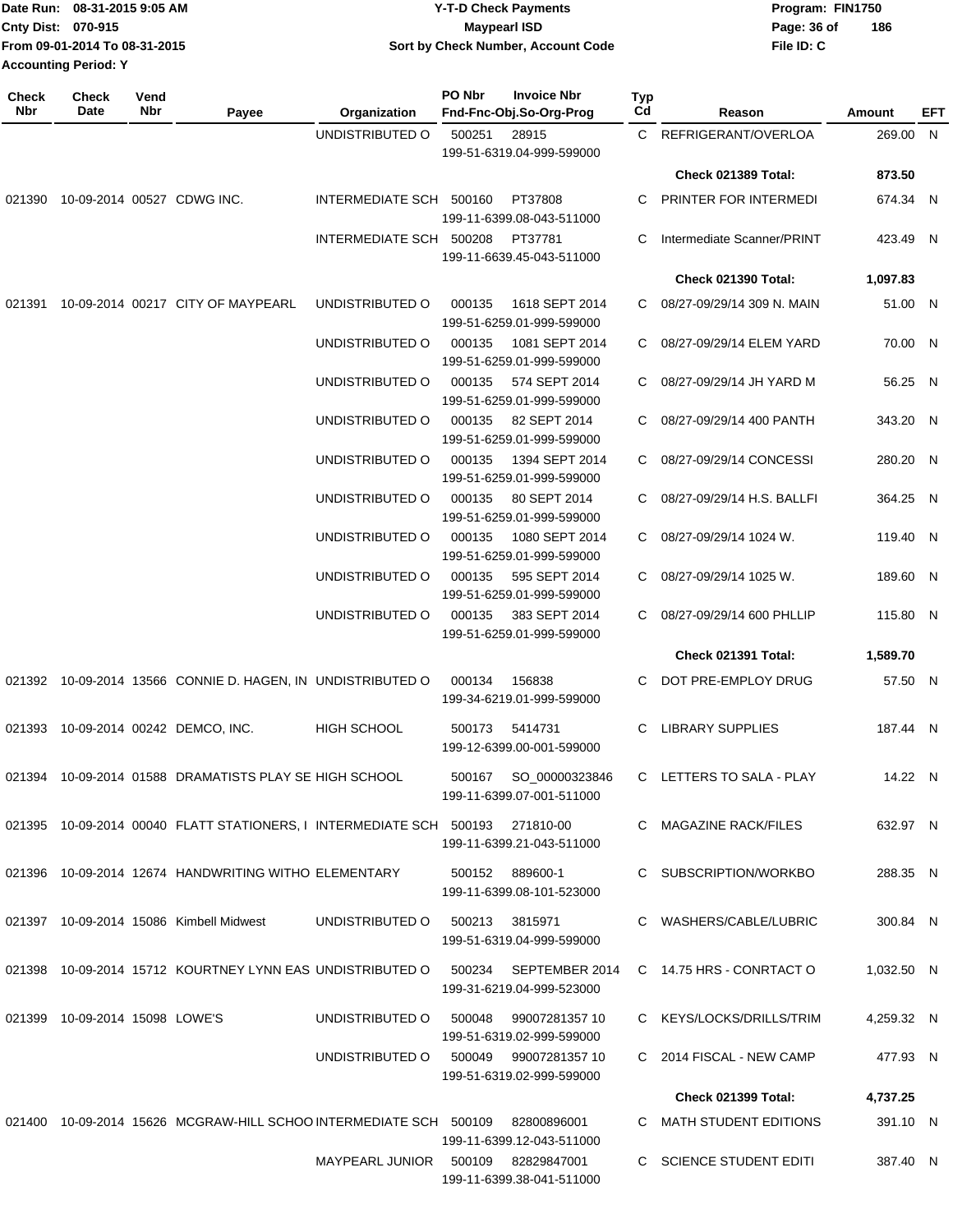|                     | Date Run: 08-31-2015 9:05 AM<br>Cnty Dist: 070-915<br>From 09-01-2014 To 08-31-2015<br><b>Accounting Period: Y</b><br><b>Check</b><br>Vend |     |                                                                        | <b>Y-T-D Check Payments</b><br><b>Maypearl ISD</b><br>Sort by Check Number, Account Code |              |                                                    |           |                              | Program: FIN1750<br>Page: 37 of<br>File ID: C | 186        |     |
|---------------------|--------------------------------------------------------------------------------------------------------------------------------------------|-----|------------------------------------------------------------------------|------------------------------------------------------------------------------------------|--------------|----------------------------------------------------|-----------|------------------------------|-----------------------------------------------|------------|-----|
| <b>Check</b><br>Nbr | Date                                                                                                                                       | Nbr | Payee                                                                  | Organization                                                                             | PO Nbr       | <b>Invoice Nbr</b><br>Fnd-Fnc-Obj.So-Org-Prog      | Typ<br>Cd | Reason                       |                                               | Amount     | EFT |
|                     |                                                                                                                                            |     |                                                                        |                                                                                          |              |                                                    |           | Check 021400 Total:          |                                               | 778.50     |     |
| 021401              |                                                                                                                                            |     | 10-09-2014 15695 NATIONAL LOCKSMITH UNDISTRIBUTED O                    |                                                                                          | 500100       | 2011612<br>199-51-6411.00-999-599000               | C         | CERTIFIED LOCKSMITH C        |                                               | 975.00 N   |     |
| 021402              |                                                                                                                                            |     | 10-09-2014 12087 OAK CLIFF OFFICE SU MAYPEARL JUNIOR                   |                                                                                          | 500106       | 348096-1<br>199-11-6399.07-041-511000              | C         | <b>CLIPBOARDS</b>            |                                               | 37.96 N    |     |
|                     |                                                                                                                                            |     |                                                                        | <b>MAYPEARL JUNIOR</b>                                                                   | 500106       | 348096-0<br>199-11-6399.07-041-511000              | C         | BATTERIES/POPUPS/FOL         |                                               | 156.78 N   |     |
|                     |                                                                                                                                            |     |                                                                        |                                                                                          |              |                                                    |           | Check 021402 Total:          |                                               | 194.74     |     |
| 021403              |                                                                                                                                            |     | 10-09-2014 00287 OFFICE DEPOT                                          | INTERMEDIATE SCH 500132                                                                  |              | 731646106601<br>199-11-6399.03-043-511000          | C         | <b>FOLDERS</b>               |                                               | 17.12 N    |     |
|                     |                                                                                                                                            |     |                                                                        | INTERMEDIATE SCH 500132                                                                  |              | 731646214001<br>199-11-6399.03-043-511000          | C         | <b>DICTIONARIES</b>          |                                               | 38.94 N    |     |
|                     |                                                                                                                                            |     |                                                                        | <b>ADMINISTRATIVE</b>                                                                    | 500181       | 732100340001<br>199-41-6399.01-701-599000          | C         | <b>STOOL</b>                 |                                               | 62.99 N    |     |
|                     |                                                                                                                                            |     |                                                                        | <b>ADMINISTRATIVE</b>                                                                    | 500181       | 732100271001<br>199-41-6399.01-701-599000          | С         | BINDER/BOS/BATTERIES/        |                                               | 184.65 N   |     |
|                     |                                                                                                                                            |     |                                                                        |                                                                                          |              |                                                    |           | <b>Check 021403 Total:</b>   |                                               | 303.70     |     |
| 021404              |                                                                                                                                            |     | 10-09-2014 14093 PC & MACEXCHANGE INTERMEDIATE SCH 500196              |                                                                                          |              | 88039<br>199-11-6399.08-043-511000                 | C         | <b>IPAD CART</b>             |                                               | 869.00 N   |     |
|                     |                                                                                                                                            |     |                                                                        | UNDISTRIBUTED O                                                                          | 500103       | 87735<br>199-11-6639.50-999-599000                 | C         | <b>ETHERNET SWITCH</b>       |                                               | 1,180.00 N |     |
|                     |                                                                                                                                            |     |                                                                        | <b>HIGH SCHOOL</b>                                                                       | 500103       | 87982<br>199-53-6249.00-001-599000                 | C         | REPLACEMENT LAMP/HO          |                                               | 945.00 N   |     |
|                     |                                                                                                                                            |     |                                                                        | <b>MAYPEARL JUNIOR</b>                                                                   | 500103       | 87982<br>199-53-6249.00-041-599000                 |           | REPLACEMENT LAMP/HO          |                                               | 945.00 N   |     |
|                     |                                                                                                                                            |     |                                                                        | <b>ADMINISTRATIVE</b>                                                                    | 500103       | 87834<br>199-53-6399.00-701-599000                 | C         | <b>BLANK BEZEL KIT/SYSTE</b> |                                               | 2,502.50 N |     |
|                     |                                                                                                                                            |     |                                                                        |                                                                                          |              |                                                    |           | Check 021404 Total:          |                                               | 6,441.50   |     |
|                     |                                                                                                                                            |     | 021405  10-09-2014  13149  PEARSON EDUCATION INTERMEDIATE SCH  500116  |                                                                                          |              | 7023766369<br>199-11-6399.12-043-511000            |           | MATH BOOKS                   |                                               | 959.70 N   |     |
|                     |                                                                                                                                            |     |                                                                        | <b>ELEMENTARY</b>                                                                        |              | 500116 4023550849<br>199-11-6399.35-101-511000     | C.        | HANDWRITING WORKBOO          |                                               | 118.92 N   |     |
|                     |                                                                                                                                            |     |                                                                        |                                                                                          |              |                                                    |           | <b>Check 021405 Total:</b>   |                                               | 1,078.62   |     |
|                     |                                                                                                                                            |     | 021406 10-09-2014 15465 PINNACLE OFFICE GR UNDISTRIBUTED O             |                                                                                          | 000140       | 6680<br>199-41-6219.07-999-599000                  |           | C 09/01-09/30/14 RISO LEAS   |                                               | 19.91 N    |     |
|                     |                                                                                                                                            |     | 021407 10-09-2014 13513 PROJECT WISDOM                                 | HIGH SCHOOL                                                                              | 500165 34715 | 199-31-6399.04-001-599000                          |           | C CHARACTER ED               |                                               | 539.00 N   |     |
|                     |                                                                                                                                            |     | 021408 10-09-2014 14927 REPUBLIC SERVICES UNDISTRIBUTED O              |                                                                                          |              | 000137 0794-009924138<br>199-51-6259.03-999-599000 |           | C WASTE REMOVAL 10/01-1      |                                               | 1,886.93 N |     |
|                     |                                                                                                                                            |     | 021409 10-09-2014 00396 ROBERT GARZA                                   | UNDISTRIBUTED O                                                                          | 000138       | VS. PALESTINE W<br>199-36-6219.00-999-599000       |           | C FB-V VS. PALESTINE WW      |                                               | 93.00 N    |     |
|                     |                                                                                                                                            |     | 021410  10-09-2014  00291  TEACHER'S CURRICUL INTERMEDIATE SCH  500192 |                                                                                          |              | <b>INV6732</b><br>199-11-6399.07-043-511000        |           | C ANCIENT WORLD SUBSCR       |                                               | 295.00 N   |     |
|                     | 021411 10-09-2014 00777 TCA                                                                                                                |     |                                                                        | MAYPEARL JUNIOR 500232                                                                   |              | LEAH FARDA<br>199-31-6499.00-041-599000            |           | C CONFERENCE REGISTRA        |                                               | 100.00 N   |     |
|                     |                                                                                                                                            |     | 021412 10-09-2014 12751 THE BURLY CORP. OF UNDISTRIBUTED O             |                                                                                          | 000136       | 1266729<br>199-51-6319.03-999-599000               |           | C 9 GA. FABRIC FOR ELEM F    |                                               | 16.80 N    |     |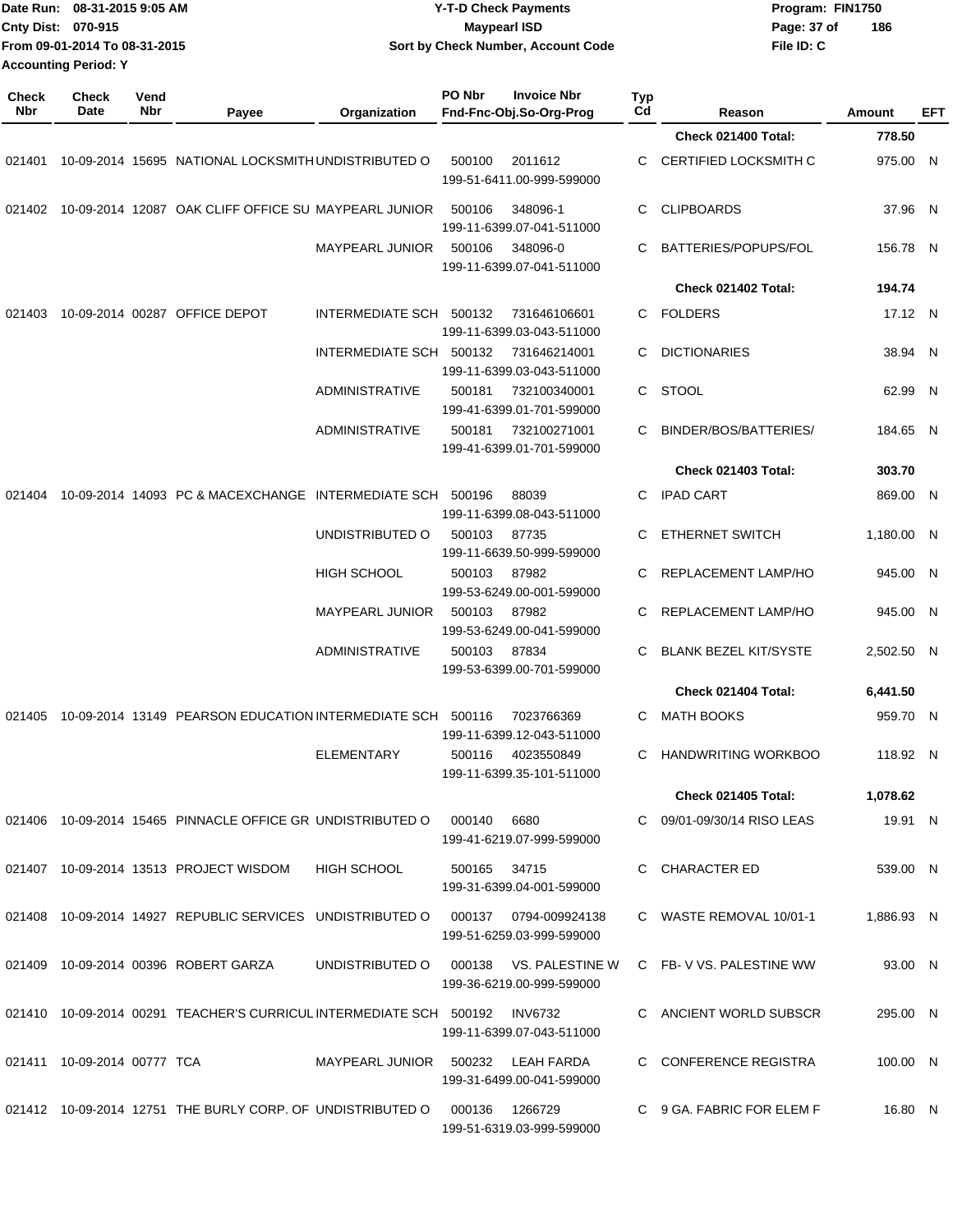|                             | Date Run: 08-31-2015 9:05 AM  | <b>Y-T-D Check Payments</b>        | Program: FIN1750 |     |
|-----------------------------|-------------------------------|------------------------------------|------------------|-----|
| <b>Cnty Dist: 070-915</b>   |                               | Maypearl ISD                       | Page: 38 of      | 186 |
|                             | From 09-01-2014 To 08-31-2015 | Sort by Check Number, Account Code | File ID: C       |     |
| <b>Accounting Period: Y</b> |                               |                                    |                  |     |

| Check<br><b>Nbr</b> | <b>Check</b><br>Date | Vend<br>Nbr | Payee                                                     | Organization                         | PO Nbr | <b>Invoice Nbr</b><br>Fnd-Fnc-Obj.So-Org-Prog                        | <b>Typ</b><br>Cd | Reason                                         | Amount      | EFT |
|---------------------|----------------------|-------------|-----------------------------------------------------------|--------------------------------------|--------|----------------------------------------------------------------------|------------------|------------------------------------------------|-------------|-----|
| 021413              |                      |             | 10-09-2014 15485 THERAPY FROM THE                         | UNDISTRIBUTED O                      | 500247 | SEPTEMBER 2014<br>199-31-6219.02-999-523000                          |                  | C 5.5 HOURS - CONTRACT P                       | 385.00      | N.  |
| 021414              |                      |             | 10-09-2014 15211 THOMAS SOUTHALL E UNDISTRIBUTED O        |                                      | 500252 | QUAD/H.S.<br>199-51-6249.00-999-599000                               | C                | LIGHTS INSTALLED - QUA                         | 1,050.00 N  |     |
|                     |                      |             |                                                           | UNDISTRIBUTED O                      | 500252 | QUAD/H.S.<br>199-51-6319.04-999-599000                               | C                | <b>FLOOD LIGHTS/LAMPS</b>                      | 390.00 N    |     |
|                     |                      |             |                                                           |                                      |        |                                                                      |                  | Check 021414 Total:                            | 1,440.00    |     |
| 021415              |                      |             | 02-12-2015 00200 CLAIMS ADMINISTRATI HIGH SCHOOL          |                                      | 000461 | 199-11-6143.00-001-511000                                            | D                | <b>Workmens Compensation</b>                   | 294.00 N    |     |
|                     |                      |             | 10-09-2014 00253 VERIZON SOUTHWEST UNDISTRIBUTED O        |                                      | 000141 | 3767008409 00<br>199-51-6259.02-999-599000                           | C                | 09/28-10/27/14 FAX LINE                        | 52.76 N     |     |
|                     |                      |             |                                                           | UNDISTRIBUTED O                      | 000141 | 3725000396 09<br>199-51-6259.02-999-599000                           | C                | 09/28-10/27/14 LOCAL                           | 805.38 N    |     |
|                     |                      |             |                                                           |                                      |        |                                                                      |                  | Check 021415 Total:                            | 1,152.14    |     |
| 021416              |                      |             | 10-16-2014 15074 ABIBOW RECYCLING L UNDISTRIBUTED O       |                                      | 000142 | 914-1074819<br>199-51-6259.03-999-599000                             | C                | 09/05-09/30/14 RECYCLE                         | 87.81 N     |     |
|                     |                      |             |                                                           | UNDISTRIBUTED O                      | 500104 | 814-1074819<br>199-51-6259.03-999-599000                             | C                | 08/01-08/31/14 RECYCLE                         | 116.87 N    |     |
|                     |                      |             |                                                           |                                      |        |                                                                      |                  | Check 021416 Total:                            | 204.68      |     |
| 021417              |                      |             | 10-16-2014 00004 ALERT SERVICES                           | UNDISTRIBUTED O                      | 500179 | 51978700<br>199-36-6399.02-999-599000                                | C                | <b>GATORADE PACKAGE</b>                        | 60.00 N     |     |
|                     |                      |             |                                                           | UNDISTRIBUTED O                      | 500179 | 51955100<br>199-36-6399.02-999-599000                                | C                | <b>ANKLE BRACES</b>                            | 229.90 N    |     |
|                     |                      |             |                                                           |                                      |        |                                                                      |                  | Check 021417 Total:                            | 289.90      |     |
| 021418              |                      |             | 10-16-2014 01530 ANDERSON, MARX & B DIR COST-ADMINIS      |                                      | 000147 | 31429<br>199-41-6212.00-720-599000                                   | C.               | AUDIT FOR YEAR END 08/                         | 13,895.00 N |     |
| 021419              |                      |             | 10-16-2014 14197 ANNA FUCHS                               | UNDISTRIBUTED O                      | 000157 | <b>VS.RED OAK LIFE</b><br>199-36-6219.00-999-599000                  | C.               | VB- HS VS. RED OAK LIFE                        | 80.00 N     |     |
| 021420              |                      |             | 10-16-2014 01256 AT&T MOBILITY                            | UNDISTRIBUTED O                      | 000143 | 824711164X10102<br>199-52-6259.00-999-599000                         | C                | 09/03-10/02/14 CELLULAR                        | 124.43 N    |     |
|                     |                      |             | 021421 10-16-2014 00069 ATMOS ENERGY                      | UNDISTRIBUTED O                      | 000146 | 303031818109<br>199-51-6259.00-999-599000                            | C.               | 09/03-10/01/14 1025 W.                         | 90.29 N     |     |
|                     |                      |             |                                                           | UNDISTRIBUTED O 000146 3030380238 09 |        | 199-51-6259.00-999-599000                                            |                  | C 09/03-10/01/14 400 PANTH                     | 55.30 N     |     |
|                     |                      |             |                                                           |                                      |        |                                                                      |                  | Check 021421 Total:                            | 145.59      |     |
|                     |                      |             | 021422 10-16-2014 15724 BEPARKER CONSULTI UNDISTRIBUTED O |                                      |        | 500316  10-01-2014-CISD<br>199-11-6219.00-999-511000                 |                  | C INDEX 2 PSP                                  | 415.60 N    |     |
|                     |                      |             | 021423 10-16-2014 00871 CARD SERVICE CENT ELEMENTARY      |                                      |        | 199-11-6399.13-101-511000                                            |                  | 500133 2476197LN610NE1 C SCRIPPS NATIONAL SPEL | 130.00 N    |     |
|                     |                      |             |                                                           |                                      |        | INTERMEDIATE SCH 500133 2476197LN610NE1<br>199-11-6399.14-043-511000 |                  | C SCRIPPS NATIONAL SPEL                        | 130.00 N    |     |
|                     |                      |             |                                                           |                                      |        | MAYPEARL JUNIOR 500133 2476197LN610NE1<br>199-11-6399.27-041-511000  |                  | C SCRIPPS NATIONAL SPEL                        | 130.00 N    |     |
|                     |                      |             |                                                           | HIGH SCHOOL                          |        | 500008 2469216L600LJ8R<br>199-11-6399.38-001-511000                  |                  | C TEXAS LITERATURE TEXT                        | 20.72 N     |     |
|                     |                      |             |                                                           | UNDISTRIBUTED O                      |        | 199-13-6219.00-999-599000                                            |                  | C HOTEL FOR TRAINER                            | 299.97 N    |     |
|                     |                      |             |                                                           | ELEMENTARY                           |        | 500124 2443105LL8ABEXJ<br>199-13-6399.04-101-511000                  |                  | C 09/15-09/18 TRAINER ROO                      | 21.00 N     |     |
|                     |                      |             |                                                           | ELEMENTARY                           |        | 500122 2469216LN00TZT9<br>199-33-6399.00-101-599000                  |                  | C SALTINE CRACKERS/FRUI                        | 50.30 N     |     |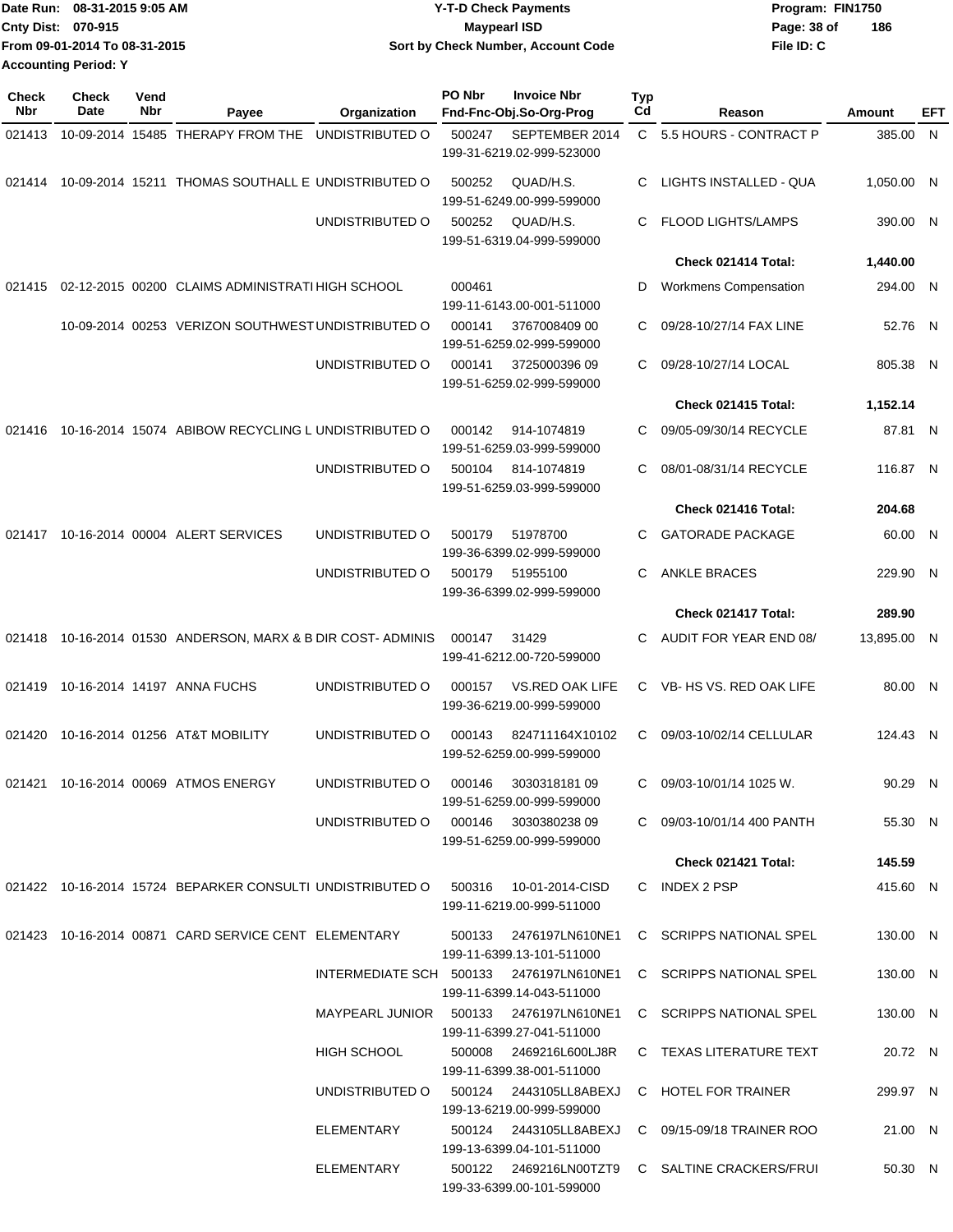|                             | Date Run: 08-31-2015 9:05 AM  | <b>Y-T-D Check Payments</b>        | Program: FIN1750   |
|-----------------------------|-------------------------------|------------------------------------|--------------------|
| <b>Cnty Dist: 070-915</b>   |                               | Maypearl ISD                       | 186<br>Page: 39 of |
|                             | From 09-01-2014 To 08-31-2015 | Sort by Check Number, Account Code | File ID: C         |
| <b>Accounting Period: Y</b> |                               |                                    |                    |

| Check<br><b>Nbr</b> | <b>Check</b><br>Date          | Vend<br>Nbr | Payee                                                      | Organization           | PO Nbr | <b>Invoice Nbr</b><br>Fnd-Fnc-Obj.So-Org-Prog       | Typ<br>Cd    | Reason                      | Amount     | EFT |
|---------------------|-------------------------------|-------------|------------------------------------------------------------|------------------------|--------|-----------------------------------------------------|--------------|-----------------------------|------------|-----|
|                     |                               |             |                                                            | UNDISTRIBUTED O        | 500011 | 2449398L70RDG7<br>199-36-6399.02-999-599000         | $\mathsf{C}$ | <b>CHEST/ARM STABILZER</b>  | 255.98 N   |     |
|                     |                               |             |                                                            | <b>HIGH SCHOOL</b>     | 500098 | 2449215SHJH8SD<br>199-36-6499.05-001-599000         | C.           | <b>HUDL</b>                 | 1,400.00 N |     |
|                     |                               |             |                                                            | <b>ADMINISTRATIVE</b>  | 500189 | 2449398LS6121LF<br>199-41-6411.01-701-599000        | С            | <b>BUSINESS LUNCH</b>       | 43.47 N    |     |
|                     |                               |             |                                                            |                        |        |                                                     |              | Check 021423 Total:         | 2,481.44   |     |
| 021424              |                               |             | 10-16-2014 00527 CDWG INC.                                 | UNDISTRIBUTED O        | 500108 | PP09842<br>199-11-6399.45-999-599000                | С            | UNITRENDS 1YR GOLD SU       | 2,822.41 N |     |
|                     |                               |             |                                                            | HIGH SCHOOL            | 500162 | PT29878<br>199-11-6639.45-001-511000                | С            | WALLPLATE HD15+3.5+3R       | 147.51 N   |     |
|                     |                               |             |                                                            |                        |        |                                                     |              | Check 021424 Total:         | 2,969.92   |     |
| 021425              |                               |             | 10-16-2014 15303 KARA COCKERHAM                            | <b>HIGH SCHOOL</b>     | 500260 | -1<br>199-11-6219.29-001-511000                     | С            | <b>COLOR GUARD INSTRUCT</b> | 1,200.00 N |     |
| 021426              |                               |             | 10-16-2014 15513 ANTHONY R. COLEMA UNDISTRIBUTED O         |                        | 000150 | <b>BLOOMING</b><br>199-36-6219.00-999-599000        | C.           | FB- JV VS. BLOOM GROVE      | 58.00 N    |     |
| 021427              |                               |             | 10-16-2014 14616 DORIS JANE BESEDA UNDISTRIBUTED O         |                        | 000153 | <b>VS.FAITH FAMILY</b><br>199-36-6219.00-999-599000 |              | C VB- HS VS. FAITH FAMILY   | 109.40 N   |     |
| 021428              |                               |             | 10-16-2014 13531 DEBBIE GRIFFIN                            | HIGH SCHOOL            | 500263 | <b>REIMBURSEMENT</b><br>199-23-6499.00-001-599000   | C            | <b>TASSP MEMBERSHIP DUE</b> | 210.00 N   |     |
| 021429              |                               |             | 10-16-2014 15241 DALLAS DEES                               | MAYPEARL JUNIOR        | 500254 | <b>REIMBURSEMENT</b><br>199-11-6399.12-041-511000   | C            | SHIPPING/HANDLING           | 18.24 N    |     |
|                     |                               |             |                                                            | <b>MAYPEARL JUNIOR</b> | 500253 | <b>REIMBURSEMENT</b><br>199-11-6399.12-041-511000   | С            | MORSE CODE KITS             | 47.70 N    |     |
|                     |                               |             |                                                            | HIGH SCHOOL            | 500262 | <b>REIMBURSEMENT</b><br>199-11-6411.06-001-511000   | С            | <b>MEMBERSHIP FEES</b>      | 150.00 N   |     |
|                     |                               |             |                                                            |                        |        |                                                     |              | Check 021429 Total:         | 215.94     |     |
| 021430              |                               |             | 10-16-2014 12186 ELLIOTT ELECTRIC                          | UNDISTRIBUTED O        | 500304 | 09-68769-01<br>199-51-6319.02-999-599000            | С            | CONDUIT/SUPPLIES            | 567.32 N   |     |
| 021431              |                               |             | 10-16-2014 00040 FLATT STATIONERS, I ELEMENTARY            |                        | 500258 | 272539-00<br>199-11-6399.11-101-511000              | C            | BINDERS/WIPES/CARDST        | 156.18 N   |     |
|                     |                               |             | 021432 10-16-2014 01343 GINGERBREAD PRESS UNDISTRIBUTED O  |                        | 500299 | 311152<br>199-36-6399.02-999-599000                 |              | C 2014-15 FOOTBALL PROG     | 1,775.00 N |     |
|                     |                               |             |                                                            | UNDISTRIBUTED O        |        | 500299 311336<br>199-36-6399.02-999-599000          |              | C 2014-15 FOOTBALL PROG     | 209.40 N   |     |
|                     |                               |             |                                                            |                        |        |                                                     |              | Check 021432 Total:         | 1,984.40   |     |
|                     |                               |             | 021433 10-16-2014 15249 MARIA ISABEL GREEN UNDISTRIBUTED O |                        |        | 000152 VS. KEMP<br>199-36-6219.00-999-599000        |              | C MILEAGE 09/30/14          | $3.06$ N   |     |
|                     |                               |             |                                                            | UNDISTRIBUTED O        |        | 000152 VS.FAITH FAMILY<br>199-36-6219.00-999-599000 |              | C VB-V VS. FAITH FAMILY 1   | 50.29 N    |     |
|                     |                               |             |                                                            | UNDISTRIBUTED O        |        | 000152 VS.RED OAK LIFE<br>199-36-6219.00-999-599000 |              | C VB-HS VS, RED OAK LIFE    | 80.29 N    |     |
|                     |                               |             |                                                            |                        |        |                                                     |              | <b>Check 021433 Total:</b>  | 133.64     |     |
|                     |                               |             | 021434 10-16-2014 12468 HERMITAGE ART COM HIGH SCHOOL      |                        | 500176 | 11675<br>199-31-6399.00-001-599000                  |              | C GRADUATION SUPPLIES       | 83.40 N    |     |
|                     | 021435 10-16-2014 00243 HILCO |             |                                                            | UNDISTRIBUTED O        | 000160 | 470683980009<br>199-51-6259.04-999-599000           |              | C 09/02-10/03/14 MARQEE     | 55.65 N    |     |
|                     |                               |             |                                                            | UNDISTRIBUTED O        |        | 000160 4705273700 09<br>199-51-6259.04-999-599000   |              | C 09/02-10/03/14 FUEL TANK  | 30.70 N    |     |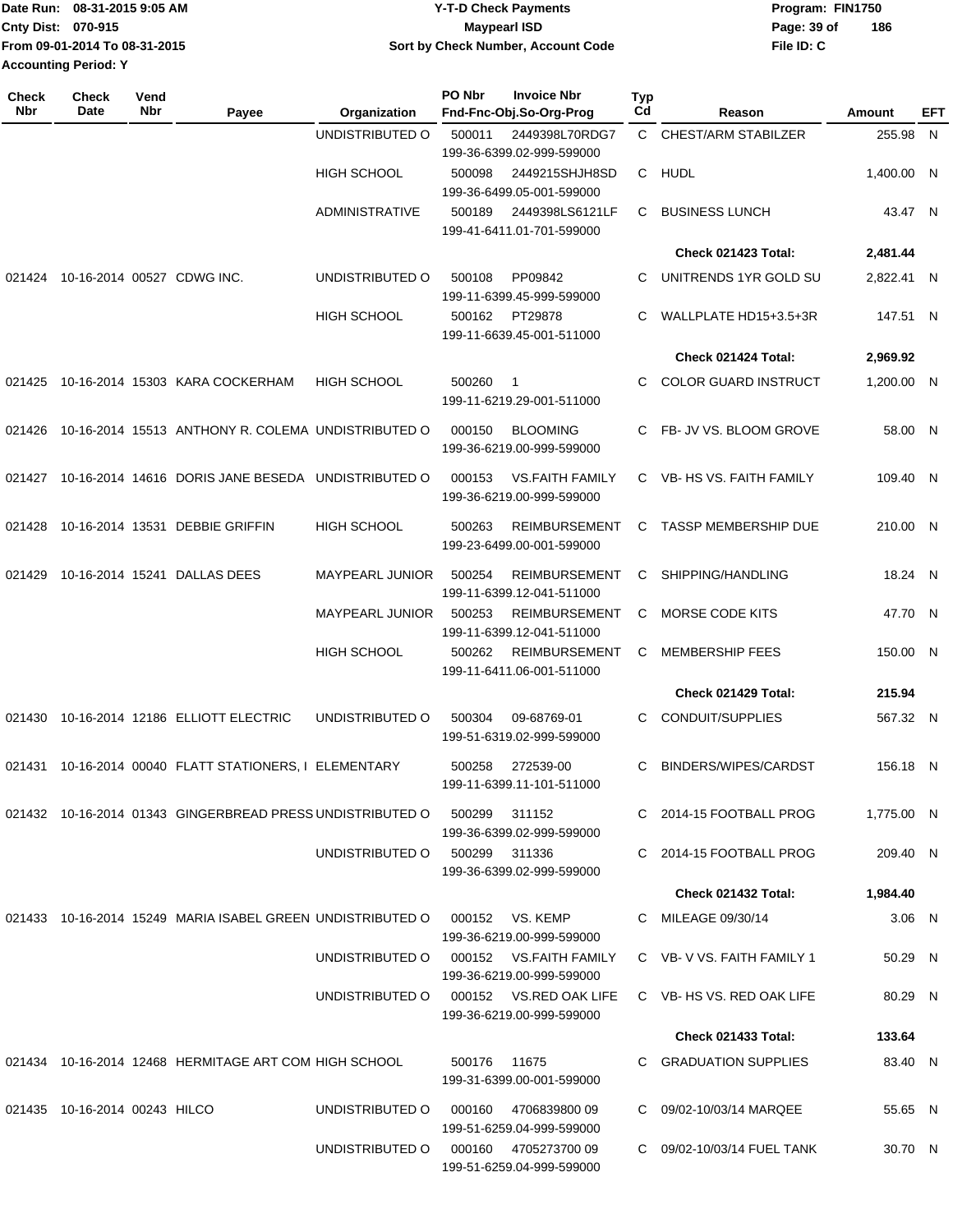|                             | Date Run: 08-31-2015 9:05 AM  | <b>Y-T-D Check Payments</b>        | Program: FIN1750 |     |  |
|-----------------------------|-------------------------------|------------------------------------|------------------|-----|--|
| <b>Cnty Dist: 070-915</b>   |                               | Maypearl ISD                       | Page: 40 of      | 186 |  |
|                             | From 09-01-2014 To 08-31-2015 | Sort by Check Number, Account Code | File ID: C       |     |  |
| <b>Accounting Period: Y</b> |                               |                                    |                  |     |  |

| <b>Check</b><br>Nbr | Check<br>Date | Vend<br>Nbr | Payee                                                                  | Organization                      | PO Nbr       | <b>Invoice Nbr</b><br>Fnd-Fnc-Obj.So-Org-Prog       | <b>Typ</b><br>Cd | Reason                     | Amount      | EFT |
|---------------------|---------------|-------------|------------------------------------------------------------------------|-----------------------------------|--------------|-----------------------------------------------------|------------------|----------------------------|-------------|-----|
|                     |               |             |                                                                        | UNDISTRIBUTED O                   | 000160       | 470517150009<br>199-51-6259.04-999-599000           | C.               | 09/02-10/03/14 SECURITY    | 33.95 N     |     |
|                     |               |             |                                                                        | UNDISTRIBUTED O                   | 000160       | 4602266500 09<br>199-51-6259.04-999-599000          | C                | 09/02-10/03/14 ATHLETIC F  | 1,395.03 N  |     |
|                     |               |             |                                                                        | UNDISTRIBUTED O                   | 000160       | 4602563301 09                                       | C                | 09/02-10/03/14 HIGH SCHO   | 4,277.38 N  |     |
|                     |               |             |                                                                        | UNDISTRIBUTED O                   | 000160       | 199-51-6259.04-999-599000<br>4705335301 09          |                  | 09/02-10/03/14 JUNIOR HIG  | 4.671.67 N  |     |
|                     |               |             |                                                                        | UNDISTRIBUTED O                   | 000160       | 199-51-6259.04-999-599000<br>4706312901 09          | C                | 09/02-10/03/14 ELEMENTA    | 5,377.87 N  |     |
|                     |               |             |                                                                        | UNDISTRIBUTED O                   | 000160       | 199-51-6259.04-999-599000<br>470678390009           | C                | 09/02-10/03/14 AG FACILIT  | 1,095.92 N  |     |
|                     |               |             |                                                                        |                                   |              | 199-51-6259.78-999-522000                           |                  | <b>Check 021435 Total:</b> | 16,938.17   |     |
| 021436              |               |             | 10-16-2014 00689 JACKIE VOLENTINE                                      | UNDISTRIBUTED O                   | 000149       | <b>BLOOMING</b><br>199-36-6219.00-999-599000        |                  | C FB- JV VS. BLOOM GROVE   | 58.00 N     |     |
| 021437              |               |             | 10-16-2014 14227 KATELYNN GONZALEZ UNDISTRIBUTED O                     |                                   | 000154       | VS.RED OAK LIFE<br>199-36-6219.00-999-599000        |                  | C VB-HS VS, RED OAK LIFE   | 109.12 N    |     |
|                     |               |             |                                                                        | UNDISTRIBUTED O                   | 000154       | <b>VS.FAITH FAMILY</b><br>199-36-6219.00-999-599000 | C.               | VB- HS VS. FAITH FAMILY    | 106.88 N    |     |
|                     |               |             |                                                                        |                                   |              |                                                     |                  | Check 021437 Total:        | 216.00      |     |
| 021438              |               |             | 10-16-2014 00411 LINDA POLLEY                                          | UNDISTRIBUTED O                   | 000155       | VS. SUNNYVALE<br>199-36-6219.00-999-599000          |                  | C VB-JH VS. SUNNYVALE 10   | 130.41 N    |     |
| 021439              |               |             | 10-16-2014 12559 MENTORING MINDS                                       | <b>ELEMENTARY</b>                 | 500230       | 176449<br>199-11-6399.35-101-511000                 | C.               | STAAR ASSESMENTS - LV      | 871.20 N    |     |
| 021440              |               |             | 10-16-2014 01781 SYLVIA MILLER                                         | UNDISTRIBUTED O                   | 000156       | VS. KEMP<br>199-36-6219.00-999-599000               |                  | MILEAGE - 09/30/14         | 2.50 N      |     |
|                     |               |             |                                                                        | UNDISTRIBUTED O                   | 000156       | VS. SUNNYVALE<br>199-36-6219.00-999-599000          |                  | C VB- JH VS. SUNNYVALE 10  | 112.71 N    |     |
|                     |               |             |                                                                        |                                   |              |                                                     |                  | Check 021440 Total:        | 115.21      |     |
| 021441              |               |             | 10-16-2014 15725 NATIONAL FOOD GRO MAYPEARL JUNIOR                     |                                   | 000159       | IN0725115<br>240-35-6341.00-041-599000              | C                | APPLESAUCE CUPS            | 60.00 N     |     |
|                     |               |             |                                                                        | INTERMEDIATE SCH 000159 IN0723381 |              | 240-35-6341.00-043-599000                           |                  | C APPLESAUCE CUPS          | 63.72 N     |     |
|                     |               |             |                                                                        | ELEMENTARY                        |              | 000159 IN0723381<br>240-35-6341.00-101-599000       |                  | C APPLESAUCE CUPS          | 63.00 N     |     |
|                     |               |             |                                                                        | <b>HIGH SCHOOL</b>                |              | 000159 IN0725115<br>240-35-6341.01-001-599000       |                  | C APPLESAUCE CUPS          | 60.96 N     |     |
|                     |               |             |                                                                        |                                   |              |                                                     |                  | Check 021441 Total:        | 247.68      |     |
|                     |               |             | 021442 10-16-2014 00516 NAVARRO COLLEGE HIGH SCHOOL                    |                                   |              | 500217  16083 / 16084<br>199-11-6223.00-001-531000  |                  | C FALL 2014 DUEL CREDIT T  | 18,823.00 N |     |
|                     |               |             | 021443 10-16-2014 14226 NIMCO, INC.                                    | MAYPEARL JUNIOR 500226 451076     |              | 199-11-6399.07-041-511000                           |                  | C TULIP BULBS              | 93.50 N     |     |
|                     |               |             | 021444 10-16-2014 13541 NORCOSTCO                                      | MAYPEARL JUNIOR 500227 T413370    |              | 199-11-6399.13-041-511000                           |                  | C BEARDS/AGE KIT/MAKE-U    | 321.85 N    |     |
|                     |               |             | 021445 10-16-2014 14093 PC & MACEXCHANGE INTERMEDIATE SCH 500117 88164 |                                   |              | 199-11-6399.08-043-511000                           |                  | C PRESENTATION CART/PO     | 2,680.00 N  |     |
|                     |               |             |                                                                        | INTERMEDIATE SCH 500117 87757     |              | 199-53-6249.00-043-599000                           |                  | C IPAD MINI LEATHER CASE   | 323.00 N    |     |
|                     |               |             |                                                                        | ADMINISTRATIVE                    | 500117 87790 | 199-53-6399.00-701-599000                           |                  | C REPLACEMENT KEYBOAR      | 105.00 N    |     |
|                     |               |             |                                                                        |                                   |              |                                                     |                  | Check 021445 Total:        | 3,108.00    |     |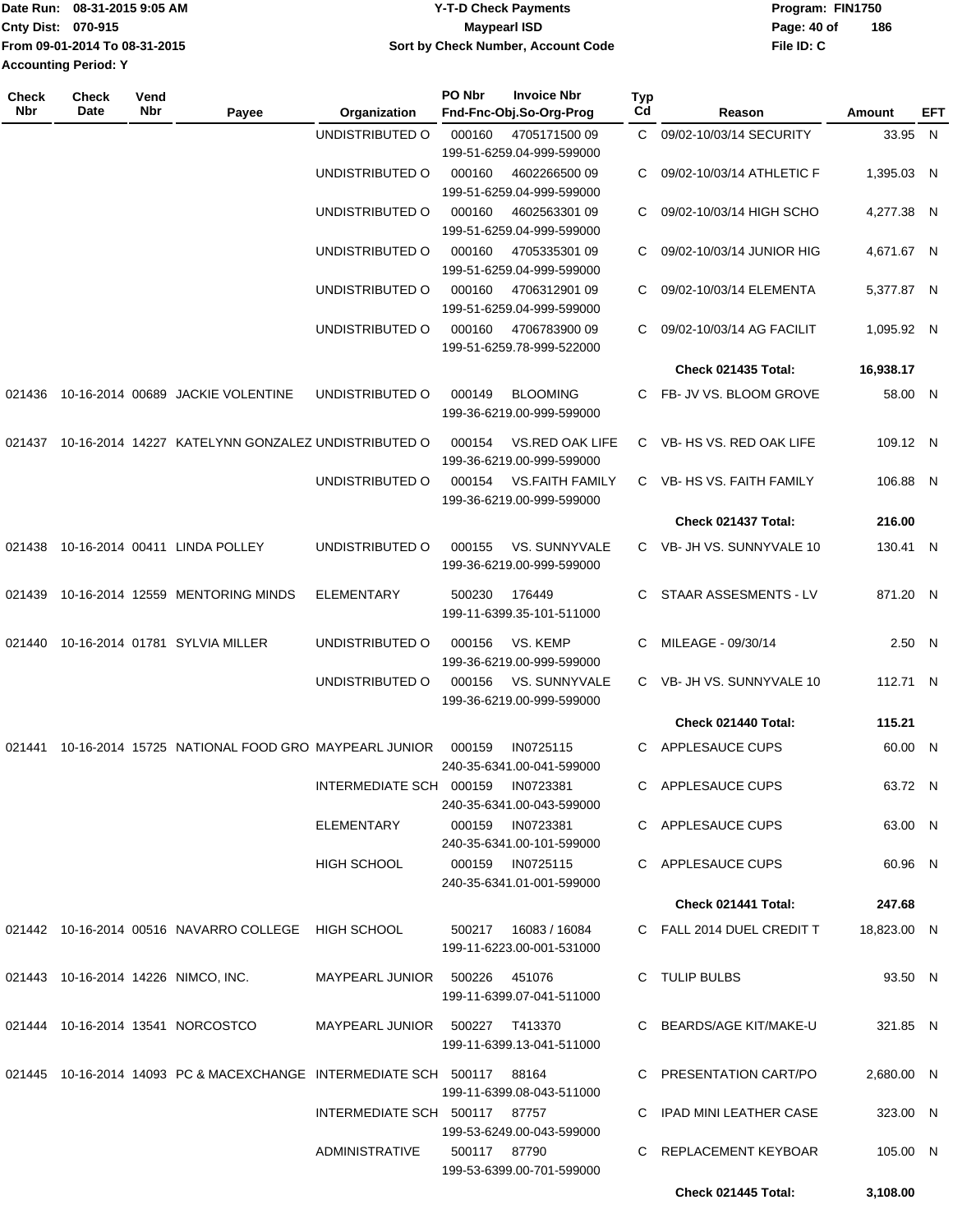| Date Run: 08-31-2015 9:05 AM  | <b>Y-T-D Check Payments</b>        | Program: FIN1750   |
|-------------------------------|------------------------------------|--------------------|
| <b>Cnty Dist: 070-915</b>     | <b>Mavpearl ISD</b>                | 186<br>Page: 41 of |
| From 09-01-2014 To 08-31-2015 | Sort by Check Number, Account Code | File ID: C         |
| <b>Accounting Period: Y</b>   |                                    |                    |

| <b>Check</b><br>Nbr | <b>Check</b><br>Date          | Vend<br>Nbr | Payee                                                                        | Organization           | PO Nbr | <b>Invoice Nbr</b><br>Fnd-Fnc-Obj.So-Org-Prog                      | Typ<br>Cd | Reason                       | Amount     | EFT |
|---------------------|-------------------------------|-------------|------------------------------------------------------------------------------|------------------------|--------|--------------------------------------------------------------------|-----------|------------------------------|------------|-----|
| 021446              |                               |             | 10-16-2014 01301 PIONEER DRAMA SER HIGH SCHOOL                               |                        | 500243 | 497601<br>199-11-6399.07-001-511000                                | C.        | <b>SCRIPTS AND ROYALTIES</b> | 297.00 N   |     |
| 021447              |                               |             | 10-16-2014 15713 PREVENTION STRATE HIGH SCHOOL                               |                        | 500274 | 417<br>199-31-6399.04-001-599000                                   | C.        | MYPLAYBOOK CORE PRO          | 15.00 N    |     |
|                     |                               |             |                                                                              | <b>HIGH SCHOOL</b>     | 500274 | 417<br>199-31-6399.06-001-599000                                   | C         | MYPLAYBOOK ATHLETE C         | 1,745.00 N |     |
|                     |                               |             |                                                                              |                        |        |                                                                    |           | Check 021447 Total:          | 1,760.00   |     |
| 021448              |                               |             | 10-16-2014 00099 REGION 10/EDUCATIO UNDISTRIBUTED O                          |                        | 500306 | 126988<br>199-11-6399.45-999-599000                                | C.        | <b>DISCOVERY STREAMING</b>   | 4,000.00 N |     |
|                     |                               |             |                                                                              | UNDISTRIBUTED O        | 500038 | 127696<br>199-11-6399.45-999-599000                                | C.        | 2014-15 EDUPHORIA!           | 6,600.00 N |     |
|                     |                               |             |                                                                              | <b>HIGH SCHOOL</b>     | 500040 | 127155<br>199-12-6239.00-001-599000                                | C         | 2014-15 LIBRARY              | 200.00 N   |     |
|                     |                               |             |                                                                              | <b>MAYPEARL JUNIOR</b> | 500040 | 127155<br>199-12-6239.00-041-599000                                | C         | 2014-15 LIBRARY              | 200.00 N   |     |
|                     |                               |             |                                                                              | <b>ELEMENTARY</b>      | 500040 | 127155<br>199-12-6239.00-101-599000                                | C         | 2014-15 LIBRARY              | 200.00 N   |     |
|                     |                               |             |                                                                              | <b>HIGH SCHOOL</b>     | 500032 | 127425<br>199-31-6239.00-001-599000                                | C         | 2014-15 COUNSELOR INITI      | 2,000.00 N |     |
|                     |                               |             |                                                                              |                        |        |                                                                    |           | Check 021448 Total:          | 13.200.00  |     |
|                     |                               |             | 021449 10-16-2014 15717 REID CRAFT                                           | <b>MAYPEARL JUNIOR</b> | 500257 | <b>REIMBURSEMENT</b><br>199-11-6399.09-041-511000                  | C.        | COLORED PENCILS/UNIVE        | 38.44 N    |     |
| 021450              | 10-16-2014 13150 RIDDELL      |             |                                                                              | UNDISTRIBUTED O        | 500135 | 60257896<br>199-36-6399.02-999-599000                              | C         | HELMETS/PADS/BELTS           | 1,102.79 N |     |
| 021451              |                               |             | 10-16-2014 15693 RONNA KIM RIGHTME UNDISTRIBUTED O                           |                        | 000158 | VS.RED OAK LIFE<br>199-36-6219.00-999-599000                       |           | C VB-HS VS. RED OAK LIFE     | 105.32 N   |     |
|                     |                               |             | 021452 10-16-2014 15722 ROY H. COLEMAN IV                                    | UNDISTRIBUTED O        | 000148 | <b>BLOOMING</b><br>199-36-6219.00-999-599000                       | C.        | FB- JV VS. BLOOM GROVE       | 58.00 N    |     |
| 021453              |                               |             | 10-16-2014 00843 SCHOLASTIC BOOK FAMAYPEARL JUNIOR                           |                        | 500300 | W3351395BF<br>199-12-6399.00-041-599000                            | C         | <b>JUNIOR HIGH BOOK FAIR</b> | 855.48 N   |     |
|                     |                               |             | 021454 10-16-2014 00043 TASB RISK MANAGEM UNDISTRIBUTED O                    |                        | 000161 | 28987<br>199-41-6429.00-999-599000                                 |           | C UNEMPLOYMENT COMP C        | 3,560.00 N |     |
|                     | 021455 10-16-2014 00810 TASSP |             |                                                                              | HIGH SCHOOL            |        | 500275 GORDAN JORDAN C MEMBERSHIP FEE<br>199-23-6411.05-001-599000 |           |                              | 210.00 N   |     |
|                     |                               |             | 021456 10-16-2014 13653 TEXAS ASSOC. OF ST HIGH SCHOOL                       |                        | 500271 | 300002241<br>199-36-6399.10-001-599000                             |           | C TEXAS MEMBERSHIP           | 80.00 N    |     |
|                     |                               |             | 021457 10-16-2014 12471 TEXAS DEPARTMENT ADMINISTRATIVE                      |                        |        | 199-41-6219.10-701-599000                                          |           |                              | 16.00 N    |     |
|                     |                               |             | 021458 10-16-2014 00617 TOWNSEND PRESS MAYPEARL JUNIOR 500237 326261         |                        |        | 199-11-6399.02-041-511000                                          |           | C JUNGLE BOOK/GREAT EX       | 128.20 N   |     |
|                     |                               |             | 021459 10-16-2014 00144 WAXAHACHIE DAILY LI DIR COST- ADMINIS 500305 C116535 |                        |        | 199-41-6219.03-720-599000                                          |           | C BID NOTICE AD              | 178.18 N   |     |
|                     |                               |             | 021460 10-16-2014 15685 WILLIAM C. PAKULA UNDISTRIBUTED O 000151 BLOOMING    |                        |        | 199-52-6259.01-999-599000                                          |           | C FB- JV VS. BLOOM GROVE     | 75.00 N    |     |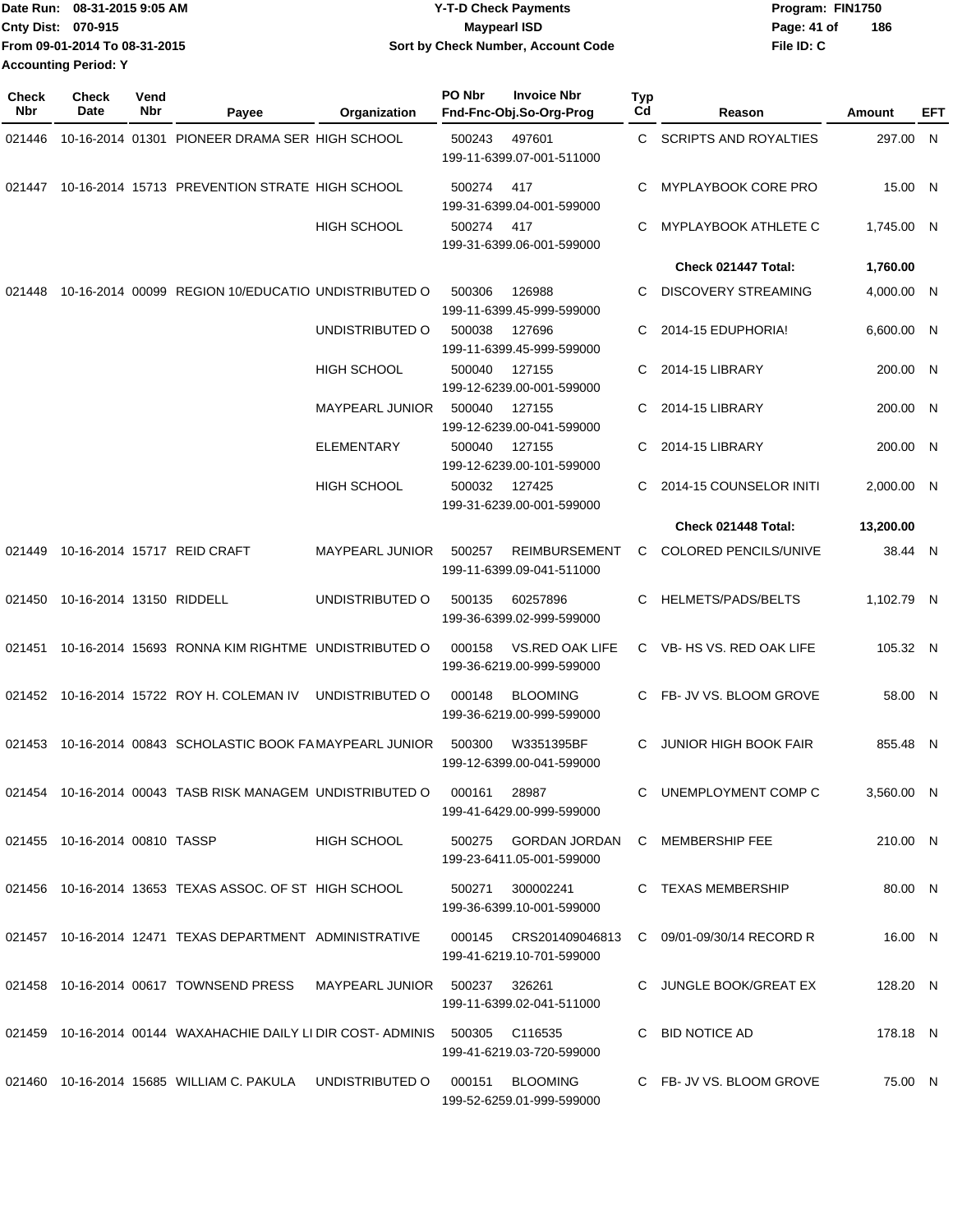|                             | Date Run: 08-31-2015 9:05 AM  | <b>Y-T-D Check Payments</b>        | Program: FIN1750 |     |
|-----------------------------|-------------------------------|------------------------------------|------------------|-----|
| Cnty Dist: 070-915          |                               | <b>Mavpearl ISD</b>                | Page: 42 of      | 186 |
|                             | From 09-01-2014 To 08-31-2015 | Sort by Check Number, Account Code | File ID: C       |     |
| <b>Accounting Period: Y</b> |                               |                                    |                  |     |

| <b>Check</b><br>Nbr | <b>Check</b><br>Date | Vend<br>Nbr | Payee                                                               | Organization                         | PO Nbr       | <b>Invoice Nbr</b><br>Fnd-Fnc-Obj.So-Org-Prog | Typ<br>Cd    | Reason                     | Amount     | EFT |
|---------------------|----------------------|-------------|---------------------------------------------------------------------|--------------------------------------|--------------|-----------------------------------------------|--------------|----------------------------|------------|-----|
| 021461              |                      |             | 10-16-2014 01078 WILLIAM V. MACGILL & INTERMEDIATE SCH 500281       |                                      |              | IN0495584                                     | $\mathbf{C}$ | BATTERY/EYECHART           | 167.06 N   |     |
|                     |                      |             |                                                                     |                                      |              | 199-33-6399.00-043-599000                     |              |                            |            |     |
|                     |                      |             |                                                                     | INTERMEDIATE SCH 500148              |              | IN0495619<br>199-33-6399.00-043-599000        | С            | TAPE/THERMOMETER/WI        | 218.84 N   |     |
|                     |                      |             |                                                                     |                                      |              |                                               |              | Check 021461 Total:        | 385.90     |     |
|                     |                      |             | 021462 10-23-2014 12211 ADVANCE PIERRE FO MAYPEARL JUNIOR           |                                      | 000162       | 1462648                                       | С            | <b>COMMODITY PRODUCTS</b>  | 62.00 N    |     |
|                     |                      |             |                                                                     |                                      |              | 240-35-6341.00-041-599000                     |              |                            |            |     |
|                     |                      |             |                                                                     | INTERMEDIATE SCH 000162              |              | 1462648                                       | C            | <b>COMMODITY PRODUCTS</b>  | 62.00 N    |     |
|                     |                      |             |                                                                     |                                      |              | 240-35-6341.00-043-599000                     |              |                            |            |     |
|                     |                      |             |                                                                     | ELEMENTARY                           | 000162       | 1462648<br>240-35-6341.00-101-599000          | С            | <b>COMMODITY PRODUCTS</b>  | 62.00 N    |     |
|                     |                      |             |                                                                     | <b>HIGH SCHOOL</b>                   | 000162       | 1462648                                       | С            | <b>COMMODITY PRODUCTS</b>  | 63.70 N    |     |
|                     |                      |             |                                                                     |                                      |              | 240-35-6341.01-001-599000                     |              |                            |            |     |
|                     |                      |             |                                                                     |                                      |              |                                               |              | Check 021462 Total:        | 249.70     |     |
|                     |                      |             | 021463 10-23-2014 15042 MARY ALLISON WATKI UNDISTRIBUTED O          |                                      | 000177       | <b>VS.LIFE OAKCLIF</b>                        |              | C VB- HS VS.LIFE OAK CLIFF | 79.92 N    |     |
|                     |                      |             |                                                                     |                                      |              | 199-36-6219.00-999-599000                     |              |                            |            |     |
| 021464              |                      |             | 10-23-2014 14197 ANNA FUCHS                                         | UNDISTRIBUTED O                      | 000176       | <b>VS.LIFE OAKCLIF</b>                        |              | C VB- HS VS.LIFE OAK CLIFF | 80.00 N    |     |
|                     |                      |             |                                                                     |                                      |              | 199-36-6219.00-999-599000                     |              |                            |            |     |
| 021465              |                      |             | 10-23-2014 15696 ARTIS WOOTEN                                       | UNDISTRIBUTED O                      | 000178       | VS. GODLEY                                    |              | C FB- JV VS. GODLY         | 58.00 N    |     |
|                     |                      |             |                                                                     |                                      |              | 199-36-6219.00-999-599000                     |              |                            |            |     |
| 021466              |                      |             | 10-23-2014 00901 AVENUE FUEL DISTRI UNDISTRIBUTED O                 |                                      | 000163       | 56339                                         | C            | 964 GAL LS DIESEL          | 2,891.04 N |     |
|                     |                      |             |                                                                     |                                      |              | 199-34-6311.01-999-599000                     |              |                            |            |     |
| 021467              |                      |             | 10-23-2014 00593 BLUE BELL CREAMERI MAYPEARL JUNIOR                 |                                      | 000164       | 043082594719                                  | С            | <b>ICE CREAM</b>           | 86.04 N    |     |
|                     |                      |             |                                                                     |                                      |              | 240-35-6341.00-041-599000                     |              |                            |            |     |
|                     |                      |             |                                                                     | <b>HIGH SCHOOL</b>                   | 000164       | 043092524424<br>240-35-6341.01-001-599000     | С            | <b>ICE CREAM</b>           | 68.40 N    |     |
|                     |                      |             |                                                                     |                                      |              |                                               |              | Check 021467 Total:        | 154.44     |     |
| 021468              |                      |             | 10-23-2014 00956 BORDEN DAIRY                                       | <b>MAYPEARL JUNIOR</b>               | 000165       | 901230                                        | С            | <b>MILK</b>                | 597.70 N   |     |
|                     |                      |             |                                                                     |                                      |              | 240-35-6341.00-041-599000                     |              |                            |            |     |
|                     |                      |             |                                                                     | INTERMEDIATE SCH 000165              |              | 901230                                        | С            | <b>MILK</b>                | 800.00 N   |     |
|                     |                      |             |                                                                     | ELEMENTARY                           |              | 240-35-6341.00-043-599000                     |              | C MILK                     | 951.68 N   |     |
|                     |                      |             |                                                                     |                                      | 000165       | 901230<br>240-35-6341.00-101-599000           |              |                            |            |     |
|                     |                      |             |                                                                     | <b>HIGH SCHOOL</b>                   |              | 000165 901230                                 |              | C MILK                     | 792.30 N   |     |
|                     |                      |             |                                                                     |                                      |              | 240-35-6341.01-001-599000                     |              |                            |            |     |
|                     |                      |             |                                                                     |                                      |              |                                               |              | Check 021468 Total:        | 3,141.68   |     |
|                     |                      |             | 021469  10-23-2014  15715  BROTHERS PRODUCE MAYPEARL JUNIOR  000166 |                                      |              | <b>JUNIOR HIGH</b>                            |              | C FRESH PRODUCE            | 298.89 N   |     |
|                     |                      |             |                                                                     | INTERMEDIATE SCH 000166 INTERMEDIATE |              | 240-35-6341.00-041-599000                     |              | C FRESH PRODUCE            | 358.87 N   |     |
|                     |                      |             |                                                                     |                                      |              | 240-35-6341.00-043-599000                     |              |                            |            |     |
|                     |                      |             |                                                                     | ELEMENTARY                           | 000166       | ELEMENTARY                                    |              | C FRESH PRODUCE            | 544.55 N   |     |
|                     |                      |             |                                                                     |                                      |              | 240-35-6341.00-101-599000                     |              |                            |            |     |
|                     |                      |             |                                                                     | <b>HIGH SCHOOL</b>                   | 000166       | HIGH SCHOOL<br>240-35-6341.01-001-599000      |              | C FRESH PRODUCE            | 958.62 N   |     |
|                     |                      |             |                                                                     |                                      |              |                                               |              | Check 021469 Total:        | 2,160.93   |     |
|                     |                      |             | 021470 10-23-2014 00015 C & C REFRIGERATIO UNDISTRIBUTED O          |                                      | 500323       | 28850                                         |              | C REPAIRED FREEZER -       | 237.00 N   |     |
|                     |                      |             |                                                                     |                                      |              | 199-51-6249.00-999-599000                     |              |                            |            |     |
|                     |                      |             |                                                                     | UNDISTRIBUTED O                      | 500323 29077 |                                               |              | C REPAIRED FREEZER - J.H.  | 5,047.00 N |     |
|                     |                      |             |                                                                     | UNDISTRIBUTED O                      | 500323 28969 | 199-51-6249.01-999-599000                     |              | C CHECKED A/C - INTERME    | 154.00 N   |     |
|                     |                      |             |                                                                     |                                      |              | 199-51-6319.02-999-599000                     |              |                            |            |     |
|                     |                      |             |                                                                     |                                      |              |                                               |              |                            |            |     |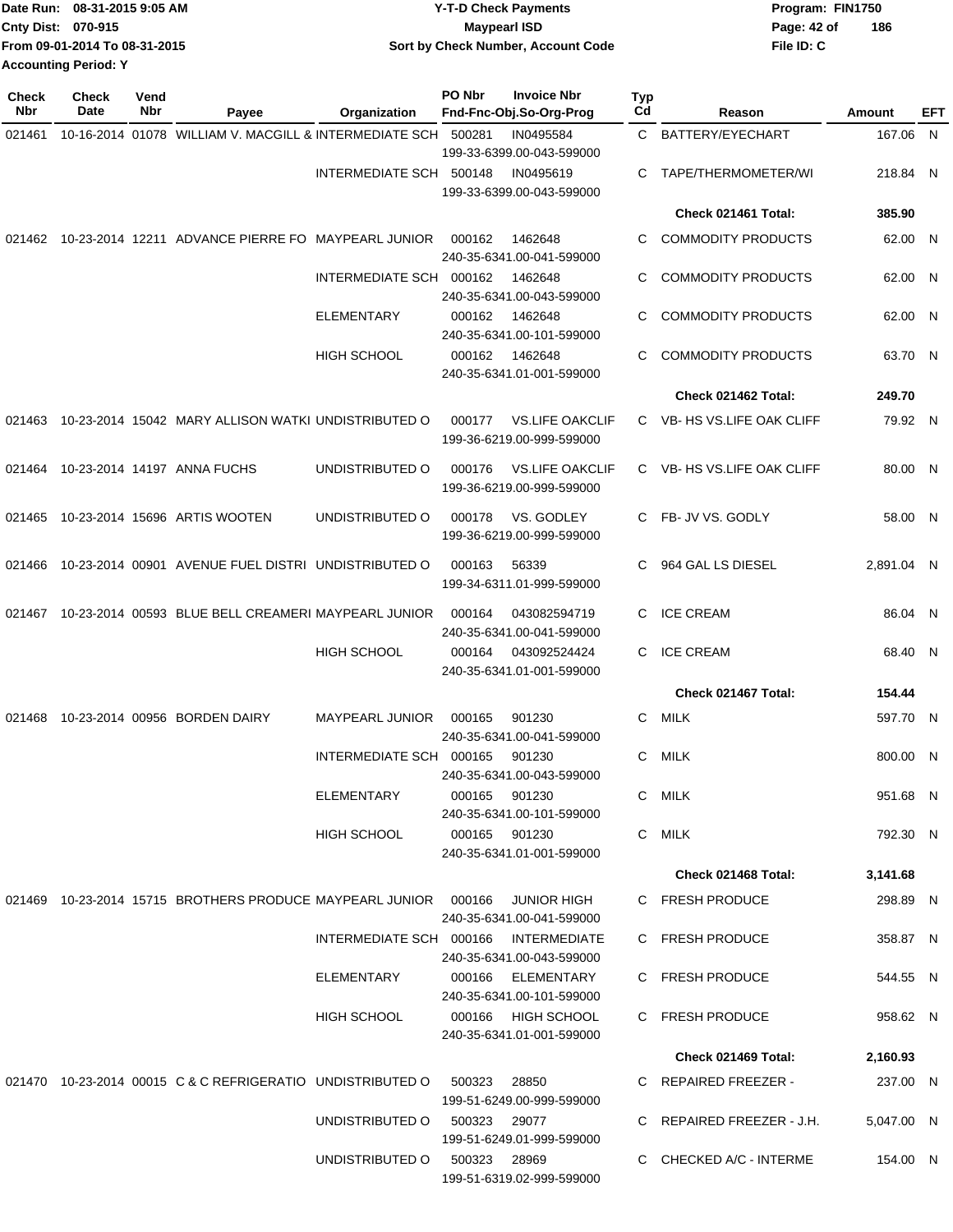|                     | Date Run: 08-31-2015 9:05 AM<br>Cnty Dist: 070-915<br>From 09-01-2014 To 08-31-2015<br><b>Accounting Period: Y</b> |             |                                                                          | <b>Y-T-D Check Payments</b><br><b>Maypearl ISD</b><br>Sort by Check Number, Account Code |        |                                                      |                       |                            | Program: FIN1750<br>Page: 43 of<br>File ID: C | 186             |            |
|---------------------|--------------------------------------------------------------------------------------------------------------------|-------------|--------------------------------------------------------------------------|------------------------------------------------------------------------------------------|--------|------------------------------------------------------|-----------------------|----------------------------|-----------------------------------------------|-----------------|------------|
| <b>Check</b><br>Nbr | <b>Check</b><br>Date                                                                                               | Vend<br>Nbr |                                                                          | Organization                                                                             | PO Nbr | <b>Invoice Nbr</b><br>Fnd-Fnc-Obj.So-Org-Prog        | Typ<br>C <sub>d</sub> | Reason                     |                                               | Amount          | <b>EFT</b> |
|                     |                                                                                                                    |             | Payee                                                                    |                                                                                          |        |                                                      |                       | Check 021470 Total:        |                                               | 5,438.00        |            |
| 021471              |                                                                                                                    |             | 10-23-2014 13576 CANON FINANCIAL SE UNDISTRIBUTED O                      |                                                                                          | 000185 | 14248937<br>199-11-6219.00-999-523000                | С                     | 10/13/14 LEASE             |                                               | 220.90 N        |            |
|                     |                                                                                                                    |             |                                                                          | <b>HIGH SCHOOL</b>                                                                       | 000185 | 14248937<br>199-11-6269.00-001-511000                | C                     | 10/13/14 LEASE             |                                               | 245.44 N        |            |
|                     |                                                                                                                    |             |                                                                          | MAYPEARL JUNIOR                                                                          | 000185 | 14248937<br>199-11-6269.00-041-511000                | C                     | 10/13/14 LEASE             |                                               | 245.44 N        |            |
|                     |                                                                                                                    |             |                                                                          | INTERMEDIATE SCH 000185                                                                  |        | 14248937<br>199-11-6269.00-043-599000                | C                     | 10/13/14 LEASE             |                                               | 239.99 N        |            |
|                     |                                                                                                                    |             |                                                                          | <b>ELEMENTARY</b>                                                                        | 000185 | 14248937<br>199-11-6269.00-101-511000                | C                     | 10/13/14 LEASE             |                                               | 245.44 N        |            |
|                     |                                                                                                                    |             |                                                                          | <b>ELEMENTARY</b>                                                                        | 000185 | 14248937<br>199-11-6269.00-101-599000                | C                     | 10/13/14 LEASE             |                                               | 245.44 N        |            |
|                     |                                                                                                                    |             |                                                                          | <b>HIGH SCHOOL</b>                                                                       | 000185 | 14248937<br>199-11-6269.01-001-511000                | С                     | 10/13/14 LEASE             |                                               | 1,227.20 N      |            |
|                     |                                                                                                                    |             |                                                                          | MAYPEARL JUNIOR                                                                          | 000185 | 14248937<br>199-11-6269.01-041-511000                | C                     | 10/13/14 LEASE             |                                               | 245.44 N        |            |
|                     |                                                                                                                    |             |                                                                          | INTERMEDIATE SCH 000185                                                                  |        | 14248937<br>199-11-6269.01-043-511000                | C                     | 10/13/14 LEASE             |                                               | 239.99 N        |            |
|                     |                                                                                                                    |             |                                                                          | DIR COST-ADMINIS                                                                         | 000185 | 14248937<br>199-41-6249.00-720-599000                | C                     | 10/13/14 LEASE             |                                               | 269.97 N        |            |
|                     |                                                                                                                    |             |                                                                          |                                                                                          |        |                                                      |                       | Check 021471 Total:        |                                               | 3,425.25        |            |
|                     |                                                                                                                    |             | 021472 10-23-2014 14076 CDI COMPUTER DEAL HIGH SCHOOL                    |                                                                                          | 500085 | 428128<br>199-11-6639.48-001-511000                  | C                     | LAPTOP REPLACEMENTS        |                                               | 3,890.00 N      |            |
| 021473              | 10-23-2014 14580 CESD                                                                                              |             |                                                                          | UNDISTRIBUTED O                                                                          | 500298 | <b>VONA HOPKINS</b><br>199-21-6411.01-999-599000     | C                     | 504 CONFERENCE             |                                               | 380.00 N        |            |
| 021474              |                                                                                                                    |             | 10-23-2014 15513 ANTHONY R. COLEMA UNDISTRIBUTED O                       |                                                                                          | 000180 | VS. GODLEY<br>199-36-6219.00-999-599000              | C                     | FB- JV VS. GODLEY 10/14/   |                                               | 58.00 N         |            |
|                     |                                                                                                                    |             | 021475 10-23-2014 15282 COLORADO BOXED BE MAYPEARL JUNIOR 000167 6912260 |                                                                                          |        | 240-35-6341.00-041-599000                            |                       | C COMMODITY BEEF PROD      |                                               | 43.70 N         |            |
|                     |                                                                                                                    |             |                                                                          | ELEMENTARY                                                                               |        | 000167 6912258<br>240-35-6341.00-101-599000          |                       | C COMMODITY BEEF PROD      |                                               | 62.40 N         |            |
|                     |                                                                                                                    |             |                                                                          | HIGH SCHOOL                                                                              |        | 000167 6912259<br>240-35-6341.01-001-599000          |                       | C COMMODITY BEEF PROD      |                                               | 114.84 N        |            |
|                     |                                                                                                                    |             |                                                                          |                                                                                          |        |                                                      |                       | Check 021475 Total:        |                                               | 220.94          |            |
|                     |                                                                                                                    |             | 021476  10-23-2014  13279  CROSS COUNTRY PES UNDISTRIBUTED O             |                                                                                          | 500170 | 27382<br>199-51-6249.00-999-599000                   |                       | C MONTHLY 10/15/2014       |                                               | 250.00 N        |            |
|                     |                                                                                                                    |             | 021477 10-23-2014 00242 DEMCO, INC.                                      | INTERMEDIATE SCH 500289 5431613                                                          |        | 199-12-6399.01-043-599000                            |                       | C READERS/BOOK COVERS/     |                                               | 166.87 N        |            |
|                     |                                                                                                                    |             | 021478 10-23-2014 15656 DEPARTMENT OF INF UNDISTRIBUTED O                |                                                                                          | 000168 | 15091293N<br>199-51-6259.02-999-599000               |                       | C 09/01-09/30/14 LONG DIST |                                               | 80.76 N         |            |
|                     |                                                                                                                    |             | 021479 10-23-2014 12536 DESOTO JANITORIAL UNDISTRIBUTED O                |                                                                                          | 500334 | 160685-1<br>199-51-6319.01-999-599000                |                       | C SOAP/LINERS              |                                               | 411.65 N        |            |
|                     |                                                                                                                    |             |                                                                          | UNDISTRIBUTED O                                                                          |        | 500334 160685<br>199-51-6319.01-999-599000           |                       | C MOPS/GLOVES/LYSOL/TO     |                                               | 2,369.94 N      |            |
|                     |                                                                                                                    |             |                                                                          |                                                                                          |        |                                                      |                       | Check 021479 Total:        |                                               | 2,781.59        |            |
|                     |                                                                                                                    |             | 021480 10-23-2014 12885 DIRECT ENERGY                                    | UNDISTRIBUTED O                                                                          |        | 000191  142890022418543<br>199-51-6259.04-999-599000 |                       | C 09/15-10/13/14 PORTABLE  |                                               | $11.13 \quad N$ |            |
|                     |                                                                                                                    |             |                                                                          | UNDISTRIBUTED O                                                                          |        | 000191  142890022418543<br>199-51-6259.04-999-599000 |                       | C 09/15-10/13/14 CATV TOW  |                                               | 9.31 N          |            |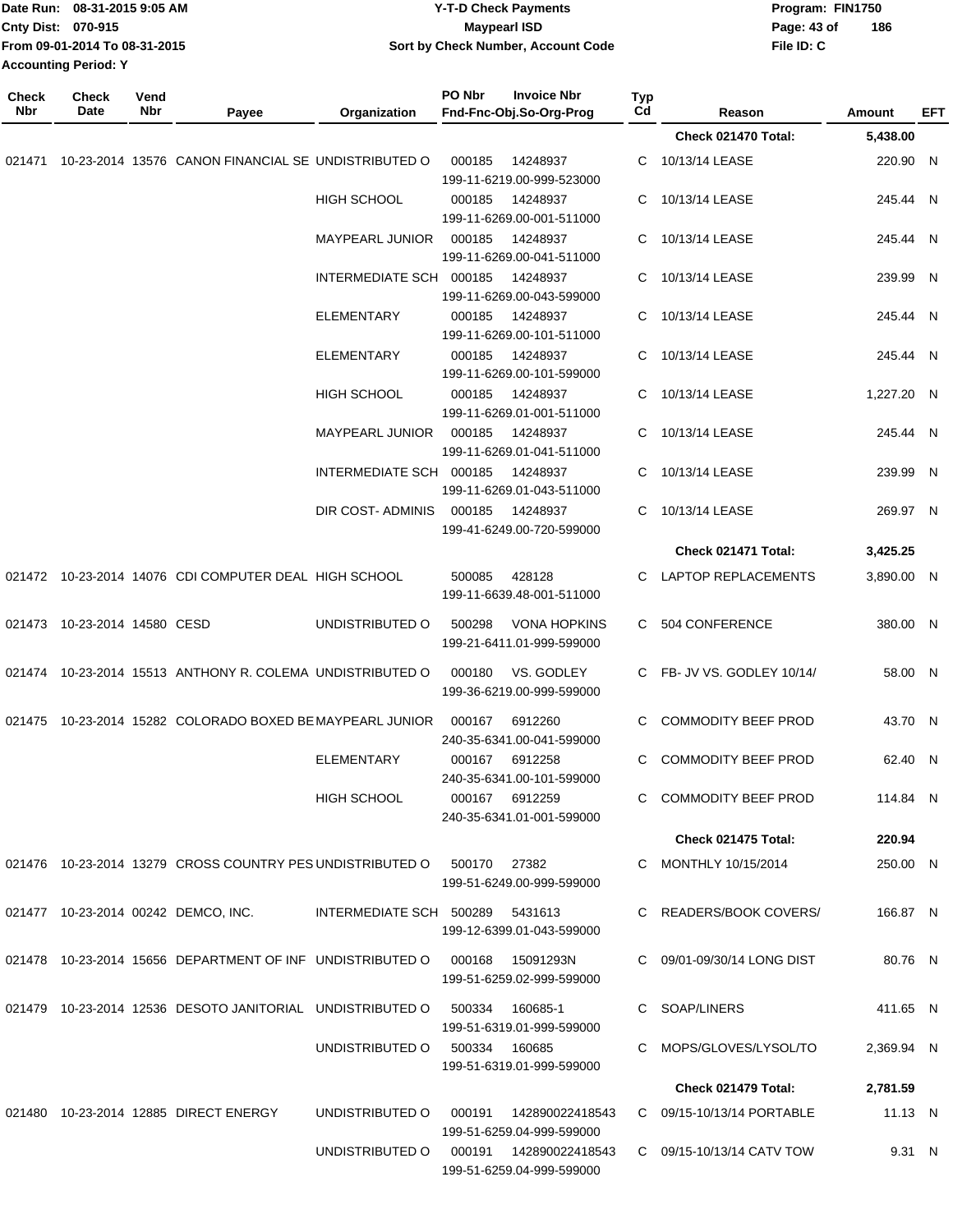|                             | Date Run: 08-31-2015 9:05 AM  | Y-T-D Check Payments               | Program: FIN1750   |
|-----------------------------|-------------------------------|------------------------------------|--------------------|
| Cnty Dist: 070-915          |                               | Maypearl ISD                       | 186<br>Page: 44 of |
|                             | From 09-01-2014 To 08-31-2015 | Sort by Check Number, Account Code | File ID: C         |
| <b>Accounting Period: Y</b> |                               |                                    |                    |
|                             |                               |                                    |                    |

| Check<br>Nbr | <b>Check</b><br>Date | Vend<br>Nbr | Payee                                               | Organization                    | PO Nbr                              | <b>Invoice Nbr</b><br>Fnd-Fnc-Obj.So-Org-Prog | <b>Typ</b><br>Cd         | Reason                      | Amount     | EFT |
|--------------|----------------------|-------------|-----------------------------------------------------|---------------------------------|-------------------------------------|-----------------------------------------------|--------------------------|-----------------------------|------------|-----|
|              |                      |             |                                                     | UNDISTRIBUTED O                 | 000191                              | 142890022418543<br>199-51-6259.04-999-599000  |                          | C 09/15-10/13/14 GOLF FACIL | 35.53 N    |     |
|              |                      |             |                                                     | UNDISTRIBUTED O                 | 000191                              | 142890022418543                               |                          | C 09/15-10/13/14 HS SOUTH   | 68.69 N    |     |
|              |                      |             |                                                     |                                 |                                     | 199-51-6259.04-999-599000                     |                          |                             |            |     |
|              |                      |             |                                                     | UNDISTRIBUTED O                 | 000191                              | 142890022418543<br>199-51-6259.04-999-599000  |                          | C 09/15-10/13/14 INT. CAFET | 469.10 N   |     |
|              |                      |             |                                                     | UNDISTRIBUTED O                 | 000191                              | 142890022418543<br>199-51-6259.04-999-599000  |                          | C 09/15-10/13/14 H.S. SOUTH | 3,686.10 N |     |
|              |                      |             |                                                     | UNDISTRIBUTED O                 | 000191                              | 142890022418543                               |                          | C 09/15-10/13/14 PRACTICE   | 262.21 N   |     |
|              |                      |             |                                                     | UNDISTRIBUTED O                 | 000191                              | 199-51-6259.04-999-599000<br>142890022418543  |                          | C 09/15-10/13/14 INTERMEDI  | 1,769.40 N |     |
|              |                      |             |                                                     |                                 |                                     | 199-51-6259.04-999-599000                     |                          |                             |            |     |
|              |                      |             |                                                     | UNDISTRIBUTED O                 | 000191                              | 142890022418543<br>199-51-6259.04-999-599000  |                          | C 09/15-10/13/14 QUAD BUIL  | 196.53 N   |     |
|              |                      |             |                                                     | UNDISTRIBUTED O                 | 000191                              | 142890022419239<br>199-51-6259.04-999-599000  |                          | C 09/15-10/13/14 309 MAIN S | 348.66 N   |     |
|              |                      |             |                                                     | UNDISTRIBUTED O                 | 000191                              | 142890022418543<br>199-51-6259.04-999-599000  | C.                       | 09/15-10/13/14 BUS BARN     | 203.81 N   |     |
|              |                      |             |                                                     |                                 |                                     |                                               |                          | Check 021480 Total:         | 7,060.47   |     |
| 021481       |                      |             | 10-23-2014 13639 EAST TEXAS COPY SY UNDISTRIBUTED O |                                 | 000192                              | 256241                                        | C.                       | 09/04-10/03/14 COPIER B&    | 68.46 N    |     |
|              |                      |             |                                                     |                                 |                                     | 199-11-6219.07-999-523000                     |                          |                             |            |     |
|              |                      |             |                                                     | <b>HIGH SCHOOL</b>              | 000192                              | 256241                                        |                          | 09/04-10/03/14 COPIER B&    | 74.07 N    |     |
|              |                      |             |                                                     | HIGH SCHOOL                     | 000193                              | 199-11-6269.00-001-511000<br>257011           | C.                       | 09/09-10/08/14 PRINTERS     | 77.78 N    |     |
|              |                      |             |                                                     |                                 |                                     | 199-11-6269.00-001-511000                     |                          |                             |            |     |
|              |                      |             | <b>MAYPEARL JUNIOR</b>                              | 000192                          | 256241<br>199-11-6269.00-041-511000 | C.                                            | 09/04-10/03/14 COPIER B& | 30.38 N                     |            |     |
|              |                      |             | MAYPEARL JUNIOR                                     | 000193                          | 257011<br>199-11-6269.00-041-511000 | C.                                            | 09/09-10/08/14 PRINTERS  | 77.78 N                     |            |     |
|              |                      |             |                                                     | INTERMEDIATE SCH 000193         |                                     | 257011<br>199-11-6269.00-043-599000           | C                        | 09/09-10/08/14 PRINTERS     | 77.78 N    |     |
|              |                      |             |                                                     | INTERMEDIATE SCH 000192 256241  |                                     | 199-11-6269.00-043-599000                     | C                        | 09/04-10/03/14 COPIER B&    | 34.88 N    |     |
|              |                      |             |                                                     | ELEMENTARY                      | 000193 257011                       | 199-11-6269.00-101-511000                     |                          | C 09/09-10/08/14 PRINTERS   | 77.77 N    |     |
|              |                      |             |                                                     | ELEMENTARY                      | 000193 257011                       |                                               |                          | C 09/09-10/08/14 PRINTERS   | 21.90 N    |     |
|              |                      |             |                                                     |                                 |                                     | 199-11-6269.00-101-511000                     |                          |                             |            |     |
|              |                      |             |                                                     | ELEMENTARY                      | 000192 256241                       |                                               |                          | C 09/04-10/03/14 COPIER B&  | 535.92 N   |     |
|              |                      |             |                                                     | ELEMENTARY                      | 000192 256241                       | 199-11-6269.00-101-511000                     |                          | C 09/04-10/03/14 COPIER B&  | 64.63 N    |     |
|              |                      |             |                                                     |                                 |                                     | 199-11-6269.00-101-599000                     |                          |                             |            |     |
|              |                      |             |                                                     | ELEMENTARY                      | 000193 257011                       | 199-11-6269.00-101-599000                     |                          | C 09/09-10/08/14 PRINTERS   | 77.78 N    |     |
|              |                      |             |                                                     | <b>HIGH SCHOOL</b>              | 000193 257011                       | 199-11-6269.01-001-511000                     |                          | C 09/09-10/08/14 PRINTERS   | 71.55 N    |     |
|              |                      |             |                                                     | HIGH SCHOOL                     | 000193 257011                       | 199-11-6269.01-001-511000                     |                          | C 09/09-10/08/14 PRINTERS   | 77.78 N    |     |
|              |                      |             |                                                     | HIGH SCHOOL                     | 000192  256241                      | 199-11-6269.01-001-511000                     |                          | C 09/04-10/03/14 COPIER B&  | 654.87 N   |     |
|              |                      |             |                                                     | MAYPEARL JUNIOR  000193  257011 |                                     | 199-11-6269.01-041-511000                     |                          | C 09/09-10/08/14 PRINTERS   | 36.23 N    |     |
|              |                      |             |                                                     | MAYPEARL JUNIOR  000193  257011 |                                     | 199-11-6269.01-041-511000                     |                          | C 09/09-10/08/14 PRINTERS   | 77.78 N    |     |
|              |                      |             |                                                     | MAYPEARL JUNIOR 000192 256241   |                                     | 199-11-6269.01-041-511000                     |                          | C 09/04-10/03/14 COPIER B&  | 445.35 N   |     |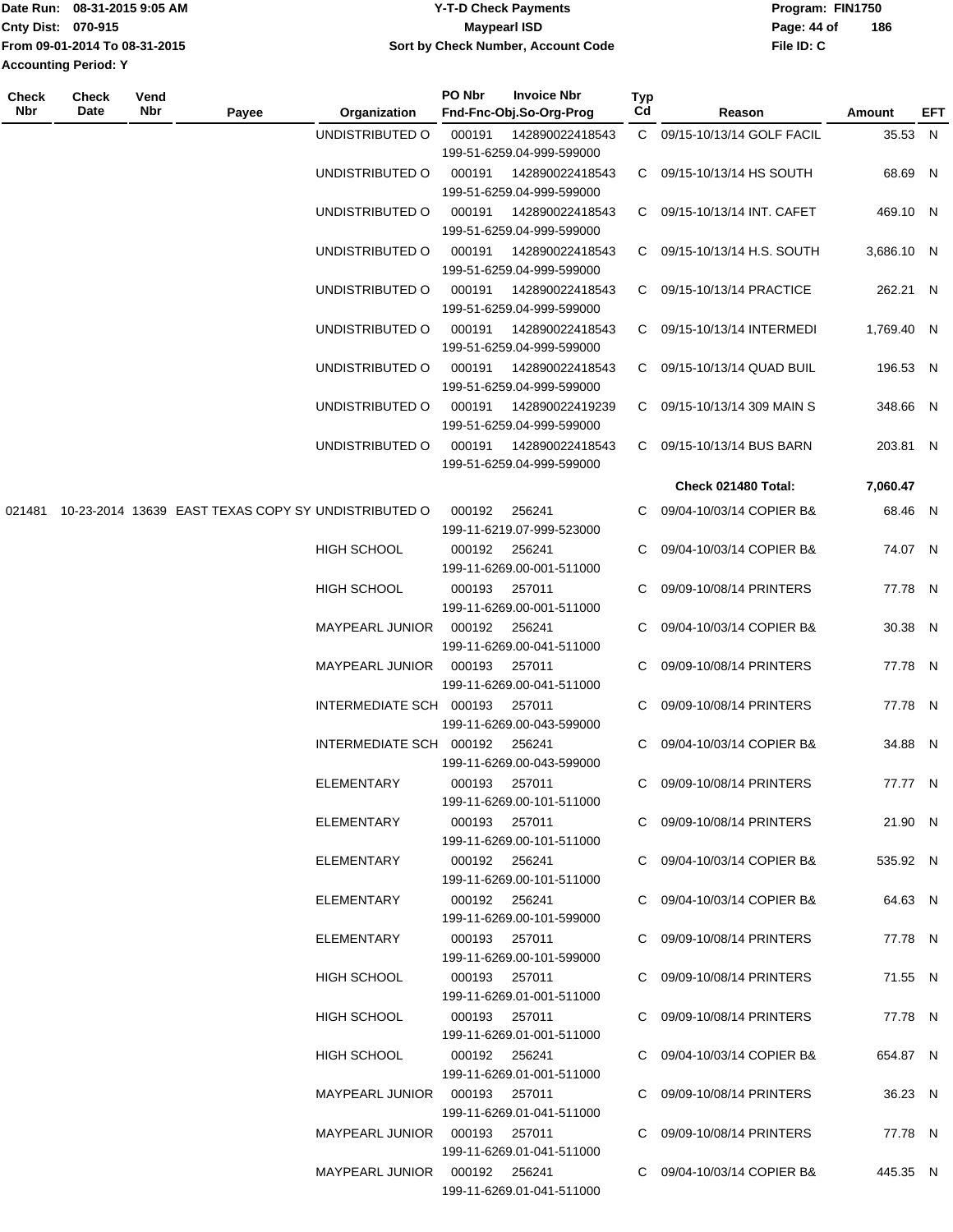|                             | TDate Run: 08-31-2015 9:05 AM | Y-T-D Check Payments               | Program: FIN1750   |
|-----------------------------|-------------------------------|------------------------------------|--------------------|
| <b>Cnty Dist: 070-915</b>   |                               | Maypearl ISD                       | 186<br>Page: 45 of |
|                             | Trom 09-01-2014 To 08-31-2015 | Sort by Check Number, Account Code | File ID: C         |
| <b>Accounting Period: Y</b> |                               |                                    |                    |

| <b>Check</b><br>Nbr | <b>Check</b><br>Date    | Vend<br>Nbr | Payee                                                                          | Organization                           | PO Nbr | <b>Invoice Nbr</b><br>Fnd-Fnc-Obj.So-Org-Prog       | <b>Typ</b><br>Cd | Reason                     | Amount     | EFT |
|---------------------|-------------------------|-------------|--------------------------------------------------------------------------------|----------------------------------------|--------|-----------------------------------------------------|------------------|----------------------------|------------|-----|
|                     |                         |             |                                                                                | INTERMEDIATE SCH 000193                |        | 257011                                              | C.               | 09/09-10/08/14 PRINTERS    | 77.78 N    |     |
|                     |                         |             |                                                                                |                                        |        | 199-11-6269.01-043-511000                           |                  |                            |            |     |
|                     |                         |             |                                                                                | INTERMEDIATE SCH 000192                |        | 256241                                              | C                | 09/04-10/03/14 COPIER B&   | 368.76 N   |     |
|                     |                         |             |                                                                                |                                        |        | 199-11-6269.01-043-511000                           |                  |                            |            |     |
|                     |                         |             |                                                                                | DIR COST- ADMINIS                      | 000193 | 257011<br>199-41-6249.00-720-599000                 | C                | 09/09-10/08/14 PRINTERS    | 77.77 N    |     |
|                     |                         |             |                                                                                | DIR COST- ADMINIS                      | 000192 | 256241<br>199-41-6249.00-720-599000                 | C                | 09/04-10/03/14 COPIER B&   | 52.84 N    |     |
|                     |                         |             |                                                                                | DIR COST- ADMINIS                      | 000192 | 256241<br>199-41-6249.00-720-599000                 | C.               | 09/04-10/03/14 COPIER CO   | 189.45 N   |     |
|                     |                         |             |                                                                                |                                        |        |                                                     |                  | Check 021481 Total:        | 3,349.29   |     |
|                     |                         |             |                                                                                |                                        |        |                                                     |                  |                            |            |     |
|                     |                         |             | 021482 10-23-2014 15726 EDDIE MORRIS                                           | UNDISTRIBUTED O                        | 000181 | VS. GODLEY<br>199-36-6219.00-999-599000             |                  | C FB- JV VS. GODLEY 10/14/ | 58.00 N    |     |
| 021483              | 10-23-2014 15210 FED EX |             |                                                                                | UNDISTRIBUTED O                        | 000184 | 2-814-40242<br>199-41-6399.02-999-599000            | C                | <b>BOND PARAMETERS</b>     | 34.77 N    |     |
| 021484              |                         |             | 10-23-2014 00040 FLATT STATIONERS, I INTERMEDIATE SCH 500285                   |                                        |        | 272912-00<br>199-11-6399.09-043-511000              | C                | TRIMMER/PAPER, WOOD, 1     | 162.99 N   |     |
| 021485              |                         |             | 10-23-2014 15584 FOLLETT SCHOOL SO UNDISTRIBUTED O                             |                                        | 500330 | 1151527<br>199-11-6399.45-999-599000                | C.               | TITLEPEAK 12/01/14-11/30/  | 3,719.10 N |     |
| 021486              |                         |             | 10-23-2014 13851 FRED PRYOR SEMINA HIGH SCHOOL                                 |                                        | 500337 | 16232067<br>199-11-6411.04-001-511000               | C.               | <b>SEMINAR</b>             | 99.00 N    |     |
| 021487              |                         |             | 10-23-2014 12984 ROGER GRANTHAM                                                | UNDISTRIBUTED O                        | 000188 | <b>MILEAGE</b><br>199-36-6219.00-999-599000         | C                | MILEAGE 09/26,09/30/14     | 14.12 N    |     |
| 021488              |                         |             | 10-23-2014 15249 MARIA ISABEL GREEN UNDISTRIBUTED O                            |                                        | 000189 | <b>VS.FAITH FAMILY</b><br>199-36-6219.00-999-599000 |                  | C VB- JH VS. FAITH FAMILY  | 39.83 N    |     |
| 021489              |                         |             | 10-23-2014 14120 HARRIS COMPUTER S UNDISTRIBUTED O                             |                                        | 000169 | XT00095881<br>240-35-6219.00-999-599000             | C                | 08/01-08/30/14 EZSCHOOL    | 45.00 N    |     |
|                     |                         |             |                                                                                | UNDISTRIBUTED O                        | 000169 | XT00097318<br>240-35-6219.00-999-599000             | C                | 09/01-09/30/14 EZSCHOOL    | 66.25 N    |     |
|                     |                         |             |                                                                                |                                        |        |                                                     |                  | Check 021489 Total:        | 111.25     |     |
|                     |                         |             | 021490 10-23-2014 12164 JRP BUILD, INC.                                        | UNDISTRIBUTED O                        | 500322 | 4087<br>199-51-6249.00-999-599000                   |                  | C INSTALL NEW DOORS LSK    | 6,895.00 N |     |
|                     |                         |             | 021491 10-23-2014 15264 KURZ AND COMPANY MAYPEARL JUNIOR 000170 321002 09-2014 |                                        |        | 240-35-6341.00-041-599000                           |                  | C BREAD PRODUCTS           | 133.20 N   |     |
|                     |                         |             |                                                                                | INTERMEDIATE SCH 000170 321004 09-2014 |        | 240-35-6341.00-043-599000                           |                  | C BREAD PRODUCTS           | 69.35 N    |     |
|                     |                         |             |                                                                                | ELEMENTARY                             |        | 000170 321001 09-2014<br>240-35-6341.00-101-599000  |                  | C BREAD PRODUCTS           | 189.98 N   |     |
|                     |                         |             |                                                                                | HIGH SCHOOL                            |        | 000170 321003 09-2014<br>240-35-6341.01-001-599000  |                  | C BREAD PRODUCTS           | 224.56 N   |     |
|                     |                         |             |                                                                                |                                        |        |                                                     |                  | Check 021491 Total:        | 617.09     |     |
|                     |                         |             | 021492  10-23-2014  01048  LABATT FOOD SERVIC MAYPEARL JUNIOR  000171          |                                        |        | 387479 09-2014<br>240-35-6341.00-041-599000         |                  | C GROCERIES                | 4,272.61 N |     |
|                     |                         |             |                                                                                | INTERMEDIATE SCH 000171 387495 09-2014 |        | 240-35-6341.00-043-599000                           |                  | C GROCERIES                | 3,285.05 N |     |
|                     |                         |             |                                                                                | ELEMENTARY                             |        | 000171 387487 09-2014<br>240-35-6341.00-101-599000  |                  | C GROCERIES                | 6,490.95 N |     |
|                     |                         |             |                                                                                | HIGH SCHOOL                            | 000171 | 387460 09-2014<br>240-35-6341.01-001-599000         |                  | C GROCERIES                | 5,787.56 N |     |
|                     |                         |             |                                                                                |                                        |        |                                                     |                  | Check 021492 Total:        | 19,836.17  |     |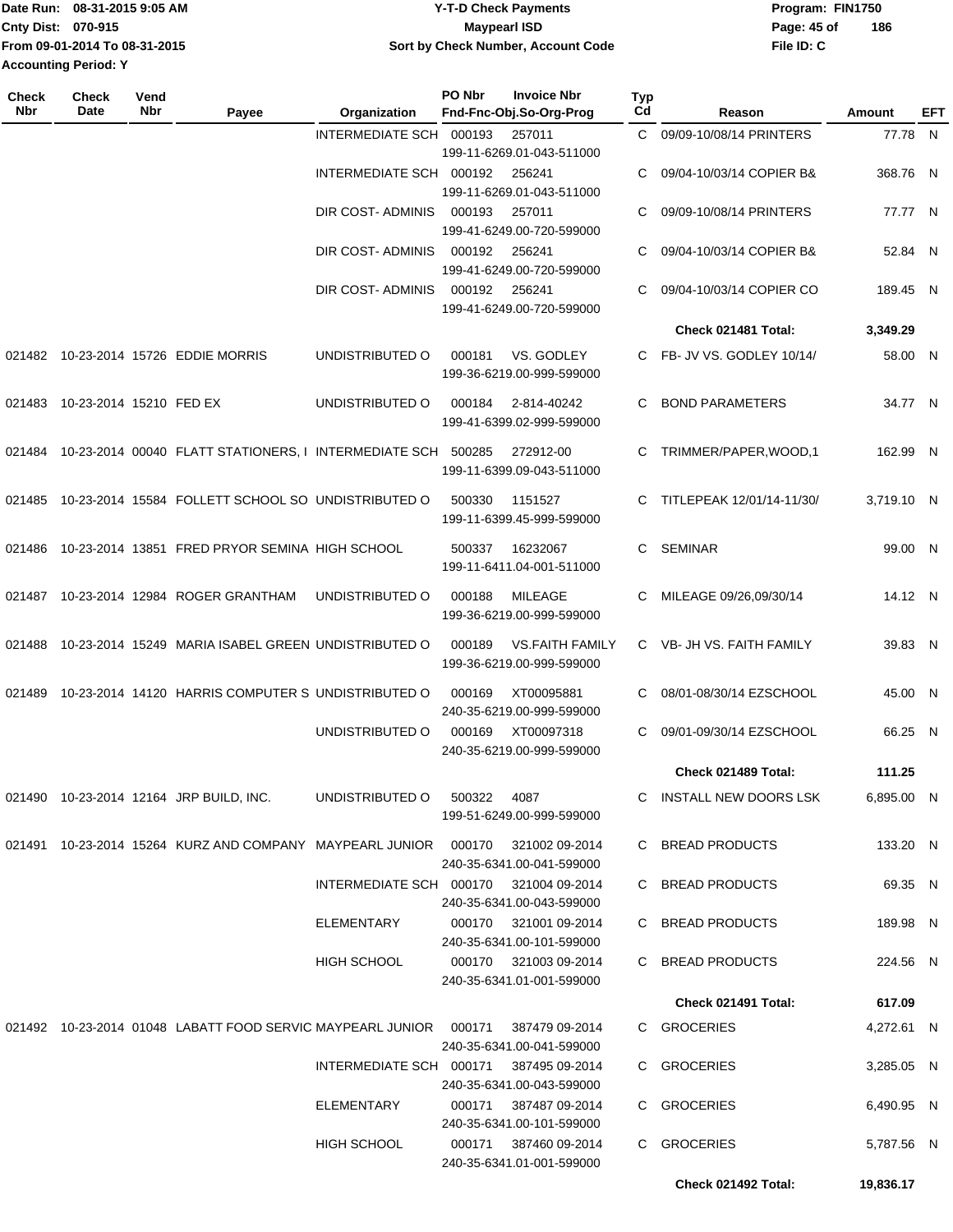|                             | Date Run: 08-31-2015 9:05 AM  | Y-T-D Check Payments               | Program: FIN1750 |     |
|-----------------------------|-------------------------------|------------------------------------|------------------|-----|
| Cnty Dist: 070-915          |                               | Maypearl ISD                       | Page: 46 of      | 186 |
|                             | From 09-01-2014 To 08-31-2015 | Sort by Check Number, Account Code | File ID: C       |     |
| <b>Accounting Period: Y</b> |                               |                                    |                  |     |

| <b>Check</b><br><b>Nbr</b> | Check<br>Date                     | Vend<br><b>Nbr</b> | Payee                                                                   | Organization                      | PO Nbr       | <b>Invoice Nbr</b><br>Fnd-Fnc-Obj.So-Org-Prog       | Typ<br>Cd | Reason                        | Amount   | EFT |
|----------------------------|-----------------------------------|--------------------|-------------------------------------------------------------------------|-----------------------------------|--------------|-----------------------------------------------------|-----------|-------------------------------|----------|-----|
|                            |                                   |                    | 021493 10-23-2014 13940 JOHN E. MARTINEZ                                | UNDISTRIBUTED O                   | 000182       | VS. BLOOM<br>199-36-6219.00-999-599000              |           | C FB- JV 10/9/14 ANNOUNCE     | 25.00 N  |     |
| 021494                     |                                   |                    | 10-23-2014 01620 MELISSA BROWN                                          | UNDISTRIBUTED O                   | 000186       | VS. KEMP<br>199-36-6219.00-999-599000               |           | MILAGE 09/30/2014             | 4.57 N   |     |
| 021495                     |                                   |                    | 10-23-2014 01781 SYLVIA MILLER                                          | UNDISTRIBUTED O                   | 000175       | <b>VS.LIFE OAKCLIF</b><br>199-36-6219.00-999-599000 | C.        | VB- HS VS. LIFE OAKCLIFF      | 92.71 N  |     |
|                            |                                   |                    | 021496 10-23-2014 00297 NARDONE BROS. BAKI MAYPEARL JUNIOR              |                                   | 000172       | 59136<br>240-35-6341.00-041-599000                  |           | C PIZZA                       | 119.00 N |     |
|                            |                                   |                    |                                                                         | INTERMEDIATE SCH 000172           |              | 59136<br>240-35-6341.00-043-599000                  | C.        | PIZZA                         | 119.00 N |     |
|                            |                                   |                    |                                                                         | <b>ELEMENTARY</b>                 | 000172       | 59136<br>240-35-6341.00-101-599000                  | C.        | <b>PIZZA</b>                  | 119.00 N |     |
|                            |                                   |                    |                                                                         | <b>HIGH SCHOOL</b>                | 000172 59136 | 240-35-6341.01-001-599000                           | C.        | <b>PIZZA</b>                  | 117.21 N |     |
|                            |                                   |                    |                                                                         |                                   |              |                                                     |           | Check 021496 Total:           | 474.21   |     |
|                            |                                   |                    | 021497 10-23-2014 12087 OAK CLIFF OFFICE SU MAYPEARL JUNIOR             |                                   | 500270       | 349173-0<br>199-11-6399.07-041-511000               | C.        | <b>BATTERIES/RCPT BOOKS</b>   | 195.16 N |     |
| 021498                     |                                   |                    | 10-23-2014 00287 OFFICE DEPOT                                           | UNDISTRIBUTED O                   | 500266       | 734518907001<br>224-11-6399.00-999-523000           | C         | <b>CALENDAR</b>               | 15.54 N  |     |
|                            |                                   |                    |                                                                         | UNDISTRIBUTED O                   | 500266       | 734518781001<br>224-11-6399.00-999-523000           | C.        | PENS/INDEXES/FOLDERS/         | 210.97 N |     |
|                            |                                   |                    |                                                                         |                                   |              |                                                     |           | Check 021498 Total:           | 226.51   |     |
|                            |                                   |                    | 021499 10-23-2014 15729 PADILLA POLL                                    | <b>HIGH SCHOOL</b>                | 500351       | 1732092<br>199-36-6499.01-001-599000                | C.        | <b>EMAILED SUBSCRIPTION</b>   | 160.00 N |     |
|                            |                                   |                    | 021500 10-23-2014 00360 PAMELA D. FUCHS                                 | UNDISTRIBUTED O                   | 000190       | <b>VS.FAITH FAMILY</b><br>199-36-6219.00-999-599000 |           | C VB- JH VS. FAITH FAMILY     | 48.77 N  |     |
| 021501                     |                                   |                    | 10-23-2014 14093 PC & MACEXCHANGE INTERMEDIATE SCH                      |                                   | 500117       | 88261<br>199-53-6249.00-043-599000                  | C         | <b>IPAD MINI LEATHER CASE</b> | 67.00 N  |     |
|                            |                                   |                    |                                                                         | ADMINISTRATIVE                    | 500117       | 88261<br>199-53-6399.00-701-599000                  | C.        | <b>IPAD MINI LEATHER CASE</b> | 24.00 N  |     |
|                            |                                   |                    |                                                                         | ADMINISTRATIVE                    |              | 88588<br>199-53-6399.00-701-599000                  |           | M BEZELS DID NOT FIT -        | -91.00 N |     |
|                            |                                   |                    |                                                                         |                                   |              |                                                     |           | Check 021501 Total:           | .00      |     |
|                            |                                   |                    | 021502 10-23-2014 12775 PENDERS MUSIC CO. HIGH SCHOOL                   |                                   | 500220       | 136446<br>199-11-6399.22-001-511000                 |           | C MUSIC BOOKS                 | 154.25 N |     |
|                            | 021503 10-23-2014 15598 U.S. BANK |                    |                                                                         | MAYPEARL JUNIOR 000173            |              | 919953889<br>240-35-6341.00-041-599000              |           | COMMIDITY CHICKEN ITE         | 128.00 N |     |
|                            |                                   |                    |                                                                         | INTERMEDIATE SCH 000173 919953889 |              | 240-35-6341.00-043-599000                           |           | C COMMIDITY CHICKEN ITE       | 128.00 N |     |
|                            |                                   |                    |                                                                         | ELEMENTARY                        |              | 000173 919953889<br>240-35-6341.00-101-599000       |           | C COMMIDITY CHICKEN ITE       | 128.00 N |     |
|                            |                                   |                    |                                                                         | HIGH SCHOOL                       |              | 000173 919953889<br>240-35-6341.01-001-599000       |           | <b>COMMIDITY CHICKEN ITE</b>  | 131.27 N |     |
|                            |                                   |                    |                                                                         |                                   |              |                                                     |           | <b>Check 021503 Total:</b>    | 515.27   |     |
|                            |                                   |                    | 021504  10-23-2014  00854  PITNEY BOWES GLOB  DIR COST- ADMINIS  000174 |                                   |              | 9619198-OT14<br>199-41-6269.00-720-599000           |           | C 07/30-10/30/2014 LEASE      | 447.00 N |     |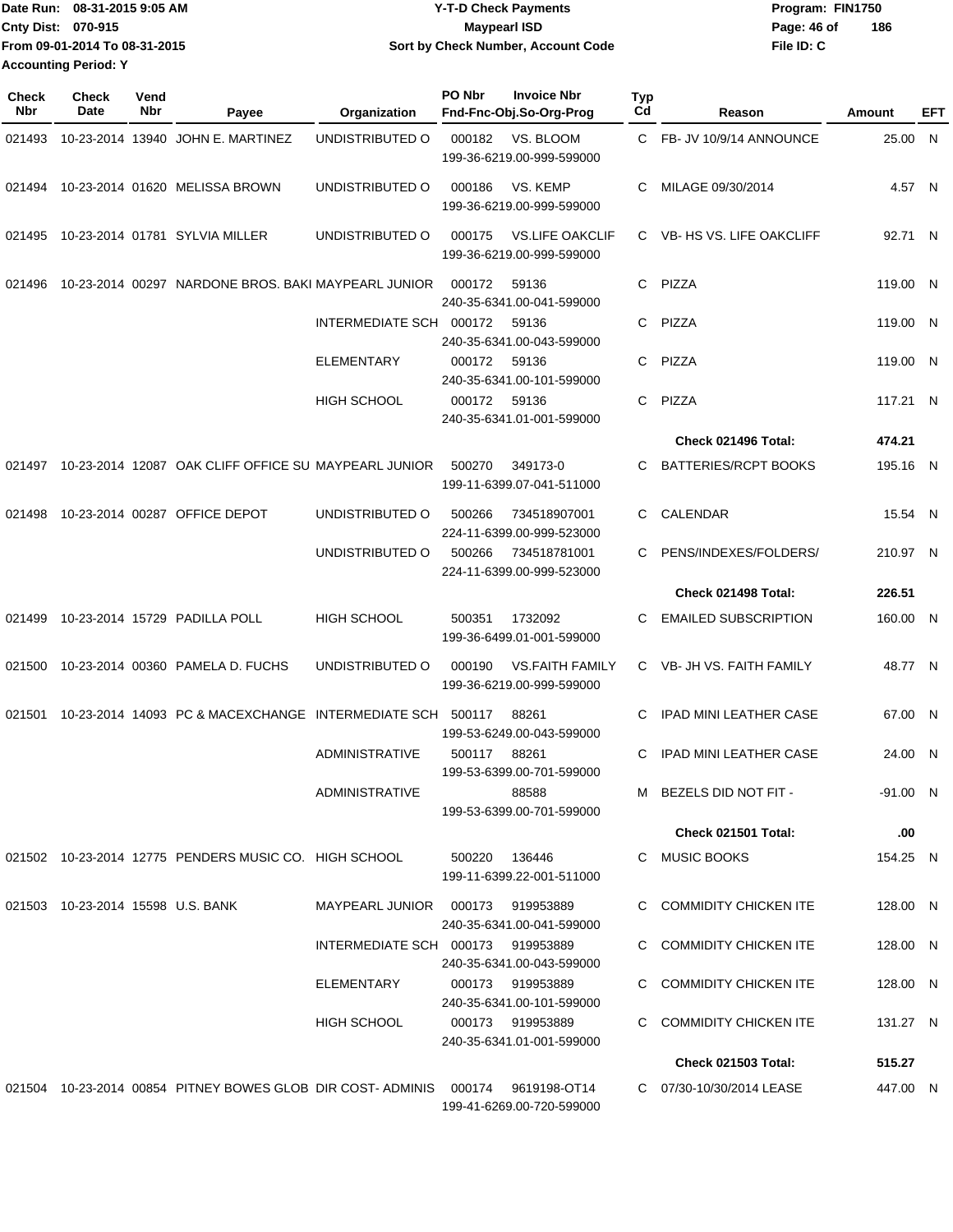| TDate Run: 08-31-2015 9:05 AM | <b>Y-T-D Check Payments</b>        | Program: FIN1750   |
|-------------------------------|------------------------------------|--------------------|
| <b>Cnty Dist: 070-915</b>     | Maypearl ISD                       | 186<br>Page: 47 of |
| From 09-01-2014 To 08-31-2015 | Sort by Check Number, Account Code | File ID: C         |
| <b>Accounting Period: Y</b>   |                                    |                    |

| Check<br>Nbr | <b>Check</b><br>Date               | Vend<br>Nbr                       | Payee                                                                          | Organization                          | PO Nbr                                    | <b>Invoice Nbr</b><br>Fnd-Fnc-Obj.So-Org-Prog      | Typ<br>Cd      | Reason                         | Amount     | EFT |
|--------------|------------------------------------|-----------------------------------|--------------------------------------------------------------------------------|---------------------------------------|-------------------------------------------|----------------------------------------------------|----------------|--------------------------------|------------|-----|
| 021505       |                                    |                                   | 10-23-2014 00974 PSAT/NMSQT                                                    | <b>HIGH SCHOOL</b>                    | 500340                                    | 444585                                             |                | C PSAT TESTING                 | 100.00 N   |     |
|              |                                    |                                   |                                                                                |                                       |                                           | 199-11-6399.00-001-521000                          |                |                                |            |     |
|              |                                    |                                   |                                                                                | <b>HIGH SCHOOL</b>                    | 500340                                    | 444585<br>199-31-6399.01-001-521000                | C              | <b>PSAT TESTING</b>            | 1,216.00 N |     |
|              |                                    |                                   |                                                                                |                                       |                                           |                                                    |                | <b>Check 021505 Total:</b>     | 1,316.00   |     |
| 021506       |                                    |                                   | 10-23-2014 12836 R B SPORTING GOOD HIGH SCHOOL                                 |                                       | 500269                                    | 0462576-IN<br>199-36-6399.13-001-599000            | C              | <b>CLOSER SHORTS</b>           | 275.80 N   |     |
| 021507       |                                    |                                   | 10-23-2014 00099 REGION 10/EDUCATIO INTERMEDIATE SCH 500009                    |                                       |                                           | 127791<br>199-11-6399.00-043-511000                | C              | <b>HEALTH/DISIPLINE REF. F</b> | 190.00 N   |     |
|              |                                    |                                   |                                                                                | <b>MAYPEARL JUNIOR</b>                | 500009                                    | 127791<br>199-11-6399.07-041-511000                | C              | HEALTH/DISIPLINE REF. F        | 190.00 N   |     |
|              |                                    |                                   |                                                                                | <b>ELEMENTARY</b>                     | 500009                                    | 127791<br>199-11-6399.11-101-511000                | C              | HEALTH/DISIPLINE REF. F        | 190.00 N   |     |
|              |                                    |                                   |                                                                                | <b>HIGH SCHOOL</b>                    | 500009                                    | 127791<br>199-11-6399.12-001-511000                | C              | <b>HEALTH/DISIPLINE REF. F</b> | 190.00 N   |     |
|              |                                    |                                   |                                                                                | UNDISTRIBUTED O                       | 500328                                    | 127768<br>199-41-6239.02-999-599000                | C              | VIDEOCONFERENCE 9/1/1          | 2.482.93 N |     |
|              |                                    |                                   |                                                                                | UNDISTRIBUTED O                       | 500310                                    | 127504<br>255-13-6239.00-999-599000                | C              | TITLE 2 REGIONAL COOP          | 537.00 N   |     |
|              |                                    |                                   |                                                                                |                                       |                                           |                                                    |                | Check 021507 Total:            | 3,779.93   |     |
| 021508       |                                    |                                   | 10-23-2014 00843 SCHOLASTIC BOOK FAELEMENTARY                                  |                                       | 500324                                    | W3329641BF<br>199-12-6399.00-101-599000            | C              | LSK BOOK FAIR                  | 5,516.01 N |     |
| 021509       |                                    |                                   | 10-23-2014 00357 SCHOOL HEALTH COR INTERMEDIATE SCH                            |                                       | 500246                                    | 2896545-00<br>199-33-6399.00-043-599000            | C              | AED SIGN 3D                    | 16.02 N    |     |
| 021510       |                                    | 10-23-2014 00252 SCHOOL SPECIALTY | <b>ELEMENTARY</b>                                                              |                                       | 208112221280<br>199-11-6399.02-101-511000 | M                                                  | NOTEBOOK ATLAS | -59.84 N                       |            |     |
|              |                                    |                                   |                                                                                | <b>ELEMENTARY</b>                     | 500231                                    | 208113464872<br>199-11-6399.05-101-511000          | C              | PROTRACTORS/DICE/CUB           | 316.51 N   |     |
|              |                                    |                                   |                                                                                |                                       |                                           |                                                    |                | Check 021510 Total:            | 256.67     |     |
|              |                                    |                                   | 021511 10-23-2014 13067 SCOTT SUTHERLAND UNDISTRIBUTED O                       |                                       | 000179                                    | VS. GODLEY<br>199-36-6219.00-999-599000            | C              | FB- JV VS. GODLEY 10/14/       | 58.00 N    |     |
|              |                                    |                                   | 021512  10-23-2014  13025  STEVE SPANGLER SCI INTERMEDIATE SCH  500284  681121 |                                       |                                           | 199-11-6399.04-043-511000                          |                | C CYLINDERS/TRAYS/BUBB         | 424.84 N   |     |
|              |                                    |                                   | 021513 10-23-2014 15698 STEVEN EVANS                                           | UNDISTRIBUTED O 000183 VS. BLOOM      |                                           | 199-36-6219.00-999-599000                          |                | C FB-JV 10/9/14 CLOCK          | 25.00 N    |     |
|              | 021514 10-23-2014 12319 TETA, INC. |                                   |                                                                                | HIGH SCHOOL                           | 500343 00634                              | 199-11-6399.07-001-511000                          |                | C MEMBERSHIP                   | 50.00 N    |     |
|              |                                    |                                   |                                                                                | HIGH SCHOOL                           | 500343 00636                              | 199-11-6399.07-001-511000                          |                | C THEATREFEST 2015             | 130.00 N   |     |
|              |                                    |                                   |                                                                                |                                       |                                           |                                                    |                | Check 021514 Total:            | 180.00     |     |
|              | 021515 10-23-2014 00777 TCA        |                                   |                                                                                | ELEMENTARY                            |                                           | 500071 AMANDA<br>199-31-6499.00-101-599000         |                | C PROFESSIONAL MEMBER          | 108.00 N   |     |
|              |                                    |                                   | 021516  10-23-2014  15211  THOMAS SOUTHALL E UNDISTRIBUTED O  500329           |                                       |                                           | JH BAND HALL<br>199-51-6249.00-999-599000          |                | C ELECTRICITY TO SOUND         | 510.00 N   |     |
|              |                                    |                                   |                                                                                | UNDISTRIBUTED O                       | 500329                                    | <b>FOOTBALL FIELD</b><br>199-51-6249.00-999-599000 |                | C REPLACE 2 GFCI OUTLET        | 170.00 N   |     |
|              |                                    |                                   |                                                                                | UNDISTRIBUTED O 500329 FOOTBALL FIELD |                                           | 199-51-6319.02-999-599000                          |                | C PVC BOXES/GFCI/FLIP CO       | 95.00 N    |     |
|              |                                    |                                   |                                                                                | UNDISTRIBUTED O 500329 JH BAND HALL   |                                           | 199-51-6319.02-999-599000                          |                | C CABLE/CONNECTORS/B-C         | 165.00 N   |     |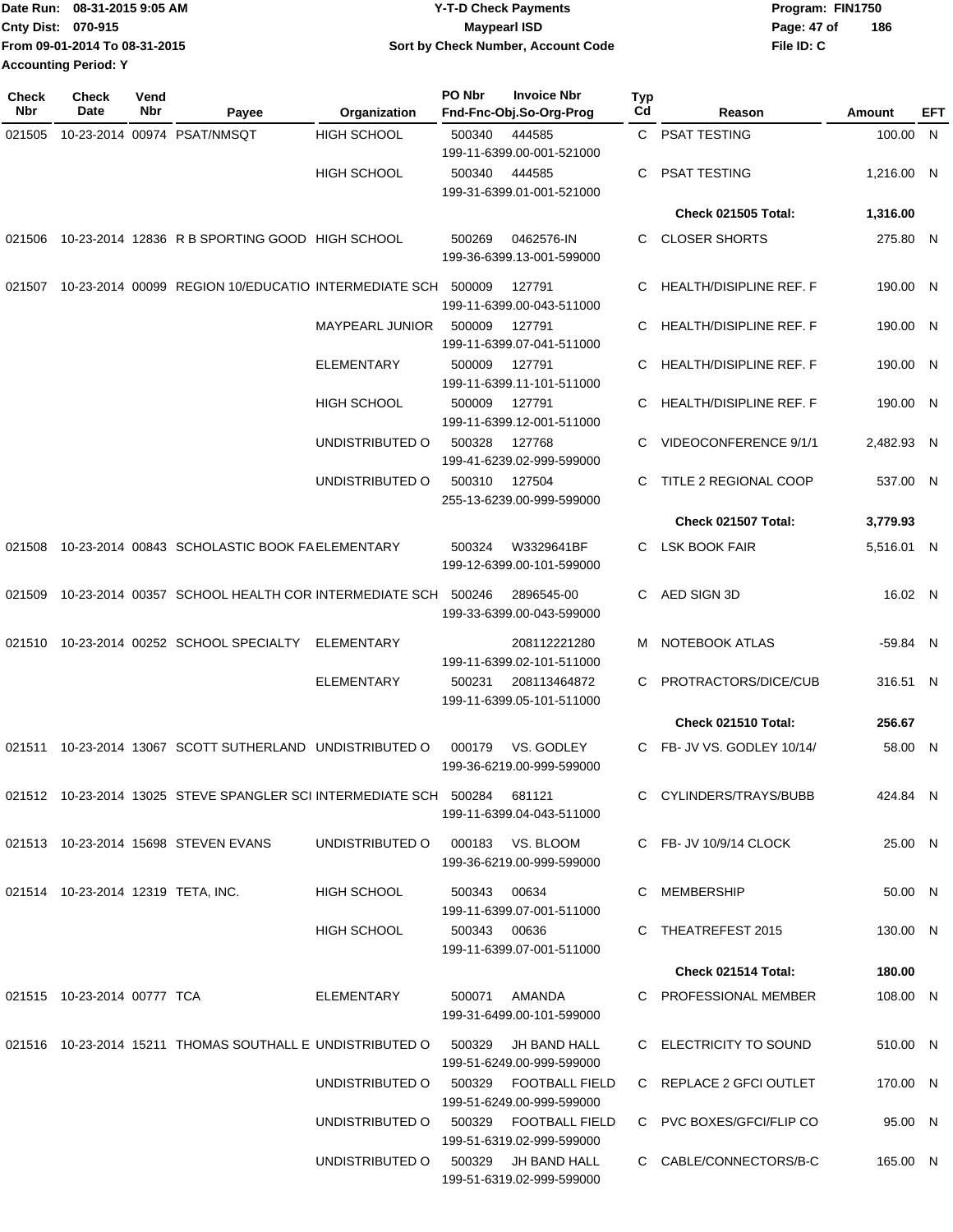| Date Run: 08-31-2015 9:05 AM |                               |                    |       |              | <b>Y-T-D Check Payments</b>                                    | Program: FIN1750   |                            |            |     |  |
|------------------------------|-------------------------------|--------------------|-------|--------------|----------------------------------------------------------------|--------------------|----------------------------|------------|-----|--|
|                              | Cnty Dist: 070-915            |                    |       |              | <b>Maypearl ISD</b>                                            | 186<br>Page: 48 of |                            |            |     |  |
|                              | From 09-01-2014 To 08-31-2015 |                    |       |              | Sort by Check Number, Account Code                             |                    |                            | File ID: C |     |  |
|                              | <b>Accounting Period: Y</b>   |                    |       |              |                                                                |                    |                            |            |     |  |
| <b>Check</b><br>Nbr          | <b>Check</b><br><b>Date</b>   | Vend<br><b>Nbr</b> | Pavee | Organization | <b>PO Nbr</b><br><b>Invoice Nbr</b><br>Fnd-Fnc-Obj.So-Org-Prog | Тур<br>Cd          | Reason                     | Amount     | EFT |  |
|                              |                               |                    |       |              |                                                                |                    | <b>Check 021516 Total:</b> | 940.00     |     |  |

|        | 021517 10-23-2014 00174 THSBCA   |                                                                                  | <b>HIGH SCHOOL</b>          | 500264<br><b>JASON LAWSON</b><br>199-36-6499.01-001-599000  | С  | Membership/Registration     | 80.00 N    |  |
|--------|----------------------------------|----------------------------------------------------------------------------------|-----------------------------|-------------------------------------------------------------|----|-----------------------------|------------|--|
|        |                                  |                                                                                  | <b>HIGH SCHOOL</b>          | <b>BRIAN BILBREY</b><br>500264<br>199-36-6499.01-001-599000 | С  | Membership/Registration     | 80.00 N    |  |
|        |                                  |                                                                                  | <b>HIGH SCHOOL</b>          | <b>JEREMY WALKER</b><br>500264<br>199-36-6499.01-001-599000 | С  | Membership/Registration     | 80.00 N    |  |
|        |                                  |                                                                                  |                             |                                                             |    | Check 021517 Total:         | 240.00     |  |
|        |                                  | 021518 10-23-2014 00617 TOWNSEND PRESS                                           | MAYPEARL JUNIOR             | 500301<br>326791<br>199-11-6399.12-041-511000               | C  | <b>BOOKS</b>                | 297.87 N   |  |
| 021519 | 10-23-2014 00134 TXU ENERGY      |                                                                                  | UNDISTRIBUTED O             | 054176470434<br>000194<br>199-51-6259.04-999-599000         | C  | 09/15-10/13/14 SECURITY     | 333.31 N   |  |
|        |                                  | 021520 10-23-2014 01058 UNIVERSITY OF TEXA ELEMENTARY                            |                             | 500079<br>15-0389<br>199-11-6399.13-101-511000              | C  | ART SMART/MUSIC MEMO        | 60.75 N    |  |
|        |                                  | 021521 10-23-2014 01800 BRUCE W. URBANOVS UNDISTRIBUTED O                        |                             | VS. SUNNYVALE<br>000187<br>199-36-6219.00-999-599000        |    | C MILAGE 09/26/2014         | 5.04 N     |  |
|        |                                  | 021522 10-23-2014 00460 VINEYARD'S AUTO SU UNDISTRIBUTED O                       |                             | 500111<br>84443<br>199-34-6319.00-999-599000                | C  | 2.5 GAL BLUE DEF            | 25.98 N    |  |
|        | 021523 10-23-2014 00141 WAL MART |                                                                                  | INTERMEDIATE SCH 500202     | P927300M301KN1<br>199-11-6399.14-043-511000                 |    | C CHESS FOR UIL             | 27.14 N    |  |
|        |                                  |                                                                                  | INTERMEDIATE SCH 500201     | P927300M301KN1<br>199-11-6399.20-043-511000                 |    | C UMBRELLAS/STORAGE T       | 181.88 N   |  |
|        |                                  |                                                                                  | <b>HIGH SCHOOL</b>          | P927300M001JFG<br>500164<br>199-12-6399.00-001-599000       | C  | USB CABLE/AAA BATTERI       | 72.79 N    |  |
|        |                                  |                                                                                  | <b>HIGH SCHOOL</b>          | P927300LM01DZH<br>500093<br>199-31-6399.00-001-599000       | C. | CUPS/NAPKINS/PLATES/F       | 198.31 N   |  |
|        |                                  |                                                                                  |                             |                                                             |    | <b>Check 021523 Total:</b>  | 480.12     |  |
|        |                                  | 021524 10-23-2014 01078 WILLIAM V. MACGILL & ELEMENTARY                          |                             | 500229<br>IN0496947<br>199-33-6399.00-101-599000            | C  | EYECHART/WIPES/BANDA        | 63.88 N    |  |
| 021525 |                                  | 10-30-2014 15730 ACCELERATE LEARNI INTERMEDIATE SCH 500364                       |                             | 00002075<br>410-11-6321.00-043-511000                       | C. | STEMSCOPES 2.0 GRD 5        | 525.00 N   |  |
|        |                                  | 021526 10-30-2014 15614 ADVANTAGE MEDICAL UNDISTRIBUTED O                        |                             | 000200<br>861<br>199-34-6219.01-999-599000                  | C  | DOT PHYSICAL/DRUG SC        | 82.00 N    |  |
|        |                                  | 021527  10-30-2014  15209  AIR CLINIC ELLIS COU UNDISTRIBUTED   0   500206  1894 |                             | 199-51-6249.01-999-599000                                   |    | C RTU 11/ RTU 12            | 559.00 N   |  |
|        |                                  |                                                                                  | UNDISTRIBUTED O 500073 1862 | 199-51-6249.01-999-599000                                   |    | C INTERMEDIATE KITCHEN      | 304.85 N   |  |
|        |                                  |                                                                                  | UNDISTRIBUTED O 500358 1896 | 199-51-6249.01-999-599000                                   |    | C H.S.#10/ ELEM.#43/ A.H.#1 | 329.85 N   |  |
|        |                                  |                                                                                  | UNDISTRIBUTED O 500073 1863 | 199-51-6249.01-999-599000                                   |    | C HIGH SCHOOL - LEAK        | 419.90 N   |  |
|        |                                  |                                                                                  | UNDISTRIBUTED O 500073 1862 | 199-51-6399.05-999-599000                                   |    | C FILTER/8" SUPPLY LAY IN   | 50.00 N    |  |
|        |                                  |                                                                                  | UNDISTRIBUTED O 500358 1896 | 199-51-6399.05-999-599000                                   |    | C FUSES/TXV REPLACED        | 220.00 N   |  |
|        |                                  |                                                                                  | UNDISTRIBUTED O 500206 1894 | 199-51-6399.05-999-599000                                   |    | C CONDENSER/EVAPORAT        | 2,375.00 N |  |
|        |                                  |                                                                                  | UNDISTRIBUTED O 500073 1863 | 199-51-6399.05-999-599000                                   |    | C MATERIALS/FREON           | 787.50 N   |  |
|        |                                  |                                                                                  |                             |                                                             |    | Check 021527 Total:         | 5,046.10   |  |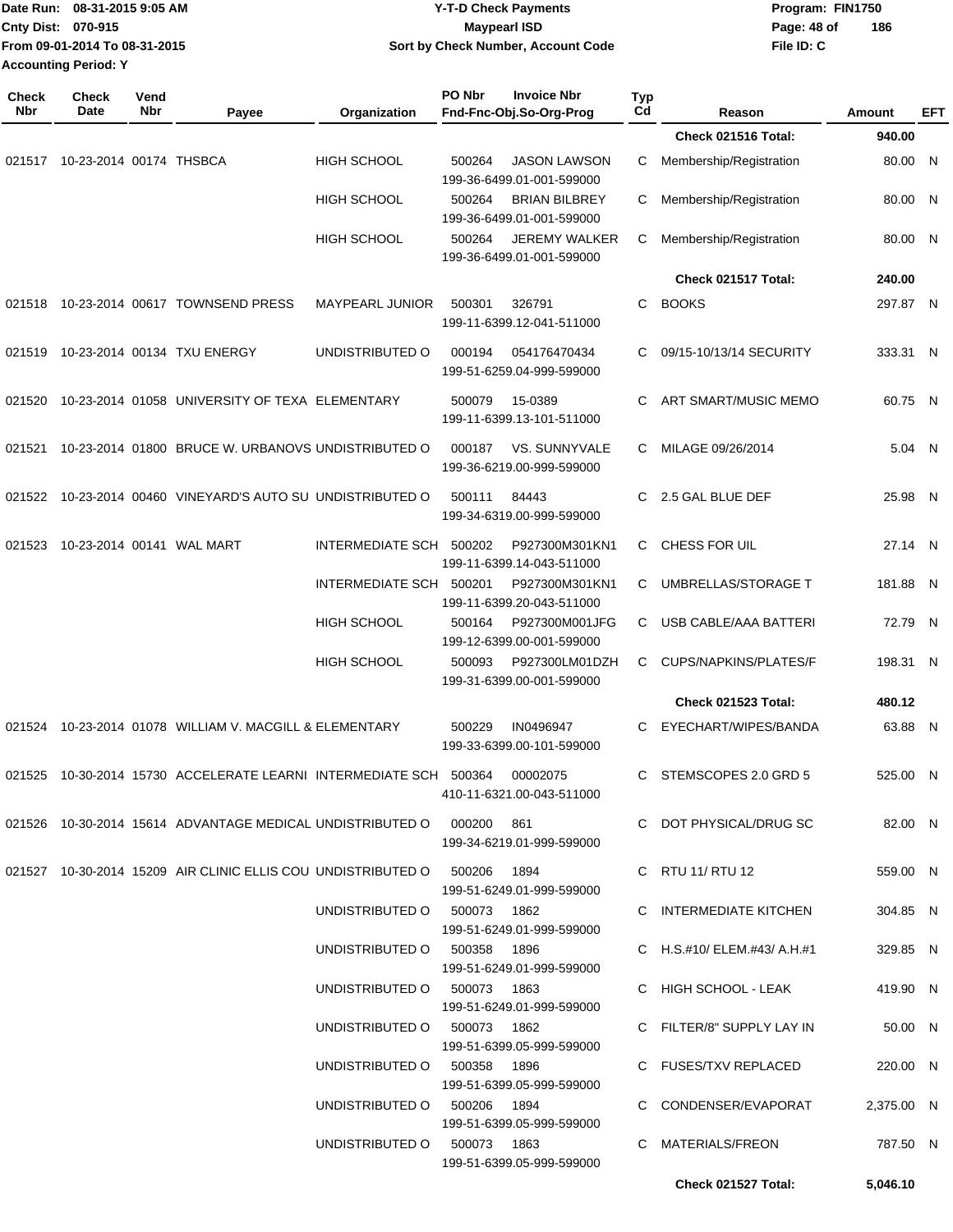|                             | 1Date Run: 08-31-2015 9:05 AM | <b>Y-T-D Check Payments</b>        | Program: FIN1750 |     |
|-----------------------------|-------------------------------|------------------------------------|------------------|-----|
| <b>Cnty Dist: 070-915</b>   |                               | Maypearl ISD                       | Page: 49 of      | 186 |
|                             | From 09-01-2014 To 08-31-2015 | Sort by Check Number, Account Code | File ID: C       |     |
| <b>Accounting Period: Y</b> |                               |                                    |                  |     |

| <b>Check</b><br><b>Nbr</b> | <b>Check</b><br><b>Date</b> | Vend<br>Nbr | Payee                                                                  | Organization                       | PO Nbr        | <b>Invoice Nbr</b><br>Fnd-Fnc-Obj.So-Org-Prog                  | <b>Typ</b><br>Cd | Reason                               | Amount     | EFT |
|----------------------------|-----------------------------|-------------|------------------------------------------------------------------------|------------------------------------|---------------|----------------------------------------------------------------|------------------|--------------------------------------|------------|-----|
| 021528                     |                             |             | 10-30-2014 00149 AREA VIII FFA                                         | <b>HIGH SCHOOL</b>                 | 500385        | <b>AREA/DISTRICT</b><br>199-11-6399.09-001-522000              |                  | C AREA VIII FEES                     | 121.50 N   |     |
| 021529                     |                             |             | 10-30-2014 13663 ARTS EDUCATION IDE INTERMEDIATE SCH 500282            |                                    |               | 094540<br>199-11-6399.14-043-511000                            | C                | <b>MUSIC MEMORY STUDEN</b>           | 72.00 N    |     |
| 021530                     |                             |             | 10-30-2014 13640 LESLEY AUSTIN                                         | UNDISTRIBUTED O                    | 500402        | <b>REIMBURSEMENT</b><br>199-13-6299.00-999-599000              | C                | FIRED UP NIGHT REIMBU                | 272.22 N   |     |
| 021531                     |                             |             | 10-30-2014 00901 AVENUE FUEL DISTRI UNDISTRIBUTED O                    |                                    | 000199        | 56416<br>199-34-6311.01-999-599000                             | C                | 370 GL.UNLEADED/900 GA               | 3.570.73 N |     |
| 021532                     |                             |             | 10-30-2014 15732 BRODERICK MAXWELL UNDISTRIBUTED O                     |                                    | 000201        | VS. RICE<br>199-36-6219.00-999-599000                          | С                | FB-JH VS. RICE 10/23                 | 88.00 N    |     |
| 021533                     |                             |             | 10-30-2014 14119 BROOKSHIRE BROTHE UNDISTRIBUTED O                     |                                    | 500235        | 82150<br>199-11-6399.01-999-523000                             | C                | LIFE SKILLS GROCERIES                | 45.50 N    |     |
| 021534                     |                             |             | 10-30-2014 00015 C & C REFRIGERATIO                                    | UNDISTRIBUTED O                    | 500380        | 29000<br>199-51-6249.00-999-599000                             | С                | <b>EXAM/REPAIR FREEZER -</b>         | 158.00 N   |     |
|                            |                             |             |                                                                        | UNDISTRIBUTED O                    | 500380        | 29067<br>199-51-6249.01-999-599000                             | C                | <b>EXAM/REPAIR A/C</b>               | 188.00 N   |     |
|                            |                             |             |                                                                        | UNDISTRIBUTED O                    | 500380        | 29067<br>199-51-6399.05-999-599000                             | C                | <b>EXPANSION VALVE</b>               | 168.50 N   |     |
|                            |                             |             |                                                                        |                                    |               |                                                                |                  | Check 021534 Total:                  | 514.50     |     |
| 021535                     |                             |             | 10-30-2014 15508 CHRISTOPHER PAUL A UNDISTRIBUTED O                    |                                    | 000203        | VS. RICE<br>199-52-6259.01-999-599000                          | C                | FB-V VS. RICE 10/24 SECU             | 100.00 N   |     |
| 021536                     |                             |             | 10-30-2014 15303 KARA COCKERHAM                                        | <b>HIGH SCHOOL</b>                 | 500354        | 2014-0002<br>199-11-6219.29-001-511000                         | С                | <b>Guard Instruction/Design</b>      | 1,200.00 N |     |
| 021537                     |                             |             | 10-30-2014 00218 THE COWBOY BANK O HIGH SCHOOL                         |                                    | 500393        | <b>CC PLAYOFF</b><br>199-36-6499.05-001-599000                 | С                | <b>CC PLAYOFF MEALS</b>              | 36.00 N    |     |
|                            |                             |             |                                                                        | <b>HIGH SCHOOL</b>                 | 500394        | ALL DISTRICT VB<br>199-36-6499.05-001-599000                   | C.               | ALL DISTRICT VBALL COA               | 300.00     | N   |
|                            |                             |             |                                                                        | <b>HIGH SCHOOL</b>                 | 500392        | <b>VBALL PLAYOFF</b><br>199-36-6499.05-001-599000              | C.               | <b>VOLLEYBALL PLAYOFF M</b>          | 720.00 N   |     |
|                            |                             |             |                                                                        |                                    |               |                                                                |                  | <b>Check 021537 Total:</b>           | 1,056.00   |     |
|                            |                             |             | 021538 10-30-2014 13279 CROSS COUNTRY PES UNDISTRIBUTED O 500379 27474 |                                    |               | 199-51-6319.01-999-599000                                      |                  | C GLUE BOARDS                        | 25.00 N    |     |
|                            |                             |             | 021539 10-30-2014 15241 DALLAS DEES                                    | MAYPEARL JUNIOR 500375             |               | REIMBURSEMENT C UIL Reimbursement<br>199-11-6399.07-041-511000 |                  |                                      | 38.94 N    |     |
|                            |                             |             |                                                                        | MAYPEARL JUNIOR 500366             |               | 199-11-6399.13-041-511000                                      |                  | REIMBURSEMENT C TETA MEMBERSHIP/REGI | 180.00 N   |     |
|                            |                             |             |                                                                        |                                    |               |                                                                |                  | Check 021539 Total:                  | 218.94     |     |
|                            |                             |             | 021540 10-30-2014 00950 DRAMATIC PUBLISHIN HIGH SCHOOL                 |                                    | 500241        | 1709267<br>199-11-6399.07-001-511000                           |                  | C SCRIPTS AND ROYALTIES              | 212.49 N   |     |
|                            |                             |             | 021541 10-30-2014 15319 EDMENTUM, INC                                  | UNDISTRIBUTED O                    |               | 500105 INV038808<br>199-11-6399.45-999-599000                  |                  | C STARR Software 8/5/15-8/4/         | 1,672.00 N |     |
|                            |                             |             | 021542 10-30-2014 12186 ELLIOTT ELECTRIC                               | UNDISTRIBUTED O 500304 09-69665-01 |               | 199-51-6319.02-999-599000                                      |                  | C 175W METAL HALIDE                  | 170.82 N   |     |
|                            |                             |             | 021543 10-30-2014 13336 ELLIS COUNTY MUSIC UNDISTRIBUTED O             |                                    | 500244  71352 | 199-51-6399.04-999-599000                                      |                  | C MICROPHONES FOR                    | 526.00 N   |     |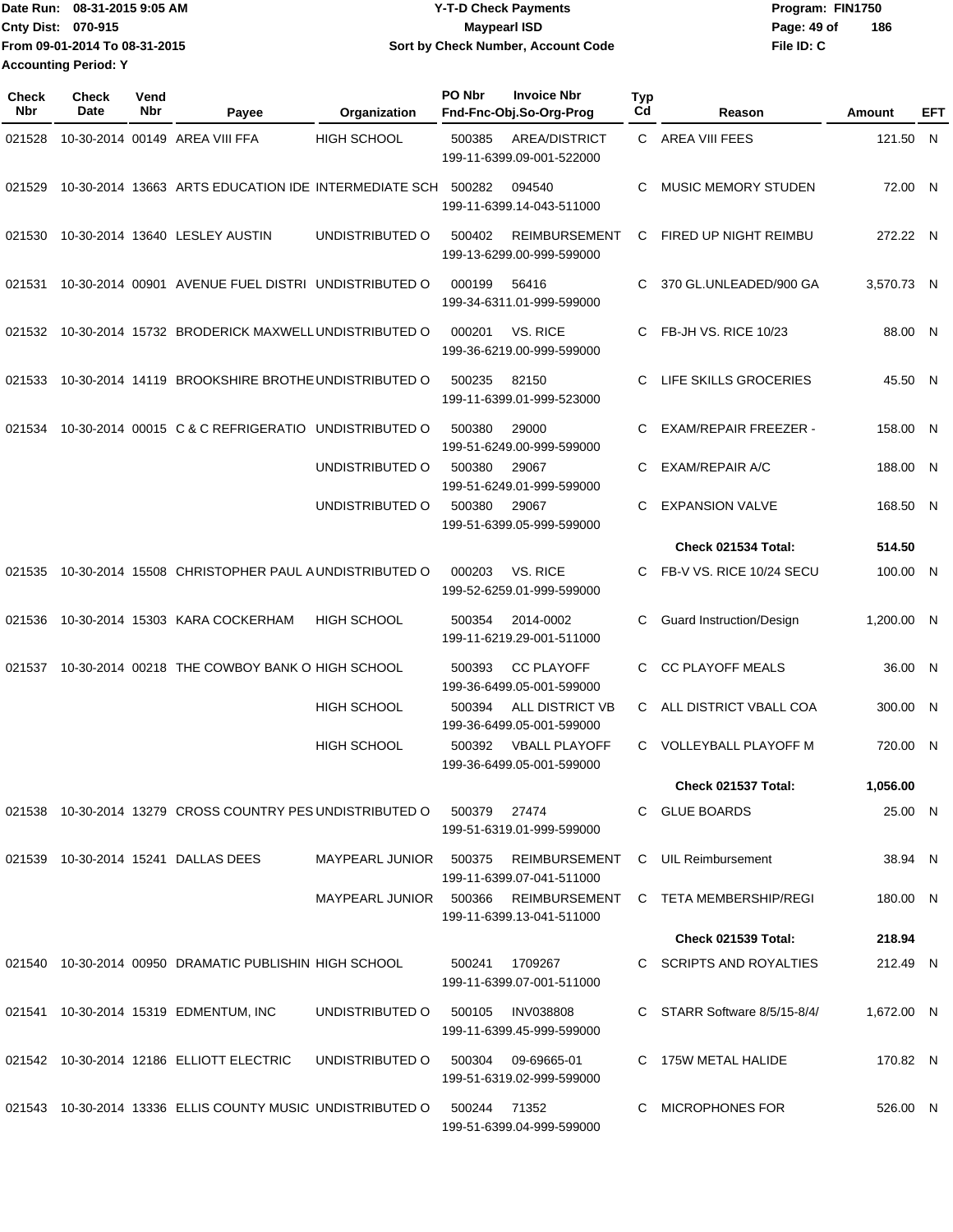**From 09-01-2014 To 08-31-2015 Accounting Period: Y**

## Date Run: 08-31-2015 9:05 AM **CONTEX 18 CONTEXNMENT CONTEXNMENT PROGRAM: FIN1750** Program: FIN1750 Cnty Dist: 070-915 **Page:** 50 of **08-31-2015 9:05 AM Y-T-D Check Payments 070-915 Maypearl ISD Sort by Check Number, Account Code**

**File ID: C 186**

| Check<br>Nbr | <b>Check</b><br>Date           | Vend<br>Nbr | Payee                                                       | Organization                   | PO Nbr | <b>Invoice Nbr</b><br>Fnd-Fnc-Obj.So-Org-Prog    | <b>Typ</b><br>Cd | Reason                     | Amount     | EFT |
|--------------|--------------------------------|-------------|-------------------------------------------------------------|--------------------------------|--------|--------------------------------------------------|------------------|----------------------------|------------|-----|
| 021544       |                                |             | 10-30-2014 00337 JOHN BRIDGES                               | <b>TAX COLLECTION</b>          | 000210 | 165132<br>199-41-6213.00-703-599000              | C.               | 2014 PRORATED/309 MAIN     | 432.00 N   |     |
| 021545       |                                |             | 10-30-2014 14071 EVENTOS SILVA                              | UNDISTRIBUTED O                | 500371 | 17<br>199-11-6399.44-999-599000                  | С                | Fired UP Night             | 100.00 N   |     |
| 021546       |                                |             | 10-30-2014 15251 DON REE GLASCO, JR. UNDISTRIBUTED O        |                                | 000195 | VS. RICE<br>199-36-6219.00-999-599000            | С                | FB- JH VS. RICE 10/23/14   | 88.00 N    |     |
| 021547       |                                |             | 10-30-2014 15553 GRAMMARLY, INC.                            | <b>HIGH SCHOOL</b>             | 500021 | 8272014<br>199-11-6639.48-001-511000             | С                | SUBSCRIPTION 9/1/14-8/31   | 1.250.00 N |     |
| 021548       |                                |             | 10-30-2014 13439 GUY JORDAN, JR.                            | UNDISTRIBUTED O                | 000205 | VS. RICE<br>199-36-6219.00-999-599000            | С                | FB- V VS. RICE 10/24/14    | 83.00 N    |     |
| 021549       |                                |             | 10-30-2014 15625 HOUGHTON MIFFLIN-H INTERMEDIATE SCH 500290 |                                |        | 950967955<br>199-11-6399.12-043-511000           | С                | <b>WRITE SOURCE RESOUR</b> | 1,727.39 N |     |
| 021550       | 10-30-2014 15707 IMCAT         |             |                                                             | UNDISTRIBUTED O                | 500185 | 160227273940383<br>410-11-6411.00-999-511000     | С                | <b>WORKSHOP REGISTRATI</b> | 195.00 N   |     |
| 021551       |                                |             | 10-30-2014 00689 JACKIE VOLENTINE                           | UNDISTRIBUTED O                | 000196 | VS. RICE<br>199-36-6219.00-999-599000            | С                | FB- JH VS. RICE 10/23/14   | 88.00 N    |     |
| 021552       |                                |             | 10-30-2014 15735 JOSEPH JACKSON                             | UNDISTRIBUTED O                | 000208 | VS. RICE<br>199-36-6219.00-999-599000            | С                | FB- V VS. RICE 10/24/14    | 83.00 N    |     |
| 021553       |                                |             | 10-30-2014 01533 KAMICO INSTRUCTION INTERMEDIATE SCH        |                                | 500287 | 106506<br>199-11-6399.03-043-511000              | С                | STAAR WRITING-GRD 6        | 36.95 N    |     |
| 021554       |                                |             | 10-30-2014 14924 KAYLOR DESIGN                              | UNDISTRIBUTED O                | 500344 | 220<br>199-11-6399.08-999-523000                 | С                | SPECIAL OLYMPICS SHIR      | 324.00 N   |     |
| 021555       |                                |             | 10-30-2014 13775 MACK TIGGS                                 | UNDISTRIBUTED O                | 000197 | VS. RICE<br>199-36-6219.00-999-599000            | С                | FB- JH VS. RICE 10/23/14   | 88.00 N    |     |
| 021556       |                                |             | 10-30-2014 15738 MIKE JONES                                 | UNDISTRIBUTED O                | 000206 | VS. RICE<br>199-36-6219.00-999-599000            | С                | FB- V VS. RICE 10/24/14    | 83.00 N    |     |
| 021557       | 10-30-2014 14745 N2Y, INC.     |             |                                                             | UNDISTRIBUTED O                | 500044 | S102651<br>199-11-6399.01-999-523000             | С                | UNIQUE LEARNING/NEWS       | 598.00 N   |     |
|              | 021558 10-30-2014 00079 NASCO  |             |                                                             | ELEMENTARY                     | 500320 | 154267<br>199-11-6399.07-101-511000              |                  | C CHECKS&BALANCES KIT/     | 145.27 N   |     |
|              |                                |             |                                                             | INTERMEDIATE SCH 500286 150825 |        | 199-11-6399.09-043-511000                        |                  | C PAINT                    | 88.20 N    |     |
|              |                                |             |                                                             | INTERMEDIATE SCH 500286 145791 |        | 199-11-6399.09-043-511000                        |                  | C RULERS/PENCILS/PALETT    | 335.80 N   |     |
|              |                                |             |                                                             |                                |        |                                                  |                  | <b>Check 021558 Total:</b> | 569.27     |     |
|              | 021559 10-30-2014 01055 NTAASB |             |                                                             | <b>SCHOOL BOARD</b>            |        | 500383 2014-2015<br>199-41-6419.00-702-599000    |                  | C SCHOOL BOARD MEMBER      | 50.00 N    |     |
|              |                                |             | 021560 10-30-2014 00287 OFFICE DEPOT                        | <b>HIGH SCHOOL</b>             |        | 500293 735065160001<br>199-11-6399.12-001-523000 |                  | C STAMP/INK REFILL/PAPER   | 36.80 N    |     |
|              |                                |             |                                                             | HIGH SCHOOL                    |        | 500293 735065282001<br>199-11-6399.12-001-523000 |                  | C BOOMBOX                  | 52.95 N    |     |
|              |                                |             |                                                             | ADMINISTRATIVE                 |        | 500317 735566309001<br>199-41-6399.01-701-599000 |                  | C FOLDERS/POST-IT FLAGS    | 82.21 N    |     |
|              |                                |             |                                                             | ADMINISTRATIVE                 |        | 500317 735566355001<br>199-41-6399.01-701-599000 |                  | C POST-IT FLAGS            | 24.84 N    |     |
|              |                                |             |                                                             |                                |        |                                                  |                  | <b>Check 021560 Total:</b> | 196.80     |     |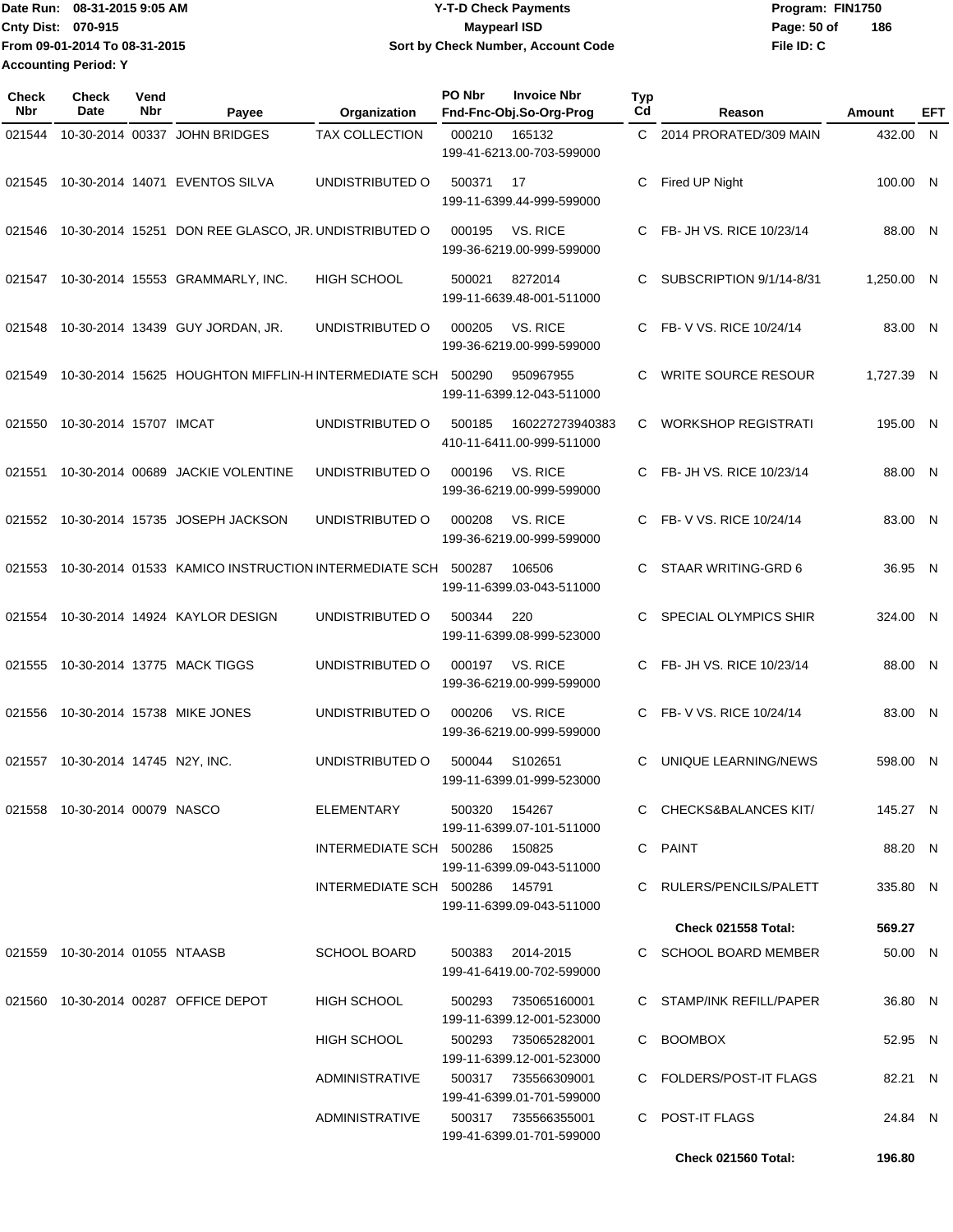| Date Run: 08-31-2015 9:05 AM  | <b>Y-T-D Check Payments</b>        | Program: FIN1750 |     |
|-------------------------------|------------------------------------|------------------|-----|
| <b>Cnty Dist: 070-915</b>     | <b>Mavpearl ISD</b>                | Page: 51 of      | 186 |
| From 09-01-2014 To 08-31-2015 | Sort by Check Number, Account Code | File ID: C       |     |
| <b>Accounting Period: Y</b>   |                                    |                  |     |

| Check<br><b>Nbr</b> | <b>Check</b><br>Date | Vend<br>Nbr | Payee                                                                           | Organization                            | PO Nbr | <b>Invoice Nbr</b><br>Fnd-Fnc-Obj.So-Org-Prog      | Typ<br>Cd | Reason                            | Amount      | EFT |
|---------------------|----------------------|-------------|---------------------------------------------------------------------------------|-----------------------------------------|--------|----------------------------------------------------|-----------|-----------------------------------|-------------|-----|
| 021561              |                      |             | 10-30-2014 14093 PC & MACEXCHANGE                                               | <b>INTERMEDIATE SCH</b>                 | 500308 | 88807                                              | C.        | <b>GEARHEAD HEADPHONE</b>         | 268.75 N    |     |
|                     |                      |             |                                                                                 |                                         |        | 199-11-6639.45-043-511000                          |           |                                   |             |     |
|                     |                      |             |                                                                                 | <b>HIGH SCHOOL</b>                      | 500245 | 88767<br>199-53-6249.00-001-599000                 | C         | USB 2.0 CABLES                    | 31.90 N     |     |
|                     |                      |             |                                                                                 | <b>ADMINISTRATIVE</b>                   |        | 88588                                              | м         | 021524 10-23-2014 \$91            | $-300.65$ N |     |
|                     |                      |             |                                                                                 |                                         |        | 199-53-6399.00-701-599000                          |           | Check 021561 Total:               | .00         |     |
|                     |                      |             |                                                                                 |                                         |        |                                                    |           |                                   |             |     |
|                     |                      |             | 021562  10-30-2014  14574  PERMA-BOUND BOOK INTERMEDIATE SCH  500146            |                                         |        | 1606065-00<br>199-11-6399.06-043-511000            | C.        | <b>BOLD JOURNEY - LOUIS &amp;</b> | 111.54 N    |     |
| 021563              |                      |             | 10-30-2014 00099 REGION 10/EDUCATIO UNDISTRIBUTED O                             |                                         | 500388 | 127928<br>199-53-6239.00-999-599000                | C.        | 2014-15 TXEIS SUPPORT/            | 30,713.66 N |     |
| 021564              |                      |             | 10-30-2014 15736 RICK WADLEY                                                    | UNDISTRIBUTED O                         | 000209 | VS. RICE<br>199-36-6219.00-999-599000              | C.        | FB-V VS. RICE 10/24/14            | 83.00 N     |     |
| 021565              |                      |             | 10-30-2014 14122 LAURI ANN SPRADLIN MAYPEARL JUNIOR                             |                                         | 500376 | <b>REIMBURSEMENT</b><br>199-11-6411.05-041-511000  | C         | <b>GAS/MEAL FROM AUSTIN</b>       | 22.09 N     |     |
| 021566              |                      |             | 10-30-2014 15139 SUNNYVALE ISD                                                  | <b>MAYPEARL JUNIOR</b>                  | 500365 | <b>JH-VBALL TOURN</b><br>199-36-6499.00-041-599000 | C         | DISTRICT TOURNAMENT F             | 300.00 N    |     |
| 021567              |                      |             | 10-30-2014 13778 TEXAS ART EDUCATIO HIGH SCHOOL                                 |                                         | 500357 | M. SEIDLITZ<br>199-11-6411.04-001-522000           |           | MEMBERSHIP/CONFEREN               | 190.00 N    |     |
| 021568              |                      |             | 10-30-2014 15057 TEXAS ASCD                                                     | UNDISTRIBUTED O                         | 500335 | 48354<br>255-13-6499.00-999-524000                 | C         | <b>MATH ACADEMY - STAAR</b>       | 850.00 N    |     |
| 021569              |                      |             | 10-30-2014 00132 TEXAS EDUCATIONAL UNDISTRIBUTED O                              |                                         | 500372 | 3141<br>199-21-6219.00-999-523000                  | C         | IDEA, PART B FORMULA, P           | 4,134.00 N  |     |
|                     |                      |             |                                                                                 | <b>ELEMENTARY</b>                       | 500372 | 3141<br>211-21-6219.00-101-524000                  | C         | ESEA TITLE I, PART A              | 1,492.00 N  |     |
|                     |                      |             |                                                                                 | UNDISTRIBUTED O                         | 500372 | 3141<br>255-21-6219.00-999-524000                  | C         | ESEA TITLE II, PART A             | 478.00 N    |     |
|                     |                      |             |                                                                                 |                                         |        |                                                    |           | Check 021569 Total:               | 6,104.00    |     |
| 021570              |                      |             | 10-30-2014 15737 TIMOTHY SANDRIDGE UNDISTRIBUTED O                              |                                         | 000207 | VS. RICE<br>199-36-6219.00-999-599000              | C.        | FB- V VS, RICE 10/24/14           | 83.00 N     |     |
|                     |                      |             | 021571  10-30-2014  00479  TRACTOR SUPPLY CO UNDISTRIBUTED  0  500047  2023  10 |                                         |        | 199-51-6319.02-999-599000                          |           | C PTO MET 20 13/8X13/8 IN         | 149.99 N    |     |
|                     |                      |             |                                                                                 | UNDISTRIBUTED O   000202   300896364 10 |        | 199-34-6219.01-999-599000                          |           | C LIC. 1137630 - 07/20-07/23/     | 27.65 N     |     |
|                     |                      |             | 021573 10-30-2014 15192 VIG SOLUTIONS                                           | INTERMEDIATE SCH 500156 3434            |        | 199-11-6639.45-043-511000                          |           | C DELL LATTITUDE E6410            | 9.224.00 N  |     |
|                     |                      |             | 021574  10-30-2014  00460  VINEYARD'S AUTO SU UNDISTRIBUTED O  500111  84894    |                                         |        | 199-34-6319.00-999-599000                          |           | C BEARING/PP HEAVY TRUC           | 388.51 N    |     |
|                     |                      |             | 021575  10-30-2014  15685  WILLIAM C. PAKULA                                    | UNDISTRIBUTED O 000198 VS. GODLEY       |        | 199-52-6259.01-999-599000                          |           | C FB- JV VS. GODLEY               | 75.00 N     |     |
|                     |                      |             |                                                                                 | UNDISTRIBUTED O 000198 VS. RICE         |        | 199-52-6259.01-999-599000                          |           | C FB- JH VS. RICE 10/23/14 S      | 75.00 N     |     |
|                     |                      |             |                                                                                 | UNDISTRIBUTED O 000204 VS. RICE         |        | 199-52-6259.01-999-599000                          |           | C FB-V VS. RICE 10/24 SECU        | 100.00 N    |     |
|                     |                      |             |                                                                                 |                                         |        |                                                    |           | Check 021575 Total:               | 250.00      |     |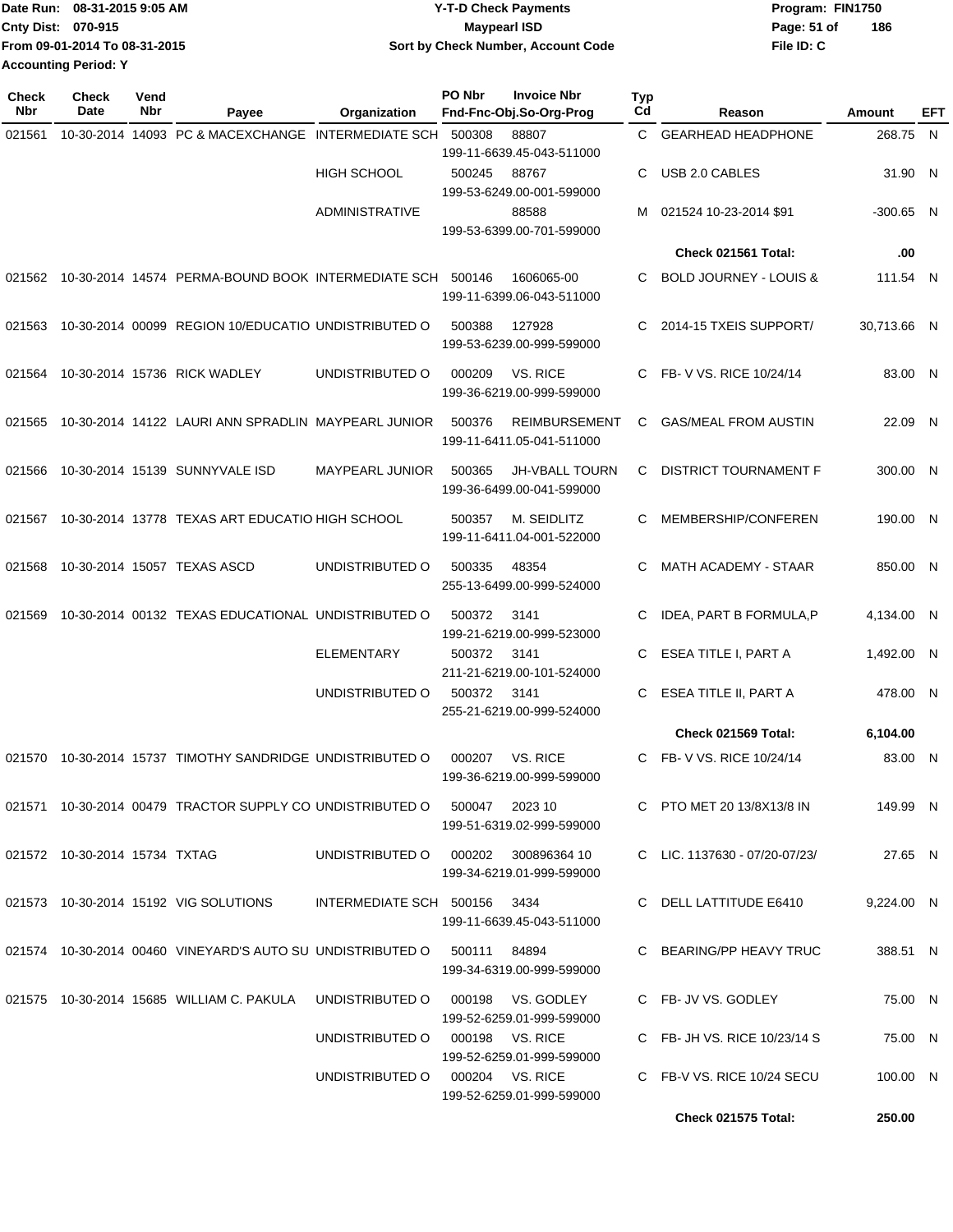|                             | Date Run: 08-31-2015 9:05 AM  | <b>Y-T-D Check Payments</b>        | Program: FIN1750   |
|-----------------------------|-------------------------------|------------------------------------|--------------------|
| <b>Cnty Dist: 070-915</b>   |                               | Maypearl ISD                       | 186<br>Page: 52 of |
|                             | From 09-01-2014 To 08-31-2015 | Sort by Check Number, Account Code | File ID: C         |
| <b>Accounting Period: Y</b> |                               |                                    |                    |

| <b>Check</b><br><b>Nbr</b> | <b>Check</b><br>Date         | Vend<br>Nbr | Payee                                                              | Organization                      | PO Nbr | <b>Invoice Nbr</b><br>Fnd-Fnc-Obj.So-Org-Prog      | Typ<br>Cd | Reason                       | Amount     | EFT |
|----------------------------|------------------------------|-------------|--------------------------------------------------------------------|-----------------------------------|--------|----------------------------------------------------|-----------|------------------------------|------------|-----|
| 021576                     |                              |             | 10-30-2014 01078 WILLIAM V. MACGILL & ELEMENTARY                   |                                   | 500303 | IN0498204<br>199-11-6399.11-101-511000             |           | C SANI-CLOTH/CLOROX SP       | 315.60 N   |     |
| 021577                     |                              |             | 11-06-2014 15614 ADVANTAGE MEDICAL UNDISTRIBUTED O                 |                                   | 000226 | 920<br>199-34-6219.01-999-599000                   | C.        | DOT PHYSICAL/DRUG SC         | 82.00 N    |     |
| 021578                     |                              |             | 11-06-2014 00004 ALERT SERVICES                                    | UNDISTRIBUTED O                   | 500314 | 52143600<br>199-36-6399.05-999-599000              | C.        | ANKLE BRACES/GLOVES/         | 390.10 N   |     |
|                            |                              |             |                                                                    | UNDISTRIBUTED O                   | 500386 | 52236700<br>199-36-6399.05-999-599000              | C         | MOUTHPIECES/KNEE BRA         | 438.16 N   |     |
|                            |                              |             |                                                                    | UNDISTRIBUTED O                   | 500314 | 52145800<br>199-36-6399.05-999-599000              | C         | <b>BLEDSOE NZONE</b>         | 599.90 N   |     |
|                            |                              |             |                                                                    |                                   |        |                                                    |           | Check 021578 Total:          | 1,428.16   |     |
|                            | 021579 11-06-2014 15512 ASHA |             |                                                                    | UNDISTRIBUTED O                   | 500412 | <b>CECILIA WAGNON</b><br>199-11-6499.00-999-523000 | С         | <b>MEMBERSHIP DUES</b>       | 225.00 N   |     |
| 021580                     |                              |             | 11-06-2014 15616 AT&T CORP.                                        | UNDISTRIBUTED O                   | 000225 | 0573207983001<br>199-51-6259.02-999-599000         | C.        | 09/23-10/21/14 L.D. FAX      | 119.16 N   |     |
| 021581                     |                              |             | 11-06-2014 00021 BARBARA TRUBY                                     | UNDISTRIBUTED O                   | 500462 | OCTOBER 2014<br>224-31-6219.01-999-523000          | C.        | 39 BILLABLE HRS - TRANS      | 1,950.00 N |     |
|                            |                              |             | 021582 11-06-2014 15593 BMI EDUCATIONAL SE INTERMEDIATE SCH 500145 |                                   |        | 616501<br>199-11-6399.06-043-511000                |           | SECRET OF SARAH REVE         | 110.42 N   |     |
| 021583                     |                              |             | 11-06-2014 00035 BUCK'S WHEEL &                                    | UNDISTRIBUTED O                   | 500424 | 41069<br>199-34-6319.00-999-599000                 | C.        | <b>5 SERIES MOTOR</b>        | 119.05 N   |     |
| 021584                     | 11-06-2014 15242 JOY BUSH    |             |                                                                    | UNDISTRIBUTED O                   | 500456 | OCTOBER 2014<br>199-31-6219.01-999-523000          |           | C 60.5 BILLABLE HRS - LPC I  | 3,025.00 N |     |
| 021585                     |                              |             | 11-06-2014 00871 CARD SERVICE CENT ADMINISTRATIVE                  |                                   | 500378 | 2442733MTLYJJX8<br>199-41-6399.01-701-599000       | C         | <b>HALL OF FAME MEAL</b>     | 447.87 N   |     |
| 021586                     | 11-06-2014 00527 CDWG INC.   |             |                                                                    | UNDISTRIBUTED O                   | 500384 | QK66882<br>199-53-6399.00-999-599000               | C         | MICROSOFT SCULPT ERG         | 101.59 N   |     |
|                            |                              |             | 021587 11-06-2014 00217 CITY OF MAYPEARL                           | UNDISTRIBUTED O                   | 000227 | 1081 10/14<br>199-51-6259.01-999-599000            | C.        | 9/29-10/29/14 LSK YARK M     | 26.00 N    |     |
|                            |                              |             |                                                                    | UNDISTRIBUTED O 000227 1618 10/14 |        | 199-51-6259.01-999-599000                          |           | C 9/29-10/29/14 309 N. MAIN  | 51.00 N    |     |
|                            |                              |             |                                                                    | UNDISTRIBUTED O 000227 574 10/14  |        | 199-51-6259.01-999-599000                          |           | C 9/29-10/29/14 JH YARD ME   | 51.30 N    |     |
|                            |                              |             |                                                                    | UNDISTRIBUTED O 000227 595 10/14  |        | 199-51-6259.01-999-599000                          |           | C 9/29-10/29/14 1025 W. 4TH  | 165.60 N   |     |
|                            |                              |             |                                                                    | UNDISTRIBUTED 0 000227 80 10/14   |        | 199-51-6259.01-999-599000                          |           | C 9/29-10/29/14 H.S. BALLFIE | 759.70 N   |     |
|                            |                              |             |                                                                    | UNDISTRIBUTED O 000227 383 10/14  |        | 199-51-6259.01-999-599000                          |           | C 9/29-10/29/14 600 PHILLIPS | 115.80 N   |     |
|                            |                              |             |                                                                    | UNDISTRIBUTED O 000227 1080 10/14 |        | 199-51-6259.01-999-599000                          |           | C 9/29-10/29/14 1024 W. 4TH  | 121.80 N   |     |
|                            |                              |             |                                                                    | UNDISTRIBUTED 0 000227 82 10/14   |        | 199-51-6259.01-999-599000                          |           | C 9/29-10/29/14 400 PANTHE   | 250.80 N   |     |
|                            |                              |             |                                                                    | UNDISTRIBUTED O 000227 1394 10/14 |        | 199-51-6259.01-999-599000                          |           | C 9/29-10/29/14 HS CONCES    | 166.80 N   |     |
|                            |                              |             |                                                                    |                                   |        |                                                    |           | Check 021587 Total:          | 1,708.80   |     |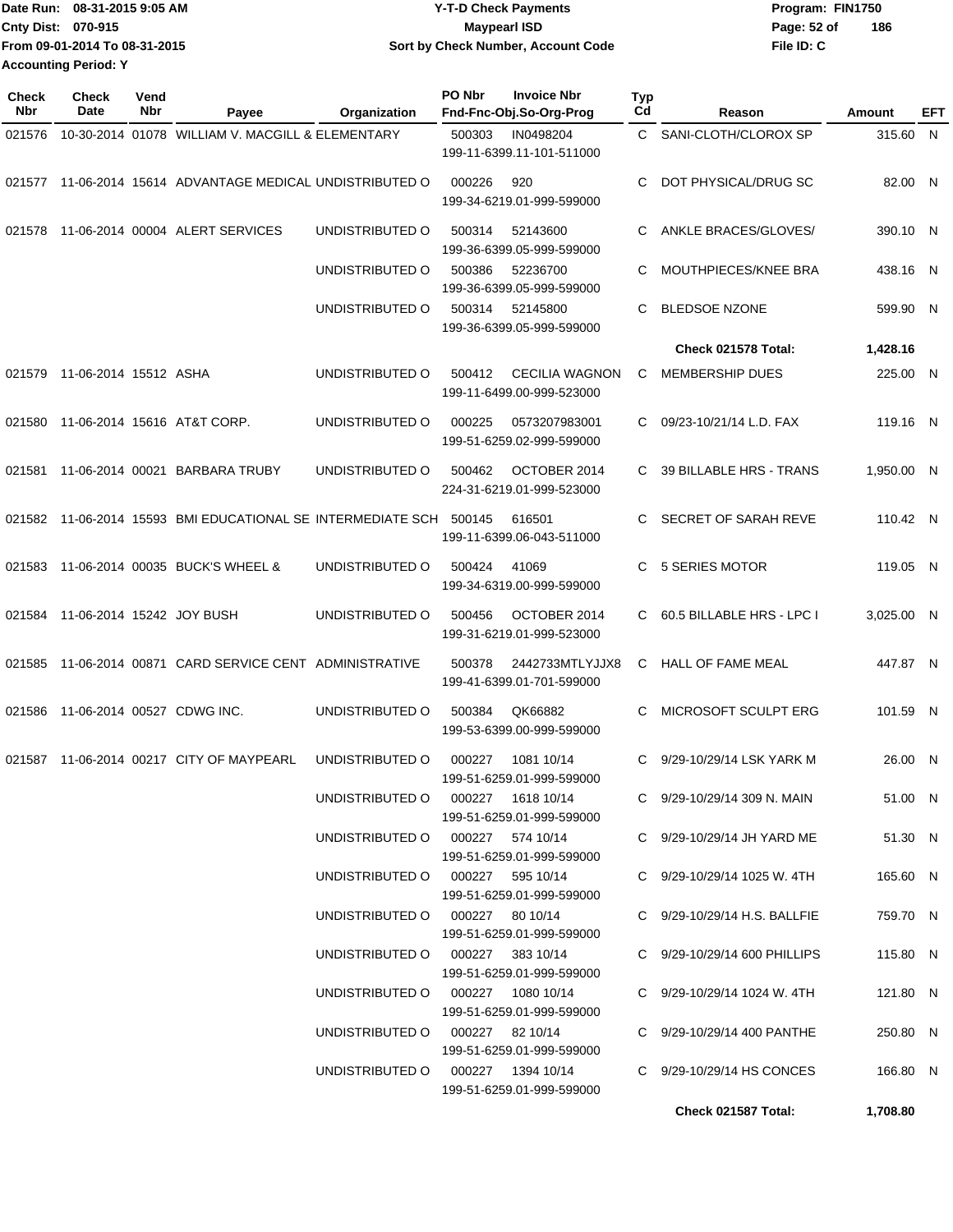|                             | IDate Run: 08-31-2015 9:05 AM | <b>Y-T-D Check Payments</b>        | Program: FIN1750   |
|-----------------------------|-------------------------------|------------------------------------|--------------------|
| <b>Cnty Dist: 070-915</b>   |                               | Maypearl ISD                       | 186<br>Page: 53 of |
|                             | From 09-01-2014 To 08-31-2015 | Sort by Check Number, Account Code | File ID: C         |
| <b>Accounting Period: Y</b> |                               |                                    |                    |

| <b>Check</b><br>Nbr | Check<br>Date | Vend<br>Nbr | Payee                                                                        | Organization                     | PO Nbr | <b>Invoice Nbr</b><br>Fnd-Fnc-Obj.So-Org-Prog     | <b>Typ</b><br>Cd | Reason                                    | Amount     | EFT |
|---------------------|---------------|-------------|------------------------------------------------------------------------------|----------------------------------|--------|---------------------------------------------------|------------------|-------------------------------------------|------------|-----|
| 021588              |               |             | 11-06-2014 14366 CULTURAL ASSISTAN                                           | HIGH SCHOOL                      | 500369 | 17525<br>199-11-6399.12-001-511000                | C.               | <b>HALL PASSES</b>                        | 32.61 N    |     |
| 021589              |               |             | 11-06-2014 15455 DAVID RODRIGUEZ                                             | UNDISTRIBUTED O                  | 500433 | <b>REIMBURSEMENT</b><br>199-36-6399.03-999-599GHS | С                | <b>CAMCORDER</b>                          | 204.82 N   |     |
| 021590              |               |             | 11-06-2014 12536 DESOTO JANITORIAL                                           | UNDISTRIBUTED O                  | 500334 | 161137-1<br>199-51-6319.01-999-599000             | С                | BLEACH/LINERS/DUSTER                      | 316.08 N   |     |
|                     |               |             |                                                                              | UNDISTRIBUTED O                  | 500334 | 161230<br>199-51-6319.01-999-599000               | C                | LICE KILLER                               | 104.52 N   |     |
|                     |               |             |                                                                              | UNDISTRIBUTED O                  | 500334 | 161137<br>199-51-6319.01-999-599000               | С                | SOAP/MOP/BLEACH/TOW                       | 3,582.63 N |     |
|                     |               |             |                                                                              |                                  |        |                                                   |                  | Check 021590 Total:                       | 4,003.23   |     |
| 021591              |               |             | 11-06-2014 01547 EICHELBAUM WARDEL DIR COST-ADMINIS                          |                                  | 000228 | 49198<br>199-41-6211.00-720-599000                | С                | SPECIAL EDUCATION REV                     | 293.59 N   |     |
|                     |               |             | 021592 11-06-2014 14289 TRUDIE HEAD                                          | UNDISTRIBUTED O                  | 500411 | OCTOBER 2014<br>224-11-6219.00-999-523000         | С                | <b>OCTOBER RTI SERVICES</b>               | 2,493.75 N |     |
| 021593              |               |             | 11-06-2014 14886 HEALTH SPECIAL RISK HIGH SCHOOL                             |                                  | 500450 | SB20CC-P-100444<br>199-36-6499.05-001-599000      | С                | STUDENT INSURANCE D-1                     | 1,623.07 N |     |
| 021594              |               |             | 11-06-2014 14399 ROBERT HODGE JR.                                            | UNDISTRIBUTED O                  | 000221 | VS. TOLAR<br>199-36-6219.00-999-599000            | C                | FB- JV VS. TOLAR 10/30/14                 | 58.00 N    |     |
| 021595              |               |             | 11-06-2014 01844 J.W. PEPPER & SON, I HIGH SCHOOL                            |                                  | 500249 | 05843033<br>199-11-6399.07-001-511000             | С                | <b>SCRIPTS</b>                            | 35.55      | - N |
|                     |               |             |                                                                              | <b>HIGH SCHOOL</b>               | 500249 | 05841095<br>199-11-6399.07-001-511000             | С                | <b>SCRIPTS</b>                            | 540.32 N   |     |
|                     |               |             |                                                                              | <b>HIGH SCHOOL</b>               | 500249 | 05845083<br>199-11-6399.07-001-511000             | C                | SCRIPTS                                   | 648.95 N   |     |
|                     |               |             |                                                                              |                                  |        |                                                   |                  | <b>Check 021595 Total:</b>                | 1,224.82   |     |
| 021596              |               |             | 11-06-2014 14579 JOSEPH PATRICK REN UNDISTRIBUTED O                          |                                  | 000222 | <b>VS. TOLAR</b><br>199-36-6219.00-999-599000     | C.               | FB- JV VS. TOLAR 10/30/14                 | 58.00 N    |     |
| 021597              |               |             | 11-06-2014 15248 JACQUELYN KOCH                                              | UNDISTRIBUTED O                  | 500407 | OCT. 2014<br>224-31-6219.00-999-523000            | С                | <b>OCTOBER DIAGNOSTIC S</b>               | 3,611.11 N |     |
|                     |               |             | 021598  11-06-2014  00929 L & D GREASE TRAP  UNDISTRIBUTED   0  500403  8287 |                                  |        | 199-51-6249.00-999-599000                         |                  | C GREASE TRAP                             | 350.00 N   |     |
|                     |               |             | 021599 11-06-2014 00063 LAKESHORE EQUIPME ELEMENTARY                         |                                  |        | 500361 2064741014<br>199-11-6399.00-101-511000    |                  | C MAGNETS/TRACERS/BOX                     | 132.14 N   |     |
|                     |               |             | 021600 11-06-2014 13940 JOHN E. MARTINEZ                                     | UNDISTRIBUTED O                  |        | 000224 VS. RICE<br>199-36-6219.00-999-599000      |                  | C FB-V VS. RICE 10/24/14                  | 25.00 N    |     |
|                     |               |             |                                                                              | UNDISTRIBUTED O 000224 VS. RICE  |        | 199-36-6219.00-999-599000                         |                  | C FB- JH VS. RICE 10/23/14                | 25.00 N    |     |
|                     |               |             |                                                                              | UNDISTRIBUTED O 000224 VS. TOLAR |        | 199-36-6219.00-999-599000                         |                  | C FB- JV VS. TOLAR 10/30/14               | 25.00 N    |     |
|                     |               |             |                                                                              |                                  |        |                                                   |                  | Check 021600 Total:                       | 75.00      |     |
|                     |               |             | 021601 11-06-2014 00067 LEIGHANNE MCALISTE IND COST-ADM                      |                                  |        | 199-41-6499.00-750-599000                         |                  | 500414 REIMBURSEMENT C MEALS AT TASBO BMA | 42.19 N    |     |
|                     |               |             | 021602 11-06-2014 13306 MOUNTAIN PEAK SPE UNDISTRIBUTED O                    |                                  | 000229 | 11-0788-00 1014<br>199-51-6259.79-999-522000      |                  | C 9/07-10/07/14 12636 FM                  | 219.80 N   |     |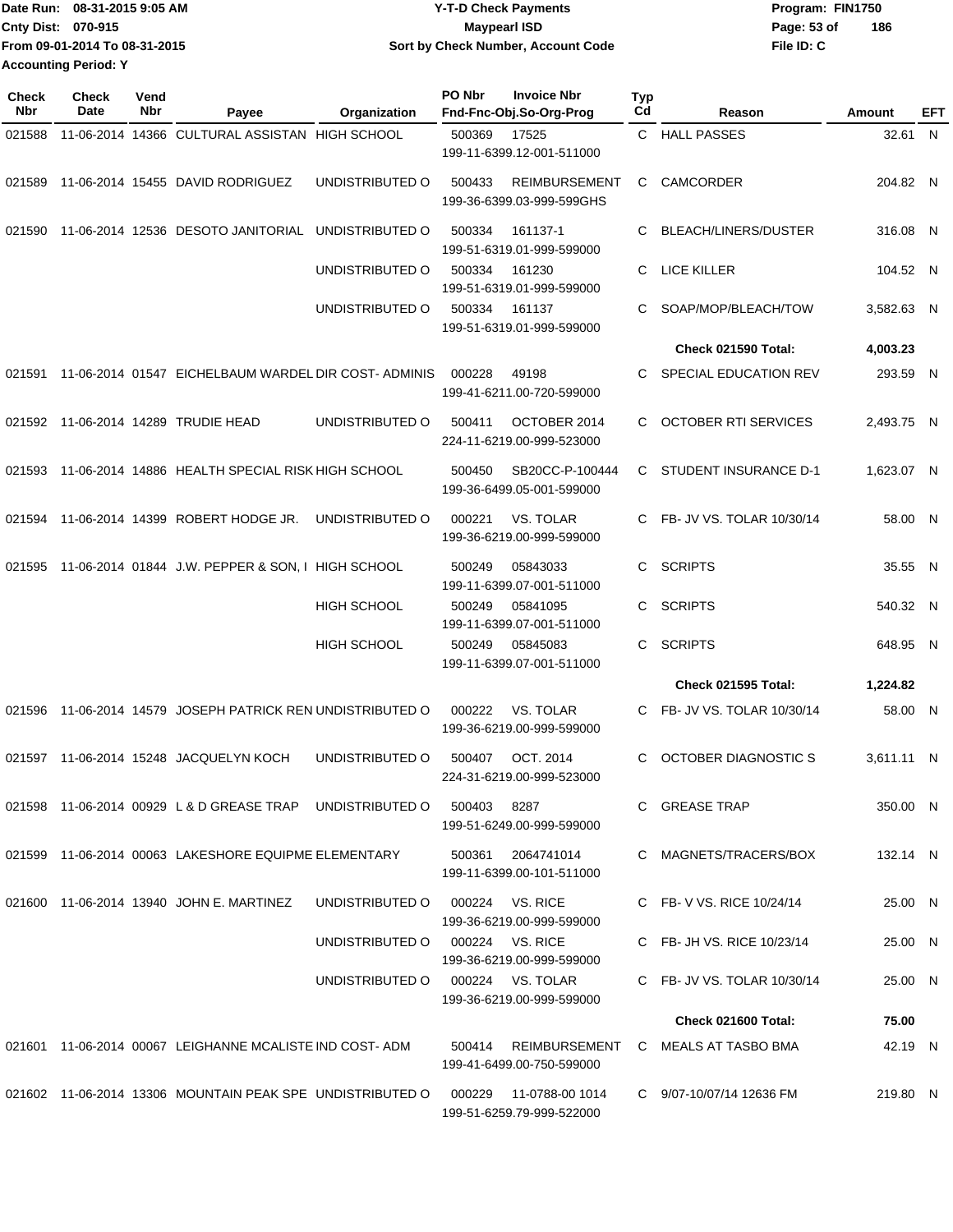|                             | Date Run: 08-31-2015 9:05 AM  | <b>Y-T-D Check Payments</b>        | Program: FIN1750   |
|-----------------------------|-------------------------------|------------------------------------|--------------------|
| <b>Cnty Dist: 070-915</b>   |                               | <b>Maypearl ISD</b>                | 186<br>Page: 54 of |
|                             | From 09-01-2014 To 08-31-2015 | Sort by Check Number, Account Code | File ID: C         |
| <b>Accounting Period: Y</b> |                               |                                    |                    |

| <b>Check</b><br>Nbr | <b>Check</b><br>Date          | Vend<br>Nbr | Payee                                                    | Organization                       | PO Nbr | <b>Invoice Nbr</b><br>Fnd-Fnc-Obj.So-Org-Prog       | <b>Typ</b><br>Cd | Reason                        | Amount     | EFT |
|---------------------|-------------------------------|-------------|----------------------------------------------------------|------------------------------------|--------|-----------------------------------------------------|------------------|-------------------------------|------------|-----|
| 021603              |                               |             | 11-06-2014 00065 MUELLER, INC.                           | UNDISTRIBUTED O                    | 500405 | 4144930<br>199-51-6319.02-999-599000                | $\mathbf{C}$     | <b>LIGHT STONE UTILTY/TUB</b> | 486.06 N   |     |
|                     | 021604 11-06-2014 00079 NASCO |             |                                                          | <b>ELEMENTARY</b>                  | 500346 | 157950<br>199-11-6399.12-101-511000                 | C                | PARACHUTE/BALLS/BEAN          | 479.64 N   |     |
| 021605              |                               |             | 11-06-2014 00516 NAVARRO COLLEGE                         | <b>HIGH SCHOOL</b>                 | 500442 | RILEY/DUBOSE<br>199-11-6223.00-001-531000           | C                | DUAL CREDIT TUITION           | 336.00 N   |     |
| 021606              |                               |             | 11-06-2014 00287 OFFICE DEPOT                            | UNDISTRIBUTED O                    | 500312 | 735567104001<br>224-11-6399.00-999-523000           | C.               | <b>HOLE PUNCH</b>             | 3.58 N     |     |
|                     |                               |             |                                                          | UNDISTRIBUTED O                    | 500312 | 735567155001<br>224-11-6399.00-999-523000           | C.               | <b>VERTICAL FILE</b>          | 256.43 N   |     |
|                     |                               |             |                                                          |                                    |        |                                                     |                  | Check 021606 Total:           | 260.01     |     |
| 021607              |                               |             | 11-06-2014 12059 PEOPLES EDUCATION MAYPEARL JUNIOR       |                                    | 500348 | 10477433<br>199-11-6399.02-041-511000               | C.               | STAAR                         | 1,096.00 N |     |
|                     |                               |             |                                                          | <b>MAYPEARL JUNIOR</b>             | 500348 | 10477433<br>199-11-6399.03-041-511000               | C.               | <b>STAAR</b>                  | 1.096.00 N |     |
|                     |                               |             |                                                          | <b>MAYPEARL JUNIOR</b>             | 500348 | 10477433<br>199-11-6399.09-041-511000               | C                | <b>STAAR</b>                  | 1,096.00 N |     |
|                     |                               |             |                                                          |                                    |        |                                                     |                  | Check 021607 Total:           | 3,288.00   |     |
| 021608              |                               |             | 11-06-2014 12836 R B SPORTING GOOD                       | UNDISTRIBUTED O                    |        | 0456736-CM<br>199-36-6399.00-999-599000             | M                | <b>CLIMALITE POCKET SHOR</b>  | $-45.50$ N |     |
|                     |                               |             |                                                          | UNDISTRIBUTED O                    | 500239 | 0462496-IN<br>199-36-6399.01-999-599BHS             | C                | <b>BOYS BASKETBALL UNIFO</b>  | 3,281.15 N |     |
|                     |                               |             |                                                          |                                    |        |                                                     |                  | Check 021608 Total:           | 3,235.65   |     |
| 021609              |                               |             | 11-06-2014 00288 RCI TECHNOLOGIES I IND COST-ADM         |                                    | 500141 | 23699<br>199-41-6219.08-750-511000                  | C                | INITIAL PAYMENT PER CO        | 4,550.00 N |     |
| 021610              |                               |             | 11-06-2014 14927 REPUBLIC SERVICES UNDISTRIBUTED O       |                                    | 000230 | 0794-009979746<br>199-51-6259.03-999-599000         | C                | 11/01-11/30/14 WASTE RE       | 1,547.83 N |     |
| 021611              |                               |             | 11-06-2014 15564 RIDDELL/ALL AMERICA UNDISTRIBUTED O     |                                    | 500018 | 97004063<br>199-36-6399.02-999-599000               | C.               | SHOULDER PAD/ACCESS           | 536.76 N   |     |
|                     |                               |             | 021612 11-06-2014 15733 SAM HOUSTON PLUM UNDISTRIBUTED O |                                    | 500404 | 1837<br>199-51-6249.00-999-599000                   | C                | <b>CLEANED PUMP</b>           | 391.00 N   |     |
|                     |                               |             | 021613 11-06-2014 00357 SCHOOL HEALTH COR HIGH SCHOOL    |                                    |        | 500370 2906179-00<br>199-33-6399.00-001-599000      |                  | C SAFETY GOGGLES              | 10.77 N    |     |
|                     |                               |             |                                                          | MAYPEARL JUNIOR 500370 2906179-01  |        | 199-33-6399.00-041-599000                           |                  | C FACE SHIELDS                | 10.77 N    |     |
|                     |                               |             |                                                          | INTERMEDIATE SCH 500370 2906179-01 |        | 199-33-6399.00-043-599000                           |                  | C FACE SHIELDS                | 10.77 N    |     |
|                     |                               |             |                                                          | ELEMENTARY                         |        | 500370 2906179-01<br>199-33-6399.00-101-599000      |                  | C FACE SHIELDS                | 10.77 N    |     |
|                     |                               |             |                                                          |                                    |        |                                                     |                  | Check 021613 Total:           | 43.08      |     |
|                     |                               |             | 021614 11-06-2014 13383 SKYBEAM TEXAS                    | UNDISTRIBUTED O                    |        | 000231 813710001004619<br>199-53-6249.04-999-599000 |                  | $C$ 11/8-12/7/14 MTHLY INTER  | 1,800.00 N |     |
|                     |                               |             | 021615 11-06-2014 15698 STEVEN EVANS                     | UNDISTRIBUTED O                    |        | 000223 VS. RICE<br>199-36-6219.00-999-599000        |                  | C FB-V VS, RICE 10/24/14      | 25.00 N    |     |
|                     |                               |             |                                                          | UNDISTRIBUTED O 000223 VS. RICE    |        | 199-36-6219.00-999-599000                           |                  | C FB- JH VS. RICE 10/23/14    | 25.00 N    |     |
|                     |                               |             |                                                          | UNDISTRIBUTED O 000223 VS. TOLAR   |        | 199-36-6219.00-999-599000                           |                  | C FB- JV VS. TOLAR 10/30/14   | 25.00 N    |     |
|                     |                               |             |                                                          | UNDISTRIBUTED O 000223 VS. GODLEY  |        | 199-36-6219.00-999-599000                           |                  | C FB- JV VS. GODLEY 10/14/    | 25.00 N    |     |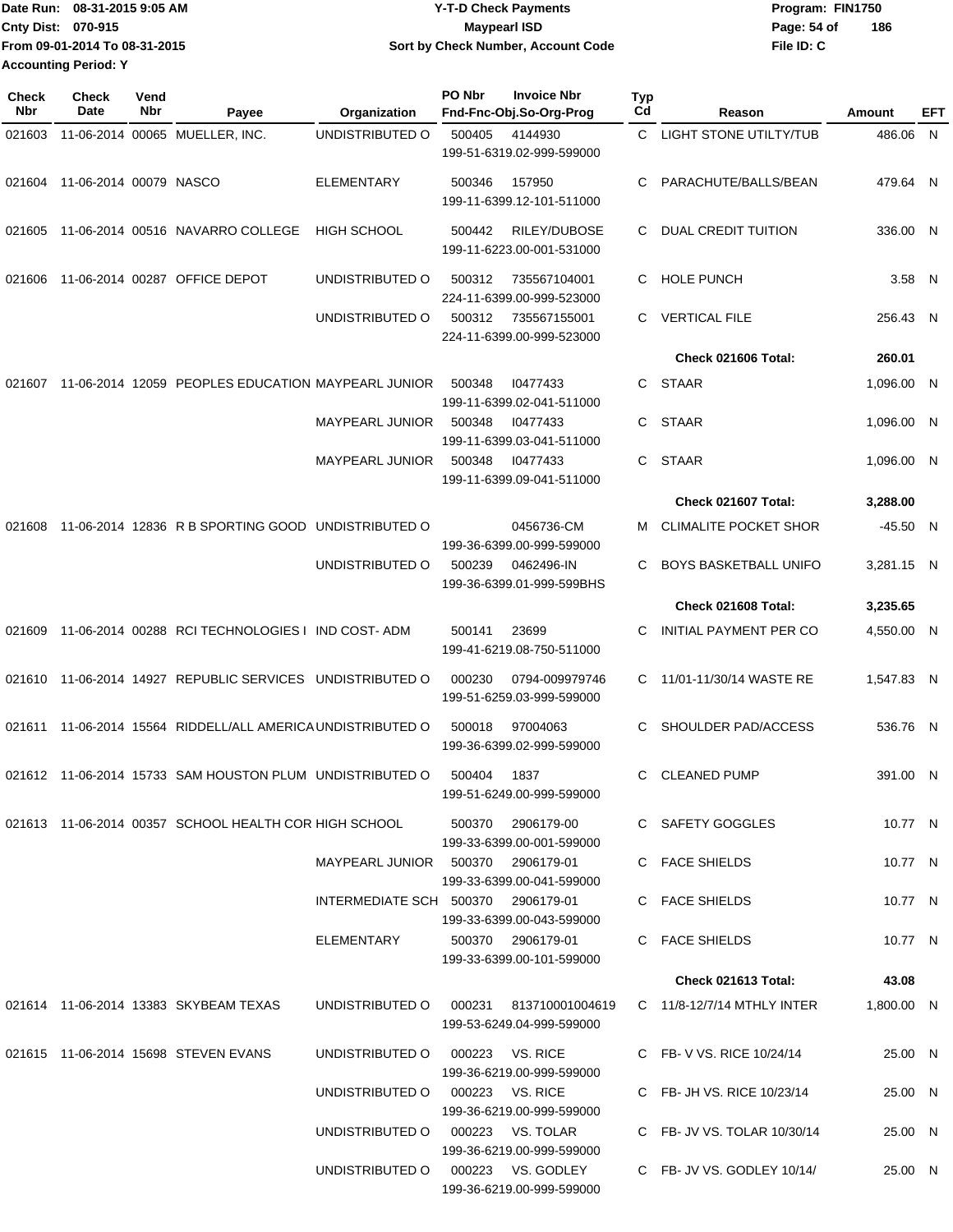|                             | Date Run: 08-31-2015 9:05 AM  | <b>Y-T-D Check Payments</b>        | Program: FIN1750 |     |
|-----------------------------|-------------------------------|------------------------------------|------------------|-----|
| <b>Cnty Dist: 070-915</b>   |                               | <b>Mavpearl ISD</b>                | Page: 55 of      | 186 |
|                             | From 09-01-2014 To 08-31-2015 | Sort by Check Number, Account Code | File ID: C       |     |
| <b>Accounting Period: Y</b> |                               |                                    |                  |     |

**PO Nbr Invoice Nbr**

| <b>Check</b><br><b>Nbr</b> | <b>Check</b><br>Date  | Vend<br><b>Nbr</b> | Payee                                                        | Organization                           | PO Nbr       | <b>Invoice Nbr</b><br>Fnd-Fnc-Obj.So-Org-Prog       | <b>Typ</b><br>Cd | Reason                        | Amount     | EFT |
|----------------------------|-----------------------|--------------------|--------------------------------------------------------------|----------------------------------------|--------------|-----------------------------------------------------|------------------|-------------------------------|------------|-----|
|                            |                       |                    |                                                              |                                        |              |                                                     |                  | Check 021615 Total:           | 100.00     |     |
| 021616                     |                       |                    | 11-06-2014 00973 TARVER TROPHIES                             | <b>HIGH SCHOOL</b>                     | 500395       | 1678<br>199-36-6499.05-001-599000                   | C.               | <b>VBALL BI-DISTRICT TROP</b> | 250.00 N   |     |
| 021617                     |                       |                    | 11-06-2014 15235 TEXAS STATE BILLING UNDISTRIBUTED O         |                                        | 000233       | 14357<br>199-31-6299.00-999-523000                  | C                | CLAIM 09/26 & 10/10/14        | 294.48 N   |     |
| 021618                     |                       |                    | 11-06-2014 15485 THERAPY FROM THE                            | UNDISTRIBUTED O                        | 500435       | OCTOBER 2014<br>199-31-6219.02-999-523000           | C.               | 7 BILLABLE HRS - PT           | 490.00 N   |     |
| 021619                     |                       |                    | 11-06-2014 15301 THOMAS PIEPER                               | UNDISTRIBUTED O                        | 500347       | 31422<br>199-51-6319.03-999-599000                  | C                | <b>DIRT FOR BASEBALL/SOF</b>  | 360.00 N   |     |
| 021620                     |                       |                    | 11-06-2014 15211 THOMAS SOUTHALL E UNDISTRIBUTED O           |                                        | 500406       | <b>QUAD BUILDING</b><br>199-51-6249.00-999-599000   | C                | FLOODLIGHT AT QUAD            | 255.00 N   |     |
|                            |                       |                    |                                                              | UNDISTRIBUTED O                        | 500406       | <b>QUAD BUILDING</b><br>199-51-6319.02-999-599000   | C.               | <b>LIGHTS AT QUAD BACKDO</b>  | 200.00 N   |     |
|                            |                       |                    |                                                              |                                        |              |                                                     |                  | Check 021620 Total:           | 455.00     |     |
| 021621                     | 11-06-2014 15500 TSHA |                    |                                                              | UNDISTRIBUTED O                        | 500413       | 458<br>199-11-6499.00-999-523000                    | C                | <b>MEMBERSHIP DUES</b>        | 95.00 N    |     |
| 021622                     |                       |                    | 11-06-2014 00253 VERIZON SOUTHWEST UNDISTRIBUTED O           |                                        | 000232       | 416580379500217<br>199-51-6259.02-999-599000        | C.               | 10/22-11/21/14 MARQEE         | 52.86 N    |     |
| 021623                     |                       |                    | 11-06-2014 15192 VIG SOLUTIONS                               | <b>INTERMEDIATE SCH</b>                | 500307       | 3458<br>199-11-6399.08-043-511000                   | C.               | <b>BATTERIES 9 CELL</b>       | 1,024.75 N |     |
| 021624                     |                       |                    | 11-06-2014 00144 WAXAHACHIE DAILY LI UNDISTRIBUTED O         |                                        | 500436       | C <sub>1615620</sub><br>199-41-6219.02-999-599000   | C.               | <b>BID NOTICE</b>             | 244.62 N   |     |
| 021625                     |                       |                    | 11-06-2014 15685 WILLIAM C. PAKULA                           | UNDISTRIBUTED O                        | 000220       | VS. TOLAR<br>199-52-6259.01-999-599000              | C.               | FB- JV VS. TOLAR 10/30/14     | 75.00 N    |     |
| 021626                     |                       |                    | 11-06-2014 01078 WILLIAM V. MACGILL & HIGH SCHOOL            |                                        | 500276       | IN0499960<br>199-33-6399.00-001-599000              | C                | <b>BANDAGES/COTTON BALL</b>   | 177.28 N   |     |
| 021627                     |                       |                    | 11-06-2014 12436 PAM WILSON                                  | <b>IND COST-ADM</b>                    | 500415       | <b>REIMBURSEMENT</b><br>199-41-6499.00-750-599000   | C                | <b>MEALS AT TASBO BMA</b>     | 22.99 N    |     |
|                            |                       |                    | 021628 11-13-2014 15614 ADVANTAGE MEDICAL UNDISTRIBUTED O    |                                        | 000235 987   | 199-34-6219.01-999-599000                           |                  | C DOT PHYSICAL/DRUG SC        | 82.00 N    |     |
|                            |                       |                    | 021629 11-13-2014 15209 AIR CLINIC ELLIS COU UNDISTRIBUTED O |                                        | 500477  1907 | 199-51-6399.05-999-599000                           |                  | C CASES OF AIR FILTERS        | 144.00 N   |     |
|                            |                       |                    | 021630 11-13-2014 00004 ALERT SERVICES                       | UNDISTRIBUTED O                        | 500427       | 52296500<br>199-36-6399.02-999-599000               |                  | C SHOULDER STABILIZER         | 156.50 N   |     |
|                            |                       |                    | 021631 11-13-2014 01256 AT&T MOBILITY                        | UNDISTRIBUTED O                        |              | 000245 824711164 11-14<br>199-52-6259.00-999-599000 |                  | C 10/03-11/02/14 CELL PHON    | 124.43 N   |     |
|                            |                       |                    | 021632 11-13-2014 00069 ATMOS ENERGY                         | UNDISTRIBUTED O                        | 000236       | 3030380238 1014<br>199-51-6259.00-999-599000        |                  | C 10/02-11/3/14 400 PANTHE    | 59.39 N    |     |
|                            |                       |                    |                                                              | UNDISTRIBUTED O 000236 3030318181 1014 |              | 199-51-6259.00-999-599000                           |                  | C 10/2-11/3/14 1025 W 4TH S   | 113.59 N   |     |
|                            |                       |                    |                                                              |                                        |              |                                                     |                  | Check 021632 Total:           | 172.98     |     |
|                            |                       |                    | 021633 11-13-2014 15724 BOBBY E. PARKER, JR. UNDISTRIBUTED O |                                        | 500468       | 11-06-2014-CISD<br>199-11-6219.00-999-511000        |                  | C PSP: LSK 5.5 HRS            | 473.16 N   |     |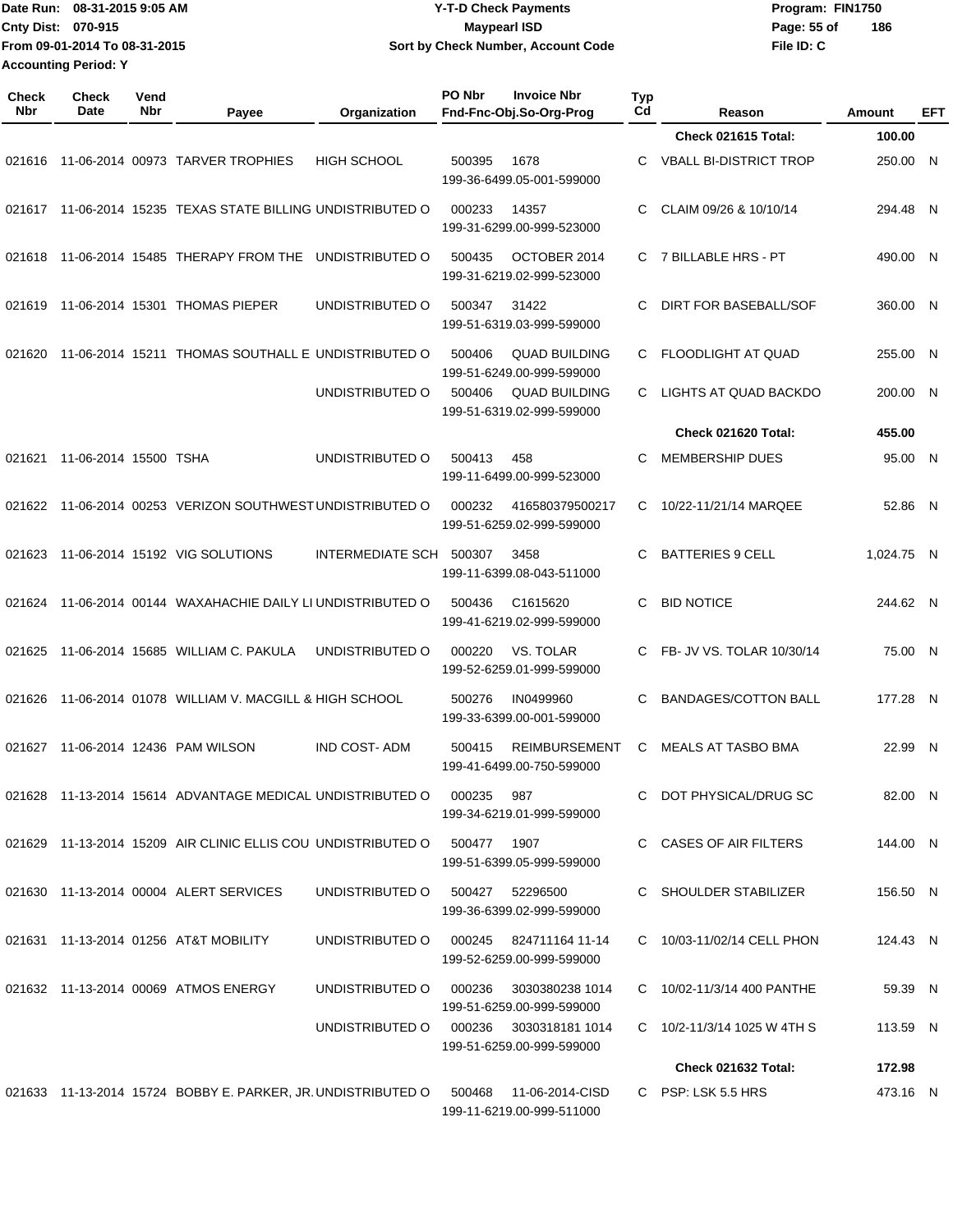|                             | IDate Run: 08-31-2015 9:05 AM | <b>Y-T-D Check Payments</b>        | Program: FIN1750   |
|-----------------------------|-------------------------------|------------------------------------|--------------------|
| <b>Cnty Dist: 070-915</b>   |                               | <b>Mavpearl ISD</b>                | 186<br>Page: 56 of |
|                             | From 09-01-2014 To 08-31-2015 | Sort by Check Number, Account Code | File ID: C         |
| <b>Accounting Period: Y</b> |                               |                                    |                    |

| Check<br>Nbr | Check<br>Date          | Vend<br>Nbr | Payee                                                     | Organization                | PO Nbr | <b>Invoice Nbr</b><br>Fnd-Fnc-Obj.So-Org-Prog | Typ<br>Cd | Reason                      | Amount     | EFT |
|--------------|------------------------|-------------|-----------------------------------------------------------|-----------------------------|--------|-----------------------------------------------|-----------|-----------------------------|------------|-----|
| 021634       |                        |             | 11-13-2014 15710 BERT GARONER                             | UNDISTRIBUTED O             | 000240 | <b>VS. RIO VISTA</b>                          |           | C FB-JH VS, RIO VISTA 11/6/ | 88.00 N    |     |
|              |                        |             |                                                           |                             |        | 199-36-6219.00-999-599000                     |           |                             |            |     |
|              |                        |             | 021635 11-13-2014 12477 BIRD'S RADIATOR                   | UNDISTRIBUTED O             | 500482 | 50590                                         |           | C NYLON TUBE/MALE CONN      | 7.44 N     |     |
|              |                        |             |                                                           |                             |        | 199-34-6319.00-999-599000                     |           |                             |            |     |
| 021636       |                        |             | 11-13-2014 00871 CARD SERVICE CENT UNDISTRIBUTED O        |                             | 500259 | XXXX 0185 10/14                               |           | C BOOKS FOR LIFE SKILLS     | 128.00 N   |     |
|              |                        |             |                                                           |                             |        | 199-11-6399.01-999-523000                     |           |                             |            |     |
|              |                        |             |                                                           | UNDISTRIBUTED O             | 500277 | XXXX 0185 10/14                               |           | C SHIPPING CHARGES          | 111.97 N   |     |
|              |                        |             |                                                           |                             |        | 199-11-6399.01-999-523000                     |           |                             |            |     |
|              |                        |             |                                                           | <b>MAYPEARL JUNIOR</b>      | 500272 | XXXX 0185 10/14                               | C.        | <b>GARMET ROLLING RACK</b>  | 96.00 N    |     |
|              |                        |             |                                                           | <b>MAYPEARL JUNIOR</b>      | 500233 | 199-11-6399.13-041-511000<br>XXXX 0185 10/14  |           | C CREATING AMERICA BOO      | 116.02 N   |     |
|              |                        |             |                                                           |                             |        | 199-11-6399.38-041-511000                     |           |                             |            |     |
|              |                        |             |                                                           | UNDISTRIBUTED O             | 500397 | XXXX 0185 10/14                               |           | C TXTAG ENROLLMENT          | 100.00 N   |     |
|              |                        |             |                                                           |                             |        | 199-34-6219.01-999-599000                     |           |                             |            |     |
|              |                        |             |                                                           | UNDISTRIBUTED O             | 500417 | XXXX 0185 10/14                               |           | C GAS FOR MALIBU            | 36.82 N    |     |
|              |                        |             |                                                           |                             |        | 199-34-6311.00-999-599000                     |           |                             |            |     |
|              |                        |             |                                                           | <b>IND COST-ADM</b>         | 500418 | XXXX 0185 10/14<br>199-41-6499.00-750-599000  |           | C MEALS AT TASBO            | 17.39 N    |     |
|              |                        |             |                                                           | ADMINISTRATIVE              | 000244 | XXXX 0185 10/14                               |           | C LODGING AT TASBO          | 243.66 N   |     |
|              |                        |             |                                                           |                             |        | 199-41-6499.04-701-599000                     |           |                             |            |     |
|              |                        |             |                                                           | UNDISTRIBUTED O             | 500350 | XXXX 0185 10/14                               |           | C STAT MEMBERSHIP/REGI      | 200.00 N   |     |
|              |                        |             |                                                           |                             |        | 255-13-6499.00-999-524000                     |           |                             |            |     |
|              |                        |             |                                                           |                             |        |                                               |           | Check 021636 Total:         | 1,049.86   |     |
|              |                        |             | 021637 11-13-2014 00527 CDWG INC.                         | UNDISTRIBUTED O             | 500352 | QM75717<br>199-11-6399.45-999-599000          | C         | MICROSOFT LICENSE RE        | 8,291.84 N |     |
|              |                        |             |                                                           | UNDISTRIBUTED O             | 500359 | QM75717                                       | C.        | SOFTWARE LICENSE REN        | 136.95 N   |     |
|              |                        |             |                                                           |                             |        | 199-11-6399.45-999-599000                     |           |                             |            |     |
|              |                        |             |                                                           |                             |        |                                               |           | Check 021637 Total:         | 8,428.79   |     |
| 021638       | 11-13-2014 13566 DATCS |             |                                                           | UNDISTRIBUTED O             | 500466 | 159034                                        |           | C DOT PRE-EMPLOY DRUG       | 57.50 N    |     |
|              |                        |             |                                                           |                             |        | 199-34-6219.01-999-599000                     |           |                             |            |     |
| 021639       |                        |             | 11-13-2014 00235 CORSICANA ISD                            | <b>HIGH SCHOOL</b>          | 500452 | <b>BASKETBALL</b>                             | C         | Tournament entry fee        | 425.00 N   |     |
|              |                        |             |                                                           |                             |        | 199-36-6499.01-001-599000                     |           |                             |            |     |
|              |                        |             | 021640 11-13-2014 00218 THE COWBOY BANK O HIGH SCHOOL     |                             |        | 500498 FOOTBALL MEAL                          |           | C FOOTBALL PLAYOFF MEA      | 67.61 N    |     |
|              |                        |             |                                                           |                             |        | 199-36-6499.05-001-599000                     |           |                             |            |     |
|              |                        |             |                                                           | HIGH SCHOOL                 |        | 500497 FBALL PLAYOFFS                         |           | C CHEERLEADER MEALS - F     | 156.00 N   |     |
|              |                        |             |                                                           |                             |        | 199-36-6499.05-001-599000                     |           |                             |            |     |
|              |                        |             |                                                           |                             |        |                                               |           | Check 021640 Total:         | 223.61     |     |
|              |                        |             | 021641 11-13-2014 12536 DESOTO JANITORIAL UNDISTRIBUTED O |                             | 500422 | 160910<br>199-51-6319.01-999-599000           |           | C ENVIROX CRITICAL CARE     | 94.00 N    |     |
|              |                        |             |                                                           | UNDISTRIBUTED O             |        | 500422 161012                                 |           | C ENVIROX CRITICAL CARE     | 94.00 N    |     |
|              |                        |             |                                                           |                             |        | 199-51-6319.01-999-599000                     |           |                             |            |     |
|              |                        |             |                                                           | UNDISTRIBUTED O             |        | 500422 161137-2                               |           | C HAND DISHWASH             | 107.54 N   |     |
|              |                        |             |                                                           |                             |        | 199-51-6319.01-999-599000                     |           |                             |            |     |
|              |                        |             |                                                           | UNDISTRIBUTED O             |        | 500422 161211                                 |           | C BATTERIES FOR CHARIOT     | 702.57 N   |     |
|              |                        |             |                                                           |                             |        | 199-51-6319.01-999-599000                     |           | Check 021641 Total:         | 998.11     |     |
|              |                        |             |                                                           |                             |        |                                               |           |                             |            |     |
|              |                        |             | 021642 11-13-2014 15718 DUNCAN PLUMBING S UNDISTRIBUTED O |                             | 500292 | 2174<br>199-51-6249.00-999-599000             |           | C REPAIRED BALL VALVE LE    | 209.95 N   |     |
|              |                        |             |                                                           | UNDISTRIBUTED O 500292 2174 |        |                                               |           | C INTERMEDIATE CAFETERI     | 63.86 N    |     |
|              |                        |             |                                                           |                             |        | 199-51-6319.04-999-599000                     |           |                             |            |     |
|              |                        |             |                                                           |                             |        |                                               |           | Check 021642 Total:         | 273.81     |     |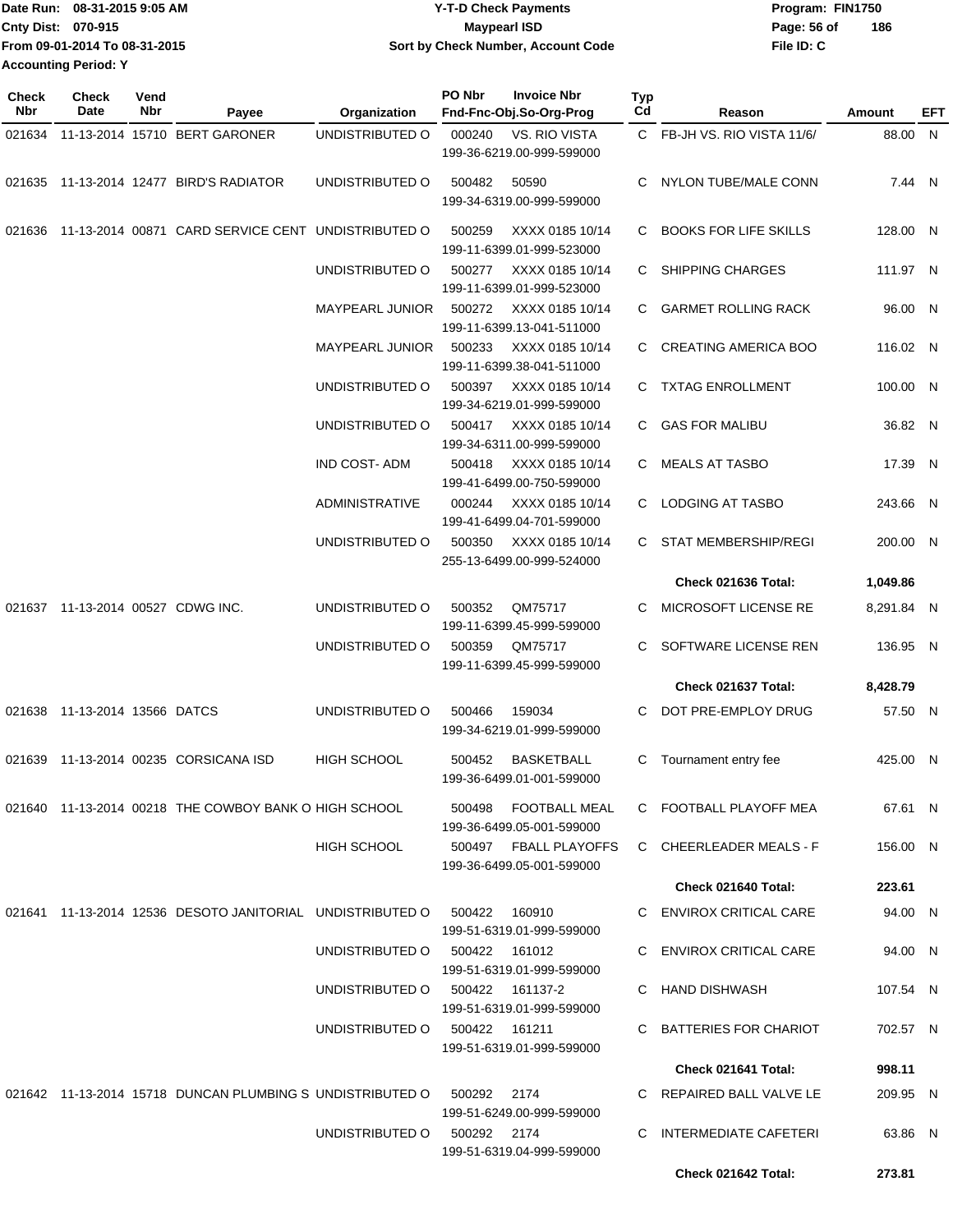|                             | Date Run: 08-31-2015 9:05 AM  | <b>Y-T-D Check Payments</b>        | Program: FIN1750 |     |
|-----------------------------|-------------------------------|------------------------------------|------------------|-----|
| <b>Cnty Dist: 070-915</b>   |                               | Maypearl ISD                       | Page: 57 of      | 186 |
|                             | From 09-01-2014 To 08-31-2015 | Sort by Check Number, Account Code | File ID: C       |     |
| <b>Accounting Period: Y</b> |                               |                                    |                  |     |

| <b>Check</b><br>Nbr | Check<br>Date                 | Vend<br>Nbr | Payee                                                      | Organization            | PO Nbr | <b>Invoice Nbr</b><br>Fnd-Fnc-Obj.So-Org-Prog       | Typ<br>Cd | Reason                      | Amount     | EFT |
|---------------------|-------------------------------|-------------|------------------------------------------------------------|-------------------------|--------|-----------------------------------------------------|-----------|-----------------------------|------------|-----|
| 021643              |                               |             | 11-13-2014 13639 EAST TEXAS COPY SY UNDISTRIBUTED O        |                         | 000237 | 260991                                              |           | C 10/4-11/3/14 COPIER B&W   | 60.42 N    |     |
|                     |                               |             |                                                            |                         |        | 199-11-6219.07-999-523000                           |           |                             |            |     |
|                     |                               |             |                                                            | <b>HIGH SCHOOL</b>      | 000237 | 260991                                              | C         | 10/4-11/3/14 COPIER B&W     | 39.39 N    |     |
|                     |                               |             |                                                            |                         |        | 199-11-6269.00-001-511000                           |           |                             |            |     |
|                     |                               |             |                                                            | <b>MAYPEARL JUNIOR</b>  | 000237 | 260991                                              | C         | 10/4-11/3/14 COPIER B&W     | 31.83 N    |     |
|                     |                               |             |                                                            |                         |        | 199-11-6269.00-041-511000                           |           |                             |            |     |
|                     |                               |             |                                                            | <b>ELEMENTARY</b>       | 000237 | 260991                                              |           | 10/4-11/3/14 COPIER B&W     | 480.32 N   |     |
|                     |                               |             |                                                            |                         |        | 199-11-6269.00-101-511000                           |           |                             |            |     |
|                     |                               |             |                                                            | <b>ELEMENTARY</b>       | 000237 | 260991                                              | C         | 10/4-11/3/14 COPIER B&W     | 35.28 N    |     |
|                     |                               |             |                                                            |                         |        | 199-11-6269.00-101-599000                           |           |                             |            |     |
|                     |                               |             |                                                            | HIGH SCHOOL             | 000237 | 260991                                              | C.        | 10/4-11/3/14 COPIER B&W     | 528.75 N   |     |
|                     |                               |             |                                                            |                         |        | 199-11-6269.01-001-511000                           |           |                             |            |     |
|                     |                               |             |                                                            | <b>MAYPEARL JUNIOR</b>  | 000237 | 260991                                              | C.        | 10/4-11/3/14 COPIER B&W     | 346.37 N   |     |
|                     |                               |             |                                                            |                         |        | 199-11-6269.01-041-511000                           |           |                             |            |     |
|                     |                               |             |                                                            | DIR COST- ADMINIS       | 000237 | 260991                                              | C.        | 10/4-11/3/14 COPIER B&W     | 53.46 N    |     |
|                     |                               |             |                                                            |                         |        | 199-41-6249.00-720-599000                           |           |                             |            |     |
|                     |                               |             |                                                            | DIR COST- ADMINIS       | 000237 | 260991                                              | C         | 10/4-11/3/14 COPIER COLO    | 103.13 N   |     |
|                     |                               |             |                                                            |                         |        | 199-41-6249.00-720-599000                           |           |                             |            |     |
|                     |                               |             |                                                            |                         |        |                                                     |           | Check 021643 Total:         | 1,678.95   |     |
|                     |                               |             | 021644 11-13-2014 00558 EMBASSY SUITES AUS UNDISTRIBUTED O |                         | 500297 | <b>VONA HOPKINS</b><br>199-21-6411.01-999-599000    |           | C 504 CONFERENCE            | 368.42 N   |     |
| 021645              |                               |             | 11-13-2014 12249 FISHER SCIENTIFIC                         | INTERMEDIATE SCH 500283 |        | 0623792                                             | C.        | SCALES/CUPS/PIPETS/PE       | 226.45 N   |     |
|                     |                               |             |                                                            |                         |        | 199-11-6399.04-043-511000                           |           |                             |            |     |
|                     |                               |             |                                                            |                         |        |                                                     |           |                             |            |     |
|                     |                               |             | 021646 11-13-2014 00040 FLATT STATIONERS, I HIGH SCHOOL    |                         | 500432 | 274910-00                                           | C.        | SHARPENERS/TAPE             | 154.38 N   |     |
|                     |                               |             |                                                            |                         |        | 199-11-6399.12-001-511000                           |           |                             |            |     |
|                     |                               |             | 021647 11-13-2014 14568 GF EDUCATORS INC                   | ELEMENTARY              | 500321 | GF-170                                              | C.        | TEKS MATH 5TH STEP UP       | 37.95 N    |     |
|                     |                               |             |                                                            |                         |        | 199-11-6399.07-101-511000                           |           |                             |            |     |
|                     |                               |             | 021648 11-13-2014 14120 HARRIS COMPUTER S UNDISTRIBUTED O  |                         | 000238 | XT00098276                                          | C.        | 10/01-10/31/14 EZSCHOOL     | 86.25 N    |     |
|                     |                               |             |                                                            |                         |        | 240-35-6219.00-999-599000                           |           |                             |            |     |
|                     |                               |             |                                                            |                         |        |                                                     |           |                             |            |     |
|                     | 021649 11-13-2014 00243 HILCO |             |                                                            | UNDISTRIBUTED O         | 000246 | 4706839800 1014                                     | C         | 10/03-11/04/14 MARQEE       | 63.01 N    |     |
|                     |                               |             |                                                            |                         |        | 199-51-6259.04-999-599000                           |           |                             |            |     |
|                     |                               |             |                                                            | UNDISTRIBUTED O         | 000246 | 4705171500 1014                                     |           | C 10/03-11/04/14 SECURITY   | 34.02 N    |     |
|                     |                               |             |                                                            |                         |        | 199-51-6259.04-999-599000                           |           |                             |            |     |
|                     |                               |             |                                                            | UNDISTRIBUTED O         |        | 000246 4705273700 1014<br>199-51-6259.04-999-599000 |           | C 10/03-11/04/14 FUEL TANK  | 30.82 N    |     |
|                     |                               |             |                                                            | UNDISTRIBUTED O         |        | 000246 4602563301 1014                              |           | C 10/03-11/04/14 HS NORTH   | 3,475.22 N |     |
|                     |                               |             |                                                            |                         |        | 199-51-6259.04-999-599000                           |           |                             |            |     |
|                     |                               |             |                                                            | UNDISTRIBUTED O         |        | 000246 4705335301 1014                              |           | C 10/03-11/04/14 JUNIOR HIG | 3,978.27 N |     |
|                     |                               |             |                                                            |                         |        | 199-51-6259.04-999-599000                           |           |                             |            |     |
|                     |                               |             |                                                            | UNDISTRIBUTED O         |        | 000246 4706312901 1014                              |           | C 10/03-11/04/14 ELEMENTA   | 4,216.40 N |     |
|                     |                               |             |                                                            |                         |        | 199-51-6259.04-999-599000                           |           |                             |            |     |
|                     |                               |             |                                                            | UNDISTRIBUTED O         | 000246 | 4602266500 1014                                     |           | C 10/03-11/04/14 ATHLETIC F | 1,231.88 N |     |
|                     |                               |             |                                                            |                         |        | 199-51-6259.04-999-599000                           |           |                             |            |     |
|                     |                               |             |                                                            | UNDISTRIBUTED O         |        | 000246 4706783900 1014                              |           | C 10/03-11/04/14 AG FACILIT | 919.17 N   |     |
|                     |                               |             |                                                            |                         |        | 199-51-6259.78-999-522000                           |           |                             |            |     |
|                     |                               |             |                                                            |                         |        |                                                     |           | Check 021649 Total:         | 13,948.79  |     |
|                     |                               |             | 021650 11-13-2014 15748 HOLIDAY INN EXPRES HIGH SCHOOL     |                         | 500503 | ROWDY MYERS                                         |           | C PIG BUYING TRIP ELGIN O   | 166.00 N   |     |
|                     |                               |             |                                                            |                         |        | 199-11-6411.04-001-522000                           |           |                             |            |     |
|                     |                               |             |                                                            |                         |        |                                                     |           |                             |            |     |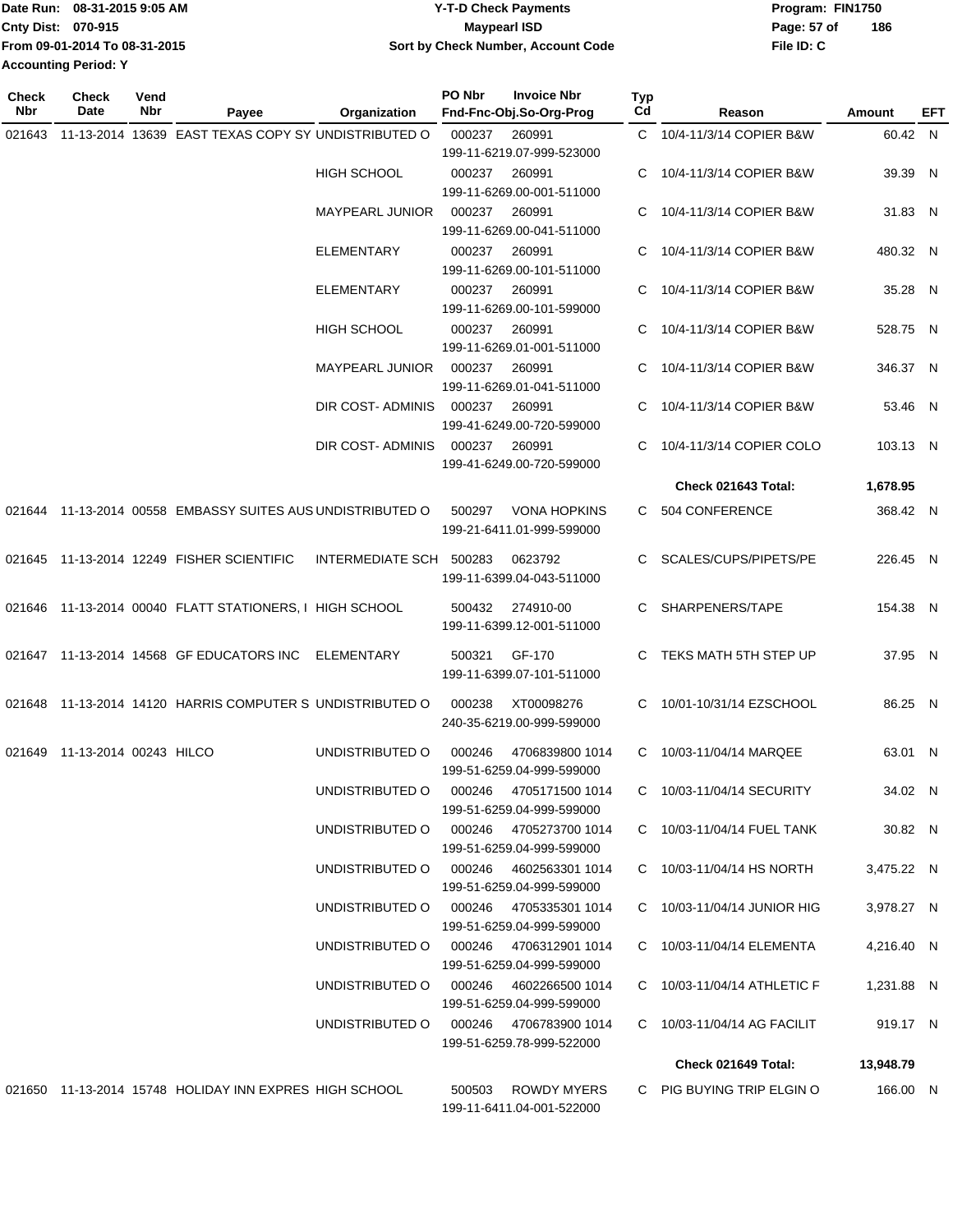|                             | Date Run: 08-31-2015 9:05 AM  | <b>Y-T-D Check Payments</b>        | Program: FIN1750   |  |
|-----------------------------|-------------------------------|------------------------------------|--------------------|--|
| <b>Cnty Dist: 070-915</b>   |                               | Maypearl ISD                       | 186<br>Page: 58 of |  |
|                             | From 09-01-2014 To 08-31-2015 | Sort by Check Number, Account Code | File ID: C         |  |
| <b>Accounting Period: Y</b> |                               |                                    |                    |  |

| <b>Check</b><br>Nbr | <b>Check</b><br>Date           | Vend<br>Nbr | Payee                                                            | Organization            | PO Nbr           | <b>Invoice Nbr</b><br>Fnd-Fnc-Obj.So-Org-Prog     | <b>Typ</b><br>Cd | Reason                       | Amount     | EFT |
|---------------------|--------------------------------|-------------|------------------------------------------------------------------|-------------------------|------------------|---------------------------------------------------|------------------|------------------------------|------------|-----|
| 021651              |                                |             | 11-13-2014 12247 HUBBARD HIGH SCHO HIGH SCHOOL                   |                         | 500454           | <b>BASKETBALL</b><br>199-36-6499.01-001-599000    |                  | C Tournament Entry Fee       | 200.00 N   |     |
|                     |                                |             | 021652 11-13-2014 15747 JOSHUA ATHLETICS                         | <b>HIGH SCHOOL</b>      | 500473           | VS. GRANDVIEW<br>199-36-6499.01-001-599000        |                  | C VOLLEYBALL PLAYOFF         | 259.24 N   |     |
|                     |                                |             | 021653 11-13-2014 14924 KAYLOR DESIGN                            | <b>HIGH SCHOOL</b>      | 500426           | 222<br>199-36-6399.13-001-599000                  | C                | <b>T-SHIRTS</b>              | 740.00 N   |     |
|                     |                                |             | 021654 11-13-2014 15712 KOURTNEY LYNN EAS UNDISTRIBUTED O        |                         | 500472           | OCTOBER 2014<br>199-31-6219.04-999-523000         |                  | C 9.75 BILLABLE HRS - OT S   | 682.50 N   |     |
| 021655              |                                |             | 11-13-2014 00063 LAKESHORE EQUIPME ELEMENTARY                    |                         | 500419           | 2196661114<br>199-11-6399.04-101-511000           | C                | <b>FRACTIONS/MEASUREME</b>   | 528.85 N   |     |
|                     |                                |             |                                                                  | <b>ELEMENTARY</b>       | 500416           | 2196751114<br>199-11-6399.17-101-511000           | C                | MAGNIFIERS/PRISM SET/B       | 547.20 N   |     |
|                     |                                |             |                                                                  |                         |                  |                                                   |                  | <b>Check 021655 Total:</b>   | 1,076.05   |     |
| 021656              |                                |             | 11-13-2014 01272 LARRY ATCHLEY                                   | UNDISTRIBUTED O         | 000242           | VS. RIO VISTA<br>199-36-6219.00-999-599000        |                  | C FB-JH VS, RIO VISTA 11/06  | 88.00 N    |     |
|                     | 021657 11-13-2014 15098 LOWE'S |             |                                                                  | UNDISTRIBUTED O         | 500326           | 99007281357 11<br>199-51-6319.02-999-599000       | C                | PAINT/KEYS/BATTERIES/P       | 628.32 N   |     |
|                     |                                |             |                                                                  | UNDISTRIBUTED O         | 500048           | 99007281357 11<br>199-51-6319.02-999-599000       | С                | HARDBOARD/SEAL KIT/BA        | 740.68 N   |     |
|                     |                                |             |                                                                  |                         |                  |                                                   |                  | Check 021657 Total:          | 1,369.00   |     |
| 021658              |                                |             | 11-13-2014 00060 LUCKIES AUTO AND T UNDISTRIBUTED O              |                         | 500484           | 000081210<br>199-34-6219.00-999-599000            | С                | BUS#19 LIC. 209-769          | 75.00 N    |     |
|                     |                                |             |                                                                  | UNDISTRIBUTED O         | 500471           | 000081159<br>199-34-6219.00-999-599000            | C.               | <b>INSTALL STOP SIGN MOT</b> | 75.00 N    |     |
|                     |                                |             |                                                                  | UNDISTRIBUTED O         | 500471           | 000081137<br>199-34-6219.00-999-599000            | C.               | <b>INSTALL NEW STOP SIGN</b> | 100.00 N   |     |
|                     |                                |             |                                                                  | UNDISTRIBUTED O         | 500484<br>500484 | 000081221<br>199-34-6219.00-999-599000            | C.               | 03 TAHOE LIC. 113-7824/IN    | 39.75 N    |     |
|                     |                                |             |                                                                  | UNDISTRIBUTED O         |                  | 000081210<br>199-34-6319.00-999-599000            | C.               | <b>INSTALL FRONT SHOCKS</b>  | 167.26 N   |     |
|                     |                                |             |                                                                  | UNDISTRIBUTED O         | 500471           | 000081137<br>199-34-6319.00-999-599000            | C.               | SWTICH/STOP SIGN/BULB        | 121.80 N   |     |
|                     |                                |             |                                                                  |                         |                  |                                                   |                  | <b>Check 021658 Total:</b>   | 578.81     |     |
|                     |                                |             | 021659 11-13-2014 15677 TFS dba MASTER SOU UNDISTRIBUTED O       |                         | 500483           | l-533-2<br>199-51-6249.00-999-599000              |                  | C FIRE ALARM INSPECT-LS      | 420.00 N   |     |
|                     |                                |             |                                                                  | UNDISTRIBUTED O         | 500483 I-534-2   | 199-51-6249.00-999-599000                         |                  | C FIRE ALARM INSPECT - A     | 360.00 N   |     |
|                     |                                |             |                                                                  |                         |                  |                                                   |                  | <b>Check 021659 Total:</b>   | 780.00     |     |
|                     |                                |             | 021660 11-13-2014 15079 JEREMY MORGAN                            | UNDISTRIBUTED O         |                  | 000241 VS. RIO VISTA<br>199-36-6219.00-999-599000 |                  | C FB-JH VS, RIO VISTA 11/06  | 88.00 N    |     |
|                     |                                |             | 021661  11-13-2014  14906  MORRISON SUPPLY                       | UNDISTRIBUTED O         |                  | 500210 063055339<br>199-51-6319.02-999-599000     |                  | C FLANGE/TOILET REPAIR K     | 20.29 N    |     |
|                     |                                |             | 021662 11-13-2014 14093 PC & MACEXCHANGE INTERMEDIATE SCH 500429 |                         |                  | 89091<br>199-11-6399.08-043-511000                |                  | C ACER LCD MONITORS          | 1,130.00 N |     |
|                     |                                |             |                                                                  | INTERMEDIATE SCH 500429 |                  | 89070<br>199-11-6639.48-043-511000                |                  | 36 BAY CHARGING CART         | 1,279.00 N |     |
|                     |                                |             |                                                                  | INTERMEDIATE SCH 500429 |                  | 89070<br>199-53-6399.00-043-599000                |                  | <b>FREIGHT CHARGES</b>       | 265.00 N   |     |
|                     |                                |             |                                                                  | ADMINISTRATIVE          |                  | 88588<br>199-53-6399.00-701-599000                |                  | M 021576 10-30-2014 \$300.65 | $-95.85$ N |     |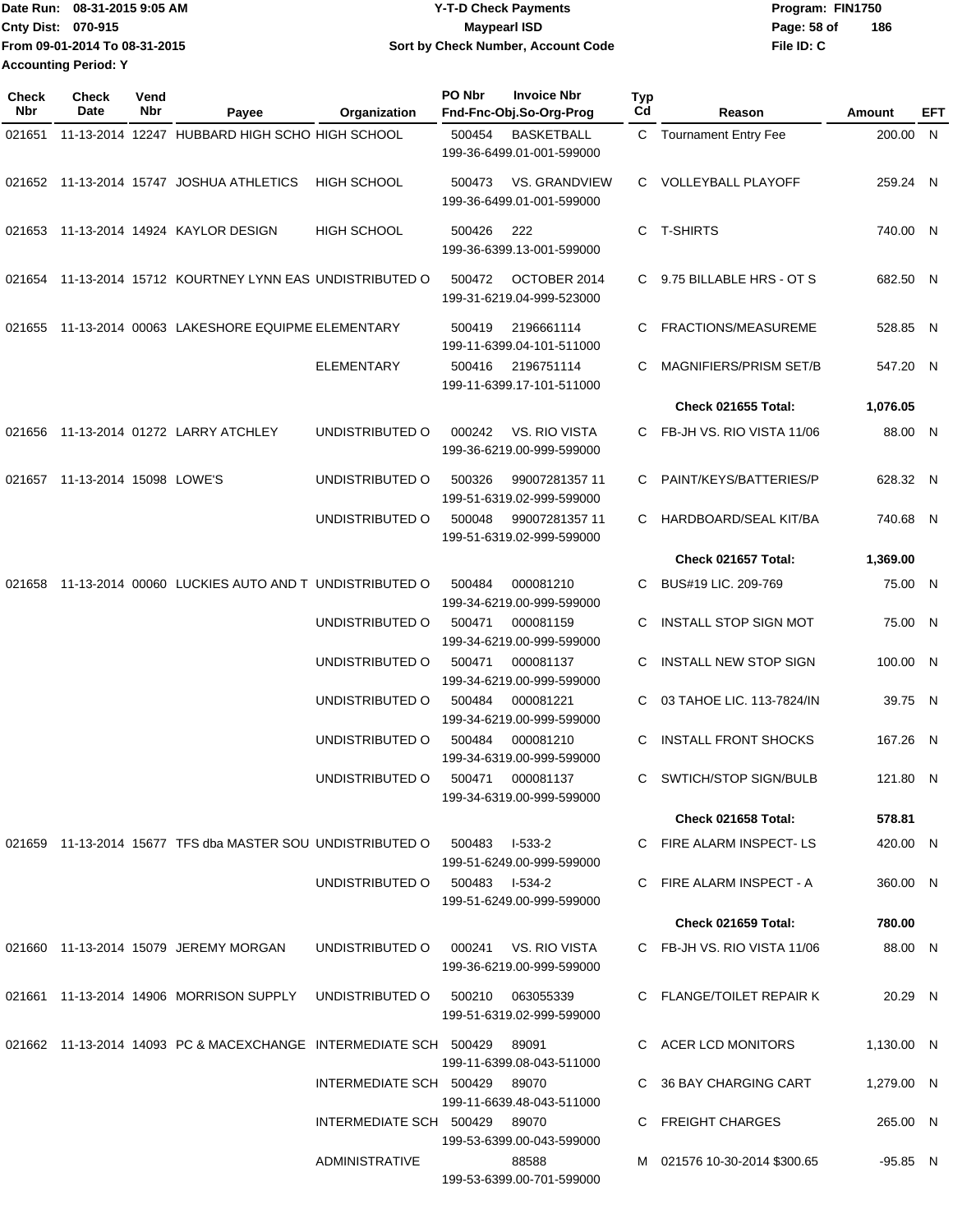|                             | Date Run: 08-31-2015 9:05 AM  | <b>Y-T-D Check Payments</b>        | Program: FIN1750 |     |
|-----------------------------|-------------------------------|------------------------------------|------------------|-----|
| Cnty Dist: 070-915          |                               | Maypearl ISD                       | Page: 59 of      | 186 |
|                             | From 09-01-2014 To 08-31-2015 | Sort by Check Number, Account Code | File ID: C       |     |
| <b>Accounting Period: Y</b> |                               |                                    |                  |     |

| Check<br>Nbr | <b>Check</b><br>Date               | Vend<br><b>Nbr</b> | Payee                                                                 | Organization            | PO Nbr       | <b>Invoice Nbr</b><br>Fnd-Fnc-Obj.So-Org-Prog     | Typ<br>Cd | Reason                              | Amount     | EFT |
|--------------|------------------------------------|--------------------|-----------------------------------------------------------------------|-------------------------|--------------|---------------------------------------------------|-----------|-------------------------------------|------------|-----|
|              |                                    |                    |                                                                       |                         |              |                                                   |           | Check 021662 Total:                 | 2,578.15   |     |
|              |                                    |                    | 021663 11-13-2014 12836 R B SPORTING GOOD UNDISTRIBUTED O             |                         | 500295       | 0465751-IN<br>199-36-6399.01-999-599GHS           | С         | WARMUPS/BAGS/SCOREB                 | 2,768.25 N |     |
| 021664       |                                    |                    | 11-13-2014 00099 REGION 10/EDUCATIO UNDISTRIBUTED O                   |                         | 500476       | 128055<br>240-35-6219.00-999-599000               | С         | <b>FOOD NUTRITION COOP</b>          | 250.00 N   |     |
| 021665       |                                    |                    | 11-13-2014 15684 SATONA PREVOST                                       | UNDISTRIBUTED O         | 500464       | OCTOBER 2014<br>199-31-6219.04-999-523000         | C.        | 10.55 BILLABLE HRS - COT            | 422.00 N   |     |
| 021666       |                                    |                    | 11-13-2014 00316 SCHOOL SPECIALTY I ELEMENTARY                        |                         | 500398       | 208113585368<br>199-11-6399.00-101-511000         | C         | CARD STOCK/CRAYONS/                 | 239.71 N   |     |
| 021667       | 11-13-2014 00131 TASA              |                    |                                                                       | <b>HIGH SCHOOL</b>      | 500460       | 11070032859<br>199-33-6411.00-001-599000          | C         | ASSESSMENT CONFEREN                 | 125.00 N   |     |
|              | 021668 11-13-2014 00552 TASB, INC. |                    |                                                                       | <b>IND COST-ADM</b>     | 500431       | 477454<br>199-41-6499.01-750-599000               | С         | <b>State Work Sited Posters</b>     | 257.95 N   |     |
| 021669       | 11-13-2014 00784 TASBO             |                    |                                                                       | <b>IND COST-ADM</b>     | 500457       | 255707<br>199-41-6499.00-750-599000               | С         | <b>CONFERENCE CLASSES</b>           | 320.00 N   |     |
|              |                                    |                    |                                                                       | <b>IND COST-ADM</b>     | 500457       | 255708<br>199-41-6499.00-750-599000               | С         | <b>CONFERENCE CLASSES</b>           | 320.00 N   |     |
|              |                                    |                    |                                                                       | <b>IND COST-ADM</b>     | 500458       | 255706<br>199-41-6499.00-750-599000               | С         | <b>Certification Classes/Confer</b> | 350.00 N   |     |
|              |                                    |                    |                                                                       | <b>IND COST-ADM</b>     | 500458       | 255717<br>199-41-6499.00-750-599000               | С         | <b>Certification Classes/Confer</b> | 670.00 N   |     |
|              |                                    |                    |                                                                       | UNDISTRIBUTED O         | 500463       | 255743<br>199-53-6411.02-999-599000               | С         | CONFERENCE CLASSES                  | 320.00 N   |     |
|              |                                    |                    |                                                                       |                         |              |                                                   |           | Check 021669 Total:                 | 1,980.00   |     |
| 021670       | 11-13-2014 00418 TUNE IN           |                    |                                                                       | <b>ELEMENTARY</b>       | 500341       | 939797<br>199-11-6399.13-101-511000               | С         | ARTSMART 2013-2015                  | 46.70 N    |     |
| 021671       | 11-13-2014 15745 TXDMV             |                    |                                                                       | UNDISTRIBUTED O         | 500470       | LIC. 109-5498<br>199-34-6219.01-999-599000        | C         | TITLE TO 01 SUBURBAN                | 2.00 N     |     |
|              |                                    |                    | 021672 11-13-2014 00091 VENUS ATHLETICS                               | HIGH SCHOOL             | 500453       | <b>BASKETBALL</b><br>199-36-6499.01-001-599000    |           | C Tournament Entry Fee              | 200.00 N   |     |
|              |                                    |                    | 021673 11-13-2014 00253 VERIZON SOUTHWEST UNDISTRIBUTED O             |                         | 000239       | 3767008409 1114<br>199-51-6259.02-999-599000      |           | C 10/28-11/27/14 FAX LINE           | 52.86 N    |     |
|              |                                    |                    |                                                                       | UNDISTRIBUTED O         | 000239       | 3725000396 1114<br>199-51-6259.02-999-599000      |           | C 10/28-11/27/14 LOCAL              | 806.01 N   |     |
|              |                                    |                    |                                                                       |                         |              |                                                   |           | <b>Check 021673 Total:</b>          | 858.87     |     |
|              |                                    |                    | 021674 11-13-2014 00460 VINEYARD'S AUTO SU UNDISTRIBUTED O            |                         | 500111 86512 | 199-34-6319.00-999-599000                         |           | C PROTECTANT/BRUSH/DE               | 38.25 N    |     |
|              |                                    |                    | 021675 11-13-2014 15685 WILLIAM C. PAKULA                             | UNDISTRIBUTED O         |              | 000243 VS. RIO VISTA<br>199-52-6259.01-999-599000 |           | C FB-JH VS. RIO VISTA 11/06         | 75.00 N    |     |
|              |                                    |                    | 021676  11-20-2014  12211  ADVANCE PIERRE FO  MAYPEARL JUNIOR  000259 |                         |              | 1474432<br>240-35-6341.00-041-599000              |           | C COMMODITY PRODUCTS                | 63.00 N    |     |
|              |                                    |                    |                                                                       | INTERMEDIATE SCH 000259 |              | 1474432<br>240-35-6341.00-043-599000              |           | C COMMODITY PRODUCTS                | 63.00 N    |     |
|              |                                    |                    |                                                                       | ELEMENTARY              | 000259       | 1474432<br>240-35-6341.00-101-599000              |           | C COMMODITY PRODUCTS                | 63.00 N    |     |
|              |                                    |                    |                                                                       | <b>HIGH SCHOOL</b>      | 000259       | 1474432<br>240-35-6341.01-001-599000              |           | <b>COMMODITY PRODUCTS</b>           | 60.70 N    |     |
|              |                                    |                    |                                                                       |                         |              |                                                   |           | Check 021676 Total:                 | 249.70     |     |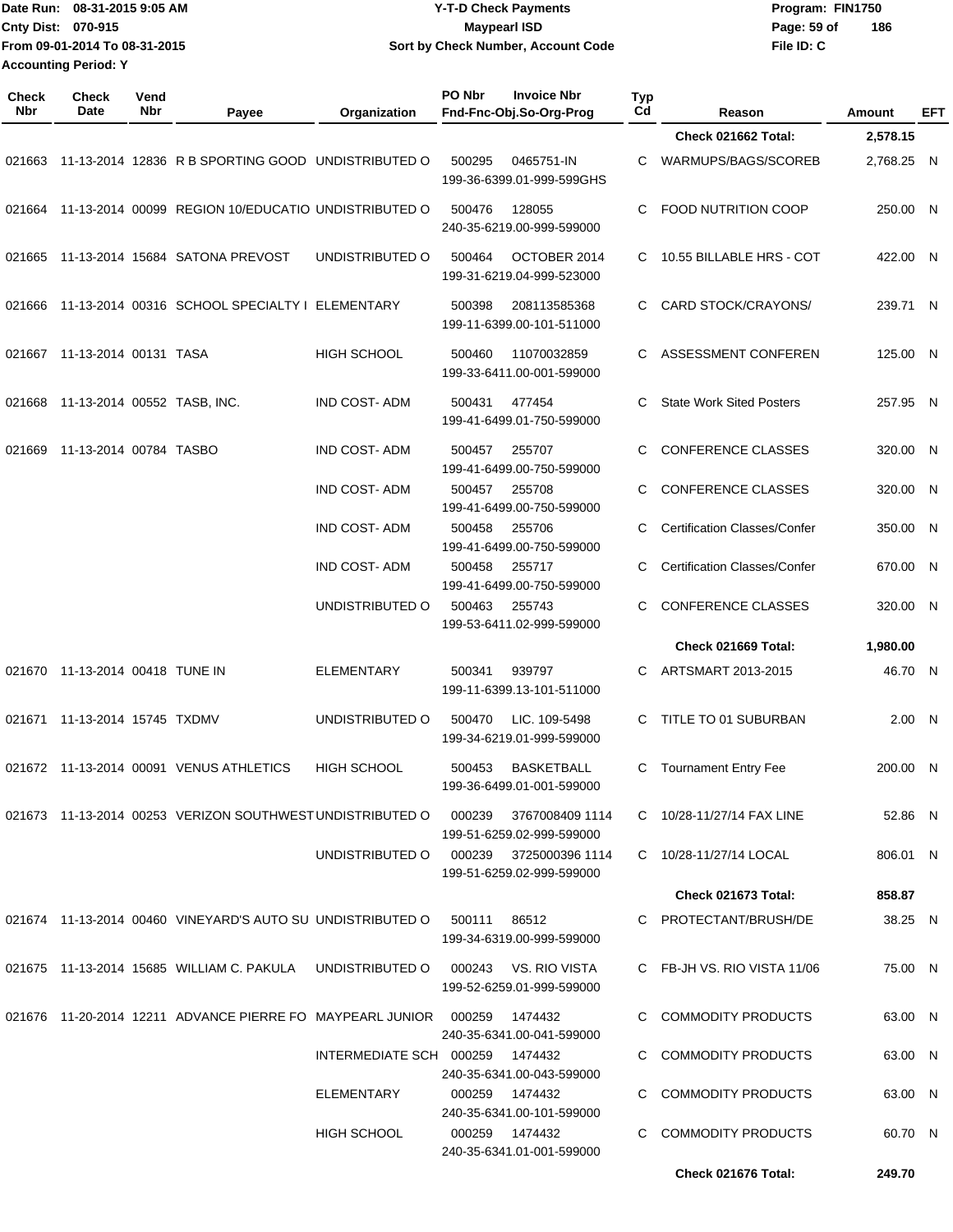|                             | IDate Run: 08-31-2015 9:05 AM | <b>Y-T-D Check Payments</b>        | Program: FIN1750 |     |
|-----------------------------|-------------------------------|------------------------------------|------------------|-----|
| <b>Cnty Dist: 070-915</b>   |                               | <b>Maypearl ISD</b>                | Page: 60 of      | 186 |
|                             | From 09-01-2014 To 08-31-2015 | Sort by Check Number, Account Code | File ID: C       |     |
| <b>Accounting Period: Y</b> |                               |                                    |                  |     |

| Check<br><b>Nbr</b> | Check<br>Date | Vend<br>Nbr | Payee                                                                      | Organization                         | PO Nbr | <b>Invoice Nbr</b><br>Fnd-Fnc-Obj.So-Org-Prog | Typ<br>Cd | Reason                      | Amount     | EFT |
|---------------------|---------------|-------------|----------------------------------------------------------------------------|--------------------------------------|--------|-----------------------------------------------|-----------|-----------------------------|------------|-----|
| 021677              |               |             | 11-20-2014 00069 ATMOS ENERGY                                              | UNDISTRIBUTED O                      | 000275 | 3030318485 1114<br>199-51-6259.00-999-599000  |           | C 07/1-11/3/14 1024 W 4TH S | 566.30 N   |     |
| 021678              |               |             | 11-20-2014 00901 AVENUE FUEL DISTRI UNDISTRIBUTED O                        |                                      | 000272 | 56598<br>199-34-6311.01-999-599000            | C         | 490 UNLEADED/818 DIESE      | 3,612.29 N |     |
| 021679              |               |             | 11-20-2014 13739 BILL RENSHAW                                              | UNDISTRIBUTED O                      | 000251 | VS. RIO VISTA<br>199-36-6219.00-999-599000    |           | C FB-V VS. RIO VISTA 11/07/ | 83.00 N    |     |
| 021680              |               |             | 11-20-2014 00593 BLUE BELL CREAMERI MAYPEARL JUNIOR                        |                                      | 000260 | 240-35-6341.00-041-599000                     | C         | <b>ICE CREAM</b>            | 187.38 N   |     |
|                     |               |             |                                                                            | <b>HIGH SCHOOL</b>                   | 000260 | 043082834001<br>240-35-6341.01-001-599000     | C.        | <b>ICE CREAM</b>            | 86.22 N    |     |
|                     |               |             |                                                                            |                                      |        |                                               |           | Check 021680 Total:         | 273.60     |     |
| 021681              |               |             | 11-20-2014 00956 BORDEN DAIRY                                              | MAYPEARL JUNIOR                      | 000261 | 9572893<br>240-35-6341.00-041-599000          | C         | MILK                        | 361.40 N   |     |
|                     |               |             |                                                                            | INTERMEDIATE SCH 000261              |        | 9572893<br>240-35-6341.00-043-599000          | C         | MILK                        | 727.22 N   |     |
|                     |               |             |                                                                            | <b>ELEMENTARY</b>                    | 000261 | 9572893<br>240-35-6341.00-101-599000          | C         | MILK                        | 1.000.00 N |     |
|                     |               |             |                                                                            | <b>HIGH SCHOOL</b>                   | 000261 | 9572893<br>240-35-6341.01-001-599000          | C         | <b>MILK</b>                 | 792.30 N   |     |
|                     |               |             |                                                                            |                                      |        |                                               |           | Check 021681 Total:         | 2,880.92   |     |
| 021682              |               |             | 11-20-2014 15715 BROTHERS PRODUCE MAYPEARL JUNIOR                          |                                      | 000262 | 001137632<br>240-35-6341.00-041-599000        |           | C FRESH PRODUCE             | 80.39 N    |     |
|                     |               |             |                                                                            | INTERMEDIATE SCH 000262              |        | 001137630<br>240-35-6341.00-043-599000        | C         | <b>FRESH PRODUCE</b>        | 88.48 N    |     |
|                     |               |             |                                                                            | <b>ELEMENTARY</b>                    | 000262 | 001137624<br>240-35-6341.00-101-599000        | C         | <b>FRESH PRODUCE</b>        | 85.83 N    |     |
|                     |               |             |                                                                            | <b>HIGH SCHOOL</b>                   | 000262 | 001137628<br>240-35-6341.01-001-599000        | C         | <b>FRESH PRODUCE</b>        | 103.35 N   |     |
|                     |               |             |                                                                            |                                      |        |                                               |           | Check 021682 Total:         | 358.05     |     |
| 021683              |               |             | 11-20-2014 15332 TODD N. BRUNER                                            | UNDISTRIBUTED O                      | 000249 | VS. KEMP<br>199-36-6219.00-999-599000         | C.        | BB- JH VS. KEMP 11/10/17    | 145.40 N   |     |
|                     |               |             | 021684 11-20-2014 15242 JOY BUSH                                           | UNDISTRIBUTED O 500549 NOVEMBER 2014 |        | 199-31-6219.01-999-523000                     |           | C 42 BILLABLE HRS - LPC-IN  | 2,100.00 N |     |
|                     |               |             | 021685 11-20-2014 13576 CANON FINANCIAL SE UNDISTRIBUTED O 000258 14340038 |                                      |        | 199-11-6219.00-999-523000                     |           | C 11/12/2014 LEASE          | 220.90 N   |     |
|                     |               |             |                                                                            | HIGH SCHOOL                          |        | 000258 14340038<br>199-11-6269.00-001-511000  |           | C 11/12/2014 LEASE          | 245.44 N   |     |
|                     |               |             |                                                                            | MAYPEARL JUNIOR  000258  14340038    |        | 199-11-6269.00-041-511000                     |           | C 11/12/2014 LEASE          | 245.44 N   |     |
|                     |               |             |                                                                            | INTERMEDIATE SCH 000258 14340038     |        | 199-11-6269.00-043-599000                     |           | C 11/12/2014 LEASE          | 239.99 N   |     |
|                     |               |             |                                                                            | ELEMENTARY                           |        | 000258 14340038<br>199-11-6269.00-101-511000  |           | C 11/12/2014 LEASE          | 245.44 N   |     |
|                     |               |             |                                                                            | ELEMENTARY                           |        | 000258 14340038<br>199-11-6269.00-101-599000  |           | C 11/12/2014 LEASE          | 245.44 N   |     |
|                     |               |             |                                                                            | HIGH SCHOOL                          |        | 000258 14340038<br>199-11-6269.01-001-511000  |           | C 11/12/2014 LEASE          | 1,227.20 N |     |
|                     |               |             |                                                                            | MAYPEARL JUNIOR  000258  14340038    |        | 199-11-6269.01-041-511000                     |           | C 11/12/2014 LEASE          | 245.44 N   |     |
|                     |               |             |                                                                            | INTERMEDIATE SCH 000258 14340038     |        | 199-11-6269.01-043-511000                     |           | C 11/12/2014 LEASE          | 239.99 N   |     |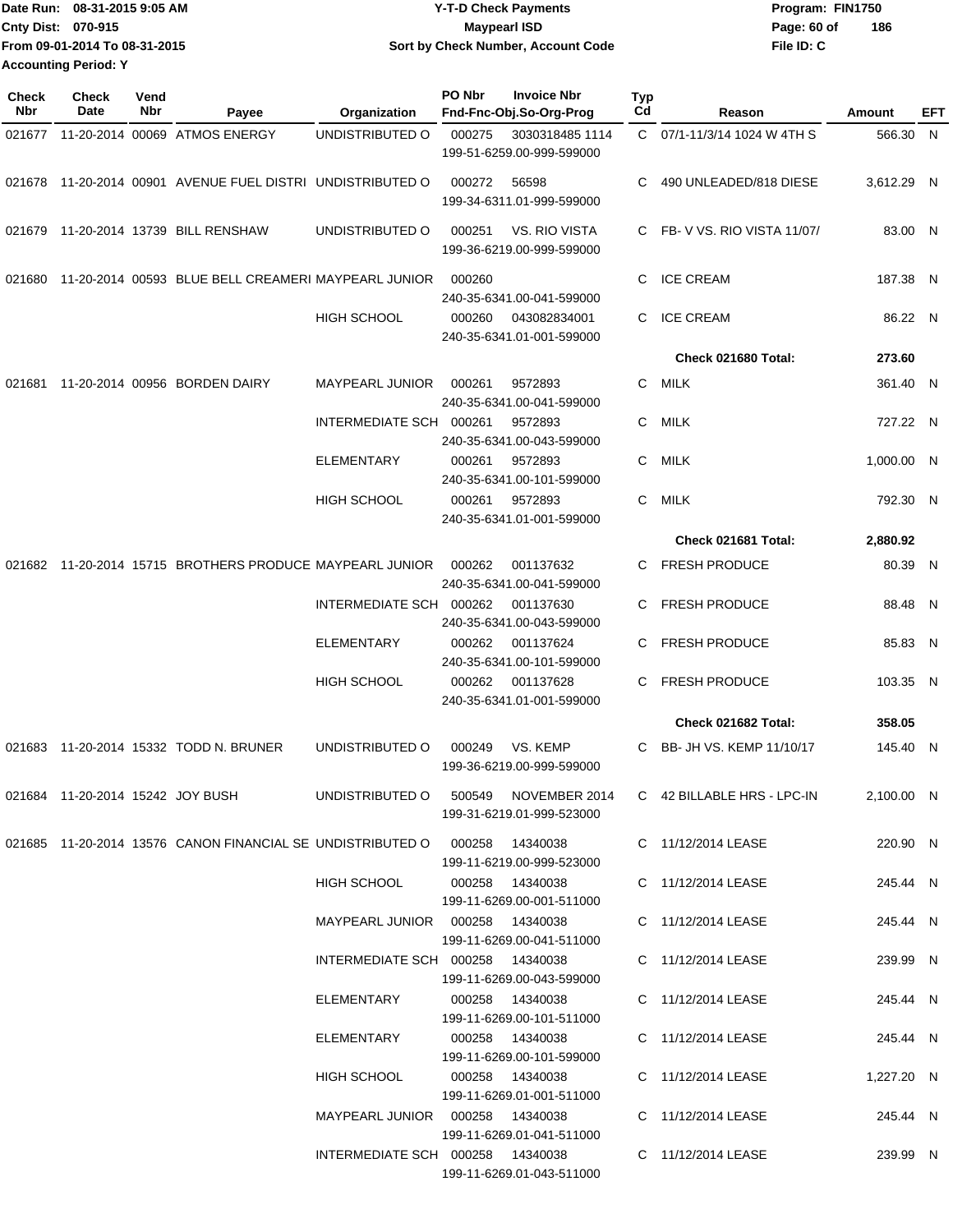| IDate Run: 08-31-2015 9:05 AM | <b>Y-T-D Check Payments</b>        | Program: FIN1750   |
|-------------------------------|------------------------------------|--------------------|
| <b>Cnty Dist: 070-915</b>     | Maypearl ISD                       | 186<br>Page: 61 of |
| From 09-01-2014 To 08-31-2015 | Sort by Check Number, Account Code | File ID: C         |
| <b>Accounting Period: Y</b>   |                                    |                    |

| <b>Check</b><br><b>Nbr</b> | Check<br>Date | Vend<br>Nbr | Payee                                                     | Organization                           | PO Nbr | <b>Invoice Nbr</b><br>Fnd-Fnc-Obj.So-Org-Prog                    | Typ<br>Cd | Reason                          | <b>Amount</b> | <b>EFT</b> |
|----------------------------|---------------|-------------|-----------------------------------------------------------|----------------------------------------|--------|------------------------------------------------------------------|-----------|---------------------------------|---------------|------------|
|                            |               |             |                                                           | <b>DIR COST- ADMINIS</b>               | 000258 | 14340038<br>199-41-6249.00-720-599000                            |           | C 11/12/2014 LEASE              | 269.97 N      |            |
|                            |               |             |                                                           |                                        |        |                                                                  |           | Check 021685 Total:             | 3,425.25      |            |
| 021686                     |               |             | 11-20-2014 13765 CARGILL KITCHEN SO MAYPEARL JUNIOR       |                                        | 000263 | 2901948123<br>240-35-6341.00-041-599000                          | C         | <b>BREAKFAST ITEMS</b>          | 173.00 N      |            |
|                            |               |             |                                                           | INTERMEDIATE SCH 000263                |        | 2901948123<br>240-35-6341.00-043-599000                          | C         | <b>BREAKFAST ITEMS</b>          | 173.00 N      |            |
|                            |               |             |                                                           | <b>ELEMENTARY</b>                      | 000263 | 2901948123<br>240-35-6341.00-101-599000                          | C         | <b>BREAKFAST ITEMS</b>          | 173.00 N      |            |
|                            |               |             |                                                           | <b>HIGH SCHOOL</b>                     | 000263 | 2901948123<br>240-35-6341.01-001-599000                          | C         | <b>BREAKFAST ITEMS</b>          | 174.70 N      |            |
|                            |               |             |                                                           |                                        |        |                                                                  |           | Check 021686 Total:             | 693.70        |            |
|                            |               |             | 021687 11-20-2014 15754 CHRISTOPHER LEE NEUNDISTRIBUTED O |                                        | 000252 | VS. RIO VISTA<br>199-36-6219.00-999-599000                       |           | C FB-V VS. RIO VISTA 11/07/     | 83.00 N       |            |
| 021688                     |               |             | 11-20-2014 15508 CHRISTOPHER PAUL A UNDISTRIBUTED O       |                                        | 000257 | VS. RIO VISTA<br>199-52-6259.01-999-599000                       | C.        | FB- V VS. RIO VISTA 11/07/      | 125.00 N      |            |
| 021689                     |               |             | 11-20-2014 15282 COLORADO BOXED BE MAYPEARL JUNIOR        |                                        | 000264 | 6951854<br>240-35-6341.00-041-599000                             | C         | <b>COMMODITY BEEF PROD</b>      | 58.24 N       |            |
|                            |               |             |                                                           | <b>ELEMENTARY</b>                      | 000264 | 6951852<br>240-35-6341.00-101-599000                             | С         | <b>COMMODITY BEEF PROD</b>      | 65.60 N       |            |
|                            |               |             |                                                           | <b>HIGH SCHOOL</b>                     | 000264 | 6951855<br>240-35-6341.01-001-599000                             | C         | <b>COMMODITY BEEF PROD</b>      | 84.84 N       |            |
|                            |               |             |                                                           |                                        |        |                                                                  |           | Check 021689 Total:             | 208.68        |            |
|                            |               |             | 021690 11-20-2014 00218 THE COWBOY BANK O UNDISTRIBUTED O |                                        | 500547 | <b>GAS CARD</b><br>199-34-6311.01-999-599000                     | C         | <b>GAS CARD</b>                 | 359.13 N      |            |
|                            |               |             |                                                           | <b>HIGH SCHOOL</b>                     | 500539 | <b>CHEER MEALS-</b><br>199-36-6499.05-001-599000                 | C         | CHEERLEADER MEALS- F            | 133.04 N      |            |
|                            |               |             |                                                           | HIGH SCHOOL                            | 500526 | <b>FB PLAYOFF</b><br>199-36-6499.05-001-599000                   | C         | FOOTBALL PLAYOFF MEA            | 605.34 N      |            |
|                            |               |             |                                                           |                                        |        |                                                                  |           | Check 021690 Total:             | 1,097.51      |            |
|                            |               |             | 021691 11-20-2014 13279 CROSS COUNTRY PES UNDISTRIBUTED O |                                        | 500170 | 27885<br>199-51-6249.00-999-599000                               | C         | NOVEMEBER 2014 MONTH            | 250.00 N      |            |
|                            |               |             | 021692 11-20-2014 15241 DALLAS DEES                       | HIGH SCHOOL                            |        | 500531 REIMBURSEMENT C STAGE LIGHTS<br>199-11-6399.12-001-511000 |           |                                 | 17.98 N       |            |
|                            |               |             | 021693 11-20-2014 12885 DIRECT ENERGY                     | UNDISTRIBUTED O 000265 143180022677651 |        | 199-51-6259.04-999-599000                                        |           | C 10/14-11/11/14 309 MAIN S     |               | .87 N      |
|                            |               |             |                                                           | UNDISTRIBUTED O 000265 143180022678149 |        | 199-51-6259.04-999-599000                                        |           | C 10/14-11/11/14 HS SOUTH       | 66.07 N       |            |
|                            |               |             |                                                           | UNDISTRIBUTED O 000265 143180022678149 |        | 199-51-6259.04-999-599000                                        |           | C 10/14-11/11/14 PORTABLE       | 11.14 $N$     |            |
|                            |               |             |                                                           | UNDISTRIBUTED O                        |        | 199-51-6259.04-999-599000                                        |           | C 10/14-11/11/14 300 PANTHE     | 9.31 N        |            |
|                            |               |             |                                                           | UNDISTRIBUTED O                        |        | 000265  143180022678149<br>199-51-6259.04-999-599000             |           | C 10/14-11/11/14 GOLF FACIL     | 61.70 N       |            |
|                            |               |             |                                                           | UNDISTRIBUTED O                        | 000265 | 143180022677351<br>199-51-6259.04-999-599000                     |           | C $10/14 - 11/11/14$ 309 MAIN S | 283.00 N      |            |
|                            |               |             |                                                           | UNDISTRIBUTED O 000265                 |        | 143180022678149<br>199-51-6259.04-999-599000                     |           | C 10/14-11/11/14 PRACTICE       | 262.08 N      |            |
|                            |               |             |                                                           | UNDISTRIBUTED O 000265 143180022678149 |        | 199-51-6259.04-999-599000                                        |           | C 10/14-11/11/14 BUS BARN       | 137.14 N      |            |
|                            |               |             |                                                           | UNDISTRIBUTED O 000265 143180022678149 |        | 199-51-6259.04-999-599000                                        |           | C 10/14-11/11/14 QUAD BUIL      | 147.28 N      |            |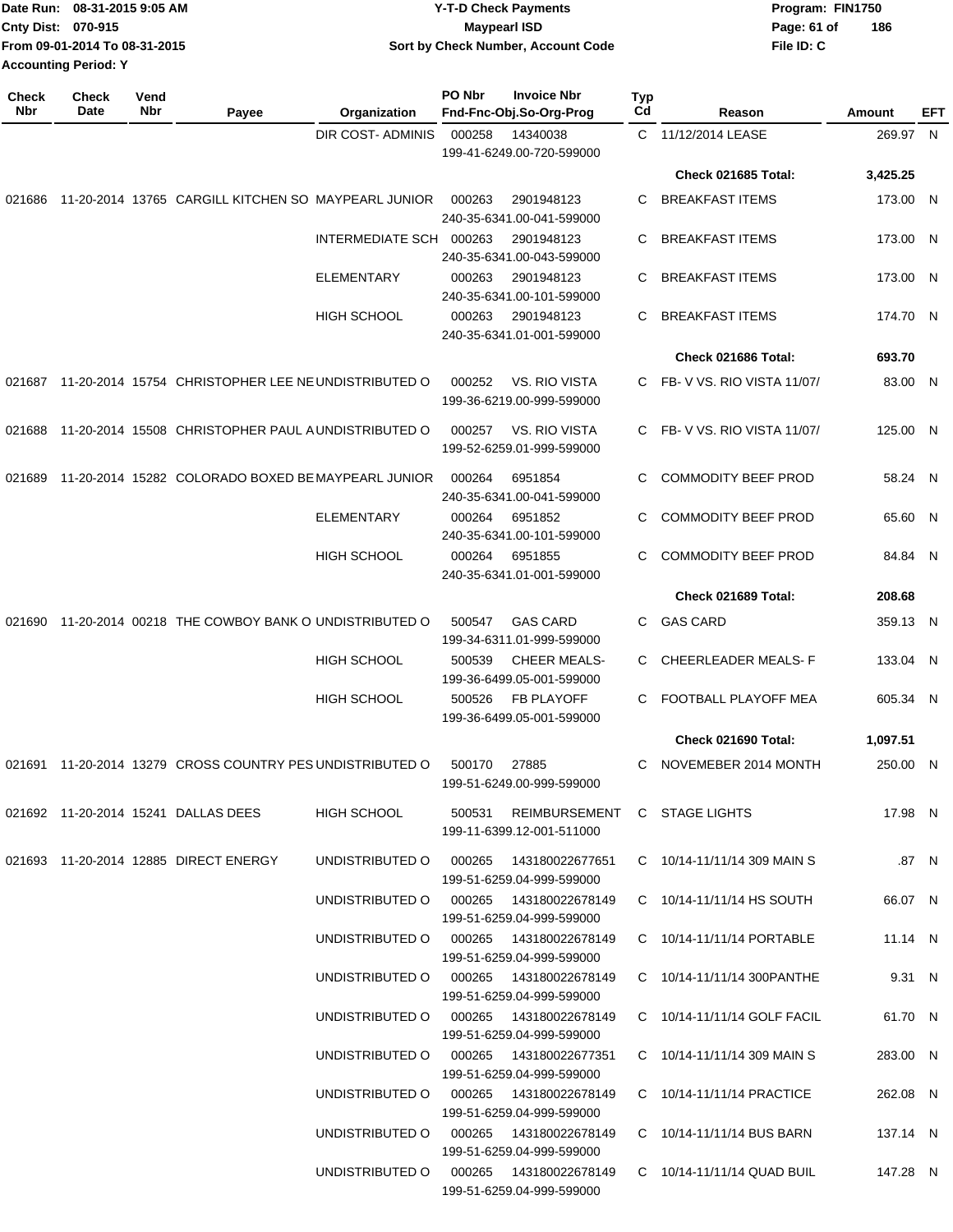|                             | Date Run: 08-31-2015 9:05 AM  | Y-T-D Check Payments               | Program: FIN1750 |     |
|-----------------------------|-------------------------------|------------------------------------|------------------|-----|
| <b>Cnty Dist: 070-915</b>   |                               | Maypearl ISD                       | Page: 62 of      | 186 |
|                             | From 09-01-2014 To 08-31-2015 | Sort by Check Number, Account Code | File ID: C       |     |
| <b>Accounting Period: Y</b> |                               |                                    |                  |     |

| <b>Check</b><br>Nbr | Check<br>Date                     | Vend<br>Nbr | Payee                                                                | Organization                         | PO Nbr | <b>Invoice Nbr</b><br>Fnd-Fnc-Obj.So-Org-Prog                             | Typ<br>Cd | Reason                      | Amount     | EFT |
|---------------------|-----------------------------------|-------------|----------------------------------------------------------------------|--------------------------------------|--------|---------------------------------------------------------------------------|-----------|-----------------------------|------------|-----|
|                     |                                   |             |                                                                      | UNDISTRIBUTED O                      | 000265 | 143180022678149                                                           |           | C 10/14-11/11/14 INTERM. SC | 1,295.55 N |     |
|                     |                                   |             |                                                                      | UNDISTRIBUTED O                      | 000265 | 199-51-6259.04-999-599000<br>143180022678149<br>199-51-6259.04-999-599000 |           | C 10/14-11/11/14 INT. CAFET | 459.73 N   |     |
|                     |                                   |             |                                                                      | UNDISTRIBUTED O                      | 000265 | 143180022678149<br>199-51-6259.04-999-599000                              |           | C 10/14-11/11/14 HS SOUTH   | 2,903.90 N |     |
|                     |                                   |             |                                                                      |                                      |        |                                                                           |           | <b>Check 021693 Total:</b>  | 5,637.77   |     |
|                     |                                   |             | 021694 11-20-2014 00355 DISCOVER WRITING C UNDISTRIBUTED O           |                                      | 500265 | 23738<br>255-13-6499.00-999-524000                                        | C.        | <b>STAAR WRITING WORKDS</b> | 430.00 N   |     |
|                     |                                   |             | 021695 11-20-2014 13639 EAST TEXAS COPY SY HIGH SCHOOL               |                                      | 000247 | 261876<br>199-11-6269.00-001-511000                                       | C         | 10/09-11/08/14 PRINTER B    | 77.78 N    |     |
|                     |                                   |             |                                                                      | <b>MAYPEARL JUNIOR</b>               | 000247 | 261876<br>199-11-6269.00-041-511000                                       | С         | 10/09-11/08/14 PRINTER B    | 77.78 N    |     |
|                     |                                   |             |                                                                      | INTERMEDIATE SCH 000247              |        | 261876<br>199-11-6269.00-043-599000                                       | C.        | 10/09-11/08/14 PRINTER B    | 77.78 N    |     |
|                     |                                   |             |                                                                      | <b>ELEMENTARY</b>                    | 000247 | 261876<br>199-11-6269.00-101-511000                                       | C         | 10/09-11/08/14 PRINTER B    | 105.45 N   |     |
|                     |                                   |             |                                                                      | <b>ELEMENTARY</b>                    | 000247 | 261876<br>199-11-6269.00-101-599000                                       | C         | 10/09-11/08/14 PRINTER B    | 77.78 N    |     |
|                     |                                   |             |                                                                      | <b>HIGH SCHOOL</b>                   | 000247 | 261876<br>199-11-6269.01-001-511000                                       | C         | 10/09-11/08/14 PRINTER B    | 219.46 N   |     |
|                     |                                   |             |                                                                      | <b>MAYPEARL JUNIOR</b>               | 000247 | 261876<br>199-11-6269.01-041-511000                                       | C         | 10/09-11/08/14 PRINTER B    | 124.28 N   |     |
|                     |                                   |             |                                                                      | INTERMEDIATE SCH 000247              |        | 261876<br>199-11-6269.01-043-511000                                       | С         | 10/09-11/08/14 PRINTER B    | 77.77 N    |     |
|                     |                                   |             |                                                                      | DIR COST- ADMINIS                    | 000247 | 261876<br>199-41-6249.00-720-599000                                       | C.        | 10/09-11/08/14 PRINTER B    | 77.77 N    |     |
|                     |                                   |             |                                                                      |                                      |        |                                                                           |           | Check 021695 Total:         | 915.85     |     |
|                     |                                   |             | 021696 11-20-2014 01547 EICHELBAUM WARDEL HIGH SCHOOL                |                                      | 500446 | 49434<br>199-11-6411.04-001-511000                                        | C.        | <b>TRAINING</b>             | 175.00 N   |     |
|                     |                                   |             | 021697 11-20-2014 13336 ELLIS COUNTY MUSIC HIGH SCHOOL               |                                      | 500444 | 21091<br>199-11-6249.01-001-511000                                        | С         | SIGNET BARI SAX REPAIR      | 125.00 N   |     |
|                     |                                   |             | 021698 11-20-2014 12249 FISHER SCIENTIFIC                            | INTERMEDIATE SCH 500283 1411647      |        | 199-11-6399.04-043-511000                                                 |           | C ALUMINUM PANS/GLYCER      | 37.95 N    |     |
|                     |                                   |             | 021699 11-20-2014 13655 JILL AUGUSTYN                                | UNDISTRIBUTED O 500544 REIMBURSEMENT |        | 255-13-6411.00-999-524000                                                 |           | C MEALS/LODGING/FUEL - T    | 330.89 N   |     |
|                     | 021700 11-20-2014 00184 KEENE ISD |             |                                                                      | HIGH SCHOOL                          |        | 500541 BB TOURNAMENT C JV TOURNAMENT<br>199-36-6499.01-001-599000         |           |                             | 150.00 N   |     |
|                     |                                   |             | 021701 11-20-2014 15248 JACQUELYN KOCH                               | UNDISTRIBUTED O 500543 NOVEMBER 2014 |        | 224-31-6219.00-999-523000                                                 |           | C NOVEMBER DIAGNOSTIC       | 3,611.11 N |     |
|                     |                                   |             | 021702  11-20-2014  15264  KURZ AND COMPANY  MAYPEARL JUNIOR  000266 |                                      |        | 321002 10/14<br>240-35-6341.00-041-599000                                 |           | C BREAD PRODUCTS            | 99.76 N    |     |
|                     |                                   |             |                                                                      | INTERMEDIATE SCH 000266 321004 10/14 |        | 240-35-6341.00-043-599000                                                 |           | C BREAD PRODUCTS            | 156.42 N   |     |
|                     |                                   |             |                                                                      | ELEMENTARY                           | 000266 | 321001 10/14<br>240-35-6341.00-101-599000                                 |           | C BREAD PRODUCTS            | 164.06 N   |     |
|                     |                                   |             |                                                                      | HIGH SCHOOL                          |        | 000266 321003 10/14<br>240-35-6341.01-001-599000                          |           | C BREAD PRODUCTS            | 247.50 N   |     |
|                     |                                   |             |                                                                      |                                      |        |                                                                           |           | <b>Check 021702 Total:</b>  | 667.74     |     |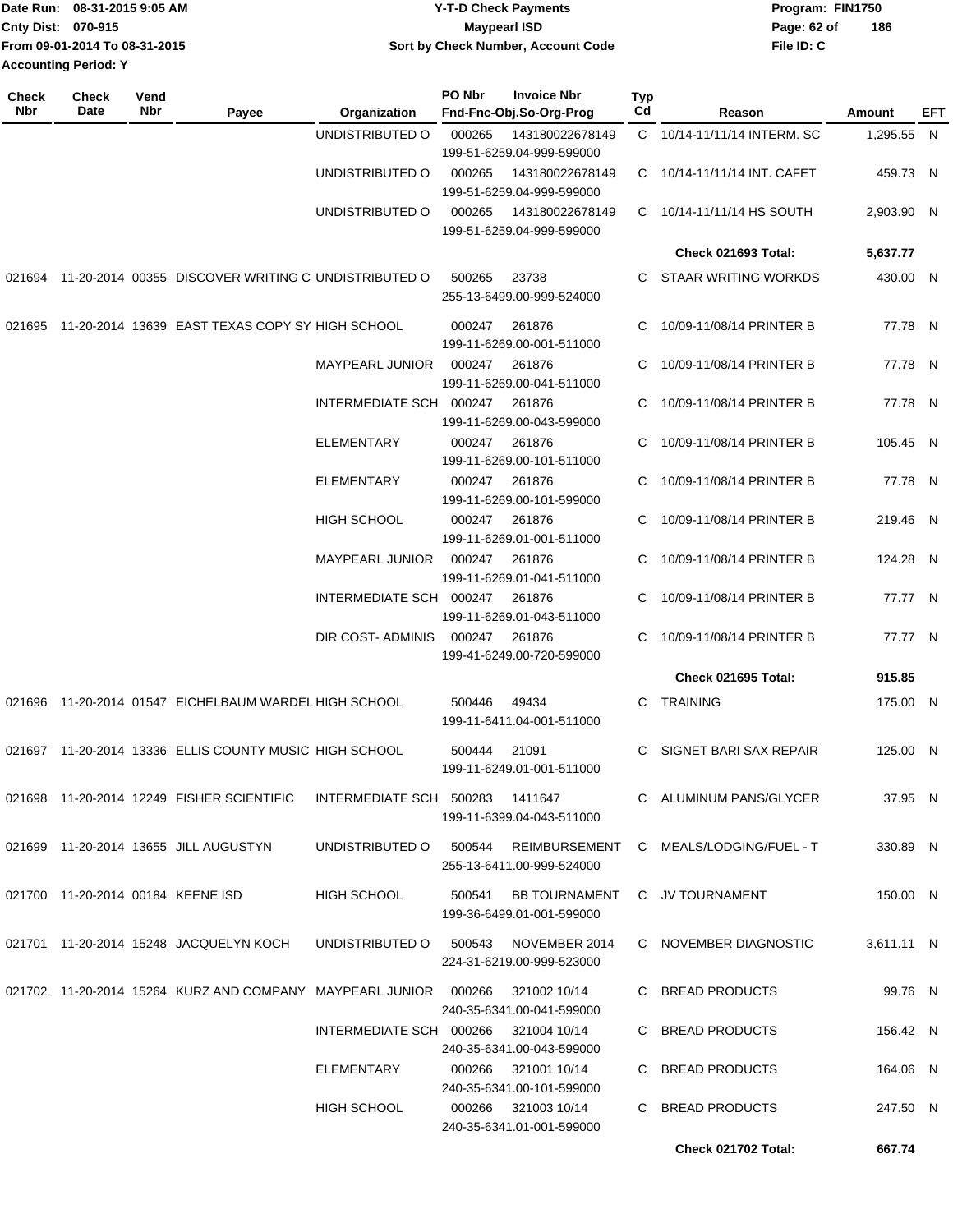|                    | Date Run: 08-31-2015 9:05 AM  | <b>Y-T-D Check Payments</b>        | Program: FIN1750   |
|--------------------|-------------------------------|------------------------------------|--------------------|
| Cnty Dist: 070-915 |                               | Maypearl ISD                       | 186<br>Page: 63 of |
|                    | From 09-01-2014 To 08-31-2015 | Sort by Check Number, Account Code | File ID: C         |
|                    | <b>Accounting Period: Y</b>   |                                    |                    |

| Check<br><b>Nbr</b> | <b>Check</b><br><b>Date</b> | Vend<br>Nbr | Payee                                                                                    | Organization                      | PO Nbr | <b>Invoice Nbr</b><br>Fnd-Fnc-Obj.So-Org-Prog     | Typ<br>Cd | Reason                     | Amount     | EFT |
|---------------------|-----------------------------|-------------|------------------------------------------------------------------------------------------|-----------------------------------|--------|---------------------------------------------------|-----------|----------------------------|------------|-----|
| 021703              |                             |             | 11-20-2014 01048 LABATT FOOD SERVIC INTERMEDIATE SCH                                     |                                   | 000267 | 387495 10/14<br>240-35-6341.00-043-599000         |           | C GROCERIES                | 2,717.05 N |     |
|                     |                             |             |                                                                                          | <b>ELEMENTARY</b>                 | 000267 | 387487 10/14<br>240-35-6341.00-101-599000         | C         | <b>GROCERIES</b>           | 3,913.47 N |     |
|                     |                             |             |                                                                                          | <b>HIGH SCHOOL</b>                | 000267 | 387460 10/14<br>240-35-6341.01-001-599000         | С         | <b>GROCERIES</b>           | 4,544.02 N |     |
|                     |                             |             |                                                                                          |                                   |        |                                                   |           | <b>Check 021703 Total:</b> | 11,174.54  |     |
| 021704              |                             |             | 11-20-2014 00060 LUCKIES AUTO AND T UNDISTRIBUTED O                                      |                                   | 500553 | 000081223<br>199-34-6219.00-999-599000            | C         | LIC. 1137823 INSPECTION    | 39.75 N    |     |
| 021705              |                             |             | 11-20-2014 15749 MARILYN SEIDLITZ                                                        | <b>HIGH SCHOOL</b>                | 500510 | <b>REIMBURSEMENT</b><br>199-11-6411.04-001-522000 | C         | <b>TAEA CONFERENCE</b>     | 311.79 N   |     |
| 021706              |                             |             | 11-20-2014 15752 MARK FIEF                                                               | UNDISTRIBUTED O                   | 000254 | VS. RIO VISTA<br>199-36-6219.00-999-599000        | C         | FB-V VS. RIO VISTA 11/07/  | 83.00 N    |     |
| 021707              |                             |             | 11-20-2014 12559 MENTORING MINDS                                                         | <b>INTERMEDIATE SCH</b>           | 500360 | 177620<br>199-11-6399.12-043-511000               | C.        | STAAR READING ASSESS       | 1,669.80 N |     |
| 021708              |                             |             | 11-20-2014 00297 NARDONE BROS. BAKI MAYPEARL JUNIOR                                      |                                   | 000268 | 59343<br>240-35-6341.00-041-599000                | C         | PIZZA                      | 237.00 N   |     |
|                     |                             |             |                                                                                          | INTERMEDIATE SCH 000268           |        | 59241<br>240-35-6341.00-043-599000                | C         | PIZZA                      | 237.21 N   |     |
|                     |                             |             |                                                                                          | <b>ELEMENTARY</b>                 | 000268 | 59241<br>240-35-6341.00-101-599000                | С         | PIZZA                      | 237.00 N   |     |
|                     |                             |             |                                                                                          | <b>HIGH SCHOOL</b>                | 000268 | 59343<br>240-35-6341.01-001-599000                | С         | PIZZA                      | 237.21 N   |     |
|                     |                             |             |                                                                                          |                                   |        |                                                   |           | Check 021708 Total:        | 948.42     |     |
| 021709              | 11-20-2014 00079 NASCO      |             |                                                                                          | HIGH SCHOOL                       | 500438 | 175570<br>199-11-6399.39-001-522000               | С         | <b>ART SUPPLIES</b>        | 1,812.54 N |     |
| 021710              |                             |             | 11-20-2014 15725 NATIONAL FOOD GRO HIGH SCHOOL                                           |                                   | 000269 | IN0728634<br>240-35-6341.01-001-599000            | C         | APPLESAUCE CUPS            | 120.96 N   |     |
| 021711              |                             |             | 11-20-2014 14369 NORTH TEXAS TOLLW UNDISTRIBUTED O                                       |                                   | 000248 | 761274929<br>199-34-6219.01-999-599000            | С         | LIC. 1095498-9/10.10/28    | 9.44 N     |     |
|                     |                             |             | 021712 11-20-2014 14093 PC & MACEXCHANGE ADMINISTRATIVE                                  |                                   | 500387 | 88750<br>199-53-6399.00-701-599000                |           | C BLANK BEZELS             | 487.50 N   |     |
|                     |                             |             | 021713 11-20-2014 15598 PILGRIM'S PRIDE COR MAYPEARL JUNIOR 000270                       |                                   |        | 920140294<br>240-35-6341.00-041-599000            |           | C COMMODITY CHICKEN ITE    | 157.00 N   |     |
|                     |                             |             |                                                                                          | INTERMEDIATE SCH 000270 920140294 |        | 240-35-6341.00-043-599000                         |           | C COMMODITY CHICKEN ITE    | 157.00 N   |     |
|                     |                             |             |                                                                                          | ELEMENTARY                        |        | 000270 920140294<br>240-35-6341.00-101-599000     |           | C COMMODITY CHICKEN ITE    | 157.00 N   |     |
|                     |                             |             |                                                                                          | HIGH SCHOOL                       |        | 000270 920140294<br>240-35-6341.01-001-599000     |           | C COMMODITY CHICKEN ITE    | 153.89 N   |     |
|                     |                             |             |                                                                                          |                                   |        |                                                   |           | Check 021713 Total:        | 624.89     |     |
|                     |                             |             | 021714  11-20-2014  00854  PITNEY BOWES GLOB UNDISTRIBUTED   0   500279  800090000328417 |                                   |        | 199-41-6399.02-999-599000                         |           | C POSTAGE REFILL 10/10/14  | 1,000.00 N |     |
|                     |                             |             | 021715 11-20-2014 00401 POSITIVE PROMOTION MAYPEARL JUNIOR 500280                        |                                   |        | 05124721<br>199-11-6399.12-041-511000             |           | C JH STUDENT AWARDS        | 13.47 N    |     |
|                     |                             |             |                                                                                          | MAYPEARL JUNIOR 500280 05124721   |        | 199-11-6399.25-041-511000                         |           | C JH STUDENT AWARDS        | 500.00 N   |     |
|                     |                             |             |                                                                                          |                                   |        |                                                   |           | Check 021715 Total:        | 513.47     |     |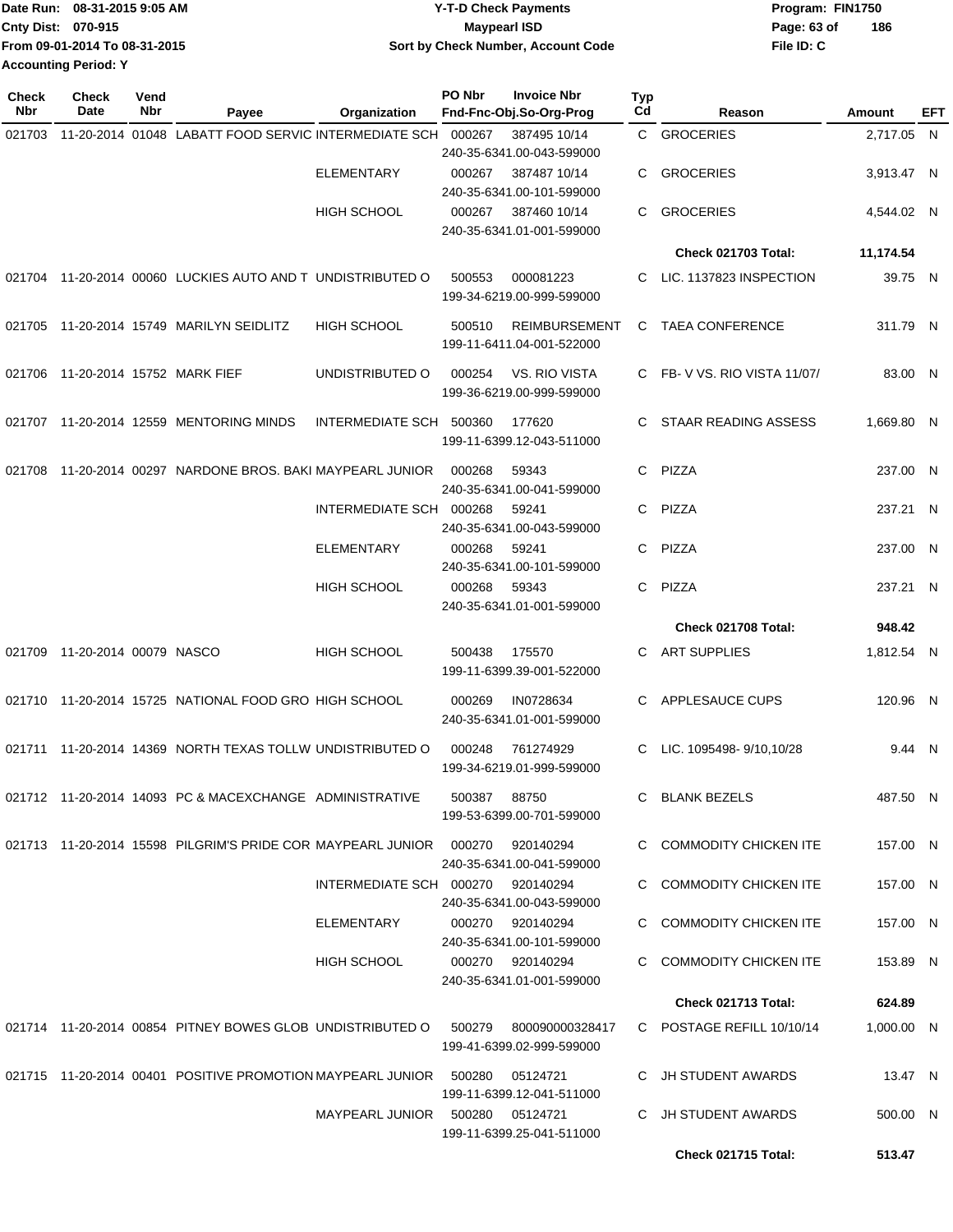|                             | Date Run: 08-31-2015 9:05 AM  | <b>Y-T-D Check Payments</b>        | Program: FIN1750   |
|-----------------------------|-------------------------------|------------------------------------|--------------------|
| <b>Cnty Dist: 070-915</b>   |                               | <b>Mavpearl ISD</b>                | 186<br>Page: 64 of |
|                             | From 09-01-2014 To 08-31-2015 | Sort by Check Number, Account Code | File ID: C         |
| <b>Accounting Period: Y</b> |                               |                                    |                    |

| <b>Check</b><br><b>Nbr</b> | <b>Check</b><br>Date         | Vend<br>Nbr | Payee                                                              | Organization           | PO Nbr         | <b>Invoice Nbr</b><br>Fnd-Fnc-Obj.So-Org-Prog     | Typ<br>Cd | Reason                      | Amount   | EFT |
|----------------------------|------------------------------|-------------|--------------------------------------------------------------------|------------------------|----------------|---------------------------------------------------|-----------|-----------------------------|----------|-----|
| 021716                     |                              |             | 11-20-2014 00099 REGION 10/EDUCATIO UNDISTRIBUTED O                |                        | 000001         | 128522<br>199-34-6219.01-999-599000               |           | C 8HR BUS TRAINING          | 55.00 N  |     |
|                            |                              |             | 021717 11-20-2014 15755 ROBERT STEVEN MHO UNDISTRIBUTED O          |                        | 000256         | VS. RIO VISTA<br>199-52-6259.01-999-599000        |           | FB-VVS. RIO VISTA 11/07/    | 125.00 N |     |
| 021718                     |                              |             | 11-20-2014 14915 SCHOOL OUTFITTERS MAYPEARL JUNIOR                 |                        | 500421         | INV11583691<br>199-11-6399.41-041-511000          | C.        | PA SYSTEM                   | 846.64 N |     |
| 021719                     |                              |             | 11-20-2014 12642 SCURRY-ROSSER ISD HIGH SCHOOL                     |                        | 500542         | <b>BB TOURNAMENT</b><br>199-36-6499.01-001-599000 | C.        | <b>VARSITY TOURNAMENT</b>   | 200.00 N |     |
|                            |                              |             | 021720 11-20-2014 14122 LAURI ANN SPRADLIN MAYPEARL JUNIOR         |                        | 500485         | <b>REIMBURSEMENT</b><br>199-36-6399.12-041-599000 | С         | NATIONAL JR HONOR SO        | 113.88 N |     |
| 021721                     |                              |             | 11-20-2014 13874 DEMARRIO STEWARD UNDISTRIBUTED O                  |                        | 000250         | VS. KEMP<br>199-36-6219.00-999-599000             | C         | BB- JH VS. KEMP 11/10/14    | 145.40 N |     |
|                            | 021722 11-20-2014 00131 TASA |             |                                                                    | <b>MAYPEARL JUNIOR</b> | 500479         | 11070032880<br>199-11-6411.05-041-511000          | C         | <b>CONFERENCE REGISTRA</b>  | 125.00 N |     |
|                            |                              |             |                                                                    | MAYPEARL JUNIOR        | 500478         | 11070032881<br>199-23-6411.04-041-599000          |           | <b>CONFERENCE REGISTRA</b>  | 245.00 N |     |
|                            |                              |             |                                                                    | <b>MAYPEARL JUNIOR</b> | 500479         | 11070032880<br>199-23-6499.00-041-599000          | C.        | <b>CONFERENCE REGISTRA</b>  | 125.00   | -N  |
|                            |                              |             |                                                                    | <b>ELEMENTARY</b>      | 500488         | 11130033082<br>199-31-6499.00-101-599000          | C         | <b>CONFERENCE REGISTRA</b>  | 125.00 N |     |
|                            |                              |             |                                                                    |                        |                |                                                   |           | Check 021722 Total:         | 620.00   |     |
| 021723                     |                              |             | 11-20-2014 15723 TEACHING STRATEGIE UNDISTRIBUTED O                |                        | 500313         | 0230810-IN<br>199-11-6399.00-999-523000           | C.        | <b>GOLD ASSESSMENT SUB</b>  | 419.50 N |     |
|                            |                              |             | 021724 11-20-2014 12471 TEXAS DEPARTMENT ADMINISTRATIVE            |                        | 000271         | CRS-201410-0488<br>199-41-6219.10-701-599000      | C         | 10/01-10/31/14 RECORD R     | 2.00 N   |     |
|                            |                              |             | 021725 11-20-2014 12637 UNIVERSITY OF TEXA INTERMEDIATE SCH 500267 |                        |                | 15-1560<br>199-11-6399.14-043-511000              | C.        | UIL- A+ INVITATIONAL WRI    | 25.00 N  |     |
| 021726                     | 11-20-2014 13063 US BANK     |             |                                                                    | UNDISTRIBUTED O        | 500523         | 3811902<br>599-71-6599.00-999-599000              | C         | UNLIM. TAX REFUND. #201     | 400.00 N |     |
|                            |                              |             |                                                                    | UNDISTRIBUTED O        | 500524 3811898 | 599-71-6599.00-999-599000                         |           | UNLIM. TAX REFUND. #201     | 400.00 N |     |
|                            |                              |             |                                                                    |                        |                |                                                   |           | Check 021726 Total:         | 800.00   |     |
|                            |                              |             | 021727 11-20-2014 00091 VENUS ATHLETICS                            | <b>HIGH SCHOOL</b>     | 500540         | <b>BB TOURNAMENT</b><br>199-36-6499.01-001-599000 |           | C VARSITY TOURNAMENT        | 200.00 N |     |
|                            |                              |             | 021728 11-20-2014 00144 WAXAHACHIE DAILY LI UNDISTRIBUTED O        |                        |                | 500552 C1617150<br>199-41-6499.00-999-599000      |           | C NOTICE OF PUBLIC MEETI    | 129.86 N |     |
|                            |                              |             | 021729 11-20-2014 01145 WELDERS WAREHOUS HIGH SCHOOL               |                        | 500051         | 23760<br>199-11-6399.09-001-522000                |           | 09/01-09/30/14 CYLINDER     | 80.00 N  |     |
|                            |                              |             |                                                                    | <b>HIGH SCHOOL</b>     | 500051 23988   | 199-11-6399.09-001-522000                         |           | 10/01-10/31/14 CYLINDER     | 80.00 N  |     |
|                            |                              |             |                                                                    |                        |                |                                                   |           | Check 021729 Total:         | 160.00   |     |
|                            |                              |             | 021730 11-20-2014 15753 WESLEY C. CARLTON UNDISTRIBUTED O          |                        | 000253         | VS. RIO VISTA<br>199-36-6219.00-999-599000        |           | C FB-V VS. RIO VISTA 11/07/ | 83.00 N  |     |
|                            |                              |             | 021731 11-20-2014 15751 WILLIE E. FULCHER                          | UNDISTRIBUTED O        | 000255         | VS. RIO VISTA<br>199-36-6219.00-999-599000        |           | C FB-V VS. RIO VISTA 11/07/ | 83.00 N  |     |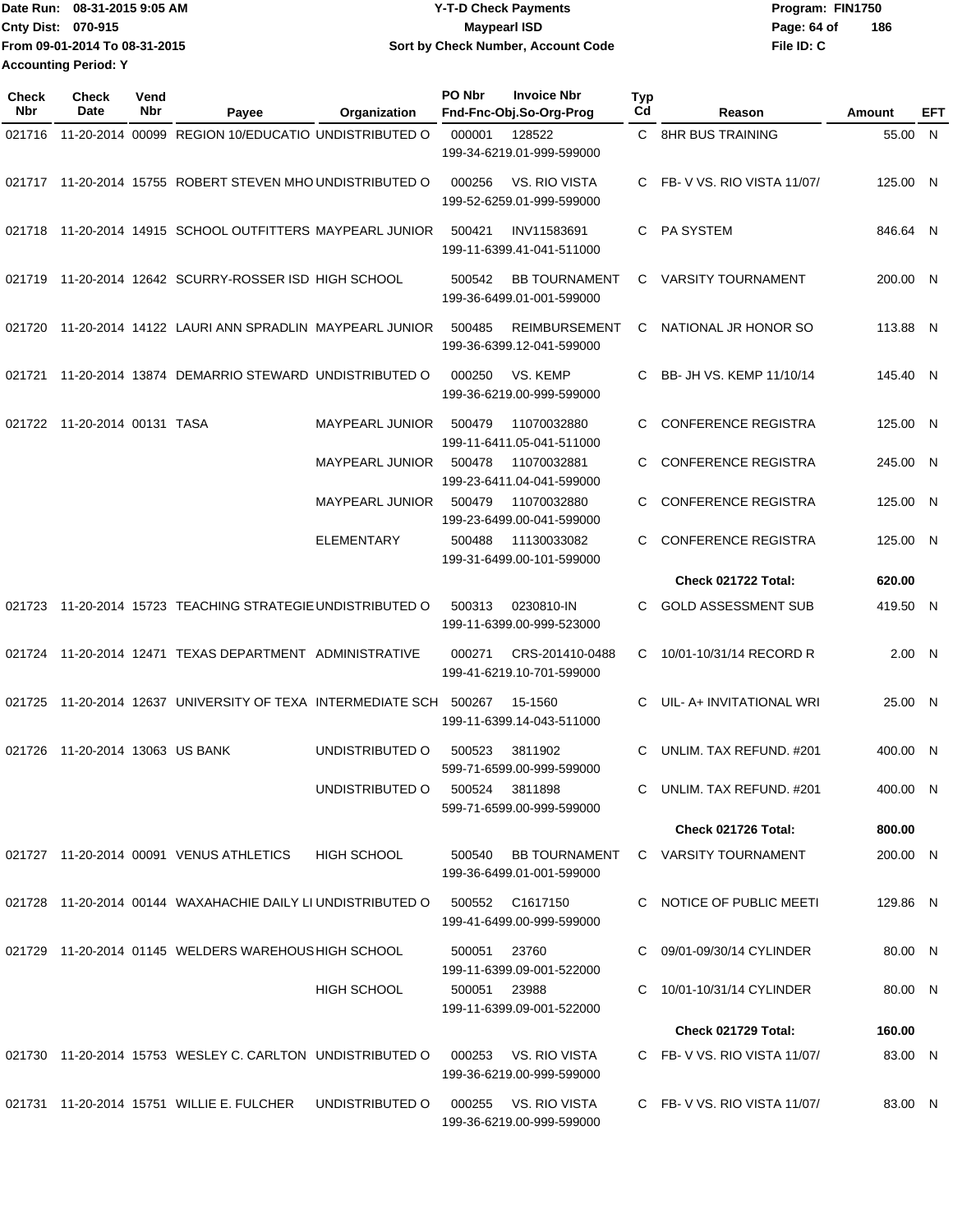|                    | Date Run: 08-31-2015 9:05 AM  | <b>Y-T-D Check Payments</b>        | Program: FIN1750 |     |
|--------------------|-------------------------------|------------------------------------|------------------|-----|
| Cnty Dist: 070-915 |                               | <b>Mavpearl ISD</b>                | Page: 65 of      | 186 |
|                    | From 09-01-2014 To 08-31-2015 | Sort by Check Number, Account Code | File ID: C       |     |
|                    | <b>Accounting Period: Y</b>   |                                    |                  |     |

| <b>Check</b><br>Nbr | <b>Check</b><br>Date       | Vend<br>Nbr | Payee                                                                  | <b>Organization</b>               | PO Nbr | <b>Invoice Nbr</b><br>Fnd-Fnc-Obj.So-Org-Prog | Typ<br>Cd | Reason                       | Amount      | EFT |
|---------------------|----------------------------|-------------|------------------------------------------------------------------------|-----------------------------------|--------|-----------------------------------------------|-----------|------------------------------|-------------|-----|
|                     |                            |             | 021732 12-04-2014 15376 ALL ABOUT TIRES, LLC UNDISTRIBUTED O           |                                   | 500551 | SH12017<br>199-34-6219.00-999-599000          |           | C SPRINTER VAN               | 40.00 N     |     |
|                     |                            |             |                                                                        | UNDISTRIBUTED O                   |        | 500551 SH12017<br>199-34-6319.00-999-599000   |           | DISMOUNT/MOUNT TIRES         | 488.00 N    |     |
|                     |                            |             |                                                                        |                                   |        |                                               |           | Check 021732 Total:          | 528.00      |     |
|                     |                            |             | 021733 12-04-2014 15616 AT&T CORP.                                     | UNDISTRIBUTED O                   | 000278 | 0573207983001<br>199-51-6259.02-999-599000    |           | 10/22-11/21/14 FAX L.D.      | 116.87 N    |     |
|                     |                            |             |                                                                        | UNDISTRIBUTED O                   | 000278 | 0573207983001<br>199-51-6259.02-999-599000    | D         | NEVER RECEIVED BY VEN        | $-116.87$ N |     |
|                     |                            |             |                                                                        |                                   |        |                                               |           | Check 021733 Total:          | .00         |     |
|                     |                            |             | 021734 12-04-2014 00901 AVENUE FUEL DISTRI UNDISTRIBUTED O             |                                   | 500574 | 56663<br>199-34-6311.01-999-599000            | C.        | 800 GAL DIESEL               | 2,319.20 N  |     |
|                     |                            |             | 021735  12-04-2014  15593  BMI EDUCATIONAL SE INTERMEDIATE SCH  500495 |                                   |        | 617978<br>199-11-6399.03-043-511000           | C.        | <b>BOOKS</b>                 | 150.93 N    |     |
|                     |                            |             | 021736 12-04-2014 00015 C & C REFRIGERATIO UNDISTRIBUTED O             |                                   | 500575 | 29286<br>199-51-6249.00-999-599000            |           | ADDED REFIGERANT TO F        | 197.50 N    |     |
|                     |                            |             |                                                                        | UNDISTRIBUTED O                   | 500575 | 29286<br>199-51-6319.04-999-599000            | C.        | 4LBS R-404                   | 120.00 N    |     |
|                     |                            |             |                                                                        |                                   |        |                                               |           | Check 021736 Total:          | 317.50      |     |
| 021737              | 12-04-2014 00527 CDWG INC. |             |                                                                        | <b>MAYPEARL JUNIOR</b>            | 500525 | QZ24235<br>199-11-6639.45-041-511000          | C         | <b>MAXELL WIRED STEREO</b>   | 77.20 N     |     |
|                     |                            |             |                                                                        | MAYPEARL JUNIOR                   | 500502 | QV38400<br>199-11-6639.45-041-511000          | C         | <b>CAFE PROJECTORS</b>       | 3,419.00 N  |     |
|                     |                            |             |                                                                        | MAYPEARL JUNIOR                   | 500525 | QT79614<br>199-11-6639.45-041-511000          |           | <b>KOSS STEREOPHONE</b>      | 290.10 N    |     |
|                     |                            |             |                                                                        | <b>MAYPEARL JUNIOR</b>            | 500525 | QW62393<br>199-11-6639.45-041-511000          | C.        | <b>CYBER ACOUSTICS SILVE</b> | 135.40 N    |     |
|                     |                            |             |                                                                        | <b>INTERMEDIATE SCH</b>           |        | QH55065<br>199-11-6639.45-043-511000          | м         | <b>INTERMEDIATE SCANNER</b>  | -423.49 N   |     |
|                     |                            |             |                                                                        | <b>ELEMENTARY</b>                 | 500502 | QV50570<br>199-11-6639.45-101-511000          | C.        | <b>CAFE PROJECTORS</b>       | 2,469.00 N  |     |
|                     |                            |             |                                                                        | ELEMENTARY                        | 500525 | QT19823<br>199-11-6639.45-101-511000          | C.        | <b>HP JH PRINTER</b>         | 591.41 N    |     |
|                     |                            |             |                                                                        | UNDISTRIBUTED 0 500377 QL04961    |        | 199-11-6639.47-999-511000                     |           | C PROJECTORS AND HARD        | 4,261.12 N  |     |
|                     |                            |             |                                                                        |                                   |        |                                               |           | Check 021737 Total:          | 10,819.74   |     |
|                     |                            |             | 021738 12-04-2014 00217 CITY OF MAYPEARL                               | UNDISTRIBUTED O 000279 1081 11/14 |        | 199-51-6259.01-999-599000                     |           | C 10/29-11/25/14 ELEM YARD   | 26.00 N     |     |
|                     |                            |             |                                                                        | UNDISTRIBUTED O 000279 1618 11/14 |        | 199-51-6259.01-999-599000                     |           | C 10/29-11/25/14 309 N. MAIN | 51.00 N     |     |
|                     |                            |             |                                                                        | UNDISTRIBUTED O 000279 1394 11/14 |        | 199-51-6259.01-999-599000                     |           | C 10/29-11/25/14 CONCESSI    | 51.00 N     |     |
|                     |                            |             |                                                                        | UNDISTRIBUTED O 000279 574 11/14  |        | 199-51-6259.01-999-599000                     |           | C 10/29-11/25/14 JH YARD M   | 56.80 N     |     |
|                     |                            |             |                                                                        | UNDISTRIBUTED O 000279 82 11/14   |        | 199-51-6259.01-999-599000                     |           | C 10/29-11/25/14 400 PANTH   | 205.20 N    |     |
|                     |                            |             |                                                                        | UNDISTRIBUTED O 000279 1080 11/14 |        | 199-51-6259.01-999-599000                     |           | C $10/29 - 11/25/14$ 1024 W. | 115.20 N    |     |
|                     |                            |             |                                                                        | UNDISTRIBUTED O 000279 383 11/14  |        | 199-51-6259.01-999-599000                     |           | C 10/29-11/25/14 600 PHILLIP | 103.80 N    |     |
|                     |                            |             |                                                                        | UNDISTRIBUTED O 000279 595 11/14  |        | 199-51-6259.01-999-599000                     |           | C $10/29 - 11/25/14$ 1025 W. | 151.80 N    |     |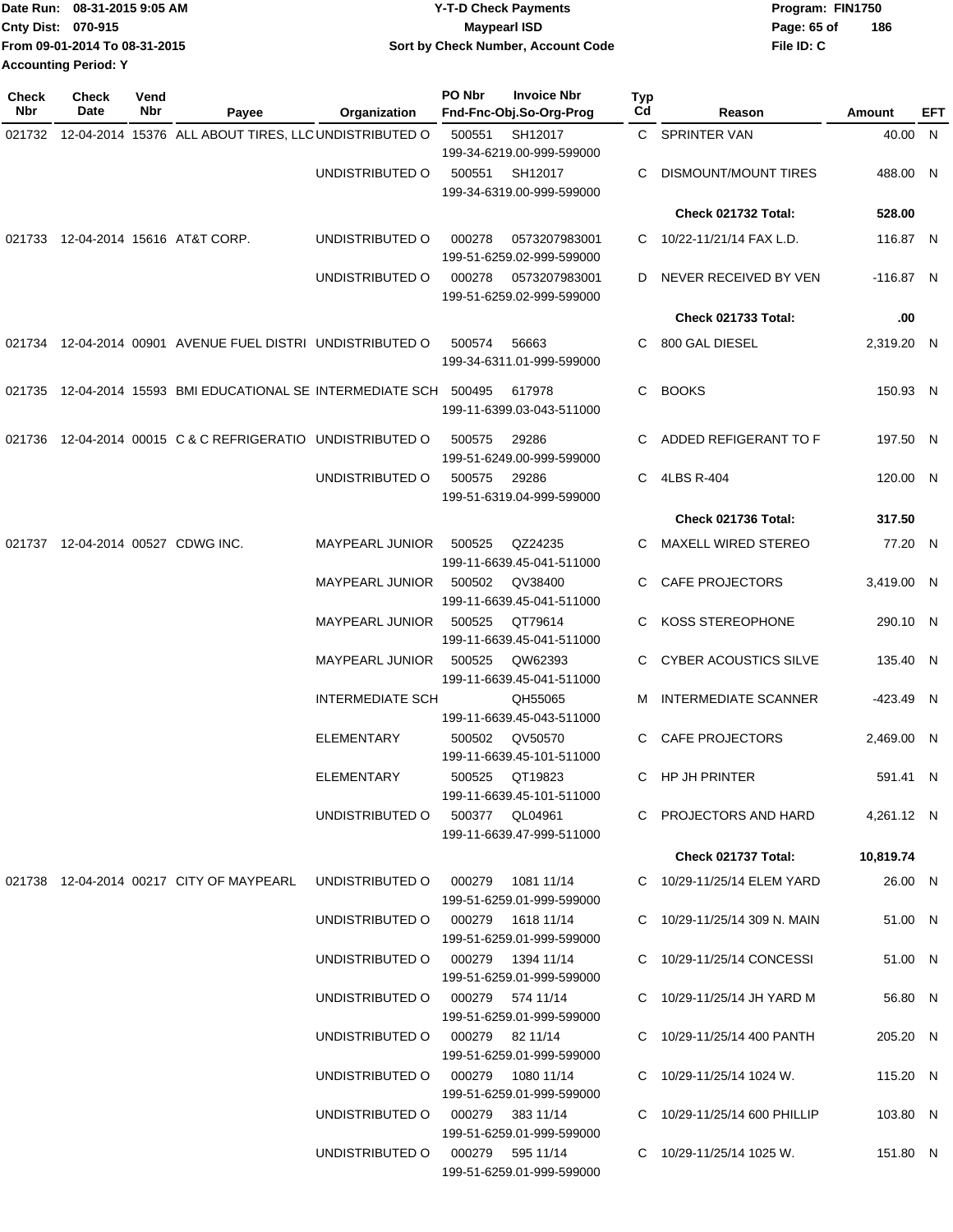|                             | Date Run: 08-31-2015 9:05 AM  | <b>Y-T-D Check Payments</b>        | Program: FIN1750   |
|-----------------------------|-------------------------------|------------------------------------|--------------------|
| Cnty Dist: 070-915          |                               | Maypearl ISD                       | 186<br>Page: 66 of |
|                             | From 09-01-2014 To 08-31-2015 | Sort by Check Number, Account Code | File ID: C         |
| <b>Accounting Period: Y</b> |                               |                                    |                    |

| <b>Check</b><br><b>Nbr</b> | <b>Check</b><br>Date   | Vend<br>Nbr | Payee                                                      | Organization                     | PO Nbr      | <b>Invoice Nbr</b><br>Fnd-Fnc-Obj.So-Org-Prog     | <b>Typ</b><br>Cd | Reason                        | Amount     | EFT |
|----------------------------|------------------------|-------------|------------------------------------------------------------|----------------------------------|-------------|---------------------------------------------------|------------------|-------------------------------|------------|-----|
|                            |                        |             |                                                            | UNDISTRIBUTED O                  | 000279      | 80 11/14<br>199-51-6259.01-999-599000             | C.               | 10/29-11/25/14 H.S. BALLFI    | 151.95 N   |     |
|                            |                        |             |                                                            |                                  |             |                                                   |                  | <b>Check 021738 Total:</b>    | 912.75     |     |
| 021739                     | 12-04-2014 13566 DATCS |             |                                                            | UNDISTRIBUTED O                  | 000280      | 159522<br>199-34-6219.01-999-599000               | C                | DOT DRUG TEST                 | 115.00 N   |     |
| 021740                     | 12-04-2014 15168 CPI   |             |                                                            | UNDISTRIBUTED O                  | 500545      | CUSI0033178<br>199-11-6399.03-999-523000          | С                | NCI KEYPOINT WORKBOO          | 472.50 N   |     |
| 021741                     |                        |             | 12-04-2014 15241 DALLAS DEES                               | <b>MAYPEARL JUNIOR</b>           | 500579      | <b>REIMBURSEMENT</b><br>199-36-6399.13-041-599000 | C                | <b>SUPPLIES FOR FALL BALL</b> | 78.83 N    |     |
|                            |                        |             | 021742 12-04-2014 00242 DEMCO, INC.                        | INTERMEDIATE SCH 500493          |             | 5458654<br>199-12-6399.01-043-599000              | C                | <b>READING LABELS</b>         | 46.69 N    |     |
|                            |                        |             | 021743 12-04-2014 15656 DEPARTMENT OF INF UNDISTRIBUTED O  |                                  | 000281      | 15101293N<br>199-51-6259.02-999-599000            | С                | 10/01-10/31/14 LONG DIST      | 83.03 N    |     |
| 021744                     |                        |             | 12-04-2014 12536 DESOTO JANITORIAL                         | UNDISTRIBUTED O                  | 500422      | 161453<br>199-51-6319.01-999-599000               | C                | <b>LAUNDRY DETERGENT</b>      | 162.08 N   |     |
|                            |                        |             |                                                            | UNDISTRIBUTED O                  | 500422      | 161355<br>199-51-6319.01-999-599000               | C                | MOP/BLEACH/LYSOL/TOW          | 1,895.19   | -N  |
|                            |                        |             |                                                            | UNDISTRIBUTED O                  | 500422      | 161300<br>199-51-6319.01-999-599000               | С                | ENVIROX/SUPERSORB             | 133.42 N   |     |
|                            |                        |             |                                                            |                                  |             |                                                   |                  | Check 021744 Total:           | 2,190.69   |     |
| 021745                     |                        |             | 12-04-2014 13639 EAST TEXAS COPY SY MAYPEARL JUNIOR        |                                  | 500529      | 262618<br>199-11-6399.42-041-511000               | С                | Staples for copier            | 125.50 N   |     |
| 021746                     |                        |             | 12-04-2014 01547 EICHELBAUM WARDEL DIR COST-ADMINIS        |                                  | 000288      | 49602<br>199-41-6211.00-720-599000                | С                | <b>GENERAL LEGAL REVIEW</b>   | 221.00 N   |     |
|                            |                        |             | 021747 12-04-2014 00038 ELLIS APPRAISAL DISTTAX COLLECTION |                                  | 500586      | 2015-13-1<br>199-41-6213.00-703-599000            | C                | 1ST QTR 2015 EAD              | 7,667.49 N |     |
| 021748                     |                        |             | 12-04-2014 12897 LEAH FARDA                                | <b>MAYPEARL JUNIOR</b>           | 500555      | <b>REIMBURSEMENT</b><br>199-11-6399.07-041-511000 | С                | SOIL/POTTING SOIL             | 83.88 N    |     |
|                            |                        |             | 021749 12-04-2014 00376 FLINN SCIENTIFIC                   | <b>HIGH SCHOOL</b>               | 500508      | 1812319<br>199-11-6399.14-001-511000              | C                | SCREENS/MIRRORS/REFR          | 172.44 N   |     |
|                            |                        |             |                                                            | HIGH SCHOOL                      |             | 500508 183444<br>199-11-6399.14-001-511000        |                  | C THERMOMETERS                | 107.55 N   |     |
|                            |                        |             |                                                            |                                  |             |                                                   |                  | <b>Check 021749 Total:</b>    | 279.99     |     |
|                            |                        |             | 021750 12-04-2014 13851 FRED PRYOR SEMINA HIGH SCHOOL      |                                  |             | 500507 2460033<br>199-11-6411.04-001-511000       |                  | C TRAINING MEMBERSHIP         | 199.00 N   |     |
|                            |                        |             | 021751 12-04-2014 14289 TRUDIE HEAD                        | UNDISTRIBUTED O 500558           |             | NOVEMBER 2014<br>224-11-6219.00-999-523000        |                  | C RTI SERVICES - NOVEMBE      | 2.493.75 N |     |
|                            |                        |             | 021752 12-04-2014 15248 JACQUELYN KOCH                     | UNDISTRIBUTED O                  | 500550 SWEP | 199-31-6411.00-999-523000                         |                  | C SWEP REGISTRATION           | 175.00 N   |     |
|                            |                        |             | 021753 12-04-2014 15712 KOURTNEY LYNN EAS UNDISTRIBUTED O  |                                  | 500592      | NOVEMBER 2014<br>199-31-6219.04-999-523000        |                  | C 4.25 BILLABLE HRS - OT S    | 297.50 N   |     |
|                            |                        |             | 021754 12-04-2014 00063 LAKESHORE EQUIPME ELEMENTARY       |                                  |             | 500537 2708391114<br>199-11-6399.04-101-511000    |                  | C MATH SUPPLIES               | 1,316.14 N |     |
|                            |                        |             | 021755 12-04-2014 00060 LUCKIES AUTO AND TUNDISTRIBUTED O  |                                  | 500576      | 000081235<br>199-34-6219.00-999-599000            |                  | C 03 TAHOE - ANTIFREEZE L     | 200.00 N   |     |
|                            |                        |             |                                                            | UNDISTRIBUTED O 500576 000081241 |             | 199-34-6319.00-999-599000                         |                  | C BUS#17 - HEATER             | 60.57 N    |     |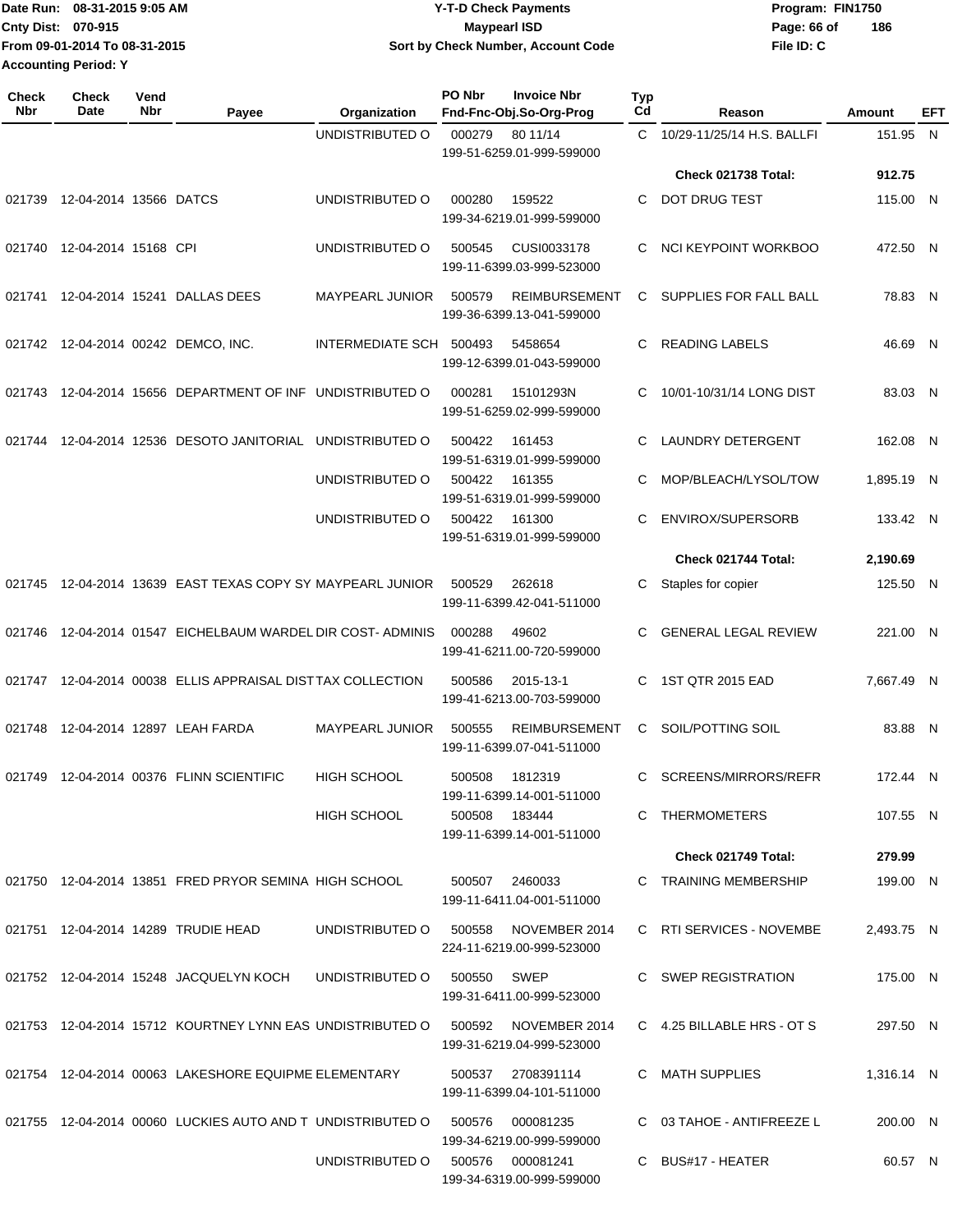| Date Run: 08-31-2015 9:05 AM  | <b>Y-T-D Check Payments</b>               | Program: FIN1750   |
|-------------------------------|-------------------------------------------|--------------------|
| <b>Cnty Dist: 070-915</b>     | Maypearl ISD                              | 186<br>Page: 67 of |
| From 09-01-2014 To 08-31-2015 | <b>Sort by Check Number, Account Code</b> | File ID: C         |
| <b>Accounting Period: Y</b>   |                                           |                    |

| Check<br>Nbr | <b>Check</b><br>Date           | Vend<br>Nbr | Payee                                                                     | Organization                     | PO Nbr | <b>Invoice Nbr</b><br>Fnd-Fnc-Obj.So-Org-Prog     | <b>Typ</b><br>Cd | Reason                        | Amount     | EFT |
|--------------|--------------------------------|-------------|---------------------------------------------------------------------------|----------------------------------|--------|---------------------------------------------------|------------------|-------------------------------|------------|-----|
|              |                                |             |                                                                           |                                  |        |                                                   |                  | <b>Check 021755 Total:</b>    | 260.57     |     |
| 021756       |                                |             | 12-04-2014 15677 TFS dba MASTER SOU UNDISTRIBUTED O                       |                                  | 500573 | 25375<br>199-51-6249.00-999-599000                | C                | SERVICE CALL - H.S. FIRE      | 360.00     | -N  |
| 021757       |                                |             | 12-04-2014 12903 MAYPEARL'S DONUTS ELEMENTARY                             |                                  | 500593 | <b>UIL BREAKFAST</b><br>199-11-6399.13-101-511000 | C                | UIL JUDGES BREAKFAST          | 70.00      | N   |
| 021758       |                                |             | 12-04-2014 15758 MIDWAY ATHLETICS                                         | <b>HIGH SCHOOL</b>               | 500583 | VS. JARRELL<br>199-36-6499.01-001-599000          | С                | <b>BI-DISTRICT PLAYOFF FO</b> | 1,277.75   | N   |
| 021759       |                                |             | 12-04-2014 14906 MORRISON SUPPLY                                          | UNDISTRIBUTED O                  | 500210 | 063055641<br>199-51-6319.02-999-599000            | C                | URINAL KIT/CLOSET KIT         | 100.00     | -N  |
| 021760       |                                |             | 12-04-2014 13306 MOUNTAIN PEAK SPE UNDISTRIBUTED O                        |                                  | 000282 | 11-0788-00 1114<br>199-51-6259.79-999-522000      | C                | 10/07-11/07/14 12636 FM       | 39.64 N    |     |
| 021761       | 12-04-2014 00079 NASCO         |             |                                                                           | <b>MAYPEARL JUNIOR</b>           | 500480 | 180760<br>199-11-6399.07-041-511000               | C                | <b>KRAFT PAPER</b>            | 168.01 N   |     |
| 021762       |                                |             | 12-04-2014 15727 NEUHAUS EDUACTION MAYPEARL JUNIOR                        |                                  | 500331 | 15145<br>199-11-6399.02-041-511000                | C                | MULTISENSORY GRAMMA           | 70.00      | -N  |
| 021763       |                                |             | 12-04-2014 00287 OFFICE DEPOT                                             | <b>INTERMEDIATE SCH</b>          | 500481 | 740422807001<br>199-11-6399.01-043-523000         | C                | <b>UTILITY CART</b>           | 89.99      | -N  |
| 021764       |                                |             | 12-04-2014 00590 ORIENTAL TRADING C ELEMENTARY                            |                                  | 500535 | 668676577-01<br>199-11-6399.04-101-511000         | C                | DRY ERASE SLEEVES             | 98.72 N    |     |
| 021765       |                                |             | 12-04-2014 14604 PEARSON CLINICAL A ELEMENTARY                            |                                  | 500520 | 10028979<br>199-31-6339.00-101-599000             | C                | <b>WIAT-III ENHANCED RECO</b> | 140.00     | -N  |
| 021766       |                                |             | 12-04-2014 12059 PEOPLES EDUCATION INTERMEDIATE SCH                       |                                  | 500518 | 10478053<br>199-11-6399.12-043-511000             | C                | DELUXE STAAR MATH GR          | 2,646.00   | -N  |
| 021767       |                                |             | 12-04-2014 15465 PINNACLE OFFICE GR UNDISTRIBUTED O                       |                                  | 000283 | 7494<br>199-41-6219.07-999-599000                 | C                | 10/01-10/31/14 RISO USAG      | $1.04$ N   |     |
| 021768       |                                |             | 12-04-2014 12836 R B SPORTING GOOD UNDISTRIBUTED O                        |                                  | 500389 | 0467799-IN<br>199-36-6399.01-999-599BHS           | C                | <b>RED TEES/ FLEECE</b>       | 612.50     | - N |
|              |                                |             |                                                                           | UNDISTRIBUTED O                  | 500409 | 0467440-IN<br>199-36-6399.05-999-599000           | C                | <b>COURT CLEAN W/ TOWEL</b>   | 706.90     | -N  |
|              |                                |             |                                                                           |                                  |        |                                                   |                  | Check 021768 Total:           | 1,319.40   |     |
|              | 021769 12-04-2014 14314 RAPTOR |             |                                                                           | UNDISTRIBUTED 0 500584 36957 RN  |        | 199-11-6399.45-999-599000                         |                  | C ANNUAL ACCESS FEE           | 1,920.00 N |     |
|              |                                |             | 021770 12-04-2014 13315 REALLY GOOD STUFF INTERMEDIATE SCH 500353 4964117 |                                  |        | 199-11-6399.01-043-523000                         |                  | C IRLEN COLORED OVERLA        | 30.90 N    |     |
|              |                                |             | 021771  12-04-2014  15684  SATONA PREVOST                                 | UNDISTRIBUTED O                  | 500571 | NOVEMBER 2014<br>199-31-6219.04-999-523000        |                  | C 6.02 BILLABLE HRS -         | 240.80 N   |     |
|              |                                |             | 021772 12-04-2014 00109 SCHOLASTIC INC                                    | ELEMENTARY                       | 500362 | 9996581<br>199-11-6399.00-101-511000              |                  | C BOOKS                       | 107.28 N   |     |
|              |                                |             |                                                                           | INTERMEDIATE SCH 500515 10118724 |        | 199-11-6399.24-043-511MEF                         |                  | C BOOKS                       | 73.68 N    |     |
|              |                                |             |                                                                           | INTERMEDIATE SCH 500514 10118725 |        | 199-11-6399.24-043-511MEF                         |                  | C BOOKS                       | 127.23 N   |     |
|              |                                |             |                                                                           |                                  |        |                                                   |                  | Check 021772 Total:           | 308.19     |     |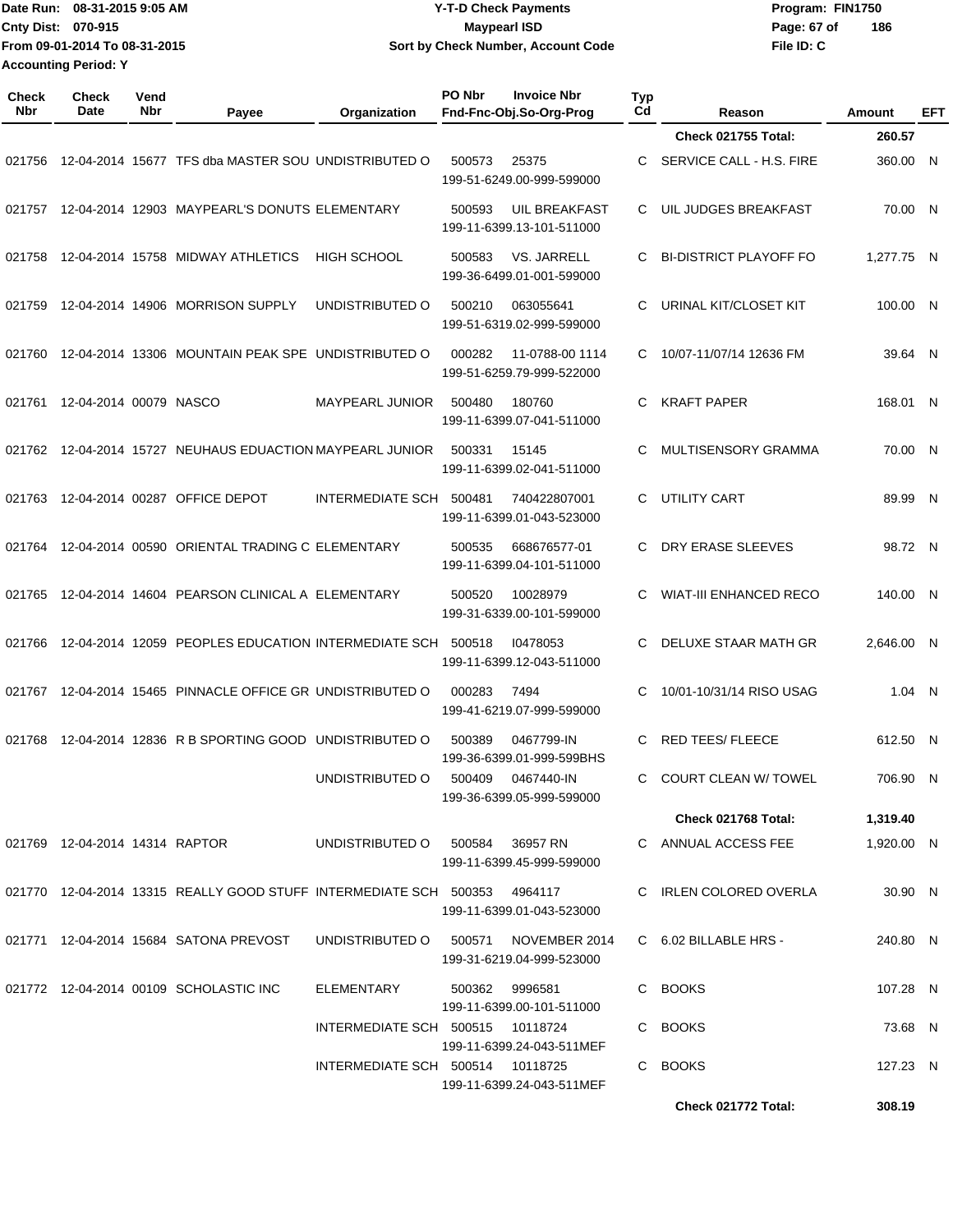| Date Run: 08-31-2015 9:05 AM  | <b>Y-T-D Check Payments</b>        | Program: FIN1750 |     |
|-------------------------------|------------------------------------|------------------|-----|
| <b>Cnty Dist: 070-915</b>     | <b>Maypearl ISD</b>                | Page: 68 of      | 186 |
| From 09-01-2014 To 08-31-2015 | Sort by Check Number, Account Code | File ID: C       |     |
| <b>Accounting Period: Y</b>   |                                    |                  |     |

| Check<br><b>Nbr</b> | Check<br>Date                    | Vend<br>Nbr | Payee                                                     | Organization           | PO Nbr | <b>Invoice Nbr</b><br>Fnd-Fnc-Obj.So-Org-Prog     | Typ<br>Cd | Reason                      | Amount     | EFT |
|---------------------|----------------------------------|-------------|-----------------------------------------------------------|------------------------|--------|---------------------------------------------------|-----------|-----------------------------|------------|-----|
| 021773              |                                  |             | 12-04-2014 00316 SCHOOL SPECIALTY I ELEMENTARY            |                        | 500499 | 208113635023<br>199-11-6399.01-101-511000         |           | C ART SUPPLIES              | 221.06 N   |     |
|                     |                                  |             | 021774 12-04-2014 13383 SKYBEAM TEXAS                     | UNDISTRIBUTED O        | 000284 | 813710001004619<br>199-53-6249.04-999-599000      | C         | 12/08/14-01/07/15 INTERNE   | 1.800.00 N |     |
| 021775              |                                  |             | 12-04-2014 00234 SOUTHWEST INTERNA UNDISTRIBUTED O        |                        | 500420 | HP7275<br>199-34-6319.00-999-599000               | C         | OIL FILTERS                 | 777.12 N   |     |
| 021776              |                                  |             | 12-04-2014 15097 SUPER TEACHER WO ELEMENTARY              |                        | 500591 | <b>DEBBIE MARTIN</b><br>199-11-6399.00-101-523000 | C         | <b>MEMBERSHIP 1 YEAR</b>    | 19.95 N    |     |
| 021777              |                                  |             | 12-04-2014 15235 TEXAS STATE BILLING UNDISTRIBUTED O      |                        | 000285 | 14433<br>199-31-6299.00-999-523000                | C         | CLAIM 10/31/14 & 11/7/14    | 32.74 N    |     |
| 021778              |                                  |             | 12-04-2014 15485 THERAPY FROM THE UNDISTRIBUTED O         |                        | 500588 | NOVEMBER 2014<br>199-31-6219.02-999-523000        |           | C 2 BILLABLE HRS - PT SER   | 140.00 N   |     |
| 021779              |                                  |             | 12-04-2014 01049 THYSSENKRUPP ELEV UNDISTRIBUTED O        |                        | 500045 | 3001429793<br>199-51-6249.00-999-599000           | C         | 12/01/14-02/28/15 HS ELEV   | 501.00 N   |     |
|                     |                                  |             |                                                           | UNDISTRIBUTED O        | 500045 | 3001429794<br>199-51-6249.00-999-599000           | C         | 12/01/14-02/28/15 LSK ELE   | 501.00 N   |     |
|                     |                                  |             |                                                           |                        |        |                                                   |           | Check 021779 Total:         | 1,002.00   |     |
| 021780              |                                  |             | 12-04-2014 00134 TXU ENERGY                               | UNDISTRIBUTED O        | 000286 | 052002344171<br>199-51-6259.04-999-599000         | C         | 10/14-11/11/14 SECURITY     | 333.16 N   |     |
| 021781              |                                  |             | 12-04-2014 00091 VENUS ATHLETICS                          | <b>MAYPEARL JUNIOR</b> | 500572 | <b>JH TOURNAMENT</b><br>199-36-6499.00-041-599000 | C         | <b>JUNIOR HIGH TOURNAME</b> | 200.00 N   |     |
|                     |                                  |             | 021782 12-04-2014 00253 VERIZON SOUTHWEST UNDISTRIBUTED O |                        | 000287 | 379500217703 12<br>199-51-6259.02-999-599000      |           | C 11/22-12/21/14 MARQEE     | 54.83 N    |     |
| 021783              |                                  |             | 12-04-2014 00460 VINEYARD'S AUTO SU UNDISTRIBUTED O       |                        | 500492 | 85089<br>199-34-6311.01-999-599000                | C         | <b>FLEET OIL</b>            | 596.19 N   |     |
|                     |                                  |             |                                                           | UNDISTRIBUTED O        | 500111 | 87609<br>199-34-6319.00-999-599000                | C         | DEXRON/EXT LIFE/TREAD       | 79.06 N    |     |
|                     |                                  |             |                                                           | UNDISTRIBUTED O        | 500111 | 87093<br>199-34-6319.00-999-599000                | C         | ANTIFREEZE/TIRE GAUGE       | 98.83 N    |     |
|                     |                                  |             |                                                           |                        |        |                                                   |           | Check 021783 Total:         | 774.08     |     |
|                     | 021784 12-04-2014 00141 WAL MART |             |                                                           | HIGH SCHOOL            | 500439 | N7014YWYP8<br>199-11-6399.10-001-522000           |           | C CULINARY SUPPLIES         | 249.17 N   |     |
|                     |                                  |             |                                                           | HIGH SCHOOL            | 500368 | N6014J1TM5<br>199-11-6399.14-001-511000           |           | C SUPPLIES FOR SCIENCE      | 29.91 N    |     |
|                     |                                  |             |                                                           | UNDISTRIBUTED O        | 500410 | N9015T6N4K<br>199-34-6319.00-999-599000           |           | C FIRST AID KITS FOR BUSE   | 137.63 N   |     |
|                     |                                  |             |                                                           | ADMINISTRATIVE         | 500332 | MV00ZNPAW8<br>199-41-6399.01-701-599000           |           | C HALL OF FAME INDUCTIO     | 139.08 N   |     |
|                     |                                  |             |                                                           | ADMINISTRATIVE         | 500342 | MW010554HA<br>199-41-6399.01-701-599000           |           | C HALL OF FAME INDUCTIO     | 203.59 N   |     |
|                     |                                  |             |                                                           |                        |        |                                                   |           | Check 021784 Total:         | 759.38     |     |
|                     |                                  |             | 021785 12-04-2014 01145 WELDERS WAREHOUS HIGH SCHOOL      |                        | 500302 | 573494<br>199-11-6399.09-001-522000               |           | C WELDING SUPPLIES AG,      | 1,409.23 N |     |
|                     |                                  |             |                                                           | <b>HIGH SCHOOL</b>     |        | 500302 573563<br>199-11-6399.09-001-522000        | C.        | WELDING SUPPLIES AG,        | 179.43 N   |     |
|                     |                                  |             |                                                           |                        |        |                                                   |           | <b>Check 021785 Total:</b>  | 1,588.66   |     |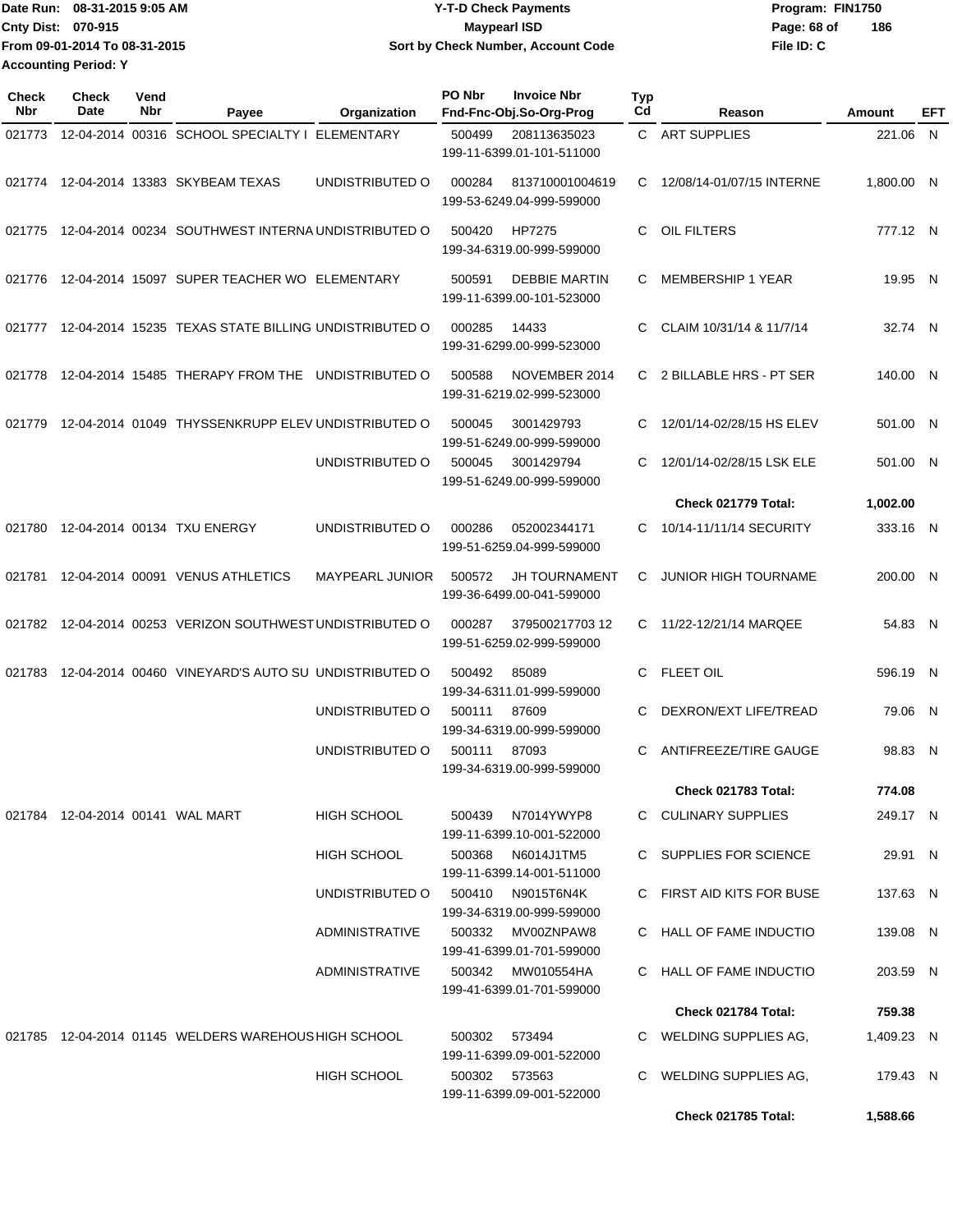| Date Run: 08-31-2015 9:05 AM |                               | Y-T-D Check Payments               | Program: FIN1750   |
|------------------------------|-------------------------------|------------------------------------|--------------------|
| Cnty Dist: 070-915           |                               | <b>Mavpearl ISD</b>                | 186<br>Page: 69 of |
|                              | From 09-01-2014 To 08-31-2015 | Sort by Check Number, Account Code | File ID: C         |
| <b>Accounting Period: Y</b>  |                               |                                    |                    |

| Check<br>Nbr | <b>Check</b><br>Date             | Vend<br>Nbr | Payee                                                                          | Organization       | PO Nbr        | <b>Invoice Nbr</b><br>Fnd-Fnc-Obj.So-Org-Prog       | Typ<br>Cd    | Reason                         | Amount     | EFT |
|--------------|----------------------------------|-------------|--------------------------------------------------------------------------------|--------------------|---------------|-----------------------------------------------------|--------------|--------------------------------|------------|-----|
| 021786       |                                  |             | 12-11-2014 14693 AGILE SPORTS TECHN HIGH SCHOOL                                |                    | 500631        | 3860-1G-127307<br>199-36-6499.05-001-599000         | $\mathbf{C}$ | <b>COACHING TOOLS</b>          | 700.00 N   |     |
|              |                                  |             | 021787 12-11-2014 15209 AIR CLINIC ELLIS COU UNDISTRIBUTED O                   |                    | 500610        | 1985<br>199-51-6249.01-999-599000                   | C            | <b>HVAC SERVICE - INT. CAF</b> | 94.95 N    |     |
|              |                                  |             |                                                                                | UNDISTRIBUTED O    | 500610        | 1985<br>199-51-6399.05-999-599000                   | C            | <b>HVAC - QUAD</b>             | 59.95 N    |     |
|              |                                  |             |                                                                                |                    |               |                                                     |              | Check 021787 Total:            | 154.90     |     |
| 021788       |                                  |             | 12-11-2014 15719 AREA EXCAVATION                                               | UNDISTRIBUTED O    | 500632        | 5051<br>199-51-6249.00-999-599000                   | C            | <b>CUT/REMOVE CONCRETE</b>     | 800.00 N   |     |
| 021789       |                                  |             | 12-11-2014 00069 ATMOS ENERGY                                                  | UNDISTRIBUTED O    | 000292        | 3030318181 1114<br>199-51-6259.00-999-599000        | C            | 11/04-12/01/14 1025 W 4TH      | 526.08 N   |     |
|              |                                  |             |                                                                                | UNDISTRIBUTED O    | 000292        | 3030380238 1114<br>199-51-6259.00-999-599000        | C            | 11/04-12/01/14 400 PANTH       | 497.21 N   |     |
|              |                                  |             |                                                                                | UNDISTRIBUTED O    | 000292        | 3030318485 1114<br>199-51-6259.00-999-599000        | C.           | 11/04-12/01/14 1024 W 4TH      | 571.46 N   |     |
|              |                                  |             |                                                                                |                    |               |                                                     |              | Check 021789 Total:            | 1,594.75   |     |
|              |                                  |             | 021790 12-11-2014 00021 BARBARA TRUBY                                          | UNDISTRIBUTED O    | 500596        | NOVEMBER 2014<br>224-31-6219.01-999-523000          |              | C 18 HRS. - TRANSITION SE      | 900.00 N   |     |
| 021791       |                                  |             | 12-11-2014 00844 BLOOMING GROVE IS HIGH SCHOOL                                 |                    | 500633        | BG08<br>199-36-6499.01-001-599000                   | С            | DISTRICT FOOTBALL EXP          | 36.90 N    |     |
|              |                                  |             | 021792 12-11-2014 15332 TODD N. BRUNER                                         | UNDISTRIBUTED O    | 000299        | VS. ITASCA<br>199-36-6219.00-999-599000             | C            | BB- HS VS. ITASCA 11/24/1      | 110.00 N   |     |
| 021793       |                                  |             | 12-11-2014 00871 CARD SERVICE CENT ELEMENTARY                                  |                    | 500536        | XXXX 0185 11/14<br>199-11-6399.04-101-511000        | C            | <b>GIANT RULER/TIME LINE/F</b> | 157.23 N   |     |
|              |                                  |             |                                                                                | ADMINISTRATIVE     | 000307        | XXXX 0185 11/14<br>199-41-6499.04-701-599000        | C            | LODGING FOR AUSTIN TR          | 198.38 N   |     |
|              |                                  |             |                                                                                |                    |               |                                                     |              | Check 021793 Total:            | 355.61     |     |
| 021794       |                                  |             | 12-11-2014 00527 CDWG INC.                                                     | UNDISTRIBUTED O    | 500377        | QR86049<br>199-11-6639.47-999-511000                | С            | <b>RAPIDRUN WALLPLATES</b>     | 114.45 N   |     |
|              |                                  |             | 021795 12-11-2014 12472 CHRIS GLOVER                                           | UNDISTRIBUTED O    | 000302        | <b>VS.DALLAS CHRIS</b><br>199-36-6219.00-999-599000 | C            | <b>BB-HS VS. DALLAS CHRIS</b>  | 110.00 N   |     |
|              |                                  |             | 021796 12-11-2014 00218 THE COWBOY BANK O HIGH SCHOOL                          |                    |               | 500627 THSBCA<br>199-36-6499.01-001-599000          |              | C THSBCA LODGING               | 400.00 N   |     |
|              |                                  |             |                                                                                | <b>HIGH SCHOOL</b> | 500629        | THSBCA MEALS<br>199-36-6499.01-001-599000           |              | C THSBCA CONVENTION ME         | 225.00 N   |     |
|              |                                  |             |                                                                                |                    |               |                                                     |              | Check 021796 Total:            | 625.00     |     |
|              |                                  |             | 021797    12-11-2014    13639    EAST TEXAS COPY SY INTERMEDIATE SCH    500601 |                    |               | 265347<br>199-11-6399.20-043-511000                 |              | C J-1 STAPLES                  | 66.50 N    |     |
|              |                                  |             | 021798 12-11-2014 13254 EWELL EDUCATIONAL HIGH SCHOOL                          |                    | 500339        | TX517-21937<br>199-11-6399.09-001-522000            |              | C AG ED SUBSCRIPTION           | 265.00 N   |     |
|              | 021799 12-11-2014 15210 FED EX   |             |                                                                                | UNDISTRIBUTED O    |               | 000293 2-850-98396<br>199-41-6399.02-999-599000     |              | C BOND POSTAGE                 | 28.18 N    |     |
|              |                                  |             | 021800 12-11-2014 01343 GINGERBREAD PRESS ADMINISTRATIVE                       |                    | 500519 311715 | 199-41-6399.01-701-599000                           |              | C ENVELOPES                    | 1,326.77 N |     |
|              | 021801  12-11-2014  00243  HILCO |             |                                                                                | UNDISTRIBUTED O    | 000306        | 4706839800 1114<br>199-51-6259.04-999-599000        |              | C 11/3-12/2/14 MARQEE          | 59.52 N    |     |
|              |                                  |             |                                                                                | UNDISTRIBUTED O    |               | 000306 4705273700 1114<br>199-51-6259.04-999-599000 |              | C 11/3-12/2/14 FUEL TANK       | 30.59 N    |     |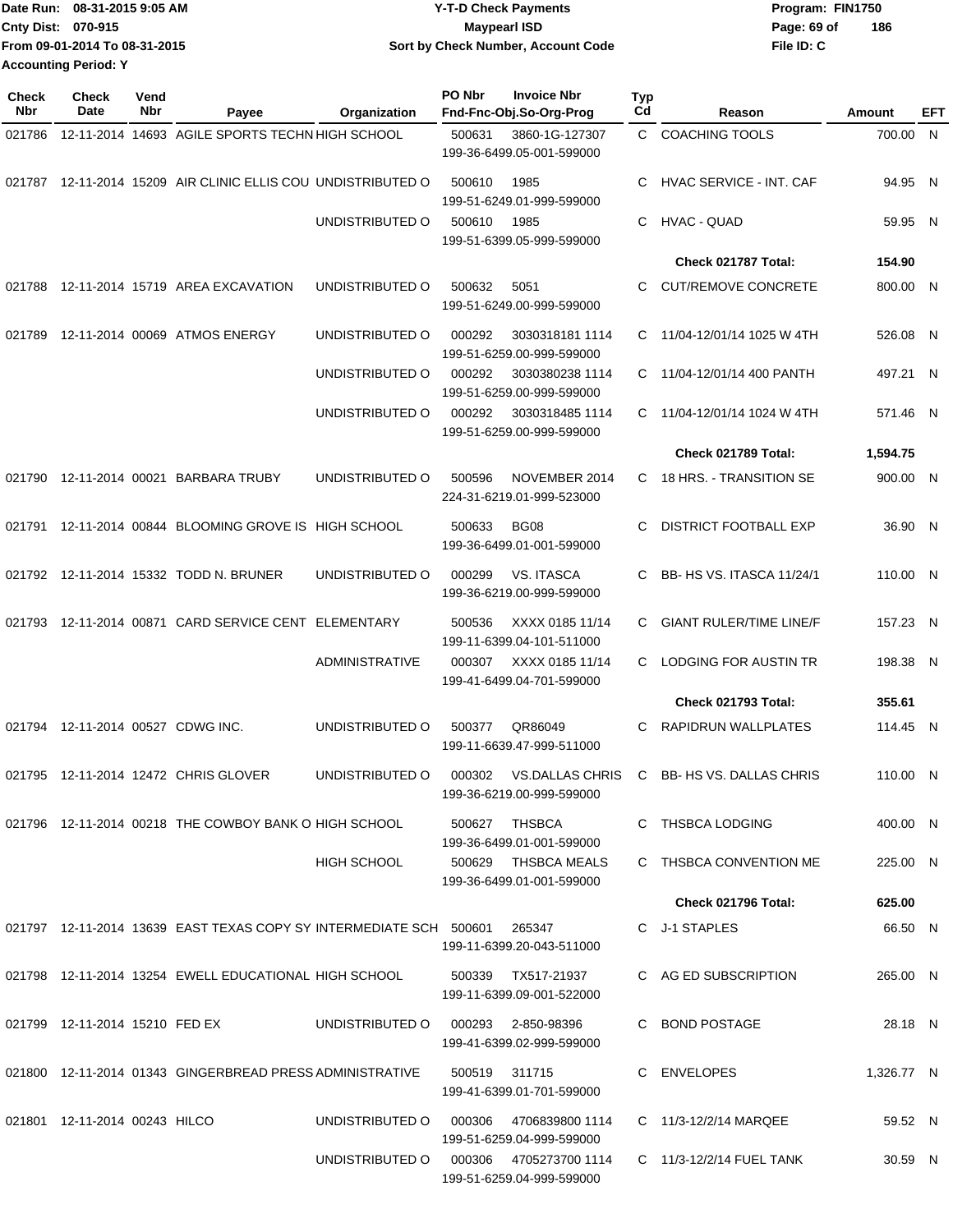|                             | Date Run: 08-31-2015 9:05 AM  | <b>Y-T-D Check Payments</b>        | Program: FIN1750 |     |  |
|-----------------------------|-------------------------------|------------------------------------|------------------|-----|--|
| Cnty Dist: 070-915          |                               | Maypearl ISD                       | Page: 70 of      | 186 |  |
|                             | From 09-01-2014 To 08-31-2015 | Sort by Check Number, Account Code | File ID: C       |     |  |
| <b>Accounting Period: Y</b> |                               |                                    |                  |     |  |

| Check<br>Nbr | <b>Check</b><br>Date    | Vend<br>Nbr | Payee                                                       | Organization     | PO Nbr | <b>Invoice Nbr</b><br>Fnd-Fnc-Obj.So-Org-Prog       | Typ<br>Cd | Reason                       | Amount     | EFT |
|--------------|-------------------------|-------------|-------------------------------------------------------------|------------------|--------|-----------------------------------------------------|-----------|------------------------------|------------|-----|
|              |                         |             |                                                             | UNDISTRIBUTED O  | 000306 | 4705171500 1114<br>199-51-6259.04-999-599000        |           | C 11/3-12/2/14 SECURITY LIG  | 33.74 N    |     |
|              |                         |             |                                                             | UNDISTRIBUTED O  | 000306 | 4602266500 1114<br>199-51-6259.04-999-599000        |           | C 11/3-12/2/14 ATHLETIC FA   | 660.23 N   |     |
|              |                         |             |                                                             | UNDISTRIBUTED O  | 000306 | 4705335301 1114<br>199-51-6259.04-999-599000        |           | $C$ 11/3-12/2/14 JUNIOR HIGH | 3,580.28 N |     |
|              |                         |             |                                                             | UNDISTRIBUTED O  | 000306 | 4706312901 1114<br>199-51-6259.04-999-599000        |           | C 11/3-12/2/14 ELEMENTARY    | 2,620.43 N |     |
|              |                         |             |                                                             | UNDISTRIBUTED O  | 000306 | 4602563301 1114<br>199-51-6259.04-999-599000        |           | C 11/3-12/2/14 HS NORTH WI   | 2,269.50 N |     |
|              |                         |             |                                                             | UNDISTRIBUTED O  | 000306 | 4706783900 1114<br>199-51-6259.78-999-522000        |           | C 11/3-12/2/14 AG FACILITY   | 1,451.89 N |     |
|              |                         |             |                                                             |                  |        |                                                     |           | Check 021801 Total:          | 10,706.18  |     |
|              |                         |             | 021802 12-11-2014 14399 ROBERT HODGE JR.                    | UNDISTRIBUTED O  | 000305 | <b>VS.LIFEOAKCLIFF</b><br>199-36-6219.00-999-599000 | C.        | BB- JH VS. LIFE OAK          | 105.00 N   |     |
| 021803       |                         |             | 12-11-2014 15148 JERRY'S SPORTING G UNDISTRIBUTED O         |                  | 500475 | GBB14-1<br>199-36-6399.01-999-599GHS                | C.        | <b>GIRLS BASKETBALLS</b>     | 510.00 N   |     |
|              |                         |             | 021804 12-11-2014 13655 JILL AUGUSTYN                       | UNDISTRIBUTED O  | 500613 | <b>REIMBURSEMENT</b><br>255-13-6411.00-999-524000   | C         | LODGING/MEAL AT TRAINI       | 217.45 N   |     |
| 021805       |                         |             | 12-11-2014 15761 LINDY TERRY                                | DIR COST-ADMINIS | 500605 | <b>REIMBURSEMENT</b><br>199-41-6411.01-720-599000   | C.        | MILAGE FOR AUSTIN TRAI       | 155.00 N   |     |
| 021806       |                         |             | 12-11-2014 14143 LONE STAR FURNISHI INTERMEDIATE SCH 500219 |                  |        | 20140603<br>199-11-6399.21-043-511000               | C         | <b>CONVERTIBLE BENCH TA</b>  | 2,008.98 N |     |
| 021807       | 12-11-2014 15098 LOWE'S |             |                                                             | MAYPEARL JUNIOR  | 500474 | 99007281357 12<br>199-11-6399.13-041-511000         | C.        | FLOOD LIGHT FOR JH THE       | 153.72 N   |     |
|              |                         |             |                                                             | UNDISTRIBUTED O  | 500326 | 99007281357 12<br>199-51-6319.02-999-599000         | C         | <b>MAINTENANCE SUPPLIES</b>  | 3,075.54 N |     |
|              |                         |             |                                                             |                  |        |                                                     |           | Check 021807 Total:          | 3,229.26   |     |
| 021808       |                         |             | 12-11-2014 00060 LUCKIES AUTO AND T UNDISTRIBUTED O         |                  | 500611 | 000081359<br>199-34-6219.00-999-599000              |           | C LIC. 110-4214: OIL CHANG   | 25.00 N    |     |
|              |                         |             |                                                             | UNDISTRIBUTED O  | 500611 | 000081340<br>199-34-6219.00-999-599000              |           | C LIC. 110-4215: OIL CHANG   | 25.00 N    |     |
|              |                         |             |                                                             | UNDISTRIBUTED O  | 500611 | 000081342<br>199-34-6219.00-999-599000              |           | C LIC. 110-4216: OIL CHANG   | 25.00 N    |     |
|              |                         |             |                                                             |                  |        |                                                     |           | Check 021808 Total:          | 75.00      |     |
|              |                         |             | 021809 12-11-2014 15538 JEFF DUNAWAY MCGR UNDISTRIBUTED O   |                  | 000300 | VS. PALMER<br>199-36-6219.00-999-599000             |           | C BB- JH VS. PALMER 12/1/1   | 110.00 N   |     |
|              |                         |             |                                                             | UNDISTRIBUTED O  |        | 000300 VS. ITASCA<br>199-36-6219.00-999-599000      |           | C BB-HS VS. ITASCA 11/24/1   | 110.00 N   |     |
|              |                         |             |                                                             |                  |        |                                                     |           | Check 021809 Total:          | 220.00     |     |
|              |                         |             | 021810 12-11-2014 15740 MOORE RECYCLING L UNDISTRIBUTED O   |                  | 000294 | 0001196780<br>199-51-6259.03-999-599000             |           | C 11/01-11/30/14 12636 FM    | 25.47 N    |     |
|              |                         |             |                                                             | UNDISTRIBUTED O  | 000294 | 0001196779<br>199-51-6259.03-999-599000             |           | C 11/01-11/30/14 1024 W 4TH  | 75.82 N    |     |
|              |                         |             |                                                             | UNDISTRIBUTED O  | 000294 | 0001196778<br>199-51-6259.03-999-599000             |           | C 11/01-11/30/14 1025 W 4TH  | 12.87 N    |     |
|              |                         |             |                                                             | UNDISTRIBUTED O  | 000294 | 0001196781<br>199-51-6259.03-999-599000             |           | C 11/01-11/30/14 400 PANTH   | 5.97 N     |     |
|              |                         |             |                                                             |                  |        |                                                     |           | Check 021810 Total:          | 120.13     |     |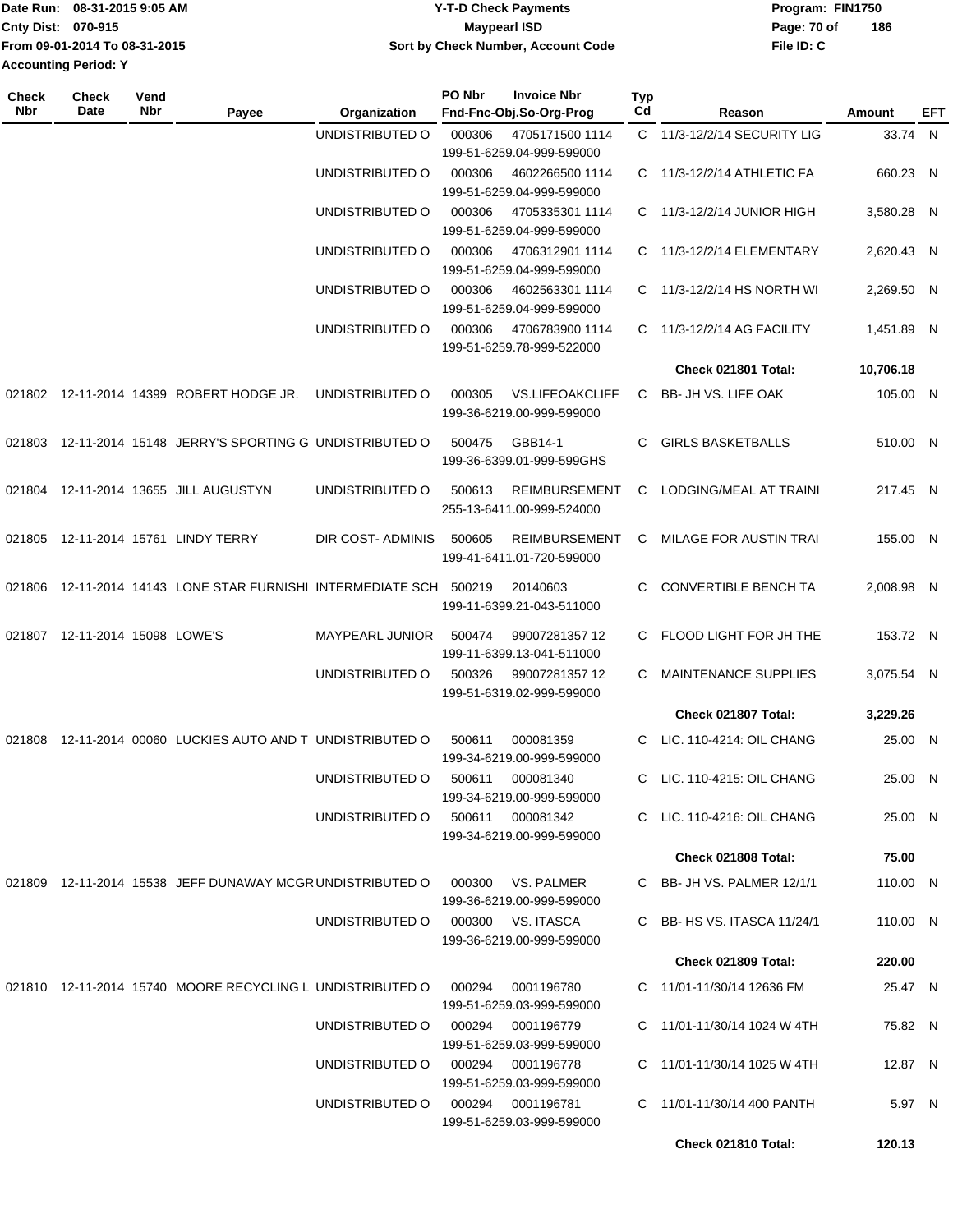| Date Run: 08-31-2015 9:05 AM  | <b>Y-T-D Check Payments</b>        | Program: FIN1750 |     |
|-------------------------------|------------------------------------|------------------|-----|
| <b>Cnty Dist: 070-915</b>     | Maypearl ISD                       | Page: 71 of      | 186 |
| From 09-01-2014 To 08-31-2015 | Sort by Check Number, Account Code | File ID: C       |     |
| <b>Accounting Period: Y</b>   |                                    |                  |     |

| <b>Check</b><br><b>Nbr</b> | <b>Check</b><br>Date          | Vend<br>Nbr | Payee                                                                          | Organization                            | PO Nbr | <b>Invoice Nbr</b><br>Fnd-Fnc-Obj.So-Org-Prog      | <b>Typ</b><br>Cd | Reason                          | Amount     | EFT |
|----------------------------|-------------------------------|-------------|--------------------------------------------------------------------------------|-----------------------------------------|--------|----------------------------------------------------|------------------|---------------------------------|------------|-----|
| 021811                     |                               |             | 12-11-2014 00287 OFFICE DEPOT                                                  | INTERMEDIATE SCH 500496                 |        | 743502107001<br>199-11-6399.03-043-511000          |                  | C CHAIR/HOLE PUNCH              | 63.58 N    |     |
|                            |                               |             | 021812 12-11-2014 12775 PENDERS MUSIC CO. MAYPEARL JUNIOR                      |                                         | 500349 | 140106<br>199-11-6399.28-041-511000                | C                | <b>CHOIR MUSIC</b>              | 232.02 N   |     |
|                            |                               |             |                                                                                | <b>MAYPEARL JUNIOR</b>                  | 500349 | 141702<br>199-11-6399.28-041-511000                | C                | <b>CHOIR MUSIC</b>              | 150.02 N   |     |
|                            |                               |             |                                                                                |                                         |        |                                                    |                  | Check 021812 Total:             | 382.04     |     |
|                            |                               |             | 021813 12-11-2014 13117 PIEPER ENTERPRISES UNDISTRIBUTED O                     |                                         | 500448 | 31423<br>199-51-6319.03-999-599000                 |                  | FERTILIZE SOFT/BASEBAL          | 535.00 N   |     |
|                            |                               |             | 021814 12-11-2014 15465 PINNACLE OFFICE GR UNDISTRIBUTED O                     |                                         | 000295 | 7740<br>199-41-6219.07-999-599000                  | C                | 11/01-11/30/14 RISO USAG        | 1.02 N     |     |
|                            |                               |             | 021815 12-11-2014 14188 PIONEER ATHLETICS UNDISTRIBUTED O                      |                                         | 500445 | <b>INV539972</b><br>199-36-6639.00-999-599000      | C                | <b>GREENSGROOMER</b>            | 4,262.50 N |     |
|                            |                               |             | 021816 12-11-2014 15080 JOE T. RAMIREZ                                         | UNDISTRIBUTED O                         | 000303 | VS. PALMER<br>199-36-6219.00-999-599000            |                  | BB- JH VS. PALMER 12/1/1        | 110.00 N   |     |
|                            |                               |             | 021817 12-11-2014 00288 RCI TECHNOLOGIES I IND COST-ADM                        |                                         | 500141 | 24819<br>199-41-6219.08-750-511000                 | C.               | FIXED ASSET MANAGEME            | 1,950.00 N |     |
|                            |                               |             | 021818 12-11-2014 00099 REGION 10/EDUCATIO UNDISTRIBUTED O                     |                                         | 500434 | 128639<br>199-34-6219.01-999-599000                | C                | <b>20 BUS TRAINING</b>          | 105.00 N   |     |
|                            |                               |             |                                                                                | UNDISTRIBUTED O                         | 500294 | 128637<br>199-34-6219.01-999-599000                |                  | <b>20 HR BUS TRAINING</b>       | 210.00 N   |     |
|                            |                               |             |                                                                                | UNDISTRIBUTED O                         | 500618 | 128918<br>199-41-6239.02-999-599000                | C.               | 2014-15 ADMIN SERVICE P         | 8,260.00 N |     |
|                            |                               |             |                                                                                | UNDISTRIBUTED O                         | 500606 | 128663<br>255-13-6239.00-999-599000                | C                | 2014-15 TITLE 2 REGIONA         | 537.00 N   |     |
|                            |                               |             |                                                                                |                                         |        |                                                    |                  | Check 021818 Total:             | 9,112.00   |     |
|                            |                               |             | 021819 12-11-2014 14927 REPUBLIC SERVICES UNDISTRIBUTED O                      |                                         | 000296 | 0794-010036520<br>199-51-6259.03-999-599000        | C                | 12/01-12/31/14 WASTE RE         | 1,547.83 N |     |
| 021820                     |                               |             | 12-11-2014 00109 SCHOLASTIC INC                                                | INTERMEDIATE SCH 500516                 |        | 10136631<br>199-11-6399.24-043-511MEF              | C.               | <b>BOOKS</b>                    | 139.46 N   |     |
|                            |                               |             | 021821  12-11-2014  01617  SPORT DECALS, INC  UNDISTRIBUTED O                  |                                         | 500451 | ARINV-394522<br>199-36-6399.02-999-599000          |                  | C AWARD DECALS/SCRIMM           | 306.20 N   |     |
|                            |                               |             | 021822 12-11-2014 15323 TAYLOR MUSIC                                           | MAYPEARL JUNIOR    500530    2085084-IN |        | 199-11-6399.29-041-511000                          |                  | C FRENCH HORN                   | 3,123.00 N |     |
|                            |                               |             | 021823 12-11-2014 15293 SNOOPY THOMPSON UNDISTRIBUTED O 000304 VS. LIFEOAKCLIF |                                         |        | 199-36-6219.00-999-599000                          |                  | C BB- JH VS. LIFE OAK           | 105.00 N   |     |
|                            | 021824 12-11-2014 00475 THSPA |             |                                                                                | HIGH SCHOOL                             | 500626 | 2015 DUES<br>199-36-6499.01-001-599000             |                  | C POWERLIFTING DUES             | 75.00 N    |     |
|                            | 021825 12-11-2014 15734 TXTAG |             |                                                                                | UNDISTRIBUTED O                         |        | 000297 303209605 1114<br>199-34-6219.01-999-599000 |                  | C LIC. $113-7836 - 10/26/14$ TO | 10.76 N    |     |
|                            |                               |             | 021826 12-11-2014 00253 VERIZON SOUTHWEST UNDISTRIBUTED O 000298               |                                         |        | 3767008409 1214<br>199-51-6259.02-999-599000       |                  | C 11/28-12/27/14 FAX LOCAL      | 54.83 N    |     |
|                            |                               |             |                                                                                | UNDISTRIBUTED O 000298 3725000396 1214  |        | 199-51-6259.02-999-599000                          |                  | C 11/28-12/27/14 LOCAL          | 805.35 N   |     |
|                            |                               |             |                                                                                |                                         |        |                                                    |                  | Check 021826 Total:             | 860.18     |     |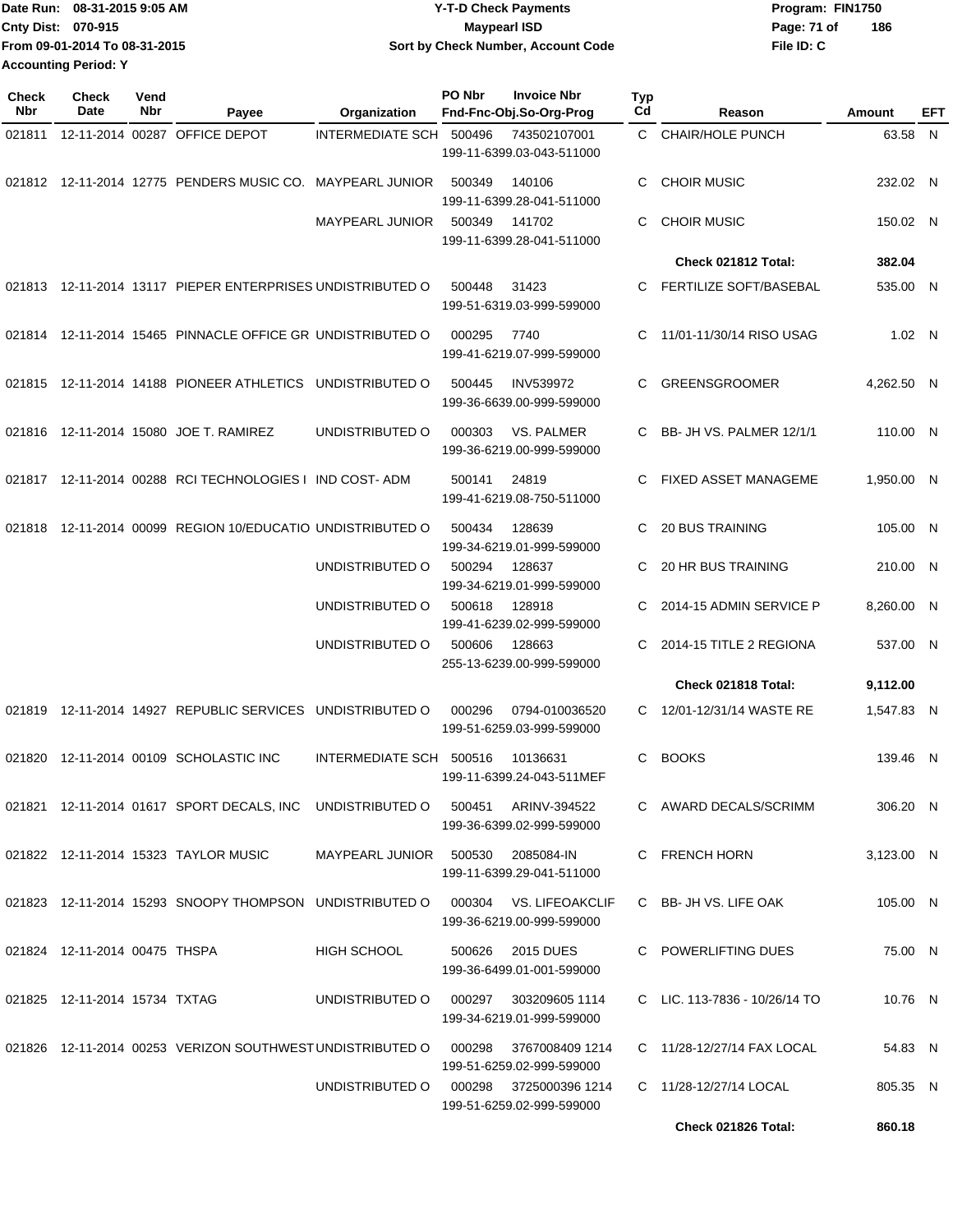| Date Run: 08-31-2015 9:05 AM |                               | <b>Y-T-D Check Payments</b>        | Program: FIN1750 |     |
|------------------------------|-------------------------------|------------------------------------|------------------|-----|
| Cnty Dist: 070-915           |                               | Maypearl ISD                       | Page: 72 of      | 186 |
|                              | From 09-01-2014 To 08-31-2015 | Sort by Check Number, Account Code | File ID: C       |     |
| <b>Accounting Period: Y</b>  |                               |                                    |                  |     |

| <b>Check</b><br>Nbr | Check<br>Date | Vend<br>Nbr | Payee                                                                  | Organization                 | PO Nbr       | <b>Invoice Nbr</b><br>Fnd-Fnc-Obj.So-Org-Prog       | Typ<br>Cd    | Reason                           | Amount     | EFT |
|---------------------|---------------|-------------|------------------------------------------------------------------------|------------------------------|--------------|-----------------------------------------------------|--------------|----------------------------------|------------|-----|
| 021827              |               |             | 12-11-2014 13498 KENNETH WILLIAMS                                      | UNDISTRIBUTED O              | 000301       | <b>VS. ITASCA</b><br>199-36-6219.00-999-599000      | $\mathsf{C}$ | <b>BB- HS VS. ITASCA 11/24/1</b> | 110.00 N   |     |
|                     |               |             |                                                                        | UNDISTRIBUTED O              | 000301       | <b>VS.DALLAS CHRIS</b><br>199-36-6219.00-999-599000 | C            | <b>BB-HS VS. DALLAS CHRIS</b>    | 110.00 N   |     |
|                     |               |             |                                                                        |                              |              |                                                     |              | Check 021827 Total:              | 220.00     |     |
| 021828              |               |             | 12-18-2014 15487 A Plus Cabling                                        | MAYPEARL JUNIOR              | 500423       | PO 500423<br>199-11-6639.45-041-511000              | С            | 3 JH PROJECTOR INSTALL           | 975.00 N   |     |
| 021829              |               |             | 12-18-2014 13880 A.M. SOLUTIONS INC. UNDISTRIBUTED O                   |                              | 500656       | 5052<br>199-51-6249.00-999-599000                   | С            | <b>REPAIRED STEAMER</b>          | 240.00 N   |     |
|                     |               |             |                                                                        | UNDISTRIBUTED O              | 500656       | 5052<br>199-51-6319.04-999-599000                   | С            | <b>RESET BUTTON/TRANSFO</b>      | 423.19 N   |     |
|                     |               |             |                                                                        |                              |              |                                                     |              | Check 021829 Total:              | 663.19     |     |
| 021830              |               |             | 12-18-2014 15142 ACHIEVEMENT PRODU UNDISTRIBUTED O                     |                              | 500628       | D20329820101<br>199-11-6399.04-999-523000           | С            | <b>BALANCE STOOL</b>             | 132.44 N   |     |
| 021831              |               |             | 12-18-2014 12211 ADVANCE PIERRE FO MAYPEARL JUNIOR                     |                              | 000316       | 1484433<br>240-35-6341.00-041-599000                | С            | <b>COMMODITY PRODUCTS</b>        | 63.00 N    |     |
|                     |               |             |                                                                        | INTERMEDIATE SCH 000316      |              | 1484433<br>240-35-6341.00-043-599000                | С            | <b>COMMODITY PRODUCTS</b>        | 63.00 N    |     |
|                     |               |             |                                                                        | <b>ELEMENTARY</b>            | 000316       | 1484433<br>240-35-6341.00-101-599000                | С            | <b>COMMODITY PRODUCTS</b>        | 63.00 N    |     |
|                     |               |             |                                                                        | <b>HIGH SCHOOL</b>           | 000316       | 1484433<br>240-35-6341.01-001-599000                | С            | <b>COMMODITY PRODUCTS</b>        | 60.70 N    |     |
|                     |               |             |                                                                        |                              |              |                                                     |              | Check 021831 Total:              | 249.70     |     |
|                     |               |             | 021832 12-18-2014 15376 ALL ABOUT TIRES, LLC UNDISTRIBUTED O           |                              | 500645       | DISMOUNT/MOUN<br>199-34-6219.00-999-599000          | С            | DISMOUNT/MOUNT                   | 10.00 N    |     |
| 021833              |               |             | 12-18-2014 01256 AT&T MOBILITY                                         | UNDISTRIBUTED O              | 000313       | 824711164 1214<br>199-52-6259.00-999-599000         |              | C 11/03-12/02/14 BUS CELLS       | 124.23 N   |     |
|                     |               |             | 021834 12-18-2014 00901 AVENUE FUEL DISTRI UNDISTRIBUTED O             |                              | 500643       | 56774<br>199-34-6311.01-999-599000                  | С            | 255GAL UNLEADED/715 G            | 2,361.84 N |     |
| 021835              |               |             | 12-18-2014 15763 BANDIT SIGNS                                          | UNDISTRIBUTED O              | 500661       | 1405<br>199-34-6319.00-999-599000                   | C            | <b>BANNER - BUS DRIVERS</b>      | 160.00 N   |     |
|                     |               |             | 021836 12-18-2014 00021 BARBARA TRUBY                                  | UNDISTRIBUTED O              |              | 500679 DECEMBER 2014<br>224-31-6219.01-999-523000   |              | C 15 HRS - TRANSITION SER        | 750.00 N   |     |
|                     |               |             | 021837  12-18-2014  15217  BAYLOR INSTITUTE O UNDISTRIBUTED O  500670  |                              |              | 14109<br>199-36-6219.00-999-599000                  |              | C AUGUST 2014 - ATHL. TRA        | 240.00 N   |     |
|                     |               |             |                                                                        | UNDISTRIBUTED O 500670 14151 |              | 199-36-6219.00-999-599000                           |              | C 09/25-10/24/14 ATHL, TRAI      | 1,342.50 N |     |
|                     |               |             |                                                                        | UNDISTRIBUTED O              | 500670 14121 | 199-36-6219.00-999-599000                           |              | C SEPTEMBER 2014 - ATHL.         | 1,252.50 N |     |
|                     |               |             |                                                                        | UNDISTRIBUTED O              | 500668 14213 | 199-36-6219.00-999-599000                           |              | C 10/25-11/24/14 ATHL. TRAI      | 967.50 N   |     |
|                     |               |             |                                                                        |                              |              |                                                     |              | Check 021837 Total:              | 3,802.50   |     |
|                     |               |             | 021838 12-18-2014 15724 BOBBY E. PARKER, JR. UNDISTRIBUTED O           |                              | 500637       | 12-06-2014-MISD<br>199-11-6219.00-999-511000        |              | C PSP CONSULTANT                 | 736.95 N   |     |
|                     |               |             | 021839  12-18-2014  00593  BLUE  BELL CREAMERI MAYPEARL JUNIOR  000325 |                              |              | 043083114199<br>240-35-6341.00-041-599000           |              | C ICE CREAM                      | 62.64 N    |     |
|                     |               |             |                                                                        | HIGH SCHOOL                  | 000325       | 043083114198<br>240-35-6341.01-001-599000           |              | C ICE CREAM                      | 87.12 N    |     |
|                     |               |             |                                                                        |                              |              |                                                     |              | Check 021839 Total:              | 149.76     |     |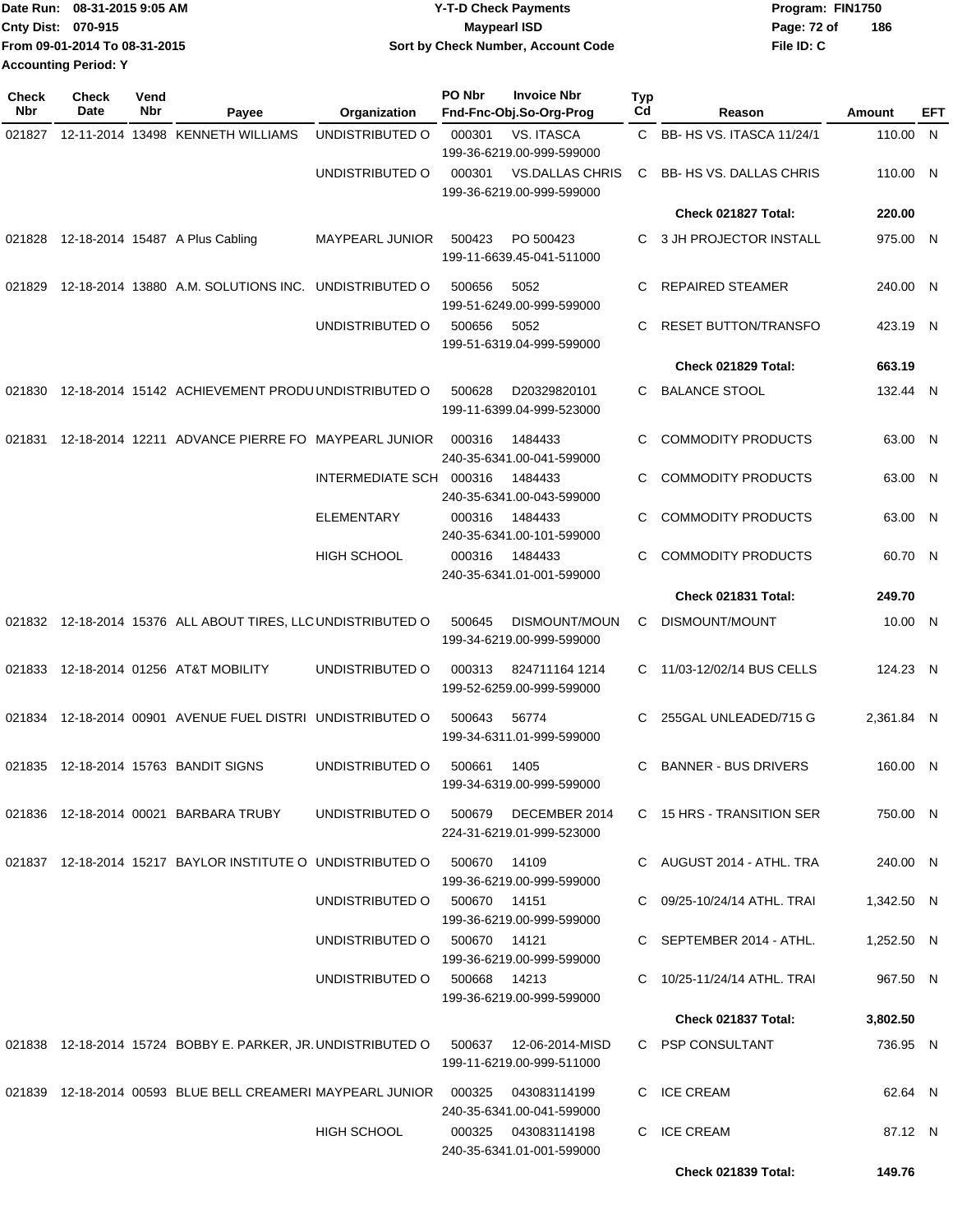| Date Run: 08-31-2015 9:05 AM |                               | <b>Y-T-D Check Payments</b>        | Program: FIN1750 |     |  |
|------------------------------|-------------------------------|------------------------------------|------------------|-----|--|
| Cnty Dist: 070-915           |                               | <b>Mavpearl ISD</b>                | Page: 73 of      | 186 |  |
|                              | From 09-01-2014 To 08-31-2015 | Sort by Check Number, Account Code | File ID: C       |     |  |
| <b>Accounting Period: Y</b>  |                               |                                    |                  |     |  |

| <b>Check</b><br>Nbr | <b>Check</b><br>Date              | Vend<br>Nbr | Payee                                                     | Organization                  | PO Nbr        | <b>Invoice Nbr</b><br>Fnd-Fnc-Obj.So-Org-Prog | Typ<br>Cd    | Reason                       | Amount     | EFT |
|---------------------|-----------------------------------|-------------|-----------------------------------------------------------|-------------------------------|---------------|-----------------------------------------------|--------------|------------------------------|------------|-----|
| 021840              |                                   |             | 12-18-2014 00956 BORDEN DAIRY                             | MAYPEARL JUNIOR               | 000317        | 13814                                         | $\mathbf{C}$ | <b>MILK</b>                  | 458.70 N   |     |
|                     |                                   |             |                                                           |                               |               | 240-35-6341.00-041-599000                     |              |                              |            |     |
|                     |                                   |             |                                                           | INTERMEDIATE SCH 000317       |               | 13814                                         | C            | MILK                         | 500.00 N   |     |
|                     |                                   |             |                                                           |                               |               | 240-35-6341.00-043-599000                     |              |                              |            |     |
|                     |                                   |             |                                                           | <b>ELEMENTARY</b>             | 000317        | 13814<br>240-35-6341.00-101-599000            | C.           | <b>MILK</b>                  | 598.10 N   |     |
|                     |                                   |             |                                                           | <b>HIGH SCHOOL</b>            | 000317        | 13814                                         | C            | <b>MILK</b>                  | 556.00 N   |     |
|                     |                                   |             |                                                           |                               |               | 240-35-6341.01-001-599000                     |              |                              |            |     |
|                     |                                   |             |                                                           |                               |               |                                               |              | Check 021840 Total:          | 2,112.80   |     |
| 021841              |                                   |             | 12-18-2014 14119 BROOKSHIRE BROTHE UNDISTRIBUTED O        |                               | 500501        | 82159                                         | C.           | LIFE SKILLS SUPPLIES         | 48.95 N    |     |
|                     |                                   |             |                                                           |                               |               | 199-11-6399.01-999-523000                     |              |                              |            |     |
|                     |                                   |             |                                                           | <b>ADMINISTRATIVE</b>         | 500577        | 82156                                         | C            | <b>SUPPLIES</b>              | 15.00 N    |     |
|                     |                                   |             |                                                           |                               |               | 199-53-6399.00-701-599000                     |              |                              |            |     |
|                     |                                   |             |                                                           |                               |               |                                               |              | Check 021841 Total:          | 63.95      |     |
|                     |                                   |             | 021842 12-18-2014 15332 TODD N. BRUNER                    | UNDISTRIBUTED O               | 000312        | VS. HUBBARD                                   | C            | BB-HS VS. HUBBARD 12/9/      | 70.00 N    |     |
|                     |                                   |             |                                                           |                               |               | 199-36-6219.00-999-599000                     |              |                              |            |     |
| 021843              | 12-18-2014 15242 JOY BUSH         |             |                                                           | UNDISTRIBUTED O               | 500681        | DECEMBER 2014                                 | C.           | 47 HRS - LPC-INTERN          | 2.350.00 N |     |
|                     |                                   |             |                                                           |                               |               | 199-31-6219.01-999-523000                     |              |                              |            |     |
|                     | 021844 12-18-2014 00527 CDWG INC. |             |                                                           | UNDISTRIBUTED O               | 500532        | RD63788                                       | C.           | ADOBE CS 6 DESIGN/WEB        | 7.859.73 N |     |
|                     |                                   |             |                                                           |                               |               | 199-11-6399.45-999-599000                     |              |                              |            |     |
| 021845              |                                   |             | 12-18-2014 00217 CITY OF MAYPEARL                         | <b>ADMINISTRATIVE</b>         | 500639        | <b>BLUE PRINTS</b>                            | C.           | <b>BLUE PRINTS/COPIES</b>    | 925.43 N   |     |
|                     |                                   |             |                                                           |                               |               | 199-41-6399.01-701-599000                     |              |                              |            |     |
|                     |                                   |             |                                                           |                               |               |                                               |              |                              |            |     |
| 021846              |                                   |             | 12-18-2014 13740 CLASSROOM DIRECT UNDISTRIBUTED O         |                               | 500587        | 208113703032<br>199-11-6399.04-999-523000     | C.           | DESK-ER-CISER/SENSOR         | 87.41 N    |     |
|                     |                                   |             |                                                           |                               |               |                                               |              |                              |            |     |
|                     |                                   |             | 021847 12-18-2014 15303 KARA COCKERHAM                    | <b>HIGH SCHOOL</b>            | 500608        | 2014-0003                                     | С            | Winterguard Instruction/Desi | 1,200.00 N |     |
|                     |                                   |             |                                                           |                               |               | 199-11-6219.29-001-511000                     |              |                              |            |     |
| 021848              |                                   |             | 12-18-2014 15282 COLORADO BOXED BE MAYPEARL JUNIOR        |                               | 000318        | 6986061                                       | C            | <b>COMMODITY BEEF PROD</b>   | 92.46 N    |     |
|                     |                                   |             |                                                           |                               |               | 240-35-6341.00-041-599000                     |              |                              |            |     |
|                     |                                   |             |                                                           | <b>ELEMENTARY</b>             | 000318        | 6986058<br>240-35-6341.00-101-599000          | C            | <b>COMMODITY BEEF PROD</b>   | 100.00 N   |     |
|                     |                                   |             |                                                           | <b>HIGH SCHOOL</b>            | 000318        | 6986060                                       |              | <b>COMMODITY BEEF PROD</b>   | 136.85 N   |     |
|                     |                                   |             |                                                           |                               |               | 240-35-6341.01-001-599000                     |              |                              |            |     |
|                     |                                   |             |                                                           |                               |               |                                               |              | Check 021848 Total:          | 329.31     |     |
|                     |                                   |             | 021849 12-18-2014 13714 DECKER INC.                       | UNDISTRIBUTED O               | 500581        | 93602A                                        |              | C BUMPERS/LATCHES/SHA        | 1,513.05 N |     |
|                     |                                   |             |                                                           |                               |               | 199-51-6319.02-999-599000                     |              |                              |            |     |
|                     |                                   |             |                                                           | UNDISTRIBUTED O 500581 93602B |               |                                               |              | C DOLLY/DOOR CLOSER          | 730.60 N   |     |
|                     |                                   |             |                                                           |                               |               | 199-51-6319.02-999-599000                     |              |                              |            |     |
|                     |                                   |             |                                                           |                               |               |                                               |              | Check 021849 Total:          | 2,243.65   |     |
|                     |                                   |             | 021850 12-18-2014 00242 DEMCO, INC.                       | ELEMENTARY                    |               | 500598 5475709                                |              | C BOOK TAPE/BOTTLE/LIQUI     | 34.37 N    |     |
|                     |                                   |             |                                                           |                               |               | 199-12-6399.00-101-599000                     |              |                              |            |     |
|                     |                                   |             | 021851 12-18-2014 12536 DESOTO JANITORIAL UNDISTRIBUTED O |                               | 500422        | 161955                                        |              | C SOAP/LINERS/TISSUE/FINI    | 2,473.07 N |     |
|                     |                                   |             |                                                           |                               |               | 199-51-6319.01-999-599000                     |              |                              |            |     |
|                     |                                   |             |                                                           | UNDISTRIBUTED O               | 500422 161711 |                                               |              | C SOAP/TOWELS/TISSUE/DE      | 2,051.13 N |     |
|                     |                                   |             |                                                           | UNDISTRIBUTED O               | 500560 161233 | 199-51-6319.01-999-599000                     |              | C AUTOMATIC HAND DRYER       |            |     |
|                     |                                   |             |                                                           |                               |               | 199-51-6319.04-999-599000                     |              |                              | 581.95 N   |     |
|                     |                                   |             |                                                           |                               |               |                                               |              | Check 021851 Total:          | 5,106.15   |     |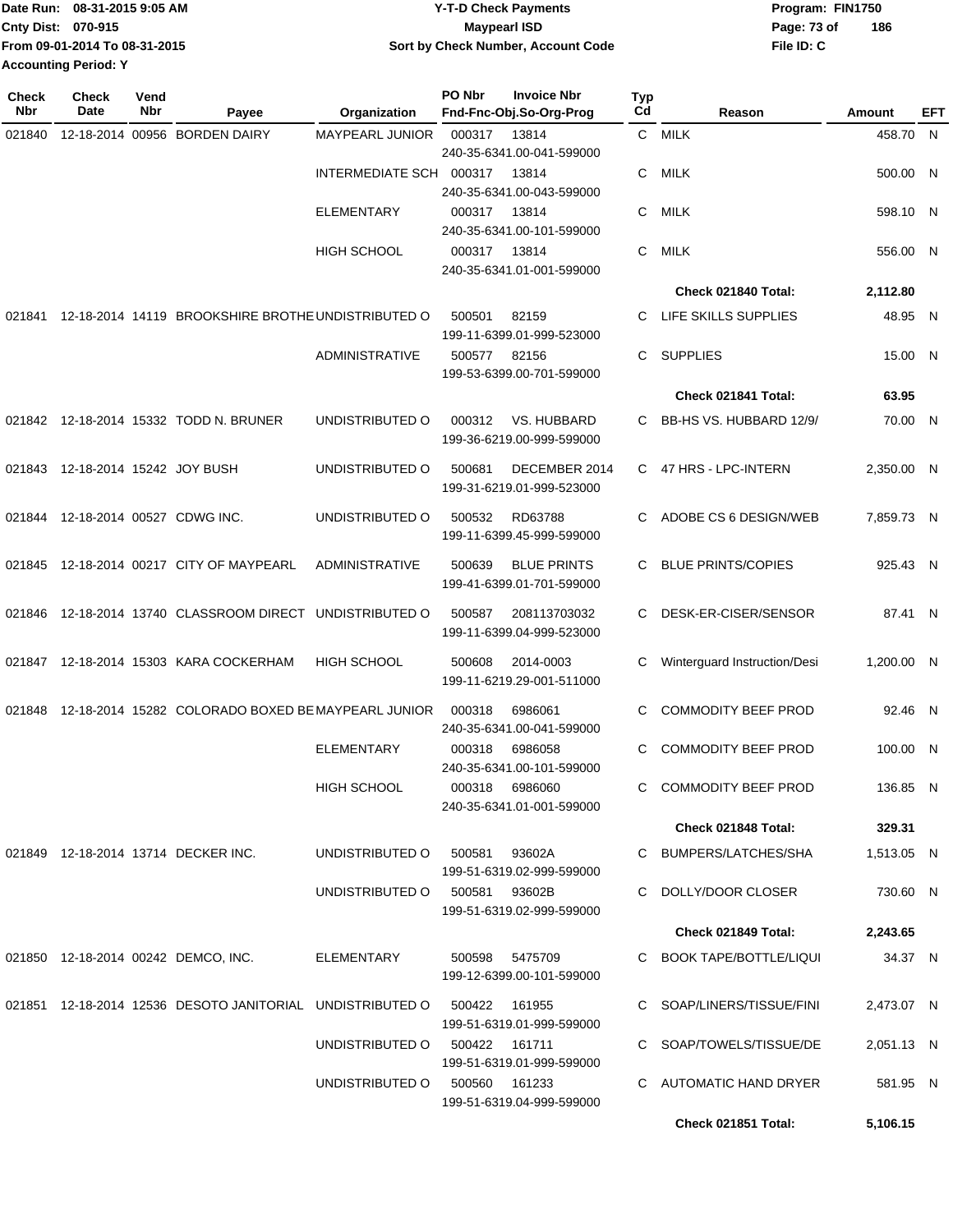|                             | Date Run: 08-31-2015 9:05 AM  | <b>Y-T-D Check Payments</b>        | Program: FIN1750 |     |  |  |
|-----------------------------|-------------------------------|------------------------------------|------------------|-----|--|--|
| Cnty Dist: 070-915          |                               | <b>Maypearl ISD</b>                | Page: 74 of      | 186 |  |  |
|                             | From 09-01-2014 To 08-31-2015 | Sort by Check Number, Account Code | File ID: C       |     |  |  |
| <b>Accounting Period: Y</b> |                               |                                    |                  |     |  |  |

**Check**

**Check**

| Check<br>Nbr | <b>Check</b><br>Date | Vend<br>Nbr | Payee                                                                         | <b>Organization</b>               | PO Nbr                              | <b>Invoice Nbr</b><br>Fnd-Fnc-Obj.So-Org-Prog   | Typ<br>Cd                  | Reason                     | <b>Amount</b> | EFT |
|--------------|----------------------|-------------|-------------------------------------------------------------------------------|-----------------------------------|-------------------------------------|-------------------------------------------------|----------------------------|----------------------------|---------------|-----|
|              |                      |             | 021852 12-18-2014 15718 DUNCAN PLUMBING S UNDISTRIBUTED O                     |                                   | 500616                              | 2248                                            |                            | C HS GYM - OUTDOOR LEAK    | 289.95 N      |     |
|              |                      |             |                                                                               |                                   |                                     | 199-51-6249.00-999-599000                       |                            |                            |               |     |
|              |                      |             |                                                                               | UNDISTRIBUTED O                   | 500616                              | 2248                                            | C                          | <b>PLUMBING SUPPLIES</b>   | 107.52 N      |     |
|              |                      |             |                                                                               |                                   |                                     | 199-51-6319.04-999-599000                       |                            |                            |               |     |
|              |                      |             |                                                                               |                                   |                                     |                                                 |                            | Check 021852 Total:        | 397.47        |     |
|              |                      |             | 021853 12-18-2014 00445 EAI EDUCATION                                         | MAYPEARL JUNIOR                   | 500603                              | <b>INV0698896</b><br>199-11-6399.07-041-511000  |                            | C CASIO GRAPHING CALCU     | 44.95 N       |     |
|              |                      |             | 021854 12-18-2014 13639 EAST TEXAS COPY SY UNDISTRIBUTED O                    |                                   | 000308                              | 265871<br>199-11-6219.07-999-523000             |                            | C 11/04-12/03/14 COPIER B/ | 73.70 N       |     |
|              |                      |             |                                                                               | <b>HIGH SCHOOL</b>                | 000308                              | 265871<br>199-11-6269.00-001-511000             |                            | C 11/04-12/03/14 COPIER B/ | 32.54 N       |     |
|              |                      |             |                                                                               | <b>MAYPEARL JUNIOR</b>            | 000308                              | 265871<br>199-11-6269.00-041-511000             |                            | 11/04-12/03/14 COPIER B/   | 24.95 N       |     |
|              |                      |             | INTERMEDIATE SCH 000308                                                       |                                   | 265871<br>199-11-6269.00-043-599000 | C                                               | 11/04-12/03/14 COPIER B/   | 78.85 N                    |               |     |
|              |                      |             |                                                                               | ELEMENTARY                        | 000308                              | 265871<br>199-11-6269.00-101-511000             |                            | C 11/04-12/03/14 COPIER B/ | 428.70 N      |     |
|              |                      |             | <b>ELEMENTARY</b>                                                             | 000308                            | 265871<br>199-11-6269.00-101-599000 |                                                 | C 11/04-12/03/14 COPIER B/ | 25.49 N                    |               |     |
|              |                      |             |                                                                               | <b>HIGH SCHOOL</b>                | 000308                              | 265871<br>199-11-6269.01-001-511000             |                            | C 11/04-12/03/14 COPIER B/ | 446.50 N      |     |
|              |                      |             | <b>MAYPEARL JUNIOR</b>                                                        | 000308                            | 265871<br>199-11-6269.01-041-511000 |                                                 | C 11/04-12/03/14 COPIER B/ | 401.50 N                   |               |     |
|              |                      |             | INTERMEDIATE SCH 000308                                                       |                                   | 265871<br>199-11-6269.01-043-511000 |                                                 | C 11/04-12/03/14 COPIER B/ | 725.34 N                   |               |     |
|              |                      |             |                                                                               | DIR COST-ADMINIS 000308           |                                     | 265871<br>199-41-6249.00-720-599000             |                            | C 11/04-12/03/14 COPIER CO | 94.13 N       |     |
|              |                      |             |                                                                               | DIR COST-ADMINIS 000308           |                                     | 265871<br>199-41-6249.00-720-599000             |                            | C 11/04-12/03/14 COPIER    | 7.30 N        |     |
|              |                      |             |                                                                               | DIR COST-ADMINIS                  | 000308                              | 265871<br>199-41-6249.00-720-599000             | C                          | 11/04-12/03/14 COPIER B/   | 11.66 N       |     |
|              |                      |             |                                                                               |                                   |                                     |                                                 |                            | Check 021854 Total:        | 2,350.66      |     |
|              |                      |             | 021855 12-18-2014 12186 ELLIOTT ELECTRIC                                      | UNDISTRIBUTED O                   | 500304                              | 09-72318-02<br>199-51-6319.02-999-599000        | C.                         | 250W WAL-PAK               | 964.35 N      |     |
|              |                      |             |                                                                               | UNDISTRIBUTED O                   |                                     | 500304 09-72318-01<br>199-51-6319.02-999-599000 |                            | C 100W/175W BD17 METAL     | 596.48 N      |     |
|              |                      |             |                                                                               | UNDISTRIBUTED O                   |                                     | 09-71798-01<br>199-51-6319.02-999-599000        |                            | M 208-277V 2000W SPST CO   | -58.86 N      |     |
|              |                      |             |                                                                               | UNDISTRIBUTED O                   |                                     | 09-72318-03<br>199-51-6319.02-999-599000        |                            | M 100W BD17 METAL          | -527.90 N     |     |
|              |                      |             |                                                                               |                                   |                                     |                                                 |                            | <b>Check 021855 Total:</b> | 974.07        |     |
|              |                      |             | 021856 12-18-2014 01586 ESTES ELECTRIC, INC. UNDISTRIBUTED O                  |                                   | 500657                              | 10091<br>199-51-6249.00-999-599000              |                            | C BREAKER PANEL IN GYM     | 250.00 N      |     |
|              |                      |             |                                                                               | UNDISTRIBUTED O 500657 10091      |                                     | 199-51-6319.04-999-599000                       |                            | C BREAKER PANEL IN GYM     | 1,215.00 N    |     |
|              |                      |             |                                                                               |                                   |                                     |                                                 |                            | Check 021856 Total:        | 1,465.00      |     |
|              |                      |             | 021857 12-18-2014 00040 FLATT STATIONERS, I INTERMEDIATE SCH 500599 276916-00 |                                   |                                     | 199-11-6399.20-043-511000                       |                            | C FOLDERS/PENS/HIGHLIGH    | 64.60 N       |     |
|              |                      |             |                                                                               | INTERMEDIATE SCH 500600 276917-00 |                                     | 199-11-6399.21-043-511000                       |                            | C BOOKCASE                 | 756.96 N      |     |
|              |                      |             |                                                                               |                                   |                                     |                                                 |                            | Check 021857 Total:        | 821.56        |     |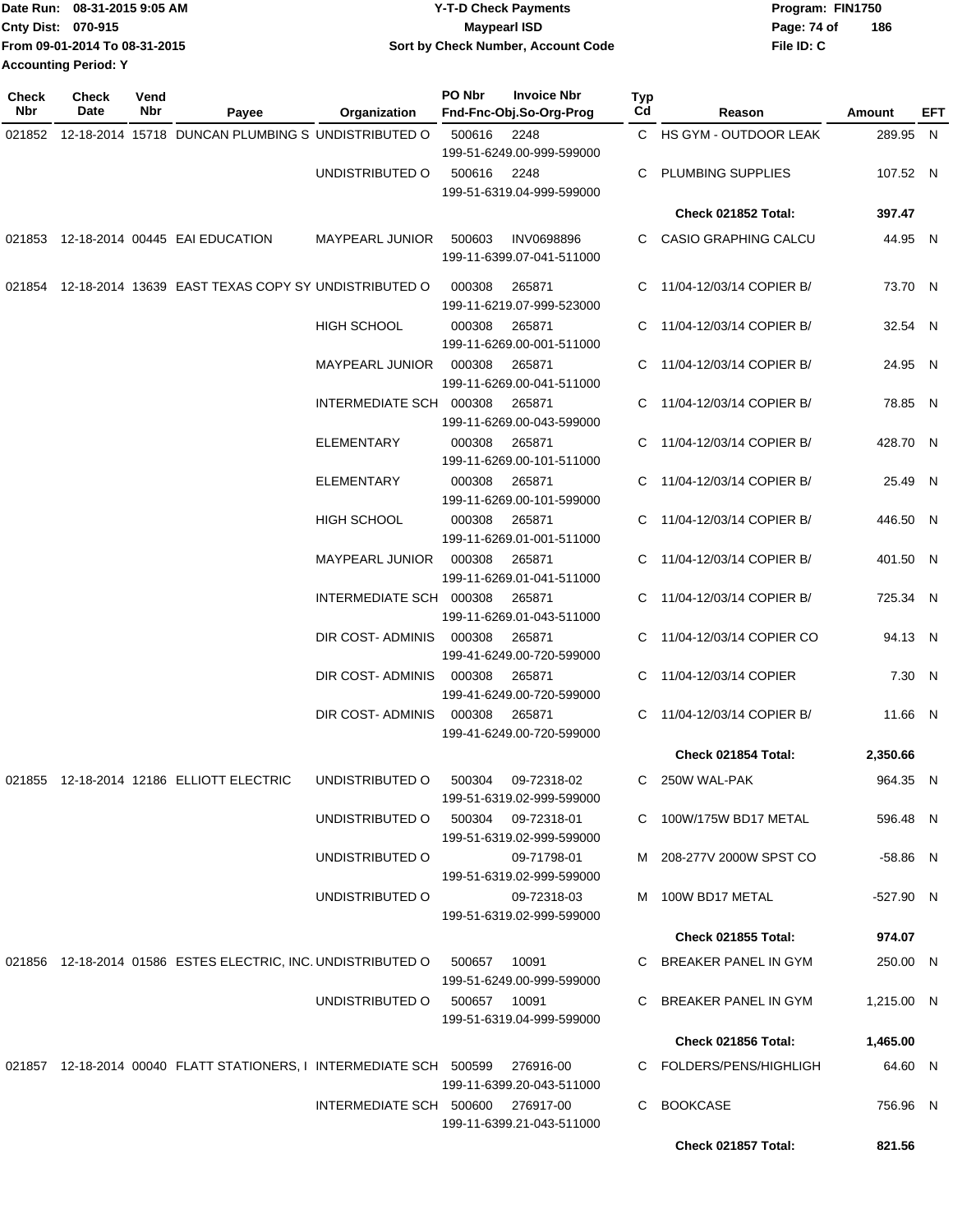|                             | ∎Date Run: 08-31-2015 9:05 AM | <b>Y-T-D Check Payments</b>        | Program: FIN1750   |  |  |  |
|-----------------------------|-------------------------------|------------------------------------|--------------------|--|--|--|
| <b>Cnty Dist: 070-915</b>   |                               | Maypearl ISD                       | 186<br>Page: 75 of |  |  |  |
|                             | From 09-01-2014 To 08-31-2015 | Sort by Check Number, Account Code | File ID: C         |  |  |  |
| <b>Accounting Period: Y</b> |                               |                                    |                    |  |  |  |

| <b>Check</b><br><b>Nbr</b> | <b>Check</b><br>Date | Vend<br>Nbr | Payee                                                                            | Organization                           | PO Nbr | <b>Invoice Nbr</b><br>Fnd-Fnc-Obj.So-Org-Prog      | <b>Typ</b><br>Cd | Reason                       | Amount     | EFT |
|----------------------------|----------------------|-------------|----------------------------------------------------------------------------------|----------------------------------------|--------|----------------------------------------------------|------------------|------------------------------|------------|-----|
| 021858                     |                      |             | 12-18-2014 00869 GAIL TAYLOR                                                     | <b>HIGH SCHOOL</b>                     | 500648 | <b>REIMBURSEMENT</b><br>199-11-6399.12-001-511000  | $\mathbf{C}$     | CELL PHONE HOLDERS F         | 174.65 N   |     |
| 021859                     |                      |             | 12-18-2014 14126 GANDY INK SCREEN P ELEMENTARY                                   |                                        | 500486 | 323055<br>199-31-6399.00-101-599000                | C                | KJC T-SHIRTS                 | 275.00 N   |     |
| 021860                     | 12-18-2014 15663 GSF |             |                                                                                  | UNDISTRIBUTED O                        | 500620 | 237369<br>199-51-6249.00-999-599000                | С                | FIRE EXTINGUISHER INSP       | 864.50 N   |     |
|                            |                      |             |                                                                                  | UNDISTRIBUTED O                        | 500620 | 237369<br>199-51-6319.04-999-599000                | С                | NEW FIRE EXTINGUISHER        | 2,064.00 N |     |
|                            |                      |             |                                                                                  | <b>MAYPEARL JUNIOR</b>                 | 500620 | 237369<br>240-35-6341.00-041-599000                | С                | KITCHEN HOOD FIRE SUP        | 160.00 N   |     |
|                            |                      |             |                                                                                  | <b>ELEMENTARY</b>                      | 500620 | 237369<br>240-35-6341.00-101-599000                | С                | KITCHEN HOOD FIRE SUP        | 160.00 N   |     |
|                            |                      |             |                                                                                  |                                        |        |                                                    |                  | Check 021860 Total:          | 3,248.50   |     |
| 021861                     |                      |             | 12-18-2014 12545 HAGAR RESTAURANT UNDISTRIBUTED O                                |                                        | 500469 | 146932<br>240-35-6342.00-999-599000                | C                | <b>TRANSFORMER 150V</b>      | 135.35 N   |     |
| 021862                     |                      |             | 12-18-2014 14120 HARRIS COMPUTER S UNDISTRIBUTED O                               |                                        | 000319 | XT00099494<br>240-35-6219.00-999-599000            | С                | 11/01-11/30/14 EZ SCHOOL     | 85.00 N    |     |
| 021863                     |                      |             | 12-18-2014 14289 TRUDIE HEAD                                                     | UNDISTRIBUTED O                        | 500662 | DECEMBER 2014<br>224-11-6219.00-999-523000         | С                | <b>DECEMBER RTI</b>          | 2,493.75 N |     |
| 021864                     |                      |             | 12-18-2014 14399 ROBERT HODGE JR.                                                | UNDISTRIBUTED O                        | 000314 | VS. HILLSBORO<br>199-36-6219.00-999-599000         | C.               | <b>BB-HS VS. HILLSBORO</b>   | 110.00 N   |     |
| 021865                     |                      |             | 12-18-2014 00049 HOUGHTON MIFFLIN                                                | <b>ELEMENTARY</b>                      | 500589 | 951069089<br>410-11-6321.00-101-511000             | C                | <b>GO MATH STUDENT PKG</b>   | 611.60 N   |     |
| 021866                     |                      |             | 12-18-2014 15535 HOWARD TECHNOLO INTERMEDIATE SCH                                |                                        | 500564 | 14-00097478<br>199-11-6639.48-043-511000           | С                | MIMIO TEACH/DOCUMENT         | 6,990.00 N |     |
| 021867                     |                      |             | 12-18-2014 15086 Kimbell Midwest                                                 | UNDISTRIBUTED O                        | 500556 | 3911234<br>199-51-6319.04-999-599000               | С                | WASHERS/GLOVES/NUTS/         | 716.07 N   |     |
| 021868                     |                      |             | 12-18-2014 15248 JACQUELYN KOCH                                                  | UNDISTRIBUTED O                        | 500687 | DECEMBER 2014<br>224-31-6219.00-999-523000         | С                | <b>DIAGNOSTIC SERVICES -</b> | 3,611.11 N |     |
|                            |                      |             | 021869 12-18-2014 15712 KOURTNEY LYNN EAS UNDISTRIBUTED O 500682 DECEMBER 2014   |                                        |        | 199-31-6219.04-999-523000                          |                  | C 6.5 HRS - OT SERVICES      | 455.00 N   |     |
|                            |                      |             | 021870 12-18-2014 15264 KURZ AND COMPANY MAYPEARL JUNIOR 000320 321002 11/2014   |                                        |        | 240-35-6341.00-041-599000                          |                  | C BREAD PRODUCTS             | 119.40 N   |     |
|                            |                      |             |                                                                                  | INTERMEDIATE SCH 000320 321004 11/2014 |        | 240-35-6341.00-043-599000                          |                  | C BREAD PRODUCTS             | 30.24 N    |     |
|                            |                      |             |                                                                                  | ELEMENTARY                             |        | 000320 321001 11/2014<br>240-35-6341.00-101-599000 |                  | C BREAD PRODUCTS             | 206.12 N   |     |
|                            |                      |             |                                                                                  | <b>HIGH SCHOOL</b>                     |        | 000320 321003 11/2014<br>240-35-6341.01-001-599000 |                  | C BREAD PRODUCTS             | 153.30 N   |     |
|                            |                      |             |                                                                                  |                                        |        |                                                    |                  | Check 021870 Total:          | 509.06     |     |
|                            |                      |             | 021871  12-18-2014  15768  KW SEWER CAMERA L UNDISTRIBUTED O  500689  872023     |                                        |        | 199-51-6249.00-999-599000                          |                  | C SEWER BLOCKAGE REPAI       | 325.00 N   |     |
|                            |                      |             | 021872 12-18-2014 01048 LABATT FOOD SERVIC MAYPEARL JUNIOR 000321 387479 11/2014 |                                        |        | 240-35-6341.00-041-599000                          |                  | C GROCERIES                  | 6,696.36 N |     |
|                            |                      |             |                                                                                  | INTERMEDIATE SCH 000321 387495 11/2014 |        | 240-35-6341.00-043-599000                          |                  | C GROCERIES                  | 1,702.37 N |     |
|                            |                      |             |                                                                                  | ELEMENTARY                             |        | 000321 387487 11/2014<br>240-35-6341.00-101-599000 |                  | C GROCERIES                  | 3,849.85 N |     |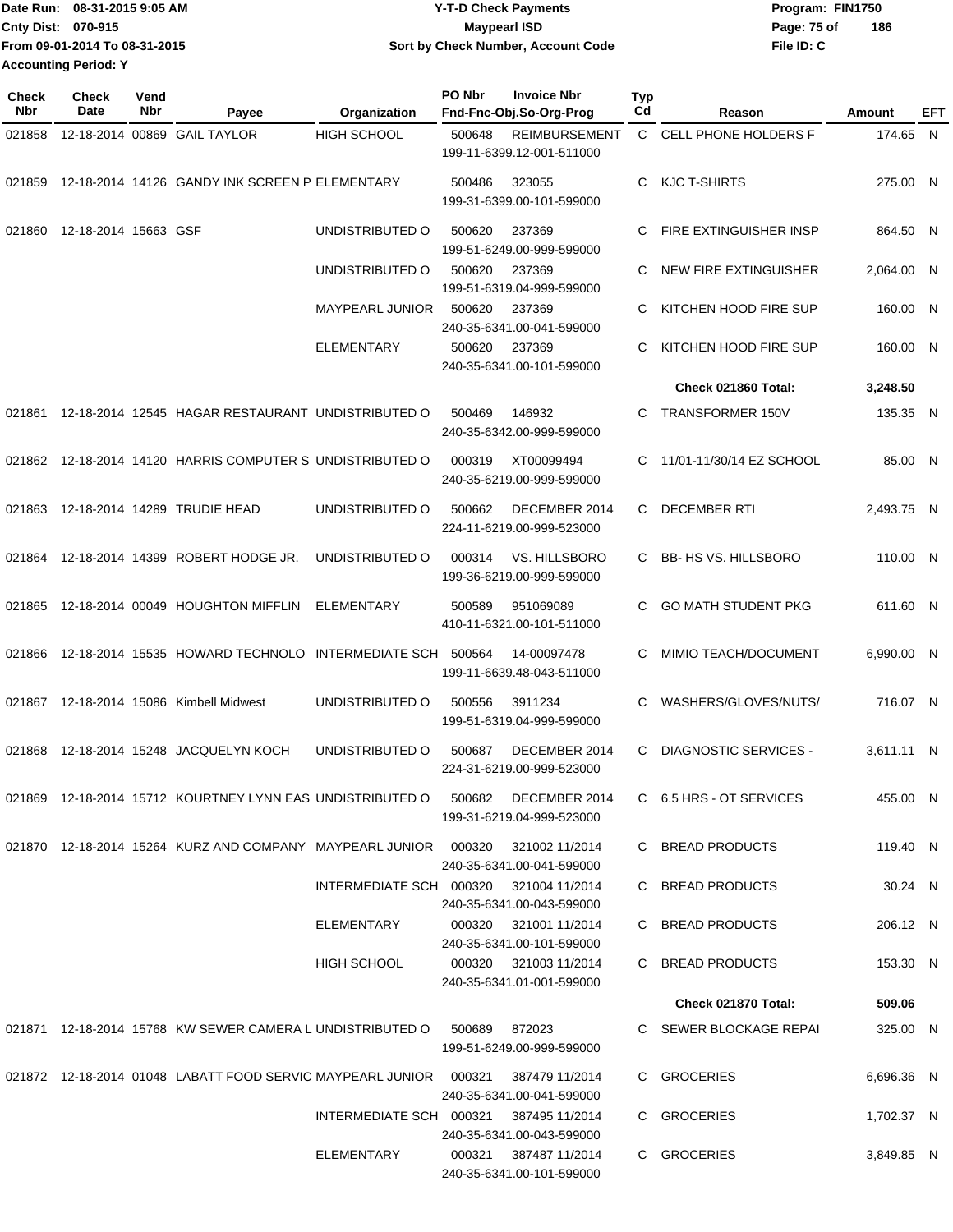|                             | IDate Run: 08-31-2015 9:05 AM | <b>Y-T-D Check Payments</b>        | Program: FIN1750   |  |  |  |
|-----------------------------|-------------------------------|------------------------------------|--------------------|--|--|--|
| <b>Cnty Dist: 070-915</b>   |                               | <b>Mavpearl ISD</b>                | 186<br>Page: 76 of |  |  |  |
|                             | From 09-01-2014 To 08-31-2015 | Sort by Check Number, Account Code | File ID: C         |  |  |  |
| <b>Accounting Period: Y</b> |                               |                                    |                    |  |  |  |

| <b>Check</b><br>Nbr | <b>Check</b><br>Date             | Vend<br>Nbr | Payee                                                              | Organization       | PO Nbr<br><b>Invoice Nbr</b><br>Fnd-Fnc-Obj.So-Org-Prog     | Typ<br>Cd | Reason                                     | Amount     | EFT |
|---------------------|----------------------------------|-------------|--------------------------------------------------------------------|--------------------|-------------------------------------------------------------|-----------|--------------------------------------------|------------|-----|
|                     |                                  |             |                                                                    | <b>HIGH SCHOOL</b> | 000321<br>387460 11/2014<br>240-35-6341.01-001-599000       |           | C GROCERIES                                | 4.287.06 N |     |
|                     |                                  |             |                                                                    |                    |                                                             |           | Check 021872 Total:                        | 16,535.64  |     |
|                     |                                  |             | 021873 12-18-2014 14204 LANDMARK EQUIPME UNDISTRIBUTED O           |                    | RW8459<br>500644<br>199-51-6319.02-999-599000               | C         | 26' SCISSOR-ELECT FOR                      | 846.00 N   |     |
| 021874              |                                  |             | 12-18-2014 15462 LEE'S KEYS                                        | UNDISTRIBUTED O    | 500684<br>000814<br>199-51-6249.00-999-599000               | C         | <b>REKEY CYLINDER</b>                      | 87.50 N    |     |
|                     |                                  |             |                                                                    | UNDISTRIBUTED O    | 500660<br>000811<br>199-51-6249.00-999-599000               | C         | REKEY/DUPLICATE KEYS                       | 212.50 N   |     |
|                     |                                  |             |                                                                    | UNDISTRIBUTED O    | 500684<br>000814<br>199-51-6319.04-999-599000               | C         | INSTALL LEVER ON QUAD                      | 19.99 N    |     |
|                     |                                  |             |                                                                    | UNDISTRIBUTED O    | 500660<br>000810<br>199-51-6319.04-999-599000               | C         | <b>DUPLICATE KEYS</b>                      | 138.49 N   |     |
|                     |                                  |             |                                                                    |                    |                                                             |           | Check 021874 Total:                        | 458.48     |     |
|                     |                                  |             | 021875 12-18-2014 15761 LINDY TERRY                                | DIR COST- ADMINIS  | 500666<br><b>REIMBURSEMENT</b><br>199-41-6411.01-720-599000 | C         | <b>MEALS FROM AUSTIN TRA</b>               | 47.74 N    |     |
| 021876              |                                  |             | 12-18-2014 00060 LUCKIES AUTO AND T UNDISTRIBUTED O                |                    | 500674<br>000081385<br>199-34-6219.00-999-599000            | C         | LIC# 110-4212 OIL CHANG                    | 25.00 N    |     |
|                     |                                  |             |                                                                    | UNDISTRIBUTED O    | 500674<br>000081381<br>199-34-6219.00-999-599000            | C         | LIC# 209-769/ OIL CHANGE                   | 25.00 N    |     |
|                     |                                  |             |                                                                    | UNDISTRIBUTED O    | 500674<br>000081368<br>199-34-6219.00-999-599000            | C         | LIC# 107-5776/ LIGHTS/WI                   | 179.75 N   |     |
|                     |                                  |             |                                                                    | UNDISTRIBUTED O    | 500674<br>000081368<br>199-34-6319.00-999-599000            | C.        | LIC# 107-5776/ LIGHTS/WI                   | 172.47 N   |     |
|                     |                                  |             |                                                                    |                    |                                                             |           | Check 021876 Total:                        | 402.22     |     |
| 021877              |                                  |             | 12-18-2014 00441 VIRGIL MAJORS                                     | UNDISTRIBUTED O    | VS. HUBBARD<br>000311<br>199-36-6219.00-999-599000          | C.        | BB-HS VS. HUBBARD 12/9/                    | 70.00 N    |     |
| 021878              |                                  |             | 12-18-2014 14356 MALCOLM WILLIAMS                                  | UNDISTRIBUTED O    | <b>VS. HILLSBORO</b><br>000315<br>199-36-6219.00-999-599000 | C.        | BB- HS VS. HILLBORO 12/1                   | 110.00 N   |     |
|                     |                                  |             | 021879 12-18-2014 15092 MCLENNAN COMMUNI HIGH SCHOOL               |                    | <b>OAP JUDGES</b><br>500651<br>199-11-6499.04-001-511000    | C         | OAP CLINIC - JUDGES FEE                    | 200.00 N   |     |
|                     |                                  |             | 021880 12-18-2014 00442 MOVIE LICENSING US ELEMENTARY              |                    | 500665<br>2002854<br>199-12-6411.01-101-511000              |           | C ANNUAL PERFORMANCE                       | 394.00 N   |     |
|                     | 021881  12-18-2014  00079  NASCO |             |                                                                    | HIGH SCHOOL        | 500438 201959<br>199-11-6399.39-001-522000                  |           | C SIMPLY ART TABLE                         | 97.60 N    |     |
|                     |                                  |             | 021882 12-18-2014 15766 NATIONAL ART HONO HIGH SCHOOL              |                    | 500655 4319<br>199-11-6399.39-001-511000                    |           | C MEMBERSHIP DUES                          | 65.00 N    |     |
|                     |                                  |             | 021883 12-18-2014 00386 NASSP/NHS                                  | HIGH SCHOOL        | 500609<br>MHS RENEWAL<br>199-36-6399.12-001-599000          |           | C AFFILIATION RENEWAL                      | 85.00 N    |     |
|                     |                                  |             | 021884 12-18-2014 12087 OAK CLIFF OFFICE SU MAYPEARL JUNIOR 500624 |                    | 351818-0<br>199-11-6399.07-041-511000                       |           | C BATTERIES                                | 248.04 N   |     |
|                     |                                  |             | 021885 12-18-2014 00997 TAMMY ODGERS                               | ELEMENTARY         | 500595<br>199-11-6399.13-101-511000                         |           | REIMBURSEMENT C UIL JUDGES MEALS           | 60.91 N    |     |
|                     |                                  |             |                                                                    | ELEMENTARY         | 199-11-6399.13-101-511000                                   |           | 500688 REIMBURSEMENT C UIL AWARDS CEREMONY | 156.96 N   |     |
|                     |                                  |             |                                                                    |                    |                                                             |           | <b>Check 021885 Total:</b>                 | 217.87     |     |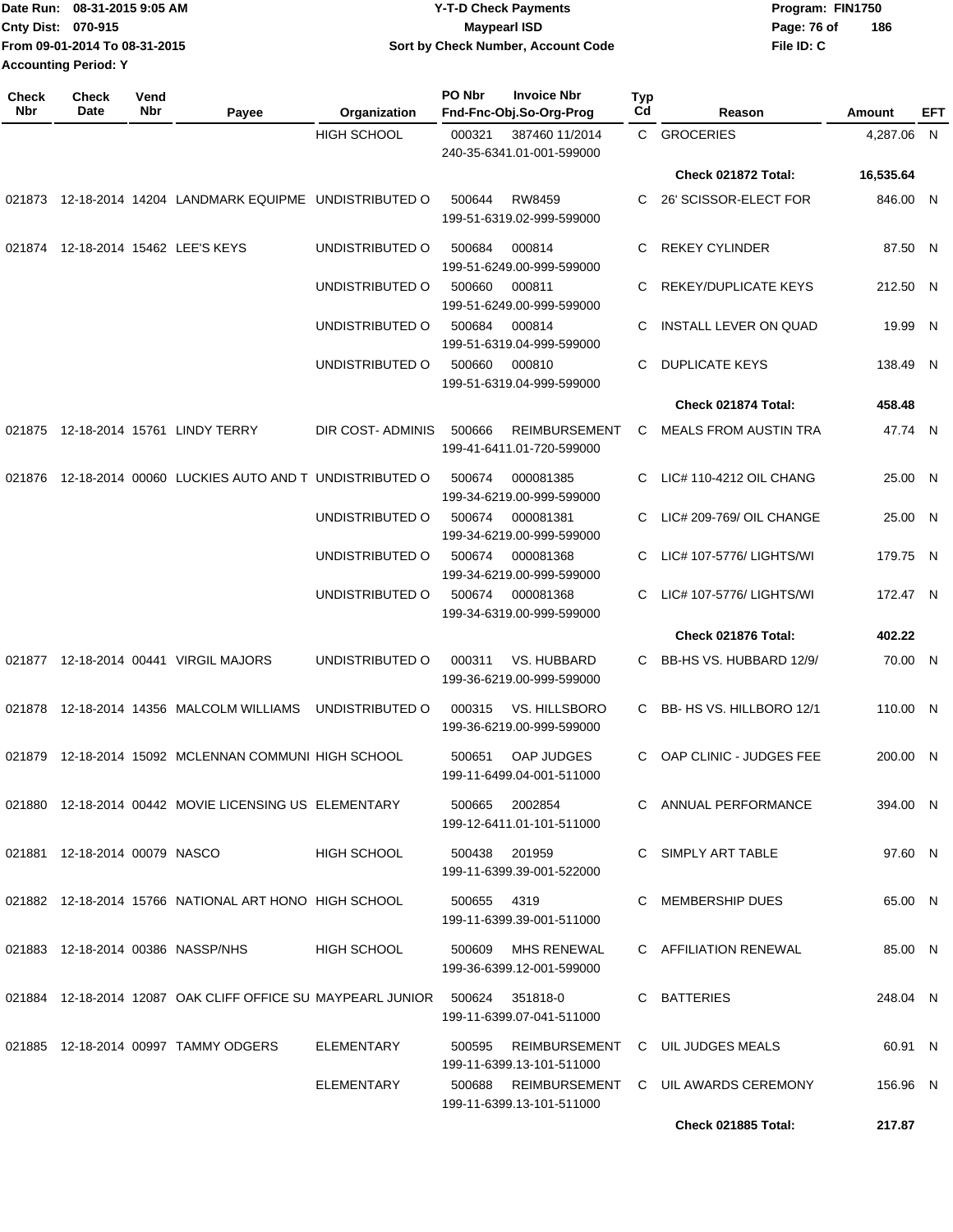|                             | Date Run: 08-31-2015 9:05 AM  | <b>Y-T-D Check Payments</b>        | Program: FIN1750   |  |  |  |
|-----------------------------|-------------------------------|------------------------------------|--------------------|--|--|--|
| <b>Cnty Dist: 070-915</b>   |                               | <b>Mavpearl ISD</b>                | 186<br>Page: 77 of |  |  |  |
|                             | From 09-01-2014 To 08-31-2015 | Sort by Check Number, Account Code | File ID: C         |  |  |  |
| <b>Accounting Period: Y</b> |                               |                                    |                    |  |  |  |

| <b>Check</b><br>Nbr | <b>Check</b><br><b>Date</b>        | Vend<br>Nbr | Payee                                                                  | Organization                         | PO Nbr | <b>Invoice Nbr</b><br>Fnd-Fnc-Obj.So-Org-Prog | Typ<br>Cd | Reason                       | Amount     | EFT |
|---------------------|------------------------------------|-------------|------------------------------------------------------------------------|--------------------------------------|--------|-----------------------------------------------|-----------|------------------------------|------------|-----|
| 021886              |                                    |             | 12-18-2014 00287 OFFICE DEPOT                                          | MAYPEARL JUNIOR                      | 500590 | 1737846711                                    |           | C UIL SUPPLIES               | 89.79 N    |     |
|                     |                                    |             |                                                                        |                                      |        | 199-11-6399.27-041-511000                     |           |                              |            |     |
|                     |                                    |             |                                                                        | <b>MAYPEARL JUNIOR</b>               | 500590 | 1737846713                                    | С         | <b>UIL SUPPLIES</b>          | 129.41 N   |     |
|                     |                                    |             |                                                                        |                                      |        | 199-11-6399.27-041-511000                     |           |                              |            |     |
|                     |                                    |             |                                                                        | <b>MAYPEARL JUNIOR</b>               | 500590 | 1737846710                                    | С         | UIL SUPPLIES                 | 171.50 N   |     |
|                     |                                    |             |                                                                        |                                      |        | 199-11-6399.27-041-511000                     |           |                              |            |     |
|                     |                                    |             |                                                                        | <b>ADMINISTRATIVE</b>                | 500585 | 743662934001                                  | С         | CHAIR/HOLE PUNCH/REIN        | 107.78 N   |     |
|                     |                                    |             |                                                                        |                                      |        | 199-41-6399.01-701-599000                     |           |                              |            |     |
|                     |                                    |             |                                                                        |                                      |        |                                               |           | Check 021886 Total:          | 498.48     |     |
|                     |                                    |             | 021887 12-18-2014 12775 PENDERS MUSIC CO. HIGH SCHOOL                  |                                      | 500511 | 148465                                        | С         | <b>BLUE RIDGE REEL MUSIC</b> | 92.49 N    |     |
|                     |                                    |             |                                                                        |                                      |        | 199-11-6399.29-001-511BAN                     |           |                              |            |     |
|                     |                                    |             |                                                                        |                                      |        |                                               |           |                              |            |     |
| 021888              |                                    |             | 12-18-2014 15598 PILGRIM'S PRIDE COR MAYPEARL JUNIOR                   |                                      | 000322 | 920222929                                     | С         | <b>COMMODITY CHICKEN ITE</b> | 161.00 N   |     |
|                     |                                    |             |                                                                        |                                      |        | 240-35-6341.00-041-599000                     |           | <b>COMMODITY CHICKEN ITE</b> |            |     |
|                     |                                    |             |                                                                        | INTERMEDIATE SCH                     | 000322 | 920222929<br>240-35-6341.00-043-599000        | С         |                              | 161.00 N   |     |
|                     |                                    |             |                                                                        | ELEMENTARY                           | 000322 | 920222929                                     | С         | <b>COMMODITY CHICKEN ITE</b> | 161.00 N   |     |
|                     |                                    |             |                                                                        |                                      |        | 240-35-6341.00-101-599000                     |           |                              |            |     |
|                     |                                    |             |                                                                        | <b>HIGH SCHOOL</b>                   | 000322 | 920222929                                     | С         | <b>COMMODITY CHICKEN ITE</b> | 163.92 N   |     |
|                     |                                    |             |                                                                        |                                      |        | 240-35-6341.01-001-599000                     |           |                              |            |     |
|                     |                                    |             |                                                                        |                                      |        |                                               |           | Check 021888 Total:          | 646.92     |     |
| 021889              |                                    |             | 12-18-2014 15299 RB DESIGN                                             | UNDISTRIBUTED O                      | 500557 | 2579                                          | С         | <b>BEANIES FOR</b>           | 148.75 N   |     |
|                     |                                    |             |                                                                        |                                      |        | 199-51-6319.03-999-599000                     |           |                              |            |     |
|                     |                                    |             |                                                                        |                                      |        |                                               |           |                              |            |     |
| 021890              |                                    |             | 12-18-2014 00099 REGION 10/EDUCATIO UNDISTRIBUTED O                    |                                      | 500638 | 128759                                        | C         | APE SERVICES 1ST QTR 2       | 700.00 N   |     |
|                     |                                    |             |                                                                        |                                      |        | 199-31-6239.00-999-523000                     |           |                              |            |     |
| 021891              |                                    |             | 12-18-2014 00316 SCHOOL SPECIALTY I ELEMENTARY                         |                                      | 500561 | 208113703033                                  | С         | LABELS/TAPE/CHART/WHI        | 53.11 N    |     |
|                     |                                    |             |                                                                        |                                      |        | 199-11-6399.00-101-511000                     |           |                              |            |     |
|                     |                                    |             |                                                                        | <b>ELEMENTARY</b>                    | 500533 | 208113692565                                  | C         | POST-IT WALLPAD/EASEL        | 316.29 N   |     |
|                     |                                    |             |                                                                        |                                      |        | 199-11-6399.05-101-511000                     |           |                              |            |     |
|                     |                                    |             |                                                                        |                                      |        |                                               |           | Check 021891 Total:          | 369.40     |     |
|                     |                                    |             | 021892 12-18-2014 15313 CARROLL MARVIN SMI UNDISTRIBUTED O             |                                      | 000327 | VS. HILLSBORO                                 | С         | BB- HS VS. HILLSBORO         | 20.00 N    |     |
|                     |                                    |             |                                                                        |                                      |        | 199-36-6219.00-999-599000                     |           |                              |            |     |
|                     |                                    |             |                                                                        |                                      |        |                                               |           |                              |            |     |
|                     |                                    |             | 021893  12-18-2014  14122  LAURI ANN SPRADLIN  MAYPEARL JUNIOR  500614 |                                      |        | REIMBURSEMENT                                 |           | C MEAL FRO 504 CONFERE       | 12.00 N    |     |
|                     |                                    |             |                                                                        |                                      |        | 199-11-6411.00-041-523000                     |           |                              |            |     |
|                     |                                    |             | 021894 12-18-2014 12813 STORM LAWN AND GA UNDISTRIBUTED O              |                                      |        |                                               |           | C REPAIR POLE SAW/ECHO-      | 87.50 N    |     |
|                     |                                    |             |                                                                        |                                      |        | 199-51-6249.00-999-599000                     |           |                              |            |     |
|                     |                                    |             |                                                                        | UNDISTRIBUTED O 500683 157399/146698 |        |                                               |           | C TURF/LAWN/SPINDLE SHA      | 775.04 N   |     |
|                     |                                    |             |                                                                        |                                      |        | 199-51-6319.04-999-599000                     |           |                              |            |     |
|                     |                                    |             |                                                                        |                                      |        |                                               |           | Check 021894 Total:          | 862.54     |     |
|                     |                                    |             | 021895 12-18-2014 15759 SUPERIOR SANITATIO UNDISTRIBUTED O             |                                      | 500580 | MP120514                                      |           | C GYM FLOOR REFINISH - H     | 4,140.00 N |     |
|                     |                                    |             |                                                                        |                                      |        | 199-51-6249.00-999-599000                     |           |                              |            |     |
|                     | 021896 12-18-2014 00131 TASA       |             |                                                                        | ADMINISTRATIVE                       |        | 500640 RONNIE NEILL                           |           | C 2014-15 MEMBERSHIP         | 400.00 N   |     |
|                     |                                    |             |                                                                        |                                      |        | 199-41-6499.00-701-599000                     |           |                              |            |     |
|                     |                                    |             |                                                                        |                                      |        |                                               |           |                              |            |     |
|                     | 021897 12-18-2014 00552 TASB, INC. |             |                                                                        | DIR COST-ADMINIS 500673              |        | 470987                                        |           | C LOCALIZED UPDATE 100       | 301.72 N   |     |
|                     |                                    |             |                                                                        |                                      |        | 199-41-6219.04-720-599000                     |           |                              |            |     |
|                     |                                    |             |                                                                        | IND COST- ADM                        | 500636 | 478733                                        |           | C LEGAL ASSISTANCE           | 200.00 N   |     |
|                     |                                    |             |                                                                        |                                      |        | 199-41-6499.00-750-599000                     |           |                              |            |     |
|                     |                                    |             |                                                                        | IND COST-ADM                         |        | 500636 477756<br>199-41-6499.00-750-599000    |           | C 2105 MEMBERSHIP FEE        | 1,650.76 N |     |
|                     |                                    |             |                                                                        |                                      |        |                                               |           |                              |            |     |
|                     |                                    |             |                                                                        |                                      |        |                                               |           | Check 021897 Total:          | 2,152.48   |     |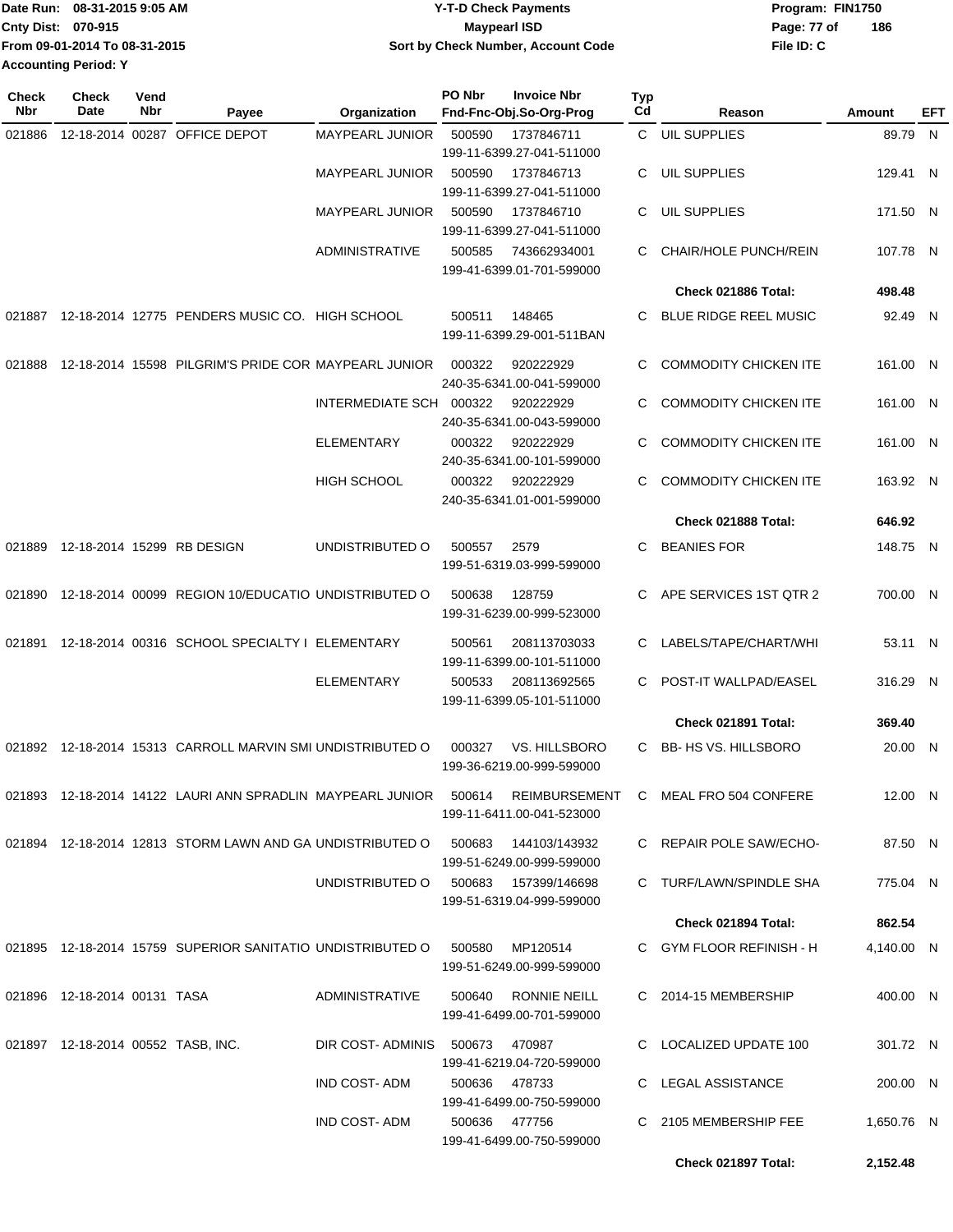| IDate Run: 08-31-2015 9:05 AM |                               | <b>Y-T-D Check Payments</b>        | Program: FIN1750   |  |  |  |
|-------------------------------|-------------------------------|------------------------------------|--------------------|--|--|--|
| <b>Cnty Dist: 070-915</b>     |                               | Maypearl ISD                       | 186<br>Page: 78 of |  |  |  |
|                               | From 09-01-2014 To 08-31-2015 | Sort by Check Number, Account Code | File ID: C         |  |  |  |
| <b>Accounting Period: Y</b>   |                               |                                    |                    |  |  |  |

| <b>Check</b><br>Nbr | Check<br>Date             | Vend<br>Nbr | Payee                                                                | Organization                           | PO Nbr | <b>Invoice Nbr</b><br>Fnd-Fnc-Obj.So-Org-Prog       | <b>Typ</b><br>Cd | Reason                       | Amount     | EFT |
|---------------------|---------------------------|-------------|----------------------------------------------------------------------|----------------------------------------|--------|-----------------------------------------------------|------------------|------------------------------|------------|-----|
| 021898              | 12-18-2014 00784 TASBO    |             |                                                                      | UNDISTRIBUTED O                        | 500658 | 20874<br>240-35-6411.00-999-599000                  | C.               | <b>MEMBERSHIP FEE</b>        | 130.00 N   |     |
| 021899              |                           |             | 12-18-2014 12471 TEXAS DEPARTMENT ADMINISTRATIVE                     |                                        | 000310 | CRS-201411-0508<br>199-41-6219.10-701-599000        | C.               | 11/01-11/30/14 RECORD R      | 1.00 N     |     |
| 021900              |                           |             | 12-18-2014 15235 TEXAS STATE BILLING UNDISTRIBUTED O                 |                                        | 000309 | 14533<br>199-31-6299.00-999-523000                  | C                | CLAIM 11/21/2014             | 284.41 N   |     |
| 021901              |                           |             | 12-18-2014 15485 THERAPY FROM THE                                    | UNDISTRIBUTED O                        | 500680 | DECEMBER 2014<br>199-31-6219.02-999-523000          | C                | 3.5 HRS - PT SERVICES        | 245.00 N   |     |
| 021902              |                           |             | 12-18-2014 15211 THOMAS SOUTHALL E UNDISTRIBUTED O                   |                                        | 500615 | 11/17-11/19/14<br>199-51-6249.00-999-599000         | С                | INTERMEDIATE/QUAD/JUN        | 1,190.00 N |     |
|                     |                           |             |                                                                      | UNDISTRIBUTED O                        | 500615 | 11/17-11/19/14<br>199-51-6319.04-999-599000         | C                | <b>ELECTRICAL</b>            | 224.00 N   |     |
|                     |                           |             |                                                                      |                                        |        |                                                     |                  | Check 021902 Total:          | 1,414.00   |     |
| 021903              | 12-18-2014 00474 THSWPA   |             |                                                                      | <b>HIGH SCHOOL</b>                     | 500635 | <b>HIGH SCHOOL</b><br>199-36-6499.01-001-599000     | C.               | <b>MEMBERSHIP</b>            | 75.00 N    |     |
| 021904              |                           |             | 12-18-2014 01616 VONA HOPKINS                                        | <b>HIGH SCHOOL</b>                     | 500647 | <b>REIMBURSEMENT</b><br>199-11-6411.04-001-511000   | C                | GAS - 504 CONFERENCE         | 20.00 N    |     |
|                     |                           |             |                                                                      | <b>HIGH SCHOOL</b>                     | 500607 | <b>REIMBURSEMENT</b><br>199-11-6411.04-001-511000   | С                | 504 CONFERENCE MEALS         | 28.73 N    |     |
|                     |                           |             |                                                                      |                                        |        |                                                     |                  | Check 021904 Total:          | 48.73      |     |
| 021905              |                           |             | 12-18-2014 13537 CRISTIN VOTAW                                       | INTERMEDIATE SCH                       | 500675 | <b>REIMBURSEMENT</b><br>199-11-6399.14-043-511000   | С                | UIL AWARDS BREAKFAST         | 50.40 N    |     |
| 021906              | 12-18-2014 15072 WACO ISD |             |                                                                      | <b>HIGH SCHOOL</b>                     | 500654 | <b>VS. FRANKLIN</b><br>199-36-6499.01-001-599000    | C                | PLAYOFF FOOTBALL GAM         | 678.25 N   |     |
| 021907              |                           |             | 12-18-2014 00908 WANDA JORDAN                                        | <b>ELEMENTARY</b>                      | 500622 | <b>REIMBURSEMENT</b><br>199-11-6399.13-101-511000   | C.               | UIL HOSPITALITY ROOM         | 83.69 N    |     |
| 021908              |                           |             | 12-18-2014 01078 WILLIAM V. MACGILL & MAYPEARL JUNIOR                |                                        | 500034 | IN0493091<br>199-33-6399.00-041-599000              | С                | JH NURSE SUPPLIES            | 192.78 N   |     |
| 021909              |                           |             | 12-18-2014 01588 DRAMATISTS PLAY SE HIGH SCHOOL                      |                                        | 500650 | SO_00000325828<br>199-11-6399.06-001-511000         | C.               | OAP - LETTERS TO SALA I      | 372.65 N   |     |
|                     |                           |             | 021910 01-08-2015 15487 A Plus Cabling                               | MAYPEARL JUNIOR                        |        | 500423 PO 500423<br>199-11-6639.45-041-511000       |                  | C PROJECTOR INSTALL - IN     | 275.00 N   |     |
|                     |                           |             |                                                                      | ELEMENTARY                             |        | 500578 PO 500578<br>199-11-6639.45-101-511000       |                  | C PROJECTOR INSTALL - LS     | 275.00 N   |     |
|                     |                           |             |                                                                      |                                        |        |                                                     |                  | Check 021910 Total:          | 550.00     |     |
|                     |                           |             | 021911  01-08-2015  12873  ADELE MOONEY                              | ELEMENTARY                             | 500691 | UIL JUDGE<br>199-11-6399.13-101-511000              |                  | C UIL COMPETITION JUDGE      | 150.00 N   |     |
|                     |                           |             | 021912  01-08-2015  15614  ADVANTAGE MEDICAL UNDISTRIBUTED O  000334 |                                        |        | 1320<br>199-34-6219.01-999-599000                   |                  | C 12/9/14 DOT PHYSICAL/DR    | 82.00 N    |     |
|                     |                           |             | 021913 01-08-2015 00069 ATMOS ENERGY                                 | UNDISTRIBUTED O                        | 000333 | 3030380238 1214<br>199-51-6259.00-999-599000        |                  | C 12/2/14-1/2/15 400 PANTHE  | 576.47 N   |     |
|                     |                           |             |                                                                      | UNDISTRIBUTED O 000333 3030318181 1214 |        | 199-51-6259.00-999-599000                           |                  | C 12/2/14-1/2/15 1025 W 4TH  | 714.61 N   |     |
|                     |                           |             |                                                                      | UNDISTRIBUTED O                        | 000333 | 3030380470 1214<br>199-51-6259.00-999-599000        |                  | C 12/2/14-1/2/15 600 PHILLIP | 1,400.63 N |     |
|                     |                           |             |                                                                      | UNDISTRIBUTED O                        |        | 000333 3030318485 1214<br>199-51-6259.00-999-599000 |                  | C 12/2/14-1/2/15 1024 W 4TH  | 825.87 N   |     |
|                     |                           |             |                                                                      |                                        |        |                                                     |                  | Check 021913 Total:          | 3,517.58   |     |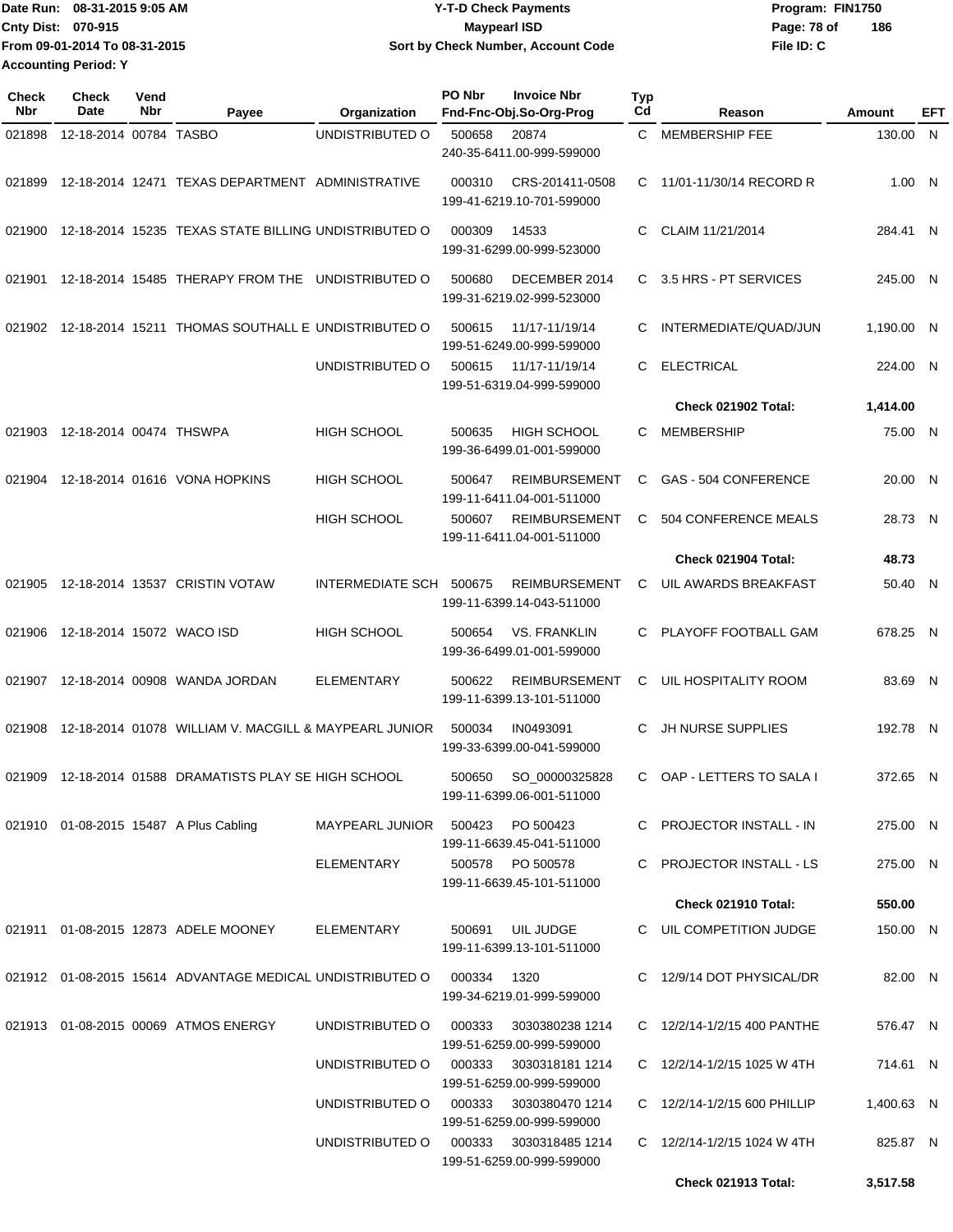|                             | Date Run: 08-31-2015 9:05 AM  | <b>Y-T-D Check Payments</b>        | Program: FIN1750 |     |
|-----------------------------|-------------------------------|------------------------------------|------------------|-----|
| <b>Cnty Dist: 070-915</b>   |                               | <b>Mavpearl ISD</b>                | Page: 79 of      | 186 |
|                             | From 09-01-2014 To 08-31-2015 | Sort by Check Number, Account Code | File ID: C       |     |
| <b>Accounting Period: Y</b> |                               |                                    |                  |     |

| <b>Check</b><br>Nbr | <b>Check</b><br>Date | Vend<br>Nbr | Payee                                                      | Organization            | PO Nbr | <b>Invoice Nbr</b><br>Fnd-Fnc-Obj.So-Org-Prog     | <b>Typ</b><br>Cd | Reason                        | Amount     | EFT |
|---------------------|----------------------|-------------|------------------------------------------------------------|-------------------------|--------|---------------------------------------------------|------------------|-------------------------------|------------|-----|
|                     |                      |             | 021914 01-08-2015 00021 BARBARA TRUBY                      | ELEMENTARY              | 500690 | UIL JUDGE<br>199-11-6399.13-101-511000            |                  | C UIL COMPETITION JUDGE       | 75.00 N    |     |
|                     |                      |             | 021915 01-08-2015 13576 CANON FINANCIAL SE UNDISTRIBUTED O |                         | 000337 | 14434330<br>199-11-6219.00-999-523000             | C.               | 12/13/14 COPIER LEASE         | 220.90 N   |     |
|                     |                      |             |                                                            | <b>HIGH SCHOOL</b>      | 000337 | 14434330<br>199-11-6269.00-001-511000             | C.               | 12/13/14 COPIER LEASE         | 245.44 N   |     |
|                     |                      |             |                                                            | <b>MAYPEARL JUNIOR</b>  | 000337 | 14434330<br>199-11-6269.00-041-511000             | C.               | 12/13/14 COPIER LEASE         | 245.44 N   |     |
|                     |                      |             |                                                            | INTERMEDIATE SCH 000337 |        | 14434330<br>199-11-6269.00-043-599000             | C.               | 12/13/14 COPIER LEASE         | 239.99 N   |     |
|                     |                      |             |                                                            | <b>ELEMENTARY</b>       | 000337 | 14434330<br>199-11-6269.00-101-511000             | C.               | 12/13/14 COPIER LEASE         | 245.44 N   |     |
|                     |                      |             |                                                            | ELEMENTARY              | 000337 | 14434330<br>199-11-6269.00-101-599000             | C.               | 12/13/14 COPIER LEASE         | 245.44 N   |     |
|                     |                      |             |                                                            | <b>HIGH SCHOOL</b>      | 000337 | 14434330<br>199-11-6269.01-001-511000             |                  | 12/13/14 COPIER LEASE         | 1,227.20 N |     |
|                     |                      |             |                                                            | <b>MAYPEARL JUNIOR</b>  | 000337 | 14434330<br>199-11-6269.01-041-511000             | C.               | 12/13/14 COPIER LEASE         | 245.44 N   |     |
|                     |                      |             |                                                            | INTERMEDIATE SCH 000337 |        | 14434330<br>199-11-6269.01-043-511000             | C                | 12/13/14 COPIER LEASE         | 239.99 N   |     |
|                     |                      |             |                                                            | DIR COST- ADMINIS       | 000337 | 14434330<br>199-41-6249.00-720-599000             | C.               | 12/13/14 COPIER LEASE         | 269.97 N   |     |
|                     |                      |             |                                                            |                         |        |                                                   |                  | Check 021915 Total:           | 3,425.25   |     |
|                     |                      |             | 021916 01-08-2015 00871 CARD SERVICE CENT ADMINISTRATIVE   |                         | 000335 | XXXX 0128 12/14<br>199-41-6399.01-701-599000      | C.               | OFFICE PAPER GOODS            | 20.67 N    |     |
| 021917              |                      |             | 01-08-2015 00527 CDWG INC.                                 | INTERMEDIATE SCH        | 500641 | RJ11973<br>199-11-6399.08-043-511000              |                  | C PROJECTOR WALL MOUN         | 144.00 N   |     |
| 021918              |                      |             | 01-08-2015 00217 CITY OF MAYPEARL                          | UNDISTRIBUTED O         | 000338 | 1081 12/2014<br>199-51-6259.01-999-599000         | C.               | 11/25-12/29/14 ELEM YARD      | 26.00 N    |     |
|                     |                      |             |                                                            | UNDISTRIBUTED O         | 000338 | 1394 12/2014<br>199-51-6259.01-999-599000         | C.               | 11/25-12/29/14 CONCESSI       | 51.00 N    |     |
|                     |                      |             |                                                            | UNDISTRIBUTED O         | 000338 | 1618 12/2014<br>199-51-6259.01-999-599000         | C.               | 11/25-12/29/14 309 N. MAIN    | 51.00 N    |     |
|                     |                      |             |                                                            | UNDISTRIBUTED O         | 000338 | 383 12/2014<br>199-51-6259.01-999-599000          |                  | C 11/25-12/29/14 600 PHILLIP  | 89.40 N    |     |
|                     |                      |             |                                                            | UNDISTRIBUTED O         |        | 000338 1080 12/2014<br>199-51-6259.01-999-599000  |                  | C $11/25-12/29/14$ 1024 W 4TH | 99.60 N    |     |
|                     |                      |             |                                                            | UNDISTRIBUTED O         |        | 000338 574 12/2014<br>199-51-6259.01-999-599000   |                  | C 11/25-12/29/14 JH YARD M    | 41.95 N    |     |
|                     |                      |             |                                                            | UNDISTRIBUTED O         |        | 000338 82 12/2014<br>199-51-6259.01-999-599000    |                  | C 11/25-12/29/14 400 PANTH    | 190.20 N   |     |
|                     |                      |             |                                                            | UNDISTRIBUTED O         |        | 000338 595 12/2014<br>199-51-6259.01-999-599000   |                  | C 11/25-12/29/14 1025 W 4TH   | 138.60 N   |     |
|                     |                      |             |                                                            | UNDISTRIBUTED O         |        | 000338 80 12/2014<br>199-51-6259.01-999-599000    |                  | C 11/25-12/29/14 HS BALLFIE   | 188.80 N   |     |
|                     |                      |             |                                                            |                         |        |                                                   |                  | Check 021918 Total:           | 876.55     |     |
|                     |                      |             | 021919 01-08-2015 13110 LEGRANT CLARK                      | UNDISTRIBUTED O         |        | 000354 VS.KEMP/ITALY<br>199-36-6219.00-999-599000 |                  | C BB-HS, VS, KEMP/ITALY 12    | 127.00 N   |     |
|                     |                      |             | 021920 01-08-2015 13740 CLASSROOM DIRECT UNDISTRIBUTED O   |                         | 500625 | 208113743002<br>199-11-6399.04-999-523000         |                  | C TRAMPOLINE FOLD&GO          | 58.97 N    |     |
|                     |                      |             |                                                            |                         |        |                                                   |                  |                               |            |     |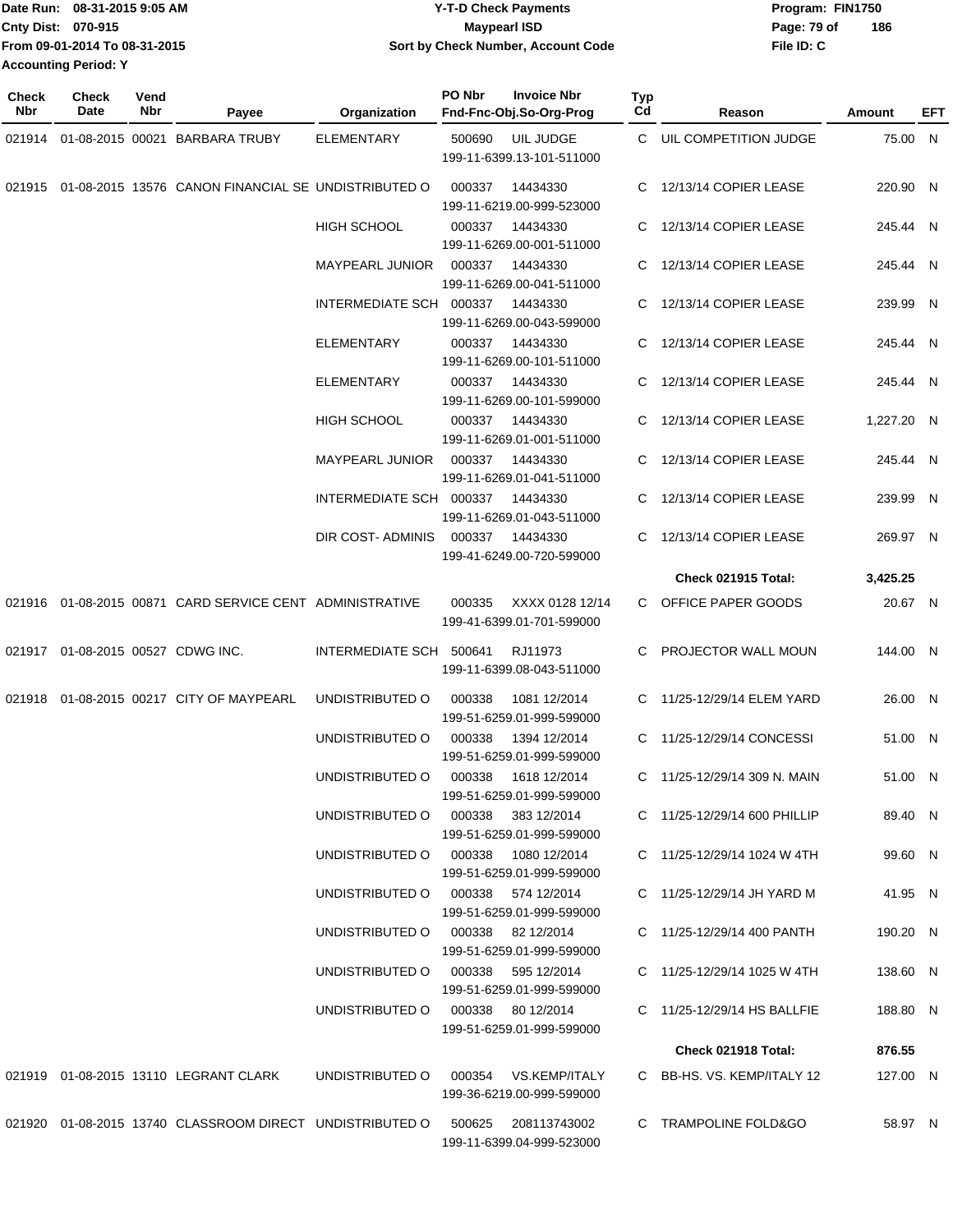| Date Run: 08-31-2015 9:05 AM  | <b>Y-T-D Check Payments</b>        | Program: FIN1750   |
|-------------------------------|------------------------------------|--------------------|
| Cnty Dist: 070-915            | <b>Mavpearl ISD</b>                | 186<br>Page: 80 of |
| From 09-01-2014 To 08-31-2015 | Sort by Check Number, Account Code | File ID: C         |
| <b>Accounting Period: Y</b>   |                                    |                    |

| <b>Check</b><br><b>Nbr</b> | Check<br>Date          | Vend<br>Nbr | Payee                                                                        | Organization                    | PO Nbr                    | <b>Invoice Nbr</b><br>Fnd-Fnc-Obj.So-Org-Prog | Typ<br>Cd | Reason                       | Amount     | EFT |
|----------------------------|------------------------|-------------|------------------------------------------------------------------------------|---------------------------------|---------------------------|-----------------------------------------------|-----------|------------------------------|------------|-----|
| 021921                     | 01-08-2015 13566 DATCS |             |                                                                              | UNDISTRIBUTED O                 | 000336                    | 161022R                                       |           | C ANNUAL DOT RANDOM PR       | 1,265.00 N |     |
|                            |                        |             |                                                                              |                                 | 199-34-6219.01-999-599000 |                                               | C.        |                              |            |     |
|                            |                        |             |                                                                              | UNDISTRIBUTED O                 | 000336                    | 161931T<br>199-34-6219.01-999-599000          |           | 10 PANEL/DOT TESTS-58        | 127.48 N   |     |
|                            |                        |             |                                                                              |                                 |                           |                                               |           | <b>Check 021921 Total:</b>   | 1,392.48   |     |
|                            |                        |             | 021922 01-08-2015 13714 DECKER INC.                                          | UNDISTRIBUTED O                 | 500581                    | 93602C<br>199-51-6319.02-999-599000           |           | C PULL PLATES STAINLESS      | 283.30 N   |     |
|                            |                        |             | 021923 01-08-2015 15656 DEPARTMENT OF INF UNDISTRIBUTED O                    |                                 | 000339                    | 15111294N<br>199-51-6259.02-999-599000        |           | C 11/01-11/30/14 FAX L.D.    | 56.46 N    |     |
| 021924                     |                        |             | 01-08-2015 12885 DIRECT ENERGY                                               | UNDISTRIBUTED O                 | 000340                    | 143510022941256<br>199-51-6259.04-999-599000  |           | C 11/12-12/11/14 HS SOUTH    | 65.01 N    |     |
|                            |                        |             |                                                                              | UNDISTRIBUTED O                 | 000340                    | 143510022941256<br>199-51-6259.04-999-599000  |           | C 11/12-12/11/14 CATV TOW    | 9.31 N     |     |
|                            |                        |             |                                                                              | UNDISTRIBUTED O                 | 000340                    | 143510022941256<br>199-51-6259.04-999-599000  |           | C 11/12-12/11/14 GOLF FACIL  | 35.53 N    |     |
|                            |                        |             |                                                                              | UNDISTRIBUTED O                 | 000340                    | 143510022941256                               |           | C 11/12-12/11/14 PORTABLE    | 13.86 N    |     |
|                            |                        |             |                                                                              | UNDISTRIBUTED O                 | 000340                    | 199-51-6259.04-999-599000<br>143510022941256  |           | C 11/12-12/11/14 INT. PRAC.F | 41.89 N    |     |
|                            |                        |             |                                                                              |                                 |                           | 199-51-6259.04-999-599000                     |           |                              |            |     |
|                            |                        |             |                                                                              | UNDISTRIBUTED O                 | 000340                    | 143510022941256<br>199-51-6259.04-999-599000  |           | C 11/12-12/11/14 HS SOUTH    | 3.434.33 N |     |
|                            |                        |             |                                                                              | UNDISTRIBUTED O                 | 000340                    | 143510022941256<br>199-51-6259.04-999-599000  |           | C 11/12-12/11/14 BUS BARN    | 124.43 N   |     |
|                            |                        |             |                                                                              | UNDISTRIBUTED O                 | 000340                    | 143510022941256<br>199-51-6259.04-999-599000  |           | C 11/12-12/11/14 QUAD BUIL   | 216.51 N   |     |
|                            |                        |             |                                                                              | UNDISTRIBUTED O                 | 000340                    | 143500022931123<br>199-51-6259.04-999-599000  |           | C 11/12-12/11/14 309 MAIN S  | 438.52 N   |     |
|                            |                        |             |                                                                              | UNDISTRIBUTED O                 | 000340                    | 143510022941256<br>199-51-6259.04-999-599000  |           | C 11/12-12/11/14 INTERMEDI   | 1,712.53 N |     |
|                            |                        |             |                                                                              | UNDISTRIBUTED O                 | 000340                    | 143510022941256<br>199-51-6259.04-999-599000  |           | C 11/12-12/11/14 INT. CAFET  | 360.83 N   |     |
|                            |                        |             |                                                                              |                                 |                           |                                               |           | Check 021924 Total:          | 6,452.75   |     |
|                            |                        |             | 021925 01-08-2015 15771 DON A. ATCHISON UNDISTRIBUTED O 000358 VS. GLEN ROSE |                                 |                           | 199-36-6219.00-999-599000                     |           | C BB-HS VS. GLEN ROSE 12/    | 110.00 N   |     |
|                            |                        |             | 021926 01-08-2015 13639 EAST TEXAS COPY SY HIGH SCHOOL                       |                                 | 000342 267313             | 199-11-6269.00-001-511000                     |           | C 11/09-12/08/14 PRINTERS    | 87.50 N    |     |
|                            |                        |             |                                                                              | MAYPEARL JUNIOR  000342  267313 |                           | 199-11-6269.00-041-511000                     |           | C 11/09-12/08/14 PRINTERS    | 87.50 N    |     |
|                            |                        |             |                                                                              | ELEMENTARY                      | 000342 267313             | 199-11-6269.00-101-511000                     |           | C 11/09-12/08/14 PRINTERS    | 156.43 N   |     |
|                            |                        |             |                                                                              | ELEMENTARY                      | 000342  267313            | 199-11-6269.00-101-599000                     |           | C 11/09-12/08/14 PRINTERS    | 87.50 N    |     |
|                            |                        |             |                                                                              | HIGH SCHOOL                     | 000342  267313            | 199-11-6269.01-001-511000                     |           | C 11/09-12/08/14 PRINTERS    | 110.52 N   |     |
|                            |                        |             |                                                                              | MAYPEARL JUNIOR  000342  267313 |                           | 199-11-6269.01-041-511000                     |           | C 11/09-12/08/14 PRINTERS    | 95.98 N    |     |
|                            |                        |             |                                                                              | INTERMEDIATE SCH 000342 267313  |                           | 199-11-6269.01-043-511000                     |           | C 11/09-12/08/14 PRINTERS    | 87.50 N    |     |
|                            |                        |             |                                                                              | ELEMENTARY                      | 500664 266926             | 199-11-6399.11-101-511000                     |           | C BROTHER TONER              | 88.00 N    |     |
|                            |                        |             |                                                                              | DIR COST-ADMINIS 000342 267313  |                           | 199-41-6249.00-720-599000                     |           | C 11/09-12/08/14 PRINTERS    | 87.50 N    |     |
|                            |                        |             |                                                                              |                                 |                           |                                               |           | Check 021926 Total:          | 888.43     |     |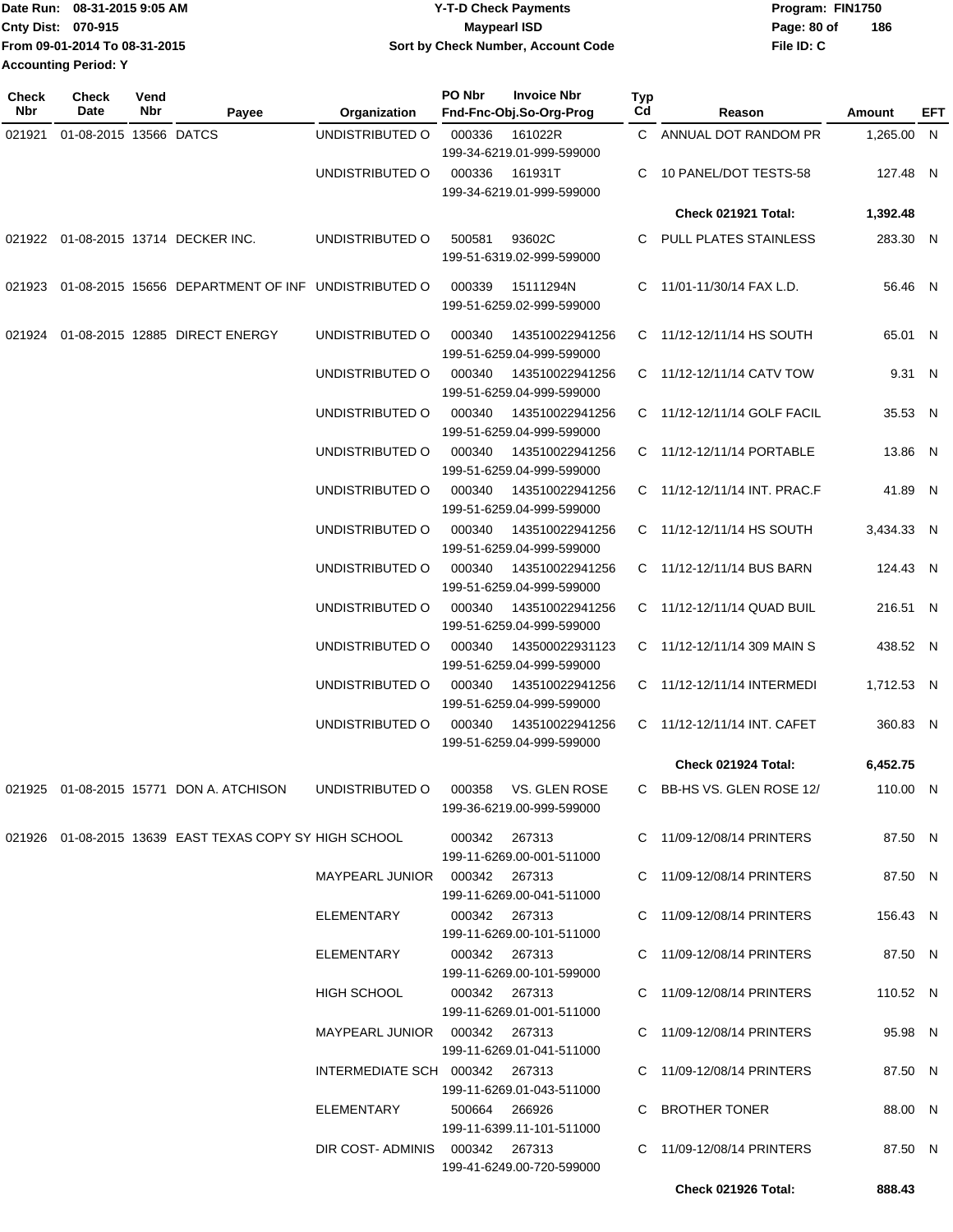**From 09-01-2014 To 08-31-2015 Accounting Period: Y**

## Date Run: 08-31-2015 9:05 AM **CONTEX 18 CONTEXNMENT CONTEXNMENT PROGRAM: FIN1750** Program: FIN1750 **Cnty Dist:** 070-915 **Page: 81 of** Maypearl ISD **Contract Definition** Page: 81 of **08-31-2015 9:05 AM Y-T-D Check Payments 070-915 Maypearl ISD Sort by Check Number, Account Code**

**File ID: C 186**

| <b>Check</b><br>Nbr | Check<br>Date           | Vend<br>Nbr | Payee                                                      | Organization      | PO Nbr | <b>Invoice Nbr</b><br>Fnd-Fnc-Obj.So-Org-Prog       | <b>Typ</b><br>Cd | Reason                        | <b>Amount</b> | <b>EFT</b> |
|---------------------|-------------------------|-------------|------------------------------------------------------------|-------------------|--------|-----------------------------------------------------|------------------|-------------------------------|---------------|------------|
| 021927              |                         |             | 01-08-2015 01547 EICHELBAUM WARDEL DIR COST-ADMINIS        |                   | 000341 | 49942<br>199-41-6211.00-720-599000                  |                  | C 11/17-12/9/14 GENERAL LE    | 211.50 N      |            |
| 021928              |                         |             | 01-08-2015 00557 EPS LITERACY & INTE ELEMENTARY            |                   | 500667 | 10812121<br>199-11-6399.00-101-523000               | С                | <b>DYSLEXIA TRAINING</b>      | 63.00 N       |            |
| 021929              | 01-08-2015 15210 FED EX |             |                                                            | UNDISTRIBUTED O   | 000343 | 2-879-96076<br>199-41-6399.02-999-599000            | С                | <b>ADMIN SHIPMENTS</b>        | 148.68 N      |            |
| 021930              |                         |             | 01-08-2015 13700 THE FISH PHYSICIAN                        | ELEMENTARY        | 500704 | 16278<br>199-11-6399.11-101-511000                  | С                | AQUARIUM MAINTENANC           | 143.35 N      |            |
| 021931              |                         |             | 01-08-2015 00040 FLATT STATIONERS, I INTERMEDIATE SCH      |                   | 500602 | 177677-00<br>199-11-6399.20-043-511000              | С                | <b>BUSINESS CARDS</b>         | 93.00 N       |            |
|                     |                         |             | 021932  01-08-2015  13861  GWEN SHOOK                      | <b>ELEMENTARY</b> | 500695 | UIL JUDGE<br>199-11-6399.13-101-511000              | С                | UIL COMPETITION JUDGE         | 150.00 N      |            |
| 021933              |                         |             | 01-08-2015 14289 TRUDIE HEAD                               | <b>ELEMENTARY</b> | 500692 | UIL JUDGE<br>199-11-6399.13-101-511000              | C                | UIL COMPETITION JUDGE         | 75.00 N       |            |
| 021934              |                         |             | 01-08-2015 14399 ROBERT HODGE JR.                          | UNDISTRIBUTED O   | 000355 | VS. KEMP/ITALY<br>199-36-6219.00-999-599000         | С                | BB-HS VS. KEMP/ITALY 12/      | 125.00 N      |            |
| 021935              |                         |             | 01-08-2015 00612 HOME DEPOT CREDIT UNDISTRIBUTED O         |                   | 000344 | 603532250185741<br>199-51-6319.02-999-599000        | C                | SCREWDRIVERS/BLADES           | 228.29 N      |            |
| 021936              |                         |             | 01-08-2015 14301 IRA MITCHELL                              | UNDISTRIBUTED O   | 000360 | VS. PALMER<br>199-36-6219.00-999-599000             | С                | BB-HS VS. PALMER 01/03/       | 55.00 N       |            |
| 021937              |                         |             | 01-08-2015 00827 JAN STINSON                               | <b>ELEMENTARY</b> | 500694 | <b>UIL JUDGE</b><br>199-11-6399.13-101-511000       | С                | UIL COMPETITION JUDGE         | 150.00 N      |            |
| 021938              | 01-08-2015 15098 LOWE'S |             |                                                            | UNDISTRIBUTED O   | 500326 | 99007281357 01<br>199-51-6319.02-999-599000         | С                | <b>IMPACT DRILL/KEYS/PLIE</b> | 513.94 N      |            |
| 021939              |                         |             | 01-08-2015 00060 LUCKIES AUTO AND T UNDISTRIBUTED O        |                   | 500617 | 000081366<br>199-34-6219.00-999-599000              | С                | LIC.110-4213 OIL CHANGE       | 25.00 N       |            |
|                     |                         |             | 021940 01-08-2015 15538 JEFF DUNAWAY MCGR UNDISTRIBUTED O  |                   | 000350 | VS. PALMER<br>199-36-6219.00-999-599000             | С                | BB-HS VS. PALMER 01/13/       | 110.00 N      |            |
|                     |                         |             |                                                            | UNDISTRIBUTED O   | 000350 | VS. VENUS/ITALY<br>199-36-6219.00-999-599000        |                  | C BB-HS VS. VENUS/ITALY 1     | 110.00 N      |            |
|                     |                         |             |                                                            | UNDISTRIBUTED O   |        | 000350 VS.SUNNYVALE<br>199-36-6219.00-999-599000    |                  | C BB-JH VS. SUNNYVALE 12/     | 135.00 N      |            |
|                     |                         |             |                                                            |                   |        |                                                     |                  | <b>Check 021940 Total:</b>    | 355.00        |            |
|                     |                         |             | 021941 01-08-2015 12559 MENTORING MINDS                    | ELEMENTARY        | 500363 | 180523<br>199-11-6399.00-101-511000                 |                  | C STAAR FLIP CHART            | 59.85 N       |            |
|                     |                         |             | 021942 01-08-2015 15770 MICHAEL J. CRAWFOR UNDISTRIBUTED O |                   |        | 000361 VS. PALMER<br>199-36-6219.00-999-599000      |                  | C BB-HS VS. PALMER 01/03/     | 165.00 N      |            |
|                     |                         |             | 021943 01-08-2015 13306 MOUNTAIN PEAK SPE UNDISTRIBUTED O  |                   |        | 000345 11-0788-00 1214<br>199-51-6259.79-999-522000 |                  | C 11/7-12/7/14 12636 FM 157   | 51.82 N       |            |
|                     |                         |             | 021944 01-08-2015 01778 NANCY COWAN                        | ELEMENTARY        | 500693 | UIL JUDGE<br>199-11-6399.13-101-511000              |                  | C UIL COMPETITION JUDGE       | 150.00 N      |            |
|                     |                         |             | 021945 01-08-2015 13896 JOE NIMOCK                         | UNDISTRIBUTED O   | 000359 | VS. GLEN ROSE<br>199-36-6219.00-999-599000          |                  | C BB-HS VS. GLEN ROSE 12/     | 95.00 N       |            |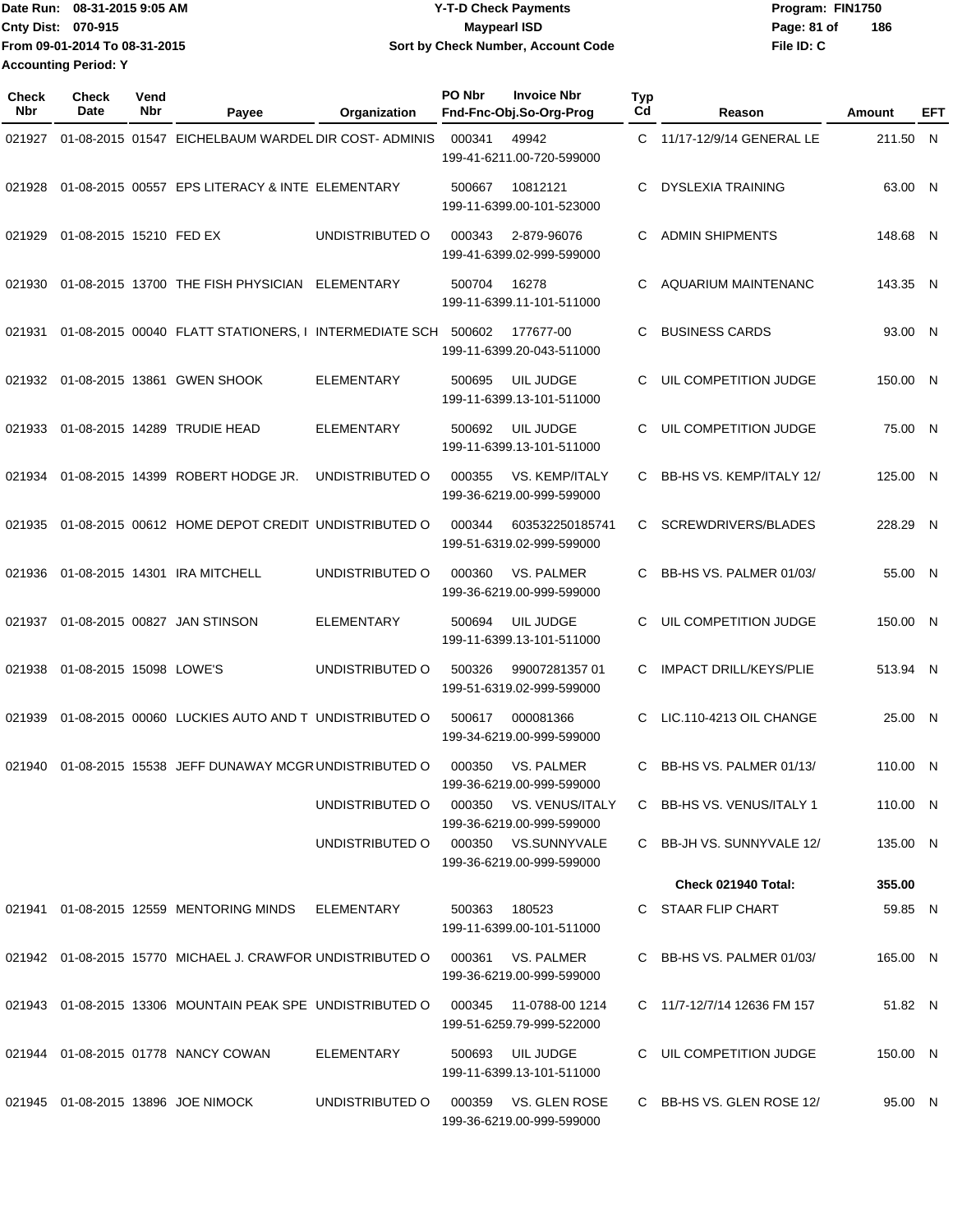|                             | Date Run: 08-31-2015 9:05 AM  | <b>Y-T-D Check Payments</b>        | Program: FIN1750   |
|-----------------------------|-------------------------------|------------------------------------|--------------------|
| <b>Cnty Dist: 070-915</b>   |                               | Maypearl ISD                       | 186<br>Page: 82 of |
|                             | From 09-01-2014 To 08-31-2015 | Sort by Check Number, Account Code | File ID: C         |
| <b>Accounting Period: Y</b> |                               |                                    |                    |

| Check<br><b>Nbr</b> | Check<br>Date                    | Vend<br>Nbr | Payee                                                                            | Organization       | PO Nbr<br><b>Invoice Nbr</b><br>Fnd-Fnc-Obj.So-Org-Prog                                                       | Typ<br>Cd | Reason                       | Amount     | EFT          |
|---------------------|----------------------------------|-------------|----------------------------------------------------------------------------------|--------------------|---------------------------------------------------------------------------------------------------------------|-----------|------------------------------|------------|--------------|
| 021946              |                                  |             | 01-08-2015 14604 PEARSON CLINICAL A UNDISTRIBUTED O                              |                    | 500513<br>10053231<br>199-31-6399.00-999-523000                                                               | C         | WIAT-III SCORING 3 YR SU     | 99.00      | $\mathsf{N}$ |
| 021947              |                                  |             | 01-08-2015 12775 PENDERS MUSIC CO. MAYPEARL JUNIOR                               |                    | 500528<br>147965<br>199-11-6399.28-041-511000                                                                 | C         | <b>JH CHOIR MUSIC</b>        | 45.32 N    |              |
| 021948              |                                  |             | 01-08-2015 14927 REPUBLIC SERVICES UNDISTRIBUTED O                               |                    | 000346<br>0794-010093889<br>199-51-6259.03-999-599000                                                         | C         | 01/1-01/31/15 WASTE REM      | 1,547.83 N |              |
| 021949              |                                  |             | 01-08-2015 15297 RICHARD L. PECK                                                 | UNDISTRIBUTED O    | 500700<br>JANUARY 2015<br>199-31-6219.00-999-523000                                                           | C.        | 09/4-11/18/14 PSYCH          | 2,400.00 N |              |
| 021950              |                                  |             | 01-08-2015 01071 RICK'S WORLD OF SP ELEMENTARY                                   |                    | 500623<br>3903<br>199-12-6399.00-101-599000                                                                   | C         | <b>T SHIRTS</b>              | 750.00 N   |              |
| 021951              |                                  |             | 01-08-2015 15684 SATONA PREVOST                                                  | UNDISTRIBUTED O    | 500699<br>DECEMBER 2014<br>199-31-6219.04-999-523000                                                          | C         | <b>6.5 HRS COTA SERVICES</b> | 264.00 N   |              |
| 021952              |                                  |             | 01-08-2015 13383 SKYBEAM TEXAS                                                   | UNDISTRIBUTED O    | 000347<br>813710001004619<br>199-53-6249.04-999-599000                                                        | C         | 01/08-02/07/15 INTERNET      | 1,800.00 N |              |
| 021953              |                                  |             | 01-08-2015 15313 CARROLL MARVIN SMI UNDISTRIBUTED O                              |                    | 000352<br>VS. PALMER<br>199-36-6219.00-999-599000                                                             | C         | BB-HS 01/03/15 CLOCK         | 25.00 N    |              |
|                     |                                  |             |                                                                                  | UNDISTRIBUTED O    | 000352<br>VS.ITALY/VENUS<br>199-36-6219.00-999-599000                                                         | C         | <b>BB-HS 12/16/14 CLOCK</b>  | 25.00      | -N           |
|                     |                                  |             |                                                                                  |                    |                                                                                                               |           | <b>Check 021953 Total:</b>   | 50.00      |              |
| 021954              |                                  |             | 01-08-2015 00234 SOUTHWEST INTERNA UNDISTRIBUTED O                               |                    | HP7529<br>500621<br>199-34-6319.00-999-599000                                                                 | C.        | <b>FILTERS</b>               | 1,516.83 N |              |
| 021955              |                                  |             | 01-08-2015 15211 THOMAS SOUTHALL E UNDISTRIBUTED O                               |                    | 500696<br><b>INTERMEDIATE</b><br>199-51-6249.00-999-599000                                                    | С         | LIGHTS, SWITCHES-INT./LI     | 850.00     | -N           |
|                     |                                  |             |                                                                                  | UNDISTRIBUTED O    | 500696<br>LSK/H.S.<br>199-51-6319.04-999-599000                                                               | C         | <b>CIRCUITS/LIGHTS</b>       | 350.00 N   |              |
|                     |                                  |             |                                                                                  |                    |                                                                                                               |           | <b>Check 021955 Total:</b>   | 1,200.00   |              |
| 021956              |                                  |             | 01-08-2015 15293 SNOOPY THOMPSON                                                 | UNDISTRIBUTED O    | 000351<br><b>VS.SUNNYVALE</b><br>199-36-6219.00-999-599000                                                    | C         | BB-HS VS. SUNNYVALE 12       | 110.00 N   |              |
| 021957              |                                  |             | 01-08-2015 15550 TIMBER CREEK POWE HIGH SCHOOL                                   |                    | 500709<br><b>POWERLIFTING</b><br>199-36-6499.05-001-599000                                                    | C         | POWERLIFTING MEET            | 300.00 N   |              |
|                     |                                  |             | 021958  01-08-2015  13517  ALAN TITTLE                                           |                    | UNDISTRIBUTED O  000353  VS.KEMP/ITALY<br>199-36-6219.00-999-599000                                           |           | C BB-HS VS. KEMP& ITALY      | 110.00 N   |              |
|                     |                                  |             | 021959  01-08-2015  00479  TRACTOR SUPPLY CO UNDISTRIBUTED   0  500047  2023  12 |                    | 199-51-6319.02-999-599000                                                                                     |           | C STALL MAT                  | 279.93 N   |              |
|                     |                                  |             | 021960  01-08-2015  00134  TXU ENERGY                                            | UNDISTRIBUTED O    | 000348   055151387759<br>199-51-6259.04-999-599000                                                            |           | C 11/12-12/11/14 SECURITY    | 333.16 N   |              |
|                     |                                  |             |                                                                                  |                    | 021961 01-08-2015 00253 VERIZON SOUTHWEST UNDISTRIBUTED O 000349 3795002177 1214<br>199-51-6259.02-999-599000 |           | C 12/22/14-1/21/15 MARQUE    | 54.83 N    |              |
|                     | 021962 01-08-2015 00141 WAL MART |             |                                                                                  | <b>HIGH SCHOOL</b> | 500443 P101GZ7223<br>199-11-6399.12-001-511000                                                                |           | C BATTERIES                  | 99.70 N    |              |
|                     |                                  |             |                                                                                  |                    | INTERMEDIATE SCH 500288 NK01A6NN83<br>199-11-6399.24-043-511000                                               |           | C IPADS/CASES                | 663.13 N   |              |
|                     |                                  |             |                                                                                  |                    | INTERMEDIATE SCH 500494 NK01A6NN83<br>199-11-6399.24-043-511000                                               |           | C IPADS/CASES                | 246.39 N   |              |
|                     |                                  |             |                                                                                  |                    |                                                                                                               |           | Check 021962 Total:          | 1,009.22   |              |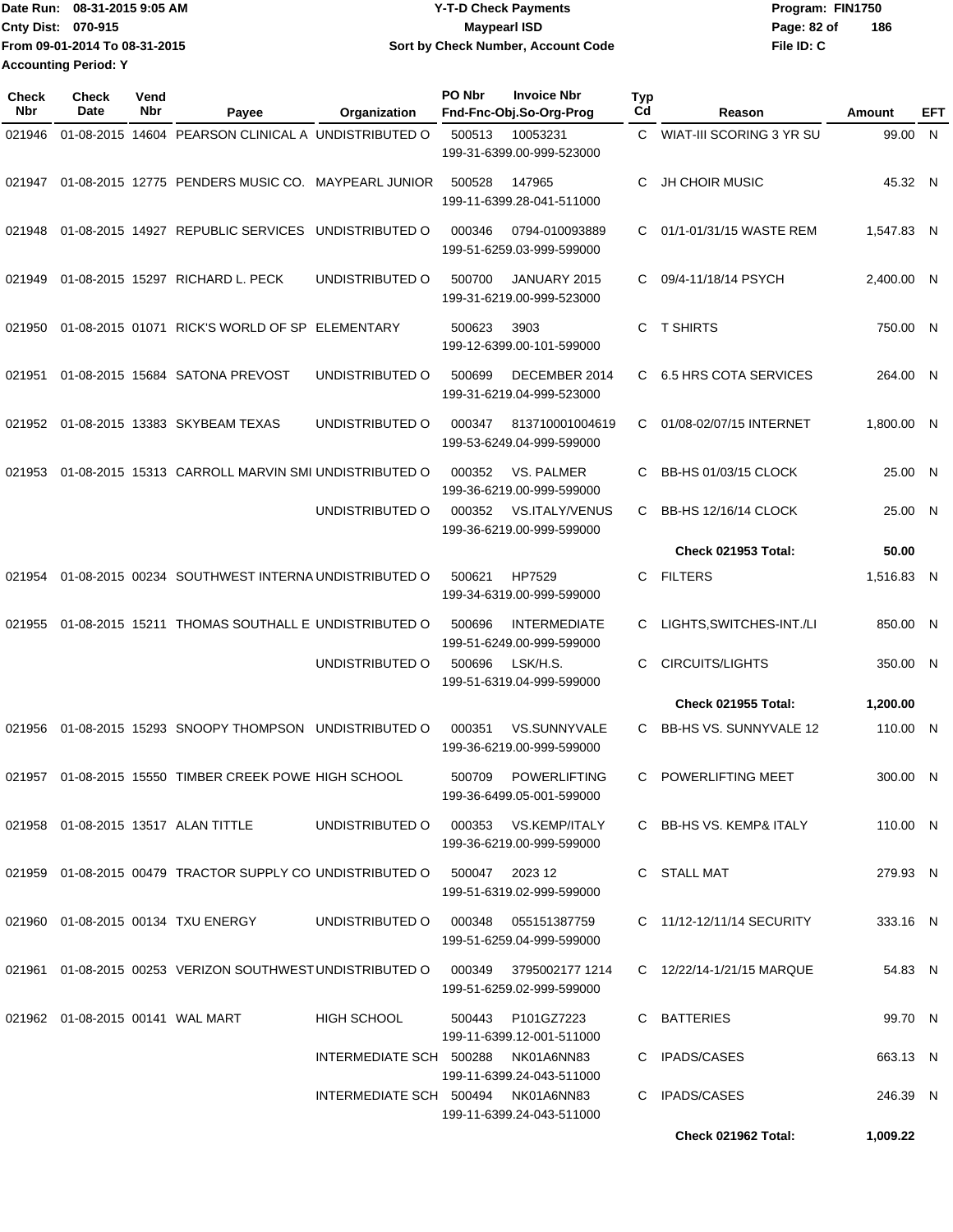|                             | Date Run: 08-31-2015 9:05 AM  | <b>Y-T-D Check Payments</b>        | Program: FIN1750   |  |  |  |  |
|-----------------------------|-------------------------------|------------------------------------|--------------------|--|--|--|--|
| <b>Cnty Dist: 070-915</b>   |                               | <b>Mavpearl ISD</b>                | 186<br>Page: 83 of |  |  |  |  |
|                             | From 09-01-2014 To 08-31-2015 | Sort by Check Number, Account Code | File ID: C         |  |  |  |  |
| <b>Accounting Period: Y</b> |                               |                                    |                    |  |  |  |  |

| <b>Check</b><br>Nbr | Check<br>Date | Vend<br>Nbr | Payee                                                        | Organization                         | PO Nbr       | <b>Invoice Nbr</b><br>Fnd-Fnc-Obj.So-Org-Prog       | <b>Typ</b><br>Cd | Reason                     | Amount     | EFT |
|---------------------|---------------|-------------|--------------------------------------------------------------|--------------------------------------|--------------|-----------------------------------------------------|------------------|----------------------------|------------|-----|
| 021963              |               |             | 01-08-2015 01145 WELDERS WAREHOUS HIGH SCHOOL                |                                      | 500051       | 24222<br>199-11-6399.09-001-522000                  | C.               | 11/01-11/30/14 CYLINDER    | 80.00 N    |     |
| 021964              |               |             | 01-08-2015 13510 ROBERT WHITE                                | UNDISTRIBUTED O                      | 000357       | VS. GLEN ROSE<br>199-36-6219.00-999-599000          | C.               | BB-HS VS. GLEN ROSE 12/    | 110.00 N   |     |
| 021965              |               |             | 01-08-2015 15067 TERENCE WILLIAMS                            | UNDISTRIBUTED O                      | 000356       | VS. KEMP/ITALY<br>199-36-6219.00-999-599000         | C.               | BB-HS VS. KEMP/ITALY 12/   | 110.00 N   |     |
|                     |               |             |                                                              | UNDISTRIBUTED O                      | 000356       | VS. PALMER<br>199-36-6219.00-999-599000             | C.               | BB-HS VS, PALMER 01/03/    | 125.00 N   |     |
|                     |               |             |                                                              |                                      |              |                                                     |                  | <b>Check 021965 Total:</b> | 235.00     |     |
| 021966              |               |             | 01-15-2015 01530 ANDERSON, MARX & B DIR COST-ADMINIS         |                                      | 000362       | 31608<br>199-41-6212.00-720-599000                  | C.               | PREP OF AUDIT REPORT/      | 625.00 N   |     |
|                     |               |             | 021967 01-15-2015 15616 AT&T CORP.                           | UNDISTRIBUTED O                      | 000365       | 0573207983001<br>199-51-6259.02-999-599000          | C.               | 11/21-12/21/14 FAX L.D.    | 80.10 N    |     |
|                     |               |             |                                                              | UNDISTRIBUTED O                      | 000365       | 0573207983001<br>199-51-6259.02-999-599000          | C.               | 10/22-11/21/14 FAX L.D.    | 116.87 N   |     |
|                     |               |             |                                                              |                                      |              |                                                     |                  | Check 021967 Total:        | 196.97     |     |
| 021968              |               |             | 01-15-2015 01256 AT&T MOBILITY                               | UNDISTRIBUTED O                      | 000366       | 824711164X01102<br>199-52-6259.00-999-599000        | C.               | 12/03/14-01/02/15 CELL MO  | 124.65 N   |     |
| 021969              |               |             | 01-15-2015 00901 AVENUE FUEL DISTRI UNDISTRIBUTED O          |                                      | 500719       | 56904<br>199-34-6311.01-999-599000                  | C.               | 125 GAS/643 DIESEL         | 1,619.19 N |     |
|                     |               |             | 021970 01-15-2015 15724 BOBBY E. PARKER, JR. UNDISTRIBUTED O |                                      | 500750       | 01-06-2015-MISD<br>199-11-6219.00-999-511000        | $\mathbf{C}$     | PSP - LSK 8.5 HRS          | 699.13 N   |     |
| 021971              |               |             | 01-15-2015 14119 BROOKSHIRE BROTHE SCHOOL BOARD              |                                      | 500702       | 82161<br>199-41-6419.00-702-599000                  | C                | <b>BOARD MEETING</b>       | 27.73 N    |     |
| 021972              |               |             | 01-15-2015 00015 C & C REFRIGERATIO UNDISTRIBUTED O          |                                      | 500752       | 29480<br>199-51-6249.00-999-599000                  | C                | INT - WALK IN FREEZER      | 217.25 N   |     |
|                     |               |             |                                                              | UNDISTRIBUTED O                      | 500752       | 29482<br>199-51-6249.00-999-599000                  | C                | <b>LSK - ICE MAKER</b>     | 197.50 N   |     |
|                     |               |             |                                                              | UNDISTRIBUTED O                      | 500752       | 29482<br>199-51-6319.04-999-599000                  | C.               | <b>LSK - PARTS FOR ICE</b> | 154.00 N   |     |
|                     |               |             |                                                              | UNDISTRIBUTED O                      | 500752       | 29480<br>199-51-6319.04-999-599000                  |                  | INT - CONDENSER FAN M      | 174.00 N   |     |
|                     |               |             |                                                              |                                      |              |                                                     |                  | Check 021972 Total:        | 742.75     |     |
|                     |               |             | 021973 01-15-2015 00017 C A WILSON COMPAN UNDISTRIBUTED O    |                                      | 500725       | 198191<br>199-51-6249.00-999-599000                 |                  | C STOPPAGE AT INTERMEDI    | 230.95 N   |     |
|                     |               |             | 021974 01-15-2015 00871 CARD SERVICE CENT ELEMENTARY         |                                      |              | 500630 XXXX 0185 01/15<br>199-11-6399.36-101-511000 |                  | C MIC W/STAND, CABLE, WA   | 314.95 N   |     |
|                     |               |             | 021975 01-15-2015 15777 CASULO HOTEL                         | <b>HIGH SCHOOL</b>                   | 500753       | LESLEY AUSTIN<br>199-23-6411.03-001-599000          |                  | C CONFERENCE LODGING       | 151.51 N   |     |
|                     |               |             |                                                              | MAYPEARL JUNIOR 500753 LESLEY AUSTIN |              | 199-23-6411.04-041-599000                           |                  | C CONFERENCE LODGING       | 151.51 N   |     |
|                     |               |             |                                                              |                                      |              |                                                     |                  | <b>Check 021975 Total:</b> | 303.02     |     |
|                     |               |             | 021976 01-15-2015 15544 CLEBURNE WELDING UNDISTRIBUTED O     |                                      |              | 500722 346829<br>199-51-6319.04-999-599000          |                  | C ANNUAL CYLINDER          | 346.50 N   |     |
|                     |               |             | 021977 01-15-2015 13279 CROSS COUNTRY PES UNDISTRIBUTED O    |                                      | 500727 28318 | 199-51-6249.00-999-599000                           |                  | C DECEMBER 2014 MONTHL     | 250.00 N   |     |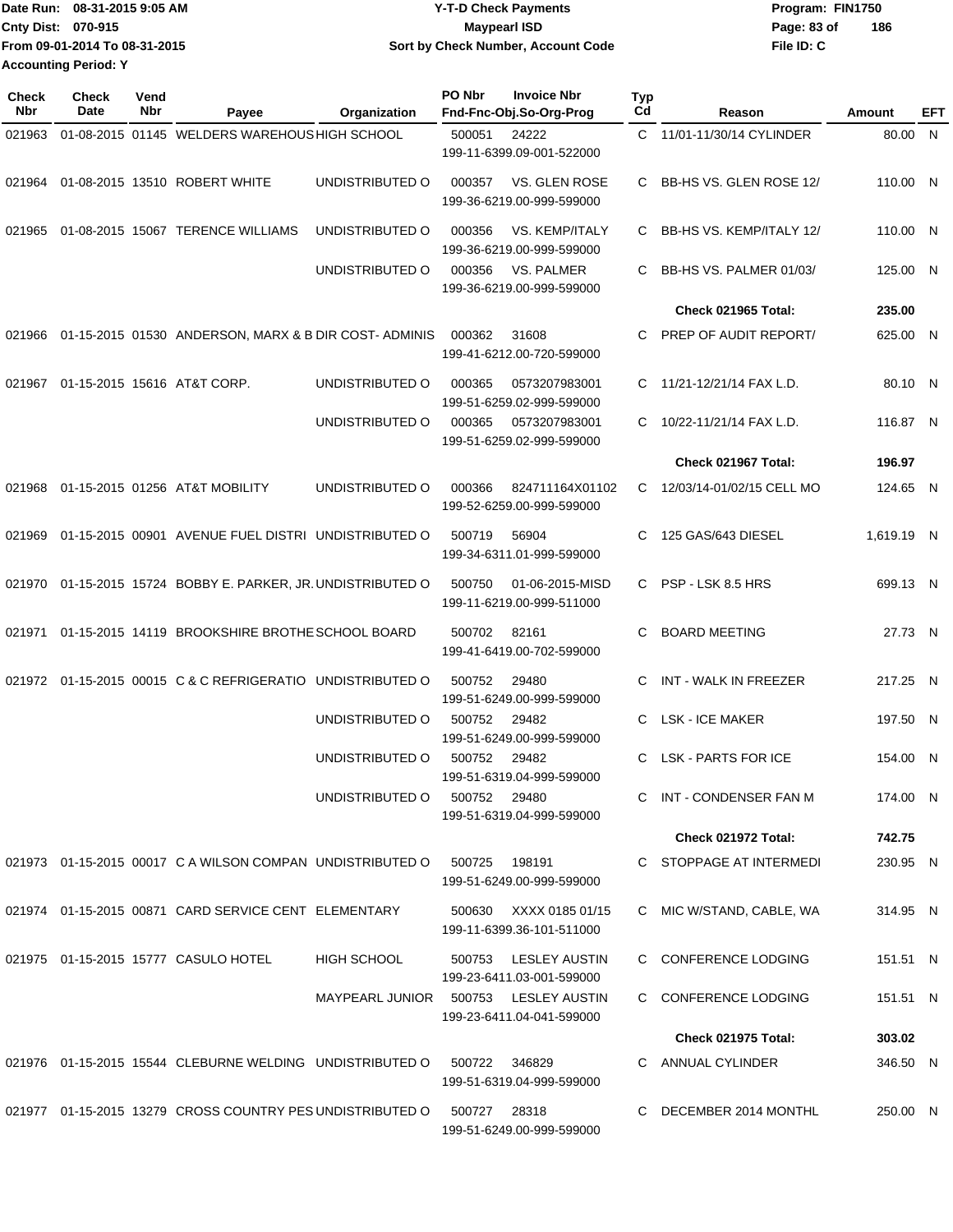| Date Run: 08-31-2015 9:05 AM  | <b>Y-T-D Check Payments</b>        | Program: FIN1750   |
|-------------------------------|------------------------------------|--------------------|
| <b>Cnty Dist: 070-915</b>     | Maypearl ISD                       | 186<br>Page: 84 of |
| From 09-01-2014 To 08-31-2015 | Sort by Check Number, Account Code | File ID: C         |
| <b>Accounting Period: Y</b>   |                                    |                    |

| <b>Check</b><br>Nbr | Check<br>Date | Vend<br>Nbr | Payee                                                    | Organization           | PO Nbr | <b>Invoice Nbr</b><br>Fnd-Fnc-Obj.So-Org-Prog   | Typ<br>Cd | Reason                       | Amount     | EFT |
|---------------------|---------------|-------------|----------------------------------------------------------|------------------------|--------|-------------------------------------------------|-----------|------------------------------|------------|-----|
| 021978              |               |             | 01-15-2015 13714 DECKER INC.                             | UNDISTRIBUTED O        | 500698 | 95462A                                          | C         | DOOR INSERT/PINTLE/SQ.       | 72.99 N    |     |
|                     |               |             |                                                          |                        |        | 199-51-6319.04-999-599000                       |           |                              |            |     |
| 021979              |               |             | 01-15-2015 12536 DESOTO JANITORIAL                       | UNDISTRIBUTED O        | 500736 | 161711-1<br>199-51-6319.01-999-599000           | C.        | <b>CLEANER</b>               | 254.00 N   |     |
|                     |               |             |                                                          | UNDISTRIBUTED O        | 500736 | 161955-1<br>199-51-6319.01-999-599000           | C.        | <b>CLEANER</b>               | 254.00 N   |     |
|                     |               |             |                                                          | UNDISTRIBUTED O        | 500736 | 162262<br>199-51-6319.01-999-599000             | C.        | <b>FLOOR FINISH/STRIPPER</b> | 327.04 N   |     |
|                     |               |             |                                                          |                        |        |                                                 |           | Check 021979 Total:          | 835.04     |     |
|                     |               |             | 021980 01-15-2015 01588 DRAMATISTS PLAY SE HIGH SCHOOL   |                        | 500650 | SO_00000335011<br>199-11-6399.06-001-511000     |           | C OAP-LETTERS TO SALA S      | 249.27 N   |     |
| 021981              |               |             | 01-15-2015 13639 EAST TEXAS COPY SY UNDISTRIBUTED O      |                        | 000363 | 269748<br>199-11-6219.07-999-523000             | C         | 12/04-01/03/15 COPIER B&     | 38.66 N    |     |
|                     |               |             |                                                          | <b>HIGH SCHOOL</b>     | 000363 | 269748<br>199-11-6269.00-001-511000             | C.        | 12/04-01/03/15 COPIER B&     | 12.20 N    |     |
|                     |               |             |                                                          | <b>MAYPEARL JUNIOR</b> | 000363 | 269748<br>199-11-6269.00-041-511000             |           | 12/04-01/03/15 COPIER B&     | 21.14 N    |     |
|                     |               |             |                                                          | <b>ELEMENTARY</b>      | 000363 | 269748<br>199-11-6269.00-101-511000             |           | 12/04-01/03/15 COPIER B&     | 228.68 N   |     |
|                     |               |             |                                                          | <b>ELEMENTARY</b>      | 000363 | 269748<br>199-11-6269.00-101-599000             | C.        | 12/04-01/03/15 COPIER B&     | 24.05 N    |     |
|                     |               |             |                                                          | <b>HIGH SCHOOL</b>     | 000363 | 269748<br>199-11-6269.01-001-511000             |           | 12/04-01/03/15 COPIER B&     | 333.12 N   |     |
|                     |               |             |                                                          | MAYPEARL JUNIOR        | 000363 | 269748<br>199-11-6269.01-041-511000             | C.        | 12/04-01/03/15 COPIER B&     | 288.58 N   |     |
|                     |               |             |                                                          | DIR COST- ADMINIS      | 000363 | 269748<br>199-41-6249.00-720-599000             | C.        | 12/04-01/03/15 COPIER B&     | 32.45 N    |     |
|                     |               |             |                                                          | DIR COST- ADMINIS      | 000363 | 269748<br>199-41-6249.00-720-599000             | C.        | 12/04-01/03/15 COPIER CO     | 104.25 N   |     |
|                     |               |             |                                                          |                        |        |                                                 |           | Check 021981 Total:          | 1,083.13   |     |
|                     |               |             | 021982 01-15-2015 15772 THE 2 SISTERS                    | UNDISTRIBUTED O        | 500707 | <b>RHONDA</b><br>255-13-6499.00-999-524000      | С         | DEVELOPMENT WORKSH           | 295.00 N   |     |
|                     |               |             | 021983  01-15-2015  12186  ELLIOTT ELECTRIC              | UNDISTRIBUTED O        | 500758 | 09-73150-01<br>199-51-6319.02-999-599000        |           | 1000W METAL HALIDE           | 32.50 N    |     |
|                     |               |             |                                                          | UNDISTRIBUTED O        |        | 500758 09-72318-04<br>199-51-6319.02-999-599000 |           | C METAL HALIDE/MOUNT         | 520.83 N   |     |
|                     |               |             |                                                          |                        |        |                                                 |           | <b>Check 021983 Total:</b>   | 553.33     |     |
|                     |               |             | 021984 01-15-2015 15762 FASTENAL COMPANY UNDISTRIBUTED O |                        | 500663 | TXMI155256<br>199-51-6319.04-999-599000         |           | C MATERIALS FOR BB GOAL      | 104.89 N   |     |
|                     |               |             | 021985 01-15-2015 14405 HOLIDAY INN EXPRES HIGH SCHOOL   |                        | 500740 | B. CUPP<br>199-11-6411.29-001-511B00            |           | C 01/16/2015 LODGING         | 96.30 N    |     |
|                     |               |             |                                                          | <b>HIGH SCHOOL</b>     |        | 500740 B. CUPP<br>199-11-6412.29-001-511000     |           | C 01/16/2015 LODGING         | 192.60 N   |     |
|                     |               |             |                                                          |                        |        |                                                 |           | <b>Check 021985 Total:</b>   | 288.90     |     |
|                     |               |             | 021986  01-15-2015  13687  HUBERT COMPANY                | UNDISTRIBUTED O        | 000002 | 902708<br>199-51-6319.04-999-599000             |           | C HEATED CABINET             | 1,550.00 N |     |
|                     |               |             |                                                          | UNDISTRIBUTED O        |        | 500095 927314<br>240-35-6342.00-999-599000      |           | C SHEET PAN                  | 273.22 N   |     |
|                     |               |             |                                                          | UNDISTRIBUTED O        |        | 500095 927296<br>240-35-6342.00-999-599000      |           | C SPOODLE/SCALLOP TON        | 108.44 N   |     |
|                     |               |             |                                                          | UNDISTRIBUTED O        |        | 500491 101409<br>240-35-6342.00-999-599000      |           | C ICE MAKER                  | 1,426.96 N |     |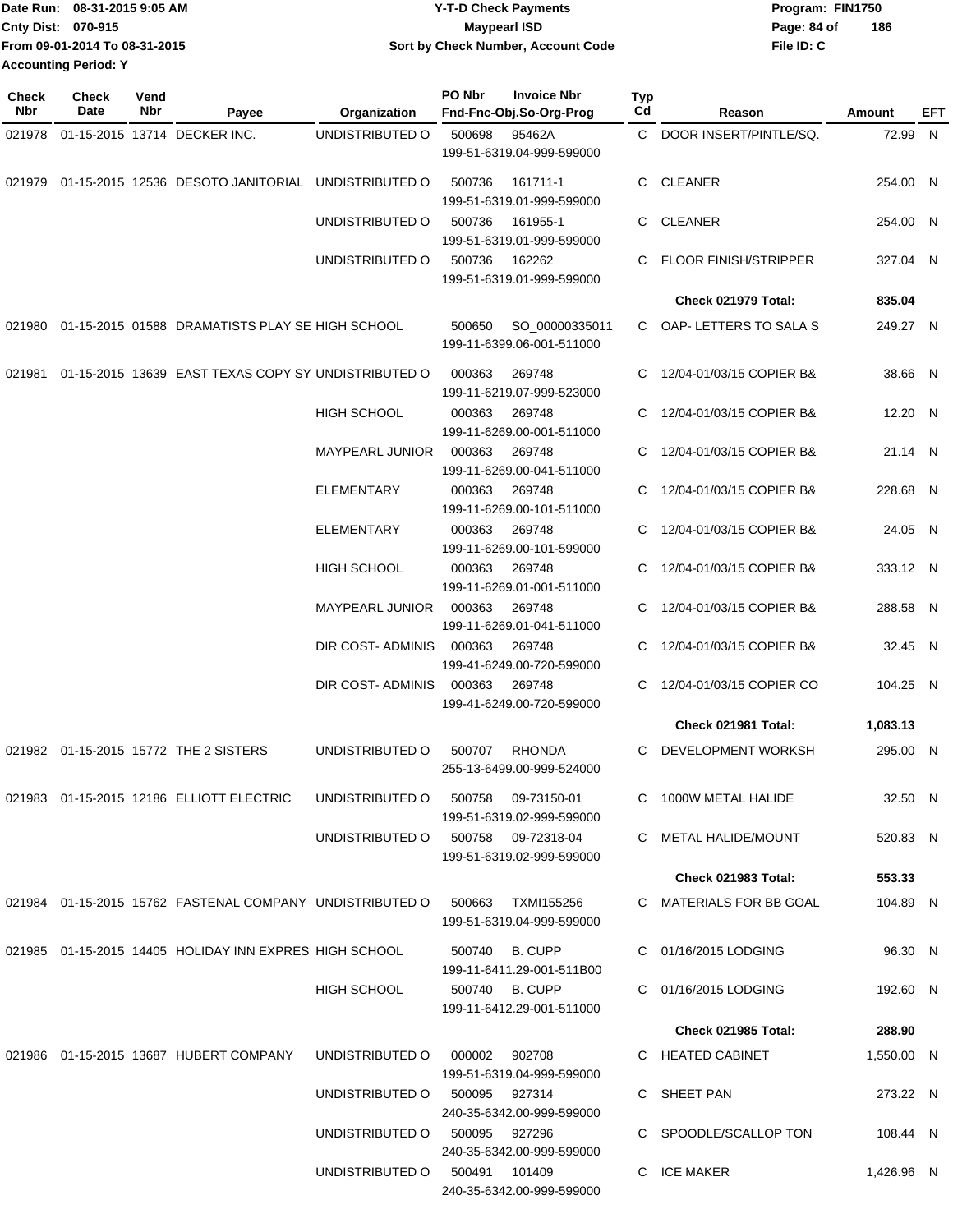|                     | Date Run: 08-31-2015 9:05 AM<br>Cnty Dist: 070-915<br>From 09-01-2014 To 08-31-2015<br><b>Accounting Period: Y</b> |             |                                                            |                        | <b>Y-T-D Check Payments</b><br><b>Maypearl ISD</b><br>Sort by Check Number, Account Code |                                                   | File ID: C            | Program: FIN1750<br>Page: 85 of<br>186 |            |         |
|---------------------|--------------------------------------------------------------------------------------------------------------------|-------------|------------------------------------------------------------|------------------------|------------------------------------------------------------------------------------------|---------------------------------------------------|-----------------------|----------------------------------------|------------|---------|
| <b>Check</b><br>Nbr | <b>Check</b><br>Date                                                                                               | Vend<br>Nbr | Payee                                                      | Organization           | PO Nbr                                                                                   | <b>Invoice Nbr</b><br>Fnd-Fnc-Obj.So-Org-Prog     | Typ<br>C <sub>d</sub> | Reason                                 | Amount     | EFT     |
|                     |                                                                                                                    |             |                                                            |                        |                                                                                          |                                                   |                       | Check 021986 Total:                    | 3,358.62   |         |
| 021987              |                                                                                                                    |             | 01-15-2015 15778 JENNIFER CASANA                           | MAYPEARL JUNIOR        | 500764                                                                                   | <b>REIMBURSEMENT</b><br>199-11-6399.01-041-521000 | С                     | <b>GT PROGRAM MODULES</b>              | 100.00 N   |         |
| 021988              |                                                                                                                    |             | 01-15-2015 13655 JILL AUGUSTYN                             | <b>MAYPEARL JUNIOR</b> | 500763                                                                                   | <b>REIMBURSEMENT</b><br>199-11-6411.05-041-511000 | C                     | <b>LODGING</b>                         | 136.36 N   |         |
| 021989              |                                                                                                                    |             | 01-15-2015 15086 Kimbell Midwest                           | UNDISTRIBUTED O        | 500685                                                                                   | 3957391<br>199-51-6319.04-999-599000              | C                     | <b>MONTHLY MATERIAL RES</b>            | 214.86 N   |         |
| 021990              |                                                                                                                    |             | 01-15-2015 14204 LANDMARK EQUIPME UNDISTRIBUTED O          |                        | 500726                                                                                   | RW8503<br>199-51-6319.04-999-599000               | С                     | <b>SCISSOR-LIFT RENTAL</b>             | 454.50 N   |         |
| 021991              |                                                                                                                    |             | 01-15-2015 00060 LUCKIES AUTO AND T UNDISTRIBUTED O        |                        | 500728                                                                                   | 000081402<br>199-34-6219.00-999-599000            |                       | LIC. 108-4767 / OIL CHANG              |            | 50.00 N |
|                     |                                                                                                                    |             |                                                            | UNDISTRIBUTED O        | 500728                                                                                   | 000081403<br>199-34-6219.00-999-599000            | C                     | LIC. 110-4211 / INSPECTIO              |            | 39.75 N |
|                     |                                                                                                                    |             |                                                            | UNDISTRIBUTED O        | 500728                                                                                   | 000081402<br>199-34-6319.00-999-599000            | C                     | LIC. 108-4767 / OIL CHANG              |            | 7.10 N  |
|                     |                                                                                                                    |             |                                                            |                        |                                                                                          |                                                   |                       | Check 021991 Total:                    | 96.85      |         |
| 021992              |                                                                                                                    |             | 01-15-2015 15773 MAINSTAY SUITES TE MAYPEARL JUNIOR        |                        | 500711                                                                                   | DALLAS DEES<br>199-11-6411.05-041-511000          | C                     | <b>TETA LODGING</b>                    | 260.68 N   |         |
|                     |                                                                                                                    |             |                                                            | <b>HIGH SCHOOL</b>     | 500718                                                                                   | <b>RACHEL BROWN</b><br>199-11-6412.01-001-511000  | C                     | <b>TETA LODGING</b>                    | 260.68 N   |         |
|                     |                                                                                                                    |             |                                                            |                        |                                                                                          |                                                   |                       | Check 021992 Total:                    | 521.36     |         |
| 021993              |                                                                                                                    |             | 01-15-2015 15677 TFS dba MASTER SOU UNDISTRIBUTED O        |                        | 500755                                                                                   | 25190<br>199-51-6249.00-999-599000                | C                     | <b>LSK SERVICE CALL - INTE</b>         | 450.00 N   |         |
|                     |                                                                                                                    |             |                                                            | UNDISTRIBUTED O        | 500755                                                                                   | 25189<br>199-51-6249.00-999-599000                | C                     | H.S. SERVICE CALL - FIRE               | 270.00 N   |         |
|                     |                                                                                                                    |             |                                                            |                        |                                                                                          |                                                   |                       | <b>Check 021993 Total:</b>             | 720.00     |         |
|                     |                                                                                                                    |             | 021994 01-15-2015 15657 MICHAEL SCOTT-TEA HIGH SCHOOL      |                        | 500708                                                                                   | 1225<br>199-36-6399.13-001-599000                 |                       | RED HEADBANDS WITH L                   | 300.00 N   |         |
|                     |                                                                                                                    |             | 021995  01-15-2015  00099  REGION  10/EDUCATIO  ELEMENTARY |                        | 500490                                                                                   | 129062<br>199-11-6411.03-101-511000               |                       | C CPI CERTIFICATION - ODG              |            | 35.00 N |
|                     |                                                                                                                    |             |                                                            | ELEMENTARY             |                                                                                          | 500534 129061<br>199-11-6411.03-101-511000        |                       | C CPI CERTIFICATION - W. J             |            | 35.00 N |
|                     |                                                                                                                    |             |                                                            |                        |                                                                                          |                                                   |                       | Check 021995 Total:                    | 70.00      |         |
|                     |                                                                                                                    |             | 021996 01-15-2015 15219 RICHARD MICHAEL TE UNDISTRIBUTED O |                        | 500759                                                                                   | REIMBURSEMENT<br>199-34-6219.01-999-599000        |                       | C CDL FEE                              |            | 61.00 N |
|                     |                                                                                                                    |             | 021997  01-15-2015  12925  ROBERT MERRITT                  | MAYPEARL JUNIOR 500770 |                                                                                          | REIMBURSEMENT<br>199-11-6399.01-041-511000        |                       | C STEEL MAUL FOR OUTDO                 |            | 79.98 N |
|                     |                                                                                                                    |             | 021998 01-15-2015 15744 SCHLECHTY CENTER UNDISTRIBUTED O   |                        | 500449                                                                                   | 18742<br>255-13-6499.00-999-524000                |                       | C CONFERENCE                           | 1,000.00 N |         |
|                     |                                                                                                                    |             | 021999 01-15-2015 00843 SCHOLASTIC BOOK FA HIGH SCHOOL     |                        |                                                                                          | 500739 W3465765BF<br>199-12-6399.00-001-599000    |                       | C BOOK FAIR                            | 439.37 N   |         |
|                     | 022000 01-15-2015 00131 TASA                                                                                       |             |                                                            | <b>HIGH SCHOOL</b>     | 500744                                                                                   | 01090035469<br>199-23-6499.00-001-599000          |                       | C ASSESSMENT CONFEREN                  | 145.00 N   |         |
|                     |                                                                                                                    |             |                                                            | HIGH SCHOOL            |                                                                                          | 500745 01090035468<br>199-23-6499.00-001-599000   |                       | C MIDWINTER CONFERENC                  | 275.00 N   |         |
|                     |                                                                                                                    |             |                                                            |                        |                                                                                          |                                                   |                       | <b>Check 022000 Total:</b>             | 420.00     |         |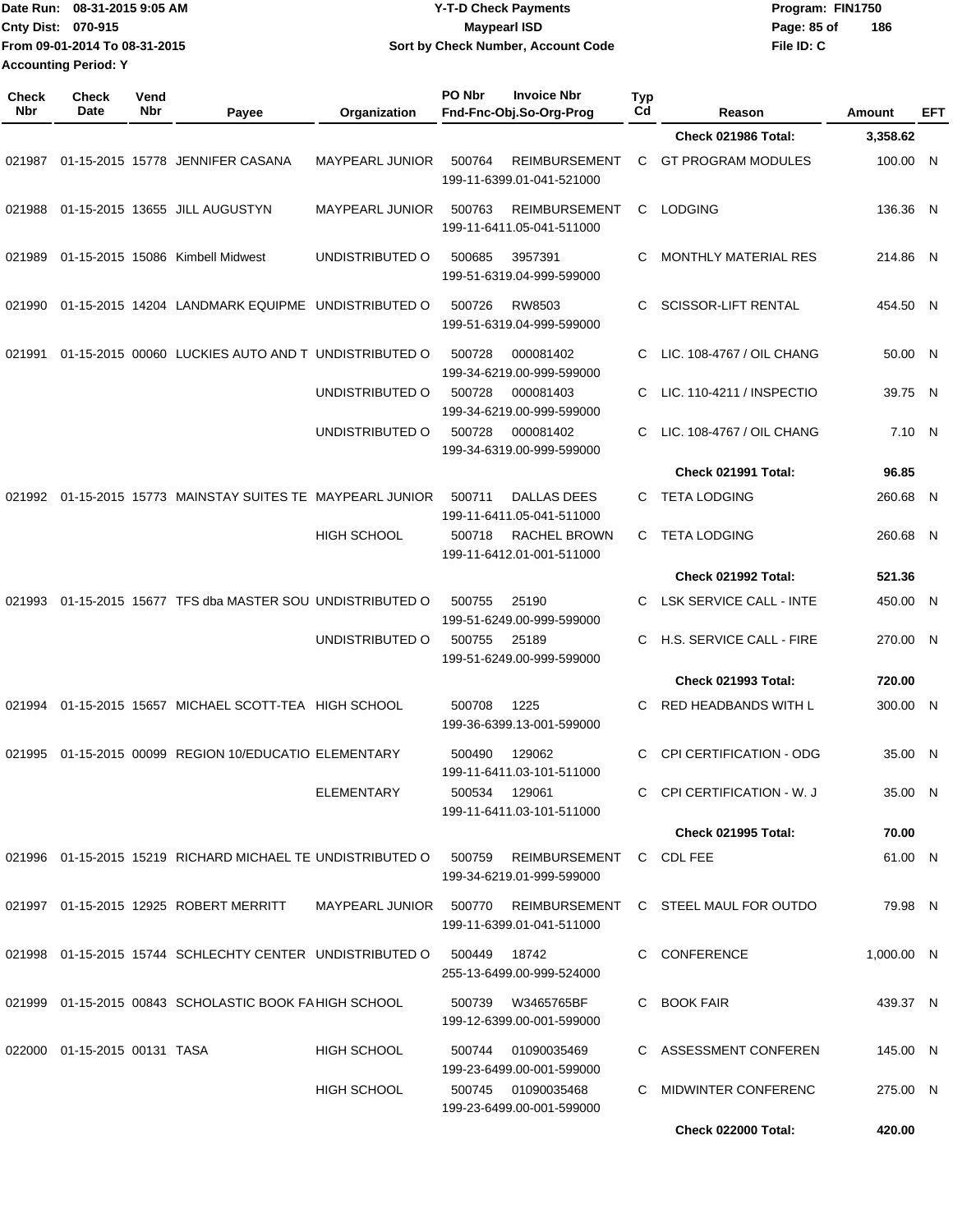| IDate Run: 08-31-2015 9:05 AM |                               | <b>Y-T-D Check Payments</b>        | Program: FIN1750   |  |  |  |
|-------------------------------|-------------------------------|------------------------------------|--------------------|--|--|--|
| <b>Cnty Dist: 070-915</b>     |                               | Maypearl ISD                       | 186<br>Page: 86 of |  |  |  |
|                               | From 09-01-2014 To 08-31-2015 | Sort by Check Number, Account Code | File ID: C         |  |  |  |
| <b>Accounting Period: Y</b>   |                               |                                    |                    |  |  |  |

| <b>Check</b><br>Nbr | Check<br>Date            | Vend<br>Nbr | Payee                                                                           | Organization                 | PO Nbr       | <b>Invoice Nbr</b><br>Fnd-Fnc-Obj.So-Org-Prog      | Typ<br>Cd    | Reason                     | <b>Amount</b> | EFT |
|---------------------|--------------------------|-------------|---------------------------------------------------------------------------------|------------------------------|--------------|----------------------------------------------------|--------------|----------------------------|---------------|-----|
| 022001              | 01-15-2015 00784 TASBO   |             |                                                                                 | UNDISTRIBUTED O              | 500742       | 34576<br>199-53-6411.02-999-599000                 | $\mathbf{C}$ | MEMBERSHIP RENEWAL         | 90.00 N       |     |
|                     |                          |             | 022002 01-15-2015 01714 TEXAS DEPT OF LICEN UNDISTRIBUTED O                     |                              | 500720       | <b>ELEVATOR FEES</b><br>199-51-6249.00-999-599000  |              | C ELEVATOR INSPECTION      | 40.00 N       |     |
|                     |                          |             | 022003 01-15-2015 01058 UNIVERSITY OF TEXA HIGH SCHOOL                          |                              | 500250       | 4897<br>199-11-6399.27-001-511000                  | C            | STUDY MATERIALS            | 97.00 N       |     |
| 022004              | 01-15-2015 13063 US BANK |             |                                                                                 | UNDISTRIBUTED O              | 500746       | 3858530<br>599-71-6599.00-999-599000               | C            | <b>ADMINISTRATION FEES</b> | 377.13 N      |     |
| 022005              |                          |             | 01-15-2015 00253 VERIZON SOUTHWEST UNDISTRIBUTED O                              |                              | 000364       | 3767008409 0115<br>199-51-6259.02-999-599000       | C            | 12/28-01/27/15 FAX LOCAL   | 54.83 N       |     |
|                     |                          |             |                                                                                 | UNDISTRIBUTED O              | 000364       | 3725000396 0115<br>199-51-6259.02-999-599000       | C            | 12/28-01/27/15 LOCAL       | 812.82 N      |     |
|                     |                          |             |                                                                                 |                              |              |                                                    |              | <b>Check 022005 Total:</b> | 867.65        |     |
| 022006              |                          |             | 01-15-2015 01862 WESTIN GALLERIA HO UNDISTRIBUTED O                             |                              | 500554       | <b>KELLY PIETERSE</b><br>199-21-6411.00-999-523000 |              | C SWEP CONFERENCE LOD      | 325.28 N      |     |
| 022007              |                          |             | 01-22-2015 12211 ADVANCE PIERRE FO MAYPEARL JUNIOR                              |                              | 000382       | 1498025<br>240-35-6341.00-041-599000               | C            | <b>COMMODITY PRODUCTS</b>  | 63.00 N       |     |
|                     |                          |             |                                                                                 | INTERMEDIATE SCH             | 000382       | 1498025<br>240-35-6341.00-043-599000               | C            | <b>COMMODITY PRODUCTS</b>  | 63.00 N       |     |
|                     |                          |             |                                                                                 | ELEMENTARY                   | 000382       | 1498025<br>240-35-6341.00-101-599000               | C            | <b>COMMODITY PRODUCTS</b>  | 63.00 N       |     |
|                     |                          |             |                                                                                 | HIGH SCHOOL                  | 000382       | 1498025<br>240-35-6341.01-001-599000               | C            | <b>COMMODITY PRODUCTS</b>  | 60.70 N       |     |
|                     |                          |             |                                                                                 |                              |              |                                                    |              | <b>Check 022007 Total:</b> | 249.70        |     |
| 022008              |                          |             | 01-22-2015 15614 ADVANTAGE MEDICAL UNDISTRIBUTED O                              |                              | 000381       | 1539<br>199-34-6219.01-999-599000                  | C            | DOT PHYSICAL/DRUG SC       | 82.00 N       |     |
| 022009              |                          |             | 01-22-2015 01869 ALL SPORTS TROPHIE MAYPEARL JUNIOR                             |                              | 500747       | 8797<br>199-11-6399.01-041-521000                  | C            | SPELLING BEE               | 43.42 N       |     |
|                     |                          |             |                                                                                 | <b>MAYPEARL JUNIOR</b>       | 500782       | 8801<br>199-11-6399.01-041-521000                  |              | SPELLING BEE TROPHIES      | 19.50 N       |     |
|                     |                          |             |                                                                                 | MAYPEARL JUNIOR 500748 8798  |              | 199-11-6399.01-041-521000                          |              | C SPELLING BEE             | 33.59 N       |     |
|                     |                          |             |                                                                                 | INTERMEDIATE SCH 500747 8797 |              | 199-11-6399.01-043-521000                          |              | C SPELLING BEE             | 43.42 N       |     |
|                     |                          |             |                                                                                 | INTERMEDIATE SCH 500782 8801 |              | 199-11-6399.01-043-521000                          |              | C SPELLING BEE TROPHIES    | 17.50 N       |     |
|                     |                          |             |                                                                                 | INTERMEDIATE SCH 500748 8798 |              | 199-11-6399.01-043-521000                          |              | C SPELLING BEE             | 33.58 N       |     |
|                     |                          |             |                                                                                 | ELEMENTARY                   | 500747  8797 | 199-11-6399.01-101-521000                          |              | C SPELLING BEE             | 43.41 N       |     |
|                     |                          |             |                                                                                 | ELEMENTARY                   | 500748 8798  | 199-11-6399.01-101-521000                          |              | C SPELLING BEE             | 33.58 N       |     |
|                     |                          |             |                                                                                 |                              |              |                                                    |              | Check 022009 Total:        | 268.00        |     |
|                     |                          |             | 022010 01-22-2015 13109 CHRISTINE M. BAKER UNDISTRIBUTED O 000372 VS. SUNNYVALE |                              |              | 199-36-6219.00-999-599000                          |              | C BB-HS VS. SUNNYVALE 1/   | 95.00 N       |     |
|                     |                          |             | 022011 01-22-2015 00593 BLUE BELL CREAMERI MAYPEARL JUNIOR 000383 043083464403  |                              |              | 240-35-6341.00-041-599000                          |              | C ICE CREAM                | 48.60 N       |     |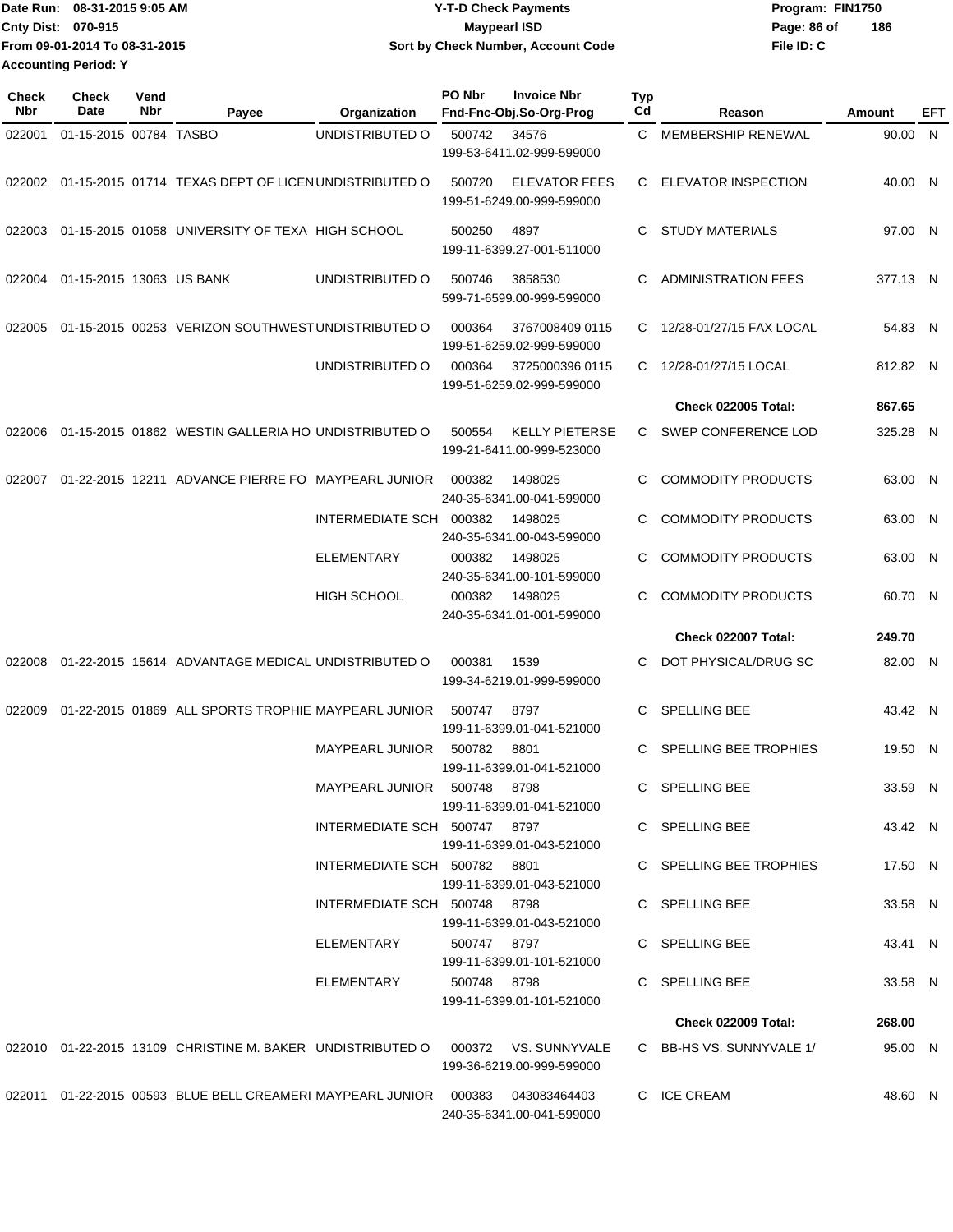| Date Run: 08-31-2015 9:05 AM |                               | <b>Y-T-D Check Payments</b>        | Program: FIN1750   |  |  |  |
|------------------------------|-------------------------------|------------------------------------|--------------------|--|--|--|
| <b>Cnty Dist: 070-915</b>    |                               | Maypearl ISD                       | 186<br>Page: 87 of |  |  |  |
|                              | From 09-01-2014 To 08-31-2015 | Sort by Check Number, Account Code | File ID: C         |  |  |  |
| <b>Accounting Period: Y</b>  |                               |                                    |                    |  |  |  |

| <b>Check</b><br><b>Nbr</b> | <b>Check</b><br>Date         | Vend<br>Nbr | Payee                                                                         | Organization                    | PO Nbr     | <b>Invoice Nbr</b><br>Fnd-Fnc-Obj.So-Org-Prog | Typ<br>Cd | Reason                       | Amount     | EFT |
|----------------------------|------------------------------|-------------|-------------------------------------------------------------------------------|---------------------------------|------------|-----------------------------------------------|-----------|------------------------------|------------|-----|
| 022012                     |                              |             | 01-22-2015 00956 BORDEN DAIRY                                                 | MAYPEARL JUNIOR                 | 000384     | 63297                                         |           | C MILK                       | 333.60 N   |     |
|                            |                              |             |                                                                               |                                 |            | 240-35-6341.00-041-599000                     |           |                              |            |     |
|                            |                              |             |                                                                               | INTERMEDIATE SCH 000384         |            | 63297                                         | C.        | MILK                         | 250.20 N   |     |
|                            |                              |             |                                                                               |                                 |            | 240-35-6341.00-043-599000                     |           |                              |            |     |
|                            |                              |             |                                                                               | ELEMENTARY                      | 000384     | 63297                                         | C         | MILK                         | 764.50 N   |     |
|                            |                              |             |                                                                               |                                 |            | 240-35-6341.00-101-599000                     |           |                              |            |     |
|                            |                              |             |                                                                               | <b>HIGH SCHOOL</b>              | 000384     | 63297<br>240-35-6341.01-001-599000            | C         | MILK                         | 458.70 N   |     |
|                            |                              |             |                                                                               |                                 |            |                                               |           |                              |            |     |
|                            |                              |             |                                                                               |                                 |            |                                               |           | <b>Check 022012 Total:</b>   | 1,807.00   |     |
| 022013                     |                              |             | 01-22-2015 13576 CANON FINANCIAL SE UNDISTRIBUTED O                           |                                 | 000385     | 14527024<br>199-11-6219.00-999-523000         |           | C COPIER LEASE 01/13/2015    | 220.90 N   |     |
|                            |                              |             |                                                                               | <b>HIGH SCHOOL</b>              | 000385     | 14527024<br>199-11-6269.00-001-511000         | C         | COPIER LEASE 01/13/2015      | 245.44 N   |     |
|                            |                              |             |                                                                               | <b>MAYPEARL JUNIOR</b>          | 000385     | 14527024<br>199-11-6269.00-041-511000         | C         | COPIER LEASE 01/13/2015      | 245.44 N   |     |
|                            |                              |             |                                                                               | INTERMEDIATE SCH 000385         |            | 14527024                                      | C         | COPIER LEASE 01/13/2015      | 239.99 N   |     |
|                            |                              |             |                                                                               |                                 |            | 199-11-6269.00-043-599000                     |           |                              |            |     |
|                            |                              |             |                                                                               | <b>ELEMENTARY</b>               | 000385     | 14527024                                      | C.        | COPIER LEASE 01/13/2015      | 245.44 N   |     |
|                            |                              |             |                                                                               |                                 |            | 199-11-6269.00-101-511000                     |           |                              |            |     |
|                            |                              |             |                                                                               | ELEMENTARY                      | 000385     | 14527024<br>199-11-6269.00-101-599000         |           | COPIER LEASE 01/13/2015      | 245.44 N   |     |
|                            |                              |             |                                                                               | HIGH SCHOOL                     | 000385     | 14527024                                      | C.        | COPIER LEASE 01/13/2015      | 1,227.20 N |     |
|                            |                              |             |                                                                               |                                 |            | 199-11-6269.01-001-511000                     |           |                              |            |     |
|                            |                              |             |                                                                               | <b>MAYPEARL JUNIOR</b>          | 000385     | 14527024<br>199-11-6269.01-041-511000         | C.        | COPIER LEASE 01/13/2015      | 245.44 N   |     |
|                            |                              |             |                                                                               | INTERMEDIATE SCH 000385         |            | 14527024<br>199-11-6269.01-043-511000         |           | COPIER LEASE 01/13/2015      | 239.99 N   |     |
|                            |                              |             |                                                                               | DIR COST-ADMINIS                | 000385     | 14527024<br>199-41-6249.00-720-599000         | C.        | COPIER LEASE 01/13/2015      | 269.97 N   |     |
|                            |                              |             |                                                                               |                                 |            |                                               |           | Check 022013 Total:          | 3,425.25   |     |
|                            |                              |             |                                                                               |                                 |            |                                               |           |                              |            |     |
|                            |                              |             | 022014 01-22-2015 00501 CHANNING BETE COM HIGH SCHOOL                         |                                 | 500714     | 52898735<br>199-33-6399.00-001-599000         |           | C CPR SUPPLIES               | 63.85 N    |     |
|                            |                              |             | 022015 02-20-2015 00200 CLAIMS ADMINISTRATI ELEMENTARY                        |                                 | 000463     | 199-11-6143.00-101-511000                     | D         | <b>Workmens Compensation</b> | 641.13 N   |     |
|                            |                              |             | 01-22-2015 13110 LEGRANT CLARK                                                | UNDISTRIBUTED O                 | 000379 VS. |                                               |           | C BB-HS VS.SCURRY ROSS       | 145.00 N   |     |
|                            |                              |             |                                                                               |                                 |            | 199-36-6219.00-999-599000                     |           |                              |            |     |
|                            |                              |             |                                                                               |                                 |            |                                               |           | <b>Check 022015 Total:</b>   | 786.13     |     |
|                            | 022016 01-22-2015 13421 DFOA |             |                                                                               | UNDISTRIBUTED O                 |            | 000367 VS. D.CHRISTIAN                        |           | C SCRIMMAGE ON 8/15/2014     | 100.00 N   |     |
|                            |                              |             |                                                                               |                                 |            | 199-36-6219.00-999-599000                     |           |                              |            |     |
|                            |                              |             |                                                                               |                                 |            |                                               |           |                              |            |     |
|                            |                              |             | 022017  01-22-2015  15656 DEPARTMENT OF INF UNDISTRIBUTED   000386  15121294N |                                 |            | 199-51-6259.02-999-599000                     |           | C 12/01-12/31/14 FAX L.D.    | 54.16 N    |     |
|                            |                              |             |                                                                               |                                 |            |                                               |           |                              |            |     |
|                            |                              |             | 022018  01-22-2015  13639  EAST TEXAS COPY SY HIGH SCHOOL                     |                                 | 000387     | 270852                                        |           | C 12/09-01/08/15 PRINTERS    | 87.50 N    |     |
|                            |                              |             |                                                                               |                                 |            | 199-11-6269.00-001-511000                     |           |                              |            |     |
|                            |                              |             |                                                                               |                                 |            |                                               |           | C 12/09-01/08/15 PRINTERS    | 87.50 N    |     |
|                            |                              |             |                                                                               |                                 |            | 199-11-6269.00-041-511000                     |           |                              |            |     |
|                            |                              |             |                                                                               | ELEMENTARY                      |            | 000387 270852<br>199-11-6269.00-101-511000    |           | C 12/09-01/08/15 PRINTERS    | 87.50 N    |     |
|                            |                              |             |                                                                               | ELEMENTARY                      |            | 000387 270852                                 |           | C 12/09-01/08/15 PRINTERS    | 87.50 N    |     |
|                            |                              |             |                                                                               |                                 |            | 199-11-6269.00-101-599000                     |           |                              |            |     |
|                            |                              |             |                                                                               | HIGH SCHOOL                     |            | 000387 270852                                 |           | C 12/09-01/08/15 PRINTERS    | 87.50 N    |     |
|                            |                              |             |                                                                               |                                 |            | 199-11-6269.01-001-511000                     |           |                              |            |     |
|                            |                              |             |                                                                               | MAYPEARL JUNIOR  000387  270852 |            |                                               |           | C 12/09-01/08/15 PRINTERS    | 87.50 N    |     |
|                            |                              |             |                                                                               |                                 |            | 199-11-6269.01-041-511000                     |           |                              |            |     |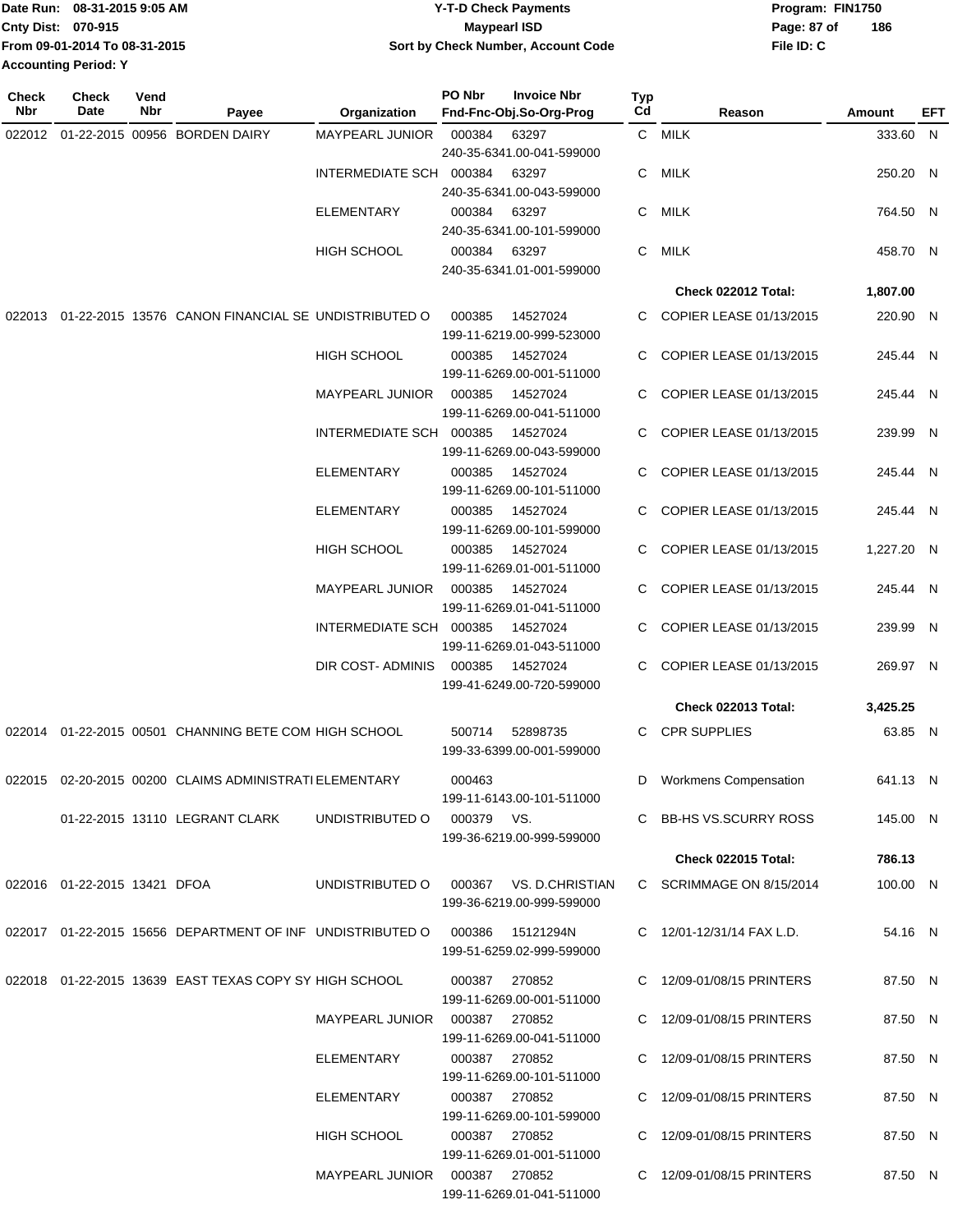| Date Run: 08-31-2015 9:05 AM  | <b>Y-T-D Check Payments</b>        | Program: FIN1750 |     |  |  |
|-------------------------------|------------------------------------|------------------|-----|--|--|
| <b>Cnty Dist: 070-915</b>     | <b>Maypearl ISD</b>                | Page: 88 of      | 186 |  |  |
| From 09-01-2014 To 08-31-2015 | Sort by Check Number, Account Code | File ID: C       |     |  |  |
| <b>Accounting Period: Y</b>   |                                    |                  |     |  |  |

| <b>Check</b><br>Nbr | <b>Check</b><br>Date   | Vend<br>Nbr | Payee                                                    | Organization                      | PO Nbr         | <b>Invoice Nbr</b><br>Fnd-Fnc-Obj.So-Org-Prog       | Typ<br>Cd | Reason                        | Amount     | EFT |
|---------------------|------------------------|-------------|----------------------------------------------------------|-----------------------------------|----------------|-----------------------------------------------------|-----------|-------------------------------|------------|-----|
|                     |                        |             |                                                          | INTERMEDIATE SCH                  | 000387         | 270852                                              | C.        | 12/09-01/08/15 PRINTERS       | 87.50 N    |     |
|                     |                        |             |                                                          |                                   |                | 199-11-6269.01-043-511000                           |           |                               |            |     |
|                     |                        |             |                                                          | <b>ELEMENTARY</b>                 | 500737         | 270196                                              | C         | CANON J-1 STAPLES             | 125.50 N   |     |
|                     |                        |             |                                                          |                                   |                | 199-11-6399.11-101-511000                           |           |                               |            |     |
|                     |                        |             |                                                          | DIR COST- ADMINIS                 | 000387         | 270852                                              | С         | 12/09-01/08/15 PRINTERS       | 87.50 N    |     |
|                     |                        |             |                                                          |                                   |                | 199-41-6249.00-720-599000                           |           |                               |            |     |
|                     |                        |             |                                                          |                                   |                |                                                     |           | Check 022018 Total:           | 825.50     |     |
| 022019              |                        |             | 01-22-2015 00319 ECS LEARNING SYSTE MAYPEARL JUNIOR      |                                   | 500729         | 203626                                              | C         | STAAR ALGEBRA 1               | 417.42 N   |     |
|                     |                        |             |                                                          |                                   |                | 199-11-6399.03-041-511000                           |           |                               |            |     |
|                     |                        |             |                                                          | MAYPEARL JUNIOR                   | 500733         | 203629                                              | С         | <b>STAAR SOCIAL STUDIES</b>   | 638.23 N   |     |
|                     |                        |             |                                                          |                                   |                | 199-11-6399.08-041-511000                           |           |                               |            |     |
|                     |                        |             |                                                          | <b>MAYPEARL JUNIOR</b>            | 500732         | 203628                                              | C         | STAAR SCIENCE GR 8            | 313.02 N   |     |
|                     |                        |             |                                                          |                                   |                | 199-11-6399.09-041-511000                           |           |                               |            |     |
|                     |                        |             |                                                          | <b>MAYPEARL JUNIOR</b>            | 500731         | 203627                                              | C         | STAAR WRITING GR 7            | 313.02 N   |     |
|                     |                        |             |                                                          |                                   |                | 199-11-6399.23-041-525000                           |           |                               |            |     |
|                     |                        |             |                                                          |                                   |                |                                                     |           | Check 022019 Total:           | 1,681.69   |     |
| 022020              |                        |             | 01-22-2015 15783 ARTHUR D. FIELDS                        | UNDISTRIBUTED O                   | 000380         | VS.                                                 | C         | <b>BB-HS VS.SCURRY ROSS</b>   | 145.00 N   |     |
|                     |                        |             |                                                          |                                   |                | 199-36-6219.00-999-599000                           |           |                               |            |     |
|                     |                        |             |                                                          |                                   |                |                                                     |           |                               |            |     |
| 022021              |                        |             | 01-22-2015 01015 DONALD GARRISON                         | UNDISTRIBUTED O                   | 000371         | VS. SUNNYVALE                                       | С         | BB-HS VS. SUNNYVALE 1/        | 110.00 N   |     |
|                     |                        |             |                                                          |                                   |                | 199-36-6219.00-999-599000                           |           |                               |            |     |
| 022022              |                        |             | 01-22-2015 00440 CONNIE GRANT                            | UNDISTRIBUTED O                   | 000377         | VS.RED OAK LIFE                                     | C         | <b>BB-HS VS. RED OAK LIFE</b> | 95.00 N    |     |
|                     |                        |             |                                                          |                                   |                | 199-36-6219.00-999-599000                           |           |                               |            |     |
|                     |                        |             |                                                          |                                   |                |                                                     |           |                               |            |     |
| 022023              |                        |             | 01-22-2015 14120 HARRIS COMPUTER S UNDISTRIBUTED O       |                                   | 000388         | XT00100495                                          | С         | EZSCHOOLPAY 12/01-12/3        | 60.00 N    |     |
|                     |                        |             |                                                          |                                   |                | 240-35-6219.00-999-599000                           |           |                               |            |     |
| 022024              | 01-22-2015 00243 HILCO |             |                                                          | UNDISTRIBUTED O                   | 000389         | 4705171500                                          | С         | 12/2/15-1/2/15 SECURITY       | 33.18 N    |     |
|                     |                        |             |                                                          |                                   |                | 199-51-6259.04-999-599000                           |           |                               |            |     |
|                     |                        |             |                                                          | UNDISTRIBUTED O                   | 000389         | 4706839800                                          | С         | 12/02/15-01/02/15 MARQUE      | 57.37 N    |     |
|                     |                        |             |                                                          |                                   |                | 199-51-6259.04-999-599000                           |           |                               |            |     |
|                     |                        |             |                                                          | UNDISTRIBUTED O                   | 000389         | 4705273700                                          | С         | 12/02/15-01/02/15 FUEL TA     | 30.66 N    |     |
|                     |                        |             |                                                          |                                   |                | 199-51-6259.04-999-599000                           |           |                               |            |     |
|                     |                        |             |                                                          | UNDISTRIBUTED O                   | 000389         | 4602563301                                          | C         | 12/2/15-1/2/15 H.S. NORTH     | 2,131.07 N |     |
|                     |                        |             |                                                          |                                   |                | 199-51-6259.04-999-599000                           |           |                               |            |     |
|                     |                        |             |                                                          | UNDISTRIBUTED O                   | 000389         | 4705335301                                          |           | C 12/02/15-01/02/15 JUNIOR    | 3,563.59 N |     |
|                     |                        |             |                                                          |                                   |                | 199-51-6259.04-999-599000                           |           |                               |            |     |
|                     |                        |             |                                                          | UNDISTRIBUTED O                   |                | 000389 4706312901                                   |           | C 12/02/15-01/02/15 ELEMEN    | 2,415.84 N |     |
|                     |                        |             |                                                          | UNDISTRIBUTED O                   |                | 199-51-6259.04-999-599000                           |           |                               |            |     |
|                     |                        |             |                                                          |                                   |                | 000389 4602266500<br>199-51-6259.04-999-599000      |           | C 12/02/15-01/02/15 ATHLETI   | 592.87 N   |     |
|                     |                        |             |                                                          | UNDISTRIBUTED O 000389 4706783900 |                |                                                     |           | C 12/02/15-01/02/15 AG FACI   | 1,684.87 N |     |
|                     |                        |             |                                                          |                                   |                | 199-51-6259.78-999-522000                           |           |                               |            |     |
|                     |                        |             |                                                          |                                   |                |                                                     |           | <b>Check 022024 Total:</b>    | 10,509.45  |     |
|                     |                        |             |                                                          |                                   |                |                                                     |           |                               |            |     |
|                     |                        |             | 022025 01-22-2015 14399 ROBERT HODGE JR. UNDISTRIBUTED O |                                   |                | 000370 VS.LIFEOAKCLIFF<br>199-36-6219.00-999-599000 |           | C BB-JH VS.LIFE OAKCLIFF      | 145.00 N   |     |
|                     |                        |             | 022026 01-22-2015 14405 HOLIDAY INN EXPRES HIGH SCHOOL   |                                   | 500740         | B. CUPP                                             |           | C 01/23/2015 LODGING          | 96.30 N    |     |
|                     |                        |             |                                                          |                                   |                | 199-11-6411.29-001-511B00                           |           |                               |            |     |
|                     |                        |             |                                                          | HIGH SCHOOL                       | 500740 B. CUPP |                                                     |           | C 01/23/2015 LODGING          | 96.30 N    |     |
|                     |                        |             |                                                          |                                   |                | 199-11-6412.29-001-511000                           |           |                               |            |     |
|                     |                        |             |                                                          |                                   |                |                                                     |           | Check 022026 Total:           | 192.60     |     |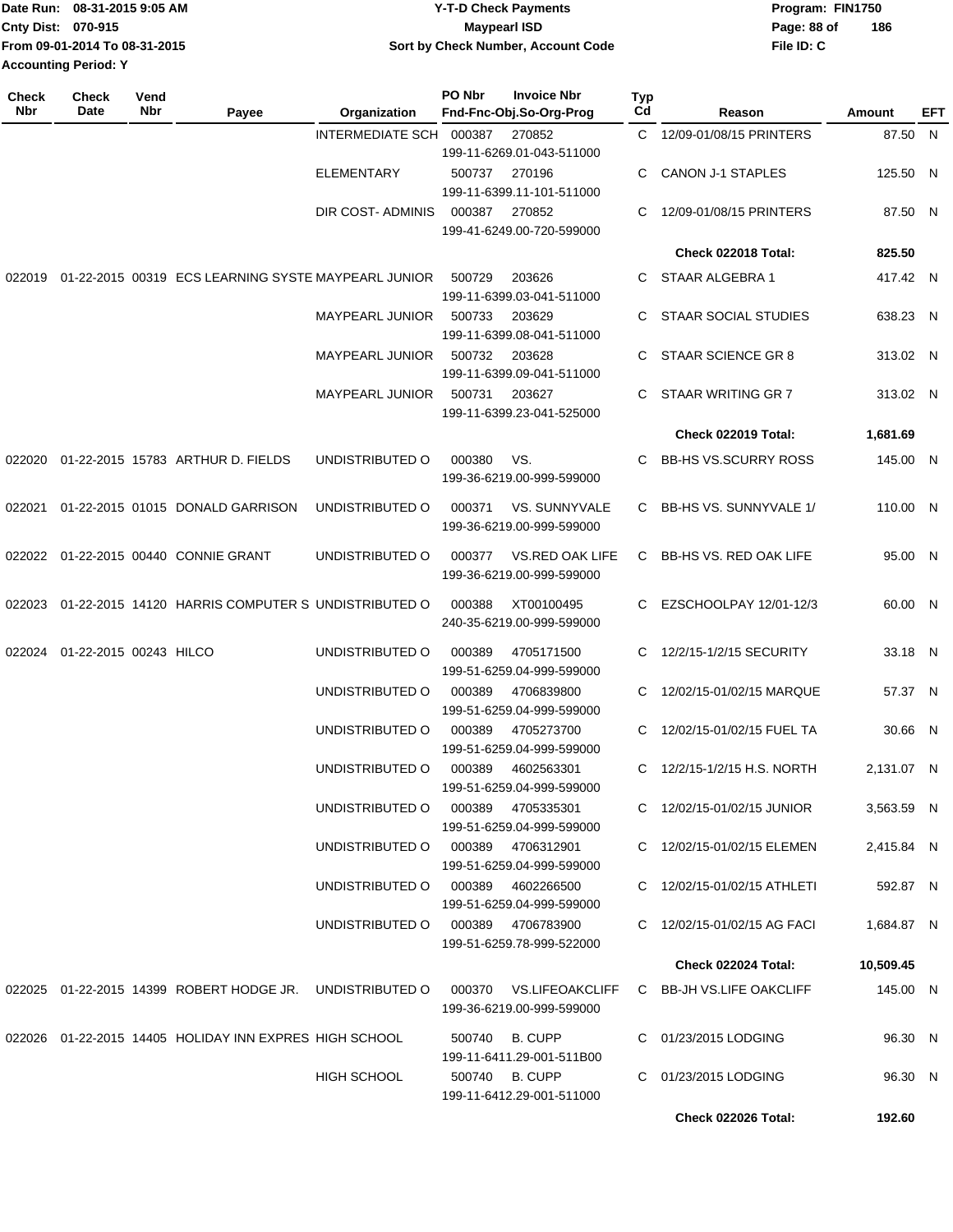|                             | Date Run: 08-31-2015 9:05 AM  | <b>Y-T-D Check Payments</b>        | Program: FIN1750 |     |  |
|-----------------------------|-------------------------------|------------------------------------|------------------|-----|--|
| <b>Cnty Dist: 070-915</b>   |                               | Maypearl ISD                       | Page: 89 of      | 186 |  |
|                             | From 09-01-2014 To 08-31-2015 | Sort by Check Number, Account Code | File ID: C       |     |  |
| <b>Accounting Period: Y</b> |                               |                                    |                  |     |  |

| Check<br>Nbr | <b>Check</b><br>Date     | Vend<br>Nbr | Payee                                                                       | Organization                      | PO Nbr | <b>Invoice Nbr</b><br>Fnd-Fnc-Obj.So-Org-Prog       | Typ<br>Cd    | Reason                        | Amount     | EFT |
|--------------|--------------------------|-------------|-----------------------------------------------------------------------------|-----------------------------------|--------|-----------------------------------------------------|--------------|-------------------------------|------------|-----|
| 022027       |                          |             | 01-22-2015 14229 EMILY JETT                                                 | <b>HIGH SCHOOL</b>                | 500671 | <b>REIMBURSEMENT</b>                                | $\mathsf{C}$ | LODGING FOR PEARSON           | 129.71 N   |     |
|              |                          |             |                                                                             |                                   |        | 199-23-6411.03-001-599000                           |              |                               |            |     |
| 022028       | 01-22-2015 14664 JOSTENS |             |                                                                             | <b>ADMINISTRATIVE</b>             | 500803 | 669545                                              | C.           | HALL OF FAME WATCHES          | 230.52 N   |     |
|              |                          |             |                                                                             |                                   |        | 199-41-6399.01-701-599000                           |              |                               |            |     |
| 022029       |                          |             | 01-22-2015 15086 Kimbell Midwest                                            | UNDISTRIBUTED O                   | 500754 | 3988616                                             | C            | MONTHLY RESTOCK-MAIN          | 541.71 N   |     |
|              |                          |             |                                                                             |                                   |        | 199-51-6319.04-999-599000                           |              |                               |            |     |
|              |                          |             |                                                                             |                                   |        |                                                     |              |                               | 86.90 N    |     |
| 022030       |                          |             | 01-22-2015 15264 KURZ AND COMPANY MAYPEARL JUNIOR                           |                                   | 000390 | 321002 12/14<br>240-35-6341.00-041-599000           | C.           | <b>BREAD PRODUCTS</b>         |            |     |
|              |                          |             |                                                                             | INTERMEDIATE SCH 000390           |        | 321004 12/14                                        | C.           | <b>BREAD PRODUCTS</b>         | 60.48 N    |     |
|              |                          |             |                                                                             |                                   |        | 240-35-6341.00-043-599000                           |              |                               |            |     |
|              |                          |             |                                                                             | <b>ELEMENTARY</b>                 | 000390 | 321001 12/14                                        | C            | <b>BREAD PRODUCTS</b>         | 142.86 N   |     |
|              |                          |             |                                                                             |                                   |        | 240-35-6341.00-101-599000                           |              |                               |            |     |
|              |                          |             |                                                                             | <b>HIGH SCHOOL</b>                | 000390 | 321003 12/14<br>240-35-6341.01-001-599000           | C            | <b>BREAD PRODUCTS</b>         | 152.95 N   |     |
|              |                          |             |                                                                             |                                   |        |                                                     |              | <b>Check 022030 Total:</b>    | 443.19     |     |
| 022031       |                          |             | 01-22-2015 01048 LABATT FOOD SERVIC MAYPEARL JUNIOR                         |                                   | 000391 | 387479 12/14                                        | C            | <b>GROCERIES</b>              | 784.17 N   |     |
|              |                          |             |                                                                             |                                   |        | 240-35-6341.00-041-599000                           |              |                               |            |     |
|              |                          |             |                                                                             | INTERMEDIATE SCH 000391           |        | 387495 12/14                                        | C            | <b>GROCERIES</b>              | 1,703.10 N |     |
|              |                          |             |                                                                             |                                   |        | 240-35-6341.00-043-599000                           |              |                               |            |     |
|              |                          |             |                                                                             | <b>ELEMENTARY</b>                 | 000391 | 387487 12/14                                        | C            | <b>GROCERIES</b>              | 3,028.01 N |     |
|              |                          |             |                                                                             | <b>HIGH SCHOOL</b>                | 000391 | 240-35-6341.00-101-599000<br>387460 12/14           | C            | <b>GROCERIES</b>              | 4,123.34 N |     |
|              |                          |             |                                                                             |                                   |        | 240-35-6341.01-001-599000                           |              |                               |            |     |
|              |                          |             |                                                                             |                                   |        |                                                     |              | <b>Check 022031 Total:</b>    | 9,638.62   |     |
|              |                          |             | 022032  01-22-2015  15785  LITTLE CAESARS  PIZZ INTERMEDIATE SCH  500806    |                                   |        | <b>INTERMEDIATE</b>                                 |              | C 25 LG PIZZAS                | 125.00 N   |     |
|              |                          |             |                                                                             |                                   |        | 199-12-6399.03-043-599000                           |              |                               |            |     |
| 022033       |                          |             | 01-22-2015 14356 MALCOLM WILLIAMS                                           | UNDISTRIBUTED O                   | 000376 | <b>VS.RED OAK LIFE</b>                              | C.           | <b>BB-HS VS. RED OAK LIFE</b> | 110.00 N   |     |
|              |                          |             |                                                                             |                                   |        | 199-36-6219.00-999-599000                           |              |                               |            |     |
|              |                          |             | 022034 01-22-2015 15781 JASPER E. MANNING                                   | UNDISTRIBUTED O                   | 000373 | VS. SUNNYVALE                                       |              | C BB-HS VS. SUNNYVALE 1/      | 125.00 N   |     |
|              |                          |             |                                                                             |                                   |        | 199-36-6219.00-999-599000                           |              |                               |            |     |
|              |                          |             | 022035 01-22-2015 15337 MAYER-JOHNSON LLC UNDISTRIBUTED O                   |                                   | 500741 | 88921MJI0010227                                     | C.           | <b>BM BACKGROUNDS</b>         | 44.00 N    |     |
|              |                          |             |                                                                             |                                   |        | 199-11-6399.00-999-523000                           |              |                               |            |     |
|              |                          |             | 022036 01-22-2015 15538 JEFF DUNAWAY MCGR UNDISTRIBUTED O 000369 VS. PALMER |                                   |        |                                                     |              | C BB-HS VS. PALMER 1/3/15     | 70.00 N    |     |
|              |                          |             |                                                                             |                                   |        | 199-36-6219.00-999-599000                           |              |                               |            |     |
|              |                          |             |                                                                             | UNDISTRIBUTED O                   |        | 000369 VS. SUNNYVALE                                |              | C BB-HS VS. SUNNYVALE 1/      | 95.00 N    |     |
|              |                          |             |                                                                             |                                   |        | 199-36-6219.00-999-599000                           |              |                               |            |     |
|              |                          |             |                                                                             | UNDISTRIBUTED O                   |        | 000369 VS.LIFEOAKCLIFF                              |              | C BB-HS VS.LIFEOAKCLIFF 1     | 95.00 N    |     |
|              |                          |             |                                                                             | UNDISTRIBUTED O                   |        | 199-36-6219.00-999-599000<br>000369 VS.LIFEOAKCLIFF |              | C BB-JH VS. LIFEOAKCLIFF      | 145.00 N   |     |
|              |                          |             |                                                                             |                                   |        | 199-36-6219.00-999-599000                           |              |                               |            |     |
|              |                          |             |                                                                             |                                   |        |                                                     |              | Check 022036 Total:           | 405.00     |     |
|              |                          |             | 022037 01-22-2015  15770  MICHAEL J. CRAWFOR UNDISTRIBUTED O                |                                   | 000375 | VS. REDOAK LIFE                                     |              | C BB-HS VS. RED OAK LIFE      | 125.00 N   |     |
|              |                          |             |                                                                             |                                   |        | 199-36-6219.00-999-599000                           |              |                               |            |     |
|              |                          |             | 022038 01-22-2015 15740 MOORE RECYCLING L UNDISTRIBUTED O                   |                                   | 000392 | 0001193611                                          |              | C 10/01-10/31/14 RECYCLE L    | 69.19 N    |     |
|              |                          |             |                                                                             |                                   |        | 199-51-6259.03-999-599000                           |              |                               |            |     |
|              |                          |             |                                                                             | UNDISTRIBUTED O                   |        | 000392 0001193613                                   | C.           | 10/01-10/31/14 RECYCLE I      | 51.54 N    |     |
|              |                          |             |                                                                             |                                   |        | 199-51-6259.03-999-599000                           |              |                               |            |     |
|              |                          |             |                                                                             | UNDISTRIBUTED O 000392 0001193609 |        | 199-51-6259.03-999-599000                           |              | C 10/01-10/31/14 RECYCLE H    | 25.77 N    |     |
|              |                          |             |                                                                             |                                   |        |                                                     |              |                               |            |     |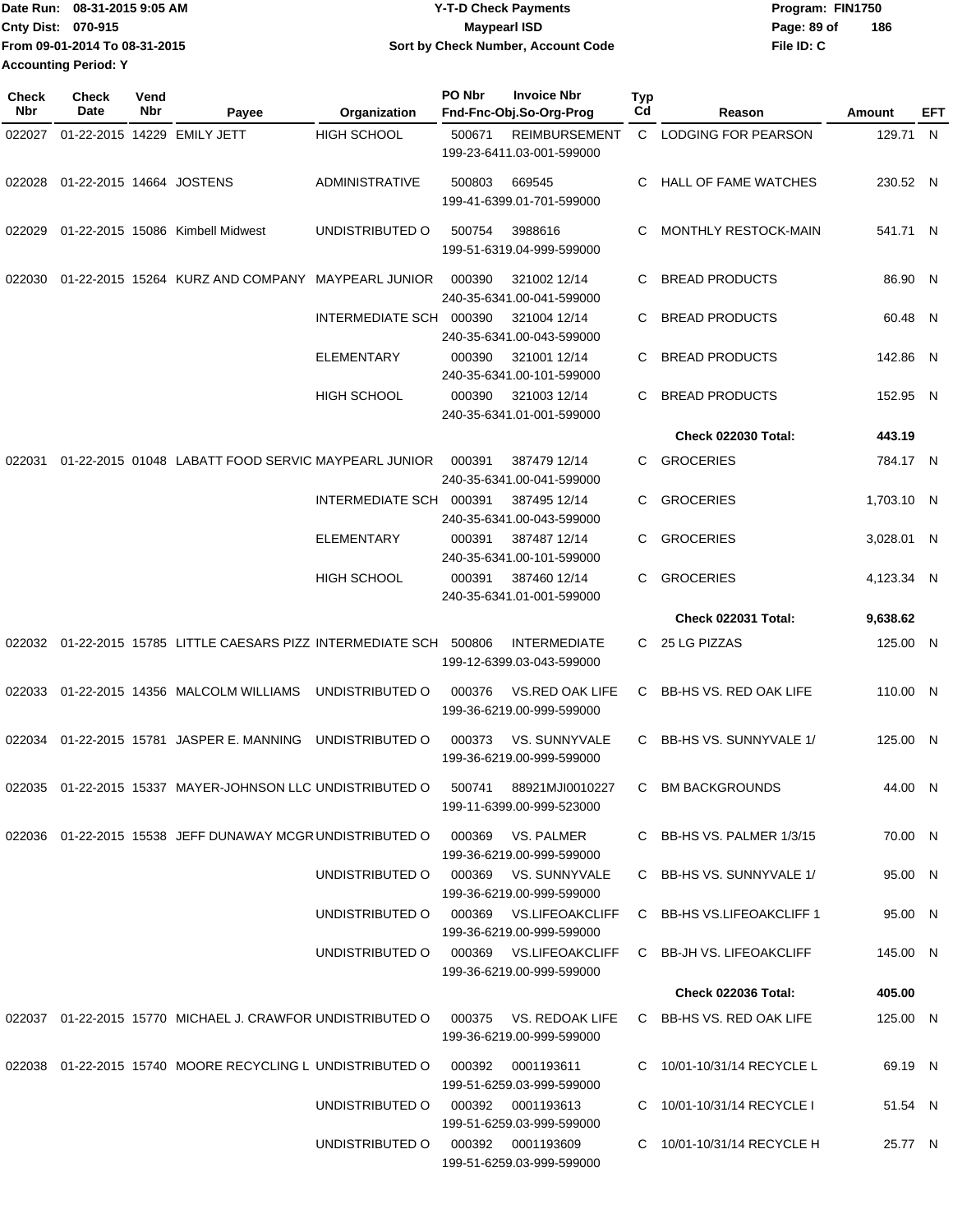|                             | IDate Run: 08-31-2015 9:05 AM | <b>Y-T-D Check Payments</b>        | Program: FIN1750   |  |  |  |
|-----------------------------|-------------------------------|------------------------------------|--------------------|--|--|--|
| <b>Cnty Dist: 070-915</b>   |                               | Maypearl ISD                       | 186<br>Page: 90 of |  |  |  |
|                             | From 09-01-2014 To 08-31-2015 | Sort by Check Number, Account Code | File ID: C         |  |  |  |
| <b>Accounting Period: Y</b> |                               |                                    |                    |  |  |  |

| Check<br><b>Nbr</b> | <b>Check</b><br>Date        | Vend<br>Nbr                                                                                                 | Payee                                                       | Organization           | PO Nbr | <b>Invoice Nbr</b><br>Fnd-Fnc-Obj.So-Org-Prog       | Typ<br>Cd    | Reason                        | Amount     | EFT |
|---------------------|-----------------------------|-------------------------------------------------------------------------------------------------------------|-------------------------------------------------------------|------------------------|--------|-----------------------------------------------------|--------------|-------------------------------|------------|-----|
|                     |                             |                                                                                                             |                                                             | UNDISTRIBUTED O        | 000392 | 0001193610<br>199-51-6259.03-999-599000             | $\mathsf{C}$ | 10/01-10/31/14 RECYCLE J.     | 25.77 N    |     |
|                     |                             |                                                                                                             |                                                             | UNDISTRIBUTED O        | 000392 | 0001193612<br>199-51-6259.03-999-599000             | C            | 10/01-10/31/14 RECYCLE A      | 25.77 N    |     |
|                     |                             |                                                                                                             |                                                             |                        |        |                                                     |              | <b>Check 022038 Total:</b>    | 198.04     |     |
| 022039              |                             |                                                                                                             | 01-22-2015 00287 OFFICE DEPOT                               | UNDISTRIBUTED O        | 500703 | 749000174001<br>240-35-6342.00-999-599000           | C.           | <b>HANGING FOLDERS</b>        | 8.56 N     |     |
| 022040              |                             |                                                                                                             | 01-22-2015 14093 PC & MACEXCHANGE HIGH SCHOOL               |                        | 500713 | 90470<br>199-11-6639.48-001-511000                  | C.           | <b>LAPTOP CART</b>            | 1,394.00 N |     |
|                     |                             |                                                                                                             |                                                             | <b>HIGH SCHOOL</b>     | 500743 | 90516<br>199-53-6399.00-001-599000                  | C            | <b>LAPTOP CART FREIGHT</b>    | 150.00 N   |     |
|                     |                             |                                                                                                             |                                                             |                        |        |                                                     |              | Check 022040 Total:           | 1,544.00   |     |
| 022041              |                             |                                                                                                             | 01-22-2015 00854 PITNEY BOWES GLOB DIR COST-ADMINIS         |                        | 000393 | 9619198-JA15<br>199-41-6269.00-720-599000           | C.           | 10/30/14-01/30/15 LEASE       | 447.00 N   |     |
| 022042              |                             |                                                                                                             | 01-22-2015 00099 REGION 10/EDUCATIO UNDISTRIBUTED O         |                        | 500228 | 129184<br>199-34-6219.01-999-599000                 | C            | 8 HR BUS TRAINING             | 55.00 N    |     |
| 022043              |                             |                                                                                                             | 01-22-2015 00252 SCHOOL SPECIALTY                           | UNDISTRIBUTED O        | 500706 | 208113798878<br>199-11-6399.04-999-523000           | C            | PENCIL TOPPER/SEAT/FIN        | 209.83 N   |     |
| 022044              |                             |                                                                                                             | 01-22-2015 13035 TRACY SHEFFER                              | <b>MAYPEARL JUNIOR</b> | 500796 | <b>REIMBURSEMENT</b><br>199-11-6399.01-041-511000   | C            | <b>OUTDOOR ED SUPPLIES</b>    | 34.14 N    |     |
| 022045              |                             | 01-22-2015 15313 CARROLL MARVIN SMI UNDISTRIBUTED O<br>VS. SUNNYVALE<br>000368<br>199-36-6219.00-999-599000 |                                                             |                        | C      | BB-HS VS. SUNNYVALE 1/                              | 25.00 N      |                               |            |     |
|                     |                             |                                                                                                             |                                                             | UNDISTRIBUTED O        | 000368 | VS. GLEN ROSE<br>199-36-6219.00-999-599000          | C            | BB-HS VS. GLEN ROSE 12/       | 25.00 N    |     |
|                     |                             |                                                                                                             |                                                             | UNDISTRIBUTED O        | 000368 | <b>VS.LIFEOAKCLIFF</b><br>199-36-6219.00-999-599000 | C            | <b>BB-HS VS. LIFEOAKCLIFF</b> | 25.00 N    |     |
|                     |                             |                                                                                                             |                                                             |                        |        |                                                     |              | <b>Check 022045 Total:</b>    | 75.00      |     |
| 022046              | 01-22-2015 00552 TASB, INC. |                                                                                                             |                                                             | DIR COST-ADMINIS       | 000394 | 481444<br>199-41-6219.04-720-599000                 | C            | <b>LOCALIZED UPDATE 101</b>   | 390.72 N   |     |
| 022047              | 01-22-2015 00477 TCEA       |                                                                                                             |                                                             | UNDISTRIBUTED O        | 500766 | 4682680<br>199-53-6499.01-999-599000                | C            | <b>TCEA CONFERENCE</b>        | 195.00 N   |     |
|                     |                             |                                                                                                             | 022048  01-22-2015  15760  TEXAS STATE LIBRAR  HIGH SCHOOL  |                        | 500778 | TQ15070915<br>199-12-6329.00-001-599000             |              | C TEXQUEST PROGRAM            | 114.07 N   |     |
|                     |                             |                                                                                                             |                                                             | ELEMENTARY             |        | 500778 TQ15070915<br>199-12-6329.00-101-599000      | C.           | TEXQUEST PROGRAM              | 114.07 N   |     |
|                     |                             |                                                                                                             |                                                             |                        |        |                                                     |              | Check 022048 Total:           | 228.14     |     |
|                     |                             |                                                                                                             | 022049 01-22-2015 00134 TXU ENERGY                          | UNDISTRIBUTED O        | 000395 | 056101282024<br>199-51-6259.04-999-599000           |              | C 12/12-01/12/15 SECURITY     | 333.16 N   |     |
|                     |                             |                                                                                                             | 022050 01-22-2015 15782 WILLIAM DUNLAP                      | UNDISTRIBUTED O        | 000378 | VS.RED OAK LIFE<br>199-36-6219.00-999-599000        |              | C BB-HS VS. RED OAK LIFE      | 110.00 N   |     |
| 022051              |                             |                                                                                                             | 01-22-2015 13498 KENNETH WILLIAMS                           | UNDISTRIBUTED O        | 000374 | VS. SUNNYVALE<br>199-36-6219.00-999-599000          |              | C BB-HS VS. SUNNYVALE 1/      | 95.00 N    |     |
|                     |                             |                                                                                                             | 022052 01-29-2015 13880 A.M. SOLUTIONS INC. UNDISTRIBUTED O |                        | 500813 | 5004<br>199-51-6249.00-999-599000                   |              | C OVEN AT JH/ DISHWASHE       | 150.00 N   |     |
|                     |                             |                                                                                                             |                                                             | UNDISTRIBUTED O        | 500813 | 5004<br>199-51-6319.04-999-599000                   | C            | OVEN AT JH/ DISHWASHE         | 200.00 N   |     |
|                     |                             |                                                                                                             |                                                             |                        |        |                                                     |              | Check 022052 Total:           | 350.00     |     |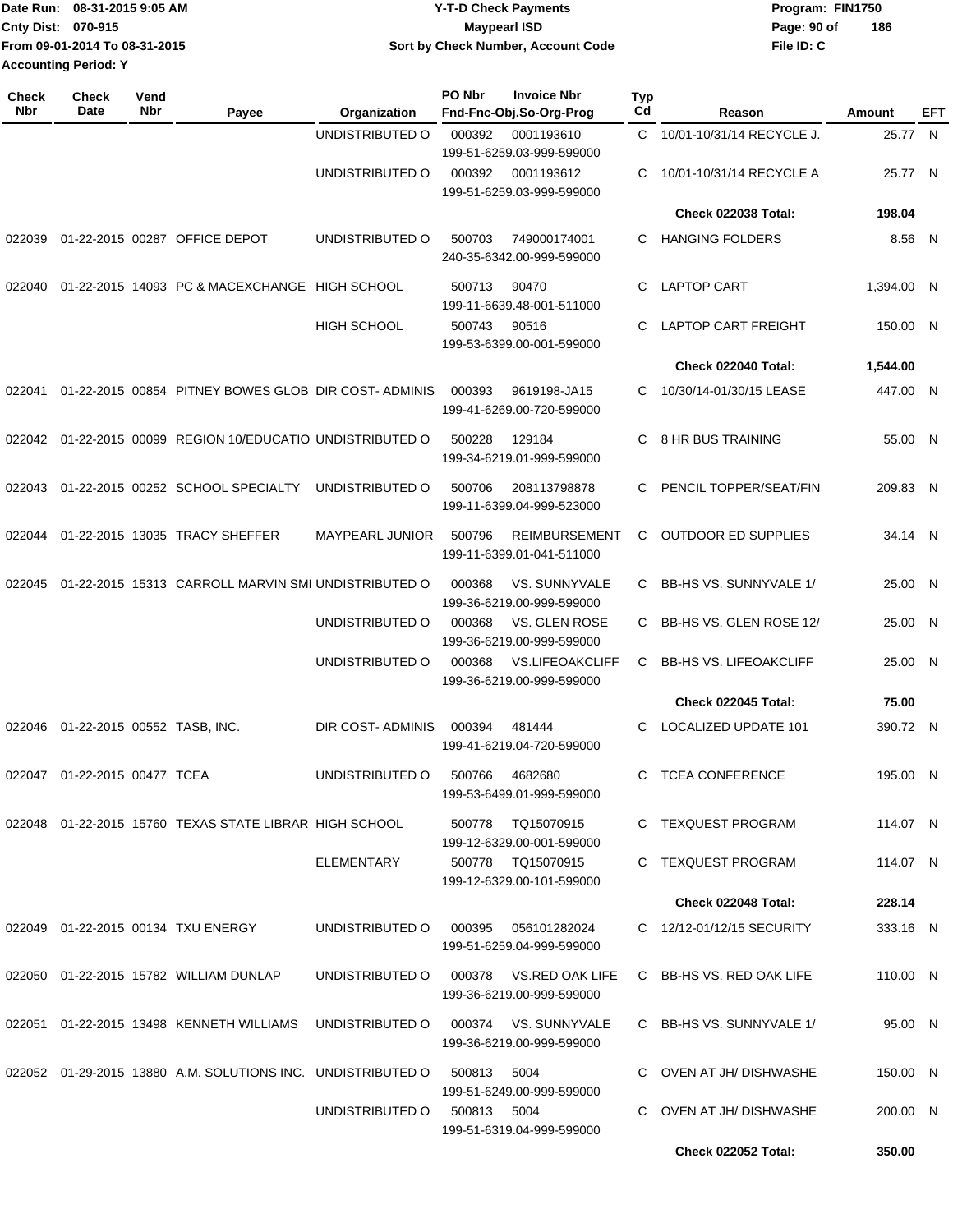| Date Run: 08-31-2015 9:05 AM  | <b>Y-T-D Check Payments</b>        | Program: FIN1750   |  |  |  |
|-------------------------------|------------------------------------|--------------------|--|--|--|
| <b>Cnty Dist: 070-915</b>     | Mavpearl ISD                       | 186<br>Page: 91 of |  |  |  |
| From 09-01-2014 To 08-31-2015 | Sort by Check Number, Account Code | File ID: C         |  |  |  |
| <b>Accounting Period: Y</b>   |                                    |                    |  |  |  |

| <b>Check</b><br><b>Nbr</b> | Check<br>Date             | Vend<br>Nbr | Payee                                                      | Organization       | PO Nbr | <b>Invoice Nbr</b><br>Fnd-Fnc-Obj.So-Org-Prog       | Typ<br>C <sub>d</sub> | Reason                          | <b>Amount</b> | EFT |
|----------------------------|---------------------------|-------------|------------------------------------------------------------|--------------------|--------|-----------------------------------------------------|-----------------------|---------------------------------|---------------|-----|
| 022053                     |                           |             | 01-29-2015 15614 ADVANTAGE MEDICAL UNDISTRIBUTED O         |                    | 000402 | 1579<br>199-34-6219.01-999-599000                   | C.                    | DOT PHYSICAL/DRUG SC            | 164.00 N      |     |
| 022054                     |                           |             | 01-29-2015 15209 AIR CLINIC ELLIS COU UNDISTRIBUTED O      |                    | 500809 | 2028<br>199-51-6249.00-999-599000                   | C                     | <b>HVAC-CONTROL BOARD R</b>     | 159.95 N      |     |
|                            |                           |             |                                                            | UNDISTRIBUTED O    | 500809 | 2028<br>199-51-6319.04-999-599000                   | C                     | <b>HVAC-JUNIOR HIGH</b>         | 160.00 N      |     |
|                            |                           |             |                                                            |                    |        |                                                     |                       | Check 022054 Total:             | 319.95        |     |
| 022055                     |                           |             | 01-29-2015 15376 ALL ABOUT TIRES, LLC UNDISTRIBUTED O      |                    | 500810 | 32230<br>199-51-6249.00-999-599000                  | C.                    | <b>FLAT REPAIR AG TRAILER</b>   | 65.00 N       |     |
|                            |                           |             |                                                            | UNDISTRIBUTED O    | 500810 | 32230<br>199-51-6319.04-999-599000                  | C                     | <b>FLAT REPAIR AG TRAILER</b>   | 10.50 N       |     |
|                            |                           |             |                                                            |                    |        |                                                     |                       | <b>Check 022055 Total:</b>      | 75.50         |     |
| 022056                     |                           |             | 01-29-2015 00901 AVENUE FUEL DISTRI UNDISTRIBUTED O        |                    | 500808 | 56985<br>199-34-6311.01-999-599000                  | C.                    | 882 GAL. DIESEL                 | 1,719.02 N    |     |
| 022057                     |                           |             | 01-29-2015 15789 BEST WESTERN PLUS UNDISTRIBUTED O         |                    | 500844 | C. UPCHURCH<br>199-53-6411.00-999-599000            | C                     | <b>TCEA CONFERENCE LOD</b>      | 425.07 N      |     |
| 022058                     |                           |             | 01-29-2015 15788 TIMMY BETTS                               | UNDISTRIBUTED O    | 000405 | <b>VS.FAITH FAMILY</b><br>199-36-6219.00-999-599000 | C                     | <b>BB-HS VS. FAITH FAMILY 1</b> | 110.00 N      |     |
| 022059                     | 01-29-2015 15242 JOY BUSH |             |                                                            | UNDISTRIBUTED O    | 500842 | JANUARY 2015<br>199-31-6219.01-999-523000           | C.                    | 49 BILLABLE HRS - LPC IN        | 2,450.00 N    |     |
| 022060                     |                           |             | 01-29-2015 13110 LEGRANT CLARK                             | UNDISTRIBUTED O    | 000399 | <b>VS.FAITH FAMILY</b><br>199-36-6219.00-999-599000 | C                     | <b>BB-HS VS. FAITH FAMILY 1</b> | 110.00 N      |     |
| 022061                     |                           |             | 01-29-2015 00168 COACH COMM                                | <b>HIGH SCHOOL</b> | 500730 | 298777<br>199-36-6499.05-001-599000                 | C                     | MAINTENANCE/PROTECTI            | 499.00 N      |     |
|                            |                           |             | 022062 01-29-2015 15303 KARA COCKERHAM                     | <b>HIGH SCHOOL</b> | 500834 | 2015-0001<br>199-11-6219.29-001-511000              | C                     | <b>WINTERGUARD INSTR/DE</b>     | 1,200.00 N    |     |
| 022063                     |                           |             | 01-29-2015 13279 CROSS COUNTRY PES UNDISTRIBUTED O         |                    | 500170 | 28769<br>199-51-6249.00-999-599000                  | C                     | JANUARY 2015 MONTHLY            | 250.00 N      |     |
|                            |                           |             | 022064 01-29-2015 15560 DFW COACHES CLINIC HIGH SCHOOL     |                    | 500831 | <b>JORDAN</b><br>199-36-6499.01-001-599000          | C.                    | <b>COACHES CLINIC REGIST</b>    | 270.00 N      |     |
|                            |                           |             | 022065 01-29-2015 12186 ELLIOTT ELECTRIC                   | UNDISTRIBUTED O    | 500758 | 09-74158-01<br>199-51-6319.02-999-599000            |                       | C COVER&GASKET                  | 111.90 N      |     |
|                            |                           |             |                                                            | UNDISTRIBUTED O    |        | 500758 09-74158-02<br>199-51-6319.02-999-599000     |                       | C BOX/LAMP COVER/FLOOD          | 149.94 N      |     |
|                            |                           |             |                                                            |                    |        |                                                     |                       | <b>Check 022065 Total:</b>      | 261.84        |     |
|                            |                           |             | 022066 01-29-2015 13336 ELLIS COUNTY MUSIC HIGH SCHOOL     |                    | 500822 | 18876<br>199-11-6249.01-001-511000                  |                       | C BARITONE REPAIR #G212         | 60.00 N       |     |
|                            |                           |             | 022067 01-29-2015 15787 FAITH FAMILY ACADE MAYPEARL JUNIOR |                    | 500853 | <b>GIRLS</b><br>199-36-6499.00-041-599000           |                       | C 8TH GIRLS BASKETBALL D        | 150.00 N      |     |
|                            |                           |             | 022068  01-29-2015  15300  FERRIS ALL SPORTS CHIGH SCHOOL  |                    | 500828 | <b>BASEBALL</b><br>199-36-6499.01-001-599000        |                       | C BASEBALL TOURNAMENT           | 300.00 N      |     |
|                            |                           |             |                                                            | <b>HIGH SCHOOL</b> | 500832 | KING TESEI RELA<br>199-36-6499.01-001-599000        |                       | C TRACK MEET FEE                | 550.00 N      |     |
|                            |                           |             |                                                            |                    |        |                                                     |                       | <b>Check 022068 Total:</b>      | 850.00        |     |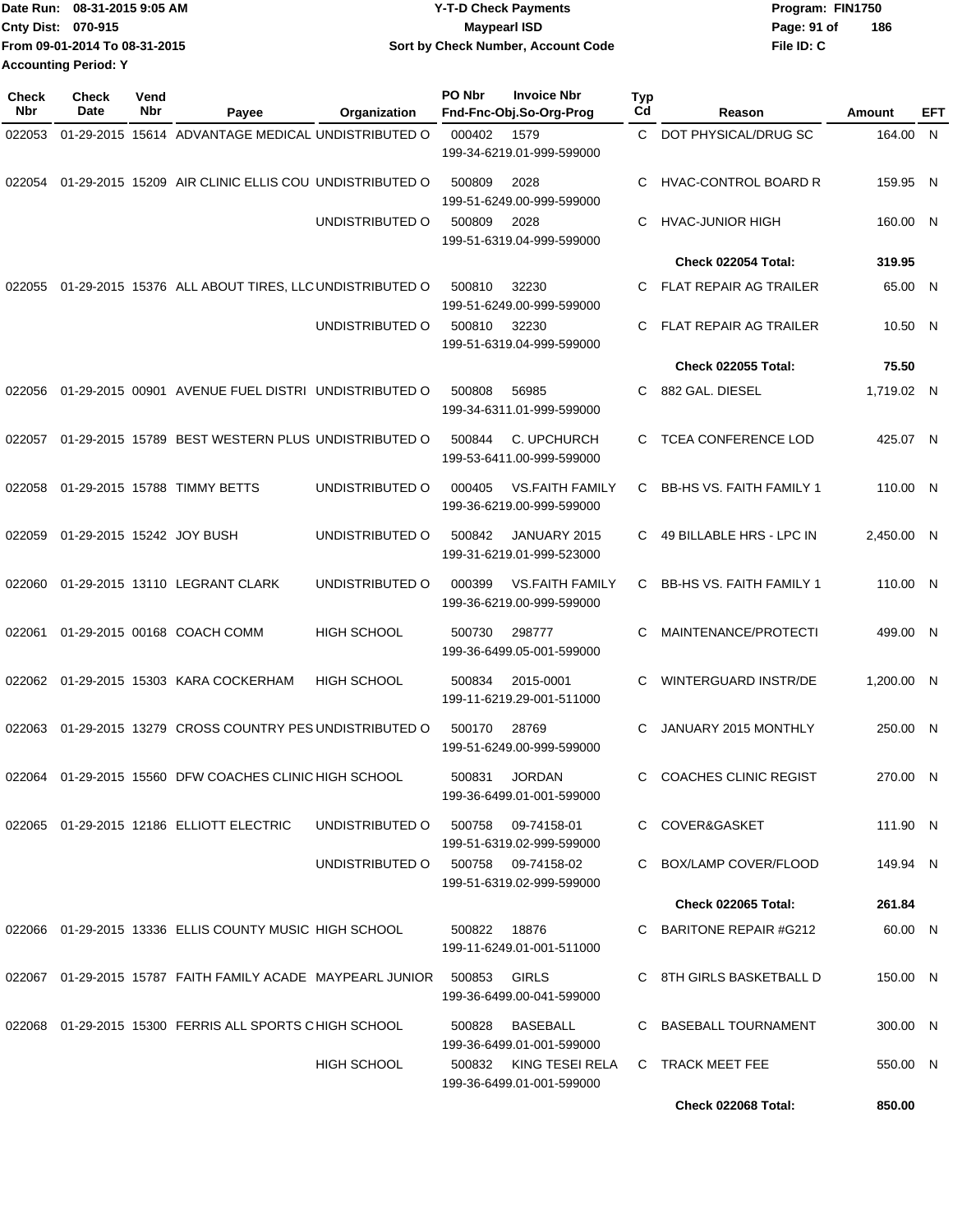Date Run: 08-31-2015 9:05 AM **Date Run:** 08-31-2015 9:05 AM **Cnty Dist:** 070-915 **Page: 92 of** Maypearl ISD Maypearl ISD **File ID: C From 09-01-2014 To 08-31-2015 08-31-2015 9:05 AM Y-T-D Check Payments 070-915 Maypearl ISD Sort by Check Number, Account Code 186 Accounting Period: Y**

| Check<br>Nbr | <b>Check</b><br>Date             | Vend<br>Nbr | Payee                                                     | Organization           | PO Nbr | <b>Invoice Nbr</b><br>Fnd-Fnc-Obj.So-Org-Prog       | Typ<br>Cd | Reason                          | Amount     | EFT |
|--------------|----------------------------------|-------------|-----------------------------------------------------------|------------------------|--------|-----------------------------------------------------|-----------|---------------------------------|------------|-----|
| 022069       |                                  |             | 01-29-2015 00040 FLATT STATIONERS, I ELEMENTARY           |                        | 500798 | 280455-00<br>199-11-6399.11-101-511000              | C.        | BINDERS/STAPLES/TAPE/           | 246.21 N   |     |
| 022070       |                                  |             | 01-29-2015 12394 FROG STREET PRESS UNDISTRIBUTED O        |                        | 500804 | <b>GILSDORF</b><br>255-13-6499.00-999-524000        | C.        | <b>SPLASH SUMMER CONFE</b>      | 975.00 N   |     |
| 022071       |                                  |             | 01-29-2015 01782 GRANDVIEW ATHLETI HIGH SCHOOL            |                        | 500830 | <b>TRACK MEET</b><br>199-36-6499.01-001-599000      | C         | <b>TRACK MEET FEES</b>          | 500.00 N   |     |
| 022072       |                                  |             | 01-29-2015 14289 TRUDIE HEAD                              | UNDISTRIBUTED O        | 500852 | JANUARY 2015<br>224-11-6219.00-999-523000           | C.        | CONTRACT RTI 5 OF 8             | 2,493.75 N |     |
| 022073       |                                  |             | 01-29-2015 15248 JACQUELYN KOCH                           | UNDISTRIBUTED O        | 500840 | JANUARY 2015<br>224-31-6219.00-999-523000           | C         | JANUARY PAY FOR DIAGN           | 3,611.11 N |     |
| 022074       |                                  |             | 01-29-2015 15462 LEE'S KEYS                               | UNDISTRIBUTED O        | 500792 | 000821<br>199-51-6249.00-999-599000                 | С         | REKEYS- JH GYM/ HS              | 140.00 N   |     |
|              |                                  |             |                                                           | UNDISTRIBUTED O        | 500792 | 000821<br>199-51-6319.04-999-599000                 | C         | DUPLICATE KEYS - ADMIN          | 85.00 N    |     |
|              |                                  |             |                                                           |                        |        |                                                     |           | Check 022074 Total:             | 225.00     |     |
| 022075       |                                  |             | 01-29-2015 14386 LIFE SCHOOL                              | <b>MAYPEARL JUNIOR</b> | 500847 | <b>GIRLS</b><br>199-36-6499.00-041-599000           | C         | 7TH GIRLS BBALL DISTRIC         | 125.00 N   |     |
| 022076       |                                  |             | 01-29-2015 15781 JASPER E. MANNING                        | UNDISTRIBUTED O        | 000400 | <b>VS.FAITH FAMILY</b><br>199-36-6219.00-999-599000 | C         | <b>BB-HS VS. FAITH FAMILY 1</b> | 125.00 N   |     |
| 022077       |                                  |             | 01-29-2015 00067 LEIGHANNE MCALISTE DIR COST-ADMINIS      |                        | 500843 | <b>MILEAGE</b><br>199-41-6411.01-720-599000         | C.        | MILEAGE FOR BUDGET A            | 133.40 N   |     |
| 022078       |                                  |             | 01-29-2015 15538 JEFF DUNAWAY MCGR UNDISTRIBUTED O        |                        | 000396 | <b>VS.FAITH FAMILY</b><br>199-36-6219.00-999-599000 | C.        | <b>BB-HS VS. FAITH FAMILY 1</b> | 55.00 N    |     |
|              |                                  |             |                                                           | UNDISTRIBUTED O        | 000396 | <b>VS.FAITH FAMILY</b><br>199-36-6219.00-999-599000 | C.        | <b>BB-JH VS. FAITH FAMILY 1</b> | 75.00 N    |     |
|              |                                  |             |                                                           | UNDISTRIBUTED O        | 000396 | VS. KEMP<br>199-36-6219.00-999-599000               | C.        | BB- JH VS. KEMP                 | 115.00 N   |     |
|              |                                  |             |                                                           |                        |        |                                                     |           | <b>Check 022078 Total:</b>      | 245.00     |     |
| 022079       |                                  |             | 01-29-2015 12559 MENTORING MINDS                          | <b>ELEMENTARY</b>      | 500771 | 182180<br>199-11-6399.04-101-511000                 | C.        | STAAR MOTIVATION MAT            | 657.25 N   |     |
|              |                                  |             |                                                           | ELEMENTARY             |        | 500771 182180<br>199-11-6399.11-101-511000          |           | C STAAR MOTIVATION MAT          | 657.25 N   |     |
|              |                                  |             |                                                           |                        |        |                                                     |           | Check 022079 Total:             | 1,314.50   |     |
|              |                                  |             | 022080 01-29-2015 15740 MOORE RECYCLING L UNDISTRIBUTED O |                        | 000403 | 0001208125<br>199-51-6259.03-999-599000             |           | C 12/01-12/31/14 RECYCLE I      | 4.37 N     |     |
|              |                                  |             |                                                           | UNDISTRIBUTED O        |        | 000403 0001208123<br>199-51-6259.03-999-599000      |           | C 12/01-12/31/14 RECYCLE L      | 63.49 N    |     |
|              |                                  |             |                                                           | UNDISTRIBUTED O        |        | 000403 0001208122<br>199-51-6259.03-999-599000      |           | C 12/01-12/31/14 RECYCLE J.     | 12.50 N    |     |
|              |                                  |             |                                                           | UNDISTRIBUTED O        |        | 000403 0001208124<br>199-51-6259.03-999-599000      |           | C 12/01-12/31/14 RECYCLE A      | 23.59 N    |     |
|              |                                  |             |                                                           | UNDISTRIBUTED O        |        | 000403 0001208121<br>199-51-6259.03-999-599000      |           | C 12/01-12/31/14 RECYCLE H      | 4.76 N     |     |
|              |                                  |             |                                                           |                        |        |                                                     |           | <b>Check 022080 Total:</b>      | 108.71     |     |
|              | 022081  01-29-2015  00079  NASCO |             |                                                           | MAYPEARL JUNIOR        |        | 500775 239592<br>199-11-6399.09-041-511000          |           | C GRAPHING PAPER                | 42.20 N    |     |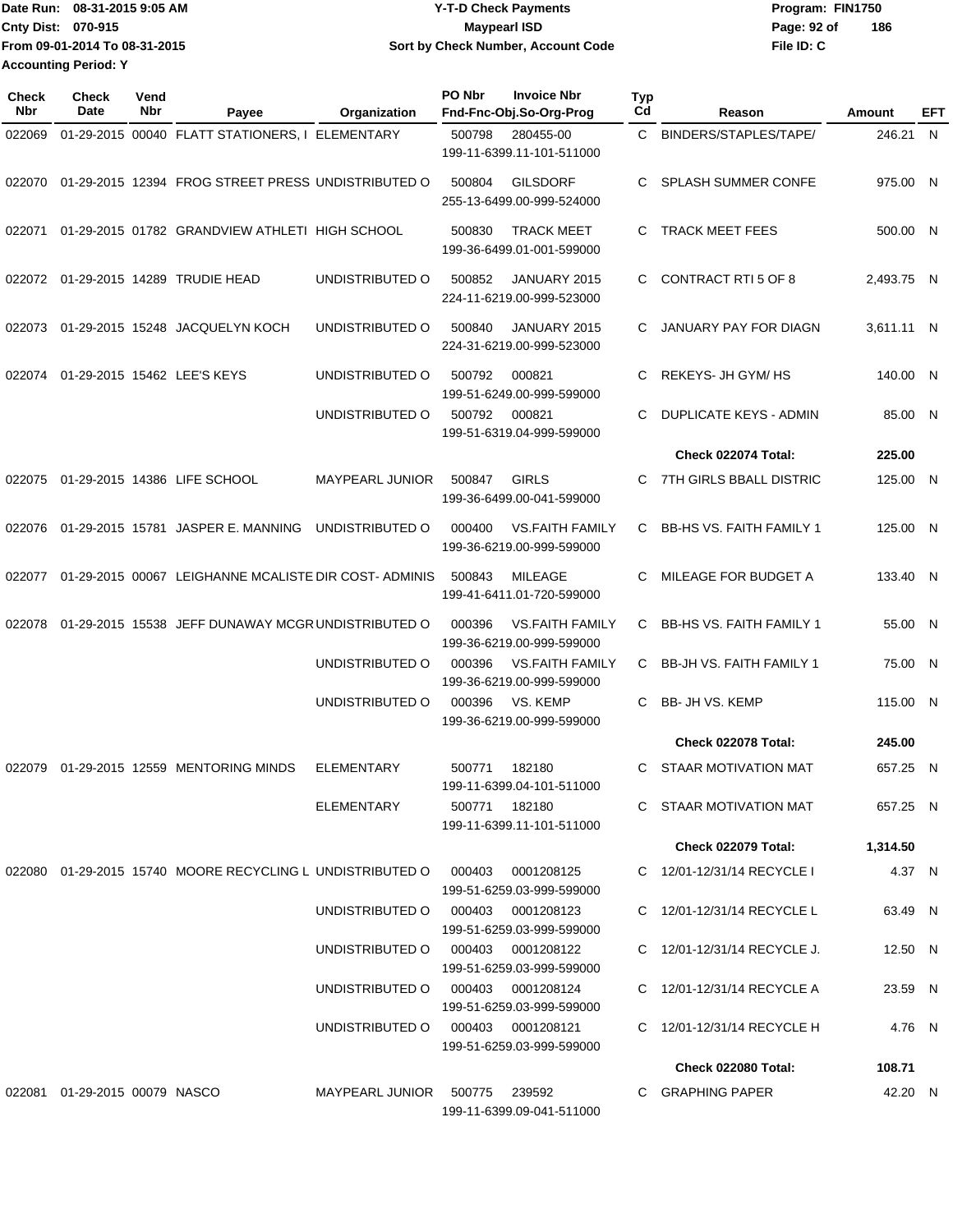Date Run: 08-31-2015 9:05 AM **Date Run:** 08-31-2015 9:05 AM **Cnty Dist: Page: 93 of File ID: C From 09-01-2014 To 08-31-2015 08-31-2015 9:05 AM Y-T-D Check Payments 070-915 Maypearl ISD Sort by Check Number, Account Code 186 Accounting Period: Y**

| Check<br><b>Nbr</b> | Check<br>Date          | Vend<br>Nbr | Payee                                                        | Organization          | PO Nbr       | <b>Invoice Nbr</b><br>Fnd-Fnc-Obj.So-Org-Prog       | <b>Typ</b><br>Cd | Reason                          | Amount     | EFT |
|---------------------|------------------------|-------------|--------------------------------------------------------------|-----------------------|--------------|-----------------------------------------------------|------------------|---------------------------------|------------|-----|
| 022082              |                        |             | 01-29-2015 13896 JOE NIMOCK                                  | UNDISTRIBUTED O       | 000408       | <b>VS.FAITH FAMILY</b><br>199-36-6219.00-999-599000 |                  | C BB-JH VS. FAITH FAMILY 1      | 75.00 N    |     |
| 022083              |                        |             | 01-29-2015 15790 NORTH FORNEY QUA HIGH SCHOOL                |                       | 500846       | <b>POWERLIFTING</b><br>199-36-6499.01-001-599000    | C                | POWERLIFTING MEET               | 230.00 N   |     |
|                     |                        |             | 022084 01-29-2015 00287 OFFICE DEPOT                         | <b>ADMINISTRATIVE</b> | 500780       | 750443545001<br>199-41-6399.01-701-599000           |                  | C W2/1099 BLANK FORMS, T        | 20.53 N    |     |
| 022085              |                        |             | 01-29-2015 12836 R B SPORTING GOOD UNDISTRIBUTED O           |                       | 500762       | 0473216-IN<br>199-36-6399.16-999-599000             | C                | <b>TENNIS BALLS</b>             | 207.90 N   |     |
| 022086              |                        |             | 01-29-2015 01291 REGION 7 UIL MUSIC                          | <b>HIGH SCHOOL</b>    | 500820       | 3A-MHS/B.CUPP<br>199-11-6499.01-001-511000          | C.               | UIL CONCERT BAND FEE            | 280.00 N   |     |
| 022087              |                        |             | 01-29-2015 00109 SCHOLASTIC INC                              | <b>ELEMENTARY</b>     | 500487       | M5535920<br>199-11-6399.01-101-511000               | C                | <b>NEWS MAGAZINE</b>            | 313.50 N   |     |
| 022088              |                        |             | 01-29-2015 15313 CARROLL MARVIN SMI UNDISTRIBUTED O          |                       | 000401       | <b>VS.FAITH FAMILY</b><br>199-36-6219.00-999-599000 | C.               | <b>BB-HS VS. FAITH FAMILY 1</b> | 25.00 N    |     |
| 022089              |                        |             | 01-29-2015 15315 SPORTS FIELD SOLUTIUNDISTRIBUTED O          |                       | 500760       | 4899<br>199-51-6319.03-999-599000                   | C                | <b>15 TONS INFIELD CONDITI</b>  | 2.700.00 N |     |
| 022090              |                        |             | 01-29-2015 13874 DEMARRIO STEWARD UNDISTRIBUTED O            |                       | 000398       | <b>VS.FAITH FAMILY</b><br>199-36-6219.00-999-599000 | C.               | <b>BB-HS VS. FAITH FAMILY 1</b> | 55.00 N    |     |
| 022091              |                        |             | 01-29-2015 15287 TARLETON STATE UNI HIGH SCHOOL              |                       | 500819       | MHS-B. CUPP<br>199-11-6499.01-001-511000            | C.               | FESTIVAL ENTRY FEE              | 250.00 N   |     |
| 022092              | 01-29-2015 00784 TASBO |             |                                                              | <b>IND COST-ADM</b>   | 500814       | 259036<br>199-41-6499.00-750-599000                 | C                | NEW INDIRECT COST RAT           | 70.00 N    |     |
|                     |                        |             |                                                              | <b>IND COST-ADM</b>   | 500823       | 35222<br>199-41-6499.00-750-599000                  |                  | MEMBERSHIP RENEWAL              | 90.00 N    |     |
|                     |                        |             |                                                              |                       |              |                                                     |                  | Check 022092 Total:             | 160.00     |     |
| 022093              |                        |             | 01-29-2015 15235 TEXAS STATE BILLING UNDISTRIBUTED O         |                       | 000404       | 14758<br>199-31-6299.00-999-523000                  | C                | CLAIM 01/09/15                  | 84.38 N    |     |
|                     |                        |             |                                                              | UNDISTRIBUTED O       | 000404       | 14661<br>199-31-6299.00-999-523000                  | C.               | CLAIM 12/12/14                  | 213.25 N   |     |
|                     |                        |             |                                                              |                       |              |                                                     |                  | <b>Check 022093 Total:</b>      | 297.63     |     |
|                     |                        |             | 022094  01-29-2015  15211  THOMAS SOUTHALL E UNDISTRIBUTED O |                       | 500811       | MISD 1/5-1/16<br>199-51-6249.00-999-599000          |                  | C INSTALL CIRCUIT FOR AL        | 1,530.00 N |     |
|                     |                        |             | 022095 01-29-2015 15293 SNOOPY THOMPSON UNDISTRIBUTED O      |                       |              | 000397 VS, KEMP<br>199-36-6219.00-999-599000        |                  | C BB- JH VS. KEMP               | 115.00 N   |     |
|                     |                        |             | 022096 01-29-2015 00091 VENUS BULLDOGS AT HIGH SCHOOL        |                       | 500841       | <b>POWERLIFTING</b><br>199-36-6499.01-001-599000    |                  | C POWERLIFTING MEET             | 275.00 N   |     |
|                     |                        |             | 022097 01-29-2015 15192 VIG SOLUTIONS                        | HIGH SCHOOL           | 500677       | 3620<br>199-11-6639.45-001-511000                   |                  | C DELL LATTITUDE E6410          | 8,875.00 N |     |
|                     |                        |             |                                                              | <b>HIGH SCHOOL</b>    | 500677 3620  | 199-11-6639.48-001-511000                           |                  | C REPLACEMENT BATTERIE          | 999.75 N   |     |
|                     |                        |             |                                                              | <b>ADMINISTRATIVE</b> | 500677 3620  | 199-53-6399.00-701-599000                           |                  | C FREIGHT                       | 99.00 N    |     |
|                     |                        |             |                                                              |                       |              |                                                     |                  | <b>Check 022097 Total:</b>      | 9,973.75   |     |
|                     |                        |             | 022098 01-29-2015 00460 VINEYARD'S AUTO SU UNDISTRIBUTED O   |                       | 500724       | 91187<br>199-34-6319.00-999-599000                  |                  | C HEADLAMP FOR SPRINTE          | 13.09 N    |     |
|                     |                        |             |                                                              | UNDISTRIBUTED O       | 500724 91594 | 199-34-6319.00-999-599000                           |                  | C 12V TESTER/KEY-WAY FU         | 23.84 N    |     |
|                     |                        |             |                                                              |                       |              |                                                     |                  | <b>Check 022098 Total:</b>      | 36.93      |     |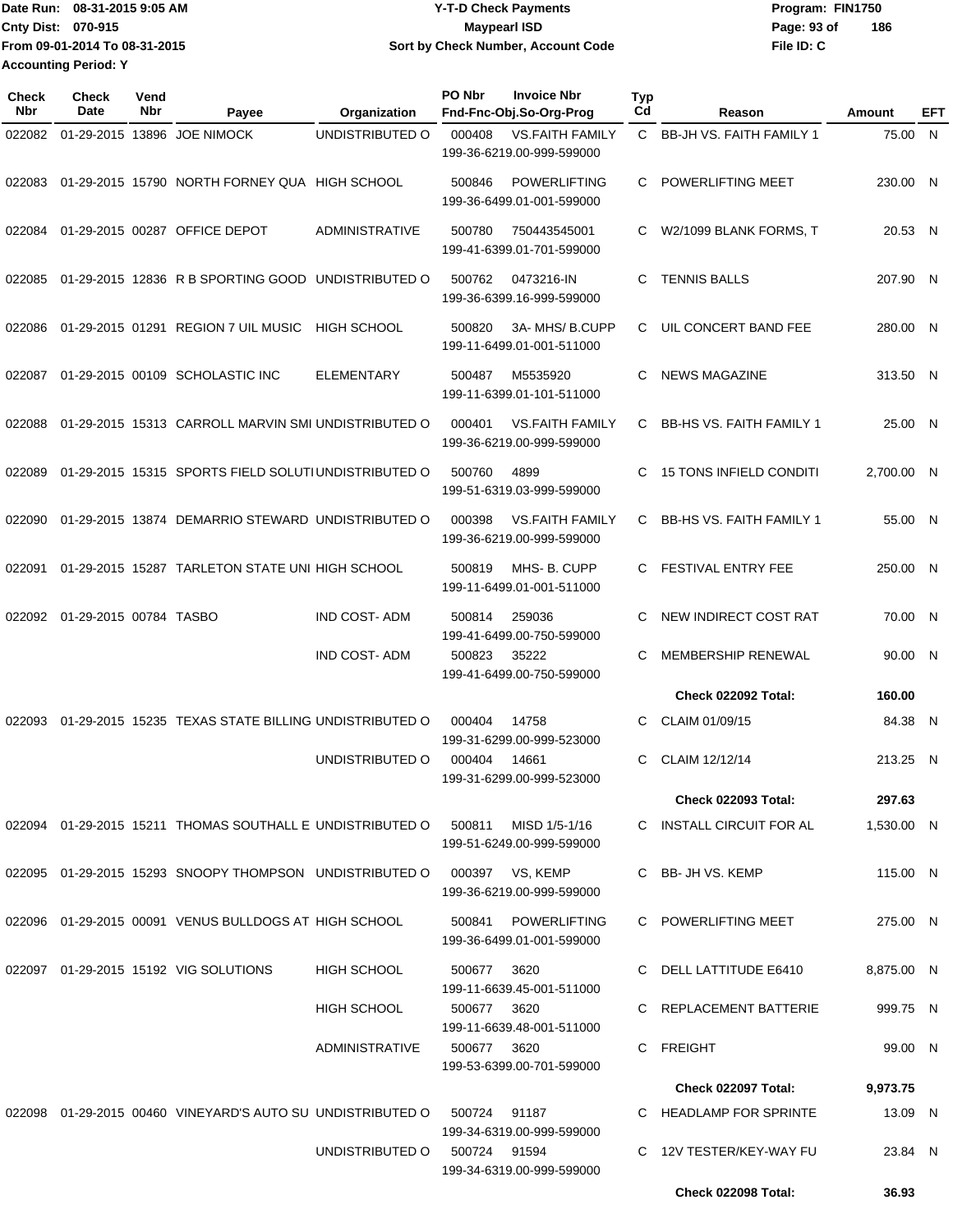|                             | TDate Run: 08-31-2015 9:05 AM | <b>Y-T-D Check Payments</b>        | Program: FIN1750 |     |
|-----------------------------|-------------------------------|------------------------------------|------------------|-----|
| <b>Cnty Dist: 070-915</b>   |                               | <b>Maypearl ISD</b>                | Page: 94 of      | 186 |
|                             | From 09-01-2014 To 08-31-2015 | Sort by Check Number, Account Code | File ID: C       |     |
| <b>Accounting Period: Y</b> |                               |                                    |                  |     |

| <b>Check</b><br><b>Nbr</b> | <b>Check</b><br><b>Date</b>       | Vend<br>Nbr | Payee                                                                     | Organization                         | PO Nbr          | <b>Invoice Nbr</b><br>Fnd-Fnc-Obj.So-Org-Prog     | <b>Typ</b><br>Cd | Reason                       | Amount       | <b>EFT</b> |
|----------------------------|-----------------------------------|-------------|---------------------------------------------------------------------------|--------------------------------------|-----------------|---------------------------------------------------|------------------|------------------------------|--------------|------------|
| 022099                     |                                   |             | 01-29-2015 00141 WAL MART                                                 | INTERMEDIATE SCH 500612              |                 | PH01T4GN8V<br>199-11-6399.14-043-511000           | C.               | UIL AWARDS CEREMONY          | 120.55 N     |            |
| 022100                     |                                   |             | 01-29-2015 15165 WAXAHACHIE GLASS                                         | UNDISTRIBUTED O                      | 500642          | 3440<br>199-34-6219.00-999-599000                 | C                | <b>BUS WINDOWS-5849,5851</b> | 170.97 N     |            |
|                            |                                   |             |                                                                           | UNDISTRIBUTED O                      | 500642          | 3440<br>199-51-6249.00-999-599000                 | C                | <b>INSTALL BUS WINDOWS</b>   | 350.00 N     |            |
|                            |                                   |             |                                                                           |                                      |                 |                                                   |                  | Check 022100 Total:          | 520.97       |            |
| 022101                     |                                   |             | 01-29-2015 01145 WELDERS WAREHOUS HIGH SCHOOL                             |                                      | 500051          | 24455<br>199-11-6399.09-001-522000                | C.               | 12/01-12/31/14 CYLINDER      | 80.00 N      |            |
| 022102                     |                                   |             | 02-05-2015 13880 A.M. SOLUTIONS INC. UNDISTRIBUTED O                      |                                      | 500886          | 05013<br>199-51-6249.00-999-599000                | C                | <b>INSTALLED WATER VALVE</b> | 150.00 N     |            |
|                            |                                   |             |                                                                           | UNDISTRIBUTED O                      | 500886          | 05013<br>199-51-6319.04-999-599000                | C                | <b>WATER VALVE</b>           | 80.39 N      |            |
|                            |                                   |             |                                                                           |                                      |                 |                                                   |                  | Check 022102 Total:          | 230.39       |            |
| 022103                     |                                   |             | 02-05-2015 15376 ALL ABOUT TIRES, LLC UNDISTRIBUTED O                     |                                      | 500870          | SH12385<br>199-34-6219.00-999-599000              | C.               | SUBURBAN 2- MOUNT/DIS        | 24.00 N      |            |
|                            |                                   |             |                                                                           | UNDISTRIBUTED O                      | 500870          | SH12385<br>199-34-6319.00-999-599000              | C.               | SUBURBAN 2- MOUNT/DIS        | 260.00 N     |            |
|                            |                                   |             |                                                                           |                                      |                 |                                                   |                  | Check 022103 Total:          | 284.00       |            |
| 022104                     |                                   |             | 02-05-2015 15401 AMERICAN ASSOCIATI HIGH SCHOOL                           |                                      | 500785          | 01-15501929<br>199-11-6399.12-001-511000          | C.               | <b>NOTARY PACKETS</b>        | 171.88 N     |            |
|                            |                                   |             |                                                                           | <b>ADMINISTRATIVE</b>                | 500769          | 01-15501911<br>199-41-6399.01-701-599000          | C.               | TX NOTARY PKG- L.TERR        | 85.94 N      |            |
|                            |                                   |             |                                                                           | ADMINISTRATIVE                       | 500767          | 01-15501887<br>199-41-6399.01-701-599000          | C.               | TX NOTARY PKG- N.WIGGI       | 85.94 N      |            |
|                            |                                   |             |                                                                           |                                      |                 |                                                   |                  | Check 022104 Total:          | 343.76       |            |
| 022105                     |                                   |             | 02-05-2015 15616 AT&T CORP.                                               | UNDISTRIBUTED O                      | 000411          | 0573207983001<br>199-51-6259.02-999-599000        | C                | 01/05-01/21/15 FAX L.D.      | 108.94 N     |            |
| 022106                     |                                   |             | 02-05-2015 13640 LESLEY AUSTIN                                            | <b>MAYPEARL JUNIOR</b>               | 500856          | <b>REIMBURSEMENT</b><br>199-23-6411.04-041-599000 | C                | <b>MEALS/PARKING MIDWINT</b> | 75.81 N      |            |
|                            |                                   |             | 022107  02-05-2015  00021  POSSIBILITIES CONSU UNDISTRIBUTED   0   500868 |                                      |                 | JANUARY 2015<br>224-31-6219.01-999-523000         |                  | C 20 HRS-TRANSITION SER      | $1,000.00$ N |            |
|                            |                                   |             | 022108 02-05-2015 15488 BEYOND PLAY                                       | UNDISTRIBUTED O                      |                 | 500839 627330<br>199-11-6399.00-999-523000        |                  | C STORY TELLING SETS         | 229.77 N     |            |
|                            | 022109 02-05-2015 00527 CDWG INC. |             |                                                                           | UNDISTRIBUTED O                      |                 | 500686 RP13910<br>199-11-6399.00-999-523000       |                  | C HP COLOR PRINTER           | 407.34 N     |            |
|                            |                                   |             |                                                                           | HIGH SCHOOL                          |                 | 500715 RZ62466<br>199-11-6639.48-001-511000       |                  | C COREL PAINTER LICENSE      | 1,442.84 N   |            |
|                            |                                   |             |                                                                           |                                      |                 |                                                   |                  | Check 022109 Total:          | 1,850.18     |            |
|                            |                                   |             | 022110 02-05-2015 00217 CITY OF MAYPEARL                                  | UNDISTRIBUTED O                      | 000412 80 01/15 | 199-51-6259.01-999-599000                         |                  | C 12/29-1/27/15 HS BALLFIEL  | 26.00 N      |            |
|                            |                                   |             |                                                                           | UNDISTRIBUTED 0 000412 1081 01/15    |                 | 199-51-6259.01-999-599000                         |                  | C 12/29-1/27/15 LSK YARD M   | 26.00 N      |            |
|                            |                                   |             |                                                                           | UNDISTRIBUTED O   000412  1394 01/15 |                 | 199-51-6259.01-999-599000                         |                  | C 12/29-1/27/15 CONCESSIO    | 51.00 N      |            |
|                            |                                   |             |                                                                           | UNDISTRIBUTED O 000412 1618 01/15    |                 | 199-51-6259.01-999-599000                         |                  | C 12/29-1/27/15 309 N. MAIN  | 51.00 N      |            |
|                            |                                   |             |                                                                           | UNDISTRIBUTED O   000412  1080 01/15 |                 | 199-51-6259.01-999-599000                         |                  | C 12/29-1/27/15 1024 W. FOU  | 94.20 N      |            |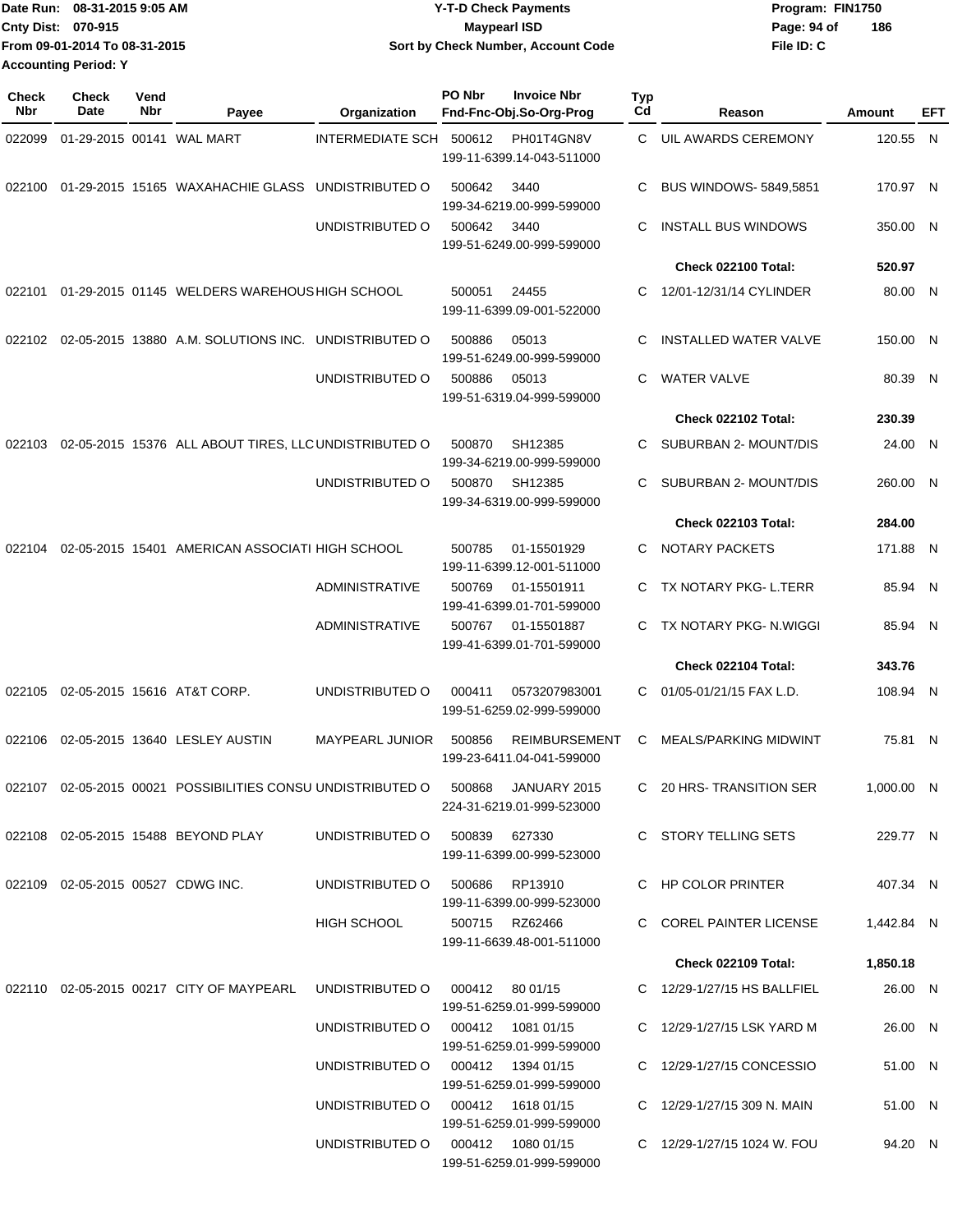|                             | IDate Run: 08-31-2015 9:05 AM | <b>Y-T-D Check Payments</b>        | Program: FIN1750   |  |
|-----------------------------|-------------------------------|------------------------------------|--------------------|--|
| <b>Cnty Dist: 070-915</b>   |                               | <b>Mavpearl ISD</b>                | 186<br>Page: 95 of |  |
|                             | From 09-01-2014 To 08-31-2015 | Sort by Check Number, Account Code | File ID: C         |  |
| <b>Accounting Period: Y</b> |                               |                                    |                    |  |

| UNDISTRIBUTED O<br>C 12/29-1/27/15 JH YARD ME<br>000412<br>141.50 N<br>574 01/15<br>199-51-6259.01-999-599000<br>UNDISTRIBUTED O<br>000412<br>595 01/15<br>12/29-1/27/15 1025 W. 4TH<br>144.60 N<br>C<br>199-51-6259.01-999-599000<br>UNDISTRIBUTED O<br>000412<br>82 01/15<br>12/29-1/27/15 400 PANTHE<br>177.60 N<br>C<br>199-51-6259.01-999-599000<br>UNDISTRIBUTED O<br>000412<br>383 01/15<br>12/29-1/27/15 600 PHILLIPS<br>103.80 N<br>199-51-6259.01-999-599000<br>Check 022110 Total:<br>815.70<br>02-05-2015 12536 DESOTO JANITORIAL UNDISTRIBUTED O<br>500736<br>162681<br>TOWELS/GLOVES/BLEAC<br>2,783.58 N<br>022111<br>C.<br>199-51-6319.01-999-599000<br>022112  02-05-2015  13639  EAST TEXAS COPY SY INTERMEDIATE SCH  500801<br>CANON J-1 STAPLES<br>125.50 N<br>271955<br>C<br>199-11-6399.20-043-511000<br>02-05-2015 01547 EICHELBAUM WARDEL DIR COST-ADMINIS<br>RESEARCH<br>117.50 N<br>022113<br>000413<br>50196<br>C.<br>199-41-6211.00-720-599000<br>02-05-2015 12186 ELLIOTT ELECTRIC<br>UNDISTRIBUTED O<br>500758<br>C 175W METAL HALIDE/PLU<br>1,320.74 N<br>022114<br>09-72318-05<br>199-51-6319.02-999-599000<br>UNDISTRIBUTED O<br>500887<br>09-74818-01<br>C #12 LENS<br>73.92 N<br>199-51-6319.04-999-599000<br>UNDISTRIBUTED O<br>500887<br>09-74959-01<br>DRILL/STRAP/BUSHING/B<br>102.64 N<br>C.<br>199-51-6319.04-999-599000<br>Check 022114 Total:<br>1,497.30<br>02-05-2015 15776 EMBASSY SUITES HO DIR COST-ADMINIS<br>500735<br>L. MCALISTER<br>C TASBO LODGING<br>1,022.92 N<br>022115<br>199-41-6411.01-720-599000<br>02-05-2015 00440 CONNIE GRANT<br>UNDISTRIBUTED O<br><b>VS.LIFEOAKCLIFF</b><br><b>BB-HS VS. LIFE OAK CLIFF</b><br>125.00 N<br>022116<br>000418<br>C<br>199-36-6219.00-999-599000<br>02-05-2015 14640 HAMPTON INN & SUIT ELEMENTARY<br>AMANDA<br>C TX ASSESSMENT CONF. L<br>358.00 N<br>500500<br>022117<br>199-31-6411.01-101-599000<br>02-05-2015 15750 HYATT PLACE AUSTIN HIGH SCHOOL<br><b>EMILY JETT</b><br>TX ASSESSMENT CONF. L<br>358.00 N<br>022118<br>500489<br>C.<br>199-31-6499.00-001-599000<br><b>HIGH SCHOOL</b><br><b>EMILY JETT</b><br>DID NOT USE AT CONFER<br>$-358.00$ N<br>500489<br>D<br>199-31-6499.00-001-599000<br>500489<br>LEAH FARDA<br>C TX ASSESSMENT CONF. L<br>358.00 N<br><b>MAYPEARL JUNIOR</b><br>199-31-6499.00-041-599000<br>500489 LEAH FARDA<br>DID NOT USE AT CONFER<br>$-358.00$ N<br>MAYPEARL JUNIOR<br>D<br>199-31-6499.00-041-599000<br>Check 022118 Total:<br>.00.<br>022119 02-05-2015 15478 HYATT REGENCY RIVE HIGH SCHOOL<br>DALLAS DEES<br>C ATSSB Chaperone<br>117.57 N<br>500836<br>199-11-6411.06-001-511000<br><b>HIGH SCHOOL</b><br>DALLAS DEES<br>C ATSSB Chaperone<br>500836<br>407.40 N<br>199-11-6411.29-001-511B00<br><b>Check 022119 Total:</b><br>524.97<br>C ATSSB State Jazz Band<br>02-05-2015 15478 HYATT REGENCY RIVE HIGH SCHOOL<br>500837<br><b>M.HICKS</b><br>131.25 N<br>022120<br>199-11-6412.29-001-511000<br>022121 02-05-2015 15712 KOURTNEY LYNN EAS UNDISTRIBUTED O<br>JANUARY 2015<br>C 8.75 HRS - OT SERVICES<br>500874<br>612.50 N<br>199-31-6219.04-999-523000 | <b>Check</b><br>Nbr | Check<br>Date | Vend<br>Nbr | Payee | Organization | PO Nbr | <b>Invoice Nbr</b><br>Fnd-Fnc-Obj.So-Org-Prog | <b>Typ</b><br>Cd | Reason | Amount | EFT |
|--------------------------------------------------------------------------------------------------------------------------------------------------------------------------------------------------------------------------------------------------------------------------------------------------------------------------------------------------------------------------------------------------------------------------------------------------------------------------------------------------------------------------------------------------------------------------------------------------------------------------------------------------------------------------------------------------------------------------------------------------------------------------------------------------------------------------------------------------------------------------------------------------------------------------------------------------------------------------------------------------------------------------------------------------------------------------------------------------------------------------------------------------------------------------------------------------------------------------------------------------------------------------------------------------------------------------------------------------------------------------------------------------------------------------------------------------------------------------------------------------------------------------------------------------------------------------------------------------------------------------------------------------------------------------------------------------------------------------------------------------------------------------------------------------------------------------------------------------------------------------------------------------------------------------------------------------------------------------------------------------------------------------------------------------------------------------------------------------------------------------------------------------------------------------------------------------------------------------------------------------------------------------------------------------------------------------------------------------------------------------------------------------------------------------------------------------------------------------------------------------------------------------------------------------------------------------------------------------------------------------------------------------------------------------------------------------------------------------------------------------------------------------------------------------------------------------------------------------------------------------------------------------------------------------------------------------------------------------------------------------------------------------------------------------------------------------------------------------------------|---------------------|---------------|-------------|-------|--------------|--------|-----------------------------------------------|------------------|--------|--------|-----|
|                                                                                                                                                                                                                                                                                                                                                                                                                                                                                                                                                                                                                                                                                                                                                                                                                                                                                                                                                                                                                                                                                                                                                                                                                                                                                                                                                                                                                                                                                                                                                                                                                                                                                                                                                                                                                                                                                                                                                                                                                                                                                                                                                                                                                                                                                                                                                                                                                                                                                                                                                                                                                                                                                                                                                                                                                                                                                                                                                                                                                                                                                                              |                     |               |             |       |              |        |                                               |                  |        |        |     |
|                                                                                                                                                                                                                                                                                                                                                                                                                                                                                                                                                                                                                                                                                                                                                                                                                                                                                                                                                                                                                                                                                                                                                                                                                                                                                                                                                                                                                                                                                                                                                                                                                                                                                                                                                                                                                                                                                                                                                                                                                                                                                                                                                                                                                                                                                                                                                                                                                                                                                                                                                                                                                                                                                                                                                                                                                                                                                                                                                                                                                                                                                                              |                     |               |             |       |              |        |                                               |                  |        |        |     |
|                                                                                                                                                                                                                                                                                                                                                                                                                                                                                                                                                                                                                                                                                                                                                                                                                                                                                                                                                                                                                                                                                                                                                                                                                                                                                                                                                                                                                                                                                                                                                                                                                                                                                                                                                                                                                                                                                                                                                                                                                                                                                                                                                                                                                                                                                                                                                                                                                                                                                                                                                                                                                                                                                                                                                                                                                                                                                                                                                                                                                                                                                                              |                     |               |             |       |              |        |                                               |                  |        |        |     |
|                                                                                                                                                                                                                                                                                                                                                                                                                                                                                                                                                                                                                                                                                                                                                                                                                                                                                                                                                                                                                                                                                                                                                                                                                                                                                                                                                                                                                                                                                                                                                                                                                                                                                                                                                                                                                                                                                                                                                                                                                                                                                                                                                                                                                                                                                                                                                                                                                                                                                                                                                                                                                                                                                                                                                                                                                                                                                                                                                                                                                                                                                                              |                     |               |             |       |              |        |                                               |                  |        |        |     |
|                                                                                                                                                                                                                                                                                                                                                                                                                                                                                                                                                                                                                                                                                                                                                                                                                                                                                                                                                                                                                                                                                                                                                                                                                                                                                                                                                                                                                                                                                                                                                                                                                                                                                                                                                                                                                                                                                                                                                                                                                                                                                                                                                                                                                                                                                                                                                                                                                                                                                                                                                                                                                                                                                                                                                                                                                                                                                                                                                                                                                                                                                                              |                     |               |             |       |              |        |                                               |                  |        |        |     |
|                                                                                                                                                                                                                                                                                                                                                                                                                                                                                                                                                                                                                                                                                                                                                                                                                                                                                                                                                                                                                                                                                                                                                                                                                                                                                                                                                                                                                                                                                                                                                                                                                                                                                                                                                                                                                                                                                                                                                                                                                                                                                                                                                                                                                                                                                                                                                                                                                                                                                                                                                                                                                                                                                                                                                                                                                                                                                                                                                                                                                                                                                                              |                     |               |             |       |              |        |                                               |                  |        |        |     |
|                                                                                                                                                                                                                                                                                                                                                                                                                                                                                                                                                                                                                                                                                                                                                                                                                                                                                                                                                                                                                                                                                                                                                                                                                                                                                                                                                                                                                                                                                                                                                                                                                                                                                                                                                                                                                                                                                                                                                                                                                                                                                                                                                                                                                                                                                                                                                                                                                                                                                                                                                                                                                                                                                                                                                                                                                                                                                                                                                                                                                                                                                                              |                     |               |             |       |              |        |                                               |                  |        |        |     |
|                                                                                                                                                                                                                                                                                                                                                                                                                                                                                                                                                                                                                                                                                                                                                                                                                                                                                                                                                                                                                                                                                                                                                                                                                                                                                                                                                                                                                                                                                                                                                                                                                                                                                                                                                                                                                                                                                                                                                                                                                                                                                                                                                                                                                                                                                                                                                                                                                                                                                                                                                                                                                                                                                                                                                                                                                                                                                                                                                                                                                                                                                                              |                     |               |             |       |              |        |                                               |                  |        |        |     |
|                                                                                                                                                                                                                                                                                                                                                                                                                                                                                                                                                                                                                                                                                                                                                                                                                                                                                                                                                                                                                                                                                                                                                                                                                                                                                                                                                                                                                                                                                                                                                                                                                                                                                                                                                                                                                                                                                                                                                                                                                                                                                                                                                                                                                                                                                                                                                                                                                                                                                                                                                                                                                                                                                                                                                                                                                                                                                                                                                                                                                                                                                                              |                     |               |             |       |              |        |                                               |                  |        |        |     |
|                                                                                                                                                                                                                                                                                                                                                                                                                                                                                                                                                                                                                                                                                                                                                                                                                                                                                                                                                                                                                                                                                                                                                                                                                                                                                                                                                                                                                                                                                                                                                                                                                                                                                                                                                                                                                                                                                                                                                                                                                                                                                                                                                                                                                                                                                                                                                                                                                                                                                                                                                                                                                                                                                                                                                                                                                                                                                                                                                                                                                                                                                                              |                     |               |             |       |              |        |                                               |                  |        |        |     |
|                                                                                                                                                                                                                                                                                                                                                                                                                                                                                                                                                                                                                                                                                                                                                                                                                                                                                                                                                                                                                                                                                                                                                                                                                                                                                                                                                                                                                                                                                                                                                                                                                                                                                                                                                                                                                                                                                                                                                                                                                                                                                                                                                                                                                                                                                                                                                                                                                                                                                                                                                                                                                                                                                                                                                                                                                                                                                                                                                                                                                                                                                                              |                     |               |             |       |              |        |                                               |                  |        |        |     |
|                                                                                                                                                                                                                                                                                                                                                                                                                                                                                                                                                                                                                                                                                                                                                                                                                                                                                                                                                                                                                                                                                                                                                                                                                                                                                                                                                                                                                                                                                                                                                                                                                                                                                                                                                                                                                                                                                                                                                                                                                                                                                                                                                                                                                                                                                                                                                                                                                                                                                                                                                                                                                                                                                                                                                                                                                                                                                                                                                                                                                                                                                                              |                     |               |             |       |              |        |                                               |                  |        |        |     |
|                                                                                                                                                                                                                                                                                                                                                                                                                                                                                                                                                                                                                                                                                                                                                                                                                                                                                                                                                                                                                                                                                                                                                                                                                                                                                                                                                                                                                                                                                                                                                                                                                                                                                                                                                                                                                                                                                                                                                                                                                                                                                                                                                                                                                                                                                                                                                                                                                                                                                                                                                                                                                                                                                                                                                                                                                                                                                                                                                                                                                                                                                                              |                     |               |             |       |              |        |                                               |                  |        |        |     |
|                                                                                                                                                                                                                                                                                                                                                                                                                                                                                                                                                                                                                                                                                                                                                                                                                                                                                                                                                                                                                                                                                                                                                                                                                                                                                                                                                                                                                                                                                                                                                                                                                                                                                                                                                                                                                                                                                                                                                                                                                                                                                                                                                                                                                                                                                                                                                                                                                                                                                                                                                                                                                                                                                                                                                                                                                                                                                                                                                                                                                                                                                                              |                     |               |             |       |              |        |                                               |                  |        |        |     |
|                                                                                                                                                                                                                                                                                                                                                                                                                                                                                                                                                                                                                                                                                                                                                                                                                                                                                                                                                                                                                                                                                                                                                                                                                                                                                                                                                                                                                                                                                                                                                                                                                                                                                                                                                                                                                                                                                                                                                                                                                                                                                                                                                                                                                                                                                                                                                                                                                                                                                                                                                                                                                                                                                                                                                                                                                                                                                                                                                                                                                                                                                                              |                     |               |             |       |              |        |                                               |                  |        |        |     |
|                                                                                                                                                                                                                                                                                                                                                                                                                                                                                                                                                                                                                                                                                                                                                                                                                                                                                                                                                                                                                                                                                                                                                                                                                                                                                                                                                                                                                                                                                                                                                                                                                                                                                                                                                                                                                                                                                                                                                                                                                                                                                                                                                                                                                                                                                                                                                                                                                                                                                                                                                                                                                                                                                                                                                                                                                                                                                                                                                                                                                                                                                                              |                     |               |             |       |              |        |                                               |                  |        |        |     |
|                                                                                                                                                                                                                                                                                                                                                                                                                                                                                                                                                                                                                                                                                                                                                                                                                                                                                                                                                                                                                                                                                                                                                                                                                                                                                                                                                                                                                                                                                                                                                                                                                                                                                                                                                                                                                                                                                                                                                                                                                                                                                                                                                                                                                                                                                                                                                                                                                                                                                                                                                                                                                                                                                                                                                                                                                                                                                                                                                                                                                                                                                                              |                     |               |             |       |              |        |                                               |                  |        |        |     |
|                                                                                                                                                                                                                                                                                                                                                                                                                                                                                                                                                                                                                                                                                                                                                                                                                                                                                                                                                                                                                                                                                                                                                                                                                                                                                                                                                                                                                                                                                                                                                                                                                                                                                                                                                                                                                                                                                                                                                                                                                                                                                                                                                                                                                                                                                                                                                                                                                                                                                                                                                                                                                                                                                                                                                                                                                                                                                                                                                                                                                                                                                                              |                     |               |             |       |              |        |                                               |                  |        |        |     |
|                                                                                                                                                                                                                                                                                                                                                                                                                                                                                                                                                                                                                                                                                                                                                                                                                                                                                                                                                                                                                                                                                                                                                                                                                                                                                                                                                                                                                                                                                                                                                                                                                                                                                                                                                                                                                                                                                                                                                                                                                                                                                                                                                                                                                                                                                                                                                                                                                                                                                                                                                                                                                                                                                                                                                                                                                                                                                                                                                                                                                                                                                                              |                     |               |             |       |              |        |                                               |                  |        |        |     |
|                                                                                                                                                                                                                                                                                                                                                                                                                                                                                                                                                                                                                                                                                                                                                                                                                                                                                                                                                                                                                                                                                                                                                                                                                                                                                                                                                                                                                                                                                                                                                                                                                                                                                                                                                                                                                                                                                                                                                                                                                                                                                                                                                                                                                                                                                                                                                                                                                                                                                                                                                                                                                                                                                                                                                                                                                                                                                                                                                                                                                                                                                                              |                     |               |             |       |              |        |                                               |                  |        |        |     |
|                                                                                                                                                                                                                                                                                                                                                                                                                                                                                                                                                                                                                                                                                                                                                                                                                                                                                                                                                                                                                                                                                                                                                                                                                                                                                                                                                                                                                                                                                                                                                                                                                                                                                                                                                                                                                                                                                                                                                                                                                                                                                                                                                                                                                                                                                                                                                                                                                                                                                                                                                                                                                                                                                                                                                                                                                                                                                                                                                                                                                                                                                                              |                     |               |             |       |              |        |                                               |                  |        |        |     |
|                                                                                                                                                                                                                                                                                                                                                                                                                                                                                                                                                                                                                                                                                                                                                                                                                                                                                                                                                                                                                                                                                                                                                                                                                                                                                                                                                                                                                                                                                                                                                                                                                                                                                                                                                                                                                                                                                                                                                                                                                                                                                                                                                                                                                                                                                                                                                                                                                                                                                                                                                                                                                                                                                                                                                                                                                                                                                                                                                                                                                                                                                                              |                     |               |             |       |              |        |                                               |                  |        |        |     |
|                                                                                                                                                                                                                                                                                                                                                                                                                                                                                                                                                                                                                                                                                                                                                                                                                                                                                                                                                                                                                                                                                                                                                                                                                                                                                                                                                                                                                                                                                                                                                                                                                                                                                                                                                                                                                                                                                                                                                                                                                                                                                                                                                                                                                                                                                                                                                                                                                                                                                                                                                                                                                                                                                                                                                                                                                                                                                                                                                                                                                                                                                                              |                     |               |             |       |              |        |                                               |                  |        |        |     |
|                                                                                                                                                                                                                                                                                                                                                                                                                                                                                                                                                                                                                                                                                                                                                                                                                                                                                                                                                                                                                                                                                                                                                                                                                                                                                                                                                                                                                                                                                                                                                                                                                                                                                                                                                                                                                                                                                                                                                                                                                                                                                                                                                                                                                                                                                                                                                                                                                                                                                                                                                                                                                                                                                                                                                                                                                                                                                                                                                                                                                                                                                                              |                     |               |             |       |              |        |                                               |                  |        |        |     |
|                                                                                                                                                                                                                                                                                                                                                                                                                                                                                                                                                                                                                                                                                                                                                                                                                                                                                                                                                                                                                                                                                                                                                                                                                                                                                                                                                                                                                                                                                                                                                                                                                                                                                                                                                                                                                                                                                                                                                                                                                                                                                                                                                                                                                                                                                                                                                                                                                                                                                                                                                                                                                                                                                                                                                                                                                                                                                                                                                                                                                                                                                                              |                     |               |             |       |              |        |                                               |                  |        |        |     |
|                                                                                                                                                                                                                                                                                                                                                                                                                                                                                                                                                                                                                                                                                                                                                                                                                                                                                                                                                                                                                                                                                                                                                                                                                                                                                                                                                                                                                                                                                                                                                                                                                                                                                                                                                                                                                                                                                                                                                                                                                                                                                                                                                                                                                                                                                                                                                                                                                                                                                                                                                                                                                                                                                                                                                                                                                                                                                                                                                                                                                                                                                                              |                     |               |             |       |              |        |                                               |                  |        |        |     |
|                                                                                                                                                                                                                                                                                                                                                                                                                                                                                                                                                                                                                                                                                                                                                                                                                                                                                                                                                                                                                                                                                                                                                                                                                                                                                                                                                                                                                                                                                                                                                                                                                                                                                                                                                                                                                                                                                                                                                                                                                                                                                                                                                                                                                                                                                                                                                                                                                                                                                                                                                                                                                                                                                                                                                                                                                                                                                                                                                                                                                                                                                                              |                     |               |             |       |              |        |                                               |                  |        |        |     |
|                                                                                                                                                                                                                                                                                                                                                                                                                                                                                                                                                                                                                                                                                                                                                                                                                                                                                                                                                                                                                                                                                                                                                                                                                                                                                                                                                                                                                                                                                                                                                                                                                                                                                                                                                                                                                                                                                                                                                                                                                                                                                                                                                                                                                                                                                                                                                                                                                                                                                                                                                                                                                                                                                                                                                                                                                                                                                                                                                                                                                                                                                                              |                     |               |             |       |              |        |                                               |                  |        |        |     |
|                                                                                                                                                                                                                                                                                                                                                                                                                                                                                                                                                                                                                                                                                                                                                                                                                                                                                                                                                                                                                                                                                                                                                                                                                                                                                                                                                                                                                                                                                                                                                                                                                                                                                                                                                                                                                                                                                                                                                                                                                                                                                                                                                                                                                                                                                                                                                                                                                                                                                                                                                                                                                                                                                                                                                                                                                                                                                                                                                                                                                                                                                                              |                     |               |             |       |              |        |                                               |                  |        |        |     |
|                                                                                                                                                                                                                                                                                                                                                                                                                                                                                                                                                                                                                                                                                                                                                                                                                                                                                                                                                                                                                                                                                                                                                                                                                                                                                                                                                                                                                                                                                                                                                                                                                                                                                                                                                                                                                                                                                                                                                                                                                                                                                                                                                                                                                                                                                                                                                                                                                                                                                                                                                                                                                                                                                                                                                                                                                                                                                                                                                                                                                                                                                                              |                     |               |             |       |              |        |                                               |                  |        |        |     |
|                                                                                                                                                                                                                                                                                                                                                                                                                                                                                                                                                                                                                                                                                                                                                                                                                                                                                                                                                                                                                                                                                                                                                                                                                                                                                                                                                                                                                                                                                                                                                                                                                                                                                                                                                                                                                                                                                                                                                                                                                                                                                                                                                                                                                                                                                                                                                                                                                                                                                                                                                                                                                                                                                                                                                                                                                                                                                                                                                                                                                                                                                                              |                     |               |             |       |              |        |                                               |                  |        |        |     |
|                                                                                                                                                                                                                                                                                                                                                                                                                                                                                                                                                                                                                                                                                                                                                                                                                                                                                                                                                                                                                                                                                                                                                                                                                                                                                                                                                                                                                                                                                                                                                                                                                                                                                                                                                                                                                                                                                                                                                                                                                                                                                                                                                                                                                                                                                                                                                                                                                                                                                                                                                                                                                                                                                                                                                                                                                                                                                                                                                                                                                                                                                                              |                     |               |             |       |              |        |                                               |                  |        |        |     |
|                                                                                                                                                                                                                                                                                                                                                                                                                                                                                                                                                                                                                                                                                                                                                                                                                                                                                                                                                                                                                                                                                                                                                                                                                                                                                                                                                                                                                                                                                                                                                                                                                                                                                                                                                                                                                                                                                                                                                                                                                                                                                                                                                                                                                                                                                                                                                                                                                                                                                                                                                                                                                                                                                                                                                                                                                                                                                                                                                                                                                                                                                                              |                     |               |             |       |              |        |                                               |                  |        |        |     |
|                                                                                                                                                                                                                                                                                                                                                                                                                                                                                                                                                                                                                                                                                                                                                                                                                                                                                                                                                                                                                                                                                                                                                                                                                                                                                                                                                                                                                                                                                                                                                                                                                                                                                                                                                                                                                                                                                                                                                                                                                                                                                                                                                                                                                                                                                                                                                                                                                                                                                                                                                                                                                                                                                                                                                                                                                                                                                                                                                                                                                                                                                                              |                     |               |             |       |              |        |                                               |                  |        |        |     |
|                                                                                                                                                                                                                                                                                                                                                                                                                                                                                                                                                                                                                                                                                                                                                                                                                                                                                                                                                                                                                                                                                                                                                                                                                                                                                                                                                                                                                                                                                                                                                                                                                                                                                                                                                                                                                                                                                                                                                                                                                                                                                                                                                                                                                                                                                                                                                                                                                                                                                                                                                                                                                                                                                                                                                                                                                                                                                                                                                                                                                                                                                                              |                     |               |             |       |              |        |                                               |                  |        |        |     |
|                                                                                                                                                                                                                                                                                                                                                                                                                                                                                                                                                                                                                                                                                                                                                                                                                                                                                                                                                                                                                                                                                                                                                                                                                                                                                                                                                                                                                                                                                                                                                                                                                                                                                                                                                                                                                                                                                                                                                                                                                                                                                                                                                                                                                                                                                                                                                                                                                                                                                                                                                                                                                                                                                                                                                                                                                                                                                                                                                                                                                                                                                                              |                     |               |             |       |              |        |                                               |                  |        |        |     |
|                                                                                                                                                                                                                                                                                                                                                                                                                                                                                                                                                                                                                                                                                                                                                                                                                                                                                                                                                                                                                                                                                                                                                                                                                                                                                                                                                                                                                                                                                                                                                                                                                                                                                                                                                                                                                                                                                                                                                                                                                                                                                                                                                                                                                                                                                                                                                                                                                                                                                                                                                                                                                                                                                                                                                                                                                                                                                                                                                                                                                                                                                                              |                     |               |             |       |              |        |                                               |                  |        |        |     |
|                                                                                                                                                                                                                                                                                                                                                                                                                                                                                                                                                                                                                                                                                                                                                                                                                                                                                                                                                                                                                                                                                                                                                                                                                                                                                                                                                                                                                                                                                                                                                                                                                                                                                                                                                                                                                                                                                                                                                                                                                                                                                                                                                                                                                                                                                                                                                                                                                                                                                                                                                                                                                                                                                                                                                                                                                                                                                                                                                                                                                                                                                                              |                     |               |             |       |              |        |                                               |                  |        |        |     |
|                                                                                                                                                                                                                                                                                                                                                                                                                                                                                                                                                                                                                                                                                                                                                                                                                                                                                                                                                                                                                                                                                                                                                                                                                                                                                                                                                                                                                                                                                                                                                                                                                                                                                                                                                                                                                                                                                                                                                                                                                                                                                                                                                                                                                                                                                                                                                                                                                                                                                                                                                                                                                                                                                                                                                                                                                                                                                                                                                                                                                                                                                                              |                     |               |             |       |              |        |                                               |                  |        |        |     |
|                                                                                                                                                                                                                                                                                                                                                                                                                                                                                                                                                                                                                                                                                                                                                                                                                                                                                                                                                                                                                                                                                                                                                                                                                                                                                                                                                                                                                                                                                                                                                                                                                                                                                                                                                                                                                                                                                                                                                                                                                                                                                                                                                                                                                                                                                                                                                                                                                                                                                                                                                                                                                                                                                                                                                                                                                                                                                                                                                                                                                                                                                                              |                     |               |             |       |              |        |                                               |                  |        |        |     |
|                                                                                                                                                                                                                                                                                                                                                                                                                                                                                                                                                                                                                                                                                                                                                                                                                                                                                                                                                                                                                                                                                                                                                                                                                                                                                                                                                                                                                                                                                                                                                                                                                                                                                                                                                                                                                                                                                                                                                                                                                                                                                                                                                                                                                                                                                                                                                                                                                                                                                                                                                                                                                                                                                                                                                                                                                                                                                                                                                                                                                                                                                                              |                     |               |             |       |              |        |                                               |                  |        |        |     |
|                                                                                                                                                                                                                                                                                                                                                                                                                                                                                                                                                                                                                                                                                                                                                                                                                                                                                                                                                                                                                                                                                                                                                                                                                                                                                                                                                                                                                                                                                                                                                                                                                                                                                                                                                                                                                                                                                                                                                                                                                                                                                                                                                                                                                                                                                                                                                                                                                                                                                                                                                                                                                                                                                                                                                                                                                                                                                                                                                                                                                                                                                                              |                     |               |             |       |              |        |                                               |                  |        |        |     |
|                                                                                                                                                                                                                                                                                                                                                                                                                                                                                                                                                                                                                                                                                                                                                                                                                                                                                                                                                                                                                                                                                                                                                                                                                                                                                                                                                                                                                                                                                                                                                                                                                                                                                                                                                                                                                                                                                                                                                                                                                                                                                                                                                                                                                                                                                                                                                                                                                                                                                                                                                                                                                                                                                                                                                                                                                                                                                                                                                                                                                                                                                                              |                     |               |             |       |              |        |                                               |                  |        |        |     |
|                                                                                                                                                                                                                                                                                                                                                                                                                                                                                                                                                                                                                                                                                                                                                                                                                                                                                                                                                                                                                                                                                                                                                                                                                                                                                                                                                                                                                                                                                                                                                                                                                                                                                                                                                                                                                                                                                                                                                                                                                                                                                                                                                                                                                                                                                                                                                                                                                                                                                                                                                                                                                                                                                                                                                                                                                                                                                                                                                                                                                                                                                                              |                     |               |             |       |              |        |                                               |                  |        |        |     |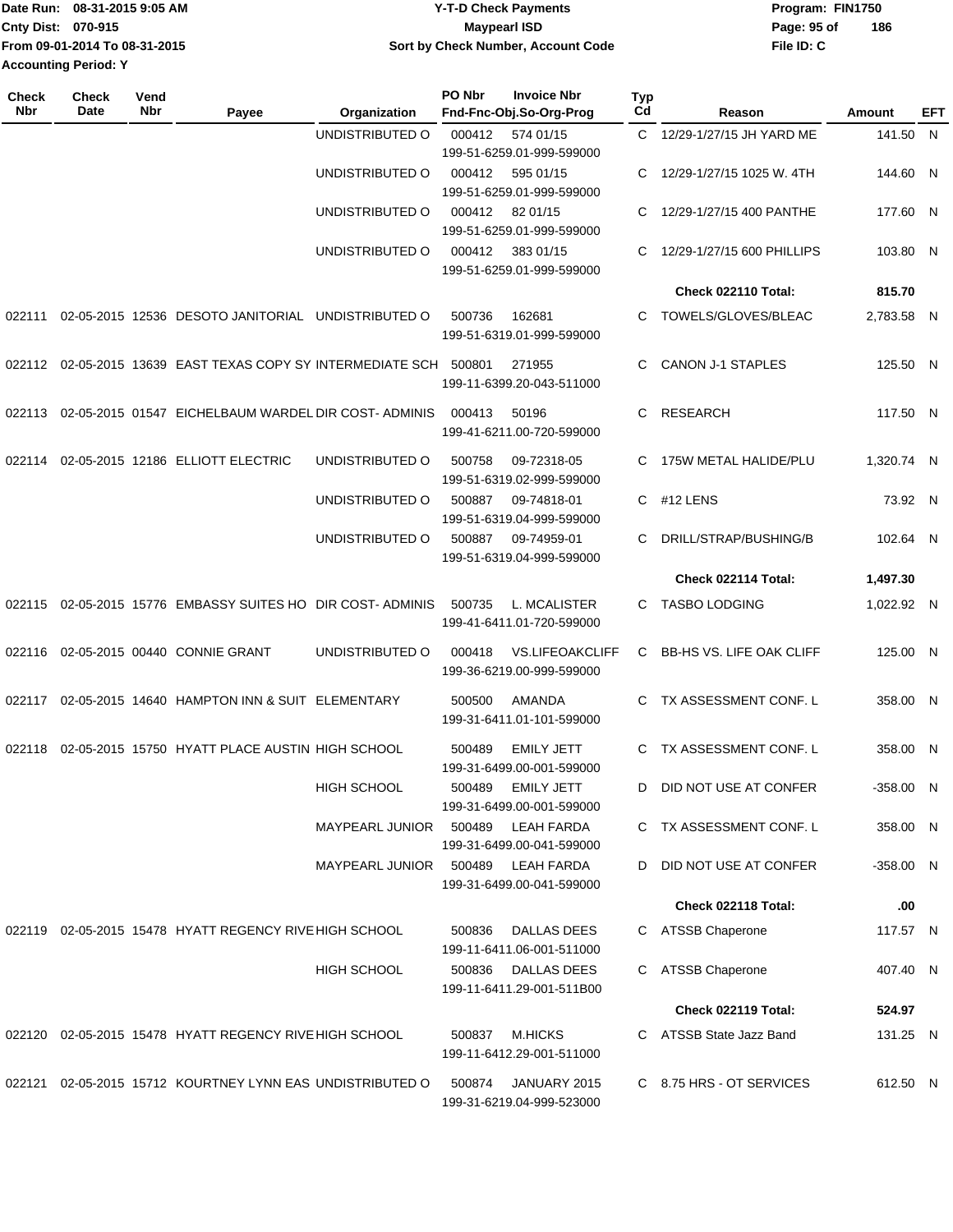| Date Run: 08-31-2015 9:05 AM  | <b>Y-T-D Check Payments</b>               | Program: FIN1750   |
|-------------------------------|-------------------------------------------|--------------------|
| <b>Cnty Dist: 070-915</b>     | <b>Mavpearl ISD</b>                       | 186<br>Page: 96 of |
| From 09-01-2014 To 08-31-2015 | <b>Sort by Check Number, Account Code</b> | File ID: C         |
| <b>Accounting Period: Y</b>   |                                           |                    |

| Check<br><b>Nbr</b> | <b>Check</b><br>Date  | Vend<br>Nbr | Payee                                                      | Organization           | PO Nbr | <b>Invoice Nbr</b><br>Fnd-Fnc-Obj.So-Org-Prog       | <b>Typ</b><br>Cd | Reason                          | Amount     | EFT |
|---------------------|-----------------------|-------------|------------------------------------------------------------|------------------------|--------|-----------------------------------------------------|------------------|---------------------------------|------------|-----|
| 022122              |                       |             | 02-05-2015 15779 LEARNING CENTER U HIGH SCHOOL             |                        | 500817 | 15042<br>199-11-6399.17-001-511000                  | C.               | LESSONS ON WORLD HIS            | 549.00 N   |     |
| 022123              |                       |             | 02-05-2015 14356 MALCOLM WILLIAMS                          | UNDISTRIBUTED O        | 000419 | <b>VS.LIFEOAKCLIFF</b><br>199-36-6219.00-999-599000 | C.               | <b>BB-HS VS. LIFE OAK CLIFF</b> | 125.00 N   |     |
| 022124              |                       |             | 02-05-2015 15626 MCGRAW-HILL SCHOO INTERMEDIATE SCH 500777 |                        |        | 84390508001<br>199-11-6399.12-043-511000            | C                | <b>SCIENCE GR6</b>              | 180.00 N   |     |
| 022125              |                       |             | 02-05-2015 15538 JEFF DUNAWAY MCGR UNDISTRIBUTED O         |                        | 000421 | <b>VS.LIFEOAKCLIFF</b><br>199-36-6219.00-999-599000 | C                | <b>BB-HS VS. LIFE OAK CLIFF</b> | 55.00 N    |     |
|                     |                       |             |                                                            | UNDISTRIBUTED O        | 000421 | VS. PALMER<br>199-36-6219.00-999-599000             | C                | BB-JH VS. PALMER 2/2/15         | 105.00 N   |     |
|                     |                       |             |                                                            |                        |        |                                                     |                  | Check 022125 Total:             | 160.00     |     |
| 022126              | 02-05-2015 00457 MFAC |             |                                                            | <b>HIGH SCHOOL</b>     | 500773 | 1956771-00<br>199-36-6399.15-001-599000             | C.               | <b>JUMP ROPE/WEIGHT</b>         | 2,551.42 N |     |
|                     |                       |             |                                                            | <b>HIGH SCHOOL</b>     | 500773 | 1956771-01<br>199-36-6399.15-001-599000             | C                | <b>BUNGIE CORDS 10 FT</b>       | 419.70 N   |     |
|                     |                       |             |                                                            | <b>HIGH SCHOOL</b>     | 500773 | 1956771-02<br>199-36-6399.15-001-599000             | C                | PLYOMETRIC BOX                  | 107.95 N   |     |
|                     |                       |             |                                                            |                        |        |                                                     |                  | Check 022126 Total:             | 3,079.07   |     |
| 022127              |                       |             | 02-05-2015 12087 OAK CLIFF OFFICE SU MAYPEARL JUNIOR       |                        | 500851 | 353926-0<br>199-11-6399.07-041-511000               | C.               | <b>JOURNAL</b>                  | 41.78 N    |     |
| 022128              |                       |             | 02-05-2015 00287 OFFICE DEPOT                              | ADMINISTRATIVE         | 500797 | 751035931001<br>199-41-6399.01-701-599000           | C                | INK/FOLDERS/TAPE/ENV./          | 88.90 N    |     |
| 022129              |                       |             | 02-05-2015 14093 PC & MACEXCHANGE MAYPEARL JUNIOR          |                        | 500776 | 90689<br>199-11-6639.45-041-511000                  | C                | <b>WIRELESS SPEAKER/REM</b>     | 1,589.25 N |     |
|                     |                       |             |                                                            | <b>MAYPEARL JUNIOR</b> | 500776 | 90897<br>199-11-6639.45-041-511000                  | C                | <b>WIRELESS SPEAKERS</b>        | 1,185.75 N |     |
|                     |                       |             |                                                            |                        |        |                                                     |                  | Check 022129 Total:             | 2,775.00   |     |
| 022130              |                       |             | 02-05-2015 14604 PEARSON CLINICAL A ELEMENTARY             |                        | 500781 | 10086867<br>199-31-6339.00-101-599000               | C                | <b>CONNERS TEST 3</b>           | 130.00 N   |     |
| 022131              |                       |             | 02-05-2015 00913 KELLY PIETERSE                            | UNDISTRIBUTED O        | 500881 | REIMBURSEMENT<br>199-21-6411.00-999-523000          | C                | <b>MEALS FROM SWEP CON</b>      | 43.63 N    |     |
|                     |                       |             |                                                            | UNDISTRIBUTED O        | 500881 | REIMBURSEMENT<br>199-34-6311.01-999-599000          |                  | C GAS FROM SWEP CONFE           | 13.01 N    |     |
|                     |                       |             |                                                            |                        |        |                                                     |                  | Check 022131 Total:             | 56.64      |     |
|                     |                       |             | 022132 02-05-2015 12836 R B SPORTING GOOD UNDISTRIBUTED O  |                        | 500829 | 0474021-IN<br>199-36-6399.03-999-599GHS             |                  | C STOPWATCH ULTRAK              | 111.80 N   |     |
|                     |                       |             | 022133 02-05-2015 00099 REGION 10/EDUCATIO UNDISTRIBUTED O |                        | 500749 | 129377<br>199-34-6219.01-999-599000                 |                  | 20HR BUS TRAINING               | 105.00 N   |     |
|                     |                       |             | 022134 02-05-2015 14927 REPUBLIC SERVICES UNDISTRIBUTED O  |                        | 000414 | 0794010150060<br>199-51-6259.03-999-599000          |                  | C 02/01-02/28/15 WASTE RE       | 1,547.83 N |     |
|                     |                       |             | 022135 02-05-2015 15102 DARRON O. RICHARD UNDISTRIBUTED O  |                        | 000417 | <b>VS.LIFEOAKCLIFF</b><br>199-36-6219.00-999-599000 |                  | C BB-HS VS. LIFE OAK CLIFF      | 125.00 N   |     |
|                     |                       |             | 022136 02-05-2015 12925 ROBERT MERRITT                     | MAYPEARL JUNIOR 500855 |        | REIMBURSEMENT<br>199-11-6399.01-041-511000          | C.               | Pig Stuff Outdoor Ed            | 84.40 N    |     |
|                     |                       |             | 022137 02-05-2015 15684 SATONA PREVOST                     | UNDISTRIBUTED O        | 500882 | JANUARY 2015<br>199-31-6219.04-999-523000           |                  | C 6 HRS - COTA SERVICES         | 240.00 N   |     |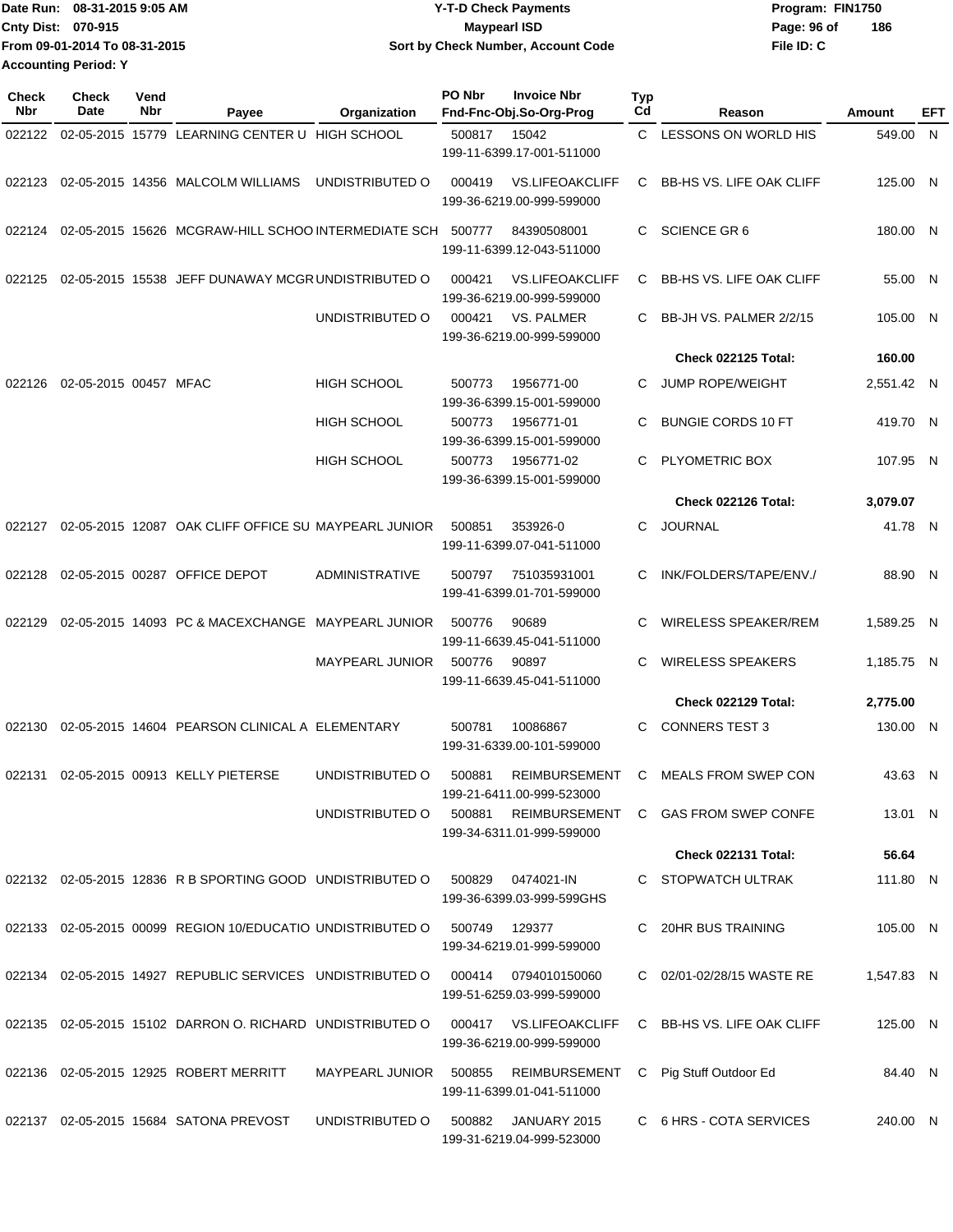|                             | IDate Run: 08-31-2015 9:05 AM | <b>Y-T-D Check Payments</b>        | Program: FIN1750   |
|-----------------------------|-------------------------------|------------------------------------|--------------------|
| <b>Cnty Dist: 070-915</b>   |                               | <b>Mavpearl ISD</b>                | 186<br>Page: 97 of |
|                             | From 09-01-2014 To 08-31-2015 | Sort by Check Number, Account Code | File ID: C         |
| <b>Accounting Period: Y</b> |                               |                                    |                    |

| <b>Check</b><br>Nbr | <b>Check</b><br>Date   | Vend<br>Nbr | Payee                                                                 | Organization                      | PO Nbr | <b>Invoice Nbr</b><br>Fnd-Fnc-Obj.So-Org-Prog       | <b>Typ</b><br>Cd | Reason                            | Amount      | EFT |
|---------------------|------------------------|-------------|-----------------------------------------------------------------------|-----------------------------------|--------|-----------------------------------------------------|------------------|-----------------------------------|-------------|-----|
| 022138              |                        |             | 02-05-2015 00843 SCHOLASTIC BOOK FAINTERMEDIATE SCH                   |                                   | 500807 | W3464899BF<br>199-12-6399.01-043-599000             | C.               | <b>INTERMEDIATE BOOK FAI</b>      | 1,828.14 N  |     |
| 022139              |                        |             | 02-05-2015 00316 SCHOOL SPECIALTY   ELEMENTARY                        |                                   | 500705 | 208113804030<br>199-11-6399.04-101-511000           | C                | PRIMARY CALCULATOR                | 37.08 N     |     |
| 022140              |                        |             | 02-05-2015 13035 TRACY SHEFFER                                        | <b>MAYPEARL JUNIOR</b>            | 500861 | REIMBURSEMENT<br>199-11-6399.07-041-511000          | C                | 12X12 MAT FOR CRICUT              | 12.77 N     |     |
| 022141              |                        |             | 02-05-2015 13383 SKYBEAM TEXAS                                        | UNDISTRIBUTED O                   | 000415 | 813710001004619<br>199-53-6249.04-999-599000        | C                | 02/08-03/07/15 MTHLY INT          | 1,800.00 N  |     |
| 022142              |                        |             | 02-05-2015 15313 CARROLL MARVIN SMI UNDISTRIBUTED O                   |                                   | 000420 | <b>VS.LIFEOAKCLIFF</b><br>199-36-6219.00-999-599000 | C                | <b>BB-HS VS. LIFE OAK CLIFF</b>   | 25.00 N     |     |
| 022143              |                        |             | 02-05-2015 15139 SUNNYVALE ISD                                        | <b>MAYPEARL JUNIOR</b>            | 500873 | <b>JH BOYS BBALL</b><br>199-36-6499.00-041-599000   | C                | <b>JH BOYS DISTRICT BBALL</b>     | 300.00 N    |     |
| 022144              |                        |             | 02-05-2015 00043 TASB RISK MANAGEM UNDISTRIBUTED O                    |                                   | 500863 | 30173<br>199-34-6429.00-999-599000                  | C                | <b>AUTO LIABILITY/PHYSICAL</b>    | 7,183.00 N  |     |
|                     |                        |             |                                                                       | UNDISTRIBUTED O                   | 500863 | 30173<br>199-51-6429.00-999-599000                  | C                | LIABILITY/EARTHQUAKE/P            | 49,095.00 N |     |
|                     |                        |             |                                                                       |                                   |        |                                                     |                  | Check 022144 Total:               | 56,278.00   |     |
| 022145              | 02-05-2015 00784 TASBO |             |                                                                       | <b>IND COST-ADM</b>               | 500890 | 35224<br>199-41-6499.00-750-599000                  | C                | MEMBERSHIP RENEWAL -              | 90.00 N     |     |
| 022146              |                        |             | 02-05-2015 15293 SNOOPY THOMPSON                                      | UNDISTRIBUTED O                   | 000422 | <b>VS.LIFEOAKCLIFF</b><br>199-36-6219.00-999-599000 | C                | <b>BB-HS VS. LIFE OAK CLIFF</b>   | 55.00 N     |     |
|                     |                        |             |                                                                       | UNDISTRIBUTED O                   | 000422 | <b>VS.LIFEOAKCLIFF</b><br>199-36-6219.00-999-599000 | C                | BB-JH VS. PALMER 2/2/15           | 105.00 N    |     |
|                     |                        |             |                                                                       |                                   |        |                                                     |                  | Check 022146 Total:               | 160.00      |     |
| 022147              |                        |             | 02-05-2015 00253 VERIZON SOUTHWEST UNDISTRIBUTED O                    |                                   | 000416 | 379500217703<br>199-51-6259.02-999-599000           | C                | 01/22-02/21/15 MARQUEE            | 54.90 N     |     |
| 022148              |                        |             | 02-05-2015 00460 VINEYARD'S AUTO SU UNDISTRIBUTED O                   |                                   | 500724 | 92800<br>199-34-6319.00-999-599000                  | C                | 5GL OIL/MAX LIFE 5W30             | 104.61 N    |     |
| 022149              |                        |             | 02-05-2015 01078 WILLIAM V. MACGILL & INTERMEDIATE SCH                |                                   | 500795 | IN0507072<br>199-33-6399.00-043-599000              | C.               | FORCEPS/ARM SLING/SPL             | 138.37 N    |     |
|                     |                        |             | 022150 02-12-2015 15614 ADVANTAGE MEDICAL UNDISTRIBUTED O 000427 1703 |                                   |        | 199-34-6219.01-999-599000                           |                  | C DOT PHYSICAL                    | 63.00 N     |     |
|                     |                        |             | 022151 02-12-2015 00004 ALERT SERVICES                                | UNDISTRIBUTED O                   | 500895 | 52718200<br>199-36-6399.05-999-599000               |                  | C ANKLE BRACES/TAPE/WR            | 555.20 N    |     |
|                     |                        |             | 022152 02-12-2015 15376 ALL ABOUT TIRES, LLC UNDISTRIBUTED O          |                                   | 500907 | SH12456<br>199-51-6249.00-999-599000                |                  | C FLAT REPAIR - CHEVY MA          | 10.00 N     |     |
|                     |                        |             | 022153 02-12-2015 15664 AMERICAN TIRE DISTR UNDISTRIBUTED O           |                                   | 500885 | S056226264<br>199-34-6319.00-999-599000             |                  | C BUS 19 TIRES                    | 317.20 N    |     |
|                     |                        |             |                                                                       | UNDISTRIBUTED 0 500885 S056226514 |        | 199-34-6319.00-999-599000                           |                  | C BUS 19 TIRES                    | 317.20 N    |     |
|                     |                        |             |                                                                       |                                   |        |                                                     |                  | <b>Check 022153 Total:</b>        | 634.40      |     |
|                     |                        |             | 022154 02-12-2015 00069 ATMOS ENERGY                                  | UNDISTRIBUTED O                   | 000423 | 3030380470 0115<br>199-51-6259.00-999-599000        |                  | C 01/03-02/02/15 600 PHILLIP      | 1,721.63 N  |     |
|                     |                        |             |                                                                       | UNDISTRIBUTED O                   | 000423 | 3030318181 0115<br>199-51-6259.00-999-599000        |                  | $C = 01/03 - 02/02/1511025$ W 4TH | 832.67 N    |     |
|                     |                        |             |                                                                       | UNDISTRIBUTED O                   |        | 000423 3030318485 0115<br>199-51-6259.00-999-599000 |                  | C 01/03-02/02/15 1024 W 4TH       | 917.86 N    |     |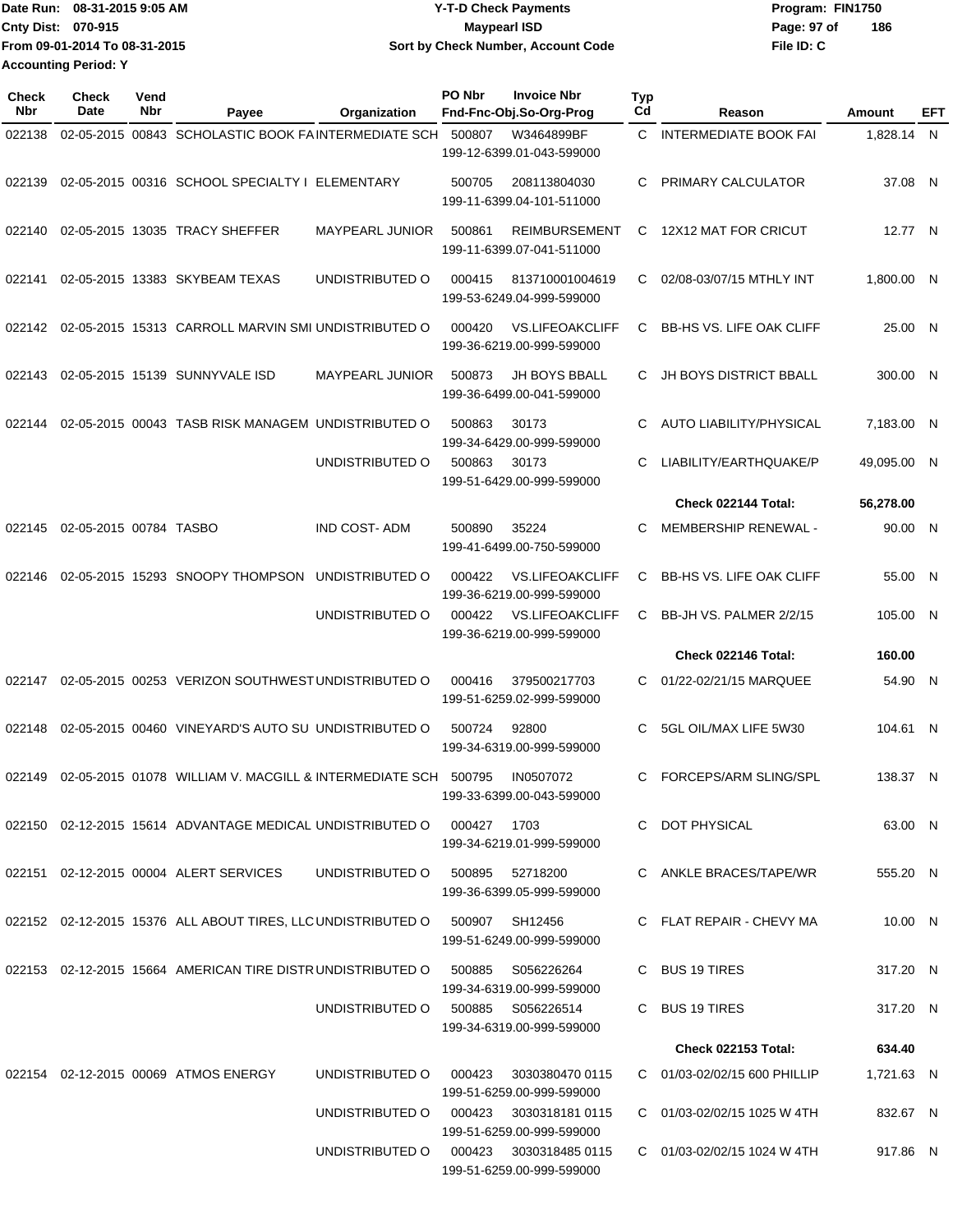|                             | Date Run: 08-31-2015 9:05 AM  | <b>Y-T-D Check Payments</b>        | Program: FIN1750 |     |
|-----------------------------|-------------------------------|------------------------------------|------------------|-----|
| Cnty Dist: 070-915          |                               | Maypearl ISD                       | Page: 98 of      | 186 |
|                             | From 09-01-2014 To 08-31-2015 | Sort by Check Number, Account Code | File ID: C       |     |
| <b>Accounting Period: Y</b> |                               |                                    |                  |     |

| <b>Check</b><br>Nbr | <b>Check</b><br>Date       | Vend<br>Nbr | Payee                                                 | Organization                            | PO Nbr | <b>Invoice Nbr</b><br>Fnd-Fnc-Obj.So-Org-Prog     | Typ<br>Cd | Reason                        | Amount     | EFT |
|---------------------|----------------------------|-------------|-------------------------------------------------------|-----------------------------------------|--------|---------------------------------------------------|-----------|-------------------------------|------------|-----|
|                     |                            |             |                                                       | UNDISTRIBUTED O                         | 000423 | 3030380238 0115<br>199-51-6259.00-999-599000      | C.        | 01/03-02/02/15 400 PANTH      | 766.86 N   |     |
|                     |                            |             |                                                       |                                         |        |                                                   |           | Check 022154 Total:           | 4,239.02   |     |
| 022155              |                            |             | 02-12-2015 00901 AVENUE FUEL DISTRI UNDISTRIBUTED O   |                                         | 500904 | 57088<br>199-34-6311.01-999-599000                | C         | 851 GAL DIESEL                | 1,718.17 N |     |
| 022156              |                            |             | 02-12-2015 15724 BOBBY E. PARKER, JR. UNDISTRIBUTED O |                                         | 500901 | 02-06-2015-MISD<br>199-11-6219.00-999-511000      | C         | 3.5 HRS PSP LSK               | 283.15 N   |     |
| 022157              |                            |             | 02-12-2015 00017 C A WILSON COMPAN INTERMEDIATE SCH   |                                         | 500908 | 198639<br>199-11-6399.21-043-511000               | С         | <b>REFRIGERATOR</b>           | 753.84 N   |     |
| 022158              |                            |             | 02-12-2015 00871 CARD SERVICE CENT ELEMENTARY         |                                         | 500756 | XXXX0185 02/15<br>199-11-6399.23-101-525000       | C.        | <b>VOCABULARY CARDS</b>       | 73.96 N    |     |
|                     |                            |             |                                                       | UNDISTRIBUTED O                         | 500850 | XXXX0185 02/15<br>199-41-6399.02-999-599000       | C         | NEW POST OFFICE KEY           | 36.00 N    |     |
|                     |                            |             |                                                       | <b>HIGH SCHOOL</b>                      | 500786 | XXXX0185 02/15<br>410-11-6321.00-001-511000       | С         | <b>TEXTBOOKS</b>              | 392.06 N   |     |
|                     |                            |             |                                                       |                                         |        |                                                   |           | <b>Check 022158 Total:</b>    | 502.02     |     |
| 022159              |                            |             | 02-12-2015 01106 CAROLE UPCHURCH                      | UNDISTRIBUTED O                         | 500903 | <b>REIMBURSEMENT</b><br>199-53-6411.00-999-599000 | С         | <b>TCEA MILEAGE</b>           | 162.00 N   |     |
| 022160              | 02-12-2015 00527 CDWG INC. |             |                                                       | <b>ELEMENTARY</b>                       | 500768 | SF30169<br>410-11-6321.00-101-511000              | C         | <b>CISCO AIRONET INFRAST</b>  | 7,292.76 N |     |
| 022161              | 02-12-2015 13566 DATCS     |             |                                                       | UNDISTRIBUTED O                         | 000424 | 163513<br>199-34-6219.01-999-599000               | C         | <b>DOT DRUG SCREENS</b>       | 172.50 N   |     |
|                     |                            |             | 022162 02-12-2015 00218 THE COWBOY BANK O HIGH SCHOOL |                                         | 500933 | <b>SHARI</b><br>199-36-6499.01-001-599000         | C         | <b>PLAYOFF MEALS - GIRLS</b>  | 144.00 N   |     |
|                     |                            |             |                                                       | <b>HIGH SCHOOL</b>                      | 500926 | <b>TYLER ADAMS</b><br>199-36-6499.05-001-599000   | C.        | PLAYOFF MEALS - GIRLS         | 216.00 N   |     |
|                     |                            |             |                                                       |                                         |        |                                                   |           | Check 022162 Total:           | 360.00     |     |
| 022163              |                            |             | 02-12-2015 12536 DESOTO JANITORIAL                    | UNDISTRIBUTED O                         | 500893 | 162995<br>199-36-6399.05-999-599000               | C         | LAUNDRY DETERGENT             | 243.12 N   |     |
|                     |                            |             | 022164  02-12-2015  12885  DIRECT ENERGY              | UNDISTRIBUTED O                         | 000428 | 1024180 01/15<br>199-51-6259.04-999-599000        |           | C 12/12-01/12/2015 INT. PR FI | 42.21 N    |     |
|                     |                            |             |                                                       | UNDISTRIBUTED O 000428 1024180 01/15    |        | 199-51-6259.04-999-599000                         |           | C 12/12-01/12/2015 HS SOUT    | 59.25 N    |     |
|                     |                            |             |                                                       | UNDISTRIBUTED O 000428 1024180 01/15    |        | 199-51-6259.04-999-599000                         |           | C 12/12-01/12/2015 CATV TO    | 9.31 N     |     |
|                     |                            |             |                                                       | UNDISTRIBUTED O 000428 1024180 01/15    |        | 199-51-6259.04-999-599000                         |           | C 12/12-01/12/2015 PORTABL    | 11.45 N    |     |
|                     |                            |             |                                                       | UNDISTRIBUTED O 000428 1024180 01/15    |        | 199-51-6259.04-999-599000                         |           | C 12/12-01/12/2015 GOLF FA    | 16.49 N    |     |
|                     |                            |             |                                                       | UNDISTRIBUTED O 000428 1024180 01/15    |        | 199-51-6259.04-999-599000                         |           | C 12/12-01/12/2015 QUAD BU    | 384.29 N   |     |
|                     |                            |             |                                                       | UNDISTRIBUTED O 000428 1066294 01/15    |        | 199-51-6259.04-999-599000                         |           | C 12/12-01/12/2015 309 MAIN   | 529.30 N   |     |
|                     |                            |             |                                                       | UNDISTRIBUTED O   000428  1024180 01/15 |        | 199-51-6259.04-999-599000                         |           | C 12/12-01/12/2015 INT.CAFE   | 432.34 N   |     |
|                     |                            |             |                                                       | UNDISTRIBUTED O   000428  1024180 01/15 |        | 199-51-6259.04-999-599000                         |           | C 12/12-01/12/2015 BUS BAR    | 129.45 N   |     |
|                     |                            |             |                                                       | UNDISTRIBUTED O   000428  1024180 01/15 |        | 199-51-6259.04-999-599000                         |           | C 12/12-01/12/2015 HS SOUT    | 4,193.57 N |     |
|                     |                            |             |                                                       | UNDISTRIBUTED O 000428 1024180 01/15    |        | 199-51-6259.04-999-599000                         |           | C 12/12-01/12/2015 INTERME    | 2,318.62 N |     |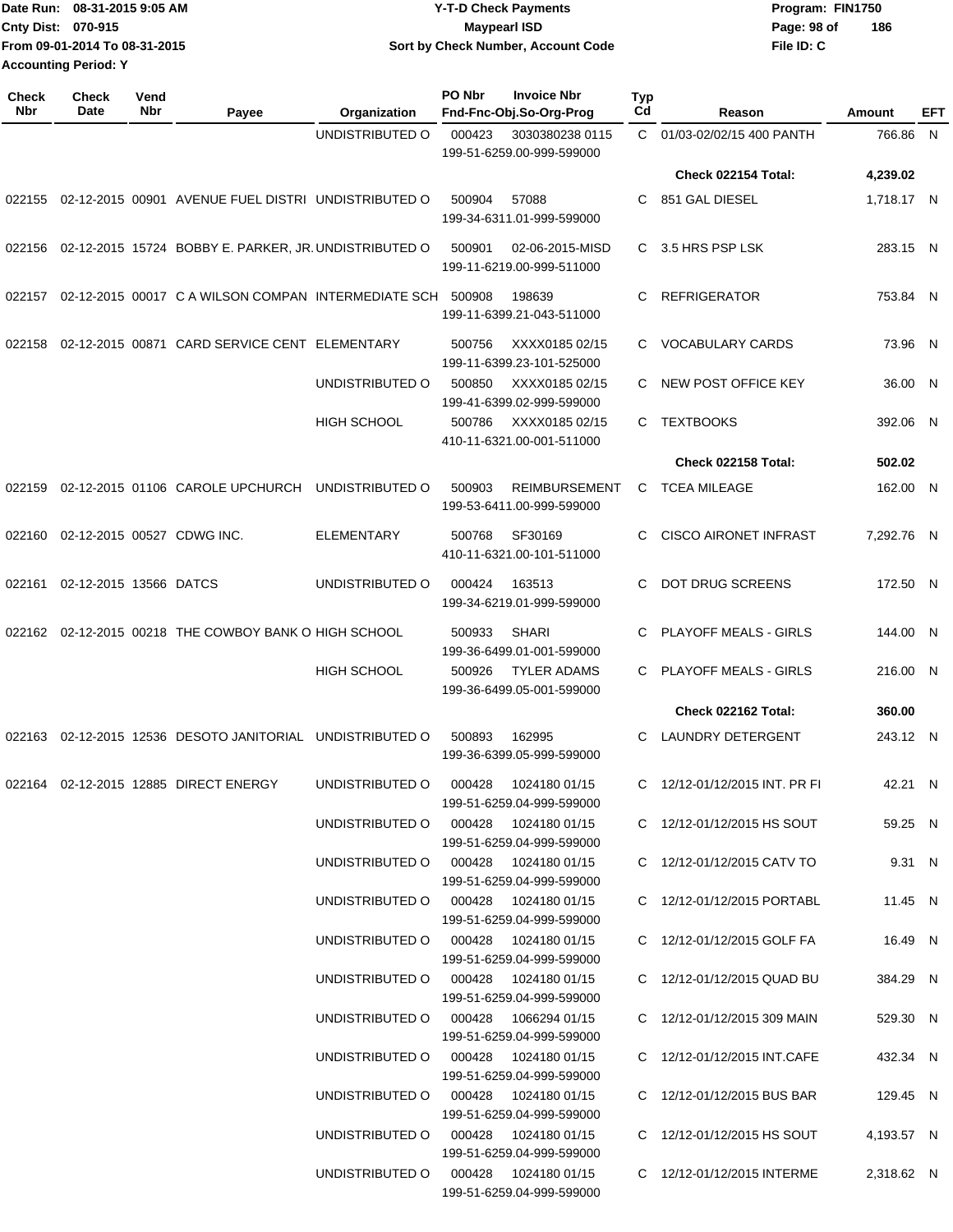| Date Run: 08-31-2015 9:05 AM<br>Cnty Dist: 070-915<br>From 09-01-2014 To 08-31-2015<br><b>Accounting Period: Y</b> |                                |             |                                                                  | <b>Y-T-D Check Payments</b><br><b>Maypearl ISD</b><br>Sort by Check Number, Account Code |               |                                                        |           |                            | Program: FIN1750<br>Page: 99 of<br>186<br>File ID: C |             |            |
|--------------------------------------------------------------------------------------------------------------------|--------------------------------|-------------|------------------------------------------------------------------|------------------------------------------------------------------------------------------|---------------|--------------------------------------------------------|-----------|----------------------------|------------------------------------------------------|-------------|------------|
| <b>Check</b><br>Nbr                                                                                                | <b>Check</b><br>Date           | Vend<br>Nbr | Payee                                                            | Organization                                                                             | PO Nbr        | <b>Invoice Nbr</b><br>Fnd-Fnc-Obj.So-Org-Prog          | Typ<br>Cd | Reason                     |                                                      | Amount      | <b>EFT</b> |
|                                                                                                                    |                                |             |                                                                  |                                                                                          |               |                                                        |           | Check 022164 Total:        |                                                      | 8,126.28    |            |
| 022165                                                                                                             |                                |             | 02-12-2015 13639 EAST TEXAS COPY SY UNDISTRIBUTED O              |                                                                                          | 000429        | 274198<br>199-11-6219.07-999-523000                    | С         | 01/04-02/03/15 B&W         |                                                      | 51.45 N     |            |
|                                                                                                                    |                                |             |                                                                  | <b>HIGH SCHOOL</b>                                                                       | 000429        | 274198<br>199-11-6269.00-001-511000                    | C         | 01/04-02/03/15 B&W         |                                                      | 26.82 N     |            |
|                                                                                                                    |                                |             |                                                                  | <b>MAYPEARL JUNIOR</b>                                                                   | 000429        | 274198<br>199-11-6269.00-041-511000                    | C         | 01/04-02/03/15 B&W         |                                                      | 44.66 N     |            |
|                                                                                                                    |                                |             |                                                                  | <b>ELEMENTARY</b>                                                                        | 000429        | 274198<br>199-11-6269.00-101-511000                    | С         | 01/04-02/03/15 B&W         |                                                      | 444.92 N    |            |
|                                                                                                                    |                                |             |                                                                  | ELEMENTARY                                                                               | 000429        | 274198<br>199-11-6269.00-101-599000                    |           | 01/04-02/03/15 B&W         |                                                      | 32.27 N     |            |
|                                                                                                                    |                                |             |                                                                  | <b>HIGH SCHOOL</b>                                                                       | 000429        | 274198<br>199-11-6269.01-001-511000                    | C         | 01/04-02/03/15 B&W         |                                                      | 491.68 N    |            |
|                                                                                                                    |                                |             |                                                                  | MAYPEARL JUNIOR                                                                          | 000429        | 274198<br>199-11-6269.01-041-511000                    | C         | 01/04-02/03/15 B&W         |                                                      | 404.04 N    |            |
|                                                                                                                    |                                |             |                                                                  | INTERMEDIATE SCH 500912                                                                  |               | 271791<br>199-11-6399.20-043-511000                    | С         | <b>J-1 STAPLES</b>         |                                                      | 118.00 N    |            |
|                                                                                                                    |                                |             |                                                                  | DIR COST- ADMINIS                                                                        | 000429        | 274198<br>199-41-6249.00-720-599000                    | C         | 01/04-02/03/15 B&W         |                                                      | 39.16 N     |            |
|                                                                                                                    |                                |             |                                                                  | DIR COST- ADMINIS                                                                        | 000429        | 274198<br>199-41-6249.00-720-599000                    | C         | 01/04-02/03/15 COLOR       |                                                      | 133.88 N    |            |
|                                                                                                                    |                                |             |                                                                  |                                                                                          |               |                                                        |           | <b>Check 022165 Total:</b> |                                                      | 1,786.88    |            |
| 022166                                                                                                             |                                |             | 02-12-2015 00319 ECS LEARNING SYSTE MAYPEARL JUNIOR              |                                                                                          | 500734        | 204199<br>199-11-6399.23-041-525000                    | C         | STAAR MATH GR 8            |                                                      | 79.88 N     |            |
|                                                                                                                    |                                |             |                                                                  | <b>MAYPEARL JUNIOR</b>                                                                   | 500734        | 203649<br>199-31-6339.00-041-599000                    |           | STAAR READING/MATH/W       |                                                      | 500.00 N    |            |
|                                                                                                                    |                                |             |                                                                  |                                                                                          |               |                                                        |           | Check 022166 Total:        |                                                      | 579.88      |            |
|                                                                                                                    |                                |             | 022167 02-12-2015 15107 ENNIS ISD TENNIS TE HIGH SCHOOL          |                                                                                          | 500897        | <b>TENNIS</b><br>199-36-6499.05-001-599000             | C         | <b>TENNIS TOURNAMENT</b>   |                                                      | 150.00 N    |            |
|                                                                                                                    |                                |             | 022168  02-12-2015  15791  FLASHTIMING, LLC                      | UNDISTRIBUTED O                                                                          | 500859        | 0811688<br>199-36-6399.17-999-599000                   |           | C FT-FAT60 CAMERA STAND    |                                                      | 3,710.00 N  |            |
|                                                                                                                    |                                |             | 022169 02-12-2015 15798 KENNEDALE JUNIOR HMAYPEARL JUNIOR 500896 |                                                                                          |               | <b>JH TRACK MEET</b><br>199-36-6499.00-041-599000      |           | C TRACK MEET               |                                                      | 400.00 N    |            |
|                                                                                                                    |                                |             |                                                                  | MAYPEARL JUNIOR 500896 JH TRACK MEET                                                     |               | 199-36-6499.00-041-599000                              |           | D TRACK MEET CANCELLED     |                                                      | $-400.00$ N |            |
|                                                                                                                    |                                |             |                                                                  |                                                                                          |               |                                                        |           | Check 022169 Total:        |                                                      | .00         |            |
|                                                                                                                    | 022170 02-12-2015 15098 LOWE'S |             |                                                                  | UNDISTRIBUTED O                                                                          | 500326        | 99007281357 02<br>199-51-6319.02-999-599000            |           | C MAINTENANCE SUPPLIES     |                                                      | 1,283.76 N  |            |
|                                                                                                                    |                                |             | 022171 02-12-2015 15653 M.A.C. ALARMS                            | UNDISTRIBUTED O                                                                          | 500871        | 14772A<br>199-51-6249.01-999-599000                    |           | C WIRED FIRE/CONTROL PA    |                                                      | 340.00 N    |            |
|                                                                                                                    |                                |             |                                                                  | UNDISTRIBUTED O                                                                          |               | 500871 14772A<br>199-51-6319.04-999-599000             |           | BATTERIES FOR FIRE ALA     |                                                      | 118.00 N    |            |
|                                                                                                                    |                                |             |                                                                  |                                                                                          |               |                                                        |           | Check 022171 Total:        |                                                      | 458.00      |            |
|                                                                                                                    |                                |             | 022172 02-12-2015 15119 MARAKBIZ, LLC                            | UNDISTRIBUTED O                                                                          | 500867        | PO 500867<br>224-11-6219.02-999-523000                 | C.        | ONLINE SPED                |                                                      | 500.00 N    |            |
|                                                                                                                    |                                |             | 022173 02-12-2015 12559 MENTORING MINDS                          | ELEMENTARY                                                                               | 500862        | 183056                                                 |           | C STAAR MOTIVATION MAT     |                                                      | 800.00 N    |            |
|                                                                                                                    |                                |             |                                                                  | ELEMENTARY                                                                               | 500862 183056 | 199-11-6399.04-101-511000<br>199-11-6399.11-101-511000 |           | C STAAR MOTIVATION MAT     |                                                      | 514.50 N    |            |
|                                                                                                                    |                                |             |                                                                  |                                                                                          |               |                                                        |           | <b>Check 022173 Total:</b> |                                                      | 1,314.50    |            |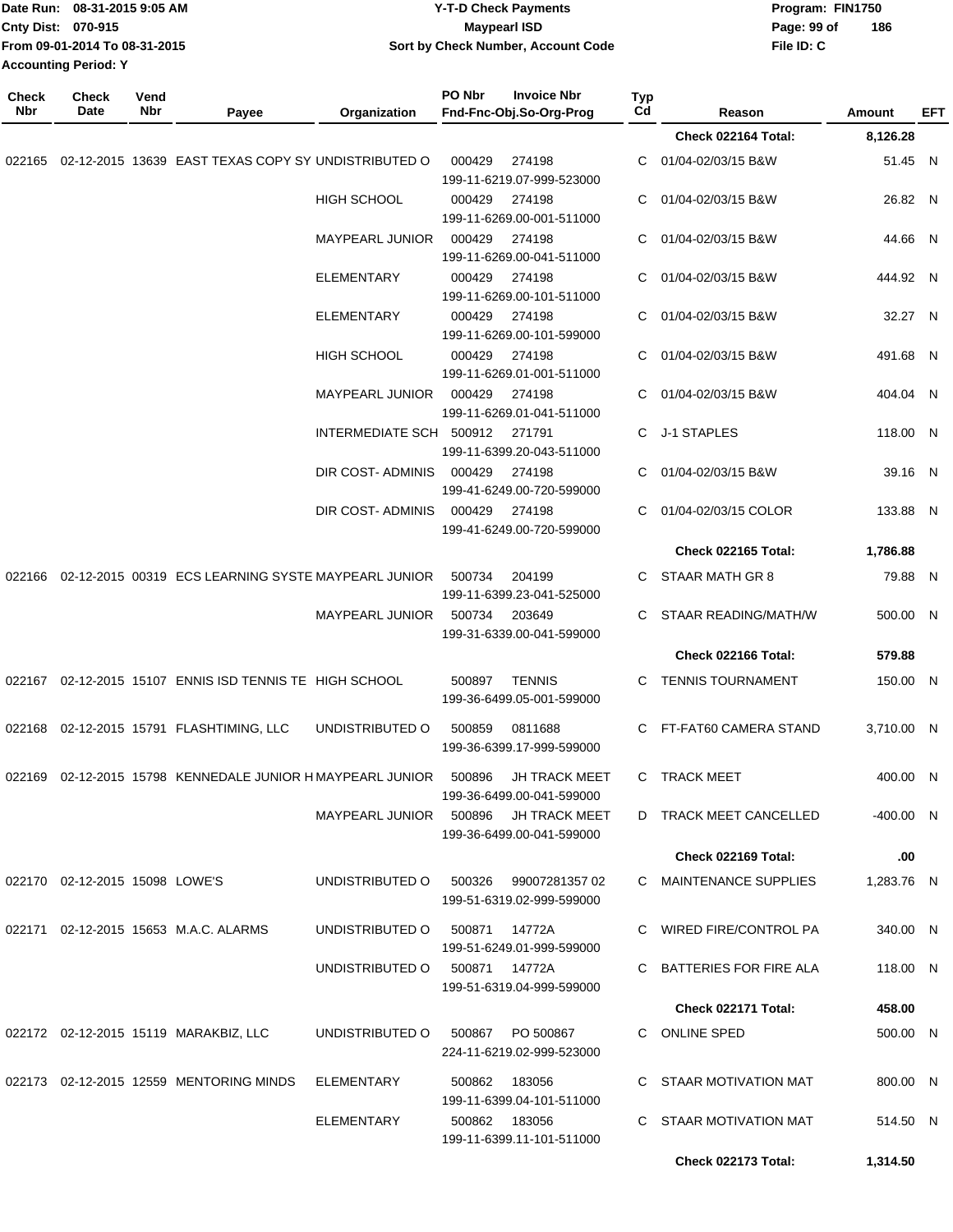| Date Run: 08-31-2015 9:05 AM  | <b>Y-T-D Check Payments</b>        | Program: FIN1750    |
|-------------------------------|------------------------------------|---------------------|
| Cnty Dist: 070-915            | <b>Mavpearl ISD</b>                | 186<br>Page: 100 of |
| From 09-01-2014 To 08-31-2015 | Sort by Check Number, Account Code | File ID: C          |
| <b>Accounting Period: Y</b>   |                                    |                     |

| <b>Check</b><br>Nbr | <b>Check</b><br>Date     | Vend<br>Nbr | Payee                                                                         | <b>Organization</b>             | PO Nbr | <b>Invoice Nbr</b><br>Fnd-Fnc-Obj.So-Org-Prog       | Typ<br>Cd | Reason                      | Amount     | EFT |
|---------------------|--------------------------|-------------|-------------------------------------------------------------------------------|---------------------------------|--------|-----------------------------------------------------|-----------|-----------------------------|------------|-----|
| 022174              |                          |             | 02-12-2015 15740 MOORE RECYCLING L UNDISTRIBUTED O                            |                                 | 000425 | 0001211100<br>199-51-6259.03-999-599000             |           | C 01/01-01/31/15 RECYCLE I  | 19.02 N    |     |
|                     |                          |             |                                                                               | UNDISTRIBUTED O                 | 000425 | 0001211099<br>199-51-6259.03-999-599000             | C         | 01/01-01/31/15 RECYCLE A    | 25.17 N    |     |
|                     |                          |             |                                                                               | UNDISTRIBUTED O                 | 000425 | 0001211098<br>199-51-6259.03-999-599000             | C.        | 01/01-01/31/15 RECYCLE L    | 69.22 N    |     |
|                     |                          |             |                                                                               | UNDISTRIBUTED O                 | 000425 | 0001211096<br>199-51-6259.03-999-599000             | С         | 01/01-01/31/15 RECYCLE H    | 11.52 N    |     |
|                     |                          |             |                                                                               | UNDISTRIBUTED O                 | 000425 | 0001211097<br>199-51-6259.03-999-599000             | С         | 01/01-01/31/15 RECYCLE J.   | 20.52 N    |     |
|                     |                          |             |                                                                               |                                 |        |                                                     |           | Check 022174 Total:         | 145.45     |     |
|                     |                          |             | 022175 02-12-2015 13306 MOUNTAIN PEAK SPE UNDISTRIBUTED O                     |                                 | 000430 | 11-0788-00 0115<br>199-51-6259.79-999-522000        |           | C 12/07-01/06/15 12636 FM   | 45.81 N    |     |
| 022176              |                          |             | 02-12-2015 14604 PEARSON CLINICAL A UNDISTRIBUTED O                           |                                 | 500857 | 10099981<br>199-31-6399.00-999-523000               | С         | <b>BASC-2 TEACHER/PAREN</b> | 131.80 N   |     |
| 022177              |                          |             | 02-12-2015 12836 R B SPORTING GOOD UNDISTRIBUTED O                            |                                 | 500833 | 0473646-IN<br>199-36-6399.16-999-599000             | С         | <b>SHIRTS</b>               | 292.10 N   |     |
| 022178              |                          |             | 02-12-2015 00182 UIL AREA D CONTEST INTERMEDIATE SCH 500203                   |                                 |        | 5063<br>199-11-6399.14-043-511000                   | С         | <b>READY WRITING/ACADEM</b> | 33.50 N    |     |
|                     |                          |             |                                                                               | INTERMEDIATE SCH                | 500203 | 5063<br>199-11-6399.14-043-511000                   | D         | <b>WRONG VENDOR</b>         | $-33.50$ N |     |
|                     |                          |             |                                                                               |                                 |        |                                                     |           | Check 022178 Total:         | .00        |     |
| 022179              | 02-12-2015 13063 US BANK |             |                                                                               | UNDISTRIBUTED O                 | 500928 | 3885557<br>199-71-6599.00-999-599000                | C         | SERIES 2010 - TAX CREDI     | 1,250.00 N |     |
| 022180              |                          |             | 02-12-2015 15799 VENUS ISD ATHLETIC HIGH SCHOOL                               |                                 | 500899 | <b>JH TRACK MEET</b><br>199-36-6499.05-001-599000   | C.        | <b>TRACK MEET</b>           | 400.00 N   |     |
| 022181              |                          |             | 02-12-2015 00253 VERIZON SOUTHWEST UNDISTRIBUTED O                            |                                 | 000426 | 3767008409 0215<br>199-51-6259.02-999-599000        | C.        | 01/28-02/27/15 FAX LOCAL    | 54.90 N    |     |
|                     |                          |             |                                                                               | UNDISTRIBUTED O                 | 000426 | 3725000396 0215<br>199-51-6259.02-999-599000        | C.        | 01/28-02/27/15 LOCAL        | 805.88 N   |     |
|                     |                          |             |                                                                               |                                 |        |                                                     |           | Check 022181 Total:         | 860.78     |     |
|                     |                          |             | 022182 02-20-2015 15142 ACHIEVEMENT PRODU UNDISTRIBUTED O 500918 D20549970101 |                                 |        | 199-11-6399.00-999-523000                           |           | C BALANCE STOOL             | 196.81 N   |     |
|                     |                          |             | 022183  02-20-2015  12211  ADVANCE PIERRE FO  MAYPEARL JUNIOR  000442         |                                 |        | 1512629<br>240-35-6341.00-041-599000                |           | C COMMODITY PRODUCTS        | 63.00 N    |     |
|                     |                          |             |                                                                               | INTERMEDIATE SCH 000442 1512629 |        | 240-35-6341.00-043-599000                           |           | C COMMODITY PRODUCTS        | 63.00 N    |     |
|                     |                          |             |                                                                               | ELEMENTARY                      |        | 000442 1512629<br>240-35-6341.00-101-599000         |           | C COMMODITY PRODUCTS        | 63.00 N    |     |
|                     |                          |             |                                                                               | HIGH SCHOOL                     |        | 000442 1512629<br>240-35-6341.01-001-599000         |           | C COMMODITY PRODUCTS        | 60.70 N    |     |
|                     |                          |             |                                                                               |                                 |        |                                                     |           | <b>Check 022183 Total:</b>  | 249.70     |     |
|                     |                          |             |                                                                               |                                 | 000441 | 1732<br>199-34-6219.01-999-599000                   |           | C DOT PHYSICALS/DRUG        | 246.00 N   |     |
|                     |                          |             | 022185 02-20-2015 01256 AT&T MOBILITY                                         | UNDISTRIBUTED O                 |        | 000443 824711164X02102<br>199-52-6259.00-999-599000 |           | C 01/03-02/02/15 BUS CELLS  | 124.65 N   |     |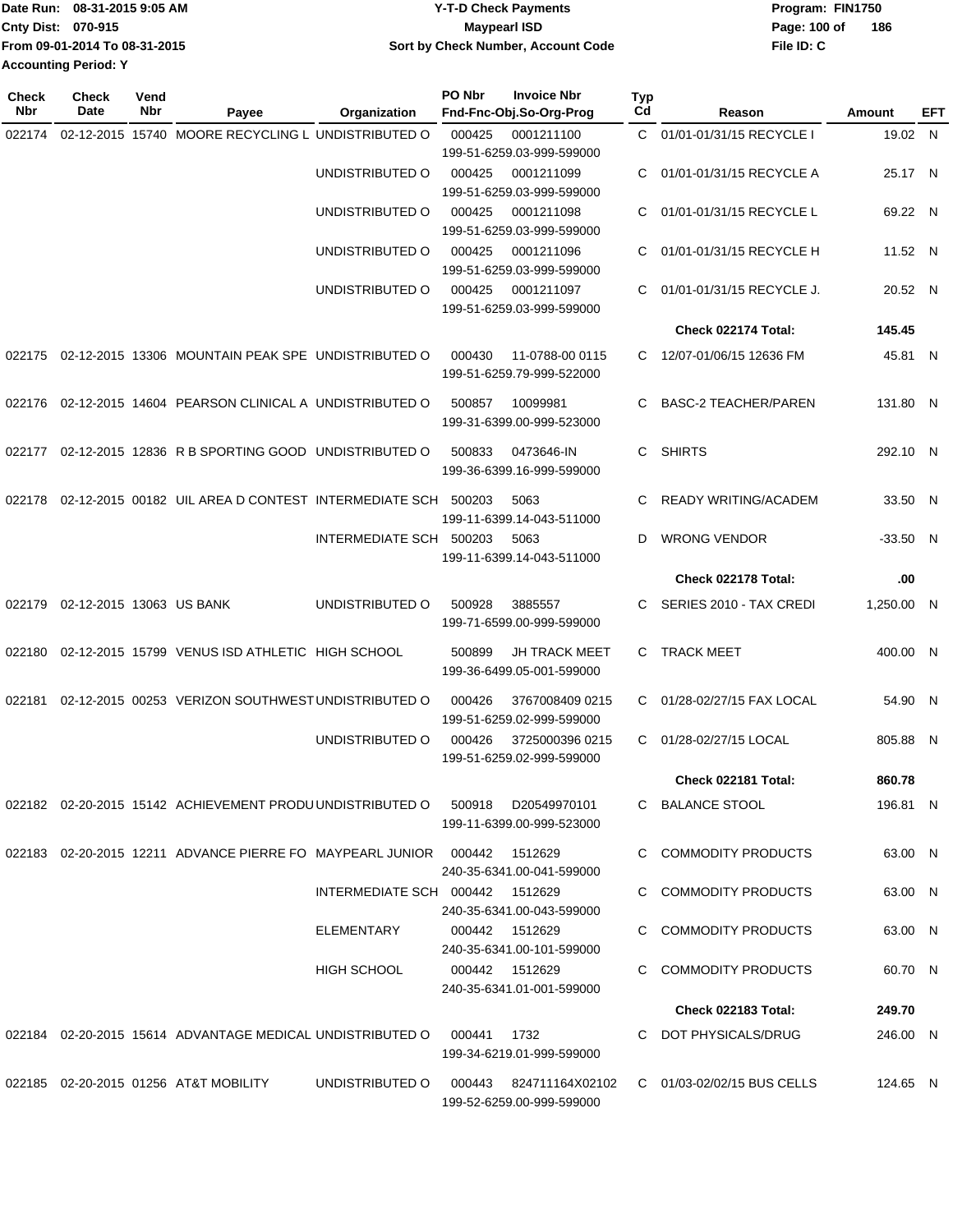| Date Run: 08-31-2015 9:05 AM  | <b>Y-T-D Check Payments</b>        | Program: FIN1750    |
|-------------------------------|------------------------------------|---------------------|
| Cnty Dist: 070-915            | Maypearl ISD                       | 186<br>Page: 101 of |
| From 09-01-2014 To 08-31-2015 | Sort by Check Number, Account Code | File ID: C          |
| <b>Accounting Period: Y</b>   |                                    |                     |
|                               |                                    |                     |

| <b>Check</b><br>Nbr | Check<br>Date                     | Vend<br>Nbr | Payee                                                      | <b>Organization</b>     | PO Nbr | <b>Invoice Nbr</b><br>Fnd-Fnc-Obj.So-Org-Prog | <b>Typ</b><br>Cd | Reason                       | Amount     | EFT |
|---------------------|-----------------------------------|-------------|------------------------------------------------------------|-------------------------|--------|-----------------------------------------------|------------------|------------------------------|------------|-----|
|                     |                                   |             |                                                            |                         |        |                                               |                  |                              |            |     |
| 022186              |                                   |             | 02-20-2015 13109 CHRISTINE M. BAKER UNDISTRIBUTED O        |                         | 000438 | VS.<br>199-36-6219.00-999-599000              |                  | C BB-HS VS. SCURRY ROSS      | 55.00 N    |     |
|                     |                                   |             | 022187 02-20-2015 00593 BLUE BELL CREAMERI MAYPEARL JUNIOR |                         | 000444 | 043080305696<br>240-35-6341.00-041-599000     | C.               | <b>ICE CREAM</b>             | 81.00 N    |     |
|                     |                                   |             |                                                            | INTERMEDIATE SCH 000444 |        | 043080305697<br>240-35-6341.00-043-599000     |                  | C ICE CREAM                  | 130.05 N   |     |
|                     |                                   |             |                                                            | HIGH SCHOOL             | 000444 | 043080305695<br>240-35-6341.01-001-599000     |                  | C ICE CREAM                  | 175.77 N   |     |
|                     |                                   |             |                                                            |                         |        |                                               |                  | Check 022187 Total:          | 386.82     |     |
| 022188              |                                   |             | 02-20-2015 00956 BORDEN DAIRY                              | <b>MAYPEARL JUNIOR</b>  | 000445 | 123456<br>240-35-6341.00-041-599000           | C.               | MILK                         | 163.38 N   |     |
|                     |                                   |             |                                                            | INTERMEDIATE SCH 000445 |        | 123456<br>240-35-6341.00-043-599000           | C.               | MILK                         | 618.80 N   |     |
|                     |                                   |             |                                                            | <b>ELEMENTARY</b>       | 000445 | 123456<br>240-35-6341.00-101-599000           | C.               | MILK                         | 1,314.38 N |     |
|                     |                                   |             |                                                            | <b>HIGH SCHOOL</b>      | 000445 | 123456<br>240-35-6341.01-001-599000           | С                | MILK                         | 729.75 N   |     |
|                     |                                   |             |                                                            |                         |        |                                               |                  | Check 022188 Total:          | 2,826.31   |     |
| 022189              |                                   |             | 02-20-2015 13576 CANON FINANCIAL SE UNDISTRIBUTED O        |                         | 000454 | 14619893<br>199-11-6219.00-999-523000         | C.               | 02/10/2015 COPIER LEASE      | 220.90 N   |     |
|                     |                                   |             |                                                            | <b>HIGH SCHOOL</b>      | 000454 | 14619893<br>199-11-6269.00-001-511000         | С                | 02/10/2015 COPIER LEASE      | 245.44 N   |     |
|                     |                                   |             |                                                            | <b>MAYPEARL JUNIOR</b>  | 000454 | 14619893<br>199-11-6269.00-041-511000         | C                | 02/10/2015 COPIER LEASE      | 245.44 N   |     |
|                     |                                   |             |                                                            | INTERMEDIATE SCH 000454 |        | 14619893<br>199-11-6269.00-043-599000         | C.               | 02/10/2015 COPIER LEASE      | 239.99 N   |     |
|                     |                                   |             |                                                            | <b>ELEMENTARY</b>       | 000454 | 14619893<br>199-11-6269.00-101-511000         | C.               | 02/10/2015 COPIER LEASE      | 245.44 N   |     |
|                     |                                   |             |                                                            | <b>ELEMENTARY</b>       | 000454 | 14619893<br>199-11-6269.00-101-599000         | C.               | 02/10/2015 COPIER LEASE      | 245.44 N   |     |
|                     |                                   |             |                                                            | <b>HIGH SCHOOL</b>      | 000454 | 14619893<br>199-11-6269.01-001-511000         | C.               | 02/10/2015 COPIER LEASE      | 1,227.20 N |     |
|                     |                                   |             |                                                            | <b>MAYPEARL JUNIOR</b>  | 000454 | 14619893<br>199-11-6269.01-041-511000         | C.               | 02/10/2015 COPIER LEASE      | 245.44 N   |     |
|                     |                                   |             |                                                            | INTERMEDIATE SCH 000454 |        | 14619893<br>199-11-6269.01-043-511000         |                  | C 02/10/2015 COPIER LEASE    | 239.99 N   |     |
|                     |                                   |             |                                                            | DIR COST-ADMINIS 000454 |        | 14619893<br>199-41-6249.00-720-599000         |                  | C 02/10/2015 COPIER LEASE    | 269.97 N   |     |
|                     |                                   |             |                                                            |                         |        |                                               |                  | Check 022189 Total:          | 3,425.25   |     |
|                     | 022190 02-20-2015 00527 CDWG INC. |             |                                                            | UNDISTRIBUTED O         | 500925 | SN65726<br>199-11-6399.45-999-599000          |                  | C ADOBE PRO LICENSE          | 1,332.40 N |     |
|                     |                                   |             |                                                            | UNDISTRIBUTED O         | 500925 | SM23775<br>199-11-6639.47-999-511000          |                  | C SWITCH                     | 1,265.55 N |     |
|                     |                                   |             |                                                            | <b>ADMINISTRATIVE</b>   | 500925 | SM23775<br>199-53-6399.00-701-599000          |                  | C SURFACE PRO 3 MOUNT        | 104.23 N   |     |
|                     |                                   |             |                                                            | UNDISTRIBUTED O         |        | 500876 SK33163<br>224-11-6399.00-999-523000   |                  | C KEYBOARD/MOUSE COMB        | 56.10 N    |     |
|                     |                                   |             |                                                            |                         |        |                                               |                  | <b>Check 022190 Total:</b>   | 2,758.28   |     |
|                     |                                   |             | 022191 02-20-2015 15303 KARA COCKERHAM                     | HIGH SCHOOL             | 500940 | 2105-0002<br>199-11-6219.29-001-511000        | C                | Winterguard Instruction/Desi | 960.00 N   |     |
|                     |                                   |             |                                                            |                         |        |                                               |                  |                              |            |     |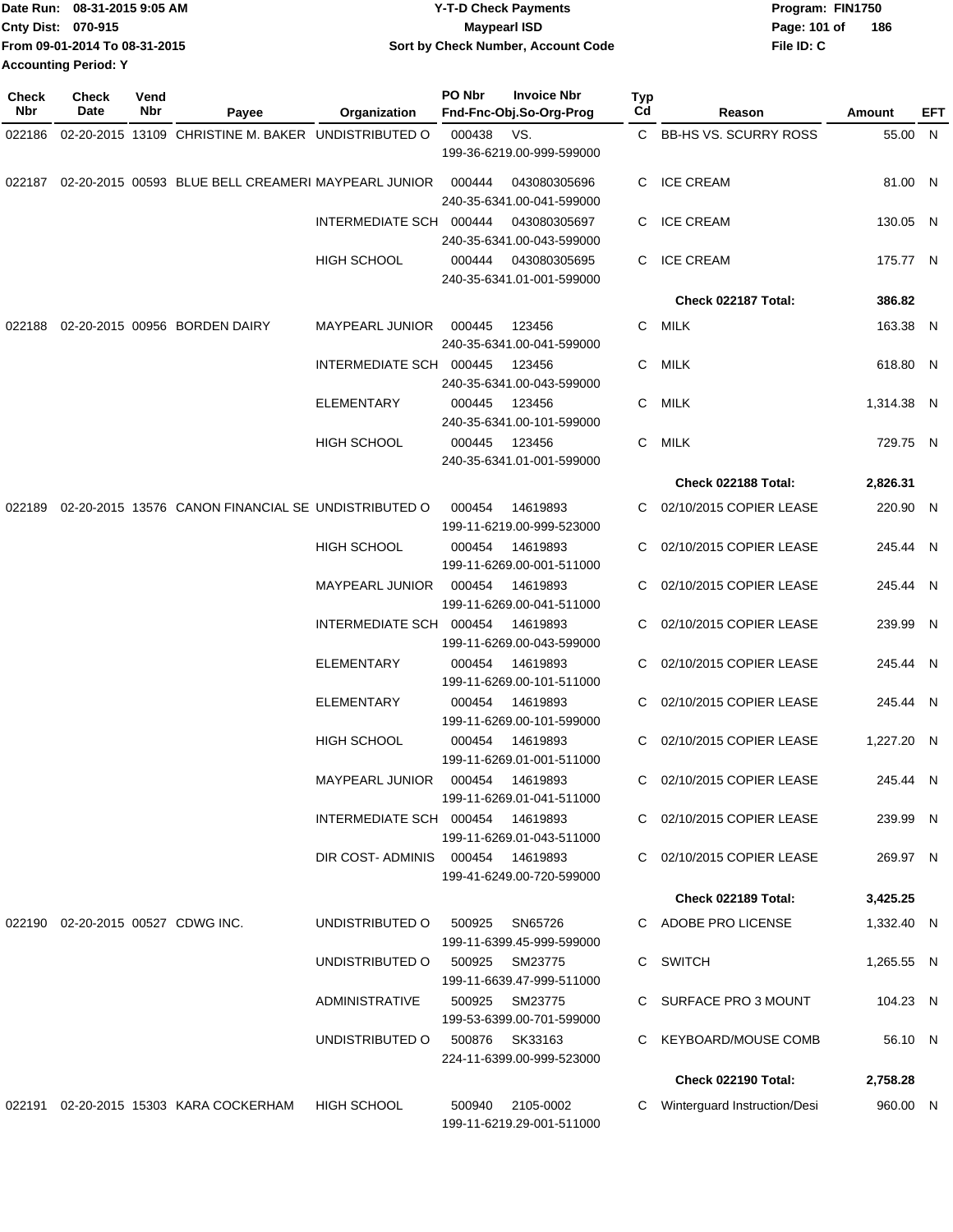| Date Run: 08-31-2015 9:05 AM  | <b>Y-T-D Check Payments</b>        | Program: FIN1750    |
|-------------------------------|------------------------------------|---------------------|
| Cnty Dist: 070-915            | Maypearl ISD                       | 186<br>Page: 102 of |
| From 09-01-2014 To 08-31-2015 | Sort by Check Number, Account Code | File ID: C          |
| <b>Accounting Period: Y</b>   |                                    |                     |

| <b>Check</b><br>Nbr | Check<br>Date                 | Vend<br>Nbr | Payee                                                                         | Organization                              | PO Nbr | <b>Invoice Nbr</b><br>Fnd-Fnc-Obj.So-Org-Prog     | Typ<br>Cd | Reason                       | Amount      | EFT |
|---------------------|-------------------------------|-------------|-------------------------------------------------------------------------------|-------------------------------------------|--------|---------------------------------------------------|-----------|------------------------------|-------------|-----|
| 022192              |                               |             | 02-20-2015 15282 COLORADO BOXED BE ELEMENTARY                                 |                                           | 000446 | 7065181                                           | C.        | <b>COMMODITY BEEF PROD</b>   | 75.24 N     |     |
|                     |                               |             |                                                                               |                                           |        | 240-35-6341.00-101-599000                         |           |                              |             |     |
|                     |                               |             |                                                                               | <b>HIGH SCHOOL</b>                        | 000446 | 7056182<br>240-35-6341.01-001-599000              | С         | <b>COMMODITY BEEF PROD</b>   | 231.15 N    |     |
|                     |                               |             |                                                                               |                                           |        |                                                   |           | Check 022192 Total:          | 306.39      |     |
| 022193              |                               |             | 02-20-2015 15795 COMFORT INN & SUIT HIGH SCHOOL                               |                                           | 500917 | <b>TELINA CHAVEZ</b><br>199-36-6499.01-001-599000 | C         | SOFTBALL TOURN. LODGI        | 356.76 N    |     |
|                     |                               |             |                                                                               | <b>HIGH SCHOOL</b>                        | 500917 | <b>TELINA CHAVEZ</b><br>199-36-6499.01-001-599000 | D         | <b>TOURNAMENT CANCELLE</b>   | $-356.76$ N |     |
|                     |                               |             |                                                                               |                                           |        |                                                   |           | Check 022193 Total:          | .00         |     |
| 022194              |                               |             | 02-20-2015 00218 THE COWBOY BANK O HIGH SCHOOL                                |                                           | 500943 | DEES/CUPP<br>199-11-6411.06-001-511000            | C.        | <b>STATE CHOIR MEALS</b>     | 114.27 N    |     |
|                     |                               |             |                                                                               | <b>HIGH SCHOOL</b>                        | 500943 | <b>STUDENT</b><br>199-11-6412.29-001-511000       | C         | <b>STATE CHOIR MEALS</b>     | 64.35 N     |     |
|                     |                               |             |                                                                               |                                           |        |                                                   |           | Check 022194 Total:          | 178.62      |     |
| 022195              |                               |             | 02-20-2015 15241 DALLAS DEES                                                  | <b>MAYPEARL JUNIOR</b>                    | 500954 | <b>REIMBURSEMENT</b>                              | C         | <b>MEALS/PARKING FOR TET</b> | 44.54 N     |     |
|                     |                               |             |                                                                               |                                           |        | 199-11-6399.13-041-511000                         |           |                              |             |     |
| 022196              |                               |             | 02-20-2015 15786 DFW WASTE OIL SERV UNDISTRIBUTED O                           |                                           | 500950 | 95712<br>199-51-6249.00-999-599000                | C         | DISPOSAL OF USED OIL         | 66.85 N     |     |
| 022197              |                               |             | 02-20-2015 00319 ECS LEARNING SYSTE MAYPEARL JUNIOR                           |                                           | 500790 | 203922<br>199-11-6399.03-041-511000               | C         | STAAR MASTER MATH GR         | 86.35 N     |     |
|                     |                               |             |                                                                               | <b>MAYPEARL JUNIOR</b>                    | 500789 | 203923<br>199-11-6399.11-041-511000               | С         | STAAR MASTER COMPAN          | 334.61 N    |     |
|                     |                               |             |                                                                               | <b>MAYPEARL JUNIOR</b>                    | 500790 | 203922<br>199-11-6399.23-041-525000               | С         | STAAR MASTER MATH GR         | 359.86 N    |     |
|                     |                               |             |                                                                               |                                           |        |                                                   |           | Check 022197 Total:          | 780.82      |     |
| 022198              |                               |             | 02-20-2015 01547 EICHELBAUM WARDEL HIGH SCHOOL                                |                                           | 500848 | 50442<br>199-36-6499.01-001-599000                | С         | <b>TRAINING- CHEER SPONS</b> | 350.00 N    |     |
| 022199              |                               |             | 02-20-2015 12186 ELLIOTT ELECTRIC                                             | UNDISTRIBUTED O                           | 500887 | 09-75264-01<br>199-51-6319.04-999-599000          | С         | <b>BUSHINGS/CONNECTORS</b>   | 178.19 N    |     |
|                     |                               |             |                                                                               | UNDISTRIBUTED O                           | 500887 | 09-75219-01<br>199-51-6319.04-999-599000          | С         | CONDUIT/STRAPS               | 435.55 N    |     |
|                     |                               |             |                                                                               |                                           |        |                                                   |           | <b>Check 022199 Total:</b>   | 613.74      |     |
|                     |                               |             | 022200 02-20-2015 00040 FLATT STATIONERS, I INTERMEDIATE SCH 500960 282987-00 |                                           |        | 199-11-6399.23-043-525000                         |           | C FOLDERS                    | 27.32 N     |     |
|                     |                               |             |                                                                               |                                           |        |                                                   |           |                              |             |     |
|                     |                               |             | 022201  02-20-2015  13840  FOUR STORY GRAPHI SCHOOL BOARD  500812  3367       |                                           |        | 199-41-6419.00-702-599000                         |           | C RED POLO SHIRT             | 80.00 N     |     |
|                     |                               |             | 022202 02-20-2015 14120 HARRIS COMPUTER S UNDISTRIBUTED O 000447 XT00101791   |                                           |        | 240-35-6219.00-999-599000                         |           | C 01/01-01/31/15 EZSCHOOL    | 92.50 N     |     |
|                     | 022203 02-20-2015 00243 HILCO |             |                                                                               | UNDISTRIBUTED O   000448  4706839800 0115 |        | 199-51-6259.04-999-599000                         |           | C 01/02-02/02/15 MARQUEE     | 57.45 N     |     |
|                     |                               |             |                                                                               | UNDISTRIBUTED O 000448 4705273700 0115    |        | 199-51-6259.04-999-599000                         |           | C 01/02-02/02/15 FUEL TANK   | 30.63 N     |     |
|                     |                               |             |                                                                               | UNDISTRIBUTED O   000448  4705171500 0115 |        | 199-51-6259.04-999-599000                         |           | C 01/02-02/02/15 SECURITY    | 32.74 N     |     |
|                     |                               |             |                                                                               | UNDISTRIBUTED O 000448 4703612901 0115    |        | 199-51-6259.04-999-599000                         |           | C 01/02-02/02/15 ELEMENTA    | 2,549.25 N  |     |
|                     |                               |             |                                                                               | UNDISTRIBUTED O 000448 4602266500 0115    |        | 199-51-6259.04-999-599000                         |           | C 01/02-02/02/15 ATH. FACILI | 573.71 N    |     |
|                     |                               |             |                                                                               | UNDISTRIBUTED O 000448 4602563301 0115    |        | 199-51-6259.04-999-599000                         |           | C 01/02-02/02/15 HS NORTH    | 2,325.74 N  |     |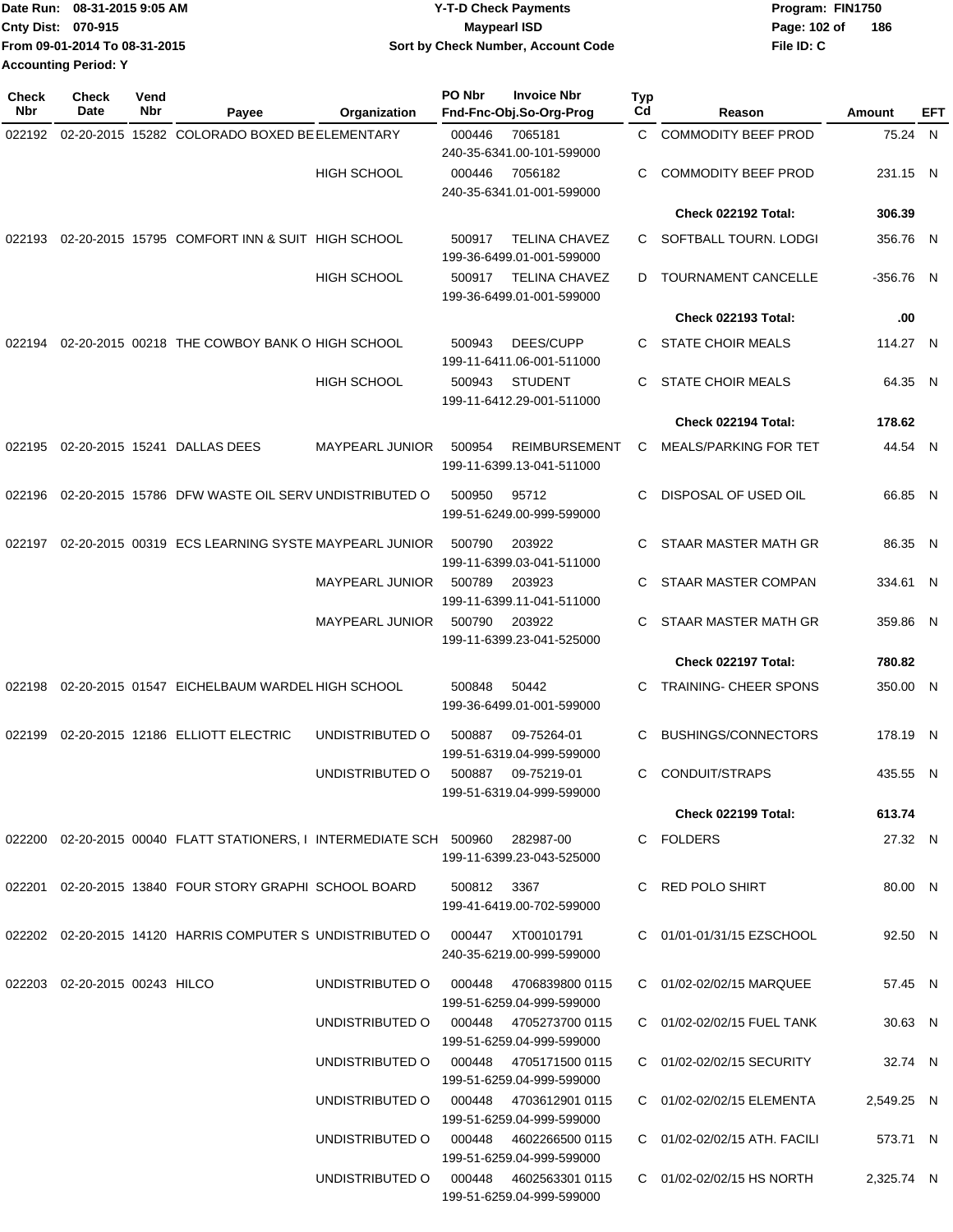|                             | IDate Run: 08-31-2015 9:05 AM | <b>Y-T-D Check Payments</b>        | Program: FIN1750    |
|-----------------------------|-------------------------------|------------------------------------|---------------------|
| <b>Cnty Dist: 070-915</b>   |                               | Maypearl ISD                       | 186<br>Page: 103 of |
|                             | From 09-01-2014 To 08-31-2015 | Sort by Check Number, Account Code | File ID: C          |
| <b>Accounting Period: Y</b> |                               |                                    |                     |

| <b>Check</b><br>Nbr | Check<br>Date                 | Vend<br>Nbr | Payee                                                     | Organization                 | PO Nbr        | <b>Invoice Nbr</b><br>Fnd-Fnc-Obj.So-Org-Prog       | Typ<br>Cd | Reason                       | Amount     | EFT |
|---------------------|-------------------------------|-------------|-----------------------------------------------------------|------------------------------|---------------|-----------------------------------------------------|-----------|------------------------------|------------|-----|
|                     |                               |             |                                                           | UNDISTRIBUTED O              | 000448        | 4705335301 0115<br>199-51-6259.04-999-599000        |           | C 01/02-02/02/15 JUNIOR HIG  | 4,131.85 N |     |
|                     |                               |             |                                                           | UNDISTRIBUTED O              | 000448        | 4706783900 0115<br>199-51-6259.78-999-522000        | C.        | 01/02-02/02/15 AG FACILIT    | 1,965.24 N |     |
|                     |                               |             |                                                           |                              |               |                                                     |           | <b>Check 022203 Total:</b>   | 11,666.61  |     |
| 022204              |                               |             | 02-20-2015 14399 ROBERT HODGE JR.                         | UNDISTRIBUTED O              | 000437        | VS.<br>199-36-6219.00-999-599000                    | С         | <b>BB-HS VS. SCURRY ROSS</b> | 110.00 N   |     |
| 022205              |                               |             | 02-20-2015 14924 KAYLOR DESIGN                            | UNDISTRIBUTED O              | 500932        | 240<br>199-36-6399.04-999-599000                    | С         | <b>UNIFORMS</b>              | 680.00 N   |     |
| 022206              |                               |             | 02-20-2015 01048 LABATT FOOD SERVIC MAYPEARL JUNIOR       |                              | 000449        | 387479 01/15<br>240-35-6341.00-041-599000           | С         | <b>GROCERIES</b>             | 2,153.46 N |     |
|                     |                               |             |                                                           | INTERMEDIATE SCH 000449      |               | 387495 01/15<br>240-35-6341.00-043-599000           | C         | <b>GROCERIES</b>             | 2,691.32 N |     |
|                     |                               |             |                                                           | <b>ELEMENTARY</b>            | 000449        | 387487 01/15<br>240-35-6341.00-101-599000           | C         | <b>GROCERIES</b>             | 3,376.04 N |     |
|                     |                               |             |                                                           | <b>HIGH SCHOOL</b>           | 000449        | 387460 01/15<br>240-35-6341.01-001-599000           | C         | <b>GROCERIES</b>             | 5,530.99 N |     |
|                     |                               |             |                                                           |                              |               |                                                     |           | <b>Check 022206 Total:</b>   | 13,751.81  |     |
| 022207              |                               |             | 02-20-2015 14356 MALCOLM WILLIAMS                         | UNDISTRIBUTED O              | 000440        | VS. KEMP<br>199-36-6219.00-999-599000               | С         | BB- HS VS. KEMP 2/13/15      | 110.00 N   |     |
| 022208              |                               |             | 02-20-2015 15538 JEFF DUNAWAY MCGR UNDISTRIBUTED O        |                              | 000434        | VS.<br>199-36-6219.00-999-599000                    | С         | <b>BB-HS VS. SCURRY ROSS</b> | 55.00 N    |     |
| 022209              |                               |             | 02-20-2015 00297 NARDONE BROS. BAKI MAYPEARL JUNIOR       |                              | 000450        | 209861<br>240-35-6341.00-041-599000                 | C         | PIZZA                        | 237.00 N   |     |
|                     |                               |             |                                                           | INTERMEDIATE SCH             | 000450        | 209768<br>240-35-6341.00-043-599000                 | С         | PIZZA                        | 237.21 N   |     |
|                     |                               |             |                                                           | <b>ELEMENTARY</b>            | 000450        | 209768<br>240-35-6341.00-101-599000                 | C         | PIZZA                        | 237.00 N   |     |
|                     |                               |             |                                                           | <b>HIGH SCHOOL</b>           | 000450        | 209861<br>240-35-6341.01-001-599000                 | C         | PIZZA                        | 237.21 N   |     |
|                     |                               |             |                                                           |                              |               |                                                     |           | Check 022209 Total:          | 948.42     |     |
|                     | 022210 02-20-2015 00079 NASCO |             |                                                           | HIGH SCHOOL                  | 500438        | 238642<br>199-11-6399.39-001-522000                 |           | C JUTE 4-PLY 725FT           | 13.08 N    |     |
|                     |                               |             |                                                           | ELEMENTARY                   | 500898 271625 | 199-11-6399.39-101-511000                           |           | C PAPER/CRAYONS/MARKE        | 60.20 N    |     |
|                     |                               |             |                                                           |                              |               |                                                     |           | Check 022210 Total:          | 73.28      |     |
|                     |                               |             | 022211 02-20-2015 15725 NATIONAL FOOD GRO HIGH SCHOOL     |                              | 000451        | <b>INO731795</b><br>240-35-6341.01-001-599000       |           | C APPLESAUCE CUPS            | 120.96 N   |     |
|                     |                               |             | 022212 02-20-2015 00287 OFFICE DEPOT                      | UNDISTRIBUTED O              | 500875        | 754272694001<br>224-11-6399.00-999-523000           |           | C FOLDERS/BATTERY/CORR       | 80.44 N    |     |
|                     |                               |             | 022213 02-20-2015 00854 PITNEY BOWES GLOB UNDISTRIBUTED O |                              |               | 500772 800090000328417<br>199-41-6399.02-999-599000 |           | C POSTAGE REFILL             | 1,005.00 N |     |
|                     |                               |             | 022214 02-20-2015 01032 QUICK WAY SIGNS                   | UNDISTRIBUTED O              | 500864        | 49276<br>199-11-6399.02-999-599000                  |           | C SPECIAL OLYMPICS BANN      | 250.00 N   |     |
|                     |                               |             |                                                           | UNDISTRIBUTED O 500864 49276 |               | 199-11-6399.08-999-523000                           |           | C SPECIAL OLYMPICS BANN      | 30.00 N    |     |
|                     |                               |             |                                                           |                              |               |                                                     |           | Check 022214 Total:          | 280.00     |     |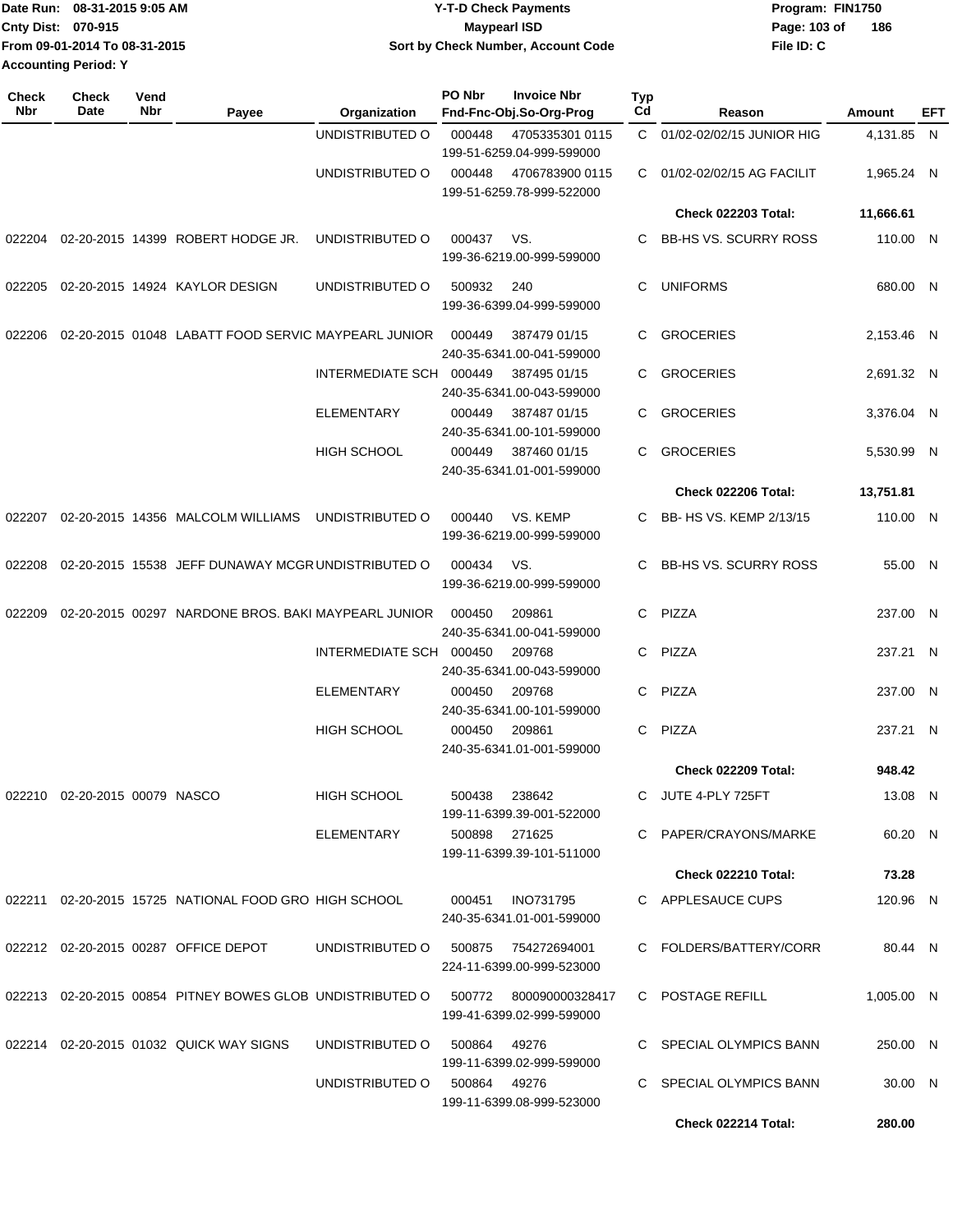|                             | Date Run: 08-31-2015 9:05 AM  | <b>Y-T-D Check Payments</b>        | Program: FIN1750      |
|-----------------------------|-------------------------------|------------------------------------|-----------------------|
| <b>Cnty Dist: 070-915</b>   |                               | <b>Mavpearl ISD</b>                | - 186<br>Page: 104 of |
|                             | From 09-01-2014 To 08-31-2015 | Sort by Check Number, Account Code | File ID: C            |
| <b>Accounting Period: Y</b> |                               |                                    |                       |

| <b>Check</b><br>Nbr | Check<br>Date | Vend<br>Nbr | Payee                                                    | Organization           | PO Nbr<br><b>Invoice Nbr</b><br>Fnd-Fnc-Obj.So-Org-Prog     | Typ<br>Cd | Reason                       | Amount     | EFT |
|---------------------|---------------|-------------|----------------------------------------------------------|------------------------|-------------------------------------------------------------|-----------|------------------------------|------------|-----|
| 022215              |               |             | 02-20-2015 12836 R B SPORTING GOOD                       | UNDISTRIBUTED O        | 500827<br>0473658-IN<br>199-36-6399.03-999-599GHS           | C         | DISCUS/BELTS/UNIFORMS        | 1,719.70 N |     |
|                     |               |             |                                                          | <b>HIGH SCHOOL</b>     | 0473632-IN<br>500791<br>199-36-6399.13-001-599000           | С         | BALLS/SHOES/BATS/BUCK        | 1,597.90 N |     |
|                     |               |             |                                                          |                        |                                                             |           | <b>Check 022215 Total:</b>   | 3,317.60   |     |
| 022216              |               |             | 02-20-2015 12826 RACHEL BROWN                            | <b>HIGH SCHOOL</b>     | 500937<br><b>REIMBURSEMENT</b><br>199-11-6399.07-001-511000 | С         | MEALS/PARKING AT TETA        | 53.55 N    |     |
| 022217              |               |             | 02-20-2015 12704 REBEKAH HYATT                           | <b>HIGH SCHOOL</b>     | 500938<br><b>REIMBURSEMENT</b><br>199-11-6399.14-001-511000 | C         | <b>ENGINEERING SUPPLIES</b>  | 39.95 N    |     |
|                     |               |             |                                                          | <b>HIGH SCHOOL</b>     | <b>REIMBURSEMENT</b><br>500944<br>199-11-6399.14-001-511000 | C         | <b>ENGINEERING SUPPLIES</b>  | 188.15 N   |     |
|                     |               |             |                                                          |                        |                                                             |           | Check 022217 Total:          | 228.10     |     |
| 022218              |               |             | 02-20-2015 00829 REGION 12 ESC                           | UNDISTRIBUTED O        | 500538<br>056730<br>199-21-6411.00-999-523000               | C         | <b>SWEP REGISTRATION</b>     | 175.00 N   |     |
| 022219              |               |             | 02-20-2015 01291 REGION 7 UIL MUSIC                      | <b>HIGH SCHOOL</b>     | 500953<br><b>CHOIR ENTRIES</b><br>199-11-6399.22-001-511000 | C         | <b>Choir Entry</b>           | 3.00 N     |     |
|                     |               |             |                                                          | <b>HIGH SCHOOL</b>     | <b>CHOIR ENTRIES</b><br>500953<br>199-11-6499.29-001-511000 | С         | <b>Choir Entry</b>           | 125.00 N   |     |
|                     |               |             |                                                          |                        |                                                             |           | <b>Check 022219 Total:</b>   | 128.00     |     |
| 022220              |               |             | 02-20-2015 12925 ROBERT MERRITT                          | <b>MAYPEARL JUNIOR</b> | 500956<br><b>REIMBURSEMENT</b><br>199-11-6399.01-041-511000 | C         | PIG FEED FOR OUTDOOR         | 67.10 N    |     |
| 022221              |               |             | 02-20-2015 00369 SHERWIN WILLIAMS P UNDISTRIBUTED O      |                        | 0078-0<br>500951<br>199-51-6319.04-999-599000               | C         | <b>QUICK PATCH REPAIR</b>    | 20.09 N    |     |
| 022222              |               |             | 02-20-2015 15313 CARROLL MARVIN SMI UNDISTRIBUTED O      |                        | VS.<br>000433<br>199-36-6219.00-999-599000                  | C         | <b>BB-HS VS. SCURRY ROSS</b> | 25.00 N    |     |
| 022223              |               |             | 02-20-2015 14918 SPORTS CENTER MES HIGH SCHOOL           |                        | 500527<br>MB00000732<br>199-36-6399.01-001-599000           | C         | <b>UNIFORMS</b>              | 4,222.65 N |     |
| 022224              |               |             | 02-20-2015 12471 TEXAS DEPARTMENT ADMINISTRATIVE         |                        | 000452<br>CRS201501055969<br>199-41-6219.10-701-599000      | C         | 01/01-01/31/15 RECORD R      | 6.00 N     |     |
| 022225              |               |             | 02-20-2015 12751 THE BURLY CORP. OF UNDISTRIBUTED O      |                        | 500860<br>1269966<br>199-36-6399.03-999-599GHS              | C         | <b>FENCING RAIL</b>          | 298.50 N   |     |
|                     |               |             | 022226 02-20-2015 15485 THERAPY FROM THE UNDISTRIBUTED O |                        | 500958<br>JANUARY 2015<br>199-31-6219.02-999-523000         |           | C 3 HRS - CONTRACT PT        | 210.00 N   |     |
|                     |               |             | 022227 02-20-2015 15611 BETH THOMAS                      | HIGH SCHOOL            | 500939<br>2015001<br>199-11-6219.29-001-511000              |           | C Choir Solo/Ensemble Contes | 700.00 N   |     |
|                     |               |             | 022228 02-20-2015 13517 ALAN TITTLE                      | UNDISTRIBUTED O        | 000439<br>VS. KEMP<br>199-36-6219.00-999-599000             |           | C BB- HS VS. KEMP 2/13/15    | 110.00 N   |     |
|                     |               |             | 022229 02-20-2015 15796 TRAVEL LODGE SAN A HIGH SCHOOL   |                        | 500945<br>ROWDY MYERS<br>199-11-6411.04-001-522000          |           | C STOCK SHOW LODGING         | 269.86 N   |     |
|                     |               |             | 022230 02-20-2015 00134 TXU ENERGY                       | UNDISTRIBUTED O        | 000453<br>056051309922<br>199-51-6259.04-999-599000         |           | C 01/13-02/11/15 SECURITY    | 333.16 N   |     |
|                     |               |             | 022231 02-20-2015 15782 WILLIAM DUNLAP                   | UNDISTRIBUTED O        | VS.<br>000436<br>199-36-6219.00-999-599000                  |           | C BB-HS VS. SCURRY ROSS      | 110.00 N   |     |
|                     |               |             | 022232 02-20-2015 13498 KENNETH WILLIAMS                 | UNDISTRIBUTED O        | 000435<br>VS.<br>199-36-6219.00-999-599000                  |           | C BB-HS VS. SCURRY ROSS      | 110.00 N   |     |
|                     |               |             |                                                          |                        |                                                             |           |                              |            |     |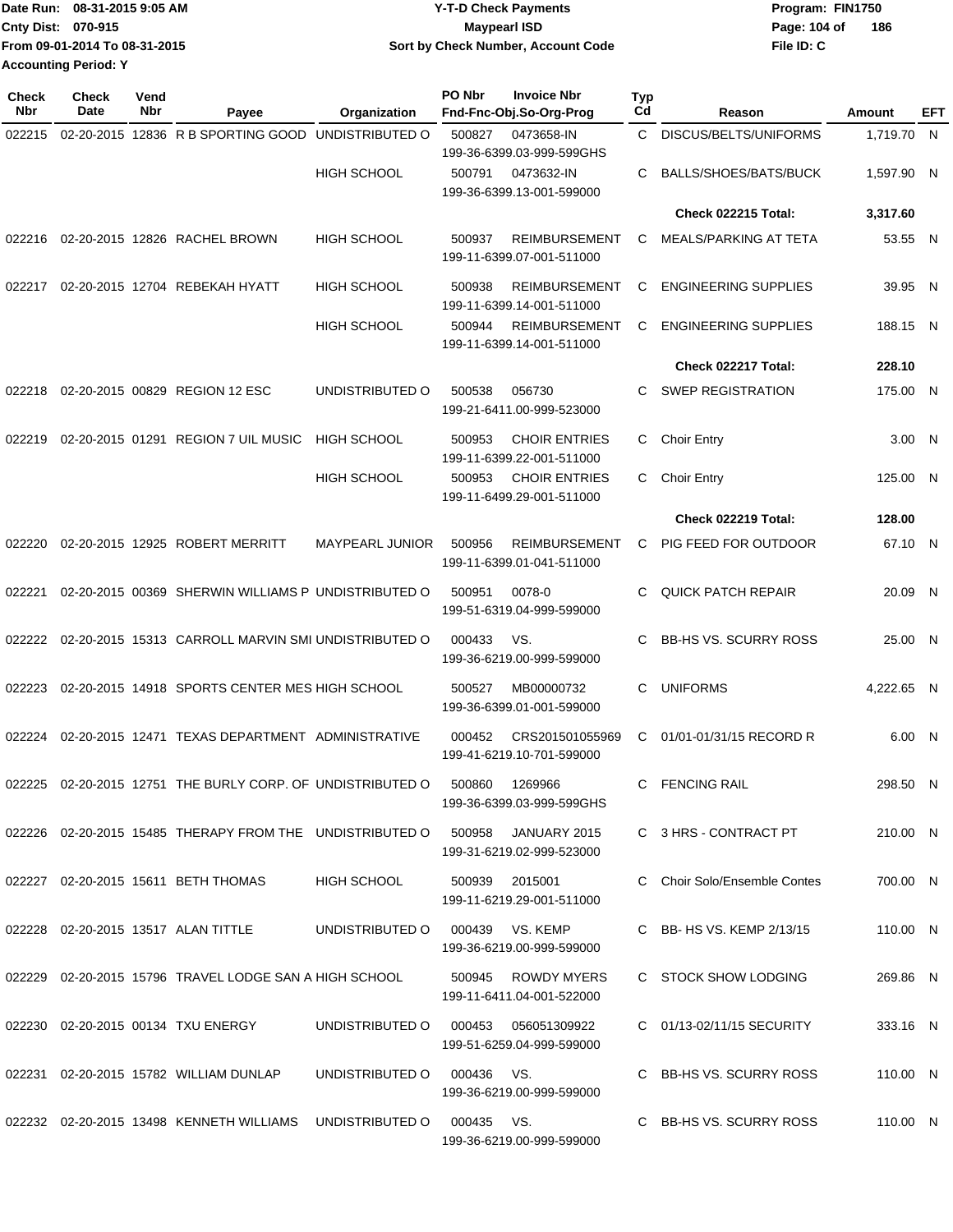|                             | IDate Run: 08-31-2015 9:05 AM | Y-T-D Check Payments               | Program: FIN1750    |
|-----------------------------|-------------------------------|------------------------------------|---------------------|
| <b>Cnty Dist: 070-915</b>   |                               | <b>Mavpearl ISD</b>                | 186<br>Page: 105 of |
|                             | From 09-01-2014 To 08-31-2015 | Sort by Check Number, Account Code | File ID: C          |
| <b>Accounting Period: Y</b> |                               |                                    |                     |

| Check<br>Nbr | <b>Check</b><br>Date           | Vend<br>Nbr | Payee                                                      | Organization           | PO Nbr | <b>Invoice Nbr</b><br>Fnd-Fnc-Obj.So-Org-Prog   | <b>Typ</b><br>Cd | Reason                     | Amount      | EFT |
|--------------|--------------------------------|-------------|------------------------------------------------------------|------------------------|--------|-------------------------------------------------|------------------|----------------------------|-------------|-----|
| 022233       |                                |             | 02-26-2015 15614 ADVANTAGE MEDICAL UNDISTRIBUTED O         |                        | 000469 | 1828<br>199-34-6219.01-999-599000               | C.               | DOT PHYSICALS/DRUG         | 227.00      | N   |
| 022234       |                                |             | 02-26-2015 15376 ALL ABOUT TIRES, LLC UNDISTRIBUTED O      |                        | 500998 | SH12515<br>199-34-6219.00-999-599000            | C                | FLAT REPAIR - BUS 5849     | 25.00 N     |     |
|              |                                |             |                                                            | UNDISTRIBUTED O        | 500998 | SH12488<br>199-34-6219.00-999-599000            | C                | TIRE ROTATION - BUS 19     | 70.00 N     |     |
|              |                                |             |                                                            |                        |        |                                                 |                  | Check 022234 Total:        | 95.00       |     |
| 022235       |                                |             | 02-26-2015 00901 AVENUE FUEL DISTRI UNDISTRIBUTED O        |                        | 500987 | 57177<br>199-34-6311.01-999-599000              | C                | 772 GAL. LS DIESEL         | 1.697.63 N  |     |
| 022236       |                                |             | 02-26-2015 15802 CEDAR HILL BASEBAL HIGH SCHOOL            |                        | 500969 | <b>BASEBALL</b><br>199-36-6499.01-001-599000    | C                | <b>BASEBALL TOURNAMENT</b> | 175.00 N    |     |
| 022237       |                                |             | 02-26-2015 00217 CITY OF MAYPEARL                          | UNDISTRIBUTED O        | 000466 | 4602105300 0115<br>199-51-6259.04-999-599000    | С                | 01/02-02/02/15 SPORTS      | 664.08 N    |     |
| 022238       |                                |             | 02-26-2015 15656 DEPARTMENT OF INF UNDISTRIBUTED O         |                        | 000465 | 15011294N<br>199-51-6259.02-999-599000          | C                | 01/01-01/31/15 FAX L.D.    | 66.58 N     |     |
| 022239       |                                |             | 02-26-2015 12536 DESOTO JANITORIAL                         | UNDISTRIBUTED O        | 500736 | 163013<br>199-51-6319.01-999-599000             | C                | <b>DISINFECT CLEANER</b>   | 76.96 N     |     |
|              |                                |             |                                                            | UNDISTRIBUTED O        | 500736 | 163196<br>199-51-6319.01-999-599000             | С                | TOWELS/GLOVES/TISSUE/      | 304.42 N    |     |
|              |                                |             |                                                            | UNDISTRIBUTED O        | 500999 | 163196<br>199-51-6319.01-999-599000             | C                | TOWELS/GLOVES/TISSUE/      | 4,562.45 N  |     |
|              |                                |             |                                                            |                        |        |                                                 |                  | <b>Check 022239 Total:</b> | 4,943.83    |     |
| 022240       |                                |             | 02-26-2015 12885 DIRECT ENERGY                             | UNDISTRIBUTED O        | 000468 | 4182024 01/2015<br>199-51-6259.04-999-599000    | C                | 01/13-02/11/15 309 MAIN S  | 510.46 N    |     |
| 022241       |                                |             | 02-26-2015 00445 EAI EDUCATION                             | <b>MAYPEARL JUNIOR</b> | 500779 | <b>INV0707863</b><br>199-11-6399.03-041-511000  | C                | <b>GRAPHING CALCULATOR</b> | 999.00 N    |     |
| 022242       |                                |             | 02-26-2015 13639 EAST TEXAS COPY SY ELEMENTARY             |                        | 500946 | 276102<br>199-53-6399.00-101-599000             | C                | PRINTER REPLACEMENT        | 56.25       | - N |
| 022243       |                                |             | 02-26-2015 12186 ELLIOTT ELECTRIC                          | UNDISTRIBUTED O        | 500990 | 09-75658-01<br>199-51-6319.04-999-599000        | С                | RECHARGEABLE BATTERI       | 50.25 N     |     |
|              |                                |             | 022244 02-26-2015 00038 ELLIS APPRAISAL DISTTAX COLLECTION |                        | 500634 | 2015-13-2<br>199-41-6213.00-703-599000          |                  | C 2ND QTR-2015 EAD BUDG    | 7.667.49 N  |     |
|              |                                |             | 022245 02-26-2015 12897 LEAH FARDA                         | MAYPEARL JUNIOR        | 500981 | REIMBURSEMENT<br>199-11-6411.05-041-511000      |                  | C PARKING - TASA CONFER    | 60.00 N     |     |
|              |                                |             |                                                            | MAYPEARL JUNIOR 500980 |        | REIMBURSEMENT<br>199-11-6411.05-041-511000      |                  | C MEALS FROM TASA          | 51.59 N     |     |
|              |                                |             |                                                            |                        |        |                                                 |                  | <b>Check 022245 Total:</b> | 111.59      |     |
|              | 022246 02-26-2015 15210 FED EX |             |                                                            | UNDISTRIBUTED O        |        | 000467 2-943-71432<br>199-36-6399.05-999-599000 |                  | C COACH COMM MAINTENA      | 221.44 N    |     |
|              |                                |             | 022247 02-26-2015 15298 GLAZIER FOOTBALL C HIGH SCHOOL     |                        | 500971 | 1526200-IN<br>199-36-6499.01-001-599000         |                  | C CLINIC REGISTRATION      | 397.00 N    |     |
|              |                                |             | 022248 02-26-2015 15803 GRANDVIEW ATHLETI HIGH SCHOOL      |                        | 500970 | BASEBALL<br>199-36-6499.01-001-599000           |                  | C BASEBALL TOURNAMENT      | 225.00 N    |     |
|              |                                |             |                                                            | <b>HIGH SCHOOL</b>     |        | 500970 BASEBALL<br>199-36-6499.01-001-599000    | D                | TOURNAMENT CANCELLE        | $-225.00$ N |     |
|              |                                |             |                                                            |                        |        |                                                 |                  | Check 022248 Total:        | .00         |     |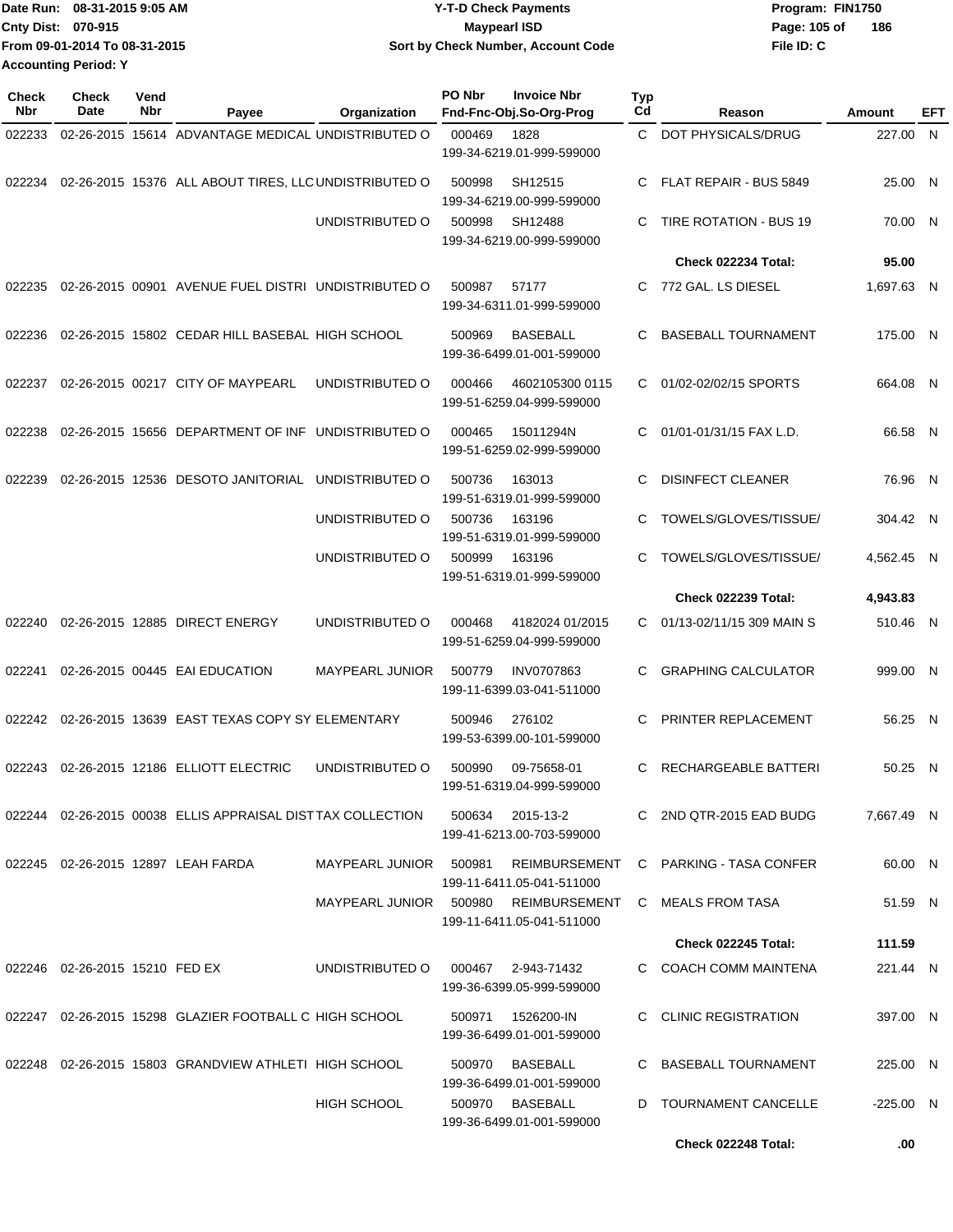| Date Run: 08-31-2015 9:05 AM  | <b>Y-T-D Check Payments</b>        | Program: FIN1750    |
|-------------------------------|------------------------------------|---------------------|
| Cnty Dist: 070-915            | Maypearl ISD                       | 186<br>Page: 106 of |
| From 09-01-2014 To 08-31-2015 | Sort by Check Number, Account Code | File ID: C          |
| <b>Accounting Period: Y</b>   |                                    |                     |

| <b>Check</b><br>Nbr | Check<br>Date | Vend<br>Nbr | Payee                                                      | Organization            | PO Nbr | <b>Invoice Nbr</b><br>Fnd-Fnc-Obj.So-Org-Prog     | Typ<br>Cd    | Reason                       | Amount      | EFT |
|---------------------|---------------|-------------|------------------------------------------------------------|-------------------------|--------|---------------------------------------------------|--------------|------------------------------|-------------|-----|
| 022249              |               |             | 02-26-2015 14289 TRUDIE HEAD                               | UNDISTRIBUTED O         | 501007 | FEBRUARY 2015                                     | $\mathbf{C}$ | <b>CONTRACT RTI SERVICES</b> | 2,493.75 N  |     |
|                     |               |             |                                                            |                         |        | 224-11-6219.00-999-523000                         |              |                              |             |     |
| 022250              |               |             | 02-26-2015 00612 HOME DEPOT CREDIT HIGH SCHOOL             |                         | 500838 | 4023272<br>199-31-6399.00-001-599000              | C.           | <b>SHELVING</b>              | 179.94 N    |     |
|                     |               |             |                                                            | UNDISTRIBUTED O         | 500774 | 157222<br>199-51-6319.04-999-599000               | C.           | SOD CUTTER RENTAL-HS         | 70.40 N     |     |
|                     |               |             |                                                            | UNDISTRIBUTED O         | 500723 | 6410224<br>199-51-6319.04-999-599000              | C.           | <b>GYM REPAIRS</b>           | 157.60 N    |     |
|                     |               |             |                                                            | INTERMEDIATE SCH 500905 |        | 3080918<br>199-53-6249.00-043-599000              | C            | <b>NETWORK SUPPLIES</b>      | 446.05 N    |     |
|                     |               |             |                                                            |                         |        |                                                   |              | <b>Check 022250 Total:</b>   | 853.99      |     |
| 022251              |               |             | 02-26-2015 15761 LINDY TERRY                               | <b>ADMINISTRATIVE</b>   | 500973 | <b>REIMBURSEMENT</b><br>199-41-6499.04-701-599000 | C            | <b>MEALS AT TASBO</b>        | 50.99 N     |     |
| 022252              |               |             | 02-26-2015 00060 LUCKIES AUTO AND T UNDISTRIBUTED O        |                         | 500997 | 000081644<br>199-34-6219.00-999-599000            | C.           | LIC. 103-4032 / BRAKE        | 250.00 N    |     |
|                     |               |             |                                                            | UNDISTRIBUTED O         | 500997 | 000081644<br>199-34-6319.00-999-599000            | C.           | LIC. 103-4032 / BRAKE        | 459.06 N    |     |
|                     |               |             |                                                            |                         |        |                                                   |              | Check 022252 Total:          | 709.06      |     |
| 022253              |               |             | 02-26-2015 00067 LEIGHANNE MCALISTE ADMINISTRATIVE         |                         | 500992 | <b>REIMBURSEMENT</b><br>199-41-6499.04-701-599000 | C.           | PARKING/MILEAGE TASB         | 277.30 N    |     |
| 022254              |               |             | 02-26-2015 15680 NANCY WIGGINS                             | <b>ADMINISTRATIVE</b>   | 500975 | <b>REIMBURSEMENT</b><br>199-41-6499.04-701-599000 | C            | <b>MEALS AT TASBO</b>        | 46.50 N     |     |
| 022255              |               |             | 02-26-2015 00287 OFFICE DEPOT                              | INTERMEDIATE SCH        | 500921 | 755475405001<br>199-11-6399.12-043-511000         | C.           | <b>DICTIONARIES</b>          | 129.80 N    |     |
| 022256              |               |             | 02-26-2015 15784 PARADISE ISD                              | <b>HIGH SCHOOL</b>      | 500968 | <b>BASEBALL</b><br>199-36-6499.01-001-599000      | C            | <b>BASEBALL TOURNEY FEE</b>  | 225.00 N    |     |
|                     |               |             |                                                            | <b>HIGH SCHOOL</b>      | 500968 | <b>BASEBALL</b><br>199-36-6499.01-001-599000      | D            | TOURNAMENT CANCELLE          | $-225.00$ N |     |
|                     |               |             |                                                            |                         |        |                                                   |              | Check 022256 Total:          | .00         |     |
| 022257              |               |             | 02-26-2015 14346 PRIDE OF TEXAS MUSI MAYPEARL JUNIOR       |                         | 500983 | JH BAND<br>199-11-6499.01-041-511000              | C.           | <b>FESTIVAL REGISTRATION</b> | 145.00 N    |     |
|                     |               |             | 022258 02-26-2015 00099 REGION 10/EDUCATIO ADMINISTRATIVE  |                         | 500974 | 129985<br>199-41-6399.01-701-599000               |              | C W2 - ENVELOPES & FORM      | 36.00 N     |     |
|                     |               |             |                                                            | UNDISTRIBUTED O         | 500976 | 130054<br>255-13-6239.00-999-599000               |              | C TITLE 2 REG. COOP SERVI    | 537.00 N    |     |
|                     |               |             |                                                            |                         |        |                                                   |              | <b>Check 022258 Total:</b>   | 573.00      |     |
|                     |               |             | 022259 02-26-2015 01291 REGION 7 UIL MUSIC MAYPEARL JUNIOR |                         | 500982 | JH BAND<br>199-11-6499.01-041-511000              | C.           | Region 7 UIL Music,concert   | 280.00 N    |     |
| 022260              |               |             | 02-26-2015 15600 WENDY SHAW                                | UNDISTRIBUTED O         | 500977 | <b>REIMBURSEMENT</b><br>199-34-6311.01-999-599000 |              | C GAS FOR TAHOE - TASBO      | 40.01 N     |     |
|                     |               |             |                                                            | UNDISTRIBUTED O         |        | 500977 REIMBURSEMENT<br>199-53-6411.02-999-599000 | C.           | MEALS AT TASBO HOUST         | 52.00 N     |     |
|                     |               |             |                                                            |                         |        |                                                   |              | Check 022260 Total:          | 92.01       |     |
|                     |               |             | 022261 02-26-2015 13035 TRACY SHEFFER                      | <b>MAYPEARL JUNIOR</b>  | 500985 | <b>REIMBURSEMENT</b><br>199-11-6399.01-041-511000 |              | C HORTICULTURE - OUTDO       | 41.90 N     |     |
|                     |               |             |                                                            | <b>MAYPEARL JUNIOR</b>  | 500984 | <b>REIMBURSEMENT</b><br>199-11-6399.09-041-511000 |              | C PLAYDOH/FLOSS - SCIEN      | 15.00 N     |     |
|                     |               |             |                                                            |                         |        |                                                   |              | Check 022261 Total:          | 56.90       |     |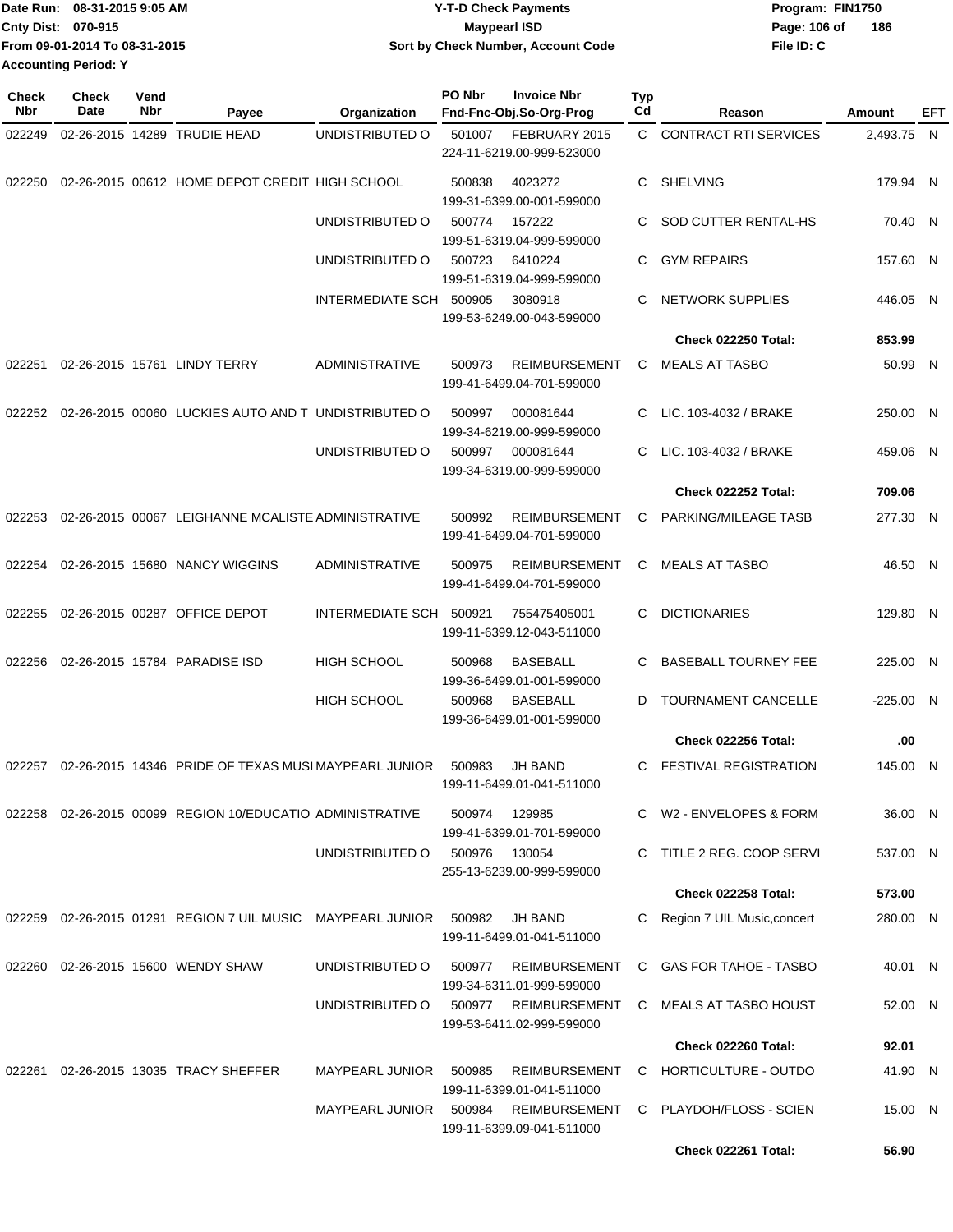| Date Run: 08-31-2015 9:05 AM  | <b>Y-T-D Check Payments</b>        | Program: FIN1750    |
|-------------------------------|------------------------------------|---------------------|
| Cnty Dist: 070-915            | <b>Mavpearl ISD</b>                | 186<br>Page: 107 of |
| From 09-01-2014 To 08-31-2015 | Sort by Check Number, Account Code | File ID: C          |
| <b>Accounting Period: Y</b>   |                                    |                     |

| <b>Check</b><br>Nbr | Check<br>Date                    | Vend<br>Nbr | Payee                                                  | Organization                               | PO Nbr | <b>Invoice Nbr</b><br>Fnd-Fnc-Obj.So-Org-Prog       | Typ<br>Cd | Reason                       | Amount     | EFT |
|---------------------|----------------------------------|-------------|--------------------------------------------------------|--------------------------------------------|--------|-----------------------------------------------------|-----------|------------------------------|------------|-----|
| 022262              |                                  |             | 02-26-2015 14918 SPORTS CENTER MES UNDISTRIBUTED O     |                                            | 500467 | MB00000733                                          |           | C BASEBALL EQUIP             | 2,667.70 N |     |
|                     |                                  |             |                                                        |                                            |        | 199-36-6399.04-999-599000                           |           |                              |            |     |
| 022263              |                                  |             | 02-26-2015 14122 LAURI ANN SPRADLIN MAYPEARL JUNIOR    |                                            | 500979 | <b>REIMBURSEMENT</b><br>199-11-6411.05-041-511000   | C         | MEALS FROM TASA              | 51.24 N    |     |
| 022264              |                                  |             | 02-26-2015 12783 AMANDA STINSON                        | <b>ELEMENTARY</b>                          | 500972 | REIMBURSEMENT<br>199-31-6411.01-101-599000          | C.        | MEALS FROM TASA              | 36.68 N    |     |
| 022265              |                                  |             | 02-26-2015 15211 THOMAS SOUTHALL E UNDISTRIBUTED O     |                                            | 500995 | 01/28-02/09/15<br>199-51-6249.00-999-599000         |           | C NEW TRANSPORTATION         | 1,785.00 N |     |
|                     |                                  |             |                                                        | UNDISTRIBUTED O                            | 500995 | 01/28-02/09/15<br>199-51-6319.04-999-599000         | C.        | <b>NEW TRANSPORTATION</b>    | 20.00 N    |     |
|                     |                                  |             |                                                        |                                            |        |                                                     |           | <b>Check 022265 Total:</b>   | 1,805.00   |     |
| 022266              |                                  |             | 02-26-2015 00141 WAL MART                              | INTERMEDIATE SCH 500794                    |        | XXXX6048 02/15<br>199-11-6399.02-043-511000         | C.        | <b>HEADPHONES</b>            | 98.68 N    |     |
|                     |                                  |             |                                                        | HIGH SCHOOL                                | 500821 | XXXX6048 02/15<br>199-11-6399.10-001-522000         |           | C FOOD LAB SUPPLIES          | 29.83 N    |     |
|                     |                                  |             |                                                        | HIGH SCHOOL                                | 500821 | XXXX6048 02/15<br>199-11-6399.10-001-522000         |           | C FOOD LAB SUPPLIES          | 153.51 N   |     |
|                     |                                  |             |                                                        | ELEMENTARY                                 | 500805 | XXXX6048 02/15<br>199-11-6399.11-101-511000         |           | C STAAR TRAININGS            | 49.70 N    |     |
|                     |                                  |             |                                                        | <b>HIGH SCHOOL</b>                         | 500717 | XXXX6048 02/15<br>199-11-6399.12-001-511000         |           | C SCHOOL BOARD APPRECI       | 99.43 N    |     |
|                     |                                  |             |                                                        | INTERMEDIATE SCH                           | 500802 | XXXX6048 02/15<br>199-12-6399.03-043-599000         |           | C PLATES/NAPKINS/CAPRIS      | 24.49 N    |     |
|                     |                                  |             |                                                        | <b>SCHOOL BOARD</b>                        | 500877 | XXXX6048 02/15<br>199-41-6419.00-702-599000         | C.        | <b>SCHOOL BOARD SUPPLIE</b>  | 210.12 N   |     |
|                     |                                  |             |                                                        |                                            |        |                                                     |           | Check 022266 Total:          | 665.76     |     |
| 022267              |                                  |             | 02-26-2015 12436 PAM WILSON                            | <b>DIR COST- ADMINIS</b>                   | 500978 | <b>REIMBURSEMENT</b><br>199-41-6411.01-720-599000   | C         | TASBO Conference - Meals/    | 514.46 N   |     |
| 022268              |                                  |             | 03-06-2015 00212 AMSTERDAM                             | UNDISTRIBUTED O                            | 500949 | 4224684<br>199-13-6299.00-999-599000                | C         | <b>ACADEMIC PLANNERS</b>     | 586.59 N   |     |
| 022269              |                                  |             | 03-06-2015 15616 AT&T CORP.                            | UNDISTRIBUTED O                            | 000476 | 057320-7983 001<br>199-51-6259.02-999-599000        | C.        | 01/23-02/20/15 FAX L.D.      | 121.65 N   |     |
|                     |                                  |             | 022270 03-06-2015 00069 ATMOS ENERGY                   | UNDISTRIBUTED O   000478   3030380470 0215 |        | 199-51-6259.00-999-599000                           |           | C 02/03-03/02/15 600 PHILLIP | 1.112.00 N |     |
|                     |                                  |             |                                                        | UNDISTRIBUTED O 000478 3030318181 0215     |        | 199-51-6259.00-999-599000                           |           | C 02/03-03/02/15 1025 W 4TH  | 522.69 N   |     |
|                     |                                  |             |                                                        | UNDISTRIBUTED O 000478 3030318485 0215     |        | 199-51-6259.00-999-599000                           |           | C 02/03-03/02/15 1024 W 4TH  | 619.73 N   |     |
|                     |                                  |             |                                                        |                                            |        |                                                     |           | Check 022270 Total:          | 2,254.42   |     |
|                     | 022271 03-06-2015 15242 JOY BUSH |             |                                                        | UNDISTRIBUTED O                            |        | 501019 FEBRUARY 2015<br>199-31-6219.01-999-523000   |           | C 47.5 HRS - LPC-INTERN      | 2,375.00 N |     |
|                     |                                  |             | 022272 03-06-2015 00871 CARD SERVICE CENT SCHOOL BOARD |                                            |        | 500913 XXXX 0128 02/15<br>199-41-6419.00-702-599000 |           | C BOARD MEAL                 | 63.50 N    |     |
|                     | 022273 03-06-2015 13566 DATCS    |             |                                                        | UNDISTRIBUTED O                            |        | 000472 164646<br>199-34-6219.01-999-599000          |           | C DOT DRUG TEST              | 172.50 N   |     |
|                     |                                  |             | 022274 03-06-2015 12885 DIRECT ENERGY                  | UNDISTRIBUTED O 000477 150570023541687     |        | 199-51-6259.04-999-599000                           |           | C 01/13-02/11/15 GOLF FACIL  | 62.22 N    |     |
|                     |                                  |             |                                                        | UNDISTRIBUTED O 000477 150570023541687     |        | 199-51-6259.04-999-599000                           |           | C 01/13-02/11/15 CATV TOW    | 9.31 N     |     |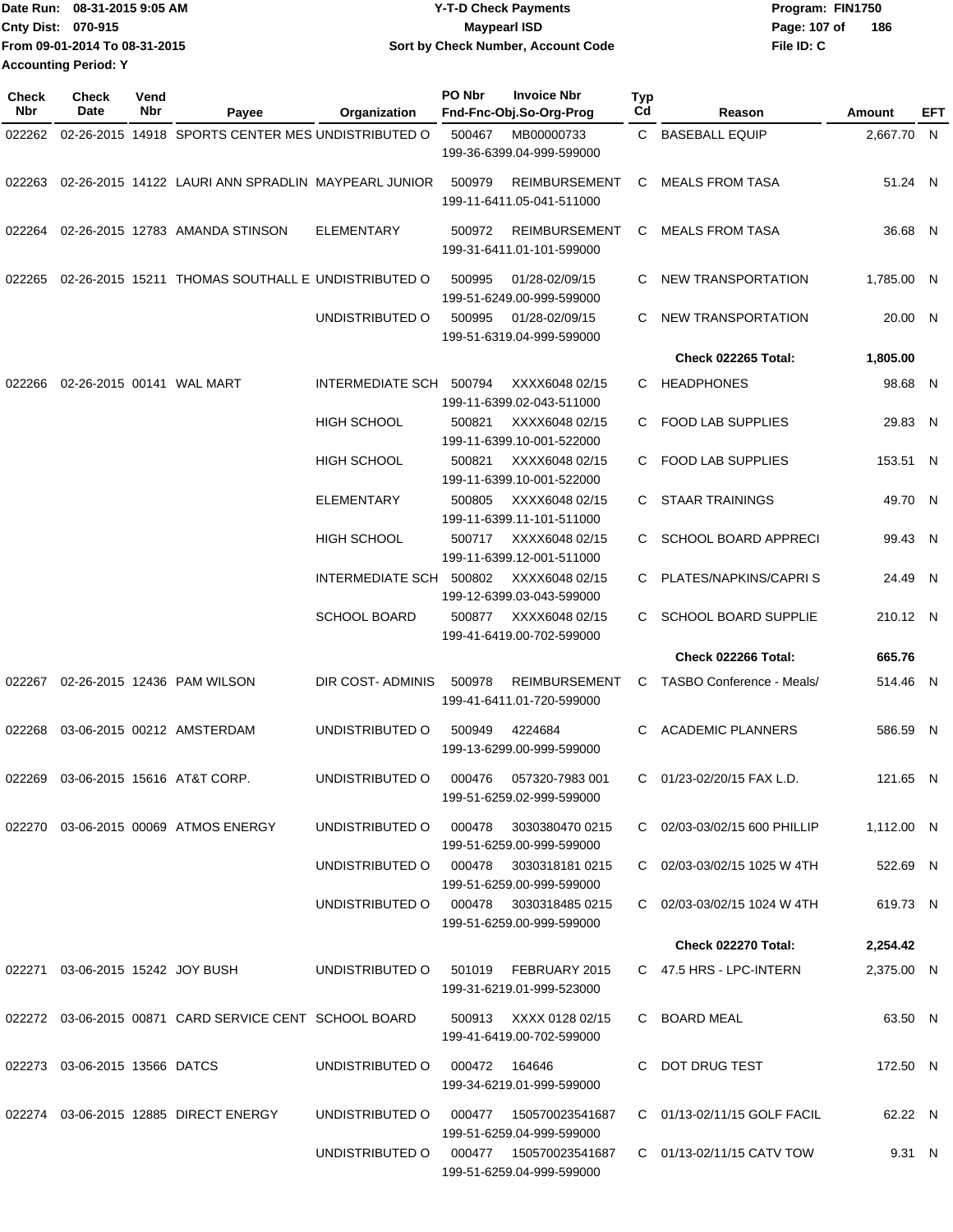|                             | Date Run: 08-31-2015 9:05 AM  | <b>Y-T-D Check Payments</b>        | Program: FIN1750 |     |
|-----------------------------|-------------------------------|------------------------------------|------------------|-----|
| <b>Cnty Dist: 070-915</b>   |                               | Maypearl ISD                       | Page: 108 of     | 186 |
|                             | From 09-01-2014 To 08-31-2015 | Sort by Check Number, Account Code | File ID: C       |     |
| <b>Accounting Period: Y</b> |                               |                                    |                  |     |

| <b>Check</b><br>Nbr | <b>Check</b><br>Date | Vend<br>Nbr | Payee                                               | Organization                | PO Nbr                                                 | <b>Invoice Nbr</b><br>Fnd-Fnc-Obj.So-Org-Prog | <b>Typ</b><br>Cd | Reason                      | Amount       | EFT          |
|---------------------|----------------------|-------------|-----------------------------------------------------|-----------------------------|--------------------------------------------------------|-----------------------------------------------|------------------|-----------------------------|--------------|--------------|
|                     |                      |             |                                                     | UNDISTRIBUTED O             | 000477<br>150570023541687                              |                                               |                  | C 01/13-02/11/15 H.S SOUTH  | 9.31 N       |              |
|                     |                      |             |                                                     |                             | 199-51-6259.04-999-599000                              |                                               |                  |                             |              |              |
|                     |                      |             |                                                     | UNDISTRIBUTED O             | 150570023541687<br>000477<br>199-51-6259.04-999-599000 |                                               |                  | C 01/13-02/11/15 PORTABLE   | 15.74 N      |              |
|                     |                      |             |                                                     | UNDISTRIBUTED O             | 000477                                                 | 150570023541687                               |                  | 01/13-02/11/15 INT. PRAC.F  | 41.89 N      |              |
|                     |                      |             |                                                     |                             |                                                        | 199-51-6259.04-999-599000                     | C.               |                             |              |              |
|                     |                      |             |                                                     | UNDISTRIBUTED O             | 000477                                                 | 150570023541687<br>199-51-6259.04-999-599000  | C.               | 01/13-02/11/15 INT. CAFET   | 473.08 N     |              |
|                     |                      |             |                                                     | UNDISTRIBUTED O             | 000477                                                 | 150570023541687                               | C.               | 01/13-02/11/15 H.S. SOUTH   | 3,879.09 N   |              |
|                     |                      |             |                                                     |                             |                                                        | 199-51-6259.04-999-599000                     |                  |                             |              |              |
|                     |                      |             |                                                     | UNDISTRIBUTED O             | 000477                                                 | 150570023541687                               | C.               | 01/13-02/11/15 INT. SCHOO   | 1,755.13 N   |              |
|                     |                      |             |                                                     |                             |                                                        | 199-51-6259.04-999-599000                     |                  |                             |              |              |
|                     |                      |             |                                                     | UNDISTRIBUTED O             | 000477                                                 | 150570023541687                               |                  | C 01/13-02/11/15 QUAD BUIL  | 398.40 N     |              |
|                     |                      |             |                                                     | UNDISTRIBUTED O             | 000477                                                 | 199-51-6259.04-999-599000<br>150570023541687  | C                | 01/13-02/11/15 BUS BARN     | 152.88 N     |              |
|                     |                      |             |                                                     |                             |                                                        | 199-51-6259.04-999-599000                     |                  |                             |              |              |
|                     |                      |             |                                                     |                             |                                                        |                                               |                  | Check 022274 Total:         | 6,797.05     |              |
| 022275              |                      |             | 03-06-2015 00319 ECS LEARNING SYSTE MAYPEARL JUNIOR |                             | 500790                                                 | 204523                                        |                  | STAAR MASTER MATH GR        | 359.85 N     |              |
|                     |                      |             |                                                     |                             |                                                        | 199-11-6399.03-041-511000                     |                  |                             |              |              |
| 022276              |                      |             | 03-06-2015 01547 EICHELBAUM WARDEL DIR COST-ADMINIS |                             | 000473                                                 | 50609                                         | C.               | 01/28-02/11/15 GENERAL L    | 376.00 N     |              |
|                     |                      |             |                                                     |                             |                                                        | 199-41-6211.00-720-599000                     |                  |                             |              |              |
| 022277              |                      |             | 03-06-2015 12816 ELLIS COUNTY TREAS SCHOOL BOARD    |                             | 501021                                                 | 140.15                                        | C.               | AUTO MARK LEASE FOR E       | 324.17 N     |              |
|                     |                      |             |                                                     |                             |                                                        | 199-41-6439.00-702-599000                     |                  |                             |              |              |
| 022278              |                      |             | 03-06-2015 12897 LEAH FARDA                         | MAYPEARL JUNIOR             | 501011                                                 | <b>REIMBURSEMENT</b>                          | С                | LODGING - TASA CONF. A      | 393.12 N     |              |
|                     |                      |             |                                                     |                             |                                                        | 199-31-6411.01-041-599000                     |                  |                             |              |              |
|                     |                      |             |                                                     |                             |                                                        | 283835-00                                     |                  |                             |              |              |
| 022279              |                      |             | 03-06-2015 00040 FLATT STATIONERS, I HIGH SCHOOL    |                             | 501013                                                 | 199-11-6399.12-001-511000                     | C                | BATTERIES/PAPER/CARD        | 327.36       | $\mathsf{N}$ |
|                     |                      |             |                                                     | HIGH SCHOOL                 | 501013                                                 | 283835-00                                     | C                | BATTERIES/PAPER/CARD        | 246.33 N     |              |
|                     |                      |             |                                                     |                             |                                                        | 199-31-6399.00-001-599000                     |                  |                             |              |              |
|                     |                      |             |                                                     |                             |                                                        |                                               |                  | Check 022279 Total:         | 573.69       |              |
| 022280              |                      |             | 03-06-2015 15801 HEAT MECHANICAL A UNDISTRIBUTED O  |                             | 500911                                                 | 2073                                          | C                | <b>HVAC - GOLF BUILDING</b> | 375.00 N     |              |
|                     |                      |             |                                                     |                             |                                                        | 199-51-6249.01-999-599000                     |                  |                             |              |              |
|                     |                      |             |                                                     | UNDISTRIBUTED O             | 500911                                                 | 2073<br>199-51-6399.05-999-599000             |                  | C HVAC - GOLF BUILDING      | 575.00 N     |              |
|                     |                      |             |                                                     |                             |                                                        |                                               |                  | Check 022280 Total:         | 950.00       |              |
|                     |                      |             | 022281 03-06-2015 12164 JRP BUILD, INC.             | UNDISTRIBUTED O             | 500906                                                 | 4111                                          |                  | C NEW RESTROOM FOR INT      | 3,500.00 N   |              |
|                     |                      |             |                                                     |                             |                                                        | 199-51-6249.00-999-599000                     |                  |                             |              |              |
|                     |                      |             |                                                     | UNDISTRIBUTED O             | 500902 4112                                            |                                               |                  | C TAPE/BEDDING FOR TRAN     | 625.00 N     |              |
|                     |                      |             |                                                     |                             |                                                        | 199-51-6249.00-999-599000                     |                  |                             |              |              |
|                     |                      |             |                                                     | UNDISTRIBUTED O 500902 4112 |                                                        |                                               |                  | C TAPE/BEDDING FOR TRAN     | 225.00 N     |              |
|                     |                      |             |                                                     | UNDISTRIBUTED O 500906 4111 |                                                        | 199-51-6319.04-999-599000                     |                  | NEW RESTROOM FOR INT        | 1,450.00 N   |              |
|                     |                      |             |                                                     |                             |                                                        | 199-51-6319.04-999-599000                     |                  |                             |              |              |
|                     |                      |             |                                                     |                             |                                                        |                                               |                  | Check 022281 Total:         | 5,800.00     |              |
|                     |                      |             | 022282 03-06-2015 15086 Kimbell Midwest             | UNDISTRIBUTED O             | 501020                                                 | 4071891                                       |                  | C SUPPLIES-MONTHLY RES      | 341.91 N     |              |
|                     |                      |             |                                                     |                             |                                                        | 199-51-6319.04-999-599000                     |                  |                             |              |              |
|                     |                      |             | 022283 03-06-2015 15248 JACQUELYN KOCH              | UNDISTRIBUTED O             | 501024                                                 | FEBRUARY 2015                                 |                  | C DIAGNOSTIC SERVICE - F    | $3,611.11$ N |              |
|                     |                      |             |                                                     |                             |                                                        | 224-31-6219.00-999-523000                     |                  |                             |              |              |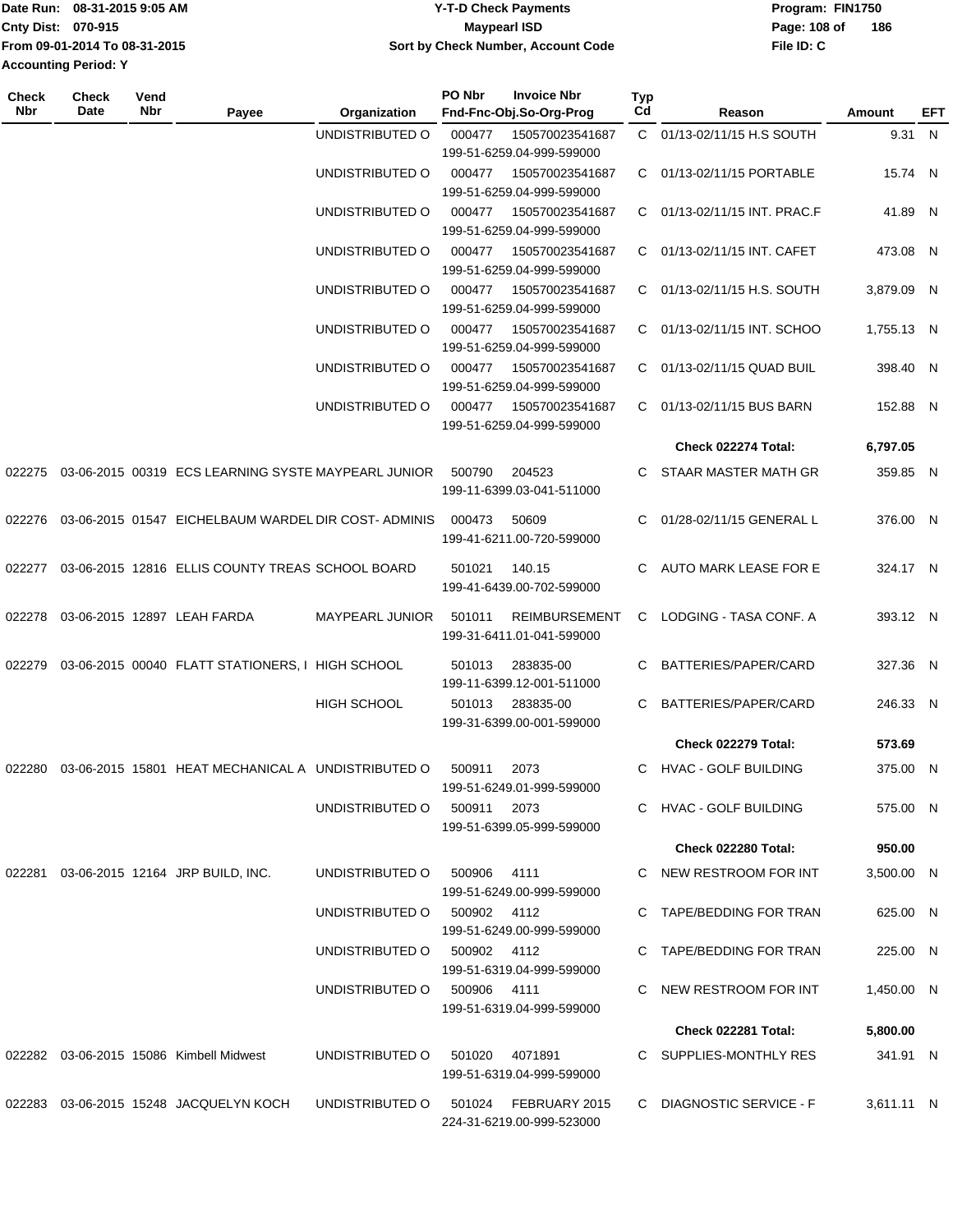| Date Run: 08-31-2015 9:05 AM  | <b>Y-T-D Check Payments</b>        | Program: FIN1750    |
|-------------------------------|------------------------------------|---------------------|
| <b>Cnty Dist: 070-915</b>     | Maypearl ISD                       | 186<br>Page: 109 of |
| From 09-01-2014 To 08-31-2015 | Sort by Check Number, Account Code | File ID: C          |
| <b>Accounting Period: Y</b>   |                                    |                     |

| <b>Check</b><br>Nbr | <b>Check</b><br><b>Date</b> | Vend<br>Nbr | Payee                                                                  | Organization                   | PO Nbr | <b>Invoice Nbr</b><br>Fnd-Fnc-Obj.So-Org-Prog | <b>Typ</b><br>Cd | Reason                       | Amount     | EFT |
|---------------------|-----------------------------|-------------|------------------------------------------------------------------------|--------------------------------|--------|-----------------------------------------------|------------------|------------------------------|------------|-----|
| 022284              |                             |             | 03-06-2015 15653 M.A.C. ALARMS                                         | UNDISTRIBUTED O                | 500914 | 14881A<br>199-51-6249.00-999-599000           | C.               | <b>INSTALL INTERCOM/COLO</b> | 1,498.73 N |     |
|                     |                             |             |                                                                        | UNDISTRIBUTED O                | 500914 | 14881A<br>199-51-6319.05-999-599000           | C                | INSTALL INTERCOM/COLO        | 3,507.85 N |     |
|                     |                             |             |                                                                        |                                |        |                                               |                  | Check 022284 Total:          | 5,006.58   |     |
| 022285              |                             |             | 03-06-2015 13306 MOUNTAIN PEAK SPE UNDISTRIBUTED O                     |                                | 000479 | 11-0788-00 0215<br>199-51-6259.79-999-522000  | C                | 01/06-02/07/15 12636 FM      | 56.91 N    |     |
| 022286              |                             |             | 03-06-2015 14689 SCHLITTERBAHN GRO MAYPEARL JUNIOR                     |                                | 501017 | <b>JH BAND</b><br>199-11-6499.01-041-511000   | C                | SOUND WAVES                  | 490.95 N   |     |
| 022287              |                             |             | 03-06-2015 13383 SKYBEAM TEXAS                                         | UNDISTRIBUTED O                | 000475 | 813710001004619<br>199-53-6249.04-999-599000  | C                | 03/08-04/07/15 MTHLY INT     | 1,800.00 N |     |
| 022288              |                             |             | 03-06-2015 00234 SOUTHWEST INTERNA UNDISTRIBUTED O                     |                                | 501029 | 305249<br>199-34-6219.00-999-599000           | C                | RECALL REPAIRS/SENSO         | 26.87 N    |     |
|                     |                             |             |                                                                        | UNDISTRIBUTED O                | 501029 | 305249<br>199-34-6319.00-999-599000           | C                | RECALL REPAIRS/SENSO         | 76.38 N    |     |
|                     |                             |             |                                                                        |                                |        |                                               |                  | Check 022288 Total:          | 103.25     |     |
| 022289              |                             |             | 03-06-2015 01058 UNIVERSITY OF TEXA INTERMEDIATE SCH 000474            |                                |        | 5063<br>199-11-6399.14-043-511000             | C.               | UIL STUDY PACKETS            | 33.50 N    |     |
| 022290              |                             |             | 03-06-2015 00460 VINEYARD'S AUTO SU UNDISTRIBUTED O                    |                                | 500724 | 93892<br>199-34-6319.00-999-599000            | C.               | <b>BATTERY FOR TAHOE</b>     | 93.69 N    |     |
|                     |                             |             |                                                                        | UNDISTRIBUTED O                | 500724 | 93466<br>199-34-6319.00-999-599000            | C                | <b>HALOGEN CAPSULE</b>       | 16.98 N    |     |
|                     |                             |             |                                                                        | UNDISTRIBUTED O                | 500724 | 94728<br>199-34-6319.00-999-599000            | C                | PP PLATINUM 40MO FRE         | 17.99 N    |     |
|                     |                             |             |                                                                        | UNDISTRIBUTED O                | 500724 | 93984<br>199-34-6319.00-999-599000            | C                | ALTERNATOR FOR TAHOE         | 168.23 N   |     |
|                     |                             |             |                                                                        |                                |        |                                               |                  | <b>Check 022290 Total:</b>   | 296.89     |     |
| 022291              |                             |             | 03-06-2015 13975 WACO CHAPTER-TAS HIGH SCHOOL                          |                                | 501031 | 2015-897852<br>199-36-6499.01-001-599000      | C                | SCRIMMAGE FEE - 02/21/2      | 100.00 N   |     |
| 022292              |                             |             | 03-06-2015 01145 WELDERS WAREHOUS HIGH SCHOOL                          |                                | 500051 | 24688<br>199-11-6399.09-001-522000            | C                | 01/01-01/31/15 CYLINDER      | 80.00 N    |     |
|                     |                             |             | 022293  03-12-2015  12211  ADVANCE PIERRE FO  MAYPEARL JUNIOR  000489  |                                |        | 1523903<br>240-35-6341.00-041-599000          |                  | C COMMODITY PRODUCTS         | 93.70 N    |     |
|                     |                             |             |                                                                        | <b>HIGH SCHOOL</b>             | 000489 | 1523903<br>240-35-6341.01-001-599000          |                  | C COMMODITY PRODUCTS         | 100.00 N   |     |
|                     |                             |             |                                                                        |                                |        |                                               |                  | <b>Check 022293 Total:</b>   | 193.70     |     |
|                     |                             |             | 022294 03-12-2015 00069 ATMOS ENERGY                                   | UNDISTRIBUTED O                | 000483 | 3030380238 0215<br>199-51-6259.00-999-599000  |                  | C 02/03-03/02/15 400 PANTH   | 548.31 N   |     |
|                     |                             |             | 022295  03-12-2015  15763  BANDIT SIGNS                                | UNDISTRIBUTED O                | 501066 | 1838<br>199-51-6249.00-999-599000             |                  | SIGNS PER FIRE MARSHA        | 164.90 N   |     |
|                     |                             |             | 022296 03-12-2015  15724  BOBBY E. PARKER, JR. UNDISTRIBUTED O         |                                | 501064 | 03-05-2015-MISD<br>199-11-6219.00-999-511000  |                  | C 02/06&02/23 PSP LSK REP    | 283.71 N   |     |
|                     |                             |             | 022297  03-12-2015  15593  BMI EDUCATIONAL SE INTERMEDIATE SCH  500996 |                                |        | 620741<br>199-11-6399.03-043-511000           |                  | C WESTING GAME               | 135.48 N   |     |
|                     |                             |             |                                                                        | INTERMEDIATE SCH 500994 620740 |        | 199-11-6399.24-043-511000                     |                  | C WESTING GAME               | 94.92 N    |     |
|                     |                             |             |                                                                        |                                |        |                                               |                  | Check 022297 Total:          | 230.40     |     |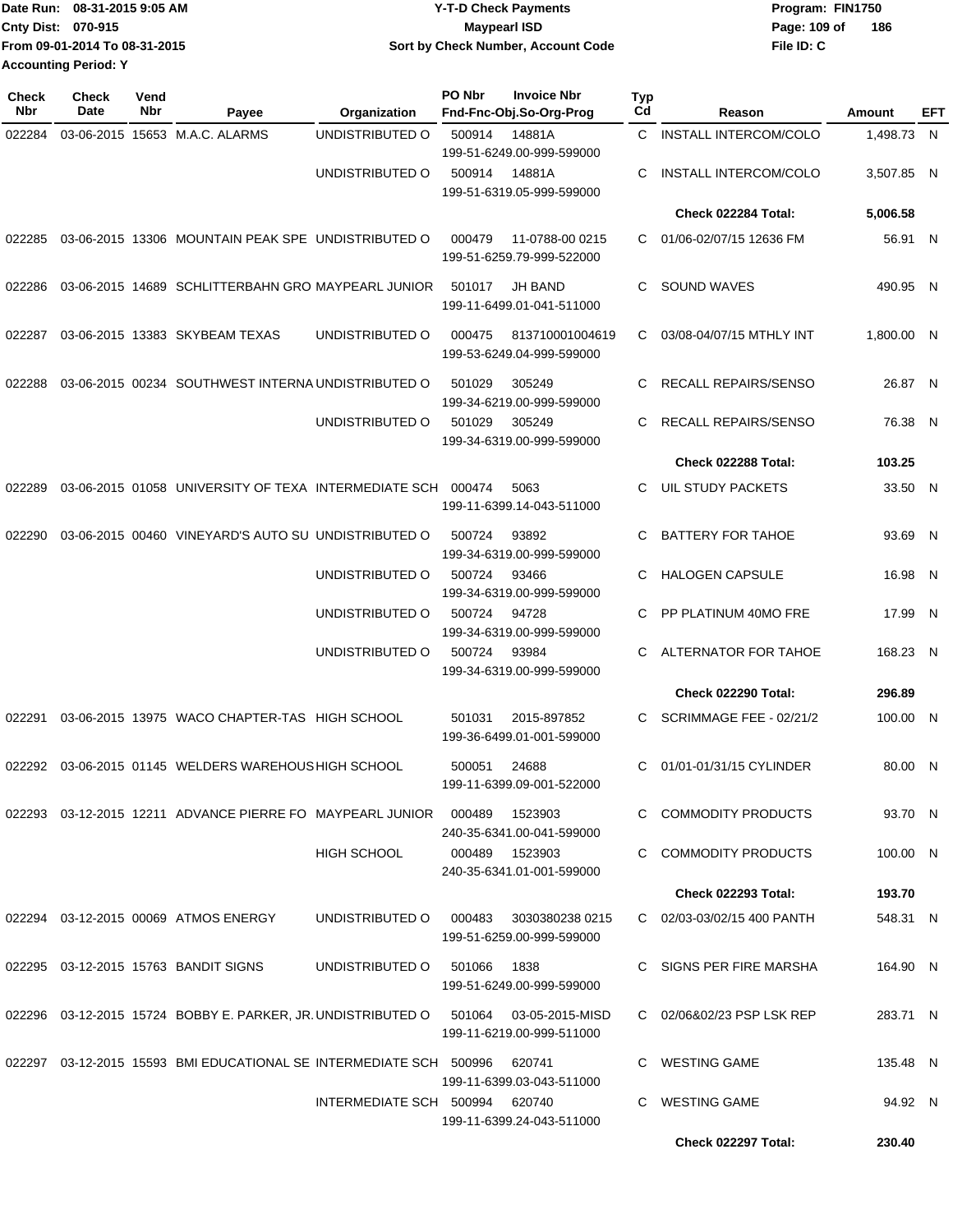| IDate Run: 08-31-2015 9:05 AM |                               | <b>Y-T-D Check Payments</b>        | Program: FIN1750    |  |  |  |
|-------------------------------|-------------------------------|------------------------------------|---------------------|--|--|--|
| <b>Cnty Dist: 070-915</b>     |                               | <b>Maypearl ISD</b>                | 186<br>Page: 110 of |  |  |  |
|                               | From 09-01-2014 To 08-31-2015 | Sort by Check Number, Account Code | File ID: C          |  |  |  |
| <b>Accounting Period: Y</b>   |                               |                                    |                     |  |  |  |

| Check<br>Nbr | Check<br>Date             | Vend<br>Nbr | Payee                                                      | Organization            | PO Nbr | <b>Invoice Nbr</b><br>Fnd-Fnc-Obj.So-Org-Prog      | Typ<br>Cd | Reason                     | Amount     | EFT |
|--------------|---------------------------|-------------|------------------------------------------------------------|-------------------------|--------|----------------------------------------------------|-----------|----------------------------|------------|-----|
| 022298       |                           |             | 03-12-2015 00956 BORDEN DAIRY                              | <b>MAYPEARL JUNIOR</b>  | 000490 | 174068<br>240-35-6341.00-041-599000                |           | C MILK                     | 514.30 N   |     |
|              |                           |             |                                                            | INTERMEDIATE SCH 000490 |        | 174068<br>240-35-6341.00-043-599000                | C         | MILK                       | 319.70 N   |     |
|              |                           |             |                                                            | <b>ELEMENTARY</b>       | 000490 | 174068<br>240-35-6341.00-101-599000                | C         | MILK                       | 931.30 N   |     |
|              |                           |             |                                                            | <b>HIGH SCHOOL</b>      | 000490 | 174068<br>240-35-6341.01-001-599000                | C         | MILK                       | 389.20 N   |     |
|              |                           |             |                                                            |                         |        |                                                    |           | <b>Check 022298 Total:</b> | 2,154.50   |     |
| 022299       | 03-12-2015 15242 JOY BUSH |             |                                                            | UNDISTRIBUTED O         | 501055 | FEBRUARY 2015<br>224-11-6219.04-999-523000         |           | C FEB 2015 INTERPRETING-   | 52.50 N    |     |
|              |                           |             |                                                            | UNDISTRIBUTED O         | 501055 | JANUARY 2015<br>224-11-6219.04-999-523000          | C.        | JAN 2015 INTERPRETING-     | 420.00 N   |     |
|              |                           |             |                                                            |                         |        |                                                    |           | Check 022299 Total:        | 472.50     |     |
| 022300       |                           |             | 03-12-2015 00017 C A WILSON COMPAN UNDISTRIBUTED O         |                         | 501065 | 43596<br>199-51-6319.04-999-599000                 | C.        | HYDRANTS AT HIGH SCH       | 190.00 N   |     |
| 022301       |                           |             | 03-12-2015 00871 CARD SERVICE CENT HIGH SCHOOL             |                         | 500880 | XXXX0185 03/15<br>199-11-6399.06-001-511000        | C.        | OAP COSTUME SUPPLIES       | 523.90 N   |     |
|              |                           |             |                                                            | INTERMEDIATE SCH 500924 |        | XXXX0185 03/15<br>199-11-6399.08-043-511000        |           | C USB BARCODE SCANNER      | 96.69 N    |     |
|              |                           |             |                                                            | INTERMEDIATE SCH 501012 |        | XXXX0185 03/15<br>199-11-6399.08-043-511000        | C.        | <b>IPAD CHARGERS</b>       | 106.64 N   |     |
|              |                           |             |                                                            | UNDISTRIBUTED O         | 500929 | XXXX0185 03/15<br>199-13-6299.00-999-599000        | C         | PRINCIPAL MEETING          | 111.91 N   |     |
|              |                           |             |                                                            | ADMINISTRATIVE          | 500872 | XXXX0185 03/15<br>199-41-6399.01-701-599000        | C.        | MEF TEACHER GRANT BA       | 10.00 N    |     |
|              |                           |             |                                                            | DIR COST-ADMINIS        | 000485 | XXXX0185 03/15<br>199-41-6411.01-720-599000        |           | C PARKING @ TASBO HOUS     | 72.69 N    |     |
|              |                           |             |                                                            | <b>SCHOOL BOARD</b>     | 501005 | XXXX0185 03/15<br>199-41-6499.02-702-599000        | C.        | BOARD MEETING 02/25/20     | 32.37 N    |     |
|              |                           |             |                                                            | <b>SCHOOL BOARD</b>     | 501002 | XXXX0185 03/15<br>199-41-6499.02-702-599000        | C.        | BOARD MEETING 02/25/20     | 25.81 N    |     |
|              |                           |             |                                                            | <b>SCHOOL BOARD</b>     |        | 501018 XXXX0185 03/15<br>199-41-6499.02-702-599000 | C.        | BOARD MEETING 02/26/20     | 79.90 N    |     |
|              |                           |             |                                                            | ADMINISTRATIVE          |        | 500991 XXXX0185 03/15<br>199-41-6499.04-701-599000 |           | C COUNTY TAX - TASBO       | 38.24 N    |     |
|              |                           |             |                                                            | HIGH SCHOOL             |        | 500920 XXXX0185 03/15<br>244-11-6399.00-001-522000 |           | C TEXT BOOKS               | 1,722.52 N |     |
|              |                           |             |                                                            |                         |        |                                                    |           | <b>Check 022301 Total:</b> | 2,820.67   |     |
|              |                           |             | 022302 03-12-2015 13765 CARGILL KITCHEN SO MAYPEARL JUNIOR |                         | 000491 | 2902187575<br>240-35-6341.00-041-599000            |           | C BREAKFAST ITEMS          | 173.00 N   |     |
|              |                           |             |                                                            | INTERMEDIATE SCH 000491 |        | 2902187575<br>240-35-6341.00-043-599000            |           | C BREAKFAST ITEMS          | 173.00 N   |     |
|              |                           |             |                                                            | ELEMENTARY              | 000491 | 2902187575<br>240-35-6341.00-101-599000            | C         | BREAKFAST ITEMS            | 173.00 N   |     |
|              |                           |             |                                                            | HIGH SCHOOL             | 000491 | 2902187575<br>240-35-6341.01-001-599000            | C         | <b>BREAKFAST ITEMS</b>     | 174.70 N   |     |
|              |                           |             |                                                            |                         |        |                                                    |           | <b>Check 022302 Total:</b> | 693.70     |     |
|              |                           |             | 022303 03-12-2015 01203 CINDY SHAW                         | ADMINISTRATIVE          | 501027 | REIMBURSEMENT<br>199-41-6399.01-701-599000         |           | C BOARD SUPPLIES           | 33.62 N    |     |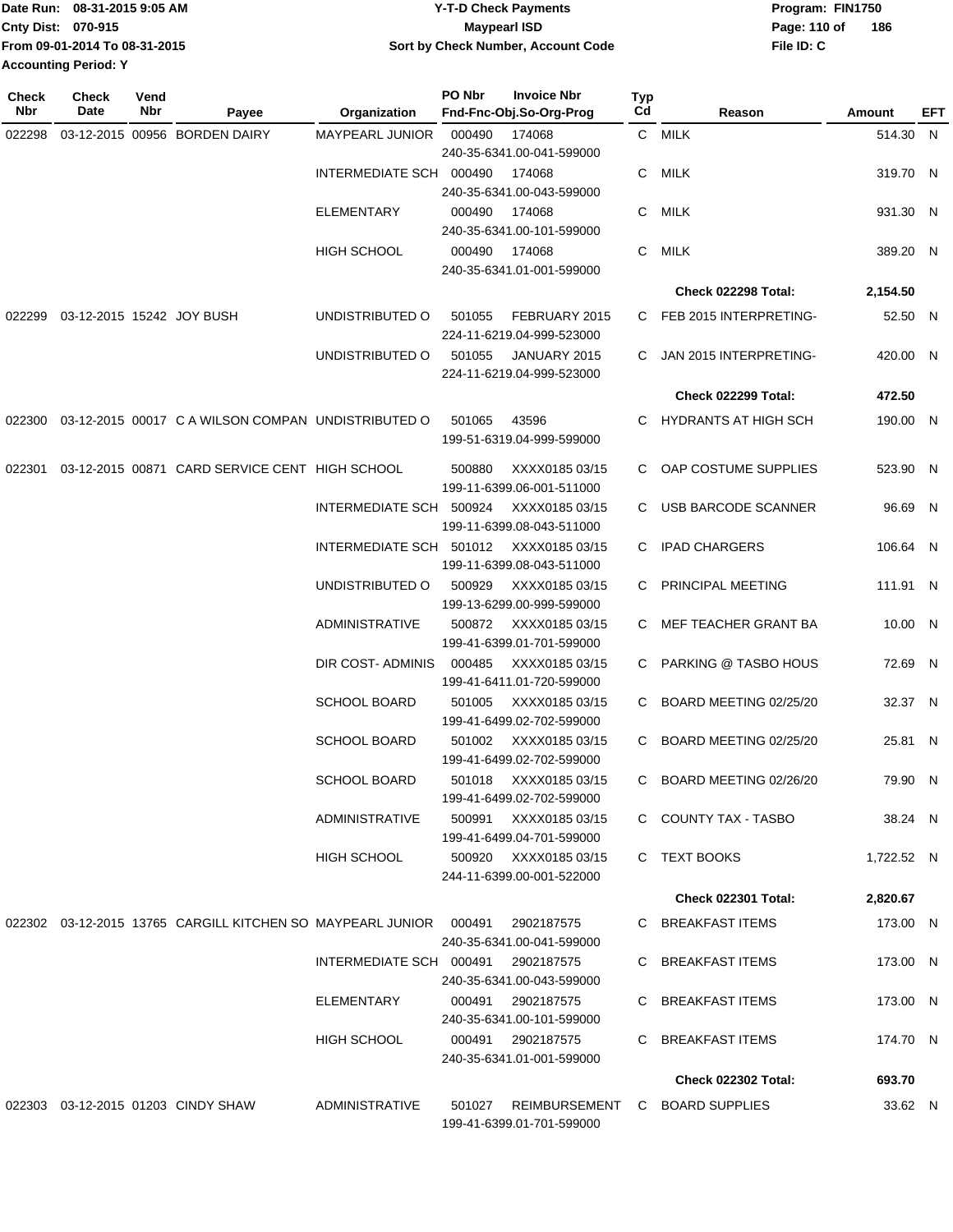|                             | IDate Run: 08-31-2015 9:05 AM | Y-T-D Check Payments               | Program: FIN1750 |     |  |  |
|-----------------------------|-------------------------------|------------------------------------|------------------|-----|--|--|
| <b>Cnty Dist: 070-915</b>   |                               | <b>Maypearl ISD</b>                | Page: 111 of     | 186 |  |  |
|                             | From 09-01-2014 To 08-31-2015 | Sort by Check Number, Account Code | File ID: C       |     |  |  |
| <b>Accounting Period: Y</b> |                               |                                    |                  |     |  |  |

**Typ**

**Check**

**Check**

**Vend**

| Nbr | Date                                | Nbr | Payee                                                                            | Organization                    | Fnd-Fnc-Obj.So-Org-Prog                                        | Cd           | Reason                       | <b>Amount</b> | <b>EFT</b> |
|-----|-------------------------------------|-----|----------------------------------------------------------------------------------|---------------------------------|----------------------------------------------------------------|--------------|------------------------------|---------------|------------|
|     |                                     |     | 022304 03-12-2015 00217 CITY OF MAYPEARL                                         | UNDISTRIBUTED O                 | 000480<br>80 02/15<br>199-51-6259.01-999-599000                |              | C 01/27-02/27/15 HS BALLFIE  | 26.00 N       |            |
|     |                                     |     |                                                                                  | UNDISTRIBUTED O                 | 000480<br>1081 02/15<br>199-51-6259.01-999-599000              |              | C 01/27-02/27/15 LSK YARD    | 26.00 N       |            |
|     |                                     |     |                                                                                  | UNDISTRIBUTED O                 | 000480<br>1618 02/15<br>199-51-6259.01-999-599000              |              | 01/27-02/27/15 309 N. MAIN   | 51.00 N       |            |
|     |                                     |     |                                                                                  | UNDISTRIBUTED O                 | 000480<br>1394 02/15<br>199-51-6259.01-999-599000              |              | 01/27-02/27/15 NEW CONC      | 51.00 N       |            |
|     |                                     |     |                                                                                  | UNDISTRIBUTED O                 | 1080 02/15<br>000480<br>199-51-6259.01-999-599000              |              | C 01/27-02/27/15 1024 W.     | 91.20 N       |            |
|     |                                     |     |                                                                                  | UNDISTRIBUTED O                 | 000480<br>574 02/15<br>199-51-6259.01-999-599000               |              | C 01/27-02/27/15 JH YARD M   | 68.35 N       |            |
|     |                                     |     |                                                                                  | UNDISTRIBUTED O                 | 82 02/15<br>000480<br>199-51-6259.01-999-599000                |              | C 01/27-02/27/15 400 PANTH   | 213.00 N      |            |
|     |                                     |     |                                                                                  | UNDISTRIBUTED O                 | 000480<br>383 02/15<br>199-51-6259.01-999-599000               |              | C 01/27-02/27/15 600 PHILLIP | 113.40 N      |            |
|     |                                     |     |                                                                                  | UNDISTRIBUTED O                 | 000480<br>595 02/15<br>199-51-6259.01-999-599000               | $\mathbf{C}$ | 01/27-02/27/15 1025 W.       | 147.60 N      |            |
|     |                                     |     |                                                                                  | UNDISTRIBUTED O                 | 000484<br>665 02/15<br>199-51-6259.01-999-599000               | C.           | 01/14-02/10/15 SPORTS        | 782.96 N      |            |
|     |                                     |     |                                                                                  |                                 |                                                                |              | <b>Check 022304 Total:</b>   | 1,570.51      |            |
|     |                                     |     | 022305 03-12-2015 15282 COLORADO BOXED BE MAYPEARL JUNIOR                        |                                 | 7088984<br>000492<br>240-35-6341.00-041-599000                 |              | <b>COMMODITY BEEF PROD</b>   | 64.00 N       |            |
|     |                                     |     |                                                                                  | <b>ELEMENTARY</b>               | 000492<br>7088980<br>240-35-6341.00-101-599000                 | C.           | <b>COMMODITY BEEF PROD</b>   | 122.56 N      |            |
|     |                                     |     |                                                                                  | <b>HIGH SCHOOL</b>              | 000492 7088981<br>240-35-6341.01-001-599000                    | C.           | <b>COMMODITY BEEF PROD</b>   | 93.60 N       |            |
|     |                                     |     |                                                                                  |                                 |                                                                |              | <b>Check 022305 Total:</b>   | 280.16        |            |
|     | 022306 03-12-2015 13566 DATCS       |     |                                                                                  | UNDISTRIBUTED O                 | 000482<br>165192<br>199-34-6219.01-999-599000                  | $\mathbf{C}$ | DOT DRUG TESTS               | 115.00 N      |            |
|     |                                     |     | 022307 03-12-2015 13279 CROSS COUNTRY PES UNDISTRIBUTED O                        |                                 | 29212<br>500170<br>199-51-6249.00-999-599000                   |              | C FEBRUARY 2015 MONTHL       | 250.00 N      |            |
|     | 022308 03-12-2015 00242 DEMCO, INC. |     |                                                                                  | INTERMEDIATE SCH 501001         | 5540047<br>199-12-6399.01-043-599000                           |              | C BOOKMARKS/TAPE/REPAI       | 174.62 N      |            |
|     |                                     |     | 022309  03-12-2015  12536  DESOTO JANITORIAL  UNDISTRIBUTED   0   500999  163547 |                                 | 199-51-6319.01-999-599000                                      |              | C DISHWASH/TOWEL/TISSU       | 1,037.19 N    |            |
|     |                                     |     | 022310 03-12-2015 00445 EAI EDUCATION                                            |                                 | MAYPEARL JUNIOR 500930 INV0708816<br>199-11-6399.03-041-511000 |              | C TI-84 GRAPHING CALCULA     | 1,550.25 N    |            |
|     |                                     |     | 022311 03-12-2015 13639 EAST TEXAS COPY SY HIGH SCHOOL                           |                                 | 000486 278879<br>199-11-6269.00-001-511000                     |              | C 01/09-02/08/15 PRINTERS    | 87.50 N       |            |
|     |                                     |     |                                                                                  | MAYPEARL JUNIOR 000486 278879   | 199-11-6269.00-041-511000                                      |              | C 01/09-02/08/15 PRINTERS    | 184.03 N      |            |
|     |                                     |     |                                                                                  | ELEMENTARY                      | 000486 278879<br>199-11-6269.00-101-511000                     |              | C 01/09-02/08/15 PRINTERS    | 170.23 N      |            |
|     |                                     |     |                                                                                  | ELEMENTARY                      | 000486 278879<br>199-11-6269.00-101-599000                     |              | C 01/09-02/08/15 PRINTERS    | 87.50 N       |            |
|     |                                     |     |                                                                                  | HIGH SCHOOL                     | 000486 278879<br>199-11-6269.01-001-511000                     |              | C 01/09-02/08/15 PRINTERS    | 310.92 N      |            |
|     |                                     |     |                                                                                  | MAYPEARL JUNIOR  000486  278879 | 199-11-6269.01-041-511000                                      |              | C 01/09-02/08/15 PRINTERS    | 87.50 N       |            |
|     |                                     |     |                                                                                  | INTERMEDIATE SCH 000486 278879  | 199-11-6269.01-043-511000                                      |              | C 01/09-02/08/15 PRINTERS    | 87.50 N       |            |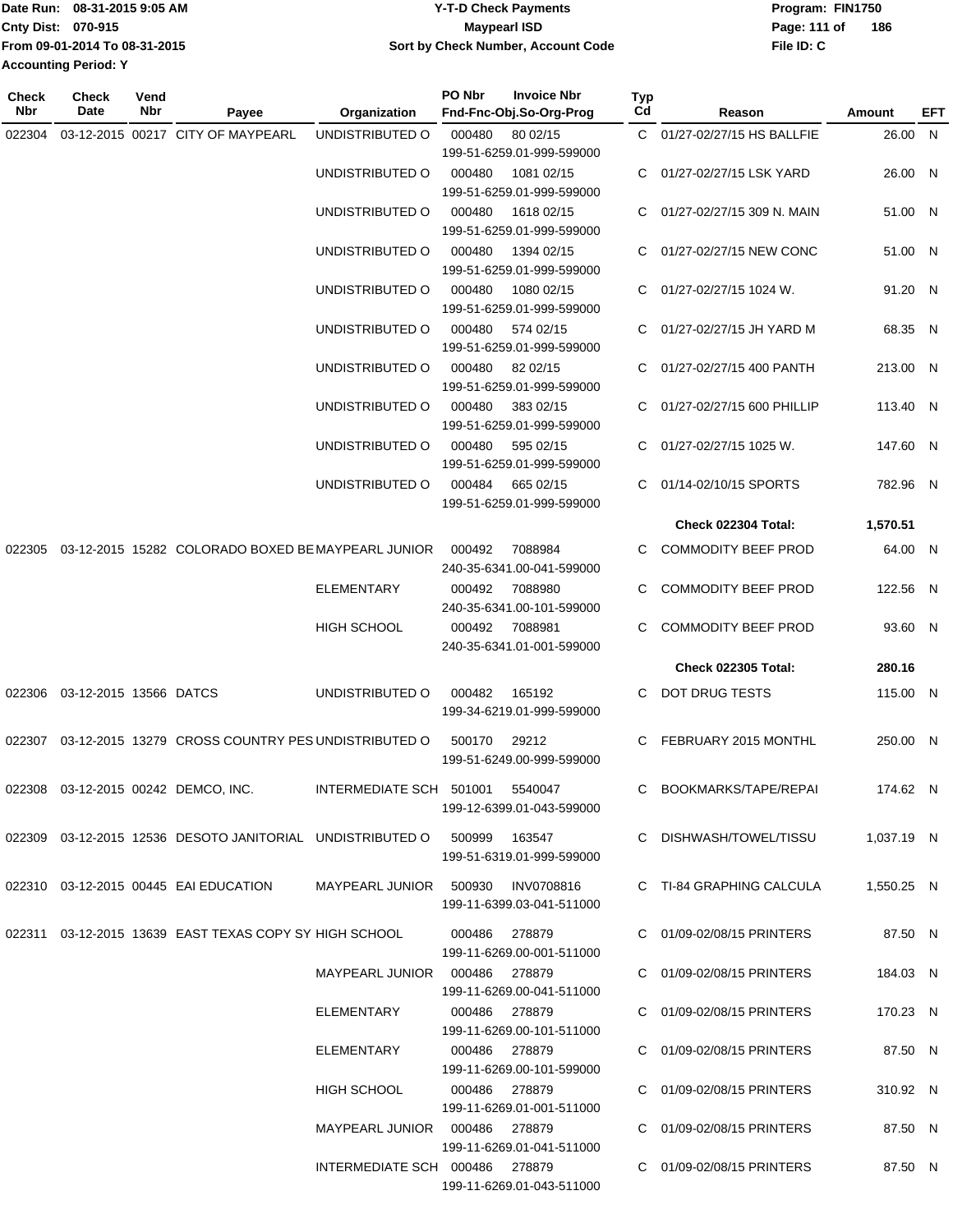|                             | TDate Run: 08-31-2015 9:05 AM | Y-T-D Check Payments               | Program: FIN1750 |     |
|-----------------------------|-------------------------------|------------------------------------|------------------|-----|
| <b>Cnty Dist: 070-915</b>   |                               | Maypearl ISD                       | Page: 112 of     | 186 |
|                             | From 09-01-2014 To 08-31-2015 | Sort by Check Number, Account Code | File ID: C       |     |
| <b>Accounting Period: Y</b> |                               |                                    |                  |     |

| <b>Check</b><br><b>Nbr</b> | <b>Check</b><br>Date           | Vend<br>Nbr | Payee                                                              | Organization            | PO Nbr | <b>Invoice Nbr</b><br>Fnd-Fnc-Obj.So-Org-Prog    | <b>Typ</b><br>$_{\rm Cd}$ | Reason                     | Amount     | EFT |
|----------------------------|--------------------------------|-------------|--------------------------------------------------------------------|-------------------------|--------|--------------------------------------------------|---------------------------|----------------------------|------------|-----|
|                            |                                |             |                                                                    | DIR COST- ADMINIS       | 000486 | 278879<br>199-41-6249.00-720-599000              |                           | C 01/09-02/08/15 PRINTERS  | 87.50 N    |     |
|                            |                                |             |                                                                    |                         |        |                                                  |                           | Check 022311 Total:        | 1,102.68   |     |
| 022312                     |                                |             | 03-12-2015 12186 ELLIOTT ELECTRIC                                  | UNDISTRIBUTED O         | 500990 | 09-76405-01<br>199-51-6319.04-999-599000         | С                         | WALLPLATES/RECEPT/SW       | 53.50 N    |     |
|                            |                                |             |                                                                    | UNDISTRIBUTED O         |        | 09-76405-02<br>199-51-6319.04-999-599000         | м                         | <b>RETURN SUPPLIES</b>     | $-35.23$ N |     |
|                            |                                |             |                                                                    |                         |        |                                                  |                           | Check 022312 Total:        | 18.27      |     |
| 022313                     |                                |             | 03-12-2015 00040 FLATT STATIONERS, I INTERMEDIATE SCH 501025       |                         |        | 284031-00<br>199-11-6399.09-043-511000           | C                         | RUBBERBANDS/PROTECT        | 58.90 N    |     |
| 022314                     |                                |             | 03-12-2015 13568 HARLAND TECHNOLO HIGH SCHOOL                      |                         | 500818 | 13649980<br>199-11-6399.12-001-511000            | C                         | <b>SCANTRON RENEWAL</b>    | 260.00 N   |     |
| 022315                     |                                |             | 02-23-2015 00200 CLAIMS ADMINISTRATI ELEMENTARY                    |                         | 000462 | 199-11-6143.00-101-511000                        | D                         | Workmens Compensation      | 127.39 N   |     |
|                            |                                |             | 03-12-2015 14120 HARRIS COMPUTER S UNDISTRIBUTED O                 |                         | 000493 | XT00102930<br>240-35-6219.00-999-599000          | С                         | 02/01-02/28/15 EZSCHOOL    | 83.75 N    |     |
|                            |                                |             |                                                                    |                         |        |                                                  |                           | <b>Check 022315 Total:</b> | 211.14     |     |
| 022316                     |                                |             | 03-12-2015 12164 JRP BUILD, INC.                                   | UNDISTRIBUTED O         | 501044 | 4113<br>240-35-6342.00-999-599000                | С                         | <b>CAFETERIA EQUIPMENT</b> | 1,450.00 N |     |
| 022317                     |                                |             | 03-12-2015 15712 KOURTNEY LYNN EAS UNDISTRIBUTED O                 |                         | 501054 | FEBRUARY 2015<br>199-31-6219.04-999-523000       | C.                        | 6.08 HRS - CONTRACT OT     | 425.60 N   |     |
| 022318                     |                                |             | 03-12-2015 15264 KURZ AND COMPANY MAYPEARL JUNIOR                  |                         | 000494 | 321002 01/15<br>240-35-6341.00-041-599000        | С                         | <b>BREAD PRODUCTS</b>      | 130.35 N   |     |
|                            |                                |             |                                                                    | INTERMEDIATE SCH 000494 |        | 321004 01/15<br>240-35-6341.00-043-599000        | С                         | <b>BREAD PRODUCTS</b>      | 130.35 N   |     |
|                            |                                |             |                                                                    | <b>ELEMENTARY</b>       | 000494 | 321001 01/15<br>240-35-6341.00-101-599000        | С                         | <b>BREAD PRODUCTS</b>      | 147.55 N   |     |
|                            |                                |             |                                                                    | <b>HIGH SCHOOL</b>      | 000494 | 321003 01/15<br>240-35-6341.01-001-599000        | С                         | <b>BREAD PRODUCTS</b>      | 261.75 N   |     |
|                            |                                |             |                                                                    |                         |        |                                                  |                           | Check 022318 Total:        | 670.00     |     |
| 022319                     |                                |             | 03-12-2015 01048 LABATT FOOD SERVIC MAYPEARL JUNIOR                |                         | 000495 | 387479 02/15<br>240-35-6341.00-041-599000        | C                         | <b>GROCERIES</b>           | 1,086.33 N |     |
|                            |                                |             |                                                                    | INTERMEDIATE SCH 000495 |        | 387495 02/15<br>240-35-6341.00-043-599000        |                           | C GROCERIES                | 1,165.94 N |     |
|                            |                                |             |                                                                    | ELEMENTARY              |        | 000495 387487 02/15<br>240-35-6341.00-101-599000 |                           | C GROCERIES                | 2,379.75 N |     |
|                            |                                |             |                                                                    | <b>HIGH SCHOOL</b>      |        | 000495 387460 02/15<br>240-35-6341.01-001-599000 |                           | C GROCERIES                | 3,336.12 N |     |
|                            |                                |             |                                                                    |                         |        |                                                  |                           | <b>Check 022319 Total:</b> | 7,968.14   |     |
|                            | 022320 03-12-2015 15098 LOWE'S |             |                                                                    | UNDISTRIBUTED O         | 500989 | 99007281357<br>199-51-6319.04-999-599000         |                           | C BUILDING/CONSTRUCTIO     | 4,422.40 N |     |
|                            |                                |             | 022321  03-12-2015  00060  LUCKIES  AUTO  AND T  UNDISTRIBUTED   O |                         | 501045 | 000080874<br>199-34-6219.00-999-599000           |                           | C LIC 664-570 - STATE      | 14.50 N    |     |
|                            |                                |             |                                                                    | UNDISTRIBUTED O         |        | 501045 000081712<br>199-34-6219.00-999-599000    |                           | C LIC 209-769 - HEATER REP | 225.00 N   |     |
|                            |                                |             |                                                                    | UNDISTRIBUTED O         |        | 501045 000081712<br>199-34-6319.00-999-599000    |                           | C BLOWER MOTORS            | 166.06 N   |     |
|                            |                                |             |                                                                    |                         |        |                                                  |                           | <b>Check 022321 Total:</b> | 405.56     |     |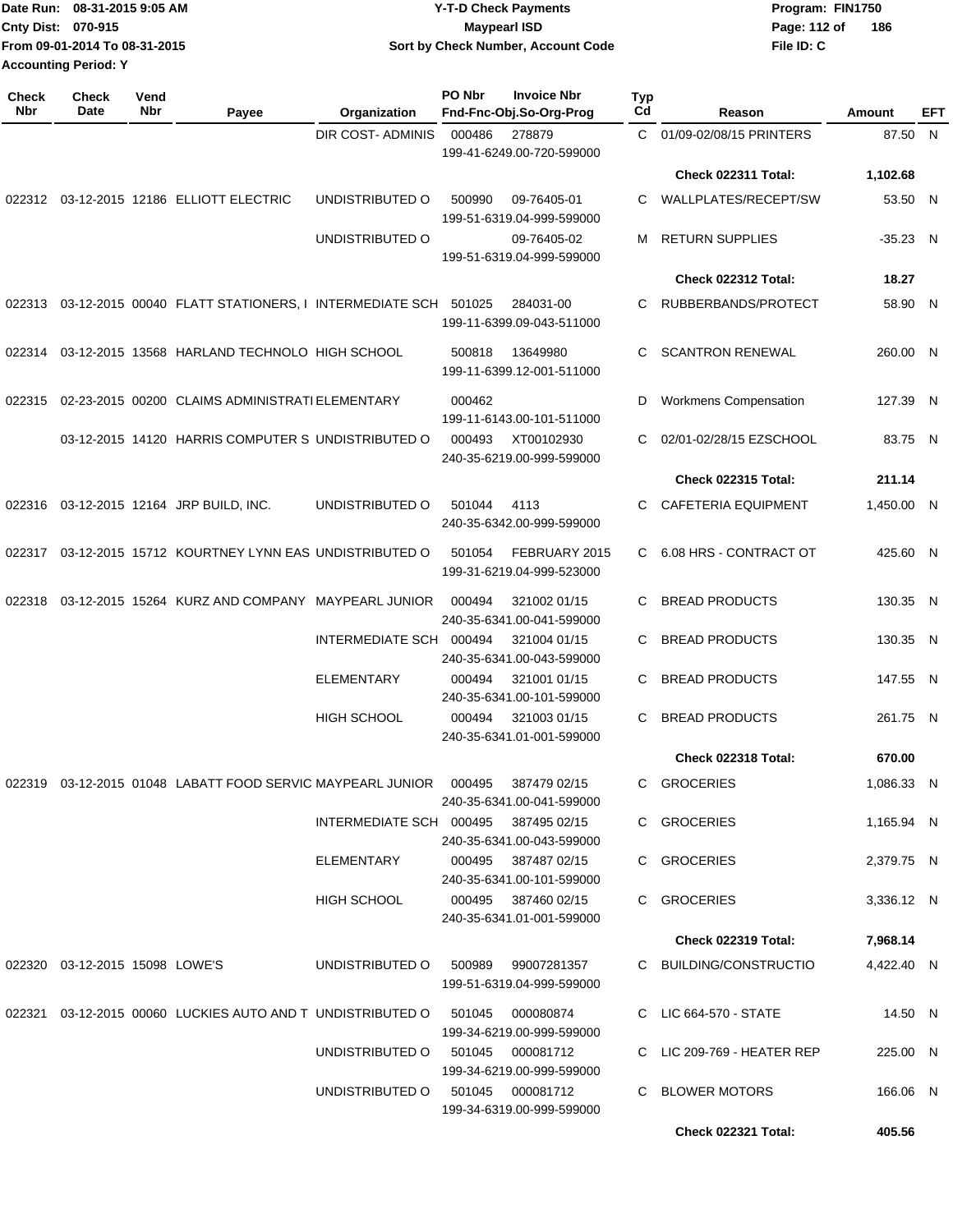Date Run: 08-31-2015 9:05 AM **CONTEX 18 AM CONTEX 15 AM CONTEX 15 AM CONTEX 15 AM CONTEX PROGRAM: FIN1750 Cnty Dist:** 070-915 **Page: 113 of** Maypearl ISD **CONTEX IS A RESERVE ASSESS** Page: 113 of **File ID: C From 09-01-2014 To 08-31-2015 08-31-2015 9:05 AM Y-T-D Check Payments 070-915 Maypearl ISD Sort by Check Number, Account Code 186 Accounting Period: Y**

| <b>Check</b><br><b>Nbr</b> | <b>Check</b><br>Date | Vend<br>Nbr | Payee                                                     | Organization       | PO Nbr | <b>Invoice Nbr</b><br>Fnd-Fnc-Obj.So-Org-Prog     | <b>Typ</b><br>Cd | Reason                       | Amount     | EFT |
|----------------------------|----------------------|-------------|-----------------------------------------------------------|--------------------|--------|---------------------------------------------------|------------------|------------------------------|------------|-----|
| 022322                     |                      |             | 03-12-2015 13157 MARTIN TOWING INC. UNDISTRIBUTED O       |                    | 501046 | 20386<br>199-34-6219.00-999-599000                |                  | C TOWING SERVICES            | 250.00 N   |     |
| 022323                     |                      |             | 03-12-2015 15526 NAVARRO COLLEGE B HIGH SCHOOL            |                    | 500784 | 6486<br>199-11-6399.34-001-511000                 | C                | CALCULUS - DUAL              | 2,235.00 N |     |
|                            |                      |             |                                                           | <b>HIGH SCHOOL</b> | 501059 | 6486<br>199-11-6399.34-001-511000                 | C.               | <b>BOOKS FOR DUAL</b>        | 6,344.00 N |     |
|                            |                      |             |                                                           |                    |        |                                                   |                  | <b>Check 022323 Total:</b>   | 8,579.00   |     |
| 022324                     |                      |             | 03-12-2015 12087 OAK CLIFF OFFICE SU MAYPEARL JUNIOR      |                    | 501009 | 355195-0<br>199-11-6399.07-041-511000             | C.               | SCISSORS/SHARPENER/T         | 305.74 N   |     |
| 022325                     |                      |             | 03-12-2015 15352 PALCO SPECIALTIES, I HIGH SCHOOL         |                    | 500934 | 15629<br>199-11-6399.07-001-511000                | C.               | UIL OAP SET PIECES           | 1,266.61 N |     |
| 022326                     |                      |             | 03-12-2015 14093 PC & MACEXCHANGE HIGH SCHOOL             |                    | 501023 | 92061<br>199-11-6639.48-001-511000                | C.               | <b>HP PROBOOK - BATTERIE</b> | 315.00 N   |     |
| 022327                     |                      |             | 03-12-2015 01301 PIONEER DRAMA SER MAYPEARL JUNIOR        |                    | 501008 | 507039<br>199-11-6399.13-041-511000               | C                | <b>WICKED CINDY SCRIPTS</b>  | 118.00 N   |     |
| 022328                     |                      |             | 03-12-2015 15780 RDL SUPPLY                               | UNDISTRIBUTED O    | 500793 | 662540<br>199-51-6319.04-999-599000               | C                | STEEL DOOR/FRAME             | 2,161.30 N |     |
| 022329                     |                      |             | 03-12-2015 14927 REPUBLIC SERVICES UNDISTRIBUTED O        |                    | 000487 | 0794-010206682<br>199-51-6259.03-999-599000       | C.               | 03/01-03/31/15 WASTE RE      | 1,891.88 N |     |
| 022330                     |                      |             | 03-12-2015 00316 SCHOOL SPECIALTY I ELEMENTARY            |                    | 500965 | 308102144624<br>199-11-6399.00-101-511000         | C.               | PAPER/TAGBOARD/FOLD          | 70.00 N    |     |
| 022331                     |                      |             | 03-12-2015 00369 SHERWIN WILLIAMS P UNDISTRIBUTED O       |                    | 501032 | 0669-6<br>199-36-6639.00-999-599000               | C                | <b>PAINT</b>                 | 1,423.95 N |     |
| 022332                     |                      |             | 03-12-2015 15097 SUPER TEACHER WO ELEMENTARY              |                    | 501047 | <b>RENEWALS</b><br>199-11-6399.03-101-511000      | C                | THIRD GRADE MEMBERS          | 79.80 N    |     |
| 022333                     |                      |             | 03-12-2015 00973 TARVER TROPHIES                          | UNDISTRIBUTED O    | 501040 | 1787<br>199-36-6399.03-999-599GHS                 | C                | <b>TRACK RIBBONS</b>         | 288.00 N   |     |
|                            |                      |             |                                                           | UNDISTRIBUTED O    | 501043 | 1788<br>199-36-6399.03-999-599GHS                 | C.               | <b>TRACK RIBBONS/MEDALS</b>  | 1,877.70 N |     |
|                            |                      |             |                                                           |                    |        |                                                   |                  | <b>Check 022333 Total:</b>   | 2,165.70   |     |
|                            |                      |             | 022334 03-12-2015 15485 THERAPY FROM THE UNDISTRIBUTED O  |                    | 501061 | FEBRUARY 2015<br>199-31-6219.02-999-523000        |                  | C 4 HRS - CONTRACT PT        | 280.00 N   |     |
|                            |                      |             | 022335 03-12-2015 15211 THOMAS SOUTHALL E UNDISTRIBUTED O |                    | 501067 | 7890 2/13-3/6<br>199-51-6249.00-999-599000        |                  | C 02/13-03/06 ELECTRIC       | 1,445.00 N |     |
|                            |                      |             |                                                           | UNDISTRIBUTED O    |        | 501067 7890 2/13-3/6<br>199-51-6319.04-999-599000 |                  | C 02/13-03/06 AMP/OUTLET/    | 90.00 N    |     |
|                            |                      |             |                                                           |                    |        |                                                   |                  | <b>Check 022335 Total:</b>   | 1,535.00   |     |
|                            |                      |             | 022336 03-12-2015 01049 THYSSENKRUPP ELEV UNDISTRIBUTED O |                    | 500563 | 6000110664<br>199-51-6249.00-999-599000           |                  | C QEI INSPECTION - LSK EL    | 425.00 N   |     |
|                            |                      |             |                                                           | UNDISTRIBUTED O    | 500563 | 6000110662<br>199-51-6249.00-999-599000           |                  | C QEI INSPECTION - HS ELE    | 295.00 N   |     |
|                            |                      |             |                                                           | UNDISTRIBUTED O    | 500045 | 3001700675<br>199-51-6249.00-999-599000           |                  | C 03/01-05/31/15 HS ELEVAT   | 517.28 N   |     |
|                            |                      |             |                                                           | UNDISTRIBUTED O    | 500045 | 3001700676<br>199-51-6249.00-999-599000           | C                | 03/01-05/31/15 LSK ELEVA     | 517.28 N   |     |
|                            |                      |             |                                                           |                    |        |                                                   |                  | <b>Check 022336 Total:</b>   | 1,754.56   |     |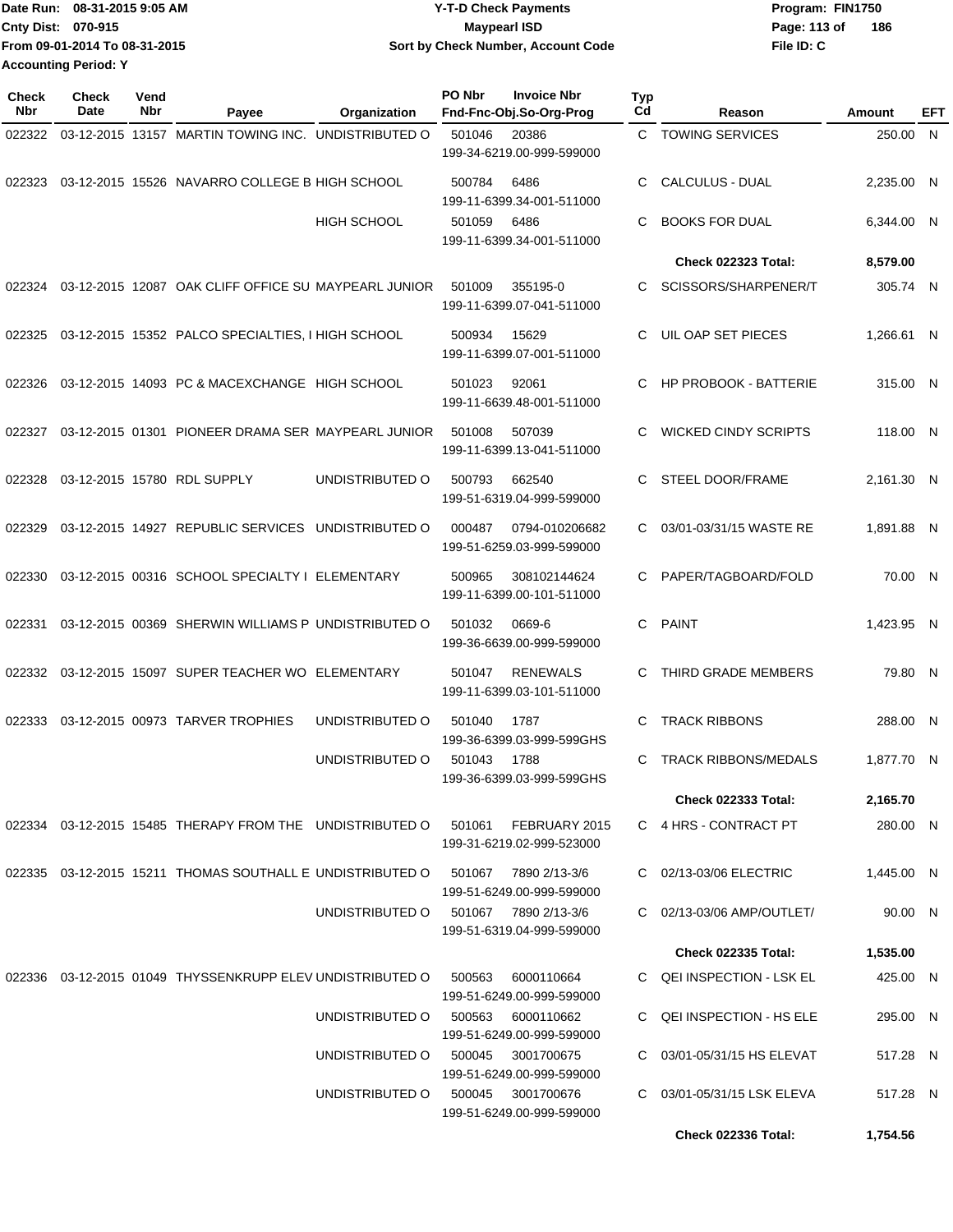| Date Run: 08-31-2015 9:05 AM  | <b>Y-T-D Check Payments</b>        | Program: FIN1750    |
|-------------------------------|------------------------------------|---------------------|
| <b>Cnty Dist: 070-915</b>     | Maypearl ISD                       | Page: 114 of<br>186 |
| From 09-01-2014 To 08-31-2015 | Sort by Check Number, Account Code | File ID: C          |
| <b>Accounting Period: Y</b>   |                                    |                     |

| Check<br><b>Nbr</b> | <b>Check</b><br>Date | Vend<br>Nbr | Payee                                                             | Organization                      | PO Nbr      | <b>Invoice Nbr</b><br>Fnd-Fnc-Obj.So-Org-Prog     | Typ<br>Cd | Reason                     | Amount     | EFT |
|---------------------|----------------------|-------------|-------------------------------------------------------------------|-----------------------------------|-------------|---------------------------------------------------|-----------|----------------------------|------------|-----|
| 022337              |                      |             | 03-12-2015 00253 VERIZON SOUTHWEST UNDISTRIBUTED O                |                                   | 000481      | 3767008409 0315                                   |           | C 02/28-03/27/15 FAX       | 54.90 N    |     |
|                     |                      |             |                                                                   |                                   |             | 199-51-6259.02-999-599000                         |           |                            |            |     |
|                     |                      |             |                                                                   | UNDISTRIBUTED O                   | 000481      | 3795002177 0215<br>199-51-6259.02-999-599000      |           | C 02/22-03/21/15 MARQUEE   | 54.90 N    |     |
|                     |                      |             |                                                                   | UNDISTRIBUTED O                   | 000481      | 3725000396 0315<br>199-51-6259.02-999-599000      |           | C 02/28-03/27/15 LOCAL MTH | 805.88 N   |     |
|                     |                      |             |                                                                   |                                   |             |                                                   |           | Check 022337 Total:        | 915.68     |     |
|                     |                      |             | 022338 03-12-2015 12436 PAM WILSON                                | DIR COST-ADMINIS                  | 000488      | <b>REIMBURSEMENT</b><br>199-41-6411.01-720-599000 |           | C MEALS - TASBO            | 20.61 N    |     |
| 022339              |                      |             | 03-27-2015 15487 A Plus Cabling                                   | UNDISTRIBUTED O                   | 500866      | 1038<br>199-11-6639.50-999-599000                 | C.        | CAT5E DROP                 | 1,090.00 N |     |
|                     |                      |             | 022340 03-27-2015 15805 ARTICULATE TECHNO UNDISTRIBUTED O         |                                   | 501010      | 1323<br>199-11-6399.00-999-523000                 |           | RABBIT/ SPEECH BUDDY       | 129.00 N   |     |
| 022341              |                      |             | 03-27-2015 01256 AT&T MOBILITY                                    | UNDISTRIBUTED O                   | 000496      | 824711164 03/15<br>199-52-6259.00-999-599000      |           | C 02/03-03/02/15 BUS CELLS | 124.85 N   |     |
|                     |                      |             | 022342 03-27-2015 00901 AVENUE FUEL DISTRI UNDISTRIBUTED O        |                                   | 501083      | 57258<br>199-34-6311.01-999-599000                |           | C 927 LS DIESEL            | 2,084.82 N |     |
|                     |                      |             | 022343 03-27-2015 14287 BOWMAN ENVIROMEN UNDISTRIBUTED O          |                                   | 000497      | 5508<br>199-51-6259.79-999-522000                 |           | AEROBIC INSPECTION 01/     | 85.00 N    |     |
|                     |                      |             |                                                                   | UNDISTRIBUTED O                   | 000497      | 5508<br>199-51-6259.79-999-522000                 |           | C AEROBIC INSPECTION 02/   | 85.00 N    |     |
|                     |                      |             |                                                                   | UNDISTRIBUTED O                   | 000497 5508 | 199-51-6259.79-999-522000                         |           | C AEROBIC INSPECTION 03/   | 85.00 N    |     |
|                     |                      |             |                                                                   | UNDISTRIBUTED O                   | 000497 5029 | 199-51-6259.79-999-522000                         |           | AEROBIC INSPECTION 07/     | 85.00 N    |     |
|                     |                      |             |                                                                   | UNDISTRIBUTED O                   | 000497      | 5029<br>199-51-6259.79-999-522000                 |           | C AEROBIC INSPECTION 08/   | 85.00 N    |     |
|                     |                      |             |                                                                   | UNDISTRIBUTED O                   | 000497      | 5029<br>199-51-6259.79-999-522000                 |           | C AEROBIC INSPECTION 09/   | 85.00 N    |     |
|                     |                      |             |                                                                   | UNDISTRIBUTED O                   | 000497 5228 | 199-51-6259.79-999-522000                         |           | AEROBIC INSPECTION 10/     | 85.00 N    |     |
|                     |                      |             |                                                                   | UNDISTRIBUTED O 000497 5228       |             | 199-51-6259.79-999-522000                         |           | C AEROBIC INSPECTION 11/   | 85.00 N    |     |
|                     |                      |             |                                                                   | UNDISTRIBUTED O 000497 5228       |             | 199-51-6259.79-999-522000                         |           | C AEROBIC INSPECTION 12/   | 85.00 N    |     |
|                     |                      |             |                                                                   |                                   |             |                                                   |           | <b>Check 022343 Total:</b> | 765.00     |     |
|                     |                      |             | 022344 03-27-2015 13576 CANON FINANCIAL SE UNDISTRIBUTED O 000498 |                                   |             | 14713923<br>199-11-6219.00-999-523000             |           | C 03/13/2015 LEASE         | 220.90 N   |     |
|                     |                      |             |                                                                   | HIGH SCHOOL                       |             | 000498 14713923<br>199-11-6269.00-001-511000      |           | C 03/13/2015 LEASE         | 245.44 N   |     |
|                     |                      |             |                                                                   | MAYPEARL JUNIOR  000498  14713923 |             | 199-11-6269.00-041-511000                         |           | C 03/13/2015 LEASE         | 245.44 N   |     |
|                     |                      |             |                                                                   | INTERMEDIATE SCH 000498 14713923  |             | 199-11-6269.00-043-599000                         |           | C 03/13/2015 LEASE         | 239.99 N   |     |
|                     |                      |             |                                                                   | ELEMENTARY                        |             | 000498 14713923<br>199-11-6269.00-101-511000      |           | C 03/13/2015 LEASE         | 245.44 N   |     |
|                     |                      |             |                                                                   | ELEMENTARY                        |             | 199-11-6269.00-101-599000                         |           | C 03/13/2015 LEASE         | 245.44 N   |     |
|                     |                      |             |                                                                   | HIGH SCHOOL                       |             | 000498  14713923<br>199-11-6269.01-001-511000     |           | C 03/13/2015 LEASE         | 1,227.20 N |     |
|                     |                      |             |                                                                   | MAYPEARL JUNIOR  000498  14713923 |             | 199-11-6269.01-041-511000                         |           | C 03/13/2015 LEASE         | 245.44 N   |     |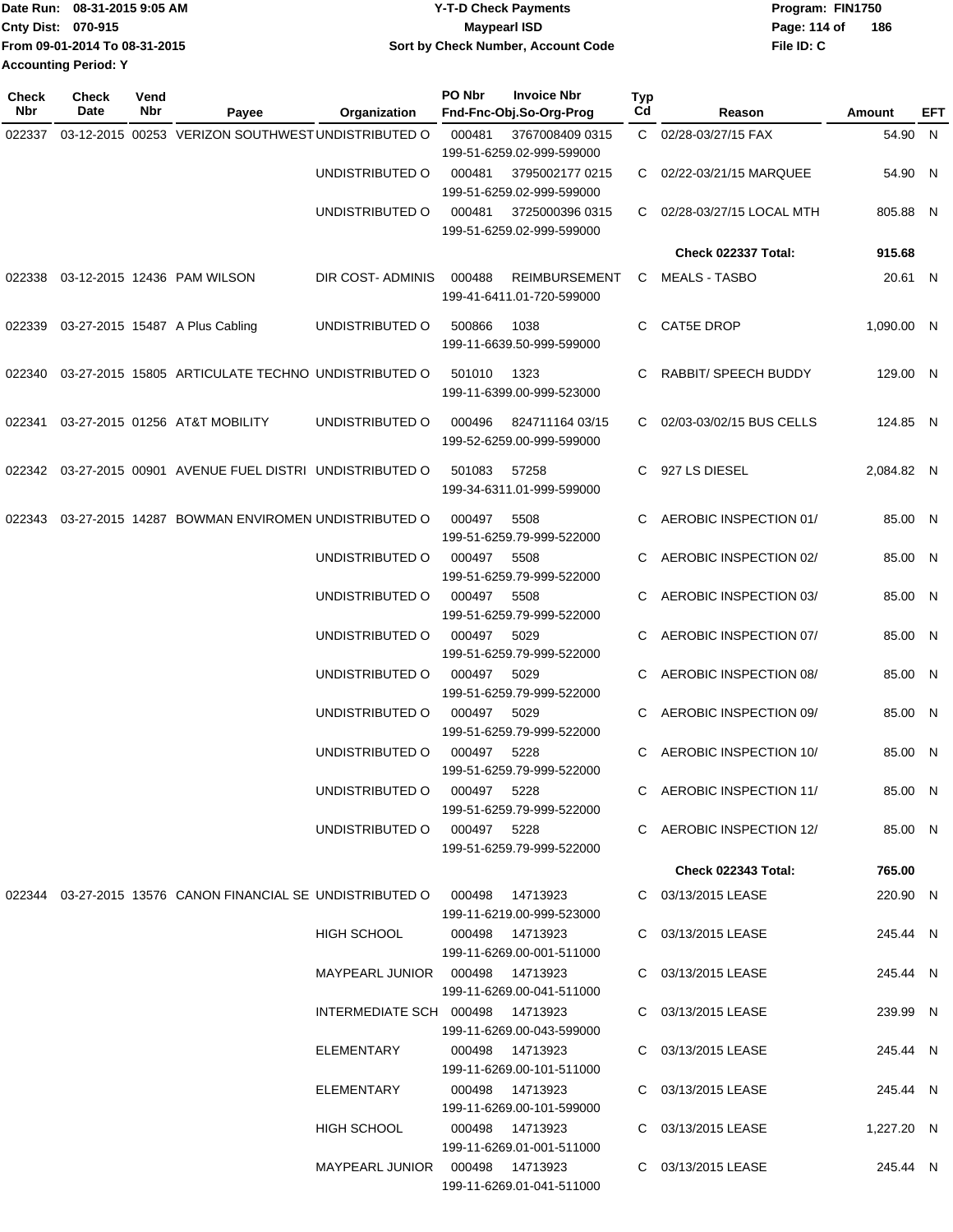|                             | Date Run: 08-31-2015 9:05 AM  | <b>Y-T-D Check Payments</b>        | Program: FIN1750 |     |  |  |
|-----------------------------|-------------------------------|------------------------------------|------------------|-----|--|--|
| <b>Cnty Dist: 070-915</b>   |                               | <b>Mavpearl ISD</b>                | Page: 115 of     | 186 |  |  |
|                             | From 09-01-2014 To 08-31-2015 | Sort by Check Number, Account Code | File ID: C       |     |  |  |
| <b>Accounting Period: Y</b> |                               |                                    |                  |     |  |  |

| <b>Check</b><br>Nbr | <b>Check</b><br>Date       | Vend<br>Nbr | Payee                                                  | Organization                           | PO Nbr | <b>Invoice Nbr</b><br>Fnd-Fnc-Obj.So-Org-Prog | Typ<br>Cd | Reason                       | Amount      | EFT |
|---------------------|----------------------------|-------------|--------------------------------------------------------|----------------------------------------|--------|-----------------------------------------------|-----------|------------------------------|-------------|-----|
|                     |                            |             |                                                        | INTERMEDIATE SCH 000498                |        | 14713923                                      |           | C 03/13/2015 LEASE           | 239.99 N    |     |
|                     |                            |             |                                                        |                                        |        | 199-11-6269.01-043-511000                     |           |                              |             |     |
|                     |                            |             |                                                        | DIR COST-ADMINIS                       | 000498 | 14713923<br>199-41-6249.00-720-599000         | C         | 03/13/2015 LEASE             | 269.97 N    |     |
|                     |                            |             |                                                        |                                        |        |                                               |           | Check 022344 Total:          | 3,425.25    |     |
| 022345              | 03-27-2015 00527 CDWG INC. |             |                                                        | <b>ADMINISTRATIVE</b>                  | 500966 | TB22858<br>199-53-6399.00-701-599000          | C         | SURFACE 2 MOUNT              | 101.38 N    |     |
|                     |                            |             |                                                        | <b>ADMINISTRATIVE</b>                  |        | SZ39772<br>199-53-6399.00-701-599000          | м         | SURFACE PRO 3 MOUNT          | $-101.38$ N |     |
|                     |                            |             |                                                        |                                        |        |                                               |           | <b>Check 022345 Total:</b>   | .00         |     |
| 022346              |                            |             | 03-27-2015 00217 CITY OF MAYPEARL                      | UNDISTRIBUTED O                        | 000503 | 4602105300 0215<br>199-51-6259.04-999-599000  | C.        | 02/02-03/04/15 SPORTS        | 720.46 N    |     |
| 022347              |                            |             | 03-27-2015 13279 CROSS COUNTRY PES UNDISTRIBUTED O     |                                        | 500170 | 29508<br>199-51-6249.00-999-599000            | C         | ADMIN QUARTERLY MARC         | 60.00 N     |     |
|                     |                            |             |                                                        | UNDISTRIBUTED O                        | 500170 | 29507<br>199-51-6249.00-999-599000            | C         | MARCH 2015 MONTHLY           | 250.00 N    |     |
|                     |                            |             |                                                        |                                        |        |                                               |           | Check 022347 Total:          | 310.00      |     |
| 022348              |                            |             | 03-27-2015 15656 DEPARTMENT OF INF UNDISTRIBUTED O     |                                        | 000499 | 15021294N<br>199-51-6259.02-999-599000        | C         | 02/01-02/28/15 LONG DIST     | 54.11 N     |     |
| 022349              |                            |             | 03-27-2015 12536 DESOTO JANITORIAL UNDISTRIBUTED O     |                                        | 500999 | 163764<br>199-51-6319.01-999-599000           | C         | BLEACH/TOWEL/LINERS/G        | 2,425.15 N  |     |
|                     |                            |             |                                                        | UNDISTRIBUTED O                        | 500999 | 163605<br>199-51-6319.01-999-599000           | C         | <b>MOP TROLLEY</b>           | 106.95 N    |     |
|                     |                            |             |                                                        |                                        |        |                                               |           | Check 022349 Total:          | 2,532.10    |     |
| 022350              |                            |             | 03-27-2015 12885 DIRECT ENERGY                         | UNDISTRIBUTED O                        | 000504 | 150760023723761<br>199-51-6259.04-999-599000  | C         | 02/12-03/12/15 CATV TOW      | 9.31 N      |     |
|                     |                            |             |                                                        | UNDISTRIBUTED O                        | 000504 | 150760023723761<br>199-51-6259.04-999-599000  | C.        | 02/12-03/12/15 H.S.SOUTH     | 9.34 N      |     |
|                     |                            |             |                                                        | UNDISTRIBUTED O                        | 000504 | 150760023723761<br>199-51-6259.04-999-599000  |           | C 02/12-03/12/15 PORTABLE    | 11.36 N     |     |
|                     |                            |             |                                                        | UNDISTRIBUTED O                        | 000504 | 150760023723761<br>199-51-6259.04-999-599000  |           | C 02/12-03/12/15 GOLF FACIL  | 30.68 N     |     |
|                     |                            |             |                                                        | UNDISTRIBUTED O                        |        | 199-51-6259.04-999-599000                     |           | C 02/12-03/12/15 INT. PRAC.F | 41.90 N     |     |
|                     |                            |             |                                                        | UNDISTRIBUTED O 000504 150760023732762 |        | 199-51-6259.04-999-599000                     |           | C 02/12-03/12/15 309 MAIN S  | 527.00 N    |     |
|                     |                            |             |                                                        |                                        |        | 199-51-6259.04-999-599000                     |           | C 02/12-03/12/15 INT. CAFET  | 423.25 N    |     |
|                     |                            |             |                                                        | UNDISTRIBUTED O 000504 150760023723761 |        | 199-51-6259.04-999-599000                     |           | C 02/12-03/12/15 QUAD BUIL   | 528.26 N    |     |
|                     |                            |             |                                                        | UNDISTRIBUTED O 000504 150760023723761 |        | 199-51-6259.04-999-599000                     |           | C 02/12-03/12/15 H.S. SOUTH  | 4,057.48 N  |     |
|                     |                            |             |                                                        | UNDISTRIBUTED O 000504 150760023723761 |        | 199-51-6259.04-999-599000                     |           | C 02/12-03/12/15 BUS BARN    | 142.80 N    |     |
|                     |                            |             |                                                        | UNDISTRIBUTED O 000504 150760023723761 |        | 199-51-6259.04-999-599000                     |           | C 02/12-03/12/15 INTERMEDI   | 2,207.87 N  |     |
|                     |                            |             |                                                        |                                        |        |                                               |           | <b>Check 022350 Total:</b>   | 7,989.25    |     |
|                     |                            |             | 022351 03-27-2015 13639 EAST TEXAS COPY SY HIGH SCHOOL |                                        | 000500 | 280173<br>199-11-6269.00-001-511000           |           | C 02/09-03/08/15 PRINTER B   | 87.50 N     |     |
|                     |                            |             |                                                        | MAYPEARL JUNIOR  000500  280173        |        | 199-11-6269.00-041-511000                     |           | C 02/09-03/08/15 PRINTER B   | 87.50 N     |     |
|                     |                            |             |                                                        | ELEMENTARY                             |        | 000500 280173<br>199-11-6269.00-101-511000    |           | C 02/09-03/08/15 PRINTER B   | 87.50 N     |     |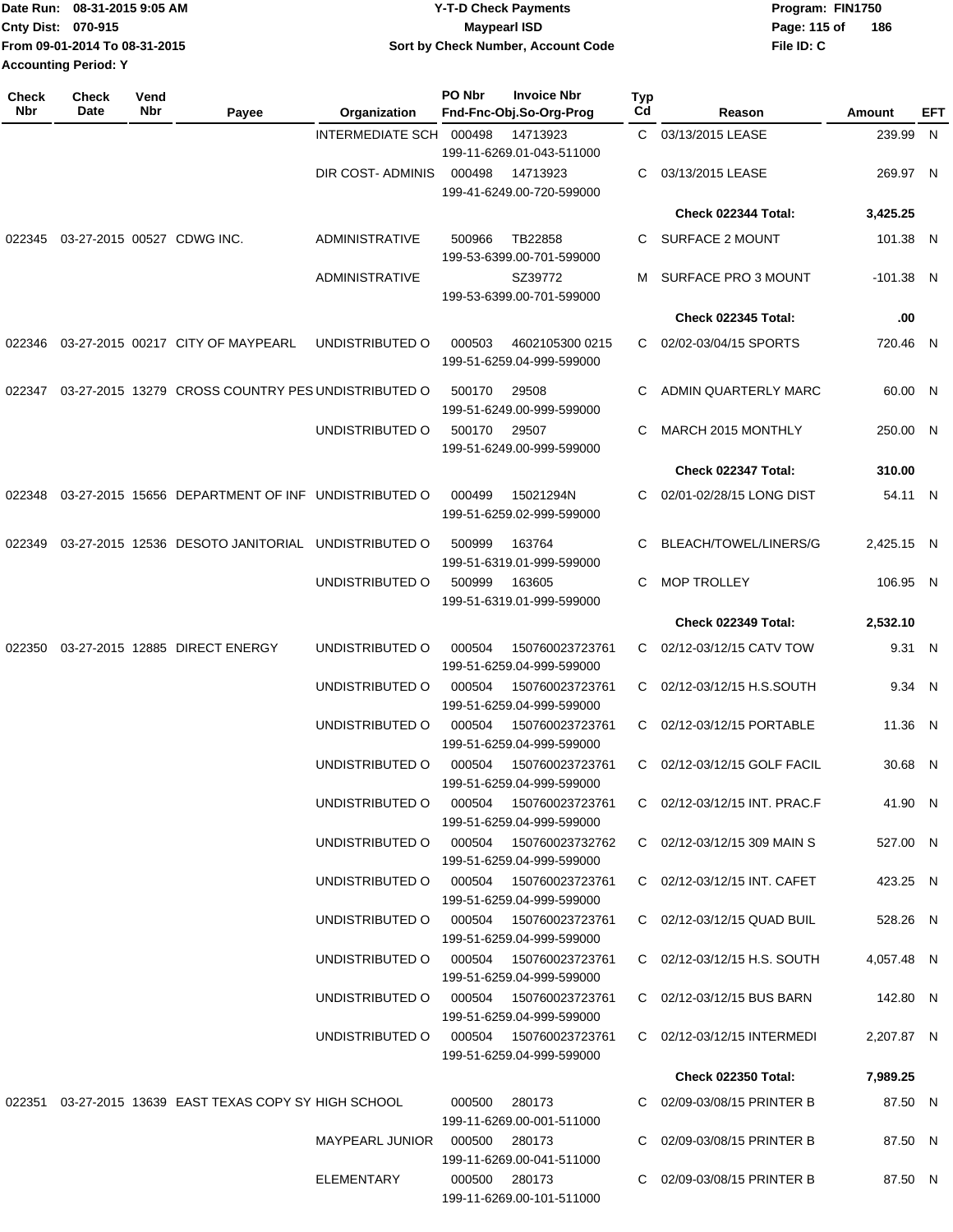|                             | IDate Run: 08-31-2015 9:05 AM | <b>Y-T-D Check Payments</b>        | Program: FIN1750    |
|-----------------------------|-------------------------------|------------------------------------|---------------------|
| <b>Cnty Dist: 070-915</b>   |                               | <b>Mavpearl ISD</b>                | 186<br>Page: 116 of |
|                             | From 09-01-2014 To 08-31-2015 | Sort by Check Number, Account Code | File ID: C          |
| <b>Accounting Period: Y</b> |                               |                                    |                     |

| Check<br>Nbr | <b>Check</b><br>Date          | Vend<br>Nbr | Payee                                                 | Organization                           | PO Nbr | <b>Invoice Nbr</b><br>Fnd-Fnc-Obj.So-Org-Prog       | <b>Typ</b><br>Cd | Reason                      | Amount     | EFT |
|--------------|-------------------------------|-------------|-------------------------------------------------------|----------------------------------------|--------|-----------------------------------------------------|------------------|-----------------------------|------------|-----|
|              |                               |             |                                                       | <b>ELEMENTARY</b>                      | 000500 | 280173<br>199-11-6269.00-101-599000                 | C.               | 02/09-03/08/15 PRINTER B    | 87.50 N    |     |
|              |                               |             |                                                       | HIGH SCHOOL                            | 000500 | 280173<br>199-11-6269.01-001-511000                 | C                | 02/09-03/08/15 PRINTER B    | 87.50 N    |     |
|              |                               |             |                                                       | <b>MAYPEARL JUNIOR</b>                 | 000500 | 280173<br>199-11-6269.01-041-511000                 | C                | 02/09-03/08/15 PRINTER B    | 87.50 N    |     |
|              |                               |             |                                                       | INTERMEDIATE SCH 000500                |        | 280173<br>199-11-6269.01-043-511000                 | C                | 02/09-03/08/15 PRINTER B    | 87.50 N    |     |
|              |                               |             |                                                       | DIR COST-ADMINIS                       | 000500 | 280173<br>199-41-6249.00-720-599000                 | C                | 02/09-03/08/15 PRINTER B    | 87.50 N    |     |
|              |                               |             |                                                       |                                        |        |                                                     |                  | <b>Check 022351 Total:</b>  | 700.00     |     |
| 022352       |                               |             | 03-27-2015 00319 ECS LEARNING SYSTE MAYPEARL JUNIOR   |                                        | 500789 | 204830<br>199-11-6399.02-041-511000                 | C                | STAAR MASTER COMPAN         | 104.46 N   |     |
|              |                               |             |                                                       | <b>MAYPEARL JUNIOR</b>                 | 500789 | 204830<br>199-11-6399.11-041-511000                 | C.               | STAAR MASTER COMPAN         | 165.39 N   |     |
|              |                               |             |                                                       |                                        |        |                                                     |                  | Check 022352 Total:         | 269.85     |     |
| 022353       |                               |             | 03-27-2015 12817 ELECTION SYSTEMS & SCHOOL BOARD      |                                        | 501111 | 922397                                              | C.               | LAYOUT CHARGE               | 15.00 N    |     |
|              |                               |             |                                                       |                                        |        | 199-41-6439.00-702-599000                           |                  |                             |            |     |
| 022354       |                               |             | 03-27-2015 13336 ELLIS COUNTY MUSIC HIGH SCHOOL       |                                        | 501098 | 21772<br>199-11-6249.01-001-511000                  | C                | <b>CLARINET REPAIR</b>      | 20.00 N    |     |
|              |                               |             |                                                       | <b>HIGH SCHOOL</b>                     | 501098 | 21773<br>199-11-6249.01-001-511000                  |                  | <b>CLARINET NECK REPAIR</b> | 20.00 N    |     |
|              |                               |             |                                                       | <b>HIGH SCHOOL</b>                     | 500222 | 20888<br>199-11-6249.01-001-511000                  | C                | <b>FRENCH HORN REPAIR</b>   | 50.00 N    |     |
|              |                               |             |                                                       | <b>HIGH SCHOOL</b>                     | 501098 | 21090<br>199-11-6249.01-001-511000                  | C.               | <b>BARI SAX REPAIR</b>      | 275.00 N   |     |
|              |                               |             |                                                       |                                        |        |                                                     |                  | Check 022354 Total:         | 365.00     |     |
| 022355       |                               |             | 03-27-2015 14126 GANDY INK SCREEN P ELEMENTARY        |                                        | 501028 | 330060<br>199-31-6399.00-101-599000                 | C                | <b>STAARS T-SHIRTS</b>      | 392.00 N   |     |
| 022356       |                               |             | 03-27-2015 12341 GRAINGER INDUSTRIA UNDISTRIBUTED O   |                                        | 501084 | 9668887228<br>199-51-6319.04-999-599000             | C                | <b>FRONT PANEL/SCREWS</b>   | 19.03 N    |     |
|              |                               |             |                                                       | UNDISTRIBUTED O                        | 501069 | 9687567371<br>199-51-6319.04-999-599000             | C.               | PUSH BAR REPAIR KIT         | 19.06 N    |     |
|              |                               |             |                                                       |                                        |        |                                                     |                  | <b>Check 022356 Total:</b>  | 38.09      |     |
|              |                               |             | 022357 03-27-2015 15803 GRANDVIEW ATHLETI HIGH SCHOOL |                                        |        | 501095 SOFTBALL<br>199-36-6499.01-001-599000        |                  | C SOFTBALL TOURNAMENT       | 300.00 N   |     |
|              | 022358 03-27-2015 00243 HILCO |             |                                                       | UNDISTRIBUTED O                        | 000501 | 4705171500 0215<br>199-51-6259.04-999-599000        |                  | C 02/02-03/04/15 SECURITY   | 32.61 N    |     |
|              |                               |             |                                                       | UNDISTRIBUTED O 000501 4705273700 0215 |        | 199-51-6259.04-999-599000                           |                  | C 02/02-03/04/15 FUEL TANK  | 30.63 N    |     |
|              |                               |             |                                                       | UNDISTRIBUTED O 000501 4706839800 0215 |        | 199-51-6259.04-999-599000                           |                  | C 02/02-03/04/15 MARQUEE    | 55.80 N    |     |
|              |                               |             |                                                       | UNDISTRIBUTED O 000501 4602563301 0215 |        | 199-51-6259.04-999-599000                           |                  | C 02/02-03/04/15 H.S. NORTH | 2,156.41 N |     |
|              |                               |             |                                                       | UNDISTRIBUTED O 000501 4705335301 0215 |        | 199-51-6259.04-999-599000                           |                  | C 02/02-03/04/15 JUNIOR HIG | 3,984.45 N |     |
|              |                               |             |                                                       | UNDISTRIBUTED O 000501 4602266500 0215 |        | 199-51-6259.04-999-599000                           |                  | C 02/02-03/04/15 ATHLETIC F | 538.48 N   |     |
|              |                               |             |                                                       | UNDISTRIBUTED O                        |        | 000501 4706312901 0215<br>199-51-6259.04-999-599000 |                  | C 02/02-03/04/15 ELEMENTA   | 2,401.55 N |     |
|              |                               |             |                                                       | UNDISTRIBUTED O                        |        | 000501 4706783900 0215<br>199-51-6259.78-999-522000 |                  | C 02/02-03/04/15 AG FACILIT | 1,883.25 N |     |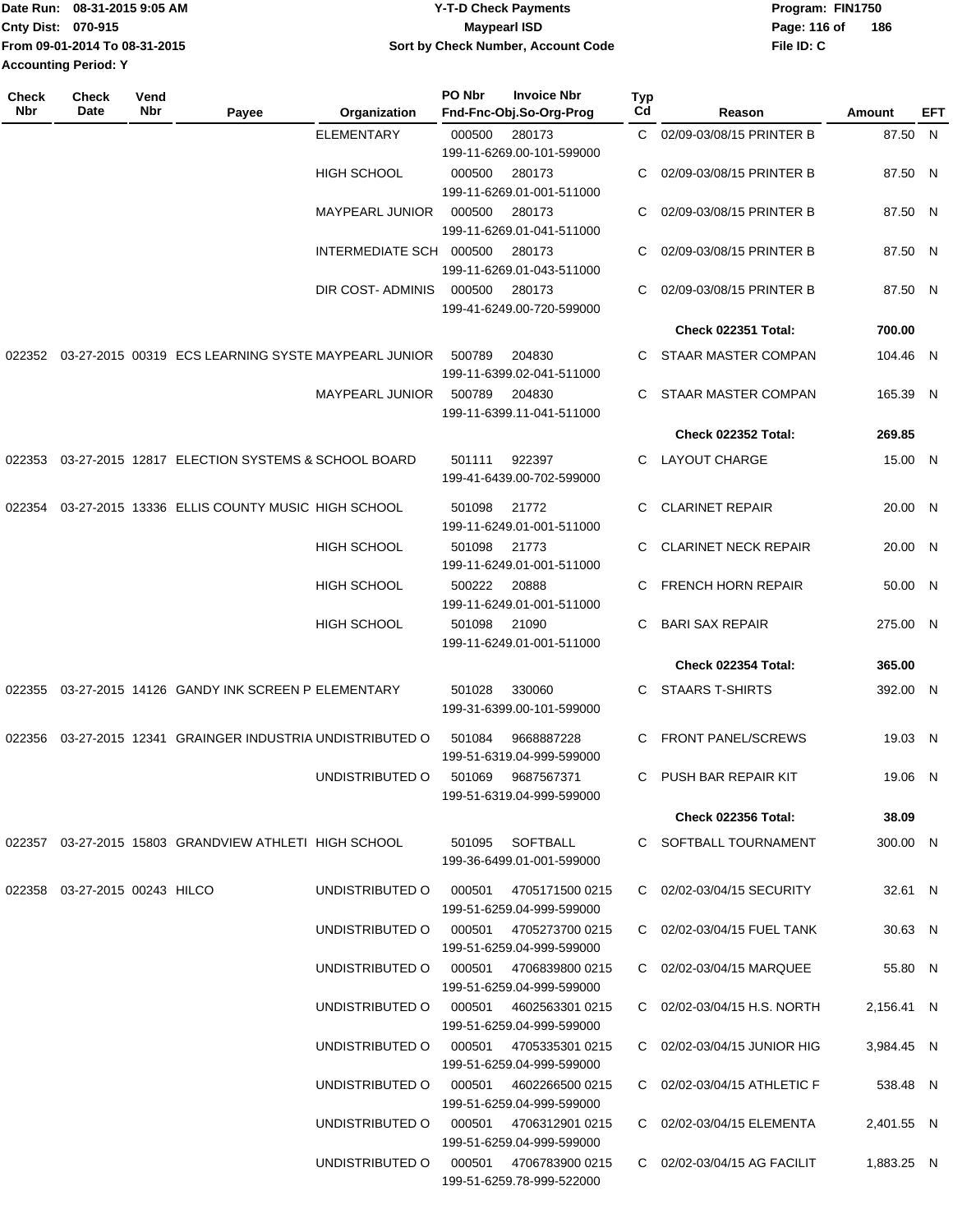| Date Run: 08-31-2015 9:05 AM  | <b>Y-T-D Check Payments</b>        | Program: FIN1750    |
|-------------------------------|------------------------------------|---------------------|
| Cnty Dist: 070-915            | Mavpearl ISD                       | 186<br>Page: 117 of |
| From 09-01-2014 To 08-31-2015 | Sort by Check Number, Account Code | File ID: C          |
| <b>Accounting Period: Y</b>   |                                    |                     |

| <b>Check</b><br>Nbr | <b>Check</b><br>Date         | Vend<br>Nbr | Payee                                                                                | Organization                      | PO Nbr | <b>Invoice Nbr</b><br>Fnd-Fnc-Obj.So-Org-Prog     | <b>Typ</b><br>Cd | Reason                       | Amount      | EFT |
|---------------------|------------------------------|-------------|--------------------------------------------------------------------------------------|-----------------------------------|--------|---------------------------------------------------|------------------|------------------------------|-------------|-----|
|                     |                              |             |                                                                                      |                                   |        |                                                   |                  | <b>Check 022358 Total:</b>   | 11,083.18   |     |
| 022359              |                              |             | 03-27-2015 00612 HOME DEPOT CREDIT HIGH SCHOOL                                       |                                   | 500919 | 603532250185741<br>199-12-6399.00-001-599000      | C.               | <b>BATTERIES FOR COMPUT</b>  | 179.70 N    |     |
| 022360              |                              |             | 03-27-2015 15797 HONEST INSTALL                                                      | UNDISTRIBUTED O                   | 500884 | 11655<br>199-11-6639.47-999-511000                | C.               | CEILING PROJECTOR INS        | 5,740.50 N  |     |
| 022361              |                              |             | 03-27-2015 14229 EMILY JETT                                                          | <b>HIGH SCHOOL</b>                | 501014 | <b>REIMBURSEMENT</b><br>199-11-6411.04-001-511000 | C                | <b>MEALS - TASA CONFEREN</b> | 51.25 N     |     |
| 022362              |                              |             | 03-27-2015 00063 LAKESHORE EQUIPME INTERMEDIATE SCH 501026                           |                                   |        | 5132660315<br>199-11-6399.07-043-511000           | C                | <b>WORLD MAP/GEOGRAPH</b>    | 232.83 N    |     |
| 022363              |                              |             | 03-27-2015 14143 LONE STAR FURNISHI INTERMEDIATE SCH                                 |                                   | 500219 | 20140603<br>199-11-6399.21-043-511000             | C.               | <b>CONVERTIBLE BENCH TA</b>  | 669.66 N    |     |
| 022364              |                              |             | 03-27-2015 15677 TFS dba MASTER SOU UNDISTRIBUTED O                                  |                                   | 501119 | 25706<br>199-51-6249.00-999-599000                | C.               | <b>REPAIRS TO ALARM CIRC</b> | 720.00 N    |     |
|                     |                              |             |                                                                                      | UNDISTRIBUTED O                   | 501119 | 25706<br>199-51-6319.04-999-599000                | C.               | H.S. FIRE ALARM              | 163.20 N    |     |
|                     |                              |             |                                                                                      |                                   |        |                                                   |                  | Check 022364 Total:          | 883.20      |     |
| 022365              |                              |             | 03-27-2015 12959 MAVERICK METAL TRA HIGH SCHOOL                                      |                                   | 500935 | 84027<br>199-11-6399.09-001-522000                | C.               | SHOP PROJECTS/CLASS          | 3,416.76 N  |     |
| 022366              |                              |             | 03-27-2015 15626 MCGRAW-HILL                                                         | <b>MAYPEARL JUNIOR</b>            | 501034 | 85267002001<br>410-11-6321.00-041-511000          | C.               | <b>SCIENCE GRD8</b>          | 90.00 N     |     |
| 022367              |                              |             | 03-27-2015 15807 MD ENTERPRISES, IN HIGH SCHOOL                                      |                                   | 501092 | 56374<br>199-11-6399.39-001-511MEF                | C                | <b>MEF GRANT-PANELS</b>      | 894.00 N    |     |
| 022368              | 03-27-2015 00079 NASCO       |             |                                                                                      | INTERMEDIATE SCH                  | 501050 | 309077<br>199-11-6399.09-043-511000               | C                | <b>CONSTRUCTION PAPER/G</b>  | 380.72 N    |     |
|                     |                              |             |                                                                                      | ELEMENTARY                        | 500964 | 299797<br>199-11-6399.39-101-511MEF               | C                | GLAZE/UNDERGLAZE             | 220.80 N    |     |
|                     |                              |             |                                                                                      |                                   |        |                                                   |                  | <b>Check 022368 Total:</b>   | 601.52      |     |
| 022369              |                              |             | 03-27-2015 00516 NAVARRO COLLEGE                                                     | <b>HIGH SCHOOL</b>                | 500799 | 16159-16160<br>199-11-6223.00-001-531000          | C                | SPRING 2015 DUALCREDI        | 19,216.00 N |     |
|                     |                              |             | 022370  03-27-2015  15814  NEC FINANCIAL SERVI UNDISTRIBUTED   0   501129  100-90583 |                                   |        | 199-51-6259.02-999-599000                         |                  | C NEC SV8100 LEASE           | 2,680.54 N  |     |
|                     | 022371 03-27-2015 13608 NELI |             |                                                                                      | UNDISTRIBUTED O                   | 501091 | 4434<br>224-11-6399.01-999-523000                 |                  | C RTI FOLDERS                | 111.95 N    |     |
|                     |                              |             | 022372 03-27-2015 15806 NEWMARK LEARNING, INTERMEDIATE SCH 501049 123613             |                                   |        | 199-11-6399.23-043-525000                         |                  | C STAAR READING GRD 5        | 184.94 N    |     |
|                     |                              |             | 022373 03-27-2015 00287 OFFICE DEPOT                                                 | <b>ADMINISTRATIVE</b>             | 500988 | 756845485001<br>199-41-6399.01-701-599000         |                  | C LABELS/STIRRERS/INKRO      | 26.17 N     |     |
|                     |                              |             |                                                                                      | ADMINISTRATIVE                    |        | 500988 756845652001<br>199-41-6399.01-701-599000  |                  | C PRINTING CALCULATOR        | 58.79 N     |     |
|                     |                              |             |                                                                                      |                                   |        |                                                   |                  | <b>Check 022373 Total:</b>   | 84.96       |     |
|                     |                              |             | 022374 03-27-2015 13557 OMNI PUBLISHING                                              | <b>HIGH SCHOOL</b>                | 500936 | <b>MARCH INVOICE</b><br>199-11-6399.12-001-511000 |                  | C EMAIL/SOCIAL MEDIA LAW     | 91.95 N     |     |
|                     |                              |             | 022375  03-27-2015  15598  PILGRIM'S PRIDE COR MAYPEARL JUNIOR  000502               |                                   |        | 920661354<br>240-35-6341.00-041-599000            |                  | C COMMODITY CHICKEN ITE      | 161.00 N    |     |
|                     |                              |             |                                                                                      | INTERMEDIATE SCH 000502 920661354 |        | 240-35-6341.00-043-599000                         |                  | C COMMODITY CHICKEN ITE      | 161.00 N    |     |
|                     |                              |             |                                                                                      | ELEMENTARY                        |        | 000502 920661354<br>240-35-6341.00-101-599000     |                  | C COMMODITY CHICKEN ITE      | 161.00 N    |     |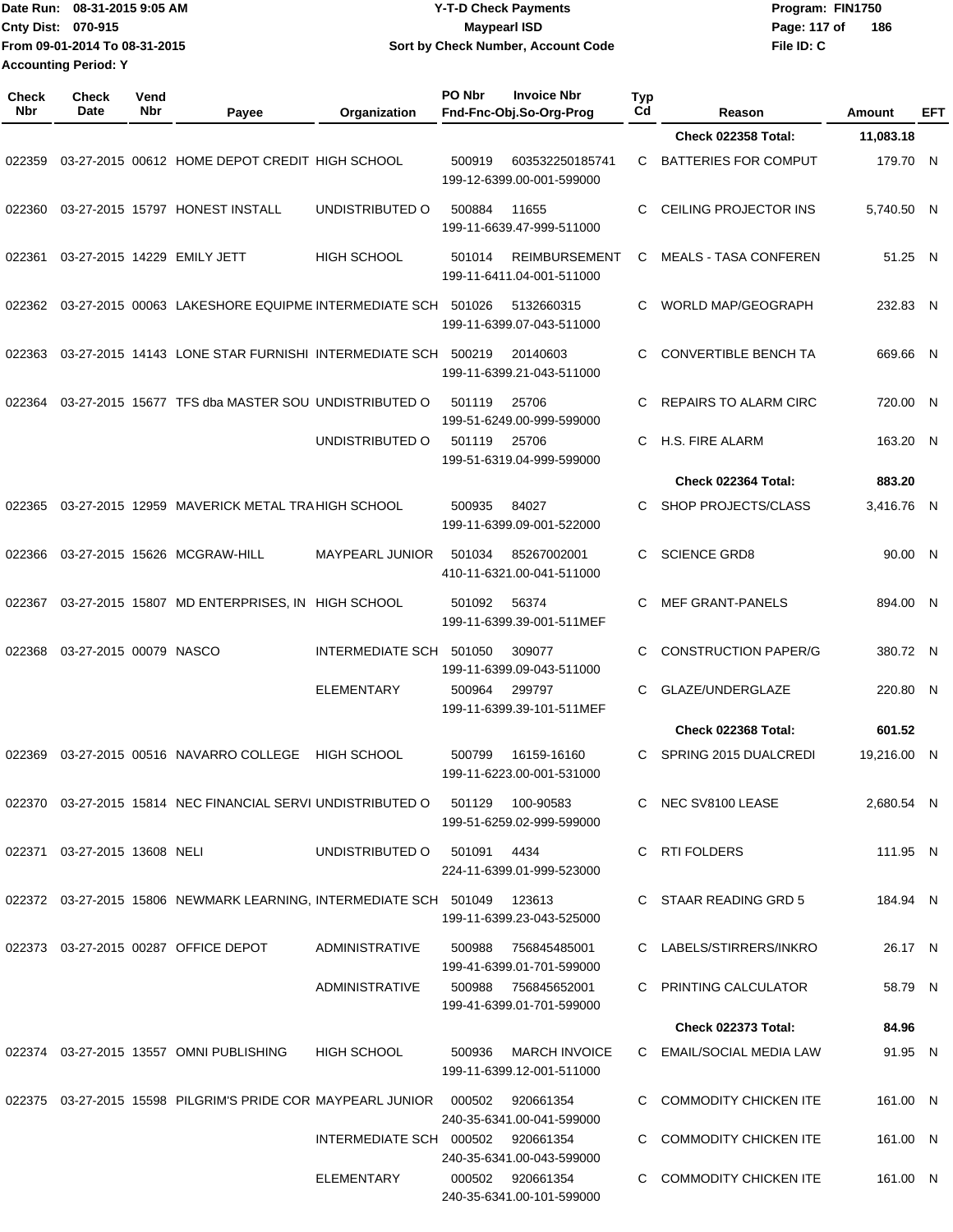|                             | IDate Run: 08-31-2015 9:05 AM | <b>Y-T-D Check Payments</b>        | Program: FIN1750    |
|-----------------------------|-------------------------------|------------------------------------|---------------------|
| <b>Cnty Dist: 070-915</b>   |                               | <b>Mavpearl ISD</b>                | 186<br>Page: 118 of |
|                             | From 09-01-2014 To 08-31-2015 | Sort by Check Number, Account Code | File ID: C          |
| <b>Accounting Period: Y</b> |                               |                                    |                     |

| <b>Check</b><br><b>Nbr</b> | <b>Check</b><br>Date                | Vend<br>Nbr | Payee                                                          | Organization            | <b>PO Nbr</b> | <b>Invoice Nbr</b><br>Fnd-Fnc-Obj.So-Org-Prog      | Typ<br>Cd | Reason                       | Amount     | EFT |
|----------------------------|-------------------------------------|-------------|----------------------------------------------------------------|-------------------------|---------------|----------------------------------------------------|-----------|------------------------------|------------|-----|
|                            |                                     |             |                                                                | <b>HIGH SCHOOL</b>      | 000502        | 920661354<br>240-35-6341.01-001-599000             | C.        | <b>COMMODITY CHICKEN ITE</b> | 163.92 N   |     |
|                            |                                     |             |                                                                |                         |               |                                                    |           | <b>Check 022375 Total:</b>   | 646.92     |     |
| 022376                     |                                     |             | 03-27-2015 00099 REGION 10/EDUCATIO UNDISTRIBUTED O            |                         | 501053        | 130650<br>199-11-6399.03-999-523000                | C         | <b>REGISTRATION FEES</b>     | 70.00 N    |     |
| 022377                     |                                     |             | 03-27-2015 12925 ROBERT MERRITT                                | MAYPEARL JUNIOR         | 501117        | <b>REIMBURSEMENT</b><br>199-11-6399.01-041-511000  | C         | PIG FOOD                     | 52.80 N    |     |
| 022378                     |                                     |             | 03-27-2015 01031 TEXAS PARKS AND WI MAYPEARL JUNIOR            |                         | 501058        | <b>CERTIFICATIONS</b><br>199-11-6399.01-041-511000 |           | C HUNTERS ED CERTIFICAT      | 90.00 N    |     |
| 022379                     |                                     |             | 03-27-2015 00134 TXU ENERGY                                    | UNDISTRIBUTED O         | 000505        | 054451516676<br>199-51-6259.04-999-599000          |           | 02/12-03/12/15 SECURITY      | 333.16 N   |     |
| 022380                     |                                     |             | 03-27-2015 15192 VIG SOLUTIONS                                 | UNDISTRIBUTED O         | 501003        | 3747<br>224-11-6399.00-999-523000                  | C         | DELL LATTITUDES/BATTE        | 6,023.85 N |     |
| 022381                     |                                     |             | 03-27-2015 00460 VINEYARD'S AUTO SU UNDISTRIBUTED O            |                         | 500724        | 95858<br>199-34-6319.00-999-599000                 | C         | OIL FILTERS                  | 126.10 N   |     |
|                            |                                     |             |                                                                | UNDISTRIBUTED O         |               | 96002<br>199-34-6319.00-999-599000                 | M         | <b>FILTERS</b>               | $-49$ N    |     |
|                            |                                     |             |                                                                |                         |               |                                                    |           | <b>Check 022381 Total:</b>   | 125.61     |     |
| 022382                     |                                     |             | 03-27-2015 15586 CECILIA WAGNON                                | UNDISTRIBUTED O         | 501087        | <b>REIMBURSEMENT</b><br>199-11-6399.00-999-523000  | C         | PHOTOBOOK/FLASH CAR          | 12.27 N    |     |
| 022383                     | 03-27-2015 00141 WAL MART           |             |                                                                | <b>HIGH SCHOOL</b>      | 501037        | XXXX6048 03/15<br>199-11-6399.06-001-511000        |           | C SUPPLIES FOR OAP           | 307.88 N   |     |
|                            |                                     |             |                                                                | <b>ELEMENTARY</b>       | 501085        | XXXX6048 03/15<br>199-11-6399.11-101-511000        |           | C AWARDS FOR MAYPEARL        | 86.96 N    |     |
|                            |                                     |             |                                                                | <b>ELEMENTARY</b>       | 501063        | XXXX6048 03/15<br>199-11-6399.36-101-511000        |           | C WATER DISPENSER FOR        | 99.00 N    |     |
|                            |                                     |             |                                                                | <b>INTERMEDIATE SCH</b> | 500961        | XXXX6048 03/15<br>199-12-6399.03-043-599000        | C.        | <b>STORAGE</b>               | 157.54 N   |     |
|                            |                                     |             |                                                                | INTERMEDIATE SCH 501062 |               | XXXX6048 03/15<br>199-31-6399.01-043-599000        | C         | <b>TESTING SUPPLIES</b>      | 195.79 N   |     |
|                            |                                     |             |                                                                |                         |               |                                                    |           | Check 022383 Total:          | 847.17     |     |
|                            |                                     |             | 022384  03-27-2015  15743  WCS DISTRIBUTING, I UNDISTRIBUTED O |                         | 500447        | 388477<br>199-36-6639.00-999-599000                |           | C SUBURANITE 36'             | 1,199.00 N |     |
|                            |                                     |             | 022385  04-02-2015  15664  AMERICAN TIRE DISTR UNDISTRIBUTED O |                         |               | 501154 SO58295681<br>199-34-6319.00-999-599000     |           | C TIRES FOR BUS 26           | 1,206.76 N |     |
| 022386                     |                                     |             | 04-02-2015 15616 AT&T CORP.                                    | UNDISTRIBUTED O         |               | 000522 0573207983001<br>199-51-6259.02-999-599000  |           | C 02/22-03/21/15 FAX L.D.    | 107.66 N   |     |
|                            |                                     |             | 022387 04-02-2015 00021 POSSIBILITIES CONSU UNDISTRIBUTED O    |                         | 501143        | MARCH 2015<br>224-31-6219.01-999-523000            |           | C 15 HRS - TRANSITION SPE    | 750.00 N   |     |
|                            |                                     |             |                                                                | UNDISTRIBUTED O         |               | 501143 FEBRUARY 2015<br>224-31-6219.01-999-523000  |           | C 17 HRS - TRANSITION SPE    | 850.00 N   |     |
|                            |                                     |             |                                                                |                         |               |                                                    |           | Check 022387 Total:          | 1,600.00   |     |
| 022388                     |                                     |             | 04-02-2015 15817 JEFF T. BOUTWELL                              | UNDISTRIBUTED O         | 000533        | BASEBALL<br>199-36-6219.00-999-599000              |           | C BSB-VARSITY 03/16/2015     | 193.40 N   |     |
|                            | 022389  04-02-2015  15242  JOY BUSH |             |                                                                | UNDISTRIBUTED O         | 501151        | <b>MARCH 2015</b><br>199-31-6219.01-999-523000     |           | C 62.5 HRS - LPC INTERN      | 3,125.00 N |     |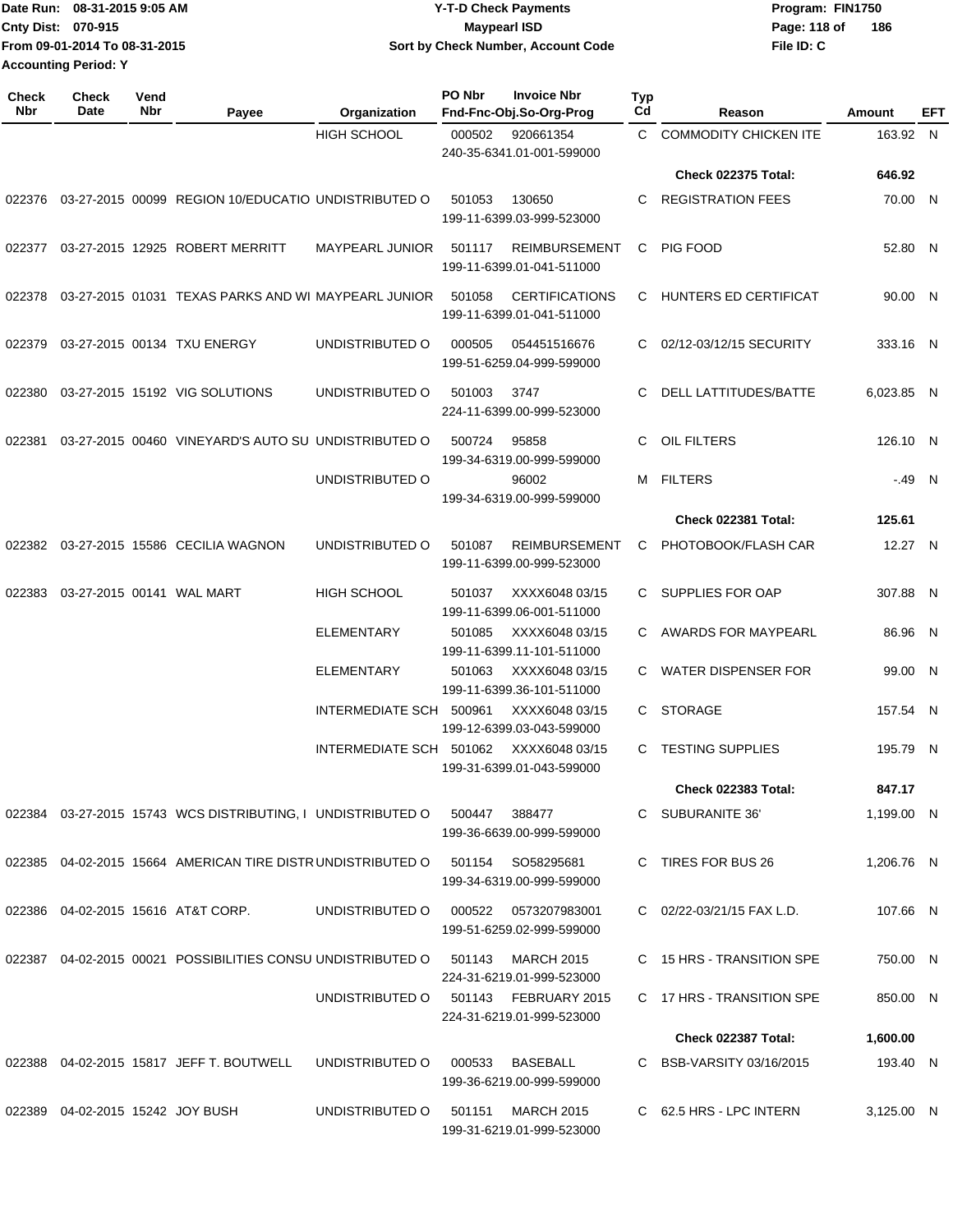|                             | Date Run: 08-31-2015 9:05 AM  | <b>Y-T-D Check Payments</b>        | Program: FIN1750 |     |
|-----------------------------|-------------------------------|------------------------------------|------------------|-----|
| Cnty Dist: 070-915          |                               | <b>Mavpearl ISD</b>                | Page: 119 of     | 186 |
|                             | From 09-01-2014 To 08-31-2015 | Sort by Check Number, Account Code | File ID: C       |     |
| <b>Accounting Period: Y</b> |                               |                                    |                  |     |

| <b>Check</b><br>Nbr | <b>Check</b><br>Date | Vend<br>Nbr | Payee                                                                         | Organization                    | PO Nbr        | <b>Invoice Nbr</b><br>Fnd-Fnc-Obj.So-Org-Prog     | Typ<br>Cd | Reason                        | Amount     | EFT |
|---------------------|----------------------|-------------|-------------------------------------------------------------------------------|---------------------------------|---------------|---------------------------------------------------|-----------|-------------------------------|------------|-----|
| 022390              |                      |             | 04-02-2015 14076 CDI COMPUTER DEAL ELEMENTARY                                 |                                 | 500986        | 445669<br>199-11-6639.45-101-511000               | C.        | <b>RELACEMENT HARDWAR</b>     | 1,480.00   | - N |
|                     |                      |             |                                                                               | <b>MAYPEARL JUNIOR</b>          | 500986        | 445669<br>199-11-6639.48-041-511000               | C         | <b>RELACEMENT HARDWAR</b>     | 6,800.00 N |     |
|                     |                      |             |                                                                               |                                 |               |                                                   |           | <b>Check 022390 Total:</b>    | 8,280.00   |     |
| 022391              |                      |             | 04-02-2015 00527 CDWG INC.                                                    | ADMINISTRATIVE                  |               | SZ39772<br>199-53-6399.00-701-599000              | м         | 022384 03-27-2015 \$101.38    | $-2.85 N$  |     |
|                     |                      |             |                                                                               | UNDISTRIBUTED O                 | 501004        | TH02728<br>224-11-6399.00-999-523000              | C         | <b>KOSS STEREOPHONE</b>       | 145.05 N   |     |
|                     |                      |             |                                                                               |                                 |               |                                                   |           | Check 022391 Total:           | 142.20     |     |
| 022392              |                      |             | 04-02-2015 15496 CENTRAL TEXAS FRA UNDISTRIBUTED O                            |                                 | 501118        | 20753<br>199-34-6219.00-999-599000                | C.        | LIC. 110-4216/AXLE ALIGN      | 390.00 N   |     |
|                     |                      |             |                                                                               | UNDISTRIBUTED O                 | 501118        | 20753<br>199-34-6319.00-999-599000                | C         | <b>MOUNT/BALANCE TIRES</b>    | 39.00 N    |     |
|                     |                      |             |                                                                               |                                 |               |                                                   |           | <b>Check 022392 Total:</b>    | 429.00     |     |
| 022393              |                      |             | 04-02-2015 15812 COMFORT SUITES NO HIGH SCHOOL                                |                                 | 501137        | <b>CALVERY</b><br>199-11-6411.04-001-522000       | C.        | LODGING FOR FCCLA             | 912.00 N   |     |
| 022394              |                      |             | 04-02-2015 00817 CONVENTION HOUSIN SCHOOL BOARD                               |                                 | 501132        | <b>SLI DEPOSIT</b><br>199-41-6419.00-702-599000   | C.        | SLI LODGING DEPOSIT           | 1.461.92 N |     |
| 022395              |                      |             | 04-02-2015 00218 THE COWBOY BANK O HIGH SCHOOL                                |                                 | 501141        | <b>FCCLA MEALS</b><br>199-11-6412.00-001-522000   | C.        | <b>FCCLA MEALS</b>            | 165.00 N   |     |
| 022396              |                      |             | 04-02-2015 13279 CROSS COUNTRY PES UNDISTRIBUTED O                            |                                 | 500170        | 29796<br>199-51-6249.00-999-599000                | C         | FIRE ANT TREATMENT AN         | 300.00 N   |     |
| 022397              |                      |             | 04-02-2015 13594 CURTIS ADAMS                                                 | UNDISTRIBUTED O                 | 000540        | VS. PALMER<br>199-36-6219.00-999-599000           | C.        | <b>BSB-V VS. PALMER</b>       | 89.12 N    |     |
| 022398              |                      |             | 04-02-2015 15153 RANDY DANIEL                                                 | UNDISTRIBUTED O                 | 000530        | <b>VS. SUNNYVALE</b><br>199-36-6219.00-999-599000 | C         | <b>BSB-V VS. SUNNYVALE</b>    | 67.00 N    |     |
| 022399              |                      |             | 04-02-2015 00445 EAI EDUCATION                                                | MAYPEARL JUNIOR                 | 500865        | INV0711748<br>199-11-6639.48-041-511000           | C         | <b>TI-84 GRAPHING CALCULA</b> | 2,067.00 N |     |
|                     |                      |             |                                                                               | <b>MAYPEARL JUNIOR</b>          | 500891        | INV0711746<br>199-11-6639.48-041-511000           | C         | <b>TI-84 GRAPHING CALCULA</b> | 1,033.50 N |     |
|                     |                      |             |                                                                               |                                 |               |                                                   |           | Check 022399 Total:           | 3,100.50   |     |
|                     |                      |             | 022400  04-02-2015  13639  EAST TEXAS COPY SY UNDISTRIBUTED O  000523  279631 |                                 |               | 199-11-6219.07-999-523000                         |           | C 02/04-03/03/15 COPIES B&    | 46.11 N    |     |
|                     |                      |             |                                                                               | <b>HIGH SCHOOL</b>              | 000523 279631 | 199-11-6269.00-001-511000                         |           | C 02/04-03/03/15 COPIES B&    | 46.55 N    |     |
|                     |                      |             |                                                                               | MAYPEARL JUNIOR  000523  279631 |               | 199-11-6269.00-041-511000                         |           | C 02/04-03/03/15 COPIES B&    | 37.55 N    |     |
|                     |                      |             |                                                                               | ELEMENTARY                      |               | 000523 279631<br>199-11-6269.00-101-511000        |           | C 02/04-03/03/15 COPIES B&    | 491.51 N   |     |
|                     |                      |             |                                                                               | ELEMENTARY                      |               | 000523 279631<br>199-11-6269.00-101-599000        |           | C 02/04-03/03/15 COPIES B&    | 34.35 N    |     |
|                     |                      |             |                                                                               | HIGH SCHOOL                     | 000523 279631 | 199-11-6269.01-001-511000                         |           | C 02/04-03/03/15 COPIES B&    | 407.22 N   |     |
|                     |                      |             |                                                                               | MAYPEARL JUNIOR 000523 279631   |               | 199-11-6269.01-041-511000                         |           | C 02/04-03/03/15 COPIES B&    | 487.03 N   |     |
|                     |                      |             |                                                                               | INTERMEDIATE SCH 000523 279631  |               | 199-11-6269.01-043-511000                         |           | C 02/04-03/03/15 COPIES B&    | 559.84 N   |     |
|                     |                      |             |                                                                               | DIR COST-ADMINIS 000523 279631  |               | 199-41-6249.00-720-599000                         |           | C 02/04-03/03/15 COPIES CO    | 62.03 N    |     |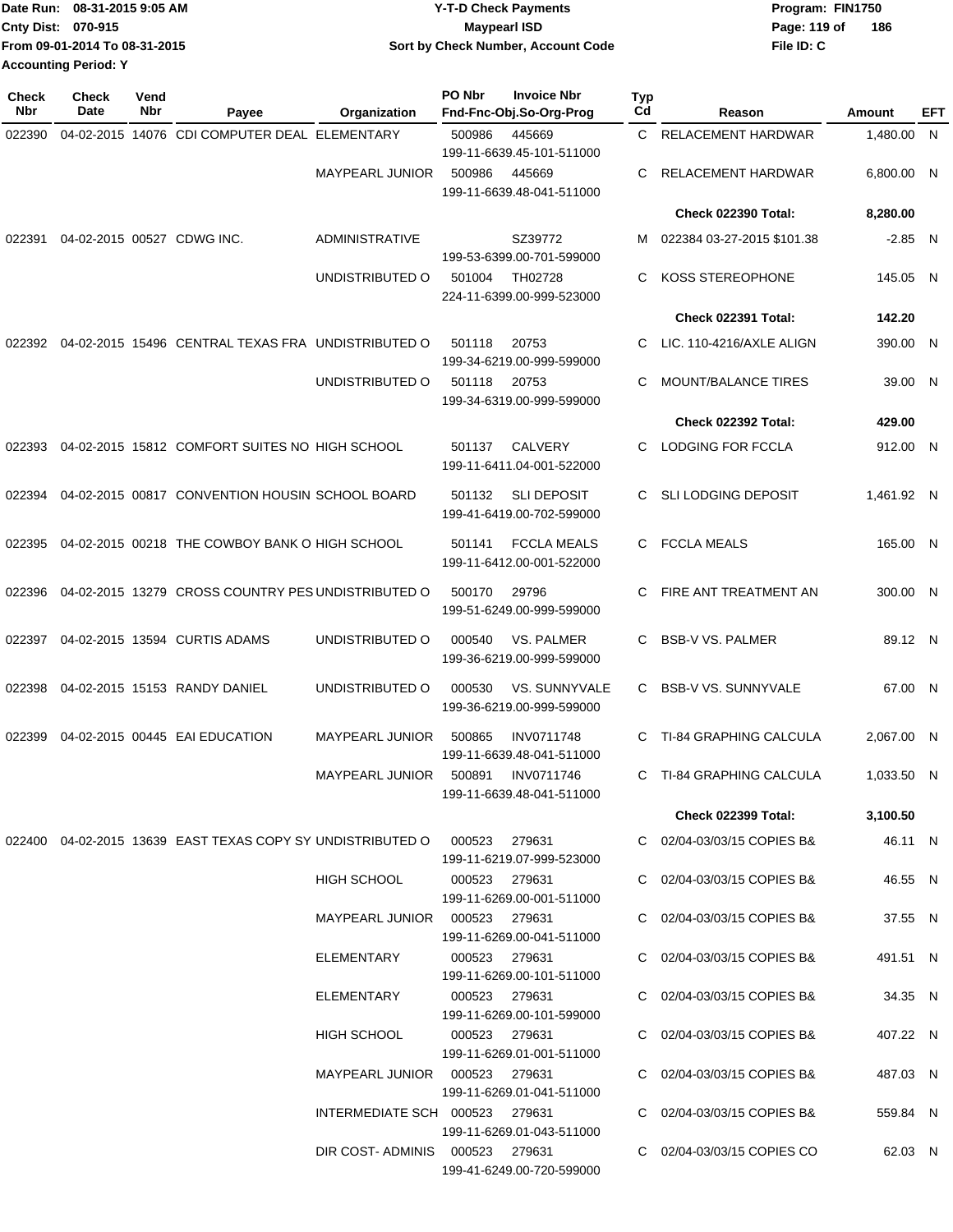| Date Run: 08-31-2015 9:05 AM  | <b>Y-T-D Check Payments</b>        | Program: FIN1750    |
|-------------------------------|------------------------------------|---------------------|
| Cntv Dist: 070-915            | Maypearl ISD                       | 186<br>Page: 120 of |
| From 09-01-2014 To 08-31-2015 | Sort by Check Number, Account Code | File ID: C          |
| <b>Accounting Period: Y</b>   |                                    |                     |

| <b>Check</b><br>Nbr | Check<br>Date                    | Vend<br><b>Nbr</b> | Payee                                                       | Organization                           | PO Nbr | <b>Invoice Nbr</b><br>Fnd-Fnc-Obj.So-Org-Prog       | <b>Typ</b><br>Cd | Reason                              | Amount     | <b>EFT</b> |
|---------------------|----------------------------------|--------------------|-------------------------------------------------------------|----------------------------------------|--------|-----------------------------------------------------|------------------|-------------------------------------|------------|------------|
|                     |                                  |                    |                                                             | DIR COST-ADMINIS                       | 000523 | 279631<br>199-41-6249.00-720-599000                 | $\mathbf{C}$     | 02/04-03/03/15 COPIES B&            | 19.98 N    |            |
|                     |                                  |                    |                                                             |                                        |        |                                                     |                  | Check 022400 Total:                 | 2,192.17   |            |
| 022401              |                                  |                    | 04-02-2015 01547 EICHELBAUM WARDEL DIR COST- ADMINIS        |                                        | 000524 | 50812<br>199-41-6211.00-720-599000                  | C.               | 02/26-03/13/15 GENERAL L            | 804.40 N   |            |
|                     |                                  |                    | 022402  04-02-2015  12817  ELECTION SYSTEMS & SCHOOL BOARD  |                                        | 501153 | 923459<br>199-41-6439.00-702-599000                 |                  | <b>ELECTION SUPPLIES</b>            | 650.66 N   |            |
| 022403              |                                  |                    | 04-02-2015 00337 JOHN BRIDGES                               | <b>TAX COLLECTION</b>                  | 501134 | AD VALOREM FEE<br>199-41-6219.04-703-599000         | C.               | VALOREM TAX FEE                     | 2,807.00 N |            |
| 022404              |                                  |                    | 04-02-2015 12897 LEAH FARDA                                 | <b>MAYPEARL JUNIOR</b>                 | 501145 | <b>REIMBURSEMENT</b><br>199-31-6399.00-041-599000   | C.               | <b>STAAR SNACKS</b>                 | 161.34 N   |            |
| 022405              |                                  |                    | 04-02-2015 15783 ARTHUR D. FIELDS                           | UNDISTRIBUTED O                        | 000545 | VS.RED OAK LIFE<br>199-36-6219.00-999-599000        | C.               | <b>BSB-HS VS.RED OAK LIFE</b>       | 112.00 N   |            |
| 022406              |                                  |                    | 04-02-2015 15710 BERT GARDNER                               | UNDISTRIBUTED O                        | 000539 | VS. PALMER<br>199-36-6219.00-999-599000             | C.               | <b>BSB-V VS. PALMER</b>             | 67.00 N    |            |
| 022407              |                                  |                    | 04-02-2015 12005 GLEN ROSE ISD                              | <b>MAYPEARL JUNIOR</b>                 | 501165 | <b>JH BASKETBALL</b><br>199-36-6499.00-041-599000   |                  | C JH BASKETBALL TOURN -             | 400.00 N   |            |
| 022408              | 04-02-2015 15663 GSF             |                    |                                                             | UNDISTRIBUTED O                        | 501166 | 4063310<br>240-35-6219.00-999-599000                |                  | VENT HOOD CLEANING -L               | 700.00 N   |            |
| 022409              |                                  |                    | 04-02-2015 14289 TRUDIE HEAD                                | UNDISTRIBUTED O                        | 501146 | <b>MARCH 2015</b><br>224-11-6219.00-999-523000      |                  | C 7 OF 8 CONTRACT RTI PA            | 2,493.75 N |            |
| 022410              |                                  |                    | 04-02-2015 13994 JAMES DANIEL HOBBS UNDISTRIBUTED O         |                                        | 000538 | VS. PALMER<br>199-36-6219.00-999-599000             | C.               | BSB-V VS.PALMER 03/27/2             | 67.00 N    |            |
| 022411              |                                  |                    | 04-02-2015 14399 ROBERT HODGE JR.                           | UNDISTRIBUTED O                        | 000536 | VS.<br>199-36-6219.00-999-599000                    | C                | <b>BSB-V VS.SCURRY</b>              | 67.00 N    |            |
|                     |                                  |                    | 022412 04-02-2015 15535 HOWARD TECHNOLO MAYPEARL JUNIOR     |                                        | 500948 | 15-00705523<br>199-11-6639.45-041-511000            | C.               | LA XL CHARGING CARTS                | 1,913.00 N |            |
|                     |                                  |                    | 022413 04-02-2015 01591 J. BRANDT RECOGNITI UNDISTRIBUTED O |                                        | 501081 | 38403<br>199-13-6299.00-999-599000                  |                  | C YEARS OF SERVICE AWA              | 294.00 N   |            |
|                     |                                  |                    | 022414 04-02-2015 00689 JACKIE VOLENTINE                    | UNDISTRIBUTED O 000531 VS. SUNNYVALE   |        | 199-36-6219.00-999-599000                           |                  | C BSB-V VS, SUNNYVALE               | 67.00 N    |            |
|                     |                                  |                    | 022415 04-02-2015 13958 JOE JIMENEZ                         | UNDISTRIBUTED O                        |        | 000534 VS. DAWSON<br>199-36-6219.00-999-599000      |                  | C BASEBALL VS. DAWSON 0             | 188.00 N   |            |
|                     |                                  |                    | 022416  04-02-2015  15603  JAMES R. JOHNSON                 | UNDISTRIBUTED O                        |        | 000542 VS.RED OAK LIFE<br>199-36-6219.00-999-599000 |                  | C BSB-JV VS.RED OAK LIFE            | 50.00 N    |            |
|                     |                                  |                    |                                                             | UNDISTRIBUTED O 000542 VS.RED OAK LIFE |        | 199-36-6219.00-999-599000                           |                  | C BSB-V VS. RED OAK LIFE            | 74.28 N    |            |
|                     |                                  |                    |                                                             | UNDISTRIBUTED O 000542 VS. PALMER      |        | 199-36-6219.00-999-599000                           |                  | C BSB-JV VS. PALMER 03/28/          | 114.28 N   |            |
|                     |                                  |                    |                                                             |                                        |        |                                                     |                  | Check 022416 Total:                 | 238.56     |            |
|                     |                                  |                    | 022417 04-02-2015 15385 JUSTIN STINSON                      | <b>SCHOOL BOARD</b>                    | 501131 | 199-41-6419.00-702-599000                           |                  | REIMBURSEMENT C MILEAGE TO HOWE ISD | 94.50 N    |            |
|                     | 022418 04-02-2015 13968 ED KLISH |                    |                                                             | UNDISTRIBUTED O                        |        | 000541 VS. PALMER<br>199-36-6219.00-999-599000      |                  | C BSB-V VS. PALMER                  | 104.80 N   |            |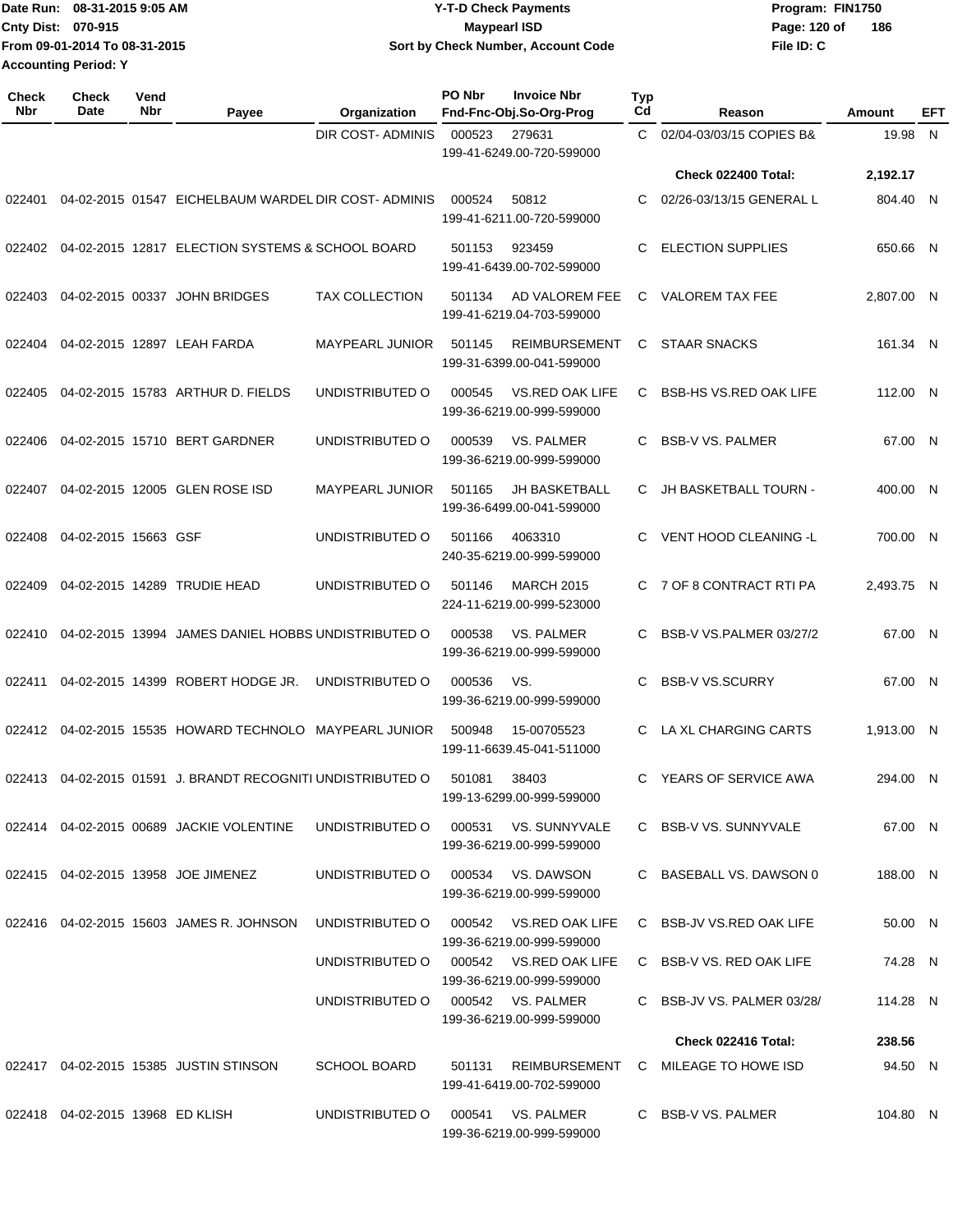| IDate Run: 08-31-2015 9:05 AM | <b>Y-T-D Check Payments</b>        | Program: FIN1750    |
|-------------------------------|------------------------------------|---------------------|
| <b>Cnty Dist: 070-915</b>     | Maypearl ISD                       | 186<br>Page: 121 of |
| From 09-01-2014 To 08-31-2015 | Sort by Check Number, Account Code | File ID: C          |
| <b>Accounting Period: Y</b>   |                                    |                     |

| <b>Check</b><br>Nbr | Check<br>Date | Vend<br>Nbr | Payee                                                        | <b>Organization</b>     | PO Nbr      | <b>Invoice Nbr</b><br>Fnd-Fnc-Obj.So-Org-Prog       | Typ<br>Cd | Reason                        | Amount     | EFT |
|---------------------|---------------|-------------|--------------------------------------------------------------|-------------------------|-------------|-----------------------------------------------------|-----------|-------------------------------|------------|-----|
| 022419              |               |             | 04-02-2015 15248 JACQUELYN KOCH                              | UNDISTRIBUTED O         | 501158      | <b>MARCH 2015</b><br>224-31-6219.00-999-523000      |           | C MARCH PAY - DIAGNOSTI       | 3,611.11 N |     |
| 022420              |               |             | 04-02-2015 00063 LAKESHORE EQUIPME ELEMENTARY                |                         | 500993      | 4990300315<br>199-11-6399.07-101-511000             | C.        | MATH FOLDER GAME/FRA          | 205.84 N   |     |
| 022421              |               |             | 04-02-2015 15156 LEON J. LUEKEN, JR.                         | UNDISTRIBUTED O         | 000537      | VS.<br>199-36-6219.00-999-599000                    | C         | <b>BSB-V VS.SCURRY</b>        | 67.00 N    |     |
| 022422              |               |             | 04-02-2015 15820 ROY MCGAUGH                                 | UNDISTRIBUTED O         | 000543      | <b>VS.RED OAK LIFE</b><br>199-36-6219.00-999-599000 | C.        | <b>BSB-JV VS.RED OAK LIFE</b> | 50.00 N    |     |
|                     |               |             |                                                              | UNDISTRIBUTED O         | 000543      | VS.RED OAK LIFE<br>199-36-6219.00-999-599000        | C.        | <b>BSB-V VS. RED OAK LIFE</b> | 117.12 N   |     |
|                     |               |             |                                                              |                         |             |                                                     |           | Check 022422 Total:           | 167.12     |     |
| 022423              |               |             | 04-02-2015 13306 MOUNTAIN PEAK SPE UNDISTRIBUTED O           |                         | 000525      | 11-0788-00 0315<br>199-51-6259.79-999-522000        | C.        | 02/07-03/09/15 12636 FM       | 49.05 N    |     |
| 022424              |               |             | 04-02-2015 13896 JOE NIMOCK                                  | UNDISTRIBUTED O         | 000544      | VS.RED OAK LIFE<br>199-36-6219.00-999-599000        | C         | <b>BSB-HS VS.RED OAK LIFE</b> | 112.00 N   |     |
| 022425              |               |             | 04-02-2015 00287 OFFICE DEPOT                                | UNDISTRIBUTED O         | 501096      | 762092154001<br>224-11-6399.00-999-523000           | C.        | FOLDERS/BATTERIES/PAP         | 66.89 N    |     |
| 022426              |               |             | 04-02-2015 14604 PEARSON CLINICAL A UNDISTRIBUTED O          |                         | 501086      | 10152315<br>199-11-6399.04-999-523000               | C.        | <b>SFA COMPLETE KIT</b>       | 244.49 N   |     |
| 022427              |               |             | 04-02-2015 15819 DONALD PENA                                 | UNDISTRIBUTED O         | 000535      | VS. DAWSON<br>199-36-6219.00-999-599000             | C         | BASEBALL VS. DAWSON 0         | 243.92 N   |     |
| 022428              |               |             | 04-02-2015 15598 PILGRIM'S PRIDE COR MAYPEARL JUNIOR         |                         | 000526      | 920516822<br>240-35-6341.00-041-599000              | C.        | <b>COMMODITY CHICKEN SU</b>   | 202.24 N   |     |
|                     |               |             |                                                              | <b>MAYPEARL JUNIOR</b>  | 000526      | 920423129<br>240-35-6341.00-041-599000              | C         | <b>COMMODITY CHICKEN SU</b>   | 147.43 N   |     |
|                     |               |             |                                                              | INTERMEDIATE SCH 000526 |             | 920516822<br>240-35-6341.00-043-599000              | C.        | <b>COMMODITY CHICKEN SU</b>   | 202.24 N   |     |
|                     |               |             |                                                              | INTERMEDIATE SCH 000526 |             | 920423129<br>240-35-6341.00-043-599000              | C         | <b>COMMODITY CHICKEN SU</b>   | 147.43 N   |     |
|                     |               |             |                                                              | ELEMENTARY              | 000526      | 920516822<br>240-35-6341.00-101-599000              | C         | <b>COMMODITY CHICKEN SU</b>   | 202.24 N   |     |
|                     |               |             |                                                              | ELEMENTARY              | 000526      | 920423129<br>240-35-6341.00-101-599000              |           | C COMMODITY CHICKEN SU        | 147.43 N   |     |
|                     |               |             |                                                              | HIGH SCHOOL             | 000526      | 920516822<br>240-35-6341.01-001-599000              |           | C COMMODITY CHICKEN SU        | 202.23 N   |     |
|                     |               |             |                                                              | <b>HIGH SCHOOL</b>      | 000526      | 920423129<br>240-35-6341.01-001-599000              | C.        | COMMODITY CHICKEN SU          | 147.42 N   |     |
|                     |               |             |                                                              |                         |             |                                                     |           | Check 022428 Total:           | 1,398.66   |     |
|                     |               |             | 022429  04-02-2015  12836  R B SPORTING GOOD UNDISTRIBUTED O |                         | 501006      | 0476691-IN<br>199-36-6399.02-999-599FOO             |           | C BADEN FOOTBALL/QB TH        | 448.45 N   |     |
|                     |               |             |                                                              | UNDISTRIBUTED O         | 501051      | 0476890-IN<br>199-36-6399.03-999-599GHS             |           | C MEASURING TAPES/STAR        | 65.50 N    |     |
|                     |               |             |                                                              | UNDISTRIBUTED O         |             | 501006 0476691-IN<br>199-36-6399.03-999-599GHS      |           | C SWEATSHIRTS/PANTS/CH        | 894.60 N   |     |
|                     |               |             |                                                              |                         |             |                                                     |           | Check 022429 Total:           | 1,408.55   |     |
|                     |               |             | 022430 04-02-2015 01071 RICK'S WORLD OF SP UNDISTRIBUTED O   |                         | 501060      | 3975<br>199-34-6319.00-999-599000                   |           | C TRANSPORTATION SHIRT        | 28.00 N    |     |
|                     |               |             |                                                              | UNDISTRIBUTED O         | 501060 3975 | 199-51-6319.01-999-599000                           |           | C CUSTODIAL SHIRTS            | 28.00 N    |     |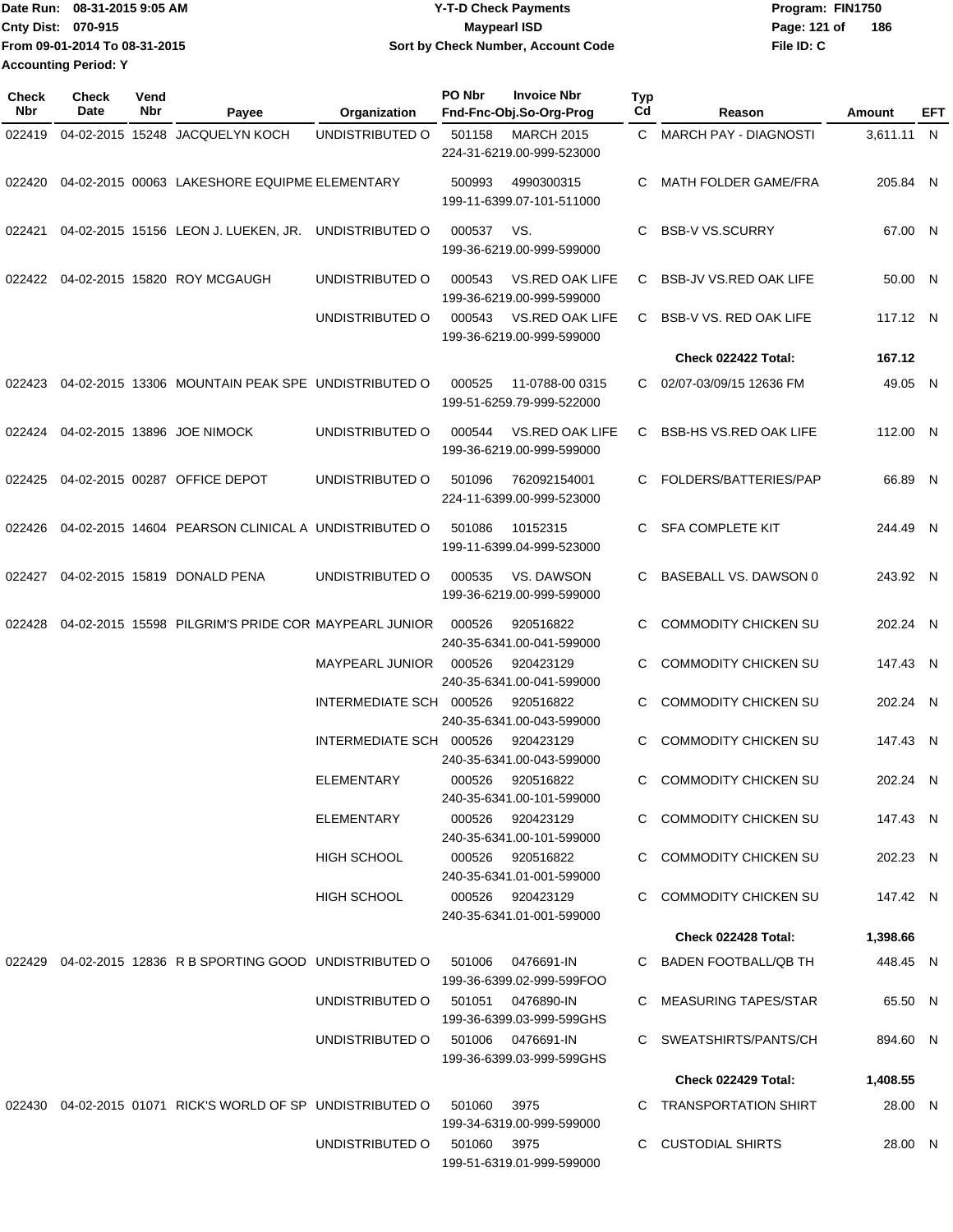| 1Date Run: 08-31-2015 9:05 AM | <b>Y-T-D Check Payments</b>        | Program: FIN1750    |
|-------------------------------|------------------------------------|---------------------|
| Cnty Dist: 070-915            | <b>Mavpearl ISD</b>                | 186<br>Page: 122 of |
| From 09-01-2014 To 08-31-2015 | Sort by Check Number, Account Code | File ID: C          |
| <b>Accounting Period: Y</b>   |                                    |                     |

| <b>Check</b><br>Nbr | Check<br>Date          | Vend<br>Nbr | Payee                                                        | Organization        | PO Nbr       | <b>Invoice Nbr</b><br>Fnd-Fnc-Obj.So-Org-Prog       | Typ<br>Cd | Reason                               | Amount     | EFT |
|---------------------|------------------------|-------------|--------------------------------------------------------------|---------------------|--------------|-----------------------------------------------------|-----------|--------------------------------------|------------|-----|
|                     |                        |             |                                                              | UNDISTRIBUTED O     | 501060       | 3975<br>240-35-6342.00-999-599000                   | C.        | CHILD NUTRITION SHIRTS               | 28.00      | N   |
|                     |                        |             |                                                              |                     |              |                                                     |           | Check 022430 Total:                  | 84.00      |     |
| 022431              |                        |             | 04-02-2015 13383 SKYBEAM TEXAS                               | UNDISTRIBUTED O     | 000527       | 813710001004619<br>199-53-6249.04-999-599000        | C         | 04/08-05/07/15 MTHLY INT             | 1,800.00 N |     |
| 022432              |                        |             | 04-02-2015 01235 SULLIVAN SUPPLY SO HIGH SCHOOL              |                     | 501094       | 0340138-IN<br>199-11-6399.09-001-522000             | С         | ZOOM BLOOM HALF GALL                 | 45.30 N    |     |
|                     |                        |             |                                                              | <b>HIGH SCHOOL</b>  | 501094       | 0339731-IN<br>199-11-6399.09-001-522000             | С         | AG SUPPLIES                          | 548.85 N   |     |
|                     |                        |             |                                                              | <b>HIGH SCHOOL</b>  | 501093       | 0340119-IN<br>199-11-6639.00-001-522000             | С         | <b>SHOW SUPPLIES</b>                 | 416.64 N   |     |
|                     |                        |             |                                                              | <b>HIGH SCHOOL</b>  | 501093       | 0339730-IN<br>199-11-6639.00-001-522000             | С         | <b>SHOW SUPPLIES</b>                 | 802.80 N   |     |
|                     |                        |             |                                                              |                     |              |                                                     |           | Check 022432 Total:                  | 1,813.59   |     |
| 022433              | 04-02-2015 00784 TASBO |             |                                                              | <b>IND COST-ADM</b> | 501133       | 260851<br>199-41-6499.00-750-599000                 | С         | <b>FISCAL MANUAL</b>                 | 95.00 N    |     |
| 022434              |                        |             | 04-02-2015 12471 TEXAS DEPARTMENT ADMINISTRATIVE             |                     | 000528       | CRS201502057838<br>199-41-6219.10-701-599000        | C         | 02/01-02/28/15 RECORD R              | 2.00 N     |     |
| 022435              |                        |             | 04-02-2015 00253 VERIZON SOUTHWEST UNDISTRIBUTED O           |                     | 000529       | 3795002177 0315<br>199-51-6259.02-999-599000        | C.        | 03/22-04/21/15 MARQUEE               | 54.90 N    |     |
| 022436              |                        |             | 04-02-2015 15818 JACOB VOSS                                  | UNDISTRIBUTED O     | 000532       | VS. HUBBARD<br>199-36-6219.00-999-599000            | С         | BSB-V VS. HUBBARD 03/16              | 60.00 N    |     |
|                     |                        |             |                                                              | UNDISTRIBUTED O     | 000532       | VS.WACO<br>199-36-6219.00-999-599000                | С         | <b>BSB-V VS. WACO REICHE</b>         | 60.00 N    |     |
|                     |                        |             |                                                              |                     |              |                                                     |           | Check 022436 Total:                  | 120.00     |     |
| 022437              |                        |             | 04-02-2015 01078 WILLIAM V. MACGILL & ELEMENTARY             |                     | 501088       | IN0512877<br>199-11-6399.11-101-511000              | С         | <b>BRAUN THERMOSCAN PR</b>           | 248.00 N   |     |
| 022438              |                        |             | 04-06-2015 14390 HILLSBORO HIGH SCH HIGH SCHOOL              |                     | 501189       | <b>BI-DISTRICT OAP</b><br>199-11-6399.27-001-511000 | С         | <b>BI-DISTRICT OAP FEES</b>          | 550.00 N   |     |
| 022439              |                        |             | 04-08-2015 15376 ALL ABOUT TIRES, LLC UNDISTRIBUTED O        |                     | 501210       | SH12774<br>199-34-6219.00-999-599000                | С         | <b>MOUNT TIRES ON BUS 26</b>         | 80.00 N    |     |
|                     |                        |             | 022440  04-08-2015  00069  ATMOS ENERGY                      | UNDISTRIBUTED O     | 000546       | 3030380470 0315<br>199-51-6259.00-999-599000        |           | C 03/03-04/01/15 600 PHILLIP         | 554.10 N   |     |
|                     |                        |             |                                                              | UNDISTRIBUTED O     | 000546       | 3030318485 0315<br>199-51-6259.00-999-599000        |           | $C = 03/03 - 04/01/1511024$ W 4TH    | 377.26 N   |     |
|                     |                        |             |                                                              | UNDISTRIBUTED O     | 000546       | 3030380238 0315<br>199-51-6259.00-999-599000        |           | C 03/03-04/01/15 400 PANTH           | 325.42 N   |     |
|                     |                        |             |                                                              | UNDISTRIBUTED O     |              | 000546 3030318181 0315<br>199-51-6259.00-999-599000 |           | $C$ 03/03-04/01/15 1025 W 4TH        | 302.77 N   |     |
|                     |                        |             |                                                              |                     |              |                                                     |           | Check 022440 Total:                  | 1,559.55   |     |
|                     |                        |             | 022441 04-08-2015 00901 AVENUE FUEL DISTRI UNDISTRIBUTED O   |                     | 501179       | 57388<br>199-34-6311.01-999-599000                  |           | C 438G UNLEADED/833G DIE             | 2,659.50 N |     |
|                     |                        |             | 022442 04-08-2015 15724 BOBBY E. PARKER, JR. UNDISTRIBUTED O |                     |              | 199-11-6219.00-999-511000                           |           | C $3/4$ , $3/9$ , & $3/23$ PSP @ LSK | 396.21 N   |     |
|                     |                        |             | 022443 04-08-2015 14119 BROOKSHIRE BROTHE UNDISTRIBUTED O    |                     | 501126 82172 | 199-11-6399.01-999-523000                           |           | C SUPPLIES FOR LIFE SKILL            | 55.19 N    |     |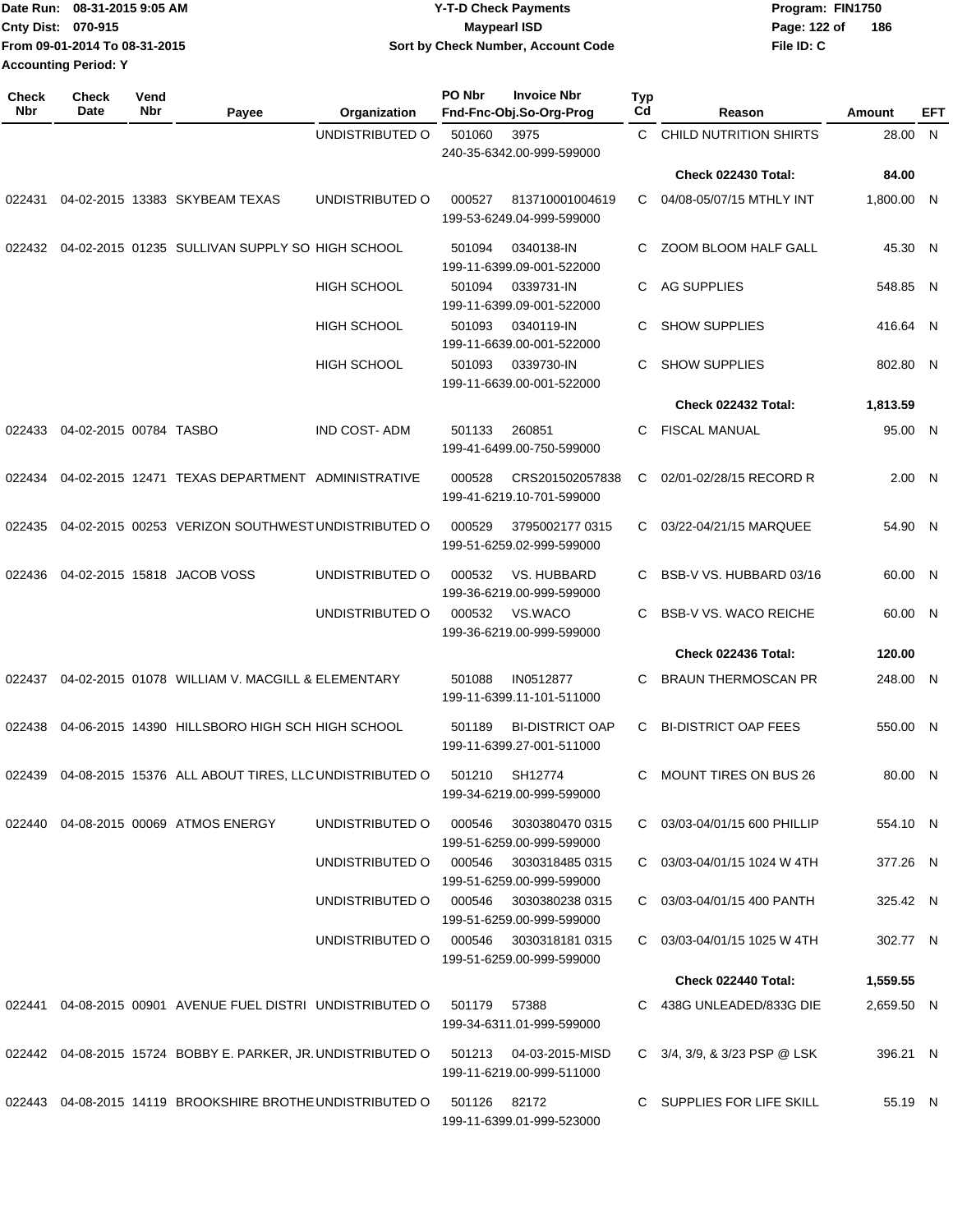|                             | Date Run: 08-31-2015 9:05 AM  | Y-T-D Check Payments               | Program: FIN1750    |
|-----------------------------|-------------------------------|------------------------------------|---------------------|
| <b>Cnty Dist: 070-915</b>   |                               | <b>Mavpearl ISD</b>                | 186<br>Page: 123 of |
|                             | From 09-01-2014 To 08-31-2015 | Sort by Check Number, Account Code | File ID: C          |
| <b>Accounting Period: Y</b> |                               |                                    |                     |

**Typ**

**Check**

**Check**

**Vend**

| Nbr    | Date<br>Nbr | Payee                                                      | Organization                   | Fnd-Fnc-Obj.So-Org-Prog                                  | Cd | Reason                       | Amount      | <b>EFT</b> |
|--------|-------------|------------------------------------------------------------|--------------------------------|----------------------------------------------------------|----|------------------------------|-------------|------------|
| 022444 |             | 04-08-2015 00217 CITY OF MAYPEARL                          | UNDISTRIBUTED O                | 000547 80 03/15<br>199-51-6259.01-999-599000             |    | C 02/27-03/31/15 H.S. BALLFI | 26.00 N     |            |
|        |             |                                                            | UNDISTRIBUTED O                | 000547<br>1081 03/15<br>199-51-6259.01-999-599000        |    | C 02/27-03/31/15 LKS YARD    | 26.00 N     |            |
|        |             |                                                            | UNDISTRIBUTED O                | 000547<br>1618 03/15<br>199-51-6259.01-999-599000        |    | C 02/27-03/31/15 309 N MAIN  | 51.00 N     |            |
|        |             |                                                            | UNDISTRIBUTED O                | 000547<br>1394 03/15<br>199-51-6259.01-999-599000        |    | C 02/27-03/31/15 NEW CONC    | 51.00 N     |            |
|        |             |                                                            | UNDISTRIBUTED O                | 000547<br>574 03/15<br>199-51-6259.01-999-599000         |    | C 02/27-03/31/15 JH YARD M   | 32.05 N     |            |
|        |             |                                                            | UNDISTRIBUTED O                | 000547<br>1080 03/15<br>199-51-6259.01-999-599000        |    | C 02/27-03/31/15 1024 W FOU  | 54.60 N     |            |
|        |             |                                                            | UNDISTRIBUTED O                | 000547<br>383 03/15<br>199-51-6259.01-999-599000         |    | C 02/27-03/31/15 600 PHILLIP | 101.40 N    |            |
|        |             |                                                            | UNDISTRIBUTED O                | 000547<br>595 03/15<br>199-51-6259.01-999-599000         |    | C 02/27-03/31/15 1025 W FOU  | 113.40 N    |            |
|        |             |                                                            | UNDISTRIBUTED O                | 000547 82 03/15<br>199-51-6259.01-999-599000             |    | C 02/27-03/31/15 400 PANTH   | 219.60 N    |            |
|        |             |                                                            |                                |                                                          |    | Check 022444 Total:          | 675.05      |            |
|        |             | 022445 04-08-2015 00218 THE COWBOY BANK O HIGH SCHOOL      |                                | <b>GOLF MEALS</b><br>501215<br>199-36-6499.01-001-599000 |    | C GOLF REGIONALS MEALS       | 300.00 N    |            |
|        |             | 022446 04-08-2015 14020 DALLAS COUNTY SCH UNDISTRIBUTED O  |                                | 501187<br>9544781<br>199-53-6249.04-999-599000           |    | C 2014-15 SY CONTRACTED      | 40,000.00 N |            |
|        |             | 022447 04-08-2015 13639 EAST TEXAS COPY SY UNDISTRIBUTED O |                                | 000548<br>282832<br>199-11-6219.07-999-523000            |    | C 03/04-04/03/15 COPIER B&   | 60.66 N     |            |
|        |             |                                                            | HIGH SCHOOL                    | 000548<br>282832<br>199-11-6269.00-001-511000            |    | C 03/04-04/03/15 COPIER B&   | 45.56 N     |            |
|        |             |                                                            | <b>MAYPEARL JUNIOR</b>         | 000548<br>282832<br>199-11-6269.00-041-511000            |    | C 03/04-04/03/15 COPIER B&   | 34.53 N     |            |
|        |             |                                                            | <b>ELEMENTARY</b>              | 000548<br>282832<br>199-11-6269.00-101-511000            |    | C 03/04-04/03/15 COPIER B&   | 284.76 N    |            |
|        |             |                                                            | <b>ELEMENTARY</b>              | 000548<br>282832<br>199-11-6269.00-101-599000            | C. | 03/04-04/03/15 COPIER B&     | 27.93 N     |            |
|        |             |                                                            | <b>HIGH SCHOOL</b>             | 000548 282832<br>199-11-6269.01-001-511000               |    | C 03/04-04/03/15 COPIER B&   | 358.99 N    |            |
|        |             |                                                            |                                | 199-11-6269.01-041-511000                                |    | C 03/04-04/03/15 COPIER B&   | 412.79 N    |            |
|        |             |                                                            | INTERMEDIATE SCH 000548 282832 | 199-11-6269.01-043-511000                                |    | C 03/04-04/03/15 COPIER B&   | 1,075.33 N  |            |
|        |             |                                                            | DIR COST-ADMINIS 000548 282832 | 199-41-6249.00-720-599000                                |    | C 03/04-04/03/15 COPIER CO   | 46.20 N     |            |
|        |             |                                                            | DIR COST-ADMINIS 000548 282832 | 199-41-6249.00-720-599000                                |    | C 03/04-04/03/15 COPIER B&   | 20.48 N     |            |
|        |             |                                                            |                                |                                                          |    | Check 022447 Total:          | 2,367.23    |            |
|        |             | 022448  04-08-2015  14393  ES&S ELECTION SYST SCHOOL BOARD |                                | 501192  924260<br>199-41-6439.00-702-599000              |    | C BALLOTS FOR ELECTION       | 21.35 N     |            |
|        |             | 022449 04-08-2015 15300 FERRIS ALL SPORTS CHIGH SCHOOL     |                                | 501176 TRACK<br>199-36-6499.05-001-599000                |    | C TRACK DUES REIMBURSE       | 500.00 N    |            |
|        |             | 022450 04-08-2015 00040 FLATT STATIONERS, I HIGH SCHOOL    |                                | 501161 286346-00<br>199-11-6399.12-001-511000            |    | C OFFICE CHAIRS              | 399.91 N    |            |
|        |             |                                                            | HIGH SCHOOL                    | 501161 286346-00<br>199-11-6399.41-001-511000            |    | C OFFICE CHAIRS              | 1,000.00 N  |            |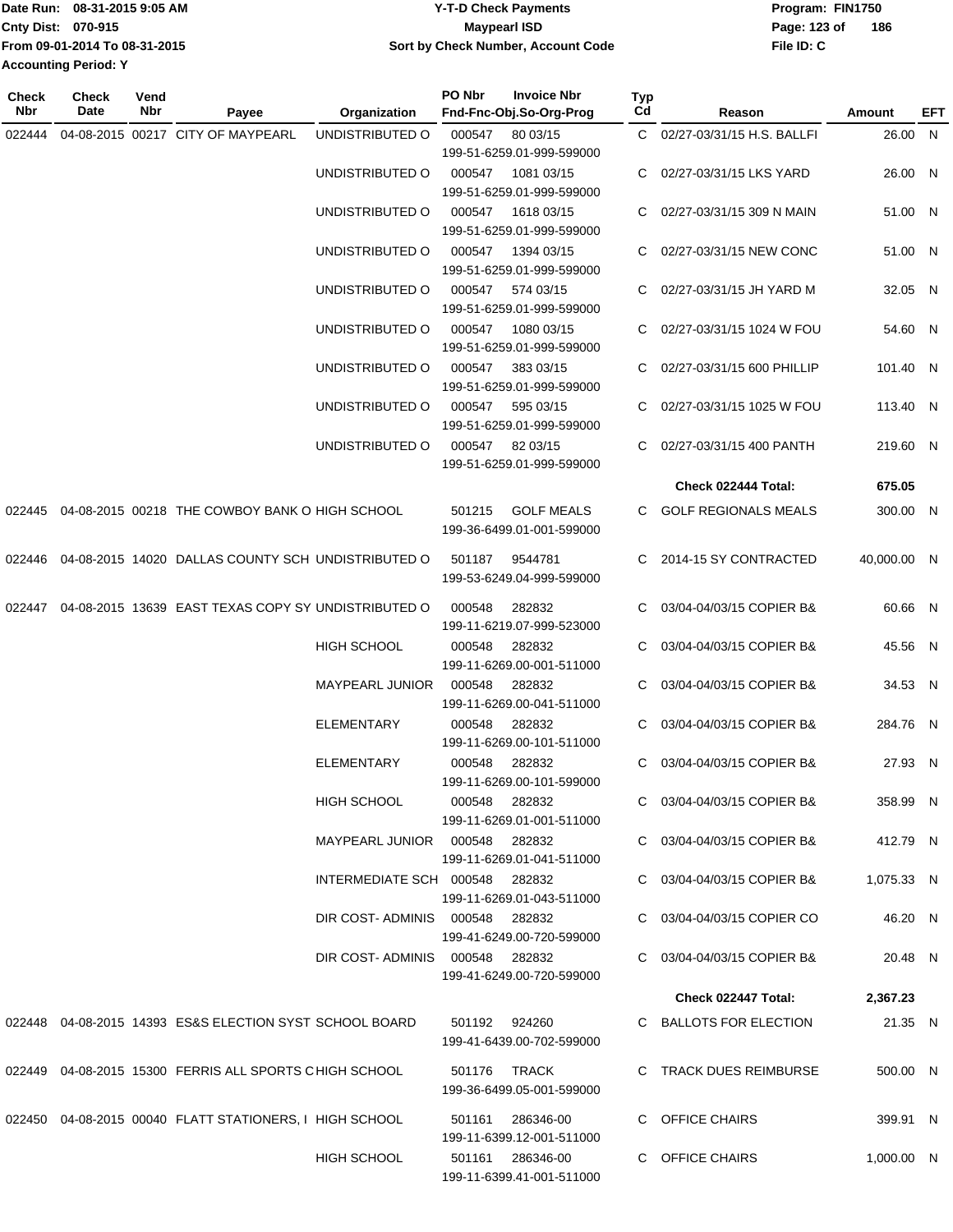| Date Run: 08-31-2015 9:05 AM  | <b>Y-T-D Check Payments</b>        | Program: FIN1750    |
|-------------------------------|------------------------------------|---------------------|
| <b>Cnty Dist: 070-915</b>     | Maypearl ISD                       | 186<br>Page: 124 of |
| From 09-01-2014 To 08-31-2015 | Sort by Check Number, Account Code | File ID: C          |
| <b>Accounting Period: Y</b>   |                                    |                     |

| <b>Check</b><br>Nbr | <b>Check</b><br>Date | Vend<br>Nbr | Payee                                                                        | Organization                   | PO Nbr         | <b>Invoice Nbr</b><br>Fnd-Fnc-Obj.So-Org-Prog  | Typ<br>Cd | Reason                                          | Amount             | EFT |
|---------------------|----------------------|-------------|------------------------------------------------------------------------------|--------------------------------|----------------|------------------------------------------------|-----------|-------------------------------------------------|--------------------|-----|
|                     |                      |             |                                                                              | <b>ADMINISTRATIVE</b>          | 501138         | 286203-00<br>199-41-6399.01-701-599000         | C.        | <b>BINDERS</b>                                  | 286.20 N           |     |
|                     |                      |             |                                                                              | UNDISTRIBUTED O                | 501173         | 286434-00<br>224-11-6399.00-999-523000         | C         | <b>GEL PENS</b>                                 | 48.96 N            |     |
|                     |                      |             |                                                                              |                                |                |                                                |           | Check 022450 Total:                             | 1,735.07           |     |
| 022451              |                      |             | 04-08-2015 14295 FRONTLINE TECHNOL UNDISTRIBUTED O                           |                                | 501205         | <b>INVUS32579</b><br>199-11-6399.45-999-599000 | C         | AESOP VOLUME ADJ.                               | 588.00 N           |     |
| 022452              |                      |             | 04-08-2015 12231 HILLSBORO ISD                                               | <b>HIGH SCHOOL</b>             | 501177         | <b>TRACK</b><br>199-36-6499.05-001-599000      | C         | <b>TRACK DUES REIMBURSE</b>                     | 500.00 N           |     |
| 022453              |                      |             | 04-08-2015 15821 HOBBY LOBBY STORE ELEMENTARY                                |                                | 501181         | <b>RECEIPT</b><br>199-11-6399.39-101-511MEF    | C.        | CLAY                                            | 263.88 N           |     |
| 022454              |                      |             | 04-08-2015 15822 HOLIDAY INN EXPRES HIGH SCHOOL                              |                                | 501214         | <b>HASTINGS</b><br>199-36-6499.01-001-599000   | C         | <b>GOLF REGIONALS LODGI</b>                     | 1,236.64 N         |     |
|                     |                      |             |                                                                              | <b>HIGH SCHOOL</b>             | 501214         | <b>HASTINGS</b><br>199-36-6499.01-001-599000   | D         | WRONG AMOUNT PER VE                             | $-1,236.64$ N      |     |
|                     |                      |             |                                                                              |                                |                |                                                |           | Check 022454 Total:                             | .00                |     |
| 022455              |                      |             | 04-08-2015 15535 HOWARD TECHNOLO UNDISTRIBUTED O                             |                                | 501022         | 15-00710838<br>224-11-6399.00-999-523000       | C.        | A LA CART XL                                    | 942.00 N           |     |
| 022456              |                      |             | 04-08-2015 00832 JONES SCHOOL SUPP ELEMENTARY                                |                                | 501168         | 1271996<br>199-11-6399.21-101-511000           | C         | ACHIEVEMENT/ATTENDA                             | 252.53 N           |     |
| 022457              |                      |             | 04-08-2015 15086 Kimbell Midwest                                             | UNDISTRIBUTED O                | 501156         | 4130694<br>199-51-6399.05-999-599000           | С         | <b>MONTHLY MATERIAL RES</b>                     | 838.70 N           |     |
| 022458              |                      |             | 04-08-2015 15462 LEE'S KEYS                                                  | UNDISTRIBUTED O                | 501155         | 000734<br>199-51-6249.00-999-599000            | C         | REKEY/DEADBOLTS                                 | 239.50 N           |     |
|                     |                      |             |                                                                              | UNDISTRIBUTED O                | 501155         | 000723<br>199-51-6399.05-999-599000            | С         | REKEYS/DUPLICATES BA                            | 344.99 N           |     |
|                     |                      |             |                                                                              |                                |                |                                                |           | Check 022458 Total:                             | 584.49             |     |
| 022459              |                      |             | 04-08-2015 15677 TFS dba MASTER SOU UNDISTRIBUTED O                          |                                | 501185         | 25440<br>199-51-6249.00-999-599000             | C         | ACCESS CONTROL TO FIR                           | 495.00 N           |     |
| 022460              |                      |             | 04-08-2015 15626 MCGRAW-HILL SCHOO MAYPEARL JUNIOR                           |                                | 501150         | 85545039001<br>410-11-6321.00-041-511000       |           | C SCIENCE GRADE 8                               | 90.00 N            |     |
|                     |                      |             | 022461  04-08-2015  00065  MUELLER, INC.                                     | UNDISTRIBUTED O                | 501212 4252744 | 199-51-6319.04-999-599000                      |           | C LIGHT STONE UTILITY/TU                        | 584.11 N           |     |
|                     |                      |             |                                                                              | UNDISTRIBUTED 0 501212 4254812 |                | 199-51-6319.04-999-599000                      |           | C FLAT SHEET/BLK 24'                            | 251.87 N           |     |
|                     |                      |             |                                                                              | UNDISTRIBUTED O                |                | 4254814<br>199-51-6319.04-999-599000           |           | M 1.5" SQT 14 GA BLK 20"<br>Check 022461 Total: | -78.00 N<br>757.98 |     |
|                     |                      |             |                                                                              |                                |                |                                                |           |                                                 |                    |     |
|                     |                      |             | 022462  04-08-2015  00093  OLEN WILLIAMS, INC. UNDISTRIBUTED   000549  26734 |                                |                | 199-36-6399.05-999-599000                      |           | C BASEBALL/SOFTBALL SC                          | 65.00 N            |     |
|                     |                      |             | 022463  04-08-2015  14093  PC & MACEXCHANGE  ELEMENTARY                      |                                | 500751         | 92810<br>199-53-6249.00-101-599000             |           | C CALIFONE                                      | 80.55 N            |     |
|                     |                      |             |                                                                              | ELEMENTARY                     | 500751 92573   | 199-53-6249.00-101-599000                      |           | C CALIFONE                                      | 8.95 N             |     |
|                     |                      |             |                                                                              |                                |                |                                                |           | Check 022463 Total:                             | 89.50              |     |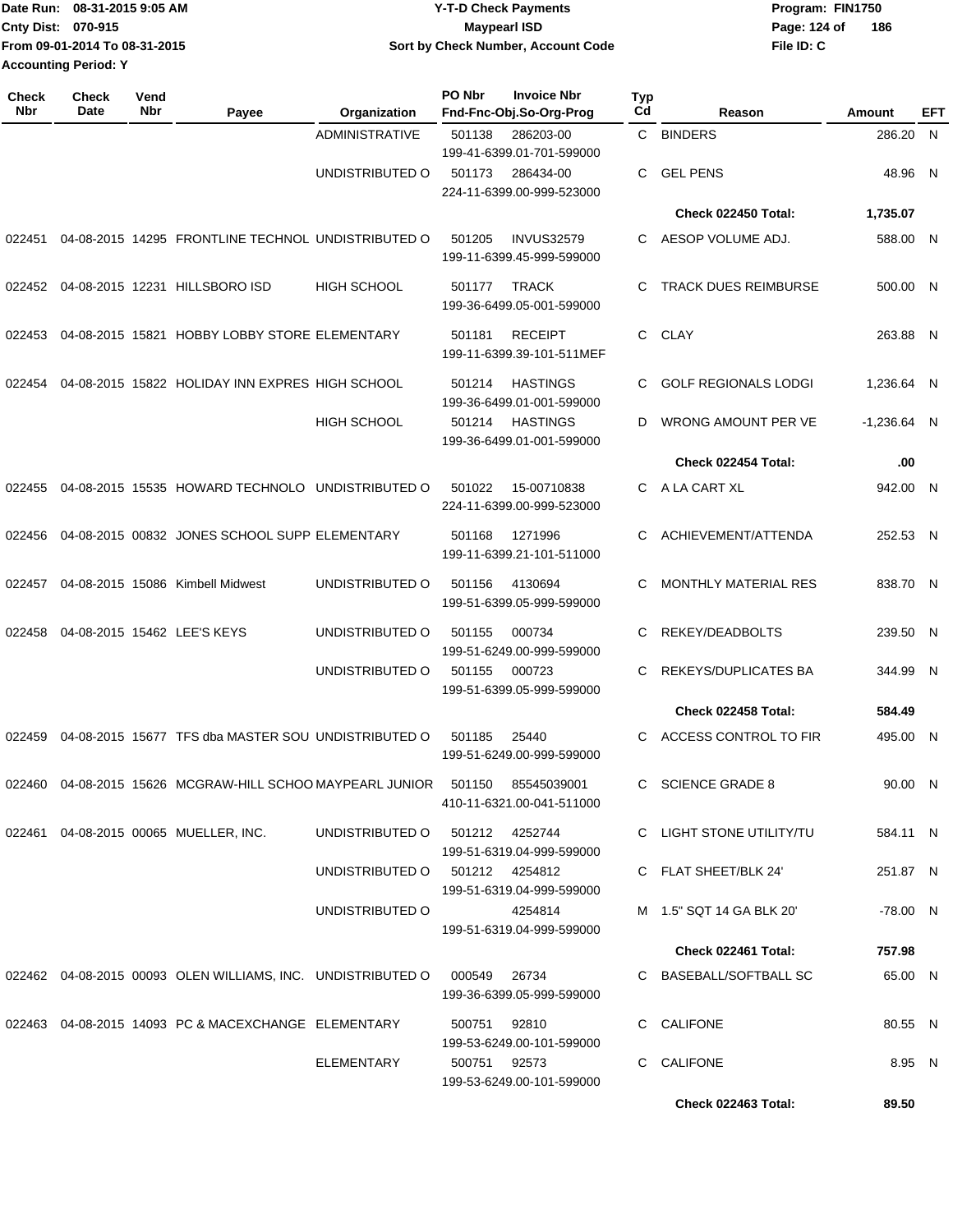| Date Run: 08-31-2015 9:05 AM  | <b>Y-T-D Check Payments</b>        | Program: FIN1750    |
|-------------------------------|------------------------------------|---------------------|
| <b>Cnty Dist: 070-915</b>     | <b>Mavpearl ISD</b>                | 186<br>Page: 125 of |
| From 09-01-2014 To 08-31-2015 | Sort by Check Number, Account Code | File ID: C          |
| <b>Accounting Period: Y</b>   |                                    |                     |

| <b>Check</b><br>Nbr | Check<br>Date                   | Vend<br>Nbr | Payee                                                       | Organization            | PO Nbr       | <b>Invoice Nbr</b><br>Fnd-Fnc-Obj.So-Org-Prog  | Typ<br>Cd    | Reason                       | Amount     | EFT |
|---------------------|---------------------------------|-------------|-------------------------------------------------------------|-------------------------|--------------|------------------------------------------------|--------------|------------------------------|------------|-----|
| 022464              |                                 |             | 04-08-2015 15824 PEACHTREE GOLF CL HIGH SCHOOL              |                         | 501216       | <b>GOLF REGIONALS</b>                          | $\mathbf{C}$ | <b>GOLF REGIONALS CLUB F</b> | 603.00 N   |     |
|                     |                                 |             |                                                             |                         |              | 199-36-6499.01-001-599000                      |              |                              |            |     |
| 022465              |                                 |             | 04-08-2015 00310 PERFECTION LEARNIN ELEMENTARY              |                         | 501149       | 694056                                         | C.           | <b>GRADE 3 BENSON HAND</b>   | 761.46 N   |     |
|                     |                                 |             |                                                             |                         |              | 199-11-6399.35-101-511000                      |              |                              |            |     |
| 022466              |                                 |             | 04-08-2015 00099 REGION 10/EDUCATIO HIGH SCHOOL             |                         | 501112       | 130864                                         | С            | PRINTED HEALTH FORMS         | 73.12 N    |     |
|                     |                                 |             |                                                             |                         |              | 199-33-6399.00-001-599000                      |              |                              |            |     |
|                     |                                 |             |                                                             | <b>MAYPEARL JUNIOR</b>  | 501112       | 130864<br>199-33-6399.00-041-599000            | С            | PRINTED HEALTH FORMS         | 73.12 N    |     |
|                     |                                 |             |                                                             | INTERMEDIATE SCH 501112 |              | 130864                                         | С            | PRINTED HEALTH FORMS         | 73.12 N    |     |
|                     |                                 |             |                                                             |                         |              | 199-33-6399.00-043-599000                      |              |                              |            |     |
|                     |                                 |             |                                                             | ELEMENTARY              | 501112       | 130864<br>199-33-6399.00-101-599000            | С            | PRINTED HEALTH FORMS         | 73.14 N    |     |
|                     |                                 |             |                                                             |                         |              |                                                |              | Check 022466 Total:          | 292.50     |     |
| 022467              |                                 |             | 04-08-2015 14927 REPUBLIC SERVICES                          | UNDISTRIBUTED O         | 000550       | 0794-010265170                                 | C.           | 04/01-04/30/15 WASTE RE      | 1,547.83 N |     |
|                     |                                 |             |                                                             |                         |              | 199-51-6259.03-999-599000                      |              |                              |            |     |
| 022468              | 04-08-2015 13150 RIDDELL        |             |                                                             | UNDISTRIBUTED O         | 500879       | 97502465                                       | С            | <b>HELMET RECONDITIONIN</b>  | 2.558.20 N |     |
|                     |                                 |             |                                                             |                         |              | 199-36-6399.02-999-599FOO                      |              |                              |            |     |
|                     |                                 |             |                                                             | UNDISTRIBUTED O         | 500878       | 97502466<br>199-36-6399.02-999-599FOO          | С            | <b>HELMET RECONDITIONIN</b>  | 1,019.59 N |     |
|                     |                                 |             |                                                             |                         |              |                                                |              | Check 022468 Total:          | 3,577.79   |     |
| 022469              |                                 |             | 04-08-2015 15545 RON TURLEY ASSOCI UNDISTRIBUTED O          |                         | 501186       | 42989                                          | С            | 02/01/15-01/31/16 ANNUAL     | 1,050.00 N |     |
|                     |                                 |             |                                                             |                         |              | 199-34-6399.00-999-599000                      |              |                              |            |     |
| 022470              |                                 |             | 04-08-2015 15684 SATONA PREVOST                             | UNDISTRIBUTED O         | 501175       | FEBRUARY 2015                                  | C.           | 3.05 HRS- COTA - FEB 201     | 122.00 N   |     |
|                     |                                 |             |                                                             |                         |              | 199-31-6219.04-999-523000                      |              | 4 HRS - COTA - MARCH 20      |            |     |
|                     |                                 |             |                                                             | UNDISTRIBUTED O         | 501175       | <b>MARCH 2015</b><br>199-31-6219.04-999-523000 | С            |                              | 160.00 N   |     |
|                     |                                 |             |                                                             |                         |              |                                                |              | Check 022470 Total:          | 282.00     |     |
| 022471              |                                 |             | 04-08-2015 13645 SHARI EASTWOOD                             | <b>HIGH SCHOOL</b>      | 501199       | <b>REIMBURSEMENT</b>                           | С            | <b>REIMBURSEMENT TESTIN</b>  | 175.71 N   |     |
|                     |                                 |             |                                                             |                         |              | 199-31-6339.00-001-599000                      |              |                              |            |     |
|                     |                                 |             | 022472 04-08-2015 14918 SPORTS CENTER MES UNDISTRIBUTED O   |                         | 501124       | MB00000764                                     | С            | PITCHING MACHINE             | 2,475.00 N |     |
|                     |                                 |             |                                                             |                         |              | 199-36-6399.04-999-599000                      |              |                              |            |     |
|                     |                                 |             | 022473 04-08-2015 01235 SULLIVAN SUPPLY SO HIGH SCHOOL      |                         | 501159       | 0340888-IN                                     |              | C PEN DIVIDER                | 3,594.00 N |     |
|                     |                                 |             |                                                             |                         |              | 199-11-6639.00-001-522000                      |              |                              |            |     |
|                     |                                 |             | 022474 04-08-2015 15235 TEXAS STATE BILLING UNDISTRIBUTED O |                         | 000551       | 14855<br>199-31-6299.00-999-523000             |              | C CLAIMS 01/16 & 01/30       | 56.37 N    |     |
|                     |                                 |             |                                                             | UNDISTRIBUTED O         | 000551 15013 |                                                | C.           | CLAIMS 02/27, 03/13, & 03/   | 304.40 N   |     |
|                     |                                 |             |                                                             |                         |              | 199-31-6299.00-999-523000                      |              |                              |            |     |
|                     |                                 |             |                                                             |                         |              |                                                |              | Check 022474 Total:          | 360.77     |     |
|                     |                                 |             | 022475 04-08-2015 15485 THERAPY FROM THE UNDISTRIBUTED O    |                         | 501200       | <b>MARCH 2015</b><br>199-31-6219.02-999-523000 |              | C 2 HRS - CONTRACT PT        | 140.00 N   |     |
|                     | 022476 04-08-2015 13063 US BANK |             |                                                             | UNDISTRIBUTED O         | 501194       | 3936029                                        |              | C 03/01/15-02/29/16 SER 201  | 400.00 N   |     |
|                     |                                 |             |                                                             |                         |              | 599-71-6599.00-999-599000                      |              |                              |            |     |
|                     |                                 |             |                                                             | UNDISTRIBUTED O         | 501193       | 3936031<br>599-71-6599.00-999-599000           |              | C 03/01/15-02/29/16 SER 201  | 400.00 N   |     |
|                     |                                 |             |                                                             |                         |              |                                                |              | Check 022476 Total:          | 800.00     |     |
|                     |                                 |             | 022477 04-08-2015 00253 VERIZON SOUTHWEST UNDISTRIBUTED O   |                         | 000552       | 3767008409 0415                                |              | C 03/28-04/27/15 FAX         | 54.90 N    |     |
|                     |                                 |             |                                                             |                         |              | 199-51-6259.02-999-599000                      |              |                              |            |     |
|                     |                                 |             |                                                             | UNDISTRIBUTED O         | 000552       | 3725000396 0415<br>199-51-6259.02-999-599000   |              | C 03/28-04/27/15 LOCAL       | 805.88 N   |     |
|                     |                                 |             |                                                             |                         |              |                                                |              | Check 022477 Total:          | 860.78     |     |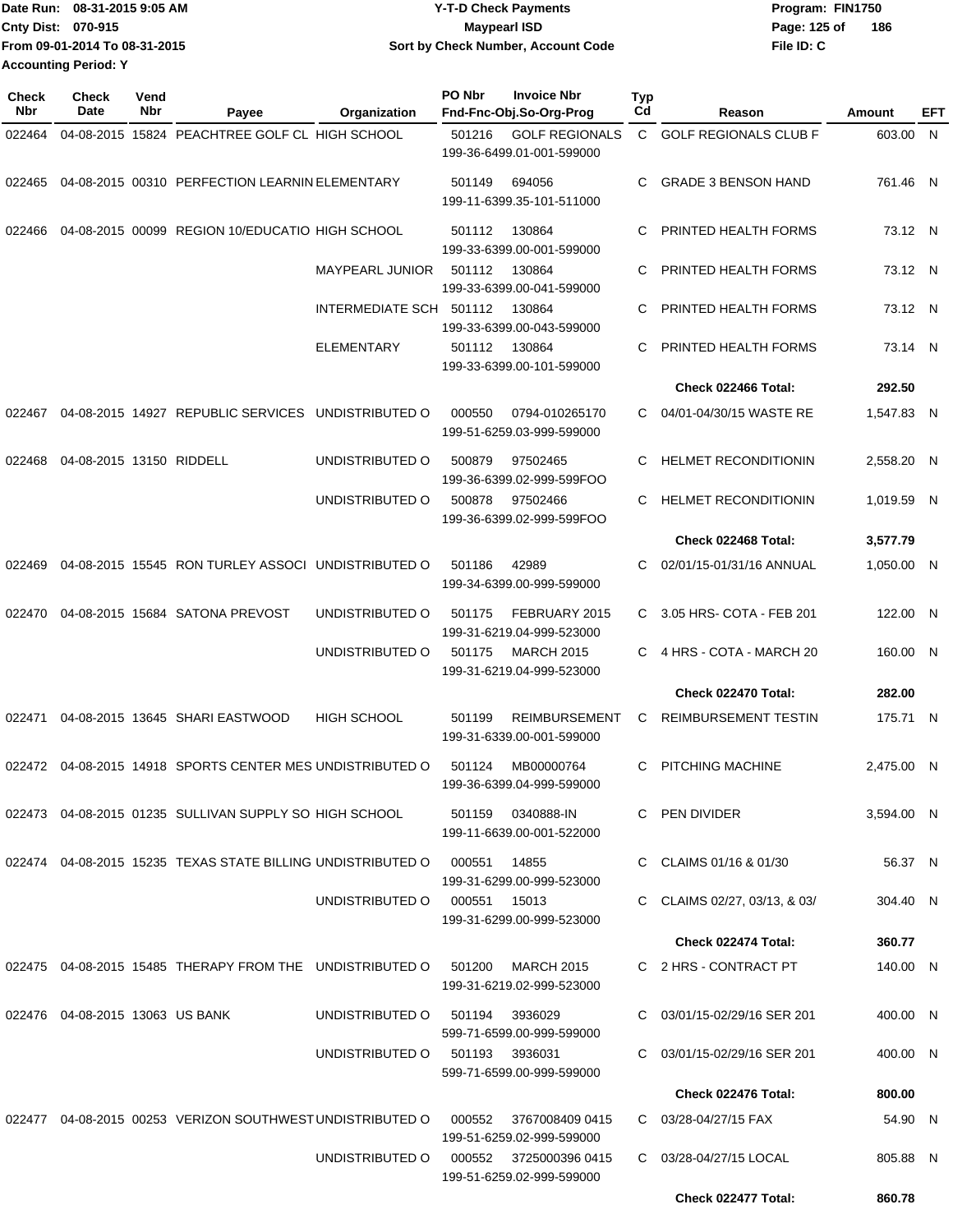|                             | Date Run: 08-31-2015 9:05 AM  | <b>Y-T-D Check Payments</b>        | Program: FIN1750 |     |  |
|-----------------------------|-------------------------------|------------------------------------|------------------|-----|--|
| <b>Cnty Dist: 070-915</b>   |                               | Maypearl ISD                       | Page: 126 of     | 186 |  |
|                             | From 09-01-2014 To 08-31-2015 | Sort by Check Number, Account Code | File ID: C       |     |  |
| <b>Accounting Period: Y</b> |                               |                                    |                  |     |  |

| <b>Check</b><br>Nbr | <b>Check</b><br>Date                 | Vend<br>Nbr | Payee                                                                       | Organization                    | PO Nbr | <b>Invoice Nbr</b><br>Fnd-Fnc-Obj.So-Org-Prog      | Typ<br>Cd | Reason                      | Amount     | EFT |
|---------------------|--------------------------------------|-------------|-----------------------------------------------------------------------------|---------------------------------|--------|----------------------------------------------------|-----------|-----------------------------|------------|-----|
| 022478              |                                      |             | 04-08-2015 15317 WATCH D.O.G.S.                                             | <b>ELEMENTARY</b>               | 501169 | W1028520<br>199-31-6399.00-101-599000              | C.        | WATCH DOGS SUPPLIES         | 254.15 N   |     |
| 022479              |                                      |             | 04-08-2015 01145 WELDERS WAREHOUS HIGH SCHOOL                               |                                 | 500051 | 24921<br>199-11-6399.09-001-522000                 | C         | 02/01-02/28/15 CYLINDER     | 80.00 N    |     |
|                     |                                      |             |                                                                             | <b>HIGH SCHOOL</b>              | 501099 | 578296<br>199-11-6399.09-001-522000                | C         | AG SUPPLIES                 | 557.10 N   |     |
|                     |                                      |             |                                                                             | <b>HIGH SCHOOL</b>              | 501099 | 578296<br>199-11-6639.00-001-522000                | C.        | <b>AG SUPPLIES</b>          | 557.09 N   |     |
|                     |                                      |             |                                                                             |                                 |        |                                                    |           | Check 022479 Total:         | 1,194.19   |     |
| 022480              |                                      |             | 04-08-2015 01078 WILLIAM V. MACGILL & MAYPEARL JUNIOR                       |                                 | 501102 | IN0512959<br>199-33-6399.00-041-599000             | C.        | <b>NURSE SUPPLIES</b>       | 125.41 N   |     |
| 022481              |                                      |             | 04-09-2015 00218 THE COWBOY BANK O UNDISTRIBUTED O                          |                                 | 501222 | <b>GAS CARD</b><br>199-34-6311.01-999-599000       | C.        | <b>GAS CARD</b>             | 500.00 N   |     |
| 022482              |                                      |             | 04-16-2015 14905 ACE EDUCATIONAL SUINTERMEDIATE SCH 501163                  |                                 |        | 1931492<br>199-11-6399.03-043-511000               | C.        | <b>WEBSTERS DICTIONARIE</b> | 428.43 N   |     |
| 022483              |                                      |             | 04-16-2015 01256 AT&T MOBILITY                                              | UNDISTRIBUTED O                 | 000555 | 824711164 0415<br>199-52-6259.00-999-599000        |           | C 03/03-04/02/15 CELL PHON  | 124.88 N   |     |
| 022484              |                                      |             | 04-16-2015 00871 CARD SERVICE CENT ELEMENTARY                               |                                 | 501042 | XXXX0185 04/15<br>199-11-6399.00-101-511MEF        | C.        | <b>IPAD MINI 2</b>          | 286.95 N   |     |
|                     |                                      |             |                                                                             | <b>HIGH SCHOOL</b>              | 501135 | 199-11-6399.05-001-511000                          | C.        | <b>CALCULATORS</b>          | 1.00 N     |     |
|                     |                                      |             |                                                                             | MAYPEARL JUNIOR                 | 501174 | XXXX0185 04/15<br>199-11-6399.07-041-523000        | C.        | DON'T LET YOUR EMOTIO       | 16.86 N    |     |
|                     |                                      |             |                                                                             | <b>HIGH SCHOOL</b>              | 501057 | XXXX0185 04/15<br>199-11-6399.12-001-523000        | C         | STRONG TEENS/DONT LE        | 51.69 N    |     |
|                     |                                      |             |                                                                             | <b>HIGH SCHOOL</b>              | 501135 | XXXX0185 04/15<br>199-11-6399.42-001-511000        | C.        | CALCULATORS                 | 1,583.60 N |     |
|                     |                                      |             |                                                                             | <b>HIGH SCHOOL</b>              | 501135 | XXXX0185 04/15<br>199-12-6399.02-001-599000        | C.        | CALCULATORS                 | 100.00 N   |     |
|                     |                                      |             |                                                                             | <b>SCHOOL BOARD</b>             | 501041 | XXXX0185 04/15<br>199-41-6499.02-702-599000        | C.        | <b>BOARD MEETING MEAL</b>   | 8.58 N     |     |
|                     |                                      |             |                                                                             | <b>SCHOOL BOARD</b>             |        | 501090 XXXX0185 04/15<br>199-41-6499.02-702-599000 |           | C BOARD MEETING MEAL        | 138.78 N   |     |
|                     |                                      |             |                                                                             | <b>SCHOOL BOARD</b>             |        | 501105 XXXX0185 04/15<br>199-41-6499.02-702-599000 |           | C BOARD MEETING MEAL        | 154.86 N   |     |
|                     |                                      |             |                                                                             | ADMINISTRATIVE                  |        | 501170 XXXX0185 04/15<br>199-41-6499.04-701-599000 |           | C TASBE MEAL                | 15.13 N    |     |
|                     |                                      |             |                                                                             |                                 |        |                                                    |           | Check 022484 Total:         | 2,357.45   |     |
|                     | 022485  04-16-2015  00527  CDWG INC. |             |                                                                             | INTERMEDIATE SCH 000553 QB60665 |        | 199-11-6639.45-043-511000                          |           | C PRINTER                   | 423.49 N   |     |
|                     |                                      |             | 022486 04-16-2015 00217 CITY OF MAYPEARL UNDISTRIBUTED O 000556 665 03/2015 |                                 |        | 199-51-6259.01-999-599000                          |           | C 02/10-03/16/15 SPORTS     | 250.85 N   |     |
|                     |                                      |             | 022487 04-16-2015 00218 THE COWBOY BANK O HIGH SCHOOL                       |                                 | 501280 | TENNIS MEALS<br>199-36-6499.01-001-599000          |           | C TENNIS REGIONALS MEAL     | 363.16 N   |     |
|                     |                                      |             | 022488 04-16-2015 13639 EAST TEXAS COPY SY ELEMENTARY                       |                                 |        | 501171 283117<br>199-11-6399.11-101-511000         |           | C TONER                     | 90.00 N    |     |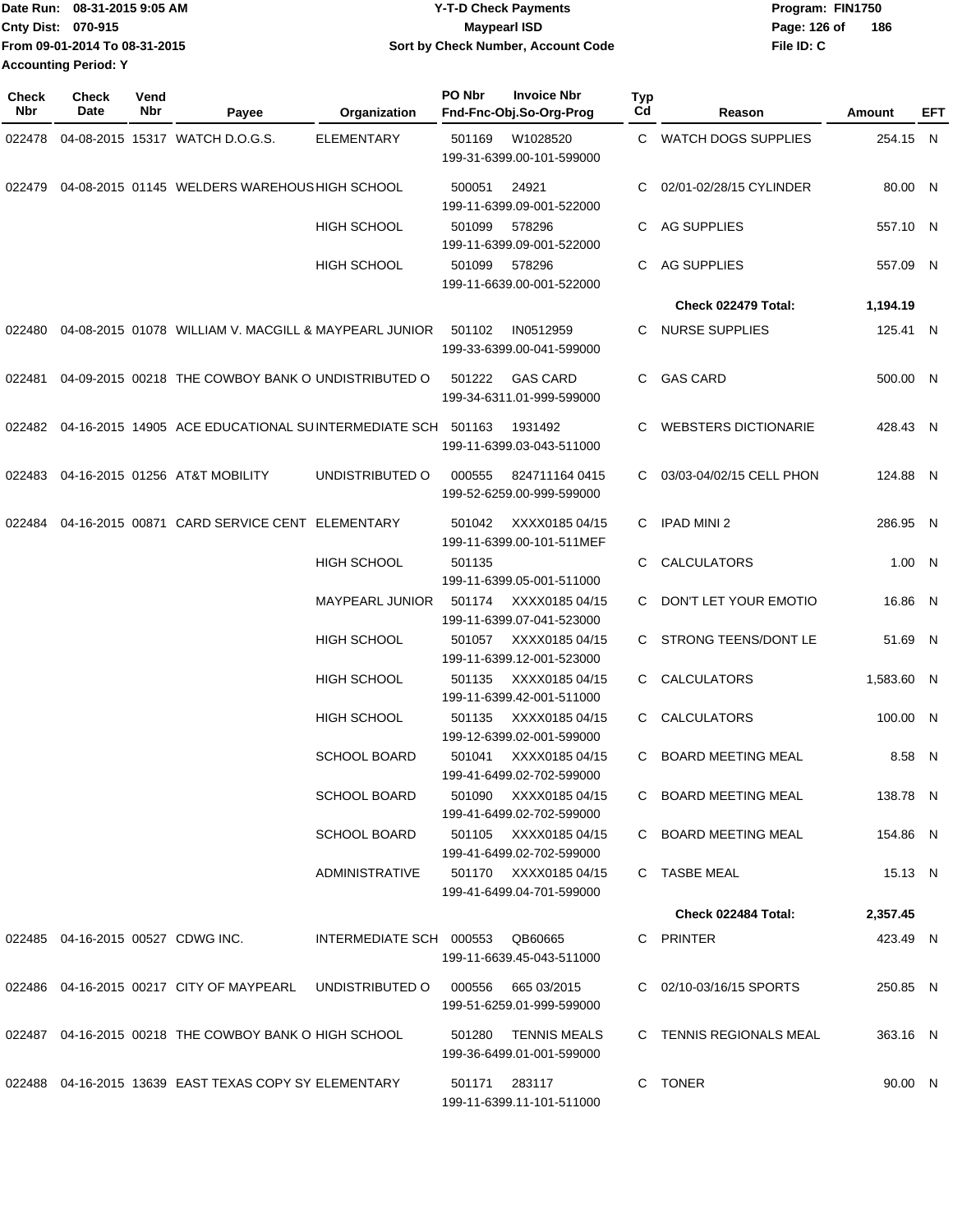|                             | Date Run: 08-31-2015 9:05 AM  | <b>Y-T-D Check Payments</b>        | Program: FIN1750 |     |
|-----------------------------|-------------------------------|------------------------------------|------------------|-----|
| <b>Cnty Dist: 070-915</b>   |                               | Maypearl ISD                       | Page: 127 of     | 186 |
|                             | From 09-01-2014 To 08-31-2015 | Sort by Check Number, Account Code | File ID: C       |     |
| <b>Accounting Period: Y</b> |                               |                                    |                  |     |

| Check<br>Nbr | <b>Check</b><br>Date               | Vend<br>Nbr | Payee                                                                       | Organization                     | PO Nbr<br>Fnd-Fnc-Obj.So-Org-Prog                       | <b>Invoice Nbr</b>   | Typ<br>Cd | Reason                      | Amount      | EFT |
|--------------|------------------------------------|-------------|-----------------------------------------------------------------------------|----------------------------------|---------------------------------------------------------|----------------------|-----------|-----------------------------|-------------|-----|
| 022489       |                                    |             | 04-16-2015 13600 GEORGE ODERA                                               | UNDISTRIBUTED O                  | 501246<br>199-13-6299.00-999-599000                     | <b>RETIREMENT</b>    | C.        | <b>RETIREMENT GIFT</b>      | 300.00 N    |     |
| 022490       |                                    |             | 04-16-2015 14832 KATHY RODRIGUE                                             | <b>HIGH SCHOOL</b>               | 501261<br>199-11-6499.04-001-511000                     | <b>REIMBURSEMENT</b> | C.        | <b>OAP MEAL</b>             | 122.08 N    |     |
| 022491       |                                    |             | 04-16-2015 15829 LA QUINTA                                                  | <b>HIGH SCHOOL</b>               | 501275<br>199-36-6499.01-001-599000                     | S. WHITE             | C.        | <b>TENNIS REGIONALS</b>     | 224.25 N    |     |
| 022492       |                                    |             | 04-16-2015 15829 LA QUINTA                                                  | <b>HIGH SCHOOL</b>               | 501275<br>199-36-6499.01-001-599000                     | S. WHITE             | C         | <b>TENNIS REGIONALS</b>     | 224.25 N    |     |
|              |                                    |             |                                                                             | <b>HIGH SCHOOL</b>               | 501275<br>199-36-6499.01-001-599000                     | S. WHITE             | D         | DID NOT USE AT TENNISR      | $-224.25$ N |     |
|              |                                    |             |                                                                             |                                  |                                                         |                      |           | Check 022492 Total:         | .00         |     |
| 022493       | 04-16-2015 15098 LOWE'S            |             |                                                                             | UNDISTRIBUTED O                  | 501052<br>199-36-6399.03-999-599GHS                     | 99007281357 415      | C.        | MATERIALS FOR NETTING       | 92.94 N     |     |
|              |                                    |             |                                                                             | UNDISTRIBUTED O                  | 501070<br>199-51-6319.02-999-599000                     | 99007281357 415      | C.        | <b>MAINTENANCE SUPPLIES</b> | 1.367.45 N  |     |
|              |                                    |             |                                                                             |                                  |                                                         |                      |           | <b>Check 022493 Total:</b>  | 1,460.39    |     |
| 022494       |                                    |             | 04-16-2015 15740 MOORE RECYCLING L UNDISTRIBUTED O                          |                                  | 000557<br>199-51-6259.03-999-599000                     | 0001224475           | C         | 03/01-03/31/15 400 PANTH    | 22.02 N     |     |
|              |                                    |             |                                                                             | UNDISTRIBUTED O                  | 000557<br>199-51-6259.03-999-599000                     | 0001224471           | C         | 03/01-03/31/15 600 PHILLIP  | 20.14 N     |     |
|              |                                    |             |                                                                             | UNDISTRIBUTED O                  | 000557<br>199-51-6259.03-999-599000                     | 0001224472           | C         | 03/01-03/31/15 1025 W 4TH   | 23.14 N     |     |
|              |                                    |             |                                                                             | UNDISTRIBUTED O                  | 000557<br>199-51-6259.03-999-599000                     | 0001224474           | C         | 03/01-03/31/15 12636 FM     | 25.38 N     |     |
|              |                                    |             |                                                                             | UNDISTRIBUTED O                  | 000557<br>199-51-6259.03-999-599000                     | 0001224473           | C         | 03/01-03/31/15 1024 W 4TH   | 74.66 N     |     |
|              |                                    |             |                                                                             |                                  |                                                         |                      |           | Check 022494 Total:         | 165.34      |     |
| 022495       |                                    |             | 04-16-2015 15814 NEC FINANCIAL SERVI UNDISTRIBUTED O                        |                                  | 000554<br>199-51-6259.02-999-599000                     | 0001794286           | C.        | SV8100 PHONE SYSTEM /       | 1,440.27 N  |     |
| 022496       |                                    |             | 04-16-2015 00590 ORIENTAL TRADING C INTERMEDIATE SCH 501000                 |                                  | 199-12-6399.03-043-599000                               | 671005626-01         | C         | <b>FINE TIP MARKERS</b>     | 42.79 N     |     |
|              |                                    |             | 022497 04-16-2015 12836 R B SPORTING GOOD UNDISTRIBUTED O 500826 0473946-IN |                                  | 199-36-6399.03-999-599GHS                               |                      |           | C SHORTS/UNITARDS           | 1,242.50 N  |     |
|              | 022498  04-16-2015  13150  RIDDELL |             |                                                                             | UNDISTRIBUTED O 501123 97554380  | 199-36-6399.02-999-599FOO                               |                      |           | C PADDED PANTS/GIRDLES/     | 2,917.00 N  |     |
|              |                                    |             | 022499  04-16-2015  15480  SECURE TECH SYSTE UNDISTRIBUTED O  501033  4292  |                                  | 199-52-6399.00-999-599000                               |                      |           | C WIRING/SETUP- UHF RADI    | 1,237.50 N  |     |
|              | 022500 04-16-2015 00810 TASSP      |             |                                                                             | MAYPEARL JUNIOR 501233 300005395 | 199-23-6499.00-041-599000                               |                      |           | C MEMBERSHIP                | 210.00 N    |     |
|              |                                    |             | 022501 04-16-2015 00144 WAXAHACHIE DAILY LI ADMINISTRATIVE                  |                                  | 501258   0281530   05/2015<br>199-41-6219.10-701-599000 |                      |           | C 52 WEEK RENEWAL           | 124.00 N    |     |
|              |                                    |             | 022502  04-23-2015  15328  ACCURATE LABEL DE ELEMENTARY    501255  138075   |                                  | 199-11-6399.11-101-511000                               |                      |           | C CAR RIDER LABELS          | 78.95 N     |     |
|              |                                    |             | 022503  04-23-2015  15809  ACTION PUBLISHING I ELEMENTARY                   |                                  | 501231 100441<br>199-11-6399.11-101-511000              |                      |           | C 2 LINE GRADEBOOK          | 87.71 N     |     |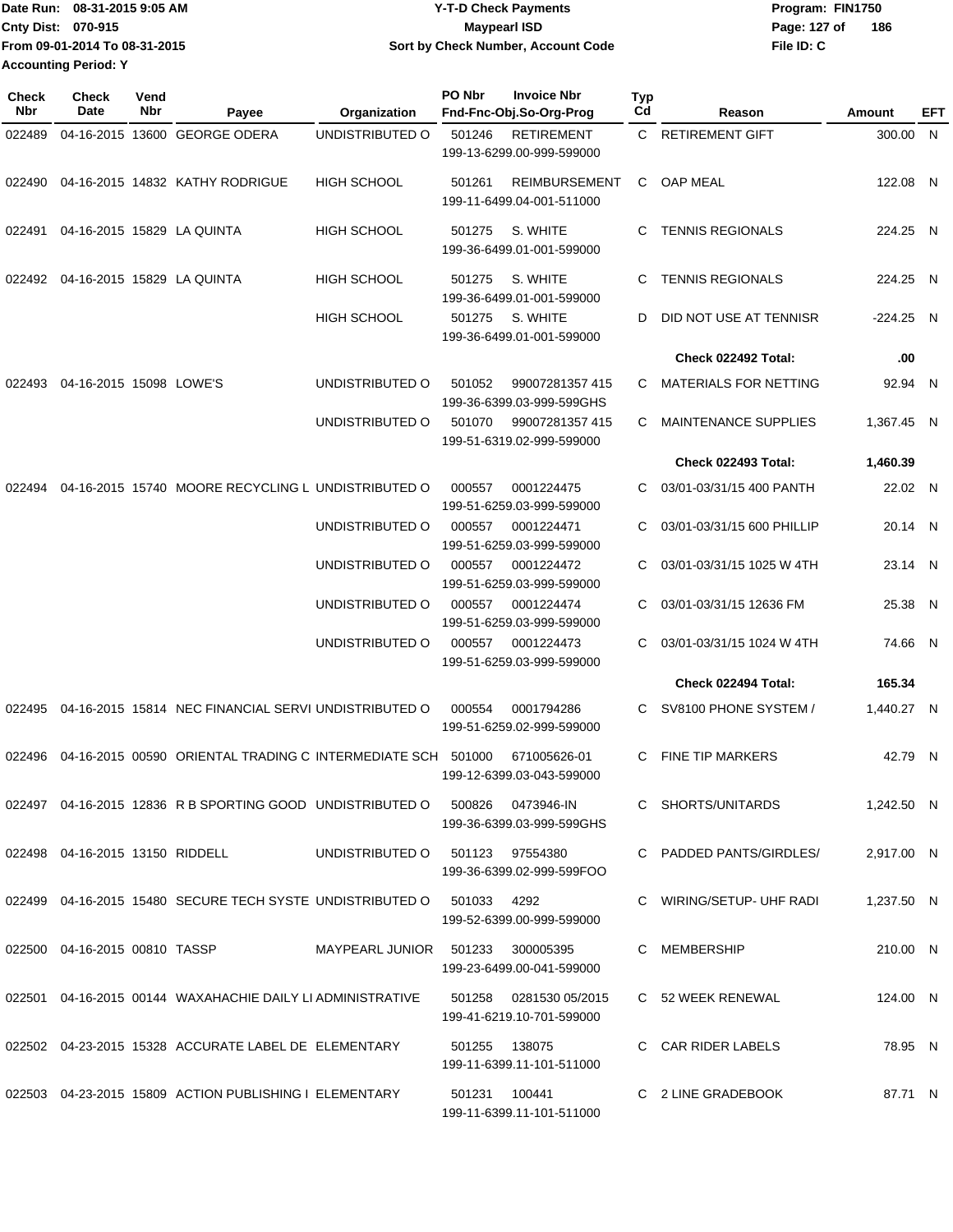| Date Run:                 | 08-31-2015 9:05 AM            | <b>Y-T-D Check Payments</b>        | Program: FIN1750 |     |
|---------------------------|-------------------------------|------------------------------------|------------------|-----|
| <b>Cnty Dist: 070-915</b> |                               | <b>Mavpearl ISD</b>                | Page: 128 of     | 186 |
|                           | From 09-01-2014 To 08-31-2015 | Sort by Check Number, Account Code | File ID: C       |     |
| Accounting Period: Y      |                               |                                    |                  |     |

| <b>Check</b><br>Nbr | <b>Check</b><br>Date              | Vend<br>Nbr | Payee                                                | Organization                     | PO Nbr        | <b>Invoice Nbr</b><br>Fnd-Fnc-Obj.So-Org-Prog | <b>Typ</b><br>Cd | Reason                     | Amount     | EFT |
|---------------------|-----------------------------------|-------------|------------------------------------------------------|----------------------------------|---------------|-----------------------------------------------|------------------|----------------------------|------------|-----|
| 022504              |                                   |             | 04-23-2015 12211 ADVANCE PIERRE FO INTERMEDIATE SCH  |                                  | 000558        | 1540288<br>240-35-6341.00-043-599000          | $\mathsf{C}^-$   | <b>COMMODITY PRODUCTS</b>  | 76.05 N    |     |
|                     |                                   |             |                                                      | <b>ELEMENTARY</b>                | 000558        | 1540288<br>240-35-6341.00-101-599000          | C                | <b>COMMODITY PRODUCTS</b>  | 76.05 N    |     |
|                     |                                   |             |                                                      |                                  |               |                                               |                  | <b>Check 022504 Total:</b> | 152.10     |     |
| 022505              |                                   |             | 04-23-2015 00901 AVENUE FUEL DISTRI UNDISTRIBUTED O  |                                  | 501282        | 57484<br>199-34-6311.01-999-599000            | C.               | 820 GAL. LS DIESEL         | 1,737.58 N |     |
| 022506              |                                   |             | 04-23-2015 00021 POSSIBILITIES CONSU UNDISTRIBUTED O |                                  | 501289        | FEB-APRIL 2015<br>263-11-6219.00-999-511000   | C.               | 50 HRS - ESL SERVICES -F   | 2,000.00 N |     |
| 022507              |                                   |             | 04-23-2015 00593 BLUE BELL CREAMERI MAYPEARL JUNIOR  |                                  | 000559        | 149656<br>240-35-6341.00-041-599000           | C                | <b>ICE CREAM</b>           | 145.80 N   |     |
|                     |                                   |             |                                                      | INTERMEDIATE SCH 000559          |               | 228326<br>240-35-6341.00-043-599000           | C                | <b>ICE CREAM</b>           | 148.95 N   |     |
|                     |                                   |             |                                                      |                                  |               |                                               |                  | Check 022507 Total:        | 294.75     |     |
| 022508              |                                   |             | 04-23-2015 00956 BORDEN DAIRY                        | <b>MAYPEARL JUNIOR</b>           | 000560        | 224749<br>240-35-6341.00-041-599000           | C.               | MILK                       | 462.31 N   |     |
|                     |                                   |             |                                                      | INTERMEDIATE SCH 000560          |               | 224749<br>240-35-6341.00-043-599000           | C.               | MILK                       | 389.20 N   |     |
|                     |                                   |             |                                                      | <b>ELEMENTARY</b>                | 000560        | 224749<br>240-35-6341.00-101-599000           | C                | MILK                       | 1,125.90 N |     |
|                     |                                   |             |                                                      | <b>HIGH SCHOOL</b>               | 000560        | 224749<br>240-35-6341.01-001-599000           | C                | MILK                       | 500.40 N   |     |
|                     |                                   |             |                                                      |                                  |               |                                               |                  | <b>Check 022508 Total:</b> | 2,477.81   |     |
| 022509              |                                   |             | 04-23-2015 13576 CANON FINANCIAL SE UNDISTRIBUTED O  |                                  | 000562        | 14807710<br>199-11-6219.00-999-523000         |                  | C LEASE 05/01/2015         | 220.90 N   |     |
|                     |                                   |             |                                                      | <b>HIGH SCHOOL</b>               | 000562        | 14807710<br>199-11-6269.00-001-511000         | C.               | LEASE 05/01/2015           | 245.44 N   |     |
|                     |                                   |             |                                                      | MAYPEARL JUNIOR                  | 000562        | 14807710<br>199-11-6269.00-041-511000         | C.               | LEASE 05/01/2015           | 245.44 N   |     |
|                     |                                   |             |                                                      | INTERMEDIATE SCH                 | 000562        | 14807710<br>199-11-6269.00-043-599000         | C                | LEASE 05/01/2015           | 239.99 N   |     |
|                     |                                   |             |                                                      | <b>ELEMENTARY</b>                | 000562        | 14807710<br>199-11-6269.00-101-511000         | C                | LEASE 05/01/2015           | 245.44 N   |     |
|                     |                                   |             |                                                      | ELEMENTARY                       |               | 000562 14807710<br>199-11-6269.00-101-599000  |                  | C LEASE 05/01/2015         | 245.44 N   |     |
|                     |                                   |             |                                                      | <b>HIGH SCHOOL</b>               |               | 199-11-6269.01-001-511000                     |                  | C LEASE 05/01/2015         | 1,227.20 N |     |
|                     |                                   |             |                                                      |                                  |               | 199-11-6269.01-041-511000                     |                  | C LEASE 05/01/2015         | 245.44 N   |     |
|                     |                                   |             |                                                      | INTERMEDIATE SCH 000562 14807710 |               | 199-11-6269.01-043-511000                     |                  | C LEASE 05/01/2015         | 239.99 N   |     |
|                     |                                   |             |                                                      | DIR COST-ADMINIS 000562 14807710 |               | 199-41-6249.00-720-599000                     |                  | C LEASE 05/01/2015         | 269.97 N   |     |
|                     |                                   |             |                                                      |                                  |               |                                               |                  | <b>Check 022509 Total:</b> | 3,425.25   |     |
|                     | 022510 04-23-2015 15764 CCE       |             |                                                      | <b>HIGH SCHOOL</b>               | 501276 407073 | 199-36-6499.01-001-599000                     |                  | C LETTER JACKETS           | 500.00 N   |     |
|                     | 022511 04-23-2015 00527 CDWG INC. |             |                                                      | <b>ADMINISTRATIVE</b>            |               | 501148 TS97402<br>199-41-6399.01-701-599000   |                  | C HP PROBOOK               | 674.50 N   |     |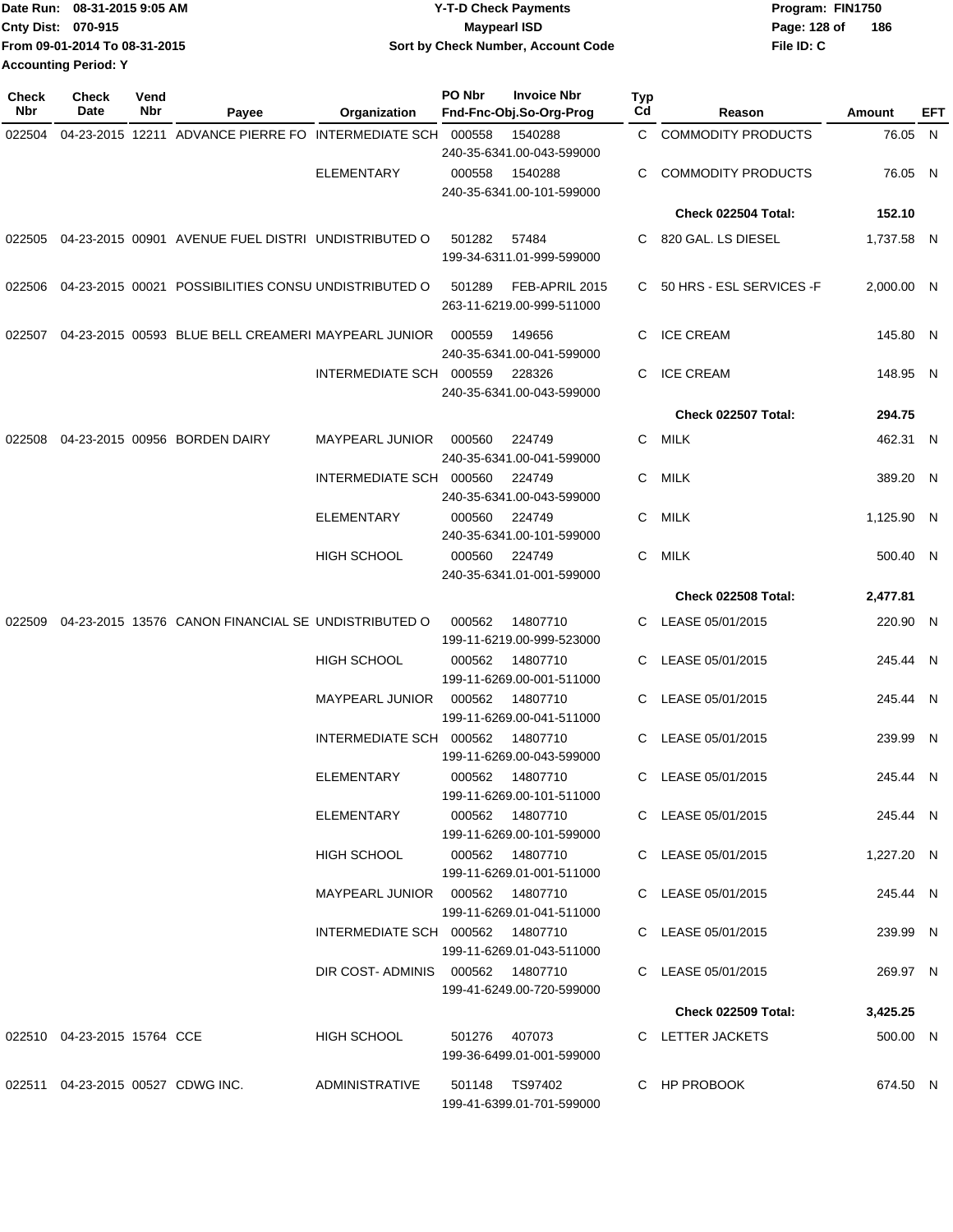| TDate Run: 08-31-2015 9:05 AM | <b>Y-T-D Check Payments</b>        | Program: FIN1750    |
|-------------------------------|------------------------------------|---------------------|
| <b>Cnty Dist: 070-915</b>     | Mavpearl ISD                       | 186<br>Page: 129 of |
| From 09-01-2014 To 08-31-2015 | Sort by Check Number, Account Code | File ID: C          |
| <b>Accounting Period: Y</b>   |                                    |                     |

| <b>Check</b><br>Nbr | <b>Check</b><br>Date          | Vend<br>Nbr | Payee                                                                       | Organization                       | PO Nbr           | <b>Invoice Nbr</b><br>Fnd-Fnc-Obj.So-Org-Prog                   | Typ<br>Cd | Reason                                                    | Amount               | EFT |
|---------------------|-------------------------------|-------------|-----------------------------------------------------------------------------|------------------------------------|------------------|-----------------------------------------------------------------|-----------|-----------------------------------------------------------|----------------------|-----|
|                     |                               |             | 022512 04-23-2015 00501 CHANNING BETE COM HIGH SCHOOL                       |                                    | 501198           | 52948746<br>199-33-6399.00-001-599000                           |           | C CPR SUPPLIES                                            | 149.77 N             |     |
|                     | 022513 04-23-2015 13566 DATCS |             |                                                                             | UNDISTRIBUTED O                    | 000561           | 166836<br>199-34-6219.01-999-599000                             |           | C DOT - 10 PANEL/BREATH                                   | 152.78 N             |     |
|                     |                               |             | 022514 04-23-2015 00242 DEMCO, INC.                                         | UNDISTRIBUTED O                    | 501226           | 5573473<br>199-53-6399.00-999-599000                            |           | C LABELS/PROTECTORS                                       | 147.81 N             |     |
|                     |                               |             | 022515 04-23-2015 15656 DEPARTMENT OF INF UNDISTRIBUTED O                   |                                    | 000563           | 15031294N<br>199-51-6259.02-999-599000                          | C         | 03/01-03/31/15 LONG DIST                                  | 57.05 N              |     |
|                     |                               |             | 022516 04-23-2015 12536 DESOTO JANITORIAL UNDISTRIBUTED O                   |                                    | 501157           | 164340<br>199-51-6319.01-999-599000                             | C         | GLOVES/SOAP/TISSUE/LI                                     | 3,556.15 N           |     |
|                     |                               |             |                                                                             | UNDISTRIBUTED O                    | 501048           | 163551<br>199-51-6319.01-999-599000                             | C.        | VACUUM ROLLERS/MOTO                                       | 320.99 N             |     |
|                     |                               |             |                                                                             |                                    |                  |                                                                 |           | Check 022516 Total:                                       | 3,877.14             |     |
| 022517              |                               |             | 04-23-2015 12885 DIRECT ENERGY                                              | UNDISTRIBUTED O                    | 000574           | 151060023996051<br>199-51-6259.04-999-599000                    |           | C 03/13-04/13/15 HS SOUTH                                 | 9.30 N               |     |
|                     |                               |             |                                                                             | UNDISTRIBUTED O                    | 000574           | 151060023996051<br>199-51-6259.04-999-599000                    |           | C 03/13-04/13/15 CATV TOW                                 | 9.31 N               |     |
|                     |                               |             |                                                                             | UNDISTRIBUTED O                    | 000574           | 151060023996051<br>199-51-6259.04-999-599000                    |           | C 03/13-04/13/15 PROTABLE                                 | 11.44 N              |     |
|                     |                               |             |                                                                             | UNDISTRIBUTED O                    | 000574           | 151060023996051<br>199-51-6259.04-999-599000                    |           | C 03/13-04/13/15 GOLF FACIL                               | 46.78 N              |     |
|                     |                               |             |                                                                             | UNDISTRIBUTED O                    | 000574           | 151060023996051<br>199-51-6259.04-999-599000                    |           | C 03/13-04/13/15 INT PRACT                                | 41.88 N              |     |
|                     |                               |             |                                                                             | UNDISTRIBUTED O<br>UNDISTRIBUTED O | 000574<br>000574 | 151060023996051<br>199-51-6259.04-999-599000<br>151060023996051 |           | C 03/13-04/13/15 309 MAIN S<br>C 03/13-04/13/15 QUAD BUIL | 279.07 N<br>279.07 N |     |
|                     |                               |             |                                                                             | UNDISTRIBUTED O                    | 000574           | 199-51-6259.04-999-599000<br>151060023996051                    |           | C 03/13-04/13/15 INT. CAFET                               | 460.16 N             |     |
|                     |                               |             |                                                                             | UNDISTRIBUTED O                    | 000574           | 199-51-6259.04-999-599000<br>151060023996051                    |           | C 03/13-04/13/15 INTER. SCH                               | 1,090.30 N           |     |
|                     |                               |             |                                                                             |                                    |                  | 199-51-6259.04-999-599000                                       |           |                                                           |                      |     |
|                     |                               |             |                                                                             | UNDISTRIBUTED O                    | 000574           | 151060023996051<br>199-51-6259.04-999-599000                    | C.        | 03/13-04/13/15 BUS BARN                                   | 207.55 N             |     |
|                     |                               |             |                                                                             | UNDISTRIBUTED O                    |                  | 199-51-6259.04-999-599000                                       |           | $C$ 03/13-04/13/15 H.S. SOUTH                             | 3,055.98 N           |     |
|                     |                               |             |                                                                             |                                    |                  |                                                                 |           | Check 022517 Total:                                       | 5,490.84             |     |
|                     |                               |             | 022518  04-23-2015  15718  DUNCAN PLUMBING S  UNDISTRIBUTED O  501245  2673 |                                    |                  | 199-51-6249.00-999-599000                                       |           | C HS SHOWERS                                              | 1,320.00 N           |     |
|                     |                               |             |                                                                             | UNDISTRIBUTED O 501245 2673        |                  | 199-51-6319.04-999-599000                                       |           | C HS SHOWERS                                              | 559.87 N             |     |
|                     |                               |             |                                                                             |                                    |                  |                                                                 |           | Check 022518 Total:                                       | 1,879.87             |     |
|                     |                               |             | 022519 04-23-2015 13639 EAST TEXAS COPY SY HIGH SCHOOL                      |                                    |                  | 000572 284333<br>199-11-6269.00-001-511000                      |           | C 03/09-04/08/15 PRINTERS                                 | 87.50 N              |     |
|                     |                               |             |                                                                             | MAYPEARL JUNIOR  000572  284333    |                  | 199-11-6269.00-041-511000                                       |           | C 03/09-04/08/15 PRINTERS                                 | 87.50 N              |     |
|                     |                               |             |                                                                             | INTERMEDIATE SCH 000572 284333     |                  | 199-11-6269.00-043-599000                                       |           | C 03/09-04/08/15 PRINTERS                                 | 87.50 N              |     |
|                     |                               |             |                                                                             | ELEMENTARY                         |                  | 000572 284333<br>199-11-6269.00-101-511000                      |           | C 03/09-04/08/15 PRINTERS                                 | 87.50 N              |     |
|                     |                               |             |                                                                             | ELEMENTARY                         |                  | 000572 284333<br>199-11-6269.00-101-599000                      |           | C 03/09-04/08/15 PRINTERS                                 | 87.50 N              |     |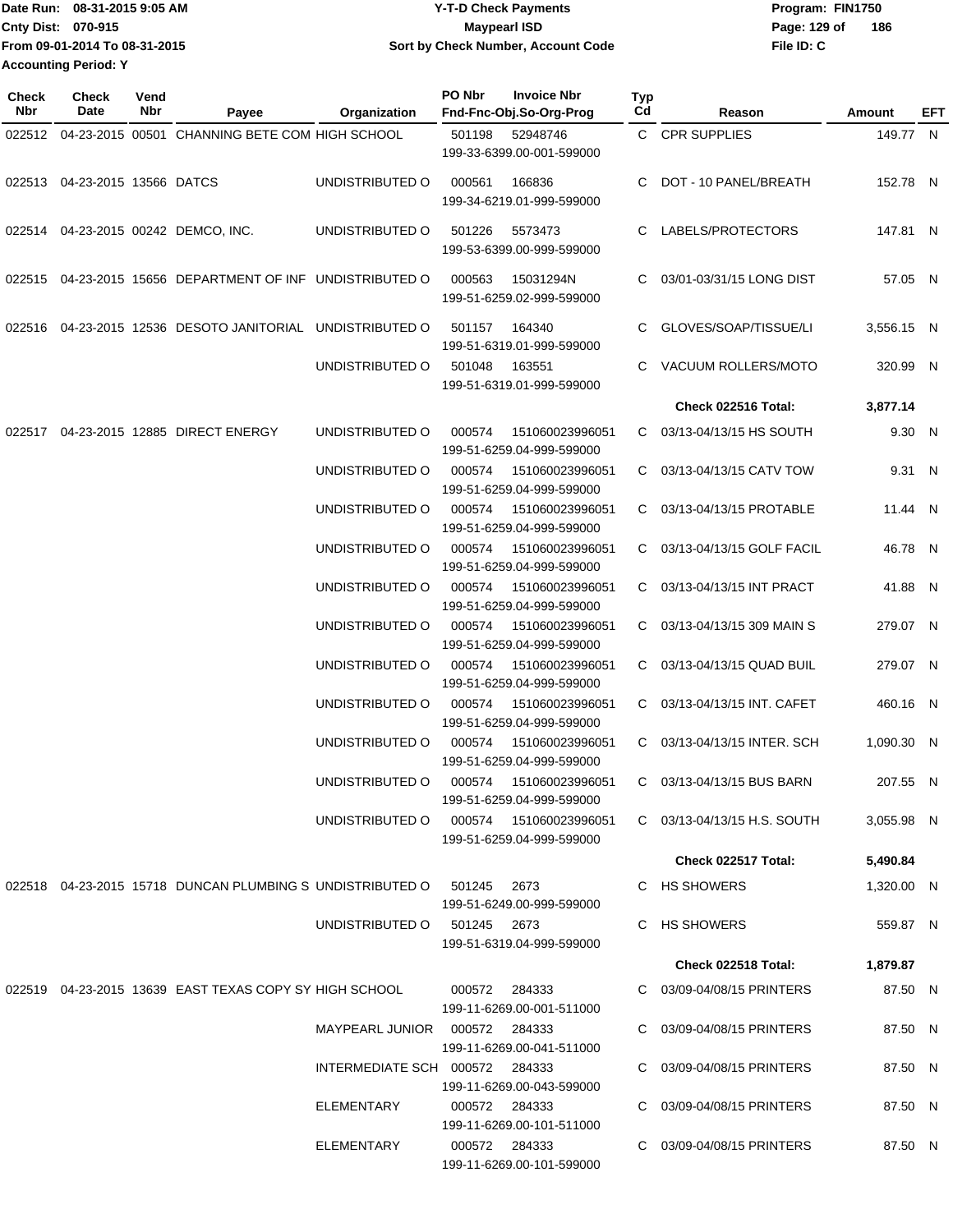| IDate Run: 08-31-2015 9:05 AM | <b>Y-T-D Check Payments</b>               | Program: FIN1750    |
|-------------------------------|-------------------------------------------|---------------------|
| Cnty Dist: 070-915            | Maypearl ISD                              | 186<br>Page: 130 of |
| From 09-01-2014 To 08-31-2015 | <b>Sort by Check Number, Account Code</b> | File ID: C          |
| <b>Accounting Period: Y</b>   |                                           |                     |

| <b>Check</b><br>Nbr | <b>Check</b><br>Date          | Vend<br>Nbr | Payee                                                     | Organization                           | PO Nbr | <b>Invoice Nbr</b><br>Fnd-Fnc-Obj.So-Org-Prog | Typ<br>Cd | Reason                       | Amount     | EFT |
|---------------------|-------------------------------|-------------|-----------------------------------------------------------|----------------------------------------|--------|-----------------------------------------------|-----------|------------------------------|------------|-----|
|                     |                               |             |                                                           | <b>HIGH SCHOOL</b>                     | 000572 | 284333                                        | C.        | 03/09-04/08/15 PRINTERS      | 107.53 N   |     |
|                     |                               |             |                                                           |                                        |        | 199-11-6269.01-001-511000                     |           |                              |            |     |
|                     |                               |             |                                                           | <b>MAYPEARL JUNIOR</b>                 | 000572 | 284333                                        | С         | 03/09-04/08/15 PRINTERS      | 87.50 N    |     |
|                     |                               |             |                                                           |                                        |        | 199-11-6269.01-041-511000                     |           |                              |            |     |
|                     |                               |             |                                                           | DIR COST- ADMINIS                      | 000572 | 284333                                        | С         | 03/09-04/08/15 PRINTERS      | 87.50 N    |     |
|                     |                               |             |                                                           |                                        |        | 199-41-6249.00-720-599000                     |           |                              |            |     |
|                     |                               |             |                                                           |                                        |        |                                               |           | Check 022519 Total:          | 720.03     |     |
| 022520              |                               |             | 04-23-2015 12186 ELLIOTT ELECTRIC                         | UNDISTRIBUTED O                        | 500990 | 09-78673-01                                   |           | C GFCI/MALE ADAPTER          | 64.74 N    |     |
|                     |                               |             |                                                           |                                        |        | 199-51-6319.04-999-599000                     |           |                              |            |     |
| 022521              |                               |             | 04-23-2015 00040 FLATT STATIONERS, I ELEMENTARY           |                                        | 501223 | 287039-00                                     | С         | BINDERS/FOLDERS/PADL         | 99.42 N    |     |
|                     |                               |             |                                                           |                                        |        | 199-31-6399.00-101-599000                     |           |                              |            |     |
|                     |                               |             |                                                           | ELEMENTARY                             | 501220 | 286955-00                                     | С         | CABLE/TAPE/POSTER            | 111.38 N   |     |
|                     |                               |             |                                                           |                                        |        | 199-31-6399.00-101-599000                     |           |                              |            |     |
|                     |                               |             |                                                           | <b>ELEMENTARY</b>                      | 501223 | 287039-00                                     | С         | <b>BINDERS</b>               | 14.97 N    |     |
|                     |                               |             |                                                           |                                        |        | 211-31-6399.00-101-524000                     |           |                              |            |     |
|                     |                               |             |                                                           |                                        |        |                                               |           | Check 022521 Total:          | 225.77     |     |
|                     |                               |             | 022522 04-23-2015 14120 HARRIS COMPUTER S UNDISTRIBUTED O |                                        | 000564 | XT00103728                                    | C.        | 03/01-03/31/15 EZSCHOOL      | 71.25 N    |     |
|                     |                               |             |                                                           |                                        |        | 240-35-6219.00-999-599000                     |           |                              |            |     |
| 022523              |                               |             | 04-23-2015 15801 HEAT MECHANICAL A UNDISTRIBUTED O        |                                        | 501241 | 2201                                          | C         | HVAC - INTER./AG. FAC.       | 59.95 N    |     |
|                     |                               |             |                                                           |                                        |        | 199-51-6249.00-999-599000                     |           |                              |            |     |
|                     |                               |             |                                                           | UNDISTRIBUTED O                        | 501241 | 2200                                          | С         | <b>HVAC - INTERMEDIATE</b>   | 229.85 N   |     |
|                     |                               |             |                                                           |                                        |        | 199-51-6249.00-999-599000                     |           |                              |            |     |
|                     |                               |             |                                                           | UNDISTRIBUTED O                        | 501241 | 2201                                          | C         | HVAC - INTER./AG. FAC.       | 80.00 N    |     |
|                     |                               |             |                                                           |                                        |        | 199-51-6319.04-999-599000                     |           |                              |            |     |
|                     |                               |             |                                                           |                                        |        |                                               |           | <b>Check 022523 Total:</b>   | 369.80     |     |
|                     | 022524 04-23-2015 00243 HILCO |             |                                                           | UNDISTRIBUTED O                        | 000565 | 4705273700 0315                               | C.        | 03/04-04/02/15 FUEL TANK     | 30.63 N    |     |
|                     |                               |             |                                                           |                                        |        | 199-51-6259.04-999-599000                     |           |                              |            |     |
|                     |                               |             |                                                           | UNDISTRIBUTED O                        | 000565 | 4705171500 0315                               | C.        | 03/04-04/02/15 SECURITY      | 32.74 N    |     |
|                     |                               |             |                                                           |                                        |        | 199-51-6259.04-999-599000                     |           |                              |            |     |
|                     |                               |             |                                                           | UNDISTRIBUTED O                        | 000565 | 4706839800 0315                               | C.        | 03/04-04/02/15 MARQUEE       | 54.93 N    |     |
|                     |                               |             |                                                           |                                        |        | 199-51-6259.04-999-599000                     |           |                              |            |     |
|                     |                               |             |                                                           | UNDISTRIBUTED O                        | 000565 | 4602266500 0315                               |           | C 03/04-04/02/15 ATHLETIC F  | 530.45 N   |     |
|                     |                               |             |                                                           |                                        |        | 199-51-6259.04-999-599000                     |           |                              |            |     |
|                     |                               |             |                                                           | UNDISTRIBUTED O                        | 000565 | 4706312901 0315                               |           | C 03/04-04/02/15 ELEMENTA    | 2,282.48 N |     |
|                     |                               |             |                                                           | UNDISTRIBUTED O                        | 000565 | 199-51-6259.04-999-599000<br>4602563301 0315  |           |                              |            |     |
|                     |                               |             |                                                           |                                        |        | 199-51-6259.04-999-599000                     |           | C 03/04-04/02/15 HS NORTH    | 1,979.66 N |     |
|                     |                               |             |                                                           | UNDISTRIBUTED O                        |        | 000565 4705335301 0315                        |           | C 03/04-04/02/15 JUNIOR HIG  | 2,563.67 N |     |
|                     |                               |             |                                                           |                                        |        | 199-51-6259.04-999-599000                     |           |                              |            |     |
|                     |                               |             |                                                           | UNDISTRIBUTED O 000565 4706783900 0315 |        |                                               |           | C 03/04-04/02/15 AG. FACILIT | 1,301.92 N |     |
|                     |                               |             |                                                           |                                        |        | 199-51-6259.78-999-522000                     |           |                              |            |     |
|                     |                               |             |                                                           |                                        |        |                                               |           | <b>Check 022524 Total:</b>   | 8,776.48   |     |
|                     |                               |             | 022525 04-23-2015 15625 HOUGHTON MIFFLIN-H ELEMENTARY     |                                        | 501190 | 951315388                                     |           | C SCIENCE FUSION             | 144.00 N   |     |
|                     |                               |             |                                                           |                                        |        | 199-11-6399.06-101-511000                     |           |                              |            |     |
|                     |                               |             |                                                           | ELEMENTARY                             |        | 501190 951316101                              |           | C GO MATH TEXTS              | 390.00 N   |     |
|                     |                               |             |                                                           |                                        |        | 199-11-6399.06-101-511000                     |           |                              |            |     |
|                     |                               |             |                                                           | INTERMEDIATE SCH 501190 951315388      |        |                                               |           | C GO MATH/SCIENCE FUSIO      | 118.25 N   |     |
|                     |                               |             |                                                           |                                        |        | 199-11-6399.12-043-511000                     |           |                              |            |     |
|                     |                               |             |                                                           |                                        |        |                                               |           | <b>Check 022525 Total:</b>   | 652.25     |     |
|                     |                               |             |                                                           |                                        |        |                                               |           |                              |            |     |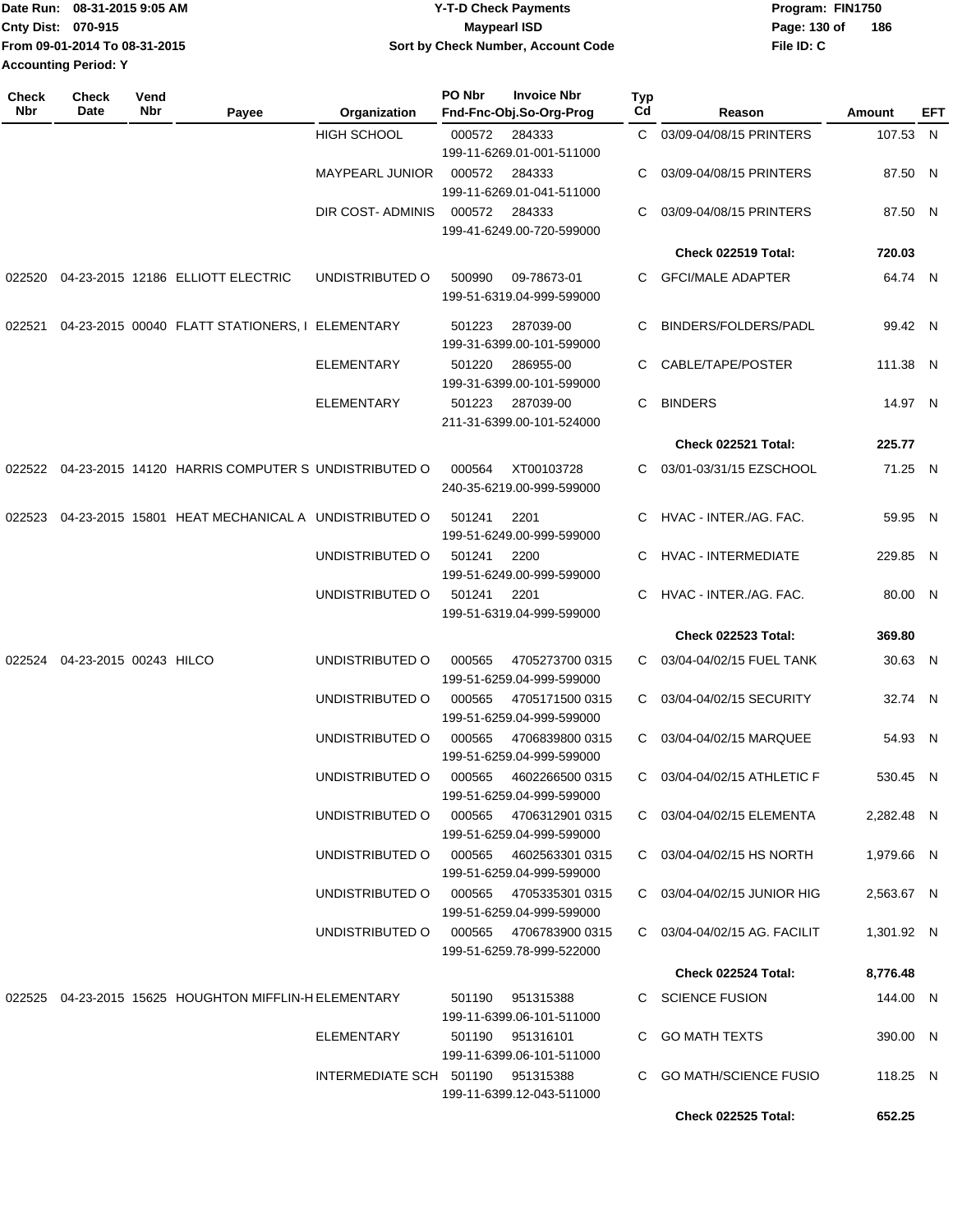| Date Run: 08-31-2015 9:05 AM  | <b>Y-T-D Check Payments</b>        | Program: FIN1750    |
|-------------------------------|------------------------------------|---------------------|
| Cnty Dist: 070-915            | Mavpearl ISD                       | 186<br>Page: 131 of |
| From 09-01-2014 To 08-31-2015 | Sort by Check Number, Account Code | File ID: C          |
| <b>Accounting Period: Y</b>   |                                    |                     |

| Check<br>Nbr | <b>Check</b><br>Date      | Vend<br>Nbr | Payee                                                                  | Organization           | PO Nbr | <b>Invoice Nbr</b><br>Fnd-Fnc-Obj.So-Org-Prog     | <b>Typ</b><br>Cd | Reason                       | Amount     | EFT |
|--------------|---------------------------|-------------|------------------------------------------------------------------------|------------------------|--------|---------------------------------------------------|------------------|------------------------------|------------|-----|
| 022526       | 04-23-2015 13968 ED KLISH |             |                                                                        | UNDISTRIBUTED O        | 000578 | VS. KEMP                                          | $\mathbf{C}$     | BSB-V VS. KEMP 4/10/15       | 60.00 N    |     |
|              |                           |             |                                                                        |                        |        | 199-36-6219.00-999-599000                         |                  |                              |            |     |
| 022527       |                           |             | 04-23-2015 01048 LABATT FOOD SERVIC MAYPEARL JUNIOR                    |                        | 000566 | 387479 03/15<br>240-35-6341.00-041-599000         | C.               | <b>GROCERIES</b>             | 2,333.22 N |     |
|              |                           |             |                                                                        | INTERMEDIATE SCH       | 000566 | 387495 03/15<br>240-35-6341.00-043-599000         | C.               | <b>GROCERIES</b>             | 2,282.41 N |     |
|              |                           |             |                                                                        | <b>ELEMENTARY</b>      | 000566 | 387487 03/15<br>240-35-6341.00-101-599000         | C                | <b>GROCERIES</b>             | 3,931.01 N |     |
|              |                           |             |                                                                        | <b>HIGH SCHOOL</b>     | 000566 | 387460 03/15<br>240-35-6341.01-001-599000         | C                | <b>GROCERIES</b>             | 5,401.69 N |     |
|              |                           |             |                                                                        |                        |        |                                                   |                  | Check 022527 Total:          | 13,948.33  |     |
| 022528       |                           |             | 04-23-2015 00063 LAKESHORE EQUIPME ELEMENTARY                          |                        | 501182 | 1284370415<br>199-11-6399.03-101-511000           | С                | TIMER/DICE/TUB/CLOCK G       | 578.22 N   |     |
| 022529       |                           |             | 04-23-2015 14204 LANDMARK EQUIPME UNDISTRIBUTED O                      |                        | 501243 | W50924<br>199-51-6319.04-999-599000               | С                | <b>LAWN MAINTENANCE</b>      | 48.56 N    |     |
| 022530       |                           |             | 04-23-2015 15832 CODY LOVELL                                           | UNDISTRIBUTED O        | 000576 | <b>VS. SUNNYVALE</b><br>199-36-6219.00-999-599000 | C.               | <b>BSB-V VS. SUNNYVALE</b>   | 60.00 N    |     |
|              |                           |             |                                                                        | UNDISTRIBUTED O        | 000576 | VS.<br>199-36-6219.00-999-599000                  | C                | <b>BSB-V VS. SCURRY ROSS</b> | 117.12 N   |     |
|              |                           |             |                                                                        |                        |        |                                                   |                  | Check 022530 Total:          | 177.12     |     |
| 022531       |                           |             | 04-23-2015 00060 LUCKIES AUTO AND T UNDISTRIBUTED O                    |                        | 501242 | 000081988<br>199-51-6249.00-999-599000            | С                | LIC 103-4032/ FREON TO A     | 50.00 N    |     |
|              |                           |             |                                                                        | UNDISTRIBUTED O        | 501242 | 000081988<br>199-51-6319.04-999-599000            | C                | LIC 103-4032/ FREON TO A     | 40.00 N    |     |
|              |                           |             |                                                                        |                        |        |                                                   |                  | Check 022531 Total:          | 90.00      |     |
|              |                           |             | 022532 04-23-2015 15653 M.A.C. ALARMS                                  | UNDISTRIBUTED O        | 501244 | 15038A<br>199-51-6249.00-999-599000               | C.               | <b>ACCESS CONTROL - INTE</b> | 2,380.00 N |     |
|              |                           |             |                                                                        | UNDISTRIBUTED O        | 501244 | 15038A<br>199-51-6319.04-999-599000               | C                | <b>ACCESS CONTROL - INTE</b> | 467.00 N   |     |
|              |                           |             |                                                                        |                        |        |                                                   |                  | Check 022532 Total:          | 2,847.00   |     |
| 022533       |                           |             | 04-23-2015 00067 LEIGHANNE MCALISTE IND COST-ADM                       |                        | 501329 | <b>REIMBURSEMENT</b><br>199-41-6499.01-750-599000 | C.               | MILEAGE - TRAINING           | 211.66 N   |     |
|              |                           |             | 022534  04-23-2015  15626  MCGRAW-HILL SCHOO  INTERMEDIATE SCH  501191 |                        |        | 85656333001<br>199-11-6399.12-043-511000          |                  | C SCIENCE GRADE 6            | 90.00 N    |     |
|              |                           |             |                                                                        | MAYPEARL JUNIOR 501191 |        | 85656333001<br>199-11-6399.38-041-511000          |                  | C MATH/SCIENCE TEXTS GR      | 476.10 N   |     |
|              |                           |             |                                                                        |                        |        |                                                   |                  | <b>Check 022534 Total:</b>   | 566.10     |     |
|              |                           |             | 022535 04-23-2015 15740 MOORE RECYCLING L UNDISTRIBUTED O              |                        | 000567 | 0001211316<br>199-51-6259.03-999-599000           |                  | C 02/01-02/28/15 RECYCLE A   | 25.02 N    |     |
|              |                           |             |                                                                        | UNDISTRIBUTED O        |        | 000567 0001211313<br>199-51-6259.03-999-599000    |                  | C 02/01-02/28/15 RECYCLE H   | 4.39 N     |     |
|              |                           |             |                                                                        | UNDISTRIBUTED O        |        | 000567 0001211317<br>199-51-6259.03-999-599000    |                  | C 02/01-02/28/15 RECYCLE I   | 20.52 N    |     |
|              |                           |             |                                                                        | UNDISTRIBUTED O        |        | 000567 0001211314<br>199-51-6259.03-999-599000    |                  | C 02/01-02/28/15 RECYCLE J.  | 21.64 N    |     |
|              |                           |             |                                                                        | UNDISTRIBUTED O        |        | 000567 0001211315<br>199-51-6259.03-999-599000    |                  | C 02/01-02/28/15 RECYCLE L   | 70.94 N    |     |
|              |                           |             |                                                                        |                        |        |                                                   |                  | <b>Check 022535 Total:</b>   | 142.51     |     |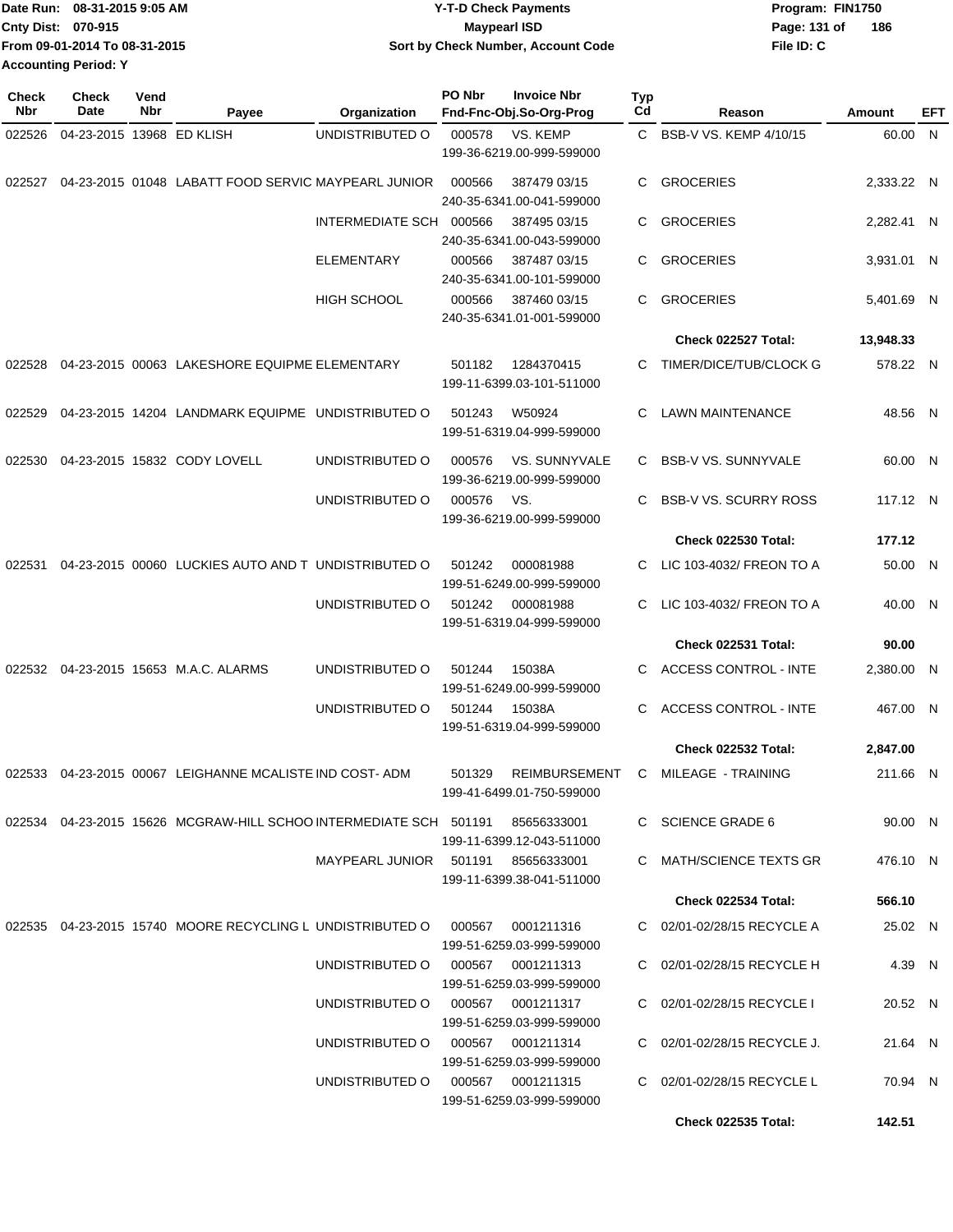| Date Run: 08-31-2015 9:05 AM  | <b>Y-T-D Check Payments</b>        | Program: FIN1750    |
|-------------------------------|------------------------------------|---------------------|
| <b>Cnty Dist: 070-915</b>     | Maypearl ISD                       | 186<br>Page: 132 of |
| From 09-01-2014 To 08-31-2015 | Sort by Check Number, Account Code | File ID: C          |
| <b>Accounting Period: Y</b>   |                                    |                     |

| Check<br>Nbr | <b>Check</b><br>Date               | Vend<br>Nbr | Payee                                                                          | Organization                    | PO Nbr      | <b>Invoice Nbr</b><br>Fnd-Fnc-Obj.So-Org-Prog  | <b>Typ</b><br>Cd | Reason                       | Amount     | EFT |
|--------------|------------------------------------|-------------|--------------------------------------------------------------------------------|---------------------------------|-------------|------------------------------------------------|------------------|------------------------------|------------|-----|
| 022536       |                                    |             | 04-23-2015 01778 NANCY COWAN                                                   | UNDISTRIBUTED O                 | 501290      | FEB-APRIL 2015                                 |                  | C 50 HRS - RTI SERVICES - F  | 2,000.00 N |     |
|              |                                    |             |                                                                                |                                 |             | 224-11-6219.00-999-523000                      |                  |                              |            |     |
| 022537       |                                    |             | 04-23-2015 00297 NARDONE BROS. BAKI MAYPEARL JUNIOR                            |                                 | 000568      | 210041<br>240-35-6341.00-041-599000            |                  | C PIZZA                      | 237.00 N   |     |
|              |                                    |             |                                                                                | INTERMEDIATE SCH 000568         |             | 173594                                         | C.               | PIZZA                        | 237.21 N   |     |
|              |                                    |             |                                                                                |                                 |             | 240-35-6341.00-043-599000                      |                  | PIZZA                        |            |     |
|              |                                    |             |                                                                                | ELEMENTARY                      | 000568      | 173594<br>240-35-6341.00-101-599000            | C.               |                              | 237.00 N   |     |
|              |                                    |             |                                                                                | <b>HIGH SCHOOL</b>              | 000568      | 210041<br>240-35-6341.01-001-599000            | C.               | <b>PIZZA</b>                 | 237.21 N   |     |
|              |                                    |             |                                                                                |                                 |             |                                                |                  | Check 022537 Total:          | 948.42     |     |
| 022538       |                                    |             | 04-23-2015 15725 NATIONAL FOOD GRO MAYPEARL JUNIOR                             |                                 | 000569      | IN0735683<br>240-35-6341.00-041-599000         | C.               | APPLESAUCE CUPS              | 20.16 N    |     |
| 022539       |                                    |             | 04-23-2015 01028 MARK NOLEN                                                    | UNDISTRIBUTED O                 | 000575      | VS.<br>199-36-6219.00-999-599000               | C.               | <b>BSB-V VS. SCURRY ROSS</b> | 151.44 N   |     |
| 022540       |                                    |             | 04-23-2015 12087 OAK CLIFF OFFICE SU MAYPEARL JUNIOR                           |                                 | 501218      | 357080-0<br>199-11-6399.07-041-511000          | C                | CLOCK/DUSTER/BATTERI         | 331.42 N   |     |
|              |                                    |             |                                                                                | MAYPEARL JUNIOR                 | 501236      | 357254-0<br>199-11-6399.23-041-525000          | C                | <b>INDEX CARDS</b>           | 33.20 N    |     |
|              |                                    |             |                                                                                |                                 |             |                                                |                  | <b>Check 022540 Total:</b>   | 364.62     |     |
| 022541       |                                    |             | 04-23-2015 00287 OFFICE DEPOT                                                  | INTERMEDIATE SCH 501183         |             | 764571073001<br>199-11-6399.01-043-523000      | C.               | <b>BOXES/SELF INKING STA</b> | 119.09 N   |     |
|              |                                    |             |                                                                                | UNDISTRIBUTED O                 | 501232      | 765223736001<br>224-11-6399.00-999-523000      | C.               | BOX/RULERS/SCISSORS          | 48.73 N    |     |
|              |                                    |             |                                                                                | UNDISTRIBUTED O                 | 501232      | 765223910001<br>224-11-6399.00-999-523000      |                  | C LABELS                     | 20.78 N    |     |
|              |                                    |             |                                                                                |                                 |             |                                                |                  | <b>Check 022541 Total:</b>   | 188.60     |     |
| 022542       |                                    |             | 04-23-2015 00590 ORIENTAL TRADING C ELEMENTARY                                 |                                 | 501203      | 671075074-01                                   | C.               | TUG OF WAR/POTATO SA         | 65.16 N    |     |
|              |                                    |             |                                                                                |                                 |             | 199-11-6399.12-101-511000                      |                  |                              |            |     |
|              |                                    |             |                                                                                | INTERMEDIATE SCH 501207         |             | 671079409-01<br>199-11-6399.20-043-511000      | C                | SUPERHERO SET/BRACEL         | 82.07 N    |     |
|              |                                    |             |                                                                                |                                 |             |                                                |                  | Check 022542 Total:          | 147.23     |     |
|              |                                    |             | 022543 04-23-2015  13149   PEARSON EDUCATION ELEMENTARY                        |                                 |             | 501144 4023813004<br>410-11-6321.00-101-511000 |                  | C HANDWRITING GRD1-2         | 1,323.61 N |     |
|              |                                    |             | 022544 04-23-2015 00854 PITNEY BOWES GLOB DIR COST-ADMINIS 000570 9619198-AP15 |                                 |             | 199-41-6269.00-720-599000                      |                  | C 01/30-04/30/15 LEASE       | 447.00 N   |     |
|              |                                    |             | 022545 04-23-2015 13990 KARL QUEBE                                             | UNDISTRIBUTED O 000579 VS. KEMP |             | 199-36-6219.00-999-599000                      |                  | C BSB-V VS. KEMP 4/10/15     | 133.92 N   |     |
|              | 022546  04-23-2015  13150  RIDDELL |             |                                                                                | HIGH SCHOOL                     |             | 501110 97563531<br>199-36-6399.00-001-599F00   |                  | C FOOTBALL JERSEYS           | 6,500.00 N |     |
|              |                                    |             |                                                                                | UNDISTRIBUTED 0 501110 97563531 |             | 199-36-6399.02-999-599FOO                      |                  | C FOOTBALL PANTS             | 951.40 N   |     |
|              |                                    |             |                                                                                |                                 |             |                                                |                  | Check 022546 Total:          | 7,451.40   |     |
|              |                                    |             | 022547 04-23-2015 00316 SCHOOL SPECIALTY I ELEMENTARY                          |                                 |             | 501172 208114115303                            |                  | C TWIDGET/CUTOUTS/CHAL       | 38.95 N    |     |
|              |                                    |             |                                                                                |                                 |             | 199-31-6399.00-101-599000                      |                  |                              |            |     |
|              |                                    |             | 022548 04-23-2015 01815 SPIRIT EVENTS COOR HIGH SCHOOL                         |                                 | 000573 5118 | 199-36-6399.08-001-599000                      |                  | C 03/09/2012 TRYOUTS         | 105.00 N   |     |
|              |                                    |             |                                                                                | <b>HIGH SCHOOL</b>              |             | 000573 404260<br>199-36-6399.08-001-599000     |                  | C 03/07/2014 TRYOUTS         | 152.00 N   |     |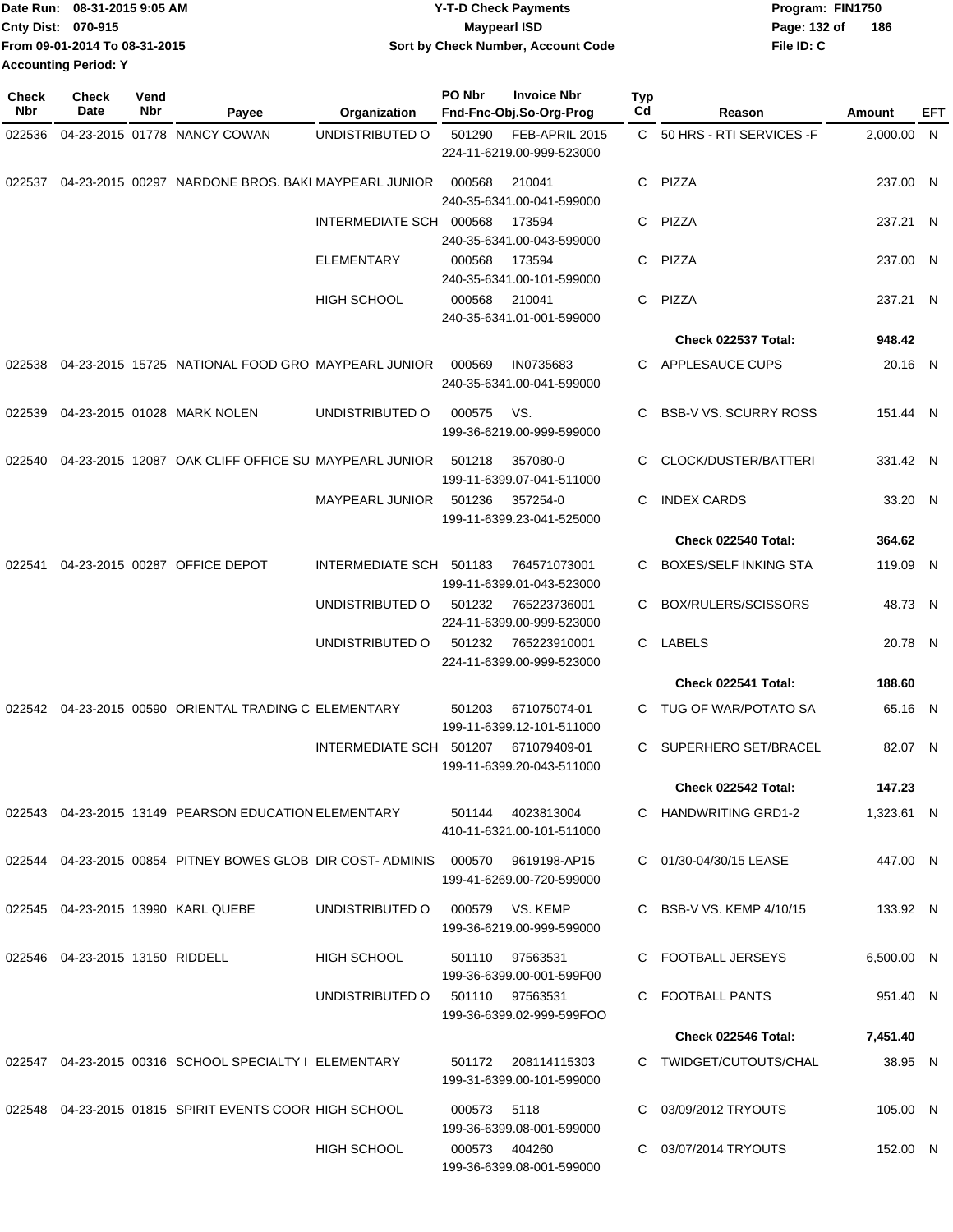| Date Run: 08-31-2015 9:05 AM  | <b>Y-T-D Check Payments</b>        | Program: FIN1750    |
|-------------------------------|------------------------------------|---------------------|
| <b>Cnty Dist: 070-915</b>     | Maypearl ISD                       | 186<br>Page: 133 of |
| From 09-01-2014 To 08-31-2015 | Sort by Check Number, Account Code | File ID: C          |
| <b>Accounting Period: Y</b>   |                                    |                     |

| <b>Check</b><br>Nbr | <b>Check</b><br>Date   | Vend<br>Nbr | Payee                                                       | Organization            | PO Nbr | <b>Invoice Nbr</b><br>Fnd-Fnc-Obj.So-Org-Prog  | Typ<br>Cd | Reason                       | Amount     | EFT |
|---------------------|------------------------|-------------|-------------------------------------------------------------|-------------------------|--------|------------------------------------------------|-----------|------------------------------|------------|-----|
|                     |                        |             |                                                             | <b>MAYPEARL JUNIOR</b>  | 000573 | 5118<br>199-36-6399.09-041-599000              | C.        | 03/09/2012 TRYOUTS           | 105.00     | - N |
|                     |                        |             |                                                             | <b>MAYPEARL JUNIOR</b>  | 000573 | 404260<br>199-36-6399.09-041-599000            | С         | 03/07/2014 TRYOUTS           | 152.00 N   |     |
|                     |                        |             |                                                             |                         |        |                                                |           | Check 022548 Total:          | 514.00     |     |
| 022549              |                        |             | 04-23-2015 01235 SULLIVAN SUPPLY SO HIGH SCHOOL             |                         | 501298 | 0340889-IN<br>199-11-6639.00-001-522000        | C         | ANDIS/ SPEED-O-GUIDES        | 80.80 N    |     |
| 022550              | 04-23-2015 00784 TASBO |             |                                                             | <b>IND COST-ADM</b>     | 501314 | 16271<br>199-41-6499.01-750-599000             | С         | <b>MEMBERSHIP RENEWAL</b>    | 110.00 N   |     |
| 022551              | 04-23-2015 00127 TEPSA |             |                                                             | <b>ELEMENTARY</b>       | 501115 | 200004832<br>199-23-6499.00-101-599000         | С         | <b>SUMMER CONFERENCE</b>     | 478.00 N   |     |
|                     |                        |             | 022552 04-23-2015 01458 THE GREENERY                        | UNDISTRIBUTED O         | 501279 | 347543<br>199-11-6399.01-999-523000            | С         | PINE BARK MULCH              | 73.75 N    |     |
| 022553              |                        |             | 04-23-2015 15211 THOMAS SOUTHALL E UNDISTRIBUTED O          |                         | 501286 | 199-51-6249.00-999-599000                      | С         | ELECTRICAL - FB FIELD/M      | 425.00 N   |     |
|                     |                        |             |                                                             | UNDISTRIBUTED O         | 501286 | 199-51-6319.04-999-599000                      | С         | ELECTRICAL - FB FIELD/M      | 30.00 N    |     |
|                     |                        |             |                                                             |                         |        |                                                |           | <b>Check 022553 Total:</b>   | 455.00     |     |
| 022554              | 04-23-2015 13882 TRANE |             |                                                             | UNDISTRIBUTED O         | 501178 | 34869333<br>199-51-6249.00-999-599000          | С         | HVAC-LSK/INTERM.             | 586.00 N   |     |
| 022555              |                        |             | 04-23-2015 00134 TXU ENERGY                                 | UNDISTRIBUTED O         | 000571 | 054426530835<br>199-51-6259.04-999-599000      | C         | 03/13-04/13/15 SECURITY      | 333.16 N   |     |
| 022556              |                        |             | 04-23-2015 13137 U.S. GAMES                                 | INTERMEDIATE SCH        | 501082 | 96857299<br>199-11-6399.11-043-511000          | С         | FRISBEES/VBALLS/BBALL        | 687.46 N   |     |
| 022557              |                        |             | 04-23-2015 00460 VINEYARD'S AUTO SU UNDISTRIBUTED O         |                         | 501068 | 98348<br>199-34-6319.00-999-599000             | С         | WIPER BLADES/GREASE          | 75.06 N    |     |
| 022558              |                        |             | 04-23-2015 13610 LEE WACHTENDORF                            | UNDISTRIBUTED O         | 000577 | VS. SUNNYVALE<br>199-36-6219.00-999-599000     | С         | <b>BSB-V VS. SUNNYVALE</b>   | 144.00 N   |     |
| 022559              |                        |             | 04-23-2015 00141 WAL MART                                   | UNDISTRIBUTED O         | 501072 | XXXX 6048 03/15<br>199-11-6399.08-999-523000   | C.        | <b>SPECIAL OLYMPICS SNAC</b> | 40.13 N    |     |
|                     |                        |             | 022560 04-23-2015 00144 WAXAHACHIE DAILY LI UNDISTRIBUTED O |                         |        | 501325 C1626060<br>199-41-6499.00-999-599000   |           | C BOARD ELECTION             | 221.97 N   |     |
|                     |                        |             | 022561 04-23-2015 01078 WILLIAM V. MACGILL & HIGH SCHOOL    |                         | 501197 | IN0515796<br>199-33-6399.00-001-599000         |           | C TEMPORAL THEMOMETE         | 159.78 N   |     |
|                     |                        |             | 022562 04-29-2015 14657 APPLE, INC.                         | ELEMENTARY              | 501281 | 4335693863<br>199-11-6639.45-101-511000        |           | C IPAD MINI 16 GB            | 5,184.59 N |     |
|                     |                        |             |                                                             | <b>ELEMENTARY</b>       |        | 501281 4335836908<br>199-11-6639.48-101-511000 |           | C IPAD MINI 16GB             | 3,030.41 N |     |
|                     |                        |             |                                                             |                         |        |                                                |           | Check 022562 Total:          | 8,215.00   |     |
|                     |                        |             | 022563 04-29-2015 00901 AVENUE FUEL DISTRI UNDISTRIBUTED O  |                         | 501369 | 57557<br>199-34-6311.01-999-599000             |           | C 727 GAL. LS DIESEL         | 1,598.67 N |     |
|                     |                        |             | 022564 04-29-2015 00501 CHANNING BETE COM HIGH SCHOOL       |                         | 501260 | 52953573<br>199-33-6399.00-001-599000          |           | C SUPPLIES - CPR             | 102.55 N   |     |
|                     |                        |             | 022565  04-29-2015  12530  CHICK-FIL-A                      | INTERMEDIATE SCH 501331 |        | NEED RECEIPT<br>199-12-6399.03-043-599000      |           | C AR AWARDS                  | 300.00 N   |     |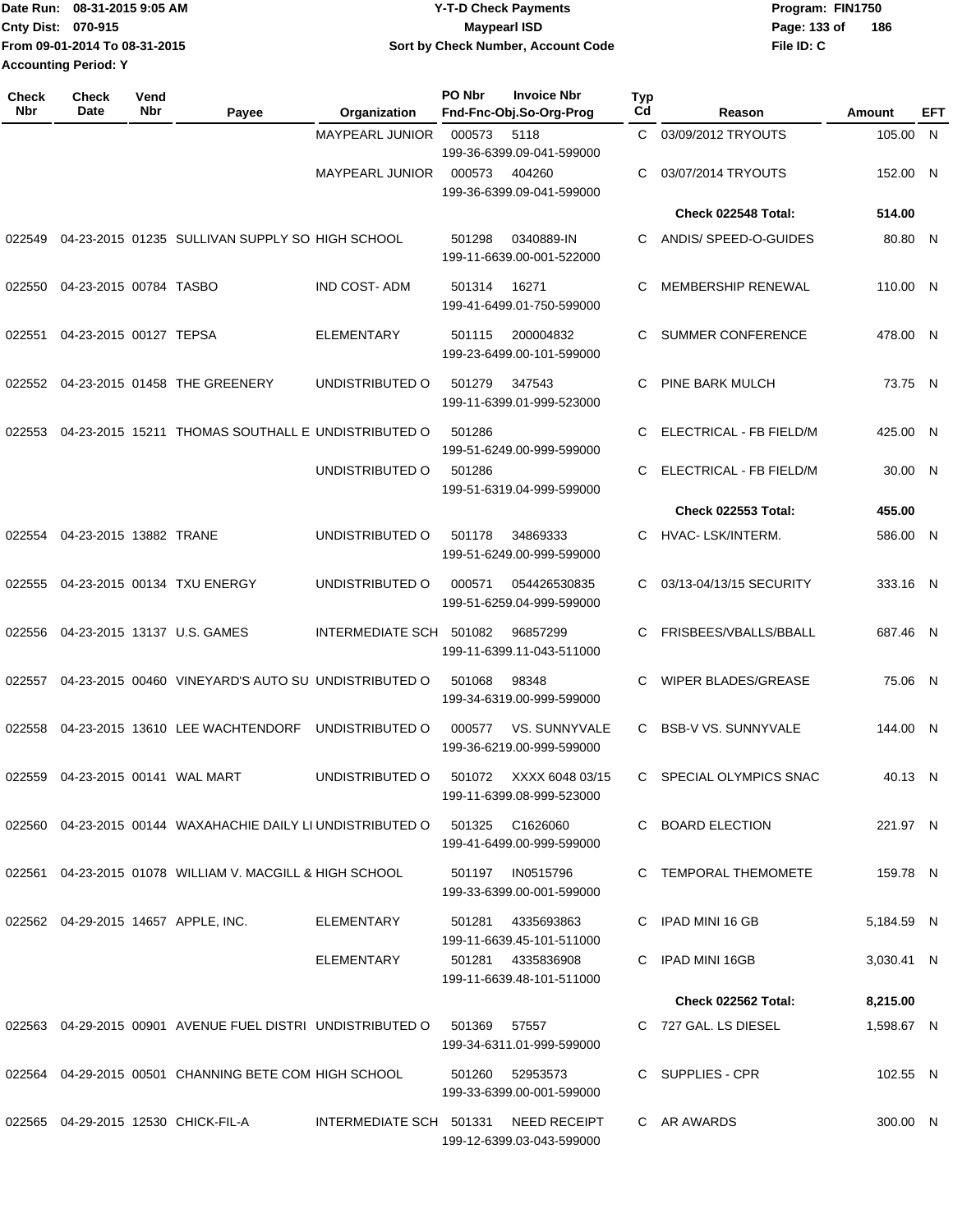| TDate Run: 08-31-2015 9:05 AM | <b>Y-T-D Check Payments</b>        | Program: FIN1750    |
|-------------------------------|------------------------------------|---------------------|
| <b>Cnty Dist: 070-915</b>     | <b>Mavpearl ISD</b>                | 186<br>Page: 134 of |
| From 09-01-2014 To 08-31-2015 | Sort by Check Number, Account Code | File ID: C          |
| <b>Accounting Period: Y</b>   |                                    |                     |

| Check<br>Nbr | <b>Check</b><br>Date | Vend<br>Nbr | Payee                                                    | Organization           | PO Nbr        | <b>Invoice Nbr</b><br>Fnd-Fnc-Obj.So-Org-Prog       | <b>Typ</b><br>Cd | Reason                       | Amount     | EFT |
|--------------|----------------------|-------------|----------------------------------------------------------|------------------------|---------------|-----------------------------------------------------|------------------|------------------------------|------------|-----|
| 022566       |                      |             | 04-29-2015 00217 CITY OF MAYPEARL                        | UNDISTRIBUTED O        | 000598        | 4602105300 0315<br>199-51-6259.04-999-599000        | C.               | 03/04-04/02/15 SPORTS        | 1,131.03 N |     |
| 022567       |                      |             | 04-29-2015 00218 THE COWBOY BANK O HIGH SCHOOL           |                        | 501364        | <b>TRACK MEALS</b><br>199-36-6499.01-001-599000     | C                | <b>TRACK COACHES/STUDE</b>   | 302.00 N   |     |
|              |                      |             |                                                          | <b>HIGH SCHOOL</b>     | 501366        | <b>SOFTBALL MEALS</b><br>199-36-6499.01-001-599000  | C                | SOFTBALL PLAYOFF MEA         | 381.00 N   |     |
|              |                      |             |                                                          |                        |               |                                                     |                  | Check 022567 Total:          | 683.00     |     |
| 022568       |                      |             | 04-29-2015 14366 CULTURAL ASSISTAN HIGH SCHOOL           |                        | 501303        | 17696<br>199-11-6399.12-001-511000                  | C                | WHITE CARDS/RED CARD         | 52.90 N    |     |
| 022569       |                      |             | 04-29-2015 15783 ARTHUR D. FIELDS                        | UNDISTRIBUTED O        | 000600        | <b>VS.LIFE RED OAK</b><br>199-36-6219.00-999-599000 | C.               | SB-HS VS. LIFE RED OAK       | 112.00 N   |     |
| 022570       |                      |             | 04-29-2015 14399 ROBERT HODGE JR.                        | UNDISTRIBUTED O        | 000601        | VS. KEMP<br>199-36-6219.00-999-599000               | C                | SB-HS VS. KEMP 04/20/201     | 112.00 N   |     |
|              |                      |             |                                                          | UNDISTRIBUTED O        | 000601        | <b>VS.LIFE RED OAK</b><br>199-36-6219.00-999-599000 | C                | SB-HS VS. LIFE RED OAK       | 112.00 N   |     |
|              |                      |             |                                                          |                        |               |                                                     |                  | <b>Check 022570 Total:</b>   | 224.00     |     |
| 022571       |                      |             | 04-29-2015 15834 HOLIDAY INN SOUTH BHIGH SCHOOL          |                        | 501368        | <b>JORDAN</b><br>199-36-6499.01-001-599000          | C.               | <b>LODGING FOR TRACK</b>     | 1,024.60 N |     |
| 022572       |                      |             | 04-29-2015 15609 ALLEN HUGHES, JR.                       | UNDISTRIBUTED O        | 000602        | VS. KEMP<br>199-36-6219.00-999-599000               | C                | SB-HS VS. KEMP 04/20/201     | 112.00 N   |     |
| 022573       |                      |             | 04-29-2015 15248 JACQUELYN KOCH                          | UNDISTRIBUTED O        | 501358        | <b>APRIL 2015</b><br>224-31-6219.00-999-523000      | C                | APRIL 2015 - DIAG SERVIC     | 3,611.11 N |     |
| 022574       |                      |             | 04-29-2015 15264 KURZ AND COMPANY                        | <b>MAYPEARL JUNIOR</b> | 000599        | 321002 03/15<br>240-35-6341.00-041-599000           | C                | BREAD PRODUCTS 12/14-        | 271.65 N   |     |
|              |                      |             |                                                          | INTERMEDIATE SCH       | 000599        | 321004 03/15<br>240-35-6341.00-043-599000           | C                | <b>BREAD PRODUCTS 12/14-</b> | 203.17 N   |     |
|              |                      |             |                                                          | <b>ELEMENTARY</b>      | 000599        | 321001 03/15<br>240-35-6341.00-101-599000           | C                | <b>BREAD PRODUCTS 12/14-</b> | 416.93 N   |     |
|              |                      |             |                                                          | <b>HIGH SCHOOL</b>     | 000599        | 321003 03/15<br>240-35-6341.01-001-599000           | C                | BREAD PRODUCTS 12/14-        | 345.35 N   |     |
|              |                      |             |                                                          |                        |               |                                                     |                  | Check 022574 Total:          | 1,237.10   |     |
|              |                      |             | 022575 04-29-2015 00063 LAKESHORE EQUIPME ELEMENTARY     |                        |               | 501247  1485580415<br>199-11-6399.17-101-511000     |                  | C SCIENCE MATERIALS/BO       | 2,230.98 N |     |
|              |                      |             |                                                          | ELEMENTARY             |               | 501248  1485570415<br>199-11-6399.23-101-525000     |                  | C PHRASE CARDS/VOCABU        | 459.95 N   |     |
|              |                      |             |                                                          |                        |               |                                                     |                  | Check 022575 Total:          | 2,690.93   |     |
|              |                      |             | 022576 04-29-2015 01113 LAKEVIEW CAMP AND ADMINISTRATIVE |                        |               | 501367 BOWLING<br>199-41-6411.01-701-599000         |                  | C LODGING FOR MR. BOWLI      | 142.00 N   |     |
|              |                      |             | 022577 04-29-2015 15306 MUSIC IS ELEMENTAR ELEMENTARY    |                        | 501311 227071 | 199-11-6399.10-101-511000                           |                  | C BEAN BAGS SETS/NOTEB       | 192.39 N   |     |
|              |                      |             | 022578 04-29-2015 00287 OFFICE DEPOT                     | UNDISTRIBUTED O        |               | 501249 7658365852001<br>199-51-6639.01-999-599000   |                  | C FILE CABINET               | 399.99 N   |     |
|              |                      |             | 022579 04-29-2015 15578 PLASMACAM, INC.                  | <b>HIGH SCHOOL</b>     | 501297 100393 | 199-11-6639.00-001-522000                           |                  | C ROUTING ATTACHMENT         | 511.31 N   |     |
|              |                      |             | 022580 04-29-2015 00401 POSITIVE PROMOTION ELEMENTARY    |                        |               | 501257 05223867<br>199-11-6399.11-101-511000        |                  | C PENS/BLANKETS              | 292.75 N   |     |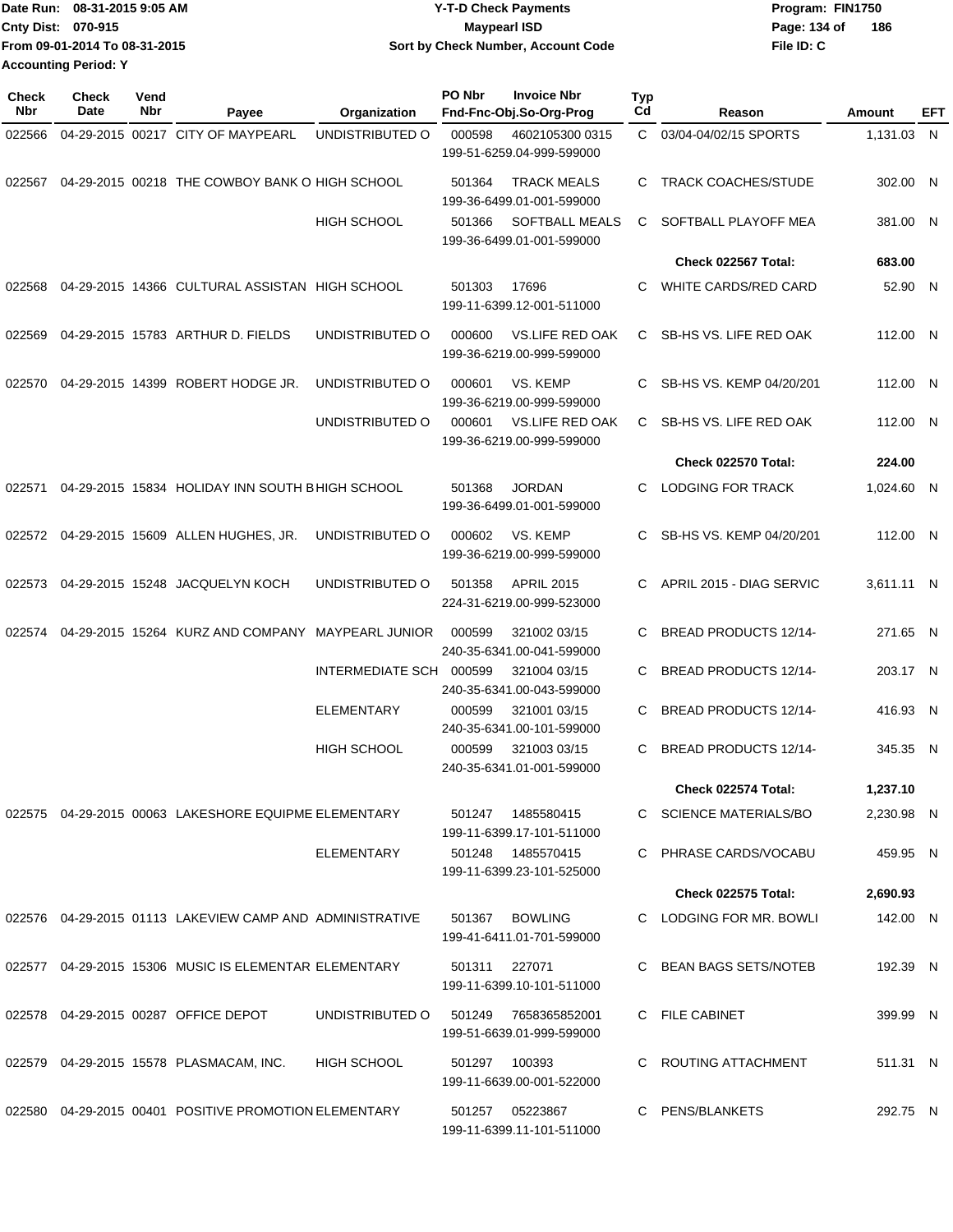| Date Run: 08-31-2015 9:05 AM  | <b>Y-T-D Check Payments</b>        | Program: FIN1750    |
|-------------------------------|------------------------------------|---------------------|
| <b>Cnty Dist: 070-915</b>     | Maypearl ISD                       | 186<br>Page: 135 of |
| From 09-01-2014 To 08-31-2015 | Sort by Check Number, Account Code | File ID: C          |
| <b>Accounting Period: Y</b>   |                                    |                     |

| <b>Check</b><br>Nbr | <b>Check</b><br>Date   | Vend<br>Nbr | Payee                                                                               | Organization           | PO Nbr       | <b>Invoice Nbr</b><br>Fnd-Fnc-Obj.So-Org-Prog      | <b>Typ</b><br>Cd | Reason                      | Amount     | EFT |
|---------------------|------------------------|-------------|-------------------------------------------------------------------------------------|------------------------|--------------|----------------------------------------------------|------------------|-----------------------------|------------|-----|
| 022581              |                        |             | 04-29-2015 00879 READ NATURALLY, IN UNDISTRIBUTED O                                 |                        | 501288       | 197256<br>199-11-6399.45-999-599000                |                  | C 05/11/15-05/11/16 SUBSCRI | 1.999.00 N |     |
|                     |                        |             | 022582 04-29-2015 15828 BEATRIZ RODRIGUEZ MAYPEARL JUNIOR                           |                        | 501349       | <b>REFUND</b><br>199-12-6399.00-041-599000         | C                | <b>LOST LIBRARY BOOK</b>    | 10.50 N    |     |
| 022583              |                        |             | 04-29-2015 00264 SCHOLASTIC MAGAZI INTERMEDIATE SCH 500291                          |                        |              | M53543633<br>199-11-6399.07-043-511000             | C                | <b>JUNIOR SCHOLASTIC MA</b> | 110.22 N   |     |
| 022584              |                        |             | 04-29-2015 15315 SPORTS FIELD SOLUTIUNDISTRIBUTED O                                 |                        | 501356       | 5028<br>199-36-6399.04-999-599000                  |                  | DIAMOND PRO DRYING A        | 295.00 N   |     |
| 022585              |                        |             | 04-29-2015 01721 SUPER DUPER PUBLIC UNDISTRIBUTED O                                 |                        | 501273       | 2063598A<br>199-11-6399.00-999-523000              | C                | <b>TESTING SUPPLIES</b>     | 1,407.52 N |     |
|                     |                        |             |                                                                                     | <b>ELEMENTARY</b>      | 501272       | 2063597A<br>199-11-6399.01-101-523000              | C                | <b>SPED SUPPLIES</b>        | 404.50 N   |     |
|                     |                        |             |                                                                                     | MAYPEARL JUNIOR        | 501283       | 2063691A<br>199-11-6399.07-041-523000              | C                | CONTRACTIONS/CONJUN         | 78.75 N    |     |
|                     |                        |             |                                                                                     | MAYPEARL JUNIOR        | 501271       | 2063592A<br>199-11-6399.07-041-523000              | C                | GRAMMAR/COMPREHENS          | 218.30 N   |     |
|                     |                        |             |                                                                                     |                        |              |                                                    |                  | <b>Check 022585 Total:</b>  | 2,109.07   |     |
| 022586              | 04-29-2015 00810 TASSP |             |                                                                                     | <b>MAYPEARL JUNIOR</b> | 501234       | 200001859<br>199-23-6499.00-041-599000             | C                | 2015 SUMMER WORKSHO         | 226.00 N   |     |
| 022587              |                        |             | 04-29-2015 00132 TEXAS EDUCATIONAL UNDISTRIBUTED O                                  |                        | 501355       | 3254<br>199-21-6219.00-999-523000                  | C                | <b>IDEA, PART B</b>         | 509.00 N   |     |
|                     |                        |             |                                                                                     | <b>ELEMENTARY</b>      | 501355       | 3254<br>211-21-6219.00-101-524000                  |                  | ESEA TITLE I, PART A        | 37.00 N    |     |
|                     |                        |             |                                                                                     | UNDISTRIBUTED O        | 501355       | 3254<br>255-21-6219.00-999-524000                  |                  | ESEA TITLE II, PART A       | 12.00 N    |     |
|                     |                        |             |                                                                                     |                        |              |                                                    |                  | Check 022587 Total:         | 558.00     |     |
| 022588              |                        |             | 04-29-2015 15497 TRAIL OF BREADCRU UNDISTRIBUTED O                                  |                        | 501338       | 417805812<br>255-13-6499.00-999-524000             | C                | STAAR WRITING/GRAMMA        | 450.00 N   |     |
| 022589              |                        |             | 04-29-2015 00460 VINEYARD'S AUTO SU UNDISTRIBUTED O                                 |                        | 501068       | 98977<br>199-34-6319.00-999-599000                 | C                | <b>CHAMPION COPPER PLUS</b> | $3.64$ N   |     |
|                     |                        |             | 022590  04-29-2015  15055  WEST MUSIC                                               | ELEMENTARY             |              | 501202 SI1122799<br>199-11-6399.10-101-511000      |                  | C WENGER FOOTNOTES          | 569.00 N   |     |
|                     |                        |             | 022591 05-07-2015 14693 AGILE SPORTS TECHN HIGH SCHOOL                              |                        |              | 501382 3860-4S-143713<br>199-36-6399.11-001-599000 |                  | C VBALL VIDEO EDITIING      | 400.00 N   |     |
|                     |                        |             | 022592 05-07-2015 15376 ALL ABOUT TIRES, LLC UNDISTRIBUTED O                        |                        | 501373 32613 | 199-51-6249.00-999-599000                          |                  | C MOUNT/DISMOUNT TIRES      | 585.00 N   |     |
|                     |                        |             | 022593  05-07-2015  15616  AT&T CORP.                                               | UNDISTRIBUTED O        |              | 000605 05732079830415<br>199-51-6259.02-999-599000 |                  | C 03/22-04/21/15 L.D. FAX   | 140.74 N   |     |
|                     |                        |             | 022594 05-07-2015 15724 BOBBY E. PARKER, JR. UNDISTRIBUTED O 501431 05-03-2015-MISD |                        |              | 199-11-6219.00-999-511000                          |                  | C 5 HRS - PSP FOR LSK       | 396.37 N   |     |
|                     |                        |             | 022595  05-07-2015  15488  BEYOND PLAY                                              | ELEMENTARY             |              | 501269 674322<br>199-11-6399.01-101-523000         |                  | C SQUEEZE BALLS/THERAP      | 170.54 N   |     |
|                     |                        |             | 022596 05-07-2015 15775 BLAINE WINDOWS HA UNDISTRIBUTED O 500721 1500815601         |                        |              | 199-51-6319.04-999-599000                          |                  | C HANDLES - GYM WINDOW      | 169.46 N   |     |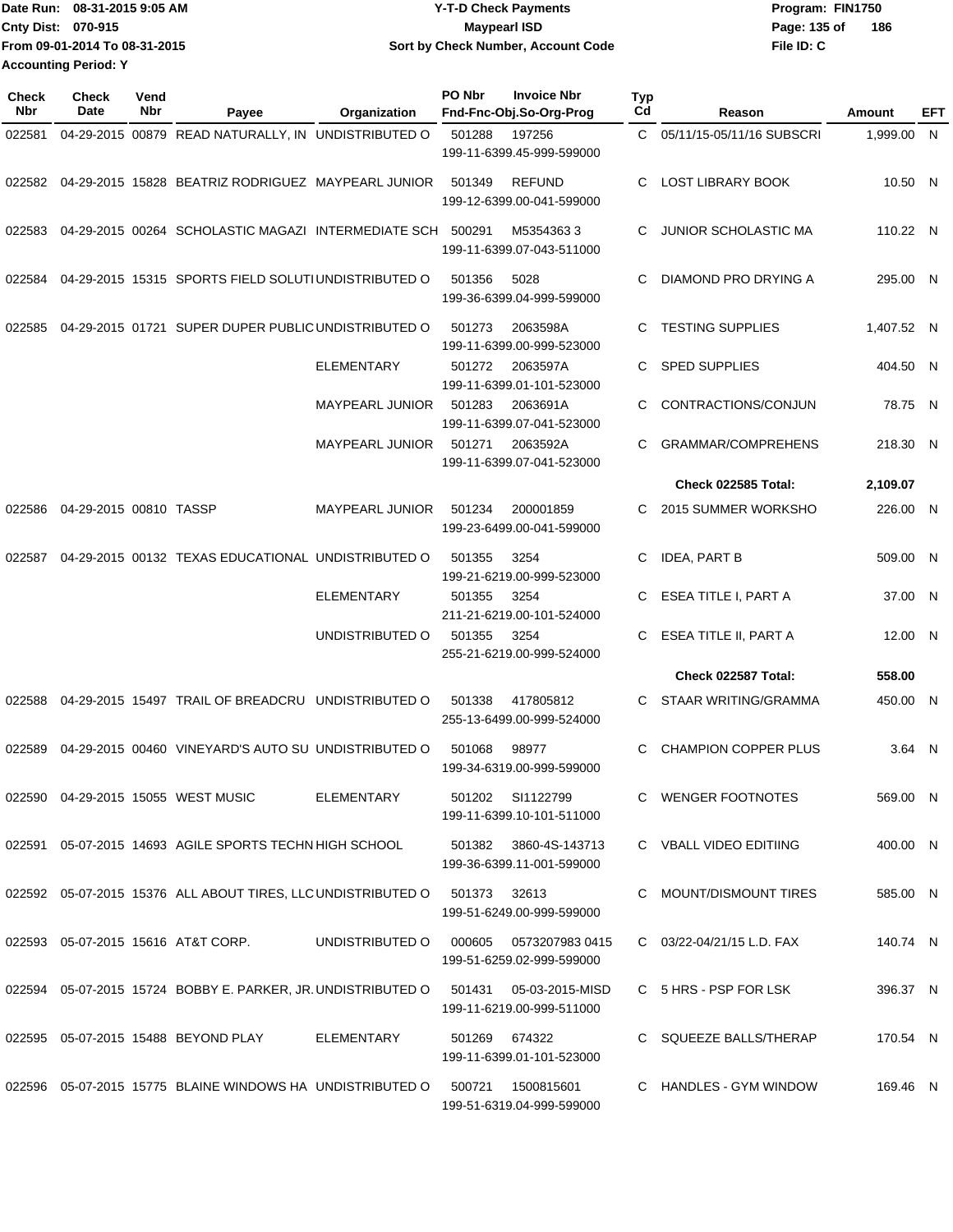|                             | Date Run: 08-31-2015 9:05 AM  | <b>Y-T-D Check Payments</b>        | Program: FIN1750 |     |  |  |
|-----------------------------|-------------------------------|------------------------------------|------------------|-----|--|--|
| <b>Cnty Dist: 070-915</b>   |                               | <b>Mavpearl ISD</b>                | Page: 136 of     | 186 |  |  |
|                             | From 09-01-2014 To 08-31-2015 | Sort by Check Number, Account Code | File ID: C       |     |  |  |
| <b>Accounting Period: Y</b> |                               |                                    |                  |     |  |  |

| <b>Check</b><br>Nbr | <b>Check</b><br>Date      | Vend<br>Nbr | Payee                                                                   | Organization          | PO Nbr       | <b>Invoice Nbr</b><br>Fnd-Fnc-Obj.So-Org-Prog                               | Typ<br>Cd | Reason                         | Amount     | EFT |
|---------------------|---------------------------|-------------|-------------------------------------------------------------------------|-----------------------|--------------|-----------------------------------------------------------------------------|-----------|--------------------------------|------------|-----|
| 022597              | 05-07-2015 15242 JOY BUSH |             |                                                                         | UNDISTRIBUTED O       | 501378       | <b>APRIL 2015</b>                                                           |           | C 67 HRS - LPC INTERN          | 3,350.00 N |     |
|                     |                           |             |                                                                         | UNDISTRIBUTED O       | 501379       | 199-31-6219.01-999-523000<br><b>APRIL 2015</b><br>224-11-6219.04-999-523000 | C         | 2.5 HRS - INTERPRETING         | 87.50 N    |     |
|                     |                           |             |                                                                         |                       |              |                                                                             |           | Check 022597 Total:            | 3,437.50   |     |
| 022598              |                           |             | 05-07-2015 00217 CITY OF MAYPEARL                                       | UNDISTRIBUTED O       | 000607       | 80 APR2015<br>199-51-6259.01-999-599000                                     | C         | 03/31-04/29/15 HS BALLFIE      | 26.00 N    |     |
|                     |                           |             |                                                                         | UNDISTRIBUTED O       | 000607       | 1081 APR2015<br>199-51-6259.01-999-599000                                   | C         | 03/31-04/29/15 LSK YARD        | 26.00 N    |     |
|                     |                           |             |                                                                         | UNDISTRIBUTED O       | 000607       | 1618 APR2015<br>199-51-6259.01-999-599000                                   | C         | 03/31-04/29/15 309 N. MAIN     | 51.00 N    |     |
|                     |                           |             |                                                                         | UNDISTRIBUTED O       | 000607       | 1394 APR2015<br>199-51-6259.01-999-599000                                   | C         | 03/31-04/29/15 CONCESSI        | 51.00 N    |     |
|                     |                           |             |                                                                         | UNDISTRIBUTED O       | 000607       | 1080 APR2015<br>199-51-6259.01-999-599000                                   | C.        | 03/31-04/29/15 1024 W. FO      | 61.20 N    |     |
|                     |                           |             |                                                                         | UNDISTRIBUTED O       | 000607       | 574 APR2015<br>199-51-6259.01-999-599000                                    | C         | 03/31-04/29/15 JH YARD M       | 37.55 N    |     |
|                     |                           |             |                                                                         | UNDISTRIBUTED O       | 000607       | 383 APR2015<br>199-51-6259.01-999-599000                                    | C         | 03/31-04/29/15 600 PHILLIP     | 159.00 N   |     |
|                     |                           |             |                                                                         | UNDISTRIBUTED O       | 000607       | 82 APR2015<br>199-51-6259.01-999-599000                                     | С         | 03/31-04/29/15 400 PANTH       | 259.20 N   |     |
|                     |                           |             |                                                                         | UNDISTRIBUTED O       | 000607       | 595 APR2015<br>199-51-6259.01-999-599000                                    | С         | 03/31-04/29/15 1025 W. FO      | 137.40 N   |     |
|                     |                           |             |                                                                         |                       |              |                                                                             |           | Check 022598 Total:            | 808.35     |     |
| 022599              |                           |             | 05-07-2015 00218 THE COWBOY BANK O HIGH SCHOOL                          |                       | 501419       | <b>CHOIR MEALS</b><br>199-11-6411.06-001-511000                             | C.        | <b>STATE SOLO&amp;ENSEMBLE</b> | 58.16 N    |     |
|                     |                           |             |                                                                         | <b>HIGH SCHOOL</b>    | 501419       | <b>CHOIR MEALS</b><br>199-11-6412.29-001-511000                             | C.        | STATE SOLO&ENSEMBLE            | 44.84 N    |     |
|                     |                           |             |                                                                         |                       |              |                                                                             |           | Check 022599 Total:            | 103.00     |     |
| 022600              |                           |             | 05-07-2015 13279 CROSS COUNTRY PES UNDISTRIBUTED O                      |                       | 500170       | 31581<br>199-51-6249.00-999-599000                                          | C         | APRIL 2015 MONTHLY             | 250.00 N   |     |
| 022601              |                           |             | 05-07-2015 12536 DESOTO JANITORIAL UNDISTRIBUTED O                      |                       | 501157       | 164340-1<br>199-51-6319.01-999-599000                                       | C         | <b>FOAM SOAP</b>               | 198.48 N   |     |
|                     |                           |             | 022602  05-07-2015  13639  EAST TEXAS COPY SY ELEMENTARY                |                       |              | 501317 285793<br>199-11-6399.11-101-511000                                  |           | C J-1 STAPLES                  | 66.50 N    |     |
|                     |                           |             | 022603 05-07-2015 01547 EICHELBAUM WARDEL DIR COST-ADMINIS              |                       | 000612 50991 | 199-41-6211.00-720-599000                                                   |           | C 03/27-04/08 LEGAL FEES       | 2,126.19 N |     |
|                     |                           |             | 022604 05-07-2015 13254 EWELL EDUCATIONAL HIGH SCHOOL                   |                       | 501106       | 517-4157                                                                    |           | C VET ENTRIES                  | 120.00 N   |     |
|                     |                           |             |                                                                         | <b>HIGH SCHOOL</b>    |              | 199-11-6412.00-001-522000<br>501107 517-3736<br>199-11-6412.00-001-522000   | C.        | <b>JUDGING CONTEST</b>         | 396.50 N   |     |
|                     |                           |             |                                                                         |                       |              |                                                                             |           | <b>Check 022604 Total:</b>     | 516.50     |     |
|                     |                           |             |                                                                         |                       |              | 288796-00                                                                   |           |                                |            |     |
|                     |                           |             | 022605  05-07-2015  00040  FLATT STATIONERS, I INTERMEDIATE SCH  501393 | <b>ADMINISTRATIVE</b> |              | 199-11-6399.21-043-511000                                                   |           | C UTILITY CART                 | 232.99 N   |     |
|                     |                           |             |                                                                         |                       |              | 501237 287254-00<br>199-41-6399.01-701-599000                               |           | C NAMEPLATES                   | 28.00 N    |     |
|                     |                           |             |                                                                         |                       |              |                                                                             |           | <b>Check 022605 Total:</b>     | 260.99     |     |
|                     |                           |             | 022606  05-07-2015  12341  GRAINGER INDUSTRIA UNDISTRIBUTED O           |                       | 501345       | 9725074976<br>199-51-6319.04-999-599000                                     |           | C CARTRIDGES                   | 430.32 N   |     |
|                     |                           |             |                                                                         | UNDISTRIBUTED O       |              | 501345  9728817439<br>199-51-6319.04-999-599000                             |           | C FIRE EXTINGUISHER CABI       | 248.46 N   |     |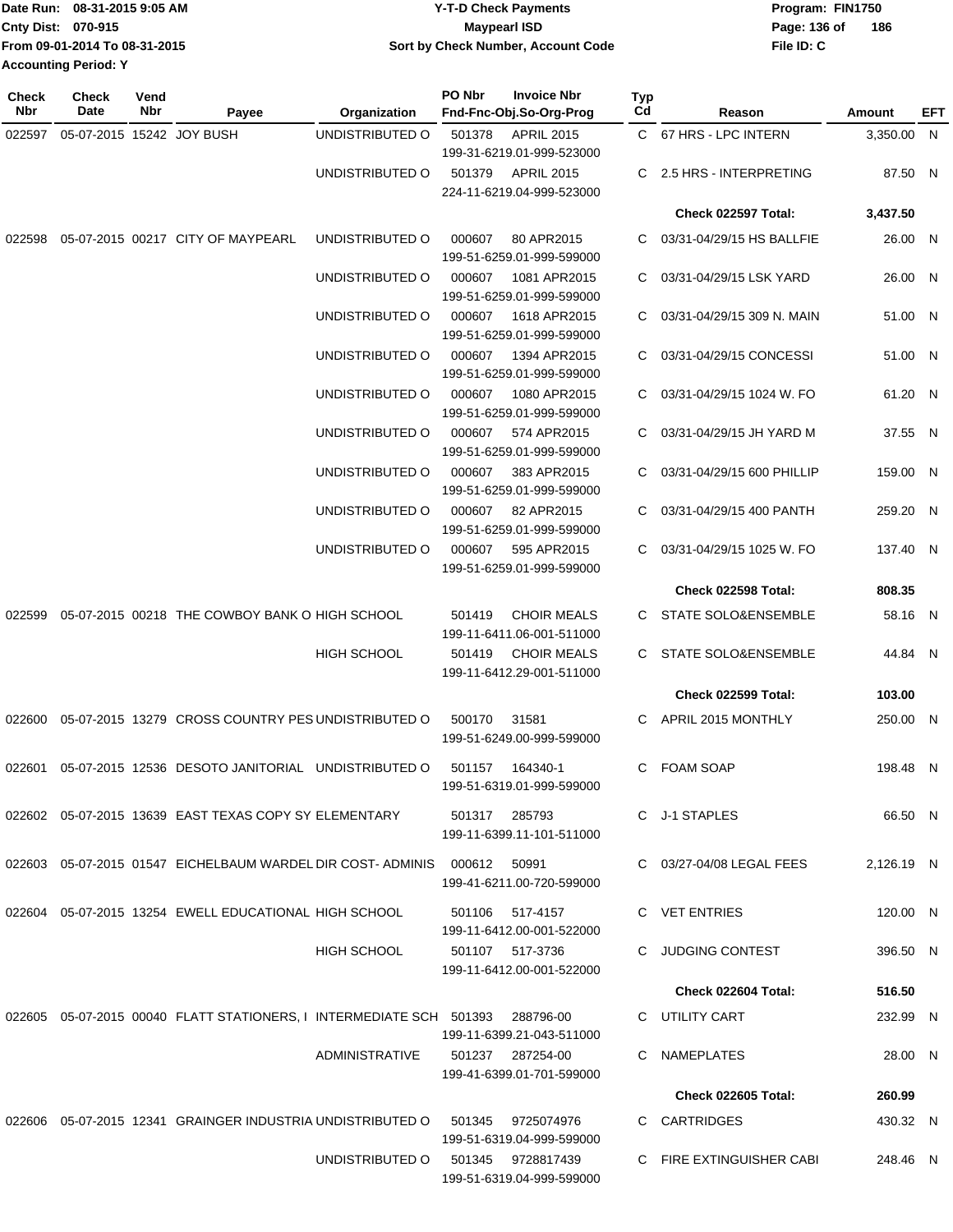|              | Cnty Dist: 070-915<br>From 09-01-2014 To 08-31-2015<br><b>Accounting Period: Y</b> |             |                                                                       |                       | <b>Maypearl ISD</b><br>Sort by Check Number, Account Code                | Page: 137 of<br>186<br>File ID: C |                              |             |            |
|--------------|------------------------------------------------------------------------------------|-------------|-----------------------------------------------------------------------|-----------------------|--------------------------------------------------------------------------|-----------------------------------|------------------------------|-------------|------------|
| Check<br>Nbr | <b>Check</b><br>Date                                                               | Vend<br>Nbr | Payee                                                                 | Organization          | PO Nbr<br><b>Invoice Nbr</b><br>Fnd-Fnc-Obj.So-Org-Prog                  | <b>Typ</b><br>Cd                  | Reason                       | Amount      | <b>EFT</b> |
|              |                                                                                    |             |                                                                       |                       |                                                                          |                                   | <b>Check 022606 Total:</b>   | 678.78      |            |
| 022607       |                                                                                    |             | 05-07-2015 14289 TRUDIE HEAD                                          | UNDISTRIBUTED O       | 501412<br><b>APRIL 2015</b><br>224-11-6219.00-999-523000                 | С                                 | 16.5 PM DAYS - RTI SERVI     | 3,000.00 N  |            |
|              |                                                                                    |             |                                                                       | UNDISTRIBUTED O       | 501389<br><b>APRIL 2015</b><br>224-11-6219.00-999-523000                 | C                                 | 8TH PAYMENT CONTRACT         | 2,493.75 N  |            |
|              |                                                                                    |             |                                                                       |                       |                                                                          |                                   | Check 022607 Total:          | 5,493.75    |            |
| 022608       |                                                                                    |             | 05-07-2015 15801 HEAT MECHANICAL A UNDISTRIBUTED O                    |                       | 501180<br>2192<br>199-51-6249.00-999-599000                              | C.                                | HVAC - H.S. RTU 7, COIL, F   | 375.00 N    |            |
|              |                                                                                    |             |                                                                       | UNDISTRIBUTED O       | 501180<br>2192<br>199-51-6399.05-999-599000                              | C                                 | HVAC - H.S. RTU 7, COIL, F   | 2,000.00 N  |            |
|              |                                                                                    |             |                                                                       |                       |                                                                          |                                   | Check 022608 Total:          | 2,375.00    |            |
| 022609       |                                                                                    |             | 05-07-2015 15609 ALLEN HUGHES, JR.                                    | UNDISTRIBUTED O       | <b>VS. BROCK</b><br>000611<br>199-36-6219.00-999-599000                  | C                                 | SB-V VS. BROCK 5/1/15 PL     | 100.20 N    |            |
| 022610       |                                                                                    |             | 05-07-2015 01346 JAN SCHILLING - CPR/ ELEMENTARY                      |                       | 501219<br><b>BRITT ZAJICEK</b><br>199-33-6411.00-101-599000              | C.                                | <b>BLS CPR RENEWAL CLAS</b>  | 102.00 N    |            |
| 022611       |                                                                                    |             | 05-07-2015 12164 JRP BUILD, INC.                                      | UNDISTRIBUTED O       | 501397<br>4122<br>199-51-6249.00-999-599000                              | С                                 | <b>SLIDING WINDOW INSTAL</b> | 800.00 N    |            |
|              |                                                                                    |             |                                                                       | UNDISTRIBUTED O       | 501405<br>4123                                                           | С                                 | CENTRAL RECEIVING RE         | 4,200.00 N  |            |
|              |                                                                                    |             |                                                                       | UNDISTRIBUTED O       | 199-51-6249.00-999-599000<br>501397<br>4122<br>199-51-6319.04-999-599000 | С                                 | SLIDING WINDOW INSTAL        | 450.00 N    |            |
|              |                                                                                    |             |                                                                       | UNDISTRIBUTED O       | 501405<br>4123<br>199-51-6319.04-999-599000                              | С                                 | <b>ADMIN REMODEL</b>         | 2,350.00 N  |            |
|              |                                                                                    |             |                                                                       |                       |                                                                          |                                   | Check 022611 Total:          | 7,800.00    |            |
|              |                                                                                    |             | 022612 05-07-2015 15610 BILLY R. KEILERS                              | UNDISTRIBUTED O       | VS. BROCK<br>000610<br>199-36-6219.00-999-599000                         | C.                                | SB-V VS. BROCK 5/1/15 PL     | 100.26 N    |            |
| 022613       |                                                                                    |             | 05-07-2015 15712 KOURTNEY LYNN EAS UNDISTRIBUTED O                    |                       | <b>MARCH 2015</b><br>501410<br>199-31-6219.04-999-523000                 | C                                 | 3 HRS - OT SERVICE           | 210.00 N    |            |
|              |                                                                                    |             |                                                                       | UNDISTRIBUTED O       | 501410 APRIL 2015<br>199-31-6219.04-999-523000                           |                                   | C 7.5 HRS - OT SERVICE       | 525.00 N    |            |
|              |                                                                                    |             |                                                                       |                       |                                                                          |                                   | Check 022613 Total:          | 735.00      |            |
|              |                                                                                    |             | 022614 05-07-2015 15337 MAYER-JOHNSON LLC ELEMENTARY                  |                       | 501270 88921-00104136<br>199-11-6399.01-101-523000                       |                                   | C LITERACY BOARD/TOOBA       | 82.70 N     |            |
|              |                                                                                    |             |                                                                       | <b>ELEMENTARY</b>     | 501270 88921-00104023<br>199-11-6399.01-101-523000                       |                                   | C GO TALK 9+/PICTURE SCH     | 293.65 N    |            |
|              |                                                                                    |             |                                                                       |                       |                                                                          |                                   | Check 022614 Total:          | 376.35      |            |
|              |                                                                                    |             | 022615  05-07-2015  13306  MOUNTAIN  PEAK SPE  UNDISTRIBUTED   000608 |                       | 11-0788-00 0415<br>199-51-6259.01-999-599000                             |                                   | C 03/09-04/08/15 12636 FM    | 59.22 N     |            |
|              |                                                                                    |             | 02-26-2015 01200 TEACHER RETIREMEN MEDICAL REIMBRS                    |                       | 000471<br>863-00-2153.00-022-500000                                      |                                   | D Payroll                    | 27,182.00 N |            |
|              |                                                                                    |             |                                                                       | <b>INCOME REPL#80</b> | 000471<br>863-00-2153.00-080-500000                                      |                                   | D Payroll                    | 23,574.00 N |            |
|              |                                                                                    |             |                                                                       | TRS ACTIVE CARE       | 000471<br>863-00-2153.00-108-500000                                      |                                   | D Payroll                    | 1,800.00 N  |            |
|              |                                                                                    |             |                                                                       | <b>DISTRICT WIDE</b>  | 000471<br>863-00-2155.00-000-500000                                      |                                   | D Payroll                    | 34,713.79 N |            |
|              |                                                                                    |             |                                                                       | <b>DISTRICT WIDE</b>  | 000471<br>863-00-2155.01-000-500000                                      |                                   | D Payroll                    | 1,160.97 N  |            |
|              |                                                                                    |             |                                                                       | <b>DISTRICT WIDE</b>  | 000471<br>863-00-2155.02-000-500000                                      |                                   | D Payroll                    | 3,029.45 N  |            |
|              |                                                                                    |             |                                                                       | <b>DISTRICT WIDE</b>  | 000471<br>863-00-2155.03-000-500000                                      |                                   | D Payroll                    | 170.73 N    |            |

**Date Run: Program: FIN1750**

**08-31-2015 9:05 AM Y-T-D Check Payments**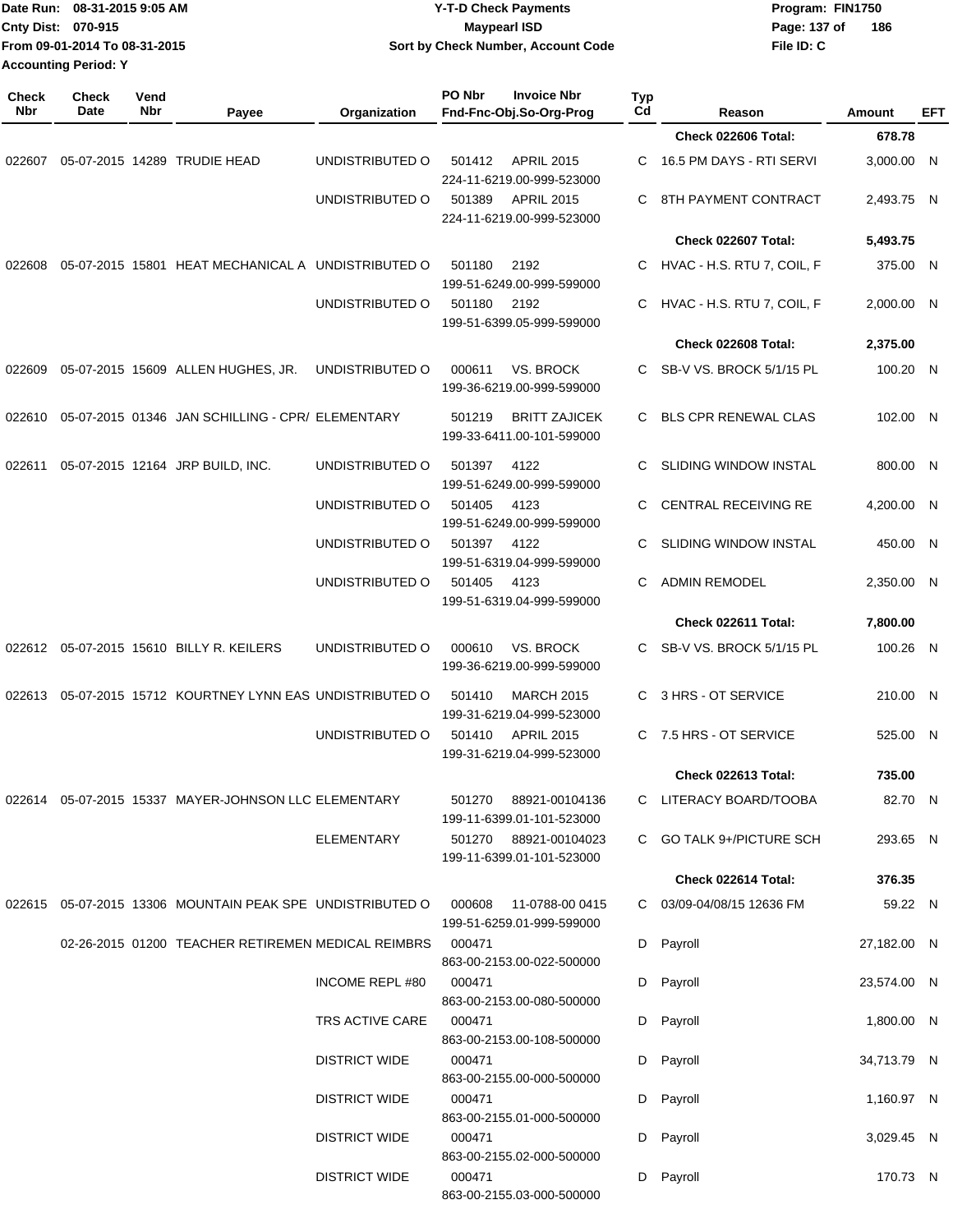| Date Run: 08-31-2015 9:05 AM  | Y-T-D Check Payments               | Program: FIN1750 |     |  |  |
|-------------------------------|------------------------------------|------------------|-----|--|--|
| <b>Cnty Dist: 070-915</b>     | Maypearl ISD                       | Page: 138 of     | 186 |  |  |
| Trom 09-01-2014 To 08-31-2015 | Sort by Check Number, Account Code | File ID: C       |     |  |  |
| <b>Accounting Period: Y</b>   |                                    |                  |     |  |  |

| Check<br><b>Nbr</b> | <b>Check</b><br>Date | Vend<br>Nbr | Payee                                                       | Organization           | PO Nbr      | <b>Invoice Nbr</b><br>Fnd-Fnc-Obj.So-Org-Prog    | Typ<br>Cd | Reason                     | <b>Amount</b> | EFT |
|---------------------|----------------------|-------------|-------------------------------------------------------------|------------------------|-------------|--------------------------------------------------|-----------|----------------------------|---------------|-----|
|                     |                      |             |                                                             | <b>DISTRICT WIDE</b>   | 000471      |                                                  | D         | Payroll                    | 2,597.65 N    |     |
|                     |                      |             |                                                             | <b>DISTRICT WIDE</b>   | 000471      | 863-00-2155.04-000-500000                        | D         | Payroll                    | 159.02 N      |     |
|                     |                      |             |                                                             | <b>DISTRICT WIDE</b>   | 000471      | 863-00-2155.05-000-500000                        |           |                            |               |     |
|                     |                      |             |                                                             |                        |             | 863-00-2155.06-000-500000                        | D         | Payroll                    | 1,324.12 N    |     |
|                     |                      |             |                                                             | ANNUITY #55            | 000471      | 863-00-2155.07-055-500000                        | D         | Payroll                    | 1,134.00 N    |     |
|                     |                      |             |                                                             | <b>DISTRICT WIDE</b>   | 000471      | 863-00-2155.08-000-500000                        | D         | Payroll                    | 6,402.91 N    |     |
|                     |                      |             |                                                             | <b>Teaacher Rtrmnt</b> | 000471      |                                                  | D         | Payroll                    | 33.52 N       |     |
|                     |                      |             |                                                             |                        |             | 863-00-2159.00-013-500000                        |           |                            |               |     |
|                     |                      |             |                                                             |                        |             |                                                  |           | Check 022615 Total:        | 103,341.38    |     |
| 022616              |                      |             | 05-07-2015 00287 OFFICE DEPOT                               | UNDISTRIBUTED O        | 501321      | 767187278001<br>224-11-6399.00-999-523000        | C         | POST-ITS                   | 8.24 N        |     |
|                     |                      |             |                                                             | UNDISTRIBUTED O        | 501321      | 767187279001<br>224-11-6399.00-999-523000        | С         | <b>HIGHLIGHTERS</b>        | 13.58 N       |     |
|                     |                      |             |                                                             | UNDISTRIBUTED O        | 501321      | 767186851001<br>224-11-6399.00-999-523000        | С         | NOTES/FLAGS/TAPE           | 55.58 N       |     |
|                     |                      |             |                                                             |                        |             |                                                  |           | Check 022616 Total:        | 77.40         |     |
| 022617              |                      |             | 05-07-2015 14093 PC & MACEXCHANGE ELEMENTARY                |                        | 501284      | 93201<br>199-11-6639.48-101-511000               | C         | <b>IPAD CASES</b>          | 520.00 N      |     |
| 022618              |                      |             | 05-07-2015 14574 PERMA-BOUND BOOK INTERMEDIATE SCH 501254   |                        |             | 1632691-00<br>199-12-6399.01-043-599000          | С         | <b>LIBRARY BOOKS</b>       | 84.84 N       |     |
| 022619              |                      |             | 05-07-2015 14391 PRINCIPALS ESSENTI INTERMEDIATE SCH 501206 |                        |             | 00003388<br>199-31-6399.00-043-599000            | С         | <b>BANNERS</b>             | 208.00 N      |     |
| 022620              |                      |             | 05-07-2015 12836 R B SPORTING GOOD HIGH SCHOOL              |                        | 501201      | 0481536-IN<br>199-36-6399.13-001-599000          | C.        | SOFTBALLS/CLEATS           | 137.75 N      |     |
| 022621              |                      |             | 05-07-2015 00099 REGION 10/EDUCATIO UNDISTRIBUTED O         |                        | 500959      | 131128<br>199-34-6219.01-999-599000              | C         | 8 HR BUS TRAINING          | 55.00 N       |     |
|                     |                      |             | 022622 05-07-2015 14927 REPUBLIC SERVICES UNDISTRIBUTED O   |                        | 000613      | 0794-010322744<br>199-51-6259.03-999-599000      | C         | 05/01-05/31/15 WASTE RE    | 1,547.83 N    |     |
|                     |                      |             | 022623 05-07-2015 00316 SCHOOL SPECIALTY I ELEMENTARY       |                        |             | 501268 208114191897<br>199-11-6399.11-101-511000 |           | C REPORT CARD ENVELOP      | 59.26 N       |     |
|                     |                      |             | 022624 05-07-2015 13383 SKYBEAM TEXAS                       | UNDISTRIBUTED O        | 000606      | 813710001004619<br>199-53-6249.04-999-599000     |           | C 05/08-06/07/15 MTHLY INT | 1,800.00 N    |     |
|                     |                      |             | 022625 05-07-2015 12813 STORM LAWN AND GA UNDISTRIBUTED O   |                        | 501374      | 162010<br>199-51-6319.04-999-599000              |           | C PULLEY/KEY SQUARE/LAT    | 135.26 N      |     |
|                     |                      |             | 022626  05-07-2015  00973  TARVER TROPHIES                  | UNDISTRIBUTED O        | 501142      | 1830<br>199-13-6299.00-999-599000                |           | SERVICE PLAQUES            | 76.00 N       |     |
|                     |                      |             |                                                             | UNDISTRIBUTED O        | 501346 1831 | 199-13-6299.00-999-599000                        |           | RETIREMENT PLAQUE TA       | 77.12 N       |     |
|                     |                      |             |                                                             |                        |             |                                                  |           | Check 022626 Total:        | 153.12        |     |
|                     |                      |             | 022627 05-07-2015 00136 TEXAS ASSOC, COMM ADMINISTRATIVE    |                        | 501430      | 2015-2016<br>199-41-6499.00-701-599000           |           | C 2015-16 MEMBERSHIP       | 505.00 N      |     |
|                     |                      |             | 022628 05-07-2015 15485 THERAPY FROM THE UNDISTRIBUTED O    |                        |             | 501427 APRIL 2015<br>199-31-6219.02-999-523000   |           | C 3 HRS - PT SERVICE       | 210.00 N      |     |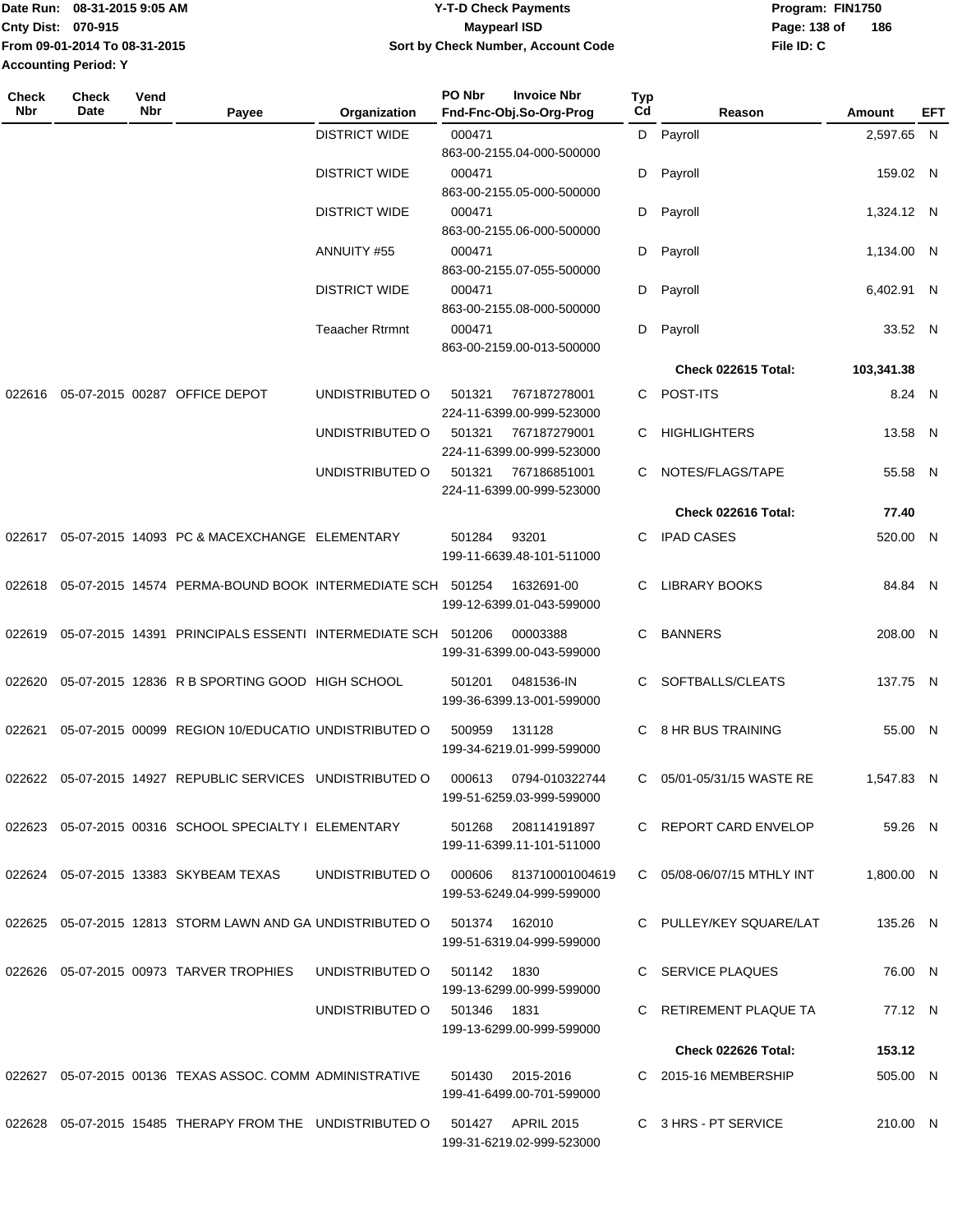| Date Run: 08-31-2015 9:05 AM  | <b>Y-T-D Check Payments</b>        | Program: FIN1750    |
|-------------------------------|------------------------------------|---------------------|
| <b>Cnty Dist: 070-915</b>     | Maypearl ISD                       | 186<br>Page: 139 of |
| From 09-01-2014 To 08-31-2015 | Sort by Check Number, Account Code | File ID: C          |
| <b>Accounting Period: Y</b>   |                                    |                     |

| Check<br>Nbr | <b>Check</b><br>Date     | Vend<br>Nbr | Payee                                               | Organization                          | PO Nbr | <b>Invoice Nbr</b><br>Fnd-Fnc-Obj.So-Org-Prog      | Typ<br>Cd      | Reason                      | Amount     | EFT |
|--------------|--------------------------|-------------|-----------------------------------------------------|---------------------------------------|--------|----------------------------------------------------|----------------|-----------------------------|------------|-----|
| 022629       |                          |             | 05-07-2015 15497 TRAIL OF BREADCRU                  | UNDISTRIBUTED O                       | 501400 | 419936746                                          | $\mathsf{C}^-$ | STAAR WRITING/GRAMMA        | 450.00 N   |     |
|              |                          |             |                                                     |                                       |        | 255-13-6499.00-999-524000                          |                |                             |            |     |
| 022630       | 05-07-2015 13063 US BANK |             |                                                     | UNDISTRIBUTED O                       | 501434 | 3961315                                            | C.             | 4/1/15-3/31/16 - SERIES 20  | 400.00 N   |     |
|              |                          |             |                                                     |                                       |        | 199-71-6599.00-999-599000                          |                |                             |            |     |
| 022631       |                          |             | 05-07-2015 00253 VERIZON SOUTHWEST UNDISTRIBUTED O  |                                       | 000609 | 3767008409 0515<br>199-51-6259.02-999-599000       | C.             | 04/28-05/27/15 FAX          | 54.97 N    |     |
|              |                          |             |                                                     | UNDISTRIBUTED O                       | 000609 | 3795002177 0515                                    | C.             | 04/22-05/21/15 MARQUEE      | 54.97 N    |     |
|              |                          |             |                                                     | UNDISTRIBUTED O                       | 000609 | 199-51-6259.02-999-599000<br>3725000396 0515       | C.             | 04/28-05/27/15 MAIN LINES   | 903.09 N   |     |
|              |                          |             |                                                     |                                       |        | 199-51-6259.02-999-599000                          |                |                             |            |     |
|              |                          |             |                                                     |                                       |        |                                                    |                | Check 022631 Total:         | 1,013.03   |     |
| 022632       |                          |             | 05-07-2015 15165 WAXAHACHIE GLASS                   | UNDISTRIBUTED O                       | 501370 | 3570<br>199-51-6249.00-999-599000                  | C.             | REPLACE GLASS IN DOOR       | 125.00 N   |     |
|              |                          |             |                                                     | UNDISTRIBUTED O                       | 501370 | 3570<br>199-51-6319.04-999-599000                  | C              | REPLACE GLASS IN DOOR       | 106.66 N   |     |
|              |                          |             |                                                     |                                       |        |                                                    |                | Check 022632 Total:         | 231.66     |     |
| 022633       |                          |             | 05-07-2015 01145 WELDERS WAREHOUS HIGH SCHOOL       |                                       | 500051 | 25161                                              | C              | 03/01-03/31/15 CYLINDER     | 76.00 N    |     |
|              |                          |             |                                                     |                                       |        | 199-11-6399.09-001-522000                          |                |                             |            |     |
| 022634       |                          |             | 05-14-2015 15664 AMERICAN TIRE DISTRUNDISTRIBUTED O |                                       | 501485 | SO59886924                                         | C.             | TIRES FOR BUS 5849          | 1.206.76 N |     |
|              |                          |             |                                                     |                                       |        | 199-34-6319.00-999-599000                          |                |                             |            |     |
| 022635       |                          |             | 05-14-2015 00069 ATMOS ENERGY                       | UNDISTRIBUTED O                       | 000614 | 30303181810415<br>199-51-6259.00-999-599000        | C              | 04/02-05/01/15 1025 W 4TH   | 80.01 N    |     |
|              |                          |             |                                                     | UNDISTRIBUTED O                       | 000614 | 3030380238 0415<br>199-51-6259.00-999-599000       | C              | 04/02-05/01/15 400 PANTH    | 104.21 N   |     |
|              |                          |             |                                                     | UNDISTRIBUTED O                       | 000614 | 3030318485 0415                                    | C.             | 04/02-05/01/15 1024 W 4TH   | 143.26 N   |     |
|              |                          |             |                                                     |                                       |        | 199-51-6259.00-999-599000                          |                |                             |            |     |
|              |                          |             |                                                     | UNDISTRIBUTED O                       | 000614 | 3030380470 0415<br>199-51-6259.00-999-599000       | C.             | 04/02-05/01/15 600 PHILLIP  | 148.78 N   |     |
|              |                          |             |                                                     |                                       |        |                                                    |                | <b>Check 022635 Total:</b>  | 476.26     |     |
| 022636       |                          |             | 05-14-2015 00871 CARD SERVICE CENT ELEMENTARY       |                                       | 501229 | XXXX0185 05/15<br>199-11-6399.01-101-523000        | C.             | <b>IRLEN COLORED OVERLA</b> | 41.50 N    |     |
|              |                          |             |                                                     | ELEMENTARY                            |        | 501360 XXXX0185 05/15<br>199-11-6399.03-101-511000 |                | C MR. POPPER'S PENGUINS     | 97.07 N    |     |
|              |                          |             |                                                     | ELEMENTARY                            |        | 501184 XXXX0185 05/15                              |                | C READING COMP/POST-ITS     | 117.11 N   |     |
|              |                          |             |                                                     |                                       |        | 199-11-6399.03-101-511000                          |                |                             |            |     |
|              |                          |             |                                                     | HIGH SCHOOL                           |        | 501135 XXXX0185 05/15<br>199-11-6399.05-001-511000 |                | C CALCULATORS               | 1.24 N     |     |
|              |                          |             |                                                     | MAYPEARL JUNIOR 501235 XXXX0185 05/15 |        | 199-11-6399.23-041-525000                          |                | C RAZZLE DAZZLE WRITING     | 22.29 N    |     |
|              |                          |             |                                                     | HIGH SCHOOL                           |        | 501135 XXXX0185 05/15                              |                | C CALCULATORS               | 416.40 N   |     |
|              |                          |             |                                                     | ELEMENTARY                            |        | 199-11-6399.42-001-511000<br>501413 XXXX0185 05/15 |                | C RETIREMENT AWARD          | 176.00 N   |     |
|              |                          |             |                                                     |                                       |        | 199-23-6499.01-101-599000                          |                |                             |            |     |
|              |                          |             |                                                     | UNDISTRIBUTED O                       |        | 501310 XXXX0185 05/15<br>199-31-6399.00-999-523000 |                | C ASSESSMENT BOOKS          | 175.16 N   |     |
|              |                          |             |                                                     | <b>HIGH SCHOOL</b>                    |        | 501036 XXXX0185 05/15                              |                | C DIABETES HANDBOOK         | 14.99 N    |     |
|              |                          |             |                                                     | HIGH SCHOOL                           |        | 199-33-6399.00-001-599000<br>501413 XXXX0185 05/15 |                | C RETIREMENT AWARD          | 163.00 N   |     |
|              |                          |             |                                                     |                                       |        | 199-33-6499.01-001-599000                          |                |                             |            |     |
|              |                          |             |                                                     | UNDISTRIBUTED O                       |        | 000618 XXXX0185 05/15                              |                | C TXTAG REPLENISHMENT       | 100.00 N   |     |
|              |                          |             |                                                     |                                       |        | 199-34-6219.01-999-599000                          |                |                             |            |     |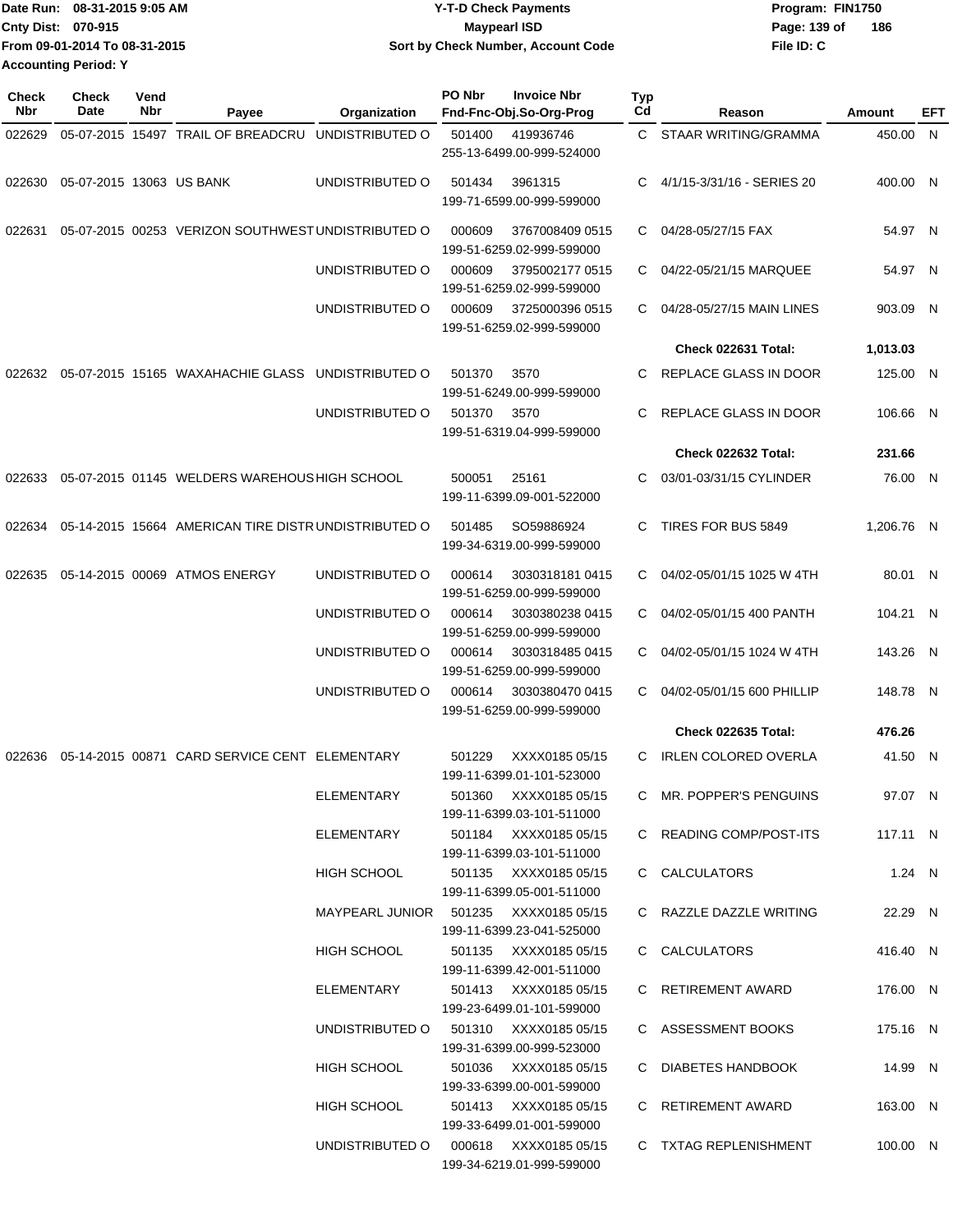|                             | IDate Run: 08-31-2015 9:05 AM | <b>Y-T-D Check Payments</b>        | Program: FIN1750 |     |
|-----------------------------|-------------------------------|------------------------------------|------------------|-----|
| <b>Cnty Dist: 070-915</b>   |                               | <b>Mavpearl ISD</b>                | Page: 140 of     | 186 |
|                             | From 09-01-2014 To 08-31-2015 | Sort by Check Number, Account Code | File ID: C       |     |
| <b>Accounting Period: Y</b> |                               |                                    |                  |     |

| Check<br><b>Nbr</b> | <b>Check</b><br>Date | Vend<br>Nbr | Payee                                                                     | Organization                   | PO Nbr                            | <b>Invoice Nbr</b><br>Fnd-Fnc-Obj.So-Org-Prog     | Typ<br>Cd             | Reason                      | Amount     | EFT |
|---------------------|----------------------|-------------|---------------------------------------------------------------------------|--------------------------------|-----------------------------------|---------------------------------------------------|-----------------------|-----------------------------|------------|-----|
|                     |                      |             |                                                                           | <b>HIGH SCHOOL</b>             | 501318                            | XXXX0185 05/15<br>199-36-6499.01-001-599000       | $\mathbf{C}$          | REGIONAL GOLF LODGIN        | 1,142.32 N |     |
|                     |                      |             |                                                                           | UNDISTRIBUTED O                | 501285                            | XXXX0185 05/15<br>199-41-6399.02-999-599000       | C.                    | <b>TSBS LETTER OVERNIGH</b> | 19.99 N    |     |
|                     |                      |             |                                                                           | <b>ADMINISTRATIVE</b>          | 501411                            | XXXX0185 05/15<br>199-41-6499.00-701-599000       | C                     | PRINCIPAL MEETING           | 36.44 N    |     |
|                     |                      |             |                                                                           | <b>ADMINISTRATIVE</b>          | 501413                            | XXXX0185 05/15<br>199-41-6499.01-701-599000       | C.                    | <b>RETIREMENT AWARD</b>     | 322.00 N   |     |
|                     |                      |             |                                                                           |                                |                                   |                                                   |                       | Check 022636 Total:         | 2,845.51   |     |
| 022637              |                      |             | 05-14-2015 00217 CITY OF MAYPEARL                                         | UNDISTRIBUTED O                | 000619                            | 665 04/15<br>199-51-6259.01-999-599000            | C.                    | 03/17-04/16/15 SPORTS       | 607.84 N   |     |
| 022638              |                      |             | 05-14-2015 15835 COMFORT INN                                              | <b>HIGH SCHOOL</b>             | 501424                            | D. DEES<br>199-11-6411.04-001-511000              | C                     | Band - Hotel State Solo&Ens | 160.00 N   |     |
| 022639              |                      |             | 05-14-2015 00218 THE COWBOY BANK O HIGH SCHOOL                            |                                | 501482                            | <b>TRACK MEALS</b><br>199-36-6499.01-001-599000   | C.                    | STATE TRACK MEET MEA        | 69.02 N    |     |
| 022640              |                      |             | 05-14-2015 15241 DALLAS DEES                                              | <b>MAYPEARL JUNIOR</b>         | 501443                            | <b>REIMBURSEMENT</b><br>199-11-6399.13-041-511000 | C                     | MJH DRAMA PLAY              | 95.40 N    |     |
| 022641              |                      |             | 05-14-2015 12536 DESOTO JANITORIAL UNDISTRIBUTED O                        |                                | 501157                            | 164801<br>199-51-6319.01-999-599000               | C.                    | MOPS/FINISH/BLEACH/LIN      | 6.138.64 N |     |
| 022642              |                      |             | 05-14-2015 15718 DUNCAN PLUMBING S UNDISTRIBUTED O                        |                                | 501371                            | 2702<br>199-51-6249.00-999-599000                 | C.                    | REPAIRED LEAK AT AG. B      | 289.95 N   |     |
|                     |                      |             | UNDISTRIBUTED O                                                           | 501371                         | 2702<br>199-51-6319.04-999-599000 | C                                                 | MATERIALS FOR LEAK RE | 48.14 N                     |            |     |
|                     |                      |             |                                                                           |                                |                                   |                                                   |                       | Check 022642 Total:         | 338.09     |     |
| 022643              |                      |             | 05-14-2015 13639 EAST TEXAS COPY SY UNDISTRIBUTED O                       |                                | 000615                            | 287917<br>199-11-6219.07-999-523000               | C.                    | 04/04-05/03/15 COPIES B&    | 70.93 N    |     |
|                     |                      |             |                                                                           | <b>HIGH SCHOOL</b>             | 000615                            | 287917<br>199-11-6269.00-001-511000               | C                     | 04/04-05/03/15 COPIES B&    | 49.33 N    |     |
|                     |                      |             |                                                                           | MAYPEARL JUNIOR                | 000615                            | 287917<br>199-11-6269.00-041-511000               | C                     | 04/04-05/03/15 COPIES CO    | 37.50 N    |     |
|                     |                      |             |                                                                           | <b>MAYPEARL JUNIOR</b>         | 000615                            | 287917<br>199-11-6269.00-041-511000               | C                     | 04/04-05/03/15 COPIES B&    | 37.84 N    |     |
|                     |                      |             |                                                                           | ELEMENTARY                     |                                   | 000615 287917<br>199-11-6269.00-101-511000        |                       | C 04/04-05/03/15 COPIES B&  | 472.57 N   |     |
|                     |                      |             |                                                                           | ELEMENTARY                     | 000615 287917                     | 199-11-6269.00-101-599000                         |                       | C 04/04-05/03/15 COPIES B&  | 35.60 N    |     |
|                     |                      |             |                                                                           | <b>HIGH SCHOOL</b>             | 000615 287917                     | 199-11-6269.01-001-511000                         |                       | C 04/04-05/03/15 COPIES B&  | 610.63 N   |     |
|                     |                      |             |                                                                           | MAYPEARL JUNIOR 000615 287917  |                                   | 199-11-6269.01-041-511000                         |                       | C 04/04-05/03/15 COPIES B&  | 737.50 N   |     |
|                     |                      |             |                                                                           | INTERMEDIATE SCH 000615 287917 |                                   | 199-11-6269.01-043-511000                         |                       | C 04/04-05/03/15 COPIES B&  | 452.96 N   |     |
|                     |                      |             |                                                                           | DIR COST-ADMINIS 000615 287917 |                                   | 199-41-6249.00-720-599000                         |                       | C 04/04-05/03/15 COPIES B&  | 42.39 N    |     |
|                     |                      |             |                                                                           | DIR COST-ADMINIS 000615 287917 |                                   | 199-41-6249.00-720-599000                         |                       | C 04/04-05/03/15 COPIES CO  | 125.55 N   |     |
|                     |                      |             |                                                                           |                                |                                   |                                                   |                       | Check 022643 Total:         | 2,672.80   |     |
|                     |                      |             | 022644 05-14-2015 00319 ECS LEARNING SYSTE INTERMEDIATE SCH 501407 205427 |                                |                                   | 199-11-6399.12-043-511000                         |                       | C STAAR MATH BOOKS          | 1,486.95 N |     |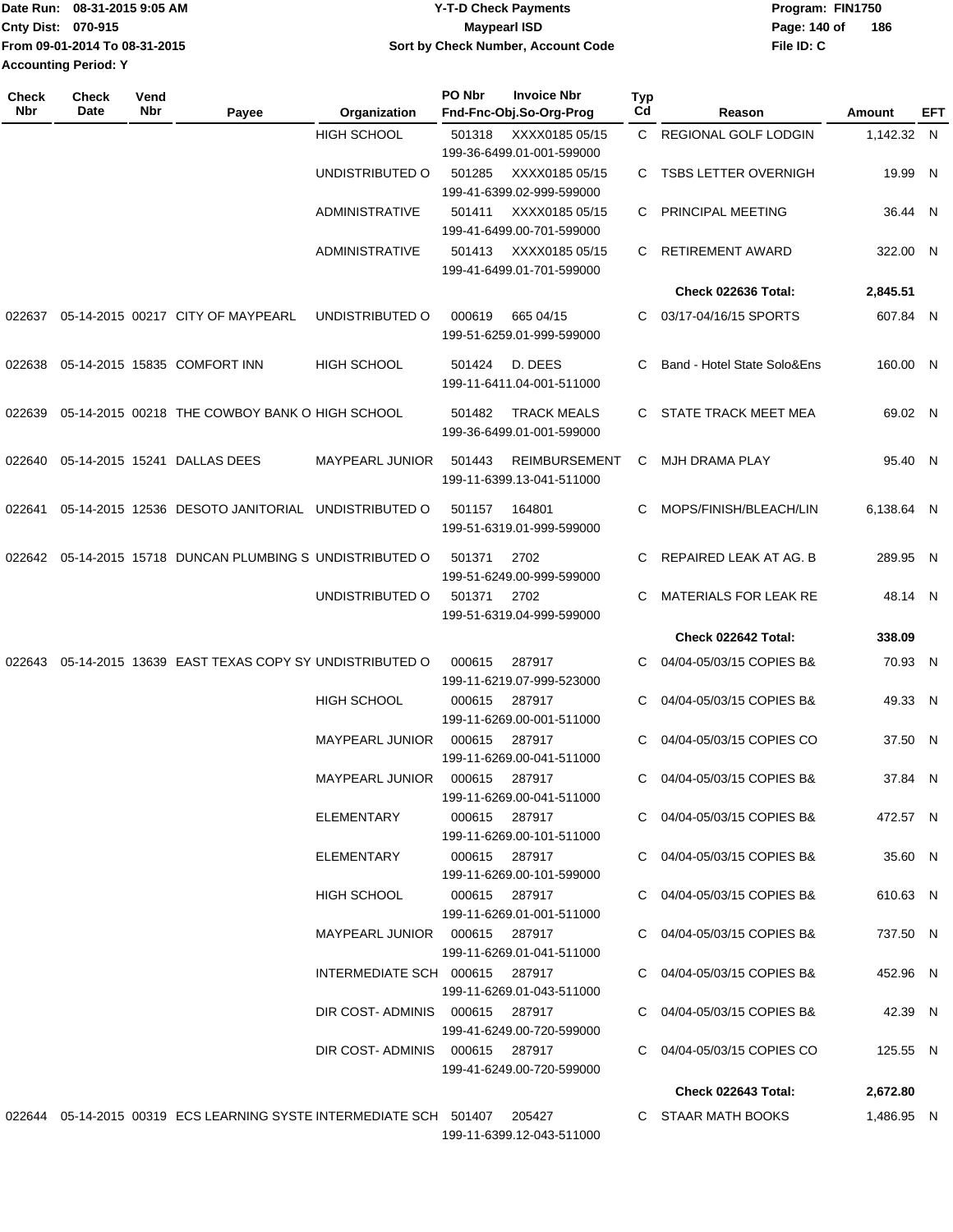Date Run: 08-31-2015 9:05 AM **CONTEX 18 AM CONTEX 15 AM CONTEX 15 AM CONTEX 15 AM CONTEX PROGRAM: FIN1750 Cnty Dist: 070-915 From 09-01-2014 To 08-31-2015 08-31-2015 9:05 AM Y-T-D Check Payments 070-915 Maypearl ISD Sort by Check Number, Account Code Accounting Period: Y**

**File ID: C** Page: 141 of 186

| <b>Check</b><br>Nbr | Check<br>Date                  | Vend<br>Nbr | Payee                                                                                 | Organization                      | PO Nbr | <b>Invoice Nbr</b><br>Fnd-Fnc-Obj.So-Org-Prog | <b>Typ</b><br>Cd | Reason                        | Amount     | EFT |
|---------------------|--------------------------------|-------------|---------------------------------------------------------------------------------------|-----------------------------------|--------|-----------------------------------------------|------------------|-------------------------------|------------|-----|
| 022645              |                                |             | 05-14-2015 00040 FLATT STATIONERS, I INTERMEDIATE SCH 501398                          |                                   |        | 288953-00<br>199-11-6399.14-043-511000        |                  | C FOLDERS                     | 33.40 N    |     |
| 022646              |                                |             | 05-14-2015 00376 FLINN SCIENTIFIC                                                     | <b>HIGH SCHOOL</b>                | 501418 | 1859528<br>199-11-6399.14-001-511000          | C                | <b>CLAMPS/TONGS</b>           | 66.01 N    |     |
|                     |                                |             | 022647 05-14-2015 15801 HEAT MECHANICAL A UNDISTRIBUTED O                             |                                   | 501449 | 2283<br>199-51-6249.00-999-599000             | C                | HVAC-INT. AHU#12/ HS RT       | 239.90 N   |     |
| 022648              |                                |             | 05-14-2015 15617 HOLIDAY INN AUSTIN HIGH SCHOOL                                       |                                   | 501481 | <b>RODRIGUEZ</b><br>199-36-6499.01-001-599000 |                  | STATE TRACK MEET LOD          | 390.22 N   |     |
| 022649              |                                |             | 05-14-2015 00049 HOUGHTON MIFFLIN                                                     | ELEMENTARY                        | 501376 | 951367415<br>199-11-6399.35-101-511000        | C.               | <b>SXPS 1 WORKBOOK MATE</b>   | 39.34 N    |     |
|                     |                                |             |                                                                                       | <b>ELEMENTARY</b>                 | 501376 | 951369917<br>199-11-6399.35-101-511000        | C                | P&S DECODABLE                 | 483.12 N   |     |
|                     |                                |             |                                                                                       |                                   |        |                                               |                  | Check 022649 Total:           | 522.46     |     |
| 022650              |                                |             | 05-14-2015 15371 KK MUSIC STORE                                                       | INTERMEDIATE SCH 501395           |        | 10156186<br>199-11-6399.10-043-511000         | C                | VIOLIN STRINGS                | 249.75 N   |     |
|                     |                                |             |                                                                                       | INTERMEDIATE SCH 501394           |        | 10156187<br>199-11-6399.13-043-511000         |                  | 4/4 CELLO - CELLO END PI      | 404.00 N   |     |
|                     |                                |             |                                                                                       | INTERMEDIATE SCH 501396           |        | 10156176<br>199-11-6399.22-043-511000         | C                | <b>FRENCH CELLO BRIDGE/S</b>  | 149.99 N   |     |
|                     |                                |             |                                                                                       |                                   |        |                                               |                  | Check 022650 Total:           | 803.74     |     |
| 022651              |                                |             | 05-14-2015 14204 LANDMARK EQUIPME UNDISTRIBUTED O                                     |                                   | 501467 | RW858601<br>199-51-6249.00-999-599000         | C                | 03/10-03/13/15 - 26' SCISS    | 498.00 N   |     |
|                     |                                |             |                                                                                       | UNDISTRIBUTED O                   |        | RW865801<br>199-51-6249.00-999-599000         | M                | <b>26' SCISSOR ELECT CRED</b> | -69.60 N   |     |
|                     |                                |             |                                                                                       |                                   |        |                                               |                  | Check 022651 Total:           | 428.40     |     |
|                     | 022652 05-14-2015 15098 LOWE'S |             |                                                                                       | UNDISTRIBUTED O                   | 000617 | 990072813570515<br>199-36-6639.01-999-599000  | C                | <b>GOLF FACILITY UPDATES</b>  | 357.20 N   |     |
|                     |                                |             |                                                                                       | UNDISTRIBUTED O                   | 501070 | 990072813570515<br>199-51-6319.02-999-599000  | C                | <b>MAINTENANCE SUPPLIES</b>   | 1.580.78 N |     |
|                     |                                |             |                                                                                       |                                   |        |                                               |                  | Check 022652 Total:           | 1.937.98   |     |
|                     |                                |             | 022653  05-14-2015  00060  LUCKIES  AUTO  AND T  UNDISTRIBUTED   0  501448  000082122 |                                   |        | 199-51-6249.00-999-599000                     |                  | C LIC 103-4032/ EMERGENC      | 425.00 N   |     |
|                     |                                |             |                                                                                       | UNDISTRIBUTED O 501448 000082122  |        | 199-51-6319.04-999-599000                     |                  | C LIC 103-4032/ WHEEL SEA     | 41.16 N    |     |
|                     |                                |             |                                                                                       |                                   |        |                                               |                  | Check 022653 Total:           | 466.16     |     |
|                     |                                |             | 022654 05-14-2015 14273 MARIA OROPEZA                                                 | <b>SCHOOL BOARD</b>               | 501453 | TRANSLATOR<br>199-41-6439.00-702-599000       |                  | C ELECTION TRANSLATOR         | 180.00 N   |     |
|                     |                                |             | 022655 05-14-2015 15740 MOORE RECYCLING L UNDISTRIBUTED O 000622                      |                                   |        | 0001230554<br>199-51-6259.03-999-599000       |                  | C 04/01-04/30/15 RECYCLE H    | 14.14 N    |     |
|                     |                                |             |                                                                                       | UNDISTRIBUTED O 000622 0001230558 |        | 199-51-6259.03-999-599000                     |                  | C 04/01-04/30/15 RECYCLE I    | 22.39 N    |     |
|                     |                                |             |                                                                                       | UNDISTRIBUTED O 000622 0001230555 |        | 199-51-6259.03-999-599000                     |                  | C 04/01-04/30/15 RECYCLE J    | 15.64 N    |     |
|                     |                                |             |                                                                                       | UNDISTRIBUTED O 000622 0001230557 |        | 199-51-6259.03-999-599000                     |                  | C 04/01-04/30/15 RECYCLE A    | 23.88 N    |     |
|                     |                                |             |                                                                                       | UNDISTRIBUTED O 000622 0001230556 |        | 199-51-6259.03-999-599000                     |                  | C 04/01-04/30/15 RECYCLE L    | 71.90 N    |     |
|                     |                                |             |                                                                                       |                                   |        |                                               |                  | <b>Check 022655 Total:</b>    | 147.95     |     |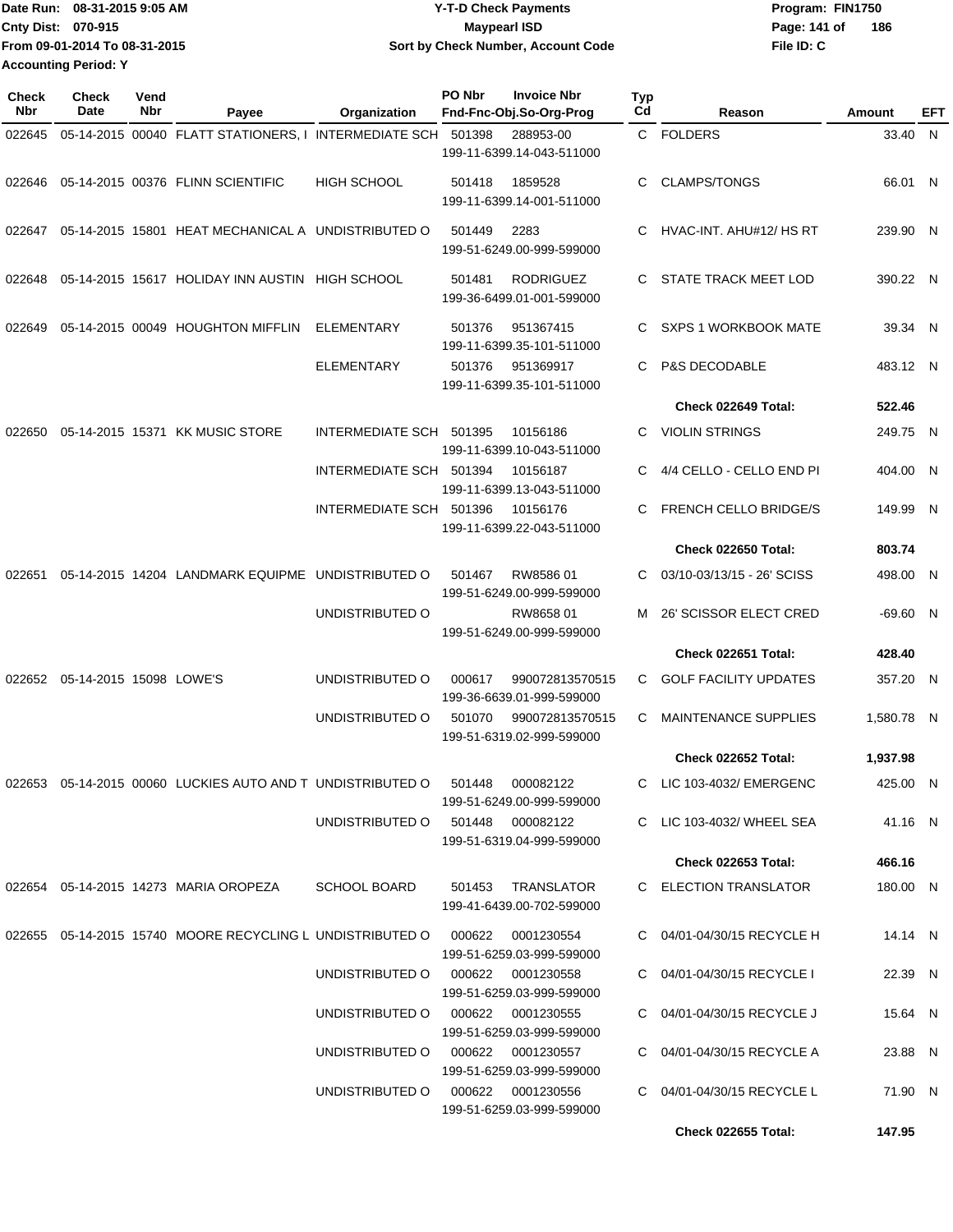|                      | Date Run: 08-31-2015 9:05 AM  | <b>Y-T-D Check Payments</b>        | Program: FIN1750 |     |  |  |
|----------------------|-------------------------------|------------------------------------|------------------|-----|--|--|
| Cnty Dist: 070-915   |                               | <b>Mavpearl ISD</b>                | Page: 142 of     | 186 |  |  |
|                      | From 09-01-2014 To 08-31-2015 | Sort by Check Number, Account Code | File ID: C       |     |  |  |
| Accounting Period: Y |                               |                                    |                  |     |  |  |
|                      |                               |                                    |                  |     |  |  |

| <b>Check</b><br><b>Nbr</b> | Check<br>Date                         | Vend<br>Nbr | Payee                                                                | Organization          | PO Nbr         | <b>Invoice Nbr</b><br>Fnd-Fnc-Obj.So-Org-Prog      | <b>Typ</b><br>Cd | Reason                       | Amount     | EFT |
|----------------------------|---------------------------------------|-------------|----------------------------------------------------------------------|-----------------------|----------------|----------------------------------------------------|------------------|------------------------------|------------|-----|
| 022656                     | 05-14-2015 00079 NASCO                |             |                                                                      | <b>HIGH SCHOOL</b>    | 501301         | 358053<br>199-11-6639.00-001-522000                |                  | C ELASTRATOR/BANDS/DEH       | 84.32 N    |     |
|                            |                                       |             |                                                                      | <b>HIGH SCHOOL</b>    | 501301         | 373486<br>199-11-6639.00-001-522000                | C                | AQUACULTURE COUNTER          | 193.28 N   |     |
|                            |                                       |             |                                                                      | <b>HIGH SCHOOL</b>    | 501301         | 359846<br>199-11-6639.00-001-522000                | C                | <b>COW ORGAN SET/ANATO</b>   | 163.80 N   |     |
|                            |                                       |             |                                                                      | <b>HIGH SCHOOL</b>    | 501301         | 365587<br>199-11-6639.00-001-522000                | C                | <b>GREENHOUSE</b>            | 328.98 N   |     |
|                            |                                       |             |                                                                      |                       |                |                                                    |                  | Check 022656 Total:          | 770.38     |     |
| 022657                     |                                       |             | 05-14-2015 15814 NEC FINANCIAL SERVI UNDISTRIBUTED O                 |                       | 000616         | 0001802074<br>199-51-6259.02-999-599000            | C.               | SV8100 PHONE SYSTEM          | 1,340.27 N |     |
| 022658                     |                                       |             | 05-14-2015 00331 RONNIE NEILL                                        | <b>ADMINISTRATIVE</b> | 501466         | CONTRACT 05/15<br>199-41-6219.00-701-599000        | C                | <b>CONSULTING SERVICES -</b> | 9,808.33 N |     |
| 022659                     |                                       |             | 05-14-2015 00796 NORMAN ELLIS                                        | <b>SCHOOL BOARD</b>   | 501452         | <b>BOARD ELECTION</b><br>199-41-6439.00-702-599000 | C                | <b>ELECTION CLERK</b>        | 337.50 N   |     |
| 022660                     |                                       |             | 05-14-2015 00287 OFFICE DEPOT                                        | <b>ADMINISTRATIVE</b> | 501401         | 768808057001<br>199-41-6399.01-701-599000          |                  | C HIGHLIGHTERS               | 2.38 N     |     |
|                            |                                       |             |                                                                      | <b>ADMINISTRATIVE</b> | 501401         | 768808058001<br>199-41-6399.01-701-599000          | C                | SUPER GLUE                   | 2.87 N     |     |
|                            |                                       |             |                                                                      | <b>ADMINISTRATIVE</b> | 501401         | 768807917001<br>199-41-6399.01-701-599000          | C                | TONER/FOLDERS/SORTE          | 143.65 N   |     |
|                            |                                       |             |                                                                      | <b>ADMINISTRATIVE</b> | 501388         | 768811682001<br>199-53-6399.00-701-599000          | C                | TONER/TAPE                   | 53.27 N    |     |
|                            |                                       |             |                                                                      |                       |                |                                                    |                  | Check 022660 Total:          | 202.17     |     |
| 022661                     |                                       |             | 05-14-2015 15585 JAMES L. RASMUSSEN UNDISTRIBUTED O                  |                       | 501305         | FEBRUARY 2015<br>199-36-6399.07-999-599000         | C.               | PRACTICE GOLF BALLS          | 385.00 N   |     |
|                            |                                       |             | 022662 05-14-2015 01726 REGION 11 EDUCATIO UNDISTRIBUTED O           |                       | 500931         | 251347<br>199-34-6219.01-999-599000                | С                | <b>EMERGENCY CERTIFICAT</b>  | 10.00 N    |     |
|                            |                                       |             |                                                                      | UNDISTRIBUTED O       | 500931         | 252387<br>199-34-6219.01-999-599000                | С                | 20HR BUS DRIVER CERTIF       | 120.00 N   |     |
|                            |                                       |             |                                                                      |                       |                |                                                    |                  | Check 022662 Total:          | 130.00     |     |
|                            |                                       |             | 022663 05-14-2015 15825 REHAB SEMINARS                               | UNDISTRIBUTED O       |                | 501217 2015SANANT-74<br>255-13-6499.00-999-524000  |                  | C AUDITORY PROCESSING        | 450.00 N   |     |
|                            |                                       |             | 022664 05-14-2015 15815 RDW RUDY'S ARLINGT UNDISTRIBUTED O           |                       | 501139 2252015 | 199-13-6299.00-999-599000                          |                  | C EMPLOYEE APPRECIATIO       | 2,268.80 N |     |
|                            |                                       |             | 022665 05-14-2015 00316 SCHOOL SPECIALTY I ELEMENTARY                |                       |                | 501387 208114254913<br>199-11-6399.05-101-511000   |                  | C COLORED SHARPIE MARK       | 48.48 N    |     |
|                            |                                       |             | 022666  05-14-2015  12892  SUPREME SCHOOL SUINTERMEDIATE SCH  501392 |                       |                | 36660<br>199-11-6399.20-043-511000                 |                  | C NCR TARDY/ABSENTEE S       | 28.23 N    |     |
|                            |                                       |             | 022667 05-14-2015 12774 TARLETON STATE UNI HIGH SCHOOL               |                       |                | 501487 SPONSORS -<br>199-36-6499.05-001-599000     |                  | C CHEER CAMP - SPONSOR       | 550.00 N   |     |
|                            |                                       |             | 022668  05-14-2015  00973  TARVER TROPHIES  SCHOOL BOARD             |                       | 501465 1858    | 199-41-6419.00-702-599000                          |                  | C 5X7 PLAQUE - SCHOOL B      | 20.00 N    |     |
|                            | 022669  05-14-2015  00552  TASB, INC. |             |                                                                      | ADMINISTRATIVE        | 501450 484461  | 199-41-6219.01-701-599000                          |                  | C EXECUTIVE SEARCH SER       | 6,450.70 N |     |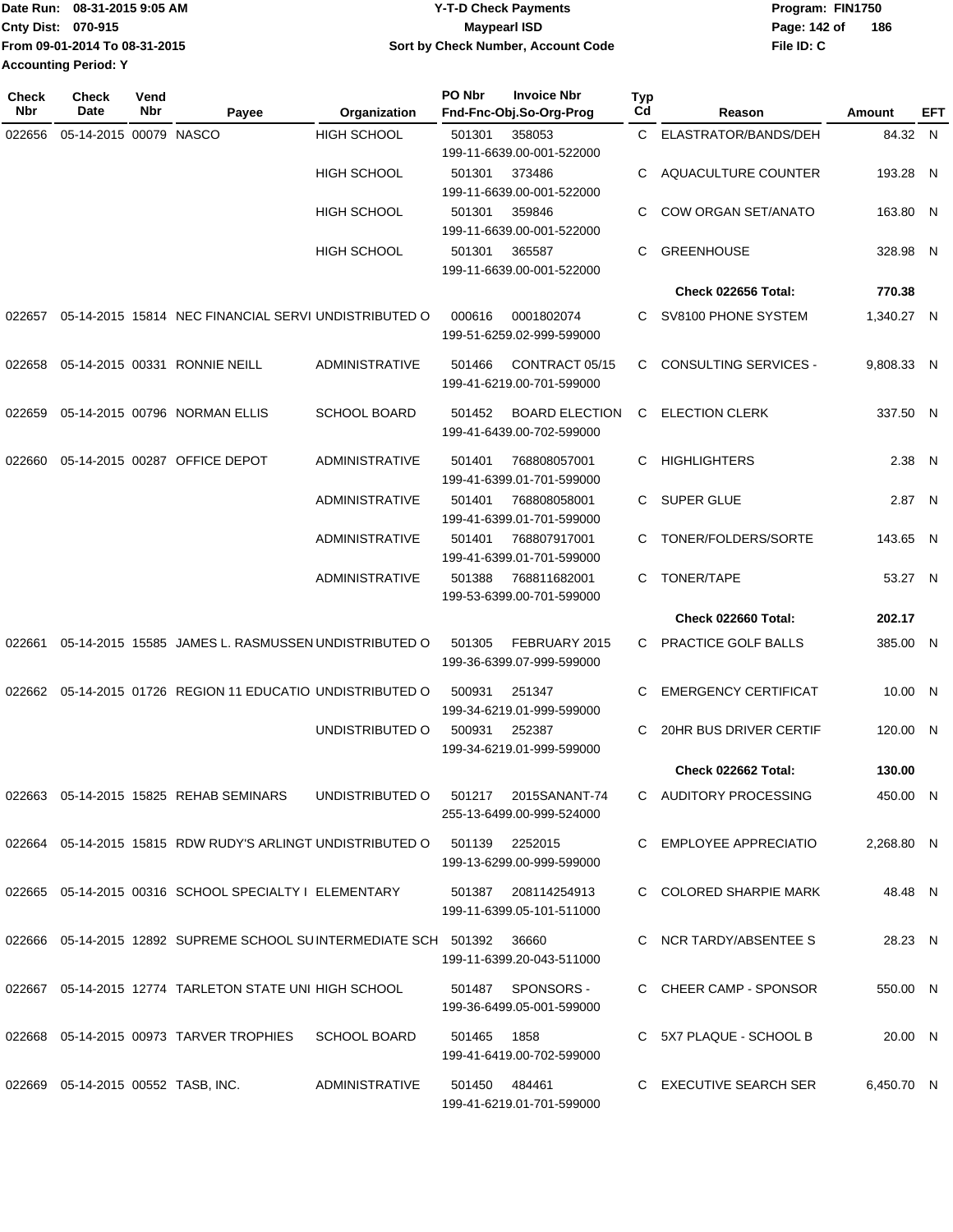| IDate Run: 08-31-2015 9:05 AM | <b>Y-T-D Check Payments</b>        | Program: FIN1750    |  |  |  |
|-------------------------------|------------------------------------|---------------------|--|--|--|
| <b>Cnty Dist: 070-915</b>     | Maypearl ISD                       | 186<br>Page: 143 of |  |  |  |
| From 09-01-2014 To 08-31-2015 | Sort by Check Number, Account Code | File ID: C          |  |  |  |
| <b>Accounting Period: Y</b>   |                                    |                     |  |  |  |

| <b>Check</b><br>Nbr | Check<br>Date          | Vend<br>Nbr | Payee                                                | Organization                      | PO Nbr | <b>Invoice Nbr</b><br>Fnd-Fnc-Obj.So-Org-Prog                   | Typ<br>Cd | Reason                                                 | Amount               | EFT |
|---------------------|------------------------|-------------|------------------------------------------------------|-----------------------------------|--------|-----------------------------------------------------------------|-----------|--------------------------------------------------------|----------------------|-----|
| 022670              |                        |             | 05-14-2015 00291 TEACHER'S CURRICUL INTERMEDIATE SCH |                                   | 501414 | <b>INV11102</b>                                                 | C.        | MAPPING/NOTEBOOKS/S                                    | 4,231.20 N           |     |
|                     |                        |             |                                                      |                                   |        | 199-11-6399.12-043-511000                                       |           |                                                        |                      |     |
| 022671              | 05-14-2015 00127 TEPSA |             |                                                      | INTERMEDIATE SCH 501162           |        | 28541372<br>199-23-6499.00-043-599000                           | С         | <b>TEPSA SUMMER CONFER</b>                             | 478.00 N             |     |
| 022672              |                        |             | 05-14-2015 15211 THOMAS SOUTHALL E UNDISTRIBUTED O   |                                   | 501471 | 05/01-05/12/15<br>199-51-6249.00-999-599000                     | C         | 05/01-05/12/15 ELECTRIC                                | 510.00 N             |     |
|                     |                        |             |                                                      | UNDISTRIBUTED O                   | 501471 | 05/01-05/12/15<br>199-51-6319.04-999-599000                     | C.        | 05/01-05/12/15 ELECTRIC                                | 73.00 N              |     |
|                     |                        |             |                                                      |                                   |        |                                                                 |           | Check 022672 Total:                                    | 583.00               |     |
| 022673              | 05-14-2015 13882 TRANE |             |                                                      | UNDISTRIBUTED O                   | 501469 | 34916192<br>199-51-6249.01-999-599000                           | С         | <b>HVAC REPAIR/INSTALLATI</b>                          | 1,097.00 N           |     |
|                     |                        |             |                                                      | UNDISTRIBUTED O                   | 501469 | 34916198<br>199-51-6249.01-999-599000                           | С         | <b>HVAC REPAIR/INSTALLATI</b>                          | 987.50 N             |     |
|                     |                        |             |                                                      |                                   |        |                                                                 |           | Check 022673 Total:                                    | 2,084.50             |     |
|                     |                        |             | 022674 05-14-2015 15138 WORLD POINT                  | INTERMEDIATE SCH 501391           |        | 5481939<br>199-33-6399.00-043-599000                            | C         | <b>BLS FOR HCP INSTRUCTO</b>                           | 133.95 N             |     |
| 022675              |                        |             | 05-20-2015 15805 ARTICULATE TECHNO MAYPEARL JUNIOR   |                                   | 501266 | 1385<br>199-11-6399.07-041-523000                               | С         | SPEECH BUDDIES PROF.                                   | 304.00 N             |     |
| 022676              |                        |             | 05-20-2015 01256 AT&T MOBILITY                       | UNDISTRIBUTED O                   | 000623 | 824711164X05102<br>199-52-6259.00-999-599000                    | C.        | 04/03-05/02/15 BUS CELL                                | 124.88 N             |     |
| 022677              |                        |             | 05-20-2015 00956 BORDEN DAIRY                        | <b>MAYPEARL JUNIOR</b>            | 000630 | 275470<br>240-35-6341.00-041-599000                             | C         | MILK                                                   | 514.30 N             |     |
|                     |                        |             |                                                      | INTERMEDIATE SCH 000630           |        | 275470<br>240-35-6341.00-043-599000                             | C         | MILK                                                   | 417.00 N             |     |
|                     |                        |             |                                                      | <b>ELEMENTARY</b>                 | 000630 | 275470<br>240-35-6341.00-101-599000                             | C.        | MILK                                                   | 1,209.30 N           |     |
|                     |                        |             |                                                      | HIGH SCHOOL                       | 000630 | 275470<br>240-35-6341.01-001-599000                             | C         | <b>MILK</b>                                            | 583.80 N             |     |
|                     |                        |             |                                                      |                                   |        |                                                                 |           | Check 022677 Total:                                    | 2,724.40             |     |
| 022678              |                        |             | 05-20-2015 13576 CANON FINANCIAL SE UNDISTRIBUTED O  |                                   | 000624 | 14901766<br>199-11-6219.00-999-523000                           | С         | 05/13/2015 COPIER LEASE                                | 220.90 N             |     |
|                     |                        |             |                                                      | HIGH SCHOOL                       |        | 000624 14901766<br>199-11-6269.00-001-511000                    |           | C 05/13/2015 COPIER LEASE                              | 245.44 N             |     |
|                     |                        |             |                                                      |                                   |        | 199-11-6269.00-041-511000                                       |           | C 05/13/2015 COPIER LEASE                              | 245.44 N             |     |
|                     |                        |             |                                                      | INTERMEDIATE SCH 000624 14901766  |        | 199-11-6269.00-043-599000                                       |           | C 05/13/2015 COPIER LEASE                              | 239.99 N             |     |
|                     |                        |             |                                                      | ELEMENTARY                        |        | 000624 14901766<br>199-11-6269.00-101-511000<br>000624 14901766 |           | C 05/13/2015 COPIER LEASE<br>C 05/13/2015 COPIER LEASE | 245.44 N<br>245.44 N |     |
|                     |                        |             |                                                      | ELEMENTARY<br><b>HIGH SCHOOL</b>  |        | 199-11-6269.00-101-599000<br>000624  14901766                   |           | C 05/13/2015 COPIER LEASE                              | 1,227.20 N           |     |
|                     |                        |             |                                                      | MAYPEARL JUNIOR  000624  14901766 |        | 199-11-6269.01-001-511000                                       |           | C 05/13/2015 COPIER LEASE                              | 245.44 N             |     |
|                     |                        |             |                                                      | INTERMEDIATE SCH 000624 14901766  |        | 199-11-6269.01-041-511000                                       |           | C 05/13/2015 COPIER LEASE                              | 239.99 N             |     |
|                     |                        |             |                                                      |                                   |        | 199-11-6269.01-043-511000                                       |           |                                                        |                      |     |
|                     |                        |             |                                                      | DIR COST-ADMINIS 000624 14901766  |        | 199-41-6249.00-720-599000                                       |           | C 05/13/2015 COPIER LEASE                              | 269.97 N             |     |
|                     |                        |             |                                                      |                                   |        |                                                                 |           | Check 022678 Total:                                    | 3,425.25             |     |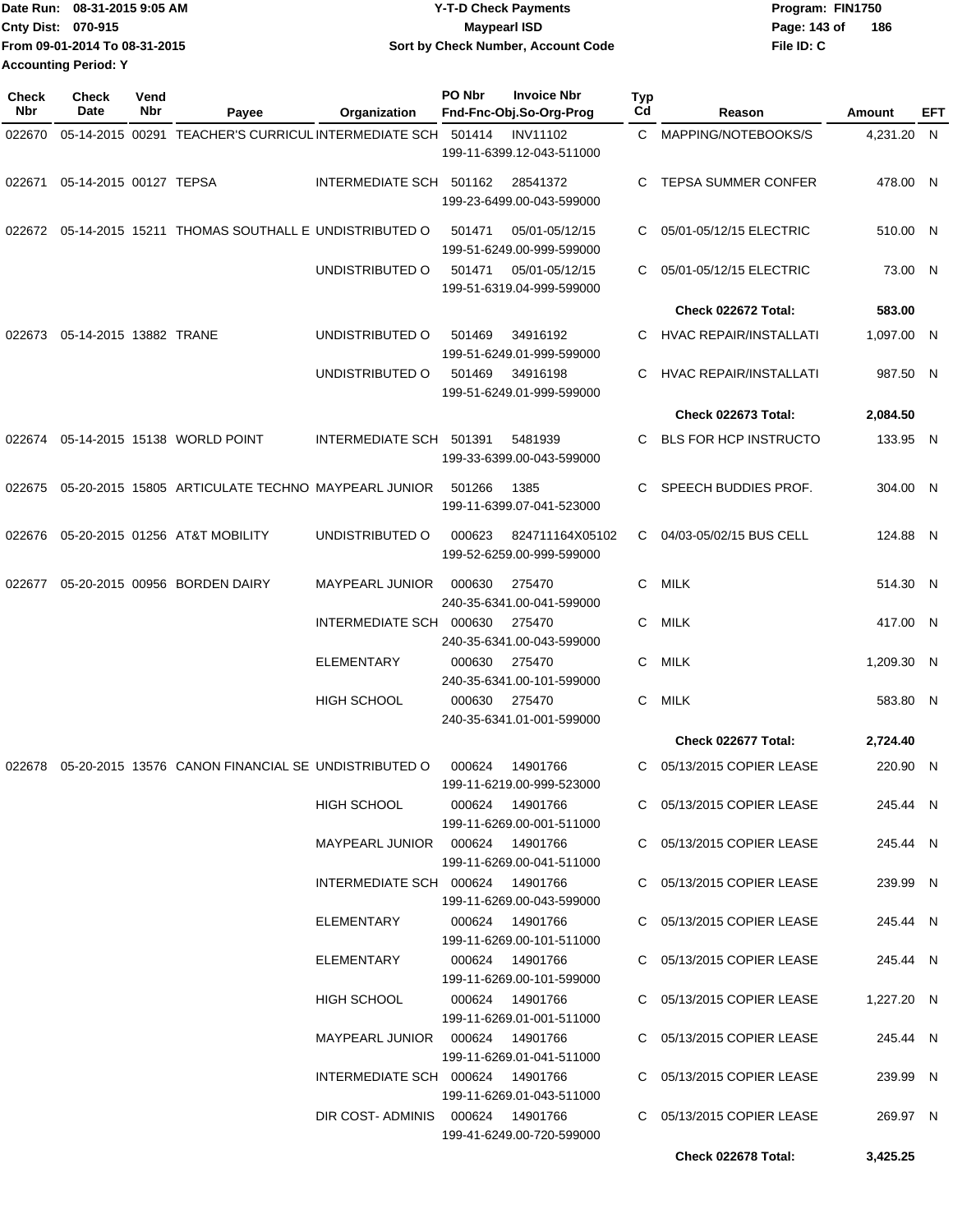| Date Run: 08-31-2015 9:05 AM  | <b>Y-T-D Check Payments</b>        | Program: FIN1750    |
|-------------------------------|------------------------------------|---------------------|
| <b>Cnty Dist: 070-915</b>     | <b>Mavpearl ISD</b>                | 186<br>Page: 144 of |
| From 09-01-2014 To 08-31-2015 | Sort by Check Number, Account Code | File ID: C          |
| <b>Accounting Period: Y</b>   |                                    |                     |

| <b>Check</b><br>Nbr | <b>Check</b><br>Date       | Vend<br>Nbr | Payee                                                  | Organization                           | PO Nbr | <b>Invoice Nbr</b><br>Fnd-Fnc-Obj.So-Org-Prog     | Typ<br>Cd | Reason                      | Amount     | EFT |
|---------------------|----------------------------|-------------|--------------------------------------------------------|----------------------------------------|--------|---------------------------------------------------|-----------|-----------------------------|------------|-----|
| 022679              | 05-20-2015 00527 CDWG INC. |             |                                                        | <b>HIGH SCHOOL</b>                     | 501252 | VK52052<br>199-11-6639.45-001-511000              |           | C INNOVERA CABLE STRAP      | 84.70 N    |     |
|                     |                            |             |                                                        | <b>HIGH SCHOOL</b>                     |        | 501251 VH95554<br>199-11-6639.45-001-511000       | C         | WIRELESS MOUSE/CAT5E        | 603.15 N   |     |
|                     |                            |             |                                                        |                                        |        |                                                   |           | Check 022679 Total:         | 687.85     |     |
| 022680              |                            |             | 05-20-2015 15282 COLORADO BOXED BE MAYPEARL JUNIOR     |                                        | 000631 | 7161674<br>240-35-6341.00-041-599000              | C         | <b>COMMODITY BEEF PROD</b>  | 82.74 N    |     |
|                     |                            |             |                                                        | <b>ELEMENTARY</b>                      | 000631 | 7161665<br>240-35-6341.00-101-599000              | C         | <b>COMMODITY BEEF PROD</b>  | 100.88 N   |     |
|                     |                            |             |                                                        | HIGH SCHOOL                            | 000631 | 7161670<br>240-35-6341.01-001-599000              | C         | <b>COMMODITY BEEF PROD</b>  | 133.35 N   |     |
|                     |                            |             |                                                        |                                        |        |                                                   |           | Check 022680 Total:         | 316.97     |     |
| 022681              |                            |             | 05-20-2015 15837 CORETEK ENTERPRIS UNDISTRIBUTED O     |                                        | 501437 | 16671<br>199-11-6639.47-999-511000                | C         | HP DC7900/LCD               | 6,540.00 N |     |
|                     |                            |             | 022682 05-20-2015 15241 DALLAS DEES                    | <b>HIGH SCHOOL</b>                     | 501514 | <b>REIMBURSEMENT</b><br>199-11-6399.22-001-511000 | C         | <b>CHOIR MUSIC</b>          | 40.80 N    |     |
|                     |                            |             | 022683 05-20-2015 00242 DEMCO, INC.                    | <b>ELEMENTARY</b>                      | 501326 | 5593904<br>199-12-6399.00-101-599000              |           | PLASTIC SHELF ORGANIZ       | 201.00 N   |     |
| 022684              |                            |             | 05-20-2015 15656 DEPARTMENT OF INF UNDISTRIBUTED O     |                                        | 000636 | 15041296N<br>199-51-6259.02-999-599000            | C         | 04/01-04/30/15 LONG DIST    | 57.94 N    |     |
| 022685              |                            |             | 05-20-2015 12885 DIRECT ENERGY                         | UNDISTRIBUTED O                        | 000629 | 15135002427265<br>199-51-6259.04-999-599000       | C         | 04/14-05/12/15 PORTABLE     | 11.17 N    |     |
|                     |                            |             |                                                        | UNDISTRIBUTED O                        | 000629 | 15135002427265<br>199-51-6259.04-999-599000       |           | C 04/14-05/12/15 CATV TOW   | 9.31 N     |     |
|                     |                            |             |                                                        | UNDISTRIBUTED O                        | 000629 | 15135002427265<br>199-51-6259.04-999-599000       |           | C 04/14-05/12/15 HS SOUTH   | 9.31 N     |     |
|                     |                            |             |                                                        | UNDISTRIBUTED O                        | 000629 | 15135002427265<br>199-51-6259.04-999-599000       | C         | 04/14-05/12/15 GOLF FACIL   | 51.88 N    |     |
|                     |                            |             |                                                        | UNDISTRIBUTED O                        | 000629 | 15135002427265<br>199-51-6259.04-999-599000       | C         | 04/14-05/12/15 INT. PRAC F  | 41.89 N    |     |
|                     |                            |             |                                                        | UNDISTRIBUTED O                        | 000629 | 15135002427265<br>199-51-6259.04-999-599000       |           | C 04/14-05/12/15 INT. CAFET | 496.14 N   |     |
|                     |                            |             |                                                        | UNDISTRIBUTED O 000629 15135002427265  |        | 199-51-6259.04-999-599000                         |           | C 04/14-05/12/15 BUS BARN   | 151.19 N   |     |
|                     |                            |             |                                                        | UNDISTRIBUTED O 000629 15135002427265  |        | 199-51-6259.04-999-599000                         |           | C 04/14-05/12/15 H.S. SOUTH | 2,646.37 N |     |
|                     |                            |             |                                                        | UNDISTRIBUTED O 000629 151350024272466 |        | 199-51-6259.04-999-599000                         |           | C 04/14-05/12/15 309 MAIN S | 290.41 N   |     |
|                     |                            |             |                                                        | UNDISTRIBUTED O 000629 15135002427265  |        | 199-51-6259.04-999-599000                         |           | C 04/14-05/12/15 INTERM. SC | 1,268.43 N |     |
|                     |                            |             |                                                        | UNDISTRIBUTED O 000629 15135002427265  |        | 199-51-6259.04-999-599000                         |           | C 04/14-05/12/15 QUAD BUIL  | 247.85 N   |     |
|                     |                            |             |                                                        |                                        |        |                                                   |           | Check 022685 Total:         | 5,223.95   |     |
|                     |                            |             | 022686 05-20-2015 13639 EAST TEXAS COPY SY HIGH SCHOOL |                                        |        | 000625 288843<br>199-11-6269.00-001-511000        |           | C 04/09-05/08/15 PRINTERS   | 77.78 N    |     |
|                     |                            |             |                                                        | MAYPEARL JUNIOR  000625  288843        |        | 199-11-6269.00-041-511000                         |           | C 04/09-05/08/15 PRINTERS   | 77.78 N    |     |
|                     |                            |             |                                                        | INTERMEDIATE SCH 000625 288843         |        | 199-11-6269.00-043-599000                         |           | C 04/09-05/08/15 PRINTERS   | 77.78 N    |     |
|                     |                            |             |                                                        | ELEMENTARY                             |        | 000625 288843<br>199-11-6269.00-101-511000        |           | C 04/09-05/08/15 PRINTERS   | 77.78 N    |     |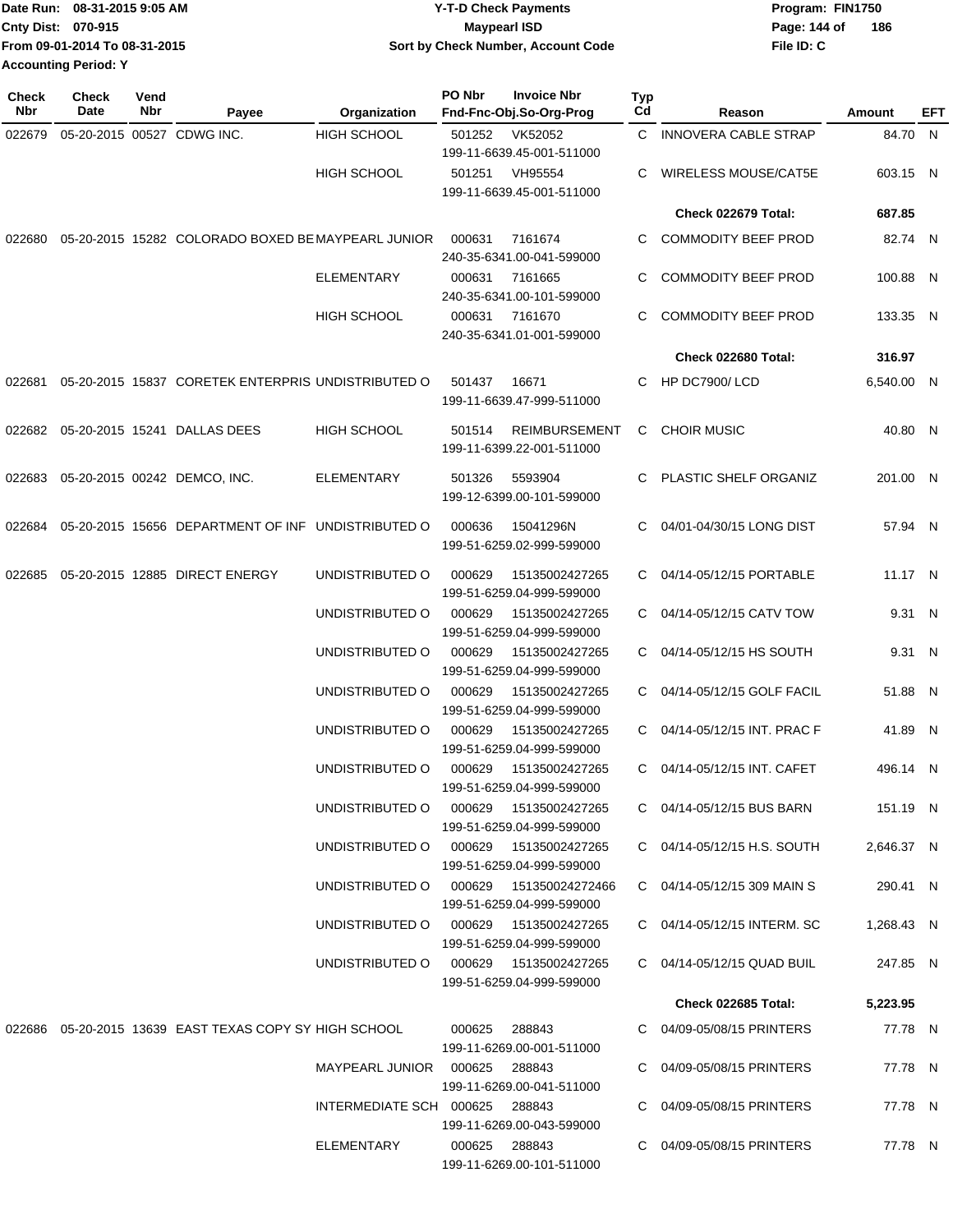| Date Run: 08-31-2015 9:05 AM  | <b>Y-T-D Check Payments</b>        | Program: FIN1750 |     |
|-------------------------------|------------------------------------|------------------|-----|
| <b>Cnty Dist: 070-915</b>     | Maypearl ISD                       | Page: 145 of     | 186 |
| From 09-01-2014 To 08-31-2015 | Sort by Check Number, Account Code | File ID: C       |     |
| <b>Accounting Period: Y</b>   |                                    |                  |     |

| <b>Check</b><br>Nbr | <b>Check</b><br><b>Date</b>      | Vend<br>Nbr | Payee                                                       | Organization            | PO Nbr      | <b>Invoice Nbr</b><br>Fnd-Fnc-Obj.So-Org-Prog       | <b>Typ</b><br>Cd | Reason                      | Amount     | EFT |
|---------------------|----------------------------------|-------------|-------------------------------------------------------------|-------------------------|-------------|-----------------------------------------------------|------------------|-----------------------------|------------|-----|
|                     |                                  |             |                                                             | <b>ELEMENTARY</b>       | 000625      | 288843                                              | C.               | 04/09-05/08/15 PRINTERS     | 77.78 N    |     |
|                     |                                  |             |                                                             |                         |             | 199-11-6269.00-101-599000                           |                  |                             |            |     |
|                     |                                  |             |                                                             | <b>HIGH SCHOOL</b>      | 000625      | 288843                                              | C                | 04/09-05/08/15 PRINTERS     | 77.78 N    |     |
|                     |                                  |             |                                                             |                         |             | 199-11-6269.01-001-511000                           |                  |                             |            |     |
|                     |                                  |             |                                                             | MAYPEARL JUNIOR         | 000625      | 288843                                              | C                | 04/09-05/08/15 PRINTERS     | 77.77 N    |     |
|                     |                                  |             |                                                             |                         |             | 199-11-6269.01-041-511000                           |                  |                             |            |     |
|                     |                                  |             |                                                             | INTERMEDIATE SCH 000625 |             | 288843                                              | C                | 04/09-05/08/15 PRINTERS     | 77.78 N    |     |
|                     |                                  |             |                                                             |                         |             | 199-11-6269.01-043-511000                           |                  |                             |            |     |
|                     |                                  |             |                                                             | DIR COST-ADMINIS        | 000625      | 288843                                              | C                | 04/09-05/08/15 PRINTERS     | 77.77 N    |     |
|                     |                                  |             |                                                             |                         |             | 199-41-6249.00-720-599000                           |                  | Check 022686 Total:         | 700.00     |     |
|                     |                                  |             |                                                             |                         |             |                                                     |                  |                             |            |     |
| 022687              |                                  |             | 05-20-2015 00319 ECS LEARNING SYSTE INTERMEDIATE SCH 501447 |                         |             | 205461<br>199-11-6399.12-043-511000                 | C.               | STAAR MASTER MATH GR        | 1,965.57 N |     |
| 022688              |                                  |             | 05-20-2015 13336 ELLIS COUNTY MUSIC HIGH SCHOOL             |                         | 501417      | 22020<br>199-11-6249.01-001-511000                  | C.               | <b>OBOE REPAIR</b>          | 21.00 N    |     |
|                     |                                  |             |                                                             | <b>HIGH SCHOOL</b>      | 501417      | 22051<br>199-11-6249.01-001-511000                  | C                | <b>FRENCH HORN REPAIR</b>   | 30.00 N    |     |
|                     |                                  |             |                                                             |                         |             |                                                     |                  | Check 022688 Total:         | 51.00      |     |
| 022689              |                                  |             | 05-20-2015 01586 ESTES ELECTRIC, INC. UNDISTRIBUTED O       |                         | 501520      | 10425                                               | C                | <b>REMOVE POLE, BROKEN</b>  | 3,261.71 N |     |
|                     |                                  |             |                                                             |                         |             | 199-51-6249.00-999-599000                           |                  |                             |            |     |
| 022690              |                                  |             | 05-20-2015 14071 RICHARDO SILVA                             | INTERMEDIATE SCH 501498 |             | <b>RECEIPT</b><br>199-11-6399.19-043-511000         | C                | Intermediate Celebration Da | 200.00 N   |     |
|                     |                                  |             |                                                             |                         |             |                                                     |                  |                             |            |     |
| 022691              |                                  |             | 05-20-2015 00376 FLINN SCIENTIFIC                           | HIGH SCHOOL             | 501340      | 1856898<br>199-11-6399.14-001-511000                | C                | COMPASS/PROTRACTOR/         | 98.24 N    |     |
|                     |                                  |             |                                                             | HIGH SCHOOL             | 501340      | 1860934<br>199-11-6399.14-001-511000                | C.               | <b>UPRIGHT ROD SET W/CR</b> | 244.30 N   |     |
|                     |                                  |             |                                                             |                         |             |                                                     |                  | Check 022691 Total:         | 342.54     |     |
|                     |                                  |             | 022692 05-20-2015 14120 HARRIS COMPUTER S UNDISTRIBUTED O   |                         | 000632      | XT00104373<br>240-35-6219.00-999-599000             | C                | 04/01-04/30/15 EZSCHOOL     | 91.25 N    |     |
|                     |                                  |             |                                                             | UNDISTRIBUTED O         | 501532      | MN00082369<br>240-35-6219.00-999-599000             | C                | 06/2015-05/2016 MAINT.      | 2,306.25 N |     |
|                     |                                  |             |                                                             |                         |             |                                                     |                  | Check 022692 Total:         | 2,397.50   |     |
|                     |                                  |             | 022693 05-20-2015 15801 HEAT MECHANICAL A UNDISTRIBUTED O   |                         | 501519      | 2300<br>199-51-6249.01-999-599000                   |                  | C HVAC-INT GYM., LEAK RE    | 100.00 N   |     |
|                     |                                  |             |                                                             | UNDISTRIBUTED O         | 501519 2300 | 199-51-6319.04-999-599000                           |                  | C HVAC-INT GYM., LEAK RE    | 436.00 N   |     |
|                     |                                  |             |                                                             |                         |             |                                                     |                  | Check 022693 Total:         | 536.00     |     |
|                     | 022694  05-20-2015  00243  HILCO |             |                                                             | UNDISTRIBUTED O         | 000626      | 4706839800 0415                                     |                  | C 04/02-05/01/15 MARQUEE    | 55.21 N    |     |
|                     |                                  |             |                                                             |                         |             | 199-51-6259.04-999-599000                           |                  |                             |            |     |
|                     |                                  |             |                                                             | UNDISTRIBUTED O         |             | 000626 4705273700 0415<br>199-51-6259.04-999-599000 |                  | C 04/02-05/01/15 FUEL TANK  | 30.64 N    |     |
|                     |                                  |             |                                                             | UNDISTRIBUTED O         | 000626      | 4705171500 0415<br>199-51-6259.04-999-599000        |                  | C 04/02-05/01/15 SECURITY   | 32.89 N    |     |
|                     |                                  |             |                                                             | UNDISTRIBUTED O         | 000626      | 4706312901 0415<br>199-51-6259.04-999-599000        |                  | C 04/02-05/01/15 ELEMENTA   | 2,909.13 N |     |
|                     |                                  |             |                                                             | UNDISTRIBUTED O         |             | 000626 4705335301 0415<br>199-51-6259.04-999-599000 |                  | C 04/02-05/01/15 JUNIOR HIG | 2,768.23 N |     |
|                     |                                  |             |                                                             | UNDISTRIBUTED O         |             | 000626 4602563301 0415<br>199-51-6259.04-999-599000 |                  | C 04/02-05/01/15 H.S. NORTH | 2,245.40 N |     |
|                     |                                  |             |                                                             | UNDISTRIBUTED O         | 000626      | 4602266500 0415<br>199-51-6259.04-999-599000        |                  | C 04/02-05/01/15 ATHLETIC F | 765.91 N   |     |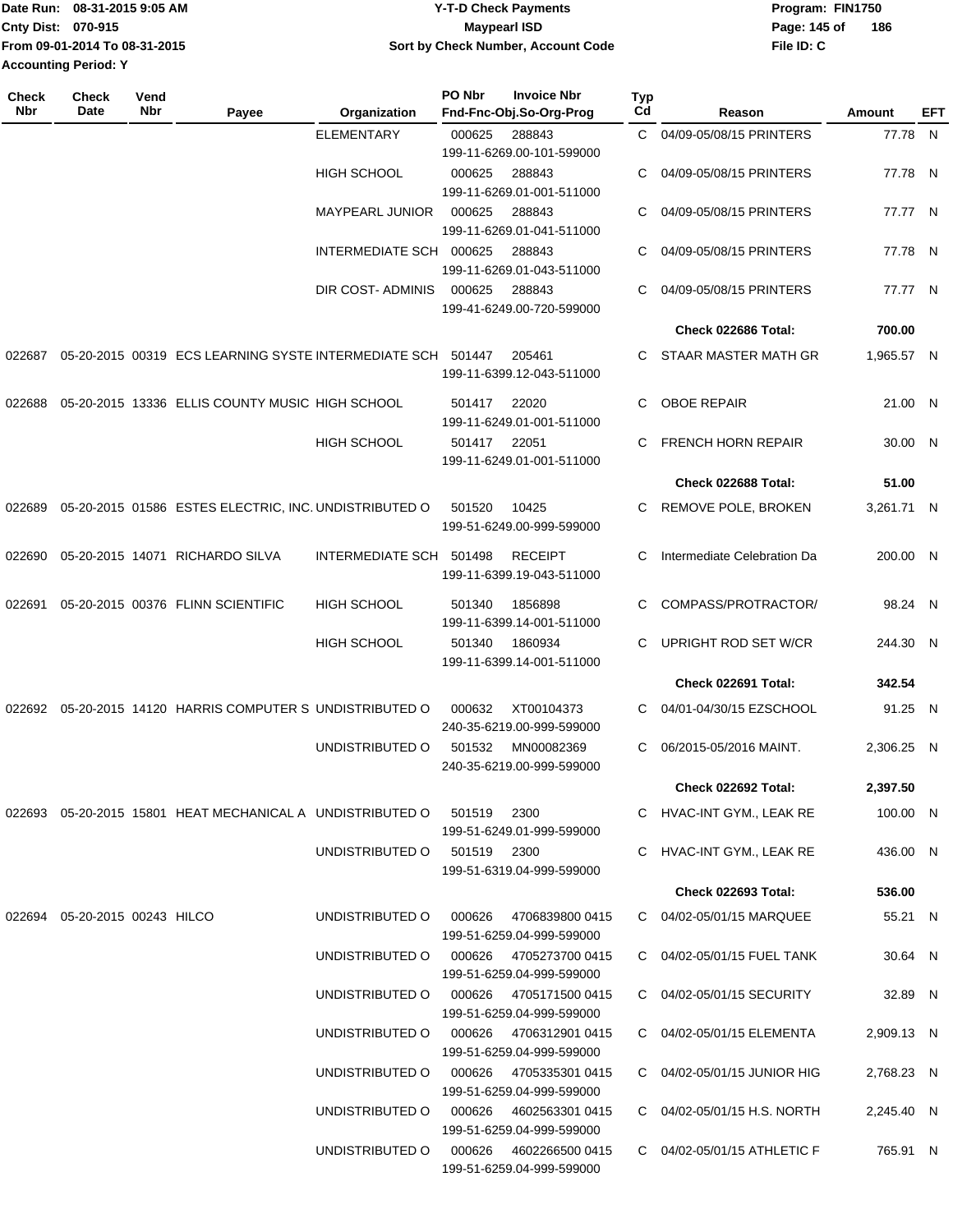| Date Run: 08-31-2015 9:05 AM  | Y-T-D Check Payments               | Program: FIN1750    |
|-------------------------------|------------------------------------|---------------------|
| <b>Cnty Dist: 070-915</b>     | <b>Mavpearl ISD</b>                | 186<br>Page: 146 of |
| From 09-01-2014 To 08-31-2015 | Sort by Check Number, Account Code | File ID: C          |
| <b>Accounting Period: Y</b>   |                                    |                     |

| <b>Check</b><br>Nbr | Check<br>Date | Vend<br>Nbr | Payee                                                                       | Organization            | PO Nbr | <b>Invoice Nbr</b><br>Fnd-Fnc-Obj.So-Org-Prog    | <b>Typ</b><br>Cd | Reason                       | Amount     | EFT |
|---------------------|---------------|-------------|-----------------------------------------------------------------------------|-------------------------|--------|--------------------------------------------------|------------------|------------------------------|------------|-----|
|                     |               |             |                                                                             | UNDISTRIBUTED O         | 000626 | 4706783900 0415<br>199-51-6259.78-999-522000     |                  | C 04/02-05/01/15 AG FACILIT  | 784.45 N   |     |
|                     |               |             |                                                                             |                         |        |                                                  |                  | Check 022694 Total:          | 9,591.86   |     |
| 022695              |               |             | 05-20-2015 00612 HOME DEPOT CREDIT MAYPEARL JUNIOR                          |                         | 501432 | 7221173<br>199-11-6399.09-041-511000             | C                | SUPPLIES FOR JH POND         | 151.23 N   |     |
|                     |               |             |                                                                             | MAYPEARL JUNIOR         | 501432 | 7221172<br>199-11-6399.09-041-511000             | C                | SUPPLIES FOR JH POND         | 209.91 N   |     |
|                     |               |             |                                                                             | UNDISTRIBUTED O         | 500723 | 159197<br>199-51-6319.04-999-599000              | C                | <b>RENTAL</b>                | 104.72 N   |     |
|                     |               |             |                                                                             |                         |        |                                                  |                  | Check 022695 Total:          | 465.86     |     |
| 022696              |               |             | 05-20-2015 00049 HOUGHTON MIFFLIN                                           | ELEMENTARY              | 501436 | 951385284<br>199-11-6399.06-101-511000           | C                | GO MATH DELUXE GR 1-2        | 583.20 N   |     |
|                     |               |             |                                                                             | <b>ELEMENTARY</b>       | 501436 | 951383846<br>199-11-6399.06-101-511000           | C                | <b>SCIENCE FUSION GR 1-2</b> | 354.40 N   |     |
|                     |               |             |                                                                             |                         |        |                                                  |                  | Check 022696 Total:          | 937.60     |     |
| 022697              |               |             | 05-20-2015 15264 KURZ AND COMPANY MAYPEARL JUNIOR                           |                         | 000633 | 321002 04/15<br>240-35-6341.00-041-599000        | C                | <b>BREAD PRODUCTS</b>        | 129.65 N   |     |
|                     |               |             |                                                                             | INTERMEDIATE SCH 000633 |        | 321004 04/15<br>240-35-6341.00-043-599000        | С                | <b>BREAD PRODUCTS</b>        | 147.56 N   |     |
|                     |               |             |                                                                             | <b>ELEMENTARY</b>       | 000633 | 321001 04/15<br>240-35-6341.00-101-599000        | C                | <b>BREAD PRODUCTS</b>        | 178.66 N   |     |
|                     |               |             |                                                                             | <b>HIGH SCHOOL</b>      | 000633 | 321003 04/15<br>240-35-6341.01-001-599000        | C                | <b>BREAD PRODUCTS</b>        | 236.90 N   |     |
|                     |               |             |                                                                             |                         |        |                                                  |                  | Check 022697 Total:          | 692.77     |     |
| 022698              |               |             | 05-20-2015 01048 LABATT FOOD SERVIC MAYPEARL JUNIOR                         |                         | 000634 | 387479 04/15<br>240-35-6341.00-041-599000        | C.               | <b>GROCERIES</b>             | 1,682.74 N |     |
|                     |               |             |                                                                             | INTERMEDIATE SCH        | 000634 | 387495 04/15<br>240-35-6341.00-043-599000        | С                | <b>GROCERIES</b>             | 3,110.79 N |     |
|                     |               |             |                                                                             | <b>ELEMENTARY</b>       | 000634 | 387487 04/15<br>240-35-6341.00-101-599000        | C                | <b>GROCERIES</b>             | 4,381.15 N |     |
|                     |               |             |                                                                             | <b>HIGH SCHOOL</b>      | 000634 | 387460 04/15<br>240-35-6341.01-001-599000        | C.               | <b>GROCERIES</b>             | 4,356.42 N |     |
|                     |               |             |                                                                             |                         |        |                                                  |                  | Check 022698 Total:          | 13,531.10  |     |
|                     |               |             | 022699  05-20-2015  00067  LEIGHANNE  MCALISTE  DIR  COST-  ADMINIS  501556 |                         |        | REIMBURSEMENT<br>199-41-6411.01-720-599000       |                  | C TRAINING MILEAGE           | 86.64 N    |     |
|                     |               |             | 022700 05-20-2015 15626 MCGRAW-HILL SCHOO HIGH SCHOOL                       |                         |        | 501316  85837698001<br>199-11-6399.38-001-511000 |                  | C BIOLOGY/SCIENCE NOTE       | 210.00 N   |     |
|                     |               |             | 022701  05-20-2015  00287  OFFICE DEPOT                                     | MAYPEARL JUNIOR 501350  |        | 767924408002<br>199-11-6399.41-041-511000        |                  | C LATERAL FILE, 2 DRAWER     | 97.49 N    |     |
|                     |               |             |                                                                             | MAYPEARL JUNIOR 501350  |        | 767924408001<br>199-11-6399.41-041-511000        |                  | C DESK/HUTCH/BOOKCASE,       | 615.96 N   |     |
|                     |               |             |                                                                             | UNDISTRIBUTED O         | 501438 | 769923618001<br>224-11-6399.00-999-523000        |                  | C FOLDERS/MANILA JACKET      | 24.06 N    |     |
|                     |               |             |                                                                             | UNDISTRIBUTED O         |        | 501438 769923748001<br>224-11-6399.00-999-523000 |                  | C FOLDER, HD 3.5"            | 27.96 N    |     |
|                     |               |             |                                                                             |                         |        |                                                  |                  | <b>Check 022701 Total:</b>   | 765.47     |     |
|                     |               |             | 022702  05-20-2015  00590  ORIENTAL TRADING C ELEMENTARY                    |                         | 501228 | 671101771-04<br>199-31-6399.00-101-599000        |                  | C PHOTO STANDUP              | 33.25 N    |     |
|                     |               |             |                                                                             | ELEMENTARY              |        | 501228 671101771-02<br>199-31-6399.00-101-599000 |                  | C ANIMATED DECORATION        | 103.55 N   |     |
|                     |               |             |                                                                             | <b>ELEMENTARY</b>       |        | 501228 671101771-01<br>199-31-6399.00-101-599000 |                  | C LANTERN SET/BOWS/SNO       | 310.55 N   |     |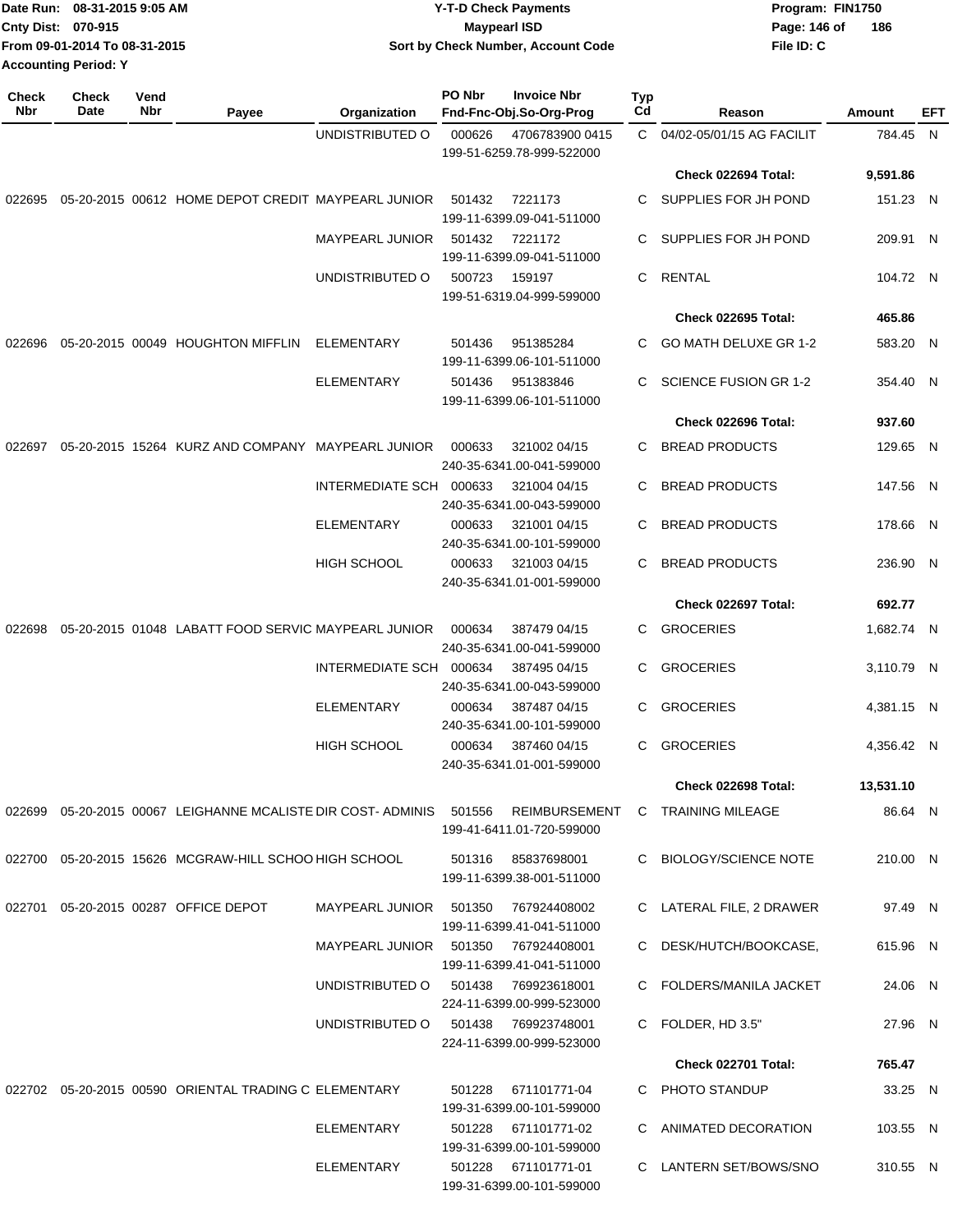|                                                              | Date Run: 08-31-2015 9:05 AM<br>Cnty Dist: 070-915 |             |                                                               |                        | <b>Y-T-D Check Payments</b><br><b>Maypearl ISD</b> |                                                  |           | Program: FIN1750<br>Page: 147 of | 186        |     |
|--------------------------------------------------------------|----------------------------------------------------|-------------|---------------------------------------------------------------|------------------------|----------------------------------------------------|--------------------------------------------------|-----------|----------------------------------|------------|-----|
| From 09-01-2014 To 08-31-2015<br><b>Accounting Period: Y</b> |                                                    |             | Sort by Check Number, Account Code                            |                        |                                                    | File ID: C                                       |           |                                  |            |     |
| <b>Check</b><br><b>Nbr</b>                                   | <b>Check</b><br>Date                               | Vend<br>Nbr | Payee                                                         | Organization           | PO Nbr                                             | <b>Invoice Nbr</b><br>Fnd-Fnc-Obj.So-Org-Prog    | Typ<br>Cd | Reason                           | Amount     | EFT |
|                                                              |                                                    |             |                                                               |                        |                                                    |                                                  |           | Check 022702 Total:              | 447.35     |     |
| 022703                                                       |                                                    |             | 05-20-2015 15598 PILGRIM'S PRIDE COR MAYPEARL JUNIOR          |                        | 000635                                             | 920960399<br>240-35-6341.00-041-599000           | C         | <b>COMMODITY CHICKEN ITE</b>     | 161.00 N   |     |
|                                                              |                                                    |             |                                                               | <b>MAYPEARL JUNIOR</b> | 000635                                             | 920960400<br>240-35-6341.00-041-599000           | C         | <b>COMMODITY CHICKEN ITE</b>     | 271.00 N   |     |
|                                                              |                                                    |             |                                                               | INTERMEDIATE SCH       | 000635                                             | 920960399<br>240-35-6341.00-043-599000           | C         | <b>COMMODITY CHICKEN ITE</b>     | 161.00 N   |     |
|                                                              |                                                    |             |                                                               | INTERMEDIATE SCH       | 000635                                             | 920960400<br>240-35-6341.00-043-599000           | C         | <b>COMMODITY CHICKEN ITE</b>     | 271.00 N   |     |
|                                                              |                                                    |             |                                                               | ELEMENTARY             | 000635                                             | 920960399<br>240-35-6341.00-101-599000           | C         | <b>COMMODITY CHICKEN ITE</b>     | 161.00 N   |     |
|                                                              |                                                    |             |                                                               | <b>ELEMENTARY</b>      | 000635                                             | 920960400<br>240-35-6341.00-101-599000           | C         | <b>COMMODITY CHICKEN ITE</b>     | 271.00 N   |     |
|                                                              |                                                    |             |                                                               | <b>HIGH SCHOOL</b>     | 000635                                             | 920960400<br>240-35-6341.01-001-599000           | C         | <b>COMMODITY CHICKEN ITE</b>     | 271.20 N   |     |
|                                                              |                                                    |             |                                                               | <b>HIGH SCHOOL</b>     | 000635                                             | 920960399<br>240-35-6341.01-001-599000           | C.        | <b>COMMODITY CHICKEN ITE</b>     | 163.92 N   |     |
|                                                              |                                                    |             |                                                               |                        |                                                    |                                                  |           | <b>Check 022703 Total:</b>       | 1,731.12   |     |
| 022704                                                       |                                                    |             | 05-20-2015 00854 PITNEY BOWES GLOB UNDISTRIBUTED O            |                        | 501250                                             | 800090000328417<br>199-41-6399.02-999-599000     | C.        | PURCHASE POWER POST              | 1,005.00 N |     |
| 022705                                                       |                                                    |             | 05-20-2015 01032 QUICK WAY SIGNS                              | UNDISTRIBUTED O        | 500562                                             | 50174<br>199-51-6249.00-999-599000               | C.        | INSTALL INTERMEDIATE S           | 650.00 N   |     |
|                                                              |                                                    |             |                                                               | UNDISTRIBUTED O        | 500562                                             | 50174<br>199-51-6319.04-999-599000               | C         | <b>INSTALL INTERMEDIATE S</b>    | 995.00 N   |     |
|                                                              |                                                    |             |                                                               |                        |                                                    |                                                  |           | <b>Check 022705 Total:</b>       | 1,645.00   |     |
|                                                              |                                                    |             | 022706  05-20-2015  00099  REGION 10/EDUCATIO UNDISTRIBUTED O |                        | 501365                                             | 131347<br>199-11-6399.03-999-523000              |           | C CPI REGISTRATION               | 105.00 N   |     |
|                                                              |                                                    |             |                                                               | UNDISTRIBUTED O        | 501535 131287                                      | 255-13-6239.00-999-599000                        |           | C 2014-15 TITLE 2 REG COO        | 537.00 N   |     |
|                                                              |                                                    |             |                                                               |                        |                                                    |                                                  |           | <b>Check 022706 Total:</b>       | 642.00     |     |
|                                                              | 022707  05-20-2015  12855  SAGU                    |             |                                                               | HIGH SCHOOL            | 501522 2015                                        | 199-11-6269.02-001-511000                        |           | C 2015 GRADUATION FACILI         | 1,760.00 N |     |
|                                                              |                                                    |             | 022708  05-20-2015  00252  SCHOOL SPECIALTY  ELEMENTARY       |                        |                                                    | 501455 208114389877<br>225-11-6399.00-101-523000 |           | C COREDISK/FLIP CRAYONS          | 385.57 N   |     |
|                                                              |                                                    |             | 022709 05-20-2015 00316 SCHOOL SPECIALTY I ELEMENTARY         |                        |                                                    | 501332 208114264152<br>199-11-6399.02-101-511000 |           | C MERRIAM-WEBSTER DICT           | 401.76 N   |     |

022710 05-20-2015 15236 STUDIES WEEKLY ELEMENTARY 501415 153060 199-11-6399.06-101-511000 C GR 2-4, 8 YEAR SUBSCRIP 10,861.47 N 022711 05-20-2015 14127 SUSAN JONES INTERMEDIATE SCH 501531 REIMBURSEMENT C FOLDERS/PHONICS/LANG 199-11-6399.01-043-523000 43.95 N 022712 05-20-2015 00552 TASB, INC. DIR COST- ADMINIS 501558 485132 C 07/2015-06/2016 SCHOOL 199-41-6219.02-720-599000 110.00 N DIR COST- ADMINIS 501559 485419 C LOCALIZED UPDATE 102/P 199-41-6219.02-720-599000 462.62 N **Check 022712 Total: 572.62** 022713 05-20-2015 15235 TEXAS STATE BILLING UNDISTRIBUTED 000627 15173 C 05/01/15 CLAIM 199-31-6299.00-999-523000 119.81 N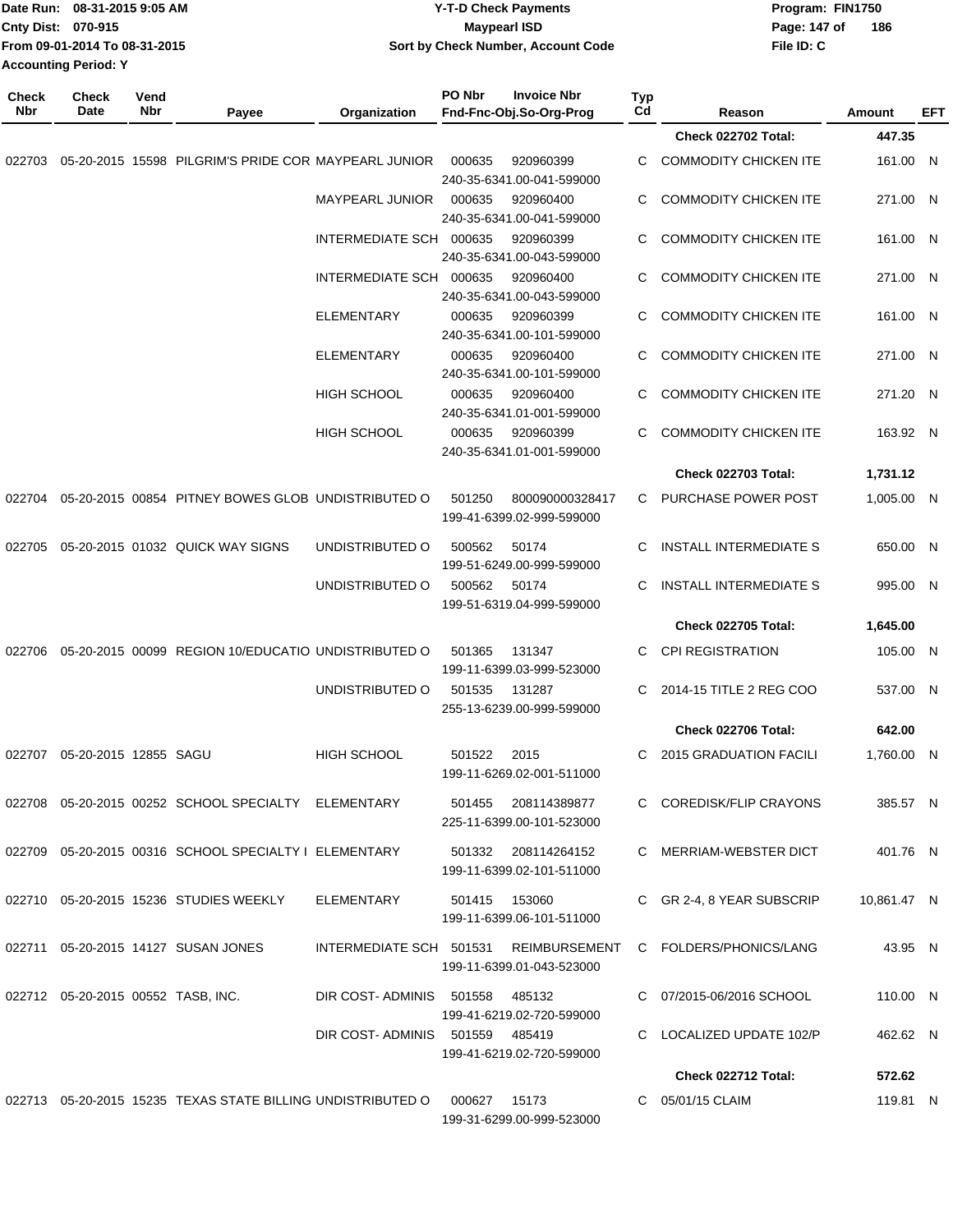|                             | Date Run: 08-31-2015 9:05 AM  | <b>Y-T-D Check Payments</b>        | Program: FIN1750    |
|-----------------------------|-------------------------------|------------------------------------|---------------------|
| <b>Cnty Dist: 070-915</b>   |                               | <b>Mavpearl ISD</b>                | 186<br>Page: 148 of |
|                             | From 09-01-2014 To 08-31-2015 | Sort by Check Number, Account Code | File ID: C          |
| <b>Accounting Period: Y</b> |                               |                                    |                     |

**Check**

| <b>Check</b><br>Nbr | <b>Check</b><br>Date | Vend<br>Nbr | Payee                                                                 | Organization                           | PO Nbr | <b>Invoice Nbr</b><br>Fnd-Fnc-Obj.So-Org-Prog | Typ<br>Cd | Reason                       | <b>Amount</b> | EFT |
|---------------------|----------------------|-------------|-----------------------------------------------------------------------|----------------------------------------|--------|-----------------------------------------------|-----------|------------------------------|---------------|-----|
| 022714              |                      |             | 05-20-2015 00134 TXU ENERGY                                           | UNDISTRIBUTED O                        | 000628 | 055151479655                                  |           | C 4/14-5/12/2015 SECURITY    | 333.16 N      |     |
|                     |                      |             |                                                                       |                                        |        | 199-51-6259.04-999-599000                     |           |                              |               |     |
| 022715              |                      |             | 05-20-2015 00141 WAL MART                                             | UNDISTRIBUTED O                        | 501239 | XXXX 6048 04/15<br>199-11-6399.01-999-523000  | C.        | <b>BH&amp;G 5 PIECE SET</b>  | 199.00 N      |     |
|                     |                      |             |                                                                       | ELEMENTARY                             | 501333 | XXXX 6048 04/15<br>199-11-6399.02-101-511000  |           | C PLANTS/POTTING SOIL        | 94.24 N       |     |
|                     |                      |             |                                                                       | UNDISTRIBUTED O                        | 501362 | XXXX 6048 04/15<br>199-11-6399.04-999-523000  | C.        | <b>BED RAIL</b>              | 26.96 N       |     |
|                     |                      |             |                                                                       | <b>HIGH SCHOOL</b>                     | 501299 | XXXX 6048 04/15                               |           | C CULINARY LAB SUPPLIES      | 249.96 N      |     |
|                     |                      |             |                                                                       | INTERMEDIATE SCH 501348                |        | 199-11-6399.10-001-522000<br>XXXX 6048 04/15  | C.        | <b>ICE CREAM FOR AR PART</b> | 112.18 N      |     |
|                     |                      |             |                                                                       | UNDISTRIBUTED O                        | 501147 | 199-12-6399.03-043-599000<br>XXXX 6048 04/15  | C.        | RETIREMENT PARTY SUP         | 243.57 N      |     |
|                     |                      |             |                                                                       | INTERMEDIATE SCH 501209                |        | 199-13-6299.00-999-599000<br>XXXX 6048 04/15  |           | C FOLDERS/TUBS/PENCILS/      | 168.44 N      |     |
|                     |                      |             | 02-27-2015 00218 THE COWBOY BANK O DISTRICT WIDE                      |                                        | 000470 | 199-31-6399.01-043-599000                     | D         | Payroll                      | 35,483.57 N   |     |
|                     |                      |             |                                                                       |                                        |        | 863-00-2151.00-000-500000                     |           |                              |               |     |
|                     |                      |             |                                                                       | <b>DISTRICT WIDE</b>                   | 000470 | 863-00-2152.01-000-500000                     | D         | Payroll                      | 6,574.97 N    |     |
|                     |                      |             |                                                                       | <b>DISTRICT WIDE</b>                   | 000470 | 863-00-2152.02-000-500000                     | D         | Payroll                      | 6,574.97 N    |     |
|                     |                      |             |                                                                       |                                        |        |                                               |           | Check 022715 Total:          | 49,727.86     |     |
| 022716              |                      |             | 05-28-2015 14905 ACE EDUCATIONAL SUINTERMEDIATE SCH 501446            |                                        |        | 1939027<br>199-11-6399.01-043-521000          | С         | <b>RECOGNITION CERTIFICA</b> | 760.33 N      |     |
|                     |                      |             | 022717  05-28-2015  15142  ACHIEVEMENT PRODU INTERMEDIATE SCH  501496 |                                        |        | D20969840101<br>199-11-6399.01-043-523000     | C         | <b>HANDWRITING GLOVES/VI</b> | 96.86 N       |     |
| 022718              |                      |             | 05-28-2015 01869 ALL SPORTS TROPHIE ELEMENTARY                        |                                        | 501425 | 9184<br>199-11-6399.11-101-511000             | С         | SHINING STAR PLAQUE          | 86.00 N       |     |
|                     |                      |             |                                                                       | <b>ELEMENTARY</b>                      | 501386 | 9143<br>199-11-6399.11-101-511000             | С         | TEACH OF YEAR/SHINING        | 128.00 N      |     |
|                     |                      |             |                                                                       | INTERMEDIATE SCH 501581                |        | 9244<br>199-12-6399.03-043-599000             | C         | <b>READING MEDALS/TROPH</b>  | 35.80 N       |     |
|                     |                      |             |                                                                       |                                        |        |                                               |           | <b>Check 022718 Total:</b>   | 249.80        |     |
|                     |                      |             | 022719  05-28-2015  00901  AVENUE FUEL DISTRI  UNDISTRIBUTED O        |                                        | 501544 | 57673<br>199-34-6311.01-999-599000            |           | C 580 G UNLEADED/850 GA      | 3,342.07 N    |     |
|                     |                      |             | 022720 05-28-2015 00021 POSSIBILITIES CONSU UNDISTRIBUTED O 501593    |                                        |        | APRIL-MAY 2015<br>224-11-6219.00-999-523000   |           | C 4 HRS - RTI SERVICES       | 160.00 N      |     |
|                     |                      |             |                                                                       | UNDISTRIBUTED O 501592 APRIL 2015      |        | 224-31-6219.01-999-523000                     |           | C 14 HRS - TRANSITION SER    | 700.00 N      |     |
|                     |                      |             |                                                                       | UNDISTRIBUTED O 501592 MAY 2015        |        | 224-31-6219.01-999-523000                     |           | C 9 HRS - TRANSITION         | 450.00 N      |     |
|                     |                      |             |                                                                       |                                        |        |                                               |           | <b>Check 022720 Total:</b>   | 1,310.00      |     |
|                     |                      |             |                                                                       | INTERMEDIATE SCH 000644 REIMBURSEMENT  |        |                                               |           |                              |               |     |
|                     |                      |             | 022721  05-28-2015  15845  MISTY CALDWELL                             |                                        |        | 240-35-6341.00-043-599000                     |           | C OVERPAYMENT REFUND         | 138.30 N      |     |
|                     |                      |             | 022722 05-28-2015 00217 CITY OF MAYPEARL                              | UNDISTRIBUTED O 000643 4602105300 0415 |        | 199-51-6259.04-999-599000                     |           | C 04/02-05/01/15 SPORTS      | 1,157.07 N    |     |
|                     |                      |             | 022723 05-28-2015 15622 COURTYARD AUSTIN MAYPEARL JUNIOR 501240       |                                        |        | LESLEY AUSTIN<br>199-23-6411.04-041-599000    |           | C LODGING FOR TASSP SU       | 446.90 N      |     |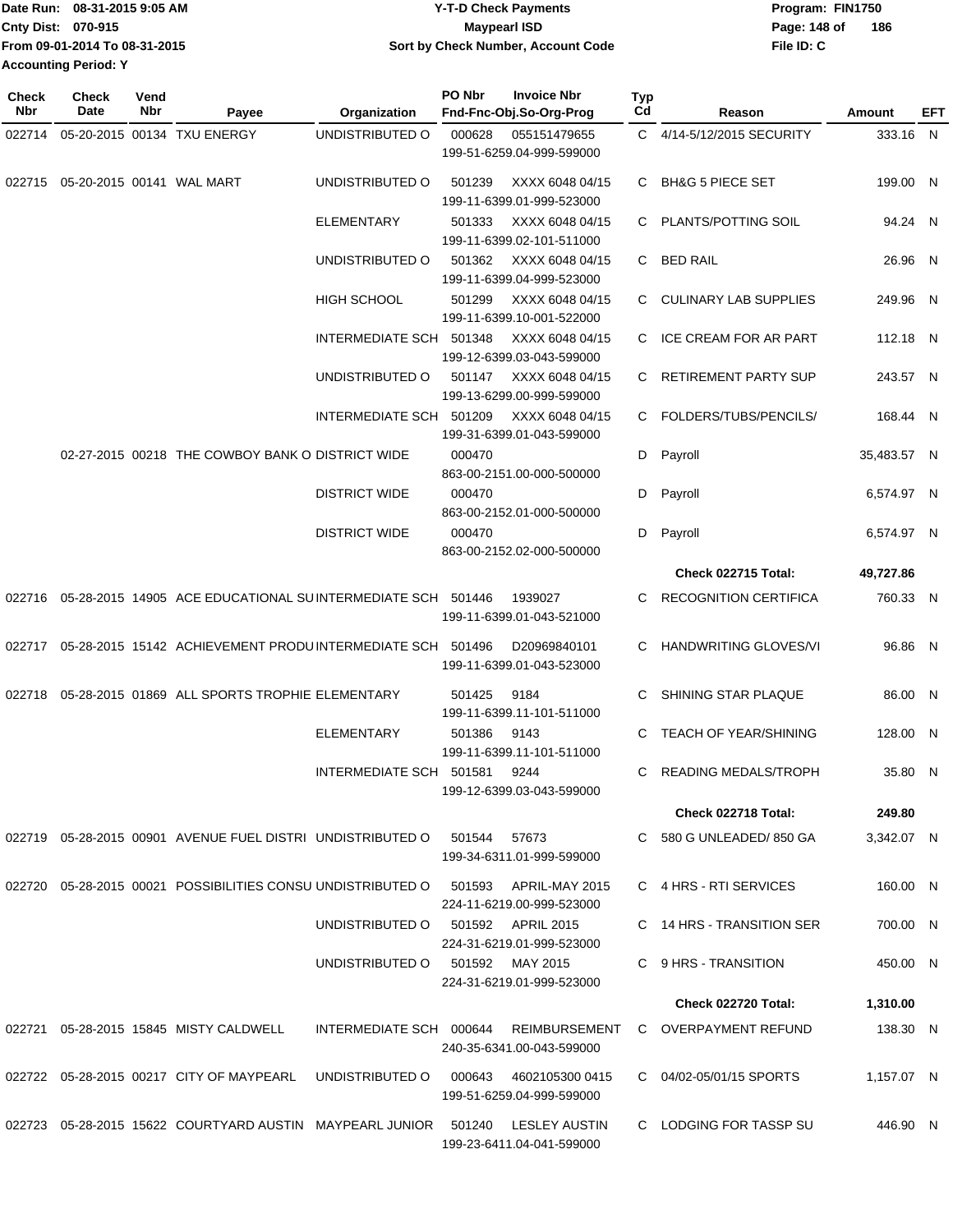| Date Run: 08-31-2015 9:05 AM  | <b>Y-T-D Check Payments</b>        | Program: FIN1750    |
|-------------------------------|------------------------------------|---------------------|
| Cnty Dist: 070-915            | <b>Mavpearl ISD</b>                | 186<br>Page: 149 of |
| From 09-01-2014 To 08-31-2015 | Sort by Check Number, Account Code | File ID: C          |
| <b>Accounting Period: Y</b>   |                                    |                     |

| <b>Check</b><br>Nbr | <b>Check</b><br>Date           | Vend<br>Nbr | Payee                                                                 | Organization                    | PO Nbr | <b>Invoice Nbr</b><br>Fnd-Fnc-Obj.So-Org-Prog    | <b>Typ</b><br>Cd | Reason                         | Amount        | EFT |
|---------------------|--------------------------------|-------------|-----------------------------------------------------------------------|---------------------------------|--------|--------------------------------------------------|------------------|--------------------------------|---------------|-----|
| 022724              |                                |             | 05-28-2015 00355 DISCOVER WRITING C UNDISTRIBUTED O                   |                                 | 501337 | 24553                                            |                  | C REGISTRATION - THOMAS        | 798.00 N      |     |
|                     |                                |             |                                                                       |                                 |        | 255-13-6499.00-999-524000                        |                  |                                |               |     |
|                     | 022725 05-28-2015 15210 FED EX |             |                                                                       | <b>HIGH SCHOOL</b>              | 000645 | 5-039-41656<br>199-53-6399.00-001-599000         |                  | C POSTAGE FOR BACKUP           | 14.75 N       |     |
| 022726              |                                |             | 05-28-2015 00040 FLATT STATIONERS, I ADMINISTRATIVE                   |                                 | 501237 | 189754-00<br>199-41-6399.01-701-599000           | C                | <b>BUSINESS CARDS</b>          | 50.00 N       |     |
|                     |                                |             |                                                                       | <b>SCHOOL BOARD</b>             | 501451 | 289569-00<br>199-41-6419.00-702-599000           | C                | NAMEPLATE                      | 25.50 N       |     |
|                     |                                |             |                                                                       | <b>SCHOOL BOARD</b>             | 501540 | 290232-00<br>199-41-6419.00-702-599000           | C                | NAMEPLATES - BOARD             | 70.50 N       |     |
|                     |                                |             |                                                                       |                                 |        |                                                  |                  | Check 022726 Total:            | 146.00        |     |
| 022727              |                                |             | 05-28-2015 15584 FOLLETT SCHOOL SO INTERMEDIATE SCH 501490            |                                 |        | 1179792<br>199-11-6639.48-043-511000             | C                | <b>BARCODES</b>                | 74.77 N       |     |
|                     |                                |             | 022728  05-28-2015  15157  GAGGLE.NET, INC.                           | UNDISTRIBUTED O                 | 501536 | 29955<br>199-11-6399.45-999-599000               | C                | 6/1/15-5/31/15 EMAIL ARCH      | 1,710.00 N    |     |
| 022729              |                                |             | 05-28-2015 15826 GREEN FOR GREEN                                      | UNDISTRIBUTED O                 | 501551 | 241592<br>199-51-6249.00-999-599000              | C                | <b>FERTILIZE BASEBALL FIEL</b> | 260.00 N      |     |
|                     |                                |             |                                                                       | UNDISTRIBUTED O                 | 501551 | 241592<br>199-51-6319.04-999-599000              | C                | FERTILIZER - BASEBALL          | 250.00 N      |     |
|                     |                                |             |                                                                       |                                 |        |                                                  |                  | Check 022729 Total:            | 510.00        |     |
| 022730              |                                |             | 05-28-2015 12261 LA QUINTA - AUSTIN                                   | <b>SCHOOL BOARD</b>             | 501502 | 47324<br>199-41-6419.00-702-599000               | C.               | <b>SLI LODGING</b>             | 2,923.84 N    |     |
|                     |                                |             |                                                                       | <b>SCHOOL BOARD</b>             | 501502 | 47324<br>199-41-6419.00-702-599000               | D                | <b>WRONG VENDOR</b>            | $-2,923.84$ N |     |
|                     |                                |             |                                                                       |                                 |        |                                                  |                  | <b>Check 022730 Total:</b>     | .00           |     |
| 022731              |                                |             | 05-28-2015 00063 LAKESHORE EQUIPME ELEMENTARY                         |                                 | 501460 | 2045130515<br>225-11-6399.00-101-523000          |                  | C LETTER MAGNETS/MOBIL         | 434.55 N      |     |
|                     |                                |             | 022732  05-28-2015  01460  LANGUAGE CIRCLE E INTERMEDIATE SCH  501497 |                                 |        | 15050531<br>199-11-6399.01-043-523000            | C.               | <b>COMP/PROCESS GUIDES/</b>    | 469.70 N      |     |
|                     |                                |             | 022733 05-28-2015 01878 NATIONAL SCHOOL P ELEMENTARY                  |                                 | 501516 | 106205<br>225-11-6399.00-101-523000              | C                | <b>GARDEN/LIFE CYCLE STA</b>   | 222.60 N      |     |
|                     |                                |             | 022734   05-28-2015  15806   NEWMARK LEARNING, UNDISTRIBUTED O        |                                 | 501464 | 124873<br>263-11-6399.00-999-511000              |                  | C EIA/COMP, VOCAB/CCTP/S       | 371.66 N      |     |
|                     |                                |             | 022735 05-28-2015 12087 OAK CLIFF OFFICE SU MAYPEARL JUNIOR 501550    |                                 |        | 358897-1<br>199-11-6399.07-041-511000            |                  | C PENS                         | 34.16 N       |     |
|                     |                                |             |                                                                       | MAYPEARL JUNIOR 501550 358897-0 |        | 199-11-6399.07-041-511000                        |                  | C POST-ITS/TAPE/DISPENSE       | 694.65 N      |     |
|                     |                                |             |                                                                       |                                 |        |                                                  |                  | <b>Check 022735 Total:</b>     | 728.81        |     |
|                     |                                |             | 022736 05-28-2015 00287 OFFICE DEPOT                                  | UNDISTRIBUTED O                 |        | 501454 770278109001<br>224-11-6399.00-999-523000 |                  | C BOOKCASE                     | 149.98 N      |     |
|                     |                                |             |                                                                       | ELEMENTARY                      |        | 501461 770274106001<br>225-11-6399.00-101-523000 |                  | C TOTES, CLEAR                 | 260.01 N      |     |
|                     |                                |             |                                                                       |                                 |        |                                                  |                  | Check 022736 Total:            | 409.99        |     |
|                     |                                |             | 022737 05-28-2015 15744 SCHLECHTY CENTER MAYPEARL JUNIOR              |                                 | 501353 | 19054<br>199-23-6499.00-041-599000               |                  | C PRINCIPAL ACADEMY            | 900.00 N      |     |
|                     |                                |             |                                                                       | UNDISTRIBUTED O                 | 501351 | 19055<br>255-13-6499.00-999-524000               |                  | TEACHER LEADER ACADE           | 1,800.00 N    |     |
|                     |                                |             |                                                                       |                                 |        |                                                  |                  | Check 022737 Total:            | 2,700.00      |     |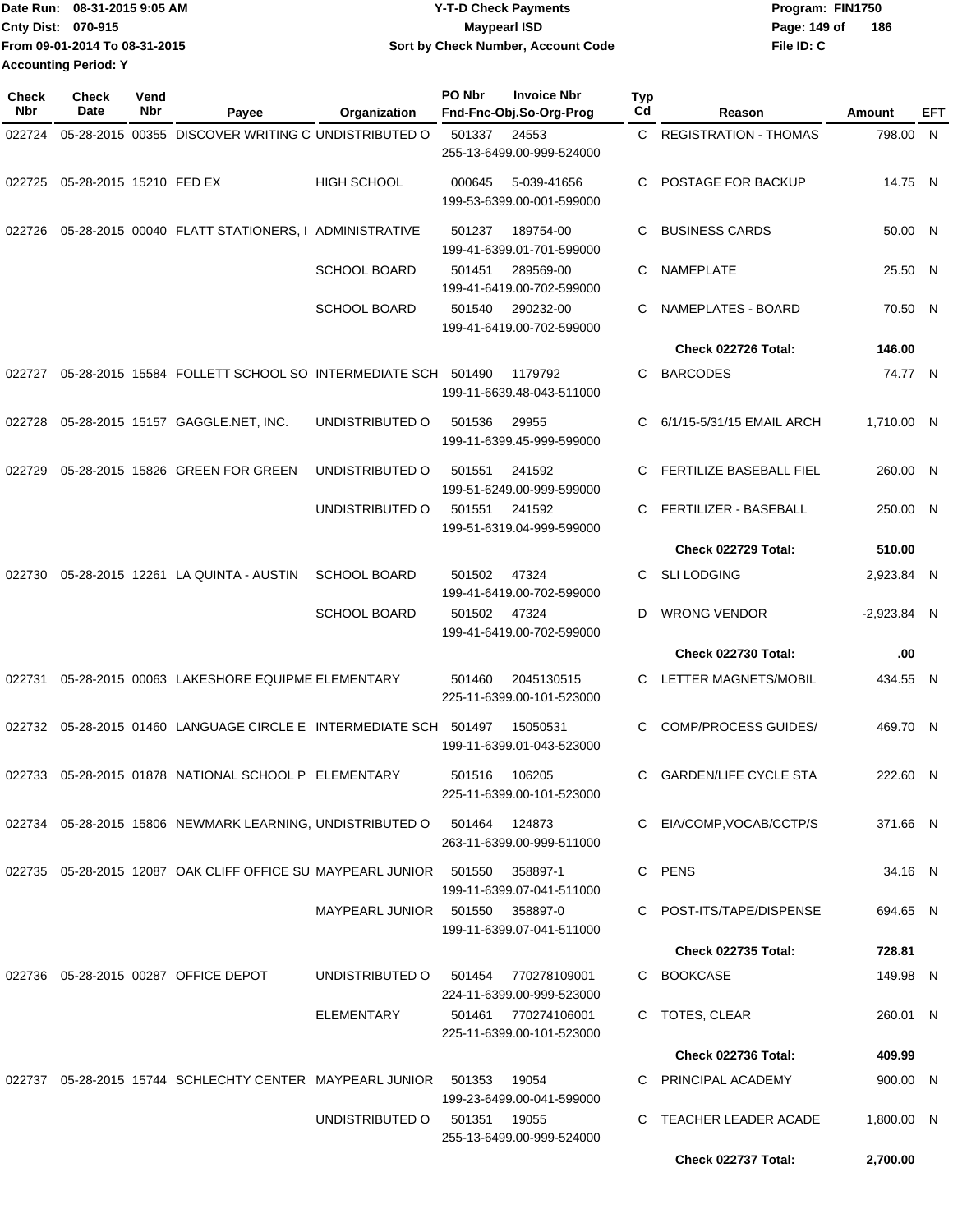| Date Run: 08-31-2015 9:05 AM  | <b>Y-T-D Check Payments</b>        | Program: FIN1750    |
|-------------------------------|------------------------------------|---------------------|
| <b>Cnty Dist: 070-915</b>     | Mavpearl ISD                       | 186<br>Page: 150 of |
| From 09-01-2014 To 08-31-2015 | Sort by Check Number, Account Code | File ID: C          |
| <b>Accounting Period: Y</b>   |                                    |                     |

| <b>Check</b><br><b>Nbr</b> | <b>Check</b><br>Date        | Vend<br>Nbr | Payee                                                                       | Organization                | PO Nbr | <b>Invoice Nbr</b><br>Fnd-Fnc-Obj.So-Org-Prog      | Typ<br>Cd | Reason                        | Amount     | EFT          |
|----------------------------|-----------------------------|-------------|-----------------------------------------------------------------------------|-----------------------------|--------|----------------------------------------------------|-----------|-------------------------------|------------|--------------|
| 022738                     |                             |             | 05-28-2015 00252 SCHOOL SPECIALTY                                           | <b>INTERMEDIATE SCH</b>     | 501500 | 208114303577                                       | C.        | MARKERS/BINDERS/BEAN          | 39.50 N    |              |
|                            |                             |             |                                                                             |                             |        | 199-11-6399.01-043-523000                          |           |                               |            |              |
|                            |                             |             |                                                                             | <b>ELEMENTARY</b>           | 501458 | 208114389990                                       | C         | LIVING ROOM KIT/OCCUP.        | 992.19     | $\mathsf{N}$ |
|                            |                             |             |                                                                             |                             |        | 225-11-6399.00-101-523000                          |           |                               |            |              |
|                            |                             |             |                                                                             | <b>ELEMENTARY</b>           | 501456 | 208114299780<br>225-11-6399.00-101-523000          | C.        | <b>CUBBY-25 TRAY MOBILE</b>   | 623.96 N   |              |
|                            |                             |             |                                                                             |                             |        |                                                    |           | Check 022738 Total:           | 1,655.65   |              |
| 022739                     |                             |             | 05-28-2015 12774 TARLETON STATE UNI MAYPEARL JUNIOR                         |                             | 501608 | SPRADLING<br>199-36-6499.00-041-599000             | C.        | JH CHEER SPONSOR CAM          | 275.00 N   |              |
| 022740                     |                             |             | 05-28-2015 00973 TARVER TROPHIES                                            | <b>HIGH SCHOOL</b>          | 501571 | 1890<br>199-36-6499.01-001-599000                  | C.        | <b>ATHLETIC AWARDS</b>        | 1,425.01 N |              |
| 022741                     | 05-28-2015 00552 TASB, INC. |             |                                                                             | <b>ADMINISTRATIVE</b>       | 501442 | 486930<br>199-41-6399.01-701-599000                | C         | LEADERSHIP TO GO PACK         | 64.45 N    |              |
|                            |                             |             | 022742 05-28-2015 01145 WELDERS WAREHOUS HIGH SCHOOL                        |                             | 500051 | 25396<br>199-11-6399.09-001-522000                 | C         | 04/01-04/30/15 CYLINDER       | 76.00 N    |              |
|                            |                             |             |                                                                             |                             |        |                                                    |           |                               |            |              |
| 022743                     |                             |             | 05-28-2015 15844 ZAJICEK, BRITT                                             | <b>ELEMENTARY</b>           | 501573 | <b>REIMBURSEMENT</b><br>199-33-6399.00-101-599000  | C         | <b>BLS CPR INSTRUCTOR</b>     | 30.00 N    |              |
| 022744                     |                             |             | 06-04-2015 01869 ALL SPORTS TROPHIE INTERMEDIATE SCH 501403                 |                             |        | 9142<br>199-11-6399.19-043-511000                  |           | <b>TEACHER/SHINING STAR</b>   | 106.20 N   |              |
| 022745                     |                             |             | 06-04-2015 15664 AMERICAN TIRE DISTR DISTRICT WIDE                          |                             | 501633 | S060547399<br>199-34-6319.00-999-599000            | Y         | <b>BUS TIRES</b>              | 2,413.52 N |              |
| 022746                     |                             |             | 06-04-2015 01580 BLICK ART MATERIALS MAYPEARL JUNIOR                        |                             | 501578 | 4537255<br>199-11-6399.32-041-511000               | C.        | APRONS/GLOVES/PAINT T         | 120.79 N   |              |
| 022747                     | 06-04-2015 15242 JOY BUSH   |             |                                                                             | UNDISTRIBUTED O             | 501644 | <b>MAY 2015 - LPC</b><br>199-31-6219.01-999-523000 | C         | 68 HRS - LPC INTERN           | 3,400.00 N |              |
|                            |                             |             |                                                                             | UNDISTRIBUTED O             | 501618 | MAY 2015<br>224-11-6219.04-999-523000              | C.        | 1 HR - INTERPRETING SE        | 35.00 N    |              |
|                            |                             |             |                                                                             |                             |        |                                                    |           | Check 022747 Total:           | 3,435.00   |              |
| 022748                     | 06-04-2015 00527 CDWG INC.  |             |                                                                             | <b>DISTRICT WIDE</b>        | 501563 | VQ59567<br>199-11-6639.50-999-599000               | Y.        | <b>CISCO CAT - ADDITIONAL</b> | 3,999.00 N |              |
|                            |                             |             | 022749 06-04-2015 13740 CLASSROOM DIRECT DISTRICT WIDE                      |                             |        | 501539 208114327165<br>263-11-6399.00-999-511000   |           | Y SIGHT WORDS GRADES K        | 29.73 N    |              |
|                            |                             |             | 022750  06-04-2015  13279  CROSS COUNTRY PES UNDISTRIBUTED O  500170  32619 |                             |        | 199-51-6249.00-999-599000                          |           | C MAY 2015 MONTHLY            | 250.00 N   |              |
|                            |                             |             | 022751 06-04-2015 15241 DALLAS DEES                                         | <b>DISTRICT WIDE</b>        |        | 501624 REIMBURSEMENT<br>199-11-6411.06-001-511000  |           | Y UIL STATE MEAL              | 23.13 N    |              |
|                            |                             |             | 022752 06-04-2015 12536 DESOTO JANITORIAL UNDISTRIBUTED O 501472 165077     |                             |        | 199-51-6319.01-999-599000                          |           | C SOAP/BLEACH/TOWELS/LI       | 2.478.13 N |              |
|                            |                             |             | 022753 06-04-2015 15718 DUNCAN PLUMBING S UNDISTRIBUTED O                   |                             | 501406 | 2713<br>199-51-6249.00-999-599000                  |           | C SHOWER VALVE REPLAC         | 3,040.00 N |              |
|                            |                             |             |                                                                             | UNDISTRIBUTED O 501406 2713 |        | 199-51-6319.04-999-599000                          |           | C SHOWER VALVE REPLAC         | 2,580.00 N |              |
|                            |                             |             |                                                                             |                             |        |                                                    |           | Check 022753 Total:           | 5,620.00   |              |
|                            |                             |             | 022754 06-04-2015 00445 EAI EDUCATION                                       | <b>DISTRICT WIDE</b>        | 501527 | INV0720659<br>199-11-6399.01-043-511000            |           | Y DAILY WORD/DAILY MATH       | 94.47 N    |              |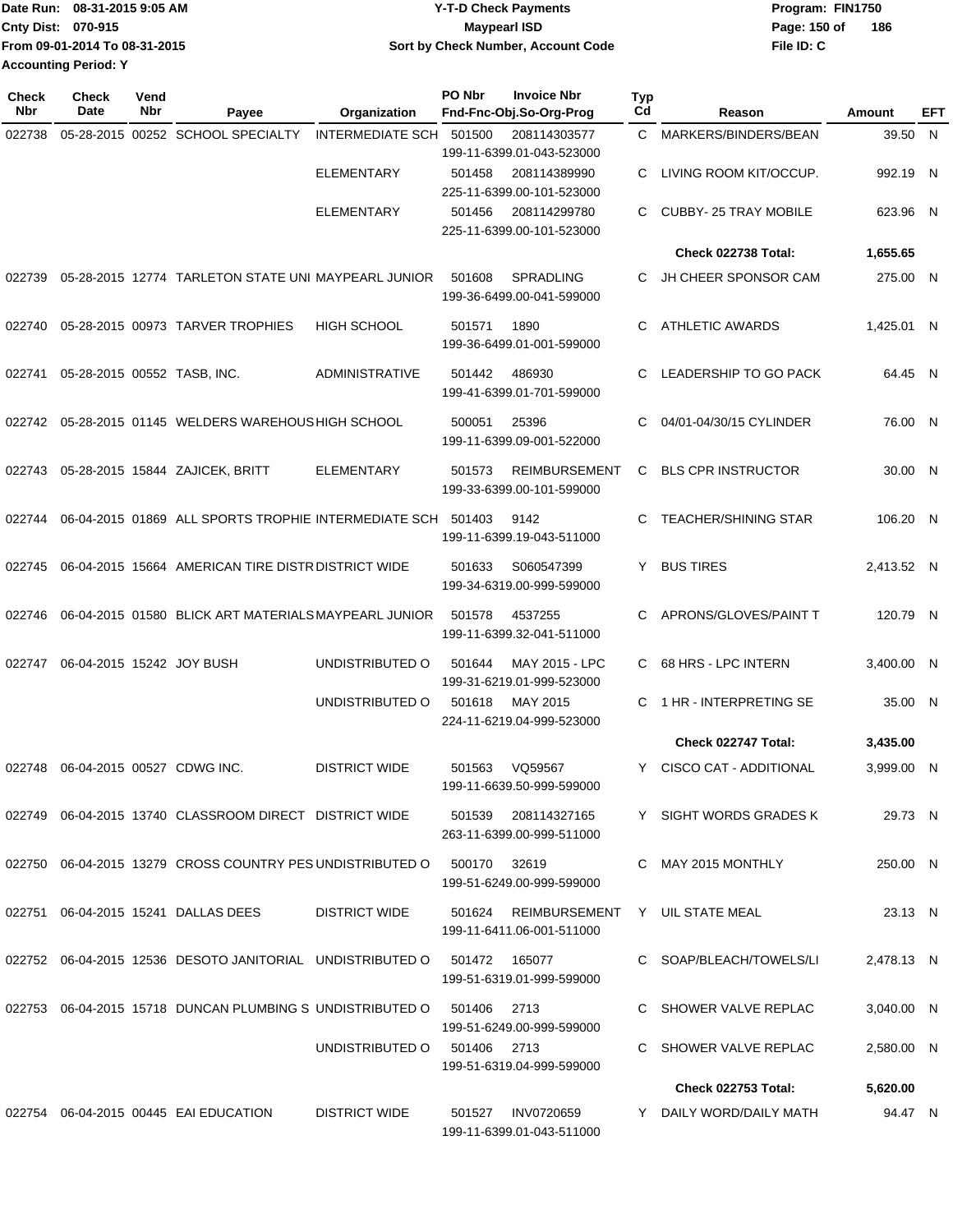| TDate Run: 08-31-2015 9:05 AM | <b>Y-T-D Check Payments</b>        | Program: FIN1750    |
|-------------------------------|------------------------------------|---------------------|
| <b>Cnty Dist: 070-915</b>     | <b>Mavpearl ISD</b>                | 186<br>Page: 151 of |
| From 09-01-2014 To 08-31-2015 | Sort by Check Number, Account Code | File ID: C          |
| <b>Accounting Period: Y</b>   |                                    |                     |

| <b>Check</b><br>Nbr | Check<br>Date                   | Vend<br>Nbr | Payee                                                            | Organization                         | PO Nbr | <b>Invoice Nbr</b><br>Fnd-Fnc-Obj.So-Org-Prog    | Typ<br>Cd | Reason                     | <b>Amount</b> | EFT |
|---------------------|---------------------------------|-------------|------------------------------------------------------------------|--------------------------------------|--------|--------------------------------------------------|-----------|----------------------------|---------------|-----|
| 022755              |                                 |             | 06-04-2015 13639 EAST TEXAS COPY SY MAYPEARL JUNIOR              |                                      | 501603 | 290986                                           |           | C STAPLES FOR COPIER       | 118.00 N      |     |
|                     |                                 |             |                                                                  |                                      |        | 199-11-6399.42-041-511000                        |           |                            |               |     |
| 022756              |                                 |             | 06-04-2015 01547 EICHELBAUM WARDEL DISTRICT WIDE                 |                                      | 501560 | 51144<br>199-41-6499.00-701-599000               | Y         | <b>FINANCE TRAINING</b>    | 445.00 N      |     |
|                     |                                 |             |                                                                  | <b>DISTRICT WIDE</b>                 | 501560 | 51144<br>199-41-6499.00-750-599000               | Y         | <b>FINANCE TRAINING</b>    | 890.00 N      |     |
|                     |                                 |             |                                                                  | <b>DISTRICT WIDE</b>                 | 000647 | 51245<br>199-41-6211.00-720-599000               | Y         | <b>GENERAL LEGAL</b>       | 352.50 N      |     |
|                     |                                 |             |                                                                  |                                      |        |                                                  |           | <b>Check 022756 Total:</b> | 1,687.50      |     |
| 022757              | 06-04-2015 12580 ENNIS ISD      |             |                                                                  | <b>ELEMENTARY</b>                    | 501605 | 1022<br>199-11-6411.03-101-511000                | С         | STAFF DEVELOPMENT - LI     | 50.00 N       |     |
|                     |                                 |             |                                                                  | <b>ELEMENTARY</b>                    | 501604 | 1023<br>199-11-6411.03-101-511000                | С         | STAFF DEVELOPMENT - LI     | 150.00 N      |     |
|                     |                                 |             |                                                                  |                                      |        |                                                  |           | Check 022757 Total:        | 200.00        |     |
| 022758              |                                 |             | 06-04-2015 00315 EPS/School Specialty Lit UNDISTRIBUTED O        |                                      | 501524 | 10825627<br>224-11-6399.01-999-523000            | С         | <b>BEGINNING READING</b>   | 284.46 N      |     |
| 022759              |                                 |             | 06-04-2015 00040 FLATT STATIONERS, I ELEMENTARY                  |                                      | 501561 | 290370-00<br>199-31-6399.00-101-599000           | С         | 2TB DESKTOP HARD DRIV      | 152.99 N      |     |
| 022760              |                                 |             | 06-04-2015 15848 HOLIDAY INN EXPRES DISTRICT WIDE                |                                      | 501636 | <b>VOTAW</b><br>199-23-6411.02-101-599000        | Y         | PRINCIPAL TRAINING LOD     | 343.28 N      |     |
|                     |                                 |             |                                                                  | <b>DISTRICT WIDE</b>                 | 501636 | <b>VOTAW</b><br>199-23-6499.00-043-599000        | Y         | PRINCIPAL TRAINING LOD     | 343.28 N      |     |
|                     |                                 |             |                                                                  |                                      |        |                                                  |           | Check 022760 Total:        | 686.56        |     |
| 022761              |                                 |             | 06-04-2015 00049 HOUGHTON MIFFLIN                                | ELEMENTARY                           | 501473 | 951401511<br>199-11-6399.35-101-511000           | C.        | <b>ALPHABET STRIPS</b>     | 70.72 N       |     |
|                     |                                 |             |                                                                  | <b>ELEMENTARY</b>                    | 501473 | 951398667<br>199-11-6399.35-101-511000           | C         | PHONICS/SPELLING REFIL     | 587.80 N      |     |
|                     |                                 |             |                                                                  | <b>DISTRICT WIDE</b>                 | 501523 | 951408149<br>224-11-6399.01-999-523000           | Y         | PM ULTRA BENCHMARK K       | 407.30 N      |     |
|                     |                                 |             |                                                                  |                                      |        |                                                  |           | Check 022761 Total:        | 1,065.82      |     |
|                     |                                 |             | 022762 06-04-2015 12551 INTERQUEST DETECTI HIGH SCHOOL           |                                      | 501262 | 109933<br>199-11-6219.02-001-524000              | С         | HALF DAY - 04/30/15        | 260.00 N      |     |
|                     | 022763 06-04-2015 14664 JOSTENS |             |                                                                  | UNDISTRIBUTED O                      |        | 501319 678969<br>199-13-6299.00-999-599000       |           | C HALL OF FAME WATCH-O     | 147.44 N      |     |
|                     |                                 |             | 022764 06-04-2015 13306 MOUNTAIN PEAK SPE UNDISTRIBUTED O 000648 |                                      |        | 11-0788-00 0515<br>199-51-6259.79-999-522000     |           | C 04/08-05/08/15 12636 FM  | 34.82 N       |     |
|                     | 022765 06-04-2015 00079 NASCO   |             |                                                                  | ELEMENTARY                           |        | 501543 403889<br>199-11-6399.01-101-511PTO       |           | C PAPER TRIMMER            | 189.31 N      |     |
|                     |                                 |             |                                                                  | <b>HIGH SCHOOL</b>                   |        | 501301 401828<br>199-11-6639.00-001-522000       |           | C COW REPRODUCTION TR      | 193.80 N      |     |
|                     |                                 |             |                                                                  |                                      |        |                                                  |           | <b>Check 022765 Total:</b> | 383.11        |     |
|                     |                                 |             | 022766 06-04-2015 00287 OFFICE DEPOT                             | INTERMEDIATE SCH 501537 771881953001 |        | 199-11-6399.01-043-511000                        |           | C RULERS/STAPLE REMOVE     | 27.85 N       |     |
|                     |                                 |             |                                                                  | INTERMEDIATE SCH 501537 771882140001 |        | 199-11-6399.01-043-511000                        |           | C FOLDERS/TAPE/MARKERS     | 125.09 N      |     |
|                     |                                 |             |                                                                  | ADMINISTRATIVE                       | 501528 | 771467867001<br>199-41-6399.01-701-599000        |           | C SHREDDER OIL             | 37.42 N       |     |
|                     |                                 |             |                                                                  | ADMINISTRATIVE                       |        | 501528 771467755001<br>199-41-6399.01-701-599000 |           | C CLEANING SPRAY           | 16.61 N       |     |
|                     |                                 |             |                                                                  | ADMINISTRATIVE                       |        | 501528 771467865001<br>199-41-6399.01-701-599000 |           | C CLASSIFICATION FOLDER    | 90.64 N       |     |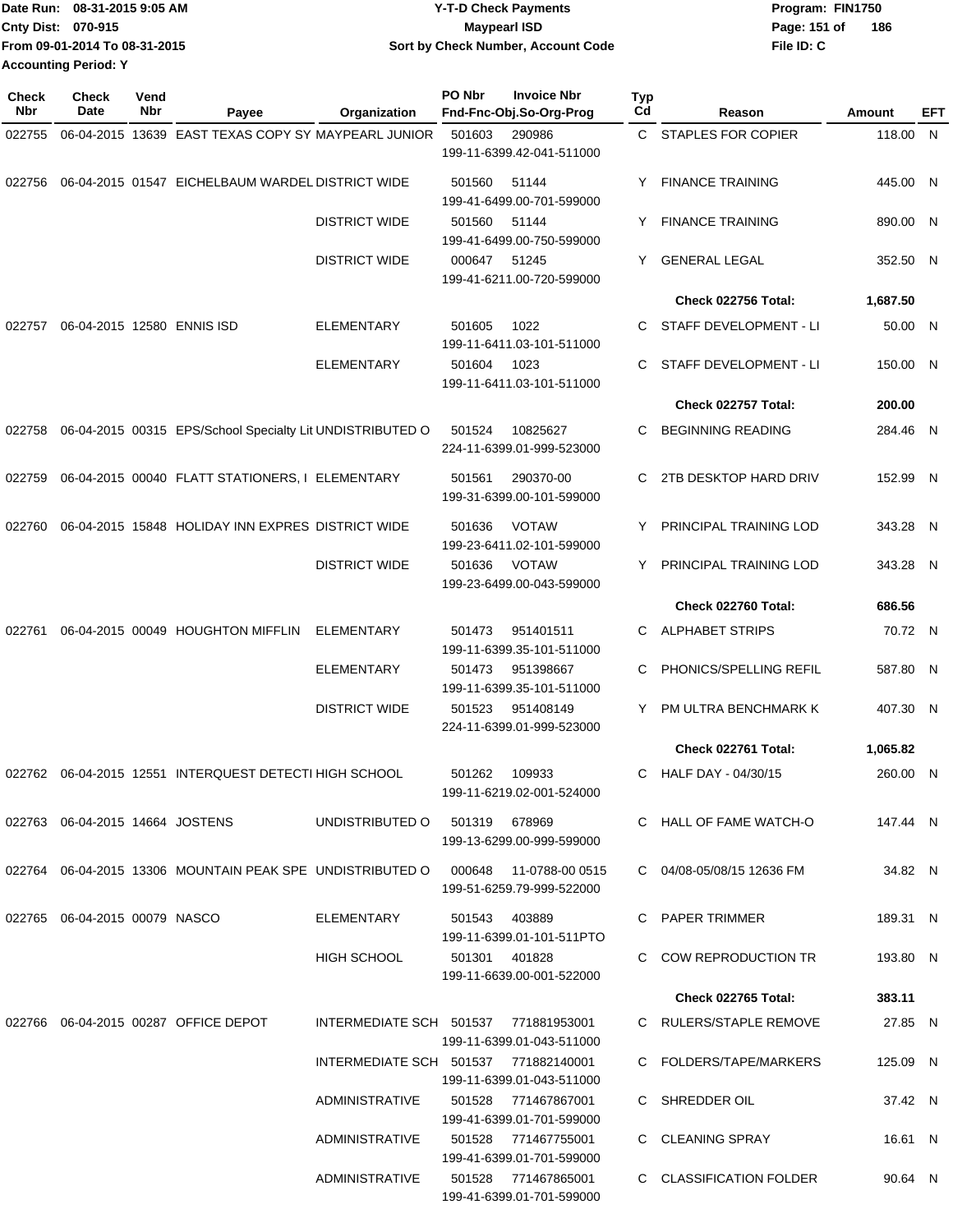|                             | Date Run: 08-31-2015 9:05 AM  | <b>Y-T-D Check Payments</b>        | Program: FIN1750 |     |
|-----------------------------|-------------------------------|------------------------------------|------------------|-----|
| <b>Cnty Dist: 070-915</b>   |                               | Maypearl ISD                       | Page: 152 of     | 186 |
|                             | From 09-01-2014 To 08-31-2015 | Sort by Check Number, Account Code | File ID: C       |     |
| <b>Accounting Period: Y</b> |                               |                                    |                  |     |

| <b>Check</b><br>Nbr | <b>Check</b><br>Date | Vend<br>Nbr | Payee                                                                    | Organization         | PO Nbr       | <b>Invoice Nbr</b><br>Fnd-Fnc-Obj.So-Org-Prog | <b>Typ</b><br>Cd | Reason                       | Amount     | EFT |
|---------------------|----------------------|-------------|--------------------------------------------------------------------------|----------------------|--------------|-----------------------------------------------|------------------|------------------------------|------------|-----|
|                     |                      |             |                                                                          | UNDISTRIBUTED O      | 501525       | 771836951001<br>224-11-6399.01-999-523000     | C                | FOLDERS/PAPER                | 64.37 N    |     |
|                     |                      |             |                                                                          | UNDISTRIBUTED O      | 501525       | 771837165001<br>224-11-6399.01-999-523000     |                  | C PAPER                      | 20.88 N    |     |
|                     |                      |             |                                                                          | UNDISTRIBUTED O      | 501525       | 771837164001<br>224-11-6399.01-999-523000     | С                | INK/PAPER/PENCILS/FOLD       | 110.96 N   |     |
|                     |                      |             |                                                                          |                      |              |                                               |                  | Check 022766 Total:          | 493.82     |     |
| 022767              |                      |             | 06-04-2015 12775 PENDERS MUSIC CO. DISTRICT WIDE                         |                      | 501566       | 194298<br>199-11-6399.22-001-511000           | Y.               | ALL-STATE PRACTICE MA        | 35.32 N    |     |
| 022768              |                      |             | 06-04-2015 12836 R B SPORTING GOOD HIGH SCHOOL                           |                      | 501277       | 0483103-IN<br>199-36-6399.13-001-599000       | С                | <b>BASE PLUGS/DUDLEY SO</b>  | 103.85 N   |     |
| 022769              |                      |             | 06-04-2015 12480 ROLAND'S NURSERY                                        | <b>DISTRICT WIDE</b> | 501632       | 17464<br>199-51-6319.03-999-599H00            | Y                | 30 GAL RED OAK TREES         | 717.00 N   |     |
| 022770              |                      |             | 06-04-2015 00316 SCHOOL SPECIALTY I DISTRICT WIDE                        |                      | 501542       | 208114327460<br>199-11-6399.01-101-511PTO     | Y                | ROPE/BALLS/CATCH PAD         | 191.05 N   |     |
|                     |                      |             |                                                                          | <b>ELEMENTARY</b>    | 501553       | 308102194297<br>199-11-6399.01-101-511PTO     | С                | <b>MAGNET LAB KIT/MAGNET</b> | 140.54 N   |     |
|                     |                      |             |                                                                          |                      |              |                                               |                  | Check 022770 Total:          | 331.59     |     |
| 022771              |                      |             | 06-04-2015 15485 THERAPY FROM THE UNDISTRIBUTED O                        |                      | 501614       | MAY 2015<br>199-31-6219.02-999-523000         | С                | 2.5 HRS - PT SERVICES        | 175.00 N   |     |
| 022772              |                      |             | 06-04-2015 00253 VERIZON SOUTHWEST UNDISTRIBUTED O                       |                      | 000649       | 3795002177 0615<br>199-51-6259.02-999-599000  | C                | 05/22-06/21/15 MARQUEE       | 54.97 N    |     |
| 022773              |                      |             | 06-04-2015 00460 VINEYARD'S AUTO SU UNDISTRIBUTED O                      |                      | 501068       | 101312<br>199-34-6319.00-999-599000           | С                | EUROPEAN HALOGEN LA          | 11.39 N    |     |
| 022774              |                      |             | 06-04-2015 15138 WORLD POINT                                             | <b>DISTRICT WIDE</b> | 501569       | 5486102<br>199-33-6399.00-101-599000          | Y                | CPR/BLS/CPR VALVE/MAS        | 237.60 N   |     |
| 022775              |                      |             | 06-04-2015 13383 SKYBEAM TEXAS                                           | UNDISTRIBUTED O      | 000651       | 813710001004619<br>199-53-6249.04-999-599000  | С                | 06/08-07/07/15 MNTHLY IN     | 1.800.00 N |     |
| 022776              |                      |             | 06-10-2015 13880 A.M. SOLUTIONS INC. UNDISTRIBUTED O                     |                      | 501372       | 05072<br>240-35-6219.00-999-599000            | C                | <b>STEAMER REPAIR</b>        | 90.00 N    |     |
|                     |                      |             | 022777  06-10-2015  15809   ACTION PUBLISHING I INTERMEDIATE SCH  501585 |                      |              | 101213<br>199-11-6399.20-043-511000           |                  | C 2 LINE GRADEBOOK           | 82.00 N    |     |
|                     |                      |             | 022778   06-10-2015  15376   ALL ABOUT TIRES, LLC UNDISTRIBUTED O        |                      | 501647       | 32720<br>199-34-6219.00-999-599000            |                  | C MOUNT TIRES - BUS#         | 125.00 N   |     |
|                     |                      |             |                                                                          | UNDISTRIBUTED O      | 501656 32766 | 199-51-6249.00-999-599000                     |                  | C MOUNT TIRES-BUS#5851       | 205.00 N   |     |
|                     |                      |             |                                                                          |                      |              |                                               |                  | Check 022778 Total:          | 330.00     |     |
|                     |                      |             | 022779 06-10-2015 01869 ALL SPORTS TROPHIE MAYPEARL JUNIOR               |                      | 501582       | 9259<br>199-11-6399.07-041-511000             |                  | C STAFF AWARDS               | 141.50 N   |     |
|                     |                      |             |                                                                          | <b>HIGH SCHOOL</b>   | 501570 9230  | 199-11-6399.26-001-511000                     |                  | C STAFF AWARDS               | 143.00 N   |     |
|                     |                      |             |                                                                          | HIGH SCHOOL          | 501513 9208  | 199-11-6399.29-001-511B00                     |                  | C PANTHER HEAD PLAQUES       | 256.00 N   |     |
|                     |                      |             |                                                                          | <b>HIGH SCHOOL</b>   | 501512 9200  | 199-31-6399.00-001-599000                     |                  | C PLAQUES                    | 91.00 N    |     |
|                     |                      |             |                                                                          |                      |              |                                               |                  | Check 022779 Total:          | 631.50     |     |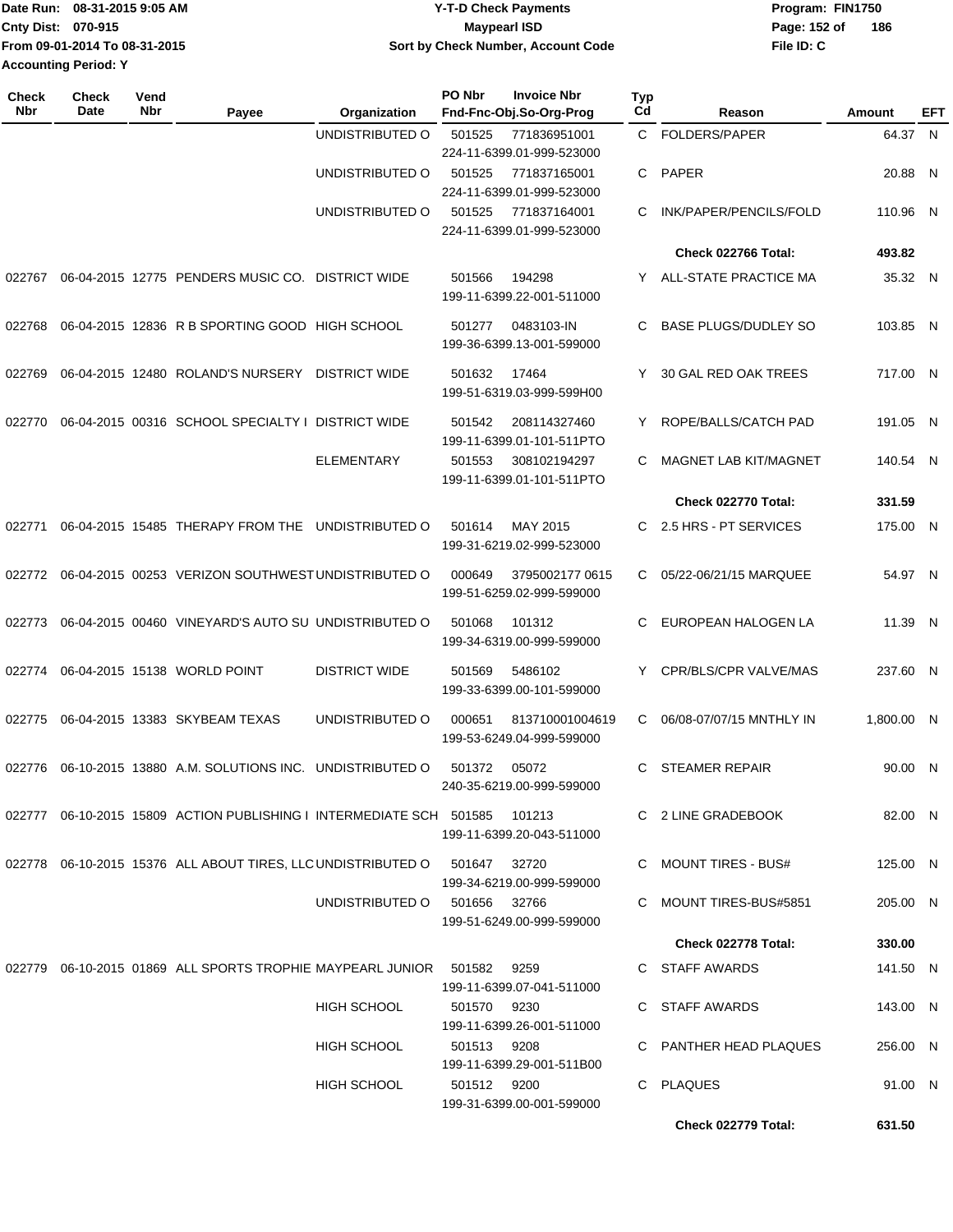| Date Run: 08-31-2015 9:05 AM  | <b>Y-T-D Check Payments</b>        | Program: FIN1750 |     |
|-------------------------------|------------------------------------|------------------|-----|
| <b>Cnty Dist: 070-915</b>     | <b>Mavpearl ISD</b>                | Page: 153 of     | 186 |
| From 09-01-2014 To 08-31-2015 | Sort by Check Number, Account Code | File ID: C       |     |
| <b>Accounting Period: Y</b>   |                                    |                  |     |

| <b>Check</b><br>Nbr | Check<br>Date | Vend<br>Nbr | Payee                                                                    | Organization                      | PO Nbr         | <b>Invoice Nbr</b><br>Fnd-Fnc-Obj.So-Org-Prog     | <b>Typ</b><br>Cd | Reason                           | Amount     | EFT |
|---------------------|---------------|-------------|--------------------------------------------------------------------------|-----------------------------------|----------------|---------------------------------------------------|------------------|----------------------------------|------------|-----|
| 022780              |               |             | 06-10-2015 15616 AT&T CORP.                                              | UNDISTRIBUTED O                   | 000652         | 0573207983 0515                                   | $\mathbf{C}$     | 04/22-05/21/15 FAX LINE L.       | 117.57 N   |     |
|                     |               |             |                                                                          |                                   |                | 199-51-6259.02-999-599000                         |                  |                                  |            |     |
| 022781              |               |             | 06-10-2015 00069 ATMOS ENERGY                                            | UNDISTRIBUTED O                   | 000668         | 3030318485 0515<br>199-51-6259.04-999-599000      | C.               | 04/02-06/01/15 1024 W 4TH        | 14.24 N    |     |
|                     |               |             |                                                                          | UNDISTRIBUTED O                   | 000668         | 30303181810515<br>199-51-6259.04-999-599000       | C                | 04/02-06/01/15 1025 W.           | 82.31 N    |     |
|                     |               |             |                                                                          | UNDISTRIBUTED O                   | 000668         | 3030380238 0515<br>199-51-6259.04-999-599000      | C.               | 04/02-06/01/15 400 PANTH         | 29.89 N    |     |
|                     |               |             |                                                                          | UNDISTRIBUTED O                   | 000668         | 3030380470 0515<br>199-51-6259.04-999-599000      | C                | 04/02-06/01/15 600 PHILLIP       | 101.14 N   |     |
|                     |               |             |                                                                          |                                   |                |                                                   |                  | Check 022781 Total:              | 227.58     |     |
|                     |               |             | 022782 06-10-2015 00021 POSSIBILITIES CONSU UNDISTRIBUTED O              |                                   | 501662         | MAY 2015                                          | C.               | 3 HRS - TRANSITION               | 150.00 N   |     |
|                     |               |             |                                                                          |                                   |                | 224-31-6219.01-999-523000                         |                  |                                  |            |     |
| 022783              |               |             | 06-10-2015 00956 BORDEN DAIRY                                            | <b>MAYPEARL JUNIOR</b>            | 000659         | 335548<br>240-35-6341.00-041-599000               | C.               | MILK                             | 458.70 N   |     |
|                     |               |             |                                                                          | INTERMEDIATE SCH 000659           |                | 335548<br>240-35-6341.00-043-599000               | C.               | MILK                             | 291.90 N   |     |
|                     |               |             |                                                                          | <b>ELEMENTARY</b>                 | 000659         | 335548<br>240-35-6341.00-101-599000               | C                | <b>MILK</b>                      | 1,195.40 N |     |
|                     |               |             |                                                                          | <b>HIGH SCHOOL</b>                | 000659         | 335548<br>240-35-6341.01-001-599000               | C                | <b>MILK</b>                      | 493.45 N   |     |
|                     |               |             |                                                                          |                                   |                |                                                   |                  | Check 022783 Total:              | 2,439.45   |     |
| 022784              |               |             | 06-10-2015 00015 C & C REFRIGERATIO UNDISTRIBUTED O                      |                                   | 501655         | 30492                                             | C                | REPAIR INT. WALK-IN FRE          | 237.00 N   |     |
|                     |               |             |                                                                          |                                   |                | 199-51-6249.00-999-599000                         |                  |                                  |            |     |
|                     |               |             |                                                                          | UNDISTRIBUTED O                   | 501655         | 30492<br>199-51-6319.04-999-599000                | C                | INT. WALK-IN FREEZER R           | 48.00 N    |     |
|                     |               |             |                                                                          |                                   |                |                                                   |                  | Check 022784 Total:              | 285.00     |     |
| 022785              |               |             | 06-10-2015 01106 CAROLE UPCHURCH                                         | ELEMENTARY                        | 501665         | <b>REIMBURSEMENT</b><br>199-53-6399.00-101-599000 | C.               | <b>STORAGE CONTAINERS</b>        | 21.00 N    |     |
| 022786              |               |             | 06-10-2015 00527 CDWG INC.                                               | INTERMEDIATE SCH 501579           |                | VR42801<br>199-11-6399.08-043-511000              | C.               | <b>BELKIN CAT5E PATCH</b>        | 227.70 N   |     |
|                     |               |             |                                                                          | UNDISTRIBUTED O 501478 VN97432    |                | 199-11-6639.47-999-511000                         |                  | C ACER V176LB LED MONIT          | 1,064.30 N |     |
|                     |               |             |                                                                          | <b>HIGH SCHOOL</b>                |                | 501579 VV29923<br>199-11-6639.48-001-511000       |                  | C PROJECTOR WALL MOUN            | 405.46 N   |     |
|                     |               |             |                                                                          | HIGH SCHOOL                       |                | 501579 VS68433<br>199-11-6639.48-001-511000       |                  | C PROJECTOR WALL MOUN            | 202.73 N   |     |
|                     |               |             |                                                                          | UNDISTRIBUTED O                   |                | 501478 VN97432<br>199-11-6639.50-999-599000       |                  | C CISCO 1000BASE-TSFP            | 841.77 N   |     |
|                     |               |             |                                                                          | UNDISTRIBUTED 0 501478 VS50505    |                | 199-53-6399.00-999-599000                         |                  | C BELKIN 4 PORT VIDEO SW         | 112.80 N   |     |
|                     |               |             |                                                                          | IND COST-ADM                      | 501478 VN97432 | 199-53-6399.05-750-599000                         |                  | C APC BACK-UPS ES550             | 232.68 N   |     |
|                     |               |             |                                                                          |                                   |                |                                                   |                  | Check 022786 Total:              | 3,087.44   |     |
|                     |               |             | 022787 06-10-2015 00217 CITY OF MAYPEARL UNDISTRIBUTED O 000661 80 05/15 |                                   |                |                                                   |                  | C 04/29-05/29/15 HS BALLFIE      | 26.00 N    |     |
|                     |               |             |                                                                          | UNDISTRIBUTED O 000661 1081 05/15 |                | 199-51-6259.01-999-599000                         |                  | C 04/29-05/29/15 LSK YARD        | 26.00 N    |     |
|                     |               |             |                                                                          | UNDISTRIBUTED O                   |                | 199-51-6259.01-999-599000<br>000661  1618  05/15  |                  | C $04/29 - 05/29/15$ 309 N. MAIN | 51.00 N    |     |
|                     |               |             |                                                                          | UNDISTRIBUTED O                   |                | 199-51-6259.01-999-599000<br>000661 1394 05/15    |                  | C 04/29-05/29/15 CONCESSI        | 51.00 N    |     |
|                     |               |             |                                                                          |                                   |                | 199-51-6259.01-999-599000                         |                  |                                  |            |     |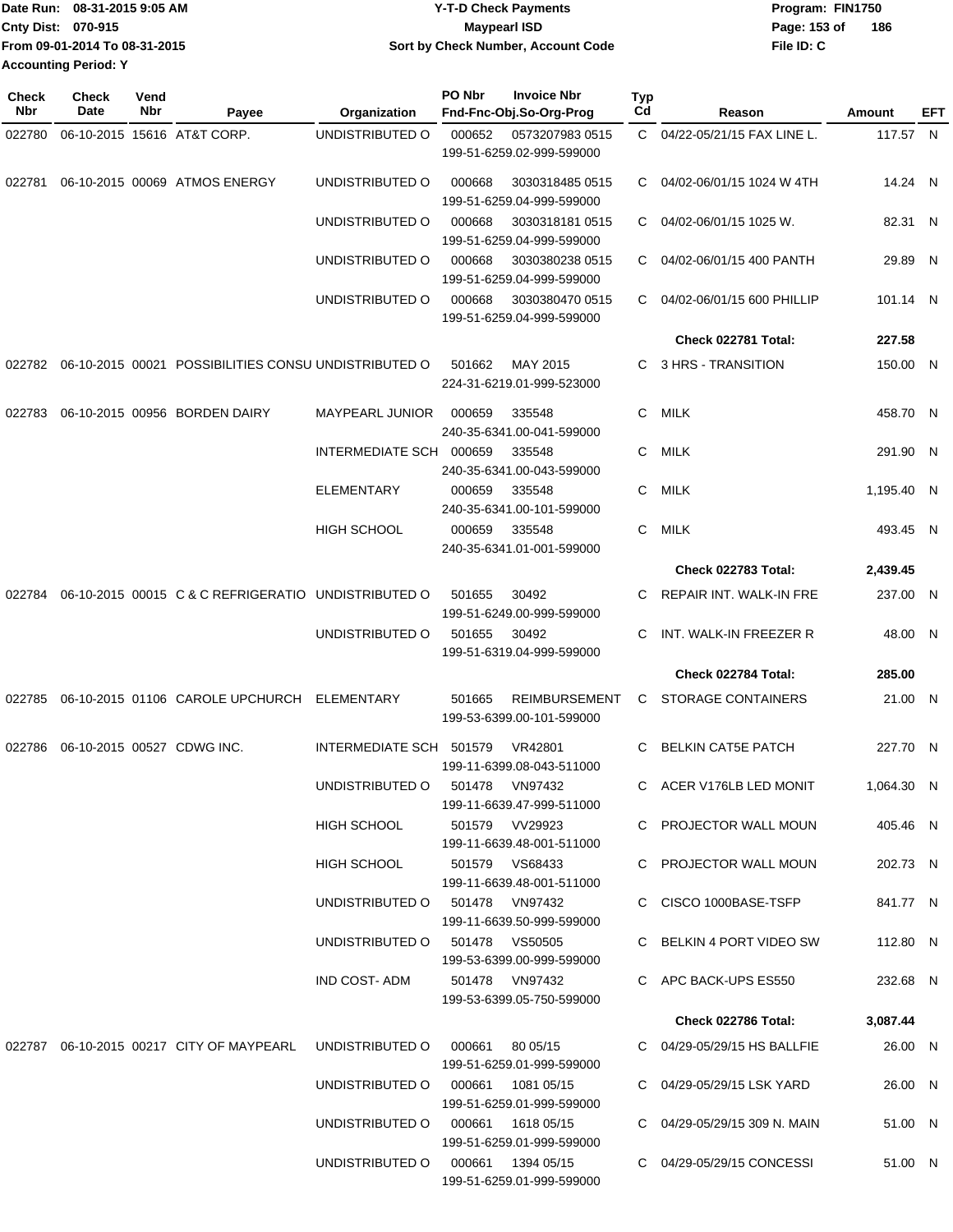| Date Run: 08-31-2015 9:05 AM  | Y-T-D Check Payments               | Program: FIN1750    |
|-------------------------------|------------------------------------|---------------------|
| <b>Cnty Dist: 070-915</b>     | <b>Mavpearl ISD</b>                | 186<br>Page: 154 of |
| From 09-01-2014 To 08-31-2015 | Sort by Check Number, Account Code | File ID: C          |
| <b>Accounting Period: Y</b>   |                                    |                     |

| <b>Check</b><br>Nbr | <b>Check</b><br>Date | Vend<br>Nbr | Payee                                                    | Organization                    | PO Nbr        | <b>Invoice Nbr</b><br>Fnd-Fnc-Obj.So-Org-Prog      | <b>Typ</b><br>Cd | Reason                       | Amount   | EFT |
|---------------------|----------------------|-------------|----------------------------------------------------------|---------------------------------|---------------|----------------------------------------------------|------------------|------------------------------|----------|-----|
|                     |                      |             |                                                          | UNDISTRIBUTED O                 | 000661        | 574 05/15<br>199-51-6259.01-999-599000             | C.               | 04/29-05/29/15 JH YARD M     | 34.25 N  |     |
|                     |                      |             |                                                          | UNDISTRIBUTED O                 | 000661        | 1080 05/15<br>199-51-6259.01-999-599000            | C                | 04/29-05/29/15 1024 W. FO    | 60.60 N  |     |
|                     |                      |             |                                                          | UNDISTRIBUTED O                 | 000661        | 82 05/15<br>199-51-6259.01-999-599000              | C                | 04/29-05/29/15 400 PANTH     | 229.20 N |     |
|                     |                      |             |                                                          | UNDISTRIBUTED O                 | 000661        | 595 05/15<br>199-51-6259.01-999-599000             | С                | 04/29-05/29/15 1025 W. FO    | 172.20 N |     |
|                     |                      |             |                                                          | UNDISTRIBUTED O                 | 000661        | 383 05/15<br>199-51-6259.01-999-599000             | C                | 04/29-05/29/15 600 PHILLIP   | 125.40 N |     |
|                     |                      |             |                                                          |                                 |               |                                                    |                  | Check 022787 Total:          | 775.65   |     |
| 022788              |                      |             | 06-10-2015 13740 SCHOOL SPECIALTY/C ELEMENTARY           |                                 | 501459        | 308102192073<br>225-11-6399.00-101-523000          | C.               | WOOD FOOD BOX/WORKS          | 377.52 N |     |
| 022789              |                      |             | 06-10-2015 15282 COLORADO BOXED BE ELEMENTARY            |                                 | 000660        | 7194409<br>240-35-6341.00-101-599000               | C.               | <b>USDA FOODS</b>            | 38.43 N  |     |
|                     |                      |             |                                                          | <b>HIGH SCHOOL</b>              | 000660        | 7194408<br>240-35-6341.01-001-599000               | C.               | <b>USDA FOODS</b>            | 90.16 N  |     |
|                     |                      |             |                                                          |                                 |               |                                                    |                  | <b>Check 022789 Total:</b>   | 128.59   |     |
| 022790              |                      |             | 06-10-2015 12536 DESOTO JANITORIAL UNDISTRIBUTED O       |                                 | 501472        | 164801-1<br>199-51-6319.01-999-599000              | C.               | <b>MOPS/BLUE PAD/SURF PR</b> | 335.96 N |     |
| 022791              |                      |             | 06-10-2015 13639 EAST TEXAS COPY SY UNDISTRIBUTED O      |                                 | 000662        | 291596<br>199-11-6219.07-999-523000                | C.               | 05/04-06/03/15 COPIER B&     | 49.15 N  |     |
|                     |                      |             |                                                          | <b>HIGH SCHOOL</b>              | 000662        | 291596<br>199-11-6269.00-001-511000                | C                | 05/04-06/03/15 COPIER B&     | 66.25 N  |     |
|                     |                      |             |                                                          | MAYPEARL JUNIOR                 | 000662        | 291596<br>199-11-6269.00-041-511000                | C.               | 05/04-06/03/15 COPIER B&     | 44.63 N  |     |
|                     |                      |             |                                                          | INTERMEDIATE SCH 000662         |               | 291596<br>199-11-6269.00-043-599000                | С                | 05/04-06/03/15 COPIER B&     | 165.44 N |     |
|                     |                      |             |                                                          | <b>ELEMENTARY</b>               | 000662        | 291596<br>199-11-6269.00-101-511000                | C.               | 05/04-06/03/15 COPIER B&     | 251.69 N |     |
|                     |                      |             |                                                          | <b>ELEMENTARY</b>               | 000662        | 291596<br>199-11-6269.00-101-599000                | C                | 05/04-06/03/15 COPIER B&     | 24.03 N  |     |
|                     |                      |             |                                                          | HIGH SCHOOL                     | 000662 291596 | 199-11-6269.01-001-511000                          |                  | 05/04-06/03/15 COPIER B&     | 419.00 N |     |
|                     |                      |             |                                                          | MAYPEARL JUNIOR  000662  291596 |               | 199-11-6269.01-041-511000                          |                  | C 05/04-06/03/15 COPIER B&   | 198.70 N |     |
|                     |                      |             |                                                          | INTERMEDIATE SCH 000662 291596  |               | 199-11-6269.01-043-511000                          |                  | C 05/04-06/03/15 COPIER B&   | 368.96 N |     |
|                     |                      |             |                                                          | DIR COST-ADMINIS 000662 291596  |               | 199-41-6249.00-720-599000                          |                  | C 05/04-06/03/15 COPIER B&   | 27.24 N  |     |
|                     |                      |             |                                                          | DIR COST-ADMINIS 000662 291596  |               | 199-41-6249.00-720-599000                          |                  | C 05/04-06/03/15 COPIER CO   | 101.93 N |     |
|                     |                      |             |                                                          |                                 |               |                                                    |                  | Check 022791 Total:          | 1,717.02 |     |
|                     |                      |             | 022792 06-10-2015 15850 FAIRFIELD INN & SUIT HIGH SCHOOL |                                 |               | 501679 GRIFFIN/HERROD<br>199-11-6411.04-001-522000 |                  | C SYSTEMS GO TRAINING        | 360.40 N |     |
|                     |                      |             | 022793 06-10-2015 00376 FLINN SCIENTIFIC                 | INTERMEDIATE SCH 501588 1866500 |               | 199-11-6399.05-043-511000                          |                  | C CYLINDERS/TEST TUBES/      | 550.36 N |     |
|                     |                      |             | 022794 06-10-2015 15066 GRANBURY ISD                     | HIGH SCHOOL                     |               | 501664 VS. BROCK<br>199-36-6499.01-001-599000      |                  | C BASEBALL PLAYOFFS 05/0     | 93.20 N  |     |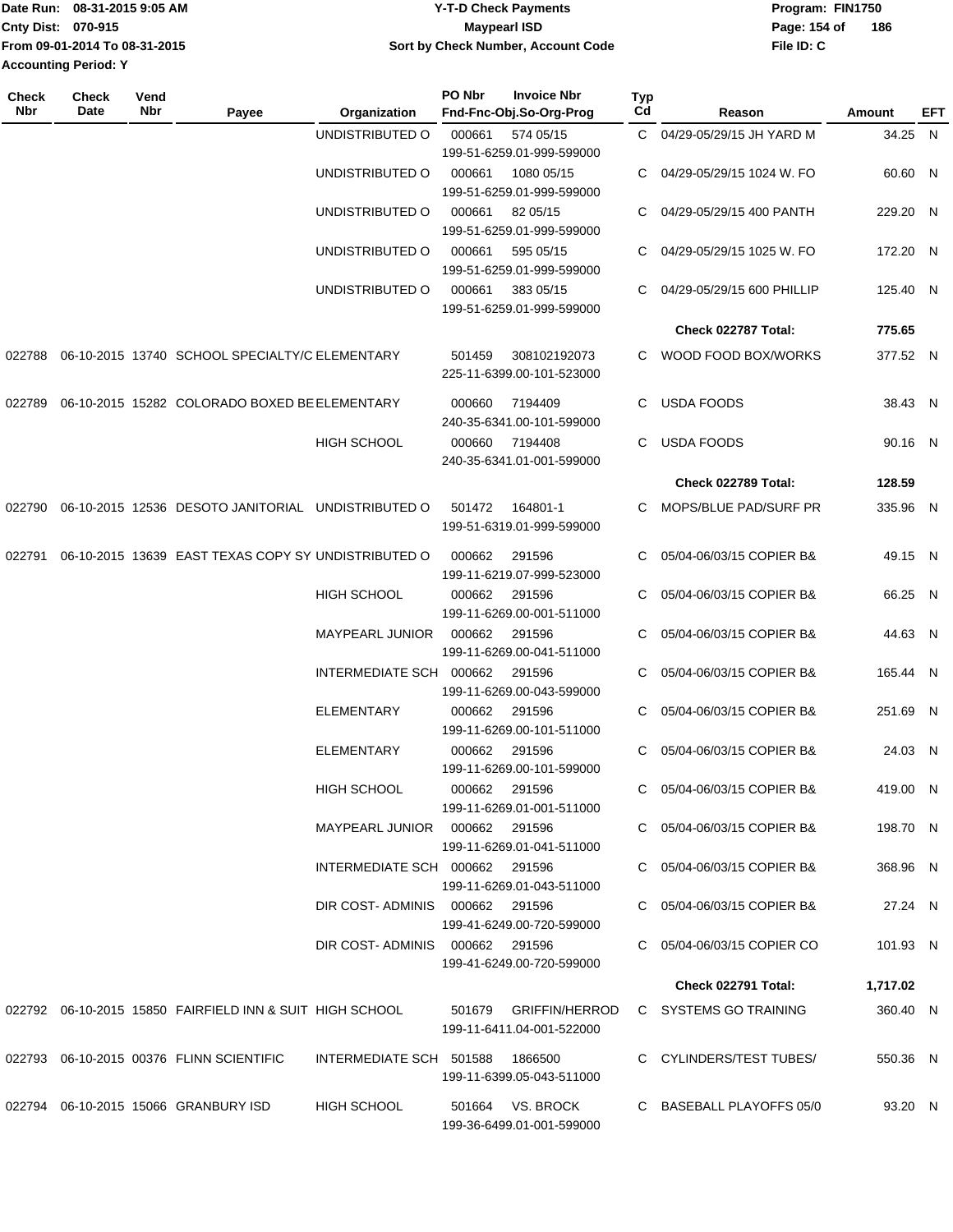| Date Run: 08-31-2015 9:05 AM  | <b>Y-T-D Check Payments</b>        | Program: FIN1750    |
|-------------------------------|------------------------------------|---------------------|
| <b>Cnty Dist: 070-915</b>     | <b>Mavpearl ISD</b>                | 186<br>Page: 155 of |
| From 09-01-2014 To 08-31-2015 | Sort by Check Number, Account Code | File ID: C          |
| <b>Accounting Period: Y</b>   |                                    |                     |

**Check**

| Check<br>Nbr | <b>Check</b><br>Date              | Vend<br>Nbr | Payee                                                | Organization                       | PO Nbr | <b>Invoice Nbr</b><br>Fnd-Fnc-Obj.So-Org-Prog                                 | <b>Typ</b><br>Cd | Reason                     | Amount     | EFT |
|--------------|-----------------------------------|-------------|------------------------------------------------------|------------------------------------|--------|-------------------------------------------------------------------------------|------------------|----------------------------|------------|-----|
| 022795       |                                   |             | 06-10-2015 14684 HAL BOWMAN, INC                     | UNDISTRIBUTED O                    | 501576 | 6559<br>255-13-6499.00-999-524000                                             |                  | C TEACH LIKE A ROCK        | 378.00 N   |     |
| 022796       |                                   |             | 06-10-2015 14120 HARRIS COMPUTER S UNDISTRIBUTED O   |                                    | 000663 | XT00105145<br>240-35-6219.00-999-599000                                       | C                | 05/01-05/31/15 EZ SCHOOL   | 95.00 N    |     |
|              |                                   |             |                                                      | UNDISTRIBUTED O                    | 000663 | MN00085692<br>240-35-6219.00-999-599000                                       | C                | 08/15-07/16 ETRITION INTE  | 768.75 N   |     |
|              |                                   |             |                                                      |                                    |        |                                                                               |                  | Check 022796 Total:        | 863.75     |     |
| 022797       |                                   |             | 06-10-2015 15801 HEAT MECHANICAL A UNDISTRIBUTED O   |                                    | 501650 | 2310<br>199-51-6249.01-999-599000                                             | C.               | HVAC-REPLACE FUSE ON       | 75.00 N    |     |
| 022798       |                                   |             | 06-10-2015 15852 ANGIE HENSON                        | <b>DISTRICT WIDE</b>               | 000666 | LUNCH ACCOUNT<br>240-00-5751.02-000-500000                                    | C.               | STUDENT LUNCH ACCOU        | 31.45 N    |     |
| 022799       |                                   |             | 06-10-2015 12152 TRICIA IKARD                        | <b>SCHOOL BOARD</b>                | 501686 | <b>REIMBURSEMENT</b><br>199-41-6499.02-702-599000                             | C                | <b>BOARD MEETING MEAL</b>  | 49.71 N    |     |
| 022800       |                                   |             | 06-10-2015 15248 JACQUELYN KOCH                      | UNDISTRIBUTED O                    | 501681 | MAY 2015<br>224-31-6219.00-999-523000                                         | C.               | FINAL PAY DIAGNOSTIC S     | 4,396.13 N |     |
| 022801       |                                   |             | 06-10-2015 15712 KOURTNEY LYNN EAS UNDISTRIBUTED O   |                                    | 501658 | MAY 2015<br>199-31-6219.04-999-523000                                         | C.               | 9.75 HRS - OT SERVICES     | 682.50 N   |     |
| 022802       |                                   |             | 06-10-2015 15264 KURZ AND COMPANY MAYPEARL JUNIOR    |                                    | 000664 | 321002 05/15<br>240-35-6341.00-041-599000                                     | C                | <b>BREAD PRODUCTS</b>      | 142.86 N   |     |
|              |                                   |             |                                                      | INTERMEDIATE SCH 000664            |        | 321004 05/15<br>240-35-6341.00-043-599000                                     | C                | <b>BREAD PRODUCTS</b>      | 130.35 N   |     |
|              |                                   |             |                                                      | <b>ELEMENTARY</b>                  | 000664 | 321001 05/15<br>240-35-6341.00-101-599000                                     | C                | <b>BREAD PRODUCTS</b>      | 161.97 N   |     |
|              |                                   |             |                                                      | HIGH SCHOOL                        | 000664 | 321003 05/15<br>240-35-6341.01-001-599000                                     | C.               | <b>BREAD PRODUCTS</b>      | 295.99 N   |     |
|              |                                   |             |                                                      |                                    |        |                                                                               |                  | Check 022802 Total:        | 731.17     |     |
| 022803       |                                   |             | 06-10-2015 14792 LA QUINTA INN CONVE SCHOOL BOARD    |                                    | 501680 | <b>SLI LODGING</b><br>199-41-6419.00-702-599000                               | C.               | <b>SLI LODGING</b>         | 2,923.84 N |     |
| 022804       |                                   |             | 06-10-2015 01048 LABATT FOOD SERVIC MAYPEARL JUNIOR  |                                    | 000665 | 387479 05/15<br>240-35-6341.00-041-599000                                     | C.               | <b>GROCERIES</b>           | 749.20 N   |     |
|              |                                   |             |                                                      | INTERMEDIATE SCH 000665            |        | 387495 05/15                                                                  |                  | C GROCERIES                | 1,346.22 N |     |
|              |                                   |             |                                                      | ELEMENTARY                         |        | 240-35-6341.00-043-599000<br>000665 387487 05/15<br>240-35-6341.00-101-599000 |                  | C GROCERIES                | 3,245.93 N |     |
|              |                                   |             |                                                      | <b>HIGH SCHOOL</b>                 |        | 000665 387460 05/15<br>240-35-6341.01-001-599000                              |                  | C GROCERIES                | 3,541.32 N |     |
|              |                                   |             |                                                      |                                    |        |                                                                               |                  | Check 022804 Total:        | 8,882.67   |     |
|              |                                   |             | 022805 06-10-2015 00063 LAKESHORE EQUIPME ELEMENTARY |                                    | 501548 | 2218510515<br>199-11-6399.01-101-511PTO                                       |                  | C FRACTIONS NUMBER         | 223.27 N   |     |
|              |                                   |             |                                                      | INTERMEDIATE SCH 501589 2314580615 |        | 199-11-6499.00-043-523000                                                     |                  | C INFERENCE/OPERATIONS     | 103.47 N   |     |
|              |                                   |             |                                                      | UNDISTRIBUTED O 501538 2218550515  |        | 263-11-6399.00-999-511000                                                     |                  | C QUICK PICK - LANG. STUD  | 68.99 N    |     |
|              |                                   |             |                                                      |                                    |        |                                                                               |                  | <b>Check 022805 Total:</b> | 395.73     |     |
|              | 022806  06-10-2015  15098  LOWE'S |             |                                                      | UNDISTRIBUTED O                    | 000658 | 99007281357 515<br>199-36-6639.01-999-599000                                  |                  | C T8 TUBE GAURD LIGHTS     | 273.68 N   |     |
|              |                                   |             |                                                      | ADMINISTRATIVE                     |        | 501404 99007281357 515<br>199-41-6399.01-701-599000                           |                  | C FAUX WOOD BLINDS         | 117.74 N   |     |
|              |                                   |             |                                                      | UNDISTRIBUTED O                    |        | 501070 99007281357 515<br>199-51-6319.02-999-599000                           |                  | C MAINTENANCE SUPPLIES     | 3,587.88 N |     |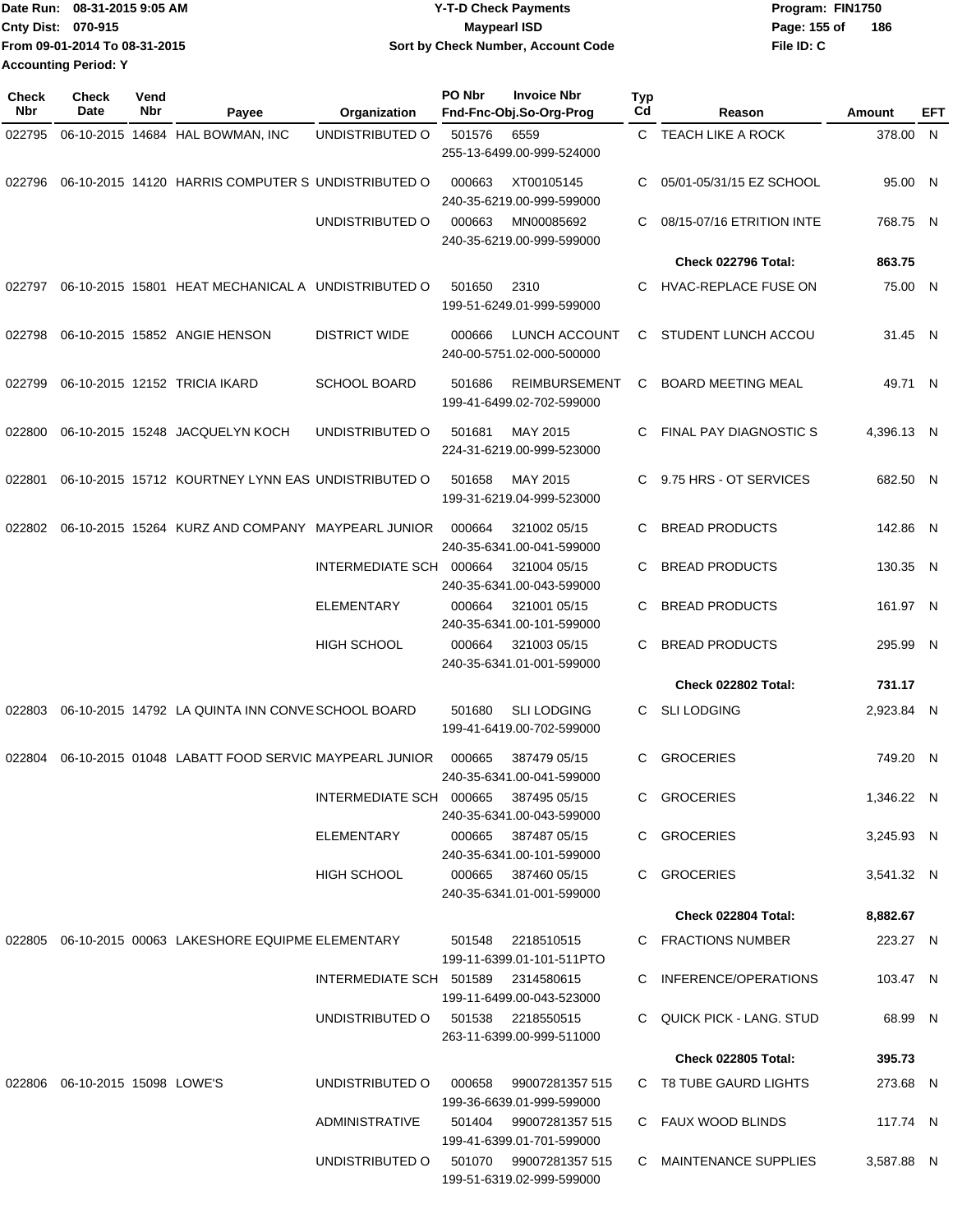|                     | Date Run: 08-31-2015 9:05 AM<br>Cnty Dist: 070-915<br>From 09-01-2014 To 08-31-2015<br><b>Accounting Period: Y</b> |             |                                                                                 | <b>Y-T-D Check Payments</b><br><b>Maypearl ISD</b><br>Sort by Check Number, Account Code |              |                                                  |           |                               | Program: FIN1750<br>Page: 156 of<br>File ID: C | 186        |            |
|---------------------|--------------------------------------------------------------------------------------------------------------------|-------------|---------------------------------------------------------------------------------|------------------------------------------------------------------------------------------|--------------|--------------------------------------------------|-----------|-------------------------------|------------------------------------------------|------------|------------|
| <b>Check</b><br>Nbr | Check<br>Date                                                                                                      | Vend<br>Nbr | Payee                                                                           | Organization                                                                             | PO Nbr       | <b>Invoice Nbr</b><br>Fnd-Fnc-Obj.So-Org-Prog    | Typ<br>Cd | Reason                        |                                                | Amount     | <b>EFT</b> |
|                     |                                                                                                                    |             |                                                                                 |                                                                                          |              |                                                  |           | Check 022806 Total:           |                                                | 3,979.30   |            |
| 022807              |                                                                                                                    |             | 06-10-2015 00060 LUCKIES AUTO AND T UNDISTRIBUTED O                             |                                                                                          | 501649       | 000082242<br>199-34-6219.00-999-599000           | С         | RACK&PINION - LIC 113-78      |                                                | 200.00 N   |            |
|                     |                                                                                                                    |             |                                                                                 | UNDISTRIBUTED O                                                                          | 501649       | 000082242<br>199-34-6319.00-999-599000           | C         | RACK&PINION - LIC 113-78      |                                                | 445.69 N   |            |
|                     |                                                                                                                    |             |                                                                                 |                                                                                          |              |                                                  |           | Check 022807 Total:           |                                                | 645.69     |            |
| 022808              |                                                                                                                    |             | 06-10-2015 15677 TFS dba MASTER SOU UNDISTRIBUTED O                             |                                                                                          | 501651       | 26106<br>199-51-6249.00-999-599000               | С         | <b>HS - FIRE ALARM SERVIC</b> |                                                | 480.00 N   |            |
| 022809              |                                                                                                                    |             | 06-10-2015 15740 MOORE RECYCLING L UNDISTRIBUTED O                              |                                                                                          | 000654       | 0001235605<br>199-51-6259.03-999-599000          | C         | 05/01-05/31/15 RECYCLE H      |                                                | 16.02 N    |            |
|                     |                                                                                                                    |             |                                                                                 | UNDISTRIBUTED O                                                                          | 000654       | 0001235607<br>199-51-6259.03-999-599000          | C         | 05/01-05/31/15 RECYCLE L      |                                                | 71.24 N    |            |
|                     |                                                                                                                    |             |                                                                                 | UNDISTRIBUTED O                                                                          | 000654       | 0001235608<br>199-51-6259.03-999-599000          | C         | 05/01-05/31/15 RECYCLE A      |                                                | 25.35 N    |            |
|                     |                                                                                                                    |             |                                                                                 | UNDISTRIBUTED O                                                                          | 000654       | 0001235609<br>199-51-6259.03-999-599000          | C         | 05/01-05/31/15 RECYCLE I      |                                                | 19.39      | - N        |
|                     |                                                                                                                    |             |                                                                                 | UNDISTRIBUTED O                                                                          | 000654       | 0001235606<br>199-51-6259.03-999-599000          | С         | 05/01-05/31/15 RECYCLE J      |                                                | 16.77 N    |            |
|                     |                                                                                                                    |             |                                                                                 |                                                                                          |              |                                                  |           | Check 022809 Total:           |                                                | 148.77     |            |
| 022810              | 06-10-2015 00079 NASCO                                                                                             |             |                                                                                 | INTERMEDIATE SCH 501526                                                                  |              | 402084<br>199-11-6399.01-043-511000              | C         | HANDS ON EQUATIONS C          |                                                | 161.08 N   |            |
| 022811              |                                                                                                                    |             | 06-10-2015 00287 OFFICE DEPOT                                                   | <b>ADMINISTRATIVE</b>                                                                    | 501631       | 773152024001<br>199-41-6399.01-701-599000        | С         | CHAIRMAT                      |                                                | 62.99 N    |            |
|                     |                                                                                                                    |             | 022812 06-10-2015 00093 OLEN WILLIAMS, INC.                                     | UNDISTRIBUTED O                                                                          | 501652       | 26887<br>199-51-6249.00-999-599000               |           | <b>MARQUEE SERVICE - LIG</b>  |                                                | 160.00 N   |            |
| 022813              |                                                                                                                    |             | 06-10-2015 14093 PC & MACEXCHANGE INTERMEDIATE SCH                              |                                                                                          |              | 94339<br>199-11-6639.48-043-511000               | M         | <b>36 DIVIDER CHARGING CA</b> |                                                | -730.00 N  |            |
|                     |                                                                                                                    |             |                                                                                 | HIGH SCHOOL                                                                              | 501580 94206 | 199-53-6399.00-001-599000                        |           | C REPLACEMENT KEYBOAR         |                                                | 291.00 N   |            |
|                     |                                                                                                                    |             |                                                                                 | MAYPEARL JUNIOR 501642 94373                                                             |              | 199-53-6399.00-041-599000                        |           | C IPAD CASES                  |                                                | 130.00 N   |            |
|                     |                                                                                                                    |             |                                                                                 | IND COST-ADM                                                                             | 501580 94243 | 199-53-6399.05-750-599000                        |           | C DOUBLE COLUMN WALL M        |                                                | 309.00 N   |            |
|                     |                                                                                                                    |             |                                                                                 |                                                                                          |              |                                                  |           | Check 022813 Total:           |                                                | .00        |            |
|                     |                                                                                                                    |             | 022814 06-10-2015 14658 QUALITY INN                                             | HIGH SCHOOL                                                                              |              | 501675 HERROD<br>199-11-6411.04-001-522000       |           | C SYSTEMS GO TRAINING         |                                                | 471.69 N   |            |
|                     |                                                                                                                    |             | 022815 06-10-2015 12836 R B SPORTING GOOD UNDISTRIBUTED O 501164 0487842-IN     |                                                                                          |              | 199-36-6399.01-999-599GHS                        |           | C JERSEYS/SHORTS              |                                                | 1,192.50 N |            |
|                     |                                                                                                                    |             | 022816  06-10-2015  13315  REALLY GOOD STUFF INTERMEDIATE SCH  501501  5084149  |                                                                                          |              | 199-11-6399.01-043-523000                        |           | C DESKTOP STAND W/MAG         |                                                | 48.94 N    |            |
|                     |                                                                                                                    |             | 022817 06-10-2015 14927 REPUBLIC SERVICES UNDISTRIBUTED O 000655 0794-010380510 |                                                                                          |              | 199-51-6259.03-999-599000                        |           | C 06/01-06/30/15 WASTE RE     |                                                | 1,547.83 N |            |
|                     |                                                                                                                    |             | 022818  06-10-2015  00706  SCANTRON                                             | HIGH SCHOOL                                                                              |              | 501626 6297030<br>199-11-6399.12-001-511000      |           | C HS SUPPLIES                 |                                                | 348.86 N   |            |
|                     |                                                                                                                    |             | 022819 06-10-2015 00316 SCHOOL SPECIALTY I ELEMENTARY                           |                                                                                          |              | 501572 308102194605<br>199-11-6399.11-101-511000 |           | C CARDSTOCK/MARKERS/F         |                                                | 132.72 N   |            |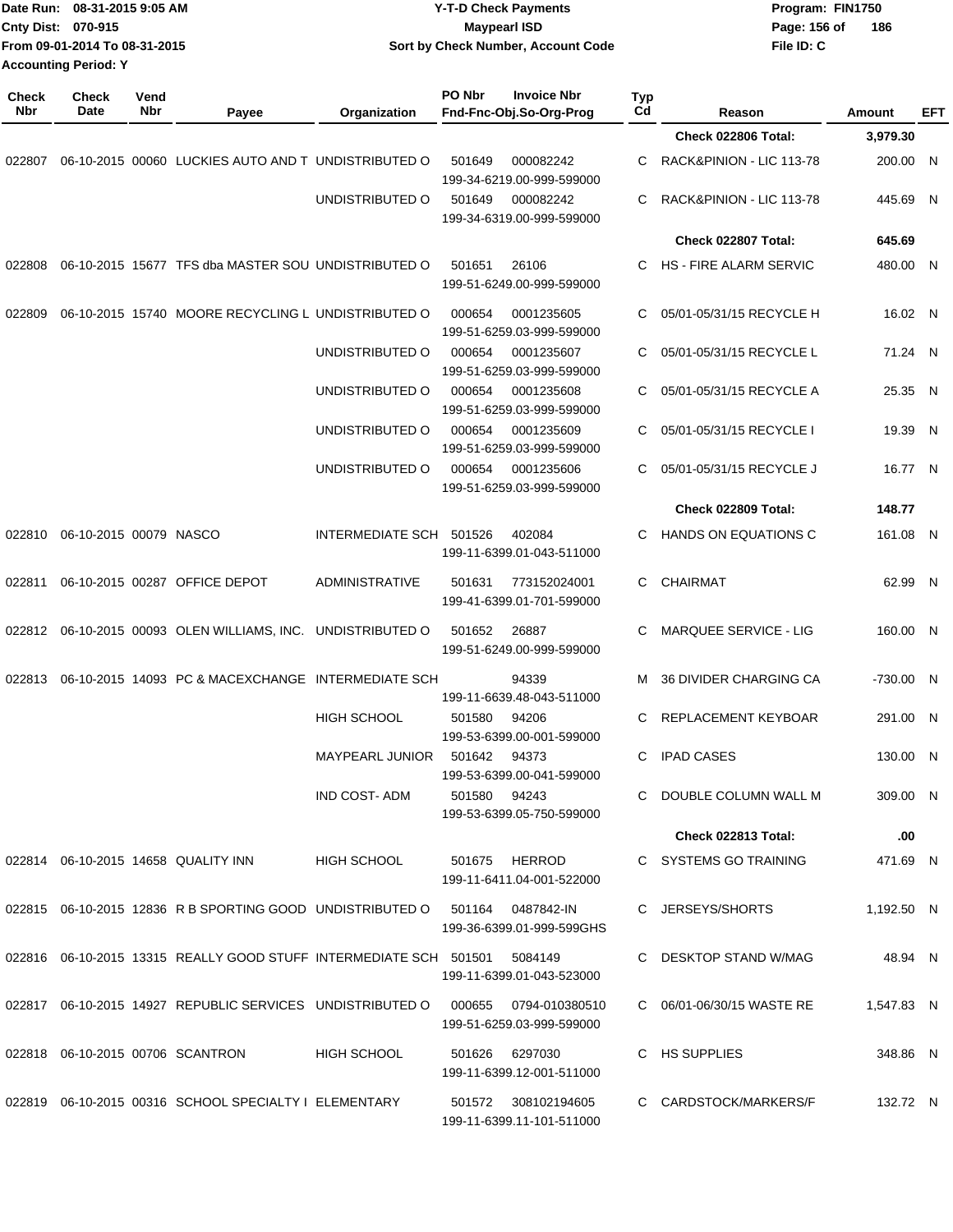|                             | IDate Run: 08-31-2015 9:05 AM | Y-T-D Check Payments               | Program: FIN1750      |
|-----------------------------|-------------------------------|------------------------------------|-----------------------|
| <b>Cnty Dist: 070-915</b>   |                               | Maypearl ISD                       | - 186<br>Page: 157 of |
|                             | From 09-01-2014 To 08-31-2015 | Sort by Check Number, Account Code | File ID: C            |
| <b>Accounting Period: Y</b> |                               |                                    |                       |

| <b>Check</b><br>Nbr | <b>Check</b><br>Date | Vend<br>Nbr | Payee                                               | Organization                                                    | PO Nbr | <b>Invoice Nbr</b><br>Fnd-Fnc-Obj.So-Org-Prog       | Typ<br>Cd | Reason                                             | Amount                | EFT |
|---------------------|----------------------|-------------|-----------------------------------------------------|-----------------------------------------------------------------|--------|-----------------------------------------------------|-----------|----------------------------------------------------|-----------------------|-----|
| 022820              |                      |             | 06-10-2015 01721 SUPER DUPER PUBLIC MAYPEARL JUNIOR |                                                                 | 501274 | 2063599A                                            |           | C ARTICULATION TAKE ALO                            | 272.85 N              |     |
|                     |                      |             |                                                     |                                                                 |        | 199-11-6399.07-041-523000                           |           |                                                    |                       |     |
| 022821              |                      |             | 06-10-2015 15851 NICK TAYLOR                        | <b>DISTRICT WIDE</b>                                            | 000667 | LUNCH ACCOUNT<br>240-00-5751.03-000-500000          |           | C STUDENT LUNCH ACCOU                              | 140.25 N              |     |
| 022822              |                      |             | 06-10-2015 15211 THOMAS SOUTHALL E UNDISTRIBUTED O  |                                                                 | 501648 | 05/18-05/27/15<br>199-51-6249.00-999-599000         | C         | <b>TRANSPORTATION OFFIC</b>                        | 1,275.00 N            |     |
|                     |                      |             |                                                     | UNDISTRIBUTED O                                                 | 501648 | 05/18-05/27/15<br>199-51-6319.04-999-599000         | C.        | ADMIN COPY ROOM/JH RT                              | 255.00 N              |     |
|                     |                      |             |                                                     |                                                                 |        |                                                     |           | Check 022822 Total:                                | 1,530.00              |     |
| 022823              |                      |             | 06-10-2015 01049 THYSSENKRUPP ELEV UNDISTRIBUTED O  |                                                                 | 501654 | 3001850949<br>199-51-6249.00-999-599000             | C.        | 06/01-08/31/15 ELEVATOR                            | 517.28 N              |     |
|                     |                      |             |                                                     | UNDISTRIBUTED O                                                 | 501654 | 3001850951<br>199-51-6249.00-999-599000             | C         | 06/01-08/31/15 ELEVATOR                            | 517.28 N              |     |
|                     |                      |             |                                                     |                                                                 |        |                                                     |           | <b>Check 022823 Total:</b>                         | 1,034.56              |     |
| 022824              |                      |             | 06-10-2015 15497 TRAIL OF BREADCRU UNDISTRIBUTED O  |                                                                 | 501643 | 429441256<br>255-13-6499.00-999-524000              | C.        | STAAR WRITING WORKSH                               | 450.00 N              |     |
| 022825              |                      |             | 06-10-2015 01078 WILLIAM V. MACGILL & HIGH SCHOOL   |                                                                 | 501195 | IN0520701<br>199-33-6399.00-001-599000              | C         | BANDAGES/WRAP/WIPES                                | 112.49 N              |     |
| 022826              |                      |             | 06-18-2015 14657 APPLE, INC.                        | <b>ELEMENTARY</b>                                               | 501439 | 4338109988<br>199-11-6399.00-101-511PTO             | C         | IPAD MINI WI-FI 16GB                               | 2,740.00 N            |     |
|                     |                      |             |                                                     | <b>ELEMENTARY</b>                                               | 501439 | 4337971868<br>199-11-6399.00-101-511PTO             | C.        | IPAD MINI 2 WI-FI 16GB                             | 1,674.00 N            |     |
|                     |                      |             |                                                     | <b>ELEMENTARY</b>                                               | 501439 | 4339387404<br>199-11-6399.00-101-511PTO             | C.        | STM DUX CASE FOR IPAD                              | 575.50 N              |     |
|                     |                      |             |                                                     |                                                                 |        |                                                     |           | Check 022826 Total:                                | 4,989.50              |     |
| 022827              |                      |             | 06-18-2015 01256 AT&T MOBILITY                      | UNDISTRIBUTED O                                                 | 000670 | 824711164X0615<br>199-52-6259.00-999-599000         | C.        | 05/03-06/02/15 BUS                                 | 125.48 N              |     |
| 022828              |                      |             | 06-18-2015 00871 CARD SERVICE CENT ELEMENTARY       |                                                                 | 501555 | XXXX 0185 06/15<br>199-11-6399.01-101-511PTO        | C.        | SHREDDER OIL/KEY PAD/                              | 288.72 N              |     |
|                     |                      |             |                                                     | MAYPEARL JUNIOR                                                 | 501534 | XXXX 0185 06/15<br>199-11-6399.13-041-511000        | C.        | ROLLING ALUMINUM MAK                               | 116.95 N              |     |
|                     |                      |             |                                                     | ELEMENTARY                                                      |        | 501504 XXXX 0185 06/15<br>199-12-6249.00-101-511000 |           | C MOTOROLA/KENWOOD B                               | 143.17 N              |     |
|                     |                      |             |                                                     | ELEMENTARY                                                      |        | 501591 XXXX 0185 06/15<br>199-31-6399.00-101-599000 |           | C BOOKS                                            | 126.38 N              |     |
|                     |                      |             |                                                     | UNDISTRIBUTED O 501545 XXXX 0185 06/15                          |        | 199-34-6269.00-999-599000                           |           | C BUS TO STATE TRACK                               | 1,818.00 N            |     |
|                     |                      |             |                                                     | UNDISTRIBUTED O 501546 XXXX 0185 06/15<br><b>ADMINISTRATIVE</b> |        | 199-34-6269.00-999-599000<br>501416 XXXX 0185 06/15 |           | C BUS TO STATE SOLO/ENS<br>C MOBILE LAPTOP DESK CA | 2,046.00 N<br>49.99 N |     |
|                     |                      |             |                                                     |                                                                 |        | 199-41-6399.01-701-599000                           |           |                                                    |                       |     |
|                     |                      |             |                                                     | ADMINISTRATIVE                                                  |        | 501440 XXXX 0185 05/15<br>199-41-6399.01-701-599000 |           | C DESK CHAIR                                       | 89.99 N               |     |
|                     |                      |             |                                                     | ADMINISTRATIVE                                                  |        | 501503 XXXX 0185 06/15<br>199-41-6399.01-701-599000 |           | C IMPRINT COMFORT MAT                              | 119.94 N              |     |
|                     |                      |             |                                                     | UNDISTRIBUTED O 501607 XXXX 0185 06/15                          |        | 199-41-6399.02-999-599000                           |           | C POSTAGE TO TX STATE BI                           | 22.69 N               |     |
|                     |                      |             |                                                     | <b>SCHOOL BOARD</b>                                             |        | 000680 XXXX 0185 06/15<br>199-41-6499.02-702-599000 |           | C BOARD MEETING MEAL                               | 55.00 N               |     |
|                     |                      |             |                                                     |                                                                 |        |                                                     |           | Check 022828 Total:                                | 4,876.83              |     |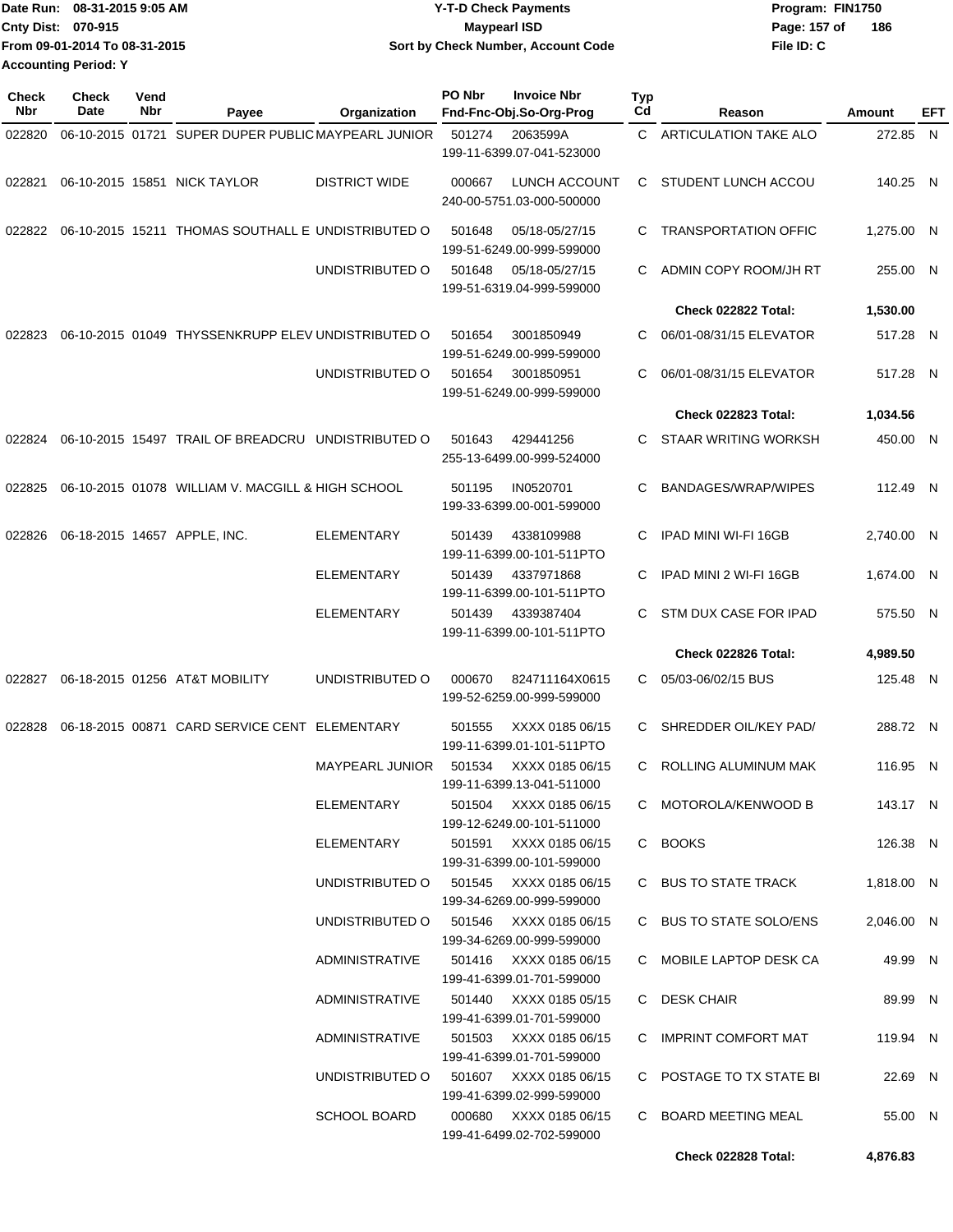| Date Run: 08-31-2015 9:05 AM  | <b>Y-T-D Check Payments</b>        | Program: FIN1750 |     |
|-------------------------------|------------------------------------|------------------|-----|
| <b>Cnty Dist: 070-915</b>     | Maypearl ISD                       | Page: 158 of     | 186 |
| From 09-01-2014 To 08-31-2015 | Sort by Check Number, Account Code | File ID: C       |     |
| <b>Accounting Period: Y</b>   |                                    |                  |     |

| Check<br>Nbr | <b>Check</b><br>Date          | Vend<br>Nbr | Payee                                              | <b>Organization</b>                    | PO Nbr | <b>Invoice Nbr</b><br>Fnd-Fnc-Obj.So-Org-Prog       | Typ<br>Cd | Reason                      | Amount     | EFT |
|--------------|-------------------------------|-------------|----------------------------------------------------|----------------------------------------|--------|-----------------------------------------------------|-----------|-----------------------------|------------|-----|
| 022829       |                               |             | 06-18-2015 13390 CHARLES FRAME                     | <b>SCHOOL BOARD</b>                    | 501715 | <b>REIMBURSEMENT</b>                                |           | C TRAVEL/MEALS - SLI        | 341.79 N   |     |
|              |                               |             |                                                    |                                        |        | 199-41-6419.00-702-599000                           |           |                             |            |     |
| 022830       |                               |             | 06-18-2015 00217 CITY OF MAYPEARL                  | UNDISTRIBUTED O                        | 000671 | 665 05/15<br>199-51-6259.01-999-599000              | C.        | 04/16-05/14/15 SPORTS       | 329.16 N   |     |
| 022831       |                               |             | 06-18-2015 13016 DENNIS CROCKER                    | UNDISTRIBUTED O                        | 000672 | VS. BROCK<br>199-36-6219.00-999-599000              | C.        | BSB-VS. BROCK 5/9/15 PL     | 70.00 N    |     |
| 022832       |                               |             | 06-18-2015 13639 EAST TEXAS COPY SY HIGH SCHOOL    |                                        | 000681 | 292955<br>199-11-6269.00-001-511000                 | C.        | 05/09-06/08/15 PRINTERS     | 303.10 N   |     |
|              |                               |             |                                                    | <b>MAYPEARL JUNIOR</b>                 | 000681 | 292955<br>199-11-6269.00-041-511000                 |           | 05/09-06/08/15 PRINTERS     | 303.10 N   |     |
|              |                               |             |                                                    | <b>MAYPEARL JUNIOR</b>                 | 000681 | 292955<br>199-11-6269.00-041-511000                 | C.        | 05/09-06/08/15 PRINTERS     | 218.85 N   |     |
|              |                               |             |                                                    | INTERMEDIATE SCH 000681                |        | 292955<br>199-11-6269.00-043-599000                 | C         | 05/09-06/08/15 PRINTERS     | 303.10 N   |     |
|              |                               |             |                                                    | <b>ELEMENTARY</b>                      | 000681 | 292955<br>199-11-6269.00-101-511000                 |           | 05/09-06/08/15 PRINTERS     | 303.10 N   |     |
|              |                               |             |                                                    | <b>ELEMENTARY</b>                      | 000681 | 292955<br>199-11-6269.00-101-511000                 | C.        | 05/09-06/08/15 PRINTERS     | 187.73 N   |     |
|              |                               |             |                                                    | <b>ELEMENTARY</b>                      | 000681 | 292955<br>199-11-6269.00-101-599000                 |           | 05/09-06/08/15 PRINTERS     | 303.10 N   |     |
|              |                               |             |                                                    | <b>HIGH SCHOOL</b>                     | 000681 | 292955<br>199-11-6269.01-001-511000                 |           | 05/09-06/08/15 PRINTERS     | 208.05 N   |     |
|              |                               |             |                                                    | <b>HIGH SCHOOL</b>                     | 000681 | 292955<br>199-11-6269.01-001-511000                 | C.        | 05/09-06/08/15 PRINTERS     | 303.10 N   |     |
|              |                               |             |                                                    | MAYPEARL JUNIOR                        | 000681 | 292955<br>199-11-6269.01-041-511000                 |           | 05/09-06/08/15 PRINTERS     | 303.10 N   |     |
|              |                               |             |                                                    | INTERMEDIATE SCH 000681                |        | 292955<br>199-11-6269.01-043-511000                 |           | 05/09-06/08/15 PRINTERS     | 303.10 N   |     |
|              |                               |             |                                                    | DIR COST- ADMINIS                      | 000681 | 292955<br>199-41-6249.00-720-599000                 | C.        | 05/09-06/08/15 PRINTERS     | 303.10 N   |     |
|              |                               |             |                                                    |                                        |        |                                                     |           | Check 022832 Total:         | 3,342.53   |     |
| 022833       |                               |             | 06-18-2015 14295 FRONTLINE TECHNOL UNDISTRIBUTED O |                                        | 501706 | <b>INVUS38457</b><br>199-11-6399.45-999-599000      |           | C 7/1/15-6/30/16 182 EMPLOY | 5,842.00 N |     |
|              | 022834 06-18-2015 00243 HILCO |             |                                                    | UNDISTRIBUTED O                        | 000673 | 4706839800 0515<br>199-51-6259.04-999-599000        |           | C 05/01-06/02/15 MARQUEE    | 44.32 N    |     |
|              |                               |             |                                                    | UNDISTRIBUTED O                        |        | 000673 4705273700 0515<br>199-51-6259.04-999-599000 |           | C 05/01-06/02/15 FUEL TANK  | 30.56 N    |     |
|              |                               |             |                                                    | UNDISTRIBUTED O 000673 4705171500 0515 |        | 199-51-6259.04-999-599000                           |           | C 05/01-06/02/15 SECURITY   | 32.89 N    |     |
|              |                               |             |                                                    | UNDISTRIBUTED O 000673 4705335301 0515 |        | 199-51-6259.04-999-599000                           |           | C 05/01-06/02/15 JUNIOR HIG | 3,313.30 N |     |
|              |                               |             |                                                    | UNDISTRIBUTED O 000673 4602563301 0515 |        | 199-51-6259.04-999-599000                           |           | C 05/01-06/02/15 HS NORTH   | 2,701.48 N |     |
|              |                               |             |                                                    | UNDISTRIBUTED O 000673 4602266500 0515 |        | 199-51-6259.04-999-599000                           |           | C 05/01-06/02/15 ATHLETIC F | 910.52 N   |     |
|              |                               |             |                                                    | UNDISTRIBUTED O                        |        | 000673 4706312901 0515<br>199-51-6259.04-999-599000 |           | C 05/01-06/02/15 ELEMENTA   | 3,524.66 N |     |
|              |                               |             |                                                    | UNDISTRIBUTED O                        |        | 000673 4706783900 0515<br>199-51-6259.78-999-522000 |           | C 05/01-06/02/15 AG FACILIT | 821.53 N   |     |
|              |                               |             |                                                    |                                        |        |                                                     |           | Check 022834 Total:         | 11,379.26  |     |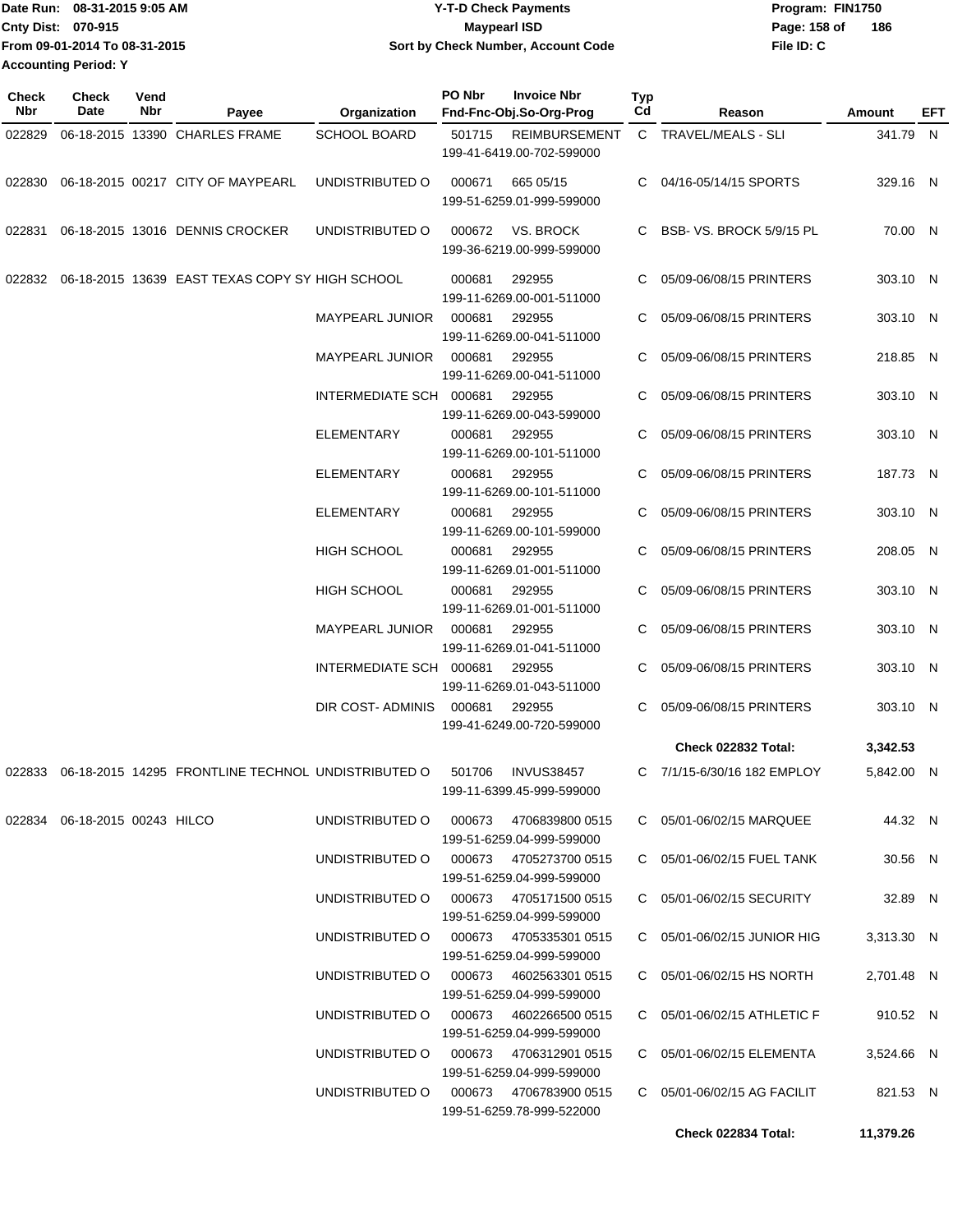| IDate Run: 08-31-2015 9:05 AM | <b>Y-T-D Check Payments</b>        | Program: FIN1750    |
|-------------------------------|------------------------------------|---------------------|
| <b>Cnty Dist: 070-915</b>     | <b>Maypearl ISD</b>                | 186<br>Page: 159 of |
| From 09-01-2014 To 08-31-2015 | Sort by Check Number, Account Code | File ID: C          |
| <b>Accounting Period: Y</b>   |                                    |                     |

| <b>Check</b><br>Nbr | <b>Check</b><br>Date | Vend<br>Nbr | Payee                                                        | Organization                      | PO Nbr | <b>Invoice Nbr</b><br>Fnd-Fnc-Obj.So-Org-Prog     | Typ<br>Cd | Reason                       | Amount     | EFT |
|---------------------|----------------------|-------------|--------------------------------------------------------------|-----------------------------------|--------|---------------------------------------------------|-----------|------------------------------|------------|-----|
| 022835              |                      |             | 06-18-2015 14038 LISA HYLES                                  | <b>ELEMENTARY</b>                 | 501717 | <b>REIMBURSEMENT</b><br>199-23-6411.02-101-599000 |           | C MEALS - TEPSA CONVENT      | 61.82 N    |     |
| 022836              |                      |             | 06-18-2015 12152 TRICIA IKARD                                | <b>SCHOOL BOARD</b>               | 501716 | <b>REIMBURSEMENT</b><br>199-41-6419.00-702-599000 | C         | TRAVEL - SLI                 | 318.09 N   |     |
| 022837              |                      |             | 06-18-2015 00063 LAKESHORE EQUIPME ELEMENTARY                |                                   | 501616 | 2386700615<br>225-11-6399.00-101-523000           | C         | <b>EASY CLIMB STEP STOOL</b> | 251.85 N   |     |
| 022838              |                      |             | 06-18-2015 15761 LINDY TERRY                                 | ADMINISTRATIVE                    | 501710 | <b>REIMBURSEMENT</b><br>199-41-6499.04-701-599000 | C.        | MEAL - TASBO SUMMER C        | 9.24 N     |     |
| 022839              |                      |             | 06-18-2015 15626 MCGRAW-HILL SCHOO HIGH SCHOOL               |                                   | 501435 | 86058256001<br>199-11-6399.38-001-511000          | C.        | US GOVT, STUDENT BNDL        | 8,547.00 N |     |
|                     |                      |             |                                                              | <b>MAYPEARL JUNIOR</b>            | 501426 | 86046821001<br>199-11-6399.38-041-511000          | C         | TX HISTORY, GR 8 STUDE       | 9,437.40 N |     |
|                     |                      |             |                                                              | <b>MAYPEARL JUNIOR</b>            | 501426 | 86051231001<br>199-11-6399.38-041-511000          | C         | TX HISTORY, GR 8 LEARN       | 7,029.90 N |     |
|                     |                      |             |                                                              |                                   |        |                                                   |           | <b>Check 022839 Total:</b>   | 25,014.30  |     |
| 022840              |                      |             | 06-18-2015 15680 NANCY WIGGINS                               | <b>ADMINISTRATIVE</b>             | 501709 | <b>REIMBURSEMENT</b><br>199-41-6499.04-701-599000 | C.        | MEAL - TASBO SUMMER C        | 12.00 N    |     |
| 022841              |                      |             | 06-18-2015 14075 NATIONAL TELESYSTE UNDISTRIBUTED O          |                                   | 000675 | 315479<br>199-51-6259.02-999-599000               | C.        | DROPPED CABLE                | 244.00 N   |     |
|                     |                      |             |                                                              | UNDISTRIBUTED O                   | 000675 | 315433<br>199-51-6259.02-999-599000               | C.        | <b>ACTIVATED 2 IP PHONES</b> | 288.50 N   |     |
|                     |                      |             |                                                              |                                   |        |                                                   |           | Check 022841 Total:          | 532.50     |     |
| 022842              |                      |             | 06-18-2015 15814 NEC FINANCIAL SERVI UNDISTRIBUTED O         |                                   | 000676 | 0001810351<br>199-51-6259.02-999-599000           | C.        | SV8100 PHONE SYSTEM          | 1,340.27 N |     |
| 022843              |                      |             | 06-18-2015 15859 MUNICIPAL SERVICES UNDISTRIBUTED O          |                                   | 000674 | 11582902<br>199-34-6219.01-999-599000             | C         | TOLLS - 05/02/15 LIC. 1038   | 5.73 N     |     |
| 022844              |                      |             | 06-18-2015 00287 OFFICE DEPOT                                | <b>ADMINISTRATIVE</b>             | 501639 | 773993193001<br>199-41-6399.01-701-599000         | C         | STAMP, RED                   | 5.03 N     |     |
|                     |                      |             |                                                              | UNDISTRIBUTED O                   | 501639 | 773993193001<br>199-53-6399.05-999-599000         | C.        | <b>LABELS</b>                | 76.56 N    |     |
|                     |                      |             |                                                              |                                   |        |                                                   |           | Check 022844 Total:          | 81.59      |     |
|                     |                      |             | 022845 06-18-2015 15819 DONALD PENA                          | UNDISTRIBUTED O                   |        | 000677 VS. BROCK<br>199-36-6219.00-999-599000     |           | C BSB-VS. BROCK 5/9/15 PL    | 210.00 N   |     |
|                     |                      |             | 022846  06-18-2015  00854  PITNEY BOWES GLOB UNDISTRIBUTED O |                                   | 501600 | 800090000328417<br>199-41-6399.02-999-599000      |           | C POSTAGE REFILL             | 499.63 N   |     |
|                     |                      |             | 022847 06-18-2015 00401 POSITIVE PROMOTION ELEMENTARY        |                                   | 501361 | 05269237<br>199-31-6399.00-101-599000             |           | C RIBBONS/TAGS/BANNER        | 241.90 N   |     |
| 022848              |                      |             | 06-18-2015 00099 REGION 10/EDUCATIO UNDISTRIBUTED O          |                                   | 501606 | 131743<br>199-11-6499.00-999-523000               |           | C NOW4FOREVER CONFER         | 35.00 N    |     |
| 022849              |                      |             | 06-18-2015 14543 RENAISSANCE LEARNI UNDISTRIBUTED O 501583   |                                   |        | INV4165413<br>199-11-6399.45-999-599000           |           | C SUBSCRIPTION RENEWAL       | 3,523.00 N |     |
|                     |                      |             |                                                              | UNDISTRIBUTED O                   | 501583 | INV4165412<br>199-11-6399.45-999-599000           |           | C SUBSCRIPTION RENEWAL       | 2,435.00 N |     |
|                     |                      |             |                                                              | UNDISTRIBUTED O                   | 501583 | <b>INV4165411</b><br>199-11-6399.45-999-599000    |           | C SUBSCRIPTION RENEWAL       | 5,695.25 N |     |
|                     |                      |             |                                                              | UNDISTRIBUTED O 501583 INV4165408 |        | 199-11-6399.45-999-599000                         |           | C SUBSCRIPTION RENEWAL       | 4,585.75 N |     |
|                     |                      |             |                                                              |                                   |        |                                                   |           | Check 022849 Total:          | 16,239.00  |     |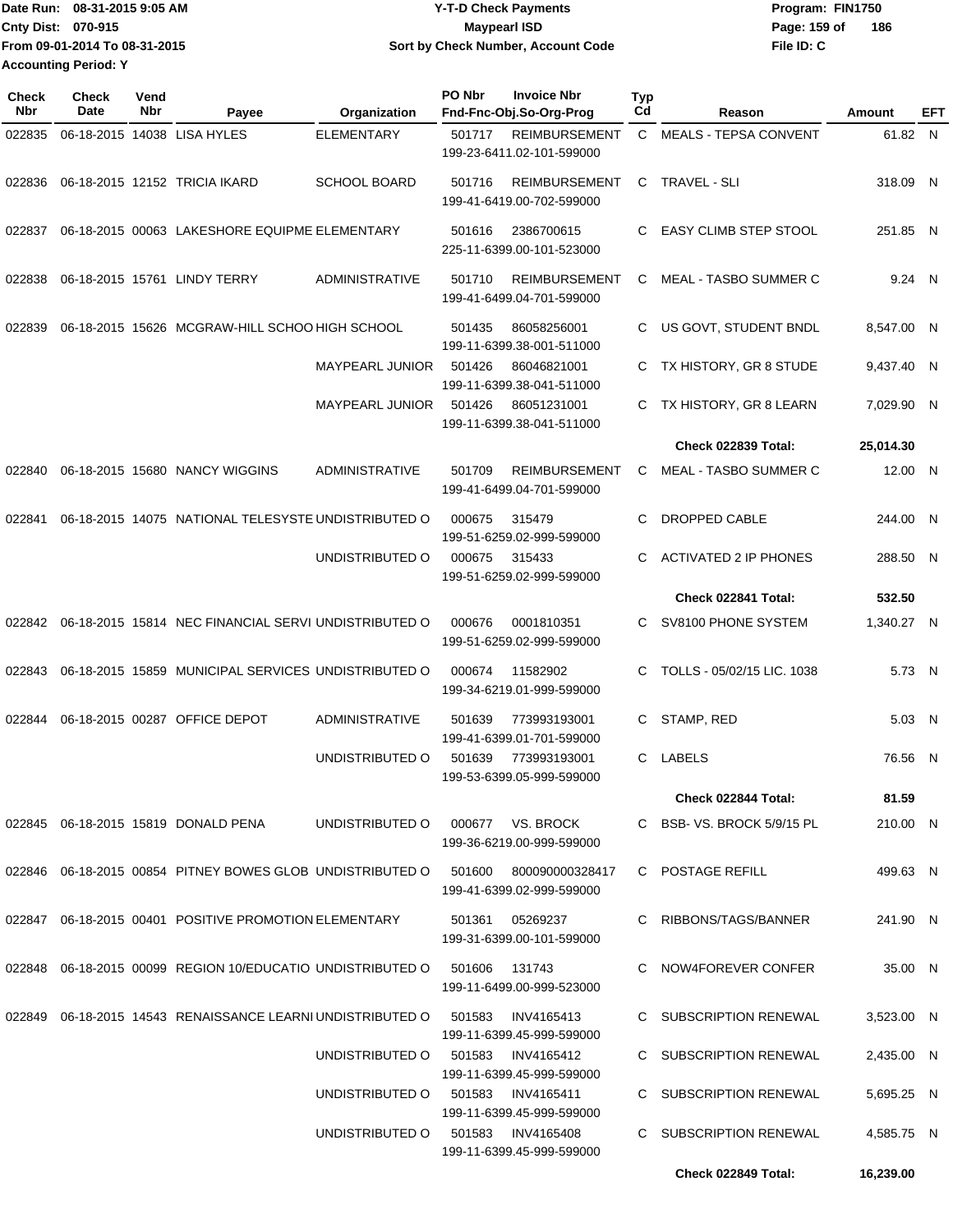| TDate Run: 08-31-2015 9:05 AM | <b>Y-T-D Check Payments</b>        | Program: FIN1750    |
|-------------------------------|------------------------------------|---------------------|
| <b>Cnty Dist: 070-915</b>     | <b>Maypearl ISD</b>                | 186<br>Page: 160 of |
| From 09-01-2014 To 08-31-2015 | Sort by Check Number, Account Code | File ID: C          |
| <b>Accounting Period: Y</b>   |                                    |                     |

| Check<br>Nbr | <b>Check</b><br>Date   | Vend<br>Nbr | Payee                                                          | Organization                   | PO Nbr | <b>Invoice Nbr</b><br>Fnd-Fnc-Obj.So-Org-Prog     | <b>Typ</b><br>Cd | Reason                         | Amount     | EFT |
|--------------|------------------------|-------------|----------------------------------------------------------------|--------------------------------|--------|---------------------------------------------------|------------------|--------------------------------|------------|-----|
| 022850       |                        |             | 06-18-2015 15297 RICHARD L. PECK                               | UNDISTRIBUTED O                | 501666 | <b>PSY</b>                                        |                  | C 21 HRS - PSY EVAL. 01/15-    | 1,895.00 N |     |
|              |                        |             |                                                                |                                |        | 199-31-6219.00-999-523000                         |                  |                                |            |     |
| 022851       |                        |             | 06-18-2015 15684 SATONA PREVOST                                | UNDISTRIBUTED O                | 501689 | MAY 2015<br>199-31-6219.04-999-523000             | C                | <b>6.5 HRS - COTA SERVICES</b> | 260.00 N   |     |
|              |                        |             |                                                                | UNDISTRIBUTED O                | 501689 | <b>APRIL 2015</b><br>199-31-6219.04-999-523000    | C                | 6.44 HRS - COTA SERVICE        | 257.60 N   |     |
|              |                        |             |                                                                |                                |        |                                                   |                  | Check 022851 Total:            | 517.60     |     |
| 022852       |                        |             | 06-18-2015 00316 SCHOOL SPECIALTY I INTERMEDIATE SCH           |                                | 501590 | 208114343987<br>199-11-6399.00-043-523000         | C                | BADGES/CLIPBOARDS/SI           | 122.93 N   |     |
| 022853       |                        |             | 06-18-2015 15632 SOLID ROCK RESOUR HIGH SCHOOL                 |                                | 501687 | <b>HS ASSEMBLY</b><br>199-11-6219.01-001-524000   | C.               | <b>CAMPUS ASSEMBLY</b>         | 500.00 N   |     |
| 022854       |                        |             | 06-18-2015 13647 TEXAS COMPTROLLE ADMINISTRATIVE               |                                | 501705 | S0704 06/2015<br>199-41-6499.00-701-599000        | C.               | ANNUAL CO-OP MEMBER            | 100.00 N   |     |
| 022855       |                        |             | 06-18-2015 12471 TEXAS DEPARTMENT ADMINISTRATIVE               |                                | 000678 | CRS201505063687<br>199-41-6219.10-701-599000      | C                | 05/01-05/31/15 RECORD R        | 1.00 N     |     |
| 022856       | 06-18-2015 00421 VATAT |             |                                                                | <b>HIGH SCHOOL</b>             | 501660 | 13759<br>199-11-6411.04-001-511000                | C                | PROFESSIONAL DEVELOP           | 300.00 N   |     |
|              |                        |             |                                                                | <b>HIGH SCHOOL</b>             | 501660 | 15325<br>199-11-6411.04-001-511000                | C                | PROFESSIONAL DEVELOP           | 300.00 N   |     |
|              |                        |             |                                                                |                                |        |                                                   |                  | Check 022856 Total:            | 600.00     |     |
| 022857       |                        |             | 06-18-2015 00253 VERIZON SOUTHWEST UNDISTRIBUTED O             |                                | 000679 | 3767008409 0615<br>199-51-6259.02-999-599000      | C                | 05/28-06/27/15 FAX LINE        | 54.97 N    |     |
|              |                        |             |                                                                | UNDISTRIBUTED O                | 000679 | 3725000396 0615<br>199-51-6259.02-999-599000      | C.               | 05/28-06/27/15 MONTHLY         | 723.70 N   |     |
|              |                        |             |                                                                |                                |        |                                                   |                  | Check 022857 Total:            | 778.67     |     |
| 022858       |                        |             | 06-24-2015 14905 ACE EDUCATIONAL SUINTERMEDIATE SCH            |                                | 501587 | 1941494<br>199-11-6399.05-043-511000              | C.               | NATURE BOOK/EARTH              | 70.58 N    |     |
| 022859       |                        |             | 06-24-2015 15861 ASHLEE LEAL                                   | UNDISTRIBUTED O                | 501744 | <b>REIMBURSEMENT</b><br>240-35-6411.00-999-599000 | C                | 11/14-05/15 INTOWN CN MI       | 50.80 N    |     |
| 022860       |                        |             | 06-24-2015 13640 LESLEY AUSTIN                                 | MAYPEARL JUNIOR                | 501704 | REIMBURSEMENT<br>199-23-6499.00-041-599000        |                  | C TASSP CONFERENCE ME          | 102.47 N   |     |
|              |                        |             | 022861 06-24-2015  00901   AVENUE FUEL DISTRI  UNDISTRIBUTED O |                                | 501733 | 57962<br>199-34-6311.01-999-599000                |                  | C 369GAL UNLEADED/908 G        | 2,910.86 N |     |
|              |                        |             | 022862 06-24-2015 15043 BLACKBOARD INC.                        | UNDISTRIBUTED O                | 501732 | 1194274<br>199-53-6219.00-999-599000              |                  | C 07/01/15-06/30/16 SCHOOL     | 600.00 N   |     |
|              |                        |             |                                                                | UNDISTRIBUTED O 501731 1193661 |        | 199-53-6219.00-999-599000                         |                  | C 07/01/15-06/30/16 SCHOOL     | 5,616.00 N |     |
|              |                        |             |                                                                | UNDISTRIBUTED 0 501732 1194275 |        | 199-53-6219.00-999-599000                         |                  | C 07/01/15-06/30/16 SCHOOL     | 1,432.00 N |     |
|              |                        |             |                                                                |                                |        |                                                   |                  | Check 022862 Total:            | 7,648.00   |     |
|              |                        |             | 022863 06-24-2015 00593 BLUE BELL CREAMERI UNDISTRIBUTED O     |                                | 501671 | 033<br>240-35-6342.00-999-599000                  |                  | C 3 ICE CREAM COOLERS          | 323.71 N   |     |
|              |                        |             | 022864 06-24-2015 13985 BRAD ROESLER                           | <b>SCHOOL BOARD</b>            | 501730 | REIMBURSEMENT<br>199-41-6419.00-702-599000        |                  | C MILEAGE FOR SLI              | 241.87 N   |     |
| 022865       |                        |             | 06-24-2015 00015 C & C REFRIGERATIO UNDISTRIBUTED O            |                                | 501742 | 30825<br>199-51-6249.00-999-599000                |                  | C CHECKED COOLER/COMP          | 118.50 N   |     |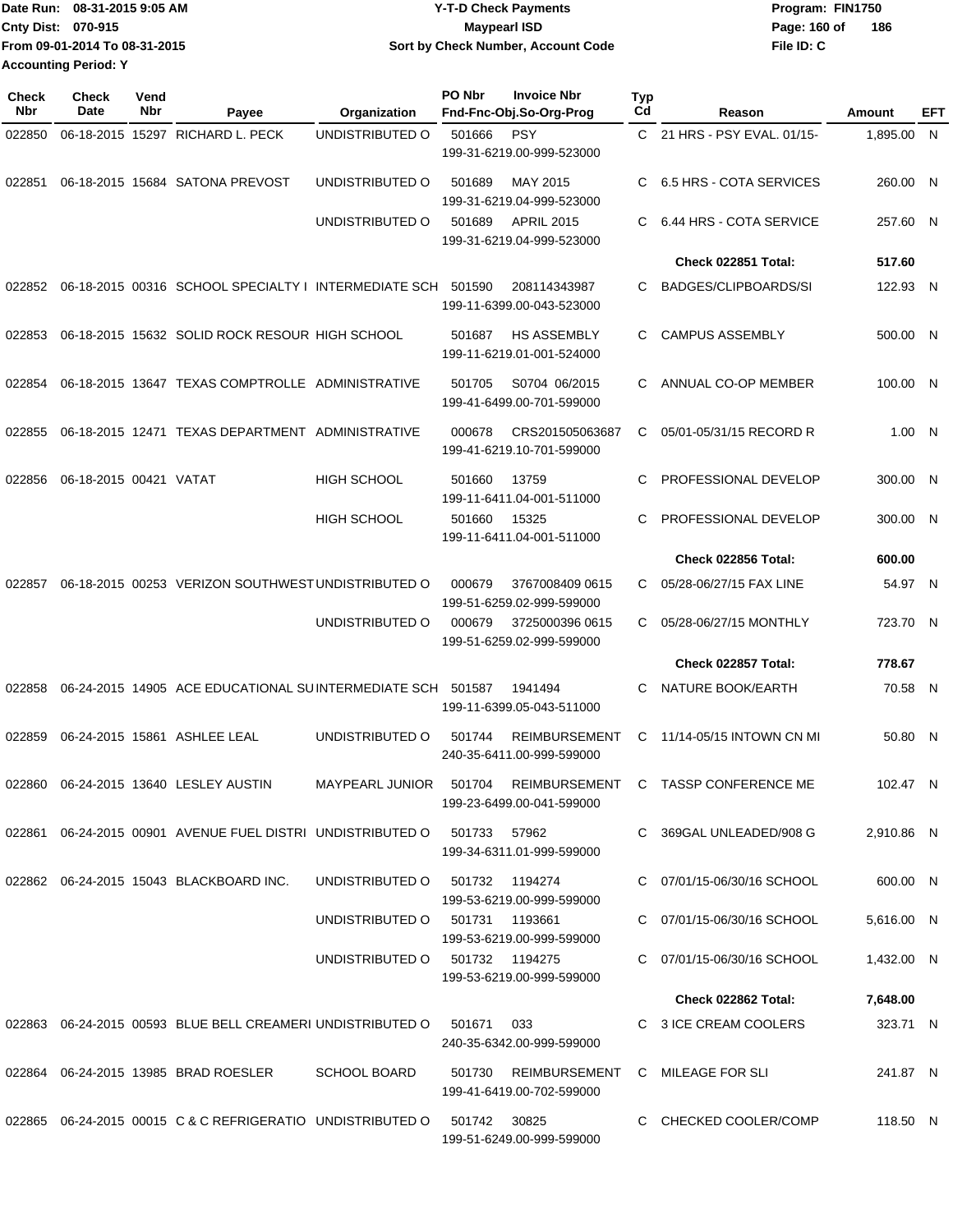| TDate Run: 08-31-2015 9:05 AM | <b>Y-T-D Check Payments</b>        | Program: FIN1750    |
|-------------------------------|------------------------------------|---------------------|
| <b>Cnty Dist: 070-915</b>     | <b>Mavpearl ISD</b>                | 186<br>Page: 161 of |
| From 09-01-2014 To 08-31-2015 | Sort by Check Number, Account Code | File ID: C          |
| <b>Accounting Period: Y</b>   |                                    |                     |

| <b>Check</b><br>Nbr | Check<br>Date          | Vend<br>Nbr | Payee                                                                     | Organization                       | PO Nbr        | <b>Invoice Nbr</b><br>Fnd-Fnc-Obj.So-Org-Prog | Typ<br>Cd    | Reason                     | Amount      | EFT |
|---------------------|------------------------|-------------|---------------------------------------------------------------------------|------------------------------------|---------------|-----------------------------------------------|--------------|----------------------------|-------------|-----|
| 022866              |                        |             | 06-24-2015 13576 CANON FINANCIAL SE UNDISTRIBUTED O                       |                                    | 000686        | 14996440                                      | $\mathbf{C}$ | 06/12/2015 COPIER LEASE    | 220.90 N    |     |
|                     |                        |             |                                                                           |                                    |               | 199-11-6219.00-999-523000                     |              |                            |             |     |
|                     |                        |             |                                                                           | <b>HIGH SCHOOL</b>                 | 000686        | 14996440                                      |              | 06/12/2015 COPIER LEASE    | 1,227.20 N  |     |
|                     |                        |             |                                                                           |                                    |               | 199-11-6269.00-001-511000                     |              |                            |             |     |
|                     |                        |             |                                                                           | <b>MAYPEARL JUNIOR</b>             | 000686        | 14996440<br>199-11-6269.00-041-511000         | C            | 06/12/2015 COPIER LEASE    | 245.44 N    |     |
|                     |                        |             |                                                                           | INTERMEDIATE SCH 000686            |               | 14996440                                      | C            | 06/12/2015 COPIER LEASE    | 239.99 N    |     |
|                     |                        |             |                                                                           |                                    |               | 199-11-6269.00-043-599000                     |              |                            |             |     |
|                     |                        |             |                                                                           | ELEMENTARY                         | 000686        | 14996440                                      |              | 06/12/2015 COPIER LEASE    | 245.44 N    |     |
|                     |                        |             |                                                                           |                                    |               | 199-11-6269.00-101-511000                     |              |                            |             |     |
|                     |                        |             |                                                                           | ELEMENTARY                         | 000686        | 14996440                                      | C.           | 06/12/2015 COPIER LEASE    | 245.44 N    |     |
|                     |                        |             |                                                                           |                                    |               | 199-11-6269.00-101-599000                     |              |                            |             |     |
|                     |                        |             |                                                                           | <b>HIGH SCHOOL</b>                 | 000686        | 14996440                                      | C.           | 06/12/2015 COPIER LEASE    | 245.44 N    |     |
|                     |                        |             |                                                                           | <b>MAYPEARL JUNIOR</b>             | 000686        | 199-11-6269.01-001-511000<br>14996440         | C.           | 06/12/2015 COPIER LEASE    | 245.44 N    |     |
|                     |                        |             |                                                                           |                                    |               | 199-11-6269.01-041-511000                     |              |                            |             |     |
|                     |                        |             |                                                                           | INTERMEDIATE SCH 000686            |               | 14996440                                      | C            | 06/12/2015 COPIER LEASE    | 239.99 N    |     |
|                     |                        |             |                                                                           |                                    |               | 199-11-6269.01-043-511000                     |              |                            |             |     |
|                     |                        |             |                                                                           | DIR COST- ADMINIS                  | 000686        | 14996440                                      | C.           | 06/12/2015 COPIER LEASE    | 269.97 N    |     |
|                     |                        |             |                                                                           |                                    |               | 199-41-6249.00-720-599000                     |              |                            |             |     |
|                     |                        |             |                                                                           |                                    |               |                                               |              | <b>Check 022866 Total:</b> | 3,425.25    |     |
| 022867              |                        |             | 06-24-2015 00217 CITY OF MAYPEARL                                         | UNDISTRIBUTED O                    | 000685        | 4602105300 0515<br>199-51-6259.04-999-599000  | C.           | 05/01-06/02/15 SPORTS      | 1,101.14 N  |     |
| 022868              | 06-24-2015 13566 DATCS |             |                                                                           | UNDISTRIBUTED O                    | 000684        | 169964                                        | C.           | RANDOM DOT TESTS           | 121.00 N    |     |
|                     |                        |             |                                                                           |                                    |               | 199-34-6219.01-999-599000                     |              |                            |             |     |
| 022869              |                        |             | 06-24-2015 15837 CORETEK ENTERPRIS UNDISTRIBUTED O                        |                                    | 501667        | 16892                                         |              | C HP ELITES - LAB REFRES   | 19,435.00 N |     |
|                     |                        |             |                                                                           |                                    |               | 199-11-6639.50-999-599000                     |              |                            |             |     |
| 022870              |                        |             | 06-24-2015 15656 DEPARTMENT OF INF UNDISTRIBUTED O                        |                                    | 000688        | 15051296N                                     | C.           | 05/01-05/31/15 LONG DIST   | 66.56 N     |     |
|                     |                        |             |                                                                           |                                    |               | 199-51-6259.02-999-599000                     |              |                            |             |     |
|                     |                        |             |                                                                           |                                    |               |                                               |              |                            |             |     |
| 022871              |                        |             | 06-24-2015 12536 DESOTO JANITORIAL UNDISTRIBUTED O                        |                                    | 501472        | 165353<br>199-51-6319.01-999-599000           | C            | TOWELS/LINERS/LYSOL/M      | 2,118.05 N  |     |
|                     |                        |             |                                                                           | UNDISTRIBUTED O                    | 501472 164825 |                                               |              | C METAL MOP HANDLE         | 111.28 N    |     |
|                     |                        |             |                                                                           |                                    |               | 199-51-6319.01-999-599000                     |              |                            |             |     |
|                     |                        |             |                                                                           |                                    |               |                                               |              | Check 022871 Total:        | 2,229.33    |     |
|                     |                        |             | 022872 06-24-2015 15854 DRURY PLAZA HOTEL MAYPEARL JUNIOR 501670 L. FARDA |                                    |               |                                               |              | C AVID SUMMER INSTITUTE    | 293.00 N    |     |
|                     |                        |             |                                                                           |                                    |               | 199-11-6411.05-041-511000                     |              |                            |             |     |
|                     |                        |             |                                                                           | MAYPEARL JUNIOR 501670 L. FARDA    |               |                                               |              | C AVID SUMMER INSTITUTE    | 169.00 N    |     |
|                     |                        |             |                                                                           |                                    |               | 199-11-6499.02-041-511000                     |              |                            |             |     |
|                     |                        |             |                                                                           | MAYPEARL JUNIOR 501670 L. FARDA    |               | 199-31-6499.00-041-599000                     |              | C AVID SUMMER INSTITUTE    | 192.97 N    |     |
|                     |                        |             |                                                                           |                                    |               |                                               |              | Check 022872 Total:        | 654.97      |     |
|                     |                        |             | 022873 06-24-2015 12186 ELLIOTT ELECTRIC                                  | UNDISTRIBUTED O 501683 09-80144-01 |               |                                               |              | C 4L T5 WIRE GUARDS FOR    | 407.00 N    |     |
|                     |                        |             |                                                                           |                                    |               | 199-36-6639.01-999-599000                     |              |                            |             |     |
|                     |                        |             |                                                                           | UNDISTRIBUTED O                    |               | 09-78673-02                                   |              | M RETURN GFCI              | $-13.11$ N  |     |
|                     |                        |             |                                                                           |                                    |               | 199-51-6319.04-999-599000                     |              |                            |             |     |
|                     |                        |             |                                                                           |                                    |               |                                               |              | Check 022873 Total:        | 393.89      |     |
|                     |                        |             | 022874 06-24-2015 00038 ELLIS APPRAISAL DISTTAX COLLECTION                |                                    |               | 500634 2015-13-3                              |              | C 3RD QTR-2015 EAD BUDG    | 7,667.49 N  |     |
|                     |                        |             |                                                                           |                                    |               | 199-41-6213.00-703-599000                     |              |                            |             |     |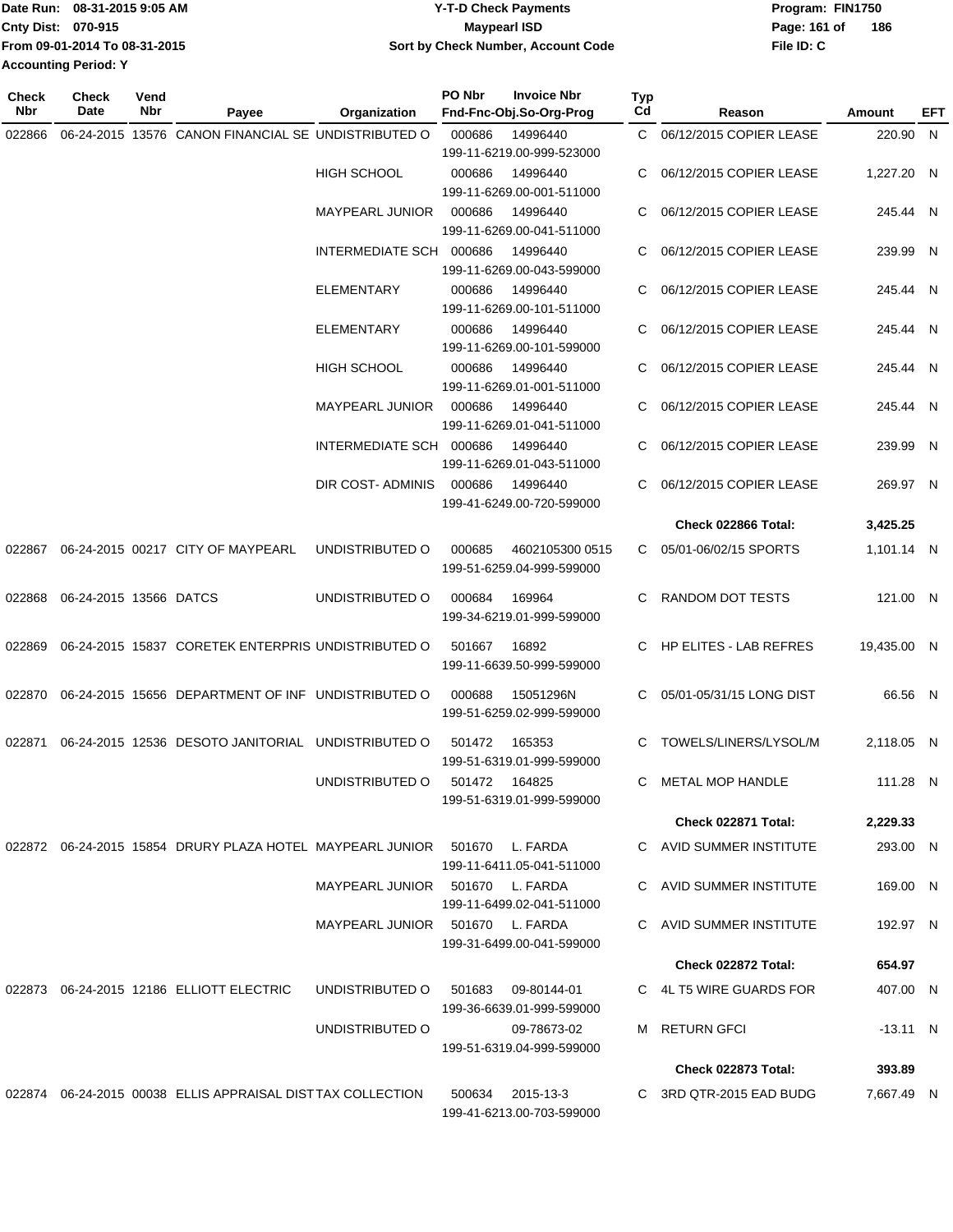| Date Run: 08-31-2015 9:05 AM |                               | <b>Y-T-D Check Payments</b>        | Program: FIN1750    |  |  |  |
|------------------------------|-------------------------------|------------------------------------|---------------------|--|--|--|
| <b>Cnty Dist: 070-915</b>    |                               | <b>Mavpearl ISD</b>                | 186<br>Page: 162 of |  |  |  |
|                              | From 09-01-2014 To 08-31-2015 | Sort by Check Number, Account Code | File ID: C          |  |  |  |
| <b>Accounting Period: Y</b>  |                               |                                    |                     |  |  |  |

**Typ**

**Check**

**Check**

| Nbr    | Date                                | Nbr | Payee                                                       | Organization                  | Fnd-Fnc-Obj.So-Org-Prog                                        | Cd | Reason                     | Amount     | EFT |
|--------|-------------------------------------|-----|-------------------------------------------------------------|-------------------------------|----------------------------------------------------------------|----|----------------------------|------------|-----|
| 022875 |                                     |     | 06-24-2015 00040 FLATT STATIONERS, I MAYPEARL JUNIOR 501577 |                               | 290578-00<br>199-11-6399.00-041-511SUP                         |    | C SCISSORS/NOTES/PAPER/    | 1,002.75 N |     |
|        |                                     |     |                                                             | INTERMEDIATE SCH 501668       | 291626-00<br>199-11-6399.00-043-511000                         |    | C BATTERIES/TAPE/FOLDER    | 510.00 N   |     |
|        |                                     |     |                                                             | ELEMENTARY                    | 501615<br>290841-00<br>199-11-6399.00-101-511SUP               |    | C BATTERIES/STAPLES/PEN    | 1,515.57 N |     |
|        |                                     |     |                                                             | INTERMEDIATE SCH 501700       | 292300-00<br>199-11-6399.11-043-511000                         |    | C SPEAKERS/MEGAPHONE       | 160.99 N   |     |
|        |                                     |     |                                                             | HIGH SCHOOL                   | 290627-00<br>501619<br>199-11-6399.12-001-511000               |    | C OFFICE SUPPLIES          | 1,477.30 N |     |
|        |                                     |     |                                                             |                               | INTERMEDIATE SCH 501713 292296-00<br>199-11-6399.16-043-511000 |    | C CORK BOARD               | 302.96 N   |     |
|        |                                     |     |                                                             | INTERMEDIATE SCH 501688       | 292301-00<br>199-11-6399.19-043-511000                         |    | C PAPER                    | 187.42 N   |     |
|        |                                     |     |                                                             | INTERMEDIATE SCH 501668       | 291626-00<br>199-11-6399.20-043-511000                         |    | C CLIPS/MARKERS/PENCILS    | 224.42 N   |     |
|        |                                     |     |                                                             | INTERMEDIATE SCH 501697       | 292299-00<br>199-23-6399.01-043-599000                         |    | C PROTECTORS/INDEX/FLA     | 272.83 N   |     |
|        |                                     |     |                                                             | INTERMEDIATE SCH 501699       | 292297-00<br>199-31-6399.01-043-599000                         |    | C ONYX MESH CUBE BINS      | 78.98 N    |     |
|        |                                     |     |                                                             | INTERMEDIATE SCH 501698       | 292298-00<br>199-31-6399.01-043-599000                         |    | C SHELVING                 | 132.99 N   |     |
|        |                                     |     |                                                             | UNDISTRIBUTED O               | 501669<br>291621-00<br>199-51-6639.01-999-599000               |    | C TABLES/CHAIRS/DESK/BO    | 5,984.74 N |     |
|        |                                     |     |                                                             |                               |                                                                |    | <b>Check 022875 Total:</b> | 11,850.95  |     |
|        |                                     |     | 022876 06-24-2015 15801 HEAT MECHANICAL A UNDISTRIBUTED O   |                               | 501739<br>2417<br>199-51-6249.01-999-599000                    |    | C HVAC SERVICE - GOLF FA   | 49.95 N    |     |
|        |                                     |     |                                                             | UNDISTRIBUTED O               | 501739 2417<br>199-51-6399.05-999-599000                       |    | C HVAC SERVICE - FREON/A   | 155.00 N   |     |
|        |                                     |     |                                                             |                               |                                                                |    | Check 022876 Total:        | 204.95     |     |
|        |                                     |     | 022877 06-24-2015 00612 HOME DEPOT CREDIT HIGH SCHOOL       |                               | XXXX7415 05/15<br>501294<br>199-11-6399.09-001-522000          |    | C PLYWOOD/SCREWS/WOO       | 415.11 N   |     |
|        |                                     |     |                                                             | <b>HIGH SCHOOL</b>            | XXX7415 05/2015<br>501300<br>199-11-6639.00-001-522000         |    | C 7.5 YARD CART            | 308.00 N   |     |
|        |                                     |     |                                                             |                               |                                                                |    | <b>Check 022877 Total:</b> | 723.11     |     |
|        | 022878  06-24-2015  15690  ISTATION |     |                                                             | UNDISTRIBUTED O               | 501723<br>SIN003654<br>199-11-6399.45-999-599000               |    | C ISTATION READING LICEN   | 7,625.00 N |     |
|        |                                     |     | 022879 06-24-2015 15385 JUSTIN STINSON                      | <b>SCHOOL BOARD</b>           | 501727 REIMBURSEMENT<br>199-41-6419.00-702-599000              |    | C PARKING/MILEAGE SLI      | 305.55 N   |     |
|        |                                     |     | 022880 06-24-2015 15462 LEE'S KEYS                          | UNDISTRIBUTED O               | 000004<br>501734<br>199-51-6249.00-999-599000                  |    | C SERVICE CALL/REKEY INT   | 100.00 N   |     |
|        |                                     |     |                                                             | UNDISTRIBUTED O 501736        | 060915<br>199-51-6319.02-999-599000                            |    | C KEY MAKING EQUIPMENT     | 2,125.00 N |     |
|        |                                     |     |                                                             | UNDISTRIBUTED O 501734 000004 | 199-51-6319.04-999-599000                                      |    | C KEY DUPLICATES           | 13.00 N    |     |
|        |                                     |     |                                                             |                               |                                                                |    | Check 022880 Total:        | 2,238.00   |     |
| 022881 |                                     |     | 06-24-2015 12559 MENTORING MINDS                            | INTERMEDIATE SCH 501696       | 189583<br>199-11-6399.02-043-511000                            |    | C STAAR READING LEVEL 5    | 523.60 N   |     |
|        |                                     |     | 022882 06-24-2015 14075 NATIONAL TELESYSTE UNDISTRIBUTED O  |                               | 315590<br>000689<br>199-51-6259.02-999-599000                  |    | C TROUBLESHOOT DEAD E      | 323.00 N   |     |
|        |                                     |     |                                                             |                               |                                                                |    |                            |            |     |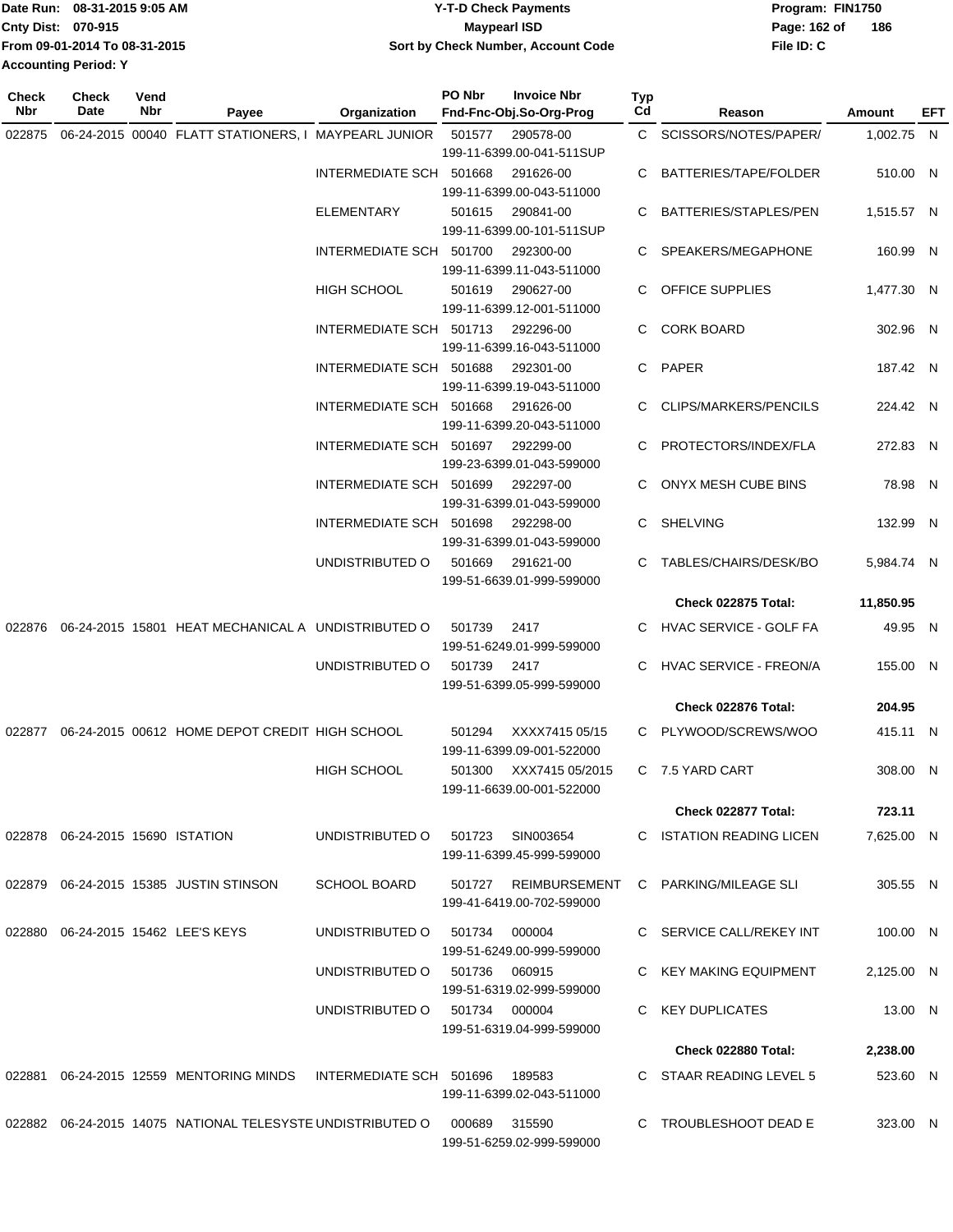Date Run: 08-31-2015 9:05 AM **Date Run:** 08-31-2015 9:05 AM **Cnty Dist:** 070-915 **Page:** 163 of **File ID: C From 09-01-2014 To 08-31-2015 08-31-2015 9:05 AM Y-T-D Check Payments 070-915 Maypearl ISD Sort by Check Number, Account Code 186 Accounting Period: Y**

| Check<br>Nbr | Check<br>Date          | Vend<br>Nbr | Payee                                                          | Organization           | PO Nbr        | <b>Invoice Nbr</b><br>Fnd-Fnc-Obj.So-Org-Prog | Typ<br>Cd | Reason                       | Amount     | EFT |
|--------------|------------------------|-------------|----------------------------------------------------------------|------------------------|---------------|-----------------------------------------------|-----------|------------------------------|------------|-----|
| 022883       |                        |             | 06-24-2015 00331 RONNIE NEILL                                  | <b>ADMINISTRATIVE</b>  | 501486        | <b>JUNE 2015</b><br>199-41-6219.00-701-599000 |           | C JUNE 2015 PAYMENT          | 9,808.33 N |     |
| 022884       |                        |             | 06-24-2015 00287 OFFICE DEPOT                                  | <b>MAYPEARL JUNIOR</b> | 501627        | 774338564001<br>199-11-6399.41-041-511000     |           | C 5 SHELF CABINET            | 239.98 N   |     |
| 022885       |                        |             | 06-24-2015 12059 PEOPLES EDUCATION INTERMEDIATE SCH 501695     |                        |               | 10481733<br>199-11-6399.03-043-511000         |           | C DELUXE STAAR REAING G      | 579.18 N   |     |
| 022886       |                        |             | 06-24-2015 14715 READY BODIES, LEAR ELEMENTARY                 |                        | 501638        | 1889<br>199-11-6411.03-101-511000             | C.        | MOTOR SENSORY WORK           | 285.00 N   |     |
| 022887       |                        |             | 06-24-2015 00383 HOUGHTON MIFFLIN H UNDISTRIBUTED O            |                        | 501470        | 951458503<br>199-31-6399.00-999-523000        | C         | WJIV COG TR/WJIV COG S       | 242.22 N   |     |
| 022888       |                        |             | 06-24-2015 00369 SHERWIN WILLIAMS P UNDISTRIBUTED O            |                        | 501741        | 1490-2<br>199-51-6319.02-999-599000           | C.        | <b>GRAY SCOTCH PAD/4' PO</b> | 41.19 N    |     |
| 022889       |                        |             | 06-24-2015 12813 STORM LAWN AND GA UNDISTRIBUTED O             |                        | 501740        | 165451<br>199-51-6319.03-999-599000           |           | C LAWN CARE PARTS            | 114.36 N   |     |
| 022890       | 06-24-2015 00784 TASBO |             |                                                                | DIR COST-ADMINIS       | 501445        | 262638<br>199-41-6411.01-720-599000           | C         | ACA REPORTING WEBINA         | 70.00 N    |     |
|              |                        |             |                                                                | DIR COST- ADMINIS      | 501313        | 264921<br>199-41-6411.01-720-599000           | C         | 2015 SUMMER CONFEREN         | 100.00 N   |     |
|              |                        |             |                                                                | DIR COST-ADMINIS       | 501313        | 264922<br>199-41-6411.01-720-599000           |           | 2015 SUMMER CONFEREN         | 100.00 N   |     |
|              |                        |             |                                                                | DIR COST-ADMINIS       | 501313        | 264924<br>199-41-6411.01-720-599000           | C         | 2015 SUMMER CONFEREN         | 100.00 N   |     |
|              |                        |             |                                                                | DIR COST-ADMINIS       | 501313        | 261782<br>199-41-6411.01-720-599000           | C.        | 2015 SUMMER CONFEREN         | 420.00 N   |     |
|              |                        |             |                                                                | DIR COST- ADMINIS      | 501313        | 264923<br>199-41-6411.01-720-599000           |           | 2015 SUMMER CONFEREN         | 420.00 N   |     |
|              |                        |             |                                                                | <b>IND COST-ADM</b>    | 501737        | 263226<br>199-41-6499.00-750-599000           |           | LEGISLATIVE BRIEF WOR        | 95.00 N    |     |
|              |                        |             |                                                                | <b>IND COST-ADM</b>    | 501737        | 263227<br>199-41-6499.00-750-599000           |           | C LEGISLATIVE BRIEF WOR      | 95.00 N    |     |
|              |                        |             |                                                                | <b>IND COST-ADM</b>    | 501737        | 263228<br>199-41-6499.00-750-599000           |           | C LEGISLATIVE BRIEF WOR      | 145.00 N   |     |
|              |                        |             |                                                                | IND COST- ADM          |               | 501363 262126<br>199-41-6499.01-750-599000    |           | C TIME&EFFORT-FED PROC       | 70.00 N    |     |
|              |                        |             |                                                                | IND COST- ADM          |               | 501363 262127<br>199-41-6499.01-750-599000    |           | C PROPERTY MANAGE-FED        | 70.00 N    |     |
|              |                        |             |                                                                | IND COST- ADM          | 501363 262125 | 199-41-6499.01-750-599000                     |           | C PROF. SERVICES - FED P     | 70.00 N    |     |
|              |                        |             |                                                                | IND COST-ADM           | 501363 262124 | 199-41-6499.01-750-599000                     |           | C PURCHASING PROCED-FE       | 70.00 N    |     |
|              |                        |             |                                                                | IND COST-ADM           |               | 501363 262123<br>199-41-6499.01-750-599000    |           | C TRAVEL GUIDELINES-FED      | 70.00 N    |     |
|              |                        |             |                                                                | UNDISTRIBUTED O        | 501313 261787 | 199-53-6411.02-999-599000                     |           | C 2015 SUMMER CONFEREN       | 100.00 N   |     |
|              |                        |             |                                                                |                        |               |                                               |           | Check 022890 Total:          | 1,995.00   |     |
|              |                        |             | 022891  06-24-2015  15235  TEXAS STATE BILLING UNDISTRIBUTED O |                        | 000687        | 15258<br>199-31-6299.00-999-523000            |           | C CLAIMS 05/15, 05/22        | 169.48 N   |     |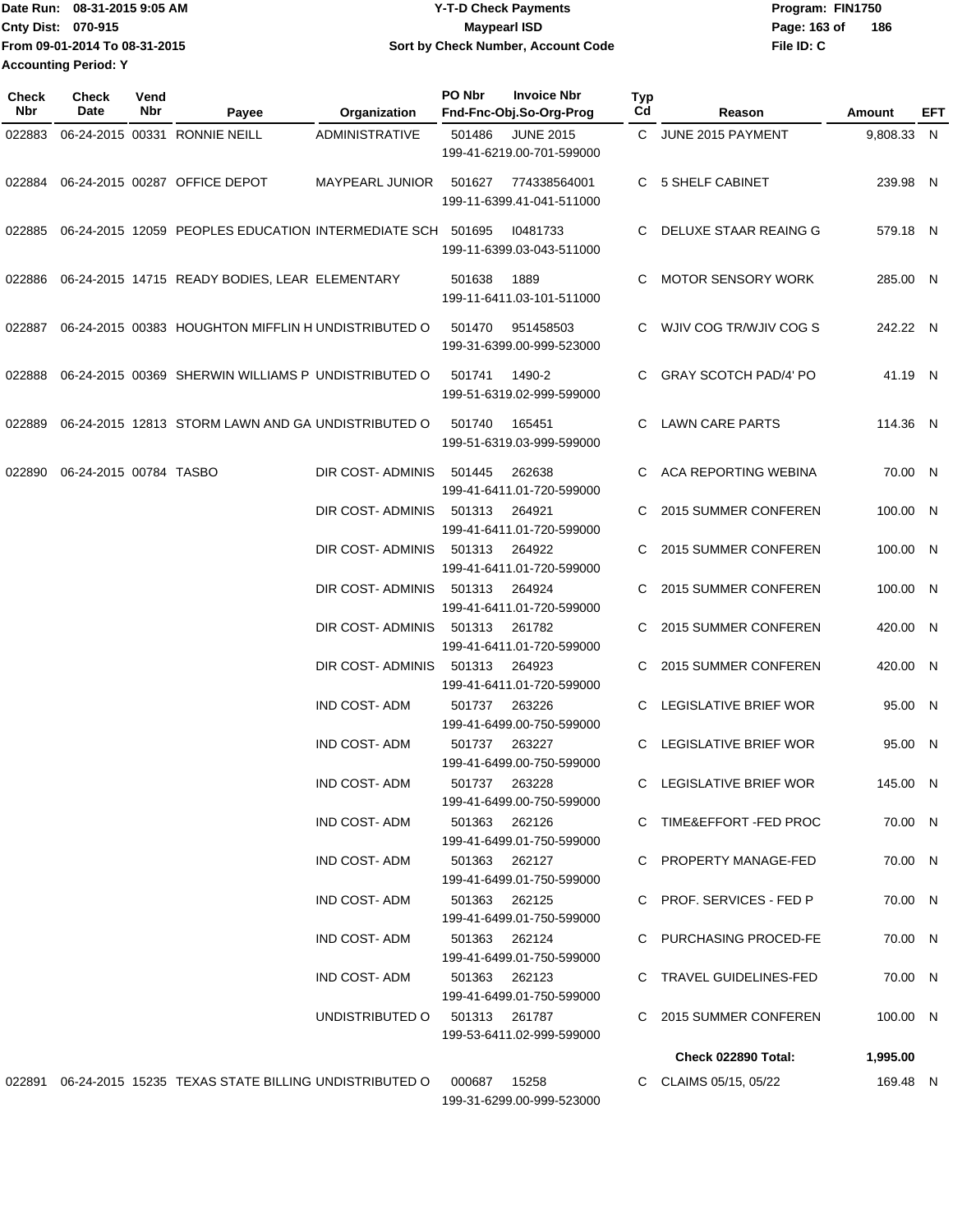| Date Run: 08-31-2015 9:05 AM  | <b>Y-T-D Check Payments</b>        | Program: FIN1750 |     |
|-------------------------------|------------------------------------|------------------|-----|
| Cnty Dist: 070-915            | Maypearl ISD                       | Page: 164 of     | 186 |
| From 09-01-2014 To 08-31-2015 | Sort by Check Number, Account Code | File ID: C       |     |
| <b>Accounting Period: Y</b>   |                                    |                  |     |

| Check<br>Nbr | <b>Check</b><br>Date   | Vend<br>Nbr | Payee                                                      | Organization            | PO Nbr | <b>Invoice Nbr</b><br>Fnd-Fnc-Obj.So-Org-Prog | <b>Typ</b><br>Cd | Reason                      | Amount     | EFT |
|--------------|------------------------|-------------|------------------------------------------------------------|-------------------------|--------|-----------------------------------------------|------------------|-----------------------------|------------|-----|
| 022892       | 06-24-2015 13882 TRANE |             |                                                            | UNDISTRIBUTED O         | 501738 | 35033290                                      | C.               | 05/14/2015 JH ROOM 2213     | 367.00 N   |     |
|              |                        |             |                                                            |                         |        | 199-51-6249.01-999-599000                     |                  |                             |            |     |
|              |                        |             |                                                            | UNDISTRIBUTED O         | 501738 | 35033286                                      | C                | 05/14/2015 HS OFFICE/INT    | 1,095.00 N |     |
|              |                        |             |                                                            |                         |        | 199-51-6249.01-999-599000                     |                  |                             |            |     |
|              |                        |             |                                                            | UNDISTRIBUTED O         | 501738 | 35033290                                      | C                | SENSOR/WIRE                 | 256.29 N   |     |
|              |                        |             |                                                            |                         |        | 199-51-6399.05-999-599000                     |                  |                             |            |     |
|              |                        |             |                                                            |                         |        |                                               |                  | Check 022892 Total:         | 1,718.29   |     |
|              | 06-24-2015 15745 TXDMV |             |                                                            | UNDISTRIBUTED O         |        | LIC. #1137630                                 |                  | C LIC. 1137630 - SPRINTER   | 22.00 N    |     |
| 022893       |                        |             |                                                            |                         | 501746 | 199-34-6219.02-999-599000                     |                  |                             |            |     |
|              |                        |             |                                                            | UNDISTRIBUTED O         | 501746 | LIC. #1095498                                 | C.               | LIC. 1095498 - CHEVY        | 14.25 N    |     |
|              |                        |             |                                                            |                         |        | 199-34-6219.02-999-599000                     |                  |                             |            |     |
|              |                        |             |                                                            | UNDISTRIBUTED O         | 501746 | LIC. #1075775                                 | C.               | LIC. 1075775 - FORD         | 7.50 N     |     |
|              |                        |             |                                                            |                         |        | 199-34-6219.02-999-599000                     |                  |                             |            |     |
|              |                        |             |                                                            | UNDISTRIBUTED O         | 501746 | LIC. #1137630                                 | D                | <b>WRONG VENDOR</b>         | $-22.00$ N |     |
|              |                        |             |                                                            |                         |        | 199-34-6219.02-999-599000                     |                  |                             |            |     |
|              |                        |             |                                                            | UNDISTRIBUTED O         | 501746 | LIC. #1095498                                 | D                | <b>WRONG VENDOR</b>         | $-14.25$ N |     |
|              |                        |             |                                                            |                         |        | 199-34-6219.02-999-599000                     |                  |                             |            |     |
|              |                        |             |                                                            | UNDISTRIBUTED O         | 501746 | LIC. #1075775                                 | D                | <b>WRONG VENDOR</b>         | $-7.50$ N  |     |
|              |                        |             |                                                            |                         |        | 199-34-6219.02-999-599000                     |                  |                             |            |     |
|              |                        |             |                                                            |                         |        |                                               |                  | <b>Check 022893 Total:</b>  | .00        |     |
|              |                        |             |                                                            |                         |        |                                               |                  |                             |            |     |
| 022894       |                        |             | 06-24-2015 00655 VARSITY SPIRIT FASHI HIGH SCHOOL          |                         | 501623 | 17700580                                      | C.               | 6" 2 COLOR MIX              | 342.60 N   |     |
|              |                        |             |                                                            |                         |        | 199-36-6399.08-001-599000                     |                  |                             |            |     |
| 022895       |                        |             | 06-24-2015 00460 VINEYARD'S AUTO SU UNDISTRIBUTED O        |                         | 501068 | 101801                                        | C.               | <b>FUEL PUMP</b>            | 67.20 N    |     |
|              |                        |             |                                                            |                         |        | 199-34-6319.00-999-599000                     |                  |                             |            |     |
|              |                        |             |                                                            |                         |        |                                               |                  |                             |            |     |
| 022896       |                        |             | 06-24-2015 13537 CRISTIN VOTAW                             | INTERMEDIATE SCH 501724 |        | <b>REIMBURSEMENT</b>                          | C                | <b>TEPSA MEALS</b>          | 52.00 N    |     |
|              |                        |             |                                                            |                         |        | 199-23-6499.00-043-599000                     |                  |                             |            |     |
| 022897       |                        |             | 06-24-2015 00141 WAL MART                                  | <b>ELEMENTARY</b>       | 501541 | XXXX6048 05/15                                | C.               | <b>SUPPLIES</b>             | 300.00 N   |     |
|              |                        |             |                                                            |                         |        | 199-11-6399.01-101-511PTO                     |                  |                             |            |     |
|              |                        |             |                                                            | UNDISTRIBUTED O         | 501529 | XXXX6048 05/15                                | C.               | <b>IPAD SUPPLIES</b>        | 537.97 N   |     |
|              |                        |             |                                                            |                         |        | 199-11-6399.01-999-523000                     |                  |                             |            |     |
|              |                        |             |                                                            | HIGH SCHOOL             | 501515 | XXXX6048 05/15                                |                  | C LAB SUPPLIES RESTOCK      | 196.39 N   |     |
|              |                        |             |                                                            |                         |        | 199-11-6399.10-001-522000                     |                  |                             |            |     |
|              |                        |             |                                                            | HIGH SCHOOL             | 501634 | XXXX6048 05/15                                |                  | C ORGANIZERS                | 113.88 N   |     |
|              |                        |             |                                                            |                         |        | 199-11-6399.12-001-511000                     |                  |                             |            |     |
|              |                        |             |                                                            | ELEMENTARY              |        | 501599 XXXX6048 05/15                         |                  | C SUPPLIES                  | 100.00 N   |     |
|              |                        |             |                                                            |                         |        | 225-11-6399.00-101-523000                     |                  |                             |            |     |
|              |                        |             |                                                            |                         |        |                                               |                  | Check 022897 Total:         | 1,248.24   |     |
|              |                        |             | 022898 06-24-2015 13926 WAXAHACHIE FORD M UNDISTRIBUTED O  |                         | 501711 | 50498                                         |                  | C PARKING BRAKE - BUS 22    | 1,412.59 N |     |
|              |                        |             |                                                            |                         |        | 199-34-6319.00-999-599000                     |                  |                             |            |     |
|              |                        |             |                                                            |                         |        |                                               |                  |                             |            |     |
|              |                        |             | 022899 06-24-2015 01145 WELDERS WAREHOUS HIGH SCHOOL       |                         | 500051 | 25625                                         |                  | C 05/01-05/31/15 CYLINDER   | 76.00 N    |     |
|              |                        |             |                                                            |                         |        | 199-11-6399.09-001-522000                     |                  |                             |            |     |
|              |                        |             | 022900 07-09-2015 15376 ALL ABOUT TIRES, LLC DISTRICT WIDE |                         |        | 501745 SH 13311                               |                  | Y FLAT REPAIR               | 10.00 N    |     |
|              |                        |             |                                                            |                         |        | 199-34-6219.00-999-599000                     |                  |                             |            |     |
| 022901       |                        |             | 07-09-2015 15616 AT&T CORP.                                | <b>DISTRICT WIDE</b>    | 000701 | 0573207983001                                 |                  | Y 05/16-06/17/15 FAX        | 133.64 N   |     |
|              |                        |             |                                                            |                         |        | 199-51-6259.02-999-599000                     |                  |                             |            |     |
|              |                        |             |                                                            |                         |        |                                               |                  |                             |            |     |
|              |                        |             | 022902 07-09-2015 15724 BOBBY E. PARKER, JR. DISTRICT WIDE |                         | 000702 | 07-03-2015-MISD                               |                  | Y 06/05/15 1.5 HRS - PSP LS | 112.50 N   |     |
|              |                        |             |                                                            |                         |        | 199-11-6219.00-999-511000                     |                  |                             |            |     |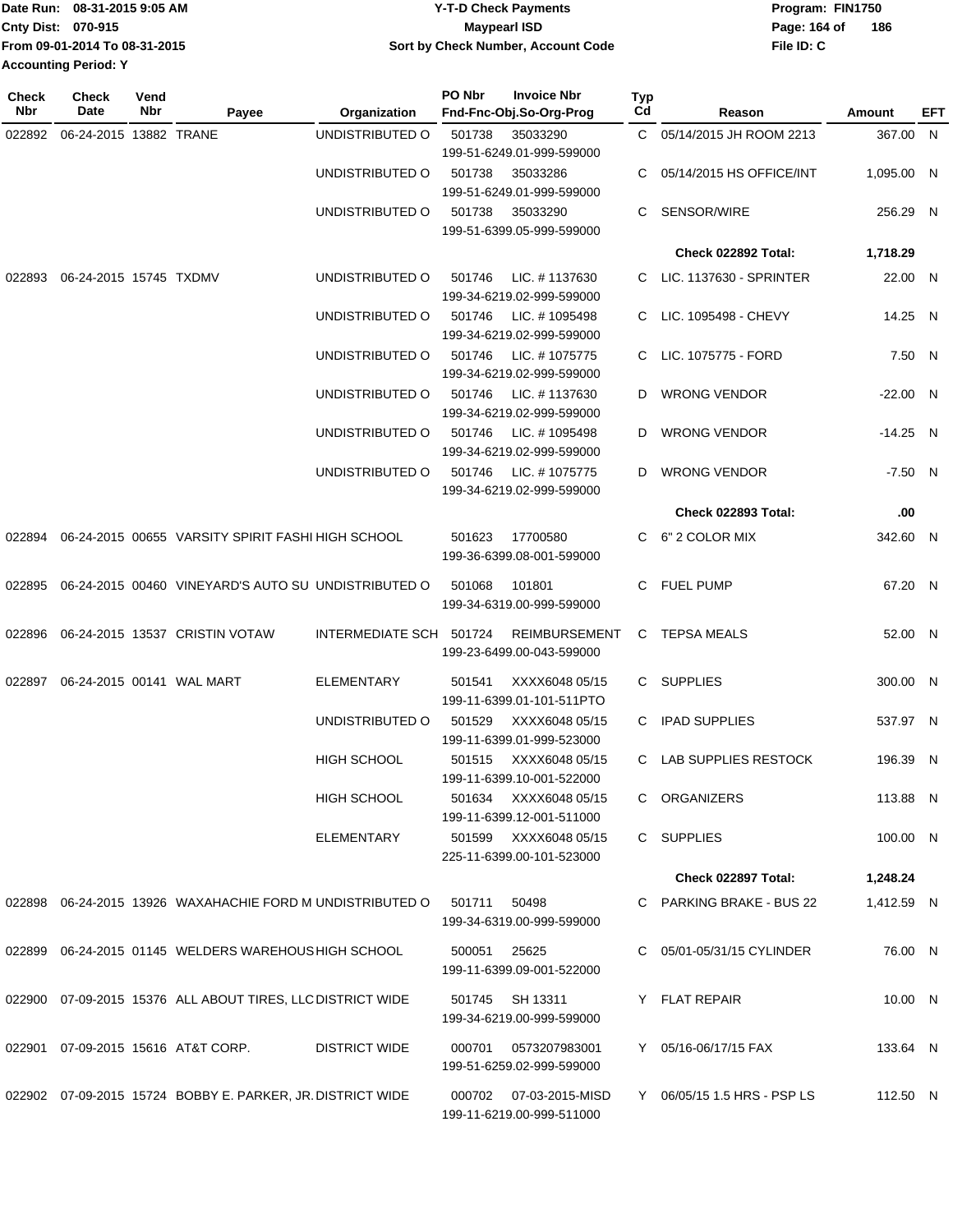|                             | Date Run: 08-31-2015 9:05 AM  | Y-T-D Check Payments               | Program: FIN1750    |
|-----------------------------|-------------------------------|------------------------------------|---------------------|
| <b>Cnty Dist: 070-915</b>   |                               | Maypearl ISD                       | 186<br>Page: 165 of |
|                             | From 09-01-2014 To 08-31-2015 | Sort by Check Number, Account Code | File ID: C          |
| <b>Accounting Period: Y</b> |                               |                                    |                     |
|                             |                               |                                    |                     |

**Typ**

**Check**

**Check**

| Nbr    | Date<br>Nbr                          | Payee                                                                         | Organization            | Fnd-Fnc-Obj.So-Org-Prog                                     | Cd | Reason                      | <b>Amount</b> | <b>EFT</b> |
|--------|--------------------------------------|-------------------------------------------------------------------------------|-------------------------|-------------------------------------------------------------|----|-----------------------------|---------------|------------|
| 022903 |                                      | 07-09-2015 00217 CITY OF MAYPEARL                                             | UNDISTRIBUTED O         | 000710 80 06/15<br>199-51-6259.01-999-599000                |    | C 05/29-06/26/15 HS BALLFIE | 26.00 N       |            |
|        |                                      |                                                                               | UNDISTRIBUTED O         | 000710<br>1081 06/15<br>199-51-6259.01-999-599000           |    | C 05/29-06/26/15 LSK YARD   | 26.00 N       |            |
|        |                                      |                                                                               | UNDISTRIBUTED O         | 000710<br>1080 06/15<br>199-51-6259.01-999-599000           |    | 05/29-06/26/15 1024 W 4TH   | 51.00 N       |            |
|        |                                      |                                                                               | UNDISTRIBUTED O         | 000710<br>595 06/15<br>199-51-6259.01-999-599000            |    | 05/29-06/26/15 1025 W 4TH   | 51.00 N       |            |
|        |                                      |                                                                               | UNDISTRIBUTED O         | 1618 06/15<br>000710<br>199-51-6259.01-999-599000           | C. | 05/29-06/26/15 309 N. MAIN  | 51.00 N       |            |
|        |                                      |                                                                               | UNDISTRIBUTED O         | 000710<br>383 06/15<br>199-51-6259.01-999-599000            |    | 05/29-06/26/15 600 PHILLIP  | 51.00 N       |            |
|        |                                      |                                                                               | UNDISTRIBUTED O         | 000710<br>1394 06/15<br>199-51-6259.01-999-599000           |    | C 05/29-06/26/15 NEW CONC   | 51.00 N       |            |
|        |                                      |                                                                               | UNDISTRIBUTED O         | 000710<br>574 06/15<br>199-51-6259.01-999-599000            |    | C 05/29-06/26/15 JH YARD M  | 81.00 N       |            |
|        |                                      |                                                                               | UNDISTRIBUTED O         | 000710 82 06/15<br>199-51-6259.01-999-599000                | C. | 05/29-06/26/15 400 PANTH    | 328.80 N      |            |
|        |                                      |                                                                               |                         |                                                             |    | <b>Check 022903 Total:</b>  | 716.80        |            |
| 022904 |                                      | 07-09-2015 00200 CLAIMS ADMINISTRATI HIGH SCHOOL                              |                         | 501770<br>11541<br>199-11-6143.00-001-511000                |    | C 1ST QTR INSTALLMENT       | 2,360.00 N    |            |
|        |                                      |                                                                               | MAYPEARL JUNIOR         | 501770<br>11541<br>199-11-6143.00-041-511000                |    | 1ST QTR INSTALLMENT         | 2,360.00 N    |            |
|        |                                      |                                                                               | INTERMEDIATE SCH 501770 | 11541<br>199-11-6143.00-043-511000                          |    | C 1ST QTR INSTALLMENT       | 2,360.00 N    |            |
|        |                                      |                                                                               | <b>ELEMENTARY</b>       | 501770 11541<br>199-11-6143.00-101-511000                   |    | C 1ST QTR INSTALLMENT       | 2,357.00 N    |            |
|        |                                      |                                                                               |                         |                                                             |    | Check 022904 Total:         | 9,437.00      |            |
|        |                                      | 022905 07-09-2015 15862 COMFORT SUITES                                        | <b>DISTRICT WIDE</b>    | 501750<br><b>HOWINGTON</b><br>199-11-6411.03-101-511000     |    | Y LODGING FOR PE            | 152.84 N      |            |
|        |                                      | 022906 07-09-2015 00218 THE COWBOY BANK O DISTRICT WIDE                       |                         | 501760<br><b>COACHES MEALS</b><br>199-36-6499.05-001-599000 |    | Y MEALS FOR COACHES CLI     | 136.00 N      |            |
|        |                                      |                                                                               | <b>DISTRICT WIDE</b>    | <b>GAS CARDS</b><br>000703<br>199-34-6311.01-999-599000     |    | Y REFILL GAS CARDS FOR F    | 461.35 N      |            |
|        |                                      |                                                                               |                         |                                                             |    | <b>Check 022906 Total:</b>  | 597.35        |            |
|        |                                      | 022907  07-09-2015  13279  CROSS COUNTRY PES UNDISTRIBUTED O                  |                         | 500170<br>- 33116<br>199-51-6249.00-999-599000              |    | C JUNE 2015 MONTHLY         | 250.00 N      |            |
|        |                                      | 022908  07-09-2015  01547  EICHELBAUM WARDEL DIR COST- ADMINIS  000704  51482 |                         | 199-41-6211.00-720-599000                                   |    | C 05/19-06/04/15 LEGAL FEE  | 481.24 N      |            |
|        |                                      | 022909 07-09-2015 00060 LUCKIES AUTO AND T UNDISTRIBUTED O                    |                         | 501755<br>000082428<br>199-34-6219.00-999-599000            |    | C LIC.108-4692/BUS 25 INSP  | 40.00 N       |            |
|        |                                      | 022910 07-09-2015 12959 MAVERICK METAL TRA HIGH SCHOOL                        |                         | 501302 85373<br>199-11-6639.00-001-522000                   |    | C 27/8 DRILL STEM           | 669.80 N      |            |
|        |                                      | 022911 07-09-2015 13306 MOUNTAIN PEAK SPE UNDISTRIBUTED O                     |                         | 000705<br>11-0788-00 0615<br>199-51-6259.79-999-522000      |    | C 05/08-06/07/15 12636 FM   | 31.20 N       |            |
|        | 022912 07-09-2015 00287 OFFICE DEPOT |                                                                               | <b>HIGH SCHOOL</b>      | 501703<br>776370022001<br>199-36-6399.08-001-599000         |    | C PAINT                     | 55.51 N       |            |
|        |                                      |                                                                               | ADMINISTRATIVE          | 501707 776349030001<br>199-41-6399.01-701-599000            |    | C NOTES, POPUP/LABELS       | 97.91 N       |            |
|        |                                      |                                                                               | <b>ADMINISTRATIVE</b>   | 501707 776349114001<br>199-41-6399.01-701-599000            |    | C CABINETS                  | 237.98 N      |            |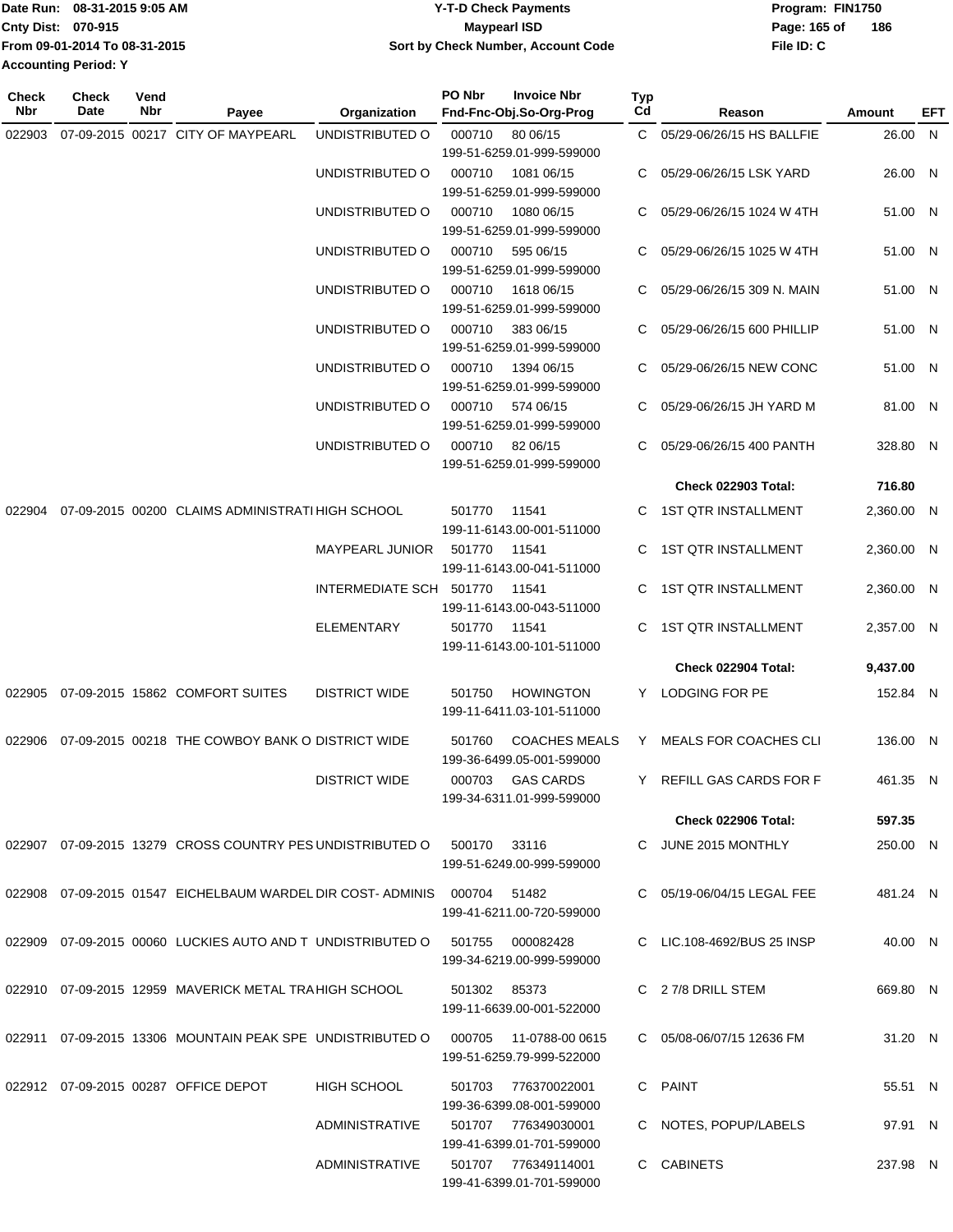| Date Run: 08-31-2015 9:05 AM  | <b>Y-T-D Check Payments</b>        | Program: FIN1750 |     |
|-------------------------------|------------------------------------|------------------|-----|
| <b>Cnty Dist: 070-915</b>     | Maypearl ISD                       | Page: 166 of     | 186 |
| From 09-01-2014 To 08-31-2015 | Sort by Check Number, Account Code | File ID: C       |     |
| <b>Accounting Period: Y</b>   |                                    |                  |     |

| Check<br>Nbr | Check<br>Date | Vend<br>Nbr | Payee                                                   | Organization                           | PO Nbr | <b>Invoice Nbr</b><br>Fnd-Fnc-Obj.So-Org-Prog       | Typ<br>Cd | Reason                       | Amount      | EFT |
|--------------|---------------|-------------|---------------------------------------------------------|----------------------------------------|--------|-----------------------------------------------------|-----------|------------------------------|-------------|-----|
|              |               |             |                                                         | UNDISTRIBUTED O                        | 501726 | 777171871001<br>224-11-6399.00-999-523000           |           | C 1" BINDERS/TAPE            | 70.22 N     |     |
|              |               |             |                                                         | UNDISTRIBUTED O                        | 501726 | 777171615001<br>224-11-6399.00-999-523000           | C.        | 2" BINDERS                   | 29.46 N     |     |
|              |               |             |                                                         |                                        |        |                                                     |           | Check 022912 Total:          | 491.08      |     |
| 022913       |               |             | 07-09-2015 14574 PERMA-BOUND BOOK UNDISTRIBUTED O       |                                        | 501278 | 1632902-00<br>199-11-6399.01-999-523000             | C         | <b>BOOKS</b>                 | 372.77 N    |     |
| 022914       |               |             | 07-09-2015 15465 PINNACLE OFFICE GR UNDISTRIBUTED O     |                                        | 000706 | 11657<br>199-41-6219.07-999-599000                  | C         | <b>RISO RETURN FREIGHT/S</b> | 150.00 N    |     |
| 022915       |               |             | 07-09-2015 14927 REPUBLIC SERVICES UNDISTRIBUTED O      |                                        | 000709 | 0794-010440413<br>199-51-6259.03-999-599000         | C         | 07/01-07/31/15 WASTE RE      | 1,547.83 N  |     |
| 022916       |               |             | 07-09-2015 13383 SKYBEAM TEXAS                          | UNDISTRIBUTED O                        | 000708 | 813710001004619<br>199-53-6249.04-999-599000        | C         | 07/08-08/07/15 MTHLY INT     | 1,800.00 N  |     |
| 022917       |               |             | 07-09-2015 00234 SOUTHWEST INTERNA UNDISTRIBUTED O      |                                        | 501756 | 854233<br>199-34-6319.00-999-599000                 | C         | <b>BUS 21/INSTRUMENT CLU</b> | 1.094.55 N  |     |
| 022918       |               |             | 07-09-2015 15211 THOMAS SOUTHALL E UNDISTRIBUTED O      |                                        | 501757 | 06/12-07/01/15<br>199-51-6249.00-999-599000         | C         | 06/12-07/01-INT.CAFE/LAB/    | 1,445.00 N  |     |
| 022919       |               |             | 07-09-2015 00479 TRACTOR SUPPLY CO HIGH SCHOOL          |                                        | 501295 | 2023 06/15<br>199-11-6639.00-001-522000             | C         | T POST/BARBED WIRE/TU        | 1,089.33 N  |     |
|              |               |             |                                                         | UNDISTRIBUTED O                        | 500047 | 2023 06/15<br>199-51-6319.02-999-599000             | C         | TRIM LINE MAXI/PUMP          | 99.97 N     |     |
|              |               |             |                                                         |                                        |        |                                                     |           | Check 022919 Total:          | 1,189.30    |     |
| 022920       |               |             | 07-09-2015 00134 TXU ENERGY                             | UNDISTRIBUTED O                        | 000707 | 052002437532<br>199-51-6259.04-999-599000           | С         | 05/13-06/11/15 SECURITY      | 333.01 N    |     |
| 022921       |               |             | 07-09-2015 00460 VINEYARD'S AUTO SU UNDISTRIBUTED O     |                                        | 501747 | 103998<br>199-34-6319.00-999-599000                 | C         | <b>FLEET OIL</b>             | 741.24 N    |     |
| 022922       |               |             | 07-09-2015 15724 BOBBY E. PARKER, JR. UNDISTRIBUTED O   |                                        | 000711 | 06-04-2015-MISD<br>199-11-6219.00-999-511000        | C         | 7 HRS - PSP LSK              | 619.11 N    |     |
| 022923       |               |             | 07-13-2015 14386 LIFE SCHOOL                            | <b>DISTRICT WIDE</b>                   | 000712 | <b>BOOSTER CHECK</b><br>199-00-5752.05-000-500000   | C         | <b>MEAL REFUND - BOOSTE</b>  | 835.00 N    |     |
|              |               |             | 022924 07-16-2015 15809 ACTION PUBLISHING I HIGH SCHOOL |                                        |        | 501672 101469<br>199-11-6399.12-001-511000          |           | C GRADEBOOKS/PLANBOO         | 387.63 N    |     |
|              |               |             | 022925 07-16-2015 01256 AT&T MOBILITY                   | UNDISTRIBUTED O                        |        | 000713 824711164 06/15<br>199-52-6259.00-999-599000 |           | C 06/03-07/02/15 BUS CELLU   | 124.86 N    |     |
|              |               |             | 022926 07-16-2015 00069 ATMOS ENERGY                    | UNDISTRIBUTED O                        | 000714 | 3030380238 0615<br>199-51-6259.00-999-599000        |           | C 06/02-07/01/15 400 PANTH   | 54.59 N     |     |
|              |               |             |                                                         | UNDISTRIBUTED O 000714 3030318485 0615 |        | 199-51-6259.00-999-599000                           |           | C 06/02-07/01/15 1024 W 4TH  | 66.78 N     |     |
|              |               |             |                                                         | UNDISTRIBUTED O 000714 3030318181 0615 |        | 199-51-6259.00-999-599000                           |           | C 06/02-07/01/15 1025 W 4TH  | 81.85 N     |     |
|              |               |             |                                                         | UNDISTRIBUTED O 000714 3030380470 0615 |        | 199-51-6259.00-999-599000                           |           | C 06/02-07/01/15 600 PHILLIP | 109.71 N    |     |
|              |               |             |                                                         |                                        |        |                                                     |           | <b>Check 022926 Total:</b>   | 312.93      |     |
|              |               |             | 022927 07-16-2015 15836 AVID CENTER                     | MAYPEARL JUNIOR 501564 93430           |        | 199-11-6399.17-041-511000                           |           | C JH LIBRARY SET             | 2,100.00 N  |     |
|              |               |             |                                                         | MAYPEARL JUNIOR 501564 93430           |        | 199-11-6499.02-041-511000                           |           | C MEMBERSHIP/TRAINING        | 10,381.00 N |     |
|              |               |             |                                                         |                                        |        |                                                     |           | Check 022927 Total:          | 12,481.00   |     |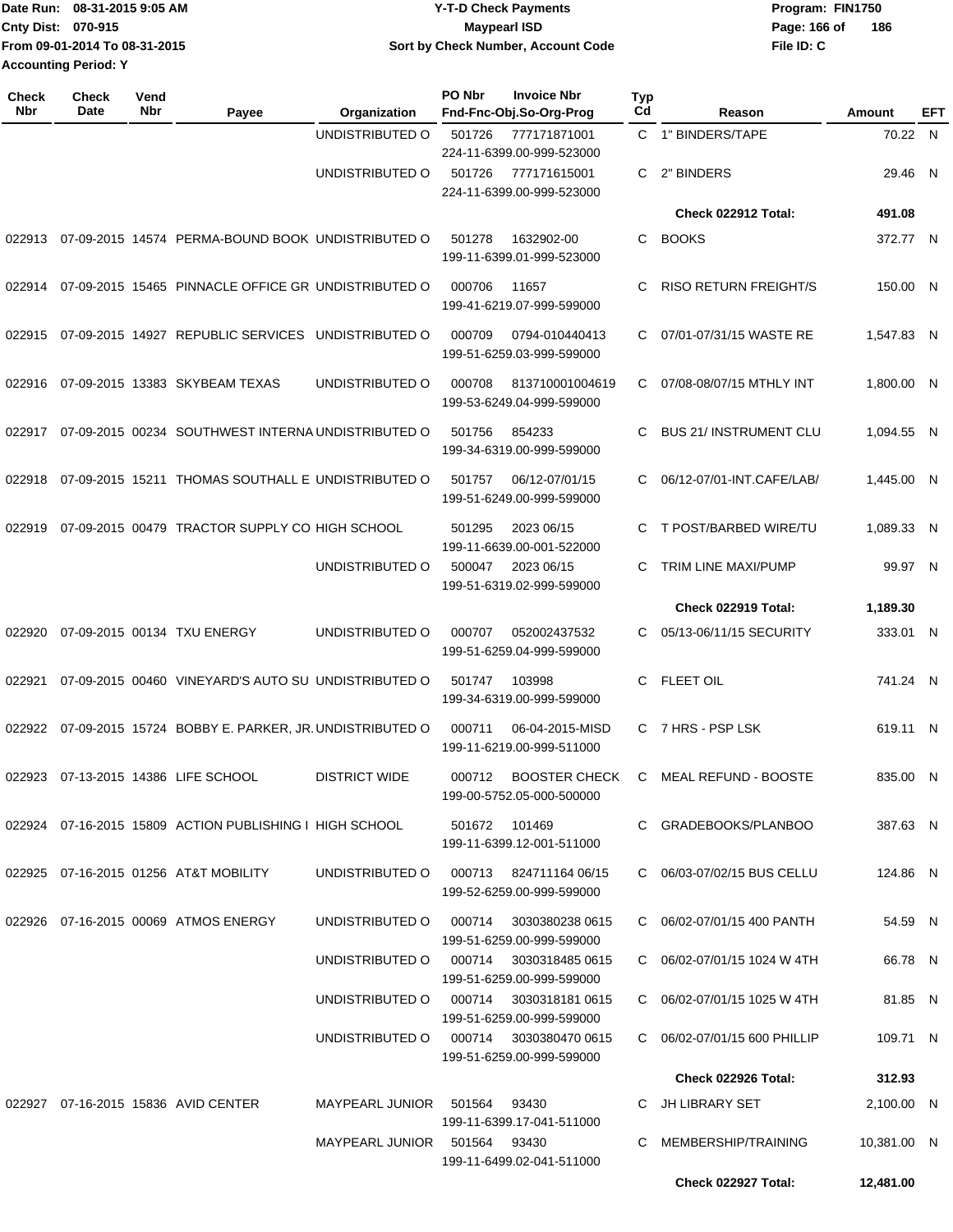| Date Run: 08-31-2015 9:05 AM  | <b>Y-T-D Check Payments</b>        | Program: FIN1750    |
|-------------------------------|------------------------------------|---------------------|
| <b>Cnty Dist: 070-915</b>     | Mavpearl ISD                       | 186<br>Page: 167 of |
| From 09-01-2014 To 08-31-2015 | Sort by Check Number, Account Code | File ID: C          |
| <b>Accounting Period: Y</b>   |                                    |                     |

| <b>Check</b><br>Nbr | Check<br>Date | Vend<br>Nbr | Payee                                                      | Organization                           | PO Nbr        | <b>Invoice Nbr</b><br>Fnd-Fnc-Obj.So-Org-Prog                            | Typ<br>Cd    | Reason                        | Amount     | EFT |
|---------------------|---------------|-------------|------------------------------------------------------------|----------------------------------------|---------------|--------------------------------------------------------------------------|--------------|-------------------------------|------------|-----|
| 022928              |               |             | 07-16-2015 00015 C & C REFRIGERATIO UNDISTRIBUTED O        |                                        | 501784        | 31056<br>199-51-6249.00-999-599000                                       |              | C REPAIR FREEZER - JH         | 158.00 N   |     |
| 022929              |               |             | 07-16-2015 00871 CARD SERVICE CENT INTERMEDIATE SCH 501694 |                                        |               | XXXX0178 06/15<br>199-11-6399.00-043-524000                              |              | C INTERVENTION BOOKS          | 138.95 N   |     |
|                     |               |             |                                                            | INTERMEDIATE SCH 501692 XXXX0178 06/15 |               | 199-11-6399.12-043-511000                                                |              | C CLASSROOM HABITUDES/        | 318.95 N   |     |
|                     |               |             |                                                            | INTERMEDIATE SCH 501693                |               | XXXX0178 06/15<br>199-23-6399.01-043-599000                              |              | C BOOKS                       | 60.77 N    |     |
|                     |               |             |                                                            | UNDISTRIBUTED O                        | 501722        | XXXX0178 06/15                                                           |              | C CROSS BATTERY ASSESS        | 51.04 N    |     |
|                     |               |             |                                                            | UNDISTRIBUTED O                        | 000716        | 199-31-6399.00-999-523000<br>XXXX0178 06/15                              |              | C TASBO FUEL FOR TAHOE        | 44.57 N    |     |
|                     |               |             |                                                            | ADMINISTRATIVE                         | 000715        | 199-34-6311.01-999-599000<br>XXXX0046 06/15                              |              | C SLI FUEL                    | 122.65 N   |     |
|                     |               |             |                                                            | DIR COST- ADMINIS                      | 000716        | 199-41-6411.01-701-599000<br>XXXX0178 06/15<br>199-41-6411.01-720-599000 |              | C TASBO LODGING/MEAL          | 588.86 N   |     |
|                     |               |             |                                                            | <b>SCHOOL BOARD</b>                    | 000715        | XXXX0046 06/15<br>199-41-6499.00-702-599000                              | C.           | SLI BOARD MEAL                | 383.06 N   |     |
|                     |               |             |                                                            | <b>SCHOOL BOARD</b>                    | 501729        | XXXX0178 06/15<br>199-41-6499.02-702-599000                              |              | C SCHOOL BOARD MEAL           | 59.50 N    |     |
|                     |               |             |                                                            |                                        |               |                                                                          |              | Check 022929 Total:           | 1,768.35   |     |
| 022930              |               |             | 07-16-2015 12536 DESOTO JANITORIAL UNDISTRIBUTED O         |                                        | 501789        | 166020<br>199-51-6319.01-999-599000                                      | C.           | DISP ENVIROX H2O2             | 61.95 N    |     |
|                     |               |             |                                                            | UNDISTRIBUTED O                        | 501789        | 165764<br>199-51-6319.01-999-599000                                      |              | <b>FLOOR FINISH/LINERS/TO</b> | 1,515.79 N |     |
|                     |               |             |                                                            |                                        |               |                                                                          |              | <b>Check 022930 Total:</b>    | 1,577.74   |     |
| 022931              |               |             | 07-16-2015 12885 DIRECT ENERGY                             | UNDISTRIBUTED O                        | 000717        | 151690024568682<br>199-51-6259.04-999-599000                             | $\mathbf{C}$ | 05/13-06/11/15 HS SOUTH       | 9.08 N     |     |
|                     |               |             |                                                            | UNDISTRIBUTED O                        | 000717        | 151690024568682<br>199-51-6259.04-999-599000                             | C.           | 05/13-06/11/15 CATV TOW       | 9.31 N     |     |
|                     |               |             |                                                            | UNDISTRIBUTED O                        | 000717        | 151690024568682<br>199-51-6259.04-999-599000                             | C.           | 05/13-06/11/15 PORTABLE       | 31.56 N    |     |
|                     |               |             |                                                            | UNDISTRIBUTED O                        |               | 000717  151690024568682<br>199-51-6259.04-999-599000                     |              | C 05/13-06/11/15 INT PRACT    | 41.60 N    |     |
|                     |               |             |                                                            | UNDISTRIBUTED O 000717 151690024568682 |               | 199-51-6259.04-999-599000                                                |              | C 05/13-06/11/15 QUAD BUIL    | 255.04 N   |     |
|                     |               |             |                                                            | UNDISTRIBUTED O                        |               | 199-51-6259.04-999-599000                                                |              | C 05/13-06/11/15 HS SOUTH     | 3,602.42 N |     |
|                     |               |             |                                                            | UNDISTRIBUTED O                        |               | 000717  151690024568682<br>199-51-6259.04-999-599000                     |              | C 05/13-06/11/15 BUS BARN     | 203.45 N   |     |
|                     |               |             |                                                            | UNDISTRIBUTED O 000717 151690024568682 |               | 199-51-6259.04-999-599000                                                |              | C 05/13-06/11/15 INTERMEDI    | 1,401.48 N |     |
|                     |               |             |                                                            | UNDISTRIBUTED O 000717 151690024568682 |               | 199-51-6259.04-999-599000                                                |              | C 05/13-06/11/15 INT. CAFET   | 461.70 N   |     |
|                     |               |             |                                                            | UNDISTRIBUTED O 000717 151690024568683 |               | 199-51-6259.04-999-599000                                                |              | C 05/13-06/11/15 309 MAIN S   | 350.74 N   |     |
|                     |               |             |                                                            | UNDISTRIBUTED O 000717 151690024568682 |               | 199-51-6259.04-999-599000                                                |              | C 05/13-06/11/15 GOLF FACIL   | 257.80 N   |     |
|                     |               |             |                                                            |                                        |               |                                                                          |              | Check 022931 Total:           | 6,624.18   |     |
|                     |               |             | 022932 07-16-2015 13639 EAST TEXAS COPY SY UNDISTRIBUTED O |                                        | 000718 295683 | 199-11-6219.07-999-523000                                                |              | C 06/04-07/03/15 COPIERS B    | 31.99 N    |     |
|                     |               |             |                                                            | <b>HIGH SCHOOL</b>                     | 000718 295683 | 199-11-6269.00-001-511000                                                |              | C 06/04-07/03/15 COPIERS B    | 25.10 N    |     |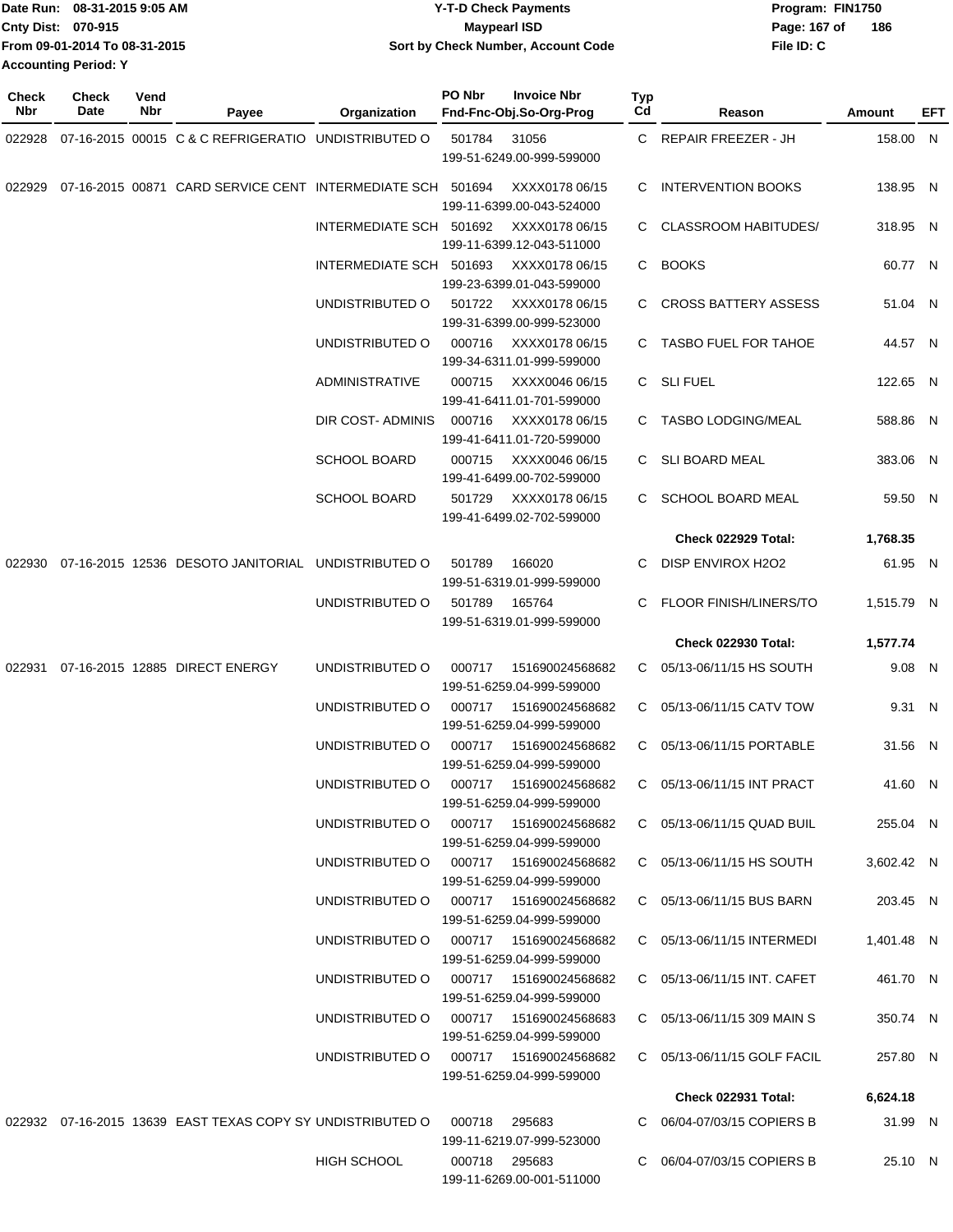| 08-31-2015 9:05 AM<br>Date Run: | <b>Y-T-D Check Payments</b>        | Program: FIN1750    |
|---------------------------------|------------------------------------|---------------------|
| <b>Cnty Dist: 070-915</b>       | Maypearl ISD                       | 186<br>Page: 168 of |
| From 09-01-2014 To 08-31-2015   | Sort by Check Number, Account Code | File ID: C          |
| <b>Accounting Period: Y</b>     |                                    |                     |

| Check<br>Nbr | <b>Check</b><br>Date           | Vend<br>Nbr | Payee                                                        | Organization            | PO Nbr      | <b>Invoice Nbr</b><br>Fnd-Fnc-Obj.So-Org-Prog | Typ<br>Cd | Reason                        | Amount     | EFT   |
|--------------|--------------------------------|-------------|--------------------------------------------------------------|-------------------------|-------------|-----------------------------------------------|-----------|-------------------------------|------------|-------|
|              |                                |             |                                                              | MAYPEARL JUNIOR         | 000718      | 295683                                        |           | C 06/04-07/03/15 COPIERS B    | 17.33 N    |       |
|              |                                |             |                                                              |                         |             | 199-11-6269.00-041-511000                     |           |                               |            |       |
|              |                                |             |                                                              | INTERMEDIATE SCH 000718 |             | 295683                                        | C         | 06/04-07/03/15 COPIERS B      | 2.00 N     |       |
|              |                                |             |                                                              |                         |             | 199-11-6269.00-043-599000                     |           |                               |            |       |
|              |                                |             |                                                              | <b>ELEMENTARY</b>       | 000718      | 295683                                        | C         | 06/04-07/03/15 COPIERS B      | 45.27 N    |       |
|              |                                |             |                                                              |                         |             | 199-11-6269.00-101-511000                     |           |                               |            |       |
|              |                                |             |                                                              | <b>ELEMENTARY</b>       | 000718      | 295683                                        | C         | 06/04-07/03/15 COPIERS B      | 18.67 N    |       |
|              |                                |             |                                                              |                         |             | 199-11-6269.00-101-599000                     |           |                               |            |       |
|              |                                |             |                                                              | <b>HIGH SCHOOL</b>      | 000718      | 295683                                        | C         | 06/04-07/03/15 COPIERS B      | 79.53 N    |       |
|              |                                |             |                                                              |                         |             | 199-11-6269.01-001-511000                     |           |                               |            |       |
|              |                                |             |                                                              | <b>MAYPEARL JUNIOR</b>  | 000718      | 295683                                        | C         | 06/04-07/03/15 COPIERS B      | 22.24 N    |       |
|              |                                |             |                                                              |                         |             | 199-11-6269.01-041-511000                     |           |                               |            |       |
|              |                                |             |                                                              | INTERMEDIATE SCH 000718 |             | 295683                                        | C         | 06/04-07/03/15 COPIERS B      | 28.24 N    |       |
|              |                                |             |                                                              |                         |             | 199-11-6269.01-043-511000                     |           |                               |            |       |
|              |                                |             |                                                              | DIR COST-ADMINIS        | 000718      | 295683                                        | C         | 06/04-07/03/15 COPIERS B      | 29.12 N    |       |
|              |                                |             |                                                              |                         |             | 199-41-6249.00-720-599000                     |           |                               |            |       |
|              |                                |             |                                                              | DIR COST- ADMINIS       | 000718      | 295683                                        | C         | 06/04-07/03/15 COPIERS C      | 68.85 N    |       |
|              |                                |             |                                                              |                         |             | 199-41-6249.00-720-599000                     |           |                               |            |       |
|              |                                |             |                                                              |                         |             |                                               |           | Check 022932 Total:           | 368.34     |       |
| 022933       |                                |             | 07-16-2015 12186 ELLIOTT ELECTRIC                            | UNDISTRIBUTED O         | 500990      | 09-83640-01                                   | C.        | STRAPS/BRACKETS/CON           | 470.12 N   |       |
|              |                                |             |                                                              |                         |             | 199-51-6319.04-999-599000                     |           |                               |            |       |
|              |                                |             |                                                              |                         |             |                                               |           |                               |            |       |
| 022934       |                                |             | 07-16-2015 00040 FLATT STATIONERS, I INTERMEDIATE SCH 501712 |                         |             | 292303-00                                     | C         | LAMINATOR/FILM                | 2,314.99 N |       |
|              |                                |             |                                                              |                         |             | 199-11-6399.16-043-511000                     |           |                               |            |       |
| 022935       |                                |             | 07-16-2015 14120 HARRIS COMPUTER S UNDISTRIBUTED O           |                         | 000724      | XT00105889                                    | C         | 06/01-06/30/15 EZ SCHOOL      | 8.75 N     |       |
|              |                                |             |                                                              |                         |             | 240-35-6219.00-999-599000                     |           |                               |            |       |
|              |                                |             |                                                              |                         |             |                                               |           |                               |            |       |
| 022936       |                                |             | 07-16-2015 14886 HEALTH SPECIAL RISK HIGH SCHOOL             |                         | 501778      | SB20CC-P-100444                               | C.        | 2015-16 STUDENT INSURA        | 1,623.07 N |       |
|              |                                |             |                                                              |                         |             | 199-36-6499.01-001-599000                     |           |                               |            |       |
| 022937       |                                |             | 07-16-2015 15801 HEAT MECHANICAL A UNDISTRIBUTED O           |                         | 501785      | 2445                                          |           | <b>HVAC SERVICE - ADMIN B</b> |            | .01 N |
|              |                                |             |                                                              |                         |             | 199-51-6249.01-999-599000                     |           |                               |            |       |
|              |                                |             |                                                              | UNDISTRIBUTED O         | 501790      | 2478                                          | C.        | HVAC SERVICE - HS/LSK/J       | 8,190.00 N |       |
|              |                                |             |                                                              |                         |             | 199-51-6249.01-999-599000                     |           |                               |            |       |
|              |                                |             |                                                              | UNDISTRIBUTED O         | 501785      | 2445                                          |           | C HVAC SERVICE - ADMIN B      | 124.94 N   |       |
|              |                                |             |                                                              |                         |             | 199-51-6249.01-999-599000                     |           |                               |            |       |
|              |                                |             |                                                              | UNDISTRIBUTED O         | 501785 2445 |                                               |           | C HVAC SERVICE - ADMIN B      | 200.00 N   |       |
|              |                                |             |                                                              |                         |             | 199-51-6399.05-999-599000                     |           |                               |            |       |
|              |                                |             |                                                              | UNDISTRIBUTED O         | 501790 2478 |                                               |           | C HVAC SERVICE - HS/LSK/J     | 910.00 N   |       |
|              |                                |             |                                                              |                         |             | 199-51-6399.05-999-599000                     |           |                               |            |       |
|              |                                |             |                                                              |                         |             |                                               |           | Check 022937 Total:           | 9,424.95   |       |
|              |                                |             | 022938 07-16-2015 15849 HERBERT L. FLAKE COUNDISTRIBUTED O   |                         | 501659      | INV1411258                                    |           | C PANIC EXIT DEVICE           | 2,058.00 N |       |
|              |                                |             |                                                              |                         |             | 199-51-6319.04-999-599000                     |           |                               |            |       |
|              |                                |             | 022939 07-16-2015 15864 JAMES HERROD                         | HIGH SCHOOL             |             | 501777 REIMBURSEMENT                          |           | C MEALS/LODGING FOR TR        | 315.68 N   |       |
|              |                                |             |                                                              |                         |             | 199-11-6411.04-001-522000                     |           |                               |            |       |
|              |                                |             |                                                              |                         |             |                                               |           |                               |            |       |
|              |                                |             | 022940 07-16-2015 12164 JRP BUILD, INC.                      | UNDISTRIBUTED O         | 501657 4130 |                                               |           | C CONSTRUCTION AT GOLF        | 9,990.00 N |       |
|              |                                |             |                                                              |                         |             | 199-36-6639.01-999-599000                     |           |                               |            |       |
|              |                                |             | 022941 07-16-2015 15462 LEE'S KEYS                           | UNDISTRIBUTED O         |             | 501792 FENCE DEPOSIT                          |           | C DEPOSIT FOR FENCE PAI       | 1,500.00 N |       |
|              |                                |             |                                                              |                         |             | 199-51-6249.00-999-599000                     |           |                               |            |       |
|              |                                |             |                                                              |                         |             |                                               |           |                               |            |       |
|              | 022942 07-16-2015 15098 LOWE'S |             |                                                              | UNDISTRIBUTED O         | 501682      | 99007281357 615                               |           | C FLOORING FOR GOLF           | 758.87 N   |       |
|              |                                |             |                                                              |                         |             | 199-36-6639.01-999-599000                     |           |                               |            |       |
|              |                                |             |                                                              | UNDISTRIBUTED O         |             | 501749 99007281357 615                        |           | C SUMMER MAINTENANCE          | 5,103.47 N |       |
|              |                                |             |                                                              |                         |             | 199-51-6319.02-999-599000                     |           |                               |            |       |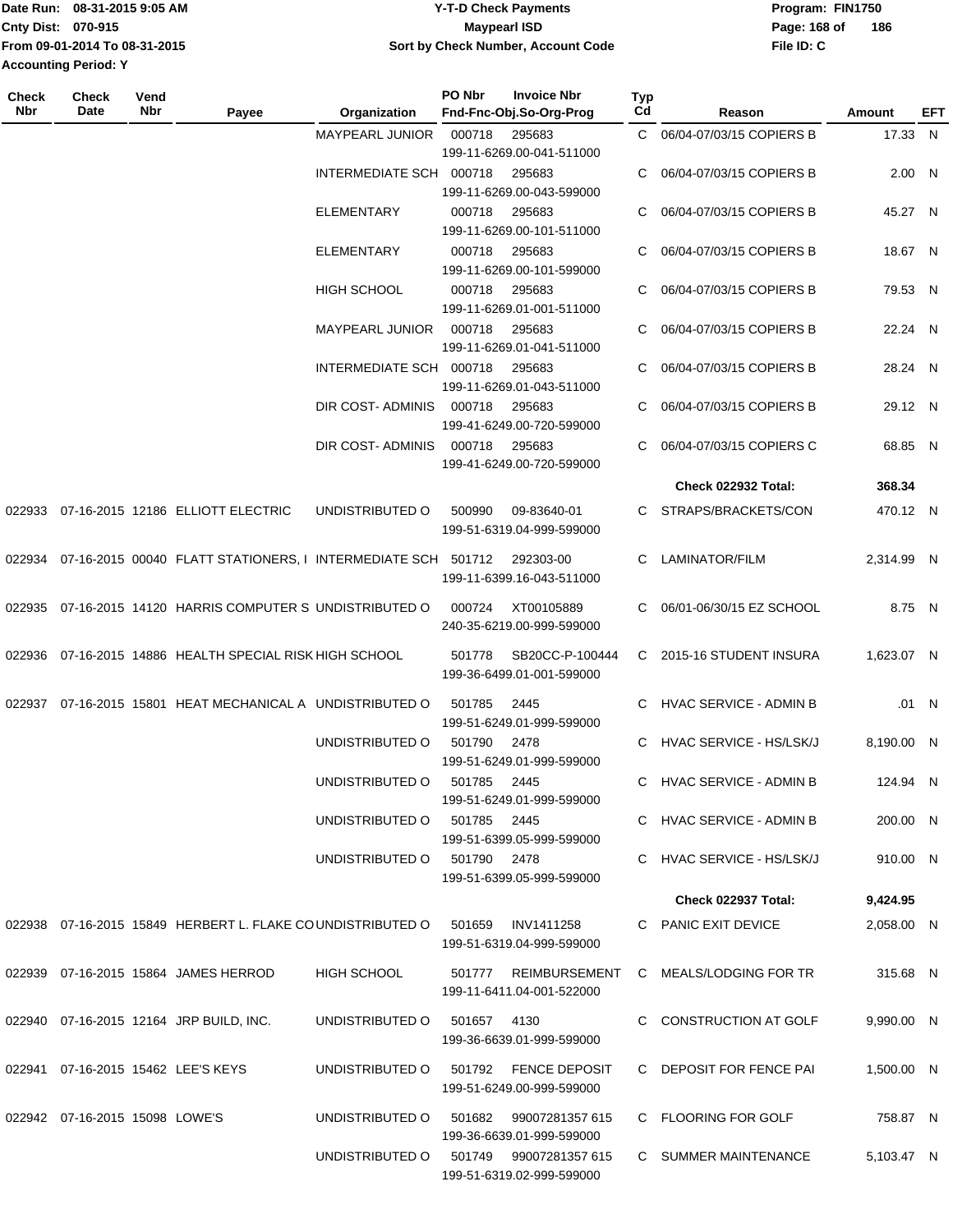| IDate Run: 08-31-2015 9:05 AM | <b>Y-T-D Check Payments</b>        | Program: FIN1750    |
|-------------------------------|------------------------------------|---------------------|
| <b>Cnty Dist: 070-915</b>     | <b>Mavpearl ISD</b>                | 186<br>Page: 169 of |
| From 09-01-2014 To 08-31-2015 | Sort by Check Number, Account Code | File ID: C          |
| <b>Accounting Period: Y</b>   |                                    |                     |

| <b>Check</b><br><b>Nbr</b> | Check<br>Date | Vend<br>Nbr | Payee                                                      | Organization         | PO Nbr | <b>Invoice Nbr</b><br>Fnd-Fnc-Obj.So-Org-Prog | Typ<br>Cd    | Reason                        | Amount     | EFT |
|----------------------------|---------------|-------------|------------------------------------------------------------|----------------------|--------|-----------------------------------------------|--------------|-------------------------------|------------|-----|
|                            |               |             |                                                            | UNDISTRIBUTED O      | 501674 | 99007281357 615<br>199-51-6319.04-999-599000  | $\mathbf{C}$ | <b>SUMMER MAINTENANCE</b>     | 4,000.00 N |     |
|                            |               |             |                                                            |                      |        |                                               |              | Check 022942 Total:           | 9,862.34   |     |
| 022943                     |               |             | 07-16-2015 15740 MOORE RECYCLING L UNDISTRIBUTED O         |                      | 000719 | 0001242488<br>199-51-6259.03-999-599000       | С            | 06/01-06/30/15 RECYCLE I      | 22.02 N    |     |
|                            |               |             |                                                            | UNDISTRIBUTED O      | 000719 | 0001242486<br>199-51-6259.03-999-599000       | С            | 06/01-06/30/15 RECYCLE L      | 71.23 N    |     |
|                            |               |             |                                                            | UNDISTRIBUTED O      | 000719 | 0001242485<br>199-51-6259.03-999-599000       | С            | 06/01-06/30/15 RECYCLE J      | 21.27 N    |     |
|                            |               |             |                                                            | UNDISTRIBUTED O      | 000719 | 0001242487<br>199-51-6259.03-999-599000       | С            | 06/01-06/30/15 RECYCLE A      | 25.35 N    |     |
|                            |               |             |                                                            | UNDISTRIBUTED O      | 000719 | 0001242484<br>199-51-6259.03-999-599000       | С            | 06/01-06/30/15 RECYCLE H      | 20.88 N    |     |
|                            |               |             |                                                            |                      |        |                                               |              | <b>Check 022943 Total:</b>    | 160.75     |     |
| 022944                     |               |             | 07-16-2015 15865 CARRIE MULVANY                            | <b>DISTRICT WIDE</b> | 000725 | LUNCH ACCOUNT<br>240-00-5751.01-000-500000    | С            | LUNCH ACCOUNT REFUN           | 14.12 N    |     |
| 022945                     |               |             | 07-16-2015 14075 NATIONAL TELESYSTE UNDISTRIBUTED O        |                      | 000723 | 315763<br>199-51-6259.02-999-599000           | С            | <b>REMOTE SERVICE FEE</b>     | 74.50 N    |     |
| 022946                     |               |             | 07-16-2015 15814 NEC FINANCIAL SERVI UNDISTRIBUTED O       |                      | 000720 | 0001817944<br>199-51-6259.02-999-599000       | С            | SV8100 PHONE SYSTEM           | 1.340.27 N |     |
| 022947                     |               |             | 07-16-2015 00590 ORIENTAL TRADING C INTERMEDIATE SCH       |                      | 501702 | 672234979-01<br>199-12-6399.03-043-599000     | C            | BOOKMARKS/LANYARDS/           | 469.84 N   |     |
| 022948                     |               |             | 07-16-2015 14574 PERMA-BOUND BOOK HIGH SCHOOL              |                      | 500942 | 1623124-00<br>199-11-6399.04-001-511000       | С            | <b>LIBRARY BOOKS</b>          | 530.00 N   |     |
|                            |               |             |                                                            | <b>HIGH SCHOOL</b>   | 500942 | 1623124-00<br>199-12-6399.00-001-599000       | С            | <b>LIBRARY BOOKS</b>          | 333.63 N   |     |
|                            |               |             |                                                            |                      |        |                                               |              | Check 022948 Total:           | 863.63     |     |
| 022949                     |               |             | 07-16-2015 12836 R B SPORTING GOOD HIGH SCHOOL             |                      | 501773 | 0492095-IN<br>199-36-6399.02-001-599000       | C            | <b>VOLLEYBALL JERSEYS</b>     | 1,125.00 N |     |
|                            |               |             |                                                            | UNDISTRIBUTED O      | 501765 | 475045B-IN<br>199-36-6399.03-999-599GHS       | С            | <b>DISCUS CAGE NETS</b>       | 1,326.90 N |     |
|                            |               |             |                                                            |                      |        |                                               |              | Check 022949 Total:           | 2,451.90   |     |
|                            |               |             | 022950 07-16-2015 00369 SHERWIN WILLIAMS P UNDISTRIBUTED O |                      | 501741 | 3870-7<br>199-51-6319.02-999-599000           |              | C LACQUER                     | 93.21 N    |     |
|                            |               |             | 022951 07-16-2015 00234 SOUTHWEST INTERNA UNDISTRIBUTED O  |                      | 501787 | HP9792<br>199-34-6319.00-999-599000           | С            | HOUSING, INSTRUMENT C         | 604.13 N   |     |
|                            |               |             |                                                            | UNDISTRIBUTED O      |        | 501787 FP246974<br>199-34-6319.00-999-599000  | С            | <b>LAMP/LIGHTS/TAIL LIGHT</b> | 190.42 N   |     |
|                            |               |             |                                                            |                      |        |                                               |              | <b>Check 022951 Total:</b>    | 794.55     |     |
|                            |               |             | 022952 07-16-2015 15139 SUNNYVALE ISD                      | <b>HIGH SCHOOL</b>   | 000721 | 2014-15 UIL FEE<br>199-36-6499.01-001-599000  |              | C 2014-15 DISTRICT 12AAA      | 813.59 N   |     |
|                            |               |             | 022953 07-16-2015 00253 VERIZON SOUTHWEST UNDISTRIBUTED O  |                      | 000722 | 3767008409 0715<br>199-51-6259.02-999-599000  |              | C 06/28-07/27/15 FAX LOCAL    | 54.97 N    |     |
|                            |               |             |                                                            | UNDISTRIBUTED O      | 000722 | 3725000396 0715<br>199-51-6259.02-999-599000  |              | C 06/28-07/27/15 MONTHLY L    | 830.30 N   |     |
|                            |               |             |                                                            |                      |        |                                               |              | <b>Check 022953 Total:</b>    | 885.27     |     |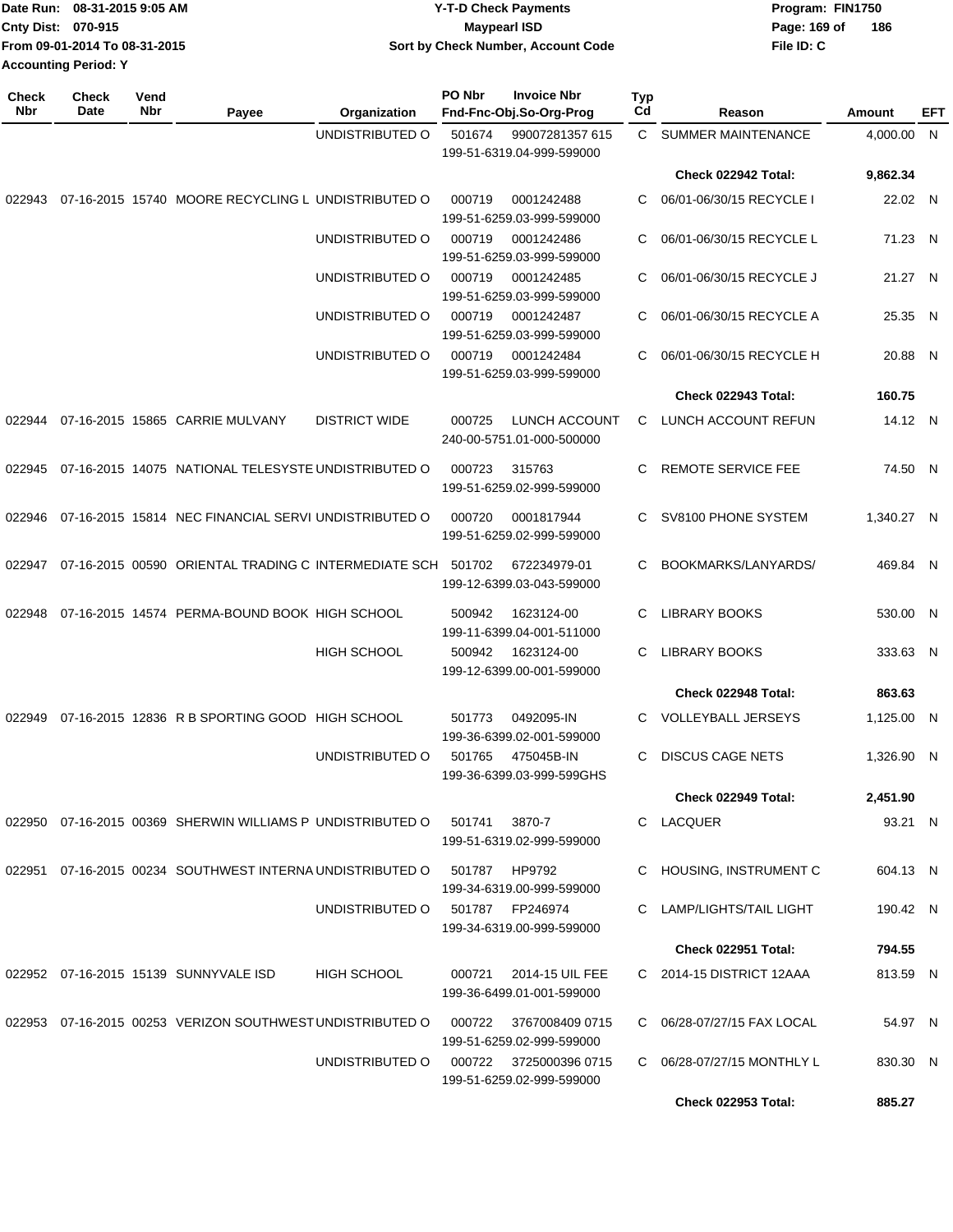|                             | Date Run: 08-31-2015 9:05 AM  | <b>Y-T-D Check Payments</b>        | Program: FIN1750 |     |
|-----------------------------|-------------------------------|------------------------------------|------------------|-----|
| <b>Cnty Dist: 070-915</b>   |                               | <b>Mavpearl ISD</b>                | Page: 170 of     | 186 |
|                             | From 09-01-2014 To 08-31-2015 | Sort by Check Number, Account Code | File ID: C       |     |
| <b>Accounting Period: Y</b> |                               |                                    |                  |     |

**Check**

| <b>Check</b><br><b>Nbr</b> | <b>Check</b><br>Date | Vend<br>Nbr | Payee                                                      | Organization                    | PO Nbr        | <b>Invoice Nbr</b><br>Fnd-Fnc-Obj.So-Org-Prog | Typ<br>Cd | Reason                       | Amount     | EFT |
|----------------------------|----------------------|-------------|------------------------------------------------------------|---------------------------------|---------------|-----------------------------------------------|-----------|------------------------------|------------|-----|
| 022954                     |                      |             | 07-16-2015 15165 WAXAHACHIE GLASS UNDISTRIBUTED O          |                                 | 501786        | 3583                                          |           | C WINDOW INSTALLATION -      | 125.00 N   |     |
|                            |                      |             |                                                            |                                 |               | 199-34-6219.00-999-599000                     |           |                              |            |     |
|                            |                      |             |                                                            | UNDISTRIBUTED O                 | 501786        | 3583<br>199-34-6319.00-999-599000             | C         | <b>LAMINATED GLASS - BUS</b> | 81.66 N    |     |
|                            |                      |             |                                                            |                                 |               |                                               |           | Check 022954 Total:          | 206.66     |     |
|                            |                      |             | 022955 07-20-2015 12185 AMPLIFY EDUCATION, UNDISTRIBUTED O |                                 | 501653        | 48732<br>199-11-6399.45-999-599000            |           | C 9/1/15-8/31/16 MCLASS TP   | 1,625.00 N |     |
|                            |                      |             | 022956 07-20-2015 13576 CANON FINANCIAL SE UNDISTRIBUTED O |                                 | 000732        | 15091714<br>199-11-6219.00-999-523000         | C         | 07/13/2015 COPIER LEASE      | 220.90 N   |     |
|                            |                      |             |                                                            | <b>HIGH SCHOOL</b>              | 000732        | 15091714<br>199-11-6269.00-001-511000         |           | 07/13/2015 COPIER LEASE      | 245.44 N   |     |
|                            |                      |             |                                                            | MAYPEARL JUNIOR                 | 000732        | 15091714<br>199-11-6269.00-041-511000         | C         | 07/13/2015 COPIER LEASE      | 245.44 N   |     |
|                            |                      |             |                                                            | INTERMEDIATE SCH 000732         |               | 15091714<br>199-11-6269.00-043-599000         | C         | 07/13/2015 COPIER LEASE      | 239.99 N   |     |
|                            |                      |             |                                                            | <b>ELEMENTARY</b>               | 000732        | 15091714<br>199-11-6269.00-101-511000         |           | C 07/13/2015 COPIER LEASE    | 245.44 N   |     |
|                            |                      |             |                                                            | <b>ELEMENTARY</b>               | 000732        | 15091714<br>199-11-6269.00-101-599000         |           | C 07/13/2015 COPIER LEASE    | 245.44 N   |     |
|                            |                      |             |                                                            | <b>HIGH SCHOOL</b>              | 000732        | 15091714<br>199-11-6269.01-001-511000         |           | C 07/13/2015 COPIER LEASE    | 1,227.20 N |     |
|                            |                      |             |                                                            | <b>MAYPEARL JUNIOR</b>          | 000732        | 15091714<br>199-11-6269.01-041-511000         |           | C 07/13/2015 COPIER LEASE    | 245.44 N   |     |
|                            |                      |             |                                                            | INTERMEDIATE SCH 000732         |               | 15091714<br>199-11-6269.01-043-511000         |           | C 07/13/2015 COPIER LEASE    | 239.99 N   |     |
|                            |                      |             |                                                            | DIR COST-ADMINIS                | 000732        | 15091714<br>199-41-6249.00-720-599000         |           | C 07/13/2015 COPIER LEASE    | 269.97 N   |     |
|                            |                      |             |                                                            |                                 |               |                                               |           | Check 022956 Total:          | 3,425.25   |     |
|                            |                      |             | 022957 07-20-2015 15656 DEPARTMENT OF INF UNDISTRIBUTED O  |                                 | 000726        | 15061298N<br>199-51-6259.02-999-599000        | C.        | 06/01-06/30/15 LONG DIST     | 33.32 N    |     |
|                            |                      |             | 022958 07-20-2015 13639 EAST TEXAS COPY SY HIGH SCHOOL     |                                 | 000727        | 296724<br>199-11-6269.00-001-511000           |           | C 06/09-07/08/15 PRINTERS    | 77.78 N    |     |
|                            |                      |             |                                                            | MAYPEARL JUNIOR  000727  296724 |               | 199-11-6269.00-041-511000                     |           | C 06/09-07/08/15 PRINTERS    | 19.28 N    |     |
|                            |                      |             |                                                            | MAYPEARL JUNIOR 000727 296724   |               | 199-11-6269.00-041-511000                     |           | C 06/09-07/08/15 PRINTERS    | 77.78 N    |     |
|                            |                      |             |                                                            | INTERMEDIATE SCH 000727 296724  |               | 199-11-6269.00-043-599000                     |           | C 06/09-07/08/15 PRINTERS    | 77.78 N    |     |
|                            |                      |             |                                                            | ELEMENTARY                      | 000727 296724 | 199-11-6269.00-101-511000                     |           | C 06/09-07/08/15 PRINTERS    | 13.20 N    |     |
|                            |                      |             |                                                            | ELEMENTARY                      | 000727 296724 | 199-11-6269.00-101-511000                     |           | C 06/09-07/08/15 PRINTERS    | 77.78 N    |     |
|                            |                      |             |                                                            | ELEMENTARY                      | 000727 296724 | 199-11-6269.00-101-599000                     |           | C 06/09-07/08/15 PRINTERS    | 77.77 N    |     |
|                            |                      |             |                                                            | HIGH SCHOOL                     | 000727 296724 | 199-11-6269.01-001-511000                     |           | C 06/09-07/08/15 PRINTERS    | 3.75 N     |     |
|                            |                      |             |                                                            | <b>HIGH SCHOOL</b>              | 000727 296724 | 199-11-6269.01-001-511000                     |           | C 06/09-07/08/15 PRINTERS    | 77.78 N    |     |
|                            |                      |             |                                                            | MAYPEARL JUNIOR  000727  296724 |               | 199-11-6269.01-041-511000                     |           | C 06/09-07/08/15 PRINTERS    | 77.78 N    |     |
|                            |                      |             |                                                            | INTERMEDIATE SCH 000727 296724  |               | 199-11-6269.01-043-511000                     |           | C 06/09-07/08/15 PRINTERS    | 77.78 N    |     |
|                            |                      |             |                                                            | DIR COST-ADMINIS 000727 296724  |               | 199-41-6249.00-720-599000                     |           | C 06/09-07/08/15 PRINTERS    | 77.77 N    |     |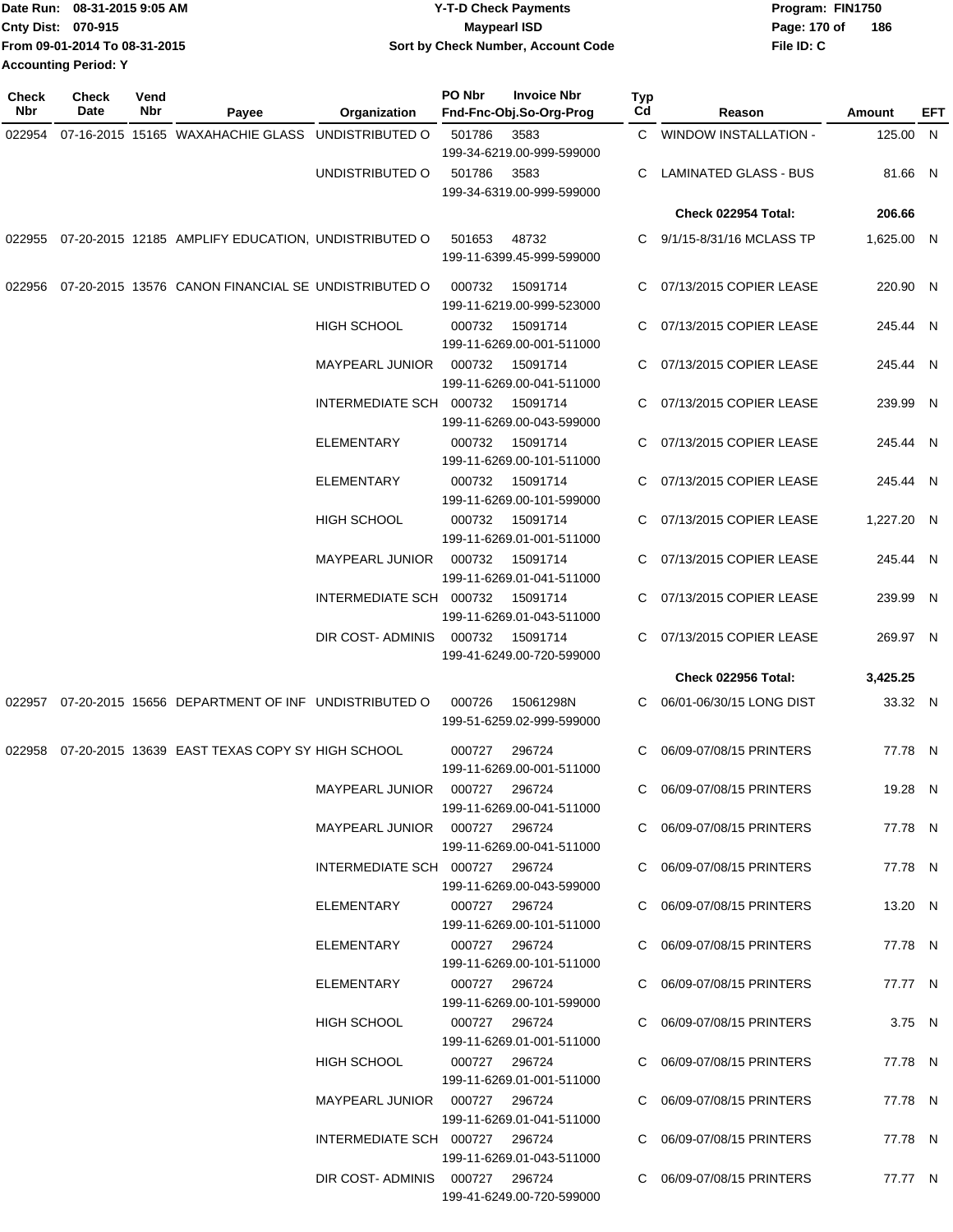|              | Date Run: 08-31-2015 9:05 AM  |             |                                                                             |                                  |        | <b>Y-T-D Check Payments</b>                                               |                  |                            | Program: FIN1750 |     |
|--------------|-------------------------------|-------------|-----------------------------------------------------------------------------|----------------------------------|--------|---------------------------------------------------------------------------|------------------|----------------------------|------------------|-----|
|              | Cnty Dist: 070-915            |             |                                                                             |                                  |        | <b>Maypearl ISD</b>                                                       |                  | Page: 171 of               | 186              |     |
|              | From 09-01-2014 To 08-31-2015 |             |                                                                             |                                  |        | Sort by Check Number, Account Code                                        |                  | File ID: C                 |                  |     |
|              | <b>Accounting Period: Y</b>   |             |                                                                             |                                  |        |                                                                           |                  |                            |                  |     |
| Check<br>Nbr | <b>Check</b><br>Date          | Vend<br>Nbr | Payee                                                                       | Organization                     | PO Nbr | <b>Invoice Nbr</b><br>Fnd-Fnc-Obj.So-Org-Prog                             | <b>Typ</b><br>Cd | Reason                     | Amount           | EFT |
|              |                               |             |                                                                             |                                  |        |                                                                           |                  | Check 022958 Total:        | 736.23           |     |
| 022959       | 07-20-2015 00243 HILCO        |             |                                                                             | UNDISTRIBUTED O                  | 000728 | 4705273700 0615                                                           | C.               | 06/02-07/02/15 FUEL TANK   | 30.47 N          |     |
|              |                               |             |                                                                             | UNDISTRIBUTED O                  | 000728 | 199-51-6259.04-999-599000<br>4706838900 0615                              | C.               | 06/02-07/02/15 MARQUEE     | 29.50 N          |     |
|              |                               |             |                                                                             | UNDISTRIBUTED O                  | 000728 | 199-51-6259.04-999-599000<br>4705171500 0615                              | C                | 06/02-07/02/15 SECURITY    | 32.61 N          |     |
|              |                               |             |                                                                             | UNDISTRIBUTED O                  | 000728 | 199-51-6259.04-999-599000<br>4705335301 0615                              | C                | 06/02-07/02/15 JUNIOR HIG  | 3,207.01 N       |     |
|              |                               |             |                                                                             | UNDISTRIBUTED O                  | 000728 | 199-51-6259.04-999-599000<br>4706312901 0615                              | C                | 06/02-07/02/15 LSK         | 3,347.09 N       |     |
|              |                               |             |                                                                             | UNDISTRIBUTED O                  | 000728 | 199-51-6259.04-999-599000<br>4602563301 0615                              | C                | 06/02-07/02/15 HS NORTH    | 2,555.64 N       |     |
|              |                               |             |                                                                             | UNDISTRIBUTED O                  | 000728 | 199-51-6259.04-999-599000<br>4602266500 0615                              | C                | 06/02-07/02/15 ATHLETIC F  | 1,000.75 N       |     |
|              |                               |             |                                                                             | UNDISTRIBUTED O                  | 000728 | 199-51-6259.04-999-599000<br>4706783900 0615<br>199-51-6259.78-999-522000 | C.               | 06/02-07/02/15 AG FACILIT  | 783.62 N         |     |
|              |                               |             |                                                                             |                                  |        |                                                                           |                  | <b>Check 022959 Total:</b> | 10,986.69        |     |
| 022960       |                               |             | 07-20-2015 00612 HOME DEPOT CREDIT UNDISTRIBUTED O                          |                                  | 501759 | XXXX7415 07/15<br>199-11-6639.47-999-511000                               | C.               | NEW DPOPS/HARDWARE         | 189.44 N         |     |
| 022961       |                               |             | 07-20-2015 15535 HOWARD TECHNOLO INTERMEDIATE SCH 501475                    |                                  |        | 15-00724323<br>199-11-6399.21-043-511000                                  | C                | INT. COMP LAB FURNITUR     | 3,755.75 N       |     |
| 022962       |                               |             | 07-20-2015 12551 INTERQUEST DETECTI HIGH SCHOOL                             |                                  | 000729 | 110004<br>199-11-6219.02-001-524000                                       | C                | HALF DAY - 05/22/2015      | 260.00 N         |     |
| 022963       |                               |             | 07-20-2015 15866 LEGACY ISP, LLC                                            | UNDISTRIBUTED O                  | 501795 | 11002<br>199-11-6639.50-999-599000                                        | C                | INT. COMP LAB CABLE DR     | 1,135.46 N       |     |
|              |                               |             | 022964 07-20-2015 00060 LUCKIES AUTO AND T UNDISTRIBUTED O 501806 000082518 |                                  |        | 199-34-6219.00-999-599000                                                 |                  | C SPRINTER INSPECTION/OI   | 22.00 N          |     |
|              |                               |             |                                                                             | UNDISTRIBUTED O                  |        | 501806 000082548<br>199-34-6219.00-999-599000                             |                  | C BUS 19 INSPECTION        | 40.00 N          |     |
|              |                               |             |                                                                             | UNDISTRIBUTED O 501806 000082545 |        | 199-34-6219.00-999-599000                                                 |                  | C BUS 26 INSPECTION        | 40.00 N          |     |
|              |                               |             |                                                                             | UNDISTRIBUTED O 501806 000082535 |        | 199-34-6219.00-999-599000                                                 |                  | C BUS 5848 INSPECTION      | 40.00 N          |     |
|              |                               |             |                                                                             | UNDISTRIBUTED O 501806 000082560 |        | 199-34-6219.00-999-599000                                                 |                  | C BUS 5851 INSPECTION      | 40.00 N          |     |
|              |                               |             |                                                                             | UNDISTRIBUTED O 501806 000082536 |        | 199-34-6219.00-999-599000                                                 |                  | C BUS 5852 INSPECTION      | 40.00 N          |     |
|              |                               |             |                                                                             | UNDISTRIBUTED O 501806 000082563 |        | 199-34-6219.00-999-599000                                                 |                  | C SUBURBAN#1 INSPECTIO     | 25.50 N          |     |
|              |                               |             |                                                                             | UNDISTRIBUTED O 501806 000082518 |        | 199-34-6319.00-999-599000                                                 |                  | C SPRINTER INSPECTION/OI   | 126.24 N         |     |
|              |                               |             |                                                                             |                                  |        |                                                                           |                  | Check 022964 Total:        | 373.74           |     |
|              |                               |             | 022965 07-20-2015 12836 R B SPORTING GOOD UNDISTRIBUTED O 501140 0482958-IN |                                  |        | 199-36-6399.05-999-599000                                                 |                  | C TRACK UNIFORMS           | 977.50 N         |     |
|              |                               |             | 022966 07-20-2015 00552 TASB, INC.                                          | <b>SCHOOL BOARD</b>              |        | 501130 2015 SLI<br>199-41-6419.00-702-599000                              |                  | C SLI REGISTRATION         | 3,960.00 N       |     |

022967 07-20-2015 12471 TEXAS DEPARTMENT ADMINISTRATIVE 000730 CRS201506065604 C 06/01-06/30/15 RECORD R

199-41-6219.10-701-599000

1.00 N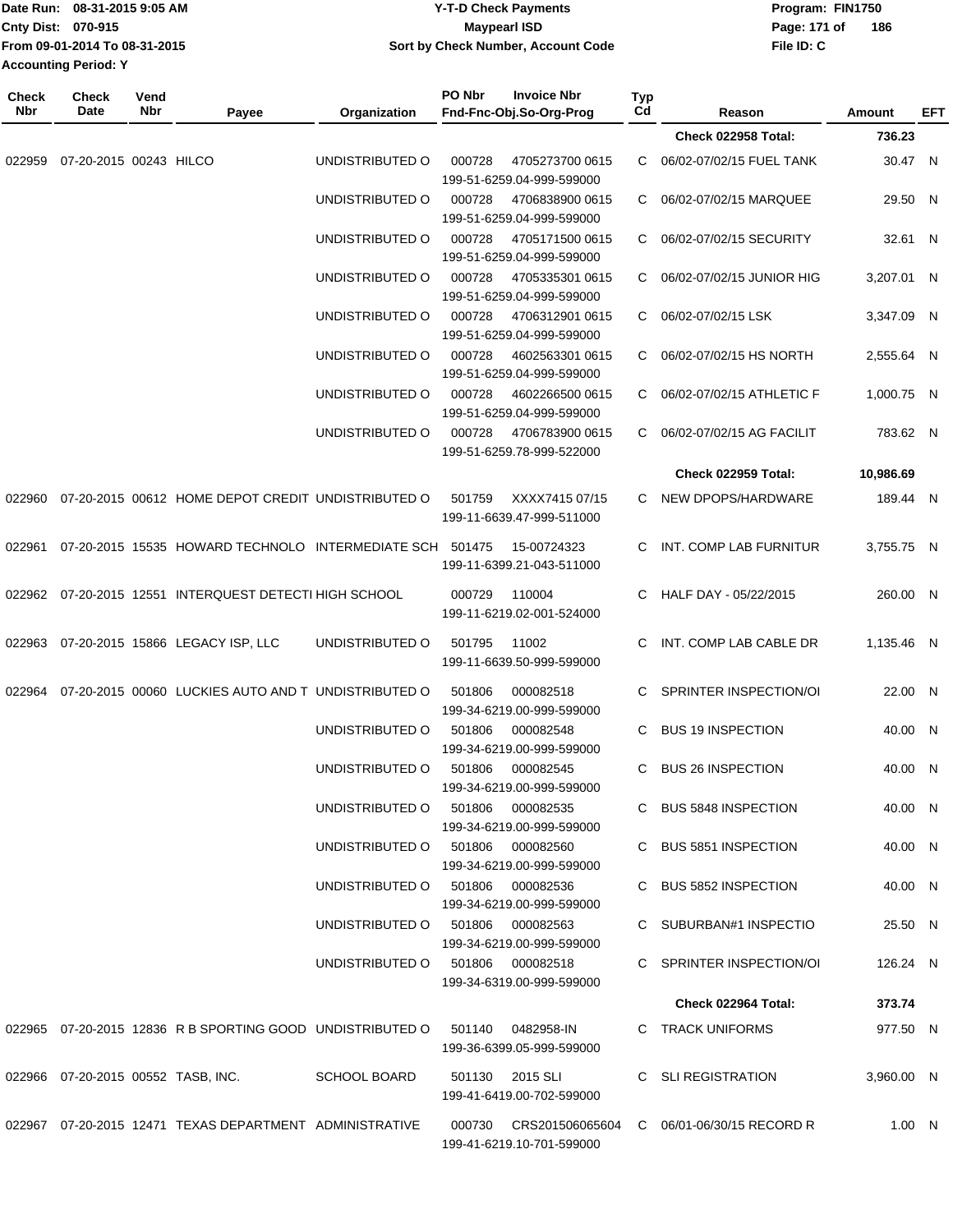| 1Date Run: 08-31-2015 9:05 AM | <b>Y-T-D Check Payments</b>        | Program: FIN1750    |
|-------------------------------|------------------------------------|---------------------|
| Cnty Dist: 070-915            | <b>Mavpearl ISD</b>                | 186<br>Page: 172 of |
| From 09-01-2014 To 08-31-2015 | Sort by Check Number, Account Code | File ID: C          |
| <b>Accounting Period: Y</b>   |                                    |                     |

| <b>Check</b><br>Nbr | Check<br>Date | Vend<br><b>Nbr</b> | Payee                                                       | Organization                | PO Nbr      | <b>Invoice Nbr</b><br>Fnd-Fnc-Obj.So-Org-Prog | <b>Typ</b><br>Cd | Reason                                                      | Amount      | EFT |
|---------------------|---------------|--------------------|-------------------------------------------------------------|-----------------------------|-------------|-----------------------------------------------|------------------|-------------------------------------------------------------|-------------|-----|
| 022968              |               |                    | 07-20-2015 15235 TEXAS STATE BILLING UNDISTRIBUTED O        |                             | 000731      | 15353<br>199-31-6299.00-999-523000            | C.               | CLAIMS 06/12,06/26,06/05                                    | 229.07 N    |     |
| 022969              |               |                    | 07-20-2015 15211 THOMAS SOUTHALL E UNDISTRIBUTED O          |                             | 501809      | 07/14-07/20/15<br>199-51-6249.00-999-599000   | C.               | 07/14-07/20 ELECTRICAL                                      | 1,360.00 N  |     |
| 022970              |               |                    | 07-20-2015 00460 VINEYARD'S AUTO SU UNDISTRIBUTED O         |                             | 501068      | 106008<br>199-34-6319.00-999-599000           | C                | <b>HALOGEN CAPSULE</b>                                      | 8.49 N      |     |
|                     |               |                    |                                                             | UNDISTRIBUTED O             | 501068      | 105939<br>199-34-6319.00-999-599000           | C                | <b>BATTERY</b>                                              | 44.95 N     |     |
|                     |               |                    |                                                             |                             |             |                                               |                  | Check 022970 Total:                                         | 53.44       |     |
| 022971              |               |                    | 07-20-2015 01005 FAMILY/CONSUMER S HIGH SCHOOL              |                             | 501779      | L. GARRETT<br>199-11-6411.04-001-522000       | C.               | <b>FCSTAT CONFERENCE</b>                                    | 300.00 N    |     |
|                     |               |                    |                                                             | <b>HIGH SCHOOL</b>          | 501779      | D. CALVERY<br>199-11-6411.04-001-522000       | C                | <b>FCSTAT CONFERENCE</b>                                    | 365.00 N    |     |
|                     |               |                    |                                                             |                             |             |                                               |                  | Check 022971 Total:                                         | 665.00      |     |
|                     |               |                    | 022972 07-20-2015 15626 MCGRAW-HILL SCHOO HIGH SCHOOL       |                             | 501435      | 86266650001<br>199-11-6399.38-001-511000      | C.               | <b>WORLD GEOGRAPHY/EC</b>                                   | 14,280.00 N |     |
| 022973              |               |                    | 07-30-2015 15142 ACHIEVEMENT PRODU ELEMENTARY               |                             | 501457      | D20946960101<br>225-11-6399.00-101-523000     | C                | TABLE/TENT&BAG/SENSO                                        | 403.32 N    |     |
|                     |               |                    |                                                             | <b>ELEMENTARY</b>           | 501457      | P32997770102<br>225-11-6399.00-101-523000     | C.               | <b>ZUMA ROCKER</b>                                          | 156.39 N    |     |
|                     |               |                    |                                                             |                             |             |                                               |                  | Check 022973 Total:                                         | 559.71      |     |
| 022974              |               |                    | 07-30-2015 15664 AMERICAN TIRE DISTRUNDISTRIBUTED O         |                             | 501811      | S062739645<br>199-34-6319.00-999-599000       | C.               | <b>TIRES FOR BUSES</b>                                      | 7,333.29 N  |     |
|                     |               |                    |                                                             | UNDISTRIBUTED O             | 501811      | S062739645<br>199-34-6319.00-999-599000       | C                | <b>TIRES FOR BUSES</b>                                      | 1,398.32 N  |     |
|                     |               |                    |                                                             | UNDISTRIBUTED O             | 501811      | S062981065<br>199-34-6319.00-999-599000       | C                | <b>TIRES FOR BUSES</b>                                      | 1,508.45 N  |     |
|                     |               |                    |                                                             | UNDISTRIBUTED O             | 501811      | S062739621<br>199-34-6319.00-999-599000       | C                | <b>TIRES FOR BUSES</b>                                      | 1,704.96 N  |     |
|                     |               |                    |                                                             |                             |             |                                               |                  | Check 022974 Total:                                         | 11,945.02   |     |
|                     |               |                    | 022975 07-30-2015 15867 ATLANTIC TRAINING L UNDISTRIBUTED O |                             | 501803      | 100009799<br>199-34-6399.01-999-599000        | C                | <b>DRIVING SAFETY TRAININ</b>                               | 698.49 N    |     |
|                     |               |                    | 022976 07-30-2015 13640 LESLEY AUSTIN                       |                             |             | 199-23-6411.04-041-599000                     |                  | MAYPEARL JUNIOR 501818 REIMBURSEMENT C AVID CONFERENCE MEAL | 108.23 N    |     |
|                     |               |                    | 022977 07-30-2015 00021 POSSIBILITIES CONSU UNDISTRIBUTED O |                             | 501776      | JUNE 2015<br>224-11-6219.00-999-523000        |                  | C 56.5 HRS - RTI SERVICES                                   | 2.260.00 N  |     |
|                     |               |                    | 022978 07-30-2015 14287 BOWMAN ENVIROMEN UNDISTRIBUTED O    |                             | 000746      | 5879<br>199-51-6259.79-999-522000             |                  | C AEROBIC INSPECTION 04/                                    | 85.00 N     |     |
|                     |               |                    |                                                             | UNDISTRIBUTED O             | 000746 5879 | 199-51-6259.79-999-522000                     |                  | C AEROBIC INSPECTION 05/                                    | 85.00 N     |     |
|                     |               |                    |                                                             | UNDISTRIBUTED O 000746 5879 |             | 199-51-6259.79-999-522000                     |                  | C AEROBIC INSPECTION 06/                                    | 85.00 N     |     |
|                     |               |                    |                                                             |                             |             |                                               |                  | <b>Check 022978 Total:</b>                                  | 255.00      |     |
|                     |               |                    | 022979  07-30-2015  00527  CDWG INC.                        | UNDISTRIBUTED O             |             | 501720 WS68115<br>199-11-6639.50-999-599000   |                  | C CISCO CATALYST - INFRA                                    | 9,811.17 N  |     |
|                     |               |                    | 022980  07-30-2015  15720  CENTER FOR STUDEN HIGH SCHOOL    |                             |             | 500355 2015106<br>199-31-6399.00-001-599000   |                  | C COLLEGE GUIDES                                            | 62.23 N     |     |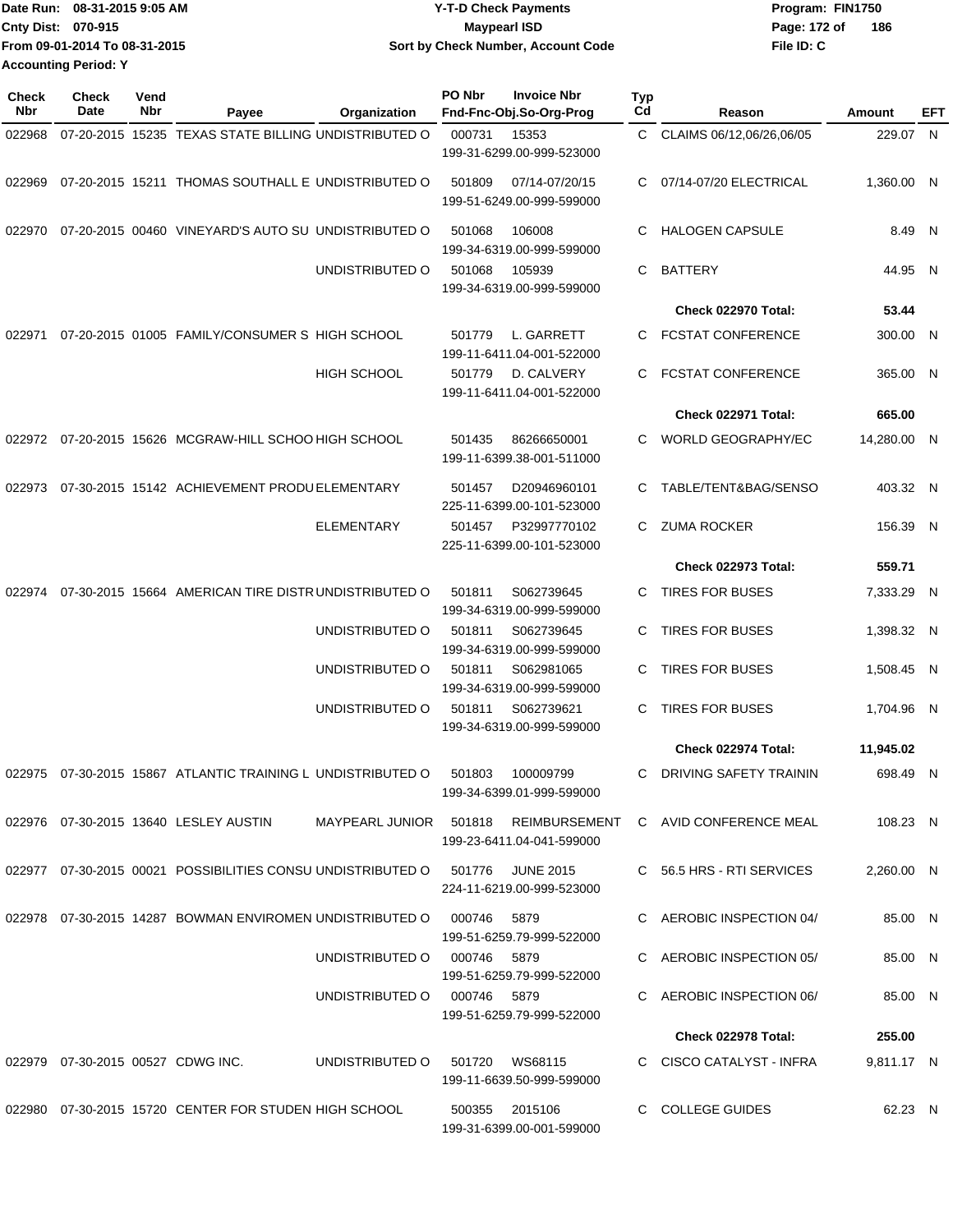| IDate Run: 08-31-2015 9:05 AM | <b>Y-T-D Check Payments</b>        | Program: FIN1750    |
|-------------------------------|------------------------------------|---------------------|
| <b>Cnty Dist: 070-915</b>     | <b>Maypearl ISD</b>                | 186<br>Page: 173 of |
| From 09-01-2014 To 08-31-2015 | Sort by Check Number, Account Code | File ID: C          |
| <b>Accounting Period: Y</b>   |                                    |                     |

| Check<br>Nbr | Check<br>Date                    | Vend<br>Nbr | Payee                                                         | Organization                         | PO Nbr | <b>Invoice Nbr</b><br>Fnd-Fnc-Obj.So-Org-Prog          | <b>Typ</b><br>Cd | Reason                       | Amount     | EFT |
|--------------|----------------------------------|-------------|---------------------------------------------------------------|--------------------------------------|--------|--------------------------------------------------------|------------------|------------------------------|------------|-----|
| 022981       |                                  |             | 07-30-2015 12530 CHICK-FIL-A                                  | UNDISTRIBUTED O                      | 501823 | <b>RECEIPT NEEDED</b><br>199-13-6299.00-999-599000     |                  | C DISTRICT WIDE MEETING      | 842.90 N   |     |
| 022982       |                                  |             | 07-30-2015 01615 CICI'S PIZZA                                 | UNDISTRIBUTED O                      | 501822 | <b>RECEIPT NEEDED</b><br>199-13-6299.00-999-599000     | C                | <b>DISTRICT WIDE MEETING</b> | 1.118.40 N |     |
| 022983       |                                  |             | 07-30-2015 00242 DEMCO, INC.                                  | INTERMEDIATE SCH 501701              |        | 5642013<br>199-12-6399.01-043-599000                   | C.               | CARPET/3 SHELF BOOK T        | 453.10 N   |     |
| 022984       |                                  |             | 07-30-2015 12536 DESOTO JANITORIAL                            | UNDISTRIBUTED O                      | 501789 | 166167<br>199-51-6319.01-999-599000                    | C                | UNTOUCHABLE FLOOR FI         | 476.65 N   |     |
| 022985       |                                  |             | 07-30-2015 12885 DIRECT ENERGY                                | UNDISTRIBUTED O                      | 000747 | 152010024836143<br>199-51-6259.04-999-599000           |                  | C 06/12-07/13/15 PORTABLE    | 36.00 N    |     |
|              |                                  |             |                                                               | UNDISTRIBUTED O                      | 000747 | 152010024836143<br>199-51-6259.04-999-599000           |                  | C 06/12-07/13/15 CATV TOW    | 9.31 N     |     |
|              |                                  |             |                                                               | UNDISTRIBUTED O                      | 000747 | 152010024836143<br>199-51-6259.04-999-599000           |                  | C 06/12-07/13/15 HS SOUTH    | 9.31 N     |     |
|              |                                  |             |                                                               | UNDISTRIBUTED O                      | 000747 | 152010024836143<br>199-51-6259.04-999-599000           |                  | C 06/12-07/13/15 INT PRACT   | 41.76 N    |     |
|              |                                  |             |                                                               | UNDISTRIBUTED O                      | 000747 | 152010024836143<br>199-51-6259.04-999-599000           | C.               | 06/12-07/13/15 INTERMEDI     | 1,338.04 N |     |
|              |                                  |             |                                                               | UNDISTRIBUTED O                      | 000747 | 152010024836143<br>199-51-6259.04-999-599000           | C.               | 06/12-07/13/15 GOLF FACIL    | 631.08 N   |     |
|              |                                  |             |                                                               | UNDISTRIBUTED O                      | 000747 | 152010024836143<br>199-51-6259.04-999-599000           | C                | 06/12-07/13/15 QUAD BUIL     | 271.16 N   |     |
|              |                                  |             |                                                               | UNDISTRIBUTED O                      | 000747 | 152010024836143<br>199-51-6259.04-999-599000           | C.               | 06/12-07/13/15 HS SOUTH      | 4,292.35 N |     |
|              |                                  |             |                                                               | UNDISTRIBUTED O                      | 000747 | 151980024823977<br>199-51-6259.04-999-599000           |                  | C 06/12-07/13/15 309 MAIN S  | 402.43 N   |     |
|              |                                  |             |                                                               | UNDISTRIBUTED O                      | 000747 | 152010024836143<br>199-51-6259.04-999-599000           | C.               | 06/12-07/13/15 INT CAFETE    | 376.60 N   |     |
|              |                                  |             |                                                               | UNDISTRIBUTED O                      | 000747 | 152010024836143<br>199-51-6259.04-999-599000           | C.               | 06/12-07/13/15 BUS BARN      | 274.65 N   |     |
|              |                                  |             |                                                               |                                      |        |                                                        |                  | <b>Check 022985 Total:</b>   | 7,682.69   |     |
| 022986       |                                  |             | 07-30-2015 15718 DUNCAN PLUMBING S UNDISTRIBUTED O            |                                      | 501832 | 2814                                                   |                  | C CLOSE DRAINS - BAND/G      | 279.95 N   |     |
|              |                                  |             |                                                               | UNDISTRIBUTED O 501832 2814          |        | 199-51-6249.00-999-599000<br>199-51-6319.02-999-599000 |                  | C CLOSE DRAINS - BAND/G      | 24.00 N    |     |
|              |                                  |             |                                                               |                                      |        |                                                        |                  | Check 022986 Total:          |            |     |
|              |                                  |             |                                                               |                                      |        |                                                        |                  |                              | 303.95     |     |
|              |                                  |             | 022987  07-30-2015  15476  ED BROWN DISTRIBUT UNDISTRIBUTED O |                                      | 501596 | 17002234<br>199-36-6639.00-999-599000                  |                  | C WASHER FOR ATHLETICS       | 6,365.00 N |     |
|              |                                  |             | 022988 07-30-2015 01116 EQUITY CENTER                         | ADMINISTRATIVE                       |        | 501637 070915-10-1516<br>199-41-6499.00-701-599000     |                  | C 2015-16 MEMBERSHIP         | 1,137.00 N |     |
|              |                                  |             | 022989 07-30-2015 12897 LEAH FARDA                            | MAYPEARL JUNIOR 501819 REIMBURSEMENT |        | 199-31-6411.01-041-599000                              |                  | C AVID CONFERENCE MEAL       | 86.28 N    |     |
|              |                                  |             | 022990 07-30-2015 15584 FOLLETT SCHOOL SO UNDISTRIBUTED O     |                                      | 501488 | 1187655<br>199-11-6399.45-999-599000                   |                  | C LIBRARY MANAGER SOFT       | 2,111.66 N |     |
|              | 022991  07-30-2015  15707  IMCAT |             |                                                               | <b>HIGH SCHOOL</b>                   |        | 501292 170267180830733<br>199-12-6411.01-001-599000    |                  | C SUMMER INSTITUTE           | 65.00 N    |     |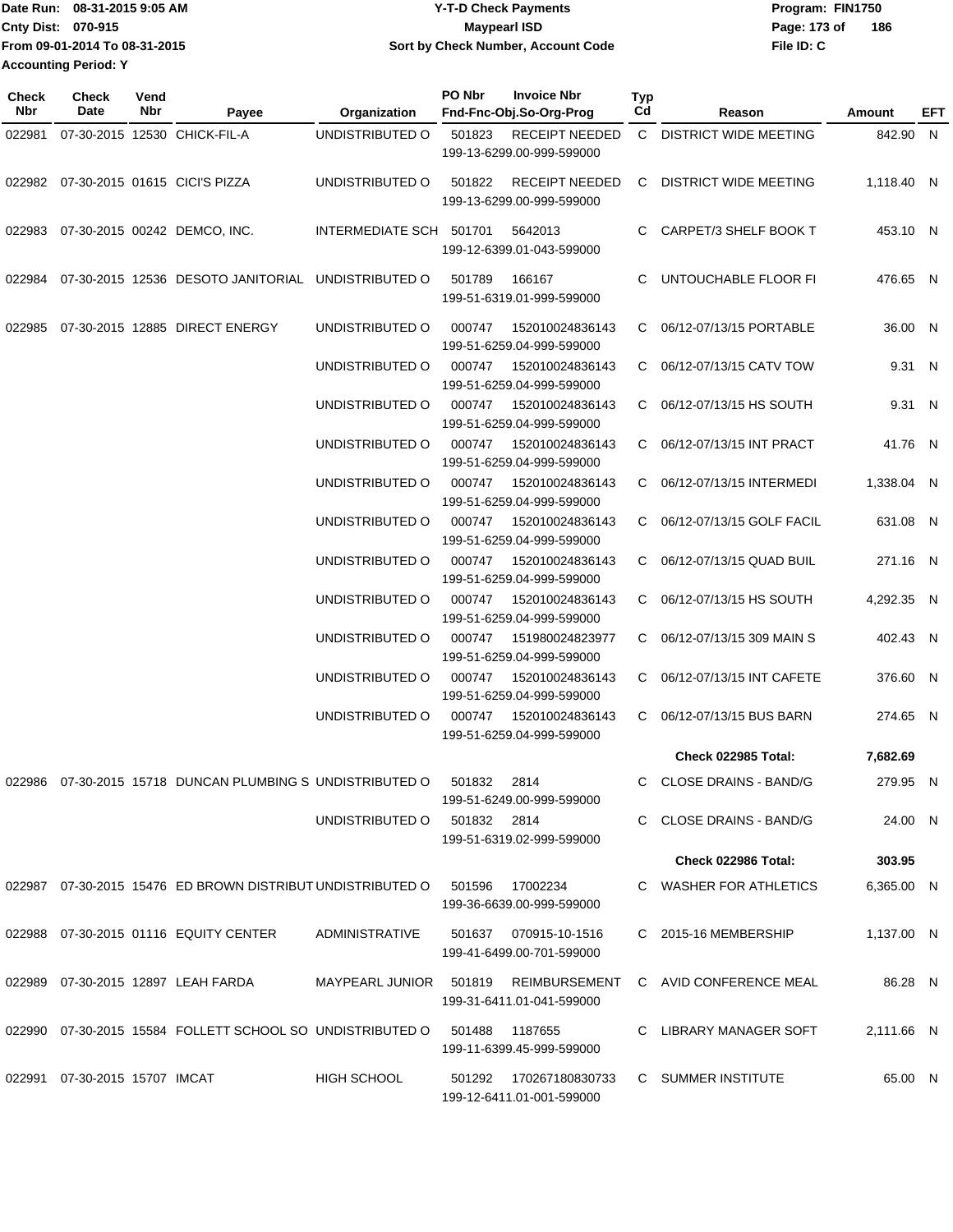|                             | Date Run: 08-31-2015 9:05 AM  | <b>Y-T-D Check Payments</b>        | Program: FIN1750    |
|-----------------------------|-------------------------------|------------------------------------|---------------------|
| <b>Cnty Dist: 070-915</b>   |                               | <b>Mavpearl ISD</b>                | 186<br>Page: 174 of |
|                             | From 09-01-2014 To 08-31-2015 | Sort by Check Number, Account Code | File ID: C          |
| <b>Accounting Period: Y</b> |                               |                                    |                     |

| <b>Check</b><br>Nbr | <b>Check</b><br>Date             | Vend<br>Nbr | Payee                                                                          | Organization                  | PO Nbr | <b>Invoice Nbr</b><br>Fnd-Fnc-Obj.So-Org-Prog      | <b>Typ</b><br>Cd | Reason                       | Amount      | EFT |
|---------------------|----------------------------------|-------------|--------------------------------------------------------------------------------|-------------------------------|--------|----------------------------------------------------|------------------|------------------------------|-------------|-----|
| 022992              |                                  |             | 07-30-2015 15411 IMPACT APPLICATION HIGH SCHOOL                                |                               | 501828 | 20155418<br>199-36-6499.01-001-599000              | C.               | 2015-16 POST INJURY TES      | 300.00 N    |     |
|                     |                                  |             |                                                                                | <b>HIGH SCHOOL</b>            | 501828 | 20155418<br>199-36-6499.05-001-599000              | C                | 2015-16 POST INJURY TES      | 300.00 N    |     |
|                     |                                  |             |                                                                                |                               |        |                                                    |                  | Check 022992 Total:          | 600.00      |     |
| 022993              |                                  |             | 07-30-2015 15872 LOVEJOY ISD                                                   | <b>HIGH SCHOOL</b>            | 501838 | <b>RECEIPT NEEDED</b><br>199-12-6411.01-001-599000 | C                | PROFESSIONAL DEVELOP         | 150.00 N    |     |
| 022994              |                                  |             | 07-30-2015 15278 HEARTLAND PAYMEN UNDISTRIBUTED O                              |                               | 501462 | REC0000001806<br>240-35-6219.00-999-599000         | C                | <b>NUTRIKIDS MENU PLANNI</b> | 410.00 N    |     |
| 022995              |                                  |             | 07-30-2015 00287 OFFICE DEPOT                                                  | ADMINISTRATIVE                | 501794 | 781301206001<br>199-41-6399.01-701-599000          | C                | <b>BINDING MACHINE/COMB</b>  | 546.68 N    |     |
| 022996              |                                  |             | 07-30-2015 14604 PEARSON CLINICAL A HIGH SCHOOL                                |                               | 501684 | 7024197579<br>410-11-6321.00-001-511000            | C                | <b>HS TEXTBOOKS</b>          | 48,939.99 N |     |
|                     |                                  |             |                                                                                | INTERMEDIATE SCH              | 501684 | BK 77185480<br>410-11-6321.00-043-511000           | C                | <b>INT TEXTBOOKS</b>         | 18,410.80 N |     |
|                     |                                  |             |                                                                                | <b>ELEMENTARY</b>             | 501684 | 4023921940<br>410-11-6321.00-101-511000            | С                | <b>ELEM TEXT BOOKS</b>       | 6,179.03 N  |     |
|                     |                                  |             |                                                                                |                               |        |                                                    |                  | Check 022996 Total:          | 73,529.82   |     |
| 022997              |                                  |             | 07-30-2015 00854 PITNEY BOWES GLOB DIR COST-ADMINIS                            |                               | 000748 | 9619198-JY15<br>199-41-6269.00-720-599000          | С                | 04/30-07/30/15 LEASE         | 447.00 N    |     |
| 022998              |                                  |             | 07-30-2015 01333 PRO-TUFF DECALS                                               | <b>HIGH SCHOOL</b>            | 501690 | INV015013769<br>199-11-6399.12-001-511000          | С                | <b>PARKING PERMITS</b>       | 247.50 N    |     |
| 022999              |                                  |             | 07-30-2015 12836 R B SPORTING GOOD HIGH SCHOOL                                 |                               | 501277 | 483384B-IN<br>199-36-6399.13-001-599000            | С                | <b>BALLS/GUARDS/KNEE WE</b>  | 318.95 N    |     |
| 023000              |                                  |             | 07-30-2015 15327 R&K II CAFE (CATERIN SCHOOL BOARD                             |                               | 501824 | <b>DINNER</b><br>199-41-6419.00-702-599000         | С                | <b>BOARD MEAL</b>            | 143.40 N    |     |
| 023001              |                                  |             | 07-30-2015 00288 RCI TECHNOLOGIES I IND COST-ADM                               |                               | 501335 | 26934<br>199-41-6219.08-750-511000                 | C                | <b>RECORDS PROCESSED</b>     | 9,434.75 N  |     |
|                     |                                  |             | 023002 07-30-2015 00099 REGION 10/EDUCATIO UNDISTRIBUTED O                     |                               | 501772 | 132346<br>199-13-6230.00-999-511000                | C                | ELAR - SEPT, DEC, JAN, M     | 3.000.00 N  |     |
|                     |                                  |             |                                                                                |                               |        | 2463-8<br>199-51-6319.02-999-599000                |                  | C PAINT                      | 41.10 N     |     |
|                     |                                  |             |                                                                                | UNDISTRIBUTED O 501788 2408-3 |        | 199-51-6319.02-999-599000                          |                  | C PAINT                      | 41.90 N     |     |
|                     |                                  |             |                                                                                |                               |        |                                                    |                  | <b>Check 023003 Total:</b>   | 83.00       |     |
|                     |                                  |             | 023004 07-30-2015 00043 TASB RISK MANAGEM UNDISTRIBUTED O 501816 487430        |                               |        | 199-34-6429.00-999-599000                          |                  | C AUTO/LIABILITY INSURAN     | 1,000.00 N  |     |
|                     | 023005  07-30-2015  00127  TEPSA |             |                                                                                | ELEMENTARY                    | 501641 | 300017148<br>199-23-6499.00-101-599000             |                  | C COMPREHENSIVE MEMBE        | 373.00 N    |     |
|                     |                                  |             | 023006  07-30-2015  13417  TEXAS DEPT. OF STAT UNDISTRIBUTED O  000749  820290 |                               |        | 240-35-6219.00-999-599000                          |                  | C HEALTH INPECTIONS          | 1,200.00 N  |     |
|                     |                                  |             | 023007 07-30-2015 14900 TURF SERVICES, INC. UNDISTRIBUTED O 501810 15003-1     |                               |        | 199-36-6639.01-999-599000                          |                  | C TURF REPAIRS IN GOLF F     | 1,217.00 N  |     |
|                     |                                  |             | 023008 07-30-2015 00134 TXU ENERGY                                             | UNDISTRIBUTED O               | 000750 | 054876547200<br>199-51-6259.04-999-599000          |                  | C 06/12-07/13/15 SECURITY    | 333.01 N    |     |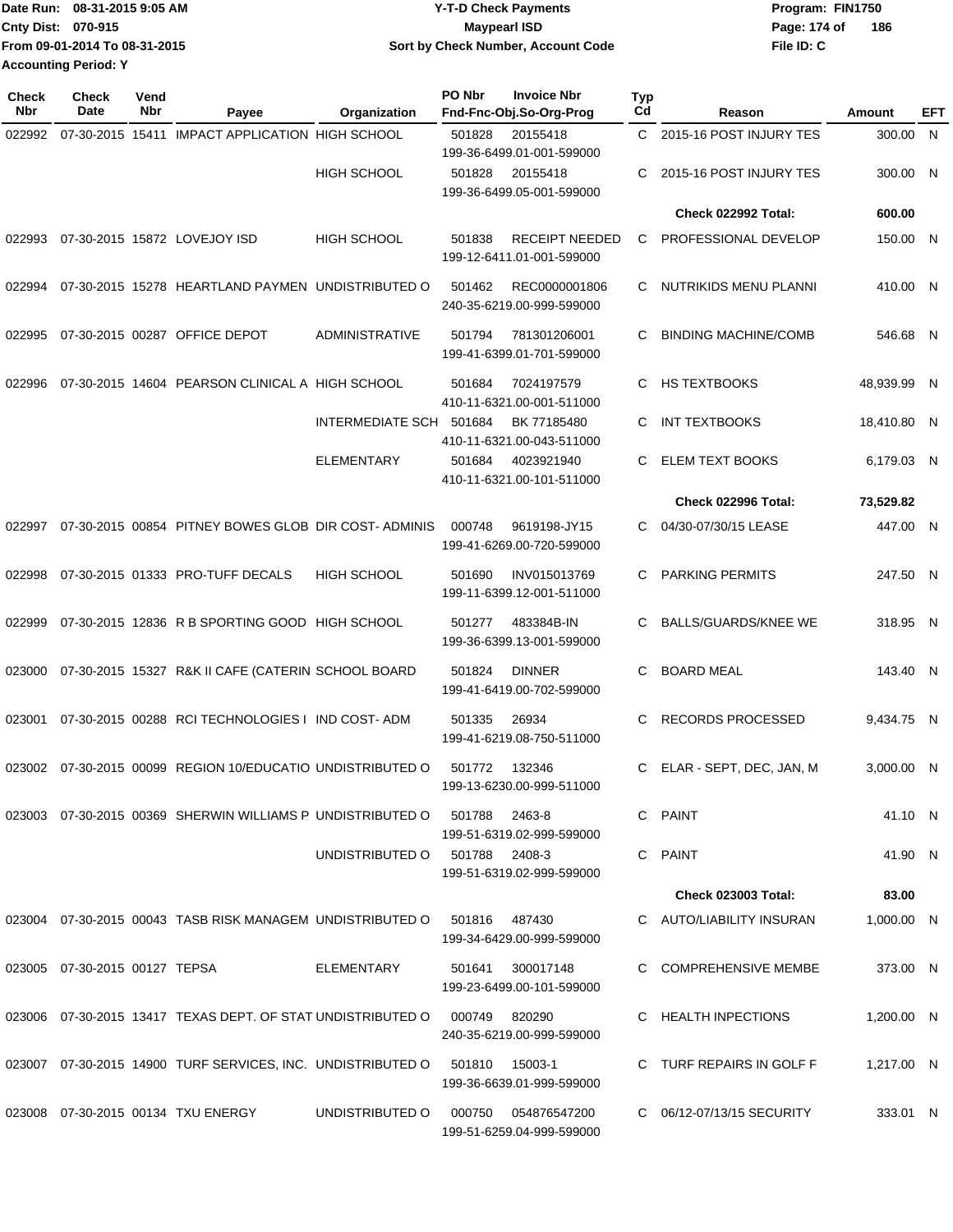Date Run: 08-31-2015 9:05 AM **Date Run:** 08-31-2015 9:05 AM **Cnty Dist:** 070-915 **Page: 175 of** Maypearl ISD **CONTEX IS A RESERVE ASSESS** OF  $\overline{P}$  and  $\overline{P}$  **Page: 175 of From 09-01-2014 To 08-31-2015 08-31-2015 9:05 AM Y-T-D Check Payments 070-915 Maypearl ISD Sort by Check Number, Account Code Accounting Period: Y**

**File ID: C 186**

| <b>Check</b><br>Nbr | Check<br>Date | Vend<br>Nbr | Payee                                                   | Organization            | PO Nbr | <b>Invoice Nbr</b><br>Fnd-Fnc-Obj.So-Org-Prog  | Typ<br>Cd | Reason                       | Amount      | EFT |
|---------------------|---------------|-------------|---------------------------------------------------------|-------------------------|--------|------------------------------------------------|-----------|------------------------------|-------------|-----|
| 023009              |               |             | 07-30-2015 01058 UNIVERSITY OF TEXA HIGH SCHOOL         |                         | 501815 | <b>MEMBERSHIP</b><br>199-36-6499.01-001-599000 | C         | 2015-16 MEMBERSHIP           | 1,450.00    | N.  |
| 023010              |               |             | 07-30-2015 00141 WAL MART                               | UNDISTRIBUTED O         | 501762 | XXXX6048 07/15<br>199-34-6399.01-999-599000    | C         | OFFICE SUPPLIES              | 73.80 N     |     |
| 023011              |               |             | 07-30-2015 01145 WELDERS WAREHOUS HIGH SCHOOL           |                         | 500051 | 25857<br>199-11-6399.09-001-522000             | С         | 06/01-06/30/15 CYLINDER      | 76.00 N     |     |
| 030115              |               |             | 03-01-2015 00200 CLAIMS ADMINISTRATI ELEMENTARY         |                         | 000518 | 03012015<br>199-11-6143.00-101-511000          | D         | <b>Workmens Compensation</b> | 255.15 N    |     |
| 030215              |               |             | 03-02-2015 00200 CLAIMS ADMINISTRATI MAYPEARL JUNIOR    |                         | 000517 | 03022015<br>199-11-6143.00-041-511000          | D         | <b>Workmens Compensation</b> | 475.16 N    |     |
| 030315              |               |             | 03-03-2015 15276 MONERIS SOLUTIONS UNDISTRIBUTED O      |                         | 000521 | 03032015<br>240-35-6219.00-999-599000          | D         | Monthly Charges              | 155.83 N    |     |
| 030815              |               |             | 03-08-2015 00200 CLAIMS ADMINISTRATI INTERMEDIATE SCH   |                         | 000520 | 03082015<br>199-11-6143.00-043-511000          | D         | <b>Workmens Compensation</b> | 212.62 N    |     |
| 030915              |               |             | 03-09-2015 00200 CLAIMS ADMINISTRATI ELEMENTARY         |                         | 000519 | 03102015<br>199-11-6143.00-101-511000          | D         | <b>Workmens Compensation</b> | 87.39 N     |     |
| 031015              |               |             | 03-10-2015 00200 CLAIMS ADMINISTRATI HIGH SCHOOL        |                         | 000515 | 03102015<br>199-11-6143.00-001-511000          | D         | <b>Workmens Compensation</b> | 324.96 N    |     |
| 031115              |               |             | 03-11-2015 00200 CLAIMS ADMINISTRATI HIGH SCHOOL        |                         | 000516 | 03092015<br>199-11-6143.00-001-511000          | D         | <b>Workmens Compensation</b> | 900.00      | - N |
| 031215              |               |             | 03-12-2015 00200 CLAIMS ADMINISTRATI ELEMENTARY         |                         | 000513 | 03122015<br>199-11-6143.00-101-511000          | D         | <b>Workmens Compensation</b> | 122.49 N    |     |
| 031315              |               |             | 03-13-2015 00200 CLAIMS ADMINISTRATI INTERMEDIATE SCH   |                         | 000509 | 03182015<br>199-11-6143.00-043-511000          | D         | <b>Workmens Compensation</b> | 124.13 N    |     |
| 031415              |               |             | 03-13-2015 00200 CLAIMS ADMINISTRATI ELEMENTARY         |                         | 000514 | 03132015<br>199-11-6143.00-101-511000          | D         | <b>Workmens Compensation</b> | 87.39       | - N |
| 031615              |               |             | 03-16-2015 00200 CLAIMS ADMINISTRATI MAYPEARL JUNIOR    |                         | 000510 | 03242015<br>199-11-6143.00-041-511000          | D         | <b>Workmens Compensation</b> | 291.61 N    |     |
|                     |               |             | 031715 03-17-2015 00200 CLAIMS ADMINISTRATI ELEMENTARY  |                         | 000508 | 03202015<br>199-11-6143.00-101-511000          | D         | <b>Workmens Compensation</b> | 758.27 N    |     |
|                     |               |             | 031815 03-18-2015 00200 CLAIMS ADMINISTRATI HIGH SCHOOL |                         | 000511 | 03232015<br>199-11-6143.00-001-511000          | D         | <b>Workmens Compensation</b> | 12.48 N     |     |
| 032015              |               |             | 03-20-2015 00200 CLAIMS ADMINISTRATI HIGH SCHOOL        |                         | 000512 | 03252015<br>199-11-6143.00-001-511000          | D         | <b>Workmens Compensation</b> | 2.000.00 N  |     |
|                     |               |             |                                                         | <b>MAYPEARL JUNIOR</b>  | 000512 | 03252015<br>199-11-6143.00-041-511000          | D         | <b>Workmens Compensation</b> | 2,000.00 N  |     |
|                     |               |             |                                                         | INTERMEDIATE SCH 000512 |        | 03252015<br>199-11-6143.00-043-511000          | D         | <b>Workmens Compensation</b> | 2,000.00 N  |     |
|                     |               |             |                                                         | ELEMENTARY              | 000512 | 03252015<br>199-11-6143.00-101-511000          | D         | Workmens Compensation        | 2,433.43 N  |     |
|                     |               |             |                                                         |                         |        |                                                |           | Check 032015 Total:          | 8,433.43    |     |
|                     |               |             | 032715 03-27-2015 01200 TEACHER RETIREMEN DISTRICT WIDE |                         | 000506 | 863-00-2151.00-000-500000                      | D         | Payroll                      | 34,967.74 N |     |
|                     |               |             |                                                         | <b>DISTRICT WIDE</b>    | 000506 | 863-00-2152.01-000-500000                      | D         | Payroll                      | 6,446.10 N  |     |
|                     |               |             |                                                         | <b>DISTRICT WIDE</b>    | 000506 | 863-00-2152.02-000-500000                      | D         | Payroll                      | 6,446.10 N  |     |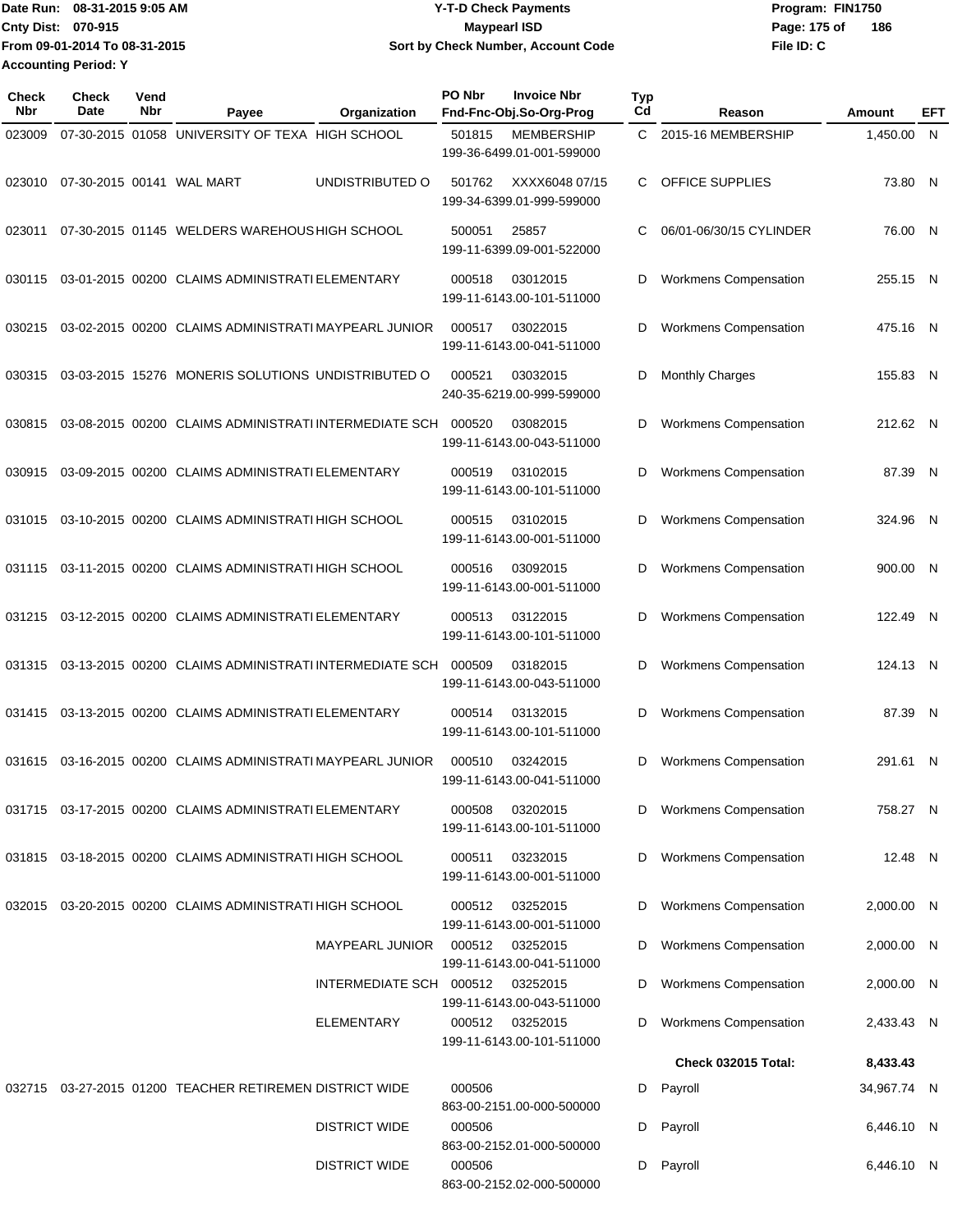|              | Date Run: 08-31-2015 9:05 AM<br>Cnty Dist: 070-915<br>From 09-01-2014 To 08-31-2015<br><b>Accounting Period: Y</b> |             |                                                              |                        | <b>Y-T-D Check Payments</b><br><b>Maypearl ISD</b><br>Sort by Check Number, Account Code |                  |                             | Program: FIN1750<br>Page: 176 of<br>File ID: C | 186         |     |
|--------------|--------------------------------------------------------------------------------------------------------------------|-------------|--------------------------------------------------------------|------------------------|------------------------------------------------------------------------------------------|------------------|-----------------------------|------------------------------------------------|-------------|-----|
| Check<br>Nbr | <b>Check</b><br>Date                                                                                               | Vend<br>Nbr | Payee                                                        | Organization           | PO Nbr<br><b>Invoice Nbr</b><br>Fnd-Fnc-Obj.So-Org-Prog                                  | <b>Typ</b><br>Cd | Reason                      |                                                | Amount      | EFT |
|              |                                                                                                                    |             |                                                              |                        |                                                                                          |                  | Check 032715 Total:         |                                                | 47,859.94   |     |
| 032815       |                                                                                                                    |             | 03-28-2015 01200 TEACHER RETIREMEN MEDICAL REIMBRS           |                        | 000507<br>863-00-2153.00-022-500000                                                      | D                | Payroll                     |                                                | 27,182.00 N |     |
|              |                                                                                                                    |             |                                                              | INCOME REPL #80        | 000507<br>863-00-2153.00-080-500000                                                      | D                | Payroll                     |                                                | 23,652.00 N |     |
|              |                                                                                                                    |             |                                                              | TRS ACTIVE CARE        | 000507<br>863-00-2153.00-108-500000                                                      | D                | Payroll                     |                                                | 1,800.00 N  |     |
|              |                                                                                                                    |             |                                                              | <b>DISTRICT WIDE</b>   | 000507<br>863-00-2155.00-000-500000                                                      | D                | Payroll                     |                                                | 34,710.94 N |     |
|              |                                                                                                                    |             |                                                              | <b>DISTRICT WIDE</b>   | 000507<br>863-00-2155.01-000-500000                                                      | D                | Payroll                     |                                                | 1,150.83 N  |     |
|              |                                                                                                                    |             |                                                              | <b>DISTRICT WIDE</b>   | 000507<br>863-00-2155.02-000-500000                                                      | D                | Payroll                     |                                                | 3,040.71 N  |     |
|              |                                                                                                                    |             |                                                              | <b>DISTRICT WIDE</b>   | 000507<br>863-00-2155.03-000-500000                                                      | D                | Payroll                     |                                                | 169.24 N    |     |
|              |                                                                                                                    |             |                                                              | <b>DISTRICT WIDE</b>   | 000507<br>863-00-2155.04-000-500000                                                      | D                | Payroll                     |                                                | 2,597.46 N  |     |
|              |                                                                                                                    |             |                                                              | <b>DISTRICT WIDE</b>   | 000507<br>863-00-2155.05-000-500000                                                      | D                | Payroll                     |                                                | 98.36 N     |     |
|              |                                                                                                                    |             |                                                              | <b>DISTRICT WIDE</b>   | 000507<br>863-00-2155.06-000-500000                                                      | D                | Payroll                     |                                                | 1,324.12 N  |     |
|              |                                                                                                                    |             |                                                              | ANNUITY #55            | 000507<br>863-00-2155.07-055-500000                                                      | D                | Payroll                     |                                                | 1,134.00 N  |     |
|              |                                                                                                                    |             |                                                              | <b>DISTRICT WIDE</b>   | 000507<br>863-00-2155.08-000-500000                                                      | D                | Payroll                     |                                                | 6,399.81 N  |     |
|              |                                                                                                                    |             |                                                              | <b>Teaacher Rtrmnt</b> | 000507<br>863-00-2159.00-013-500000                                                      | D                | Payroll                     |                                                | 33.52 N     |     |
|              |                                                                                                                    |             |                                                              |                        |                                                                                          |                  | Check 032815 Total:         |                                                | 103,292.99  |     |
| 040115       |                                                                                                                    |             | 04-01-2015 00200 CLAIMS ADMINISTRATI ELEMENTARY              |                        | 000582<br>04012015<br>199-11-6143.00-101-511000                                          | D                | <b>Workers Compensation</b> |                                                | 225.17 N    |     |
| 040220       |                                                                                                                    |             | 04-02-2015 00200 CLAIMS ADMINISTRATI ELEMENTARY              |                        | 04022015<br>000583<br>199-11-6143.00-101-511000                                          | D                | <b>Workers Compensation</b> |                                                | 87.39 N     |     |
|              |                                                                                                                    |             | 040315 04-03-2015 00200 CLAIMS ADMINISTRATI ELEMENTARY       |                        | 000584<br>04032015<br>199-11-6143.00-101-511000                                          | D                | <b>Workers Compensation</b> |                                                | 19.75 N     |     |
| 040415       |                                                                                                                    |             | 04-04-2015 00200 CLAIMS ADMINISTRATI ELEMENTARY              |                        | 04042015<br>000585<br>199-11-6143.00-101-511000                                          | D                | <b>Workers Compensation</b> |                                                | 1,182.79 N  |     |
|              |                                                                                                                    |             | 040515 04-05-2015 00200 CLAIMS ADMINISTRATI HIGH SCHOOL      |                        | 04052015<br>000586<br>199-11-6143.00-001-511000                                          | D                | <b>Workers Compensation</b> |                                                | 314.63 N    |     |
| 040715       |                                                                                                                    |             | 04-07-2015 00200 CLAIMS ADMINISTRATI INTERMEDIATE SCH 000587 |                        | 04072015<br>199-11-6143.00-043-511000                                                    | D                | <b>Workers Compensation</b> |                                                | 264.62 N    |     |
|              |                                                                                                                    |             | 041015 04-10-2015 00200 CLAIMS ADMINISTRATI MAYPEARL JUNIOR  |                        | 04102015<br>000588                                                                       | D                | <b>Workers Compensation</b> |                                                | 212.62 N    |     |
|              |                                                                                                                    |             | 041315 04-13-2015 00200 CLAIMS ADMINISTRATI MAYPEARL JUNIOR  |                        | 199-11-6143.00-041-511000<br>04132015<br>000589                                          | D                | <b>Workers Compensation</b> |                                                | 87.39 N     |     |
|              |                                                                                                                    |             |                                                              |                        | 199-11-6143.00-041-511000                                                                |                  |                             |                                                |             |     |
| 041415       |                                                                                                                    |             | 04-14-2015 00200 CLAIMS ADMINISTRATI ELEMENTARY              |                        | 000590<br>04142015<br>199-11-6143.00-101-511000                                          | D                | <b>Workers Compensation</b> |                                                | 25.44 N     |     |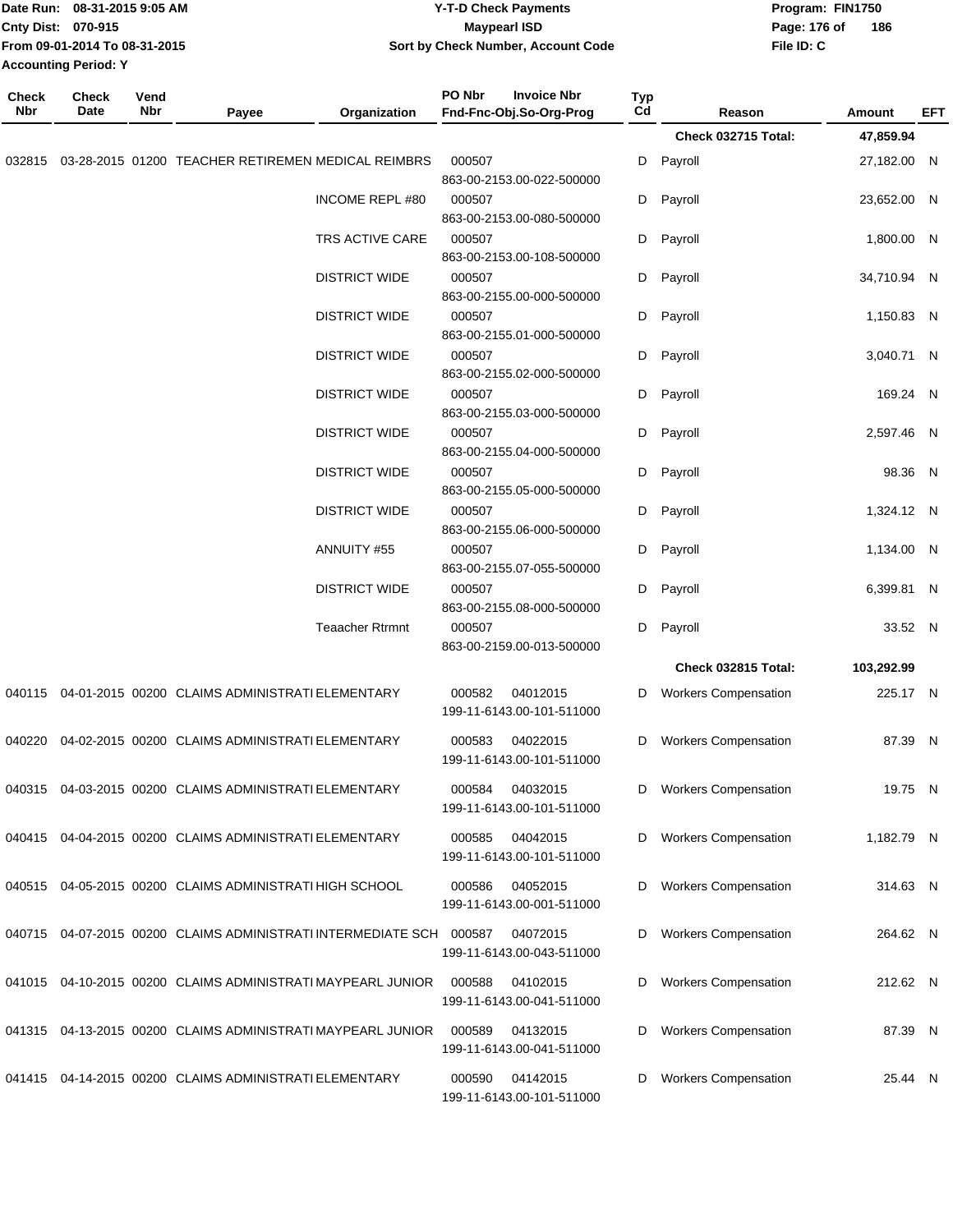Date Run: 08-31-2015 9:05 AM **CONTEX 18 CONTEXNMENT WAS SERVEY THE CHECK Payments Program: FIN1750 Cnty Dist: 070-915 File ID: C From 09-01-2014 To 08-31-2015 08-31-2015 9:05 AM Y-T-D Check Payments 070-915 Maypearl ISD Sort by Check Number, Account Code** Page: 177 of 186 **Accounting Period: Y**

| Check<br>Nbr | <b>Check</b><br>Date | Vend<br><b>Nbr</b> | Payee                                                   | Organization           | PO Nbr        | <b>Invoice Nbr</b><br>Fnd-Fnc-Obj.So-Org-Prog | <b>Typ</b><br>Cd | Reason                      | <b>Amount</b> | EFT |
|--------------|----------------------|--------------------|---------------------------------------------------------|------------------------|---------------|-----------------------------------------------|------------------|-----------------------------|---------------|-----|
| 041515       |                      |                    | 04-15-2015 00200 CLAIMS ADMINISTRATI ELEMENTARY         |                        | 000591        | 04152015<br>199-11-6143.00-101-511000         |                  | D Workers Compensation      | 757.29 N      |     |
|              |                      |                    | 041715 04-17-2015 00200 CLAIMS ADMINISTRATI HIGH SCHOOL |                        | 000595        | 199-11-6143.00-001-511000                     | D                | <b>Workers Compensation</b> | 541.00 N      |     |
|              |                      |                    | 042215 04-22-2015 00200 CLAIMS ADMINISTRATI ELEMENTARY  |                        | 000592        | 04222015<br>199-11-6143.00-101-511000         | D                | <b>Workers Compensation</b> | 109.51 N      |     |
| 042415       |                      |                    | 04-24-2015 00200 CLAIMS ADMINISTRATI ELEMENTARY         |                        | 000593        | 04242015<br>199-11-6143.00-101-511000         | D                | <b>Workers Compensation</b> | 1,096.41 N    |     |
|              |                      |                    | 042515 04-27-2015 00200 CLAIMS ADMINISTRATI ELEMENTARY  |                        | 000594        | 199-11-6143.00-101-511000                     | D                | <b>Workers Compensation</b> | 835.19 N      |     |
| 042615       |                      |                    | 04-26-2015 01200 TEACHER RETIREMEN MEDICAL REIMBRS      |                        | 000581        | 042615<br>863-00-2153.00-022-500000           | D                | Payroll                     | 27,182.00 N   |     |
|              |                      |                    |                                                         | <b>INCOME REPL #80</b> | 000581        | 042615<br>863-00-2153.00-080-500000           | D                | Payroll                     | 23,652.00 N   |     |
|              |                      |                    |                                                         | TRS ACTIVE CARE        | 000581        | 042615<br>863-00-2153.00-108-500000           | D                | Payroll                     | 2,250.00 N    |     |
|              |                      |                    |                                                         | <b>DISTRICT WIDE</b>   | 000581        | 042615<br>863-00-2155.00-000-500000           | D                | Payroll                     | 35,298.27 N   |     |
|              |                      |                    |                                                         | <b>DISTRICT WIDE</b>   | 000581        | 042615<br>863-00-2155.01-000-500000           | D                | <b>Wrong Amount</b>         | -707.49 N     |     |
|              |                      |                    |                                                         | <b>DISTRICT WIDE</b>   | 000581        | 042615<br>863-00-2155.01-000-500000           | D                | Payroll                     | 707.49 N      |     |
|              |                      |                    |                                                         | <b>DISTRICT WIDE</b>   | 000581        | 042615<br>863-00-2155.01-000-500000           | D                | Payroll                     | 1,092.74 N    |     |
|              |                      |                    |                                                         | <b>DISTRICT WIDE</b>   | 000581        | 042615<br>863-00-2155.02-000-500000           | D                | Payroll                     | 3,400.13 N    |     |
|              |                      |                    |                                                         | <b>DISTRICT WIDE</b>   | 000581        | 042615<br>863-00-2155.03-000-500000           | D                | <b>Wrong Amount</b>         | $-104.04$ N   |     |
|              |                      |                    |                                                         | <b>DISTRICT WIDE</b>   | 000581        | 042615<br>863-00-2155.03-000-500000           | D                | Payroll                     | 104.04 N      |     |
|              |                      |                    |                                                         | <b>DISTRICT WIDE</b>   | 000581        | 04262015<br>863-00-2155.03-000-500000         |                  | D Payroll                   | 160.69 N      |     |
|              |                      |                    |                                                         | <b>DISTRICT WIDE</b>   |               | 000581 042615<br>863-00-2155.04-000-500000    |                  | D Payroll                   | 2,641.42 N    |     |
|              |                      |                    |                                                         | <b>DISTRICT WIDE</b>   |               | 000581 042615<br>863-00-2155.05-000-500000    |                  | D Payroll                   | 202.30 N      |     |
|              |                      |                    |                                                         | <b>DISTRICT WIDE</b>   |               | 000581 042615<br>863-00-2155.06-000-500000    |                  | D Payroll                   | 1,324.12 N    |     |
|              |                      |                    |                                                         | ANNUITY #55            |               | 000581 042615<br>863-00-2155.07-055-500000    |                  | D Payroll                   | 1,134.00 N    |     |
|              |                      |                    |                                                         | <b>DISTRICT WIDE</b>   | 000581 042615 | 863-00-2155.08-000-500000                     |                  | D Payroll                   | 6,440.37 N    |     |
|              |                      |                    |                                                         | <b>Teaacher Rtrmnt</b> | 000581 042615 | 863-00-2159.00-013-500000                     |                  | D Payroll                   | 33.52 N       |     |
|              |                      |                    |                                                         |                        |               |                                               |                  | Check 042615 Total:         | 104,811.56    |     |
|              |                      |                    | 042715 04-27-2015 00218 THE COWBOY BANK O DISTRICT WIDE |                        |               | 000580 04272015<br>863-00-2151.00-000-500000  |                  | D Payroll                   | 37,093.50 N   |     |
|              |                      |                    |                                                         | <b>DISTRICT WIDE</b>   |               | 000580 04272015<br>863-00-2152.01-000-500000  |                  | D Payroll                   | 6,679.17 N    |     |
|              |                      |                    |                                                         | <b>DISTRICT WIDE</b>   |               | 000580 04272015<br>863-00-2152.02-000-500000  |                  | D Payroll                   | 6,679.17 N    |     |
|              |                      |                    |                                                         |                        |               |                                               |                  | Check 042715 Total:         | 50,451.84     |     |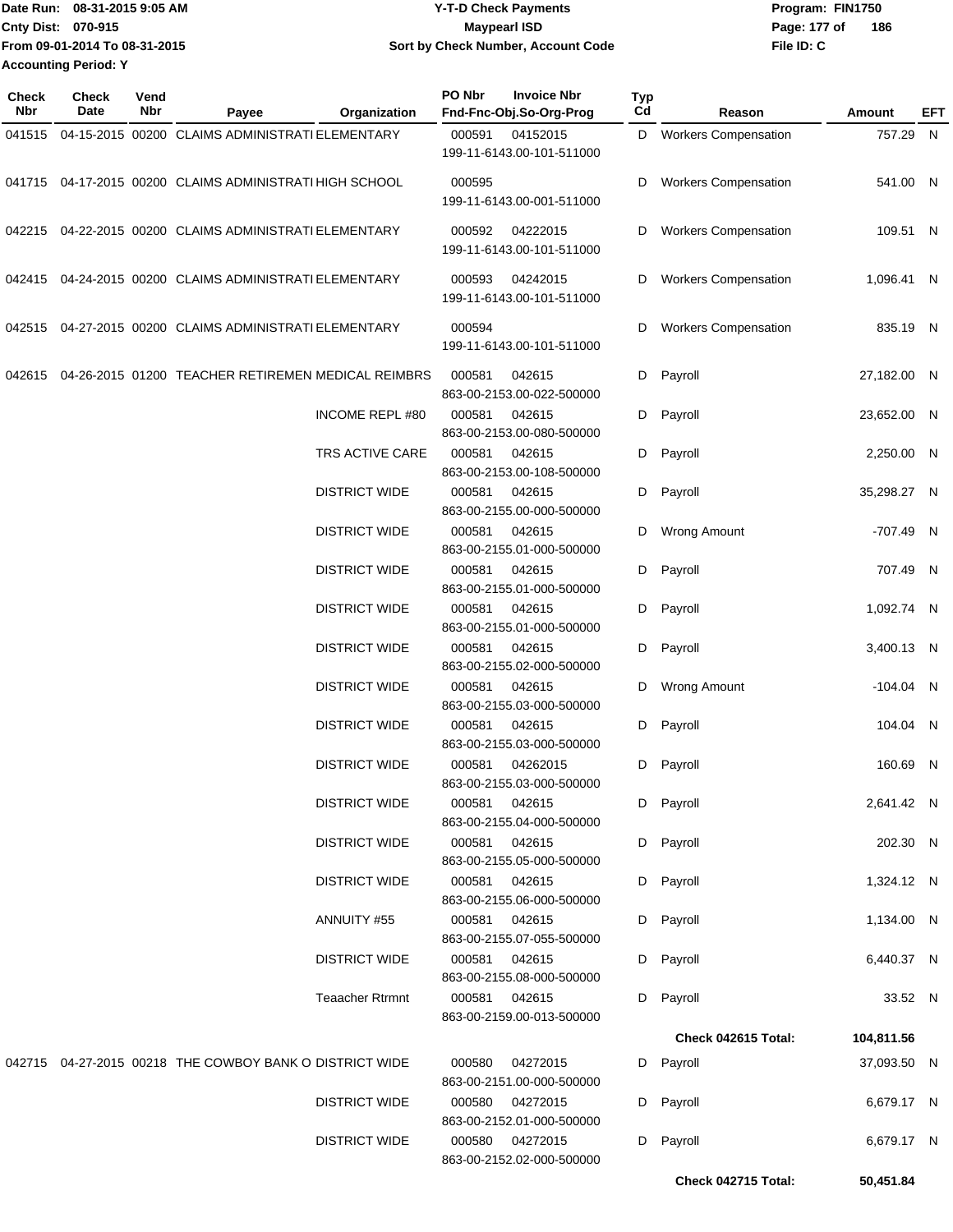|                             | Date Run: 08-31-2015 9:05 AM  | Y-T-D Check Payments               | Program: FIN1750 |     |
|-----------------------------|-------------------------------|------------------------------------|------------------|-----|
| Cnty Dist: 070-915          |                               | Maypearl ISD                       | Page: 178 of     | 186 |
|                             | From 09-01-2014 To 08-31-2015 | Sort by Check Number, Account Code | File ID: C       |     |
| <b>Accounting Period: Y</b> |                               |                                    |                  |     |

| <b>Check</b><br>Nbr | <b>Check</b><br>Date | Vend<br><b>Nbr</b> | Payee                                                                | Organization            | PO Nbr | <b>Invoice Nbr</b><br>Fnd-Fnc-Obj.So-Org-Prog | <b>Typ</b><br>Cd | Reason                       | Amount      | EFT |
|---------------------|----------------------|--------------------|----------------------------------------------------------------------|-------------------------|--------|-----------------------------------------------|------------------|------------------------------|-------------|-----|
| 042815              |                      |                    | 04-14-2015 00200 CLAIMS ADMINISTRATI INTERMEDIATE SCH                |                         | 000596 | 199-11-6143.00-043-511000                     | D                | <b>Workers Compensation</b>  | 212.62 N    |     |
| 042915              |                      |                    | 04-29-2015 00200 CLAIMS ADMINISTRATI HIGH SCHOOL                     |                         | 000597 | 199-11-6143.00-001-511000                     | D                | <b>Workers Compensation</b>  | 100.61 N    |     |
| 043015              |                      |                    | 04-03-2015 15276 MONERIS SOLUTIONS UNDISTRIBUTED O                   |                         | 000603 | 04032015<br>240-35-6219.00-999-599000         | D                | <b>Monthly Charges</b>       | 140.54 N    |     |
| 050115              |                      |                    | 05-01-2015 00200 CLAIMS ADMINISTRATI HIGH SCHOOL                     |                         | 000604 | 05012015<br>199-11-6143.00-001-511000         | D                | <b>Workmens Compensation</b> | 2,000.00 N  |     |
|                     |                      |                    |                                                                      | MAYPEARL JUNIOR         | 000604 | 05012015<br>199-11-6143.00-041-511000         | D                | <b>Workmens Compensation</b> | 1,000.00 N  |     |
|                     |                      |                    |                                                                      | INTERMEDIATE SCH 000604 |        | 05012015<br>199-11-6143.00-043-511000         | D                | <b>Workmens Compensation</b> | 1,076.64 N  |     |
|                     |                      |                    |                                                                      | <b>ELEMENTARY</b>       | 000604 | 05012015<br>199-11-6143.00-101-511000         | D                | <b>Workmens Compensation</b> | 1,500.00 N  |     |
|                     |                      |                    |                                                                      |                         |        |                                               |                  | Check 050115 Total:          | 5,576.64    |     |
| 050615              |                      |                    | 05-01-2015 15276 MONERIS SOLUTIONS UNDISTRIBUTED O                   |                         | 000646 | 240-35-6219.00-999-599000                     | D                | <b>Monthly Charges</b>       | 161.95 N    |     |
| 050815              |                      |                    | 05-08-2015 00200 CLAIMS ADMINISTRATI ELEMENTARY                      |                         | 000621 | 05052015<br>199-11-6143.00-101-511000         | D                | <b>Workers Compensation</b>  | 212.62 N    |     |
| 051215              |                      |                    | 05-12-2015 00200 CLAIMS ADMINISTRATI ELEMENTARY                      |                         | 000640 | 05152015<br>199-11-6143.00-101-511000         | D                | <b>Workmens Compensation</b> | 212.62 N    |     |
| 051315              |                      |                    | 05-13-2015 00200 CLAIMS ADMINISTRATI HIGH SCHOOL                     |                         | 000620 | 199-11-6143.00-001-511000                     | D                | <b>Workers Compensation</b>  | 2,779.12 N  |     |
| 051915              |                      |                    | 05-19-2015 00200 CLAIMS ADMINISTRATI ELEMENTARY                      |                         | 000639 | 05222015<br>199-11-6143.00-101-511000         | D                | <b>Workmens Compensation</b> | 224.29 N    |     |
| 052015              |                      |                    | 05-19-2015 00200 CLAIMS ADMINISTRATI MAYPEARL JUNIOR                 |                         | 000641 | 05192015<br>199-11-6143.00-041-511000         | D                | <b>Workmens Compensation</b> | 125.92 N    |     |
| 052115              |                      |                    | 05-21-2015 00200 CLAIMS ADMINISTRATI HIGH SCHOOL                     |                         | 000642 | 05212015<br>199-11-6143.00-001-511000         | D                | <b>Workmens Compensation</b> | 496.00 N    |     |
|                     |                      |                    | 052615  05-26-2015  01200  TEACHER RETIREMEN MEDICAL REIMBRS  000638 |                         |        | 05262015<br>863-00-2153.00-022-500000         |                  | D Payroll                    | 29,167.00 N |     |
|                     |                      |                    |                                                                      | INCOME REPL #80         | 000638 | 05262015<br>863-00-2153.00-080-500000         |                  | D Payroll                    | 23,002.00 N |     |
|                     |                      |                    |                                                                      | TRS ACTIVE CARE         |        | 000638 05262015<br>863-00-2153.00-108-500000  |                  | D Payroll                    | 2,250.00 N  |     |
|                     |                      |                    |                                                                      | <b>DISTRICT WIDE</b>    |        | 000638 05262015<br>863-00-2155.00-000-500000  |                  | D Payroll                    | 35,138.42 N |     |
|                     |                      |                    |                                                                      | <b>DISTRICT WIDE</b>    | 000638 | 05262015<br>863-00-2155.01-000-500000         |                  | D Payroll                    | 1,229.88 N  |     |
|                     |                      |                    |                                                                      | <b>DISTRICT WIDE</b>    |        | 000638 05262015<br>863-00-2155.02-000-500000  |                  | D Payroll                    | 3,568.33 N  |     |
|                     |                      |                    |                                                                      | <b>DISTRICT WIDE</b>    |        | 000638 05262015<br>863-00-2155.03-000-500000  |                  | D Payroll                    | 180.86 N    |     |
|                     |                      |                    |                                                                      | <b>DISTRICT WIDE</b>    |        | 000638 05262015<br>863-00-2155.04-000-500000  |                  | D Payroll                    | 2,629.44 N  |     |
|                     |                      |                    |                                                                      | <b>DISTRICT WIDE</b>    |        | 000638 05262015<br>863-00-2155.05-000-500000  |                  | D Paryoll                    | 163.20 N    |     |
|                     |                      |                    |                                                                      | <b>DISTRICT WIDE</b>    |        | 000638 05262015<br>863-00-2155.08-000-500000  |                  | D Payroll                    | 6,370.69 N  |     |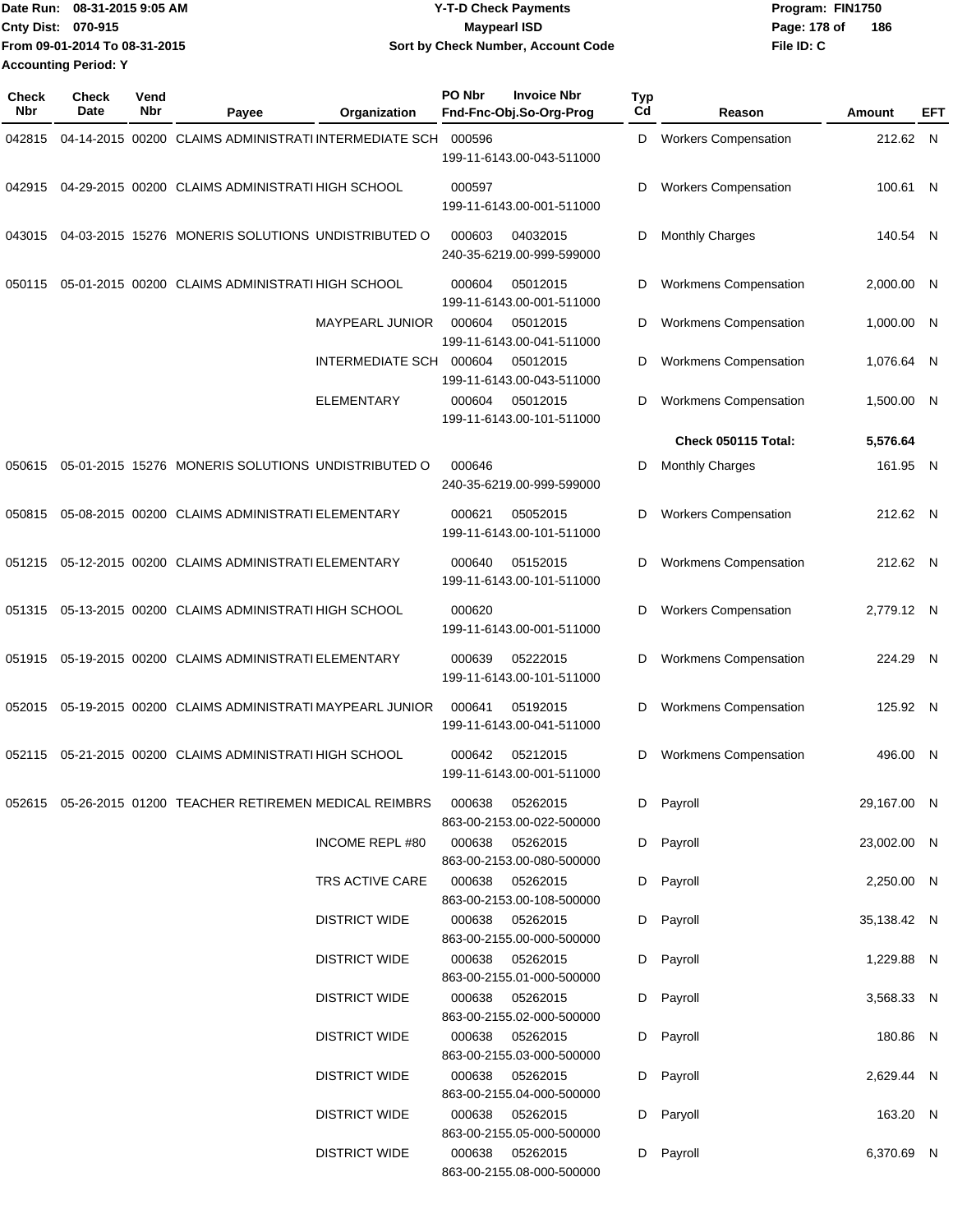|                             | Date Run: 08-31-2015 9:05 AM  | Y-T-D Check Payments               | Program: FIN1750 |     |
|-----------------------------|-------------------------------|------------------------------------|------------------|-----|
| <b>Cnty Dist: 070-915</b>   |                               | <b>Mavpearl ISD</b>                | Page: 179 of     | 186 |
|                             | From 09-01-2014 To 08-31-2015 | Sort by Check Number, Account Code | File ID: C       |     |
| <b>Accounting Period: Y</b> |                               |                                    |                  |     |

| Check<br>Nbr | <b>Check</b><br>Date            | Vend<br>Nbr | Payee                                                        | Organization           | PO Nbr | <b>Invoice Nbr</b><br>Fnd-Fnc-Obj.So-Org-Prog | <b>Typ</b><br>Cd | Reason                       | Amount       | EFT |
|--------------|---------------------------------|-------------|--------------------------------------------------------------|------------------------|--------|-----------------------------------------------|------------------|------------------------------|--------------|-----|
|              |                                 |             |                                                              | <b>Teaacher Rtrmnt</b> | 000638 | 05262015<br>863-00-2159.00-013-500000         | D                | Payroll                      | 33.52 N      |     |
|              |                                 |             |                                                              |                        |        |                                               |                  | Check 052615 Total:          | 103,733.34   |     |
| 052715       |                                 |             | 05-27-2015 00218 THE COWBOY BANK O DISTRICT WIDE             |                        | 000637 | 05272015<br>863-00-2151.00-000-500000         | D                | Payroll                      | 33,918.60 N  |     |
|              |                                 |             |                                                              | <b>DISTRICT WIDE</b>   | 000637 | 05272015<br>863-00-2152.01-000-500000         | D                | Payroll                      | 6,512.75 N   |     |
|              |                                 |             |                                                              | <b>DISTRICT WIDE</b>   | 000637 | 05272015<br>863-00-2152.02-000-500000         | D                | Payroll                      | 6,512.75 N   |     |
|              |                                 |             |                                                              |                        |        |                                               |                  | Check 052715 Total:          | 46,944.10    |     |
| 052815       |                                 |             | 05-28-2015 00200 CLAIMS ADMINISTRATI HIGH SCHOOL             |                        | 000691 | 199-11-6143.00-001-511000                     | D                | Workmens Compensation        | 27.99 N      |     |
| 052915       |                                 |             | 05-29-2015 00200 CLAIMS ADMINISTRATI INTERMEDIATE SCH        |                        | 000693 | 199-11-6143.00-043-511000                     | D                | Workmens Compensation        | 212.62 N     |     |
| 060215       |                                 |             | 06-05-2015 00200 CLAIMS ADMINISTRATI MAYPEARL JUNIOR         |                        | 000692 | 06052015<br>199-11-6143.00-041-511000         | D                | duplicate entry              | $-60.75$ N   |     |
|              |                                 |             |                                                              | <b>MAYPEARL JUNIOR</b> | 000692 | 06052015<br>199-11-6143.00-041-511000         | D                | <b>Workmens Compensation</b> | 60.75 N      |     |
|              |                                 |             |                                                              |                        |        |                                               |                  | Check 060215 Total:          | .00          |     |
| 060315       |                                 |             | 06-03-2015 00200 CLAIMS ADMINISTRATI INTERMEDIATE SCH        |                        | 000697 | 06182015<br>199-11-6143.00-043-511000         | D                | <b>Workmens Compensation</b> | 1,515.97 N   |     |
| 060515       |                                 |             | 06-05-2015 00200 CLAIMS ADMINISTRATI ELEMENTARY              |                        | 000669 | 06022015<br>199-11-6143.00-101-511000         | D                | <b>Workmens Compensation</b> | 60.75 N      |     |
| 061215       |                                 |             | 06-12-2015 00200 CLAIMS ADMINISTRATI INTERMEDIATE SCH 000694 |                        |        | 06092015<br>199-11-6143.00-043-511000         | D                | Claims                       | 556.57 N     |     |
| 061415       |                                 |             | 06-15-2015 00218 THE COWBOY BANK O DISTRICT WIDE             |                        | 000657 | 06152015<br>863-00-2151.00-000-500000         | D                | Payroll                      | 4,219.17 N   |     |
|              |                                 |             |                                                              | <b>DISTRICT WIDE</b>   | 000657 | 06152015<br>863-00-2152.01-000-500000         | D                | Payroll                      | 412.82 N     |     |
|              |                                 |             |                                                              | <b>DISTRICT WIDE</b>   | 000657 | 06152015<br>863-00-2152.02-000-500000         | D                | Payroll                      | 412.82 N     |     |
|              |                                 |             |                                                              |                        |        |                                               |                  | Check 061415 Total:          | 5,044.81     |     |
|              | 061515 06-15-2015 13063 US BANK |             |                                                              | UNDISTRIBUTED O        | 000650 | 199-71-6513.00-999-599000                     | D                | Maintenance Tax Note 2010    | 120,000.00 N |     |
|              |                                 |             |                                                              | UNDISTRIBUTED O        | 000650 | 199-71-6523.00-999-599000                     | D                | Maintenance Tax Note 2010    | 6,580.00 N   |     |
|              |                                 |             |                                                              |                        |        |                                               |                  | Check 061515 Total:          | 126,580.00   |     |
|              |                                 |             | 061815 06-15-2015 00200 CLAIMS ADMINISTRATI ELEMENTARY       |                        | 000695 | 199-11-6143.00-101-511000                     | D                | <b>Workmens Compensation</b> | 7.73 N       |     |
| 061915       |                                 |             | 06-19-2015 00200 CLAIMS ADMINISTRATI HIGH SCHOOL             |                        | 000696 | 199-11-6143.00-001-511000                     | D                | <b>Workmens Compensation</b> | 153.08 N     |     |
|              |                                 |             | 062415 06-24-2015 00200 CLAIMS ADMINISTRATI HIGH SCHOOL      |                        | 000698 | 199-11-6143.00-001-511000                     | D                | Workmens Compensation        | 312.71 N     |     |
| 062515       |                                 |             | 06-25-2015 00200 CLAIMS ADMINISTRATI INTERMEDIATE SCH        |                        | 000699 | 199-11-6143.00-043-511000                     | D                | Workmens Compensation        | 822.50 N     |     |
|              |                                 |             |                                                              | <b>ELEMENTARY</b>      | 000699 | 199-11-6143.00-101-511000                     | D                | Workmens Compensation        | 1,000.00 N   |     |
|              |                                 |             | 00218 THE COWBOY BANK O DISTRICT WIDE                        |                        | 000682 | 863-00-2151.00-000-500000                     | D                | Payroll                      | 34,429.86 N  |     |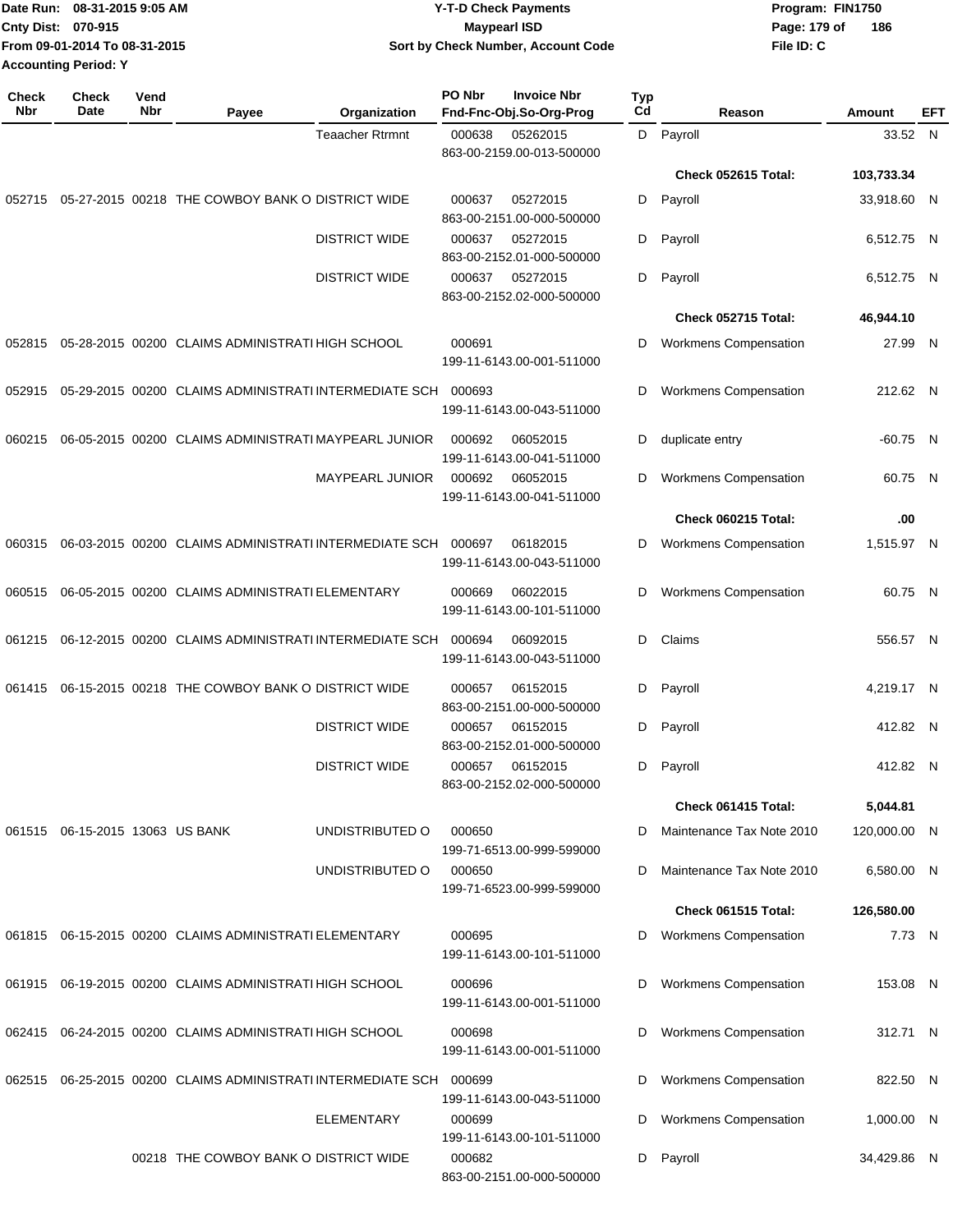| Date Run: 08-31-2015 9:05 AM |                               | <b>Y-T-D Check Payments</b>        | Program: FIN1750    |  |  |
|------------------------------|-------------------------------|------------------------------------|---------------------|--|--|
| <b>Cnty Dist: 070-915</b>    |                               | <b>Mavpearl ISD</b>                | 186<br>Page: 180 of |  |  |
|                              | From 09-01-2014 To 08-31-2015 | Sort by Check Number, Account Code | File ID: C          |  |  |
| <b>Accounting Period: Y</b>  |                               |                                    |                     |  |  |

| <b>Check</b><br>Nbr | <b>Check</b><br>Date | Vend<br>Nbr | Payee                                                       | Organization            | PO Nbr | <b>Invoice Nbr</b><br>Fnd-Fnc-Obj.So-Org-Prog | <b>Typ</b><br>Cd | Reason                       | Amount      | EFT |
|---------------------|----------------------|-------------|-------------------------------------------------------------|-------------------------|--------|-----------------------------------------------|------------------|------------------------------|-------------|-----|
|                     |                      |             |                                                             | <b>DISTRICT WIDE</b>    | 000682 | 863-00-2152.01-000-500000                     | D                | Payroll                      | 6,490.28 N  |     |
|                     |                      |             |                                                             | <b>DISTRICT WIDE</b>    | 000682 | 863-00-2152.02-000-500000                     | D                | Payroll                      | 6,490.28 N  |     |
|                     |                      |             |                                                             |                         |        |                                               |                  | Check 062515 Total:          | 49,232.92   |     |
| 062615              |                      |             | 06-26-2015 01200 TEACHER RETIREMEN MEDICAL REIMBRS          |                         | 000683 | 863-00-2153.00-022-500000                     | D                | Payroll                      | 29,167.00 N |     |
|                     |                      |             |                                                             | <b>INCOME REPL#80</b>   | 000683 | 863-00-2153.00-080-500000                     | D                | Payroll                      | 23,002.00 N |     |
|                     |                      |             |                                                             | TRS ACTIVE CARE         | 000683 | 863-00-2153.00-108-500000                     | D                | Payroll                      | 2,250.00 N  |     |
|                     |                      |             |                                                             | <b>DISTRICT WIDE</b>    | 000683 | 863-00-2155.00-000-500000                     | D                | Payroll                      | 35,519.08 N |     |
|                     |                      |             |                                                             | <b>DISTRICT WIDE</b>    | 000683 | 863-00-2155.01-000-500000                     | D                | Payroll                      | 1,246.59 N  |     |
|                     |                      |             |                                                             | <b>DISTRICT WIDE</b>    | 000683 | 863-00-2155.02-000-500000                     | D                | Payroll                      | 3,578.24 N  |     |
|                     |                      |             |                                                             | <b>DISTRICT WIDE</b>    | 000683 | 863-00-2155.03-000-500000                     | D                | Payroll                      | 183.32 N    |     |
|                     |                      |             |                                                             | <b>DISTRICT WIDE</b>    | 000683 | 863-00-2155.04-000-500000                     | D                | Payroll                      | 2,657.95 N  |     |
|                     |                      |             |                                                             | <b>DISTRICT WIDE</b>    | 000683 | 863-00-2155.05-000-500000                     | D                | Payroll                      | 8.02 N      |     |
|                     |                      |             |                                                             | <b>DISTRICT WIDE</b>    | 000683 | 863-00-2155.08-000-500000                     | D                | Payroll                      | 6,446.20 N  |     |
|                     |                      |             |                                                             | <b>Teaacher Rtrmnt</b>  | 000683 | 863-00-2159.00-013-500000                     | D                | Payroll                      | 33.52 N     |     |
|                     |                      |             |                                                             |                         |        |                                               |                  | Check 062615 Total:          | 104,091.92  |     |
| 062815              |                      |             | 06-30-2015 15669 TX CHILD SUPPORT 50 TX CHILD SUPPORT       |                         | 000700 | 863-00-2159.00-103-500000                     | D                | Payroll                      | 737.58 N    |     |
| 063015              |                      |             | 06-30-2015 15276 MONERIS SOLUTIONS UNDISTRIBUTED O          |                         | 000690 | 240-35-6219.00-999-599000                     | D                | Monthly Charges              | 168.39 N    |     |
|                     |                      |             | 070115 07-01-2015 00200 CLAIMS ADMINISTRATI ELEMENTARY      |                         | 000736 | 07012015<br>199-11-6143.00-101-511000         | D                | <b>Workers Compensation</b>  | 17.05 N     |     |
|                     |                      |             | 070215 07-02-2015 00200 CLAIMS ADMINISTRATI MAYPEARL JUNIOR |                         | 000737 | 07022015<br>199-11-6143.00-041-511000         | D                | <b>Workers Compensation</b>  | 397.00 N    |     |
| 070315              |                      |             | 07-03-2015 15276 MONERIS SOLUTIONS UNDISTRIBUTED O          |                         | 000751 | 240-35-6219.00-999-599000                     | D                | <b>Monthly Charges</b>       | 48.80 N     |     |
|                     |                      |             | 070615 07-06-2015 00200 CLAIMS ADMINISTRATI HIGH SCHOOL     |                         | 000752 | 199-11-6143.00-001-511000                     | D                | <b>Workmens Compensation</b> | 3,000.00 N  |     |
|                     |                      |             |                                                             | MAYPEARL JUNIOR         | 000752 | 199-11-6143.00-041-511000                     | D                | <b>Workmens Compensation</b> | 2,000.00 N  |     |
|                     |                      |             |                                                             | INTERMEDIATE SCH 000752 |        | 199-11-6143.00-043-511000                     | D                | Workmens Compensation        | 1,000.00 N  |     |
|                     |                      |             |                                                             | <b>ELEMENTARY</b>       | 000752 | 199-11-6143.00-101-511000                     | D                | Workmens Compensation        | 1,613.69 N  |     |
|                     |                      |             |                                                             |                         |        |                                               |                  | Check 070615 Total:          | 7,613.69    |     |
|                     |                      |             | 070715 07-07-2015 00200 CLAIMS ADMINISTRATI MAYPEARL JUNIOR |                         | 000738 | 07022015<br>199-11-6143.00-041-511000         | D                | <b>Workers Compensation</b>  | 422.80 N    |     |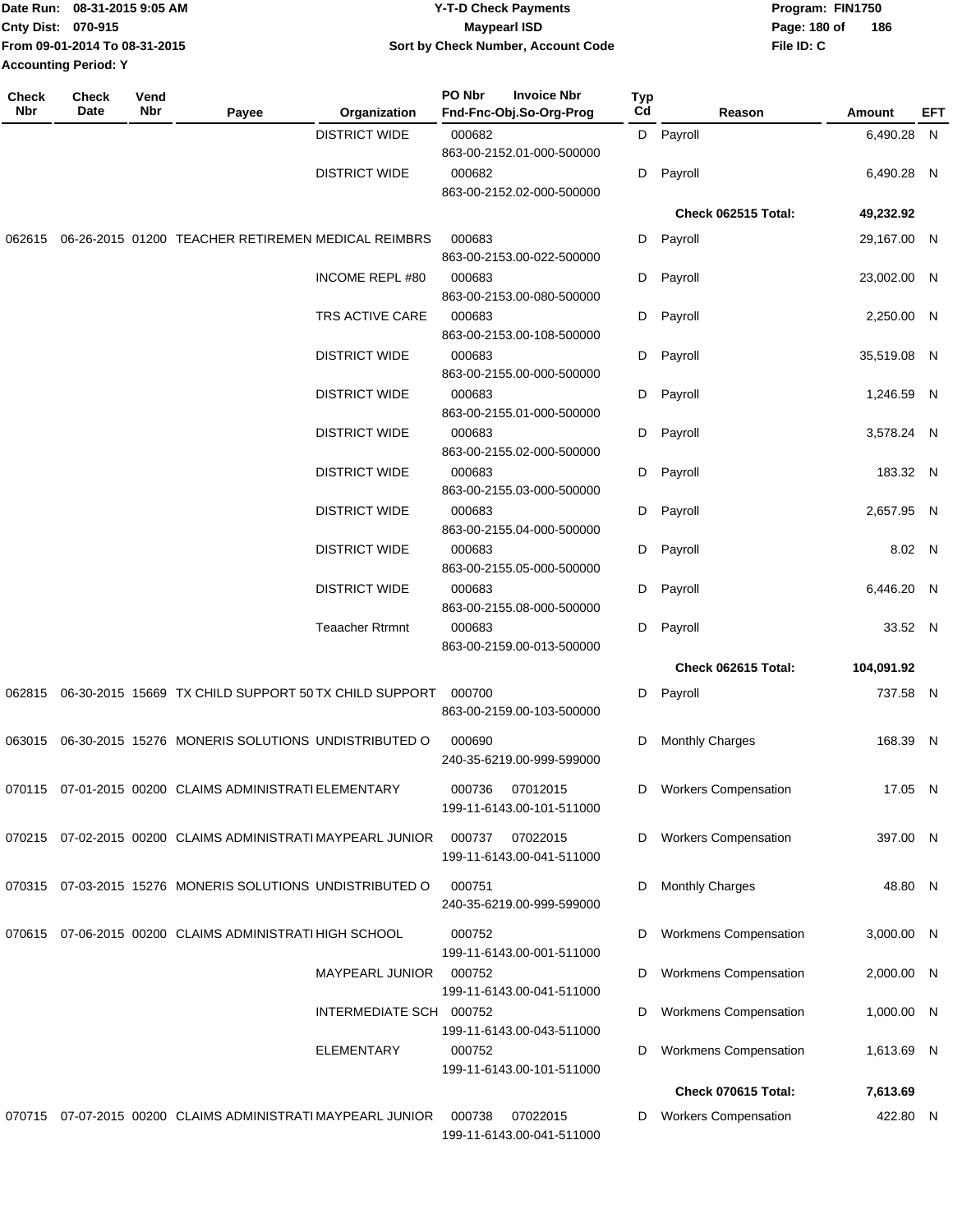| Date Run: 08-31-2015 9:05 AM  | Y-T-D Check Payments               | Program: FIN1750    |  |  |  |
|-------------------------------|------------------------------------|---------------------|--|--|--|
| <b>Cnty Dist: 070-915</b>     | <b>Mavpearl ISD</b>                | 186<br>Page: 181 of |  |  |  |
| From 09-01-2014 To 08-31-2015 | Sort by Check Number, Account Code | File ID: C          |  |  |  |
| <b>Accounting Period: Y</b>   |                                    |                     |  |  |  |

| Check<br>Nbr | <b>Check</b><br>Date | Vend<br>Nbr | Payee                                                               | Organization           | PO Nbr | <b>Invoice Nbr</b><br>Fnd-Fnc-Obj.So-Org-Prog | Typ<br>Cd | Reason                      | Amount      | EFT |
|--------------|----------------------|-------------|---------------------------------------------------------------------|------------------------|--------|-----------------------------------------------|-----------|-----------------------------|-------------|-----|
| 071015       |                      |             | 07-27-2015 00200 CLAIMS ADMINISTRATI HIGH SCHOOL                    |                        | 000745 | 199-11-6143.00-001-511000                     |           | D Workers Compensation      | 137.24 N    |     |
|              |                      |             | 071315 07-13-2015 00200 CLAIMS ADMINISTRATI MAYPEARL JUNIOR         |                        | 000739 | 07132015<br>199-11-6143.00-041-511000         | D         | <b>Workers Compensation</b> | 418.00 N    |     |
|              |                      |             | 071615 07-16-2015 00200 CLAIMS ADMINISTRATI MAYPEARL JUNIOR         |                        | 000740 | 199-11-6143.00-041-511000                     | D         | <b>Workers Compensation</b> | 1,097.51 N  |     |
| 072215       |                      |             | 07-22-2015 00218 THE COWBOY BANK O DISTRICT WIDE                    |                        | 000733 | 07272015<br>863-00-2151.00-000-500000         | D         | Payroll                     | 36,006.09 N |     |
|              |                      |             |                                                                     | <b>DISTRICT WIDE</b>   | 000733 | 07272015<br>863-00-2152.01-000-500000         | D         | Payroll                     | 6,533.92 N  |     |
|              |                      |             |                                                                     | <b>DISTRICT WIDE</b>   | 000733 | 07272015<br>863-00-2152.02-000-500000         | D         | Payroll                     | 6,533.92 N  |     |
|              |                      |             |                                                                     |                        |        |                                               |           | Check 072215 Total:         | 49,073.93   |     |
| 072415       |                      |             | 07-24-2015 15318 OFFICE OF THE ATTO TX CHILD SUPPORT                |                        | 000735 | 07242015<br>863-00-2159.00-103-500000         | D         | Payroll                     | 737.58 N    |     |
| 072715       |                      |             | 07-27-2015 01200 TEACHER RETIREMEN MEDICAL REIMBRS                  |                        | 000734 | 07222015<br>863-00-2153.00-022-500000         | D         | Payroll                     | 29,167.00 N |     |
|              |                      |             |                                                                     | <b>INCOME REPL #80</b> | 000734 | 07222015<br>863-00-2153.00-080-500000         | D         | Payroll                     | 23,002.00 N |     |
|              |                      |             |                                                                     | TRS ACTIVE CARE        | 000734 | 07222015<br>863-00-2153.00-108-500000         | D         | Payroll                     | 2,509.00 N  |     |
|              |                      |             |                                                                     | <b>DISTRICT WIDE</b>   | 000734 | 07222015<br>863-00-2155.00-000-500000         | D         | Payroll                     | 36,172.37 N |     |
|              |                      |             |                                                                     | <b>DISTRICT WIDE</b>   | 000734 | 07222015<br>863-00-2155.01-000-500000         | D         | Payroll                     | 707.49 N    |     |
|              |                      |             |                                                                     | <b>DISTRICT WIDE</b>   | 000734 | 07222015<br>863-00-2155.02-000-500000         | D         | Payroll                     | 3,536.38 N  |     |
|              |                      |             |                                                                     | <b>DISTRICT WIDE</b>   | 000734 | 07222015<br>863-00-2155.03-000-500000         | D         | Payroll                     | 104.04 N    |     |
|              |                      |             |                                                                     | <b>DISTRICT WIDE</b>   | 000734 | 07222015<br>863-00-2155.04-000-500000         | D         | Payroll                     | 2,706.86 N  |     |
|              |                      |             |                                                                     | <b>DISTRICT WIDE</b>   |        | 000734 07222015<br>863-00-2155.08-000-500000  |           | D Payroll                   | 6,588.73 N  |     |
|              |                      |             |                                                                     | <b>Teaacher Rtrmnt</b> |        | 000734 07222015<br>863-00-2159.00-013-500000  |           | D Payroll                   | 33.52 N     |     |
|              |                      |             |                                                                     |                        |        |                                               |           | Check 072715 Total:         | 104,527.39  |     |
|              |                      |             | 072815 07-24-2015 00200 CLAIMS ADMINISTRATI HIGH SCHOOL             |                        | 000744 | 199-11-6143.00-001-511000                     | D         | <b>Workers Compensation</b> | 155.85 N    |     |
|              |                      |             | 072915 07-29-2015 00200 CLAIMS ADMINISTRATI HIGH SCHOOL             |                        | 000742 | 199-11-6143.00-001-511000                     |           | <b>Workers Compensation</b> | 51.28 N     |     |
|              |                      |             | 073015 07-27-2015 00200 CLAIMS ADMINISTRATI MAYPEARL JUNIOR         |                        | 000741 | 199-11-6143.00-041-511000                     | D         | <b>Workers Compensation</b> | 87.39 N     |     |
|              |                      |             | 073115 07-27-2015 00200 CLAIMS ADMINISTRATI HIGH SCHOOL             |                        | 000743 | 199-11-6143.00-001-511000                     | D         | <b>Workers Compensation</b> | 124.51 N    |     |
|              |                      |             | 090114 09-01-2014 00200 CLAIMS ADMINISTRATI INTERMEDIATE SCH 000092 |                        |        | 199-11-6143.00-043-511000                     | D         | Wormens Compensation        | 87.40 N     |     |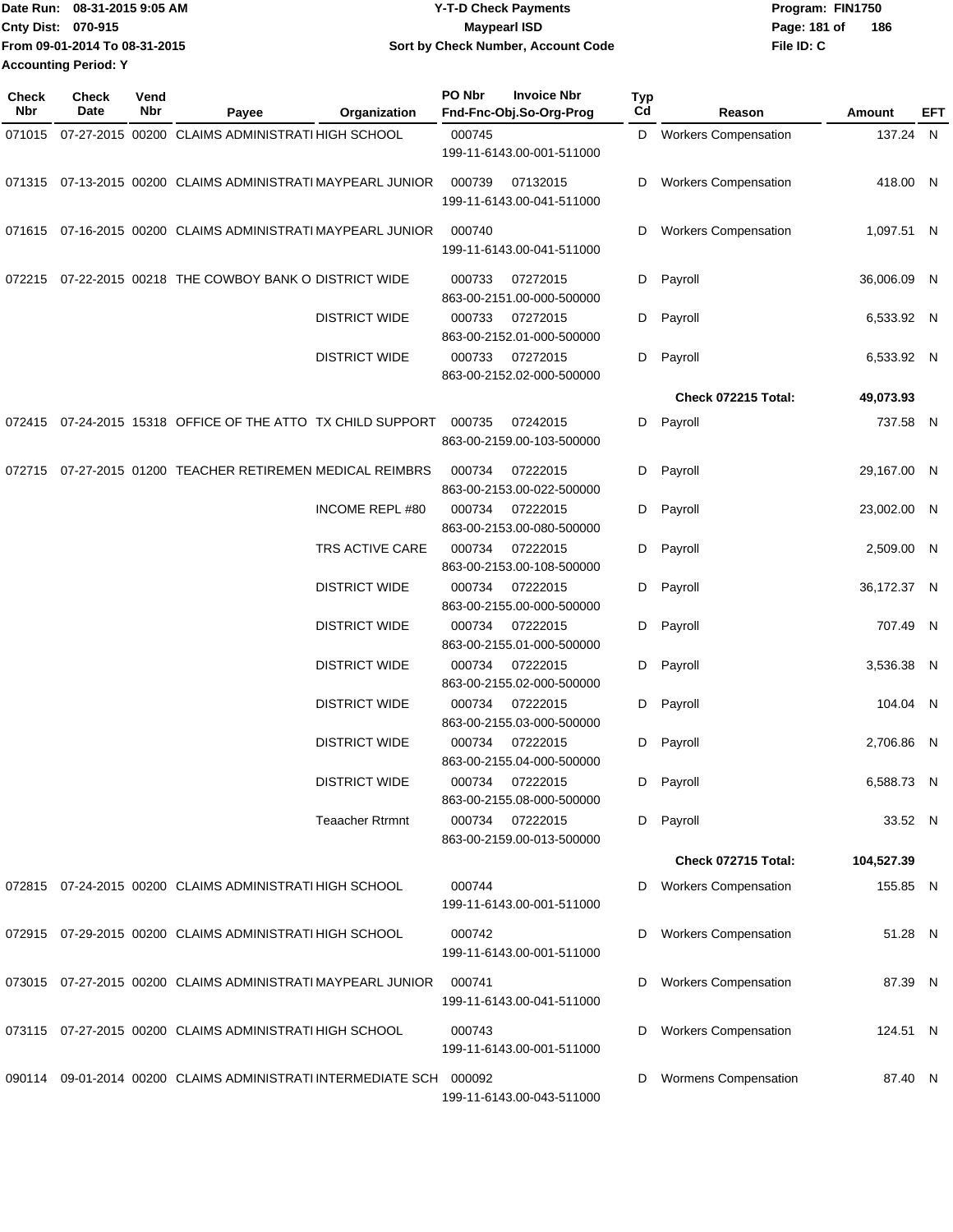| Date Run: 08-31-2015 9:05 AM  | <b>Y-T-D Check Payments</b>        | Program: FIN1750    |  |  |  |  |
|-------------------------------|------------------------------------|---------------------|--|--|--|--|
| <b>Cnty Dist: 070-915</b>     | <b>Mavpearl ISD</b>                | 186<br>Page: 182 of |  |  |  |  |
| From 09-01-2014 To 08-31-2015 | Sort by Check Number, Account Code | File ID: C          |  |  |  |  |
| <b>Accounting Period: Y</b>   |                                    |                     |  |  |  |  |

| Check<br>Nbr | <b>Check</b><br>Date | Vend<br><b>Nbr</b> | Payee                                                               | Organization           | PO Nbr | <b>Invoice Nbr</b><br>Fnd-Fnc-Obj.So-Org-Prog | Typ<br>Cd | Reason                       | Amount      | EFT |
|--------------|----------------------|--------------------|---------------------------------------------------------------------|------------------------|--------|-----------------------------------------------|-----------|------------------------------|-------------|-----|
| 090214       |                      |                    | 09-01-2014 15276 MONERIS SOLUTIONS UNDISTRIBUTED O                  |                        | 000093 | 240-35-6219.00-999-599000                     |           | D Monthly Charges            | 106.62 N    |     |
| 091514       |                      |                    | 09-15-2014 00200 CLAIMS ADMINISTRATI MAYPEARL JUNIOR                |                        | 000091 | 199-11-6143.00-041-511000                     | D         | <b>Workmens Compensation</b> | 755.00 N    |     |
|              |                      |                    | 091914 09-19-2014 00200 CLAIMS ADMINISTRATI HIGH SCHOOL             |                        | 000088 | 09162014<br>199-11-6143.00-001-511000         | D         | <b>Workmens Compensation</b> | 3.38 N      |     |
| 092214       |                      |                    | 09-22-2014 00200 CLAIMS ADMINISTRATI HIGH SCHOOL                    |                        | 000089 | 09172014<br>199-11-6143.00-001-511000         | D         | Workmens Compensation        | 650.00 N    |     |
| 092514       |                      |                    | 09-25-2014 01200 TEACHER RETIREMEN MEDICAL REIMBRS                  |                        | 000086 | 863-00-2153.00-022-500000                     | D         | Payroll                      | 27,630.00 N |     |
|              |                      |                    |                                                                     | <b>INCOME REPL #80</b> | 000086 | 863-00-2153.00-080-500000                     | D         | Payroll                      | 23,899.00 N |     |
|              |                      |                    |                                                                     | TRS ACTIVE CARE        | 000086 | 863-00-2153.00-108-500000                     | D         | Payroll                      | 1,800.00 N  |     |
|              |                      |                    |                                                                     | <b>DISTRICT WIDE</b>   | 000086 | 863-00-2155.00-000-500000                     | D         | Payroll                      | 35,570.44 N |     |
|              |                      |                    |                                                                     | <b>DISTRICT WIDE</b>   | 000086 | 863-00-2155.01-000-500000                     | D         | Payroll                      | 791.21 N    |     |
|              |                      |                    |                                                                     | <b>DISTRICT WIDE</b>   | 000086 | 863-00-2155.02-000-500000                     | D         | Payroll                      | 3,036.87 N  |     |
|              |                      |                    |                                                                     | <b>DISTRICT WIDE</b>   | 000086 | 863-00-2155.03-000-500000                     | D         | Payroll                      | 116.35 N    |     |
|              |                      |                    |                                                                     | <b>DISTRICT WIDE</b>   | 000086 | 863-00-2155.04-000-500000                     | D         | Payroll                      | 2,661.84 N  |     |
|              |                      |                    |                                                                     | <b>DISTRICT WIDE</b>   | 000086 | 863-00-2155.05-000-500000                     | D         | Payroll                      | 1,065.72 N  |     |
|              |                      |                    |                                                                     | <b>DISTRICT WIDE</b>   | 000086 | 863-00-2155.06-000-500000                     | D         | Payroll                      | 1,324.12 N  |     |
|              |                      |                    |                                                                     | ANNUITY #55            | 000086 | 863-00-2155.07-055-500000                     | D         | Payroll                      | 1,134.00 N  |     |
|              |                      |                    |                                                                     | <b>Teaacher Rtrmnt</b> | 000086 | 863-00-2159.00-013-500000                     | D         | Payroll                      | 78.36 N     |     |
|              |                      |                    |                                                                     |                        |        |                                               |           | Check 092514 Total:          | 99,107.91   |     |
|              |                      |                    | 092614 09-26-2014 00218 THE COWBOY BANK O DISTRICT WIDE             |                        | 000085 | 863-00-2151.00-000-500000                     | D         | Payroll                      | 36,533.27 N |     |
|              |                      |                    |                                                                     | <b>DISTRICT WIDE</b>   | 000085 | 863-00-2152.01-000-500000                     | D         | Payroll                      | 6,608.99 N  |     |
|              |                      |                    |                                                                     | <b>DISTRICT WIDE</b>   | 000085 | 863-00-2152.02-000-500000                     | D         | Payroll                      | 6,608.99 N  |     |
|              |                      |                    |                                                                     |                        |        |                                               |           | Check 092614 Total:          | 49,751.25   |     |
| 092914       |                      |                    | 09-30-2014 00200 CLAIMS ADMINISTRATI MAYPEARL JUNIOR                |                        | 000090 | 09272014<br>199-11-6143.00-041-511000         | D         | <b>Wormens Compensation</b>  | 36.75 N     |     |
| 093014       |                      |                    | 09-30-2014 01200 TEACHER RETIREMEN DISTRICT WIDE                    |                        | 000087 | 09302014<br>863-00-2155.08-000-500000         | D         | Payroll                      | 6,576.08 N  |     |
|              |                      |                    | 101414 10-14-2014 00200 CLAIMS ADMINISTRATI ELEMENTARY              |                        | 000213 | 10092014<br>199-11-6143.00-101-511000         | D         | Workmens Compensation        | 313.00 N    |     |
|              |                      |                    | 101514 10-15-2014 00200 CLAIMS ADMINISTRATI INTERMEDIATE SCH 000214 |                        |        | 10102014<br>199-11-6143.00-043-511000         | D         | <b>Workmens Compensation</b> | 175.14 N    |     |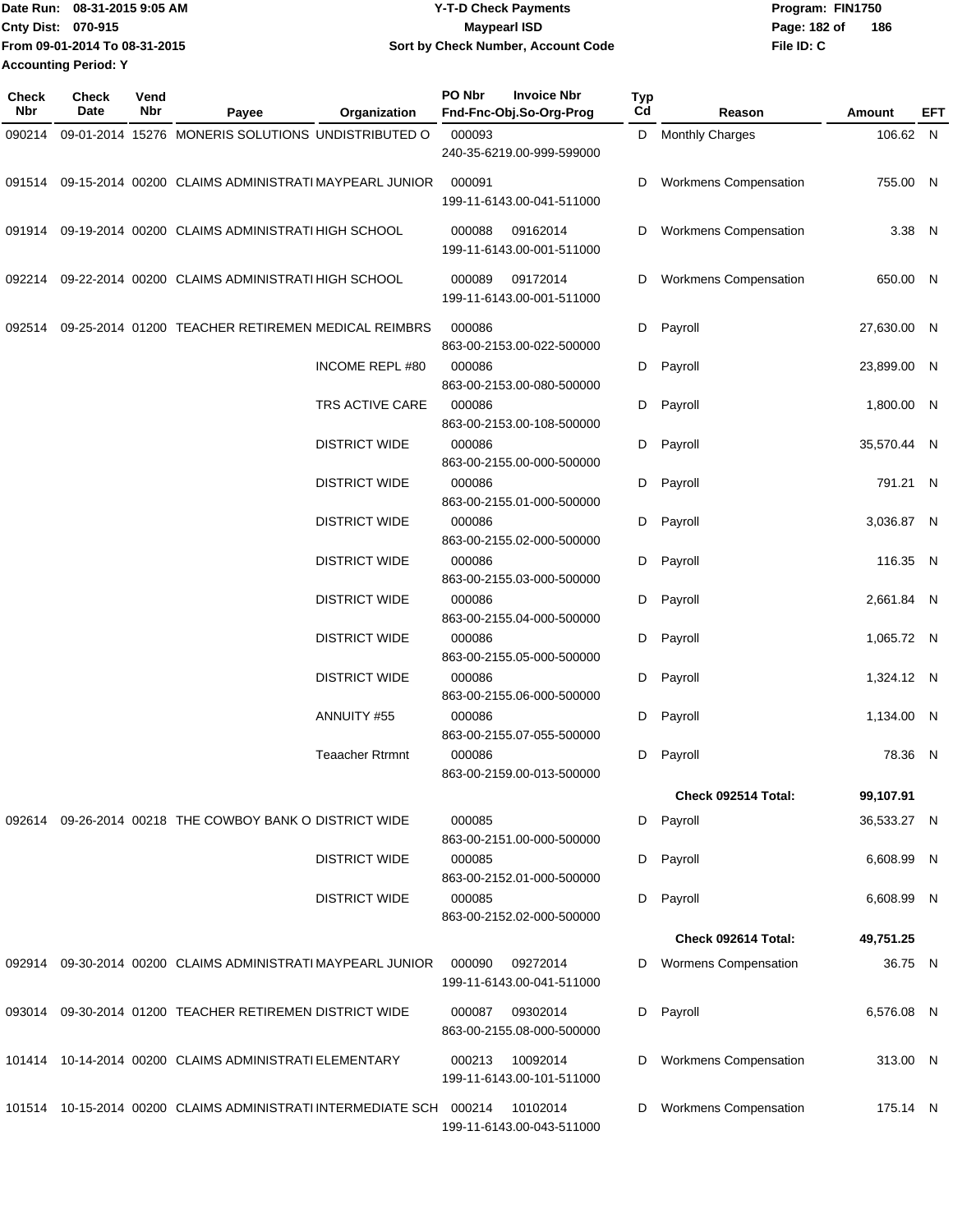| Date Run: 08-31-2015 9:05 AM  | <b>Y-T-D Check Payments</b>        | Program: FIN1750      |  |  |  |
|-------------------------------|------------------------------------|-----------------------|--|--|--|
| <b>Cnty Dist: 070-915</b>     | <b>Mavpearl ISD</b>                | - 186<br>Page: 183 of |  |  |  |
| From 09-01-2014 To 08-31-2015 | Sort by Check Number, Account Code | File ID: C            |  |  |  |
| <b>Accounting Period: Y</b>   |                                    |                       |  |  |  |

| Check<br>Nbr | Check<br>Date | Vend<br>Nbr | Payee                                                       | Organization           | PO Nbr | <b>Invoice Nbr</b><br>Fnd-Fnc-Obj.So-Org-Prog | <b>Typ</b><br>Cd | Reason                       | Amount      | EFT |
|--------------|---------------|-------------|-------------------------------------------------------------|------------------------|--------|-----------------------------------------------|------------------|------------------------------|-------------|-----|
|              |               |             | 102214 10-22-2014 00200 CLAIMS ADMINISTRATI HIGH SCHOOL     |                        | 000216 | 10172014<br>199-11-6143.00-001-511000         |                  | D Workmens Compensation      | 123.33 N    |     |
|              |               |             | 102414 10-24-2014 00200 CLAIMS ADMINISTRATI MAYPEARL JUNIOR |                        | 000215 | 10212014<br>199-11-6143.00-041-511000         | D                | <b>Workmens Compensation</b> | 525.00 N    |     |
|              |               |             | 102714 10-27-2014 00218 THE COWBOY BANK O DISTRICT WIDE     |                        | 000211 | 863-00-2151.00-000-500000                     |                  | D Payroll                    | 35,305.13 N |     |
|              |               |             |                                                             | <b>DISTRICT WIDE</b>   | 000211 | 863-00-2152.01-000-500000                     |                  | D Payroll                    | 6,537.51 N  |     |
|              |               |             |                                                             | <b>DISTRICT WIDE</b>   | 000211 | 863-00-2152.02-000-500000                     | D                | Payroll                      | 6,537.51 N  |     |
|              |               |             |                                                             |                        |        |                                               |                  | Check 102714 Total:          | 48,380.15   |     |
|              |               |             | 102814 10-28-2014 01200 TEACHER RETIREMEN MEDICAL REIMBRS   |                        | 000212 | 863-00-2153.00-022-500000                     | D                | Payroll                      | 27,630.00 N |     |
|              |               |             |                                                             | <b>INCOME REPL #80</b> | 000212 | 863-00-2153.00-080-500000                     |                  | D Payroll                    | 23,899.00 N |     |
|              |               |             |                                                             | TRS ACTIVE CARE        | 000212 | 863-00-2153.00-108-500000                     | D                | Payroll                      | 1,800.00 N  |     |
|              |               |             |                                                             | <b>DISTRICT WIDE</b>   | 000212 | 863-00-2155.00-000-500000                     | D                | Payroll                      | 34,880.53 N |     |
|              |               |             |                                                             | <b>DISTRICT WIDE</b>   | 000212 | 863-00-2155.01-000-500000                     |                  | D Payroll                    | 1,135.60 N  |     |
|              |               |             |                                                             | <b>DISTRICT WIDE</b>   | 000212 | 863-00-2155.02-000-500000                     |                  | D Payroll                    | 3,031.02 N  |     |
|              |               |             |                                                             | <b>DISTRICT WIDE</b>   | 000212 | 863-00-2155.03-000-500000                     | D                | Payroll                      | 167.00 N    |     |
|              |               |             |                                                             | <b>DISTRICT WIDE</b>   | 000212 | 863-00-2155.04-000-500000                     | D                | Payroll                      | 2,610.16 N  |     |
|              |               |             |                                                             | <b>DISTRICT WIDE</b>   | 000212 | 863-00-2155.05-000-500000                     | D                | Payroll                      | 933.74 N    |     |
|              |               |             |                                                             | <b>DISTRICT WIDE</b>   | 000212 | 863-00-2155.06-000-500000                     | D                | Payroll                      | 1,324.12 N  |     |
|              |               |             |                                                             | ANNUITY #55            | 000212 | 863-00-2155.07-055-500000                     | D                | Payroll                      | 1,134.00 N  |     |
|              |               |             |                                                             | <b>DISTRICT WIDE</b>   | 000212 | 863-00-2155.08-000-500000                     | D                | Payroll                      | 6,436.62 N  |     |
|              |               |             |                                                             | <b>Teaacher Rtrmnt</b> | 000212 | 863-00-2159.00-013-500000                     | D                | Payroll                      | 78.36 N     |     |
|              |               |             |                                                             |                        |        |                                               |                  | Check 102814 Total:          | 105,060.15  |     |
|              |               |             | 102914 10-29-2014 00200 CLAIMS ADMINISTRATI ELEMENTARY      |                        | 000218 | 10242014<br>199-11-6143.00-101-511000         | D                | <b>Workmens Compensation</b> | 404.85 N    |     |
|              |               |             | 103114 10-31-2014 00200 CLAIMS ADMINISTRATI HIGH SCHOOL     |                        | 000217 | 10312014<br>199-11-6143.00-001-511000         | D                | <b>Workmens Compensation</b> | 123.33 N    |     |
|              |               |             | 110314 11-03-2014 15276 MONERIS SOLUTIONS UNDISTRIBUTED O   |                        | 000276 | 11032014<br>240-35-6219.00-999-599000         | D                | Monthly Charges              | 164.25 N    |     |
|              |               |             | 110320 11-03-2014 15276 MONERIS SOLUTIONS UNDISTRIBUTED O   |                        | 000219 | 240-35-6219.00-999-599000                     | D                | Monthly Charges              | 110.90 N    |     |
|              |               |             | 110714 11-07-2014 00218 THE COWBOY BANK O DISTRICT WIDE     |                        | 000234 | 863-00-2151.00-000-500000                     | D                | November Stipend Payroll     | 796.06 N    |     |
|              |               |             |                                                             | <b>DISTRICT WIDE</b>   | 000234 | 863-00-2152.01-000-500000                     | D                | November Stipend Payroll     | 1,159.42 N  |     |
|              |               |             |                                                             | <b>DISTRICT WIDE</b>   | 000234 | 863-00-2152.02-000-500000                     | D                | November Stipend Payroll     | 1,159.42 N  |     |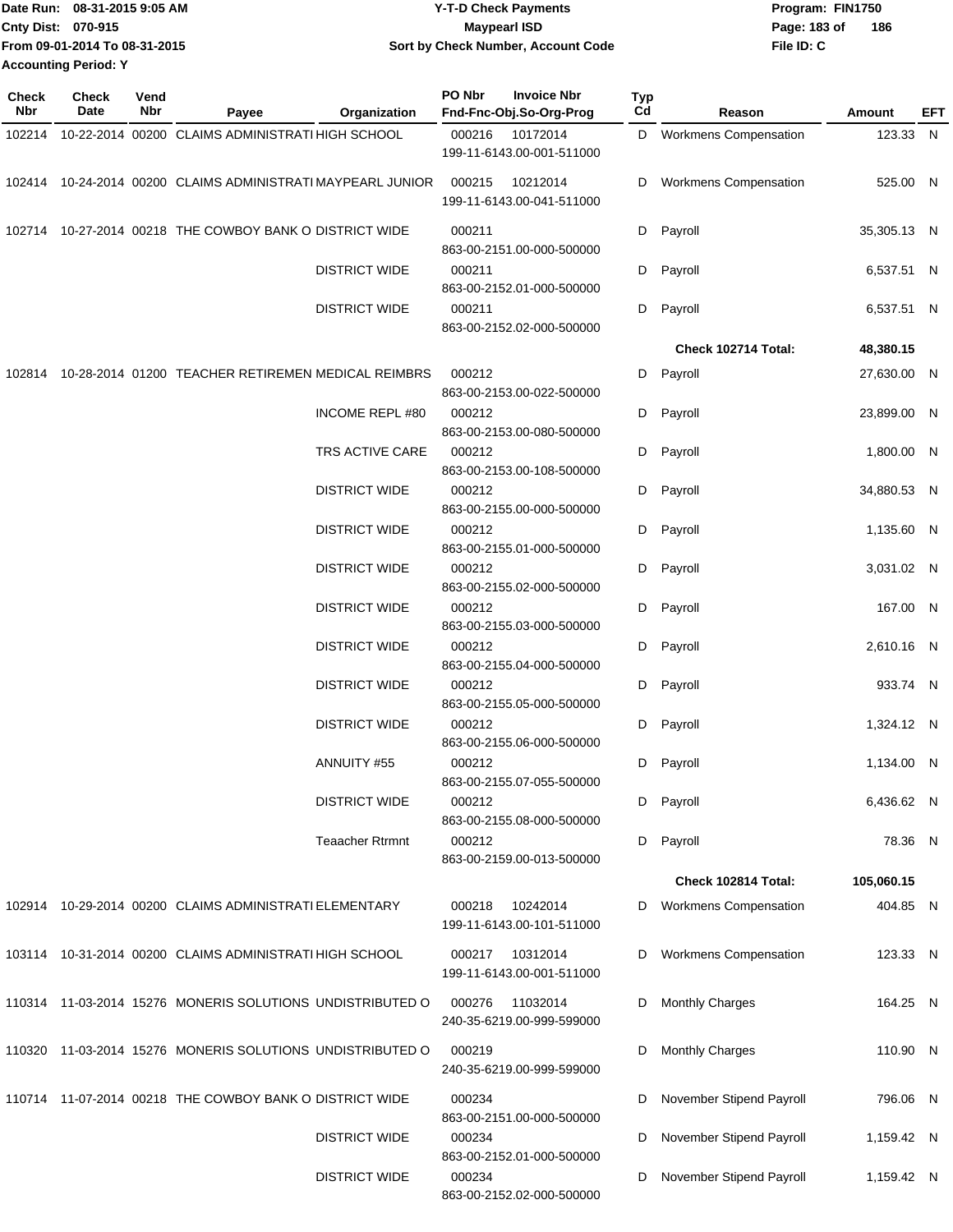|                     | Date Run: 08-31-2015 9:05 AM<br>Cnty Dist: 070-915<br>From 09-01-2014 To 08-31-2015<br><b>Accounting Period: Y</b> |                      |                                                         |                                     | <b>Y-T-D Check Payments</b><br><b>Maypearl ISD</b><br>Sort by Check Number, Account Code |           |                              | Program: FIN1750<br>Page: 184 of<br>186<br>File ID: C |             |     |
|---------------------|--------------------------------------------------------------------------------------------------------------------|----------------------|---------------------------------------------------------|-------------------------------------|------------------------------------------------------------------------------------------|-----------|------------------------------|-------------------------------------------------------|-------------|-----|
| <b>Check</b><br>Nbr | <b>Check</b><br>Date                                                                                               | Vend<br>Nbr          | Payee                                                   | Organization                        | PO Nbr<br><b>Invoice Nbr</b><br>Fnd-Fnc-Obj.So-Org-Prog                                  | Typ<br>Cd | Reason                       |                                                       | Amount      | EFT |
|                     |                                                                                                                    |                      |                                                         |                                     |                                                                                          |           | Check 110714 Total:          |                                                       | 3,114.90    |     |
| 112014              |                                                                                                                    |                      | 11-20-2014 01200 TEACHER RETIREMEN MEDICAL REIMBRS      |                                     | 000274<br>863-00-2153.00-022-500000                                                      | D         | Payroll                      |                                                       | 27,630.00 N |     |
|                     |                                                                                                                    |                      |                                                         | <b>INCOME REPL #80</b>              | 000274<br>863-00-2153.00-080-500000                                                      | D         | Payroll                      |                                                       | 23,899.00 N |     |
|                     |                                                                                                                    |                      |                                                         | TRS ACTIVE CARE                     | 000274<br>863-00-2153.00-108-500000                                                      | D         | Payroll                      |                                                       | 1,800.00 N  |     |
|                     |                                                                                                                    |                      | <b>DISTRICT WIDE</b>                                    | 000274<br>863-00-2155.00-000-500000 | D                                                                                        | Payroll   |                              | 34,932.97 N                                           |             |     |
|                     |                                                                                                                    |                      | <b>DISTRICT WIDE</b>                                    | 000274<br>863-00-2155.01-000-500000 | D                                                                                        | Payroll   |                              | 1,189.19 N                                            |             |     |
|                     |                                                                                                                    |                      |                                                         | <b>DISTRICT WIDE</b>                | 000274<br>863-00-2155.02-000-500000                                                      | D         | Payroll                      |                                                       | 3,034.53 N  |     |
|                     |                                                                                                                    |                      | <b>DISTRICT WIDE</b>                                    | 000274<br>863-00-2155.03-000-500000 | D                                                                                        | Payroll   |                              | 174.88 N                                              |             |     |
|                     |                                                                                                                    | <b>DISTRICT WIDE</b> | 000274<br>863-00-2155.04-000-500000                     | D                                   | Payroll                                                                                  |           | 2,614.10 N                   |                                                       |             |     |
|                     |                                                                                                                    | <b>DISTRICT WIDE</b> | 000274<br>863-00-2155.05-000-500000                     | D                                   | Payroll                                                                                  |           | 1,021.08 N                   |                                                       |             |     |
|                     |                                                                                                                    |                      | <b>DISTRICT WIDE</b>                                    | 000274<br>863-00-2155.06-000-500000 | D                                                                                        | Payroll   |                              | 1,324.12 N                                            |             |     |
|                     |                                                                                                                    |                      | ANNUITY #55                                             | 000274<br>863-00-2155.07-055-500000 | D                                                                                        | Payroll   |                              | 1,134.00 N                                            |             |     |
|                     |                                                                                                                    |                      | <b>DISTRICT WIDE</b>                                    | 000274<br>863-00-2155.08-000-500000 | D                                                                                        | Payroll   |                              | 6,425.98 N                                            |             |     |
|                     |                                                                                                                    |                      |                                                         | <b>Teaacher Rtrmnt</b>              | 000274<br>863-00-2159.00-013-500000                                                      | D         | Payroll                      |                                                       | 78.36 N     |     |
|                     |                                                                                                                    |                      |                                                         |                                     |                                                                                          |           | Check 112014 Total:          |                                                       | 105,258.21  |     |
|                     |                                                                                                                    |                      | 112114 11-21-2014 00218 THE COWBOY BANK O DISTRICT WIDE |                                     | 000273<br>863-00-2151.00-000-500000                                                      | D         | Payroll                      |                                                       | 35,415.50 N |     |
|                     |                                                                                                                    |                      |                                                         | <b>DISTRICT WIDE</b>                | 000273<br>863-00-2152.01-000-500000                                                      |           | D Payroll                    |                                                       | 6,519.67 N  |     |
|                     |                                                                                                                    |                      |                                                         | <b>DISTRICT WIDE</b>                | 000273<br>863-00-2152.02-000-500000                                                      | D         | Payroll                      |                                                       | 6,519.67 N  |     |
|                     |                                                                                                                    |                      |                                                         |                                     |                                                                                          |           | Check 112114 Total:          |                                                       | 48,454.84   |     |
|                     |                                                                                                                    |                      | 112414 11-24-2014 00200 CLAIMS ADMINISTRATI HIGH SCHOOL |                                     | 000277<br>199-11-6143.00-001-511000                                                      | D         | Workmens Compensation        |                                                       | 712.00 N    |     |
|                     |                                                                                                                    |                      |                                                         | INTERMEDIATE SCH 000277             | 199-11-6143.00-043-511000                                                                | D         | Workmens Compensation        |                                                       | 123.33 N    |     |
|                     |                                                                                                                    |                      |                                                         | INTERMEDIATE SCH 000277             | 199-11-6143.00-043-511000                                                                | D         | <b>Workmens Compensation</b> |                                                       | 274.34 N    |     |
|                     |                                                                                                                    |                      |                                                         | <b>ELEMENTARY</b>                   | 000277<br>199-11-6143.00-101-511000                                                      | D         | <b>Workmens Compensation</b> |                                                       | 123.33 N    |     |
|                     |                                                                                                                    |                      |                                                         | <b>ELEMENTARY</b>                   | 000277<br>199-11-6143.00-101-511000                                                      | D         | <b>Workmens Compensation</b> |                                                       | 215.93 N    |     |
|                     |                                                                                                                    |                      |                                                         |                                     |                                                                                          |           | Check 112414 Total:          |                                                       | 1,448.93    |     |
|                     |                                                                                                                    |                      | 120114 12-01-2014 00200 CLAIMS ADMINISTRATI ELEMENTARY  |                                     | 000289<br>11192014<br>199-11-6143.00-101-511000                                          | D         | <b>Workmens Compensation</b> |                                                       | 27.28 N     |     |
|                     |                                                                                                                    |                      | 120214 12-02-2014 00200 CLAIMS ADMINISTRATI HIGH SCHOOL |                                     | 12052014<br>000330<br>199-11-6143.00-001-511000                                          | D         | <b>Workmens Compensation</b> |                                                       | 53.02 N     |     |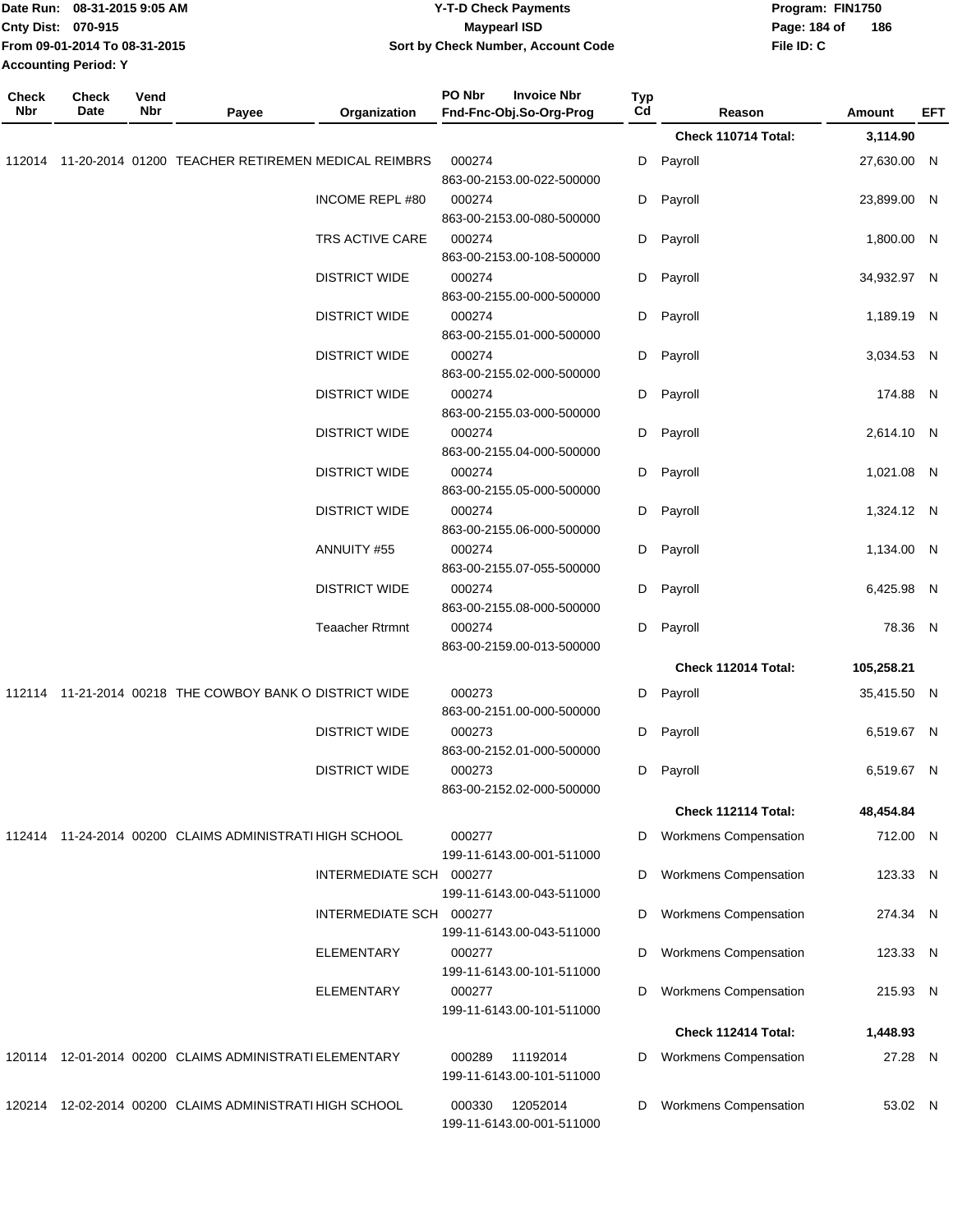|                             | Date Run: 08-31-2015 9:05 AM  | Y-T-D Check Payments               | Program: FIN1750 |     |
|-----------------------------|-------------------------------|------------------------------------|------------------|-----|
| <b>Cnty Dist: 070-915</b>   |                               | <b>Mavpearl ISD</b>                | Page: 185 of     | 186 |
|                             | From 09-01-2014 To 08-31-2015 | Sort by Check Number, Account Code | File ID: C       |     |
| <b>Accounting Period: Y</b> |                               |                                    |                  |     |

| Check<br>Nbr | Check<br>Date                   | Vend<br>Nbr | Payee                                                               | Organization            | PO Nbr | <b>Invoice Nbr</b><br>Fnd-Fnc-Obj.So-Org-Prog | <b>Typ</b><br>Cd | Reason                       | Amount       | EFT |
|--------------|---------------------------------|-------------|---------------------------------------------------------------------|-------------------------|--------|-----------------------------------------------|------------------|------------------------------|--------------|-----|
| 120414       |                                 |             | 12-04-2014 00200 CLAIMS ADMINISTRATI INTERMEDIATE SCH 000290        |                         |        | 12012014                                      | D                | <b>Workmens Compensation</b> | 633.06 N     |     |
|              |                                 |             |                                                                     |                         |        | 199-11-6143.00-043-511000                     |                  |                              |              |     |
|              |                                 |             | 121014 12-10-2014 00200 CLAIMS ADMINISTRATI INTERMEDIATE SCH 000332 |                         |        |                                               | D                | Workmens Compensation        | 464.00 N     |     |
|              |                                 |             |                                                                     |                         |        | 199-11-6143.00-043-511000                     |                  |                              |              |     |
|              | 121514 12-15-2014 13063 US BANK |             |                                                                     | UNDISTRIBUTED O         | 000291 | 091000022                                     | D                | Debt Payment 2010 QSCB       | 6,580.00 N   |     |
|              |                                 |             |                                                                     |                         |        | 199-71-6523.00-999-599000                     |                  |                              |              |     |
|              |                                 |             | 121614 12-16-2014 00200 CLAIMS ADMINISTRATI MAYPEARL JUNIOR         |                         | 000331 |                                               | D                | Workmens Compensation        | 300.00 N     |     |
|              |                                 |             |                                                                     |                         |        | 199-11-6143.00-041-511000                     |                  |                              |              |     |
|              |                                 |             | 121714 12-17-2014 00200 CLAIMS ADMINISTRATI HIGH SCHOOL             |                         | 000326 |                                               | D                | <b>Workers Compensation</b>  | $1,000.00$ N |     |
|              |                                 |             |                                                                     |                         |        | 199-11-6143.00-001-511000                     |                  |                              |              |     |
|              |                                 |             |                                                                     | <b>MAYPEARL JUNIOR</b>  | 000326 |                                               | D                | <b>Workers Compensation</b>  | 1,000.00 N   |     |
|              |                                 |             |                                                                     |                         |        | 199-11-6143.00-041-511000                     |                  |                              |              |     |
|              |                                 |             |                                                                     | INTERMEDIATE SCH 000326 |        | 199-11-6143.00-043-511000                     | D                | <b>Workers Compensation</b>  | 1,419.44 N   |     |
|              |                                 |             |                                                                     | <b>ELEMENTARY</b>       | 000326 |                                               | D                | <b>Workers Compensation</b>  | 1,000.00 N   |     |
|              |                                 |             |                                                                     |                         |        | 199-11-6143.00-101-511000                     |                  |                              |              |     |
|              |                                 |             |                                                                     |                         |        |                                               |                  | Check 121714 Total:          | 4,419.44     |     |
| 121814       |                                 |             | 12-18-2014 01200 TEACHER RETIREMEN MEDICAL REIMBRS                  |                         | 000324 | 12182014                                      |                  | D Payroll                    | 27,630.00 N  |     |
|              |                                 |             |                                                                     |                         |        | 863-00-2153.00-022-500000                     |                  |                              |              |     |
|              |                                 |             |                                                                     | <b>INCOME REPL #80</b>  | 000324 | 12182014<br>863-00-2153.00-080-500000         |                  | D Payroll                    | 23,899.00 N  |     |
|              |                                 |             |                                                                     | TRS ACTIVE CARE         | 000324 | 12182014                                      |                  | D Payroll                    | 1,800.00 N   |     |
|              |                                 |             |                                                                     |                         |        | 863-00-2153.00-108-500000                     |                  |                              |              |     |
|              |                                 |             |                                                                     | <b>DISTRICT WIDE</b>    | 000324 | 12182014                                      |                  | D Payroll                    | 35,478.51 N  |     |
|              |                                 |             |                                                                     |                         |        | 863-00-2155.00-000-500000                     |                  |                              |              |     |
|              |                                 |             |                                                                     | <b>DISTRICT WIDE</b>    | 000324 | 12182014<br>863-00-2155.01-000-500000         | D                | Payroll                      | 1,015.61 N   |     |
|              |                                 |             |                                                                     | <b>DISTRICT WIDE</b>    | 000324 | 12182014                                      | D                | Payroll                      | 3,034.25 N   |     |
|              |                                 |             |                                                                     |                         |        | 863-00-2155.02-000-500000                     |                  |                              |              |     |
|              |                                 |             |                                                                     | <b>DISTRICT WIDE</b>    | 000324 | 12182014                                      | D                | Payroll                      | 149.35 N     |     |
|              |                                 |             |                                                                     | <b>DISTRICT WIDE</b>    | 000324 | 863-00-2155.03-000-500000<br>12182014         | D                | Payroll                      | 2,654.92 N   |     |
|              |                                 |             |                                                                     |                         |        | 863-00-2155.04-000-500000                     |                  |                              |              |     |
|              |                                 |             |                                                                     | <b>DISTRICT WIDE</b>    | 000324 | 12182014                                      |                  | D Payroll                    | 240.42 N     |     |
|              |                                 |             |                                                                     |                         |        | 863-00-2155.05-000-500000                     |                  |                              |              |     |
|              |                                 |             |                                                                     | <b>DISTRICT WIDE</b>    |        | 000324 12182014<br>863-00-2155.06-000-500000  |                  | D Payroll                    | 1,324.12 N   |     |
|              |                                 |             |                                                                     | ANNUITY #55             | 000324 | 12182014                                      |                  | D Payroll                    | 1,134.00 N   |     |
|              |                                 |             |                                                                     |                         |        | 863-00-2155.07-055-500000                     |                  |                              |              |     |
|              |                                 |             |                                                                     | <b>DISTRICT WIDE</b>    |        | 000324 12182014                               |                  | D Payroll                    | 6,557.90 N   |     |
|              |                                 |             |                                                                     |                         |        | 863-00-2155.08-000-500000                     |                  |                              |              |     |
|              |                                 |             |                                                                     | <b>Teaacher Rtrmnt</b>  |        | 000324 12182014<br>863-00-2159.00-013-500000  |                  | D Payroll                    | 33.52 N      |     |
|              |                                 |             |                                                                     |                         |        |                                               |                  | Check 121814 Total:          | 104,951.60   |     |
|              |                                 |             | 121914 12-19-2014 00200 CLAIMS ADMINISTRATI HIGH SCHOOL             |                         | 000328 |                                               | D                | <b>Workers Comp Claim</b>    | 574.00 N     |     |
|              |                                 |             |                                                                     |                         |        | 199-11-6143.00-001-511000                     |                  |                              |              |     |
|              |                                 |             |                                                                     | <b>MAYPEARL JUNIOR</b>  | 000328 |                                               | D                | Workers Comp Claim           | 574.00 N     |     |
|              |                                 |             |                                                                     |                         |        | 199-11-6143.00-041-511000                     |                  |                              |              |     |
|              |                                 |             |                                                                     | INTERMEDIATE SCH 000328 |        | 199-11-6143.00-043-511000                     | D                | Workers Comp Claim           | 574.00 N     |     |
|              |                                 |             |                                                                     | <b>ELEMENTARY</b>       | 000328 |                                               | D                | Workers Comp Claim           | 574.93 N     |     |
|              |                                 |             |                                                                     |                         |        | 199-11-6143.00-101-511000                     |                  |                              |              |     |
|              |                                 |             |                                                                     |                         |        |                                               |                  |                              |              |     |